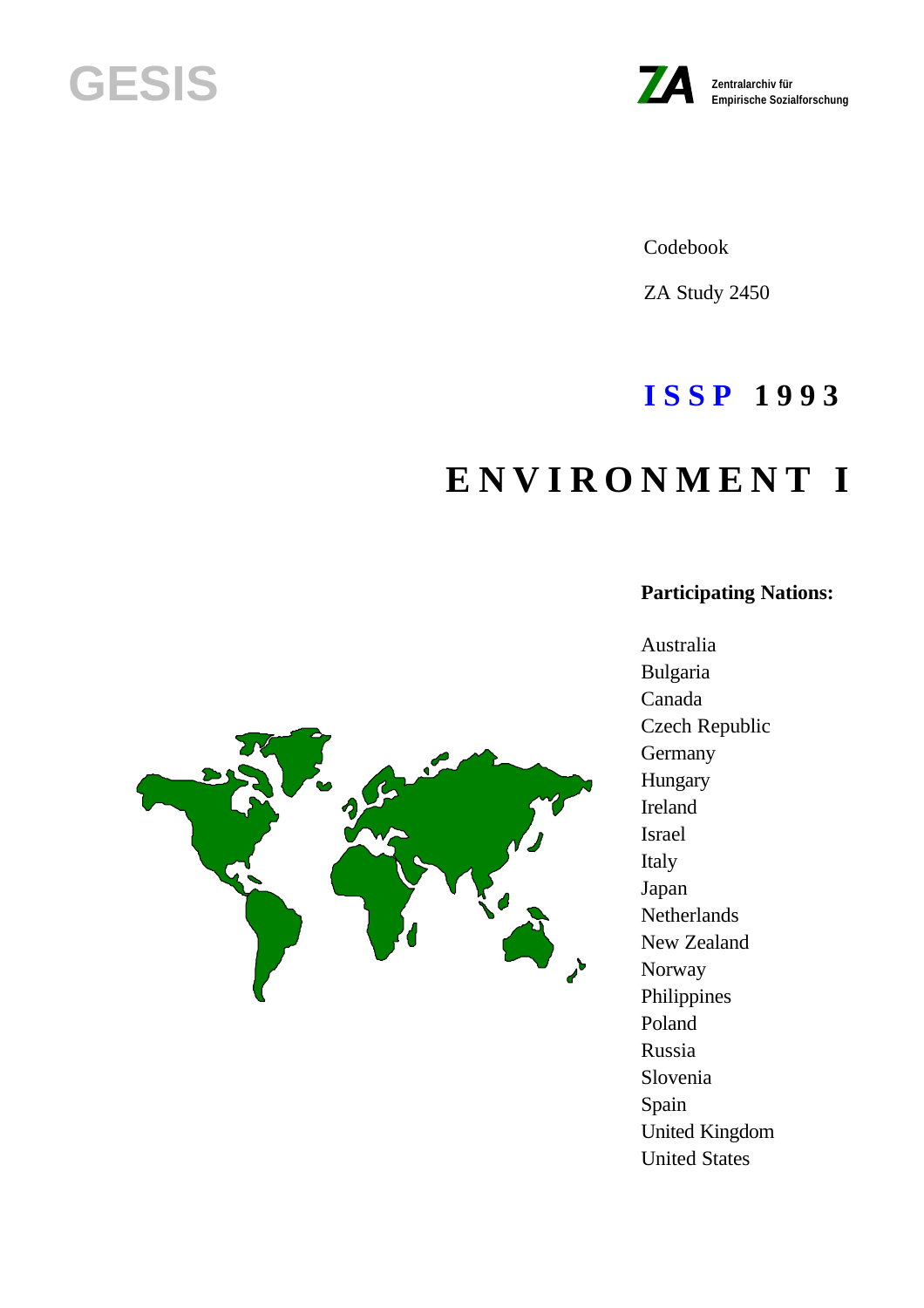# **Zentralarchiv für Empirische Sozialforschung**

an der Universität zu Köln Bachemer Str. 40 D-50931 Köln Tel: (x) 49 221-4 7694 - 0 Fax: (x) 49 221-4 7694 - 44 e-mail: za@za.uni-koeln.de URL: http://www.social-science-gesis.de

Second edition: November 1995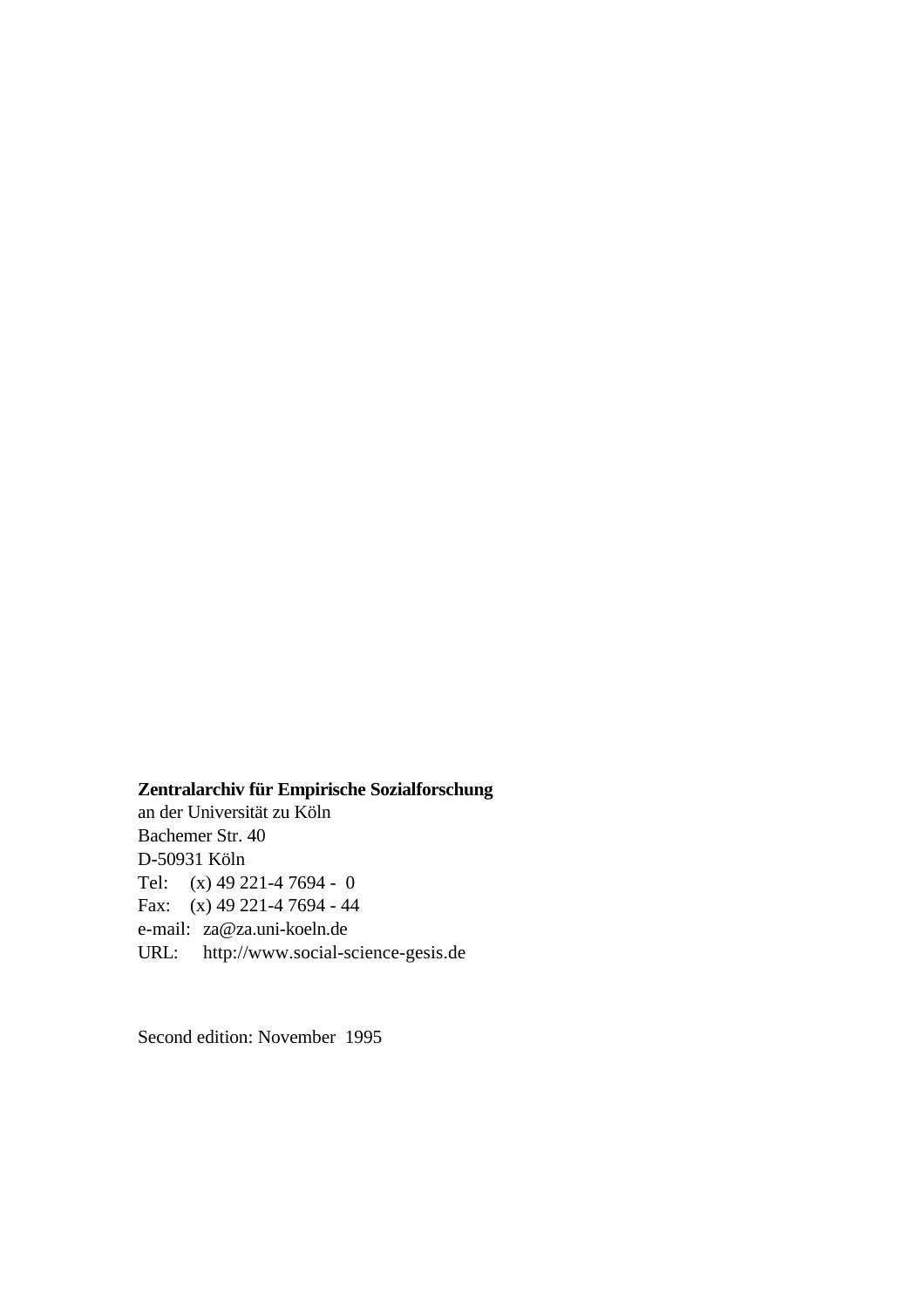# <span id="page-2-0"></span>**Acknowledgement of Assistance**

All manuscripts utilizing data made available through the Zentralarchiv fuer empirische Sozialforschung should acknowledge that fact as well as identify the original collectors of the data. We kindly ask all users to follow some adaptation of the following statement:

The data utilized in this (publication) were documented and made available by the ZENTRALARCHIV FUER EMPIRISCHE SOZIALFORSCHUNG, KOELN. The data for the 'ISSP' were collected by independent institutions in each country (see: principal investigators in the study-description-schemes for each participating country). Neither the original collectors nor the ZENTRALARCHIV bear any responsibility for the analyses or interpretation presented here

In order to provide funding agencies with essential information about the use of archival resources, and to facilitate the exchange of information about research activities based on the ZENTRALARCHIV's holdings, each user is expected to send two copies of each completed manuscript to the ZENTRALARCHIV.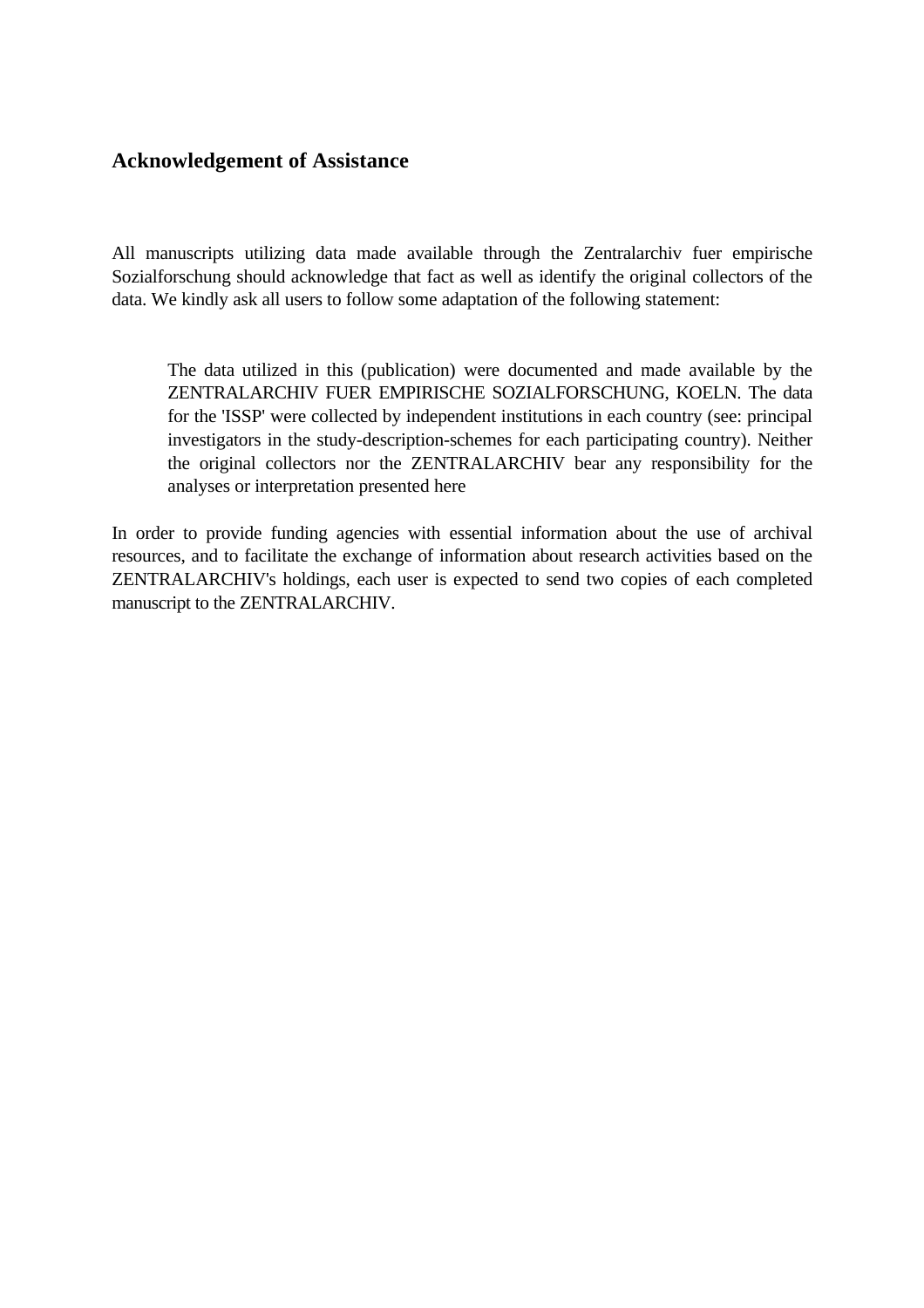### **Please note**

All marginals in this documentation are calculated from

# **unweighted data**

Please consider also that - especially in the section of the background variables - the same code-values do not always have the same meaning for each country. The differences are documented in this codebook.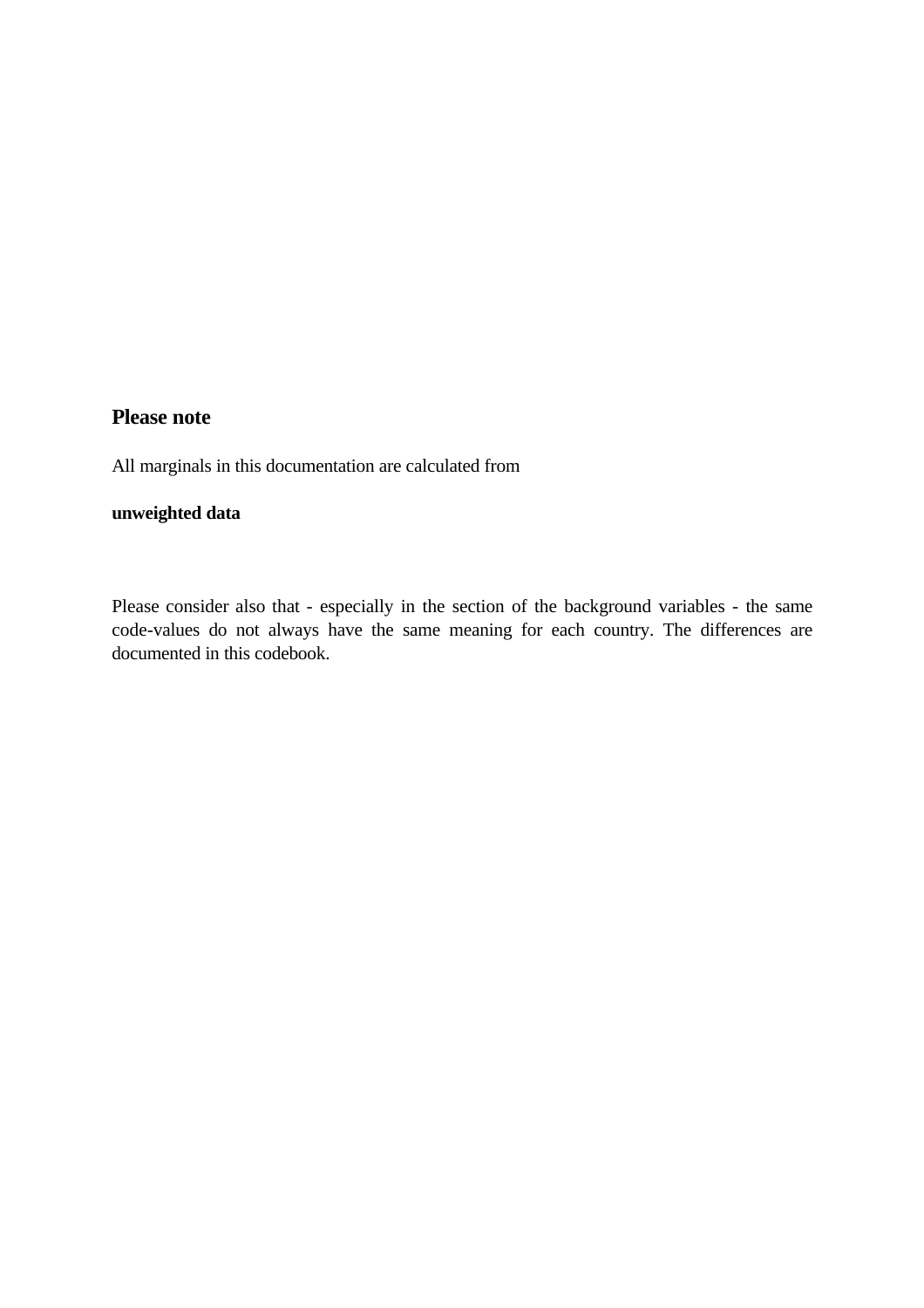# **Table of Contents**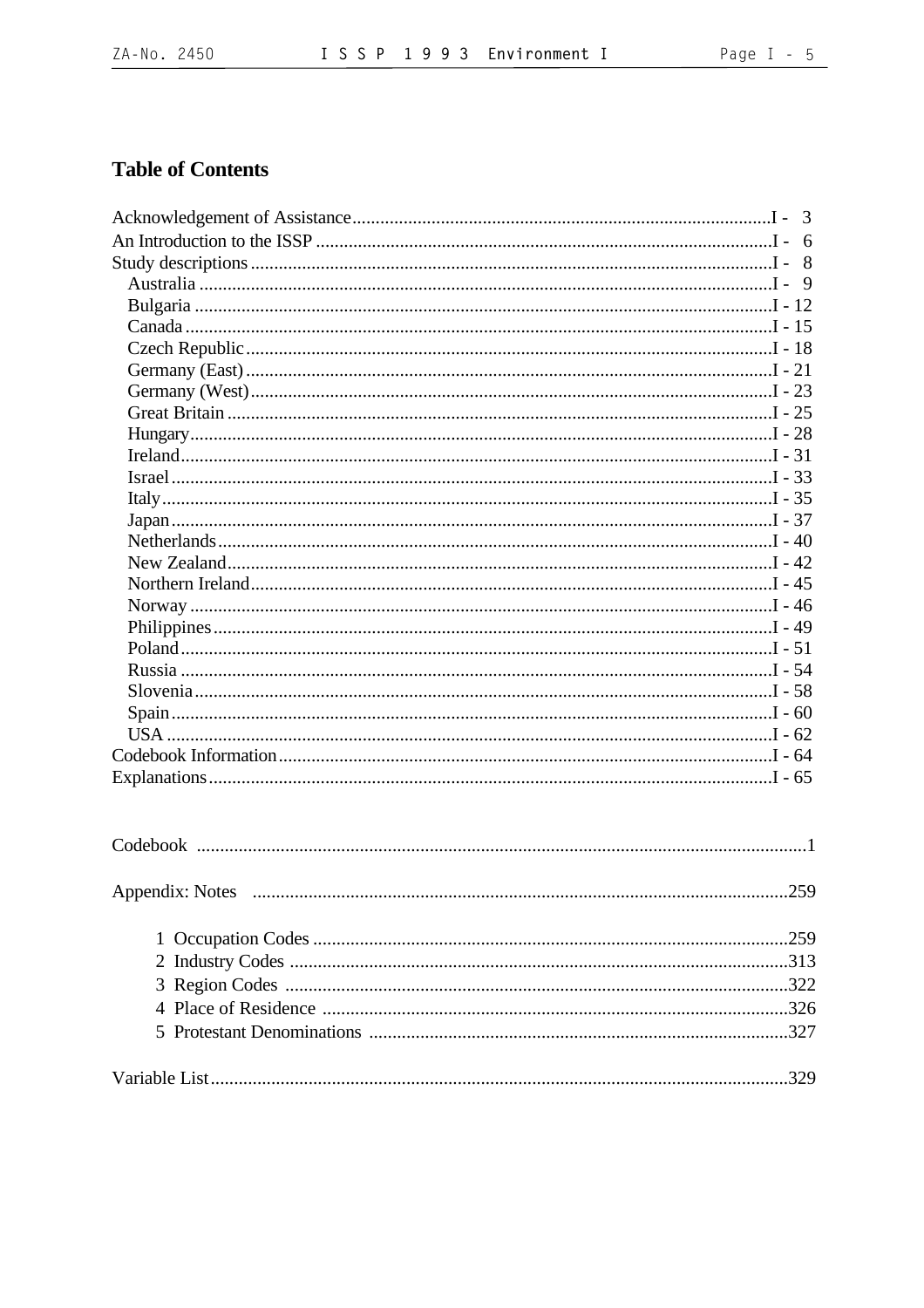#### <span id="page-5-0"></span>**An Introduction to the ISSP**

The International Social Survey Programme (ISSP) is a voluntary grouping of study teams in eleven nations (soon to become thirteen or fourteen), each of which undertakes to run a short, annual self-completion survey containing an agreed set of questions asked of a probability-based, nation-wide sample of adults. The topics change from year to year by agreement, with a view to replication every five years or so. The questions themselves are developed by subgroups and then thrashed out at an annual meeting attended by representatives of each national team. At the last meeting in May 1989, in London, there were 29 participants from the 11 national teams, including representatives of the ISSP's 'official' data archive, the Zentralarchiv at the University of Cologne. A constitution of sorts has now been adopted by members of the ISSP. It contains, for instance, rules of entry for new members and responsibilities of membership. The primary duty of each member is, of course, to run every annual module (or at least nearly every one) in the agreed format. But there are no central funds for the ISSP: each national team covers the costs of its own piloting, fieldwork, data preparation, travel to meetings and so on. Since the ISSP has agreed to use one language for drafting and for meetings - (British) English - there are no central translation costs.

Improbable as it may seem, this general formula has worked well so far. The annual questionnaires for instance (contrary to all advice and experience) have actually been designed for the most part in committee, and though inevitably flawed, are no less successful than most. Admittedly, this success owes a lot to careful prior development work by drafting groups and to subsequent adjustments after piloting. In any event, fascinating data are already beginning to emerge.

A fuller treatment than is given here, of the results generated so far by the series, is to be provided in the first ISSP Report, a book funded by the European Cultural Foundation and due to be published by the Netherlands Social and Cultural Planning Bureau (SCP) in 1990.

As may by now be apparent, the ISSP has grown and developed somewhat haphazardly, and this pattern shows every sign of continuing as long as it seems to work. The ISSP certainly came into life without much serious planning, having emerged as a vague idea during an impromptu meeting the two of us in 1983 whose purpose was primarily to exchange experiences and explore opportunities for borrowing each other's questions.

At that stage, the British Social Attitudes Survey (BSAS) was still in its first year, but had just received news that it was to be given at least a four-year life span through the generosity of the Sainsbury Family Charitable Trusts. The US General Social Survey (GSS), in contrast, was some 12 years old and had already acted as something of a role-model for other national series, including the BSAS itself, the West German Allgemeine Bevoelkerungsumfrage der Sozialwissenschaften (ALLBUS) (started in 1980) and the Australian National Social Science Survey (NSSS) (which was about to take its first fieldwork round).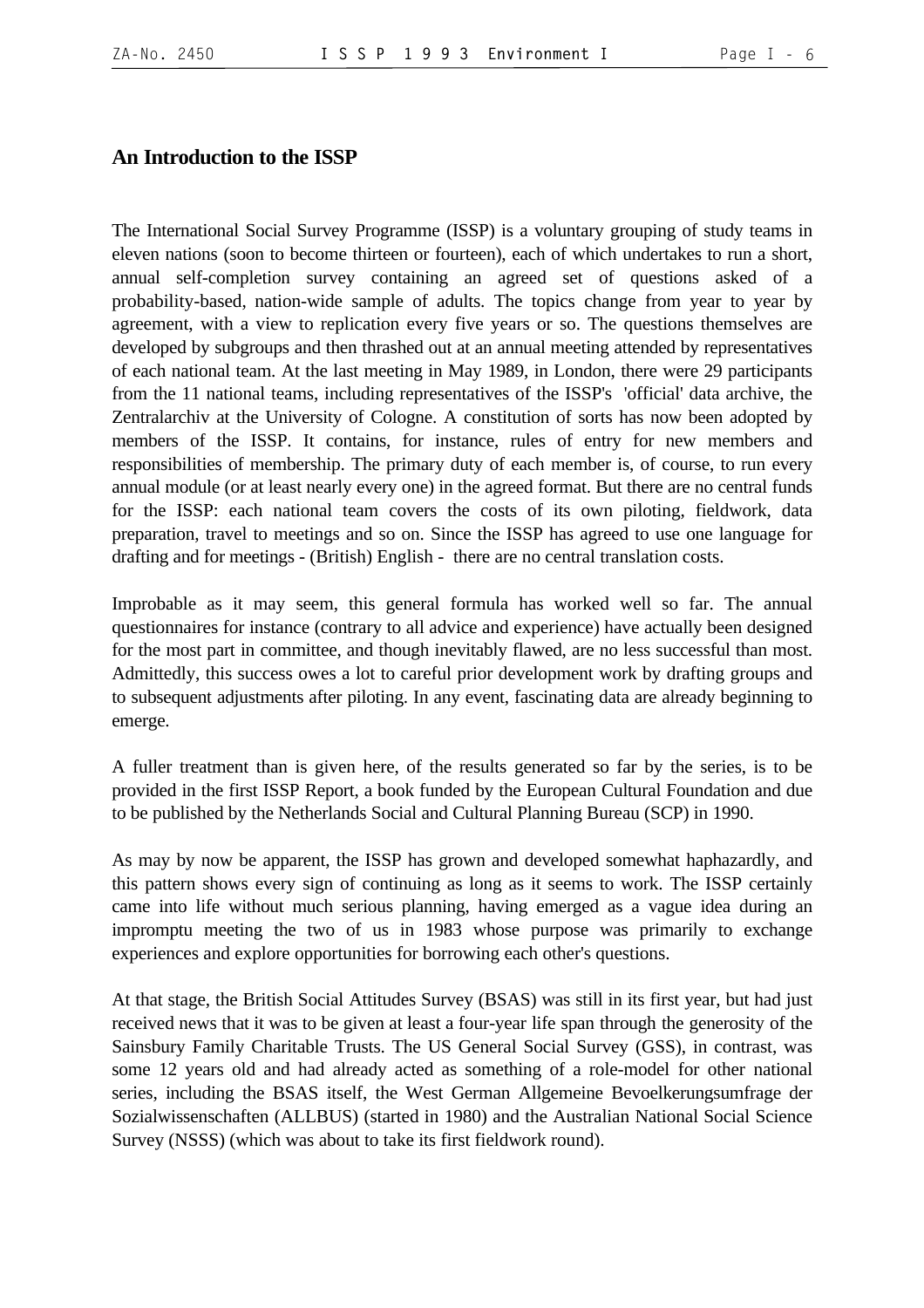As is usual at such meetings, we were bemoaning the fact that survey questions are poor travellers, especially across national and cultural boundaries. The BSAS, for instance, despite intentions to the contrary, had managed to transplant only one or two questions directly from the GSS. The West German ALLBUS contained a few more replications as a result of a specific bilateral agreement with the GSS. But a long-standing problem for all national time-series of this sort was, and is, that the concern for a year-by-year comparability within a country is often conflict with a concern of comparability between countries. Since funding is almost from national sources, the choice both of topics and of question-wording tends to reflect national rather than cross-national priorities.

So the conclusion we reached in 1983 was that the ideal way of securing a greater element of cross-national comparability should probably be via a standardised bolt-on supplementary questionnaire designed specifically for that purpose. With this in mind, SCPR sought and obtained a small grant from the Nuffield Foundation for convening a meeting (and then another) between representatives of the other three national social attitudes surveys which we already had some contact - those in Australia, West Germany, and the USA. There, the idea of a bolt-on, mutually-designed series of supplementary questionnaires could be aired and, perhaps, taken further.

As it turned out, the idea was warmly received by all four groups, who also decided that these supplements should be in a self-completion format, primarily for reasons of cost and to avoid adding to the already long, personal interviews. At the following meeting, the first bolt-on module, on the role of government, was developed and scheduled for fielding in 1985.

It was later translated into American English, Australian English and German to obtain functionally-equivalent rather than identical wordings. Although we were not quite aware of it at the time, the ISSP had effectively started. Since then, several other modules have been designed and fielded, the membership has grown threefold, and the structure has become a bit more bureaucratic, but not (yet) unduly so.

Exerpt from:

James A. Davis and Roger Jowell: Measuring national differences, in: Jowell, R., Witherspoon, S., Brook, L.: British Social Attitudes - special international report; 6th report, pp. 2f., Oxford 1989.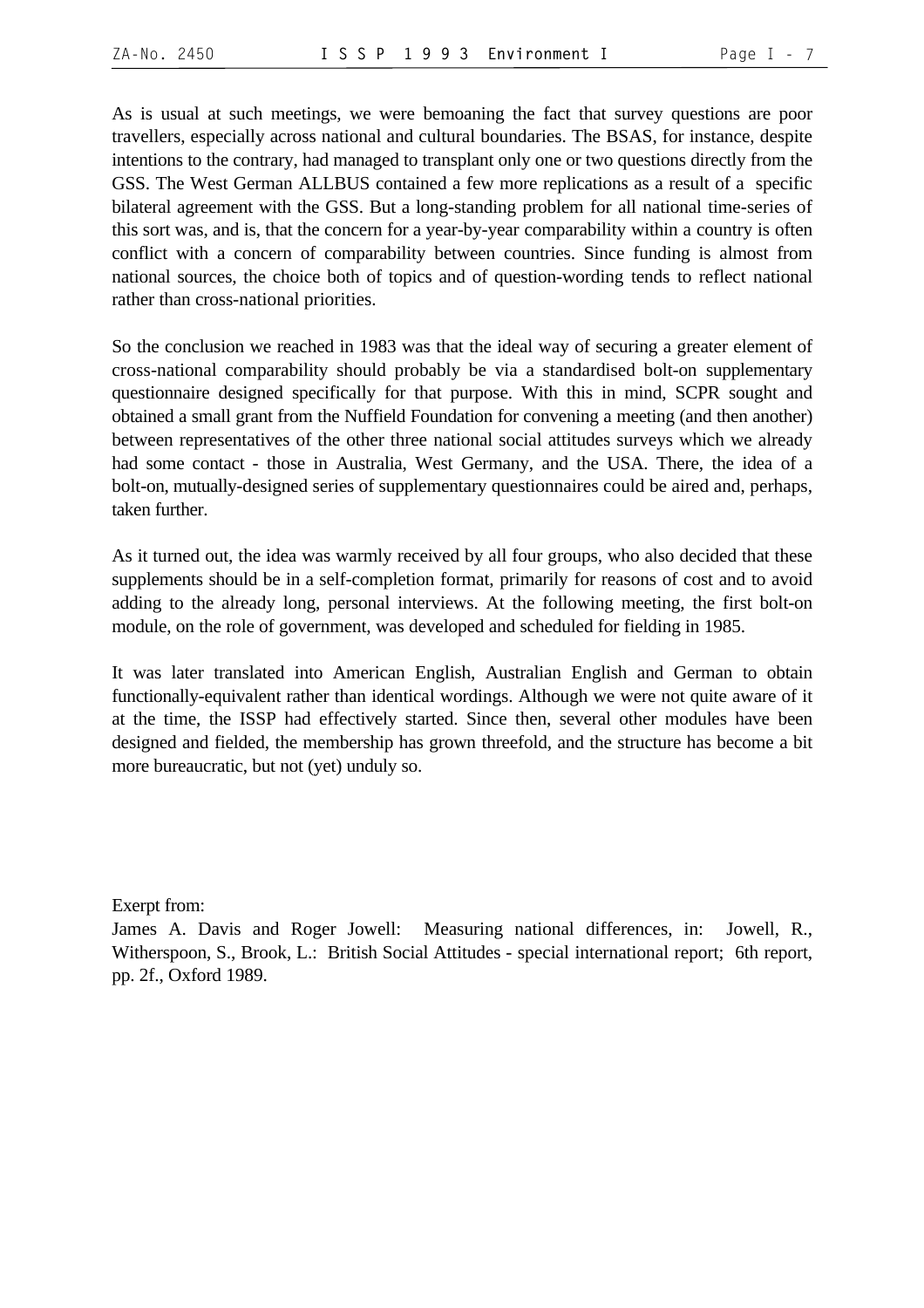# <span id="page-7-0"></span>**Study descriptions**

To differentiate countries in the crosstabulations within this codebook we have decided to use (mainly) the international automobile identification codes:

| <b>AUS</b>   |
|--------------|
| <b>BG</b>    |
| <b>CDN</b>   |
| CZ           |
| $D-W$        |
| $D-E$        |
| <b>GB</b>    |
| H            |
| <b>IRL</b>   |
| $\mathbb{L}$ |
| I            |
| J            |
| NL           |
| NZ           |
| <b>NIRL</b>  |
| N            |
| <b>RP</b>    |
| PL           |
| <b>RUS</b>   |
| <b>SLO</b>   |
| E            |
| <b>USA</b>   |
|              |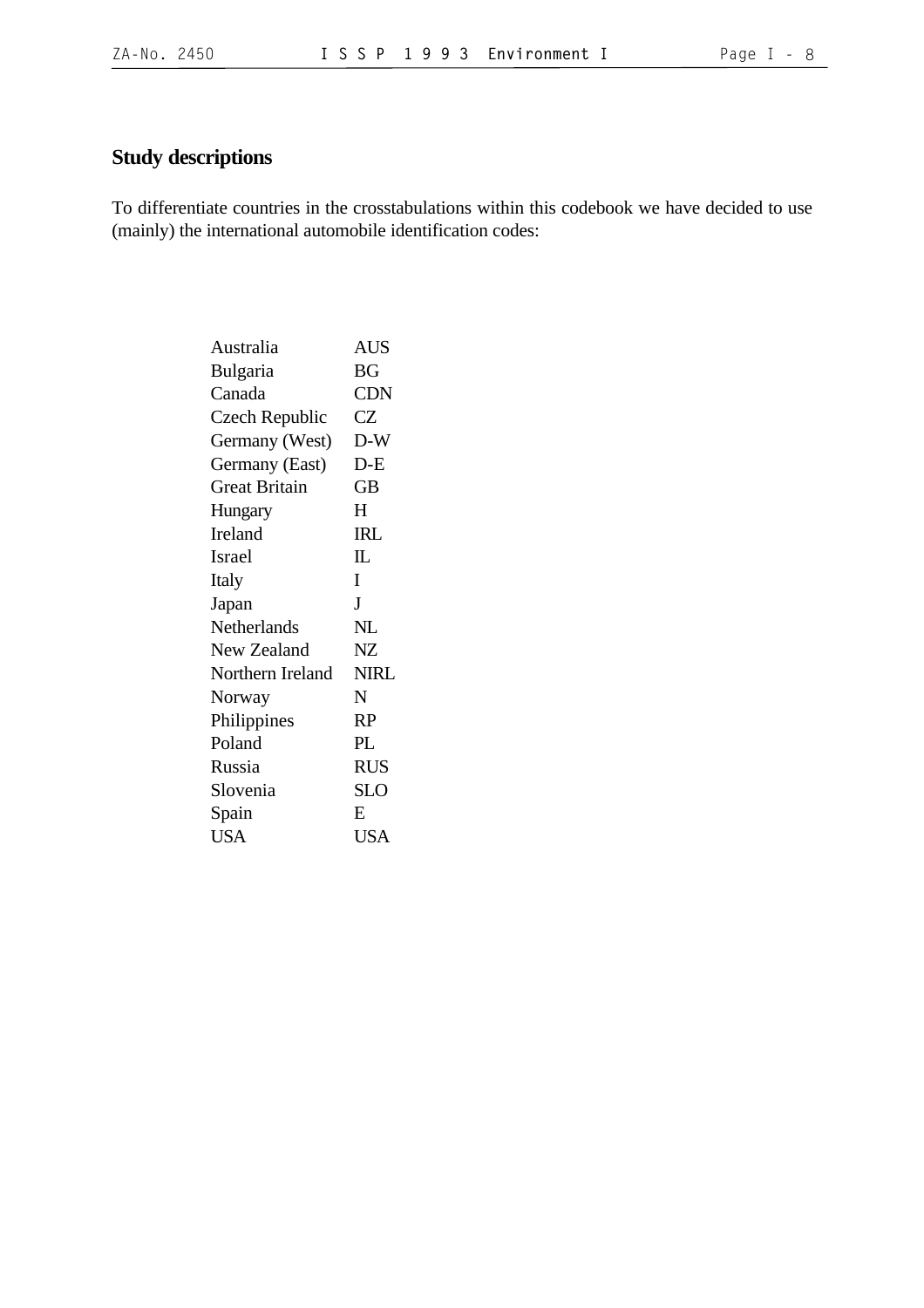<span id="page-8-0"></span>

| <b>Study description:</b>      | <b>Australia</b>                                                                                                                                                                                                                                                                                                                                                                                                                                                                                                                                                                                                                                                                                                                               |
|--------------------------------|------------------------------------------------------------------------------------------------------------------------------------------------------------------------------------------------------------------------------------------------------------------------------------------------------------------------------------------------------------------------------------------------------------------------------------------------------------------------------------------------------------------------------------------------------------------------------------------------------------------------------------------------------------------------------------------------------------------------------------------------|
| Study title:                   | International Social Science Surveys / Australia (ISSS/A) 1993-1994                                                                                                                                                                                                                                                                                                                                                                                                                                                                                                                                                                                                                                                                            |
| Fieldwork dates:               | December 1993 to October 1994                                                                                                                                                                                                                                                                                                                                                                                                                                                                                                                                                                                                                                                                                                                  |
|                                | Principal investigator: Jonathan Kelley, Clive Bean, Mariah Evans                                                                                                                                                                                                                                                                                                                                                                                                                                                                                                                                                                                                                                                                              |
| Sample type:                   | Panel of respondents from the ISSS/A 1993 'Inequality II' survey,<br>which was in turn a panel on the earlier National Social Science<br>Survey 'Family' and 'Lifestyles' surveys, conducted in late 1989 and<br>early 1990 (from which the socio-demographic backgound variables<br>for the 1993-94 data are taken). The sample for the 1989-90 surveys<br>was a nationwide simple random sample drawn from the (compulsory)<br>Australian electoral rolls by the Australian Electoral Commission.<br>Potential respondents were eligible for inclusion in the 1993-94 survey<br>if they had completed the 1993 survey, had not indicated that they did<br>not wish to participate further and were still contactable at the same<br>address. |
| Fieldwork institute:           | ISSS/A, Research School of Social Sciences, Australian National<br>University, in cojunction with Datacol. We acknowledge the financial<br>support of the Australian Institute of Family Studies as well as the<br>Research School of Social Sciences, Australian National University.                                                                                                                                                                                                                                                                                                                                                                                                                                                         |
| Fieldwork methods:             | Self-completeion questionnaire mailed out to respondents and returned<br>by reply-paid mail. Potential non-respondents were pursued by up to<br>five follow-up mailings.                                                                                                                                                                                                                                                                                                                                                                                                                                                                                                                                                                       |
| Context of ISSP questionnaire: | Questionnaire containing ISSP 'Environment' and 'Family II' modules.                                                                                                                                                                                                                                                                                                                                                                                                                                                                                                                                                                                                                                                                           |
| Sample size:                   | 1779                                                                                                                                                                                                                                                                                                                                                                                                                                                                                                                                                                                                                                                                                                                                           |
| Response rates:                | A - Total issued<br>2318<br>$416 \mid B$ - Ineligible / out of scope<br>$1902$ C - Total eligible (in scope sample)<br>1779 D - Total completed ISSP questionnaires received<br>$101$   F - Refusals                                                                                                                                                                                                                                                                                                                                                                                                                                                                                                                                           |

22 H - Other (valid questionnaires received without information necessary to link panel respondents to background data from previous wave of the survey)

*Language:* English

*Weighted:* No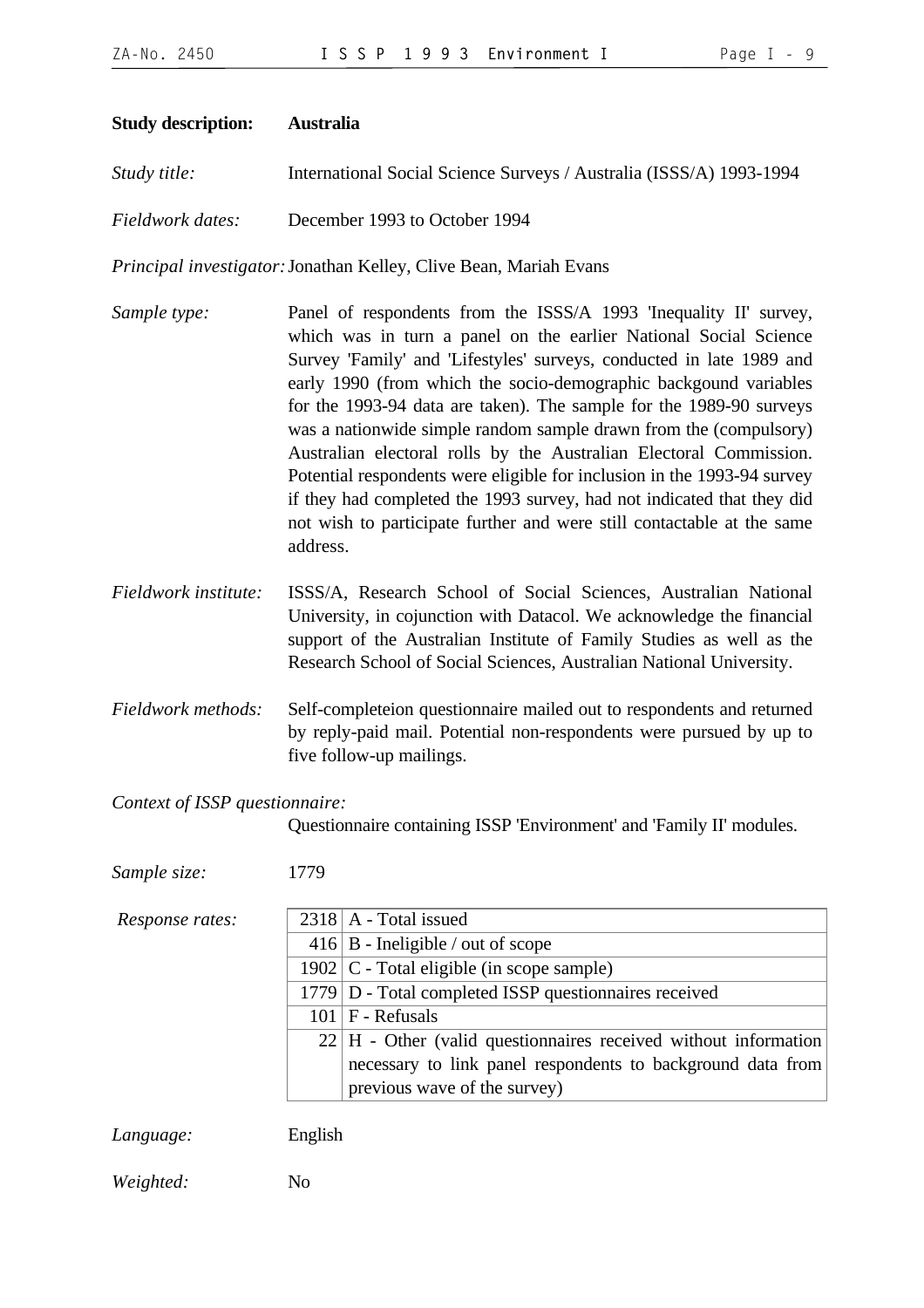#### **National Population Characteristics: Australia**

| U<br>Source: | Census | <b>NSSS</b> | ISSS/A | ISSS/A |
|--------------|--------|-------------|--------|--------|
|              | 1991   | 89-90       | 1993   | 93-94  |

*Gender:*

| Male   | 49.0 % | 49.5 % | 53.3 %      | %      |
|--------|--------|--------|-------------|--------|
| Female | 51.0%  | 50.5 % | 7 %<br>46.7 | 48.8 % |
| $N=$   | 6037   | 2197   | 1775        |        |

#### *Age Groups:*

(The survey figures are based on age at the time of the 1989-90 survey)

| $18 - 24$   | 15.4 % | 11.7 % | 8.6 %  | 8.5 %  |
|-------------|--------|--------|--------|--------|
| $ 25 - 34$  | 22.1 % | 22.3 % | 19.0 % | 18.8%  |
| $35 - 44$   | 20.7 % | 22.8 % | 23.5 % | 24.3 % |
| $45 - 54$   | 14.8 % | 16.3 % | 18.2 % | 18.8%  |
| $55 - 64$   | 11.5 % | 13.3 % | 16.2 % | 15.5 % |
| $65+$       | 15.5 % | 13.6 % | 14.6 % | 14.0 % |
| $\vert N =$ | 5971   | 2153   | 1746   |        |

# *Age left School:*

(Census figures are for persons aged 15 and over, with not stated and those still at school omitted from both census and survey figures)

| Under 15/none | 18.3 % | 18.3 % | 17.6 % | 16.3 % |
|---------------|--------|--------|--------|--------|
| $\vert$ 15    | 24.0 % | 23.5 % | 22.4 % | 22.1 % |
| $\vert$ 16    | 22.0 % | 23.4 % | 23.6 % | 23.0 % |
| $\vert$ 17    | 18.5 % | 21.1 % | 21.9 % | 23.5 % |
| 18            | 10.7 % | 10.7 % | 11.9 % | 12.5 % |
| 19 and over   | 6.6%   | 3.0 %  | 2.7 %  | 2.7%   |
| $ N=$         | 5666   | 2144   | 1735   |        |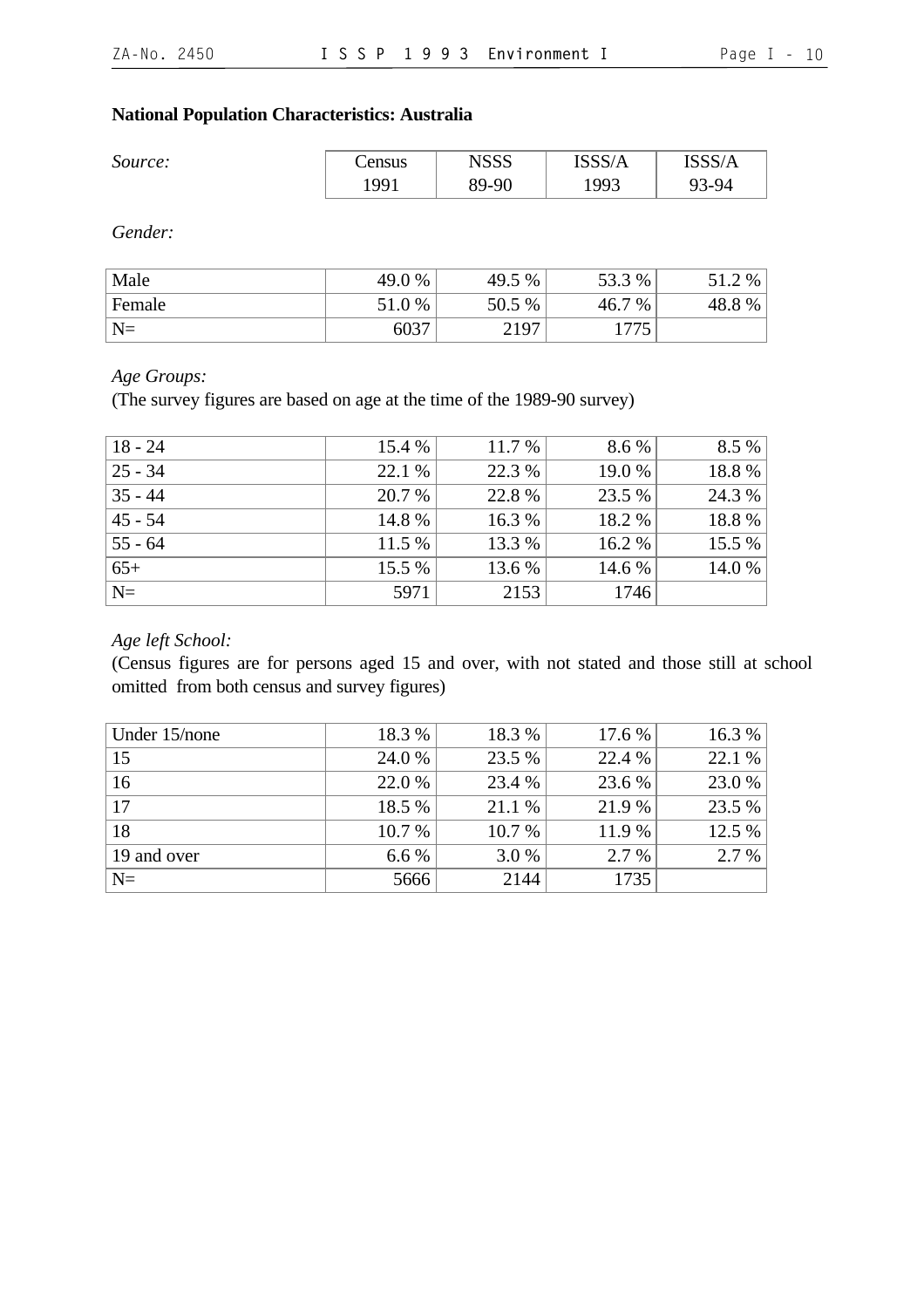# *Occupation of Employed Persons:*

(Figures are for persons aged 20 and over, with not stated and inadequately described categories omitted.)

| Managers and                | 13.8 % | 12.5 % | 14.6 % | 13.7 % |
|-----------------------------|--------|--------|--------|--------|
| administrators              |        |        |        |        |
| Professionals               | 14.3 % | 18.4 % | 20.7 % | 21.4 % |
| Para-professionals          | 7.6 %  | 11.2 % | 12.1 % | 12.9 % |
| Tradespersons               | 14.0 % | 12.3 % | 11.9 % | 10.7 % |
| <b>Clerks</b>               | 16.3 % | 16.6 % | 15.2 % | 15.8 % |
| Sales and personal service  | 13.2 % | 12.2 % | 9.8%   | 9.9%   |
| Plant and machine operators | 7.9%   | 6.9%   | 6.2 %  | 5.6 %  |
| Labourers and               |        |        |        |        |
| related workers             | 12.8%  | 10.0%  | 9.6 %  | 10.1 % |
| $N=$                        | 3407   | 1229   | 1034   |        |

#### *Labour Force Status:*

(Figures are for persons aged 20 and over, with not stated and inadequately described categories omitted.)

| Employed            | 57.6 % | 65.0% | 65.6 % | 64.9 %  |
|---------------------|--------|-------|--------|---------|
| Unemployed          | 6.8%   | 2.4 % | 1.5 %  | $1.4\%$ |
| Not in labour force | 35.6 % | 32.8% | 32.9 % | 33.6 %  |
| $N=$                | 5099   | 1972  | 1674   |         |

Source: Census data are from 1991 Census of Population and Housing, Basic Community Profile, Australian Bureau of Statistics, Catalogue No. 2722.0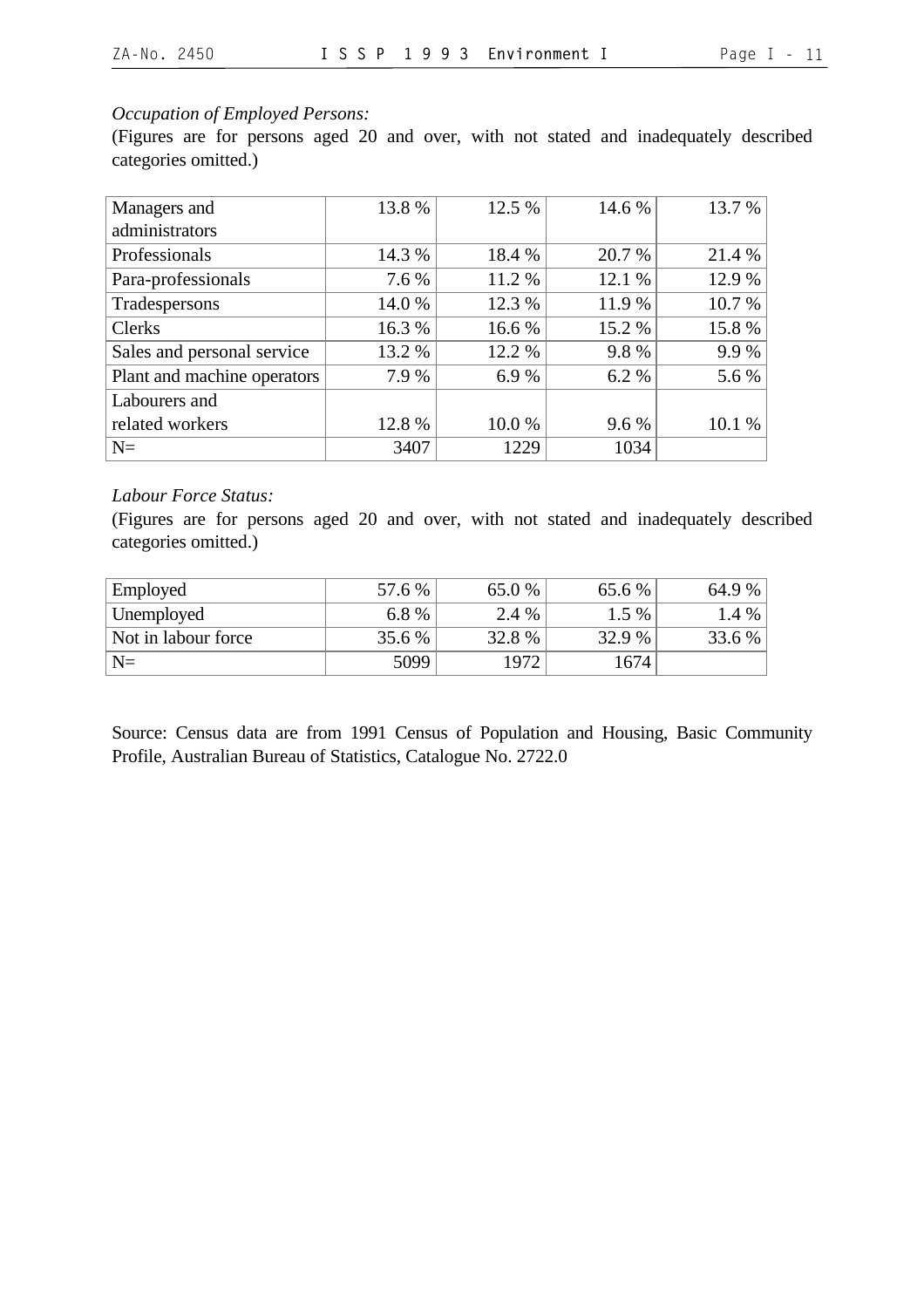<span id="page-11-0"></span>

| <b>Study description:</b> | <b>Bulgaria</b> |                                                                                                                                                                                                                                                                                                                                                                                                                                                                                                                                                                                                                                                                                                                                                                                                                                               |
|---------------------------|-----------------|-----------------------------------------------------------------------------------------------------------------------------------------------------------------------------------------------------------------------------------------------------------------------------------------------------------------------------------------------------------------------------------------------------------------------------------------------------------------------------------------------------------------------------------------------------------------------------------------------------------------------------------------------------------------------------------------------------------------------------------------------------------------------------------------------------------------------------------------------|
| Study title:              |                 | Environment ISSP 1993                                                                                                                                                                                                                                                                                                                                                                                                                                                                                                                                                                                                                                                                                                                                                                                                                         |
| Fieldwork dates:          |                 | March 7, 1994 - March 31, 1994                                                                                                                                                                                                                                                                                                                                                                                                                                                                                                                                                                                                                                                                                                                                                                                                                |
|                           |                 | Principal investigator: Lilia Dimova, Institute for Trade Union and Social Research, Sofia                                                                                                                                                                                                                                                                                                                                                                                                                                                                                                                                                                                                                                                                                                                                                    |
| Sample type:              |                 | The sampling model used is that of a two-stage cluster sample. It is<br>representative for the population of Bulgaria aged 18 years and over.<br>At the first stage 105 clusters (which represent the smallest<br>organizational units of the latest population census - December 1992)<br>were selected at random with probability proportional to their size (the<br>number of households in each cluster). At the second stage territorial<br>areas (streets and apartment houses) within each cluster were selected<br>at random; 12 addresses were sequentially visited. In each household 1<br>respondent was interviewed; respondents were selected employing a<br>modified Kish scheme.<br>The sample is stratified by type of community. No replacements of<br>temporary absent or refusing to participate respondents were allowed. |
| Fieldwork methods:        |                 | The method employed is face-to-face interview. Fieldwork was<br>conducted by the field-force of the Agency for Social Analyses, Sofia.<br>All interviewers employed have undergone the necessary training and<br>have considerable fieldwork experience.                                                                                                                                                                                                                                                                                                                                                                                                                                                                                                                                                                                      |
| Sample size:              | 1183            |                                                                                                                                                                                                                                                                                                                                                                                                                                                                                                                                                                                                                                                                                                                                                                                                                                               |
| Response rates:           |                 | 1370 Total questionnaires issued                                                                                                                                                                                                                                                                                                                                                                                                                                                                                                                                                                                                                                                                                                                                                                                                              |
|                           |                 | 110 Respondents not found on the respective addresses including:                                                                                                                                                                                                                                                                                                                                                                                                                                                                                                                                                                                                                                                                                                                                                                              |
|                           |                 | 43 empty apartments, non-resindential dwellings                                                                                                                                                                                                                                                                                                                                                                                                                                                                                                                                                                                                                                                                                                                                                                                               |
|                           |                 | 67 long term absence                                                                                                                                                                                                                                                                                                                                                                                                                                                                                                                                                                                                                                                                                                                                                                                                                          |
|                           |                 | 75 Respondents that were found but not interviewed                                                                                                                                                                                                                                                                                                                                                                                                                                                                                                                                                                                                                                                                                                                                                                                            |
|                           |                 | 64 refusal to be interviewed                                                                                                                                                                                                                                                                                                                                                                                                                                                                                                                                                                                                                                                                                                                                                                                                                  |
|                           |                 | temporary absence<br>5                                                                                                                                                                                                                                                                                                                                                                                                                                                                                                                                                                                                                                                                                                                                                                                                                        |
|                           |                 | difficult contact (sick, too old, etc.)<br>5                                                                                                                                                                                                                                                                                                                                                                                                                                                                                                                                                                                                                                                                                                                                                                                                  |
|                           |                 | dead<br>$\mathbf{1}$                                                                                                                                                                                                                                                                                                                                                                                                                                                                                                                                                                                                                                                                                                                                                                                                                          |
|                           | 3               | Cancelled questionnaires                                                                                                                                                                                                                                                                                                                                                                                                                                                                                                                                                                                                                                                                                                                                                                                                                      |
|                           |                 |                                                                                                                                                                                                                                                                                                                                                                                                                                                                                                                                                                                                                                                                                                                                                                                                                                               |

*Language:* Bulgarian

*Weighted:* Yes

*Weighting procedure:* There are no indications for systematic bias in survey data. However, comparisons with general population data revealed the necessity of weighting. The weighting-factor is calculated using data from the 2% sample of the Census of December 1992 and is based on age, education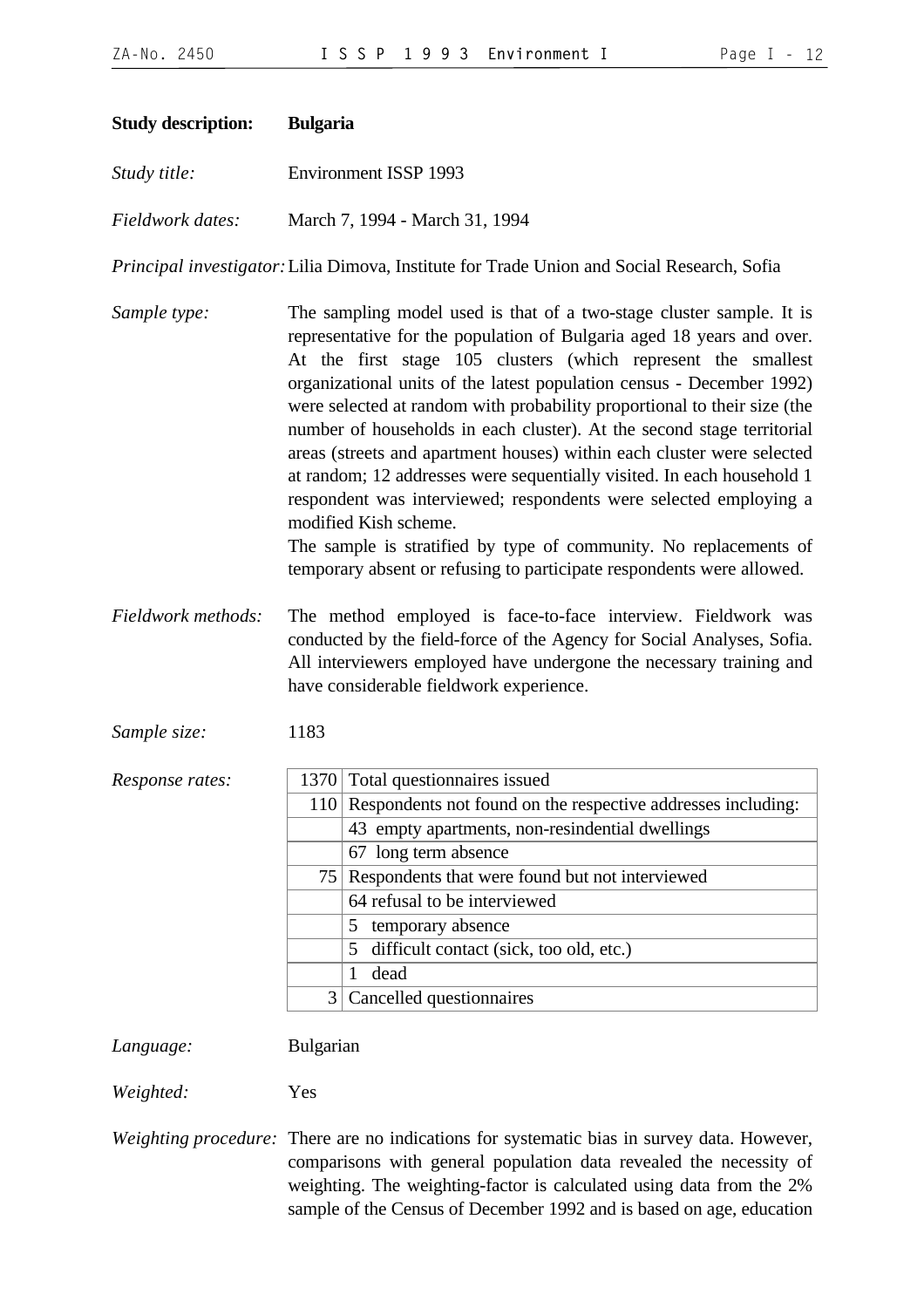and type of community. Comparisons between population data, net survey sample and weighted sample show that only minor deviations "remain" in survey data after the weighting procedure.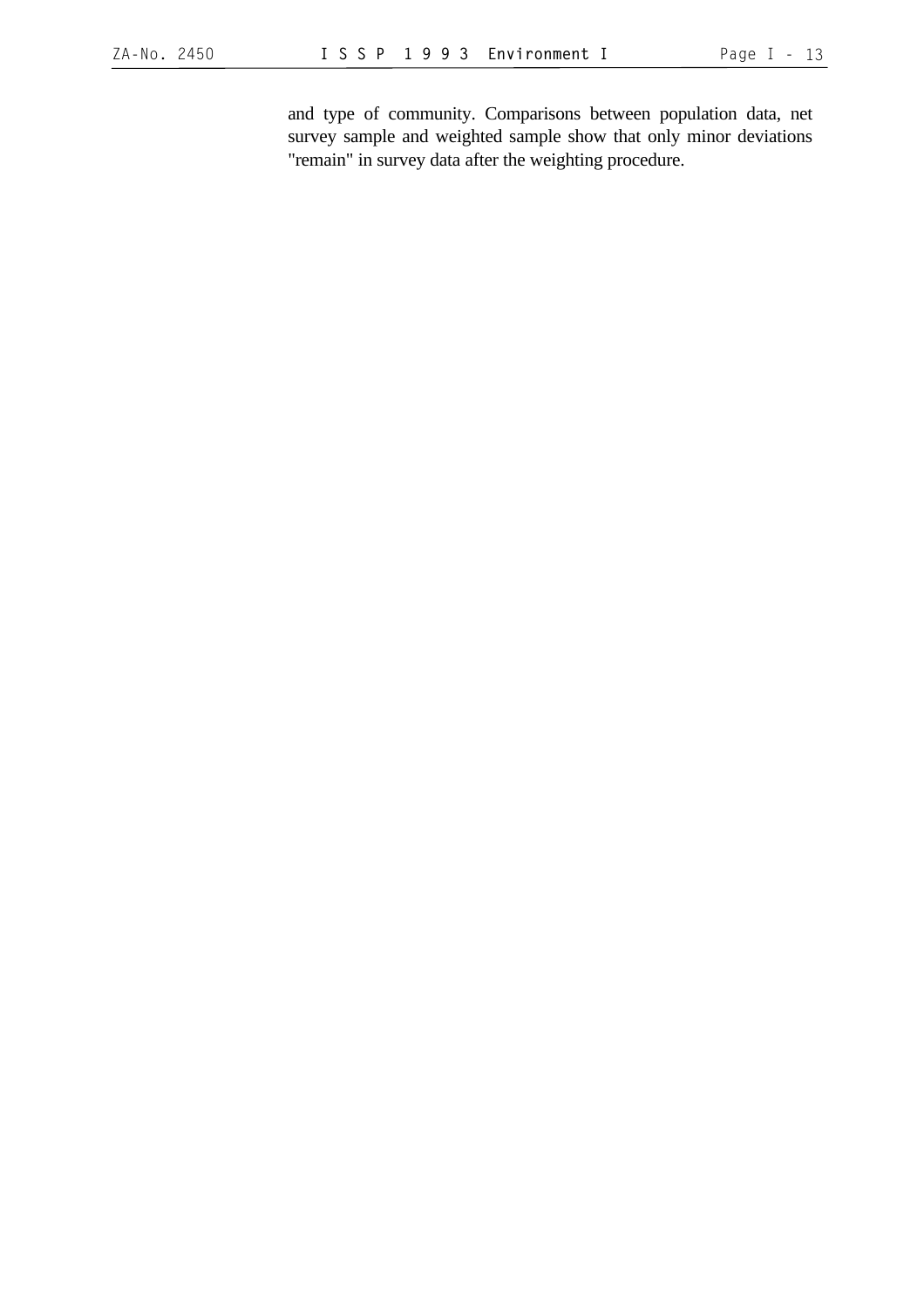# **National Population Characteristics: Bulgaria**

Population aged 18 and over (%)

| Source: | Census              | $\vert$ Net Sample $\vert$ Weighted |        |
|---------|---------------------|-------------------------------------|--------|
|         | $ $ Dec.4, 1992 $ $ |                                     | Sample |

*Gender:*

| Male   | 48.6 % | $\%$          | $\%$<br>46.9<br>ı |
|--------|--------|---------------|-------------------|
| Female | %      | $\%$<br>ے . ب | $\%$<br>JJ.       |

*Age Groups:*

| $18 - 30$   | 22.1<br>$\%$ | 16.9 % | 22.5 % |
|-------------|--------------|--------|--------|
| $ 31 - 50$  | 35.9%        | 36.0 % | 35.8%  |
| 51 and over | 42.0 %       | $\%$   | $7\%$  |

# *Education:*

| 4 years and lower | 15.5 %        | 15.2 % | 16.1 % |
|-------------------|---------------|--------|--------|
| Primary (8 years) | 30.9 %        | 26.0 % | 30.6 % |
| Secondary         | <b>39.7</b> % | 40.3 % | 39.4 % |
| Semi-higher       | 4.2 %         | 5.3 %  | 4.1 %  |
| University        | 9.7 %         | 13.2 % | 9.6 %  |

*Type of Community*:

| Sofia                 | 13.3 % | 12.5 % | 12.0 % |
|-----------------------|--------|--------|--------|
| <b>County Centers</b> | 30.2 % | 31.2 % | 32.9 % |
| Other cities          | 22.0 % | 19.9 % | 20.5 % |
| Village               | 34.5 % | 36.4 % | 34.7 % |
|                       |        |        |        |
|                       | 130760 | 1183   | 1183   |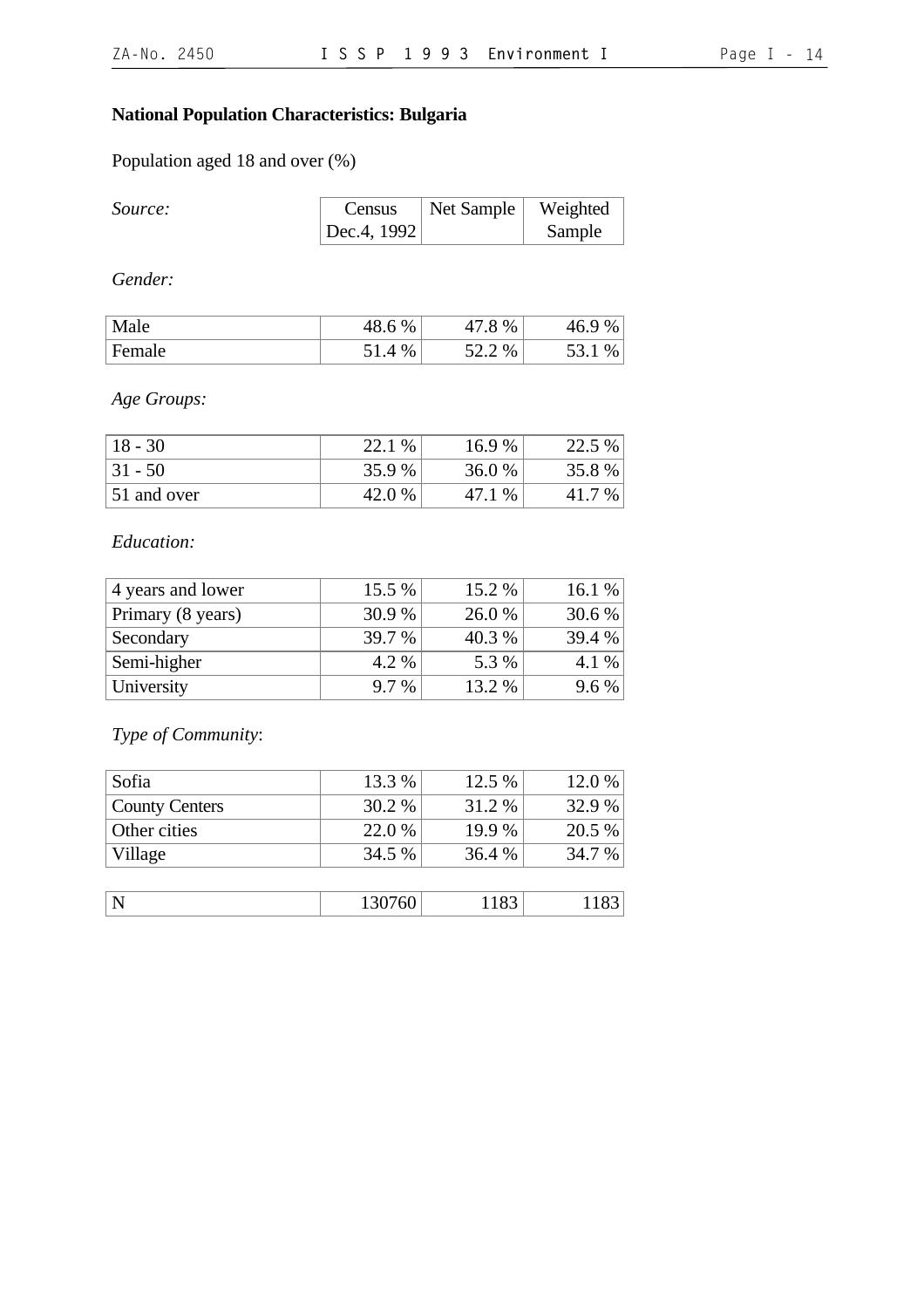<span id="page-14-0"></span>

| <b>Study description:</b>                                 | Canada                                                                                                                                                                                                                                                                                        |                                                                                                                                                                                                                                                                                                                                                                                                                                           |  |
|-----------------------------------------------------------|-----------------------------------------------------------------------------------------------------------------------------------------------------------------------------------------------------------------------------------------------------------------------------------------------|-------------------------------------------------------------------------------------------------------------------------------------------------------------------------------------------------------------------------------------------------------------------------------------------------------------------------------------------------------------------------------------------------------------------------------------------|--|
| Study title:                                              | 1993 ISSP Canadian Environment Study                                                                                                                                                                                                                                                          |                                                                                                                                                                                                                                                                                                                                                                                                                                           |  |
| Fieldwork dates:                                          | Feb. 1, 1993 - Mar. 1, 1993                                                                                                                                                                                                                                                                   |                                                                                                                                                                                                                                                                                                                                                                                                                                           |  |
| Principal investigator: Carleton University Survey Centre |                                                                                                                                                                                                                                                                                               |                                                                                                                                                                                                                                                                                                                                                                                                                                           |  |
| Sample type:                                              | <b>Stratified Multi-stage Random Sample</b>                                                                                                                                                                                                                                                   |                                                                                                                                                                                                                                                                                                                                                                                                                                           |  |
| Fieldwork methods:                                        |                                                                                                                                                                                                                                                                                               | Self-completion with drop-off and collection                                                                                                                                                                                                                                                                                                                                                                                              |  |
| Sampling method:                                          | A stratified multi-stage sampling method was employed using as the<br>primary strata for the five main regions: Atlantic Canada, Quebec,<br>Ontario, Western Canada and British Columbia. Within these regions<br>major sub-areas were randomly selected from Federal Electoral<br>Districts. |                                                                                                                                                                                                                                                                                                                                                                                                                                           |  |
|                                                           | <b>Atlantic Canada</b>                                                                                                                                                                                                                                                                        | St. Johns, Newfoundland, St. John, New<br>Brunswick, Halifax, Nova Scotia, Charlottetown,<br><b>Prince Edward Islands</b>                                                                                                                                                                                                                                                                                                                 |  |
|                                                           | Quebec<br>Ontario                                                                                                                                                                                                                                                                             | Quebec East, Hull/Aylmer, St. Honore/Westmount<br>Ottawa East, Mississauga North, Kingston and the<br><b>Islands</b>                                                                                                                                                                                                                                                                                                                      |  |
|                                                           | Western Canada                                                                                                                                                                                                                                                                                | St. Boniface, Manitoba, Regina East,<br>Saskatchewan, Calgary West, Alberta                                                                                                                                                                                                                                                                                                                                                               |  |
|                                                           | <b>British Columbia</b>                                                                                                                                                                                                                                                                       | Fraser Valley East, North Vancouver/Burnaby,<br><b>Vancouver Centre</b>                                                                                                                                                                                                                                                                                                                                                                   |  |
|                                                           | birthday" technique.                                                                                                                                                                                                                                                                          | Within each of these districts two Enumeration Areas were randomly<br>selected. Using Census maps the first two streets that began with the<br>letter M and R and contained more than 50 residential units were<br>chosen resulting in a total of 64 sampling frames. Interviewers were<br>instructed to divide the number of residences on any given street by the<br>number of sample points required. In-home sampling used the "first |  |
| Sample size:                                              | 2018                                                                                                                                                                                                                                                                                          |                                                                                                                                                                                                                                                                                                                                                                                                                                           |  |
| Response rates:                                           | 2018                                                                                                                                                                                                                                                                                          | Total questionnaires issued                                                                                                                                                                                                                                                                                                                                                                                                               |  |
|                                                           | Total eligible<br>2018                                                                                                                                                                                                                                                                        |                                                                                                                                                                                                                                                                                                                                                                                                                                           |  |
|                                                           | 1467                                                                                                                                                                                                                                                                                          | Total ISSP questionnaires received                                                                                                                                                                                                                                                                                                                                                                                                        |  |
|                                                           | Total non-response<br>551                                                                                                                                                                                                                                                                     |                                                                                                                                                                                                                                                                                                                                                                                                                                           |  |
|                                                           | 436 Refusals                                                                                                                                                                                                                                                                                  |                                                                                                                                                                                                                                                                                                                                                                                                                                           |  |
|                                                           | Non-contact<br>115                                                                                                                                                                                                                                                                            |                                                                                                                                                                                                                                                                                                                                                                                                                                           |  |

*Language:* French / English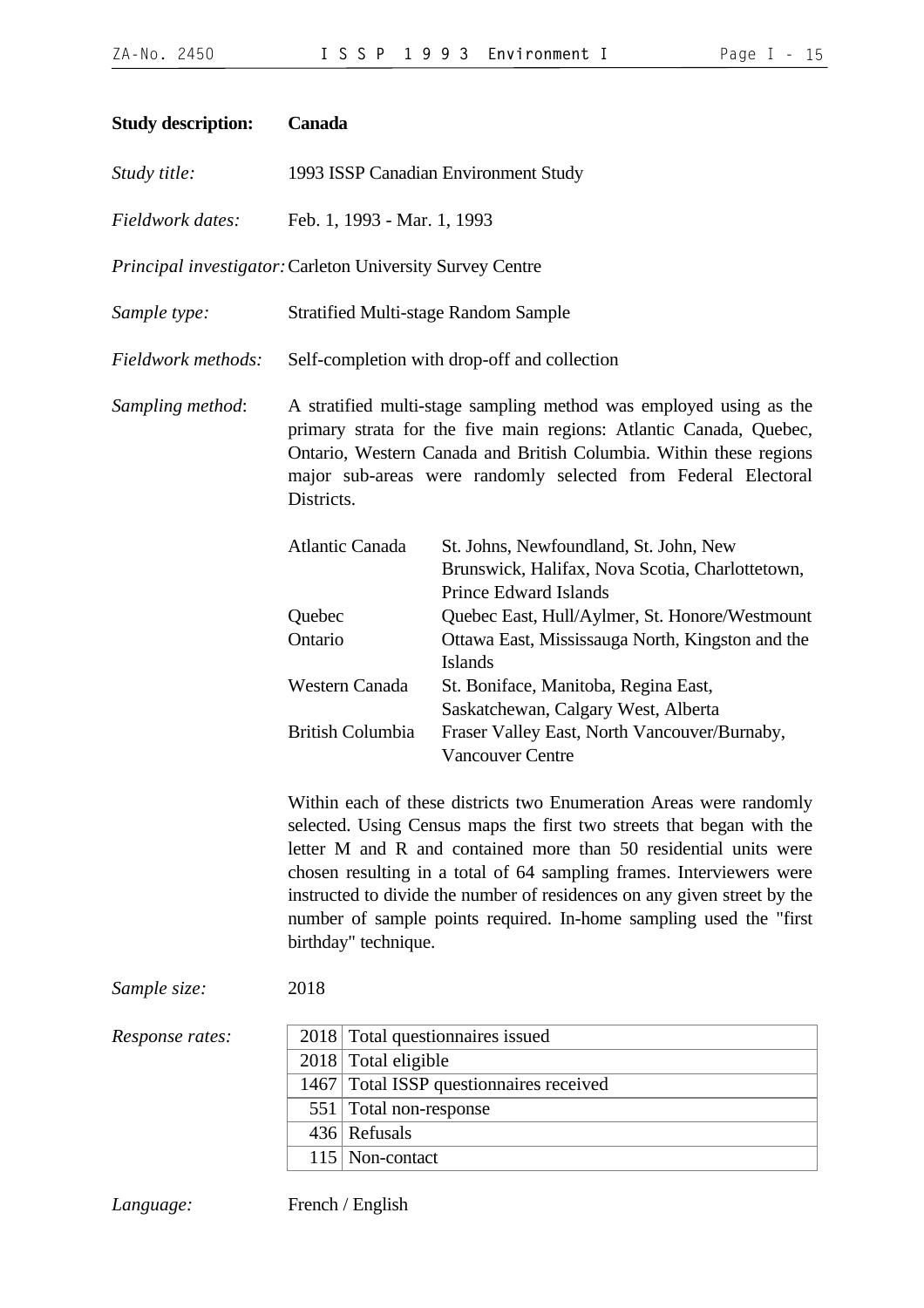*Weighted:* Yes

*Weighting procedure:* Due to stratification by province, the data are weighted for age, sex and province using 1991 Statistics Canada census parameters.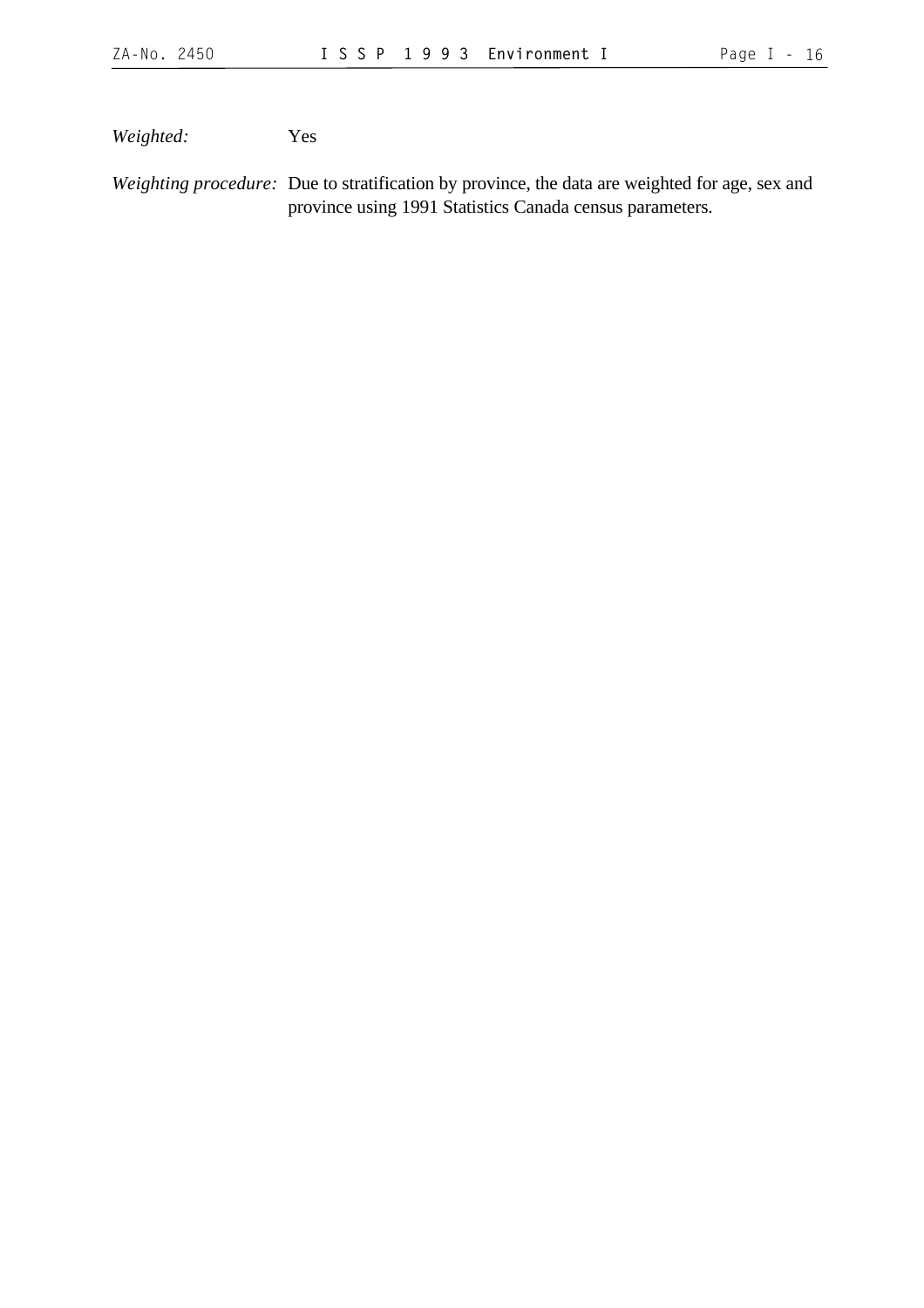# **National Population Characteristics: Canada**

*Source:* Statistics Canada

*Gender:*

| Ie.           | $\Omega$<br>49.3 |
|---------------|------------------|
| <b>Female</b> |                  |

# *Age Groups:*

| $18 - 24$ | 13.3 %   |
|-----------|----------|
| $25 - 34$ | 23.8 %   |
| $35 - 44$ | 21.6 %   |
| $45 - 54$ | $14.7\%$ |
| $55 - 64$ | 11.8 %   |
| $65+$     | 14.8 %   |

# *Years of Schooling:* (population 18+)

| $1 - 9$ years       | 20.5 % |
|---------------------|--------|
| $10 - 11$ years     | 19.0 % |
| $12 - 13$ years     | 30.1 % |
| $14 + \text{years}$ | 30.1 % |

*Employment:*

| Employed            | 61.0%  |
|---------------------|--------|
| Unemployed          | 6.9%   |
| Not in labour force | 32.1 % |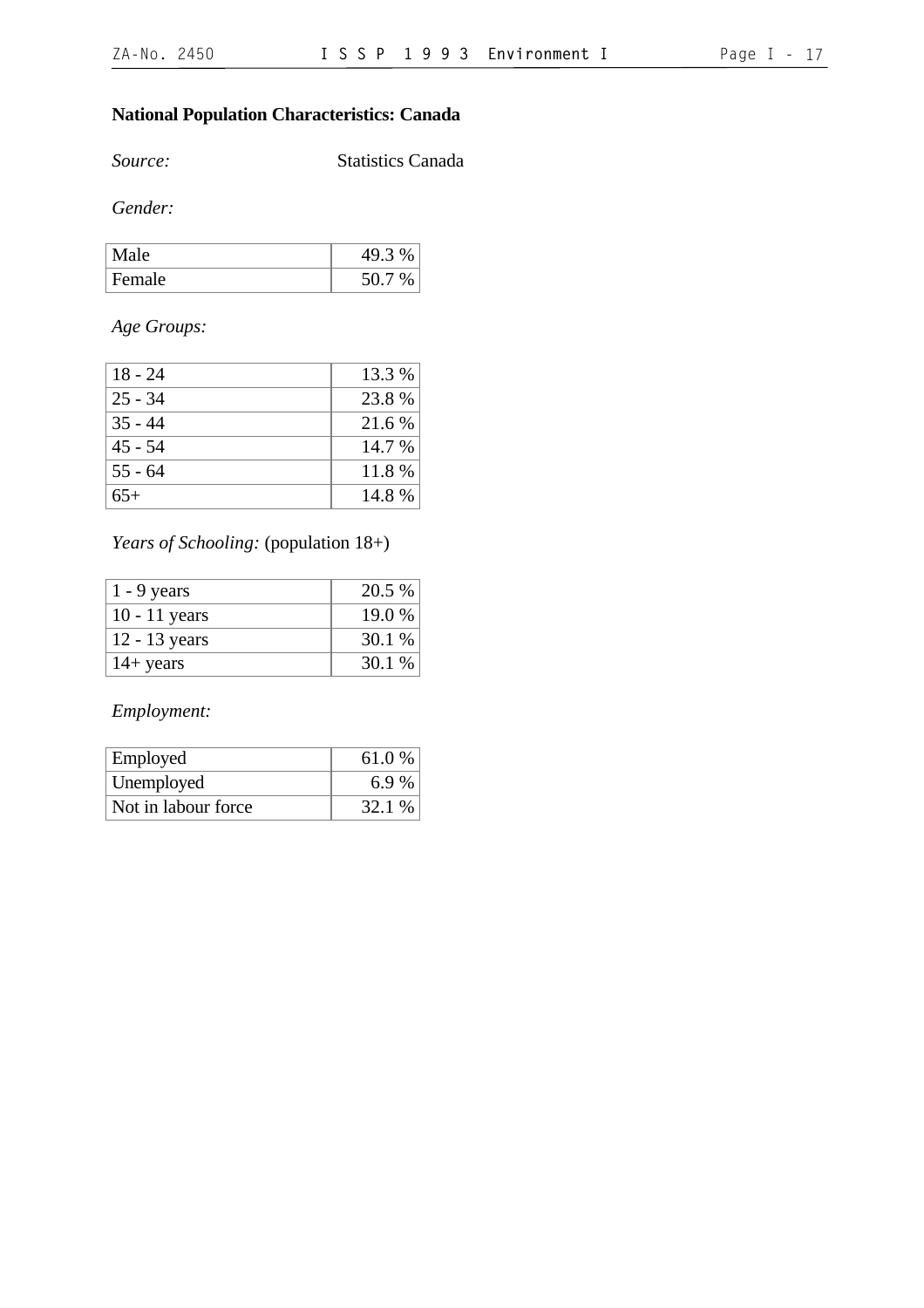| Page |  |  | 18 |
|------|--|--|----|
|------|--|--|----|

<span id="page-17-0"></span>

| <b>Study description:</b>      | <b>Czech Republic</b>                                                                                                                                                                                                                                                                                                                                                                                                                                                                                                                                                                                                                                            |  |  |
|--------------------------------|------------------------------------------------------------------------------------------------------------------------------------------------------------------------------------------------------------------------------------------------------------------------------------------------------------------------------------------------------------------------------------------------------------------------------------------------------------------------------------------------------------------------------------------------------------------------------------------------------------------------------------------------------------------|--|--|
| Study title:                   | Attitudes towards Environment and Local Politics                                                                                                                                                                                                                                                                                                                                                                                                                                                                                                                                                                                                                 |  |  |
| Fieldwork dates:               | November 20 - November 30, 1993                                                                                                                                                                                                                                                                                                                                                                                                                                                                                                                                                                                                                                  |  |  |
| Sample types:                  | Institute of Sociology, Academy of Sciences of the Czech Republic,<br>Prague                                                                                                                                                                                                                                                                                                                                                                                                                                                                                                                                                                                     |  |  |
| Sample type:                   | Multistage random sample<br>- first stage - sampled localities (fixed sample)<br>- second stage - electoral sectors (list of voters) (voters list of 1992<br>elections - population 20+)<br>- the age cohort 18, 19 years old were supplied with method of<br>exclusive quotas - i.e. randomly selected interviewers were tasked to<br>do an interview with the respondent 18 or 19 years old<br>- third stage - sampled respondent<br>Controlling procedure: Response cards were sent at all sampled<br>addresses of the respondents. This card was a proof for the interviewer<br>that the questionnaire was realized with the properly sampled<br>respondent. |  |  |
| Fieldwork methods:             | Face-to-face interviews                                                                                                                                                                                                                                                                                                                                                                                                                                                                                                                                                                                                                                          |  |  |
| Context of ISSP questionnaire: | <b>Individual Survey</b>                                                                                                                                                                                                                                                                                                                                                                                                                                                                                                                                                                                                                                         |  |  |
| Sample size:                   | 1005<br>961 randomly chosen<br>44 exclusive quota (18 & 19 years old respondents)                                                                                                                                                                                                                                                                                                                                                                                                                                                                                                                                                                                |  |  |
| Response rates:                | $1349$   A - Total Issued<br>$8 \mid B$ - Ineligible<br>$1341$ C - Total eligible<br>961   D - Total ISSP questionnaires received<br>$380 \mid E$ - Total non-response<br>$112$ F - Refusals<br>$113$ G - Non-contact<br>$155$ H - Other                                                                                                                                                                                                                                                                                                                                                                                                                         |  |  |
| Language:                      | Czech                                                                                                                                                                                                                                                                                                                                                                                                                                                                                                                                                                                                                                                            |  |  |
| Weighted:                      | N <sub>0</sub>                                                                                                                                                                                                                                                                                                                                                                                                                                                                                                                                                                                                                                                   |  |  |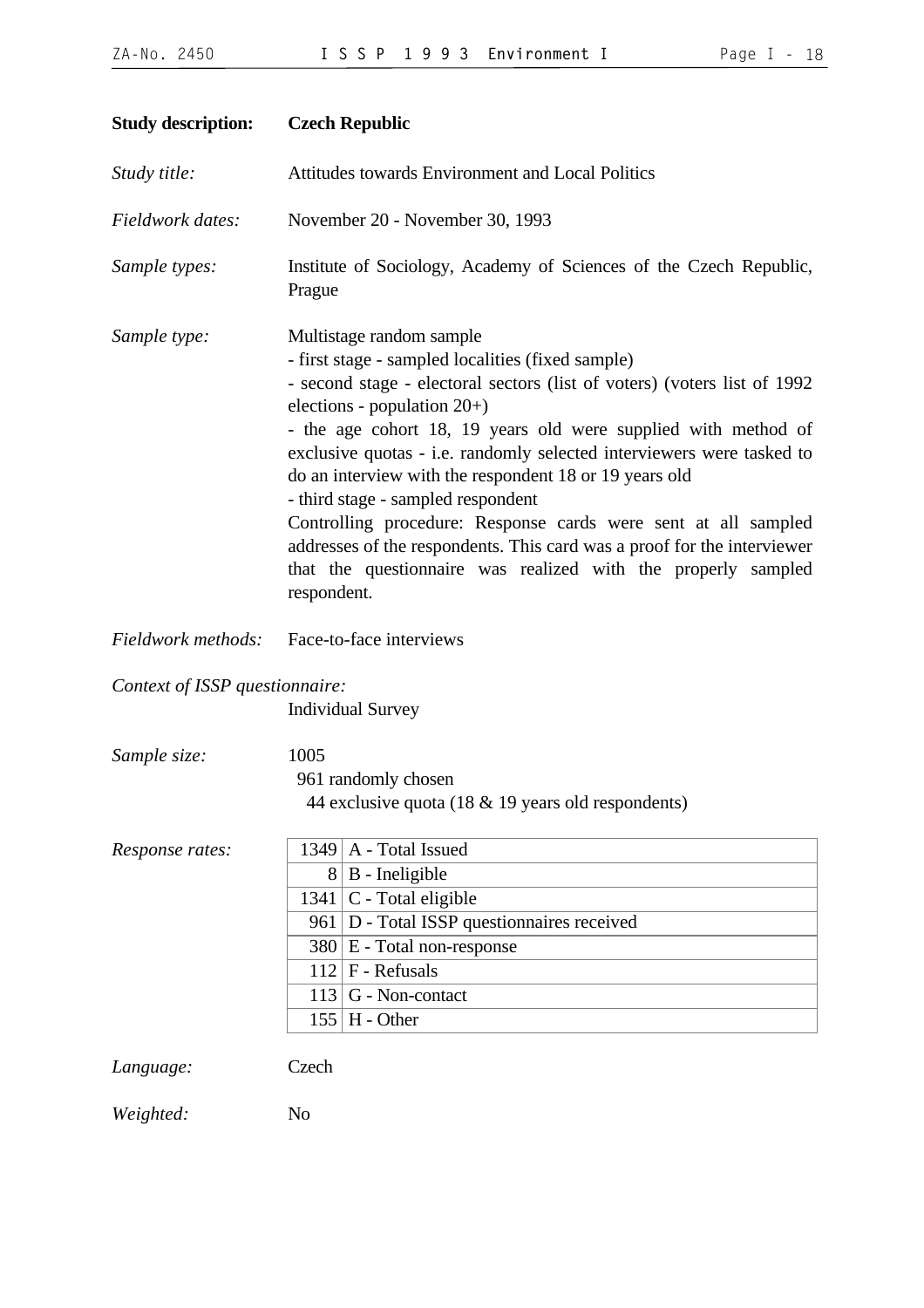*Known systematic properties:*

44 interviews done by quota sampling procedure to reach representative sample of 18+ population (the reason for use of supply of quota sampling was out-dated voting list).

*Publications:* Postoje k zivotnimu prostredi. DATA a FAKTA, cislo 5, kveten 1994, Praha, Sociologicky ustav AV CR /Attitudes towards Environment/ Odbory - pohled ocima ceske verejnosti. DATA a FAKTA, cislo 4, duben 1994, Praha, Sociologicky ustav AV CR /Trade Unions/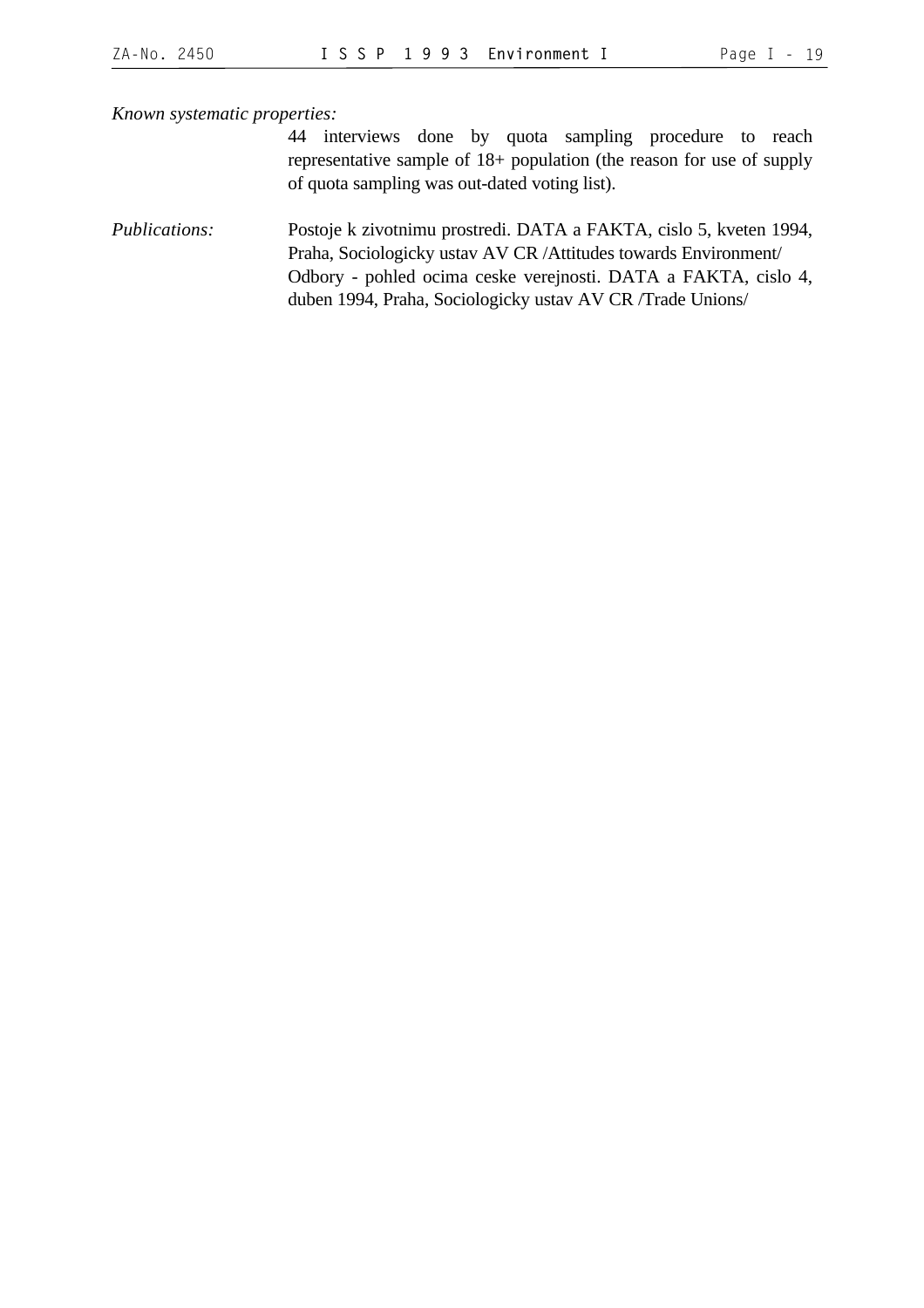# **National Population Characteristics: Czech Republic**

*Source:* Census 1991

*Gender:*

| Male   | %<br>48.0 |
|--------|-----------|
| Female | 51.4      |

# *Age Groups:*

| $0 - 14$  | 21.1 % |
|-----------|--------|
| $15 - 19$ | 8.4 %  |
| $20 - 24$ | 6.7%   |
| $25 - 34$ | 13.3 % |
| $35 - 44$ | 16.0%  |
| $45 - 54$ | 11.7 % |
| $55 - 59$ | 5.0 %  |
|           | 17.7 % |

#### *Education:*

| Primary         | 33.1 % |
|-----------------|--------|
| Secondary $(1)$ | 35.4 % |
| Secondary       | 22.8%  |
| University      | 7.2 %  |

(Secondary (1): Vocational training without secondary school diploma or secondary without sec. school diploma)

#### *Employment Status:*

| employed            | 51.4 % |
|---------------------|--------|
| unemployed          | 1.2 %  |
| not in labour force | 47.4 % |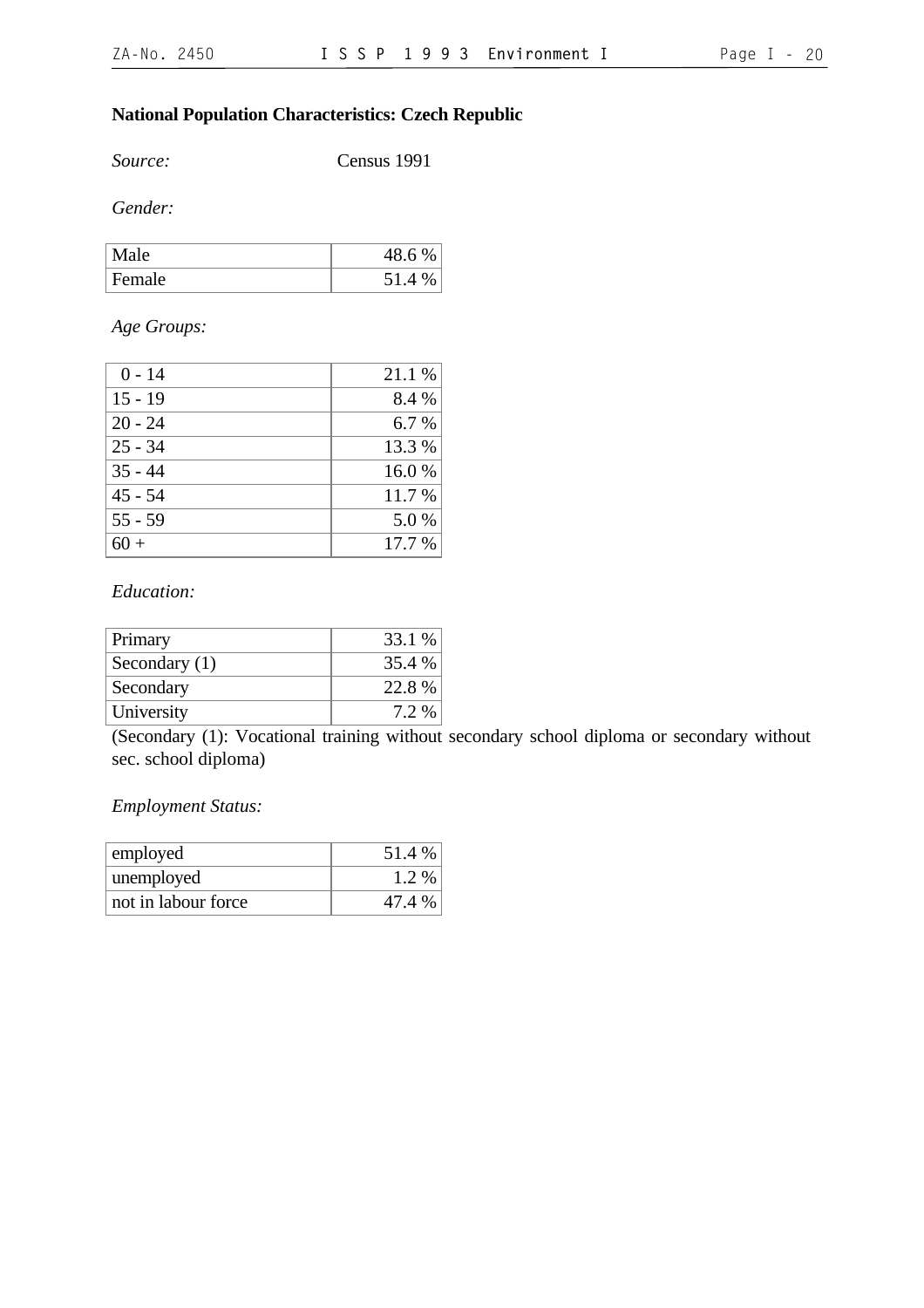<span id="page-20-0"></span>

| <b>Study description:</b>                      | <b>Germany</b> (East)                                                                       |
|------------------------------------------------|---------------------------------------------------------------------------------------------|
| Study title:                                   | ISSP 1993 and REAP (Research into Environmental Attitudes and<br>Perceptions)               |
| Fieldwork dates:                               | May 10 - July 7, 1993                                                                       |
|                                                | Principal investigator: Prof. Dr. Peter Ph. Mohler, ZUMA                                    |
| Sample type:                                   | Random sample                                                                               |
| Fieldwork methods:                             | Self-completion                                                                             |
| Context of ISSP questionnaire:<br>Sample size: | Special survey for the EU (REAP) in combination with the ISSP<br>Environment module<br>1498 |
| Response rates:                                | $1680$   A - Total issued - total sample                                                    |
|                                                | $182 \mid B$ - Ineligible                                                                   |
|                                                | $1498$ C - Total eligible                                                                   |
|                                                | 1096 D - Total ISSP questionnaires received                                                 |
|                                                | $402 \mid E$ - Total non-response                                                           |
|                                                | $244$ F - Refusals                                                                          |
|                                                | G - Non-contact<br>132                                                                      |
|                                                | $26$   H - Other                                                                            |
| Language:                                      | German                                                                                      |
| Weighted:                                      | N <sub>o</sub>                                                                              |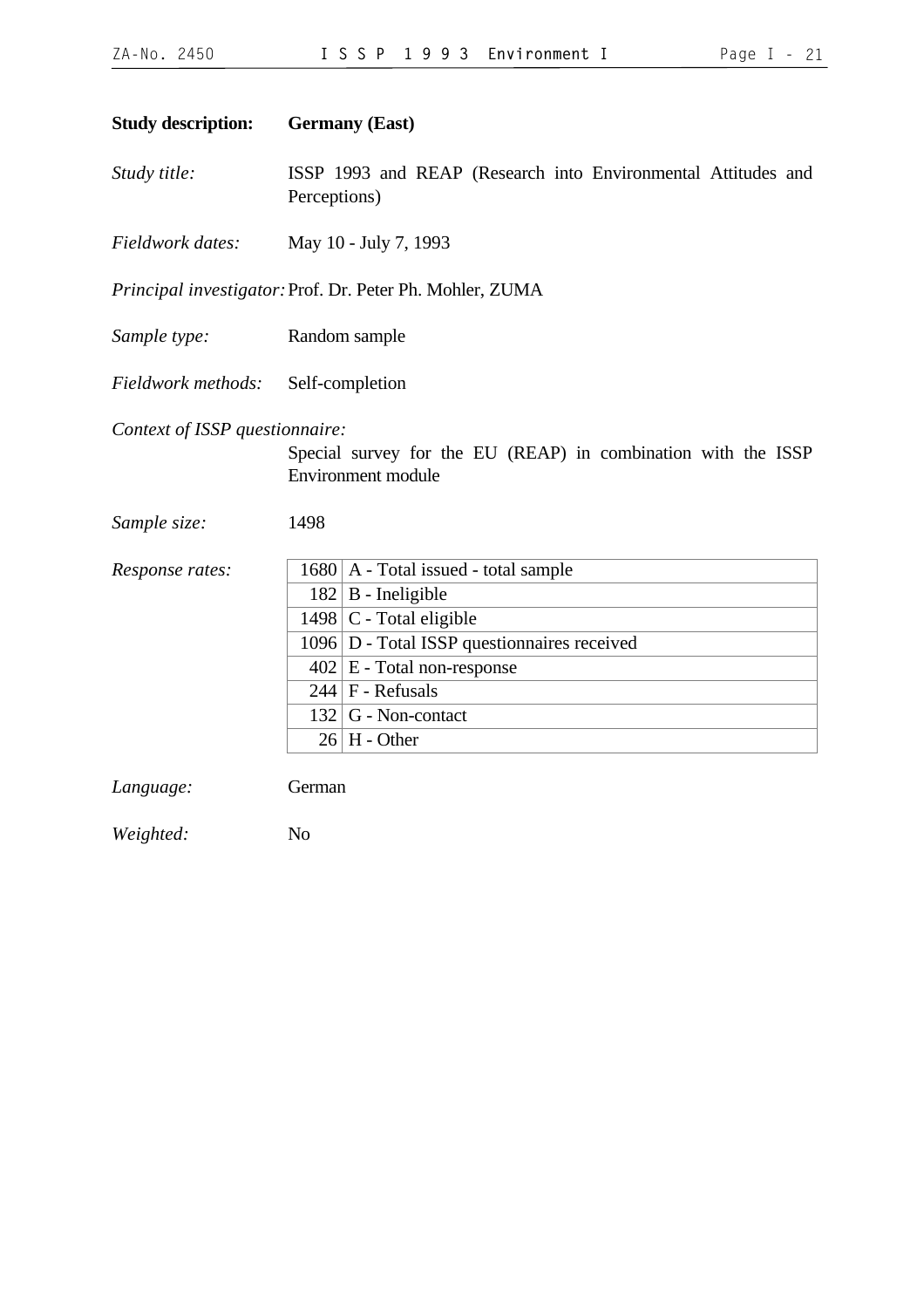# **National Population Characteristics: Germany (East)**

*Source:* Statistisches Jahrbuch der DDR 1988, 1990 and other sources of the central administration, 1991

*Gender:*

| Male   | 47.8%  |
|--------|--------|
| Female | 52.2 % |

*Age Groups:*

| Children - 15 years          | 21.6%  |
|------------------------------|--------|
| Age able to work 16-65 years | 62.3 % |
| Pensionable age              | 16.1%  |

*Employed in:*

| Industry/construction        | 46.8%  |
|------------------------------|--------|
| Agriculture, forestry        | 11.4 % |
| Science, culture, Education, |        |
| health                       | 16.0%  |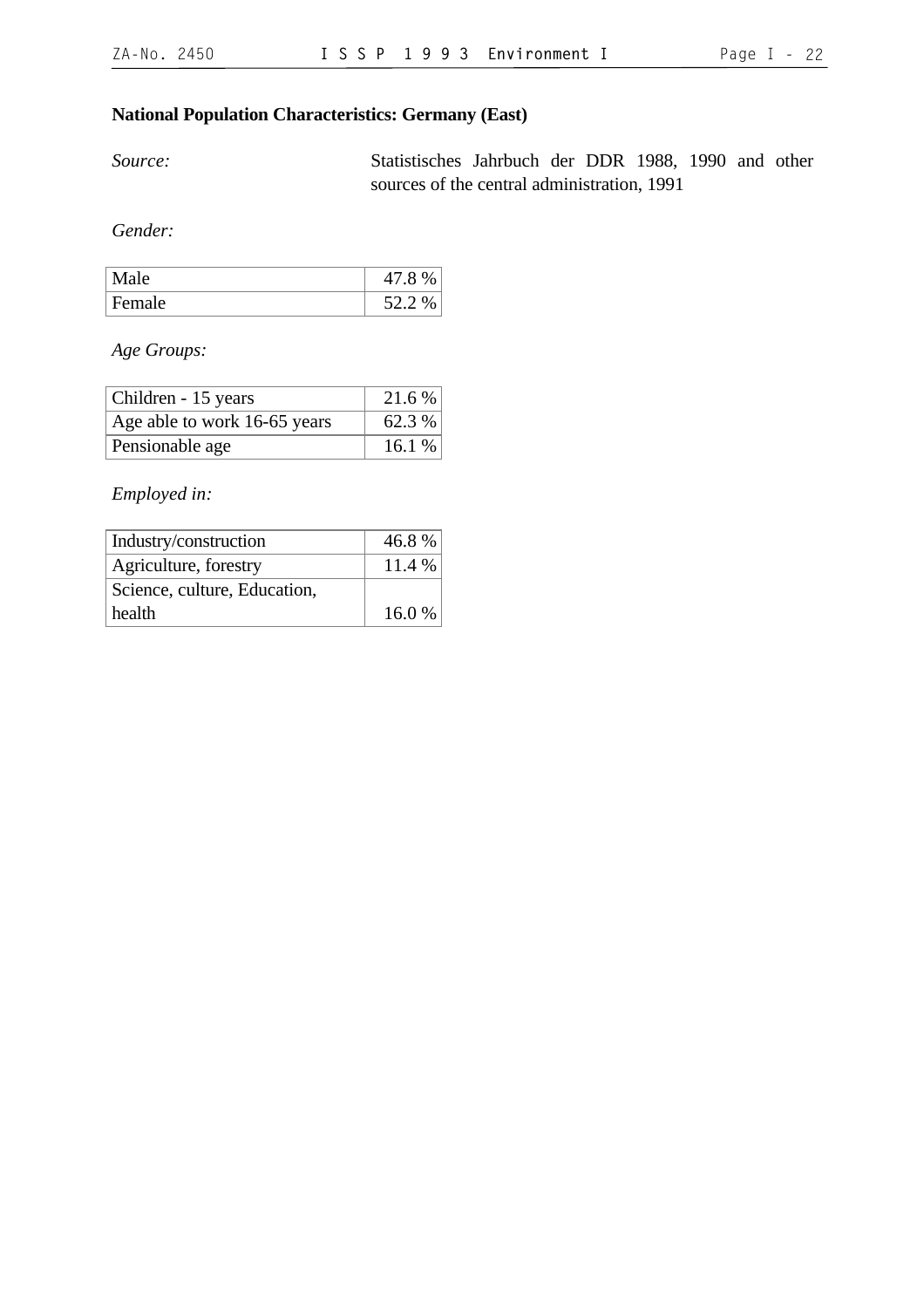<span id="page-22-0"></span>

| <b>Study description:</b>      | <b>Germany</b> (West)                                                                      |  |
|--------------------------------|--------------------------------------------------------------------------------------------|--|
| Study title:                   | ISSP 1993 and REAP (Research into Environmental Attitudes and<br>Perceptions)              |  |
| Fieldwork dates:               | May 10 - July 7, 1993                                                                      |  |
|                                | Principal investigator: Prof. Dr. Peter Ph. Mohler, ZUMA                                   |  |
| Sample type:                   | Random sample                                                                              |  |
| Fieldwork methods:             | Self-completion                                                                            |  |
| Context of ISSP questionnaire: | Special survey for the EU (REAP) in combination with the ISSP<br><b>Environment</b> module |  |
| Sample size:                   | 1440                                                                                       |  |
| Response rates::               | $1680$   A - Total issued - total sample                                                   |  |
|                                | $240 \mid B$ - Ineligible                                                                  |  |
|                                | $1440$ C - Total eligible                                                                  |  |
|                                | $1020$ D - Total ISSP questionnaires received                                              |  |
|                                | $420 \mid E$ - Total non-response                                                          |  |
|                                | $253$ F - Refusals                                                                         |  |
|                                | $138$ G - Non-contact                                                                      |  |
|                                | H - Other<br>29                                                                            |  |

*Language:* German

*Weighted:* No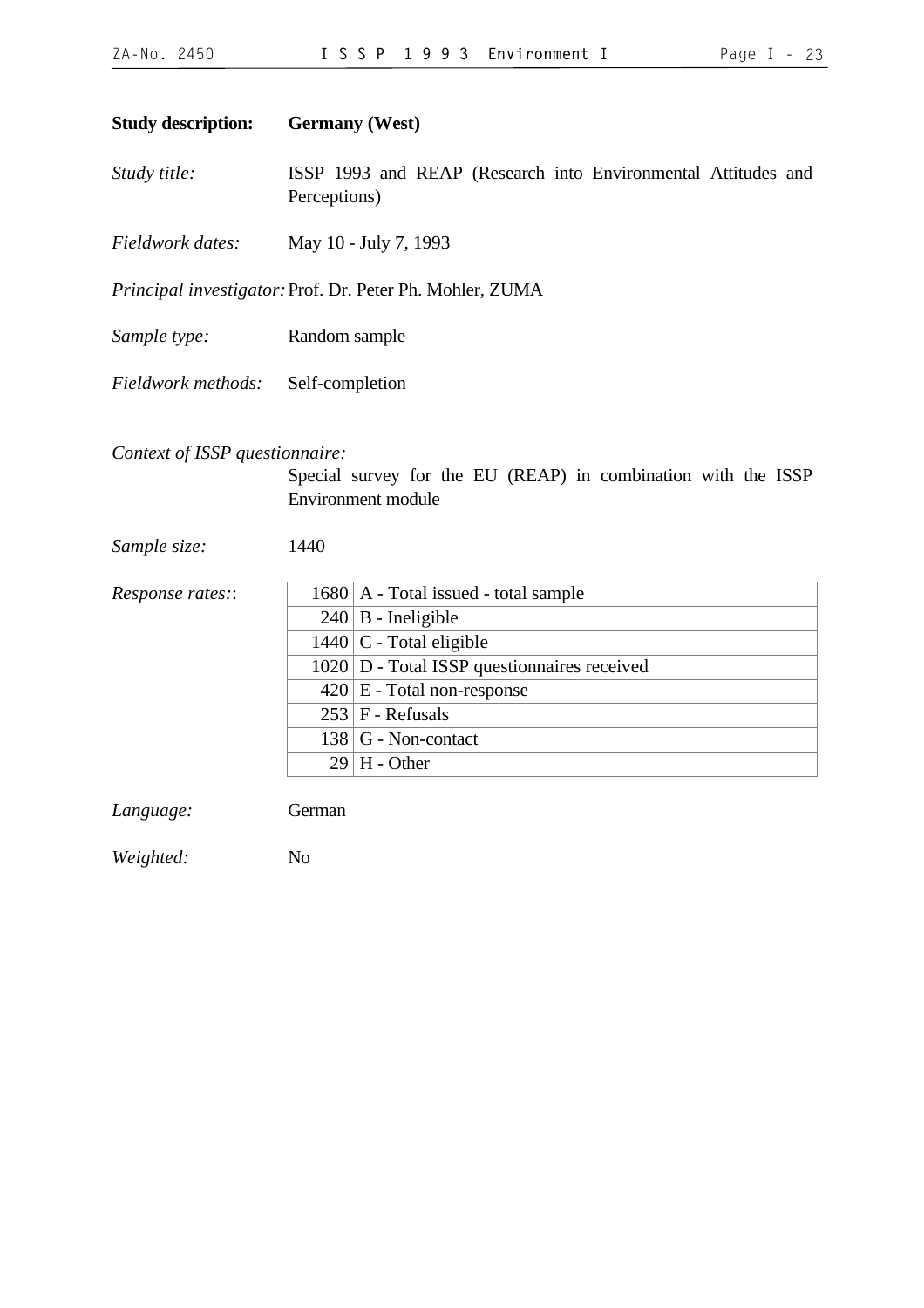# **National Population Characteristics: Germany (West)**

*Source:* Microcensus 89

*Gender:*

| . Male |     |
|--------|-----|
| Female | 520 |

# *Age Groups:*

| $18 - 19$ | 3.2 %  |
|-----------|--------|
| $20 - 24$ | 10.3%  |
| $25 - 29$ | 10.4 % |
| $30 - 34$ | 8.8%   |
| $35 - 39$ | 8.0%   |
| $40 - 44$ | 6.9%   |
| $45 - 49$ | 8.9%   |
| $50 - 54$ | 9.2 %  |
| $55 - 59$ | 7.2 %  |
| $60 - 64$ | 7.3 %  |
| $65 - 69$ | 6.9%   |
| $70+$     | 12.9 % |

### *Professional status*:

| Self-employed           | 5.8 %  |
|-------------------------|--------|
| Civil servants          | 4.8%   |
| <b>Employees</b>        | 23.0 % |
| Labourers               | 18.3%  |
| Not in labour force, NA | 48.1 % |

# *Education:*

| Lower secondary qualification |        |
|-------------------------------|--------|
| without vocational training   | 26.1 % |
| Lower secondary qualification |        |
| with vocational training      | 37.4 % |
| Middle school qualification   | 20.4 % |
| Abitur                        | 8.4 %  |
| University degree             | 7.6 %  |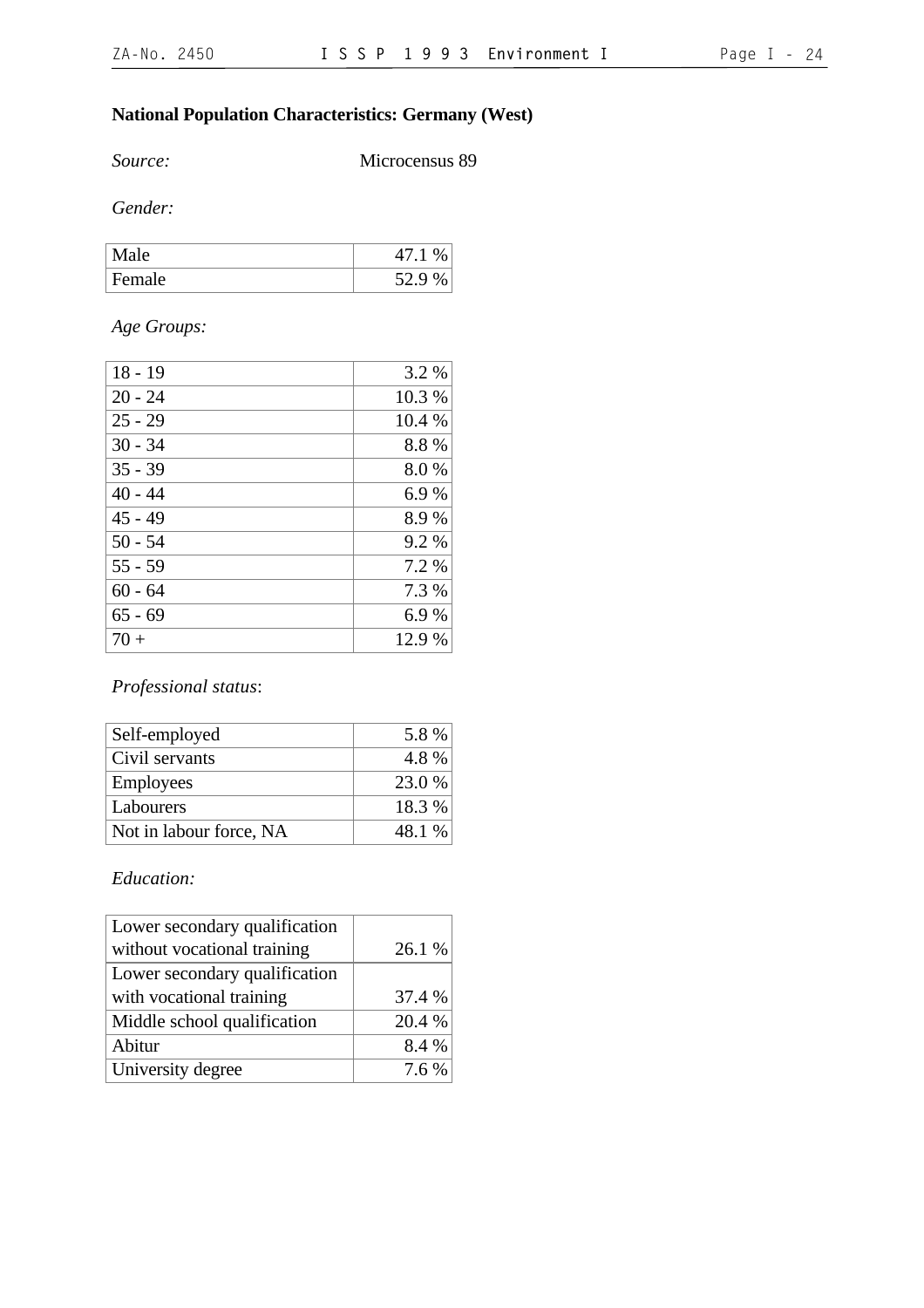<span id="page-24-0"></span>

| <b>Study description:</b>      | <b>Great Britain</b>                                                                                                                                                                                                                                                                                                                                                                                                                                                                                                                                                                                                                                                                                                                                                                               |
|--------------------------------|----------------------------------------------------------------------------------------------------------------------------------------------------------------------------------------------------------------------------------------------------------------------------------------------------------------------------------------------------------------------------------------------------------------------------------------------------------------------------------------------------------------------------------------------------------------------------------------------------------------------------------------------------------------------------------------------------------------------------------------------------------------------------------------------------|
| Study title:                   | <b>British Social Attitudes 1993</b>                                                                                                                                                                                                                                                                                                                                                                                                                                                                                                                                                                                                                                                                                                                                                               |
| Fieldwork dates:               | April to June 1993                                                                                                                                                                                                                                                                                                                                                                                                                                                                                                                                                                                                                                                                                                                                                                                 |
|                                | Principal investigator: Roger Jowell, Lindsay Brook, Lizanne Dowds and Daphne Ahrendt                                                                                                                                                                                                                                                                                                                                                                                                                                                                                                                                                                                                                                                                                                              |
| Sample type:                   | Stratified random probability. The sample is designed to be<br>representative of adults aged 18 or over living in private accomodation<br>in Great Britain. It was drawn from the Postcode Address File (PAF)<br>which is a list of addresses compiled by the Post Office. The sampling<br>method involved a multi-stage design: first 176 postcode sectors were<br>selected with probabilty proportionate to the number of addresses in<br>each sector. 28 addresses were then selected in each sector by starting<br>from a random point on the list of addresses for each sector and<br>choosing each address at a fixed interval. Finally when interviewers<br>called at the addresses, they selected one dwelling unit and one<br>respondent at the selected dwelling unit using a Kish grid. |
| Fieldwork methods:             | Self-completion supplement given to respondents following the face-<br>to-face interview (on which the classification questions were asked).<br>The supplement was either collected by the interviewer or posted back<br>to the office.                                                                                                                                                                                                                                                                                                                                                                                                                                                                                                                                                            |
| Context of ISSP questionnaire: |                                                                                                                                                                                                                                                                                                                                                                                                                                                                                                                                                                                                                                                                                                                                                                                                    |
|                                | SCPR's British Social Attitudes 1993 - B version of self-completion<br>questionnaire                                                                                                                                                                                                                                                                                                                                                                                                                                                                                                                                                                                                                                                                                                               |
| Sample size:                   | Achieved on ISSP: 1261                                                                                                                                                                                                                                                                                                                                                                                                                                                                                                                                                                                                                                                                                                                                                                             |
| Response rates::               | $2464$   A - Total issued - total sample                                                                                                                                                                                                                                                                                                                                                                                                                                                                                                                                                                                                                                                                                                                                                           |
|                                | $310 \mid B$ - Not eligible                                                                                                                                                                                                                                                                                                                                                                                                                                                                                                                                                                                                                                                                                                                                                                        |
|                                | $2154$ C - Total eligible (in scope sample)                                                                                                                                                                                                                                                                                                                                                                                                                                                                                                                                                                                                                                                                                                                                                        |
|                                | 1261   D - Total ISSP questionnaires received                                                                                                                                                                                                                                                                                                                                                                                                                                                                                                                                                                                                                                                                                                                                                      |
|                                | $893 \mid E$ - Non-responses                                                                                                                                                                                                                                                                                                                                                                                                                                                                                                                                                                                                                                                                                                                                                                       |
|                                | $572$ F - Refusals (main)                                                                                                                                                                                                                                                                                                                                                                                                                                                                                                                                                                                                                                                                                                                                                                          |
|                                | $200$ (self completion)                                                                                                                                                                                                                                                                                                                                                                                                                                                                                                                                                                                                                                                                                                                                                                            |
|                                | G - Non-contact<br>72                                                                                                                                                                                                                                                                                                                                                                                                                                                                                                                                                                                                                                                                                                                                                                              |
|                                | $49 \vert H$ - Other                                                                                                                                                                                                                                                                                                                                                                                                                                                                                                                                                                                                                                                                                                                                                                               |
| Language:                      | English                                                                                                                                                                                                                                                                                                                                                                                                                                                                                                                                                                                                                                                                                                                                                                                            |

*Weighted:* Yes

*Weighting procedure:* Data were weighted to take account of the fact that not all units covered in the survey had the same probability of selection. The weighting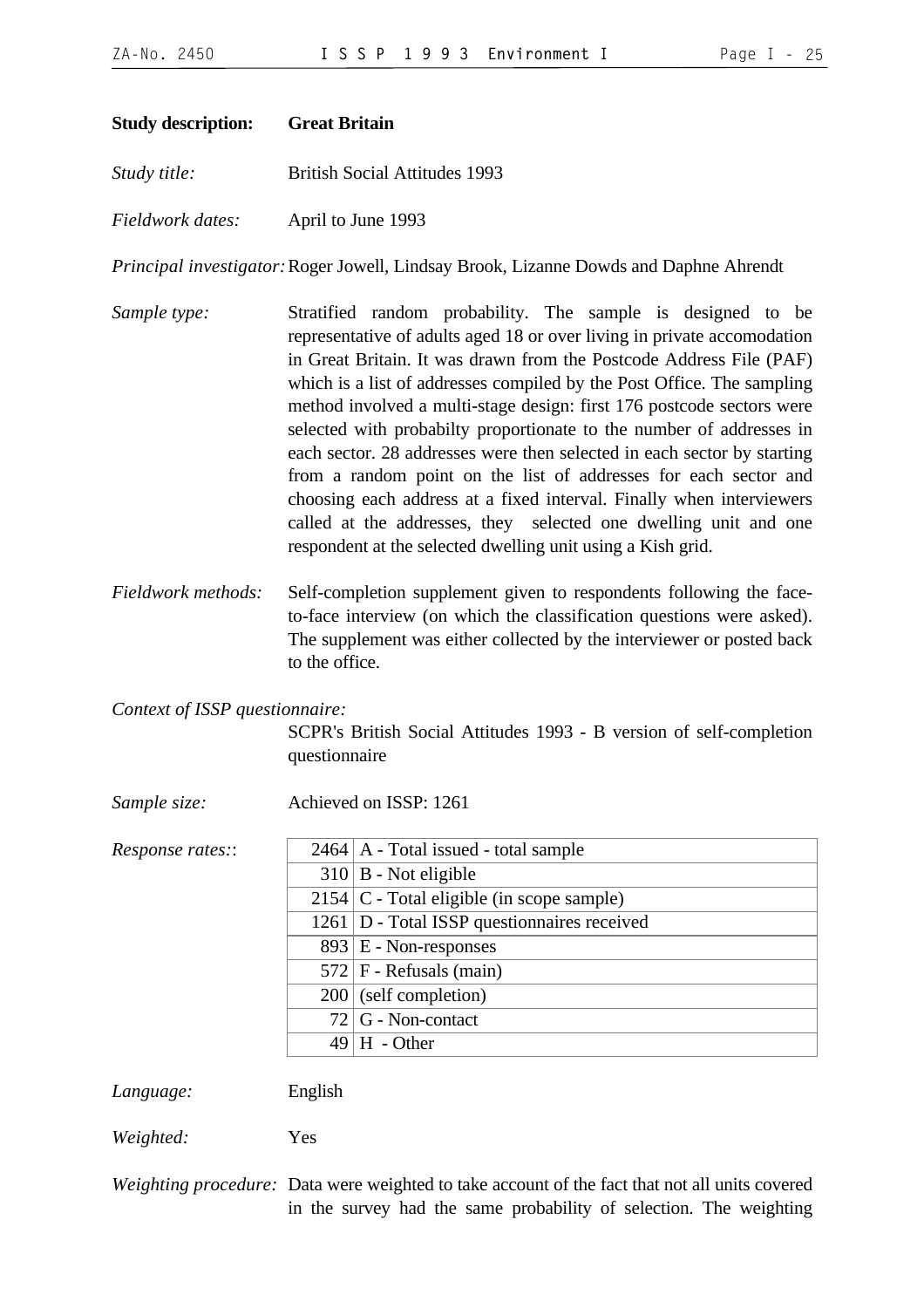applied reflected the relative selection probabilities of the individual at the three main stages of selection: address, household and individual. The average weight supplied was 1.9

*Publications:* Jowell, R., Curtice, J., Brook, L., Ahrendt, D. with Park, A. (eds.) (1994) British Social Attitudes: The 11th Report, Aldershot: **Dartmouth**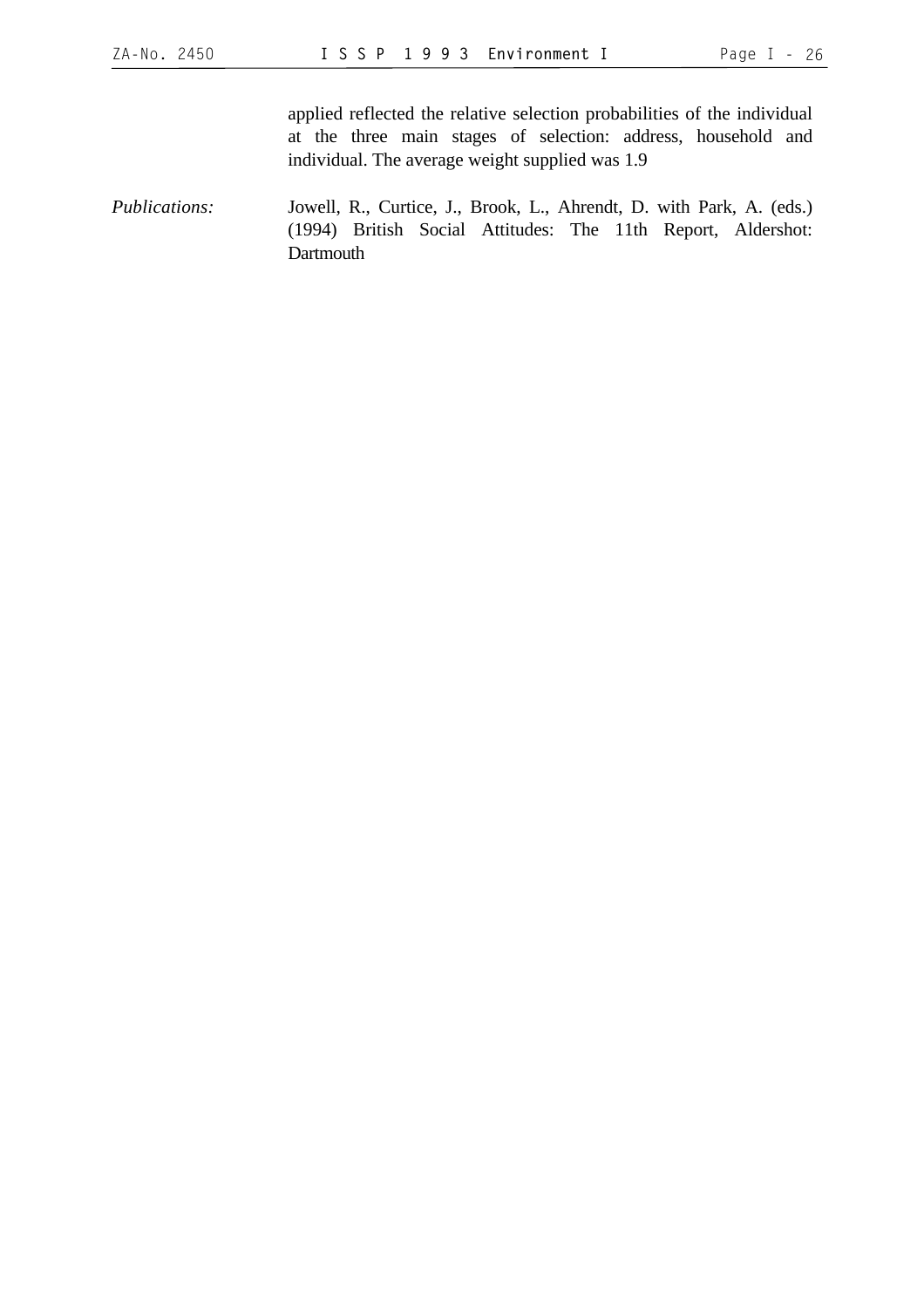# **National Population Characteristics: Great Britain**

*Source:* 1991 Census BSA 1993

*Gender:*

| ചല     | %                    |  |
|--------|----------------------|--|
| Female | 51<br>%<br>h<br>JI.U |  |

# *Age Groups:*

| $18 - 24$ | 13.2 % | $9.5\%$ |
|-----------|--------|---------|
| $25 - 34$ | 19.2 % | 20.2 %  |
| $35 - 44$ | 18.0%  | 20.8%   |
| $45 - 54$ | 15.0 % | 15.2 %  |
| $55 - 64$ | 13.3 % | 11.4 %  |
| $65 - 74$ | 11.6 % | 14.0 %  |
| $75+$     | 9.1 %  | 8.8%    |

*Source:* Labour Force Survey Spring 1993

*Employment Status:*

| employed            | 55.2 % |                                     |
|---------------------|--------|-------------------------------------|
| unemployed          |        | 6.4 % (ILO measure of unemployment) |
| not in labour force | 38.4 % |                                     |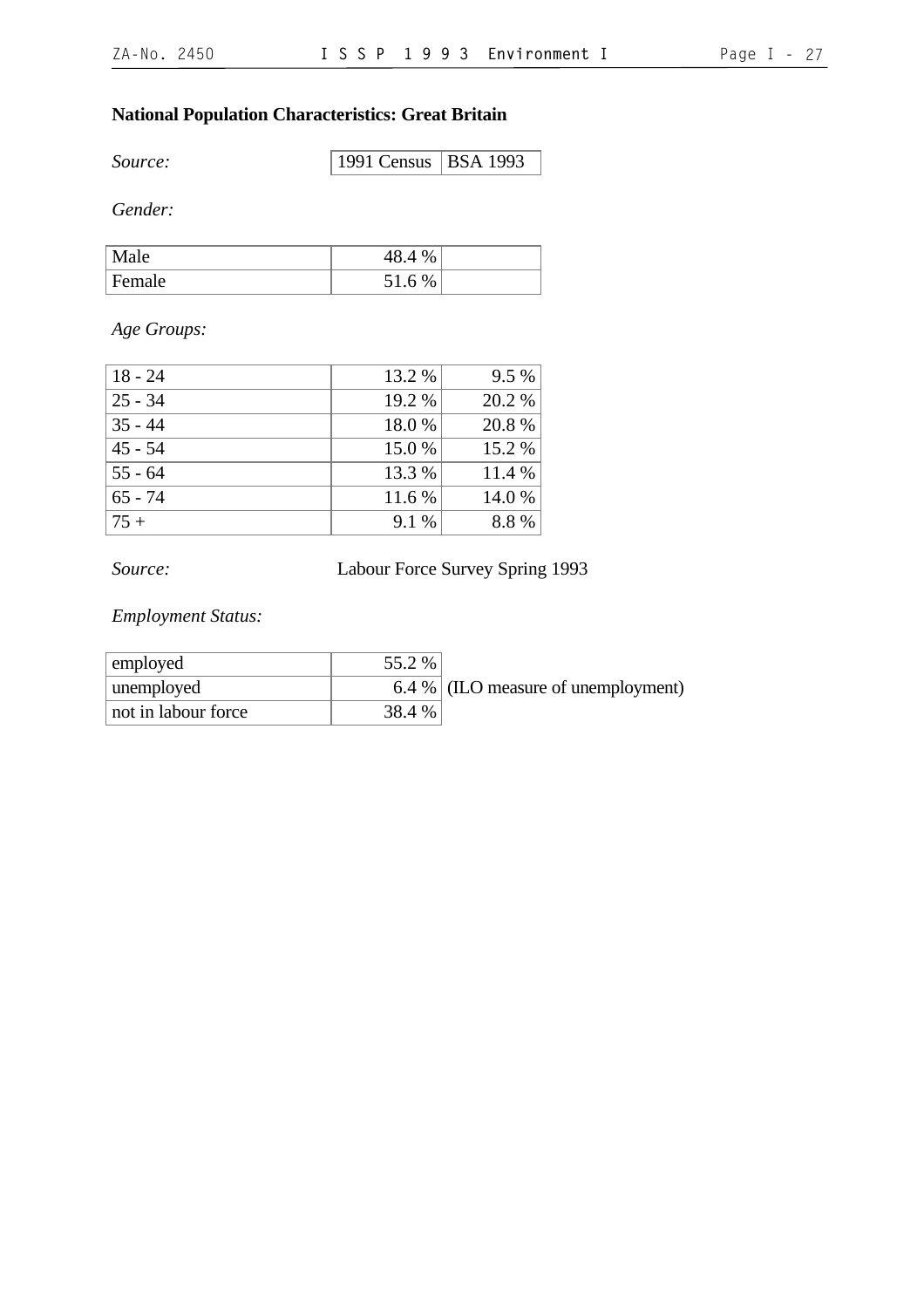<span id="page-27-0"></span>

|  | <b>Hungary</b> | <b>Study description:</b> |
|--|----------------|---------------------------|
|--|----------------|---------------------------|

*Study title:* Environment Module

*Fieldwork dates:* November 27 to December 8, 1993

*Principal investigator:*Tamas Kolosi, TARKI, Budapest

- *Sample type:* Follow-up sample. The sample was a 1500 subsample of the 3000 persons interviewed in Spring 1992. The original sample of 3000 was two-stage proportional random sample. The first stage of sampling was constituted by the selection of communities, the second stage was the selection of individuals. The sample consisted of 2x1500 respondents and both of these subsamples were expected to be representative regarding sex, age over 18 and regional distribution of Hungarian population. As a consequence of this procedure, the youngest respondents of the sample are 19 years old.
- *Fieldwork methods:* Personal interview.

#### *Context of ISSP questionnaire:*

In addition to the Environment Module, the questionnaire included a section on special environmental issues in Hungary financed by the Ministry of Environment as well as attitudes towards mortality and abortion financed by the Institute for Demography of Central Statistical Office.

*Sample size:* 1167

| Response rates: | $1500$   A - Total issued - total sample       |
|-----------------|------------------------------------------------|
|                 | $0 \mid B$ - Not eligible                      |
|                 | $1500$ C - Total eligible (in scope sample)    |
|                 | $1167$ D - Total ISSP question naires received |
|                 | $333 \mid E$ - Non-responses                   |

*Language:* Hungarian

*Weighted:* Yes

*Weighting procedure:* In order to correct the sampling error we computed a weighting variable taking into account the type of residence, sex, age and highest educational level. The weight of each cases was computed as WEIGHT= $(n/n')^*(N'/N)$ , where N=153553 (respondent above the age of 18 in the 2% sample of the 1990 census),  $N'=1167$ , n= frequency of the population category in the census subsample the case belongs to, n'= the parallel frequency in the Inequality Module of TARKI.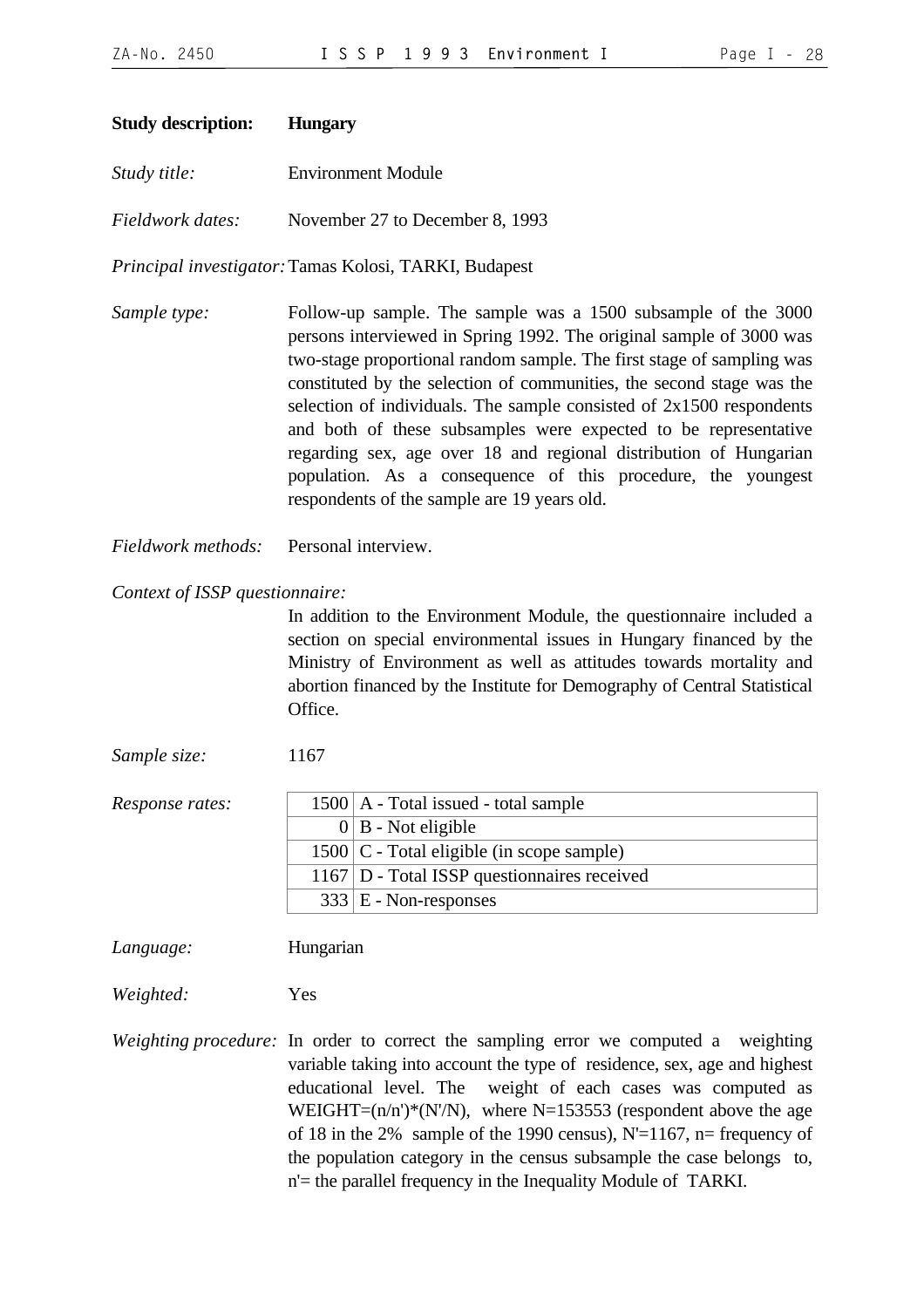*Known systematic properties:*

As a consequence of the follow-up sampling procedure, the youngest respondents of the survey are 19 years old.

*Publications:* Janos Szanto, Attitudok a kornyezettel es a kornyezetvedelemmel kapcsolatban a felnott mgyar lakossag koreben (Attutudes towards environment and environmental protection among the Hungarian adult population. TRAKI Research Report, 1994.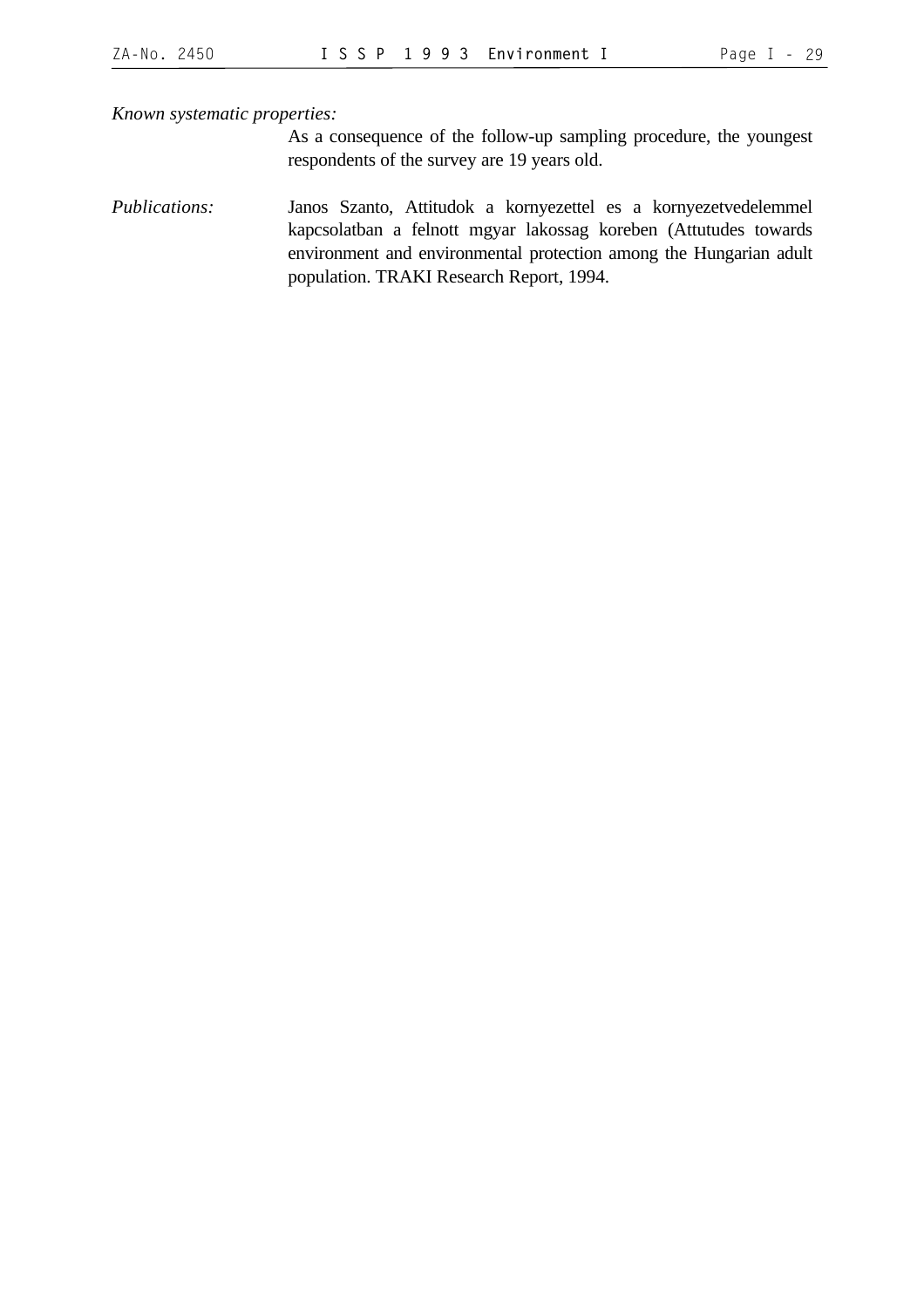# **National Population Characteristics: Hungary**

| <i>Source:</i> | 2 % of        | Statistical  |
|----------------|---------------|--------------|
|                | Census $1990$ | Yearbook     |
|                |               | Hungary 1993 |

*Gender:*

| Male   | 16 Q<br>$\%$        | %        |
|--------|---------------------|----------|
| Female | 53.<br>$\%$<br>JJ.I | %<br>JZ. |

# *Age Groups:*

| 18-29     | 19.8%  | 22.1 % |
|-----------|--------|--------|
| $30 - 39$ | 20.8 % | 18.5 % |
| $40-49$   | 18.2 % | 18.9%  |
| 50-59     | 15.4 % | 15.1 % |
|           |        |        |
| $60 - 69$ | 14.6 % | 13.6 % |
| $70+$     | 11.1 % | 11.7 % |

# *Years of Schooling:*

| no education           | $1.1\%$ |  |
|------------------------|---------|--|
| primary and vocational | 68.8 %  |  |
| secondary              | 21.4 %  |  |
| tertiary               | 8.7%    |  |

# *Employment Status:* (age 15-74)

| employed            | 52.5 %   |
|---------------------|----------|
| unemployed          | 6.7 %    |
| not in labour force | 40.8 $%$ |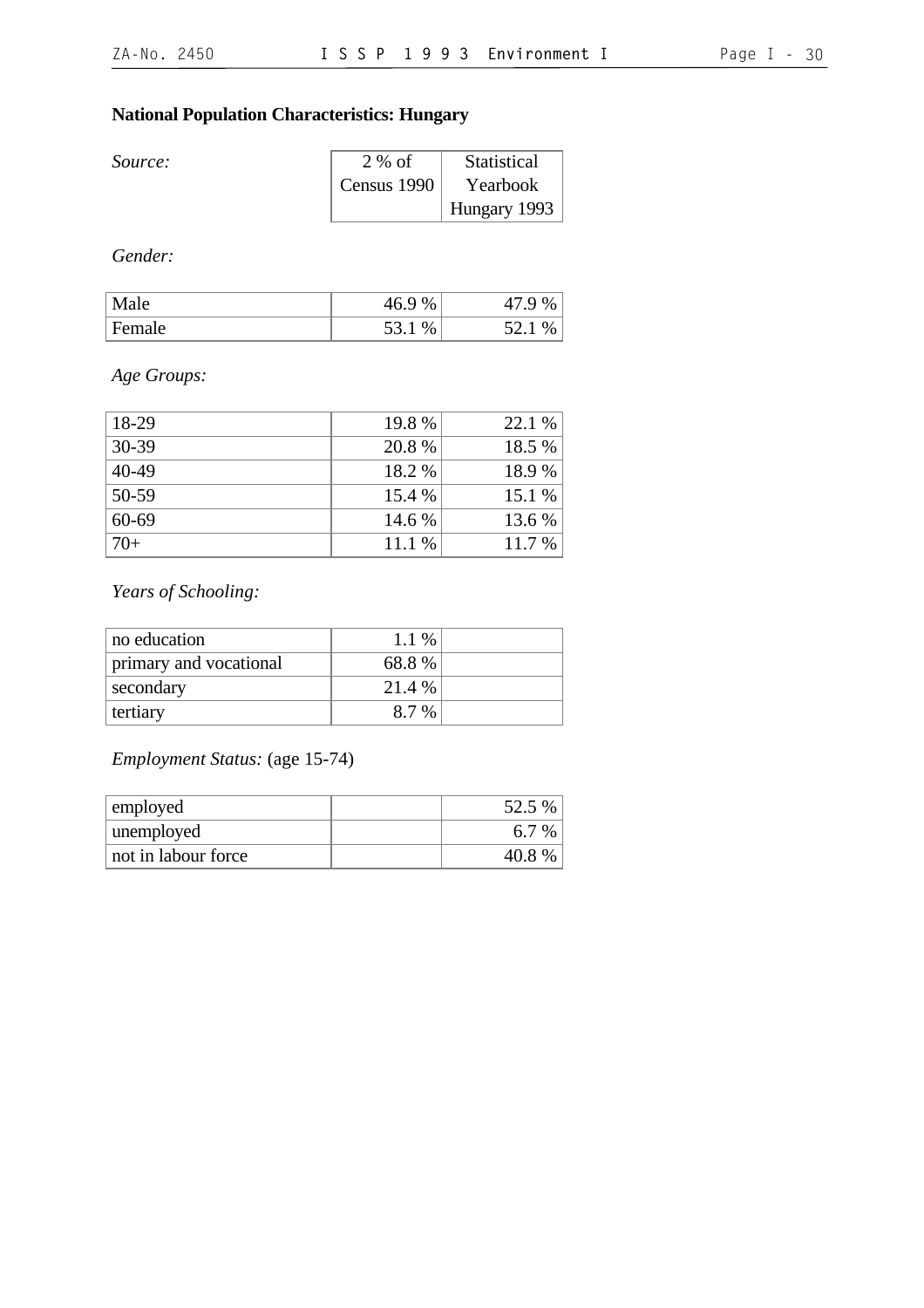<span id="page-30-0"></span>

| <b>Study description:</b>      | <b>Ireland</b> |                                                                                                                 |
|--------------------------------|----------------|-----------------------------------------------------------------------------------------------------------------|
| Study title:                   |                | Attitudes to the Environment                                                                                    |
| Fieldwork dates:               |                | September / October 1993                                                                                        |
|                                |                | Principal investigator: Social Science Research Center UCD and Economic and Social<br>Research Institute (ESRI) |
| Sample type:                   |                | National random sample                                                                                          |
| Fieldwork methods:             |                | Personal interview                                                                                              |
| Context of ISSP questionnaire: |                | Additional questions on the environment (REAP)                                                                  |
| Sample size:                   | 957            |                                                                                                                 |
| Response rates:                |                | $1500$   A - Total issued                                                                                       |
|                                |                | $257$ B - Ineligible                                                                                            |
|                                |                | $1243$ C - Total eligible                                                                                       |
|                                |                | 957 D - Total ISSP questionnaires received                                                                      |
|                                |                | $286 \mid E$ - Total non-response                                                                               |
|                                |                | $112$ F - Refusals                                                                                              |
|                                |                | $150$ G - Non-contact                                                                                           |
|                                |                | $24$   H - Other                                                                                                |
| Language:                      | English        |                                                                                                                 |
| Weighted:                      | N <sub>o</sub> |                                                                                                                 |

*Deviations from ISSP questionnaire*:

Trade-union membership not included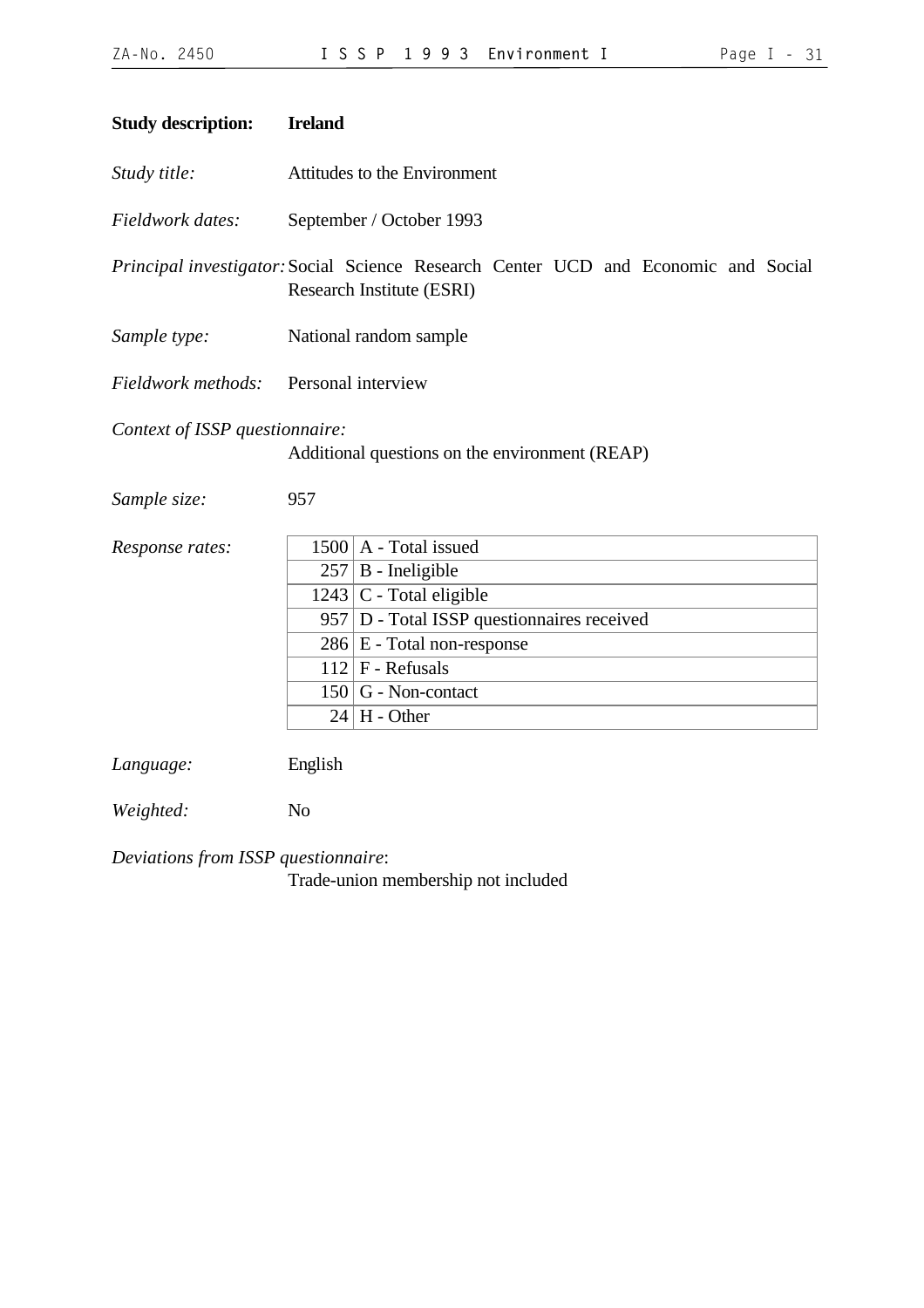# **National Population Characteristics: Ireland**

*Source 1:* Census 1991

*Gender:*

| Male   |        |
|--------|--------|
| Female | 50.3 % |

Age Groups:

| $0 - 14$  | 26.7 % |
|-----------|--------|
| $15 - 24$ | 17.1 % |
| $25 - 44$ | 27.2 % |
| $45 - 64$ | 17.6 % |
| $65+$     | 11.4%  |

*Source 2:* Census 1986 (Distribution of persons whose full-time education has ceased)

*Years of Schooling*:

| less than 10 | 28.6 % |
|--------------|--------|
| $10 - 11$    | 31.5 % |
| $12 - 13$    | 28.0%  |
| $14+$        | 12.0 % |
| $16+$        | 11.7 % |

*Source 3:* Labour Force Survey 1990 (Population aged 15 years +)

*Employment Status:*

| employed            | 44.2 % |
|---------------------|--------|
| unemployed          | 7.0 %  |
| not in labour force | 48.8%  |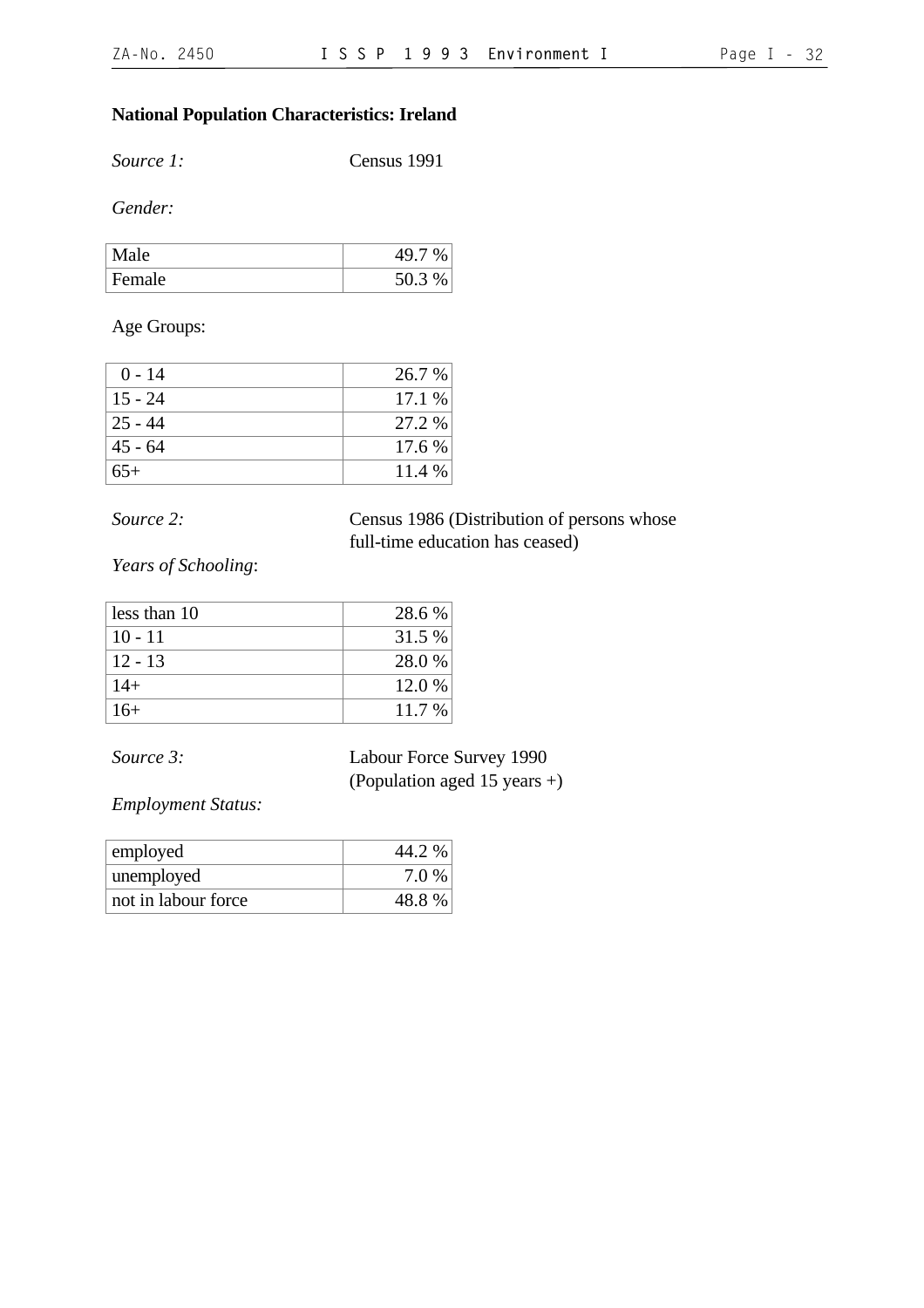| Page |  |  |
|------|--|--|
|      |  |  |

<span id="page-32-0"></span>

| <b>Study description:</b>      | <b>Israel</b>                                                    |
|--------------------------------|------------------------------------------------------------------|
| Study title:                   | Attitudes towards the Environment                                |
| Fieldwork dates: December 1993 |                                                                  |
|                                | Principal investigator: Prof. N. Lewin-Epstein and Prof. E. Yaar |
| Sample type:                   | Area probability sample                                          |
|                                | Fieldwork methods: Face-to-face interviews                       |
| Context of ISSP questionnaire: | <b>Exclusive ISSP</b> questionnaire                              |
| Sample size:                   | 1198                                                             |
| Language:                      | Hebrew                                                           |
| Weighted:                      | N <sub>0</sub>                                                   |
| Known systematic properties:   | Only Jewish population surveyed                                  |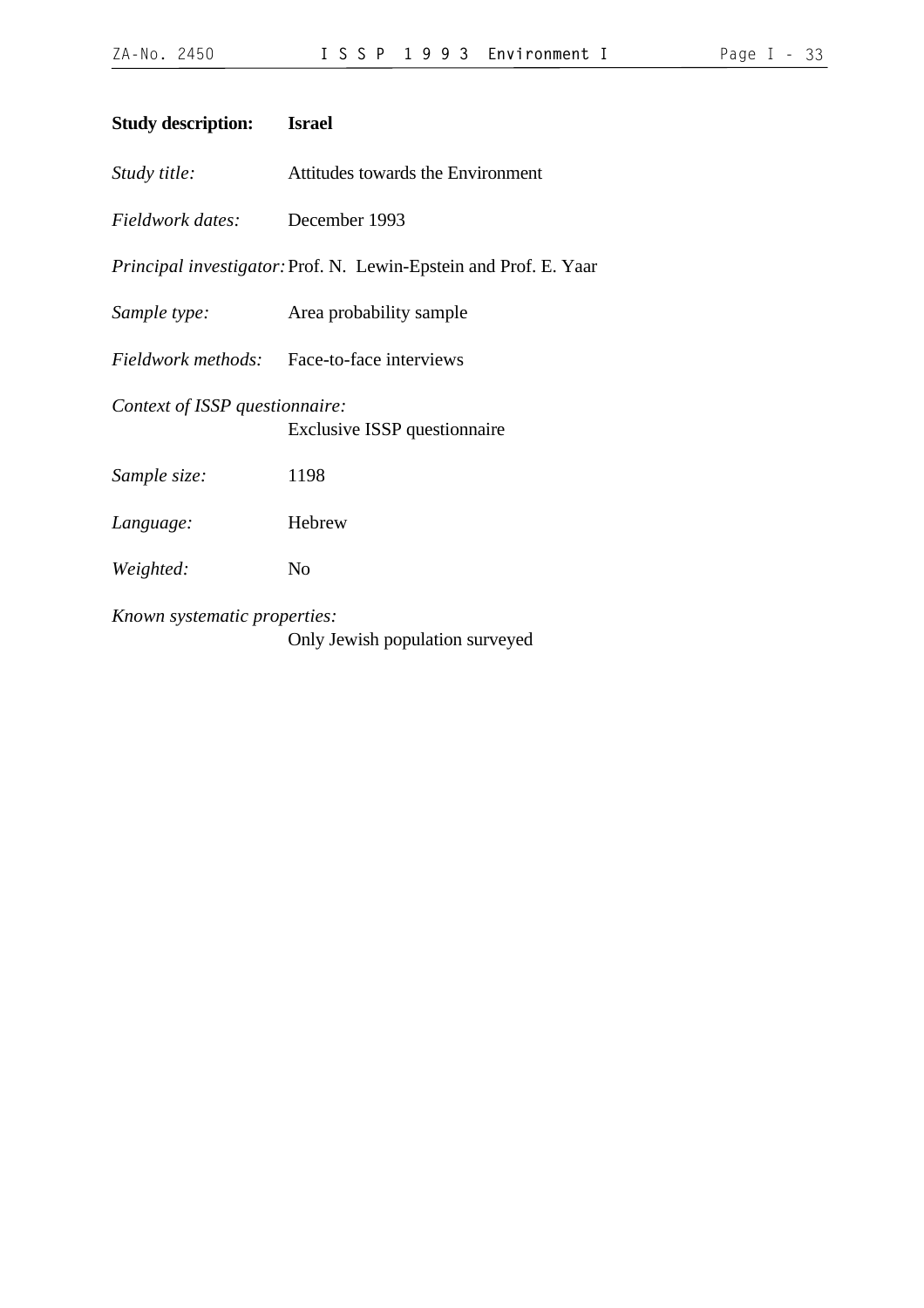# **National Population Characteristics: Israel**

*Source:* Total Jews only

*Gender:*

| N.<br>م1ہ∙ | 4Q.<br>%<br>19.0 | $\sqrt{2}$<br>$\%$<br>u<br>49.5 |
|------------|------------------|---------------------------------|
| Female     | %                | $\%$<br>JU.J                    |

# *Age Groups:*

| $0 - 19$  | 39.7 % | 36.9%  |
|-----------|--------|--------|
| $20 - 24$ | 8.2 %  | 7.9%   |
| $25 - 29$ | 7.3 %  | 6.9%   |
| $30 - 34$ | 6.9%   | 6.9%   |
| $35 - 44$ | 13.3 % | 14.2 % |
| $45 - 54$ | 8.4 %  | 8.9%   |
| $55 - 64$ | 6.8%   | 7.5 %  |
| $65 - 74$ | 5.6 %  | 6.4 %  |
| $74+$     | 3.8%   | 4.4 %  |

# *Years of Schooling*:

| $\overline{0}$ | 5.2 %    | 4.0 %  |
|----------------|----------|--------|
| $1 - 8$        | 17.6 %   | 14.5 % |
| $9 - 12$       | 49.3 %   | 50.3 % |
| $13 - 15$      | $16.2\%$ | 17.9 % |
| $16+$          | 11.7 %   | 13.3 % |

# *Employment Status:*

| employed            | 46.2 % |  |
|---------------------|--------|--|
| unemployed          | 5.8 %  |  |
| not in labour force | 48.0%  |  |

*Unemployment rate:*

| $\sim$<br> |  |
|------------|--|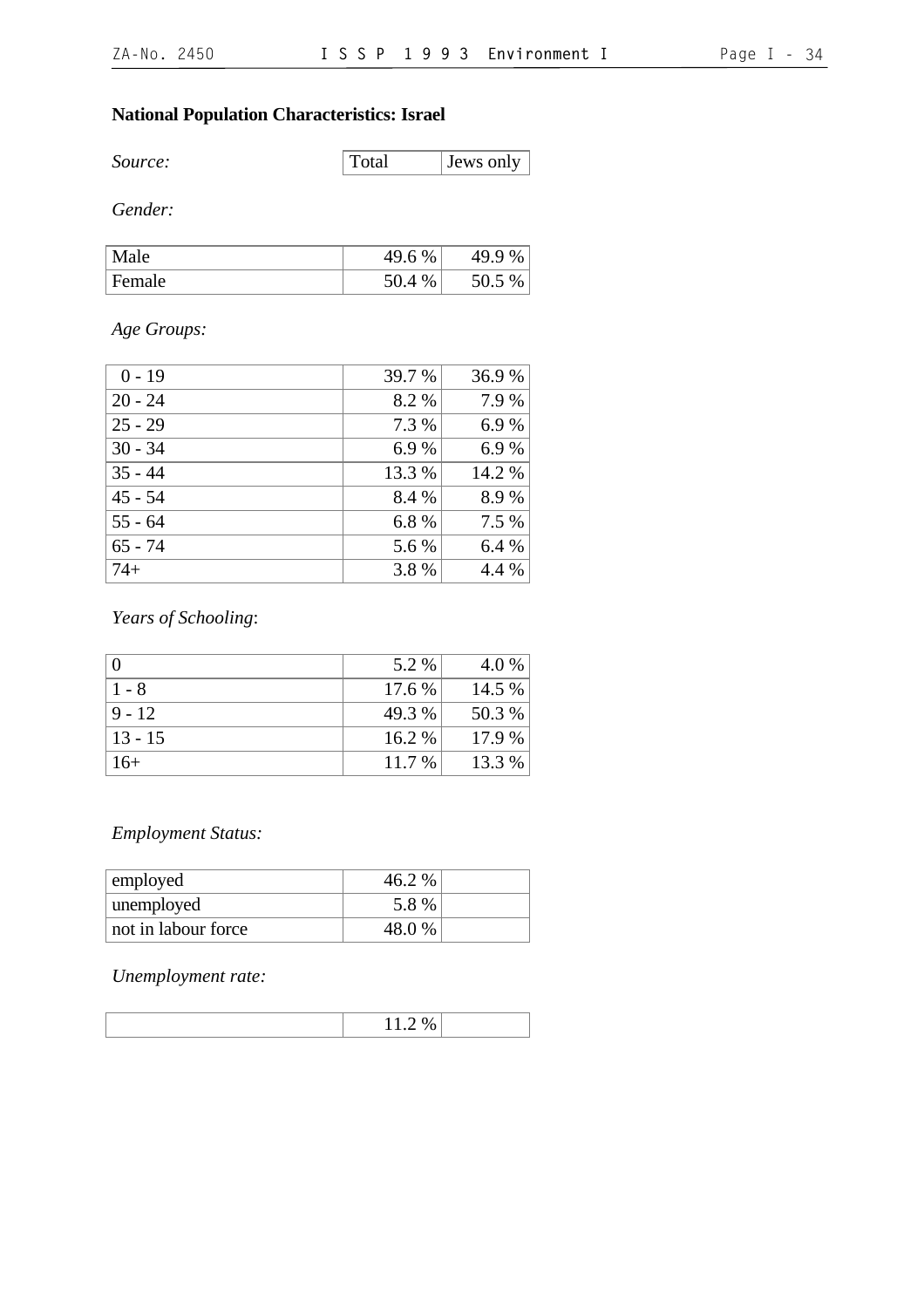<span id="page-34-0"></span>

| <b>Study description:</b>      | <b>Italy</b>        |                                |  |
|--------------------------------|---------------------|--------------------------------|--|
| Study title:                   | Environment         |                                |  |
| Fieldwork dates:               |                     | May 4 - May 21, 1993           |  |
| Fieldwork Institute:           | <b>EURISCO</b>      |                                |  |
| Sample type:                   |                     | Probability with quotas        |  |
| Fieldwork methods:             | Personal interviews |                                |  |
| Context of ISSP questionnaire: |                     | Italian Social Survey 1993     |  |
| Sample size:                   | 1000                |                                |  |
| Response rates::               | 1000                | assigned                       |  |
|                                | 1606                | contacts                       |  |
|                                | 606                 | Ineligible                     |  |
|                                | 76                  | absents                        |  |
|                                | 201                 | refusals                       |  |
|                                | 48                  | recruiting condition not valid |  |
|                                | 11                  | questionnaires interruption    |  |
|                                | 270                 | out of scope                   |  |
| Language:                      | Italian             |                                |  |
| Weighted:                      | Yes                 |                                |  |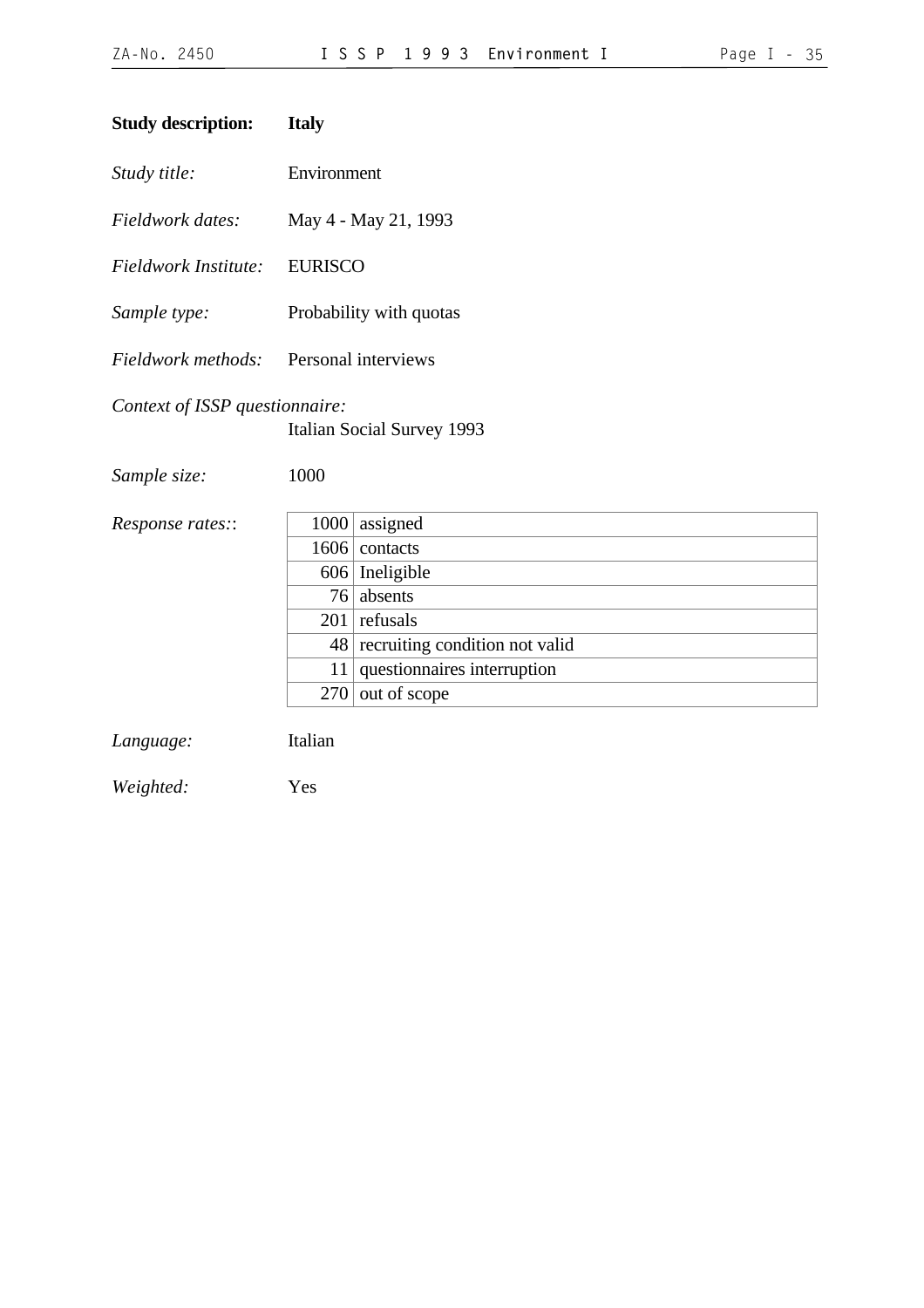# **National Population Characteristics: Italy**

*Source:* Census 1991

*Gender:*

| $\Delta$      | $\sim$<br>⊤∪. |
|---------------|---------------|
| le<br>.<br>г. | - 1<br>ن .    |

# *Age Groups:*

| $14 - 17$ | 7.0 %  |
|-----------|--------|
| $18 - 24$ | 14.5 % |
| $25 - 34$ | 18.1 % |
| $35 - 44$ | 17.6 % |
| $45 - 54$ | 16.5 % |
| $55 - 64$ | 15.5 % |
| $65 - 74$ | 10.8%  |

### *Education:*

| Elementary school           | 25.2 % |
|-----------------------------|--------|
| Lower high school           | 27.3 % |
| High school                 | 36.4 % |
| University, with or without | 11.2 % |

# *Occupation*:

| Professionals        | 1.8%   |
|----------------------|--------|
| Managers, Executives | 15.4 % |
| Self-employed        | 12.2 % |
| Labourers            | 19.0 % |
| Housewife            | 19.9 % |
| <b>Students</b>      | 10.8%  |
| Retired              | 14.3 % |
| Unemployed           | 6.5%   |

# *Geographic areas*:

| North-West      | 27.1 % |
|-----------------|--------|
| North-East      | 18.4 % |
| Centre          | 19.1 % |
| South & Islands | 35.4 % |

#### *Status*:

| Low     | 29.2 |
|---------|------|
| Average | 53.8 |
| High    | 17 በ |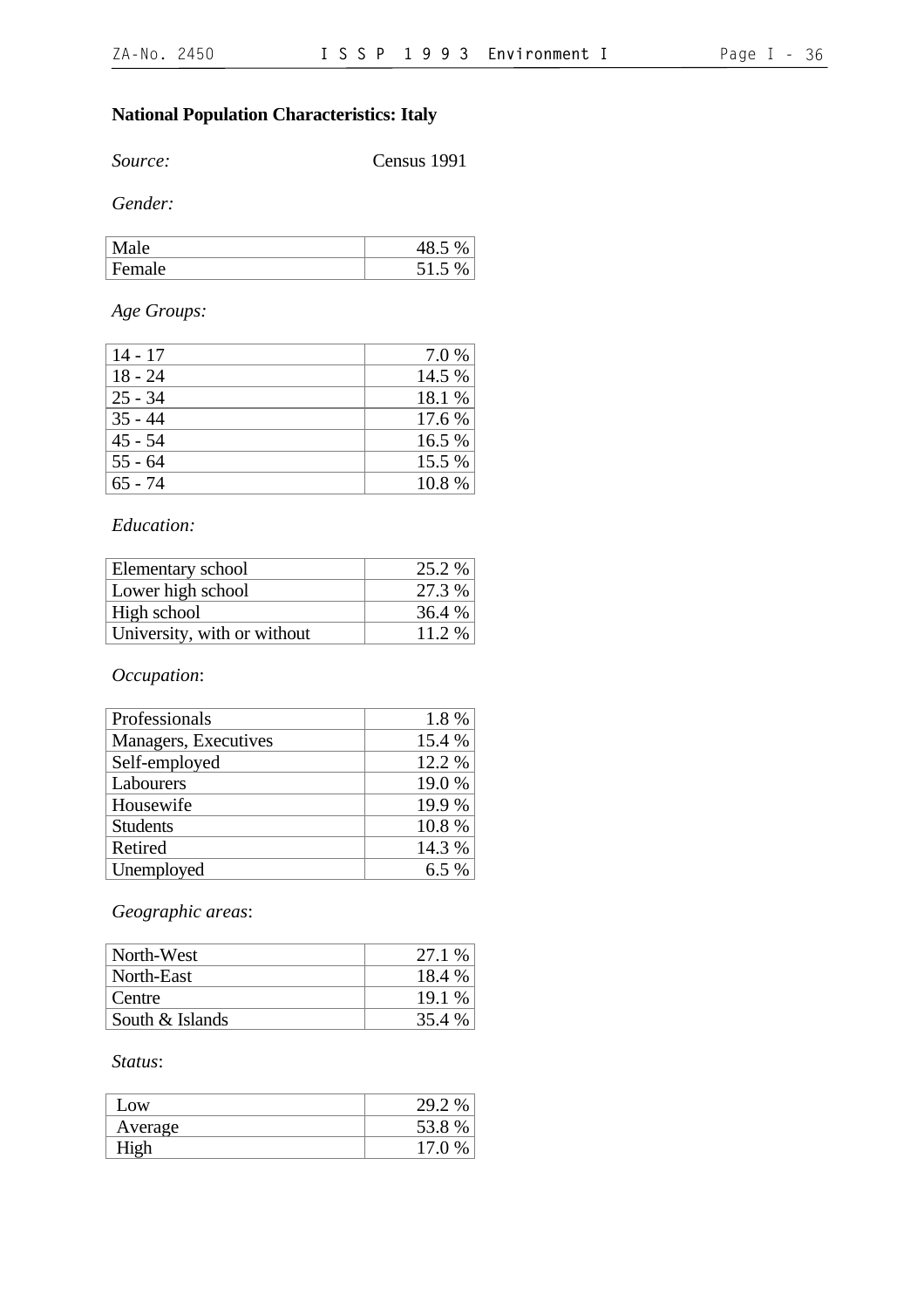| <b>Study description:</b>              | <b>Japan</b>                      |                                                                                                                                                                                                                                                                                                                                                                                                                                                                                                                                                                                                   |  |  |
|----------------------------------------|-----------------------------------|---------------------------------------------------------------------------------------------------------------------------------------------------------------------------------------------------------------------------------------------------------------------------------------------------------------------------------------------------------------------------------------------------------------------------------------------------------------------------------------------------------------------------------------------------------------------------------------------------|--|--|
| Study title:                           | Attitudes towards the Environment |                                                                                                                                                                                                                                                                                                                                                                                                                                                                                                                                                                                                   |  |  |
| Fieldwork dates:                       |                                   | November 28 - December 6, 1992                                                                                                                                                                                                                                                                                                                                                                                                                                                                                                                                                                    |  |  |
| Principal investigator: Tomohiro Tsuji |                                   |                                                                                                                                                                                                                                                                                                                                                                                                                                                                                                                                                                                                   |  |  |
| Sample type:                           | and older.<br>random number.      | We used a two-stage stratified random sample of Japanese 16 or older.<br>Properties of the sample: Representative of the Japanese Population 16<br>First urban and rural areas are divided into a number of groups (strata)<br>based on similarities in local features and industrial structures. From<br>each of those groups, streets and village sections are again grouped<br>together to form sampling units. 150 survey spots are selected at<br>random. Then, from the Basic Resident Register for these spots, 12<br>sample individuals aged 16 or over are selected according to a fixed |  |  |
| Fieldwork methods:                     |                                   | Personal interview (face-to-face interview)                                                                                                                                                                                                                                                                                                                                                                                                                                                                                                                                                       |  |  |
| Sample size:                           | 1305                              |                                                                                                                                                                                                                                                                                                                                                                                                                                                                                                                                                                                                   |  |  |
| Response rates::                       |                                   | $1800$   A - Total issued                                                                                                                                                                                                                                                                                                                                                                                                                                                                                                                                                                         |  |  |
|                                        |                                   | $103$ B - Ineligible                                                                                                                                                                                                                                                                                                                                                                                                                                                                                                                                                                              |  |  |
|                                        |                                   | 17 respondents not found                                                                                                                                                                                                                                                                                                                                                                                                                                                                                                                                                                          |  |  |
|                                        |                                   | 81 respondents moved somewhere else                                                                                                                                                                                                                                                                                                                                                                                                                                                                                                                                                               |  |  |
|                                        |                                   | 5 respondents died                                                                                                                                                                                                                                                                                                                                                                                                                                                                                                                                                                                |  |  |
|                                        |                                   | $1697$ C - Total eligible                                                                                                                                                                                                                                                                                                                                                                                                                                                                                                                                                                         |  |  |
|                                        |                                   | 1305 D - Total ISSP questionnaires received                                                                                                                                                                                                                                                                                                                                                                                                                                                                                                                                                       |  |  |
|                                        |                                   | $392 \mid E$ - Total non-response                                                                                                                                                                                                                                                                                                                                                                                                                                                                                                                                                                 |  |  |
|                                        |                                   | $116$ F - Refusals                                                                                                                                                                                                                                                                                                                                                                                                                                                                                                                                                                                |  |  |
|                                        |                                   | $263$ G - Non-contact                                                                                                                                                                                                                                                                                                                                                                                                                                                                                                                                                                             |  |  |
|                                        |                                   | 20 respondents had not lived at home for one year or more                                                                                                                                                                                                                                                                                                                                                                                                                                                                                                                                         |  |  |
|                                        |                                   | 42 respondents had not lived at home for 10-364 days                                                                                                                                                                                                                                                                                                                                                                                                                                                                                                                                              |  |  |
|                                        |                                   | 17 respondents had not lived at home for 9 days or less                                                                                                                                                                                                                                                                                                                                                                                                                                                                                                                                           |  |  |
|                                        |                                   | 57 respondents came home at midnight                                                                                                                                                                                                                                                                                                                                                                                                                                                                                                                                                              |  |  |
|                                        |                                   | 107 respondents were not at home temporarily                                                                                                                                                                                                                                                                                                                                                                                                                                                                                                                                                      |  |  |
|                                        |                                   | 20 respondents were ill in bed at home                                                                                                                                                                                                                                                                                                                                                                                                                                                                                                                                                            |  |  |
|                                        | 13                                | H - Other                                                                                                                                                                                                                                                                                                                                                                                                                                                                                                                                                                                         |  |  |
|                                        |                                   |                                                                                                                                                                                                                                                                                                                                                                                                                                                                                                                                                                                                   |  |  |
|                                        |                                   |                                                                                                                                                                                                                                                                                                                                                                                                                                                                                                                                                                                                   |  |  |

*Language:* Japanese

*Weighted:* No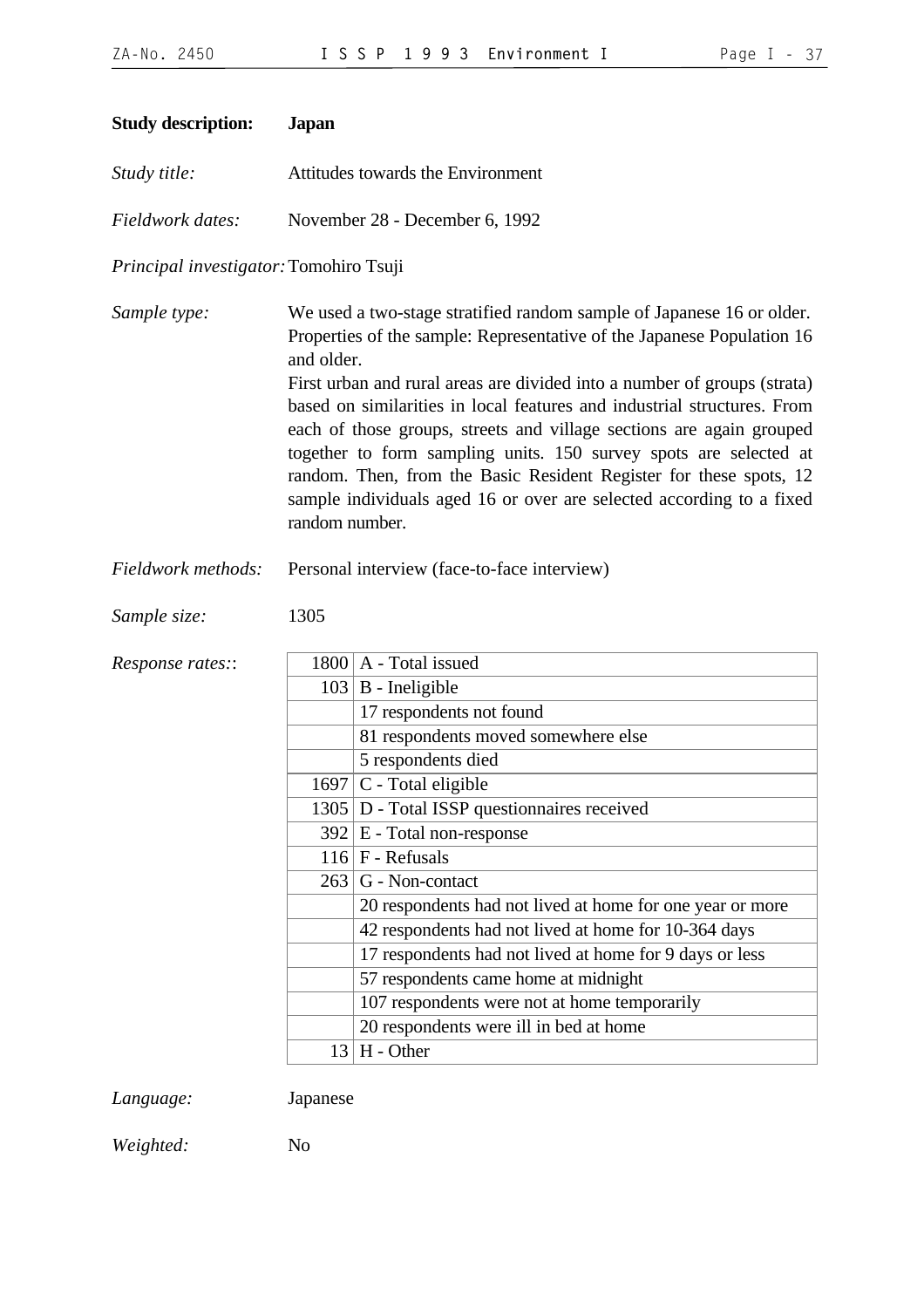*Deviations from ISSP questions*:

Q5.a prices and jobs --> recession

- Q23 3. a small city or town --> a small or medium city
- Q23 4. a country village --> a town or village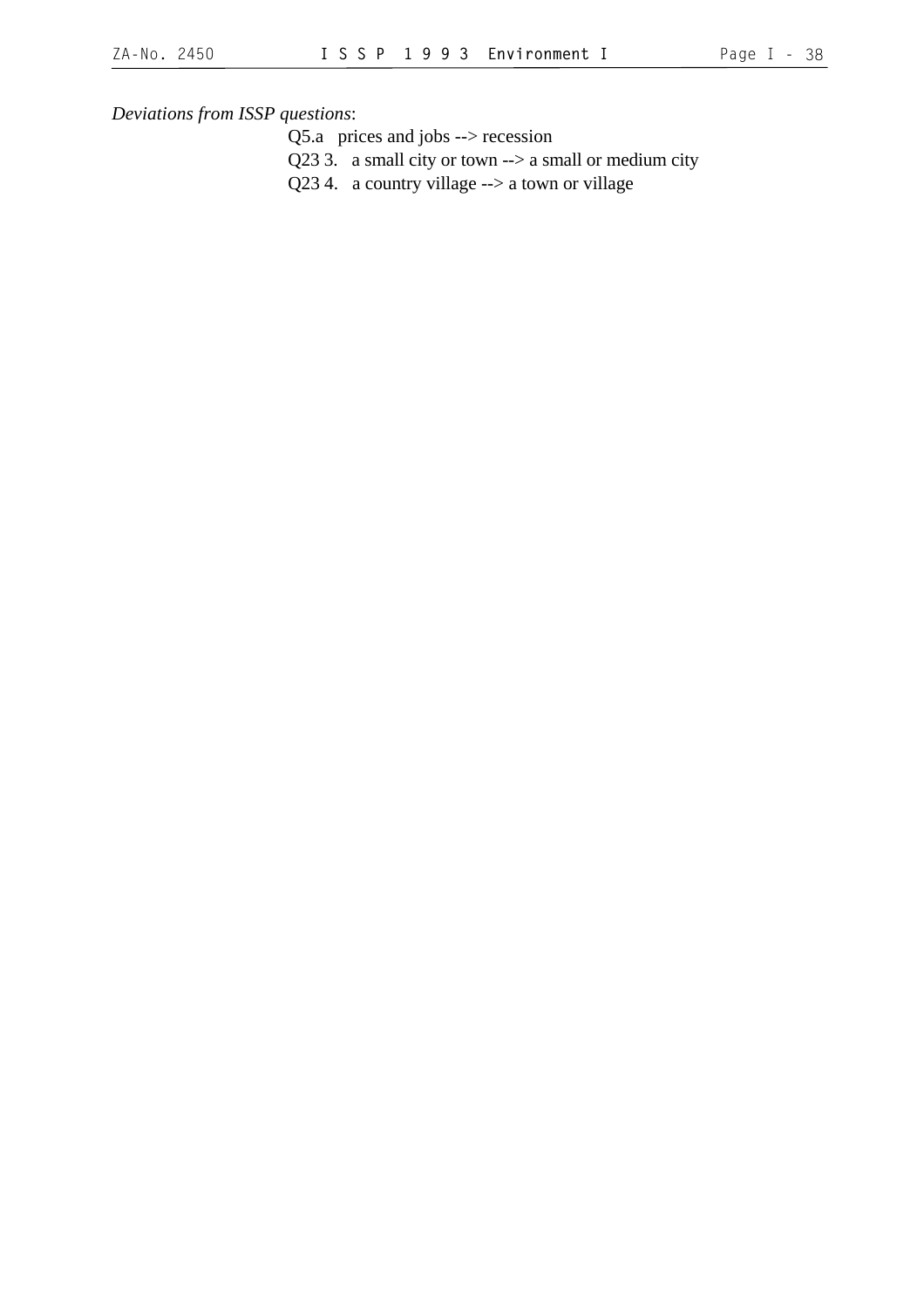# **National Population Characteristics: Japan**

| Source: | Census 1990      | 16 years and |
|---------|------------------|--------------|
|         | total population | older        |

*Gender:*

| Male   | 49<br>%<br>1 J . L     | $\%$<br>TU.J        |
|--------|------------------------|---------------------|
| Female | ه ه-<br>%<br>◡<br>JV.J | $\%$<br><u>JI.J</u> |

*Age Groups:*

| $0 - 4$      | 5.3 %  |        |
|--------------|--------|--------|
| $5 - 14$     | 12.9 % |        |
| $15 - 24$    | 15.2 % |        |
| $16 - 17$    | 4.1 %  |        |
| $18 - 24$    | 12.9 % |        |
| $25 - 34$    | 12.8 % | 16.0%  |
| $35 - 44$    | 15.9 % | 19.9 % |
| $45 - 54$    | 13.8 % | 17.3 % |
| $55 - 64$    | 11.7 % | 14.6 % |
| $65 - 74$    | 7.2 %  | 9.0%   |
| $75+$        | 4.8%   | 6.0%   |
| not reported | 0.3%   |        |

*Education:*

| Compulsory completed     |               |          | 29.3 % |         |  |
|--------------------------|---------------|----------|--------|---------|--|
| High school completed    |               |          | 42.1 % |         |  |
| Junior college completed |               |          | 8.6 %  |         |  |
| University               | <sub>or</sub> | graduate | school | 11.0%   |  |
| completed                |               |          |        |         |  |
| Student                  |               |          |        | 8.7 %   |  |
| none                     |               |          |        | $0.2\%$ |  |

*Employment Status:*

| <b>Employed</b>     | 62.6 % |  |
|---------------------|--------|--|
| Unemployed          | 1.9 %  |  |
| Not in labour force | 35.5 % |  |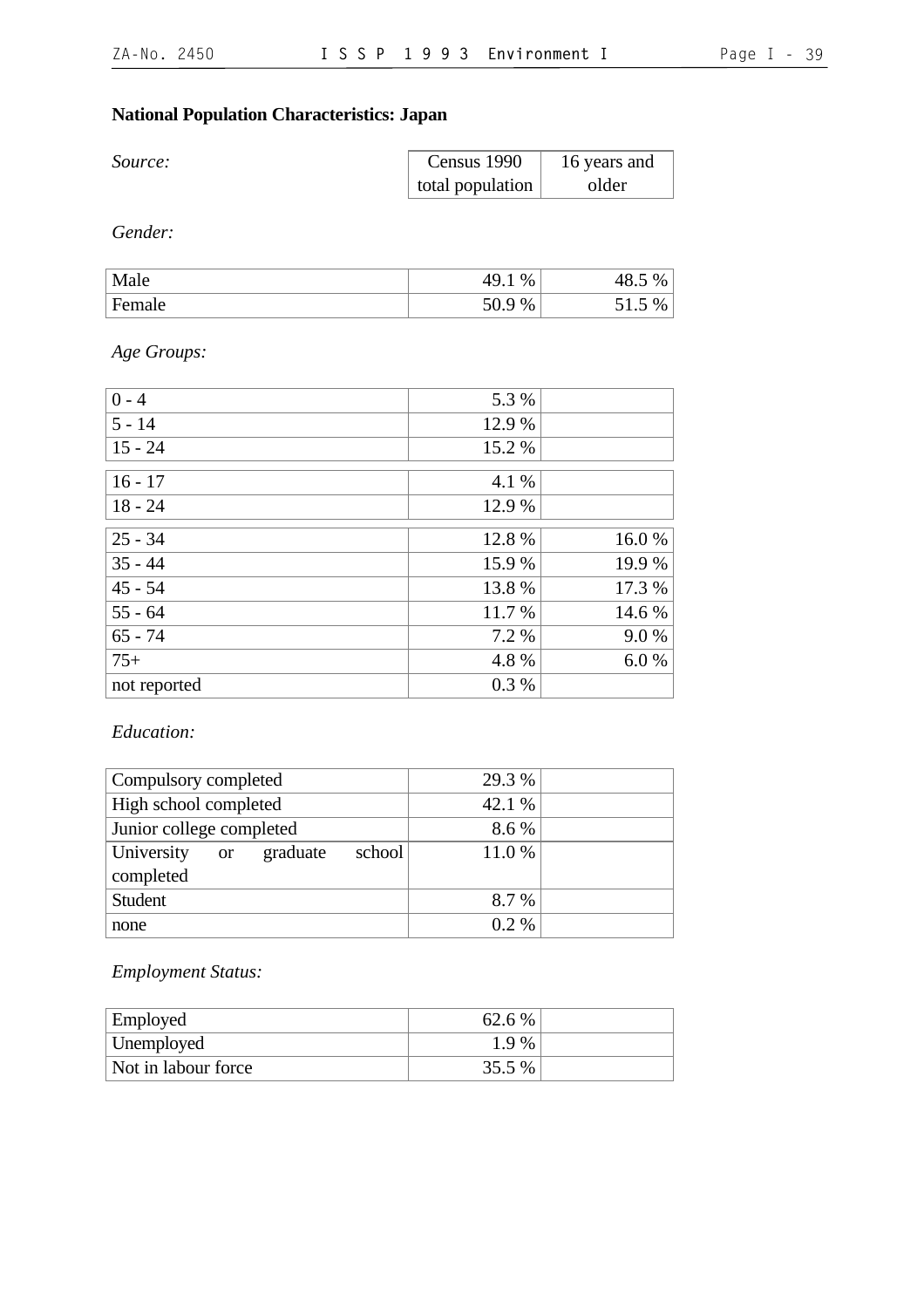| <b>Study description:</b>                      | <b>Netherlands</b>                                                                                                                 |
|------------------------------------------------|------------------------------------------------------------------------------------------------------------------------------------|
| Study title:                                   | Cultural Changes in the Netherlands 1993                                                                                           |
| Fieldwork dates:                               | October 1, 1993 - January 15, 1994                                                                                                 |
|                                                | Principal investigator: Project coordination: Jos Becker, SCP - Sociaal en Cultureel<br>Planbureau<br>Fieldwork: NIPO, Netherlands |
| Sample type:                                   | Random, based on addresses or households                                                                                           |
| Fieldwork methods:                             | Personal interview (face-to-face interview)                                                                                        |
| Context of ISSP questionnaire:<br>Sample size: | Drop-off questionnaire to be filled in by the respondents themselves<br>1852                                                       |
|                                                |                                                                                                                                    |
| Response rates::                               | $3200$   A - Total issued                                                                                                          |
|                                                | $338$ B - Ineligible                                                                                                               |
|                                                | $2862$ C - Total eligible                                                                                                          |
|                                                | $1852$ D - Total ISSP question naires received                                                                                     |
|                                                | $1010 \mid E$ - Total non-response<br>$882$ F - Refusals                                                                           |
|                                                | $128 \mid G$ - Non-contact                                                                                                         |
|                                                |                                                                                                                                    |
| Language:                                      | Dutch                                                                                                                              |
| Weighting:                                     | N <sub>o</sub>                                                                                                                     |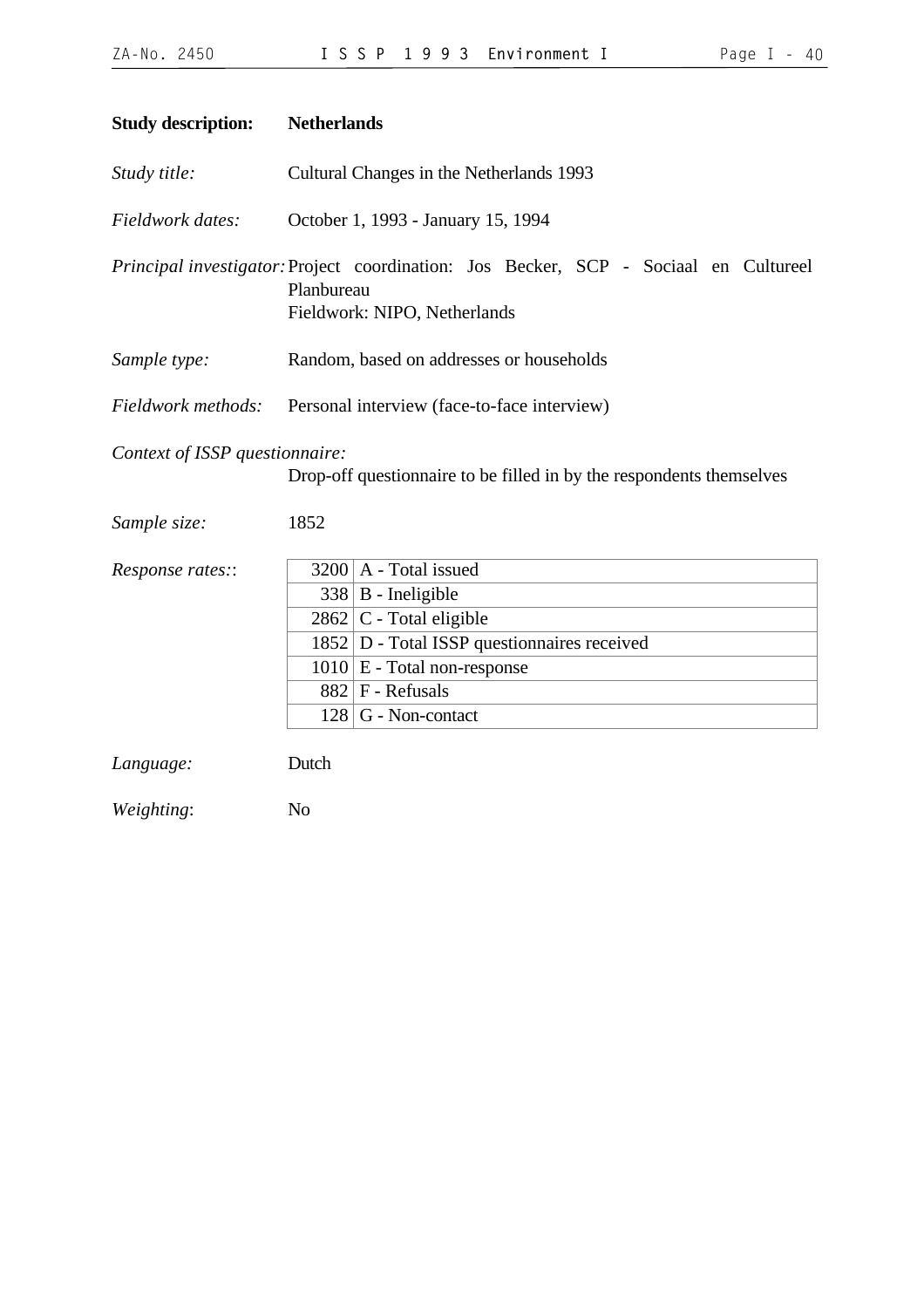# **National Population Characteristics: Netherlands**

*Source:* 1992

*Age Groups:*

| $0 - 19$  | 24.6 %     |
|-----------|------------|
| $20 - 39$ | 32.9 %     |
| $40 - 64$ | 29.4 %     |
| $65+$     | 13.0 %     |
| N         | 15,238,000 |

## *Education:* (pupils/students, full- and part-time)

| <b>Basic education</b>      | 1,464,000 |
|-----------------------------|-----------|
| Special education           | 112,000   |
| General secondary education | 751,000   |
| Junior vocational training  | 229,000   |
| Senior vocational training  | 527,000   |
| <b>Vocational colleges</b>  | 263,000   |
| Universities                | 194,000   |
| Total                       | 3,540,000 |

*Employment Status:*

| Full-time employees 15 - 64  |           |
|------------------------------|-----------|
| yrs, yearly average          | 6,610,000 |
| Registered unemployed yearly |           |
| averages                     | 305,000   |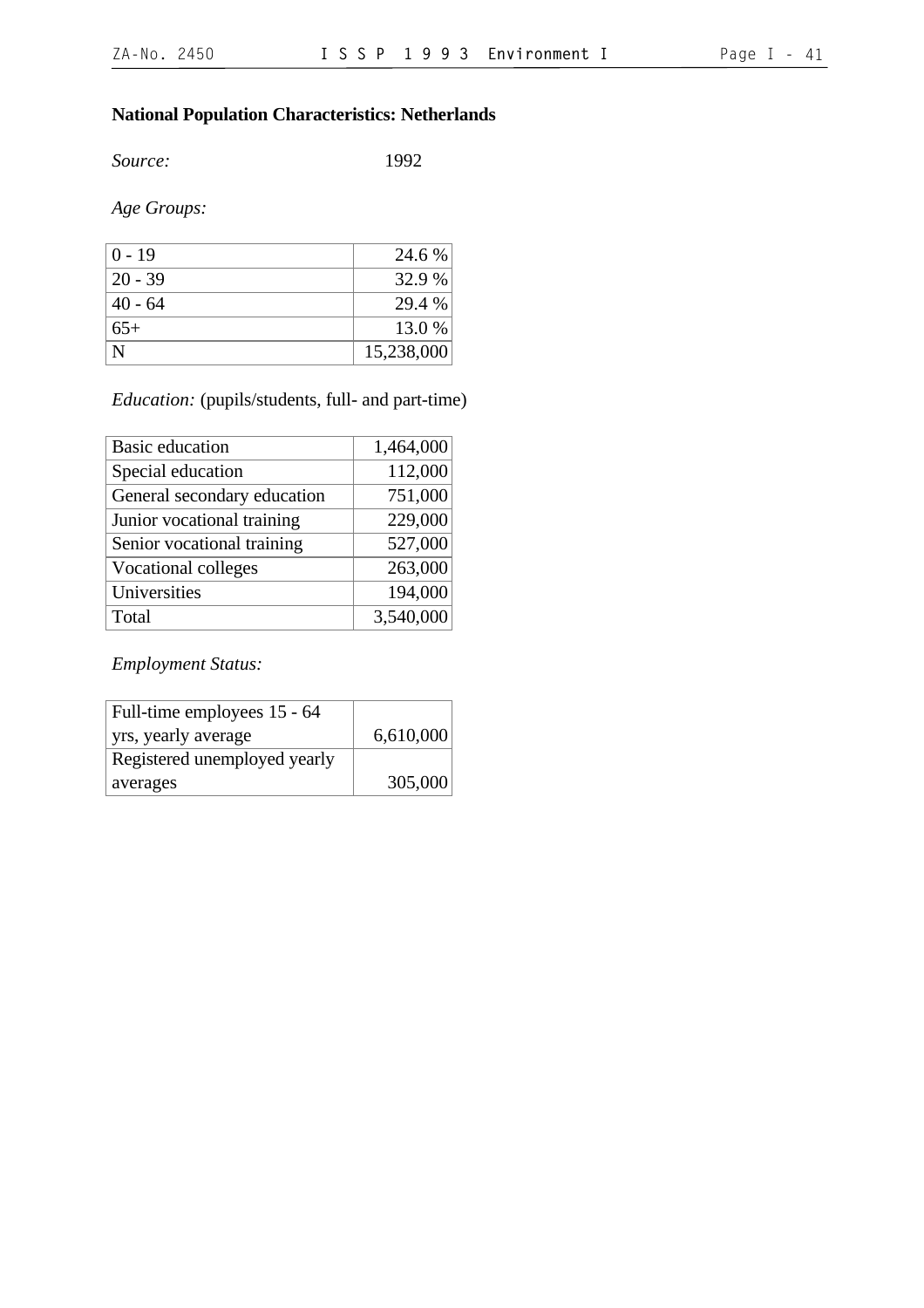| <b>Study description:</b> | <b>New Zealand</b>                                                                                                                                                                                                                                                                                                                                                                                                                  |                                                                                                                                                                                                                                                                                                                                                                                                                        |  |
|---------------------------|-------------------------------------------------------------------------------------------------------------------------------------------------------------------------------------------------------------------------------------------------------------------------------------------------------------------------------------------------------------------------------------------------------------------------------------|------------------------------------------------------------------------------------------------------------------------------------------------------------------------------------------------------------------------------------------------------------------------------------------------------------------------------------------------------------------------------------------------------------------------|--|
| Study title:              | ISSP 1993 Survey: New Zealanders' Attitudes to the Environment                                                                                                                                                                                                                                                                                                                                                                      |                                                                                                                                                                                                                                                                                                                                                                                                                        |  |
| Fieldwork dates:          |                                                                                                                                                                                                                                                                                                                                                                                                                                     | September to November 1993                                                                                                                                                                                                                                                                                                                                                                                             |  |
|                           |                                                                                                                                                                                                                                                                                                                                                                                                                                     | Principal investigator: P. Gendall, Massey University, Palmerston North, New Zealand                                                                                                                                                                                                                                                                                                                                   |  |
| Sample type:              | The sample was selected using the 1993 New Zealand electoral rolls<br>which contain the names of all registered voters over the age of 18<br>years. New Zealand is divided into 99 electorates of approximately<br>equal size. A systematic random sample was taken from each<br>electorate. There were no age or sex quotas and, because the electoral<br>rolls were used, the sample reflects the distribution of the population. |                                                                                                                                                                                                                                                                                                                                                                                                                        |  |
| Fieldwork institute:      |                                                                                                                                                                                                                                                                                                                                                                                                                                     | Department of Marketing, Massey University                                                                                                                                                                                                                                                                                                                                                                             |  |
| Fieldwork methods:        |                                                                                                                                                                                                                                                                                                                                                                                                                                     | Mail survey: The questionnaire was administered in three waves. An<br>initial questionnaire was sent to the 1993 selected participants along<br>with a covering letter explaining the study. Four weeks later a reminder<br>package was sent to non-respondents. A second reminder was posted<br>to remaining non-respondents after a further three weeks. The survey<br>was in the field for a total of twelve weeks. |  |
| Sample size:              | 1271                                                                                                                                                                                                                                                                                                                                                                                                                                |                                                                                                                                                                                                                                                                                                                                                                                                                        |  |
| Response rates::          | 66<br>1817<br>1271<br>6                                                                                                                                                                                                                                                                                                                                                                                                             | 1883 Total issued - total sample<br>Ineligible<br>Total eligible (in scope sample)<br>Productive responses<br>546 Non-responses<br>$115$ Refusals<br>425   Non-contacts<br>Deceased                                                                                                                                                                                                                                    |  |
| Language:                 | English                                                                                                                                                                                                                                                                                                                                                                                                                             |                                                                                                                                                                                                                                                                                                                                                                                                                        |  |

*Weighted:* No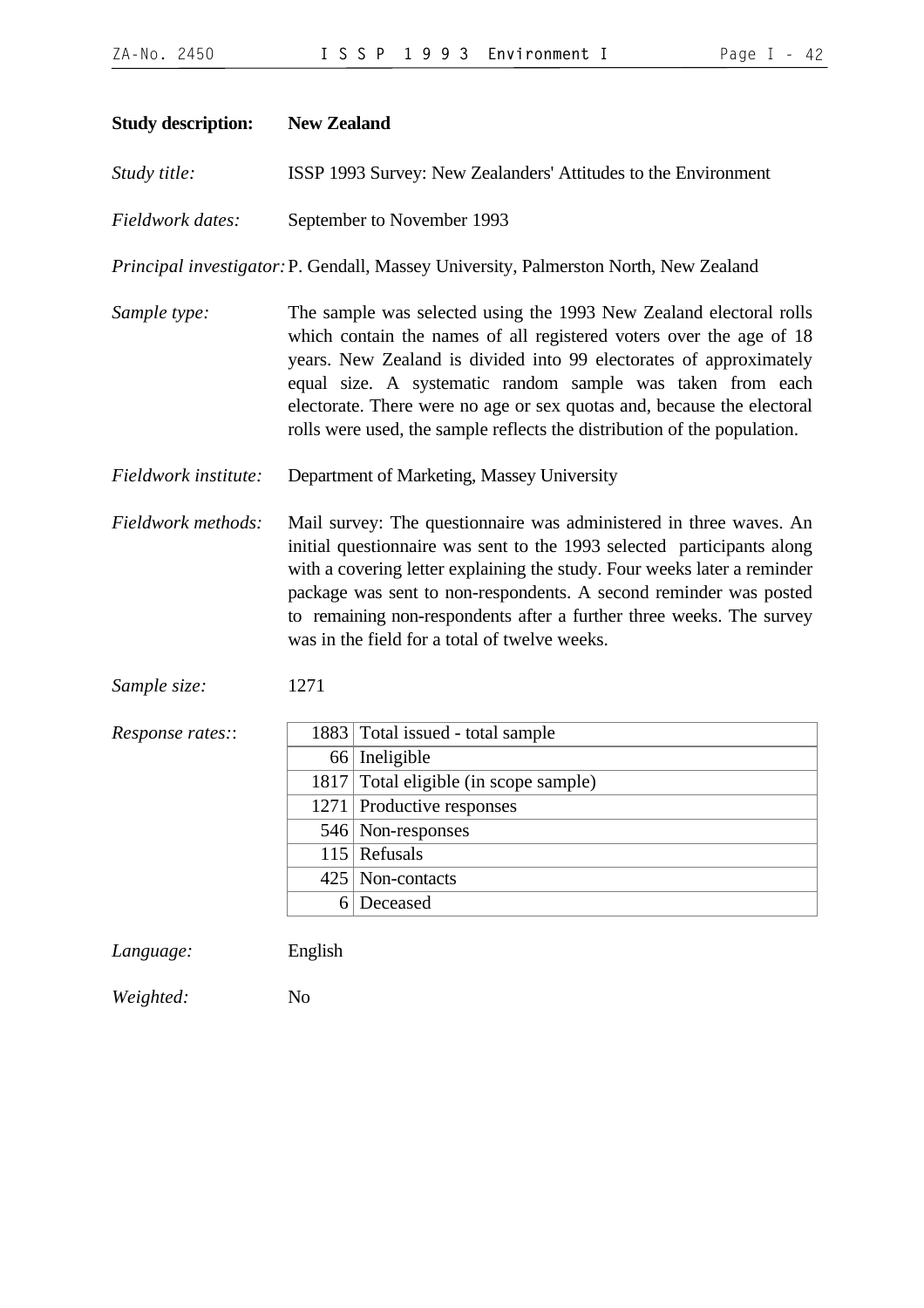# **National Population Characteristics: New Zealand**

**Source 1:** Key Statistics March 1994

*Gender:*

| Male   | 1,720,700 |
|--------|-----------|
| Female | 1,764,700 |
| Total  | 3,485,400 |

# *Age Groups:*

| under 5   | 286,330   |
|-----------|-----------|
| $5 - 9$   | 255,760   |
| $10 - 14$ | 254,800   |
| $15 - 19$ | 280,390   |
| $20 - 24$ | 284,320   |
| $25 - 29$ | 271,350   |
| $30 - 34$ | 287,370   |
| $35 - 39$ | 253,090   |
| $40 - 44$ | 236,590   |
| $45 - 49$ | 192,900   |
| $50 - 54$ | 171,650   |
| $55 - 59$ | 140,010   |
| $60 - 64$ | 142,220   |
| $65 - 69$ | 131,220   |
| $70 - 74$ | 105,080   |
| $75 - 79$ | 79,310    |
| $80 +$    | 82,550    |
| Total     | 3,454,900 |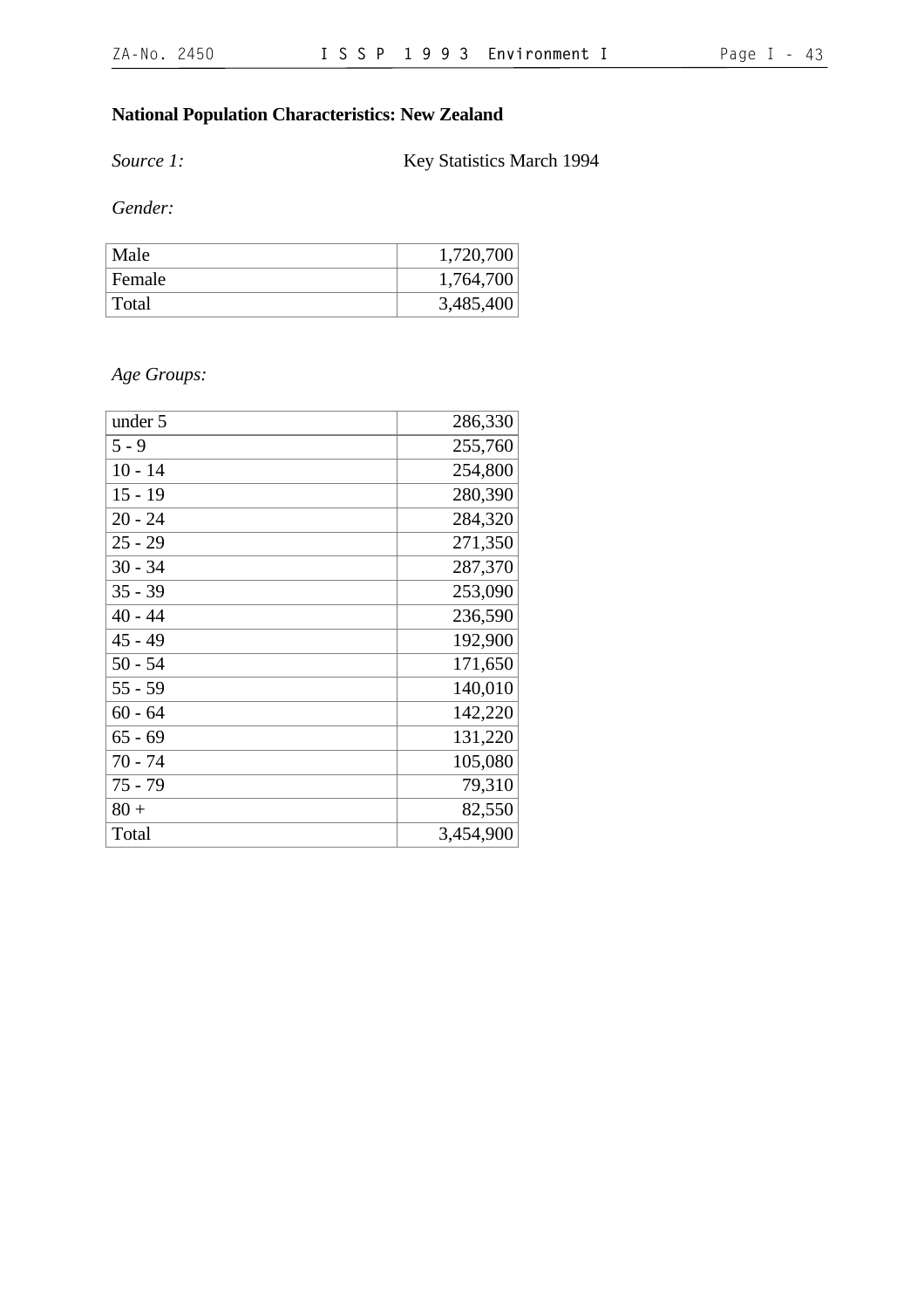*Source 2:* 1991 Census

## *Education:*

| School certificate in 1 or more    | 535,023   |
|------------------------------------|-----------|
| subjects                           |           |
| 6th Form certificate or University |           |
| entrance in 1 or more subjects     | 410,568   |
| Higher School or Higher Leaving    |           |
| Certificate                        | 150,048   |
| University Bursary or Scholarship  | 140,214   |
| <b>Overseas Qualification</b>      | 101,430   |
| Other                              | 113,973   |
| No school qualification            | 1,054,107 |
| Not specified                      | 84,921    |
| Total                              | 2,590,287 |

*Source 3:* Labour Market Statistics 1993

*Employment Status:*

| Employed               | 1,470,400 |
|------------------------|-----------|
| Unemployed             | 165,600   |
| Total                  | 1,636,000 |
| Not in labour force    | 953,200   |
| Working age population | 2,589,200 |

| <b>Labour Force Participation Rate</b> | 63.2 % |
|----------------------------------------|--------|
| <b>Unemployment Rate</b>               | 10.1%  |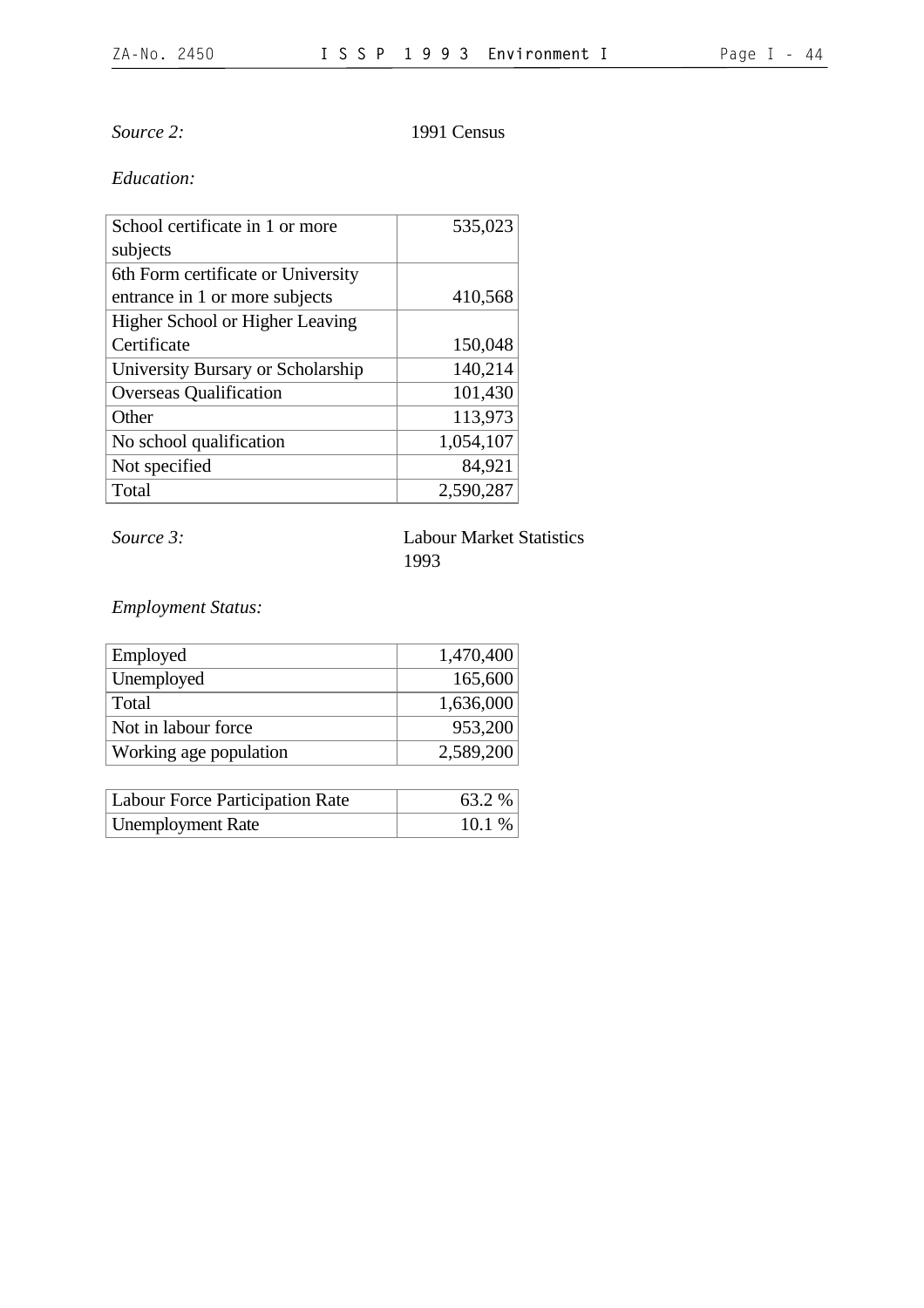| <b>Study description:</b>                                                                                          | <b>Northern Ireland</b>                                                                                                                                                                                                                                    |                                                                                                                                                                                                                                                                                               |  |
|--------------------------------------------------------------------------------------------------------------------|------------------------------------------------------------------------------------------------------------------------------------------------------------------------------------------------------------------------------------------------------------|-----------------------------------------------------------------------------------------------------------------------------------------------------------------------------------------------------------------------------------------------------------------------------------------------|--|
| Study title:                                                                                                       | Northern Ireland Social Attitudes 1993                                                                                                                                                                                                                     |                                                                                                                                                                                                                                                                                               |  |
| Fieldwork dates:                                                                                                   | Spring 1993                                                                                                                                                                                                                                                |                                                                                                                                                                                                                                                                                               |  |
| Principal investigator: Roger Jowell, Lindsay Brook, Lizanne Dowds and Daphne Ahrendt                              |                                                                                                                                                                                                                                                            |                                                                                                                                                                                                                                                                                               |  |
| Sample type:                                                                                                       | Stratified random probability, drawn from the rating list.                                                                                                                                                                                                 |                                                                                                                                                                                                                                                                                               |  |
| Fieldwork methods:                                                                                                 | Fieldwork was carried out by the Policy and Planning Research Unit<br>(PPRU) in Belfast which has a panel of qualified interviewers who<br>attended a one-day briefing conference to familiarise them with the<br>selection procedures and questionnaires. |                                                                                                                                                                                                                                                                                               |  |
| Context of ISSP questionnaire:<br>SCPR's Northern Ireland Social Attitudes 1993 - self-completion<br>questionnaire |                                                                                                                                                                                                                                                            |                                                                                                                                                                                                                                                                                               |  |
| Sample size:                                                                                                       |                                                                                                                                                                                                                                                            | Achieved on ISSP: 767                                                                                                                                                                                                                                                                         |  |
| Response rates::                                                                                                   | 75<br>25                                                                                                                                                                                                                                                   | $1400$   A - Total issued - total sample<br>$144 \mid B$ - Not eligible<br>$1256$ C - Total eligible (in scope sample)<br>767   D - Total ISSP questionnaires received<br>$489 \mid E$ - Non-responses<br>$348$ F - Refusals (main)<br>(self completion)<br>$41 G$ - Non-contact<br>H - Other |  |
| Language:                                                                                                          | English                                                                                                                                                                                                                                                    |                                                                                                                                                                                                                                                                                               |  |

*Weighted:* Yes

*Weighting procedure:* Data were weighted to adjust for the fact that individuals living in large households had a lower chance of being included than those in small households.

*Publications:* Breen, R., Devine P. and Robinson, G. (eds.) (1995) Social Attitudes in Northern Ireland: The 4th Report, Belfast: Appletree Press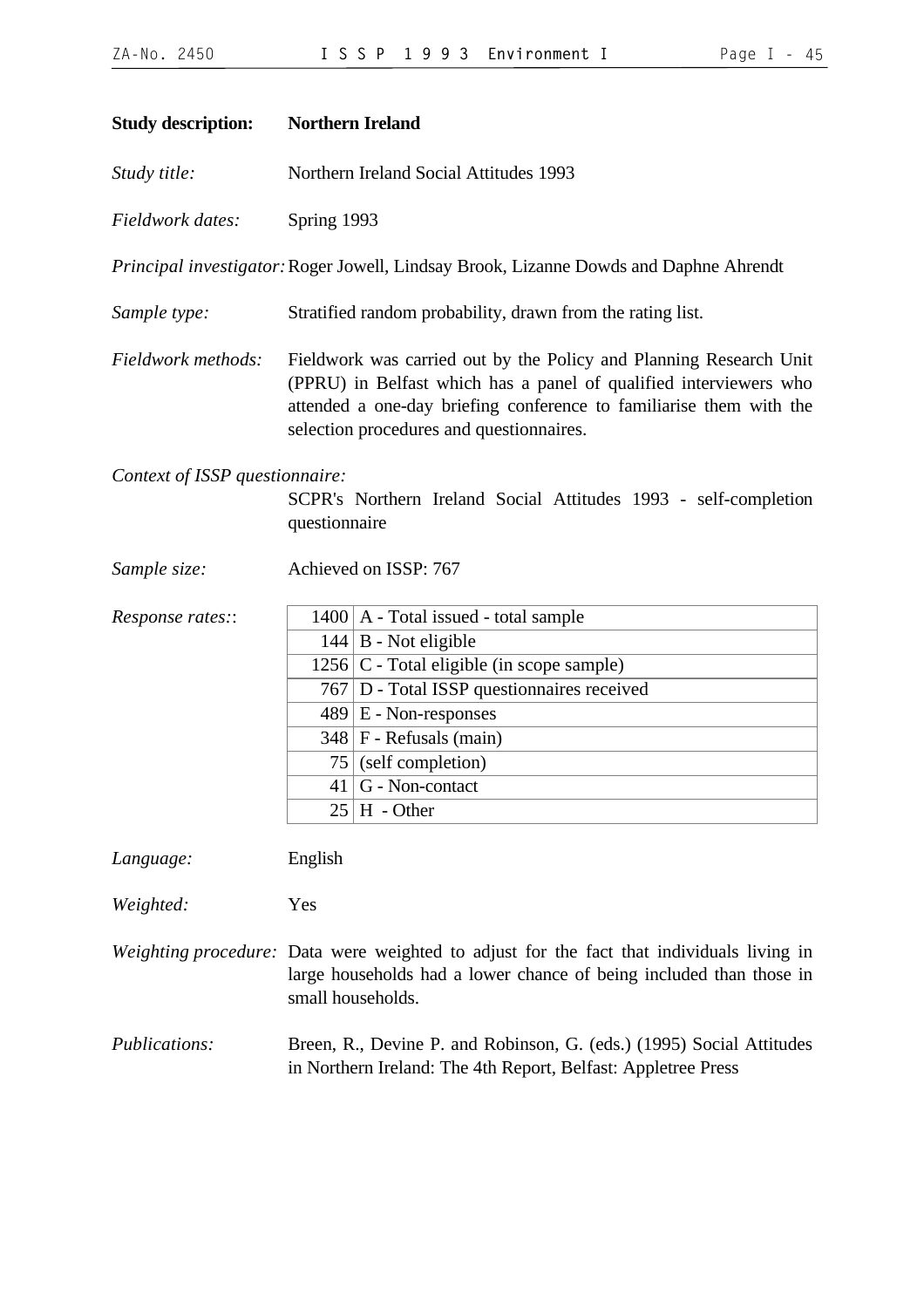### **Study description: Norway**

|  | Study title: | Environment, Norway 1993 |
|--|--------------|--------------------------|
|--|--------------|--------------------------|

*Fieldwork dates:* February 10 to April 30, 1993.

*Principal investigator:*NSD, Bergen

*Fieldwork institute:* Norwegian Social Science Data Services

- *Fieldwork methods:* Data were collected by postal self-completion questionnaire with one reminder sent out February 17 and two follow-ups with questionnaires sent out March 3 and March 22.
- *Sample type:* The sample was a simple random sample from the Central Register of Persons, aged 16-79 years.

#### *Context of ISSP questionnaire:*

| The survey contains the ISSP Environment module and additional      |
|---------------------------------------------------------------------|
| questions covering topics as consumer- and environment-related      |
| behaviour, cultural theory, positivism and scepticism in attitudes  |
| towards technology and religion. Principal investigators are:       |
| Pal Kjetil Botvar, Diaconica College Centre, Oslo (religion)        |
| Gunnar Grenstad, Norwegian Research Centre in Organization and      |
| Management, Unibersity of Bergen (cultural theory)                  |
| Randi Lavik, National Institute for Consumer Research, Oslo         |
| (behaviour)                                                         |
| Torben Hviid Nielsen, Centre for Technology and Culture, University |
| of Oslo (technology)                                                |
|                                                                     |

*Sample size:* 1414

| Response rates:: | $2300$ Issued                                   |
|------------------|-------------------------------------------------|
|                  | 21 Reported as non-eligible (in hospital, dead) |
|                  | 48 Unknown or out-of-date addresses, emigrated  |
|                  | $2231$ adjusted sample                          |
|                  | 817 Refusals and not reported non-response      |
|                  | $1414$ Net sample                               |
|                  |                                                 |

*Language:* Norwegian

*Weighted:* No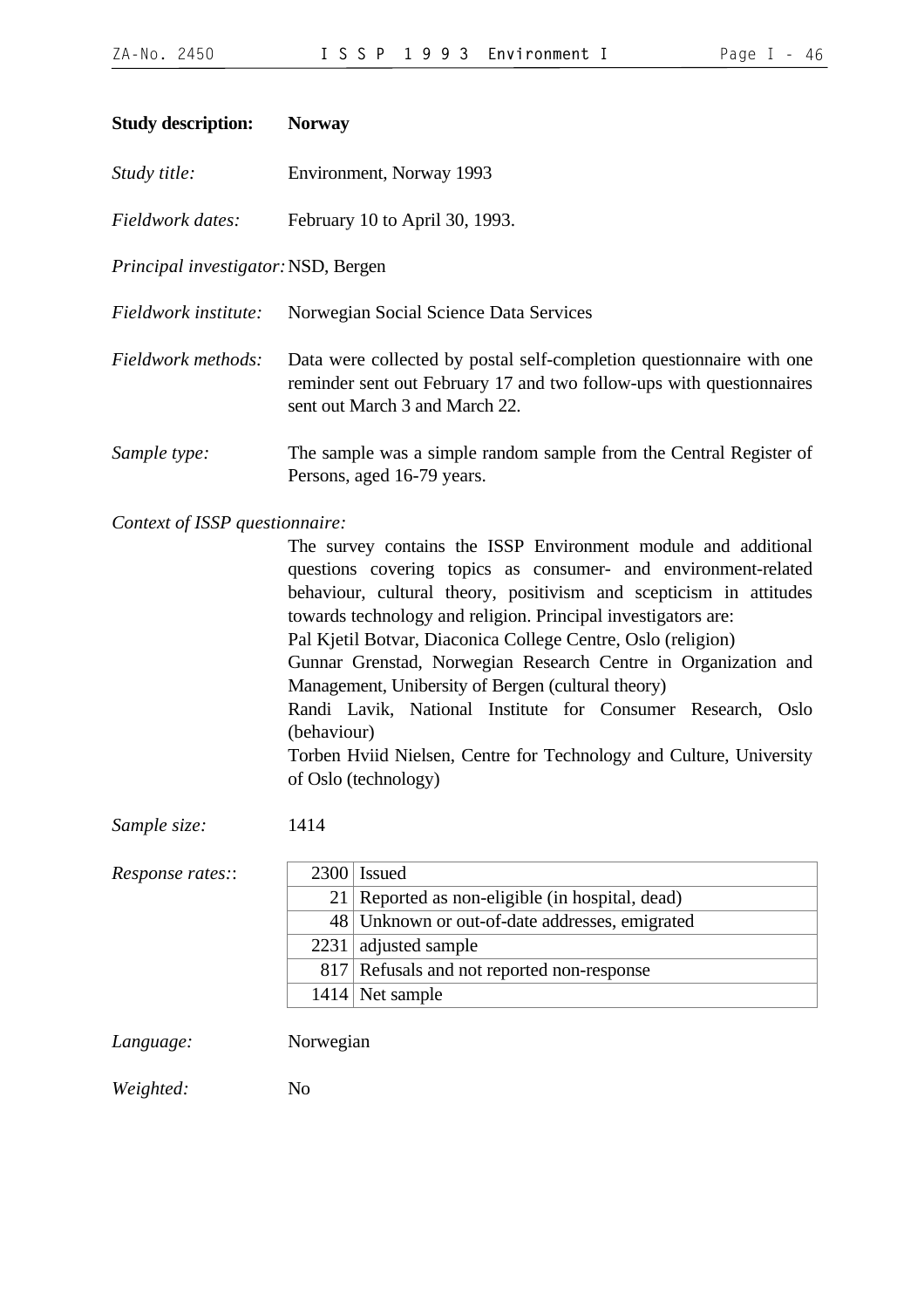# **National Population Characteristics: Norway**

| <i>Source 1:</i> | Population 16-79           | Net sample        |
|------------------|----------------------------|-------------------|
|                  | years January 1,           | Norwegian Survey, |
|                  | 1993 Central               | <b>ISSP 1993</b>  |
|                  | <b>Register of Persons</b> |                   |

*Sex and age:* % of total

| Male       | 49.8%   | 49.7 % |
|------------|---------|--------|
|            |         |        |
| $ 16 - 24$ | $9.0\%$ | 9.0 %  |
| $25 - 39$  | 10.3 %  | 11.2 % |
| $ 35 - 44$ | 9.7 %   | 10.2 % |
| $45 - 54$  | 8.0%    | 7.0 %  |
| $ 55 - 64$ | 5.6 %   | 5.4 %  |
| $65 - 79$  | 7.2 %   | 6.9%   |

| Female    | 50.2 % | 50.3 % |
|-----------|--------|--------|
| $16 - 24$ | 8.6 %  | 9.9%   |
| $25 - 39$ | 9.8%   | 11.2 % |
| $35 - 44$ | 9.3 %  | 8.7 %  |
| $45 - 54$ | 7.7 %  | 8.4 %  |
| $55 - 64$ | 5.8 %  | 5.2 %  |
| $65 - 79$ | 9.1 %  | 6.9%   |

*Region*:

| Central east counties $2 \& 3$ | 21.4 %    | 19.6 % |
|--------------------------------|-----------|--------|
| East counties 1, 4-7           | 24.4 %    | 25.2 % |
| South counties 8-10            | 9.4 %     | 9.3 %  |
| West counties 11-15            | 25.1 %    | 25.9 % |
| Middle counties $16 \& 17$     | 8.8%      | 9.1 %  |
| North counties 18-20           | 10.8%     | 10.8%  |
| N                              | 3,255,094 | 1414   |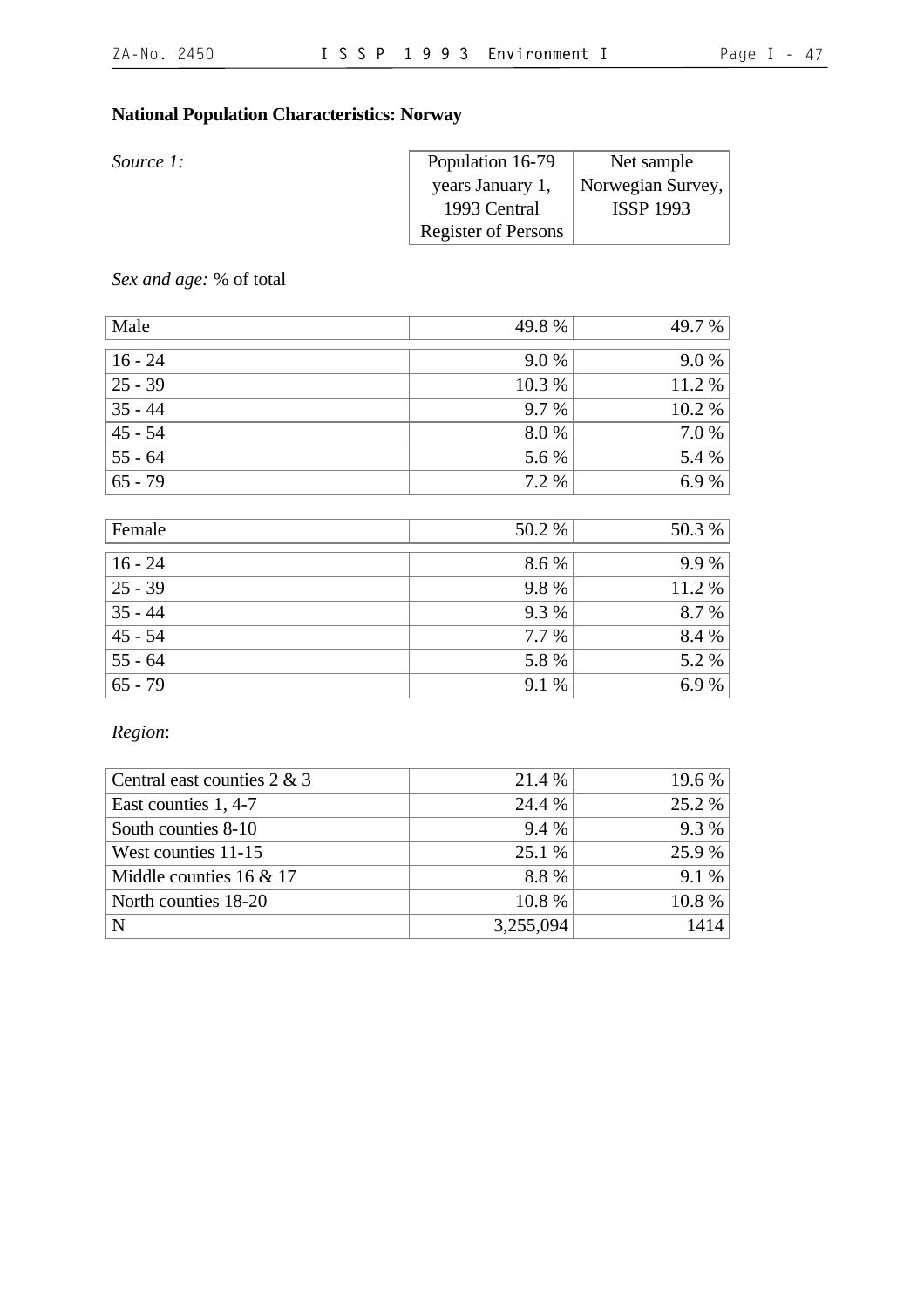*Source 2:* 

| Labour force survey | Net sample 16-74 |
|---------------------|------------------|
| 1993 16-74 years    | years            |

#### *Labour force status*:

| In labour force           | 64.0 %  | 68.8% |
|---------------------------|---------|-------|
| In school (pupil/student) | 9.8%    | 9.4 % |
| Retired                   | 8.3 %   | 9.6 % |
| Social welfare            | 7.5 %   | 4.1 % |
| Home working              | 4.7 %   | 3.7 % |
| Unemployed                | 4.9 %   | 2.8 % |
| Other                     | $0.7\%$ | 0.0 % |
| Missing                   | $0.0\%$ | 1.1 % |

## *Education:*

| University, college (all levels) | 20.7 % |        |
|----------------------------------|--------|--------|
| (Gymnasium (general) background) | 22.4 % |        |
| University, college (vocational  | 6.2 %  |        |
| background)                      |        |        |
| High school (all levels)         | 52.2 % | 47.3 % |
| Primary and Secondary school     | 24.5 % | 22.8 % |
| Missing                          | 2.6 %  | 1.3 %  |
| N                                | 22,362 | 1374   |

Comments on labour force status and education

The NSD data are compared with data from the Norwegian Labour Force Surveys (LFS). The LFS are conducted every month with a gross sample of about 10000 persons aged 16-74 years. The aim of the LFS is to watch the development in the labour market and to estimate the composition of the population with respect to labour force participation and main activity. In the LFS members of the labour force are defined as people

- 1. who have some sort of paid work or are drafted in military service (the questions tapping this aspect are identical in the LFS and the NSD surveys);
- 2. who work in family business;
- 3. who are temporarily out of work (e.g. sick, laid off).

From the NSD background variable questions we are able to construct a labour force status variable which is a good comparison with the LFS data. There might be a small uncertainty about people who are temporarily out of work and for some reason answer that they don't have paid work. Since the Central Bureau of Statistics uses a combination of telephone and personal interviewing in the LFS, we also believe that the Central Bureau achieves relative higher *Response rates:* among marginal social groups. The construction of comparable education variables is more uncertain, and the data should be interpreted with great care.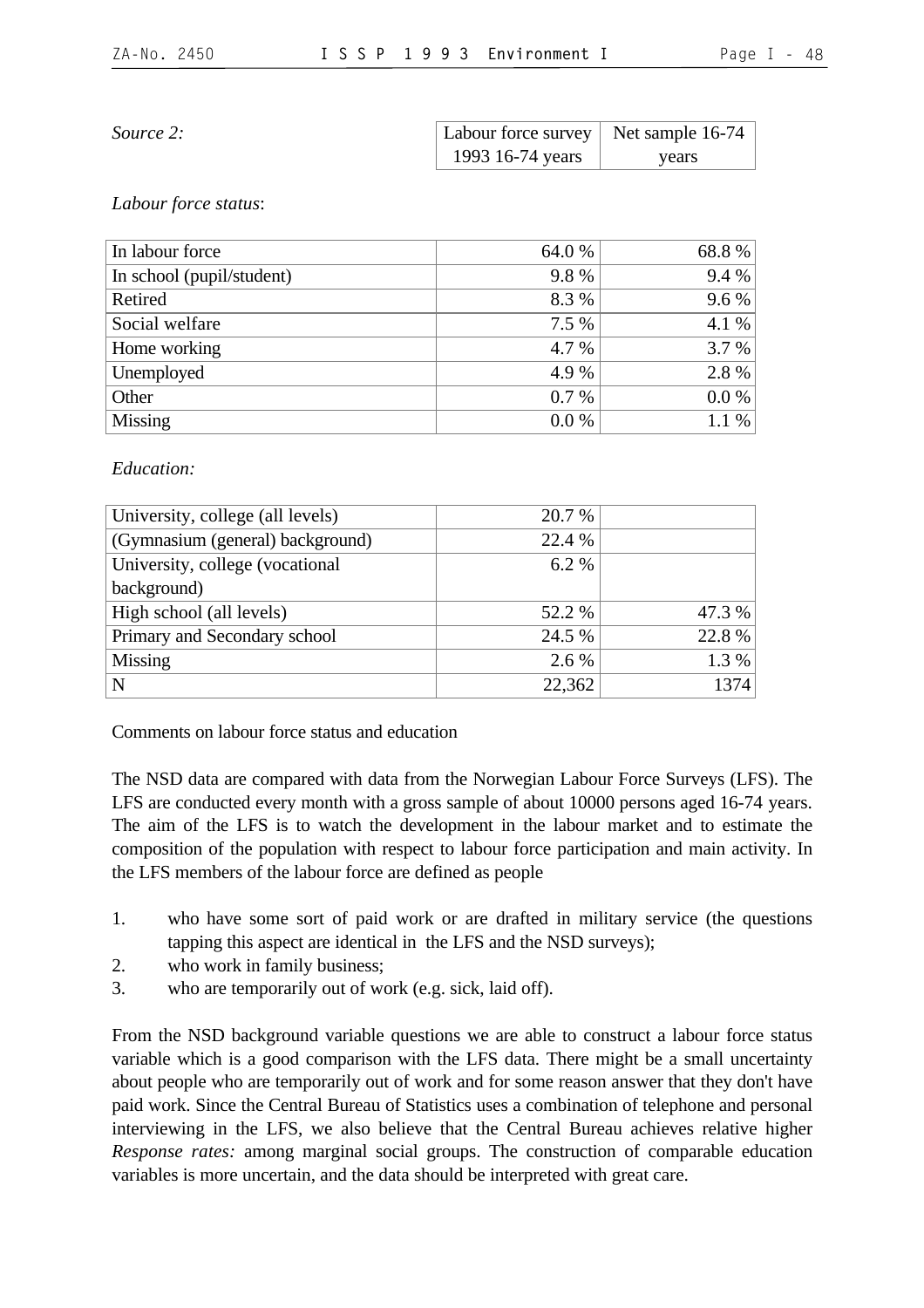| <b>Study description:</b> | <b>Philippines</b>                                                                                                                                                                                                                                                                                                                                                                                                                                                                                                                                                                                                                                                                                                                                                         |
|---------------------------|----------------------------------------------------------------------------------------------------------------------------------------------------------------------------------------------------------------------------------------------------------------------------------------------------------------------------------------------------------------------------------------------------------------------------------------------------------------------------------------------------------------------------------------------------------------------------------------------------------------------------------------------------------------------------------------------------------------------------------------------------------------------------|
| Study title:              | Social Weather Station's National Survey                                                                                                                                                                                                                                                                                                                                                                                                                                                                                                                                                                                                                                                                                                                                   |
| Fieldwork dates:          | December 2 to December 23, 1993                                                                                                                                                                                                                                                                                                                                                                                                                                                                                                                                                                                                                                                                                                                                            |
|                           | Principal investigator: Social Weather Stations, Inc. (SWS)                                                                                                                                                                                                                                                                                                                                                                                                                                                                                                                                                                                                                                                                                                                |
| Fieldwork institute:      | Social Weather Stations, Inc. (SWS)                                                                                                                                                                                                                                                                                                                                                                                                                                                                                                                                                                                                                                                                                                                                        |
| Sample type:              | The SWS sample had 1200 voting-age (18 years and over)<br>respondents. It took quotas of 300 each of four major areas: National<br>Capital Region, Balance of Luzon (within Luzon but outside the<br>National Capital Region), Visayas and Mindanao. The National<br>Capital Region is entirely urban. The other three regions had sample<br>quotas of 150 urban and 150 rural respondents each. Multi-stage<br>probability sampling was used in the selection of the sample. The last<br>stage prior to the selection of the dwelling contained 150 urban<br>electoral precincts and 90 rural barangays (villages). The regional and<br>national figures are obtained by applying appropriate census-based<br>population weights to the sample quotas and the sub-quotas. |
|                           | <b>EXPLOS</b>                                                                                                                                                                                                                                                                                                                                                                                                                                                                                                                                                                                                                                                                                                                                                              |

- *Fieldwork methods:* The survey was based on face-to-face oral interviews, using a structured questionnaire, that lasted from 45 minutes to one hour (considering both ISSP and non-ISSP components). The survey had two types of respondents: the head of household, who answered some questions pertaining to the household, and a randomly chosen adult respondent, possibly but not necessarily the head of household, who answered the rest (the bulk) of the questions. The ISSP questions were directed to the adult respondent.
- *Sample size:* 1200
- *Weighted:* Yes
- *Weighting procedure:* To come up with total Philippine figures, appropriate weights, based on the National Statistics Office's (NSO) 1980 projections for the year 1985, were applied. The obtained weights are given below.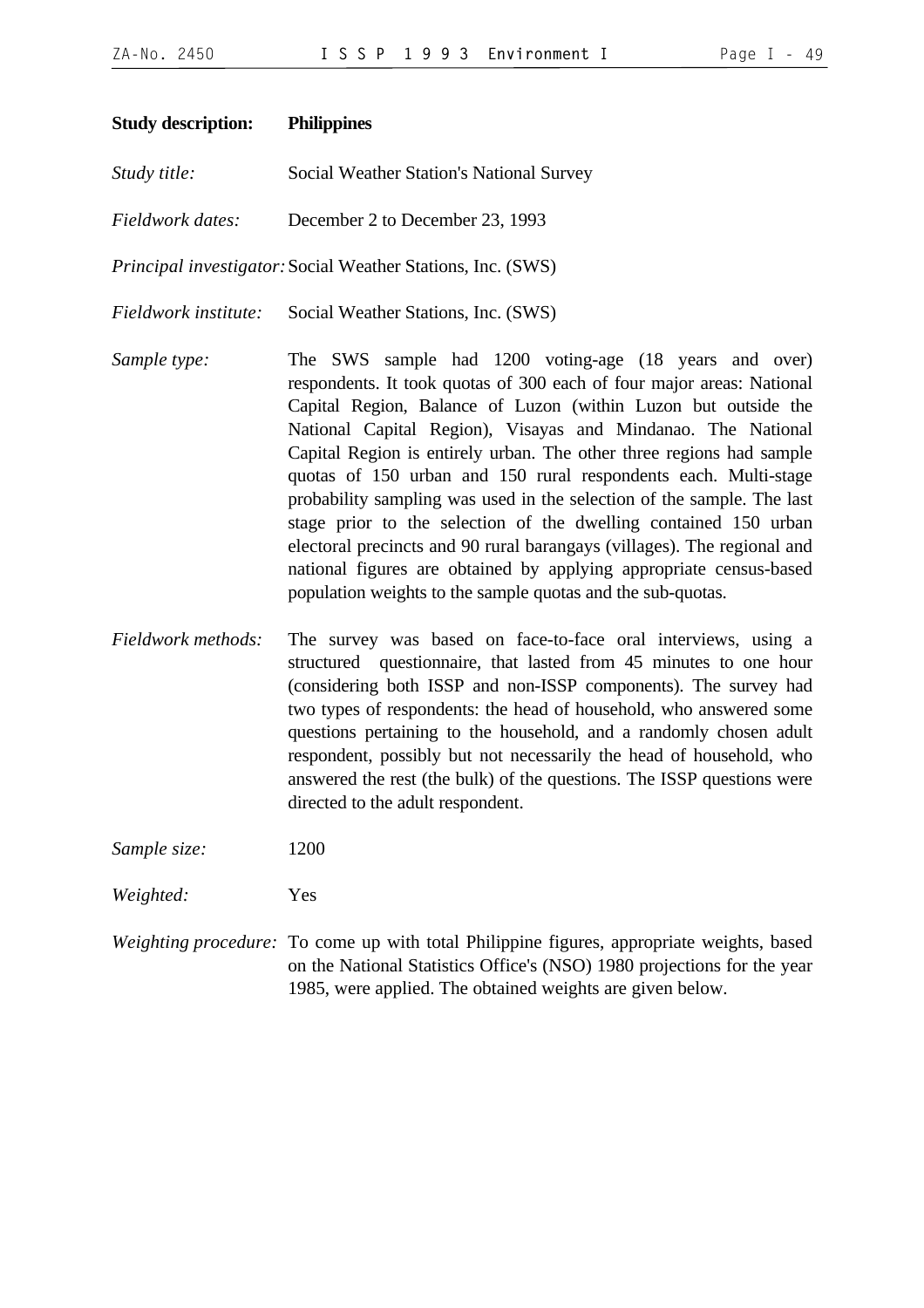The allocation of sample units in each stage is as follows:

| Urban:        |           |        |           |            |             |
|---------------|-----------|--------|-----------|------------|-------------|
|               | Provinces | Cities | Precincts | Households | Respondents |
| Metro Manila  | $ -$      | 14     | 60        | 300        | 300         |
| Balance Luzon |           | 30     | 30        | 150        | 150         |
| Visayas       |           |        | 30        | 150        | 150         |
| Mindanao      |           |        | 30        | 150        | 150         |
| Total         | 20        | 54     | 150       | 750        | 750         |

*Rural:*

|                      | <b>Barangays</b> | Households | Respondents |
|----------------------|------------------|------------|-------------|
| <b>Balance Luzon</b> |                  | 150        |             |
| Visayas              |                  | 150        |             |
| Mindanao             |                  |            |             |
| Total                |                  |            |             |

Weight = population / sample size:

|                      | Projected # of | Total sample | Weights |
|----------------------|----------------|--------------|---------|
|                      | adults 1985    | size         |         |
|                      | (in 000)       |              |         |
| Metro Manila         | 4074           | 300          | 13.58   |
| <b>Balance Luzon</b> | 12333          | 300          | 41.11   |
| Urban                | 3895           | 150          | 25.97   |
| Rural                | 8438           | 150          | 56.25   |
| Visayas              | 6690           | 300          | 22.30   |
| Urban                | 1892           | 150          | 12.61   |
| Rural                | 4798           | 150          | 31.99   |
| Mindanao             | 6682           | 300          | 22.27   |
| Urban                | 1704           | 150          | 11.36   |
| Rural                | 4978           | 150          | 33.19   |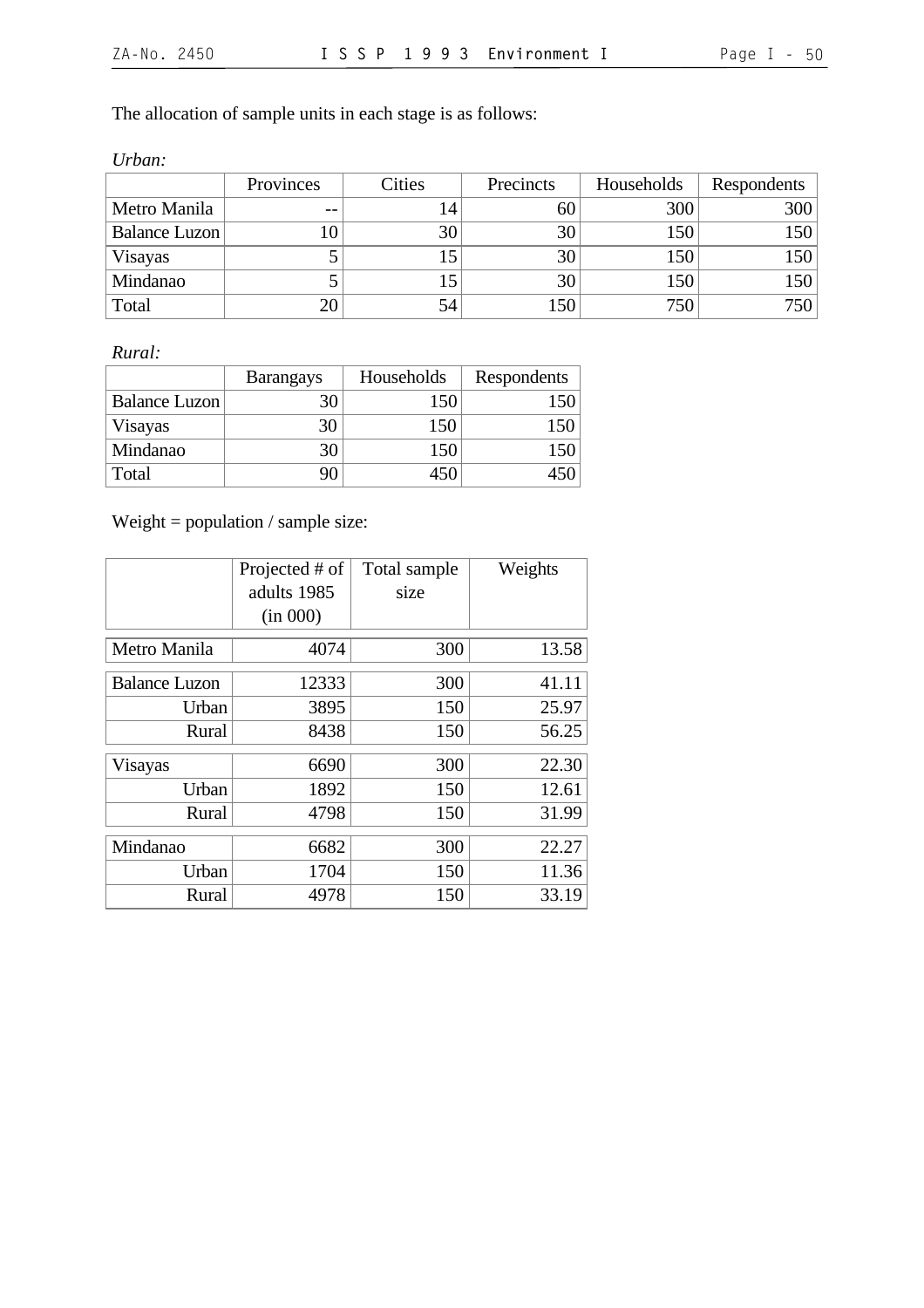| Page |  |  |  |
|------|--|--|--|
|------|--|--|--|

| <b>Study description:</b> | <b>Poland</b>                                                                                                                                                                                                                                                                                                                                                                                                                                                                                                                                                                                                                                                                                                                                                                                                                                                                                                                                                                                                                                                                                                                                                                                                                                                                                                                                                                                                                                                                                                                                                                                                                                                                                                                                                                                                                                                                                                                             |
|---------------------------|-------------------------------------------------------------------------------------------------------------------------------------------------------------------------------------------------------------------------------------------------------------------------------------------------------------------------------------------------------------------------------------------------------------------------------------------------------------------------------------------------------------------------------------------------------------------------------------------------------------------------------------------------------------------------------------------------------------------------------------------------------------------------------------------------------------------------------------------------------------------------------------------------------------------------------------------------------------------------------------------------------------------------------------------------------------------------------------------------------------------------------------------------------------------------------------------------------------------------------------------------------------------------------------------------------------------------------------------------------------------------------------------------------------------------------------------------------------------------------------------------------------------------------------------------------------------------------------------------------------------------------------------------------------------------------------------------------------------------------------------------------------------------------------------------------------------------------------------------------------------------------------------------------------------------------------------|
| Study title:              | ISSP 1993: Environment                                                                                                                                                                                                                                                                                                                                                                                                                                                                                                                                                                                                                                                                                                                                                                                                                                                                                                                                                                                                                                                                                                                                                                                                                                                                                                                                                                                                                                                                                                                                                                                                                                                                                                                                                                                                                                                                                                                    |
| Fieldwork dates:          | May 4 to June 7, 1993                                                                                                                                                                                                                                                                                                                                                                                                                                                                                                                                                                                                                                                                                                                                                                                                                                                                                                                                                                                                                                                                                                                                                                                                                                                                                                                                                                                                                                                                                                                                                                                                                                                                                                                                                                                                                                                                                                                     |
|                           | Principal investigator: Bogdan Cichomski, Institute for Social Studies, University of<br>Warszawa                                                                                                                                                                                                                                                                                                                                                                                                                                                                                                                                                                                                                                                                                                                                                                                                                                                                                                                                                                                                                                                                                                                                                                                                                                                                                                                                                                                                                                                                                                                                                                                                                                                                                                                                                                                                                                         |
| Fieldwork institute:      | Center of Field Research (ORBS) at the Institute of Philosophy and<br>Sociology, Polish Academy of Science                                                                                                                                                                                                                                                                                                                                                                                                                                                                                                                                                                                                                                                                                                                                                                                                                                                                                                                                                                                                                                                                                                                                                                                                                                                                                                                                                                                                                                                                                                                                                                                                                                                                                                                                                                                                                                |
| Sample type:              | National multi-stage random sample - The sample was a three stage<br>national random sample of private households. In the first stage the<br>area of Poland was divided into 77 primary sampling units (strata).<br>They consisted of (1) all cities having more than 100,000 inhabitants<br>(in the case of five cities having larger number of inhabitants city<br>districts were established as separate strata), (2) all cities having less<br>than 100,000 inhabitants were grouped into four categories according<br>to the number of inhabitants (less than 10 thousand, 10-19 thousand,<br>20-49 thousand, and 50-100 thousand) and. finally, (3) rural areas<br>were divided into eight regions. In the second stage single cities or<br>communities were selected separately from each primary unit<br>consisting of cities under 100 thousand inhabitants or rural areas. The<br>number of secondary sampling units was proportional to the size of the<br>primary sampling unit they were selected from. All cities having more<br>than 100 thousand inhabitants (or their district) automatically became<br>secondary sampling units. Finally, 223 secondary sampling units were<br>selected.<br>The third stage consisted in selecting households from each secondary<br>sampling unit. In case of units representing cities having more than 100<br>thousand inhabitants, the number of households drawn was<br>proportional to the size of the unit. From other units the approximately<br>equal number of households (4 to 6) were selected.<br>Through the procedure described above 2000 addresses of households<br>were selected. Coming to every household an interviewer gathered<br>information about month and year of birth of all persons living in the<br>household and then selected respondent from all persons 18 or more<br>years old, using a special table of selection (unique for every<br>household). |
| Fieldwork methods:        | The background data were collected through personal interviewing, the<br>ISSP Module was conducted as a separate self-completion<br>questionnaire and then returned to the interviewer.                                                                                                                                                                                                                                                                                                                                                                                                                                                                                                                                                                                                                                                                                                                                                                                                                                                                                                                                                                                                                                                                                                                                                                                                                                                                                                                                                                                                                                                                                                                                                                                                                                                                                                                                                   |

*Sample size:* 1641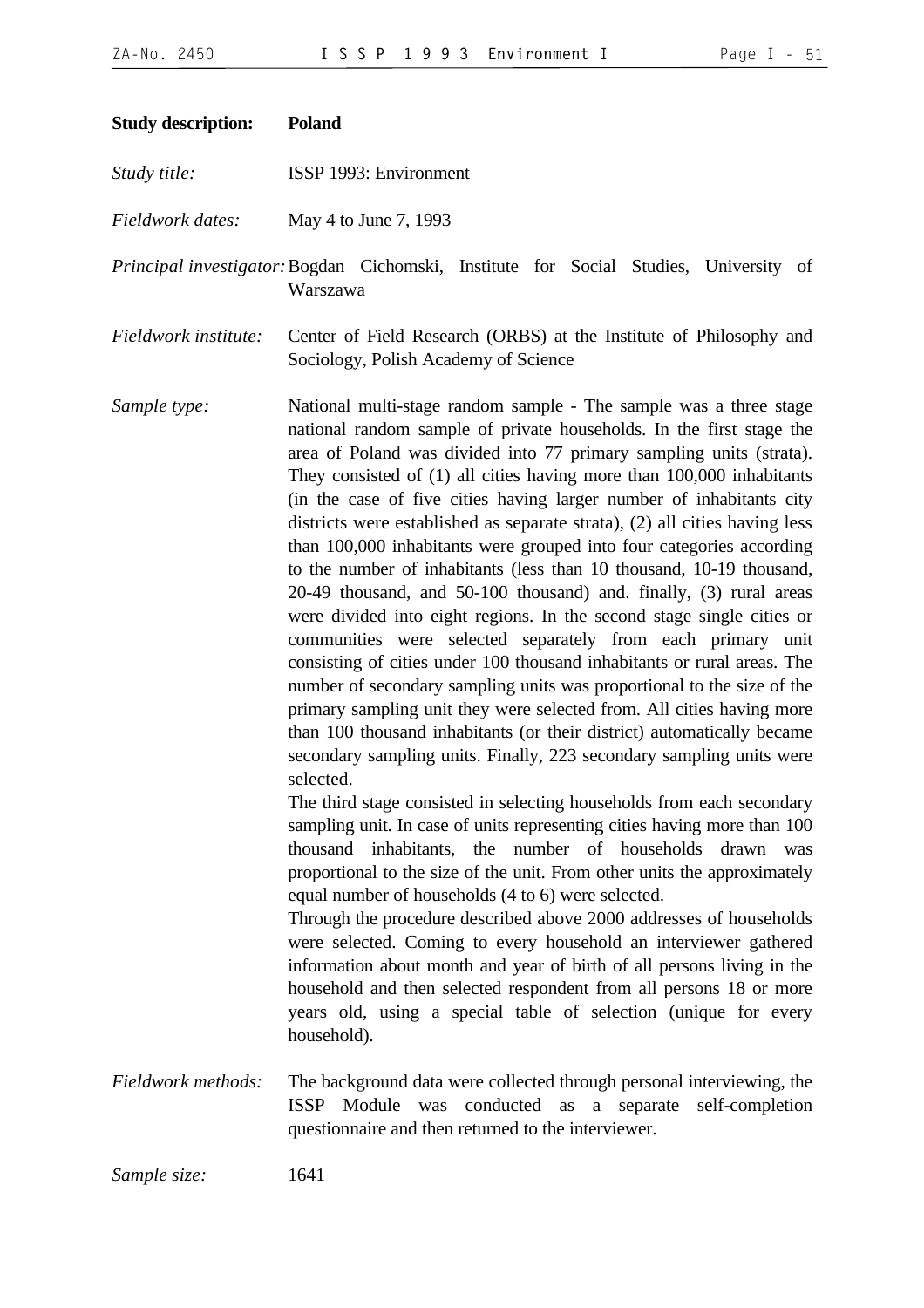| <i>Response rates::</i> | $2000$   A - Total issued - total sample      |
|-------------------------|-----------------------------------------------|
|                         | $53   B - Not$ eligible                       |
|                         | 1947   $C$ - Total eligible (in scope sample) |
|                         | 1641   D - Total ISSP questionnaires received |
|                         | $306 \mid E$ - Non-responses                  |
|                         | $210$ F - Refusals                            |
|                         | 96 G - Non-contact and other                  |
|                         |                                               |

*Language:* Polish

*Weighted:* Yes

*Weighting procedure:* The weighting factor used consists of two elemnts. First each case was weighted by the number of persons 18 or more years old, living in a household. Then, post-stratification weighting was applied. Using official data about gender, age (three categories) and type of place of living (seven categories of size for the cities and eight regions for rural areas), a 90-cell table was created. For every cell a sampling rate was estimated. Post-stratification weighting was based on those coefficients. Finally, the weighting factor was normalized to the number of interviews conducted in the sample.

*Known systematic properties*:

Representative for population aged 18 and over living in private households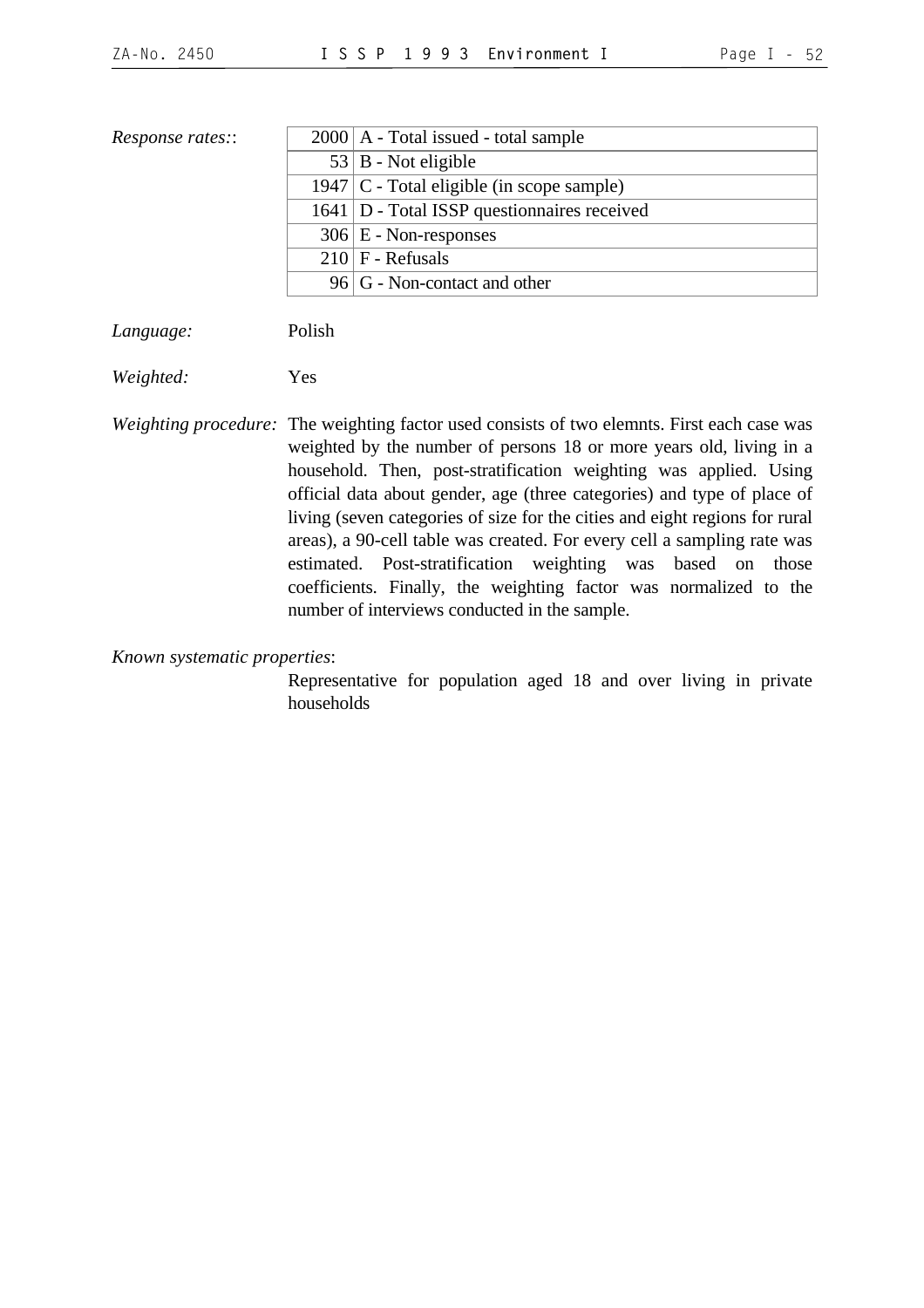## **National Population Characteristics: Poland**

*Source 1:* National Demographic Yearbook, Warsaw 1994

*Gender:*

| Male   | 0/2              |
|--------|------------------|
| Female | $523\%$<br>ل…∠ ب |

*Age Groups:*

| $18 - 29$ | 23.1 %     |
|-----------|------------|
| $30 - 39$ | 22.3 %     |
| $40 - 49$ | 19.5 %     |
| $50 - 59$ | 13.3 %     |
| $60 - 69$ | 12.5 %     |
| $70 - 79$ | 6.3 %      |
| $80+$     | 3.0 %      |
| N         | 27,472,600 |

## *Source 2:* The 1993 Household Budget Survey Central Statistical Office, Warsaw 1994

## *Education:* (Population 15 years and over)

| Elementary incompl. | $6.4\%$ |
|---------------------|---------|
| Elementary compl.   | 25.8 %  |
| Vocational          | 26.7 %  |
| Secondary           | 36.0 %  |
| Higher              | 5.2 %   |

*Employment Status:*

| Employed            | 52.1 %     |
|---------------------|------------|
| Unemployed          | $9.1\%$    |
| Not in labour force | 38.8 %     |
|                     | 28,380,000 |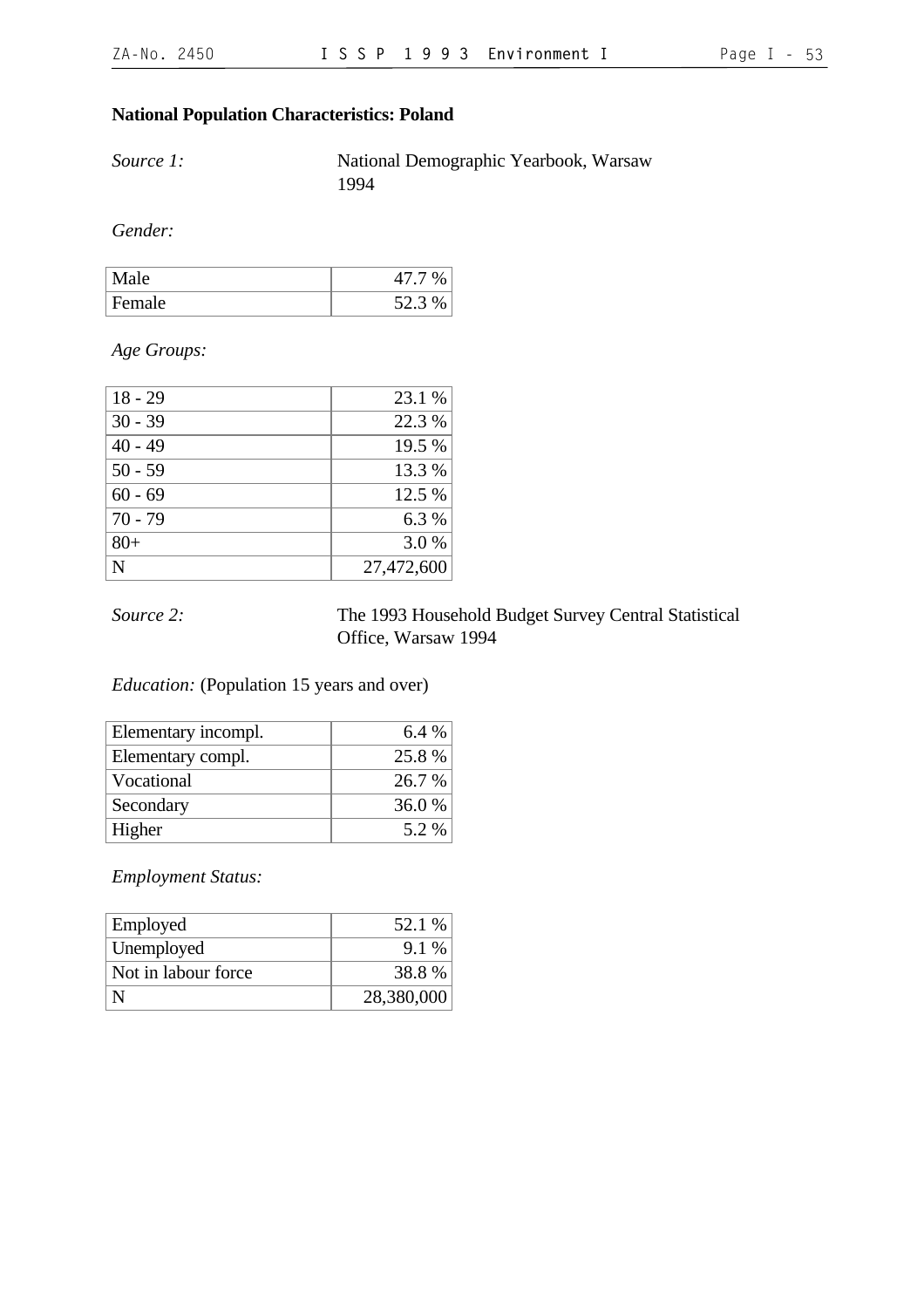| <b>Study description:</b> | <b>Russia</b>                                                                                                                                                                                                                                                                                                                                                                                                                                                                                                                                                                                                                                                                                                                                                                                                                                                                                                                                                                                                                                                                                                                                                                                                                                                                                                                                                                                                                                                                                                                                                                                                                                                                                                                                                                                                                                                                                                    |
|---------------------------|------------------------------------------------------------------------------------------------------------------------------------------------------------------------------------------------------------------------------------------------------------------------------------------------------------------------------------------------------------------------------------------------------------------------------------------------------------------------------------------------------------------------------------------------------------------------------------------------------------------------------------------------------------------------------------------------------------------------------------------------------------------------------------------------------------------------------------------------------------------------------------------------------------------------------------------------------------------------------------------------------------------------------------------------------------------------------------------------------------------------------------------------------------------------------------------------------------------------------------------------------------------------------------------------------------------------------------------------------------------------------------------------------------------------------------------------------------------------------------------------------------------------------------------------------------------------------------------------------------------------------------------------------------------------------------------------------------------------------------------------------------------------------------------------------------------------------------------------------------------------------------------------------------------|
| Study title:              | Attitudes towards the Environment                                                                                                                                                                                                                                                                                                                                                                                                                                                                                                                                                                                                                                                                                                                                                                                                                                                                                                                                                                                                                                                                                                                                                                                                                                                                                                                                                                                                                                                                                                                                                                                                                                                                                                                                                                                                                                                                                |
| Fieldwork dates:          | August 1 - 29, 1993                                                                                                                                                                                                                                                                                                                                                                                                                                                                                                                                                                                                                                                                                                                                                                                                                                                                                                                                                                                                                                                                                                                                                                                                                                                                                                                                                                                                                                                                                                                                                                                                                                                                                                                                                                                                                                                                                              |
|                           | Principal investigator: Dr. Ludmilla Khakhulina                                                                                                                                                                                                                                                                                                                                                                                                                                                                                                                                                                                                                                                                                                                                                                                                                                                                                                                                                                                                                                                                                                                                                                                                                                                                                                                                                                                                                                                                                                                                                                                                                                                                                                                                                                                                                                                                  |
| Sample type:              | Three stage regionalized stratified address sample of Russia's<br>population in an age of 16 years and older.<br>At the first stage, the total planned amount of sample - 2,000 completed<br>interviews - was distributed over 11 economic geographical regions of<br>Russia proportionally to the shares of population in an age of 16 years<br>and older, living in each region. The population of the Northern and<br>North-Western regions were united in one region.<br>At the second stage, the questionnaires relating to each region were<br>divided by 6 strata proportionally to the shares of population of an age<br>16 years and older living in them:<br>1) Moscow and St.-Petersburg<br>2) Central cities of krais (territories) and oblasts<br>3) Capitals of autonomies<br>4) Periphereal cities in krais and oblasts<br>5) Periphereal cities in autonomies<br>6) Rural settlements<br>For each stratum, the number of sampling points was determined<br>issuing from the maximum number of questionnaires in one sampling<br>point (40 in a rural settlement, 70 in a city/town), and the number of<br>questionnaire relating to one sampling point. Thus, the sample includes<br>50 sampling points, incl. 30 urban and 20 rural.<br>At the third stage, in urban sampling points were randomly selected 2<br>or three city districts (no more than 25 interviews in each district) and<br>the number of interviews relating to a city was equally divided<br>between the city districts. In each of the city districts (rural<br>settlements) respondents' addresses for the survey were selected in the<br>necessary number by a systematic method form lists of address offices<br>(household registration books).<br>In case of a false address or respondent's absence, after an<br>interviewer's two callbacks the interviewer was given a new address<br>selected by the same method. |
| Fieldwork institute:      | VCIOM, Moscow                                                                                                                                                                                                                                                                                                                                                                                                                                                                                                                                                                                                                                                                                                                                                                                                                                                                                                                                                                                                                                                                                                                                                                                                                                                                                                                                                                                                                                                                                                                                                                                                                                                                                                                                                                                                                                                                                                    |
| Fieldwork methods:        | drop-off, self-completion questionnaire - In the fieldwork, employees                                                                                                                                                                                                                                                                                                                                                                                                                                                                                                                                                                                                                                                                                                                                                                                                                                                                                                                                                                                                                                                                                                                                                                                                                                                                                                                                                                                                                                                                                                                                                                                                                                                                                                                                                                                                                                            |

and part-time interviewers of 12 VCIOM regional centres (RO) were engaged. The interviewing was conducted at respondent's home in the presence of the interviewer who was to prevent an influence of other household members on answers of the respondent. If a respondent was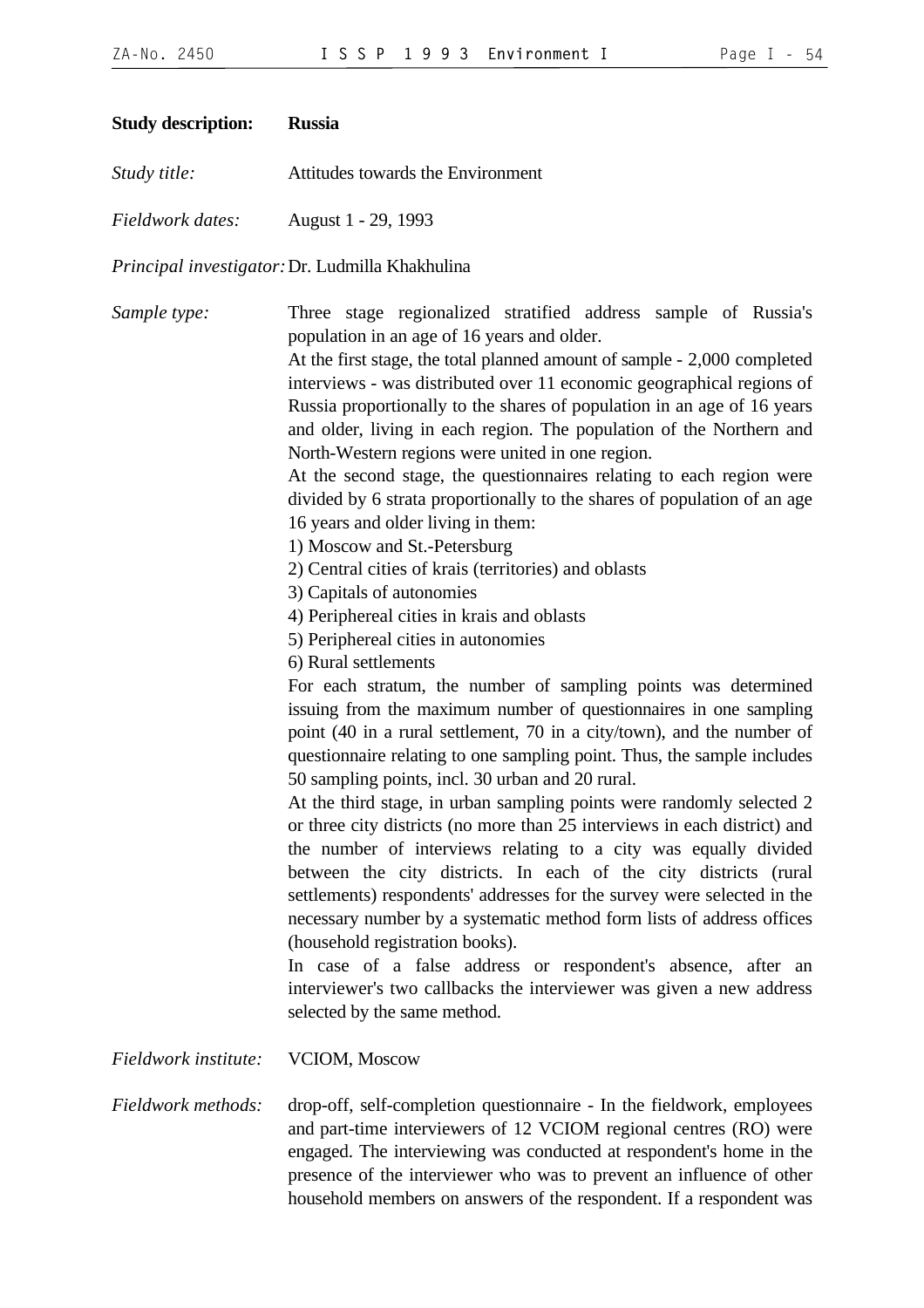absent at the moment of an interviewer's call, callbacks to this address were envisaged, not exceeding three in number. The work of every interviewer was controlled by telephone or a callback in the proportion of 1 per 10 interviews.

#### *Context of ISSP questionnaire:*

The questionnaire of the study included 95 questions (incl. the socio-demograhic bloc). ISSP-modul was preceeded in the questionnaire by 7 simple questions concerning the socio-political situation in the country; ISSP-module was immediately followed by 15 questions concerning environmental problems (environmental situation at the place where the respondent lives, attitude the government actions of environment protection, environmental publications), which were followed by 27 questions continuing the study on socio-economic problems and the material situation of the family; further - the socio-demographic questions.

*Sample size:* 1931

| <i>Response rates</i> :: | $3069$   A - Total issued    |
|--------------------------|------------------------------|
|                          | $669 \mid B$ - Not eligible  |
|                          | $2400$ C - Total eligible    |
|                          | $1931$ D - Total received    |
|                          | $469 \mid E$ - Non-responses |
|                          | $427$ F - Refusals           |
|                          | $32   G - Non-contact$       |
|                          | $10$ H - Other non-response  |
|                          |                              |

*Language:* Russian

*Weighted:* Yes

*Weighting procedure:* Reference on the distribution of respondents' totality and corrected sampling by controlled social groups. Weight coefficients are defined as extreme ones for the sum of squares of deviations of weighted estimates from corresponding precise values of proportions of the following social groups within the surveyed population

| Gender groups: | $1.$ Male;           |
|----------------|----------------------|
|                | 2. Female.           |
| Age groups:    | 3. 16 - 19 years;    |
|                | 4. 20 - 24 years;    |
|                | 5.25 - 39 years;     |
|                | 6.40 - 54 years;     |
|                | 7.55 and over years. |
|                |                      |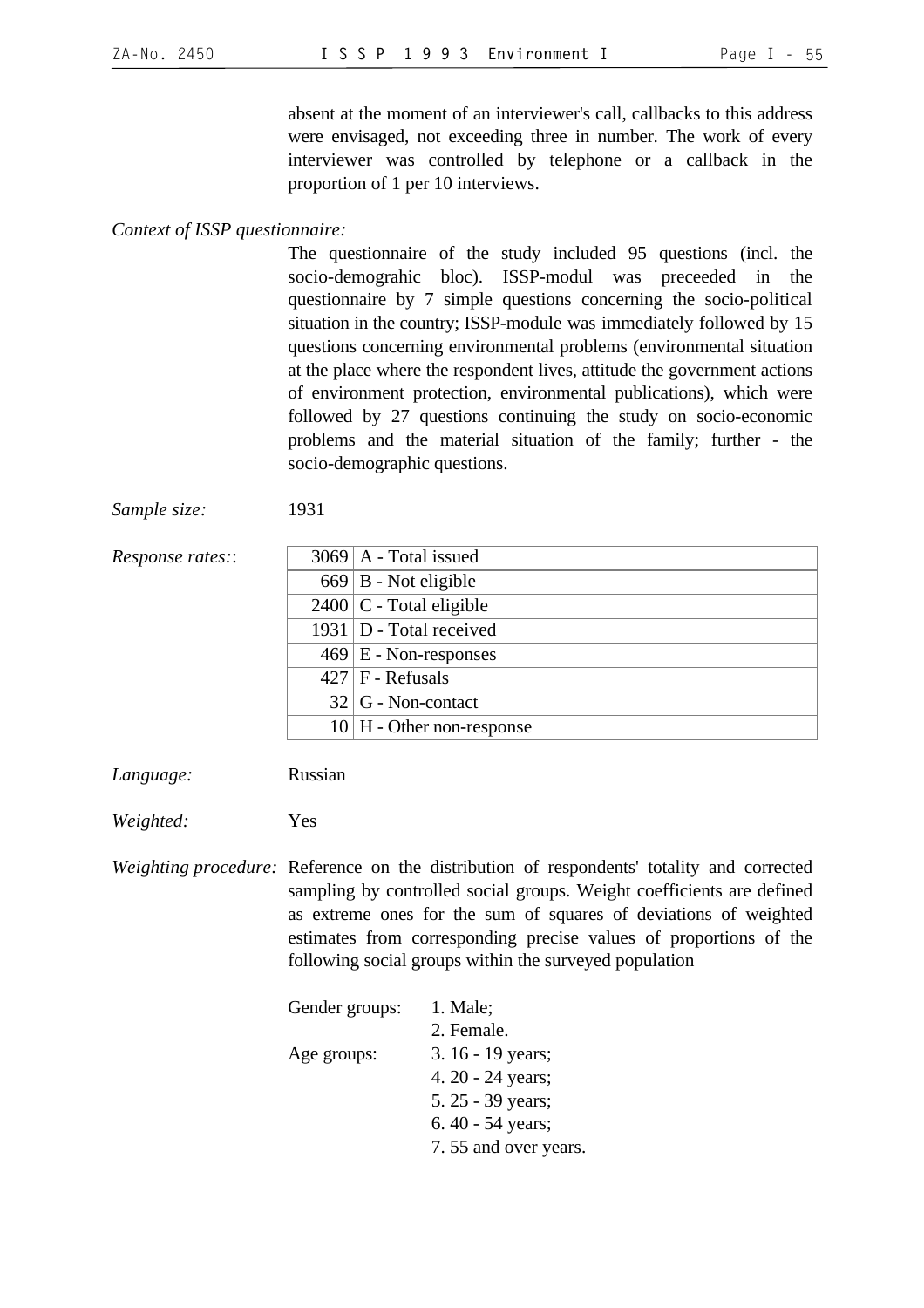|               |             | Education groups: 8. University or equivalent, complete or                                                                     |
|---------------|-------------|--------------------------------------------------------------------------------------------------------------------------------|
|               |             | incomplete;                                                                                                                    |
|               |             | 9. Common school (9-10 classes) or special                                                                                     |
|               |             | engineerings;                                                                                                                  |
|               |             | 10. Incomplete common school.                                                                                                  |
|               |             | Settlement groups: 11. Oblast's centers;                                                                                       |
|               |             | 12. Other cities and towns;                                                                                                    |
|               |             | 13. Rural settlements.                                                                                                         |
|               |             | Sum of weight coefficients makes $n = 1931.0$                                                                                  |
| Publications: | 1993, No. 7 | Doktorov B. On the Russians' Environmental Consciousness, in:<br>Economic and Social Change: The Monitoring of Public Opinion, |
|               |             |                                                                                                                                |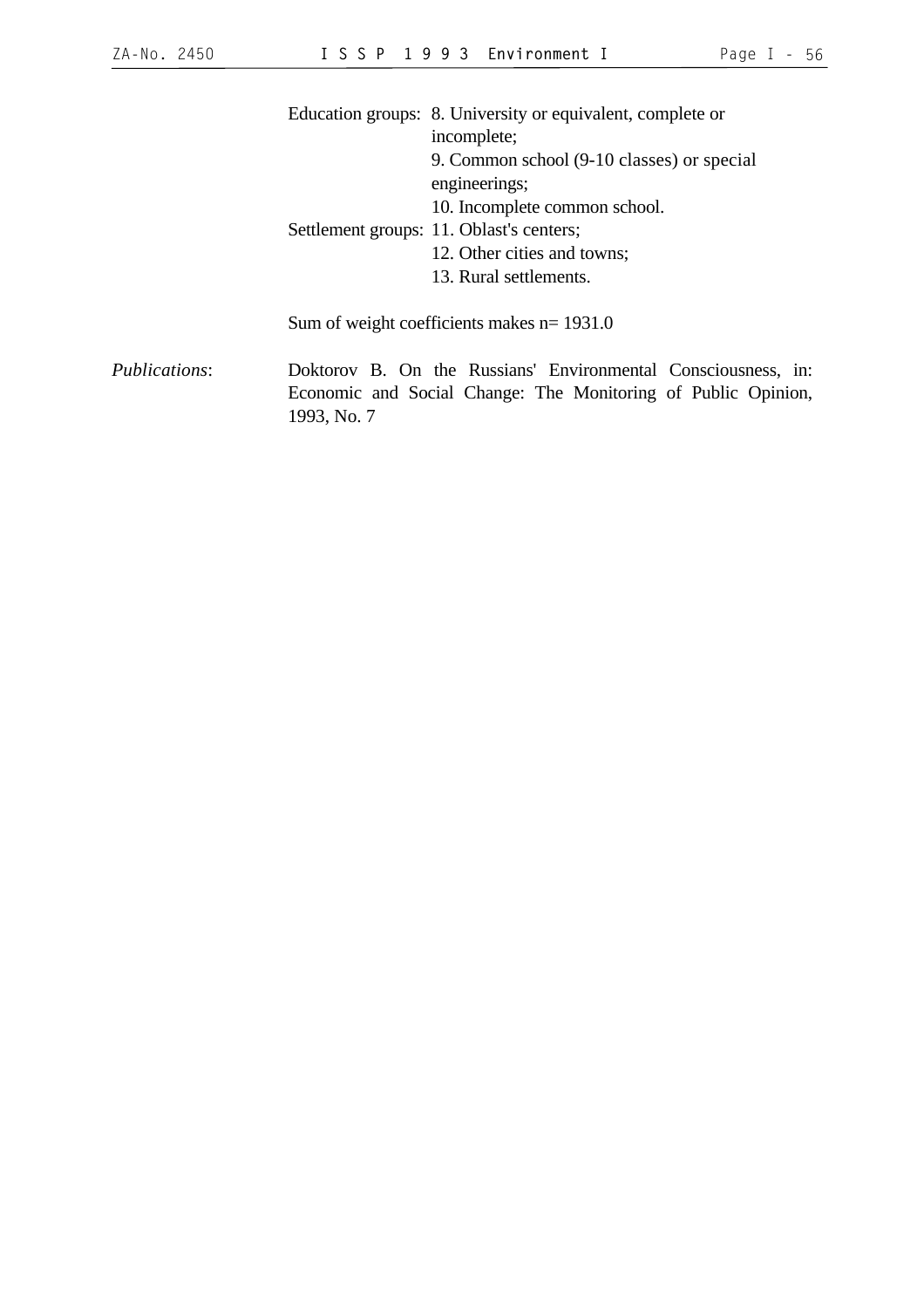## **National Population Characteristics: Russia**

*Source:* Census 1989 Russian population 16 years and older

*Gender:*

|       | $\%$<br>4J.J |
|-------|--------------|
| F     | ⊣.J          |
| emale | ◡            |

*Age Groups:*

| 16 - 24     | 16.1 % |
|-------------|--------|
| $ 25 - 39 $ | 33.1 % |
| $140 - 54$  | 22.7 % |
| $55+$       | 28.1 % |

### *Education:*

| Higher and incomplete higher |     |           | 14.3 % |
|------------------------------|-----|-----------|--------|
| Secondary                    | and | secondary | 48.0%  |
| specialized                  |     |           |        |
| Below secondary              |     |           | 37.7 % |

*Employment Status:*

| Employed     | 68.6 % |
|--------------|--------|
| Non-employed | 31.4 % |

| $\mathbb{N}$ | 111,800,000 |
|--------------|-------------|
|--------------|-------------|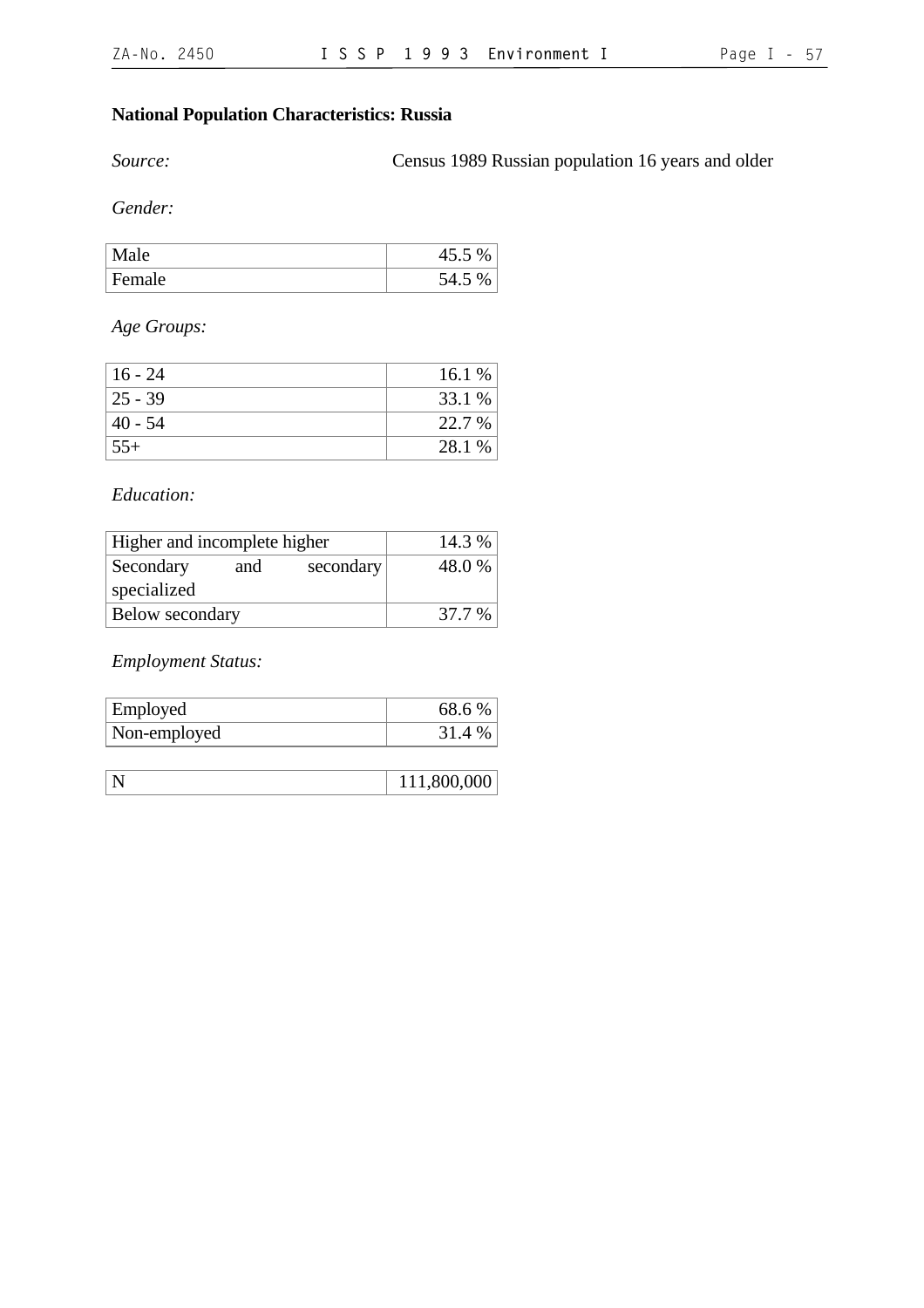| <b>Study description:</b>      | Slovenia                                                                                                                                                                                                                                                                                                                                                                                                                                                                                                                                                                                    |                                                                                                                                                                                                                                                                                                                                         |  |
|--------------------------------|---------------------------------------------------------------------------------------------------------------------------------------------------------------------------------------------------------------------------------------------------------------------------------------------------------------------------------------------------------------------------------------------------------------------------------------------------------------------------------------------------------------------------------------------------------------------------------------------|-----------------------------------------------------------------------------------------------------------------------------------------------------------------------------------------------------------------------------------------------------------------------------------------------------------------------------------------|--|
| Study title:                   | Slovenian Public Opinion 1993/2 (SJM93/2); International Study about<br><b>Environment and Family</b>                                                                                                                                                                                                                                                                                                                                                                                                                                                                                       |                                                                                                                                                                                                                                                                                                                                         |  |
| Fieldwork dates:               | October 16 to November 12, 1993                                                                                                                                                                                                                                                                                                                                                                                                                                                                                                                                                             |                                                                                                                                                                                                                                                                                                                                         |  |
|                                | Ljubljana                                                                                                                                                                                                                                                                                                                                                                                                                                                                                                                                                                                   | Principal investigator: Niko Tos; Public Opinion and Mass Communication Research Centre,                                                                                                                                                                                                                                                |  |
| Sample type:                   | Systematic multistage sample with random start of adults aged 18 years<br>or older living at noninstitutional address in Slovenia is based on<br>Central Register of Population. 140 PSU and 420 SSU are formed,<br>with names and addresses of persons in final clusters. A replacement<br>procedure is used for non-responses. Half of the sample with every<br>second person selected were used for SJM93/1 (non ISSP) and<br>SJM93/2 (ISSP) survey. See: Marjan Blejec: Nacrti in analiza vzorcev<br>za ankete "Slovensko javno mnenje" SJM68, SJM69 in SJM70,<br>VSSPN, Ljubljana 1970 |                                                                                                                                                                                                                                                                                                                                         |  |
| Fieldwork methods:             | Personal Interviews with trained interviewers                                                                                                                                                                                                                                                                                                                                                                                                                                                                                                                                               |                                                                                                                                                                                                                                                                                                                                         |  |
| Fieldwork institute:           | Public Opinion and Mass Communication Research Centre, Ljubljana                                                                                                                                                                                                                                                                                                                                                                                                                                                                                                                            |                                                                                                                                                                                                                                                                                                                                         |  |
| Context of ISSP questionnaire: |                                                                                                                                                                                                                                                                                                                                                                                                                                                                                                                                                                                             | ISSP 1994 - Family and ISSP 1993 - Environment questionnaires were<br>asked simultaneously one after another and formed the introductory part<br>of Slovenian Public Opinion Survey 1993/2.                                                                                                                                             |  |
| Sample size:                   | 1032                                                                                                                                                                                                                                                                                                                                                                                                                                                                                                                                                                                        |                                                                                                                                                                                                                                                                                                                                         |  |
| Response rates::               |                                                                                                                                                                                                                                                                                                                                                                                                                                                                                                                                                                                             | $2557$ A - Total issued<br>$201 \mid B$ - Not eligible<br>$2356$ C - Total eligible<br>$\overline{2074}$ D - Total SJM93 questionnaires received<br>- SJM93/1 without ISSP<br>1042<br>1032 - SJM93/2 with ISSP modules<br>$282 \mid E$ - Non-responses<br>$136$ F - Refusals<br>$93   G - Non-contact$<br>$53$   H - Other non-response |  |
| Language:                      | Slovenian                                                                                                                                                                                                                                                                                                                                                                                                                                                                                                                                                                                   |                                                                                                                                                                                                                                                                                                                                         |  |

*Weighted:* No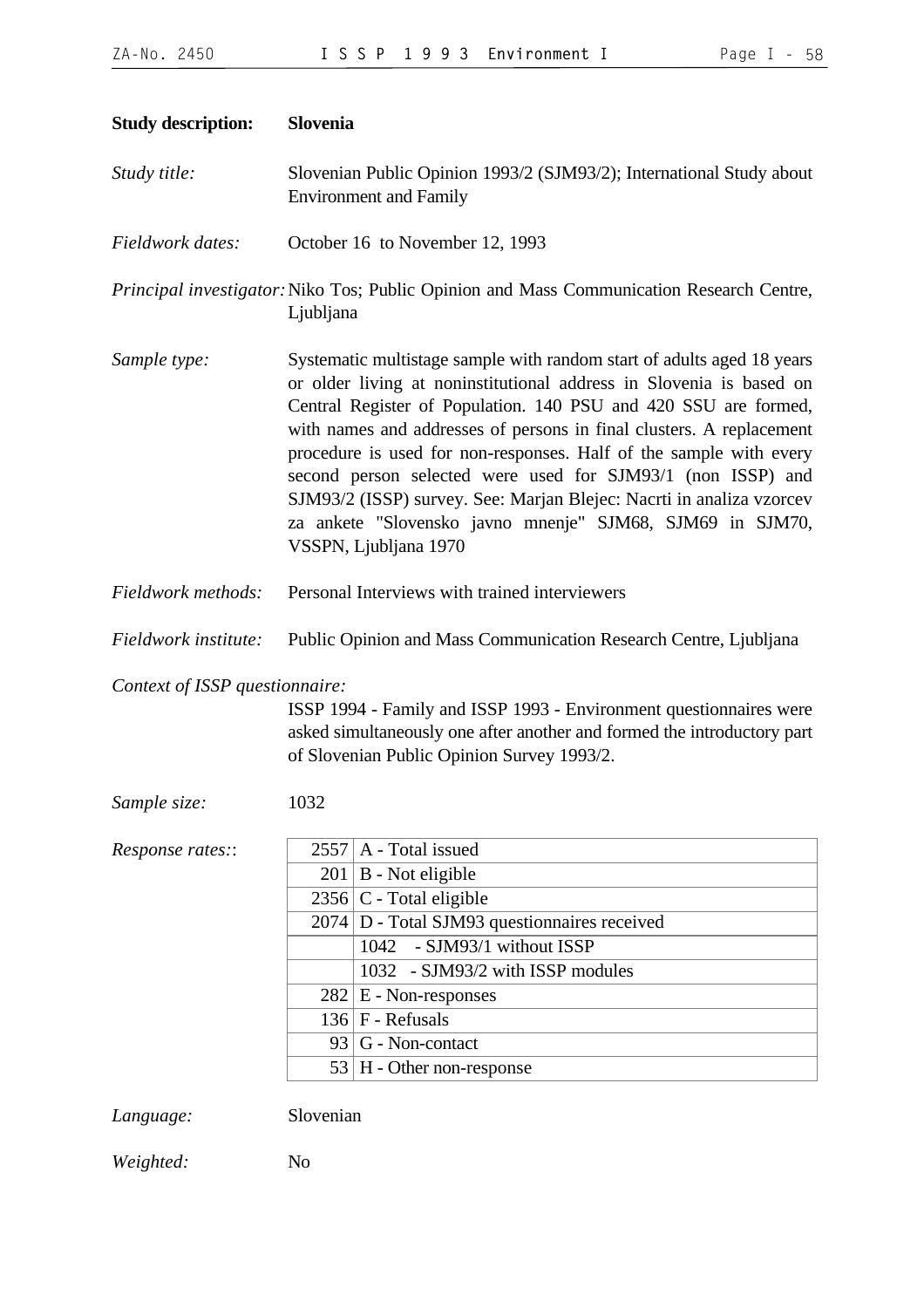## **National Population Characteristics: Slovenia**

*Source 1:* Census 1991 population 15 years and over

*Gender:*

| le            | $\%$         |
|---------------|--------------|
| Ла            | $\cdot$      |
| <b>Female</b> | $\%$<br>52 Z |

*Age Groups:*

| $0 - 14$  | 20.6 % |
|-----------|--------|
| $15 - 29$ | 22.5 % |
| $30 - 44$ | 23.5 % |
| $45 - 64$ | 22.5 % |
| $65+$     | 10.9 % |

## *Education:*

| 0-7 years of elementary school | 17.3 % |
|--------------------------------|--------|
| Elementary school              | 30.3 % |
| Completed vocational school    | 19.7 % |
| Completed middle school        | 23.7 % |
| University degree              | 9.0%   |

*Source 2:* Labour Force Survey 1993 Population 15 years and over

*Employment Status:*

| Economically active | 52.5 % |
|---------------------|--------|
| Unemployed          | 5.3 %  |
| Not in labour force | 42.2 % |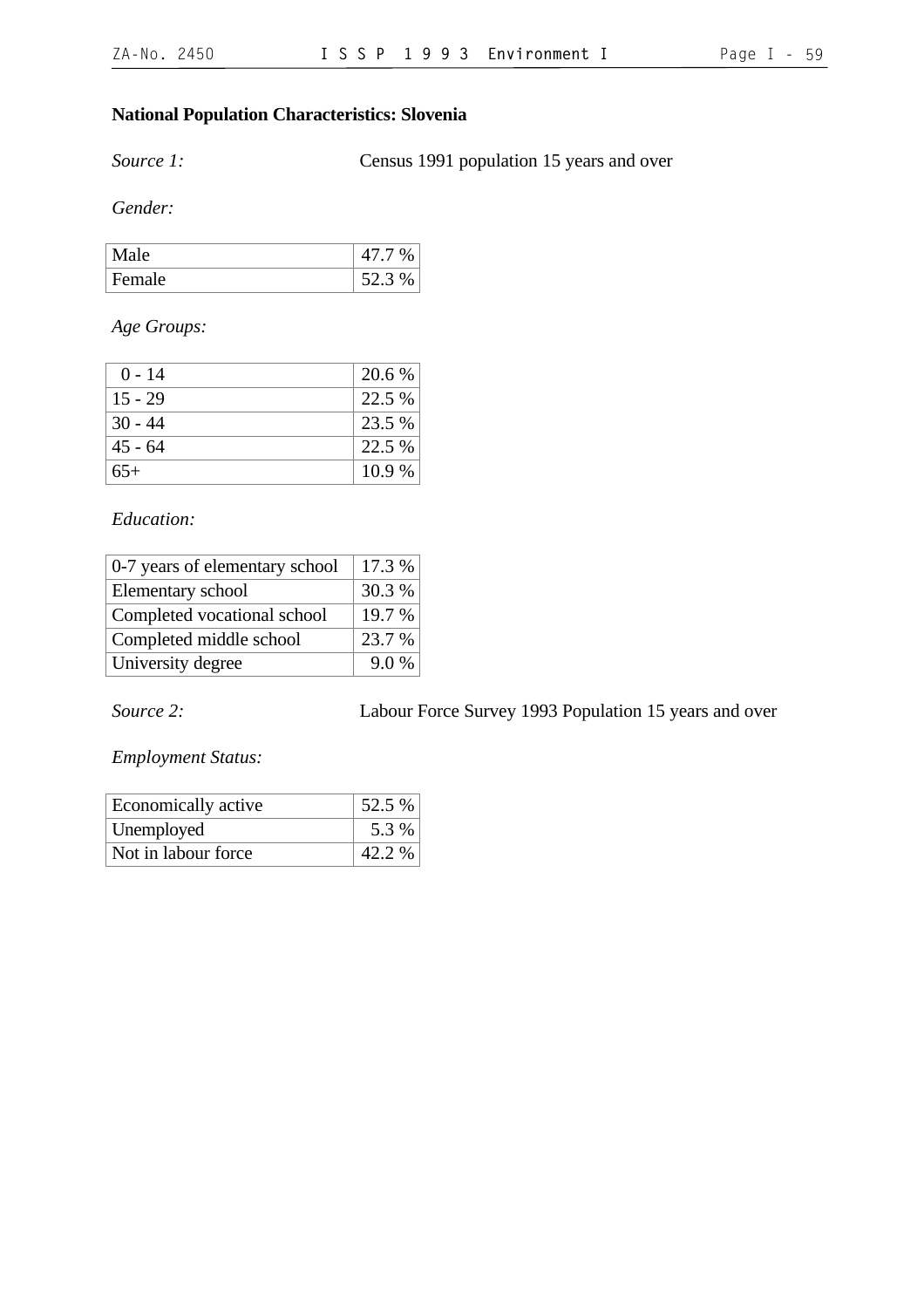| <b>Study description:</b> | <b>Spain</b>                                                                                                                                                                                                                                                                                                                                                                                                                                                                                                                                                                                                                                                                                                                                                                                                                                                                                                                                                                                                                                                                                                          |
|---------------------------|-----------------------------------------------------------------------------------------------------------------------------------------------------------------------------------------------------------------------------------------------------------------------------------------------------------------------------------------------------------------------------------------------------------------------------------------------------------------------------------------------------------------------------------------------------------------------------------------------------------------------------------------------------------------------------------------------------------------------------------------------------------------------------------------------------------------------------------------------------------------------------------------------------------------------------------------------------------------------------------------------------------------------------------------------------------------------------------------------------------------------|
| Study title:              | Attitudes towards the Environment                                                                                                                                                                                                                                                                                                                                                                                                                                                                                                                                                                                                                                                                                                                                                                                                                                                                                                                                                                                                                                                                                     |
| Fieldwork dates:          | July 11 to 16, 1994                                                                                                                                                                                                                                                                                                                                                                                                                                                                                                                                                                                                                                                                                                                                                                                                                                                                                                                                                                                                                                                                                                   |
|                           | Principal investigator: Juan Diez Nicolas, ASEP (Analisis Sociologicos Economicos y<br>Politicos)                                                                                                                                                                                                                                                                                                                                                                                                                                                                                                                                                                                                                                                                                                                                                                                                                                                                                                                                                                                                                     |
| Sample type:              | Representative sample of adults aged 18 years and over living in<br>private households in Spain. The Canary and Balearic Islands are<br>included; Ceuta and Melilla are excluded.<br>Affixation: proportional; Sample points: 135 municipalities<br>Source: 1991 Census, Instituto Nacional de Estadística<br>Sampling Procedure: Interviews are distributed<br>by regions<br>(Autonomous Communities) and by size of place categories within<br>regions, proportional to their population 18 years and over.<br>Municipalities are then selected randomly within each size of place<br>category. Electoral sections within each municipality are selected<br>randomly too. Then, random routes are used to select households on the<br>basis of Kish's Tables. (The data-file may be weighted by age and sex,<br>at convenience, through the weight-variable). There are 17 regions<br>(Autonomous Communities). Size of place categories used for<br>sampling: less than 2000 inhabitants; between 2001 and 10,000;<br>between 10,001 and 50,000; between 50,001 and 100,000; and more<br>than 100,000 inhabitants. |
| Fieldwork methods:        | Personal interview at R's home                                                                                                                                                                                                                                                                                                                                                                                                                                                                                                                                                                                                                                                                                                                                                                                                                                                                                                                                                                                                                                                                                        |

*Context of ISSP questionnaire:*

Regular monthly omnibus

*Sample size:* 1208

| <i>Response rates::</i> |  |  |
|-------------------------|--|--|
|-------------------------|--|--|

| Response rates:: | $1230$   A - Total issued                     |
|------------------|-----------------------------------------------|
|                  | $1230$ C - Total eligible                     |
|                  | 1208   D - Total ISSP questionnaires received |
|                  | $22 \mid E$ - Total non-response              |
|                  | $2 F - Refusals$                              |
|                  | $2 G - Non-contact$                           |
|                  | $18 \mid H$ - Other                           |

*Language:* Spanish

*Weighted:* Yes

*Weighting procedure:* Optional: according to sex and age groups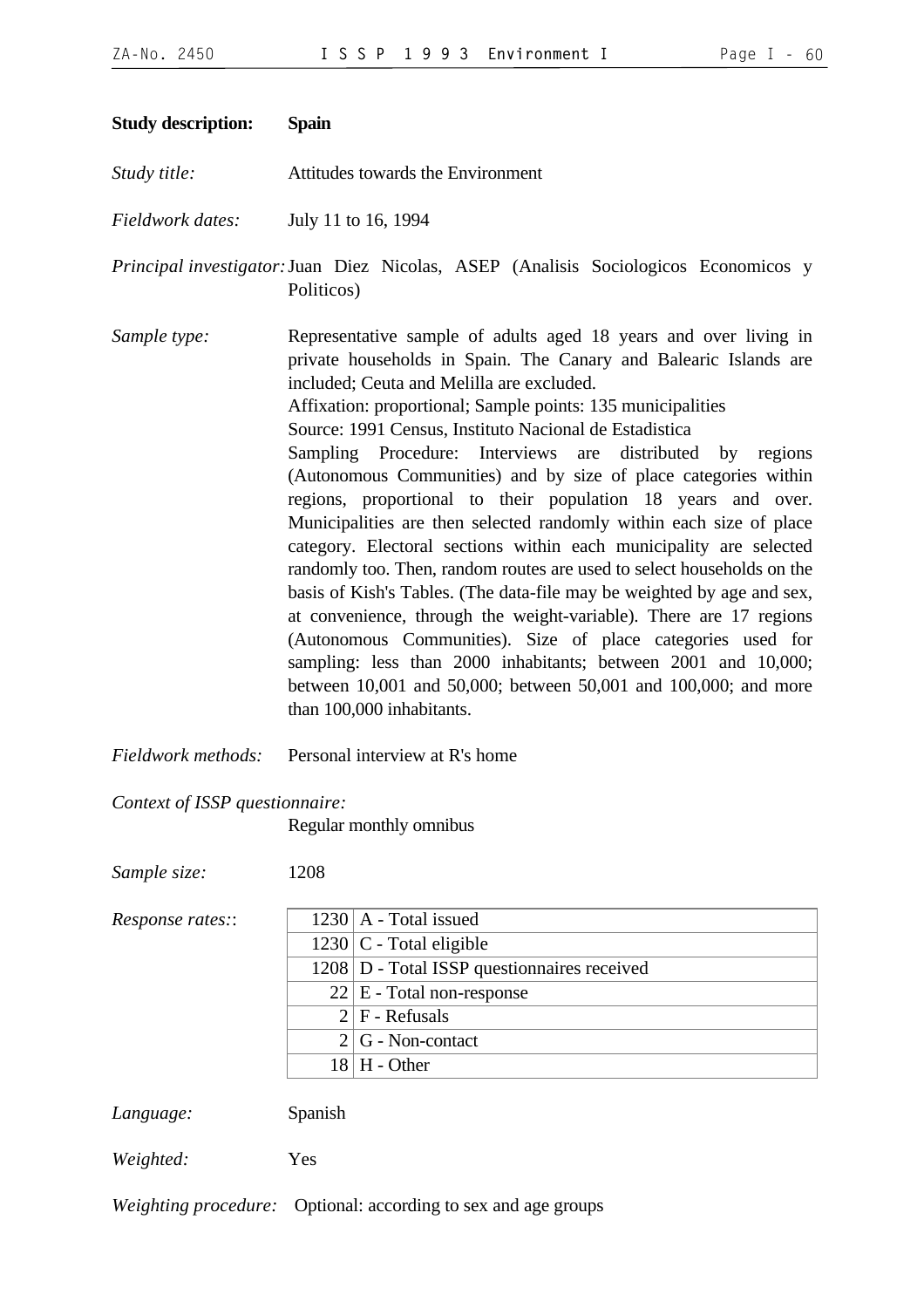## **National Population Characteristics: Spain**

*Source:* Census 1991

*Gender:*

| Male   | 19,055,844 |
|--------|------------|
| Female | 19,843,917 |

## *Age Groups:*

| less than 5 | 2,065,002  |
|-------------|------------|
| $5 - 9$     | 2,450,996  |
| $10 - 14$   | 3,124,932  |
| $15 - 24$   | 6,549,835  |
| $25 - 34$   | 5,947,059  |
| $35 - 44$   | 4,904,188  |
| $45 - 54$   | 4,171,746  |
| $55 - 64$   | 4,340,795  |
| $65+$       | 5,345,208  |
| N           | 38,899,761 |

## *Education Level*: (population 10 years and older)

| No studies         | 2,656,903  |
|--------------------|------------|
| Incomplete studies | 5,166,006  |
| $4 - 10$ years     | 12,249,030 |
| 11 - 14 years      | 6,029,079  |
| 15 - 18 years      | 5,667,110  |
| 19 - 21 years      | 1,139,157  |
| $22 +$             | 1,254,017  |
| N                  | 34,161,300 |

## *Employment Rate*: (population 16 years and older)

| Active population   | 15,272,988 |
|---------------------|------------|
| Employed            | 12,390,200 |
| Unemployed          | 2,882,788  |
| Not in labour force | 14,939,066 |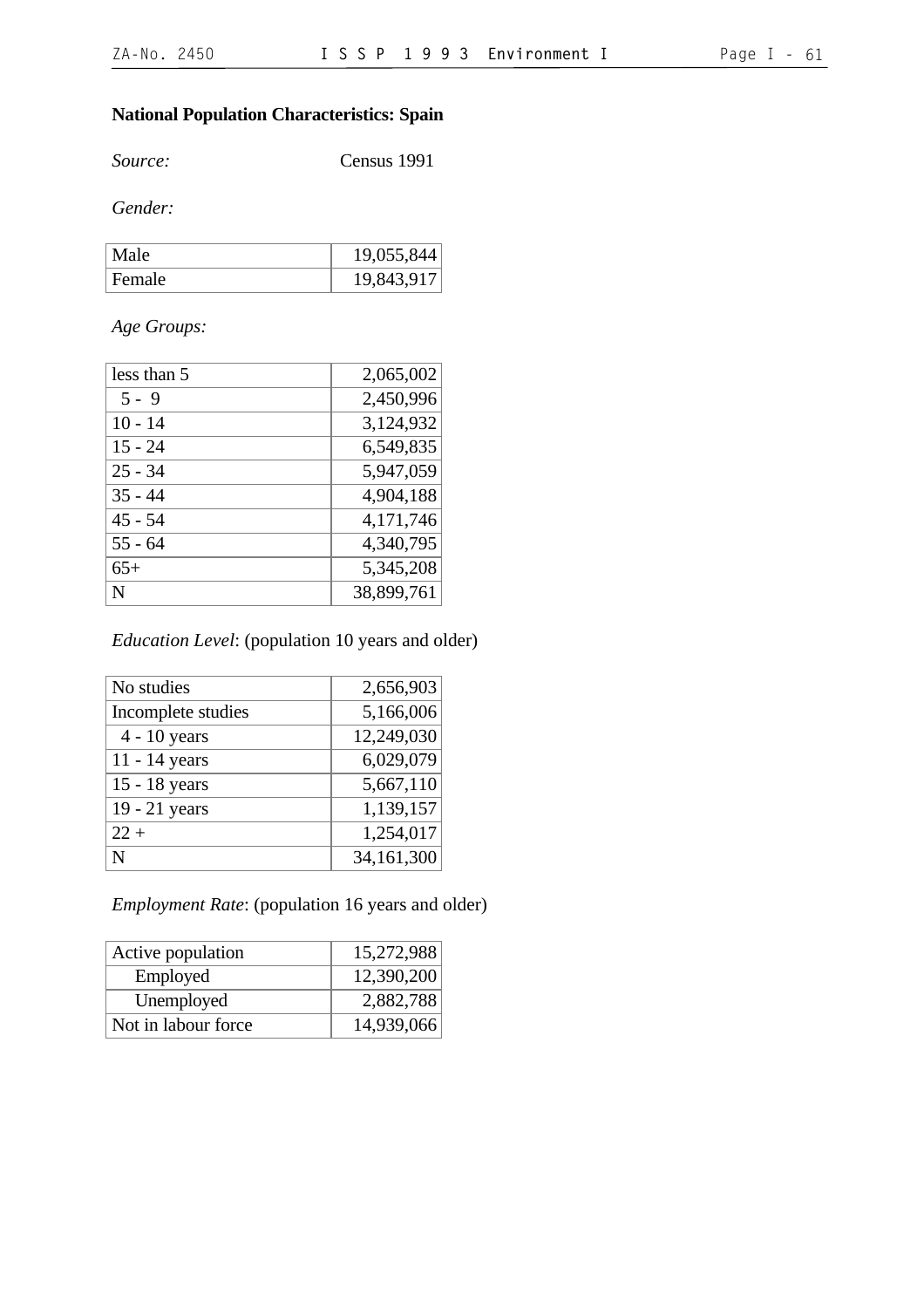#### **Study description: USA**

|  | Study title: | General Social Survey 1993 (GSS) |
|--|--------------|----------------------------------|
|--|--------------|----------------------------------|

*Fieldwork dates:* February 5 to April 26, 1993

*Principal investigator:*James A. Davis, Tom Smith, NORC

- *Sample type:* Three-stage NORC Master Sampling: Full Probability Sample
- *Fieldwork institute:* National Opinion Research Center, University of Chicago, NORC
- *Fieldwork methods:* Self-administered supplement completed after the main GSS questionnaire

*Context of ISSP questionnaire:*

The ISSP data are part of the GSS

*Sample size:* 1557 achieved ISSP

*Response rates::* 

|                | 2296   A - Original Sample         |
|----------------|------------------------------------|
| $\overline{0}$ | B - Out of sample                  |
|                | $65 C$ - Not a dwelling unit       |
|                | $246 \mid D - Vacant$              |
|                | $66 \mid E$ - Language problems    |
|                | $31$   F - New dwelling unit       |
|                | $1950 \mid G$ - Net sample         |
|                | 1606 H - Completed cases           |
|                | $285$   I/J - Refusals, break offs |
|                | 18 K/L - No one home, unavailable  |
| 41             | M - Other                          |
| 49             | N - Did no ISSP                    |
|                |                                    |

*Language:* American English

*Weighted:* Yes

*Publications*: General Social Survey, 1972-1994; Cumulative Codebook, November 1994, Conducted for the National Data Program for the Social Sciences at the National Opinion Research Center, University of Chicago; Data distributed by the Roper Center for Public Opinion Research, University of Connecticut; NORC Edition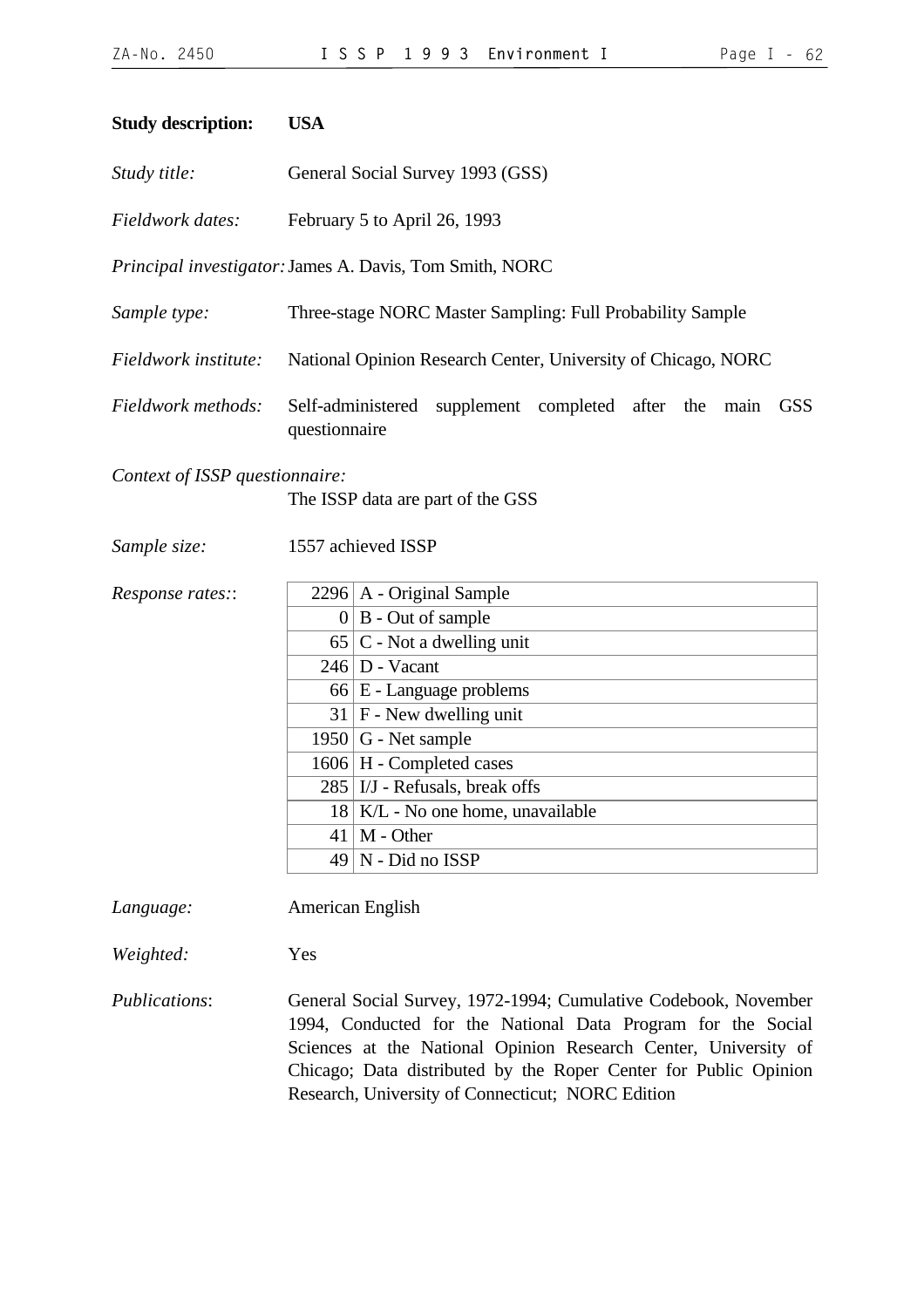# **National Population Characteristics: USA**

*Source:* CPS 1988

*Gender:*

| Mа<br>1e | 41.8 |
|----------|------|
| Female   | 52   |

## *Age Groups:*

| $18 - 24$ | 14.7 % |
|-----------|--------|
| $25 - 29$ | 12.0 % |
| $30 - 34$ | 12.0 % |
| $35 - 39$ | 10.5 % |
| $40 - 44$ | 8.9%   |
| $45 - 49$ | 7.2 %  |
| $50 - 54$ | 6.1%   |
| $55 - 59$ | 6.0%   |
| $60 - 64$ | 6.0%   |
| $65+$     | 6.7 %  |

*Years of Schooling*:

| $0 - 8$   | 12.1 % |
|-----------|--------|
| $9 - 12$  | 11.7 % |
| 12        | 38.9 % |
| $13 - 15$ | 17.0 % |
| $16+$     | 20.3 % |

# *Labor force participation:* (16 years or older)

| <b>Employed</b>     | 62.3 % |
|---------------------|--------|
| Unemployed          | 3.6 %  |
| Not in labour force | 34.1 % |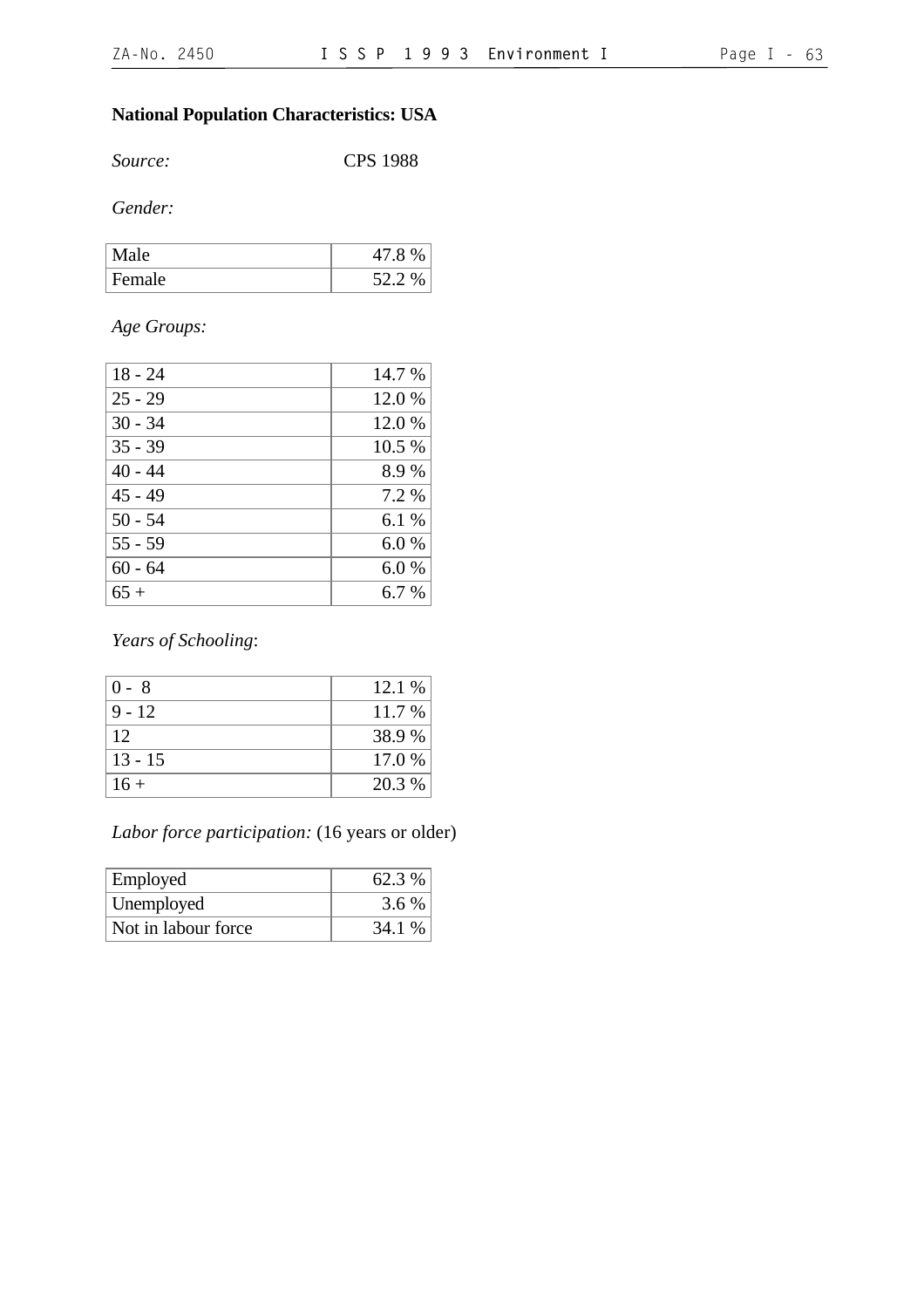## **Codebook Information**

The example below is a reproduction of information appearing in the machine readable codebook. The numbers in angular brackets  $\lt$  > do not appear in the codebook, but are references to the descriptions which follow the example.

*Example:*

| <1>                                         | 2>                           |                                  |         |                                                   |            |            |              |           |      |      |      |
|---------------------------------------------|------------------------------|----------------------------------|---------|---------------------------------------------------|------------|------------|--------------|-----------|------|------|------|
| V <sub>4</sub>                              |                              |                                  |         | prep. child: obedient - think themselves          |            |            |              |           |      |      |      |
| <3><br>Location: 14<br>Width:               | $\mathbf{1}$                 | $<\!\!4\!\!>$<br>MD1:9<br>MD2: 8 |         | <5><br>Dec.places:                                |            |            |              |           |      |      |      |
| <6><br>0.1                                  | preparing children for life? |                                  |         | Which of these would you say is more important in |            |            |              |           |      |      |      |
| <7><br>$\left\langle - - - - \right\rangle$ | <8><br><9><br>1.<br>2.       | To be obedient                   |         | To think for themselves                           |            |            |              |           |      |      |      |
|                                             | 8.<br>9.                     | NA, refused                      |         | Can't choose, don't know                          |            |            |              |           |      |      |      |
| 10                                          | AUS                          | $D - W$                          | $D - E$ | GB                                                | NIRL       | <b>USA</b> | $\mathsf{H}$ | Ι         | IRL  | ΝL   | N    |
| 1                                           | 359                          | 189                              | 181     | 410                                               | 340        | 447        | 913          | 513       | 397  | 844  | 134  |
| $\%$                                        | 22.0                         | 20.2                             | 17.4    | 35.2                                              | 47.5       | 31.0       | 84.4         | 52.9      | 43.0 | 49.5 | 9.8  |
| $\overline{c}$                              | 1272                         | 747                              | 861     | 754                                               | 376        | 997        | 169          | 457       | 526  | 861  | 1237 |
| $\%$                                        | 78.0                         | 79.8                             | 82.6    | 64.8                                              | 52.5       | 69.0       | 15.6         | 47.1      | 57.0 | 50.5 | 90.2 |
| 8                                           | 80M                          | 69M                              | 45M     | 62M                                               | 41M        | 93M        | 85M          | 30M       | 22M  | 138M | 11M  |
| 9                                           | 68M                          | 9M                               | 5M      | 35M                                               | 10M        | 20M        |              |           | 12M  | 9M   | 32M  |
| Sum                                         | 1779                         | 1014                             | 1092    | 1261                                              | 767        | 1557       | 1167         | 1000      | 957  | 1852 | 1414 |
|                                             | CZ                           | SL <sub>0</sub>                  | PL      | BG                                                | <b>RUS</b> | ΝZ         | CDN          | <b>RP</b> | ΙL   | J    | E    |
| $\mathbf 1$                                 | 131                          | 170                              | 366     | 372                                               | 209        | 255        | 248          | 794       | 263  | 122  | 471  |
| $\%$                                        | 13.8                         | 17.4                             | 24.3    | 33.1                                              | 11.8       | 21.3       | 18.7         | 66.9      | 25.6 | 9.6  | 40.9 |
| $\overline{c}$                              | 820                          | 808                              | 1142    | 751                                               | 1566       | 940        | 1076         | 392       | 765  | 1146 | 680  |
| $\%$                                        | 86.2                         | 82.6                             | 75.7    | 66.9                                              | 88.2       | 78.7       | 81.3         | 33.1      | 74.4 | 90.4 | 59.1 |
| 8                                           | 44M                          | 51M                              | 117M    | 51M                                               | 156M       | 57M        | 133M         | 14M       | 125M | 32M  | 57M  |
| 9                                           | 10M                          | 3M                               | 16M     | 9M                                                |            | 19M        | 10M          |           | 45M  | 5M   |      |
| Sum                                         | 1005                         | 1032                             | 1641    | 1183                                              | 1931       | 1271       | 1467         | 1200      | 1198 | 1305 | 1208 |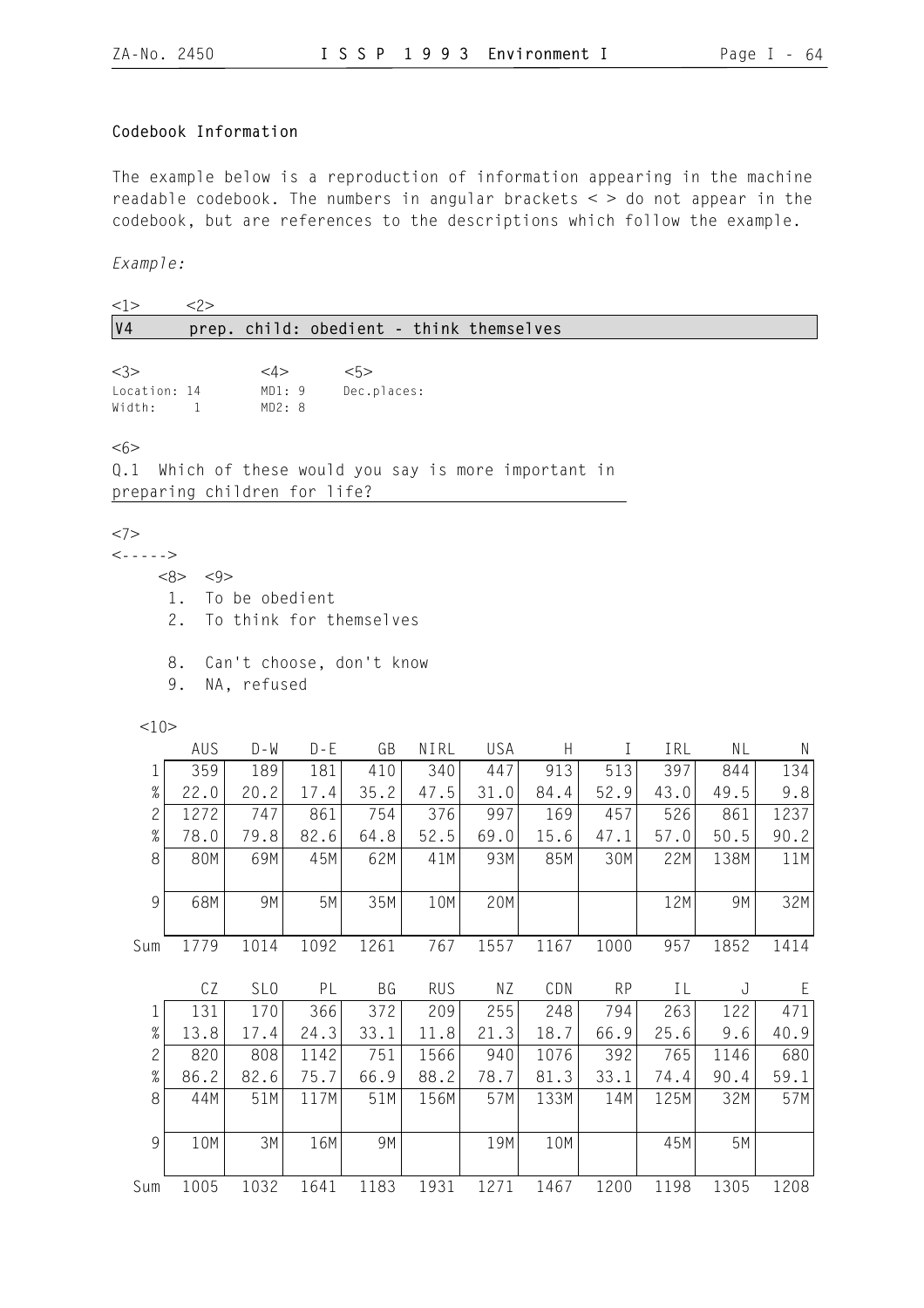#### **Explanations**

<1> A variable (and reference) number have been assigned to each item in the study. In the present codebook which documents the archived data set, these numbers are identical. Should the data set be subsetted or rearranged the variable numbers might change to reflect the order of the new data set while the reference numbers would remain unchanged to provide a link to the archived data set.

<2> Indicates the abbreviated (24 character maximum) variable label used within OSIRIS or SPSS system files.

<3> "Location" indicates the starting position of the variable when the dataset is stored in the OSIRIS format."Width" describes the number of positions of the variable.

<4> "MD" indicates the designation of the missing data. MD1 indicates an explicit defined single value. MD2 designates a single value or a value range, i.e. all values equal or greater than this value have been declared missing. Although these categories are defined as missing data categories, this does not mean that the user should not or cannot use these codes if so desired.

<5> If a variable contains implied decimals, the message "Dec.places: xx" appears here, where xx is the number of decimal places.

<6> Indicates the full question text taken from the British questionnaire. Wherever possible the original sequence of questions has been retained, although some changes were necessary to integrate the different national questionnaires.

<7> Indicates commentaries and explanations added during the processing of the study. < within question or answer texts may indicate whether the questionnaire in a particular country is deviating from the general format.

<8> Indicates the code value for the single answer category.

<9> Indicates the textual definition of the codes. Abbreviations commonly used are DK (don't know), NA (no answer), Can't choose, Not applicable and Not available.

<10> Indicates percentaged frequencies by country. This form is used whenever code categories have the same meaning for all countries. Column percentages are based only on "valid cases". Missing data values were excluded from percentages.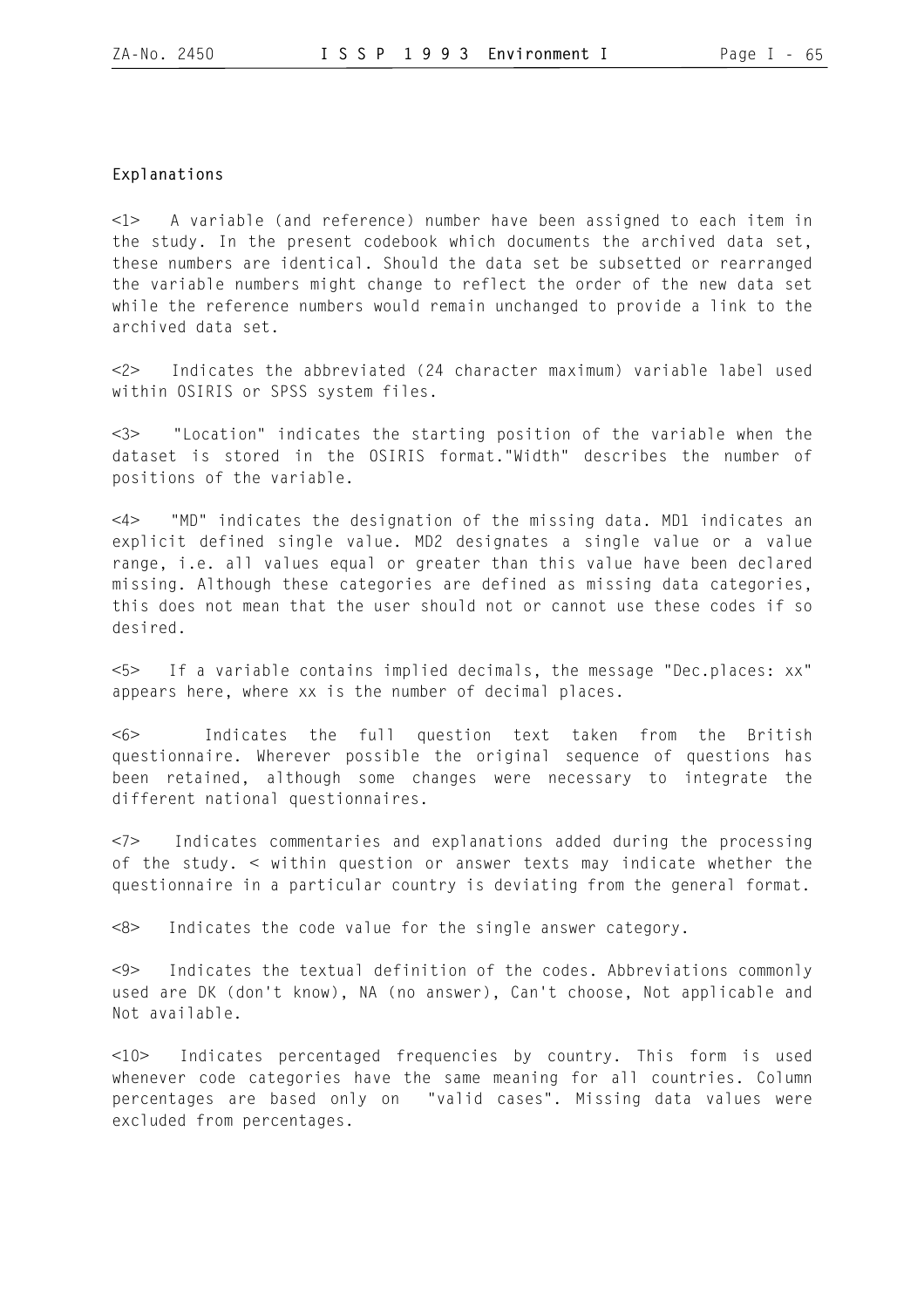#### V1 ZA study number 2450

Location: 1<br>Width: 4 Width: 4

Zentralarchiv Study Number '2450'

#### V2 Respondent ID number

Location: 5 Width: 7

Respondent Number

This uniquely identifies each respondent. The first two digits are identical with the country code, the next five digits contain the original identification number.

#### V3 Country

Location: 12 Width: 2

Country

| $01$ .<br>02.<br>03.<br>04.<br>05.<br>06.<br>08.<br>09.<br>10.<br>11.<br>12.<br>18.<br>19. | Australia<br>Germany (West)<br>Germany (East)<br>Great Britain<br>Northern Ireland<br>United States<br>Hungary<br>Italy<br>Ireland<br>Netherlands<br>Norway<br>13. Czech Republic<br>14. Slovenia<br>15. Poland<br>16. Bulgaria<br>17. Russia<br>New Zealand<br>Canada | (AUS)<br>$(D-W)$<br>$(D-E)$<br>(GB)<br>(NIRL)<br>(USA)<br>(H)<br>(1)<br>(IRL)<br>(NL)<br>(N)<br>(CZ)<br>(SLO)<br>(PL)<br>(BG)<br>(RUS)<br>(NZ)<br>(CDN) | 1779<br>1014<br>1092<br>1261<br>767<br>1557<br>1167<br>1000<br>957<br>1852<br>1414<br>1005<br>1032<br>1641<br>1183<br>1931<br>1271<br>1467 | 6.29<br>3.58<br>3.86<br>4.46<br>2.71<br>5.50<br>4.12<br>3.53<br>3.38<br>6.54<br>5.00<br>3.55<br>3.65<br>5.80<br>4.18<br>6.82<br>4.49<br>5.18 |
|--------------------------------------------------------------------------------------------|------------------------------------------------------------------------------------------------------------------------------------------------------------------------------------------------------------------------------------------------------------------------|---------------------------------------------------------------------------------------------------------------------------------------------------------|--------------------------------------------------------------------------------------------------------------------------------------------|----------------------------------------------------------------------------------------------------------------------------------------------|
|                                                                                            |                                                                                                                                                                                                                                                                        |                                                                                                                                                         |                                                                                                                                            |                                                                                                                                              |
|                                                                                            | 20. Philippines                                                                                                                                                                                                                                                        | (RP)                                                                                                                                                    | 1200                                                                                                                                       | 4.24                                                                                                                                         |
| 21.                                                                                        | Israel                                                                                                                                                                                                                                                                 | (IL)                                                                                                                                                    | 1198                                                                                                                                       | 4.23                                                                                                                                         |
| 22.                                                                                        | Japan<br>23. Spain                                                                                                                                                                                                                                                     | (J)<br>(E)                                                                                                                                              | 1305<br>1208                                                                                                                               | 4.61<br>4.27                                                                                                                                 |

|                                                                       |                                                                                                                                                                                                                                                                                                                                                                 |                                                                                                                                                                                       | Abs.                                                                                                                                                                       | Unweighted<br>%                                                                                                                                                              |
|-----------------------------------------------------------------------|-----------------------------------------------------------------------------------------------------------------------------------------------------------------------------------------------------------------------------------------------------------------------------------------------------------------------------------------------------------------|---------------------------------------------------------------------------------------------------------------------------------------------------------------------------------------|----------------------------------------------------------------------------------------------------------------------------------------------------------------------------|------------------------------------------------------------------------------------------------------------------------------------------------------------------------------|
| 02.<br>03.<br>$04$ .<br>05.<br>06.<br>11.<br>15.<br>17.<br>18.<br>19. | 01. Australia<br>Germany (West)<br>Germany (East)<br>Great Britain<br>Northern Ireland<br>United States<br>08. Hungary<br>09. Italy<br>10. Ireland<br>Netherlands<br>12. Norway<br>13. Czech Republic<br>14. Slovenia<br>Poland<br>16. Bulgaria<br>Russia<br>New Zealand<br>Canada<br>20. Phili<br>21. Israe<br>22. Japan<br>Philippines<br>Israel<br>23. Spain | (AUS)<br>$(D-W)$<br>$(D-E)$<br>(GB)<br>(NIRL)<br>(USA)<br>(H)<br>(1)<br>(IRL)<br>(NL)<br>(N)<br>(CZ)<br>(SLO)<br>(PL)<br>(BG)<br>(RUS)<br>(NZ)<br>(CDN)<br>(RP)<br>(IL)<br>(J)<br>(E) | 1779<br>1014<br>1092<br>1261<br>767<br>1557<br>1167<br>1000<br>957<br>1852<br>1414<br>1005<br>1032<br>1641<br>1183<br>1931<br>1271<br>1467<br>1200<br>1198<br>1305<br>1208 | 6.29<br>3.58<br>3.86<br>4.46<br>2.71<br>5.50<br>4.12<br>3.53<br>3.38<br>6.54<br>5.00<br>3.55<br>3.65<br>5.80<br>4.18<br>6.82<br>4.49<br>5.18<br>4.24<br>4.23<br>4.61<br>4.27 |
|                                                                       |                                                                                                                                                                                                                                                                                                                                                                 |                                                                                                                                                                                       |                                                                                                                                                                            | 28301 100.00                                                                                                                                                                 |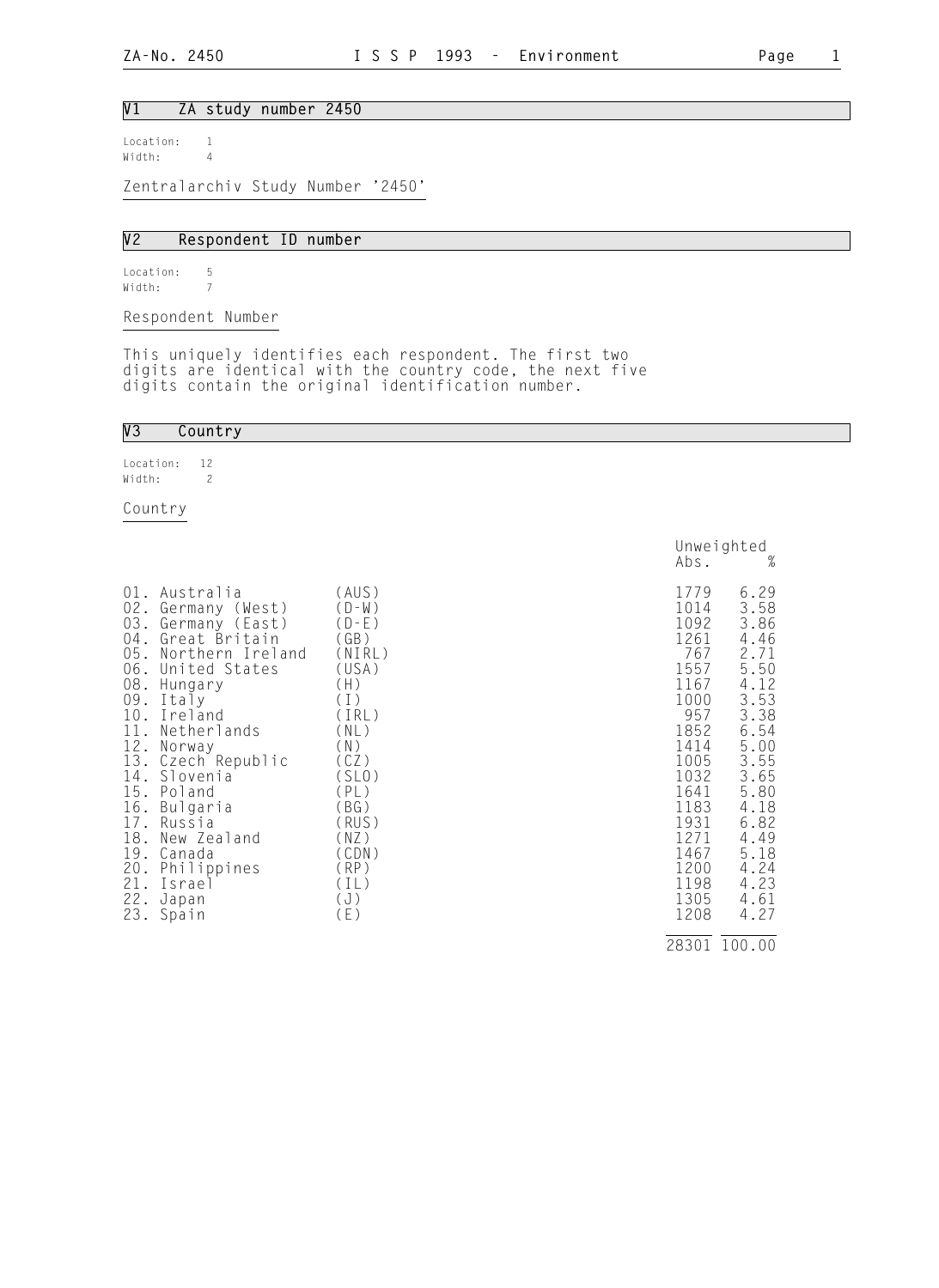# V4 Prep child: obedient - think themselve

| Location:<br>Width: | 14<br>$\mathbf{1}$                                                                | MD1:9<br>MD2: 8 |              |                         |              |             |              |             |             |              |              |
|---------------------|-----------------------------------------------------------------------------------|-----------------|--------------|-------------------------|--------------|-------------|--------------|-------------|-------------|--------------|--------------|
| 0.1                 | Which of these would you say is more important in<br>preparing children for life? |                 |              |                         |              |             |              |             |             |              |              |
| 1.<br>2.            | 8. Can't choose, don't know                                                       | To be obedient  |              | To think for themselves |              |             |              |             |             |              |              |
|                     | 9. NA, refused                                                                    |                 |              |                         |              |             |              |             |             |              |              |
|                     | AUS                                                                               | $D - W$         | $D - E$      | GB                      | NIRL         | USA         | H            | $\bf{I}$    | IRL         | NL           | N            |
| $\frac{1}{\%}$      | 359<br>22.0                                                                       | 189<br>20.2     | 181<br>17.4  | 410<br>35.2             | 340<br>47.5  | 447<br>31.0 | 913<br>84.4  | 513<br>52.9 | 397<br>43.0 | 844<br>49.5  | 134<br>9.8   |
| $\frac{2}{\%}$      | 1272<br>78.0                                                                      | 747<br>79.8     | 861<br>82.6  | 754<br>64.8             | 376<br>52.5  | 997<br>69.0 | 169<br>15.6  | 457<br>47.1 | 526<br>57.0 | 861<br>50.5  | 1237<br>90.2 |
| 8                   | 80M                                                                               | 69M             | 45M          | 62M                     | 41M          | 93M         | 85M          | 30M         | 22M         | 138M         | 11M          |
| $\overline{9}$      | 68M                                                                               | 9M              | 5M           | 35M                     | 10M          | 20M         |              |             | 12M         | 9M           | 32M          |
| Sum                 | 1779                                                                              | 1014            | 1092         | 1261                    | 767          | 1557        | 1167         | 1000        | 957         | 1852         | 1414         |
|                     | CZ                                                                                | SL <sub>0</sub> | PL           | BG                      | <b>RUS</b>   | NZ          | CDN          | <b>RP</b>   | IL          | J            | E            |
| $\frac{1}{\%}$      | 131<br>13.8                                                                       | 170<br>17.4     | 366<br>24.3  | 372<br>33.1             | 209<br>11.8  | 255<br>21.3 | 248<br>18.7  | 794<br>66.9 | 263<br>25.6 | 122<br>9.6   | 471<br>40.9  |
| $\frac{2}{\%}$      | 820<br>86.2                                                                       | 808<br>82.6     | 1142<br>75.7 | 751<br>66.9             | 1566<br>88.2 | 940<br>78.7 | 1076<br>81.3 | 392<br>33.1 | 765<br>74.4 | 1146<br>90.4 | 680<br>59.1  |
| 8                   | 44M                                                                               | 51M             | 117M         | 51M                     | 156M         | 57M         | 133M         | 14M         | 125M        | 32M          | 57M          |
| $\overline{9}$      | 10M                                                                               | 3M              | 16M          | 9M                      |              | 19M         | 10M          |             | 45M         | 5M           |              |
| Sum                 | 1005                                                                              | 1032            | 1641         | 1183                    | 1931         | 1271        | 1467         | 1200        | 1198        | 1305         | 1208         |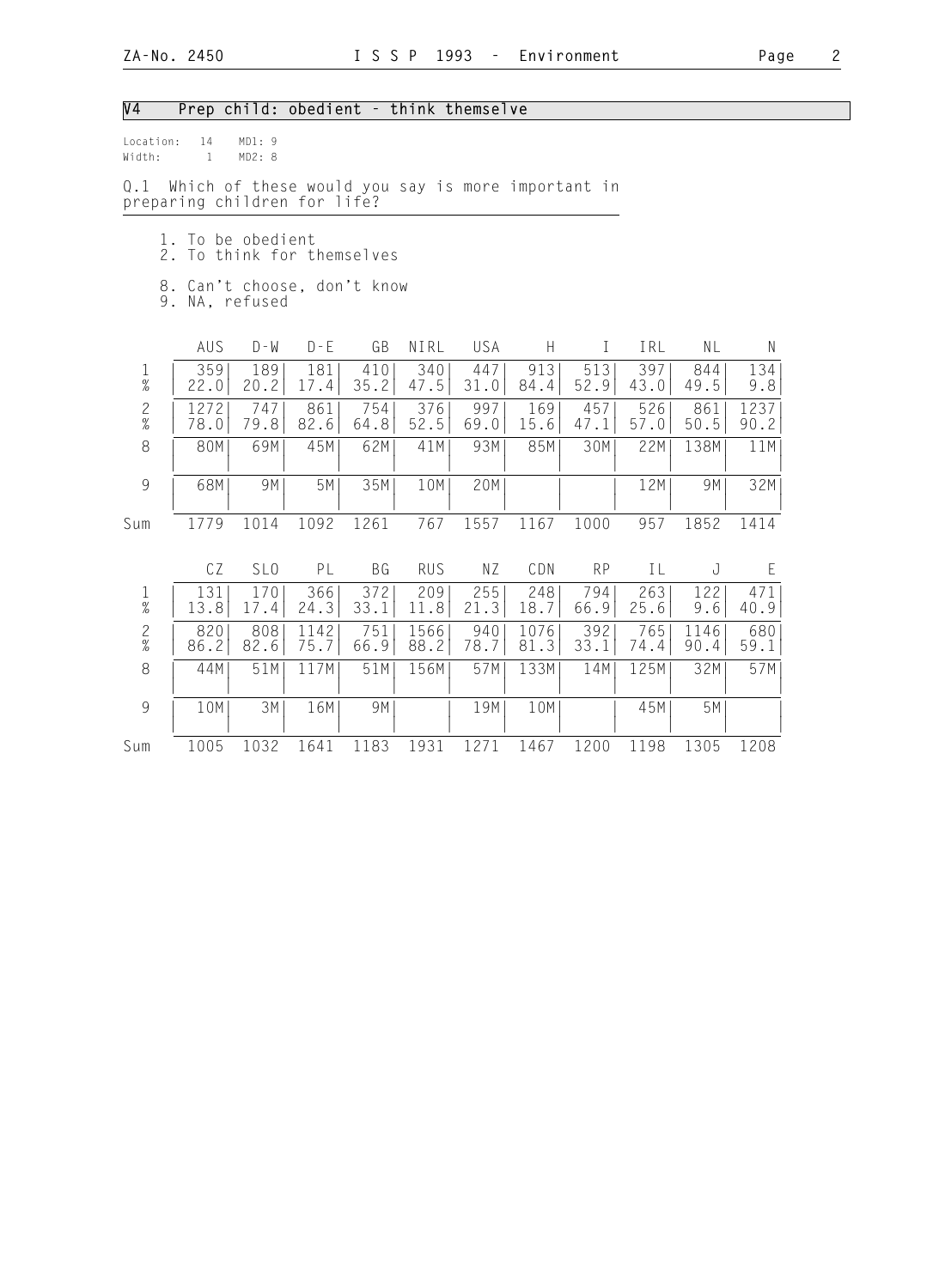#### V5 Solve economic problems: Priv enterprise

Location: 15 MD1: 9<br>Width: 1 MD2: 8 1 MD2: 8

Q.2 How much do you agree or disagree with each of these statements?

Q.2a Private enterprise is the best way to solve <R's country> economic problems

- 1. Strongly agree
- 2. Agree
- 3. Neither agree nor disagree
- 4. Disagree
	- 5. Strongly disagree
- 8. Can't choose, don't know
- 9. NA, refused

|                                                           | AUS  | $D - W$         | $D - E$ | GB        | NIRL       | USA   | $\boldsymbol{\mathsf{H}}$ | T         | IRL  | NL   | N    |
|-----------------------------------------------------------|------|-----------------|---------|-----------|------------|-------|---------------------------|-----------|------|------|------|
| $\frac{1}{\%}$                                            | 290  | 268             | 198     | 98        | 56         | 221   | 81                        | 201       | 144  | 97   | 88   |
|                                                           | 16.7 | 29.3            | 20.5    | 8.9       | 8.7        | 15.4  | $7.5\,$                   | 20.8      | 16.0 | 5.8  | 7.3  |
| $\frac{2}{\%}$                                            | 640  | 379             | 381     | 358       | 222        | 541   | 238                       | 429       | 377  | 599  | 461  |
|                                                           | 36.8 | 41.4            | 39.4    | 32.6      | 34.3       | 37.6  | 22.1                      | 44.5      | 41.9 | 35.9 | 38.1 |
| $\frac{3}{8}$                                             | 463  | 145             | 166     | 342       | 201        | 469   | 507                       | 174       | 138  | 683  | 383  |
|                                                           | 26.6 | 15.8            | 17.2    | 31.1      | 31.1       | 32.6  | 47.0                      | 18.0      | 15.4 | 40.9 | 31.7 |
| $\frac{4}{\%}$                                            | 263  | 94              | 153     | 228       | 122        | 189   | 193                       | 120       | 179  | 259  | 234  |
|                                                           | 15.1 | 10.3            | 15.8    | 20.7      | 18.9       | 13.1  | 17.9                      | 12.4      | 19.9 | 15.5 | 19.3 |
| $\frac{5}{\%}$                                            | 83   | 29              | 68      | 73        | 46         | 19    | 60                        | 41        | 61   | 30   | 44   |
|                                                           | 4.8  | 3.2             | 7.0     | 6.6       | 7.1        | 1.3   | 5.6                       | 4.2       | 6.8  | 1.8  | 3.6  |
| $\,8\,$                                                   | 26M  | 86M             | 106M    | 89M       | 82M        | 87M   | 88M                       | 32M       | 53M  | 175M | 138M |
| $\mathcal{G}% _{M_{1},M_{2}}^{\alpha,\beta}(\varepsilon)$ | 14M  | 13M             | 20M     | 73M       | 38M        | 31M   |                           | 3M        | 5M   | 9M   | 66M  |
| Sum                                                       | 1779 | 1014            | 1092    | 1261      | 767        | 1557  | 1167                      | 1000      | 957  | 1852 | 1414 |
|                                                           | CZ   | SL <sub>0</sub> | PL      | <b>BG</b> | <b>RUS</b> | NZ    | CDN                       | <b>RP</b> | IL   | J    | E    |
| $\frac{1}{\%}$                                            | 234  | 116             | 138     | 238       | 210        | 177   | 218                       | 50        | 271  | 45   | 105  |
|                                                           | 24.5 | 13.3            | 10.8    | 23.8      | 12.4       | 15.0  | 16.1                      | 4.2       | 24.5 | 3.9  | 10.0 |
| $\frac{2}{\%}$                                            | 370  | 371             | 431     | 278       | 335        | 452   | 523                       | 581       | 421  | 94   | 494  |
|                                                           | 38.7 | 42.4            | 33.8    | 27.7      | 19.8       | 38.2  | 38.6                      | 48.6      | 38.1 | 8.1  | 47.3 |
| $\frac{3}{8}$                                             | 202  | 199             | 344     | 133       | 679        | 303   | 357                       | 304       | 223  | 378  | 222  |
|                                                           | 21.1 | 22.8            | 26.9    | 13.3      | 40.2       | 25.6  | 26.4                      | 25.4      | 20.2 | 32.4 | 21.2 |
| $\frac{4}{\%}$                                            | 123  | 159             | 304     | 141       | 260        | 191   | 205                       | 251       | 124  | 315  | 192  |
|                                                           | 12.9 | 18.2            | 23.8    | 14.1      | 15.4       | 16.2  | 15.1                      | 21.0      | 11.2 | 27.0 | 18.4 |
| $\frac{5}{\%}$                                            | 27   | 29              | 60      | 212       | 207        | 59    | 51                        | 9         | 67   | 334  | 32   |
|                                                           | 2.8  | 3.3             | 4.7     | 21.2      | 12.2       | $5.0$ | 3.8                       | .8        | 6.1  | 28.6 | 3.1  |
| $\,8\,$                                                   | 48M  | 158M            | 313M    | 172M      | 240M       | 56M   | 67M                       | 5M        | 85M  | 131M | 163M |
| 9                                                         | 1M   |                 | 51M     | 9M        |            | 33M   | 46M                       |           | 7M   | 8M   |      |
| Sum                                                       | 1005 | 1032            | 1641    | 1183      | 1931       | 1271  | 1467                      | 1200      | 1198 | 1305 | 1208 |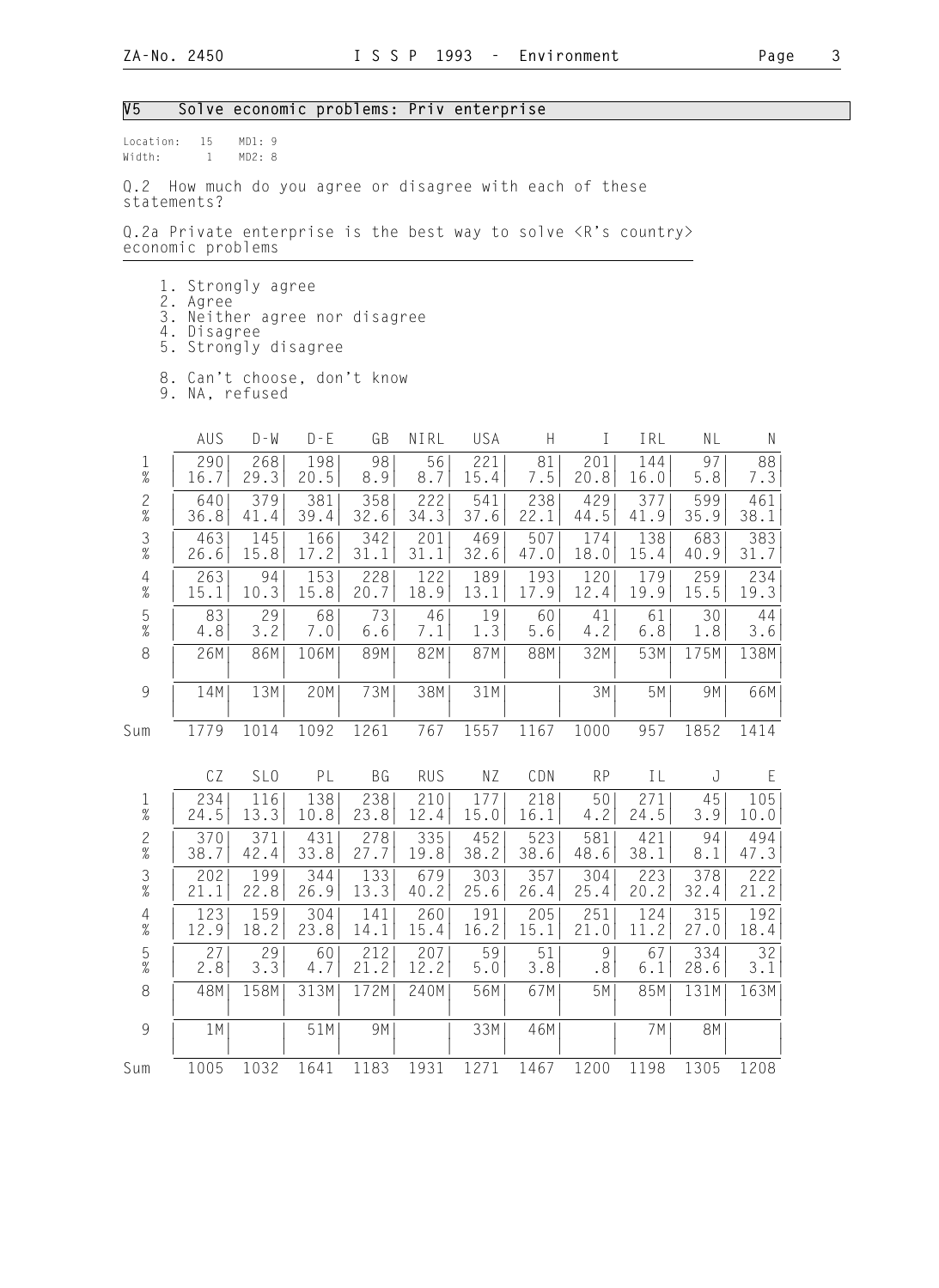# V6 Responsib gov: reduce income differences

| Location:<br>Width:                     | 16<br>$\mathbf{1}$                                                                                                                               | MD1:9<br>MD2: 8 |                   |             |             |             |             |             |             |             |             |
|-----------------------------------------|--------------------------------------------------------------------------------------------------------------------------------------------------|-----------------|-------------------|-------------|-------------|-------------|-------------|-------------|-------------|-------------|-------------|
| Q.2b                                    | It is the responsibility of the government to reduce<br>the differences in income between people with high incomes and<br>those with low incomes |                 |                   |             |             |             |             |             |             |             |             |
| 5.                                      | 1. Strongly agree<br>2. Agree<br>3. Neither agree nor disagree<br>4. Disagree                                                                    |                 | Strongly disagree |             |             |             |             |             |             |             |             |
|                                         | 8. Can't choose, don't know<br>9. NA, refused                                                                                                    |                 |                   |             |             |             |             |             |             |             |             |
|                                         | AUS                                                                                                                                              | $D - W$         | $D - E$           | GB          | NIRL        | USA         | H           | I           | IRL         | NL          | N           |
| $\frac{1}{\%}$                          | 174<br>9.9                                                                                                                                       | 223<br>23.4     | 393<br>38.8       | 254<br>22.2 | 192<br>27.3 | 103<br>7.0  | 420<br>37.5 | 282<br>28.7 | 344<br>36.8 | 227<br>12.6 | 193<br>14.5 |
| $\frac{2}{\%}$                          | 542<br>30.8                                                                                                                                      | 350<br>36.7     | 366<br>36.1       | 460<br>40.2 | 293<br>41.6 | 364<br>24.7 | 373<br>33.3 | 409<br>41.7 | 380<br>40.6 | 747<br>41.4 | 578<br>43.6 |
| $\mathfrak{Z}$<br>$\%$                  | 351<br>20.0                                                                                                                                      | 169<br>17.7     | 138<br>13.6       | 187<br>16.3 | 107<br>15.2 | 311<br>21.1 | 200<br>17.9 | 105<br>10.7 | 58<br>6.2   | 310<br>17.2 | 229<br>17.3 |
| $\frac{4}{\%}$                          | 498<br>28.3                                                                                                                                      | 137<br>14.4     | 84<br>8.3         | 206<br>18.0 | 93<br>13.2  | 456<br>30.9 | 95<br>8.5   | 121<br>12.3 | 123<br>13.2 | 422<br>23.4 | 246<br>18.5 |
| $\frac{5}{\%}$                          | 194<br>11.0                                                                                                                                      | 75<br>7.9       | 33<br>3.3         | 37<br>3.2   | 19<br>2.7   | 240<br>16.3 | 31<br>2.8   | 64<br>$6.5$ | 30<br>3.2   | 97<br>5.4   | 81<br>6.1   |
| 8                                       | 13M                                                                                                                                              | 39M             | 51M               | 52M         | 43M         | 37M         | 48M         | 17M         | 15M         | 30M         | 49M         |
| $\mathcal{G}$                           | 7 M                                                                                                                                              | 21M             | 27M               | 65M         | 20M         | 46M         |             | 2M          | 7 M         | 19M         | 38M         |
| Sum                                     | 1779                                                                                                                                             | 1014            | 1092              | 1261        | 767         | 1557        | 1167        | 1000        | 957         | 1852        | 1414        |
|                                         | CZ                                                                                                                                               | SL <sub>0</sub> | PL                | BG          | <b>RUS</b>  | NZ          | CDN         | <b>RP</b>   | IL          | J           | $\mathsf E$ |
| $\mathbf 1$<br>$\overline{\mathcal{U}}$ | 329<br>34.0                                                                                                                                      | 316<br>32.4     | 564<br>37.5       | 687<br>63.0 | 552<br>31.7 | 181<br>15.0 | 166<br>12.1 | 47<br>3.9   | 368<br>31.8 | 356<br>30.0 | 214<br>19.3 |
| $\overline{c}$<br>$\%$                  | 230<br>23.8                                                                                                                                      | 444<br>45.6     | 630<br>41.9       | 264<br>24.2 | 353<br>20.3 | 389<br>32.2 | 395<br>28.8 | 580<br>48.5 | 380<br>32.8 | 303<br>25.6 | 562<br>50.6 |
| $\frac{3}{8}$                           | 110<br>11.4                                                                                                                                      | 99<br>10.2      | 155<br>10.3       | 65<br>6.0   | 494<br>28.4 | 172<br>14.2 | 209<br>15.2 | 299<br>25.0 | 152<br>13.1 | 318<br>26.8 | 192<br>17.3 |
| 4<br>$\%$                               | 193<br>19.9                                                                                                                                      | 96<br>9.9       | 115<br>7.7        | 45<br>4.1   | 179<br>10.3 | 342<br>28.3 | 379<br>27.6 | 249<br>20.8 | 174<br>15.0 | 106<br>8.9  | 121<br>10.9 |
| 5<br>$\%$                               | 106<br>11.0                                                                                                                                      | 19<br>2.0       | 39<br>2.6         | 30<br>2.7   | 163<br>9.4  | 125<br>10.3 | 222<br>16.2 | 20<br>1.7   | 84<br>7.3   | 102<br>8.6  | 22<br>2.0   |
| 8                                       | 34M                                                                                                                                              | 58M             | 117M              | 82M         | 190M        | 31M         | 39M         | 5M          | 37M         | 115M        | 97M         |
| $\overline{9}$                          | 3M                                                                                                                                               |                 | 21M               | 10M         |             | 31M         | 57M         |             | 3M          | 5M          |             |
| Sum                                     | 1005                                                                                                                                             | 1032            | 1641              | 1183        | 1931        | 1271        | 1467        | 1200        | 1198        | 1305        | 1208        |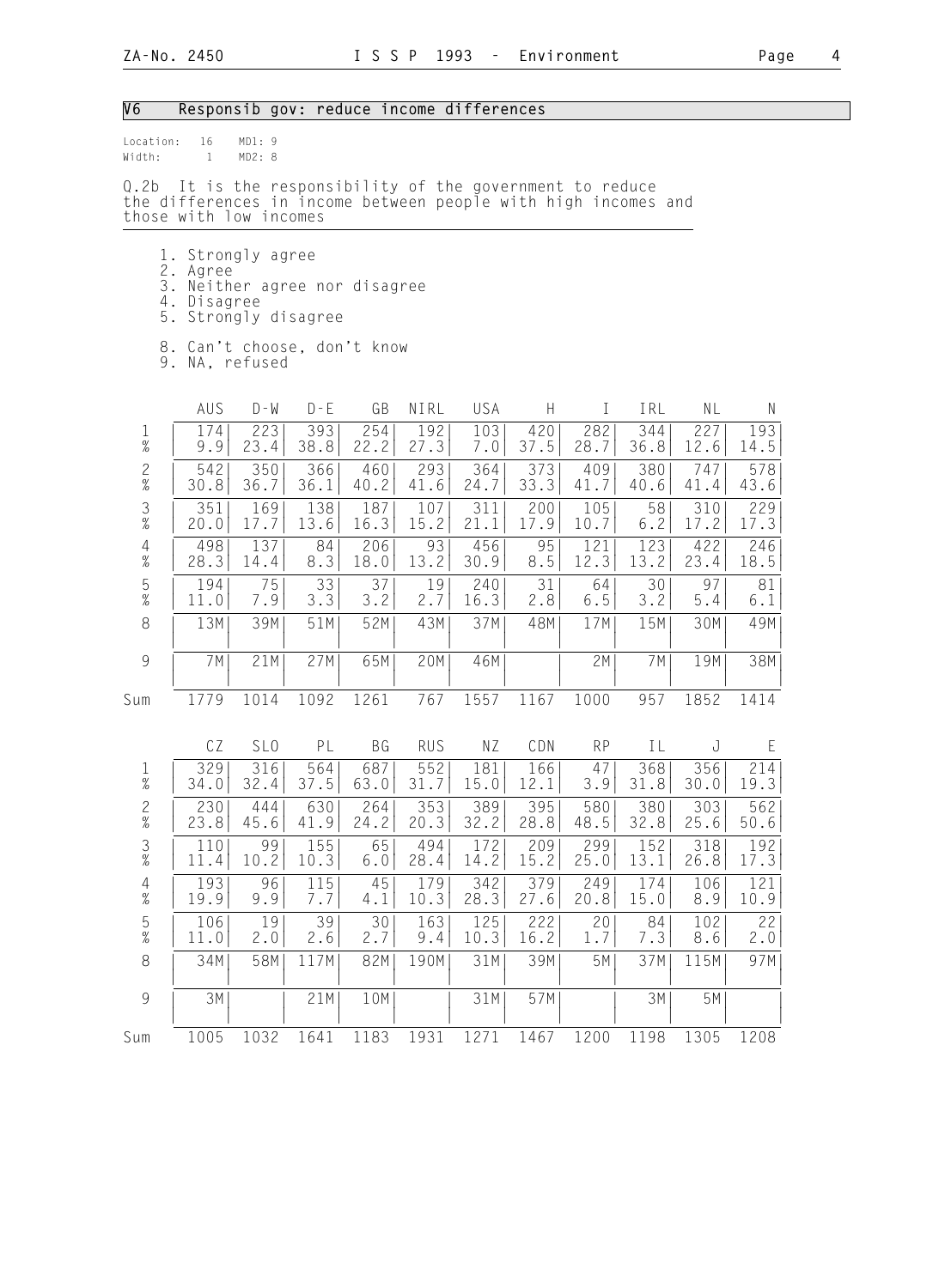#### V7 Highest priority in <R s Country>

| location: | 17 | MD1:9  |  |
|-----------|----|--------|--|
| Width:    |    | MD2: R |  |

Q.3a Looking at the list below, please tick a box next to the one thing you think should be <R's country> highest priority, the most important thing it should do. <R's country> should...

- 1. Maintain order in the nation
- 2. Give people more say in government decisions
- 3. Fight rising prices
- 4. Protect freedom of speech
- 8. Can't choose, don't know 9. NA, refused

|                                            | AUS  | $D - W$         | $D - E$ | GB        | NIRL       | USA       | H    | $\mathbb{I}$ | IRL       | NL   | N    |
|--------------------------------------------|------|-----------------|---------|-----------|------------|-----------|------|--------------|-----------|------|------|
| $\frac{1}{\%}$                             | 653  | 347             | 490     | 456       | 288        | 434       | 460  | 411          | 354       | 699  | 771  |
|                                            | 41.5 | 35.1            | 45.4    | 37.9      | 39.3       | 31.2      | 40.2 | 41.2         | 37.4      | 38.5 | 57.7 |
| $\frac{2}{\%}$                             | 452  | 372             | 401     | 426       | 211        | 511       | 237  | 370          | 308       | 365  | 278  |
|                                            | 28.7 | 37.6            | 37.1    | 35.4      | 28.8       | 36.7      | 20.7 | 37.1         | 32.5      | 20.1 | 20.8 |
| $\frac{3}{8}$                              | 219  | 146             | 145     | 225       | 193        | 281       | 408  | 135          | 208       | 290  | 116  |
|                                            | 13.9 | 14.8            | 13.4    | 18.7      | 26.3       | 20.2      | 35.7 | 13.5         | 22.0      | 16.0 | 8.7  |
| $\frac{4}{\%}$                             | 251  | 124             | 44      | 96        | 41         | 167       | 38   | 82           | 77        | 461  | 171  |
|                                            | 15.9 | 12.5            | 4.1     | 8.0       | 5.6        | 12.0      | 3.3  | 8.2          | 8.1       | 25.4 | 12.8 |
| 8                                          | 82M  | 18M             | 8M      | 43M       | 30M        | 105M      | 24M  | 2M           | 7M        | 35M  | 47M  |
| 9                                          | 122M | 7M              | 4M      | 15M       | 4M         | 59M       |      |              | 3M        | 2M   | 31M  |
| Sum                                        | 1779 | 1014            | 1092    | 1261      | 767        | 1557      | 1167 | 1000         | 957       | 1852 | 1414 |
|                                            |      |                 |         |           |            |           |      |              |           |      |      |
|                                            | CZ   | SL <sub>0</sub> | PL      | <b>BG</b> | <b>RUS</b> | NZ        | CDN  | <b>RP</b>    | IL        | J    | E    |
| $\frac{1}{\%}$                             | 476  | 373             | 639     | 594       | 1261       | 377       | 289  | 513          | 621       | 380  | 428  |
|                                            | 48.2 | 40.9            | 41.1    | 52.7      | 67.3       | 31.3      | 21.7 | 43.0         | 55.8      | 30.1 | 36.2 |
| $\frac{2}{\%}$                             | 181  | 293             | 258     | 150       | 111        | 606       | 631  | 263          | 261       | 563  | 272  |
|                                            | 18.3 | 32.1            | 16.6    | 13.3      | 5.9        | 50.3      | 47.5 | 22.1         | 23.5      | 44.6 | 23.0 |
| $\frac{3}{8}$                              | 148  | 186             | 601     | 349       | 483        | 86        | 281  | 348          | 74        | 189  | 353  |
|                                            | 15.0 | 20.4            | 38.6    | 30.9      | 25.8       | 7.1       | 21.1 | 29.2         | $6.7$     | 15.0 | 29.9 |
| $\begin{array}{c} 4 \\ 2 \\ 0 \end{array}$ | 182  | 60              | 57      | 35        | 20         | 136       | 128  | 68           | 156       | 129  | 129  |
|                                            | 18.4 | 6.6             | 3.7     | 3.1       | 1.1        | 11.3      | 9.6  | 5.7          | 14.0      | 10.2 | 10.9 |
| $\,8\,$                                    | 18M  | 120M            | 67M     | 52M       | 56M        | 58M       | 119M | <b>8M</b>    | 78M       | 40M  | 26M  |
| $\overline{9}$                             |      |                 | 19M     | 3M        |            | <b>8M</b> | 19M  |              | <b>8M</b> | 4M   |      |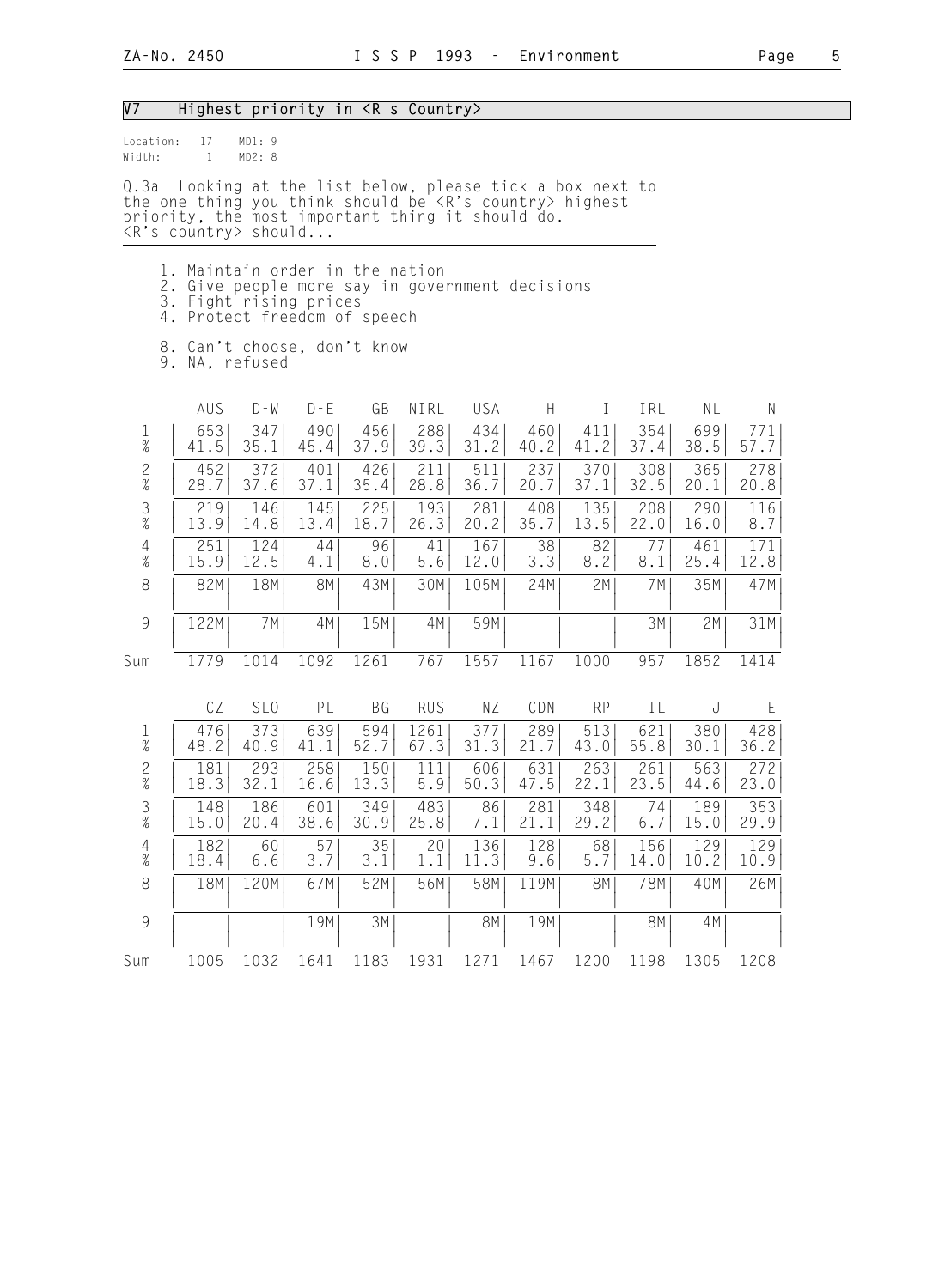| Location:               | 18                                                                                                                                                                  |                  |             |             |             |             |             |             |             |             |             |
|-------------------------|---------------------------------------------------------------------------------------------------------------------------------------------------------------------|------------------|-------------|-------------|-------------|-------------|-------------|-------------|-------------|-------------|-------------|
| Width:                  | $\mathbf{1}$                                                                                                                                                        | MD1: 9<br>MD2: 8 |             |             |             |             |             |             |             |             |             |
| 0.3 <sub>b</sub><br>do? | And which one do you think should be next <r's country=""><br/>highest priority, the second most important thing it should<br/><r's country=""> should </r's></r's> |                  |             |             |             |             |             |             |             |             |             |
|                         |                                                                                                                                                                     |                  |             |             |             |             |             |             |             |             |             |
|                         | 1. Maintain order in the nation<br>2. Give people more say in government decisions<br>3. Fight rising prices<br>4. Protect freedom of speech                        |                  |             |             |             |             |             |             |             |             |             |
|                         | 8. Can't choose, don't know<br>9. NA, refused                                                                                                                       |                  |             |             |             |             |             |             |             |             |             |
|                         | AUS                                                                                                                                                                 | $D - W$          | $D - E$     | GB          | NIRL        | USA         | H           | $\perp$     | IRL         | NL          | N.          |
| $\frac{1}{\%}$          | 331<br>22.0                                                                                                                                                         | 250<br>25.1      | 315<br>29.2 | 283<br>24.1 | 204<br>28.8 | 383<br>28.1 | 361<br>32.1 | 250<br>25.5 | 220<br>23.4 | 487<br>29.5 | 302<br>24.1 |
| $\mathbf{2}$<br>$\%$    | 418<br>27.7                                                                                                                                                         | 254<br>25.5      | 278<br>25.8 | 314<br>26.8 | 166<br>23.4 | 422<br>31.0 | 239<br>21.2 | 237<br>24.2 | 248<br>26.4 | 390<br>23.6 | 309<br>24.7 |
| $\mathfrak{Z}$<br>$\%$  | 379<br>25.1                                                                                                                                                         | 269<br>27.0      | 337<br>31.3 | 395<br>33.7 | 277<br>39.1 | 333<br>24.4 | 415<br>36.9 | 311<br>31.7 | 289<br>30.7 | 392<br>23.7 | 265<br>21.2 |
| 4<br>$\%$               | 379<br>25.1                                                                                                                                                         | 223<br>22.4      | 148<br>13.7 | 180<br>15.4 | 61<br>8.6   | 224<br>16.4 | 110<br>9.8  | 182<br>18.6 | 184<br>19.6 | 384<br>23.2 | 376<br>30.0 |
| 8                       | 106M                                                                                                                                                                | 14M              | 13M         | 69M         | 51M         | 134M        | 42M         | 14M         | 11M         | 90M         | 78M         |
| $\mathcal{G}$           | 166M                                                                                                                                                                | 4M               | 1 M         | 20M         | 8M          | 61M         |             | 6M          | 5M          | 109M        | 84M         |
| Sum                     | 1779                                                                                                                                                                | 1014             | 1092        | 1261        | 767         | 1557        | 1167        | 1000        | 957         | 1852        | 1414        |
|                         | CZ                                                                                                                                                                  | SL <sub>0</sub>  | PL          | BG          | <b>RUS</b>  | ΝZ          | CDN         | <b>RP</b>   | IL          | J           | E           |
| $\mathbf{1}$<br>$\%$    | 295<br>30.2                                                                                                                                                         | 266<br>29.7      | 512<br>33.6 | 362<br>33.7 | 398<br>22.5 | 335<br>28.3 | 335<br>26.2 | 320<br>26.9 | 263<br>24.5 | 225<br>18.9 | 257<br>22.2 |
| $\mathbf{2}$<br>$\%$    | 170<br>17.4                                                                                                                                                         | 247<br>27.6      | 291<br>19.1 | 175<br>16.3 | 363<br>20.5 | 303<br>25.6 | 330<br>25.8 | 337<br>28.4 | 247<br>23.0 | 305<br>25.7 | 300<br>25.9 |
| $\frac{3}{8}$           | 288<br>29.4                                                                                                                                                         | 271<br>30.3      | 577<br>37.9 | 457<br>42.5 | 921<br>52.1 | 271<br>22.9 | 388<br>30.3 | 348<br>29.3 | 206<br>19.2 | 361<br>30.4 | 356<br>30.7 |
| $\overline{4}$<br>$\%$  | 225<br>23.0                                                                                                                                                         | 111<br>12.4      | 144<br>9.4  | 81<br>7.5   | 87<br>4.9   | 275<br>23.2 | 226<br>17.7 | 183<br>15.4 | 359<br>33.4 | 298<br>25.1 | 246<br>21.2 |
| 8                       | 25M                                                                                                                                                                 | 137M             | 103M        | 101M        | 162M        | 77M         | 161M        | 12M         | 116M        | 99M         | 49M         |
| 9                       | 2M                                                                                                                                                                  |                  | 14M         | 7M          |             | 10M         | 27M         |             | 7 M         | 17M         |             |
| Sum                     | 1005                                                                                                                                                                | 1032             | 1641        | 1183        | 1931        | 1271        | 1467        | 1200        | 1198        | 1305        | 1208        |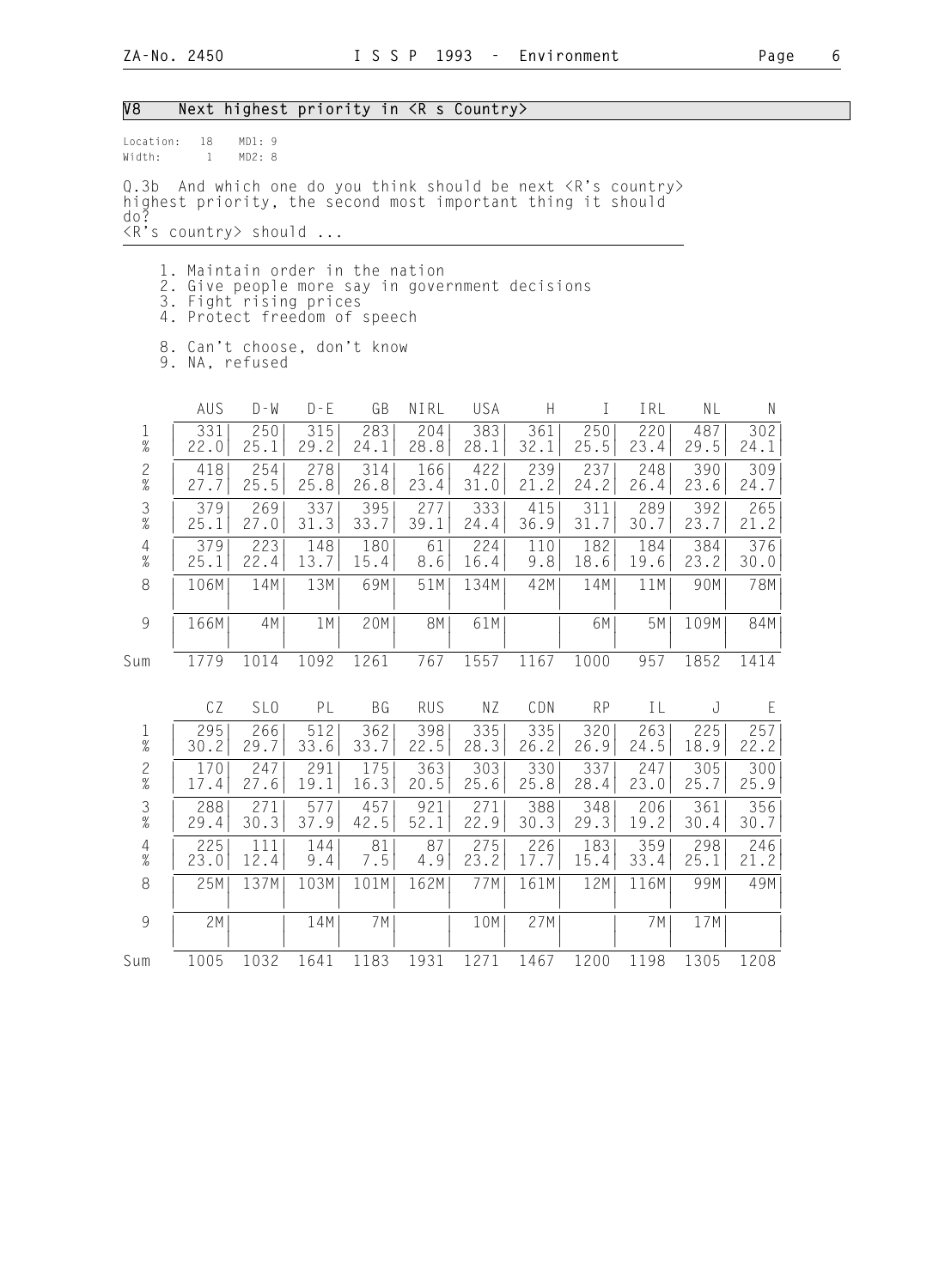#### V9 Science: believe too often in

| location: | 19 | MD1:9  |  |
|-----------|----|--------|--|
| Width:    |    | MD2: 8 |  |

Q.4 How much do you agree or disagree with each of these statements?

Q.4a We believe too often in science, and not enough in feelings and faith.

- 1. Strongly agree
- 2. Agree
- 3. Neither agree nor disagree
- 4. Disagree
	- 5. Strongly disagree
- 8. Can't choose, don't know
- 9. NA, refused

|                                                           | AUS   | $D - W$         | $D - E$ | GB   | NIRL       | USA  | H    | $\mathbf I$ | IRL  | NL   | $\mathsf{N}$ |
|-----------------------------------------------------------|-------|-----------------|---------|------|------------|------|------|-------------|------|------|--------------|
| $\frac{1}{\%}$                                            | 148   | 136             | 123     | 118  | 104        | 201  | 94   | 197         | 157  | 128  | 79           |
|                                                           | 8.4   | 14.2            | 12.3    | 10.2 | 14.9       | 13.7 | 8.9  | 20.1        | 16.9 | 7.5  | $5.9$        |
| $\frac{2}{\%}$                                            | 720   | 354             | 313     | 466  | 312        | 667  | 261  | 416         | 455  | 711  | 536          |
|                                                           | 40.9  | 36.9            | 31.2    | 40.2 | 44.6       | 45.3 | 24.7 | 42.4        | 49.1 | 41.4 | 40.0         |
| $\frac{3}{8}$                                             | 510   | 222             | 196     | 349  | 175        | 329  | 499  | 155         | 117  | 479  | 356          |
|                                                           | 28.9  | 23.1            | 19.5    | 30.1 | 25.0       | 22.4 | 47.3 | 15.8        | 12.6 | 27.9 | 26.6         |
| $\frac{4}{\%}$                                            | 322   | 194             | 250     | 187  | 97         | 218  | 179  | 168         | 186  | 357  | 313          |
|                                                           | 18.3  | 20.2            | 24.9    | 16.1 | 13.9       | 14.8 | 17.0 | 17.1        | 20.1 | 20.8 | 23.4         |
| $\frac{5}{\%}$                                            | 62    | 53              | 122     | 38   | 11         | 57   | 23   | 45          | 12   | 41   | 55           |
|                                                           | 3.5   | 5.5             | 12.2    | 3.3  | 1.6        | 3.9  | 2.2  | 4.6         | 1.3  | 2.4  | 4.1          |
| $\,8\,$                                                   | 7M    | 52M             | 82M     | 68M  | 59M        | 33M  | 111M | 19M         | 28M  | 77M  | 49M          |
| $\mathcal{G}% _{M_{1},M_{2}}^{\alpha,\beta}(\varepsilon)$ | 10M   | 3M              | 6M      | 35M  | 9M         | 52M  |      |             | 2M   | 59M  | 26M          |
| Sum                                                       | 1779  | 1014            | 1092    | 1261 | 767        | 1557 | 1167 | 1000        | 957  | 1852 | 1414         |
|                                                           | CZ    | SL <sub>0</sub> | PL      | BG   | <b>RUS</b> | NZ   | CDN  | <b>RP</b>   | IL   | J    | E            |
| $\frac{1}{\%}$                                            | 217   | 67              | 90      | 251  | 239        | 147  | 158  | 40          | 169  | 165  | 115          |
|                                                           | 23.0  | 7.6             | 7.1     | 27.6 | 16.1       | 12.0 | 11.1 | 3.4         | 15.0 | 14.7 | 10.1         |
| $\frac{2}{\%}$                                            | 339   | 374             | 431     | 270  | 335        | 519  | 523  | 494         | 289  | 213  | 633          |
|                                                           | 35.9  | 42.4            | 34.2    | 29.7 | 22.5       | 42.4 | 36.7 | 41.4        | 25.6 | 19.0 | 55.7         |
| $\frac{3}{8}$                                             | 196   | 223             | 357     | 153  | 528        | 304  | 337  | 309         | 230  | 431  | 199          |
|                                                           | 20.8  | 25.3            | 28.3    | 16.8 | 35.5       | 24.8 | 23.6 | 25.9        | 20.4 | 38.4 | 17.5         |
| $\frac{4}{\%}$                                            | 145   | 201             | 321     | 157  | 226        | 218  | 329  | 339         | 263  | 161  | 169          |
|                                                           | 15.4  | 22.8            | 25.4    | 17.3 | 15.2       | 17.8 | 23.1 | 28.4        | 23.3 | 14.3 | 14.9         |
| $\frac{5}{\%}$                                            | 47    | 17              | 63      | 79   | 159        | 36   | 80   | 12          | 177  | 152  | 20           |
|                                                           | $5.0$ | 1.9             | $5.0$   | 8.7  | 10.7       | 2.9  | 5.6  | 1.0         | 15.7 | 13.5 | 1.8          |
| 8                                                         | 61M   | 150M            | 371M    | 268M | 444M       | 34M  | 24M  | 5M          | 64M  | 175M | 72M          |
| $\overline{9}$                                            |       |                 |         |      |            |      | 16M  | 1M          | 6M   | 8M   |              |
|                                                           |       |                 | 8M      | 5M   |            | 13M  |      |             |      |      |              |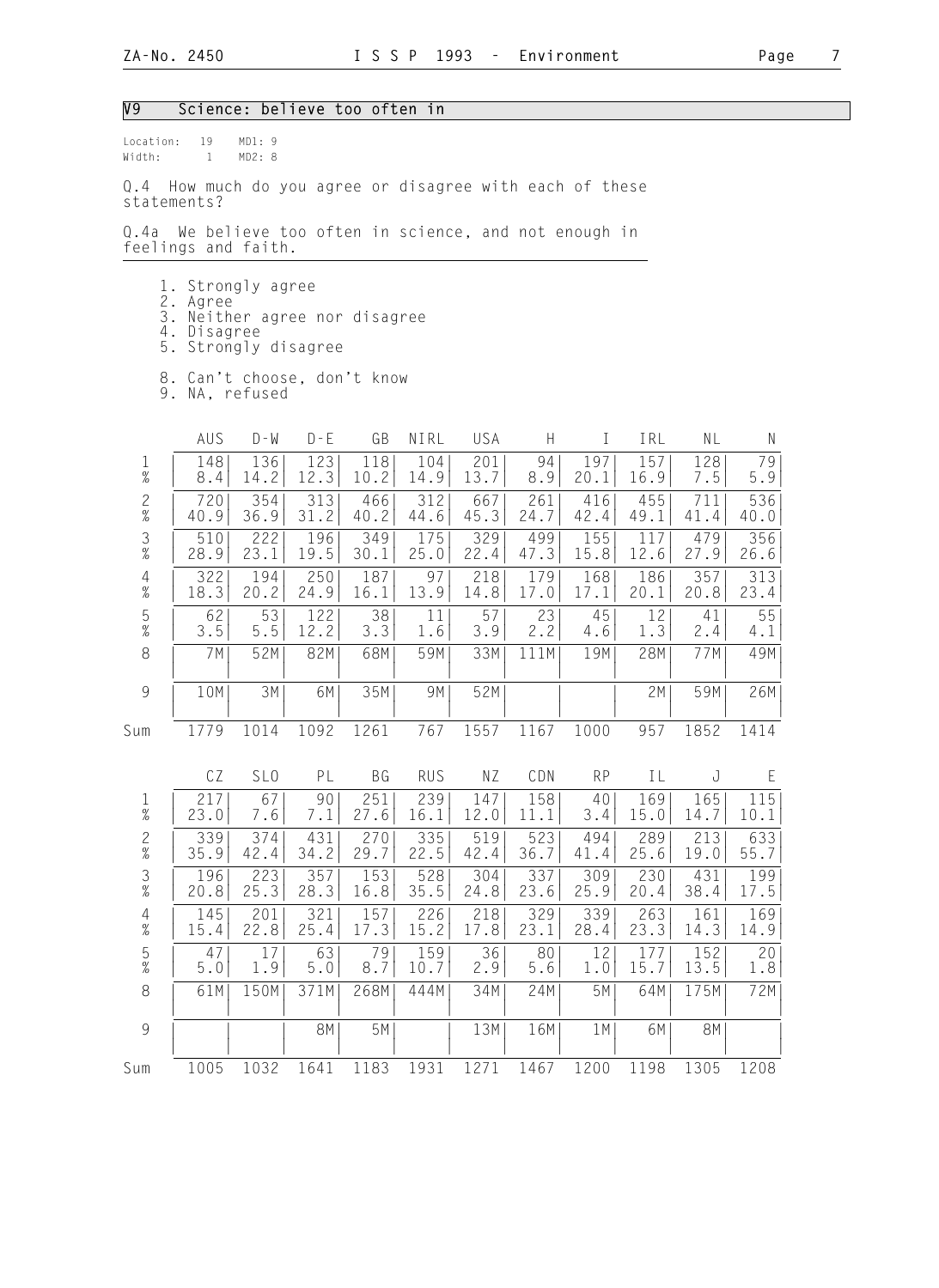## V10 Science: more harm than good

| location: | 20 | MD1:9  |  |
|-----------|----|--------|--|
| Width:    |    | MD2: R |  |

Q.4b Over all, modern science does more harm than good.

- 1. Strongly agree
- 2. Agree
- 3. Neither agree nor disagree
- 4. Disagree
- 5. Strongly disagree
- 8. Can't choose, don't know
- 9. NA, refused

|                                            | AUS  | $D - W$         | $D - E$ | GB      | NIRL       | USA  | $\boldsymbol{\mathsf{H}}$ | T         | IRL  | NL   | $\mathsf{N}$ |
|--------------------------------------------|------|-----------------|---------|---------|------------|------|---------------------------|-----------|------|------|--------------|
| $\frac{1}{\%}$                             | 73   | 74              | 69      | 52      | 35         | 50   | 81                        | 64        | 55   | 42   | 37           |
|                                            | 4.2  | 7.7             | 6.7     | $4.5\,$ | $5.0$      | 3.4  | 7.7                       | $6.5$     | 5.9  | 2.4  | 2.8          |
| $\frac{2}{\%}$                             | 306  | 187             | 207     | 253     | 163        | 200  | 195                       | 252       | 300  | 204  | 111          |
|                                            | 17.4 | 19.4            | 20.1    | 21.9    | 23.3       | 13.7 | 18.6                      | 25.7      | 32.3 | 11.6 | 8.4          |
| $\frac{3}{8}$                              | 429  | 220             | 166     | 292     | 169        | 306  | 350                       | 201       | 128  | 468  | 248          |
|                                            | 24.4 | 22.9            | 16.1    | 25.2    | 24.1       | 21.0 | 33.3                      | 20.5      | 13.8 | 26.7 | 18.8         |
| $\begin{array}{c} 4 \\ 2 \\ 0 \end{array}$ | 777  | 317             | 355     | 473     | 274        | 686  | 333                       | 363       | 381  | 894  | 681          |
|                                            | 44.2 | 33.0            | 34.4    | 40.9    | 39.1       | 47.0 | 31.7                      | 37.1      | 41.1 | 51.0 | 51.7         |
| $\frac{5}{\%}$                             | 172  | 164             | 234     | 87      | 59         | 217  | 91                        | 99        | 64   | 144  | 239          |
|                                            | 9.8  | 17.0            | 22.7    | 7.5     | 8.4        | 14.9 | 8.7                       | 10.1      | 6.9  | 8.2  | 18.2         |
| $\,8\,$                                    | 10M  | 47M             | 57M     | 67M     | 52M        | 38M  | 117M                      | 21M       | 27M  | 74M  | 58M          |
| $\overline{9}$                             | 12M  | 5M              | 4M      | 37M     | 15M        | 60M  |                           |           | 2M   | 26M  | 40M          |
| Sum                                        | 1779 | 1014            | 1092    | 1261    | 767        | 1557 | 1167                      | 1000      | 957  | 1852 | 1414         |
|                                            | CZ   | SL <sub>0</sub> | PL      | BG      | <b>RUS</b> | NZ   | CDN                       | <b>RP</b> | IL   | J    | E            |
| $\frac{1}{\%}$                             | 108  | 37              | 68      | 178     | 145        | 40   | 52                        | 44        | 92   | 95   | 26           |
|                                            | 11.2 | 4.1             | 5.0     | 19.1    | 8.8        | 3.3  | 3.7                       | 3.7       | 8.1  | 8.0  | 2.3          |
| $\frac{2}{\%}$                             | 150  | 221             | 197     | 251     | 197        | 187  | 217                       | 442       | 137  | 203  | 313          |
|                                            | 15.5 | 24.6            | 14.4    | 26.9    | 11.9       | 15.3 | 15.2                      | 37.0      | 12.0 | 17.1 | 27.8         |
| $\frac{3}{8}$                              | 195  | 213             | 257     | 154     | 515        | 264  | 254                       | 330       | 172  | 460  | 201          |
|                                            | 20.2 | 23.7            | 18.8    | 16.5    | 31.2       | 21.6 | 17.8                      | 27.7      | 15.1 | 38.7 | 17.9         |
| $\begin{array}{c} 4 \\ 2 \\ 0 \end{array}$ | 327  | 370             | 681     | 164     | 424        | 590  | 623                       | 356       | 377  | 204  | 492          |
|                                            | 33.9 | 41.1            | 49.9    | 17.6    | 25.7       | 48.4 | 43.8                      | 29.8      | 33.0 | 17.1 | 43.7         |
| $\frac{5}{\%}$                             | 186  | 59              | 163     | 185     | 368        | 139  | 277                       | 21        | 364  | 228  | 93           |
|                                            | 19.3 | 6.6             | 11.9    | 19.8    | 22.3       | 11.4 | 19.5                      | 1.8       | 31.9 | 19.2 | 8.3          |
| $\,8\,$                                    | 38M  | 132M            | 269M    | 247M    | 282M       | 35M  | 22M                       | 6M        | 53M  | 111M | 83M          |
| 9                                          | 1M   |                 | 6M      | 4M      |            | 16M  | 22M                       | 1M        | 3M   | 4M   |              |
| Sum                                        | 1005 | 1032            | 1641    | 1183    | 1931       | 1271 | 1467                      | 1200      | 1198 | 1305 | 1208         |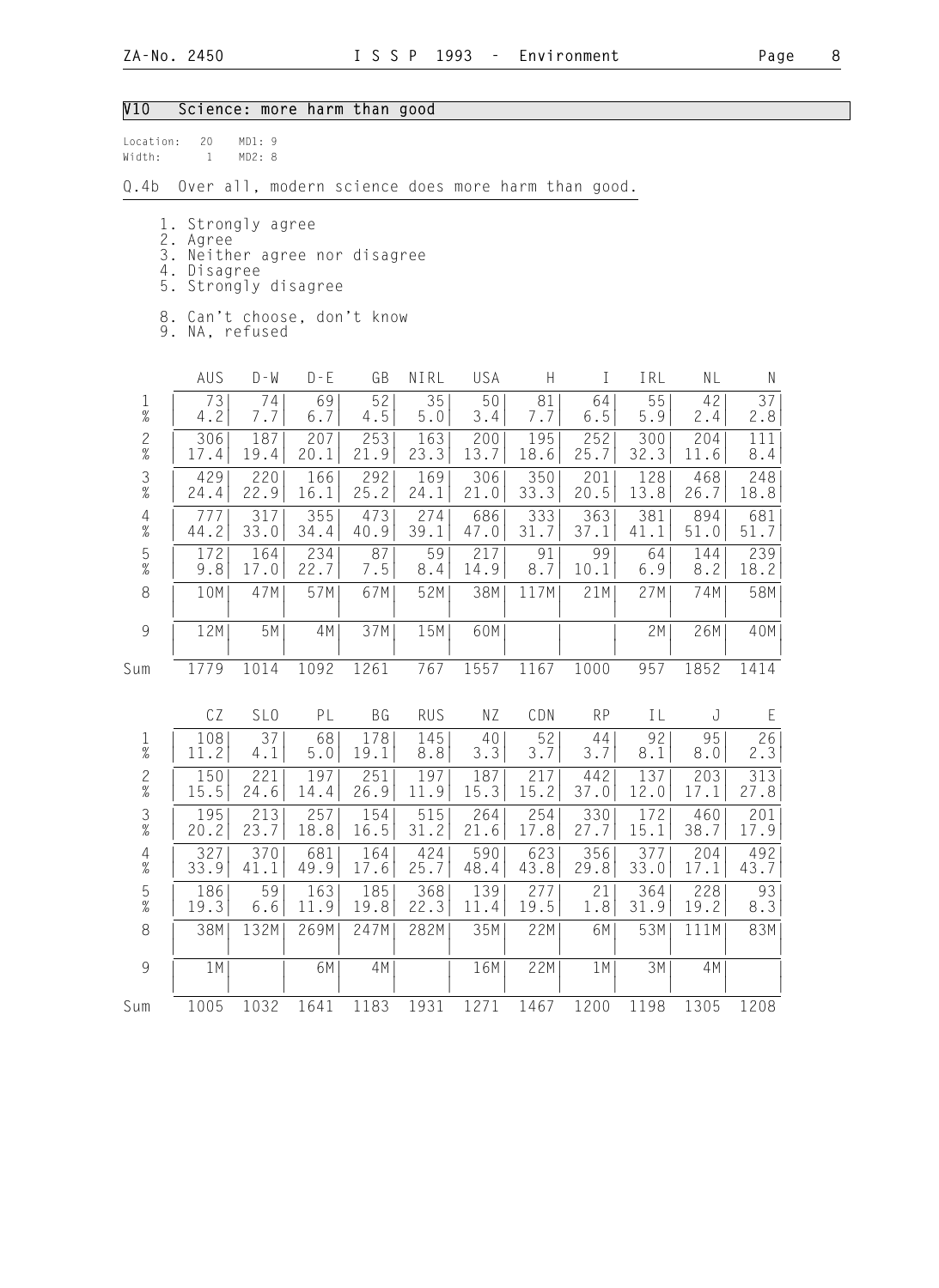## V11 Change in nature make things worse

| location: | 21 | MD1:9  |  |
|-----------|----|--------|--|
| Width:    |    | MD2: R |  |

Q.4c Any change humans cause in nature - no matter how scientific - is likely to make things worse.

- 1. Strongly agree
- 2. Agree
- 3. Neither agree nor disagree
- 4. Disagree
	- 5. Strongly disagree
	- 8. Can't choose, don't know
	- 9. NA, refused

|                                            | AUS  | $D - W$         | $D - E$   | GB        | NIRL       | USA   | $\boldsymbol{\mathsf{H}}$ | $\rm I$   | IRL   | NL   | $\mathsf{N}$ |
|--------------------------------------------|------|-----------------|-----------|-----------|------------|-------|---------------------------|-----------|-------|------|--------------|
| $\frac{1}{\%}$                             | 65   | 168             | 137       | 82        | 51         | 80    | 163                       | 148       | 71    | 80   | 102          |
|                                            | 3.7  | 17.8            | 13.6      | 7.2       | 7.5        | $5.6$ | 14.9                      | 15.3      | 7.7   | 4.6  | 7.8          |
| $\frac{2}{\%}$                             | 384  | 342             | 309       | 334       | 201        | 375   | 284                       | 355       | 330   | 501  | 397          |
|                                            | 22.0 | 36.3            | 30.6      | 29.3      | 29.4       | 26.2  | 26.0                      | 36.6      | 35.6  | 28.9 | 30.5         |
| $\frac{3}{8}$                              | 498  | 206             | 160       | 296       | 167        | 348   | 351                       | 199       | 127   | 414  | 269          |
|                                            | 28.5 | 21.8            | 15.9      | 26.0      | 24.4       | 24.3  | 32.1                      | 20.5      | 13.7  | 23.9 | 20.7         |
| $\begin{array}{c} 4 \\ 2 \\ 0 \end{array}$ | 697  | 171             | 281       | 377       | 243        | 543   | 247                       | 219       | 354   | 688  | 455          |
|                                            | 39.9 | 18.1            | 27.8      | 33.1      | 35.5       | 37.9  | 22.6                      | 22.6      | 38.1  | 39.7 | 35.0         |
| $\frac{5}{\%}$                             | 102  | 56              | 122       | 49        | 22         | 87    | 48                        | 49        | 46    | 48   | 77           |
|                                            | 5.8  | 5.9             | 12.1      | 4.3       | 3.2        | 6.1   | 4.4                       | 5.1       | $5.0$ | 2.8  | 5.9          |
| $\,8\,$                                    | 17M  | 66M             | 75M       | 79M       | 68M        | 66M   | 74M                       | 30M       | 26M   | 68M  | 79M          |
| $\overline{9}$                             | 16M  | 5M              | <b>8M</b> | 44M       | 15M        | 58M   |                           |           | 3M    | 53M  | 35M          |
| Sum                                        | 1779 | 1014            | 1092      | 1261      | 767        | 1557  | 1167                      | 1000      | 957   | 1852 | 1414         |
|                                            | CZ   | SL <sub>0</sub> | PL        | <b>BG</b> | <b>RUS</b> | ΝZ    | CDN                       | <b>RP</b> | IL    | J    | E            |
| $\frac{1}{\%}$                             | 208  | 102             | 131       | 253       | 534        | 90    | 85                        | 50        | 206   | 242  | 73           |
|                                            | 21.4 | 11.2            | 9.7       | 28.5      | 30.7       | 7.4   | $6.0$                     | 4.2       | 18.3  | 21.0 | 6.7          |
| $\frac{2}{\%}$                             | 277  | 363             | 415       | 268       | 414        | 298   | 332                       | 475       | 305   | 323  | 525          |
|                                            | 28.6 | 39.8            | 30.8      | 30.2      | 23.8       | 24.5  | 23.5                      | 39.8      | 27.1  | 28.0 | 48.1         |
| $\frac{3}{8}$                              | 164  | 181             | 262       | 146       | 505        | 249   | 242                       | 360       | 213   | 354  | 219          |
|                                            | 16.9 | 19.8            | 19.4      | 16.4      | 29.1       | 20.5  | 17.1                      | 30.2      | 19.0  | 30.7 | 20.1         |
| $\frac{4}{\%}$                             | 250  | 237             | 472       | 133       | 201        | 492   | 591                       | 281       | 259   | 133  | 245          |
|                                            | 25.8 | 26.0            | 35.0      | 15.0      | 11.6       | 40.5  | 41.8                      | 23.6      | 23.0  | 11.5 | 22.4         |
| $\frac{5}{\%}$                             | 71   | 29              | 69        | 88        | 84         | 87    | 163                       | 26        | 141   | 102  | 30           |
|                                            | 7.3  | 3.2             | 5.1       | 9.9       | 4.8        | 7.2   | 11.5                      | 2.2       | 12.5  | 8.8  | 2.7          |
| $\,8\,$                                    | 34M  | 120M            | 284M      | 292M      | 193M       | 37M   | 32M                       | 7M        | 68M   | 144M | 116M         |
| 9                                          | 1M   |                 | 8M        | 3M        |            | 18M   | 22M                       | 1M        | 6M    | 7M   |              |
| Sum                                        | 1005 | 1032            | 1641      | 1183      | 1931       | 1271  | 1467                      | 1200      | 1198  | 1305 | 1208         |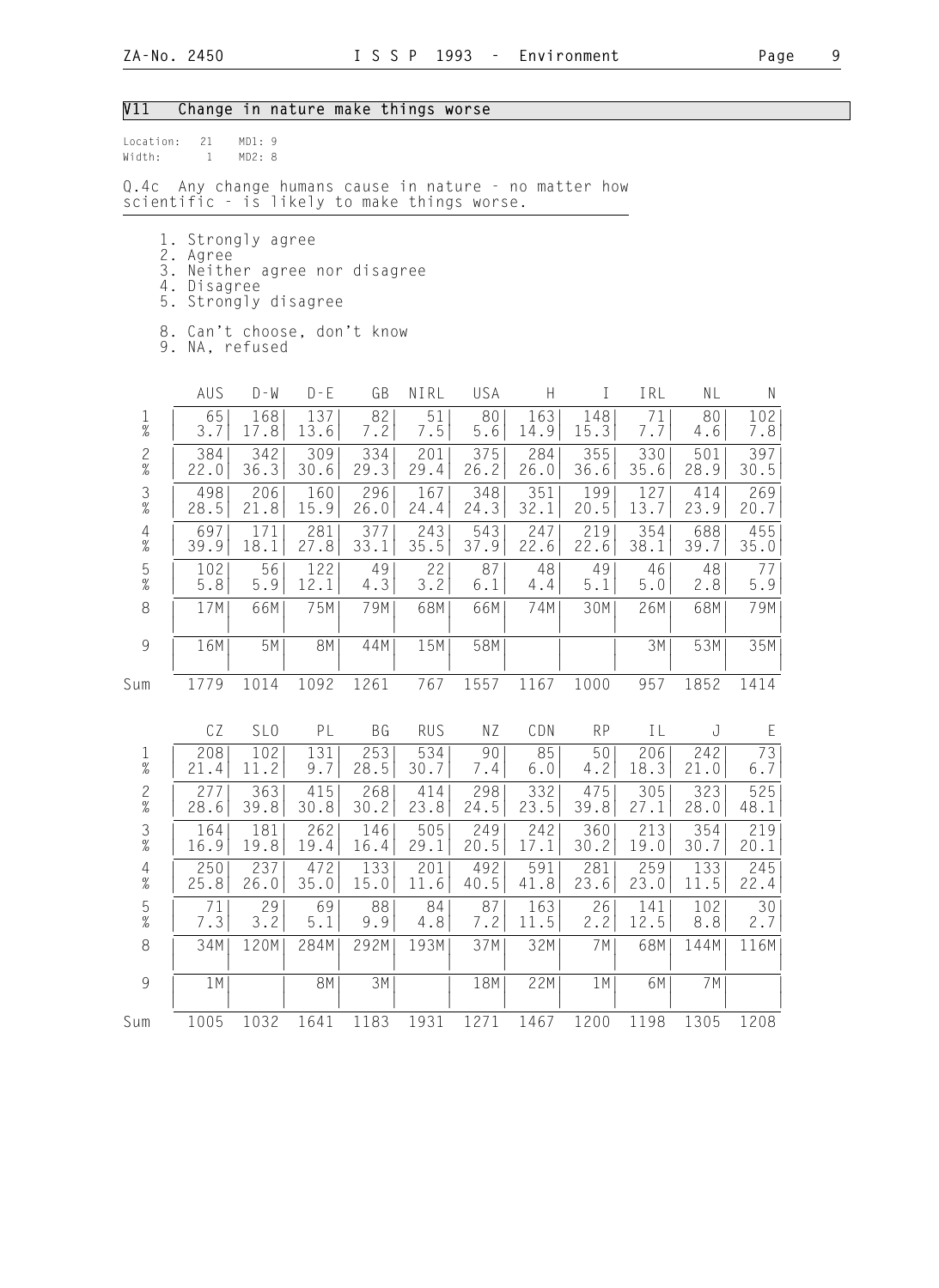## V12 Science: solve environmental problems

| Location:<br>Width: | 22 MD1:9<br>1 MD2:8                                                                                   |
|---------------------|-------------------------------------------------------------------------------------------------------|
|                     | Q.4d  Modern science will solve our environmental problems<br>with little change to our way of life.  |
|                     | 1. Strongly agree<br>2. Agree<br>3. Neither agree nor disagree<br>4. Disagree<br>5. Strongly disagree |
| 9.                  | 8. Can't choose, don't know<br>NA, refused                                                            |

|                | AUS  | $D - W$         | $D - E$ | GB   | NIRL       | USA  | Н    | $\bf I$   | IRL  | NL   | ${\sf N}$ |
|----------------|------|-----------------|---------|------|------------|------|------|-----------|------|------|-----------|
| $\frac{1}{\%}$ | 23   | 67              | 71      | 26   | 20         | 36   | 37   | 29        | 24   | 18   | 24        |
|                | 1.3  | 7.3             | 7.1     | 2.3  | 2.9        | 2.5  | 3.5  | 3.1       | 2.6  | 1.0  | 2.0       |
| $\frac{2}{\%}$ | 248  | 244             | 295     | 208  | 124        | 257  | 136  | 243       | 216  | 195  | 226       |
|                | 14.1 | 26.5            | 29.6    | 18.1 | 18.1       | 17.8 | 13.0 | 25.8      | 23.6 | 11.2 | 18.4      |
| $\frac{3}{8}$  | 473  | 215             | 196     | 315  | 183        | 301  | 345  | 236       | 146  | 240  | 250       |
|                | 26.9 | 23.3            | 19.7    | 27.4 | 26.8       | 20.8 | 33.0 | 25.1      | 15.9 | 13.8 | 20.4      |
| $\frac{4}{\%}$ | 822  | 239             | 300     | 484  | 298        | 689  | 397  | 304       | 429  | 978  | 572       |
|                | 46.7 | 25.9            | 30.2    | 42.1 | 43.6       | 47.7 | 38.0 | 32.3      | 46.8 | 56.1 | 46.6      |
| $\frac{5}{\%}$ | 195  | 157             | 133     | 118  | 59         | 161  | 130  | 130       | 102  | 311  | 155       |
|                | 11.1 | 17.0            | 13.4    | 10.3 | 8.6        | 11.1 | 12.4 | 13.8      | 11.1 | 17.9 | 12.6      |
| 8              | 8M   | 88M             | 92M     | 71M  | 68M        | 54M  | 122M | 54M       | 35M  | 67M  | 152M      |
| 9              | 10M  | 4M              | 5M      | 39M  | 15M        | 59M  |      | 4M        | 5M   | 43M  | 35M       |
| Sum            | 1779 | 1014            | 1092    | 1261 | 767        | 1557 | 1167 | 1000      | 957  | 1852 | 1414      |
|                | CZ   | SL <sub>0</sub> | PL      | BG   | <b>RUS</b> | ΝZ   | CDN  | <b>RP</b> | IL   | J    | E         |
| $\frac{1}{\%}$ | 54   | 26              | 100     | 201  | 289        | 19   | 32   | 66        | 133  | 42   | 31        |
|                | 5.7  | 3.0             | 8.1     | 23.3 | 18.1       | 1.6  | 2.2  | $5.5$     | 11.9 | 3.6  | 3.0       |
| $\frac{2}{\%}$ | 141  | 153             | 399     | 276  | 394        | 150  | 176  | 570       | 303  | 62   | 389       |
|                | 14.9 | 17.6            | 32.2    | 32.0 | 24.7       | 12.4 | 12.3 | 47.7      | 27.0 | 5.2  | 37.1      |
| $\frac{3}{8}$  | 147  | 157             | 293     | 162  | 432        | 249  | 212  | 346       | 146  | 191  | 250       |
|                | 15.5 | 18.1            | 23.6    | 18.8 | 27.0       | 20.5 | 14.9 | 29.0      | 13.0 | 16.2 | 23.9      |
| $\frac{4}{\%}$ | 383  | 447             | 388     | 121  | 321        | 625  | 705  | 203       | 312  | 281  | 326       |
|                | 40.5 | 51.4            | 31.3    | 14.0 | 20.1       | 51.5 | 49.4 | 17.0      | 27.8 | 23.8 | 31.1      |
| $\frac{5}{\%}$ | 221  | 86              | 61      | 103  | 162        | 170  | 302  | 9         | 228  | 605  | 52        |
|                | 23.4 | 9.9             | 4.9     | 11.9 | 10.1       | 14.0 | 21.2 | .8        | 20.3 | 51.2 | 5.0       |
| 8              | 59M  | 163M            | 394M    | 317M | 333M       | 40M  | 24M  | 5M        | 74M  | 116M | 160M      |
| 9              |      |                 | 6M      | 3M   |            | 18M  | 16M  | 1 M       | 2M   | 8M   |           |
| Sum            | 1005 | 1032            | 1641    | 1183 | 1931       | 1271 | 1467 | 1200      | 1198 | 1305 | 1208      |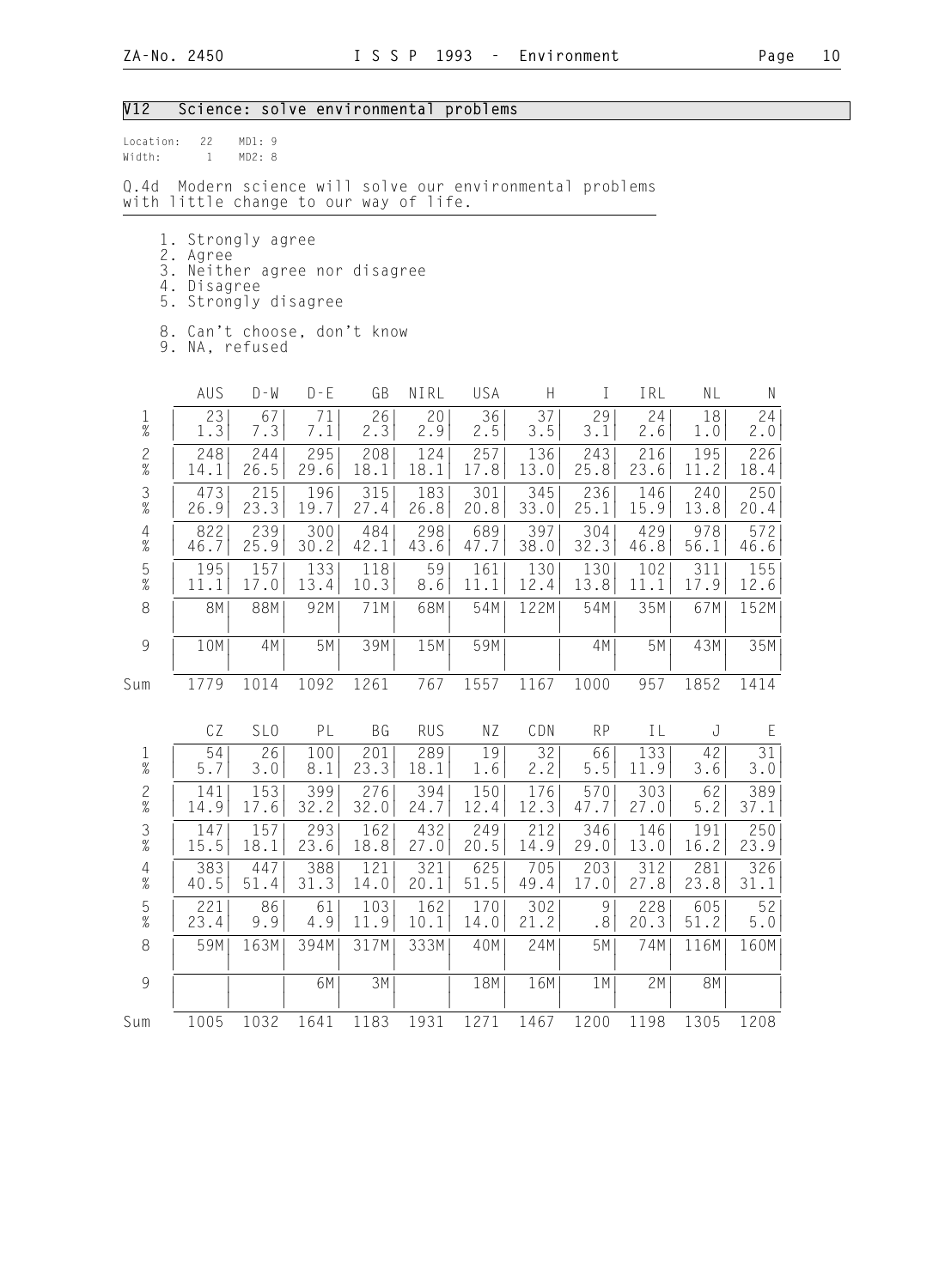#### V13 Worry: about future environment

Location: 23 MD1: 9 Width: 1 MD2: 8

Q.5 And please tick one box for each of these statements to show how much you agree or disagree with it.

Q.5a We worry too much about the future of the environment and not enough about prices and jobs today. J: .. and not enough about recession

- 1. Strongly agree
- 2. Agree
- 3. Neither agree nor disagree
	- 4. Disagree 5. Strongly disagree
- 8. Can't choose, don't know
- 9. NA, refused

|                                            | AUS  | $D - W$         | $D - E$ | GB        | NIRL       | USA   | $\boldsymbol{\mathsf{H}}$ | T         | IRL  | NL    | $\mathsf{N}$ |
|--------------------------------------------|------|-----------------|---------|-----------|------------|-------|---------------------------|-----------|------|-------|--------------|
| $\frac{1}{\%}$                             | 75   | 92              | 200     | 130       | 79         | 163   | 213                       | 129       | 181  | 92    | 75           |
|                                            | 4.2  | 9.3             | 18.9    | 10.7      | 10.7       | 11.0  | 19.2                      | 13.0      | 19.0 | $5.2$ | $5.5$        |
| $\frac{2}{\%}$                             | 382  | 235             | 265     | 348       | 243        | 454   | 304                       | 323       | 341  | 416   | 287          |
|                                            | 21.6 | 23.8            | 25.0    | 28.5      | 32.9       | 30.5  | 27.4                      | 32.6      | 35.9 | 23.4  | 21.0         |
| $\frac{3}{8}$                              | 286  | 138             | 182     | 166       | 110        | 223   | 289                       | 132       | 69   | 342   | 203          |
|                                            | 16.1 | 14.0            | 17.2    | 13.6      | 14.9       | 15.0  | 26.1                      | 13.3      | 7.3  | 19.2  | 14.9         |
| $\begin{array}{c} 4 \\ 2 \\ 0 \end{array}$ | 746  | 295             | 255     | 454       | 258        | 502   | 247                       | 317       | 306  | 756   | 604          |
|                                            | 42.1 | 29.9            | 24.1    | 37.2      | 34.9       | 33.8  | 22.3                      | 32.0      | 32.2 | 42.4  | 44.2         |
| $\frac{5}{\%}$                             | 282  | 227             | 158     | 122       | 49         | 145   | 55                        | 91        | 54   | 175   | 197          |
|                                            | 15.9 | 23.0            | 14.9    | 10.0      | $6.6$      | 9.8   | $5.0$                     | 9.2       | 5.7  | 9.8   | 14.4         |
| $\,8\,$                                    | 3M   | 21M             | 26M     | 14M       | 17M        | 19M   | 59M                       | <b>8M</b> | 4M   | 18M   | 18M          |
| $\overline{9}$                             | 5M   | 6M              | 6M      | 27M       | 11M        | 51M   |                           |           | 2M   | 53M   | 30M          |
| Sum                                        | 1779 | 1014            | 1092    | 1261      | 767        | 1557  | 1167                      | 1000      | 957  | 1852  | 1414         |
|                                            | CZ   | SL <sub>0</sub> | PL      | <b>BG</b> | <b>RUS</b> | NZ    | CDN                       | <b>RP</b> | IL   | J     | E            |
| $\frac{1}{\%}$                             | 186  | 134             | 261     | 256       | 209        | 84    | 93                        | 77        | 134  | 139   | 75           |
|                                            | 19.0 | 13.6            | 17.6    | 24.9      | 12.0       | $6.8$ | $6.5$                     | $6.4$     | 11.6 | 11.8  | 6.4          |
| $\frac{2}{\%}$                             | 203  | 395             | 474     | 207       | 204        | 288   | 261                       | 507       | 221  | 176   | 387          |
|                                            | 20.8 | 40.2            | 31.9    | 20.2      | 11.8       | 23.2  | 18.2                      | 42.5      | 19.1 | 14.9  | 32.9         |
| $\frac{3}{8}$                              | 156  | 148             | 199     | 109       | 433        | 150   | 206                       | 248       | 187  | 306   | 197          |
|                                            | 16.0 | 15.1            | 13.4    | 10.6      | 24.9       | 12.1  | 14.4                      | 20.8      | 16.2 | 25.9  | 16.8         |
| $\begin{array}{c} 4 \\ 2 \\ 0 \end{array}$ | 247  | 265             | 461     | 162       | 381        | 573   | 616                       | 344       | 349  | 276   | 417          |
|                                            | 25.3 | 27.0            | 31.0    | 15.8      | 21.9       | 46.1  | 42.9                      | 28.8      | 30.2 | 23.4  | 35.5         |
| $\frac{5}{\%}$                             | 185  | 40              | 90      | 293       | 509        | 149   | 259                       | 18        | 265  | 285   | 100          |
|                                            | 18.9 | 4.1             | 6.1     | 28.5      | 29.3       | 12.0  | 18.0                      | $1\,.5$   | 22.9 | 24.1  | 8.5          |
| 8                                          | 25M  | 48M             | 149M    | 151M      | 195M       | 15M   | 18M                       | 5M        | 36M  | 112M  | 32M          |
| $\overline{9}$                             | 3M   | 2M              | 7M      | 5M        |            | 12M   | 14M                       | 1M        | 6M   | 11M   |              |
| Sum                                        | 1005 | 1032            | 1641    | 1183      | 1931       | 1271  | 1467                      | 1200      | 1198 | 1305  | 1208         |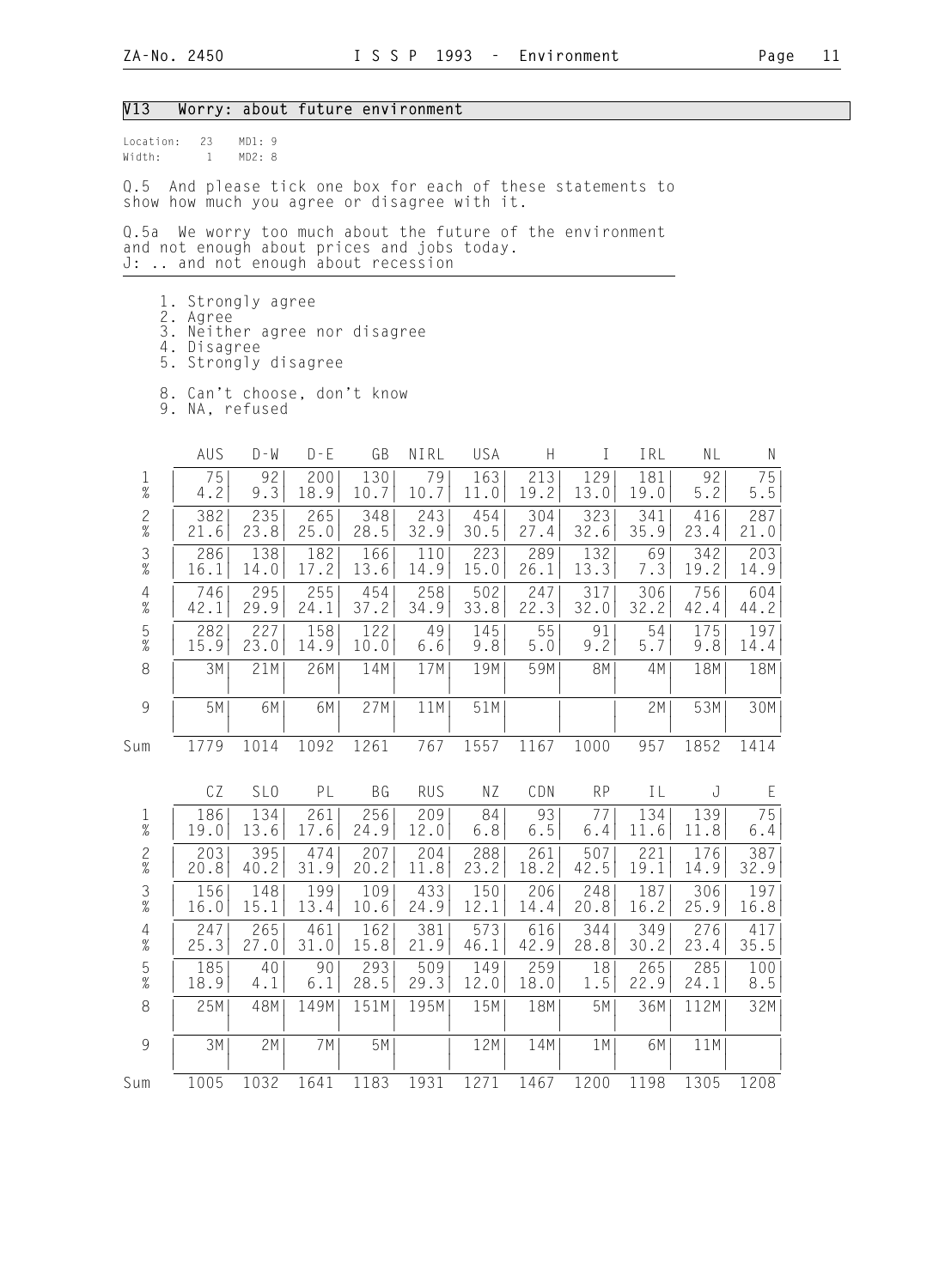## V14 Environment: modern life harms the

|              |         |        | $\bigcap$ Ek Almerikansıldı. 1920 |  |
|--------------|---------|--------|-----------------------------------|--|
| Width:       | 1 MD2:8 |        |                                   |  |
| Location: 24 |         | MD1: 9 |                                   |  |

Q.5b Almost everything we do in modern life harms the environment.

|  |  |  |  |  |  | 1. Strongly agree |
|--|--|--|--|--|--|-------------------|
|--|--|--|--|--|--|-------------------|

- 2. Agree
- 3. Neither agree nor disagree
- 4. Disagree
	- 5. Strongly disagree
	- 8. Can't choose, don't know
	- 9. NA, refused

|                                            | AUS  | $D - W$         | $D - E$   | GB        | NIRL       | USA       | H     | T         | IRL  | NL   | $\mathsf N$ |
|--------------------------------------------|------|-----------------|-----------|-----------|------------|-----------|-------|-----------|------|------|-------------|
| $\frac{1}{\%}$                             | 105  | 163             | 140       | 83        | 47         | 95        | 139   | 168       | 72   | 60   | 58          |
|                                            | 5.9  | 16.6            | 13.5      | 6.9       | 6.4        | 6.4       | 12.3  | 17.0      | 7.6  | 3.4  | 4.3         |
| $\frac{2}{\%}$                             | 698  | 422             | 404       | 503       | 302        | 669       | 389   | 447       | 388  | 496  | 388         |
|                                            | 39.3 | 43.0            | 38.9      | 41.8      | 41.1       | 45.1      | 34.5  | 45.2      | 41.1 | 27.8 | 28.6        |
| $\frac{3}{8}$                              | 304  | 180             | 155       | 219       | 134        | 244       | 373   | 157       | 113  | 376  | 246         |
|                                            | 17.1 | 18.3            | 14.9      | 18.2      | 18.2       | 16.4      | 33.1  | 15.9      | 12.0 | 21.1 | 18.1        |
| $\begin{array}{c} 4 \\ 2 \\ 0 \end{array}$ | 609  | 179             | 272       | 374       | 242        | 431       | 193   | 193       | 322  | 782  | 603         |
|                                            | 34.3 | 18.2            | 26.2      | 31.1      | 32.9       | 29.0      | 17.1  | 19.5      | 34.1 | 43.8 | 44.4        |
| $\frac{5}{\%}$                             | 58   | 38              | 67        | 23        | 10         | 45        | 32    | 25        | 48   | 72   | 62          |
|                                            | 3.3  | 3.9             | $6.5$     | 1.9       | 1.4        | 3.0       | 2.8   | 2.5       | 5.1  | 4.0  | 4.6         |
| $\,8\,$                                    | 1 M  | 26M             | 46M       | 21M       | 21M        | 19M       | 41M   | 9M        | 12M  | 33M  | 33M         |
| $\overline{9}$                             | 4M   | 6M              | <b>8M</b> | 38M       | 11M        | 54M       |       | 1M        | 2M   | 33M  | 24M         |
| Sum                                        | 1779 | 1014            | 1092      | 1261      | 767        | 1557      | 1167  | 1000      | 957  | 1852 | 1414        |
|                                            | CZ   | SL <sub>0</sub> | PL        | <b>BG</b> | <b>RUS</b> | ΝZ        | CDN   | <b>RP</b> | IL   | J    | E           |
| $\frac{1}{\%}$                             | 120  | 93              | 132       | 337       | 474        | 73        | 92    | 57        | 117  | 261  | 91          |
|                                            | 12.2 | 9.6             | 9.1       | 32.1      | 26.3       | 5.8       | $6.4$ | 4.8       | 10.1 | 21.0 | 7.8         |
| $\frac{2}{\%}$                             | 273  | 371             | 505       | 377       | 583        | 447       | 533   | 407       | 317  | 385  | 669         |
|                                            | 27.8 | 38.4            | 34.7      | 35.9      | 32.3       | 35.7      | 36.9  | 34.1      | 27.4 | 31.0 | 57.3        |
| $\frac{3}{\%}$                             | 185  | 197             | 221       | 144       | 462        | 196       | 206   | 305       | 236  | 346  | 208         |
|                                            | 18.8 | 20.4            | 15.2      | 13.7      | 25.6       | 15.6      | 14.2  | 25.5      | 20.4 | 27.9 | 17.8        |
| $\frac{4}{\%}$                             | 306  | 283             | 549       | 126       | 206        | 483       | 541   | 401       | 325  | 148  | 183         |
|                                            | 31.1 | 29.3            | 37.8      | 12.0      | 11.4       | 38.5      | 37.4  | 33.6      | 28.1 | 11.9 | 15.7        |
| $\frac{5}{\%}$                             | 99   | 23              | 47        | 65        | 80         | 54        | 74    | 24        | 162  | 100  | 16          |
|                                            | 10.1 | 2.4             | 3.2       | 6.2       | 4.4        | 4.3       | 5.1   | 2.0       | 14.0 | 8.1  | 1.4         |
| $\,8\,$                                    | 18M  | 65M             | 179M      | 129M      | 126M       | 10M       | 7M    | 5M        | 34M  | 58M  | 41M         |
| $\overline{9}$                             | 4M   |                 | <b>8M</b> | 5M        |            | <b>8M</b> | 14M   | 1M        | 7M   | 7M   |             |
| Sum                                        | 1005 | 1032            | 1641      | 1183      | 1931       | 1271      | 1467  | 1200      | 1198 | 1305 | 1208        |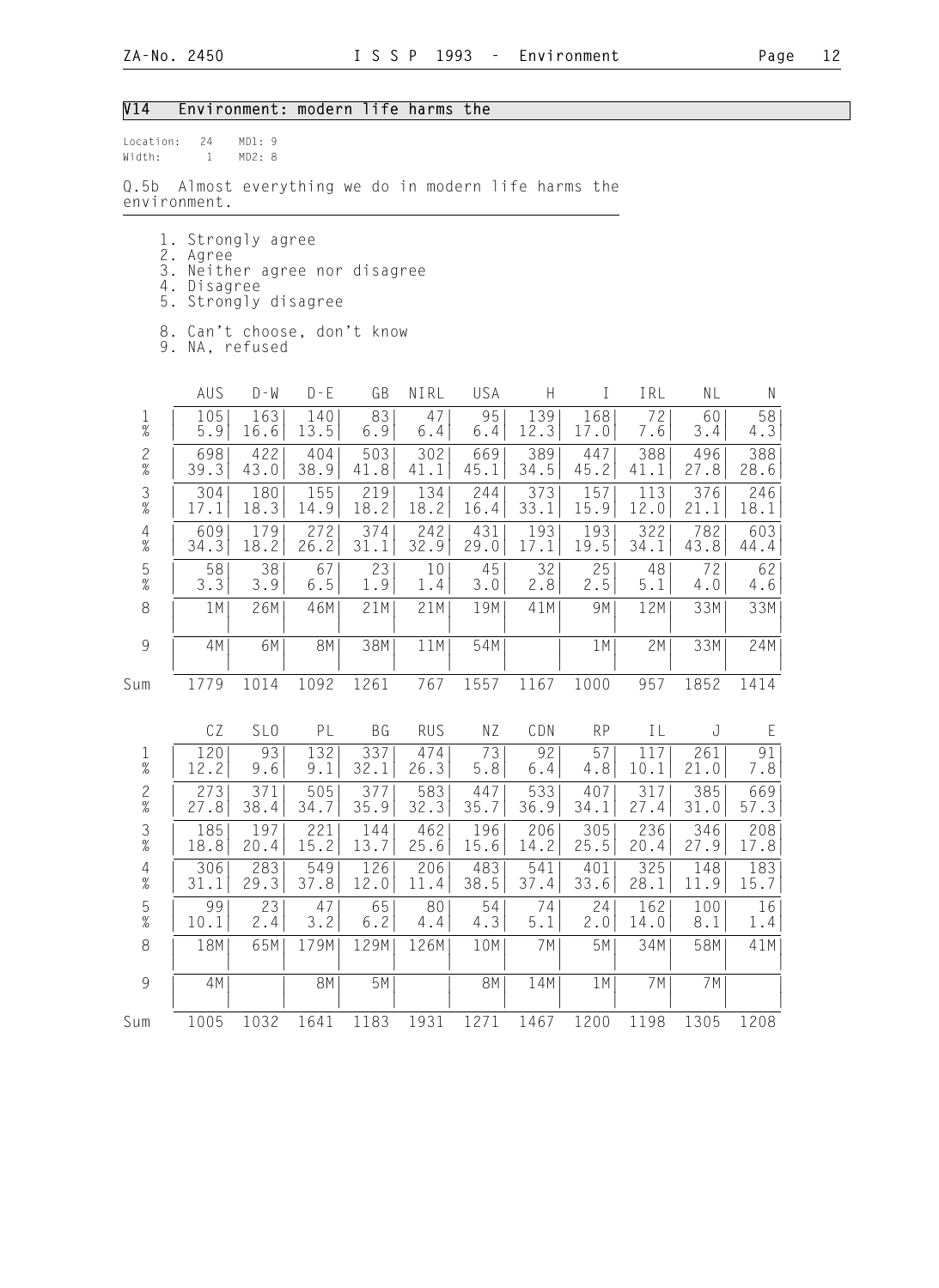## V15 Animals: same moral rights as human

| Location: 25<br>Width: 1 | MD1: 9<br>MD2: 8                                                                                      |
|--------------------------|-------------------------------------------------------------------------------------------------------|
| beings do.               | Q.5c Animals should have the same moral rights that human                                             |
|                          | 1. Strongly agree<br>2. Agree<br>3. Neither agree nor disagree<br>4. Disagree<br>5. Strongly disagree |
|                          | 8. Can't choose, don't know                                                                           |

9. NA, refused

|                                            | AUS  | $D - W$         | $D - E$ | GB   | NIRL       | USA   | Н    | I         | IRL  | NL   | $\mathsf{N}$ |
|--------------------------------------------|------|-----------------|---------|------|------------|-------|------|-----------|------|------|--------------|
| $\frac{1}{\%}$                             | 82   | 186             | 148     | 139  | 69         | 95    | 109  | 147       | 92   | 100  | 83           |
|                                            | 4.7  | 19.3            | 14.6    | 11.7 | 9.5        | $6.5$ | 9.6  | 14.9      | 9.8  | 5.8  | $6.2$        |
| $\frac{2}{\%}$                             | 415  | 294             | 274     | 412  | 229        | 373   | 218  | 350       | 321  | 437  | 400          |
|                                            | 23.7 | 30.6            | 27.0    | 34.5 | 31.4       | 25.4  | 19.3 | 35.4      | 34.1 | 25.2 | 29.8         |
| $\frac{3}{8}$                              | 421  | 176             | 168     | 247  | 154        | 285   | 261  | 186       | 121  | 404  | 238          |
|                                            | 24.0 | 18.3            | 16.6    | 20.7 | 21.1       | 19.4  | 23.1 | 18.8      | 12.8 | 23.3 | 17.7         |
| $\begin{array}{c} 4 \\ y'_{o} \end{array}$ | 620  | 185             | 245     | 342  | 222        | 516   | 371  | 213       | 297  | 617  | 460          |
|                                            | 35.4 | 19.2            | 24.1    | 28.7 | 30.4       | 35.2  | 32.8 | 21.5      | 31.5 | 35.6 | 34.3         |
| $\frac{5}{\%}$                             | 214  | 121             | 180     | 53   | 56         | 198   | 172  | 93        | 111  | 175  | 161          |
|                                            | 12.2 | 12.6            | 17.7    | 4.4  | 7.7        | 13.5  | 15.2 | 9.4       | 11.8 | 10.1 | 12.0         |
| $\,8\,$                                    | 9M   | 46M             | 67M     | 35M  | 25M        | 36M   | 36M  | 11M       | 12M  | 64M  | 43M          |
| $\overline{9}$                             | 18M  | 6M              | 10M     | 33M  | 12M        | 54M   |      |           | 3M   | 55M  | 29M          |
| Sum                                        | 1779 | 1014            | 1092    | 1261 | 767        | 1557  | 1167 | 1000      | 957  | 1852 | 1414         |
|                                            | CZ   | SL <sub>0</sub> | PL      | BG   | <b>RUS</b> | NZ    | CDN  | <b>RP</b> | IL   | J    | E            |
| $\frac{1}{\%}$                             | 217  | 83              | 285     | 301  | 784        | 107   | 131  | 46        | 169  | 571  | 60           |
|                                            | 22.3 | 9.1             | 18.9    | 28.9 | 44.9       | 8.7   | 9.3  | 3.8       | 14.6 | 45.6 | 5.2          |
| $\frac{2}{\%}$                             | 204  | 340             | 775     | 257  | 381        | 324   | 347  | 527       | 254  | 395  | 373          |
|                                            | 20.9 | 37.3            | 51.3    | 24.7 | 21.8       | 26.3  | 24.5 | 44.1      | 22.0 | 31.6 | 32.5         |
| $\frac{3}{8}$                              | 177  | 172             | 212     | 167  | 325        | 252   | 269  | 258       | 184  | 180  | 210          |
|                                            | 18.2 | 18.9            | 14.0    | 16.1 | 18.6       | 20.5  | 19.0 | 21.6      | 15.9 | 14.4 | 18.3         |
| $\frac{4}{\%}$                             | 214  | 270             | 193     | 102  | 143        | 429   | 484  | 333       | 278  | 55   | 383          |
|                                            | 22.0 | 29.6            | 12.8    | 9.8  | 8.2        | 34.8  | 34.2 | 27.8      | 24.0 | 4.4  | 33.4         |
| $\frac{5}{\%}$                             | 162  | 47              | 46      | 213  | 113        | 119   | 185  | 32        | 272  | 50   | 120          |
|                                            | 16.6 | 5.2             | 3.0     | 20.5 | 6.5        | 9.7   | 13.1 | 2.7       | 23.5 | 4.0  | 10.5         |
| $\,8\,$                                    | 30M  | 120M            | 125M    | 139M | 185M       | 27M   | 33M  | 3M        | 35M  | 49M  | 62M          |
| $\overline{9}$                             | 1 M  |                 | 5M      | 4M   |            | 13M   | 18M  | 1M        | 6M   | 5M   |              |
| Sum                                        | 1005 | 1032            | 1641    | 1183 | 1931       | 1271  | 1467 | 1200      | 1198 | 1305 | 1208         |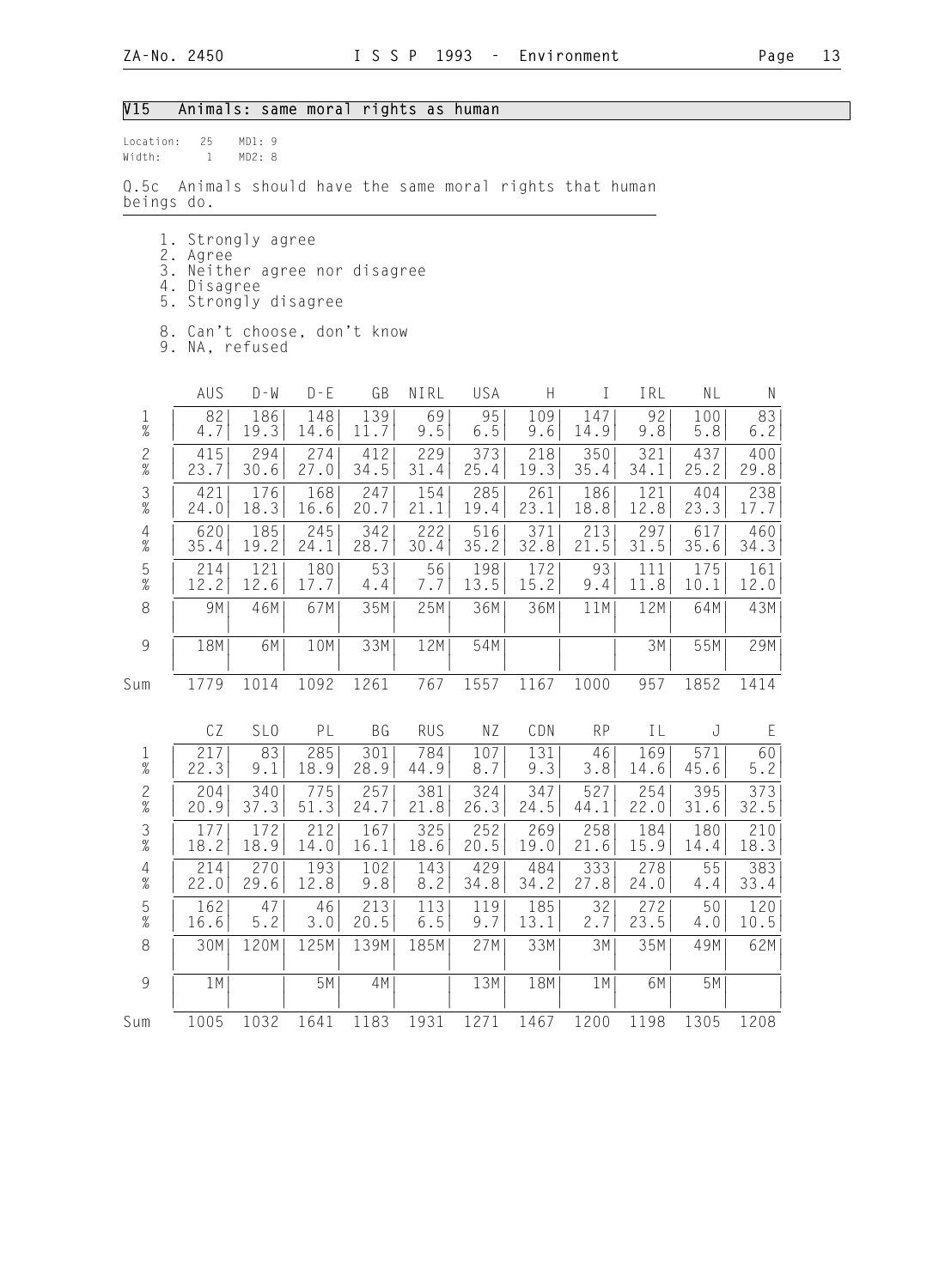## V16 Nature: respect because created by God

| Location:<br>Width:               | 26<br>$\mathbf{1}$                            | MD1: 9<br>MD2: 8                                  |             |               |              |             |             |             |             |             |             |
|-----------------------------------|-----------------------------------------------|---------------------------------------------------|-------------|---------------|--------------|-------------|-------------|-------------|-------------|-------------|-------------|
| Q.5d                              | created by God                                | Human beings should respect nature because it was |             |               |              |             |             |             |             |             |             |
| 3.<br>4.<br>5.                    | 1. Strongly agree<br>2. Agree<br>Disagree     | Neither agree nor disagree<br>Strongly disagree   |             |               |              |             |             |             |             |             |             |
|                                   | 8. Can't choose, don't know<br>9. NA, refused |                                                   |             |               |              |             |             |             |             |             |             |
|                                   | AUS                                           | $D - W$                                           | $D - E$     | GB            | NIRL         | USA         | H           | $\bf{I}$    | IRL         | NL          | N           |
| $1\,$<br>$\overline{\mathcal{U}}$ | 251<br>14.4                                   | 353<br>36.5                                       | 248<br>25.5 | 236<br>19.7   | 230<br>30.8  | 387<br>26.1 | 292<br>25.7 | 405<br>40.7 | 305<br>32.1 | 217<br>12.4 | 251<br>18.5 |
| $\overline{c}$<br>$\%$            | 765<br>43.9                                   | 364<br>37.7                                       | 249<br>25.6 | 507<br>42.4   | 396<br>53.0  | 747<br>50.4 | 324<br>28.5 | 426<br>42.8 | 551<br>57.9 | 531<br>30.4 | 438<br>32.3 |
| $\mathfrak{Z}$<br>$\%$            | 425<br>24.4                                   | 155<br>16.0                                       | 165<br>17.0 | 254<br>21.3   | 91<br>12.2   | 238<br>16.1 | 295<br>26.0 | 92<br>9.2   | 63<br>6.6   | 422<br>24.2 | 306<br>22.6 |
| $\overline{4}$<br>$\frac{1}{6}$   | 185<br>10.6                                   | 57<br>5.9                                         | 122<br>12.6 | 125<br>10.5   | 20<br>2.7    | 63<br>4.3   | 146<br>12.9 | 52<br>5.2   | 23<br>2.4   | 380<br>21.8 | 185<br>13.7 |
| $\frac{5}{\%}$                    | 118<br>6.8                                    | 37<br>3.8                                         | 188<br>19.3 | 73<br>6.1     | 10<br>1.3    | 46<br>3.1   | 79<br>7.0   | 20<br>2.0   | 9<br>.9     | 196<br>11.2 | 174<br>12.9 |
| $\,8\,$                           | 16M                                           | 42M                                               | 110M        | 34M           | 13M          | 23M         | 31M         | 2M          | 4M          | 70M         | 41M         |
| $\mathcal{G}$                     | 19M                                           | 6M                                                | 10M         | 32M           | 7M           | 53M         |             | 3M          | 2M          | 36M         | 19M         |
| Sum                               | 1779                                          | 1014                                              | 1092        | 1261          | 767          | 1557        | 1167        | 1000        | 957         | 1852        | 1414        |
|                                   | CZ                                            | SL <sub>0</sub>                                   | PL          | ΒG            | <b>RUS</b>   | ΝZ          | CDN         | <b>RP</b>   | IL          | J           | Ε           |
| $\frac{1}{\%}$                    | 367<br>38.3                                   | 130<br>13.8                                       | 435<br>28.2 | 595<br>56.1   | 1063<br>59.3 | 226<br>18.3 | 301<br>21.3 | 250<br>20.9 | 301<br>26.1 | 647<br>52.2 | 186<br>16.0 |
| $\frac{2}{\%}$                    | 195<br>20.3                                   | 351<br>37.3                                       | 837<br>54.4 | 193<br>18.2   | 353<br>19.7  | 428<br>34.7 | 607<br>43.0 | 763<br>63.7 | 337<br>29.2 | 375<br>30.2 | 635<br>54.8 |
| $\frac{3}{8}$                     | 167<br>17.4                                   | 164<br>17.4                                       | 162<br>10.5 | 115<br>10.8   | 211<br>11.8  | 284<br>23.0 | 310<br>21.9 | 113<br>9.4  | 201<br>17.4 | 165<br>13.3 | 206<br>17.8 |
| 4<br>$\%$                         | 110<br>11.5                                   | 232<br>24.7                                       | 73<br>4.7   | 79<br>$7\,.5$ | 98<br>$5.5$  | 171<br>13.9 | 121<br>8.6  | 61<br>5.1   | 152<br>13.2 | 25<br>2.0   | 105<br>9.1  |
| $\frac{5}{\%}$                    | 120<br>12.5                                   | 64<br>6.8                                         | 33<br>2.1   | 78<br>7.4     | 67<br>3.7    | 125<br>10.1 | $74$<br>5.2 | 11<br>.9    | 163<br>14.1 | 28<br>2.3   | 27<br>2.3   |
| $\,8\,$                           | 42M                                           | 91M                                               | 93M         | 118M          | 139M         | 25M         | 39M         | 1 M         | 39M         | 60M         | 49M         |
| $\mathcal{G}$                     | 4M                                            |                                                   | 8M          | 5M            |              | 12M         | 15M         | 1M          | 5M          | 5M          |             |
| Sum                               | 1005                                          | 1032                                              | 1641        | 1183          | 1931         | 1271        | 1467        | 1200        | 1198        | 1305        | 1208        |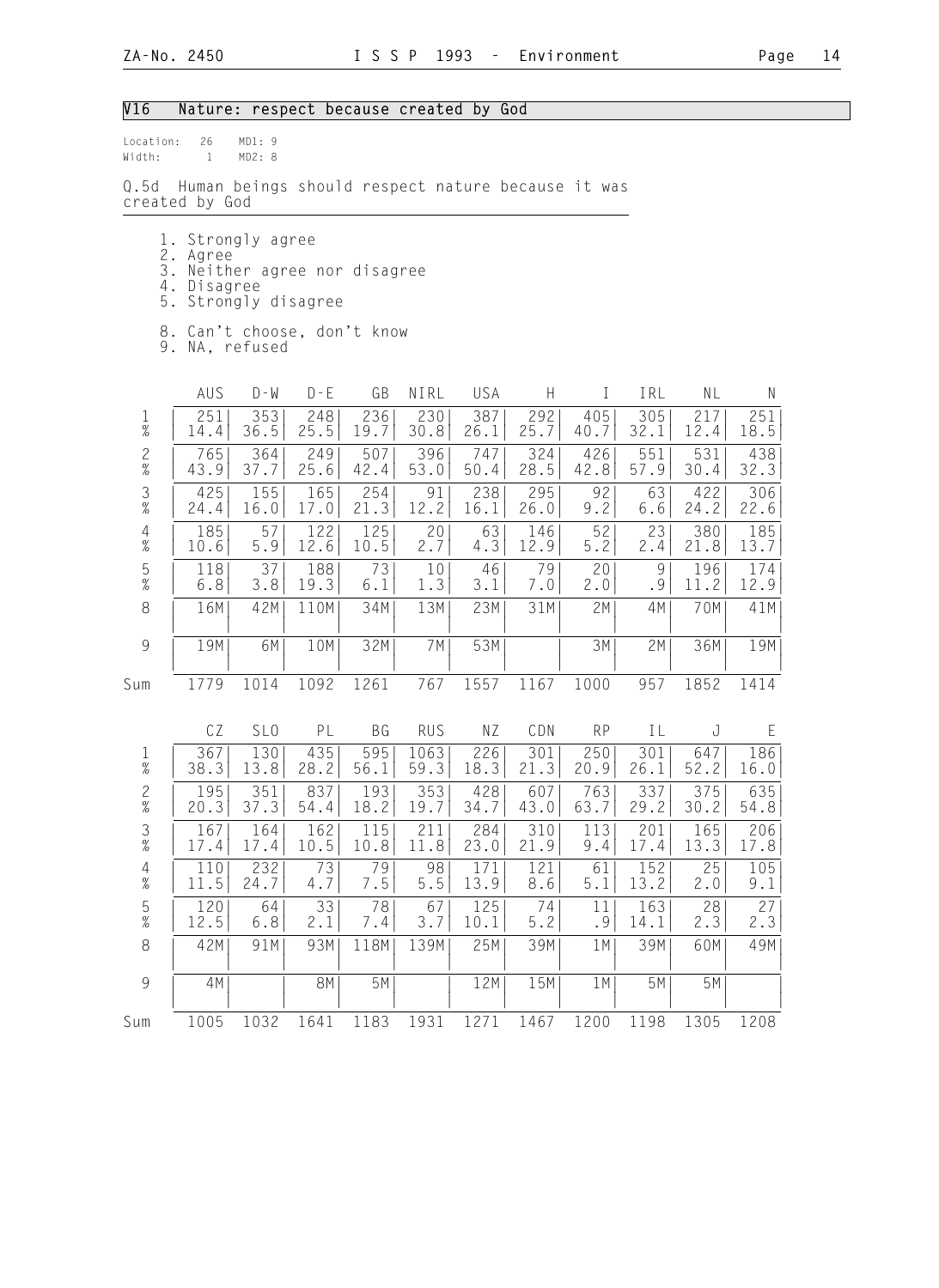## V17 Worry: progress harming environment

Location: 27 MD1: 9<br>Width: 1 MD2: 8 1 MD2: 8

Q.6 How much do you agree or disagree with each of the following statements?

Q.6a People worry too much about human progress harming the environment

- 1. Strongly agree
- 2. Agree
- 3. Neither agree nor disagree
- 4. Disagree
	- 5. Strongly disagree
- 8. Can't choose, don't know
- 9. NA, refused

|                                                           | AUS         | $D - W$         | $D - E$     | GB          | NIRL          | USA         | $\boldsymbol{\mathsf{H}}$ | T           | IRL                      | NL          | $\mathsf{N}$ |  |
|-----------------------------------------------------------|-------------|-----------------|-------------|-------------|---------------|-------------|---------------------------|-------------|--------------------------|-------------|--------------|--|
| $\frac{1}{\%}$                                            | 58<br>3.3   | 60<br>6.1       | 96<br>9.3   | 52<br>4.4   | 24<br>3.3     | 68<br>4.6   | 249<br>22.3               | 86<br>8.7   | 51<br>5.4                | 41<br>2.4   | 39<br>$3.0$  |  |
| $\frac{2}{\%}$                                            | 431<br>24.4 | 210<br>21.3     | 233<br>22.6 | 340<br>28.8 | 226<br>30.9   | 416<br>28.3 | 477<br>42.7               | 266<br>27.0 | 342<br>36.4              | 505<br>29.3 | 303<br>23.0  |  |
| $\frac{3}{8}$                                             | 291<br>16.5 | 136<br>13.8     | 170<br>16.5 | 220<br>18.6 | 146<br>19.9   | 259<br>17.6 | 307<br>27.5               | 125<br>12.7 | 89<br>9.5                | 341<br>19.8 | 247<br>18.7  |  |
| $\begin{array}{c} 4 \\ \% \end{array}$                    | 777<br>44.0 | 302<br>30.7     | 352<br>34.2 | 486<br>41.1 | 299<br>40.8   | 602<br>40.9 | 73<br>$6.5$               | 367<br>37.2 | 410<br>43.7              | 730<br>42.4 | 612<br>46.4  |  |
| $\frac{5}{\%}$                                            | 207<br>11.7 | 277<br>28.1     | 179<br>17.4 | 84<br>7.1   | 37<br>$5.1$   | 127<br>8.6  | 10<br>.9                  | 143<br>14.5 | 47<br>5.0                | 106<br>6.2  | 118<br>8.9   |  |
| $\,8\,$                                                   | 5M          | 23M             | 52M         | 23M         | 21M           | 27M         | 51M                       | 13M         | 14M                      | 53M         | 52M          |  |
| $\mathcal{G}% _{M_{1},M_{2}}^{\alpha,\beta}(\varepsilon)$ | 10M         | 6M              | 10M         | 56M         | 14M           | 58M         |                           |             | 4M                       | 76M         | 43M          |  |
| Sum                                                       | 1779        | 1014            | 1092        | 1261        | 767           | 1557        | 1167                      | 1000        | 957                      | 1852        | 1414         |  |
|                                                           | CZ          | SL <sub>0</sub> | PL          | BG          | <b>RUS</b>    | NZ          | CDN                       | <b>RP</b>   | IL                       | J           | E            |  |
| $\frac{1}{\%}$                                            | 124<br>12.7 | 88<br>9.0       | 116<br>8.1  | 345<br>36.5 | 494<br>28.1   | 30<br>2.4   | 37<br>2.6                 | 74<br>6.2   | 133<br>11.6              | 130<br>10.9 | 55<br>4.7    |  |
| $\frac{2}{\%}$                                            | 224<br>22.9 | 391<br>39.9     | 459<br>31.9 | 319<br>33.8 | 498<br>28.3   | 321<br>26.0 | 264<br>18.6               | 559<br>46.7 | 359<br>31.4              | 191<br>16.0 | 392<br>33.3  |  |
| $\frac{3}{8}$                                             | 134<br>13.7 | 129<br>13.1     | 218<br>15.2 | 126<br>13.3 | 499<br>28.4   | 185<br>15.0 | 188<br>13.2               | 296<br>24.7 | $\overline{175}$<br>15.3 | 295<br>24.7 | 129<br>11.0  |  |
| $\frac{4}{\%}$                                            | 368<br>37.7 | 324<br>33.0     | 552<br>38.4 | 91<br>9.6   | 176<br>10.0   | 581<br>47.1 | 705<br>49.6               | 250<br>20.9 | 338<br>29.6              | 293<br>24.5 | 498<br>42.3  |  |
| $\frac{5}{\%}$                                            | 127<br>13.0 | 49<br>$5.0$     | 92<br>6.4   | 63<br>$6.7$ | 90<br>$5.1\,$ | 117<br>9.5  | 226<br>15.9               | 17<br>1.4   | 138<br>12.1              | 286<br>23.9 | 102<br>8.7   |  |
| 8                                                         | 27M         | 51M             | 197M        | 234M        | 174M          | 18M         | 23M                       | 3M          | 46M                      | 103M        | 32M          |  |
|                                                           |             |                 |             |             |               |             |                           |             |                          |             |              |  |
| 9                                                         | 1M          |                 | 7M          | 5M          |               | 19M         | 24M                       | 1M          | 9M                       | 7M          |              |  |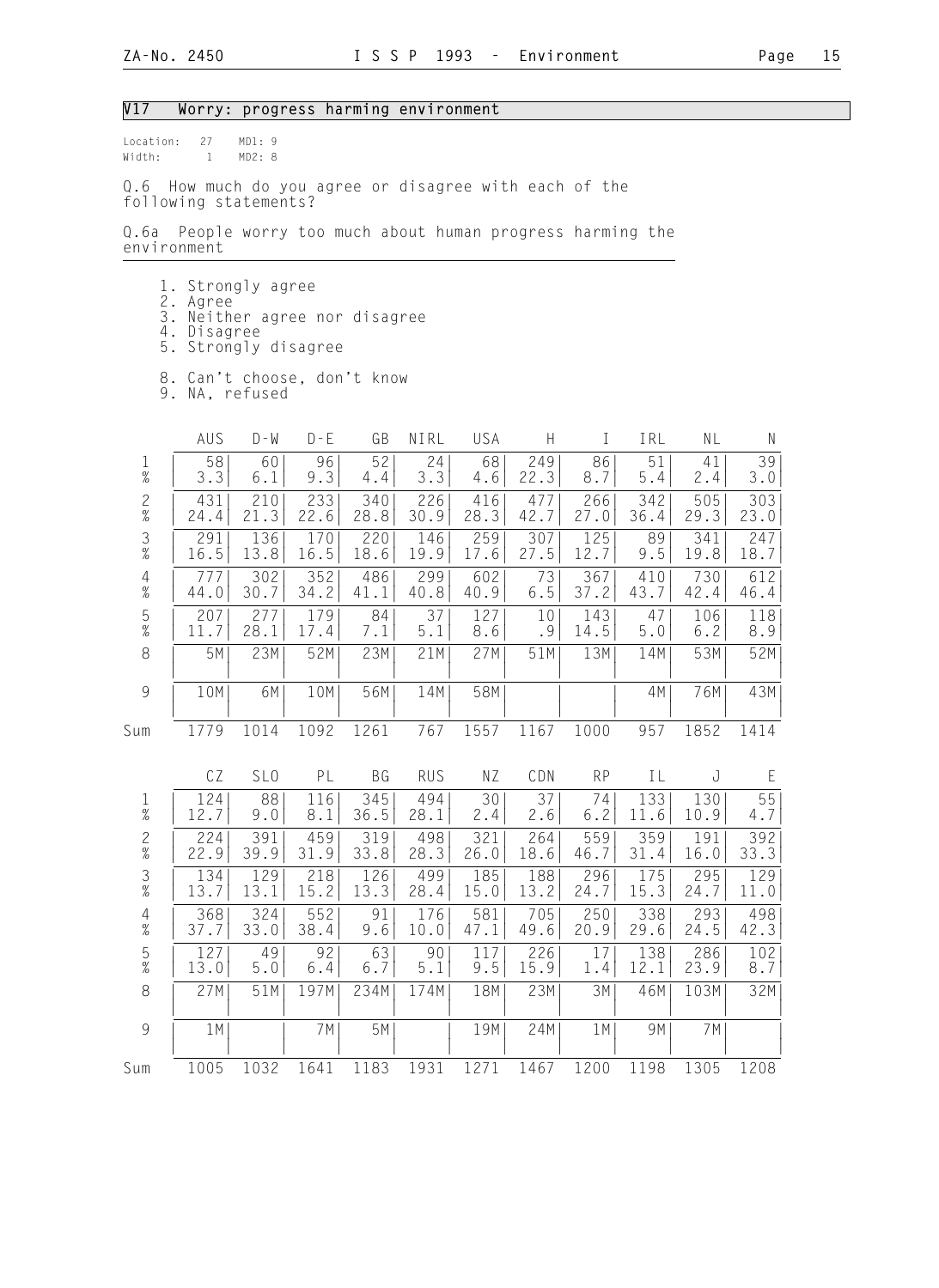## V18 Nature: in harmony if leave alone

| location: | 28 | MD1: 0 |  |
|-----------|----|--------|--|
| Width:    |    | MD2:8  |  |

Q.6b Nature would be at peace and in harmony if only human beings would leave it alone

- 1. Strongly agree
- 2. Agree
- 3. Neither agree nor disagree
- 4. Disagree 5. Strongly disagree
	-
	- 8. Can't choose, don't know 9. NA, refused
	-

|                                        | AUS         | $D - W$         | $D - E$     | GB          | NIRL                 | USA         | $\boldsymbol{\mathsf{H}}$ | $\rm I$     | IRL         | NL          | $\mathsf{N}$ |  |
|----------------------------------------|-------------|-----------------|-------------|-------------|----------------------|-------------|---------------------------|-------------|-------------|-------------|--------------|--|
| $\frac{1}{\%}$                         | 166<br>9.5  | 348<br>35.1     | 285<br>27.5 | 161<br>13.4 | 115<br>15.4          | 106<br>7.2  | 320<br>28.1               | 351<br>35.3 | 119<br>12.8 | 94<br>5.4   | 186<br>13.9  |  |
| $\frac{2}{\%}$                         | 705<br>40.2 | 417<br>42.0     | 391<br>37.7 | 576<br>48.0 | 388<br>52.0          | 625<br>42.3 | 419<br>36.8               | 442<br>44.5 | 522<br>56.2 | 461<br>26.4 | 649<br>48.4  |  |
| $\frac{3}{8}$                          | 445<br>25.4 | 124<br>12.5     | 158<br>15.3 | 212<br>17.7 | 116<br>15.5          | 317<br>21.4 | 283<br>24.9               | 107<br>10.8 | 101<br>10.9 | 264<br>15.1 | 260<br>19.4  |  |
| $\begin{array}{c} 4 \\ \% \end{array}$ | 389<br>22.2 | 90<br>9.1       | 157<br>15.2 | 239<br>19.9 | 123<br>16.5          | 390<br>26.4 | 103<br>9.1                | 78<br>7.8   | 178<br>19.2 | 776<br>44.4 | 222<br>16.5  |  |
| $\frac{5}{\%}$                         | 50<br>2.8   | 13<br>1.3       | 45<br>4.3   | 13<br>1.1   | $\overline{4}$<br>.5 | 40<br>2.7   | 13<br>1.1                 | 16<br>1.6   | 9<br>1.0    | 154<br>8.8  | 25<br>1.9    |  |
| $\,8\,$                                | 10M         | 17M             | 46M         | 21M         | 13M                  | 23M         | 29M                       | 4M          | 22M         | 56M         | 50M          |  |
| $\overline{9}$                         | 14M         | 5M              | 10M         | 39M         | <b>8M</b>            | 56M         |                           | 2M          | 6M          | 47M         | 22M          |  |
| Sum                                    | 1779        | 1014            | 1092        | 1261        | 767                  | 1557        | 1167                      | 1000        | 957         | 1852        | 1414         |  |
|                                        | CZ          | SL <sub>0</sub> | PL          | BG          | <b>RUS</b>           | NZ          | CDN                       | RP          | IL          | J           | E            |  |
| $\frac{1}{\%}$                         | 329<br>33.5 | 204<br>21.2     | 277<br>18.4 | 431<br>42.2 | 559<br>31.1          | 138<br>11.1 | 140<br>9.8                | 101<br>8.4  | 333<br>29.1 | 389<br>31.7 | 113<br>9.9   |  |
| $\frac{2}{\%}$                         | 332<br>33.8 | 548<br>56.8     | 830<br>55.1 | 327<br>32.0 | 448<br>24.9          | 532<br>42.9 | 460<br>32.2               | 581<br>48.6 | 470<br>41.0 | 318<br>25.9 | 613<br>53.9  |  |
| $\frac{3}{8}$                          | 137<br>14.0 | 106<br>11.0     | 181<br>12.0 | 126<br>12.3 | 517<br>28.7          | 251<br>20.2 | 309<br>21.6               | 236<br>19.7 | 147<br>12.8 | 327<br>26.7 | 192<br>16.9  |  |
| $\frac{4}{\%}$                         | 136<br>13.8 | 99<br>10.3      | 189<br>12.6 | 63<br>6.2   | 170<br>$9.4$         | 293<br>23.6 | 467<br>32.7               | 261<br>21.8 | 142<br>12.4 | 120<br>9.8  | 195<br>17.2  |  |
| $\frac{5}{\%}$                         | 48<br>4.9   | 7<br>.7         | 28<br>1.9   | 75<br>7.3   | 105<br>5.8           | 26<br>2.1   | 54<br>3.8                 | 17<br>1.4   | 54<br>4.7   | 72<br>5.9   | 24<br>2.1    |  |
| $\,8\,$                                | 22M         | 68M             | 125M        | 157M        | 132M                 | 24M         | 20M                       | 3M          | 39M         | 75M         | 70M          |  |
| 9                                      | 1M          |                 | 11M         | 4M          |                      | 7M          | 17M                       | 1M          | 13M         | 4M          | 1M           |  |
| Sum                                    | 1005        | 1032            | 1641        | 1183        | 1931                 | 1271        | 1467                      | 1200        | 1198        | 1305        | 1208         |  |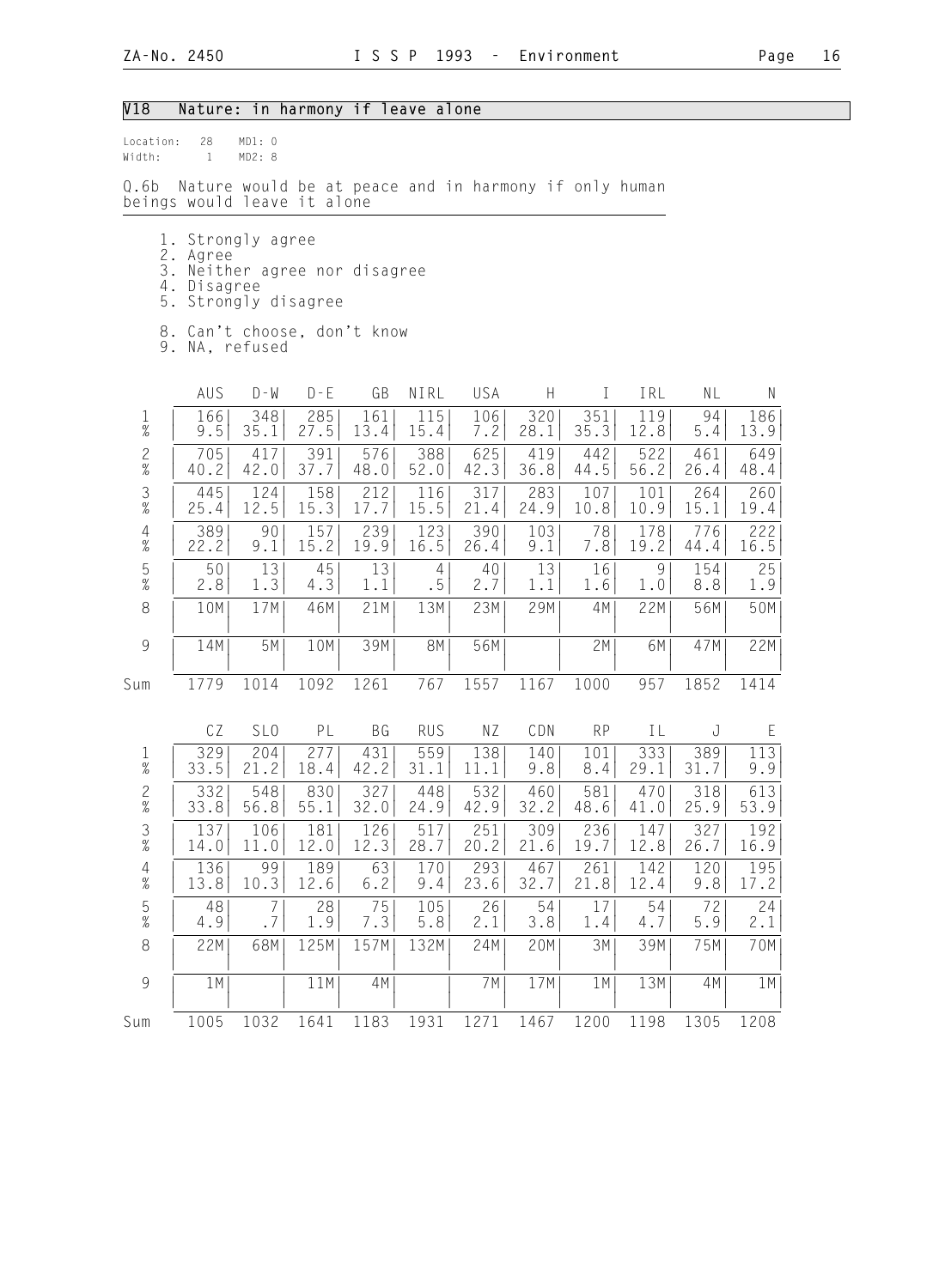## V19 Environment: protect by economic growth

| Location:<br>Width:    | 29<br>$\mathbf{1}$                                                                                                                | MD1: 9<br>MD2: 8 |             |             |             |             |             |             |             |             |             |
|------------------------|-----------------------------------------------------------------------------------------------------------------------------------|------------------|-------------|-------------|-------------|-------------|-------------|-------------|-------------|-------------|-------------|
| Q.6c                   | In order to protect the environment <r's country=""> needs<br/>economic growth</r's>                                              |                  |             |             |             |             |             |             |             |             |             |
| 1.                     | 2. Agree<br>3. Neither agree nor disagree<br>4. Disagree<br>5. Strongly disagree<br>8. Can't choose, don't know<br>9. NA, refused | Strongly agree   |             |             |             |             |             |             |             |             |             |
|                        | AUS                                                                                                                               | $D - M$          | $D - E$     | GB          | NIRL        | USA         | H           | $\bf{I}$    | IRL         | NL          | Ν           |
| $\mathbf 1$<br>$\%$    | 70<br>4.0                                                                                                                         | 124<br>13.3      | 154<br>15.3 | 74<br>6.5   | 47<br>6.8   | 78<br>5.4   | 333<br>30.2 | 121<br>12.6 | 120<br>13.1 | 53<br>3.1   | 89<br>6.9   |
| $\frac{2}{\%}$         | 601<br>34.5                                                                                                                       | 290<br>31.0      | 333<br>33.0 | 469<br>41.2 | 301<br>43.2 | 661<br>45.6 | 451<br>40.9 | 329<br>34.4 | 484<br>52.7 | 460<br>27.3 | 501<br>38.9 |
| $\frac{3}{8}$          | 510<br>29.3                                                                                                                       | 228<br>24.4      | 207<br>20.5 | 303<br>26.6 | 192<br>27.6 | 335<br>23.1 | 202<br>18.3 | 167<br>17.5 | 122<br>13.3 | 473<br>28.0 | 253<br>19.6 |
| $\overline{4}$<br>$\%$ | 488<br>28.0                                                                                                                       | 197<br>21.1      | 222<br>22.0 | 268<br>23.5 | 141<br>20.3 | 339<br>23.4 | 100<br>9.1  | 265<br>27.7 | 169<br>18.4 | 627<br>37.1 | 376<br>29.2 |
| $\mathbf 5$<br>$\%$    | 71<br>4.1                                                                                                                         | 96<br>10.3       | 93<br>9.2   | 25<br>2.2   | 15<br>2.2   | 35<br>2.4   | 18<br>1.6   | 75<br>7.8   | 24<br>2.6   | 75<br>4.4   | 70<br>5.4   |
| 8                      | 19M                                                                                                                               | 72M              | 74M         | 67M         | 59M         | 48M         | 63M         | 41M         | 26M         | 129M        | 89M         |
| 9                      | 20M                                                                                                                               | 7 M              | 9M          | 55M         | 12M         | 61M         |             | 2M          | 12M         | 35M         | 36M         |
| Sum                    | 1779                                                                                                                              | 1014             | 1092        | 1261        | 767         | 1557        | 1167        | 1000        | 957         | 1852        | 1414        |
|                        | CZ                                                                                                                                | SL <sub>0</sub>  | PL          | BG          | <b>RUS</b>  | ΝZ          | CDN         | <b>RP</b>   | IL          | J           | E           |
| $\mathbf 1$<br>$\%$    | 500<br>51.1                                                                                                                       | 154<br>16.4      | 341<br>22.6 | 532<br>55.4 | 697<br>42.8 | 70<br>5.7   | 94<br>$6.8$ | 134<br>11.2 | 252<br>22.0 | 324<br>27.1 | 89<br>8.2   |
| $\frac{2}{\%}$         | 309<br>31.6                                                                                                                       | 496<br>52.9      | 883<br>58.6 | 252<br>26.3 | 395<br>24.2 | 397<br>32.6 | 528<br>37.9 | 751<br>62.7 | 450<br>39.2 | 320<br>26.8 | 562<br>51.8 |
| $\frac{3}{8}$          | 101<br>10.3                                                                                                                       | 140<br>14.9      | 118<br>7.8  | 87<br>9.1   | 356<br>21.9 | 272<br>22.3 | 318<br>22.8 | 211<br>17.6 | 173<br>15.1 | 344<br>28.8 | 197<br>18.2 |
| $\overline{4}$<br>$\%$ | 50<br>5.1                                                                                                                         | 131<br>14.0      | 134<br>8.9  | 47<br>4.9   | 116<br>7.1  | 408<br>33.5 | 392<br>28.2 | 91<br>7.6   | 177<br>15.4 | 125<br>10.5 | 198<br>18.2 |
| $\frac{5}{\%}$         | 19<br>1.9                                                                                                                         | 16<br>1.7        | 30<br>2.0   | 42<br>4.4   | 65<br>4.0   | 71<br>5.8   | 60<br>4.3   | 10<br>.8    | 96<br>8.4   | 83<br>6.9   | 39<br>3.6   |
| $\,8\,$                | 24M                                                                                                                               | 95M              | 122M        | 219M        | 302M        | 36M         | 55M         | 2M          | 43M         | 101M        | 123M        |
| $\mathcal{G}$          | 2M                                                                                                                                |                  | 13M         | 4M          |             | 17M         | 20M         | 1 M         | 7M          | 8M          |             |
| Sum                    | 1005                                                                                                                              | 1032             | 1641        | 1183        | 1931        | 1271        | 1467        | 1200        | 1198        | 1305        | 1208        |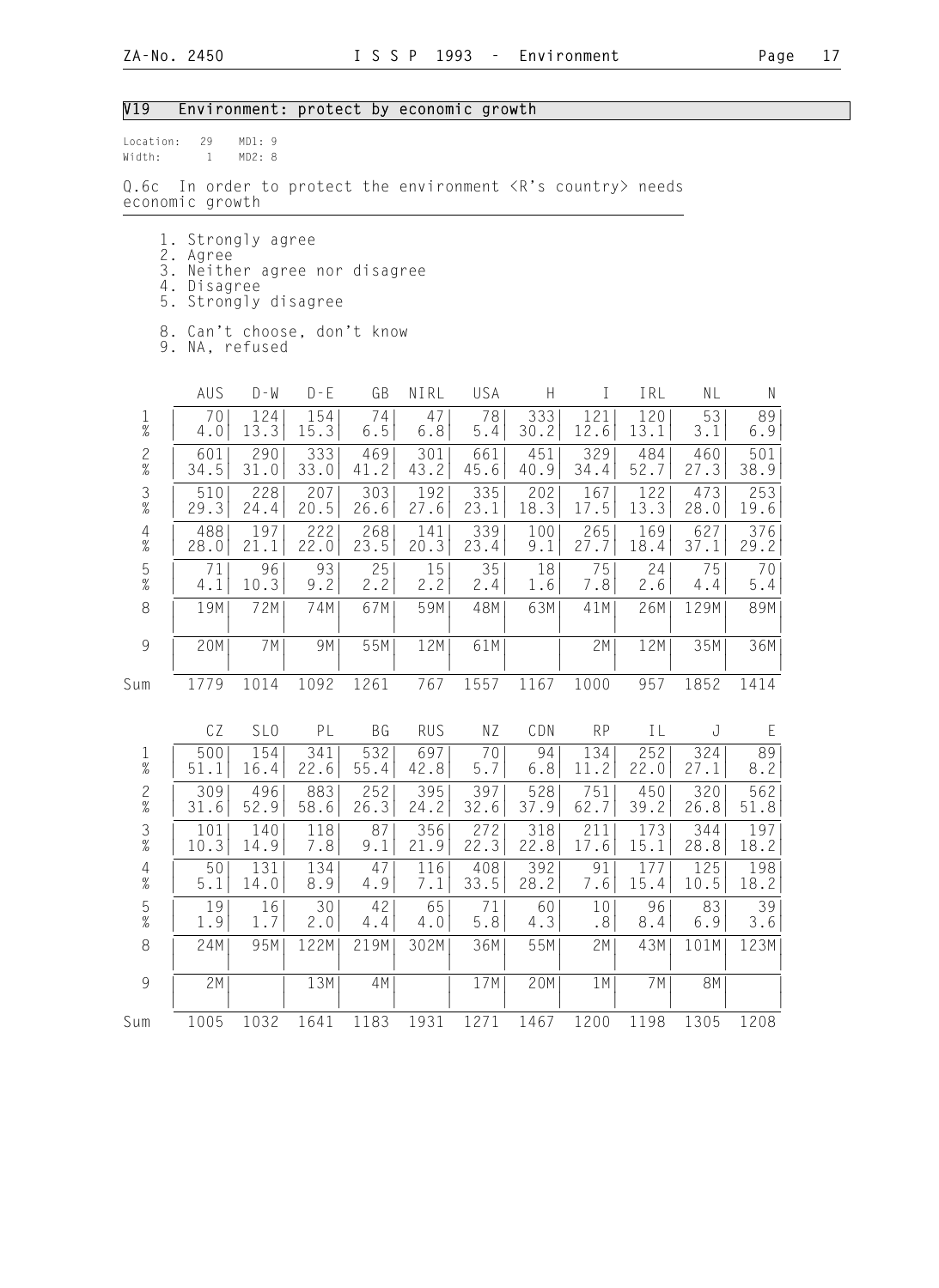# V20 Animals: medical testing if save lives

| Location:<br>Width:  | 30<br>$\mathbf{1}$                                          | MD1:9<br>MD2: 8           |             |                                                        |                                                      |             |             |             |             |              |             |
|----------------------|-------------------------------------------------------------|---------------------------|-------------|--------------------------------------------------------|------------------------------------------------------|-------------|-------------|-------------|-------------|--------------|-------------|
| 0.6d                 | might save human lives                                      |                           |             |                                                        | It is right to use animals for medical testing if it |             |             |             |             |              |             |
| 2.<br>3.<br>5.<br>8. | 1. Strongly agree<br>Agree<br>4. Disagree<br>9. NA, refused | Strongly disagree         |             | Neither agree nor disagree<br>Can't choose, don't know |                                                      |             |             |             |             |              |             |
|                      | AUS                                                         | $D - W$                   | $D - E$     | GB                                                     | NIRL                                                 | USA         | H           | Ι           | IRL         | NL           | N           |
| $\frac{1}{\%}$       | 156<br>8.9                                                  | 179<br>18.5               | 259<br>25.2 | 106<br>9.0                                             | 89<br>12.1                                           | 212<br>14.6 | 388<br>34.6 | 162<br>16.5 | 126<br>13.4 | 106<br>6.0   | 167<br>12.5 |
| $\frac{2}{\%}$       | 869<br>49.6                                                 | 319<br>33.0               | 427<br>41.5 | 530<br>45.2                                            | 346<br>46.9                                          | 750<br>51.5 | 490<br>43.7 | 356<br>36.3 | 417<br>44.5 | 796<br>45.4  | 755<br>56.7 |
| $\frac{3}{\%}$       | 337<br>19.2                                                 | 198<br>20.5               | 146<br>14.2 | 158<br>13.5                                            | 94<br>12.7                                           | 211<br>14.5 | 170<br>15.2 | 178<br>18.1 | 120<br>12.8 | 390<br>22.2  | 208<br>15.6 |
| $\frac{4}{\%}$       | 261<br>14.9                                                 | $\overline{1}$ 47<br>15.2 | 125<br>12.2 | 218<br>18.6                                            | 134<br>18.2                                          | 197<br>13.5 | 56<br>5.0   | 128<br>13.0 | 187<br>20.0 | 321<br>18.3  | 137<br>10.3 |
| $\frac{5}{\%}$       | 128<br>7.3                                                  | 123<br>12.7               | 71<br>6.9   | 160<br>13.7                                            | 75<br>10.2                                           | 86<br>5.9   | 18<br>1.6   | 157<br>16.0 | 87<br>9.3   | 141<br>$8.0$ | 65<br>4.9   |
| 8                    | 14M                                                         | 42M                       | 57M         | 42M                                                    | 13M                                                  | 43M         | 45M         | 17M         | 18M         | 54M          | 59M         |
| $\overline{9}$       | 14M                                                         | 6M                        | 7M          | 47M                                                    | 16M                                                  | 58M         |             | 2M          | 2M          | 44M          | 23M         |
| Sum                  | 1779                                                        | 1014                      | 1092        | 1261                                                   | 767                                                  | 1557        | 1167        | 1000        | 957         | 1852         | 1414        |
|                      | CZ                                                          | SL <sub>0</sub>           | PL          | BG                                                     | <b>RUS</b>                                           | ΝZ          | CDN         | <b>RP</b>   | ΙL          | J            | E           |
| $\mathbf 1$<br>$\%$  | 481<br>48.9                                                 | 188<br>19.3               | 252<br>17.0 | 728<br>67.3                                            | 843<br>48.7                                          | 102<br>8.4  | 221<br>15.8 | 80<br>6.7   | 407<br>35.6 | 131<br>10.5  | 143<br>12.3 |
| $\frac{2}{\%}$       | 334<br>33.9                                                 | 581<br>59.5               | 912<br>61.4 | 218<br>20.2                                            | 510<br>29.5                                          | 606<br>50.0 | 637<br>45.6 | 680<br>56.8 | 406<br>35.6 | 305<br>24.5  | 692<br>59.8 |
| $\frac{3}{8}$        | 94<br>9.6                                                   | 118<br>12.1               | 167<br>11.2 | 76<br>7.0                                              | 264<br>15.3                                          | 219<br>18.1 | 242<br>17.3 | 267<br>22.3 | 130<br>11.4 | 383<br>30.8  | 198<br>17.1 |
| $\frac{4}{\%}$       | 50<br>5.1                                                   | 71<br>7.3                 | 122<br>8.2  | 31<br>2.9                                              | 68<br>3.9                                            | 181<br>14.9 | 166<br>11.9 | 159<br>13.3 | 84<br>7.4   | 204<br>16.4  | 100<br>8.6  |
| $\frac{5}{\%}$       | 25<br>2.5                                                   | 18<br>1.8                 | 33<br>2.2   | 28<br>2.6                                              | 46<br>2.7                                            | 104<br>8.6  | 131<br>9.4  | 11<br>.9    | 115<br>10.1 | 221<br>17.8  | 25<br>2.2   |
| $\,8\,$              | 21M                                                         | 55M                       | 145M        | 98M                                                    | 200M                                                 | 48M         | 52M         | 2M          | 46M         | 53M          | 50M         |
| $\overline{9}$       |                                                             | 1 M                       | 10M         | 4M                                                     |                                                      | 11M         | 18M         | 1 M         | 10M         | <b>8M</b>    |             |
| Sum                  | 1005                                                        | 1032                      | 1641        | 1183                                                   | 1931                                                 | 1271        | 1467        | 1200        | 1198        | 1305         | 1208        |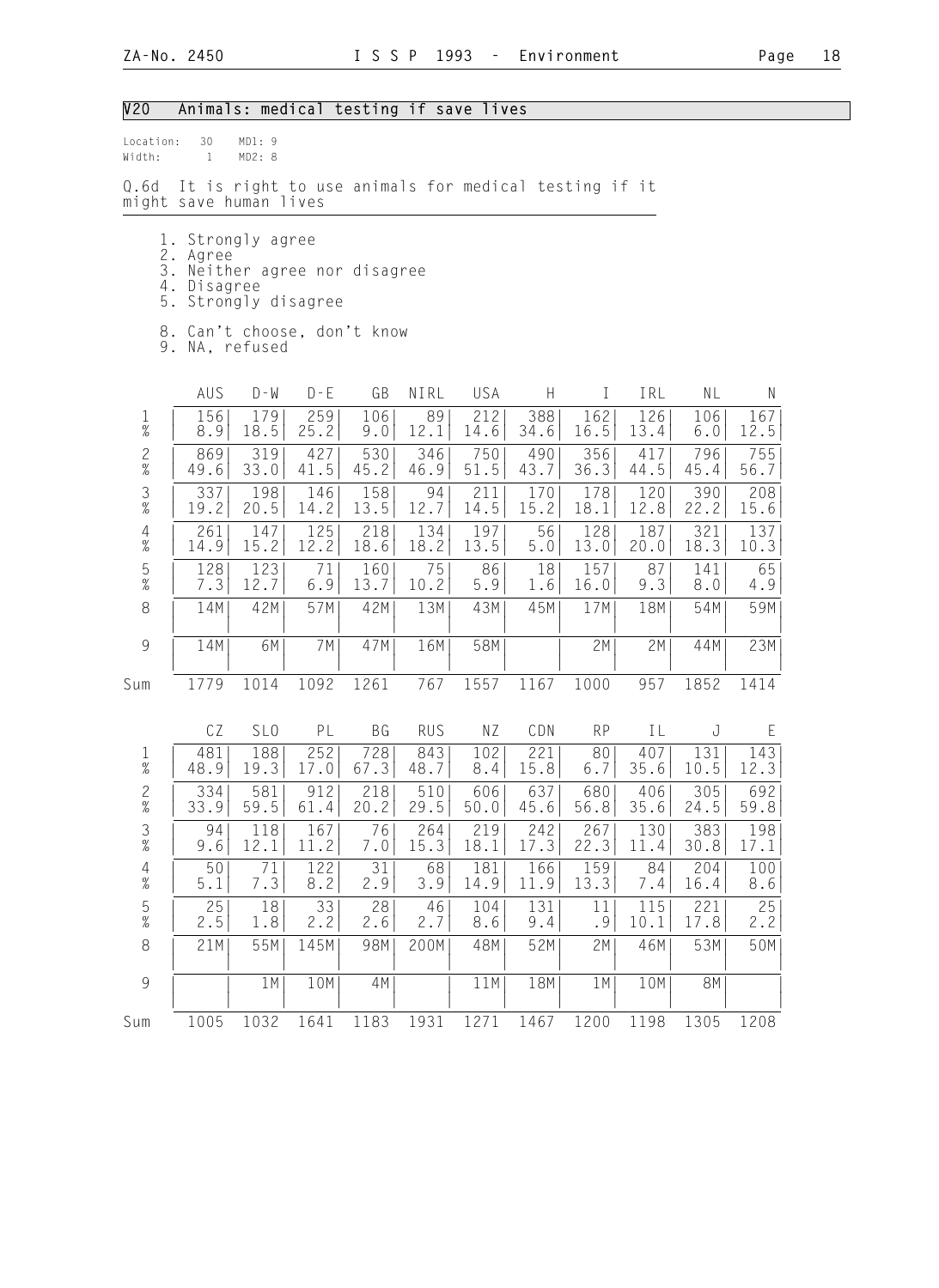## V21 Nature: fierce struggle

| Location:<br>Width:             | 31<br>$\mathbf{1}$                                     | MD1: 9<br>MD2: 8 |                            |             |             |             |                |             |             |             |             |
|---------------------------------|--------------------------------------------------------|------------------|----------------------------|-------------|-------------|-------------|----------------|-------------|-------------|-------------|-------------|
| Q.6e<br>fittest                 | Nature is really a fierce struggle for survival of the |                  |                            |             |             |             |                |             |             |             |             |
|                                 | 1. Strongly agree                                      |                  |                            |             |             |             |                |             |             |             |             |
| 3.                              | 2. Agree                                               |                  | Neither agree nor disagree |             |             |             |                |             |             |             |             |
| 5.                              | 4. Disagree                                            |                  | Strongly disagree          |             |             |             |                |             |             |             |             |
| 9.                              | 8. Can't choose, don't know                            | NA, refused      |                            |             |             |             |                |             |             |             |             |
|                                 | AUS                                                    | $D - W$          | $D - E$                    | GB          | NIRL        | USA         | H.             | $\bf{I}$    | IRL         | NL          | Ν           |
| $\mathbf 1$<br>$\%$             | 207<br>11.8                                            | 287<br>29.7      | 299<br>29.4                | 130<br>11.3 | 66<br>9.2   | 120<br>8.4  | 390<br>35.5    | 217<br>22.4 | 157<br>17.0 | 156<br>9.2  | 140<br>11.0 |
| $\frac{2}{\%}$                  | 1056<br>60.2                                           | 430<br>44.5      | 449<br>44.2                | 680<br>58.9 | 399<br>55.6 | 784<br>54.7 | 474<br>43.1    | 519<br>53.6 | 572<br>62.1 | 859<br>50.7 | 673<br>52.9 |
| $\frac{3}{8}$                   | 293<br>16.7                                            | 139<br>14.4      | 161<br>15.8                | 194<br>16.8 | 133<br>18.5 | 324<br>22.6 | 183<br>16.6    | 133<br>13.7 | 88<br>9.6   | 387<br>22.9 | 275<br>21.6 |
| $\frac{4}{\%}$                  | 174<br>9.9                                             | 76<br>7.9        | 75<br>7.4                  | 131<br>11.4 | 109<br>15.2 | 176<br>12.3 | 47<br>4.3      | 82<br>8.5   | 90<br>9.8   | 253<br>14.9 | 149<br>11.7 |
| $\frac{5}{\%}$                  | 23<br>1.3                                              | 34<br>3.5        | 32<br>3.1                  | 19<br>1.6   | 11<br>1.5   | 30<br>2.1   | 6<br>$\cdot$ 5 | 17<br>1.8   | 14<br>1.5   | 38<br>2.2   | 36<br>2.8   |
| 8                               | 9M                                                     | 41M              | 67M                        | 50M         | 32M         | 60M         | 67M            | 28M         | 25M         | 102M        | 91M         |
| 9                               | 17M                                                    | 7M               | 9M                         | 57M         | 17M         | 63M         |                | 4M          | 11M         | 57M         | 50M         |
| Sum                             | 1779                                                   | 1014             | 1092                       | 1261        | 767         | 1557        | 1167           | 1000        | 957         | 1852        | 1414        |
|                                 | CZ                                                     | SL <sub>0</sub>  | PL                         | BG          | <b>RUS</b>  | ΝZ          | CDN            | <b>RP</b>   | IL          | J           | E           |
| $\frac{1}{\%}$                  | 456<br>47.0                                            | 140<br>15.1      | 221<br>15.8                | 553<br>57.2 | 957<br>54.1 | 150<br>12.2 | 179<br>12.7    | 68<br>5.7   | 487<br>42.5 | 588<br>48.3 | 113<br>10.3 |
| $\frac{2}{\%}$                  | 341<br>35.2                                            | 552<br>59.4      | 820<br>58.4                | 252<br>26.1 | 517<br>29.2 | 717<br>58.4 | 721<br>51.3    | 607<br>50.9 | 463<br>40.4 | 415<br>34.1 | 609<br>55.8 |
| $\mathfrak{Z}$<br>$\frac{1}{2}$ | 97<br>10.0                                             | 127<br>13.7      | 213<br>15.2                | 68<br>7.0   | 188<br>10.6 | 183<br>14.9 | 246<br>17.5    | 318<br>26.7 | 96<br>8.4   | 150<br>12.3 | 178<br>16.3 |
| $\overline{4}$<br>$\%$          | 56<br>5.8                                              | 98<br>10.5       | 134<br>9.6                 | 50<br>$5.2$ | 64<br>3.6   | 167<br>13.6 | 213<br>15.2    | 187<br>15.7 | 64<br>$5.6$ | 31<br>2.5   | 172<br>15.8 |
| $\frac{5}{\%}$                  | 20<br>2.1                                              | 12<br>1.3        | 15<br>1.1                  | 43<br>4.5   | 44<br>2.5   | 11<br>.9    | 46<br>3.3      | 12<br>1.0   | 37<br>3.2   | 33<br>2.7   | 20<br>1.8   |
| 8                               | 33M                                                    | 103M             | 217M                       | 212M        | 161M        | 29M         | 43M            | 7M          | 45M         | 77M         | 116M        |
| $\mathcal{G}$                   | 2M                                                     |                  | 21M                        | 5M          |             | 14M         | 19M            | 1M          | 6M          | 11M         |             |
| Sum                             | 1005                                                   | 1032             | 1641                       | 1183        | 1931        | 1271        | 1467           | 1200        | 1198        | 1305        | 1208        |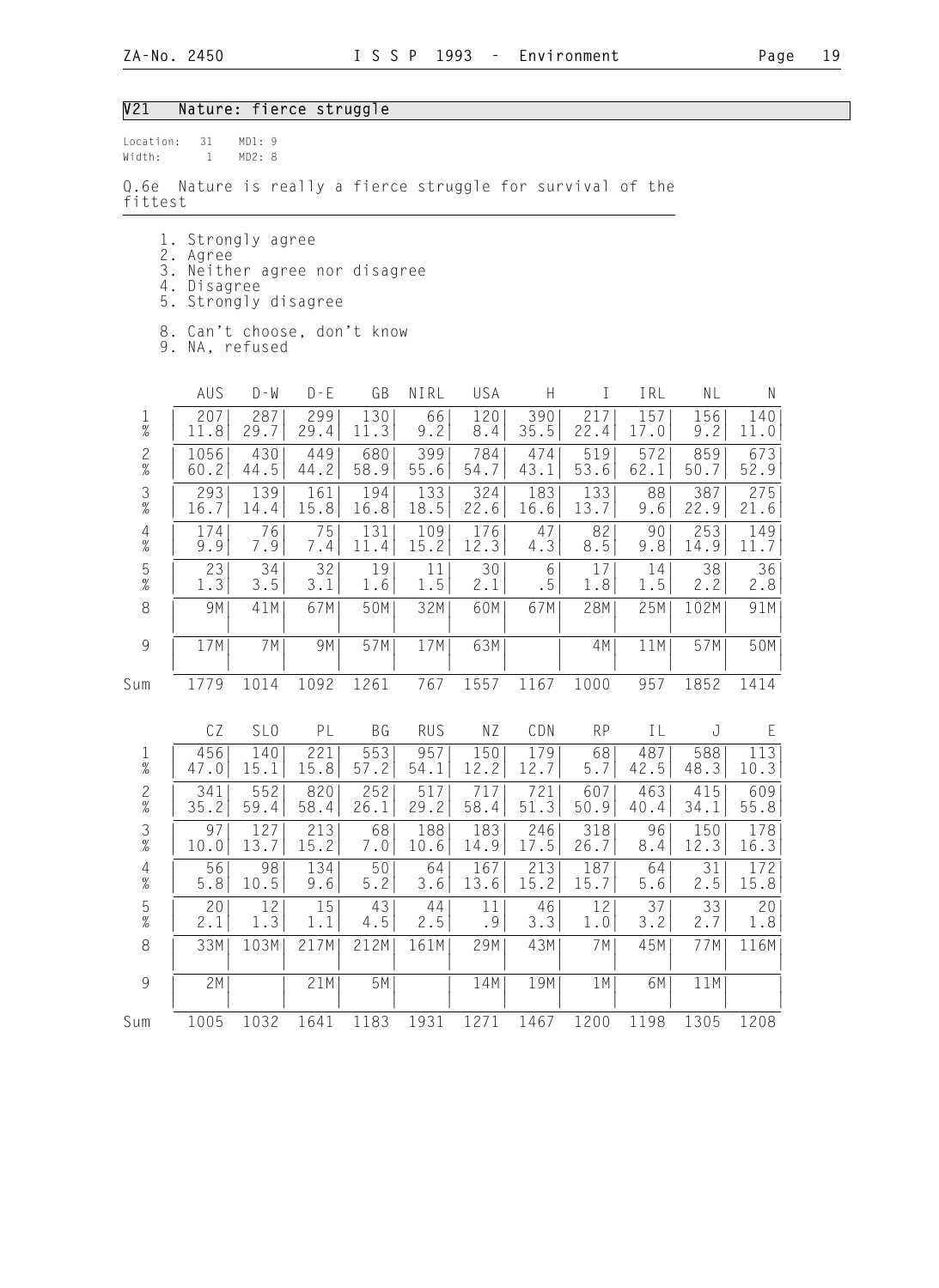## V22 Economic growth: harms the environment

| location: | 32 | MD1:9  |  |
|-----------|----|--------|--|
| Width:    |    | MD2: R |  |

Q.6f Economic growth always harms the environment

- 1. Strongly agree
- 2. Agree
- 3. Neither agree nor disagree
- 4. Disagree
- 5. Strongly disagree
- 8. Can't choose, don't know
- 9. NA, refused

|                                            | AUS  | $D - W$         | $D - E$ | GB        | NIRL       | USA  | H    | I         | IRL  | NL    | $\mathsf{N}$ |
|--------------------------------------------|------|-----------------|---------|-----------|------------|------|------|-----------|------|-------|--------------|
| $\frac{1}{\%}$                             | 50   | 142             | 135     | 43        | 24         | 34   | 172  | 153       | 46   | 63    | 36           |
|                                            | 2.9  | 15.1            | 13.6    | 3.8       | 3.5        | 2.3  | 15.7 | 15.7      | 5.0  | 3.7   | 2.8          |
| $\frac{2}{\%}$                             | 295  | 339             | 267     | 250       | 165        | 272  | 284  | 395       | 252  | 456   | 197          |
|                                            | 16.8 | 35.9            | 26.8    | 22.0      | 23.8       | 18.8 | 25.9 | 40.5      | 27.4 | 26.5  | 15.3         |
| $\frac{3}{8}$                              | 499  | 196             | 204     | 364       | 215        | 378  | 382  | 201       | 142  | 475   | 300          |
|                                            | 28.5 | 20.8            | 20.5    | 32.0      | 31.1       | 26.1 | 34.8 | 20.6      | 15.4 | 27.6  | 23.3         |
| $\begin{array}{c} 4 \\ 2 \\ 0 \end{array}$ | 829  | 211             | 287     | 450       | 279        | 682  | 223  | 172       | 409  | 665   | 656          |
|                                            | 47.3 | 22.4            | 28.8    | 39.5      | 40.3       | 47.1 | 20.3 | 17.6      | 44.5 | 38.6  | 50.9         |
| $\frac{5}{\%}$                             | 79   | 55              | 103     | 31        | 9          | 83   | 37   | 55        | 71   | 65    | 101          |
|                                            | 4.5  | 5.8             | 10.3    | 2.7       | 1.3        | 5.7  | 3.4  | $5.6$     | 7.7  | 3.8   | 7.8          |
| $\,8\,$                                    | 15M  | 65M             | 89M     | 69M       | 56M        | 45M  | 69M  | 21M       | 33M  | 100M  | 88M          |
| $\overline{9}$                             | 12M  | 6M              | 7M      | 54M       | 19M        | 63M  |      | 3M        | 4M   | 28M   | 36M          |
| Sum                                        | 1779 | 1014            | 1092    | 1261      | 767        | 1557 | 1167 | 1000      | 957  | 1852  | 1414         |
|                                            | CZ   | SL <sub>0</sub> | PL      | <b>BG</b> | <b>RUS</b> | ΝZ   | CDN  | <b>RP</b> | IL   | J     | E            |
| $\frac{1}{\%}$                             | 106  | 85              | 118     | 279       | 269        | 26   | 37   | 47        | 94   | 369   | 75           |
|                                            | 10.9 | 9.0             | 8.3     | 30.3      | 16.0       | 2.1  | 2.6  | 3.9       | 8.2  | 30.4  | $6.8$        |
| $\frac{2}{\%}$                             | 239  | 366             | 580     | 257       | 422        | 189  | 238  | 442       | 193  | 363   | 392          |
|                                            | 24.6 | 38.7            | 40.6    | 27.9      | 25.2       | 15.4 | 16.9 | 37.0      | 16.9 | 29.9  | 35.5         |
| $\frac{3}{\%}$                             | 193  | 222             | 285     | 152       | 559        | 285  | 319  | 306       | 246  | 306   | 275          |
|                                            | 19.9 | 23.5            | 20.0    | 16.5      | 33.3       | 23.3 | 22.6 | 25.6      | 21.5 | 25.2  | 24.9         |
| $\frac{4}{\%}$                             | 331  | 248             | 412     | 160       | 256        | 663  | 719  | 377       | 402  | 103   | 315          |
|                                            | 34.1 | 26.2            | 28.9    | 17.4      | 15.3       | 54.2 | 50.9 | 31.5      | 35.2 | 8.5   | 28.5         |
| $\frac{5}{\%}$                             | 103  | 25              | 32      | 74        | 171        | 61   | 99   | 23        | 208  | 73    | 47           |
|                                            | 10.6 | 2.6             | 2.2     | 8.0       | 10.2       | 5.0  | 7.0  | 1.9       | 18.2 | $6.0$ | 4.3          |
| $\,8\,$                                    | 32M  | 86M             | 195M    | 256M      | 254M       | 36M  | 38M  | 4M        | 50M  | 81M   | 104M         |
| $\overline{9}$                             | 1M   |                 | 19M     | 5M        |            | 11M  | 17M  | 1M        | 5M   | 10M   |              |
| Sum                                        | 1005 | 1032            | 1641    | 1183      | 1931       | 1271 | 1467 | 1200      | 1198 | 1305  | 1208         |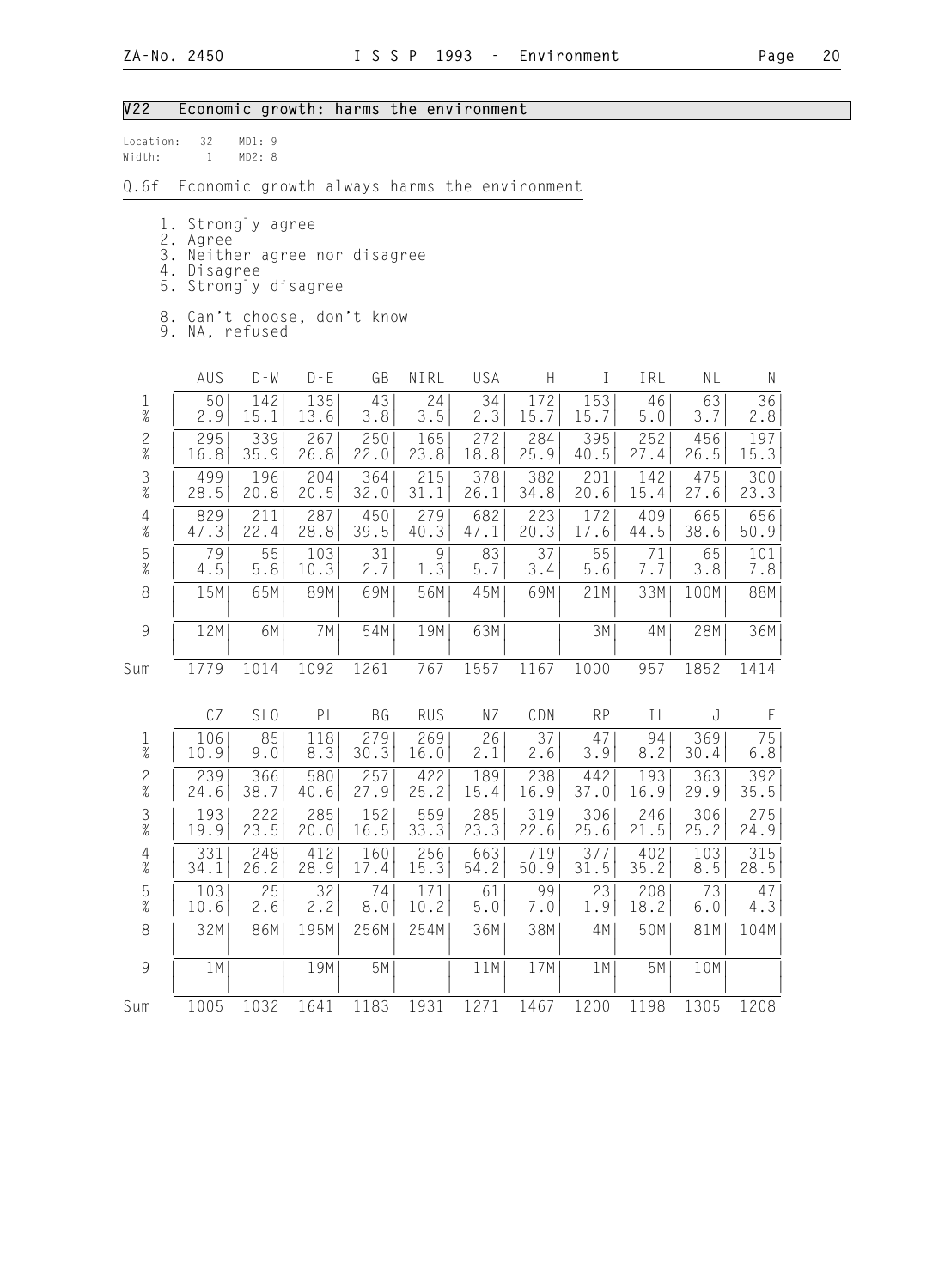| V <sub>23</sub><br>Nature is sacred because               |                                                                                                                                                                                                        |                 |             |             |              |             |             |              |             |              |             |  |
|-----------------------------------------------------------|--------------------------------------------------------------------------------------------------------------------------------------------------------------------------------------------------------|-----------------|-------------|-------------|--------------|-------------|-------------|--------------|-------------|--------------|-------------|--|
| Width:                                                    | MD1:9<br>33<br>Location:<br>MD2: 8<br>$\mathbf{1}$<br>Q.7 Please tick one box to show which statement is closest<br>to your views.                                                                     |                 |             |             |              |             |             |              |             |              |             |  |
|                                                           | 1. Nature is sacred because it is created by God<br>2. Nature is spiritual or sacred in itself<br>3. Nature is important, but not spiritual or sacred<br>8. Can't choose, don't know<br>9. NA, refused |                 |             |             |              |             |             |              |             |              |             |  |
|                                                           | AUS                                                                                                                                                                                                    | $D - W$         | $D - E$     | GB          | NIRL         | USA         | H           | $\mathbf{I}$ | IRL         | ΝL           | N           |  |
| $\mathbf{1}$<br>$\%$                                      | 346<br>21.3                                                                                                                                                                                            | 191<br>20.0     | 109<br>10.8 | 272<br>24.2 | 359<br>51.9  | 554<br>41.0 | 226<br>20.0 | 362<br>36.6  | 429<br>46.4 | 213<br>11.9  | 169<br>12.2 |  |
| $\frac{2}{\%}$                                            | 407<br>25.0                                                                                                                                                                                            | 273<br>28.6     | 191<br>19.0 | 159<br>14.1 | 67<br>9.7    | 304<br>22.5 | 350<br>30.9 | 360<br>36.4  | 204<br>22.1 | 542<br>30.2  | 373<br>26.9 |  |
| $\mathfrak{Z}$<br>$\frac{9}{6}$                           | 873<br>53.7                                                                                                                                                                                            | 491<br>51.4     | 705<br>70.1 | 694<br>61.7 | 266<br>38.4  | 493<br>36.5 | 556<br>49.1 | 267<br>27.0  | 291<br>31.5 | 1038<br>57.9 | 844<br>60.9 |  |
| 8                                                         | 79M                                                                                                                                                                                                    | 54M             | 82M         | 118M        | 69M          | 130M        | 35M         | 10M          | 29M         | 44M          | 20M         |  |
| 9                                                         | 74M                                                                                                                                                                                                    | 5M              | 5M          | 18M         | 6M           | 76M         |             | 1M           | 4M          | 15M          | <b>8M</b>   |  |
| Sum                                                       | 1779                                                                                                                                                                                                   | 1014            | 1092        | 1261        | 767          | 1557        | 1167        | 1000         | 957         | 1852         | 1414        |  |
|                                                           | CZ                                                                                                                                                                                                     | SL <sub>0</sub> | PL          | <b>BG</b>   | <b>RUS</b>   | NZ          | CDN         | <b>RP</b>    | IL          | J            | E           |  |
| $\mathbf{1}$<br>$\%$                                      | 134<br>14.0                                                                                                                                                                                            | 127<br>14.8     | 421<br>28.4 | 383<br>36.2 | 478<br>26.7  | 240<br>20.0 | 292<br>21.8 | 906<br>76.1  | 230<br>19.9 | 316<br>31.0  | 371<br>32.6 |  |
| $\frac{2}{\%}$                                            | 366<br>38.3                                                                                                                                                                                            | 289<br>33.6     | 417<br>28.2 | 469<br>44.3 | 1052<br>58.8 | 317<br>26.4 | 419<br>31.3 | 141<br>11.8  | 254<br>21.9 | 422<br>41.5  | 188<br>16.5 |  |
| $\frac{3}{8}$                                             | 455<br>47.6                                                                                                                                                                                            | 443<br>51.6     | 642<br>43.4 | 206<br>19.5 | 259<br>14.5  | 642<br>53.5 | 629<br>46.9 | 143<br>12.0  | 674<br>58.2 | 280<br>27.5  | 580<br>50.9 |  |
| 8                                                         | 50M                                                                                                                                                                                                    | 173M            | 146M        | 118M        | 142M         | 64M         | 120M        | 10M          | 38M         | 267M         | 69M         |  |
| $\mathcal{G}% _{M_{1},M_{2}}^{\alpha,\beta}(\mathcal{G})$ |                                                                                                                                                                                                        |                 | 15M         | 7M          |              | <b>8M</b>   | 7M          |              | 2M          | 20M          |             |  |
| Sum                                                       | 1005                                                                                                                                                                                                   | 1032            | 1641        | 1183        | 1931         | 1271        | 1467        | 1200         | 1198        | 1305         | 1208        |  |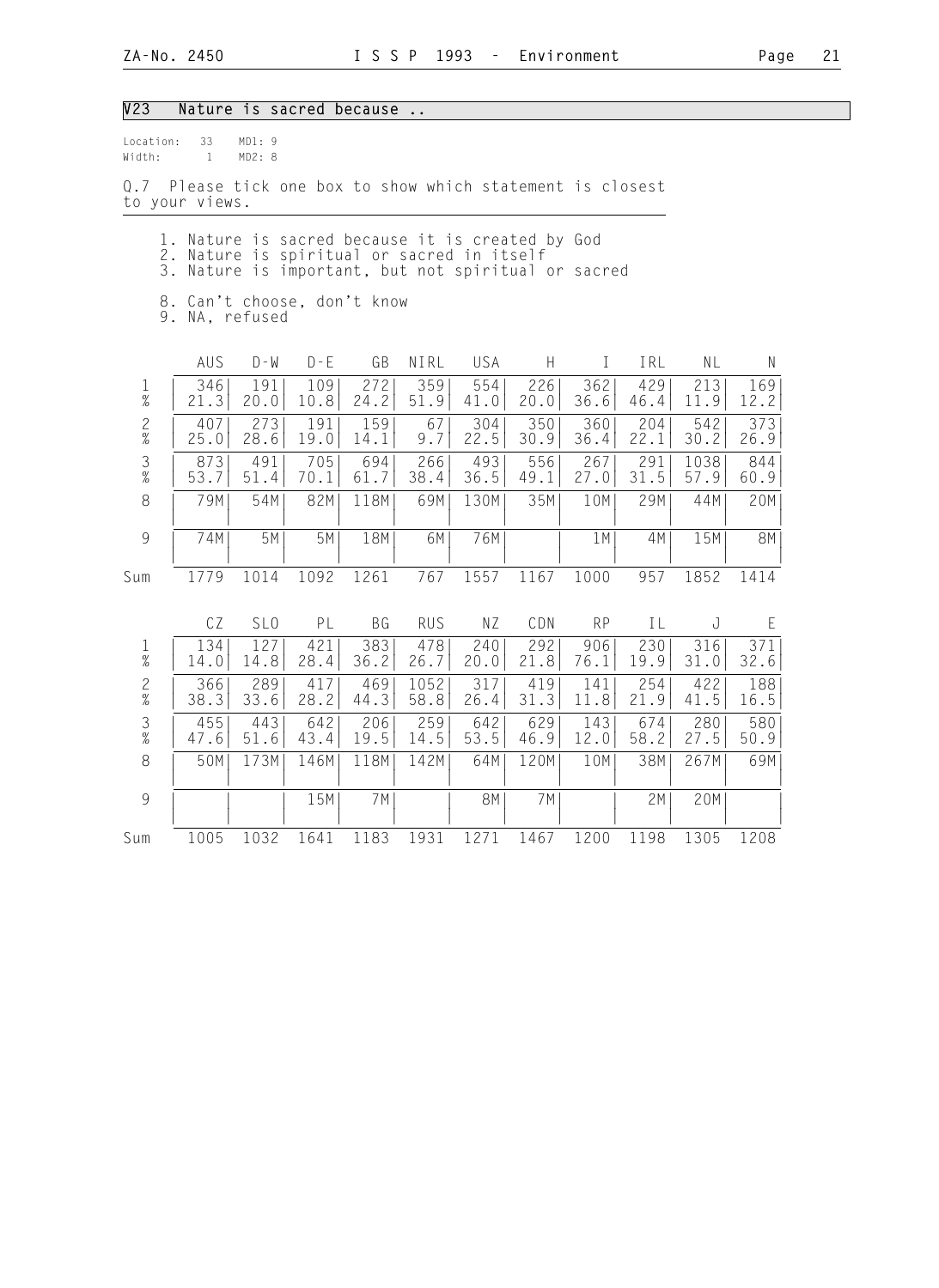## V24 Protect enviro: pay much higher prices

| Location: 34 | MD1:9  |  |
|--------------|--------|--|
| Width:       | MD2: 8 |  |

Q.8a How willing would you be to pay much higher prices in in order to protect the environment?

- 1. Very willing
- 2. Fairly willing
- 3. Neither willing nor unwilling
- 4. Fairly unwilling 5. Very unwilling
	-
	- 8. Can't choose, don't know
	- 9. NA, refused

|                                            | AUS  | $D - W$         | $D - E$ | GB        | NIRL       | USA  | $\boldsymbol{\mathsf{H}}$ | T         | IRL  | NL   | $\mathsf N$ |
|--------------------------------------------|------|-----------------|---------|-----------|------------|------|---------------------------|-----------|------|------|-------------|
| $\frac{1}{\%}$                             | 94   | 85              | 53      | 105       | 41         | 158  | 106                       | 153       | 79   | 203  | 100         |
|                                            | 5.3  | 8.7             | 5.2     | 8.7       | $5.7$      | 10.8 | 9.3                       | 15.7      | 8.3  | 11.3 | 7.5         |
| $\frac{2}{\%}$                             | 802  | 398             | 248     | 464       | 280        | 607  | 300                       | 518       | 393  | 1063 | 555         |
|                                            | 45.5 | 40.9            | 24.2    | 38.4      | 39.1       | 41.6 | 26.3                      | 53.0      | 41.5 | 59.0 | 41.4        |
| $\frac{3}{8}$                              | 402  | 220             | 253     | 365       | 218        | 320  | 320                       | 115       | 100  | 346  | 385         |
|                                            | 22.8 | 22.6            | 24.7    | 30.2      | 30.4       | 21.9 | 28.0                      | 11.8      | 10.6 | 19.2 | 28.7        |
| $\begin{array}{c} 4 \\ 2 \\ 0 \end{array}$ | 382  | 166             | 265     | 171       | 105        | 269  | 196                       | 103       | 181  | 121  | 215         |
|                                            | 21.7 | 17.0            | 25.9    | 14.2      | 14.7       | 18.4 | 17.2                      | 10.5      | 19.1 | 6.7  | 16.0        |
| $\frac{5}{\%}$                             | 84   | 105             | 204     | 103       | 72         | 105  | 219                       | 88        | 194  | 69   | 85          |
|                                            | 4.8  | 10.8            | 19.9    | 8.5       | 10.1       | 7.2  | 19.2                      | 9.0       | 20.5 | 3.8  | 6.3         |
| $\,8\,$                                    | 9M   | 35M             | 64M     | 43M       | 47M        | 46M  | 26M                       | 23M       | 9M   | 40M  | 68M         |
| $\overline{9}$                             | 6M   | 5M              | 5M      | 10M       | 4M         | 52M  |                           |           | 1M   | 10M  | 6M          |
| Sum                                        | 1779 | 1014            | 1092    | 1261      | 767        | 1557 | 1167                      | 1000      | 957  | 1852 | 1414        |
|                                            | CZ   | SL <sub>0</sub> | PL      | <b>BG</b> | <b>RUS</b> | ΝZ   | CDN                       | <b>RP</b> | IL   | J    | E           |
| $\frac{1}{\%}$                             | 47   | 75              | 143     | 233       | 338        | 109  | 164                       | 74        | 144  | 72   | 62          |
|                                            | 4.9  | 8.1             | 10.0    | 21.1      | 19.8       | 8.8  | 11.7                      | $6.2$     | 12.4 | 5.7  | 5.3         |
| $\frac{2}{\%}$                             | 216  | 337             | 446     | 266       | 489        | 496  | 612                       | 295       | 597  | 604  | 545         |
|                                            | 22.6 | 36.4            | 31.1    | 24.1      | 28.6       | 39.9 | 43.8                      | 24.7      | 51.5 | 47.5 | 46.3        |
| $\frac{3}{8}$                              | 289  | 329             | 291     | 163       | 384        | 383  | 337                       | 293       | 203  | 251  | 302         |
|                                            | 30.3 | 35.6            | 20.3    | 14.8      | 22.5       | 30.8 | 24.1                      | 24.6      | 17.5 | 19.7 | 25.6        |
| $\frac{4}{\%}$                             | 247  | 89              | 375     | 248       | 213        | 177  | 194                       | 218       | 111  | 207  | 208         |
|                                            | 25.9 | 9.6             | 26.2    | 22.5      | 12.5       | 14.2 | 13.9                      | 18.3      | 9.6  | 16.3 | 17.7        |
| $\frac{5}{\%}$                             | 156  | 95              | 178     | 192       | 286        | 78   | 91                        | 313       | 104  | 137  | 61          |
|                                            | 16.3 | 10.3            | 12.4    | 17.4      | 16.7       | 6.3  | $6.5$                     | 26.2      | 9.0  | 10.8 | 5.2         |
| $\,8\,$                                    | 43M  | 107M            | 201M    | 78M       | 221M       | 24M  | 66M                       | 7M        | 36M  | 30M  | 30M         |
| $\overline{9}$                             | 7M   |                 | 7M      | 3M        |            | 4M   | 3M                        |           | 3M   | 4M   |             |
| Sum                                        | 1005 | 1032            | 1641    | 1183      | 1931       | 1271 | 1467                      | 1200      | 1198 | 1305 | 1208        |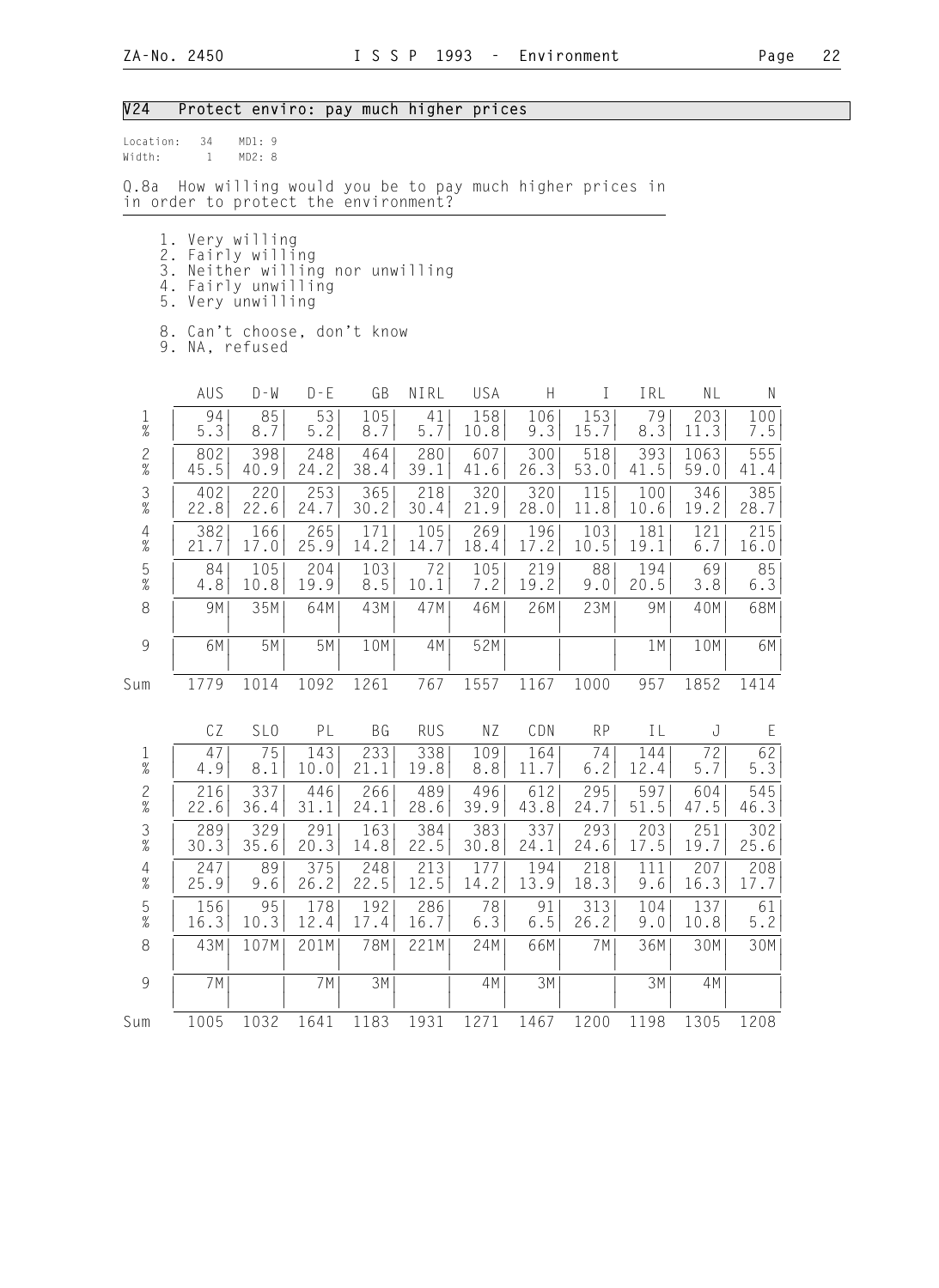## V25 Protect enviro: pay much higher taxes

| Location: 35 | MD1:9  |  |
|--------------|--------|--|
| Width:       | MD2: 8 |  |

Q.8b And how willing would you be to pay much higher taxes in order to protect the environment?

- 1. Very willing
- 2. Fairly willing
- 3. Neither willing nor unwilling
- 4. Fairly unwilling 5. Very unwilling
	-
	- 8. Can't choose, don't know
	- 9. NA, refused

|                                            | AUS  | $D - W$         | $D - E$ | GB        | NIRL       | USA  | H     | T         | IRL  | NL   | $\mathsf{N}$ |
|--------------------------------------------|------|-----------------|---------|-----------|------------|------|-------|-----------|------|------|--------------|
| $\frac{1}{\%}$                             | 73   | 49              | 17      | 73        | 30         | 108  | 50    | 56        | 33   | 84   | 58           |
|                                            | 4.2  | 5.0             | 1.6     | 6.0       | 4.2        | 7.3  | 4.4   | 5.7       | 3.5  | 4.7  | 4.3          |
| $\frac{2}{\%}$                             | 596  | 283             | 184     | 393       | 197        | 484  | 138   | 320       | 193  | 790  | 366          |
|                                            | 33.9 | 28.8            | 17.8    | 32.6      | 27.5       | 32.9 | 12.1  | 32.7      | 20.4 | 43.8 | 26.9         |
| $\frac{3}{8}$                              | 381  | 244             | 244     | 326       | 215        | 300  | 238   | 122       | 76   | 437  | 389          |
|                                            | 21.7 | 24.8            | 23.6    | 27.0      | 30.0       | 20.4 | 20.8  | 12.5      | 8.0  | 24.3 | 28.5         |
| $\begin{array}{c} 4 \\ 2 \\ 0 \end{array}$ | 535  | 243             | 322     | 235       | 146        | 379  | 292   | 227       | 233  | 257  | 334          |
|                                            | 30.4 | 24.7            | 31.1    | 19.5      | 20.4       | 25.8 | 25.6  | 23.2      | 24.6 | 14.3 | 24.5         |
| $\frac{5}{\%}$                             | 174  | 165             | 269     | 180       | 128        | 200  | 424   | 254       | 411  | 234  | 216          |
|                                            | 9.9  | 16.8            | 26.0    | 14.9      | 17.9       | 13.6 | 37.1  | 25.9      | 43.4 | 13.0 | 15.8         |
| $\,8\,$                                    | 9M   | 25M             | 49M     | 42M       | 45M        | 34M  | 25M   | 21M       | 10M  | 41M  | 48M          |
| $\overline{9}$                             | 11M  | 5M              | 7M      | 12M       | 6M         | 52M  |       |           | 1M   | 9M   | 3M           |
| Sum                                        | 1779 | 1014            | 1092    | 1261      | 767        | 1557 | 1167  | 1000      | 957  | 1852 | 1414         |
|                                            | CZ   | SL <sub>0</sub> | PL      | <b>BG</b> | <b>RUS</b> | ΝZ   | CDN   | <b>RP</b> | ΙL   | J    | E            |
| $\frac{1}{\%}$                             | 29   | 50              | 81      | 190       | 333        | 73   | 90    | 54        | 87   | 43   | 42           |
|                                            | 3.1  | 5.4             | 5.6     | 17.1      | 19.6       | 5.8  | $6.4$ | 4.5       | 7.5  | 3.4  | 3.6          |
| $\frac{2}{\%}$                             | 131  | 257             | 409     | 245       | 473        | 352  | 437   | 271       | 430  | 517  | 471          |
|                                            | 13.8 | 27.9            | 28.0    | 22.1      | 27.8       | 28.2 | 30.9  | 22.7      | 37.2 | 40.8 | 40.2         |
| $\frac{3}{8}$                              | 240  | 339             | 288     | 162       | 332        | 358  | 314   | 261       | 225  | 229  | 310          |
|                                            | 25.3 | 36.8            | 19.7    | 14.6      | 19.5       | 28.7 | 22.2  | 21.8      | 19.5 | 18.1 | 26.4         |
| $\frac{4}{\%}$                             | 311  | 115             | 422     | 277       | 234        | 274  | 272   | 253       | 173  | 293  | 256          |
|                                            | 32.8 | 12.5            | 28.9    | 25.0      | 13.8       | 21.9 | 19.2  | 21.2      | 15.0 | 23.1 | 21.8         |
| $\frac{5}{\%}$                             | 238  | 159             | 259     | 234       | 328        | 192  | 301   | 357       | 240  | 185  | 94           |
|                                            | 25.1 | 17.3            | 17.8    | 21.1      | 19.3       | 15.4 | 21.3  | 29.8      | 20.8 | 14.6 | 8.0          |
| $\,8\,$                                    | 47M  | 112M            | 176M    | 71M       | 231M       | 19M  | 46M   | 4M        | 42M  | 33M  | 35M          |
| 9                                          | 9M   |                 | 6M      | 4M        |            | 3M   | 7M    |           | 1M   | 5M   |              |
| Sum                                        | 1005 | 1032            | 1641    | 1183      | 1931       | 1271 | 1467  | 1200      | 1198 | 1305 | 1208         |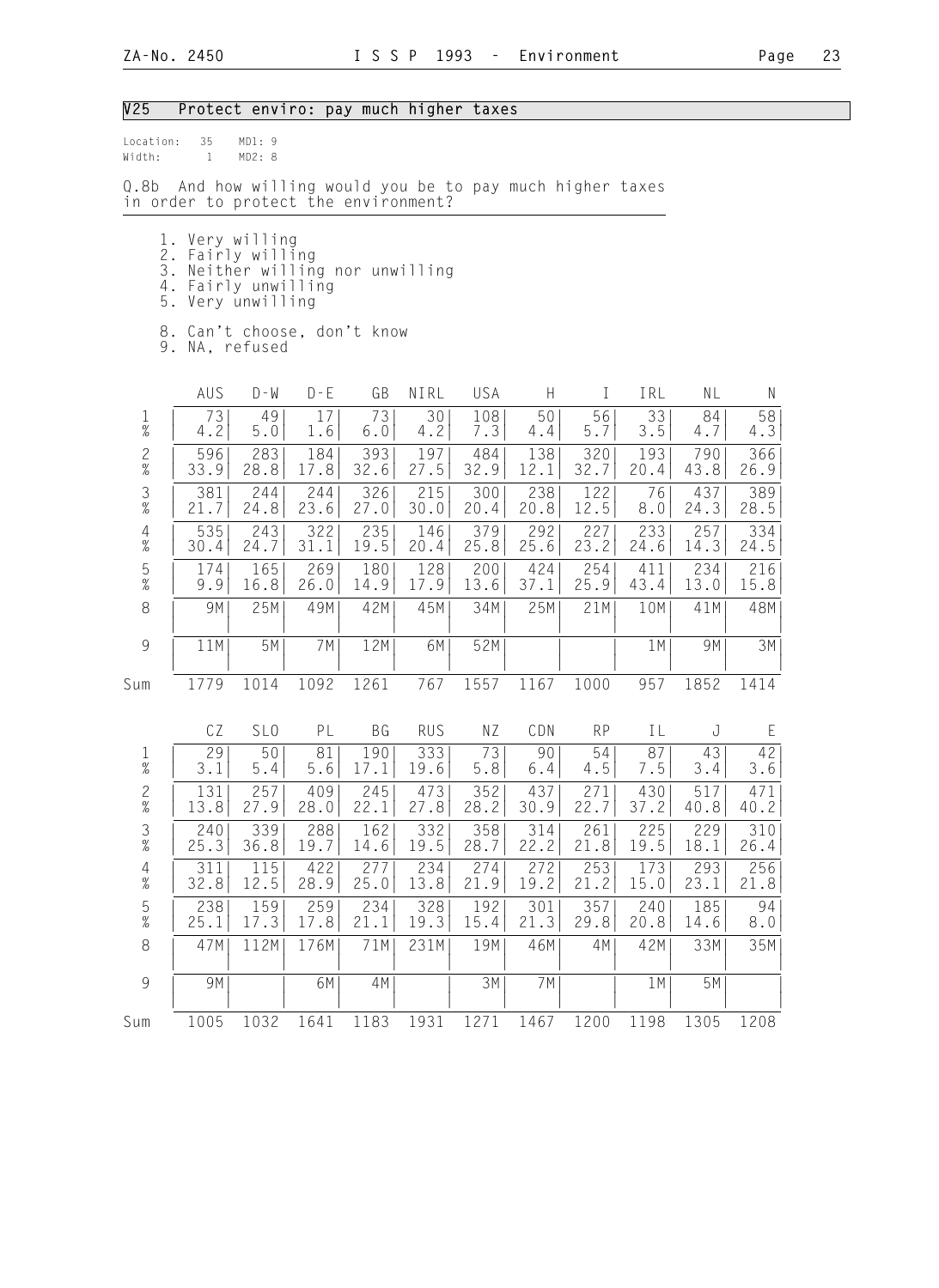# V26 Protect en: cut your standard of living

| Location:<br>36<br>MD1: 9<br>Width:<br>$\mathbf{1}$<br>MD2: 8                                                                                                            |                                                                                                                |                 |                          |             |             |             |             |             |             |             |             |  |
|--------------------------------------------------------------------------------------------------------------------------------------------------------------------------|----------------------------------------------------------------------------------------------------------------|-----------------|--------------------------|-------------|-------------|-------------|-------------|-------------|-------------|-------------|-------------|--|
| Q.8c                                                                                                                                                                     | And how willing would you be to accept cuts in your<br>standard of living in order to protect the environment? |                 |                          |             |             |             |             |             |             |             |             |  |
| 1. Very willing<br>2. Fairly willing<br>3. Neither willing nor unwilling<br>4. Fairly unwilling<br>5.<br>Very unwilling<br>8. Can't choose, don't know<br>9. NA, refused |                                                                                                                |                 |                          |             |             |             |             |             |             |             |             |  |
|                                                                                                                                                                          | AUS                                                                                                            | $D - W$         | $D - E$                  | GB          | NIRL        | <b>USA</b>  | H           | T           | IRL         | NL          | N           |  |
| $\mathbf 1$<br>$\%$                                                                                                                                                      | 80<br>4.5                                                                                                      | 93<br>9.5       | 65<br>6.3                | 63<br>5.2   | 26<br>3.5   | 91<br>6.2   | 39<br>3.4   | 76<br>7.9   | 43<br>4.6   | 119<br>6.6  | 121<br>9.0  |  |
| $\frac{2}{\%}$                                                                                                                                                           | 653<br>37.1                                                                                                    | 440<br>45.0     | 350<br>33.9              | 300<br>24.7 | 164<br>22.4 | 410<br>27.9 | 102<br>8.9  | 427<br>44.3 | 235<br>24.9 | 749<br>41.6 | 561<br>41.7 |  |
| $\frac{3}{8}$                                                                                                                                                            | 416<br>23.6                                                                                                    | 213<br>21.8     | 252<br>24.4              | 301<br>24.7 | 175<br>23.9 | 353<br>24.0 | 211<br>18.4 | 159<br>16.5 | 101<br>10.7 | 454<br>25.2 | 355<br>26.4 |  |
| $4\atop \%$                                                                                                                                                              | 498<br>28.3                                                                                                    | 155<br>15.9     | 225<br>21.8              | 310<br>25.5 | 204<br>27.8 | 385<br>26.2 | 330<br>28.7 | 198<br>20.5 | 222<br>23.5 | 312<br>17.3 | 210<br>15.6 |  |
| $\frac{5}{\%}$                                                                                                                                                           | 115<br>6.5                                                                                                     | 76<br>7.8       | 141<br>13.6              | 243<br>20.0 | 164<br>22.4 | 229<br>15.6 | 466<br>40.6 | 104<br>10.8 | 343<br>36.3 | 167<br>9.3  | 99<br>7.4   |  |
| 8                                                                                                                                                                        | 7M                                                                                                             | 33M             | 58M                      | 32M         | 30M         | 36M         | 19M         | 36M         | 12M         | 40M         | 57M         |  |
| $\mathcal{G}$                                                                                                                                                            | 10M                                                                                                            | 4M              | 1M                       | 12M         | 4M          | 53M         |             |             | 1M          | 11M         | 11M         |  |
| Sum                                                                                                                                                                      | 1779                                                                                                           | 1014            | 1092                     | 1261        | 767         | 1557        | 1167        | 1000        | 957         | 1852        | 1414        |  |
|                                                                                                                                                                          | CZ                                                                                                             | SL <sub>0</sub> | PL                       | BG          | <b>RUS</b>  | NZ          | CDN         | <b>RP</b>   | IL          | J           | Ε           |  |
| $\frac{1}{\%}$                                                                                                                                                           | 30<br>3.1                                                                                                      | 42<br>4.7       | 50<br>3.5                | 176<br>16.1 | 260<br>15.7 | 75<br>6.0   | 117<br>8.2  | 72<br>6.0   | 50<br>4.3   | 42<br>3.3   | 42 <br>3.6  |  |
| $\overline{c}$<br>$\%$                                                                                                                                                   | 158<br>16.4                                                                                                    | 239<br>26.9     | $\overline{3}13$<br>21.9 | 194<br>17.8 | 359<br>21.7 | 374<br>29.9 | 509<br>35.9 | 345<br>28.9 | 339<br>29.4 | 517<br>40.8 | 482<br>41.3 |  |
| $\ensuremath{\mathsf{3}}$<br>$\%$                                                                                                                                        | 229<br>23.8                                                                                                    | 346<br>38.9     | 302<br>21.1              | 175<br>16.0 | 354<br>21.4 | 354<br>28.3 | 379<br>26.7 | 285<br>23.8 | 243<br>21.1 | 212<br>16.7 | 323<br>27.7 |  |
| 4<br>$\%$                                                                                                                                                                | 285<br>29.6                                                                                                    | 126<br>14.2     | 473<br>33.1              | 281<br>25.7 | 317<br>19.1 | 276<br>22.1 | 235<br>16.6 | 233<br>19.5 | 201<br>17.4 | 343<br>27.1 | 230<br>19.7 |  |
| $\frac{5}{%}$                                                                                                                                                            | 260<br>27.0                                                                                                    | 136<br>15.3     | 291<br>20.4              | 266<br>24.4 | 368<br>22.2 | 171<br>13.7 | 179<br>12.6 | 260<br>21.8 | 319<br>27.7 | 152<br>12.0 | 89<br>7.6   |  |
| 8                                                                                                                                                                        | 38M                                                                                                            | 143M            | 203M                     | 86M         | 273M        | 19M         | 40M         | 5M          | 45M         | 31M         | 42M         |  |
| $\mathcal{G}$                                                                                                                                                            | 5M                                                                                                             |                 | 9M                       | 5M          |             | 2M          | 8M          |             | 1M          | <b>8M</b>   |             |  |
| Sum                                                                                                                                                                      | 1005                                                                                                           | 1032            | 1641                     | 1183        | 1931        | 1271        | 1467        | 1200        | 1198        | 1305        | 1208        |  |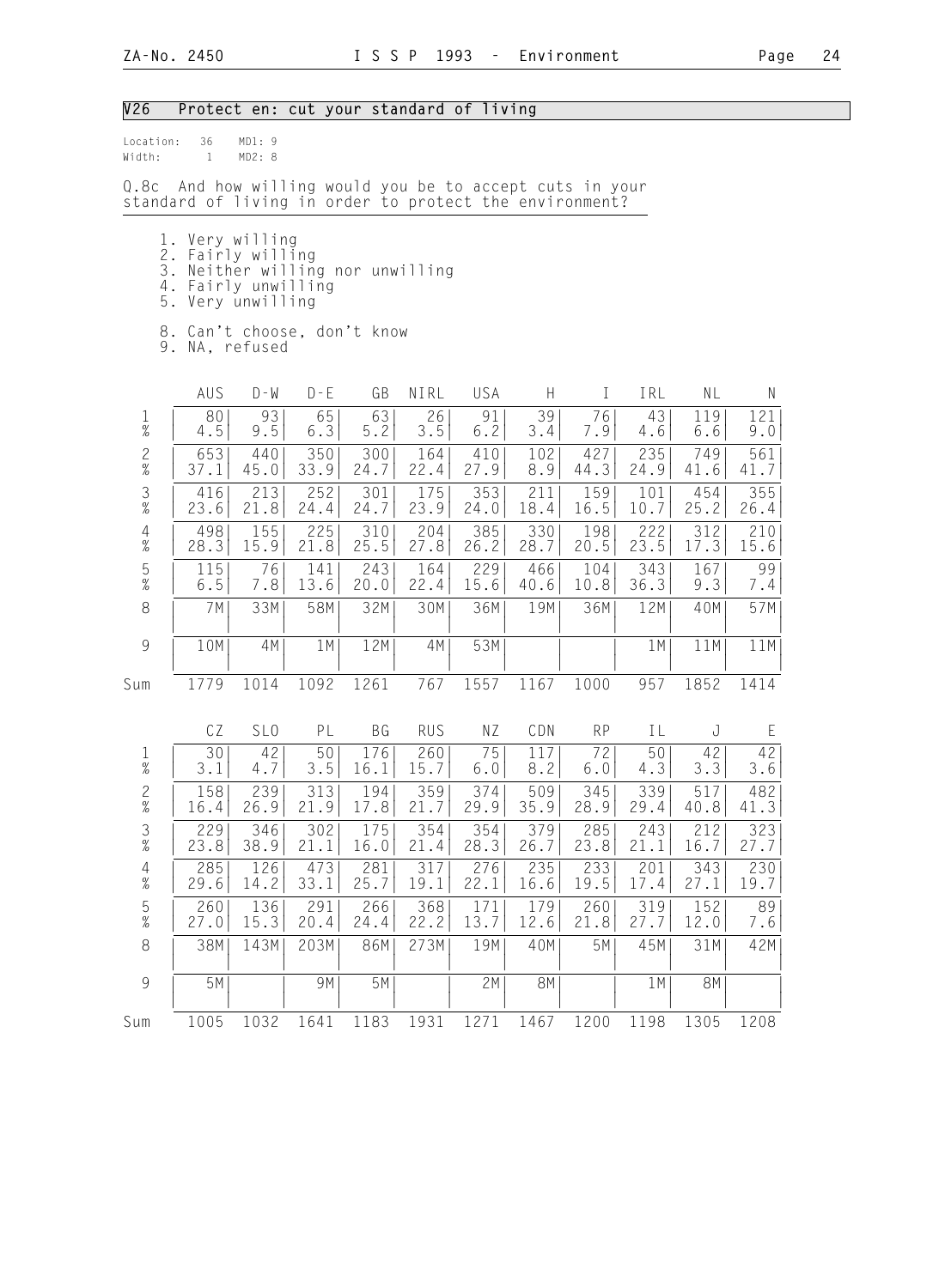### V27 To do about environment: too difficult

| location: | 37 | MD1:9  |  |
|-----------|----|--------|--|
| Width:    |    | MD2: R |  |

Q.9 How much do you agree or disagree with each of these statements?

Q.9a It is just too difficult for someone like me to do much about the environment

- 1. Strongly agree
- 2. Agree
- 3. Neither agree nor disagree
- 4. Disagree
	- 5. Strongly disagree
- 8. Can't choose, don't know
- 9. NA, refused

|                                                           | AUS       | $D - W$         | $D - E$ | GB        | NIRL       | USA  | $\boldsymbol{\mathsf{H}}$ | T         | IRL  | NL   | $\mathsf{N}$ |
|-----------------------------------------------------------|-----------|-----------------|---------|-----------|------------|------|---------------------------|-----------|------|------|--------------|
| $\frac{1}{\%}$                                            | 34        | 70              | 111     | 78        | 83         | 69   | 234                       | 46        | 119  | 59   | 38           |
|                                                           | 1.9       | 7.1             | 10.6    | $6.5$     | 11.4       | 4.7  | 20.3                      | 4.7       | 12.5 | 3.3  | 2.7          |
| $\frac{2}{\%}$                                            | 336       | 207             | 312     | 364       | 257        | 305  | 364                       | 164       | 329  | 308  | 222          |
|                                                           | 19.1      | 21.0            | 29.8    | 30.5      | 35.2       | 21.0 | 31.7                      | 16.6      | 34.6 | 17.0 | 15.9         |
| $\frac{3}{8}$                                             | 276       | 149             | 179     | 200       | 102        | 204  | 257                       | 118       | 57   | 331  | 112          |
|                                                           | 15.7      | 15.1            | 17.1    | 16.8      | 14.0       | 14.0 | 22.3                      | 11.9      | 6.0  | 18.3 | 8.0          |
| $\begin{array}{c} 4 \\ 2 \\ 0 \end{array}$                | 942       | 319             | 314     | 479       | 250        | 748  | 229                       | 443       | 354  | 882  | 728          |
|                                                           | 53.6      | 32.4            | 30.0    | 40.1      | 34.2       | 51.4 | 19.9                      | 44.8      | 37.2 | 48.8 | 52.0         |
| $\frac{5}{\%}$                                            | 169       | 240             | 131     | 73        | 38         | 129  | 66                        | 218       | 92   | 228  | 299          |
|                                                           | 9.6       | 24.4            | 12.5    | 6.1       | 5.2        | 8.9  | 5.7                       | 22.0      | 9.7  | 12.6 | 21.4         |
| $\,8\,$                                                   | <b>8M</b> | 21M             | 35M     | 31M       | 22M        | 21M  | 17M                       | 9M        | 3M   | 33M  | 6M           |
| $\mathcal{G}% _{M_{1},M_{2}}^{\alpha,\beta}(\mathcal{A})$ | 14M       | 8M              | 10M     | 36M       | 15M        | 81M  |                           | 2M        | 3M   | 11M  | 9M           |
| Sum                                                       | 1779      | 1014            | 1092    | 1261      | 767        | 1557 | 1167                      | 1000      | 957  | 1852 | 1414         |
|                                                           | CZ        | SL <sub>0</sub> | PL      | <b>BG</b> | <b>RUS</b> | NZ   | CDN                       | <b>RP</b> | IL   | J    | E            |
| $\frac{1}{\%}$                                            | 214       | 88              | 219     | 509       | 484        | 31   | 31                        | 26        | 145  | 159  | 87           |
|                                                           | 21.8      | 8.8             | 14.4    | 47.0      | 27.5       | 2.5  | 2.2                       | 2.2       | 12.4 | 12.8 | 7.4          |
| $\frac{2}{\%}$                                            | 343       | 353             | 668     | 318       | 460        | 215  | 142                       | 415       | 351  | 200  | 398          |
|                                                           | 34.9      | 35.4            | 43.9    | 29.3      | 26.1       | 17.4 | 9.9                       | 34.7      | 30.0 | 16.1 | 33.8         |
| $\frac{3}{8}$                                             | 124       | 136             | 138     | 74        | 397        | 192  | 156                       | 292       | 147  | 194  | 148          |
|                                                           | 12.6      | 13.6            | 9.1     | 6.8       | 22.5       | 15.5 | 10.9                      | 24.4      | 12.6 | 15.6 | 12.6         |
| $\frac{4}{\%}$                                            | 219       | 376             | 436     | 88        | 241        | 633  | 805                       | 436       | 333  | 296  | 445          |
|                                                           | 22.3      | 37.7            | 28.7    | 8.1       | 13.7       | 51.2 | 56.2                      | 36.5      | 28.5 | 23.8 | 37.8         |
| $\frac{5}{\%}$                                            | 82        | 44              | 59      | 95        | 179        | 166  | 299                       | 26        | 193  | 395  | 100          |
|                                                           | 8.4       | 4.4             | 3.9     | 8.8       | 10.2       | 13.4 | 20.9                      | 2.2       | 16.5 | 31.8 | 8.5          |
| 8                                                         | 22M       | 35M             | 109M    | 95M       | 170M       | 15M  | 21M                       | 5M        | 24M  | 55M  | 30M          |
| $\overline{9}$                                            | 1M        |                 | 12M     | 4M        |            | 19M  | 13M                       |           | 5M   | 6M   |              |
| Sum                                                       | 1005      | 1032            | 1641    | 1183      | 1931       | 1271 | 1467                      | 1200      | 1198 | 1305 | 1208         |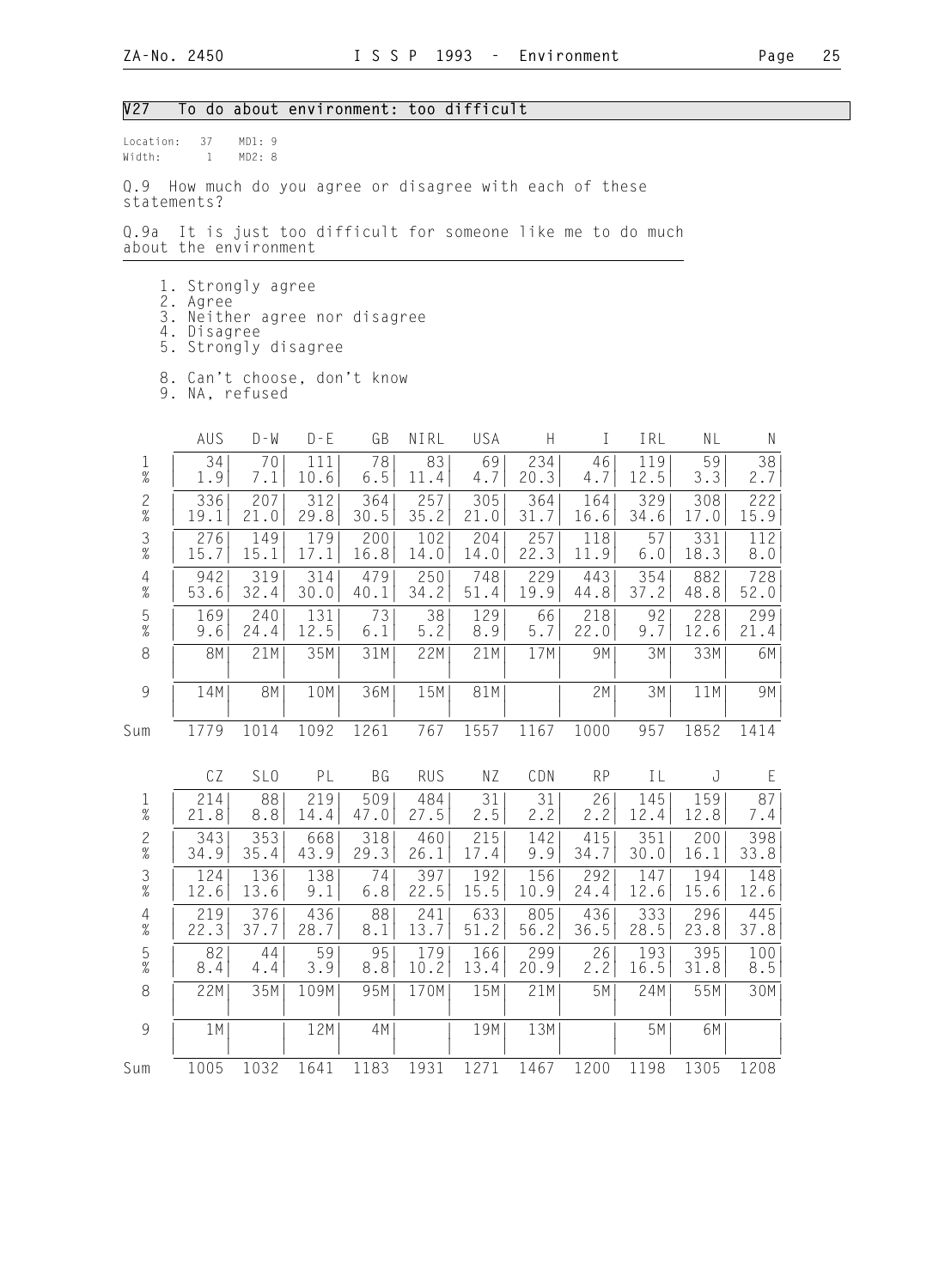# V28 Do what is right costs money takes time

| Location:<br>Width:                        | 38<br>$\mathbf{1}$                                                                                        | MD1:9<br>MD2: 8 |                   |             |                                                      |             |             |             |             |             |              |
|--------------------------------------------|-----------------------------------------------------------------------------------------------------------|-----------------|-------------------|-------------|------------------------------------------------------|-------------|-------------|-------------|-------------|-------------|--------------|
| Q.9b                                       | costs more money or takes more time                                                                       |                 |                   |             | I do what is right for the environment, even when it |             |             |             |             |             |              |
| 1.<br>5.                                   | 2. Agree<br>3. Neither agree nor disagree<br>4. Disagree<br>8. Can't choose, don't know<br>9. NA, refused | Strongly agree  | Strongly disagree |             |                                                      |             |             |             |             |             |              |
|                                            | AUS                                                                                                       | $D - M$         | $D - E$           | GB          | NIRL                                                 | USA         | H           | $\bf{I}$    | IRL         | NL          | $\mathsf{N}$ |
| $\mathbf 1$<br>$\%$                        | 97<br>5.5                                                                                                 | 153<br>15.6     | 122<br>11.8       | 57<br>5.0   | 41<br>5.8                                            | 70<br>4.9   | 127<br>11.2 | 107<br>10.9 | 84<br>8.9   | 83<br>4.6   | 47<br>3.6    |
| $\frac{2}{\%}$                             | 985<br>56.0                                                                                               | 456<br>46.4     | 416<br>40.3       | 476<br>41.7 | 299<br>42.1                                          | 745<br>52.4 | 370<br>32.5 | 484<br>49.2 | 494<br>52.3 | 901<br>49.9 | 513<br>39.6  |
| $\frac{3}{8}$                              | 437<br>24.8                                                                                               | 227<br>23.1     | 301<br>29.2       | 385<br>33.7 | 218<br>30.7                                          | 386<br>27.2 | 418<br>36.7 | 236<br>24.0 | 163<br>17.3 | 608<br>33.7 | 490<br>37.8  |
| $\overline{4}$<br>$\%$                     | 230<br>13.1                                                                                               | 118<br>12.0     | 159<br>15.4       | 204<br>17.9 | 139<br>19.6                                          | 201<br>14.1 | 174<br>15.3 | 129<br>13.1 | 194<br>20.6 | 196<br>10.9 | 230<br>17.8  |
| $\frac{5}{\%}$                             | 11<br>.6                                                                                                  | 29<br>3.0       | 33<br>3.2         | 19<br>1.7   | 13<br>1.8                                            | 19<br>1.3   | 50<br>4.4   | 27<br>2.7   | 9<br>1.0    | 18<br>1.0   | 15<br>1.2    |
| 8                                          | 9M                                                                                                        | 24M             | 57M               | 67M         | 42M                                                  | 50M         | 28M         | 13M         | <b>8M</b>   | 36M         | 85M          |
| $\mathcal{G}$                              | 10M                                                                                                       | 7M              | 4M                | 53M         | 15M                                                  | 86M         |             | 4M          | 5M          | 10M         | 34M          |
| Sum                                        | 1779                                                                                                      | 1014            | 1092              | 1261        | 767                                                  | 1557        | 1167        | 1000        | 957         | 1852        | 1414         |
|                                            | CZ                                                                                                        | SL <sub>0</sub> | PL                | BG          | <b>RUS</b>                                           | NZ          | CDN         | <b>RP</b>   | IL          | J           | Ε            |
| $\frac{1}{\%}$                             | 154<br>16.4                                                                                               | 99<br>10.4      | 135<br>10.0       | 210<br>21.5 | 275<br>17.7                                          | 76<br>6.3   | 99<br>7.0   | 39<br>3.3   | 169<br>14.6 | 241<br>19.5 | 65<br>5.6    |
| $\overline{c}$<br>$\overline{\mathcal{U}}$ | 338<br>36.0                                                                                               | 533<br>55.9     | 689<br>50.8       | 246<br>25.2 | 476<br>30.7                                          | 622<br>51.4 | 689<br>48.9 | 574<br>48.0 | 455<br>39.2 | 493<br>40.0 | 479<br>40.9  |
| 3<br>$\frac{1}{2}$                         | 284<br>30.3                                                                                               | 199<br>20.9     | 315<br>23.2       | 207<br>21.2 | 428<br>27.6                                          | 338<br>28.0 | 380<br>27.0 | 349<br>29.2 | 258<br>22.2 | 363<br>29.4 | 336<br>28.7  |
| $\frac{4}{\%}$                             | 132<br>14.1                                                                                               | 113<br>11.9     | 188<br>13.9       | 152<br>15.6 | 221<br>14.2                                          | 166<br>13.7 | 208<br>14.8 | 221<br>18.5 | 175<br>15.1 | 88<br>7.1   | 259<br>22.1  |
| $\frac{5}{\%}$                             | 30<br>3.2                                                                                                 | 9<br>.9         | 29<br>2.1         | 160<br>16.4 | 152<br>9.8                                           | 7<br>.6     | 32<br>2.3   | 12<br>1.0   | 104<br>9.0  | 49<br>4.0   | 32<br>2.7    |
| $\,8\,$                                    | 66M                                                                                                       | 79M             | 276M              | 202M        | 379M                                                 | 40M         | 45M         | 5M          | 31M         | 62M         | 37M          |
| $\mathcal{G}$                              | 1 M                                                                                                       |                 | 9M                | 6M          |                                                      | 22M         | 14M         |             | 6M          | 9M          |              |
| Sum                                        | 1005                                                                                                      | 1032            | 1641              | 1183        | 1931                                                 | 1271        | 1467        | 1200        | 1198        | 1305        | 1208         |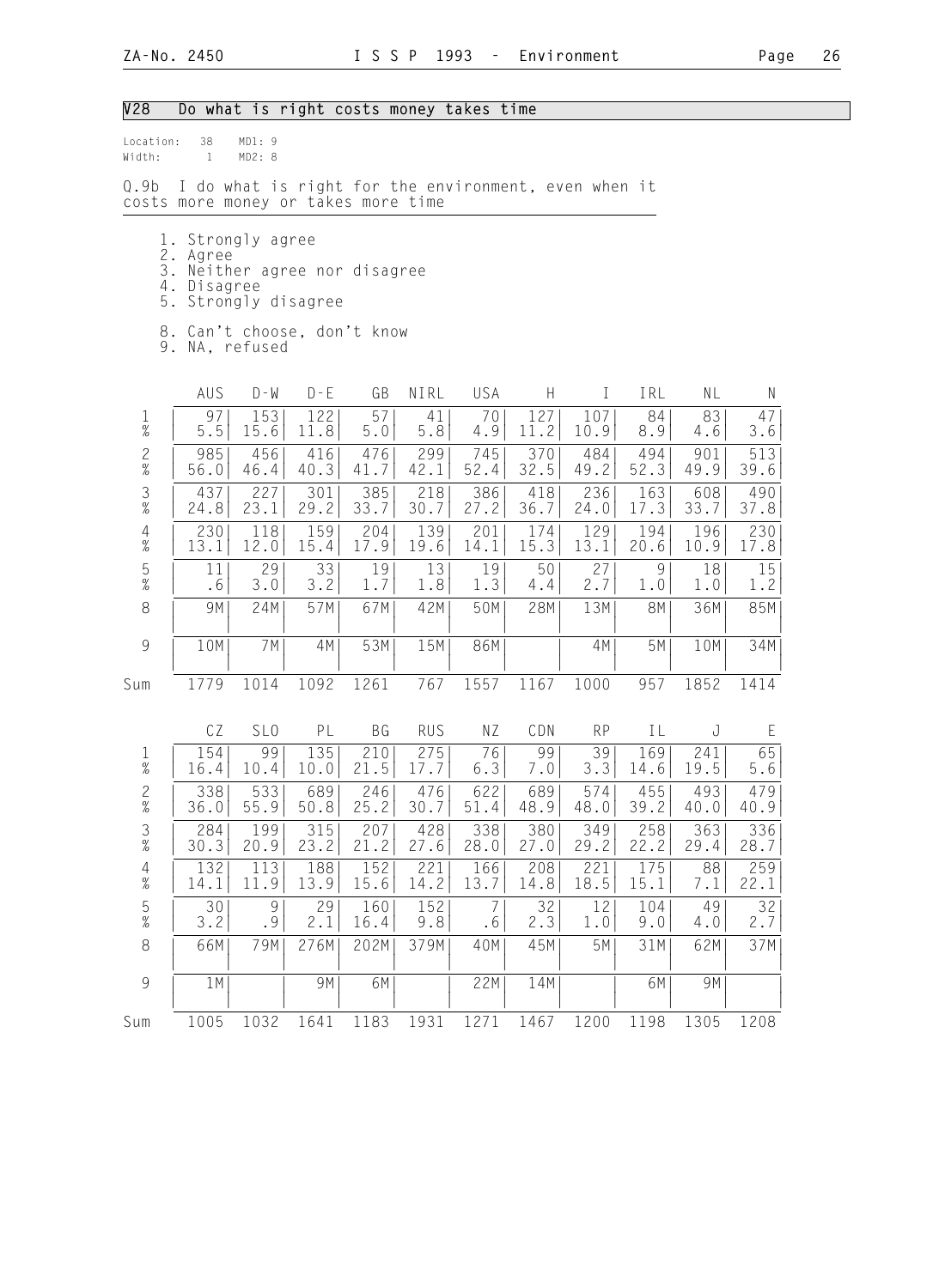## V29 All radioactivity is made by humans

| location: | 39 | MD1:9  |  |
|-----------|----|--------|--|
| Width:    |    | MD2: R |  |

Q.10 For each statement below, just tick the box that comes closest to your opinion of how true it is.

#### Q.10a All radioactivity is made by humans.

- 1. Definitely true
- 2. Probably true
- 3. Probably not true
- 4. Definitely not true
- 8. Can't choose, don't know

9. NA, refused

|                                            | AUS  | $D - W$         | $D - E$ | GB   | NIRL       | USA  | Н    | T         | IRL  | ΝL   | N    |
|--------------------------------------------|------|-----------------|---------|------|------------|------|------|-----------|------|------|------|
| $\frac{1}{\%}$                             | 72   | 163             | 154     | 88   | 76         | 102  | 194  | 217       | 146  | 205  | 272  |
|                                            | 4.4  | 18.7            | 16.6    | 7.9  | 11.8       | 7.7  | 19.8 | 23.9      | 16.9 | 12.5 | 21.3 |
| $\frac{2}{\%}$                             | 403  | 258             | 266     | 336  | 257        | 398  | 379  | 310       | 341  | 463  | 370  |
|                                            | 24.6 | 29.7            | 28.7    | 30.1 | 39.8       | 29.9 | 38.6 | 34.2      | 39.4 | 28.1 | 29.0 |
| $\frac{3}{8}$                              | 690  | 193             | 204     | 322  | 146        | 401  | 221  | 145       | 199  | 382  | 218  |
|                                            | 42.0 | 22.2            | 22.0    | 28.9 | 22.6       | 30.1 | 22.5 | 16.0      | 23.0 | 23.2 | 17.1 |
| $\begin{array}{c} 4 \\ \% \end{array}$     | 476  | 256             | 302     | 369  | 166        | 430  | 188  | 235       | 180  | 596  | 416  |
|                                            | 29.0 | 29.4            | 32.6    | 33.1 | 25.7       | 32.3 | 19.1 | 25.9      | 20.8 | 36.2 | 32.6 |
| $\,8\,$                                    | 115M | 138M            | 161M    | 116M | 114M       | 145M | 185M | 92M       | 89M  | 176M | 114M |
| 9                                          | 23M  | 6M              | 5M      | 30M  | 8M         | 81M  |      | 1M        | 2M   | 30M  | 24M  |
| Sum                                        | 1779 | 1014            | 1092    | 1261 | 767        | 1557 | 1167 | 1000      | 957  | 1852 | 1414 |
|                                            | CZ   | SL <sub>0</sub> | PL      | BG   | <b>RUS</b> | ΝZ   | CDN  | <b>RP</b> | IL   | J    | E    |
| $\frac{1}{\%}$                             | 160  | 294             | 500     | 499  | 582        | 130  | 90   | 328       | 229  | 265  | 195  |
|                                            | 17.2 | 31.0            | 37.4    | 53.4 | 34.9       | 11.1 | 6.6  | 27.8      | 23.1 | 24.0 | 19.2 |
| $\frac{2}{\%}$                             | 227  | 391             | 600     | 288  | 585        | 350  | 316  | 532       | 291  | 457  | 609  |
|                                            | 24.4 | 41.2            | 44.9    | 30.8 | 35.1       | 29.8 | 23.3 | 45.1      | 29.3 | 41.4 | 59.9 |
| $\frac{3}{8}$                              | 306  | 144             | 148     | 88   | 270        | 285  | 362  | 234       | 185  | 240  | 156  |
|                                            | 32.9 | 15.2            | 11.1    | 9.4  | 16.2       | 24.2 | 26.7 | 19.8      | 18.6 | 21.7 | 15.3 |
| $\begin{array}{c} 4 \\ 2 \\ 0 \end{array}$ | 238  | 119             | 89      | 60   | 231        | 411  | 588  | 85        | 288  | 143  | 57   |
|                                            | 25.6 | 12.6            | 6.7     | 6.4  | 13.8       | 34.9 | 43.4 | 7.2       | 29.0 | 12.9 | 5.6  |
| $\,8\,$                                    | 74M  | 84M             | 297M    | 242M | 263M       | 79M  | 95M  | 21M       | 202M | 194M | 191M |
| 9                                          |      |                 | 7 M     | 6M   |            | 16M  | 16M  |           | 3M   | 6M   |      |
|                                            |      |                 |         |      |            |      |      |           |      |      |      |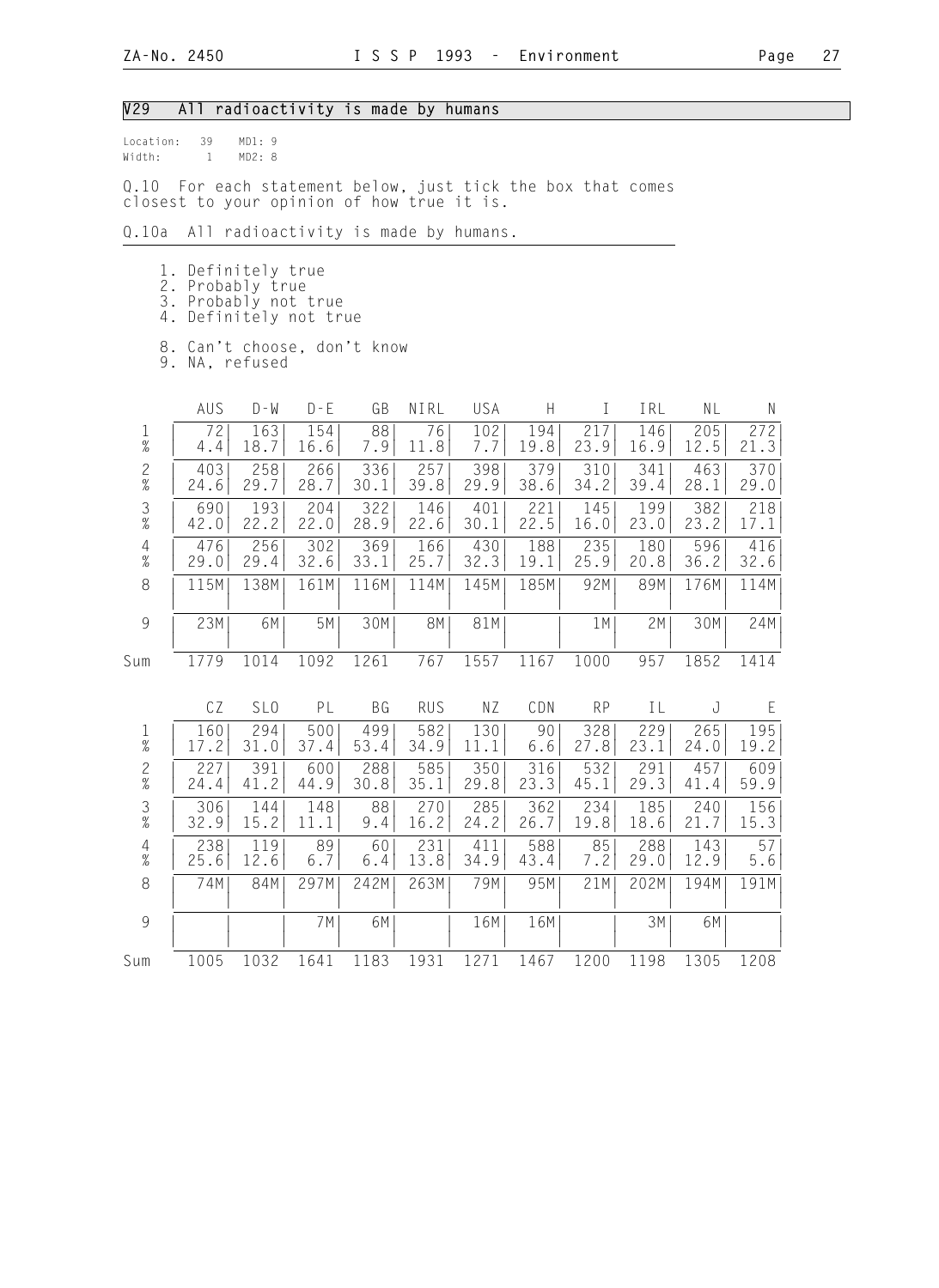## V30 Antibiotics kill bacteria not viruses

| location: | 40 | MD1:9 |  |
|-----------|----|-------|--|
| Width:    |    | MD2:8 |  |

Q.10b Antibiotics can kill bacteria but not viruses.

- 1. Definitely true
- 2. Probably true
- 3. Probably not true
- 4. Definitely not true
- 8. Can't choose, don't know
- 9. NA, refused

|                        | AUS         | $D - W$     | $D - F$     | GB          | NIRL        | USA         | H           |             | IRL         | ΝL          | N           |  |
|------------------------|-------------|-------------|-------------|-------------|-------------|-------------|-------------|-------------|-------------|-------------|-------------|--|
| 1<br>%                 | 511<br>31.5 | 230<br>33.7 | 141<br>20.9 | 293<br>27.0 | 187<br>29.9 | 374<br>28.6 | 270<br>30.9 | 272<br>35.8 | 276<br>33.8 | 491<br>34.1 | 573<br>49.1 |  |
| $\frac{2}{\%}$         | 810<br>50.0 | 269<br>39.4 | 319<br>47.2 | 493<br>45.5 | 301<br>48.1 | 615<br>47.0 | 427<br>48.9 | 306<br>40.3 | 381<br>46.6 | 562<br>39.1 | 433<br>37.1 |  |
| $\frac{3}{8}$          | 242<br>14.9 | 116<br>17.0 | 120<br>17.8 | 196<br>18.1 | 93<br>14.9  | 206<br>15.7 | 129<br>14.8 | 109<br>14.4 | 120<br>14.7 | 243<br>16.9 | 83<br>7.1   |  |
| $\overline{4}$<br>$\%$ | 57<br>3.5   | 67<br>9.8   | 96<br>14.2  | 102<br>9.4  | 45<br>7.2   | 114<br>8.7  | 47<br>5.4   | 72<br>9.5   | 40<br>4.9   | 142<br>9.9  | 79<br>6.8   |  |
| 8                      | 131M        | 326M        | 411M        | 146M        | 129M        | 165M        | 294M        | 237M        | 138M        | 386M        | 221M        |  |
| 9                      | 28M         | 6M          | 5M          | 31M         | 12M         | 83M         |             | 4M          | 2M          | 28M         | 25M         |  |
| Sum                    | 1779        | 1014        | 1092        | 1261        | 767         | 1557        | 1167        | 1000        | 957         | 1852        | 1414        |  |

|                | CΖ   | SL <sub>0</sub> | ΡL   | ВG   | RUS  | ΝZ   | CDN  | <b>RP</b> |      | τJ   |      |
|----------------|------|-----------------|------|------|------|------|------|-----------|------|------|------|
| Ŧ              | 256  | 205             | 221  | 461  | 324  | 421  | 468  | 2331      | 329  | 147  | 125  |
| $\%$           | 35.0 | 30.6            | 21.9 | 53.4 | 27.9 | 37.1 | 36.0 | 19.9      | 39.5 | 18.9 | 15.7 |
| $\frac{2}{\%}$ | 285  | 3471            | 565  | 325  | 594  | 486  | 485  | 582       | 248  | 387  | 510  |
|                | 38.9 | 51.9            | 55.9 | 37.6 | 51.2 | 42.8 | 37.3 | 49.8      | 29.8 | 49.7 | 64.0 |
| $\frac{3}{8}$  | 136  | 91              | 169  | 61   | 184  | 146  | 194  | 260       | 104  | 190  | 128  |
|                | 18.6 | 13.6            | 16.7 | 7.1  | 15.8 | 12.9 | 14.9 | 22.2      | 12.5 | 24.4 | 16.1 |
| 4              | 55   | 26              | 55   | 17   | 59   | 83   | 154  | 94        | 151  | 54   | 34   |
| $\%$           | 7.5  | 3.9             | 5.4  | 2.0  | 5.1  | 7.3  | 11.8 | 8.0       | 18.1 | 6.9  | 4.3  |
| 8              | 273M | 362M            | 622M | 313M | 770M | 116M | 145M | 31M       | 362M | 520M | 411M |
| 9              |      | 1M              | 9M   | 6M   |      | 19M  | 21M  |           | 4M   | 7M   |      |
| Sum            | 1005 | 1032            | 1641 | 1183 | 1931 | 1271 | 1467 | 1200      | 1198 | 1305 | 1208 |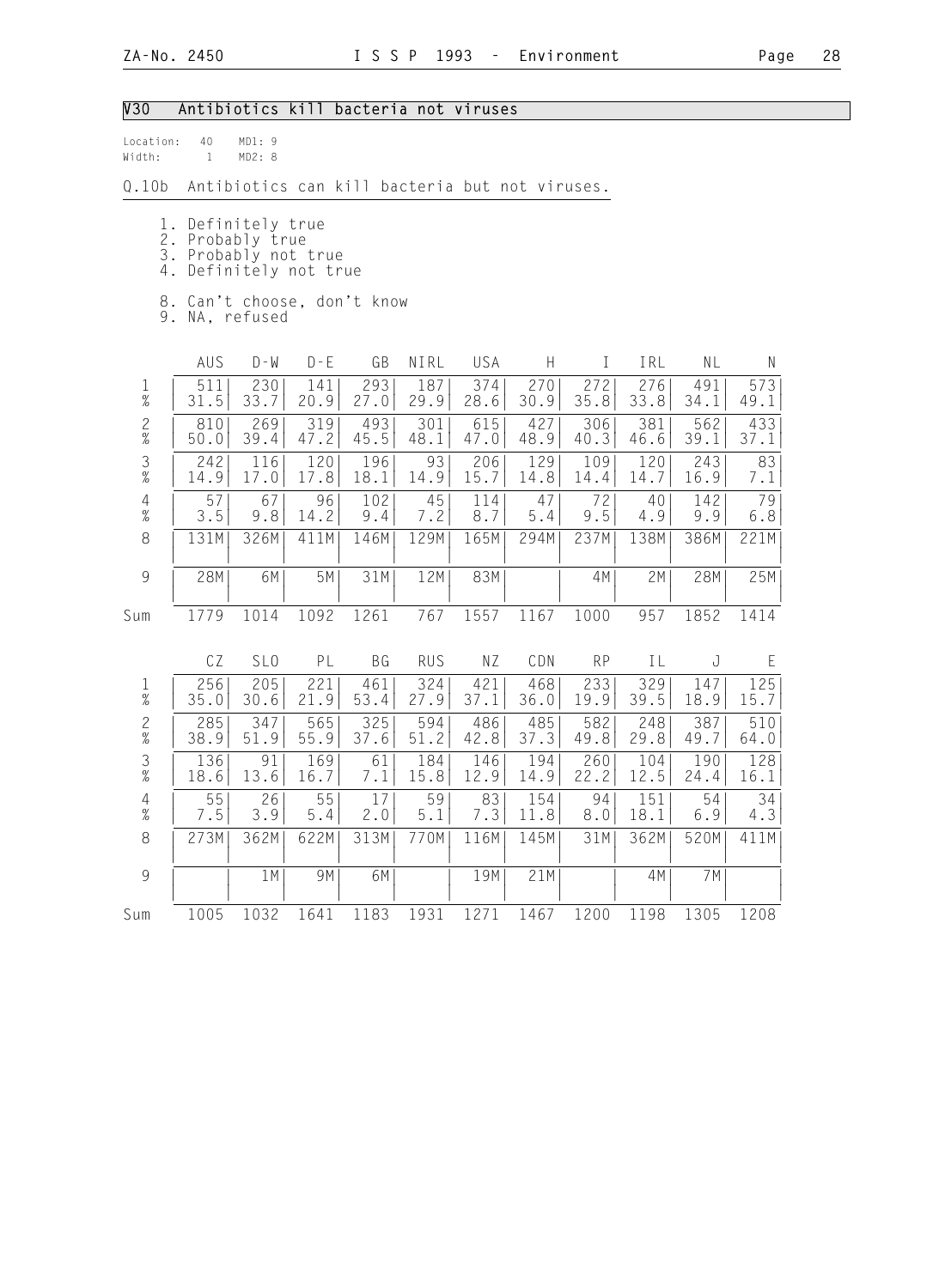## V31 Astrology has some scientific truth

| Location:<br>Width:    | 41<br>$\mathbf{1}$                                                                       | MD1: 9<br>MD2: 8 |             |             |             |                     |             |              |             |             |             |
|------------------------|------------------------------------------------------------------------------------------|------------------|-------------|-------------|-------------|---------------------|-------------|--------------|-------------|-------------|-------------|
| 0.10c                  | Astrology - the study of star signs - has some<br>scientific truth.                      |                  |             |             |             |                     |             |              |             |             |             |
|                        | 1. Definitely true<br>2. Probably true<br>3. Probably not true<br>4. Definitely not true |                  |             |             |             |                     |             |              |             |             |             |
|                        | 8. Can't choose, don't know<br>9. NA, refused                                            |                  |             |             |             |                     |             |              |             |             |             |
|                        | AUS                                                                                      | $D - M$          | $D - E$     | GB          | NIRL        | USA                 | Н           | $\mathbf{I}$ | IRL         | NL          | N           |
| 1<br>$\%$              | 67<br>4.1                                                                                | 128<br>15.5      | 140<br>15.4 | 75<br>6.7   | 28<br>4.2   | 138<br>10.2         | 177<br>18.4 | 61<br>6.9    | 109<br>12.7 | 113<br>7.4  | 134<br>11.9 |
| $\frac{2}{\%}$         | 524<br>32.2                                                                              | 339<br>41.0      | 371<br>40.8 | 436<br>38.8 | 249<br>36.9 | 572<br>42.5         | 525<br>54.5 | 250<br>28.2  | 354<br>41.3 | 636<br>41.6 | 489<br>43.5 |
| $\frac{3}{8}$          | 601<br>36.9                                                                              | 213<br>25.8      | 179<br>19.7 | 335<br>29.8 | 185<br>27.4 | 320<br>23.8         | 176<br>18.3 | 179<br>20.2  | 175<br>20.4 | 404<br>26.4 | 256<br>22.8 |
| $\overline{4}$<br>$\%$ | 437<br>26.8                                                                              | 146<br>17.7      | 219<br>24.1 | 277<br>24.7 | 212<br>31.5 | 317<br>23.5         | 86<br>8.9   | 398<br>44.8  | 220<br>25.6 | 377<br>24.6 | 244<br>21.7 |
| 8                      | 123M                                                                                     | 182M             | 177M        | 106M        | 81M         | 128M                | 203M        | 106M         | 95M         | 275M        | 262M        |
| $\overline{9}$         | 27M                                                                                      | 6M               | 6M          | 32M         | 12M         | 82M                 |             | 6M           | 4M          | 47M         | 29M         |
| Sum                    | 1779                                                                                     | 1014             | 1092        | 1261        | 767         | 1557                | 1167        | 1000         | 957         | 1852        | 1414        |
|                        | CZ                                                                                       | SL <sub>0</sub>  | PL          | BG          | <b>RUS</b>  | ΝZ                  | CDN         | <b>RP</b>    | IL          | J           | Ε           |
| $\mathbf{1}$<br>$\%$   | 305<br>33.7                                                                              | 250<br>29.9      | 105<br>10.0 | 350<br>43.6 | 475<br>32.6 | 93<br>7.9           | 120<br>8.8  | 221<br>18.7  | 178<br>17.4 | 49<br>6.0   | 62<br>6.2   |
| $\frac{2}{\%}$         | 391<br>43.2                                                                              | 482<br>57.7      | 488<br>46.4 | 318<br>39.7 | 726<br>49.9 | 472<br>40.3         | 489<br>36.1 | 598<br>50.7  | 349<br>34.0 | 322<br>39.2 | 407<br>40.8 |
| $\frac{3}{8}$          | 146<br>16.1                                                                              | 63<br>7.5        | 333<br>31.7 | 72<br>9.0   | 171<br>11.8 | 296<br>25.3         | 332<br>24.5 | 267<br>22.6  | 130<br>12.7 | 268<br>32.6 | 347<br>34.8 |
| 4<br>$\%$              | 63<br>$7.0$                                                                              | 41<br>$4.9\,$    | 126<br>12.0 | 62<br>7.7   | 83<br>5.7   | 311<br>$26.\bar{5}$ | 415<br>30.6 | 93<br>7.9    | 368<br>35.9 | 182<br>22.2 | 182<br>18.2 |
| $\,8\,$                | 99M                                                                                      | 196M             | 577M        | 375M        | 476M        | 82M                 | 81M         | 21M          | 169M        | 474M        | 210M        |
| $\mathcal{G}$          | 1M                                                                                       |                  | 12M         | 6M          |             | 17M                 | 30M         |              | 4M          | 10M         |             |
| Sum                    | 1005                                                                                     | 1032             | 1641        | 1183        | 1931        | 1271                | 1467        | 1200         | 1198        | 1305        | 1208        |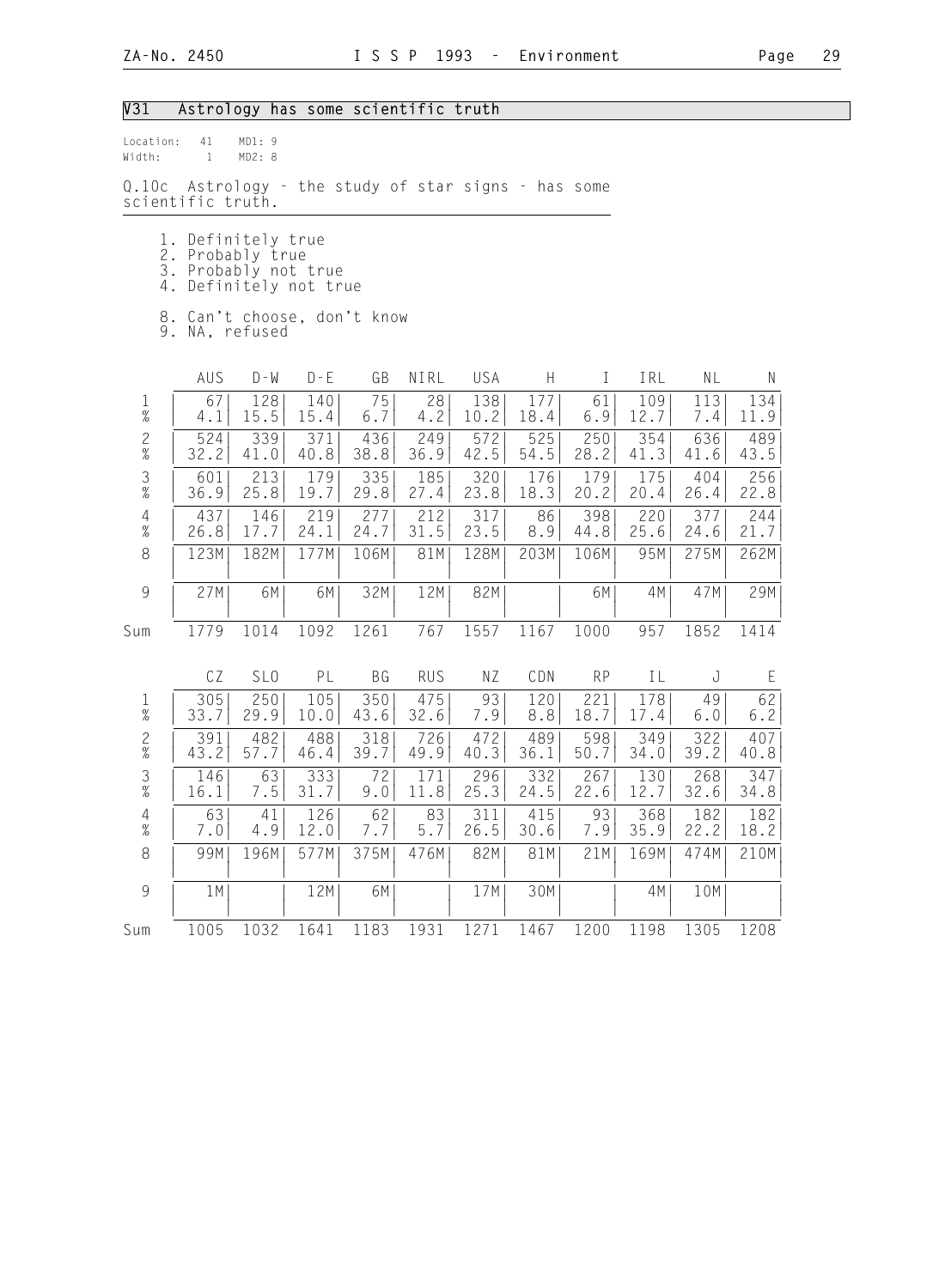# V32 Human beings developed from animals

| Location:<br>Width:    | 42<br>$\mathbf{1}$                            | MD1: 9<br>MD2: 8                                            |               |             |             |                                                |             |             |             |             |             |
|------------------------|-----------------------------------------------|-------------------------------------------------------------|---------------|-------------|-------------|------------------------------------------------|-------------|-------------|-------------|-------------|-------------|
| Q.10d<br>animals.      |                                               |                                                             |               |             |             | Human beings developed from earlier species of |             |             |             |             |             |
| $\perp$ .<br>3.<br>4.  | 2. Probably true                              | Definitely true<br>Probably not true<br>Definitely not true |               |             |             |                                                |             |             |             |             |             |
|                        | 8. Can't choose, don't know<br>9. NA, refused |                                                             |               |             |             |                                                |             |             |             |             |             |
|                        | AUS                                           | $D - M$                                                     | $D - E$       | GB          | NIRL        | USA                                            | Н           | $\perp$     | IRL         | NL          | N           |
| 1<br>%                 | 370<br>23.3                                   | 433<br>48.8                                                 | 543<br>53.7   | 360<br>31.6 | 101<br>14.9 | 205<br>15.2                                    | 286<br>27.7 | 284<br>30.7 | 202<br>23.0 | 400<br>25.3 | 412<br>33.6 |
| $\frac{2}{\%}$         | 714<br>44.9                                   | 300<br>33.8                                                 | 343<br>33.9   | 566<br>49.6 | 287<br>42.2 | 445<br>33.0                                    | 433<br>41.9 | 368<br>39.7 | 371<br>42.2 | 657<br>41.5 | 494<br>40.3 |
| $\frac{3}{8}$          | 286<br>18.0                                   | 92<br>10.4                                                  | 70<br>6.9     | 99<br>8.7   | 99<br>14.6  | 200<br>14.8                                    | 166<br>16.1 | 107<br>11.6 | 129<br>14.7 | 196<br>12.4 | 120<br>9.8  |
| $\overline{4}$<br>$\%$ | 219<br>13.8                                   | 62<br>7.0                                                   | 55<br>$5.4\,$ | 116<br>10.2 | 193<br>28.4 | 500<br>37.0                                    | 148<br>14.3 | 167<br>18.0 | 178<br>20.2 | 331<br>20.9 | 201<br>16.4 |
| $\,8\,$                | 160M                                          | 121M                                                        | 77M           | 86M         | 75M         | 120M                                           | 134M        | 72M         | 74M         | 220M        | 167M        |
| 9                      | 30M                                           | 6M                                                          | 4M            | 34M         | 12M         | 87M                                            |             | 2M          | 3M          | 48M         | 20M         |
| Sum                    | 1779                                          | 1014                                                        | 1092          | 1261        | 767         | 1557                                           | 1167        | 1000        | 957         | 1852        | 1414        |
|                        | CZ                                            | SL <sub>0</sub>                                             | PL            | BG          | <b>RUS</b>  | ΝZ                                             | CDN         | <b>RP</b>   | IL          | J           | E           |
| $\frac{1}{\%}$         | 444<br>49.1                                   | 221<br>26.1                                                 | 169<br>15.0   | 470<br>50.6 | 283<br>22.3 | 313<br>26.6                                    | 425<br>32.1 | 227<br>19.1 | 403<br>38.2 | 531<br>46.1 | 182<br>18.0 |
| $\frac{2}{\%}$         | 304<br>33.6                                   | 406<br>47.9                                                 | 398<br>35.2   | 258<br>27.8 | 543<br>42.8 | 515<br>43.8                                    | 550<br>41.5 | 489<br>41.2 | 275<br>26.0 | 522<br>45.3 | 596<br>59.1 |
| $\frac{3}{8}$          | 79<br>8.7                                     | 98<br>11.6                                                  | 280<br>24.8   | 67<br>7.2   | 191<br>15.1 | 124<br>10.5                                    | 131<br>9.9  | 256<br>21.6 | 82<br>7.8   | 63<br>$5.5$ | 172<br>17.0 |
| 4<br>$\%$              | 77<br>8.5                                     | 122<br>14.4                                                 | 283<br>25.0   | 134<br>14.4 | 251<br>19.8 | 224<br>19.0                                    | 220<br>16.6 | 214<br>18.0 | 296<br>28.0 | 36<br>3.1   | 59<br>5.8   |
| $\,8\,$                | 98M                                           | 185M                                                        | 504M          | 250M        | 663M        | 73M                                            | 122M        | 14M         | 136M        | 148M        | 199M        |
| $\mathcal{G}$          | 3M                                            |                                                             | 7 M           | 4M          |             | 22M                                            | 19M         |             | 6M          | 5M          |             |
| Sum                    | 1005                                          | 1032                                                        | 1641          | 1183        | 1931        | 1271                                           | 1467        | 1200        | 1198        | 1305        | 1208        |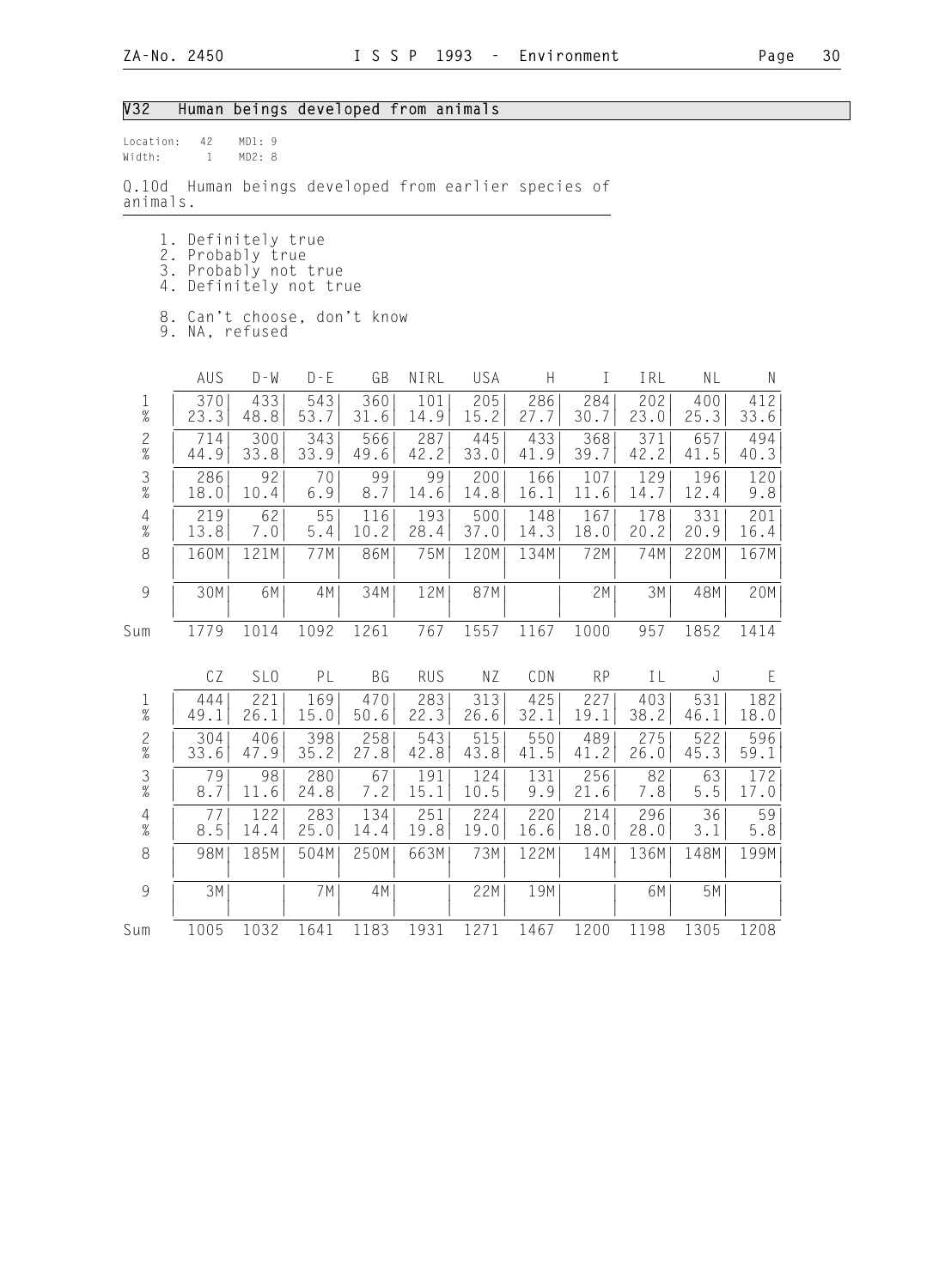## V33 Man-made chemicals can cause cancer

| Location:<br>Width:      | 43<br>$\mathbf{1}$ | MD1: 9<br>MD2: 8                       |                                             |             |             |                                                    |             |              |             |                                   |             |
|--------------------------|--------------------|----------------------------------------|---------------------------------------------|-------------|-------------|----------------------------------------------------|-------------|--------------|-------------|-----------------------------------|-------------|
| 0.10e<br>enough of them. |                    |                                        |                                             |             |             | All man-made chemicals can cause cancer if you eat |             |              |             |                                   |             |
| 4.                       |                    | 1. Definitely true<br>2. Probably true | 3. Probably not true<br>Definitely not true |             |             |                                                    |             |              |             |                                   |             |
| 8.                       |                    | 9. NA, refused                         | Can't choose, don't know                    |             |             |                                                    |             |              |             |                                   |             |
|                          | AUS                | $D - W$                                | $D - E$                                     | GB          | NIRL        | USA                                                | Н           | $\mathbf{I}$ | IRL         | NL                                | Ν           |
| $\mathbf{1}$<br>$\%$     | 96<br>6.2          | 281<br>32.7                            | 294<br>31.9                                 | 92<br>8.5   | 70<br>10.7  | 124<br>9.1                                         | 249<br>24.1 | 341<br>35.7  | 200<br>23.1 | 171<br>11.0                       | 177<br>15.6 |
| $\frac{2}{\%}$           | 457<br>29.7        | 340<br>39.5                            | 381<br>41.3                                 | 388<br>35.8 | 303<br>46.3 | 598<br>43.9                                        | 407<br>39.4 | 382<br>40.0  | 394<br>45.4 | 563<br>36.1                       | 353<br>31.2 |
| $\frac{3}{8}$            | 743<br>48.3        | 153<br>17.8                            | 155<br>16.8                                 | 410<br>37.9 | 197<br>30.1 | 444<br>32.6                                        | 264<br>25.6 | 135<br>14.2  | 179<br>20.6 | 508<br>32.6                       | 343<br>30.3 |
| $\overline{4}$<br>$\%$   | 243<br>15.8        | 86<br>10.0                             | 92<br>10.0                                  | 193<br>17.8 | 84<br>12.8  | 197<br>14.5                                        | 113<br>10.9 | 96<br>10.1   | 94<br>10.8  | 316<br>20.3                       | 259<br>22.9 |
| 8                        | 221M               | 149M                                   | 167M                                        | 154M        | 102M        | 111M                                               | 134M        | 46M          | 85M         | 257M                              | 263M        |
| 9                        | 19M                | 5M                                     | 3M                                          | 24M         | 11M         | 83M                                                |             |              | 5M          | 37M                               | 19M         |
| Sum                      | 1779               | 1014                                   | 1092                                        | 1261        | 767         | 1557                                               | 1167        | 1000         | 957         | 1852                              | 1414        |
|                          | CZ                 | SL <sub>0</sub>                        | PL                                          | BG          | <b>RUS</b>  | NZ                                                 | CDN         | <b>RP</b>    | IL          | J                                 | E           |
| $\mathbf{1}$<br>$\%$     | 294<br>32.1        | 248<br>27.9                            | 695<br>47.1                                 | 507<br>55.4 | 462<br>32.1 | 82<br>7.1                                          | 139<br>10.3 | 300<br>25.3  | 249<br>25.0 | 153<br>16.2                       | 155<br>15.1 |
| $\mathbf{2}$<br>$\%$     | 285<br>31.1        | 426<br>47.9                            | 715<br>48.4                                 | 270<br>29.5 | 558<br>38.8 | 462<br>40.0                                        | 549<br>40.7 | 541<br>45.5  | 375<br>37.6 | 465<br>49.3                       | 711<br>69.2 |
| $\mathfrak{Z}$<br>$\%$   | 233<br>25.5        | 144<br>16.2                            | 48<br>3.2                                   | 95<br>10.4  | 284<br>19.7 | 389<br>33.7                                        | 421<br>31.2 | 257<br>21.6  | 199<br>20.0 | 253<br>26.8                       | 127<br>12.4 |
| $\overline{4}$<br>$\%$   | 103<br>11.3        | 72<br>8.1                              | 19<br>1.3                                   | 43<br>4.7   | 136<br>9.4  | 222<br>19.2                                        | 241<br>17.9 | 90<br>7.6    | 174<br>17.5 | $\overline{\overline{73}}$<br>7.7 | 34<br>3.3   |
| 8                        | 90M                | 142M                                   | 159M                                        | 262M        | 491M        | 103M                                               | 107M        | 12M          | 199M        | 356M                              | 181M        |
| 9                        |                    |                                        | 5M                                          | 6M          |             | 13M                                                | 10M         |              | 2M          | 5M                                |             |
| Sum                      | 1005               | 1032                                   | 1641                                        | 1183        | 1931        | 1271                                               | 1467        | 1200         | 1198        | 1305                              | 1208        |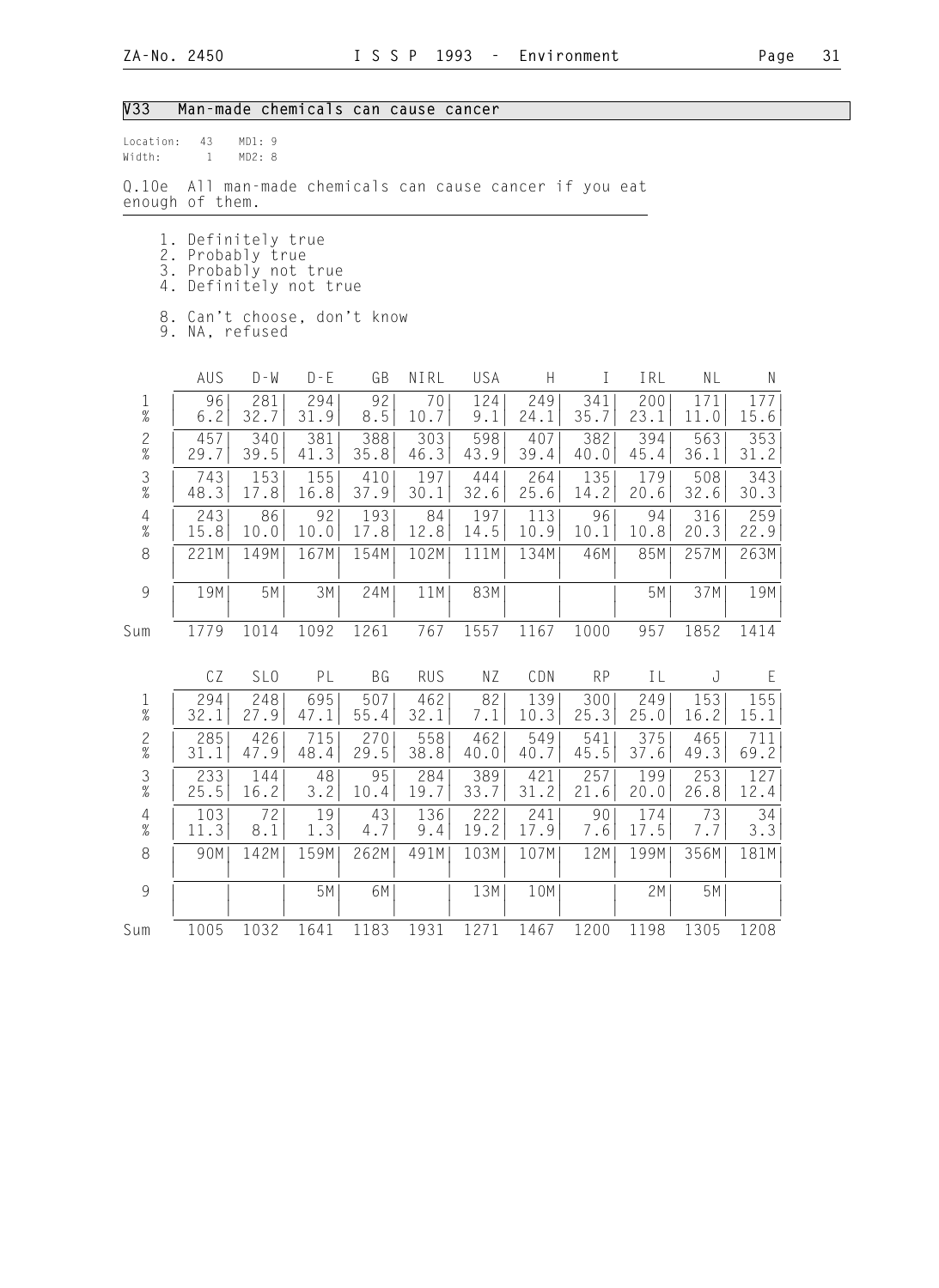### V34 Exposed radioactivity results to die

| location: | 44 | MD1:9  |  |
|-----------|----|--------|--|
| Width:    |    | MD2: 8 |  |

Q.11 And for each of these statements, just tick the box that comes closest to your opinion of how true it is.

Q.11a If someone is exposed to any amount of radioactivity they are certain to die as a result.

- 1. Definitely true
- 2. Probably true
- 3. Probably not true 4. Definitely not true
	-
	- 8. Can't choose, don't know

| 9. NA, refused |
|----------------|
|                |

|                                            | AUS  | $D - W$         | $D - E$ | GB        | NIRL       | USA  | H    | $\bf I$   | IRL  | NL   | N    |
|--------------------------------------------|------|-----------------|---------|-----------|------------|------|------|-----------|------|------|------|
| $\frac{1}{\%}$                             | 72   | 123             | 112     | 89        | 71         | 77   | 61   | 310       | 165  | 179  | 83   |
|                                            | 4.4  | 14.0            | 11.9    | 7.7       | 10.1       | 5.5  | 6.1  | 32.5      | 18.3 | 10.8 | 6.6  |
| $\frac{2}{\%}$                             | 298  | 188             | 196     | 307       | 232        | 302  | 193  | 368       | 380  | 522  | 211  |
|                                            | 18.3 | 21.4            | 20.8    | 26.4      | 32.9       | 21.7 | 19.2 | 38.5      | 42.1 | 31.6 | 16.7 |
| $\frac{3}{\%}$                             | 806  | 237             | 251     | 395       | 222        | 591  | 373  | 137       | 197  | 465  | 370  |
|                                            | 49.5 | 27.0            | 26.6    | 34.0      | 31.4       | 42.5 | 37.2 | 14.3      | 21.8 | 28.1 | 29.2 |
| $\begin{array}{c} 4 \\ 2 \\ 0 \end{array}$ | 451  | 330             | 385     | 370       | 181        | 419  | 377  | 140       | 160  | 487  | 602  |
|                                            | 27.7 | 37.6            | 40.8    | 31.9      | 25.6       | 30.2 | 37.5 | 14.7      | 17.7 | 29.5 | 47.6 |
| 8                                          | 135M | 131M            | 143M    | 74M       | 54M        | 87M  | 163M | 45M       | 55M  | 158M | 131M |
| 9                                          | 17M  | 5M              | 5M      | 26M       | 7M         | 81M  |      |           |      | 41M  | 17M  |
| Sum                                        | 1779 | 1014            | 1092    | 1261      | 767        | 1557 | 1167 | 1000      | 957  | 1852 | 1414 |
|                                            | CZ   | SL <sub>0</sub> | PL      | <b>BG</b> | <b>RUS</b> | ΝZ   | CDN  | <b>RP</b> | IL   | J    | E    |
| $\frac{1}{\%}$                             | 143  | 123             | 464     | 322       | 436        | 87   | 66   | 253       | 304  | 109  | 81   |
|                                            | 15.2 | 13.5            | 33.3    | 34.4      | 26.7       | 7.2  | 4.7  | 21.5      | 28.4 | 9.8  | 7.9  |
| $\frac{2}{\%}$                             | 250  | 297             | 584     | 337       | 556        | 294  | 241  | 500       | 427  | 333  | 542  |
|                                            | 26.7 | 32.7            | 41.9    | 36.0      | 34.1       | 24.2 | 17.2 | 42.4      | 39.9 | 30.0 | 53.0 |
| $\frac{3}{8}$                              | 292  | 285             | 234     | 162       | 399        | 381  | 430  | 303       | 187  | 409  | 309  |
|                                            | 31.1 | 31.4            | 16.8    | 17.3      | 24.4       | 31.4 | 30.8 | 25.7      | 17.5 | 36.9 | 30.2 |
| $\begin{array}{c} 4 \\ 2 \\ 0 \end{array}$ | 253  | 203             | 111     | 114       | 241        | 452  | 661  | 123       | 153  | 258  | 91   |
|                                            | 27.0 | 22.4            | $8.0\,$ | 12.2      | 14.8       | 37.2 | 47.3 | 10.4      | 14.3 | 23.3 | 8.9  |
| $\,8\,$                                    | 67M  | 124M            | 243M    | 241M      | 299M       | 46M  | 54M  | 21M       | 121M | 191M | 185M |
| 9                                          |      |                 | 5M      | 7M        |            | 11M  | 15M  |           | 6M   | 5M   |      |
| Sum                                        | 1005 | 1032            | 1641    | 1183      | 1931       | 1271 | 1467 | 1200      | 1198 | 1305 | 1208 |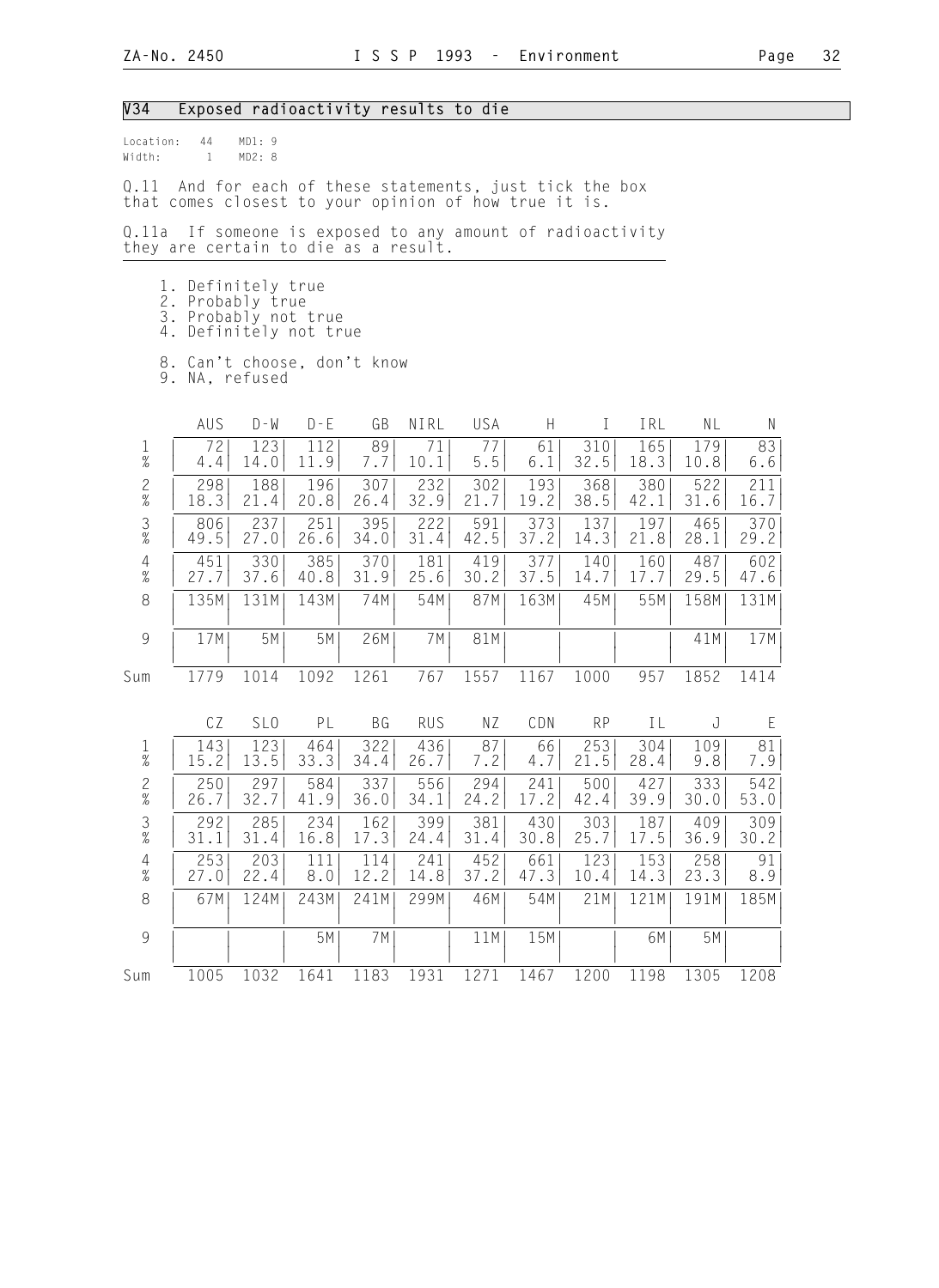## V35 Radioactive waste danger 1000s of years

| Location:<br>Width:         | 45<br>$\mathbf{1}$                                             | MD1: 9<br>MD2: 8 |                                                    |                      |             |             |                           |             |             |             |               |
|-----------------------------|----------------------------------------------------------------|------------------|----------------------------------------------------|----------------------|-------------|-------------|---------------------------|-------------|-------------|-------------|---------------|
| 0.11b                       | will be dangerous for thousands of years.                      |                  | Some radioactive waste from nuclear power stations |                      |             |             |                           |             |             |             |               |
| 4.                          | 1. Definitely true<br>2. Probably true<br>3. Probably not true |                  | Definitely not true                                |                      |             |             |                           |             |             |             |               |
|                             | 8. Can't choose, don't know<br>9. NA, refused                  |                  |                                                    |                      |             |             |                           |             |             |             |               |
|                             | AUS                                                            | $D - W$          | $D - E$                                            | GB                   | NIRL        | USA         | $\boldsymbol{\mathsf{H}}$ | $\rm I$     | IRL         | NL          | $\mathsf N$   |
| $\frac{1}{\%}$              | 702<br>42.0                                                    | 550<br>59.7      | 505<br>51.5                                        | 518<br>43.4          | 295<br>41.5 | 490<br>35.2 | 507<br>49.6               | 593<br>62.2 | 547<br>58.8 | 797<br>46.9 | 536<br>42.5   |
| $\overline{c}$<br>$\%$      | 876<br>52.5                                                    | 300<br>32.5      | 373<br>38.1                                        | 612<br>51.3          | 379<br>53.4 | 781<br>56.1 | 365<br>35.7               | 314<br>32.9 | 352<br>37.8 | 754<br>44.4 | 556<br>44.1   |
| $\frac{3}{\%}$              | 77<br>4.6                                                      | 58<br>6.3        | 72<br>7.3                                          | 55<br>4.6            | 33<br>4.6   | 102<br>7.3  | 109<br>10.7               | 35<br>3.7   | 24<br>2.6   | 119<br>7.0  | 122<br>9.7    |
| $\sqrt{4}$<br>$\frac{1}{2}$ | 15<br>.9                                                       | 14<br>1.5        | 30<br>3.1                                          | 8<br>.7              | 3<br>.4     | 20<br>1.4   | 41<br>$4.0$               | 12<br>1.3   | 7<br>.8     | 30<br>1.8   | 48<br>3.8     |
| 8                           | 95M                                                            | 87M              | 106M                                               | 43M                  | 49M         | 83M         | 145M                      | 40M         | 27M         | 122M        | 134M          |
| 9                           | 14M                                                            | 5M               | 6M                                                 | 25M                  | 8M          | 81M         |                           | 6M          |             | 30M         | 18M           |
| Sum                         | 1779                                                           | 1014             | 1092                                               | 1261                 | 767         | 1557        | 1167                      | 1000        | 957         | 1852        | 1414          |
|                             | CZ                                                             | SL <sub>0</sub>  | PL                                                 | <b>BG</b>            | <b>RUS</b>  | NZ          | CDN                       | <b>RP</b>   | IL          | J           | E             |
| $\frac{1}{\%}$              | 519<br>55.0                                                    | 446<br>47.5      | 650<br>46.5                                        | 719<br>75.3          | 777<br>45.3 | 653<br>52.7 | 634<br>44.9               | 308<br>26.3 | 582<br>56.1 | 465<br>42.6 | 236<br>22.0   |
| $\overline{c}$<br>$\%$      | 331<br>35.1                                                    | 411<br>43.8      | 666<br>47.6                                        | 211<br>22.1          | 681<br>39.7 | 533<br>43.1 | 679<br>48.1               | 583<br>49.7 | 380<br>36.6 | 545<br>50.0 | 755<br>70.2   |
| $\mathfrak{Z}$<br>$\%$      | 69<br>7.3                                                      | 59<br>6.3        | 69<br>4.9                                          | 18<br>1.9            | 189<br>11.0 | 39<br>3.2   | 87<br>$6.2$               | 203<br>17.3 | 49<br>4.7   | 58<br>5.3   | 76<br>7.1     |
| $\sqrt{4}$<br>$\%$          | 25<br>2.6                                                      | 22<br>2.3        | 14<br>1.0                                          | $\overline{7}$<br>.7 | 69<br>4.0   | 13<br>1.1   | 13<br>.9                  | 79<br>$6.7$ | 26<br>2.5   | 23<br>2.1   | $\,8\,$<br>.7 |
| 8                           | 60M                                                            | 94M              | 236M                                               | 223M                 | 215M        | 22M         | 41M                       | 27M         | 156M        | 211M        | 133M          |
| 9                           | 1 M                                                            |                  | 6M                                                 | 5M                   |             | 11M         | 13M                       |             | 5M          | 3M          |               |

 | | | | | | | | | | | | Sum 1005 1032 1641 1183 1931 1271 1467 1200 1198 1305 1208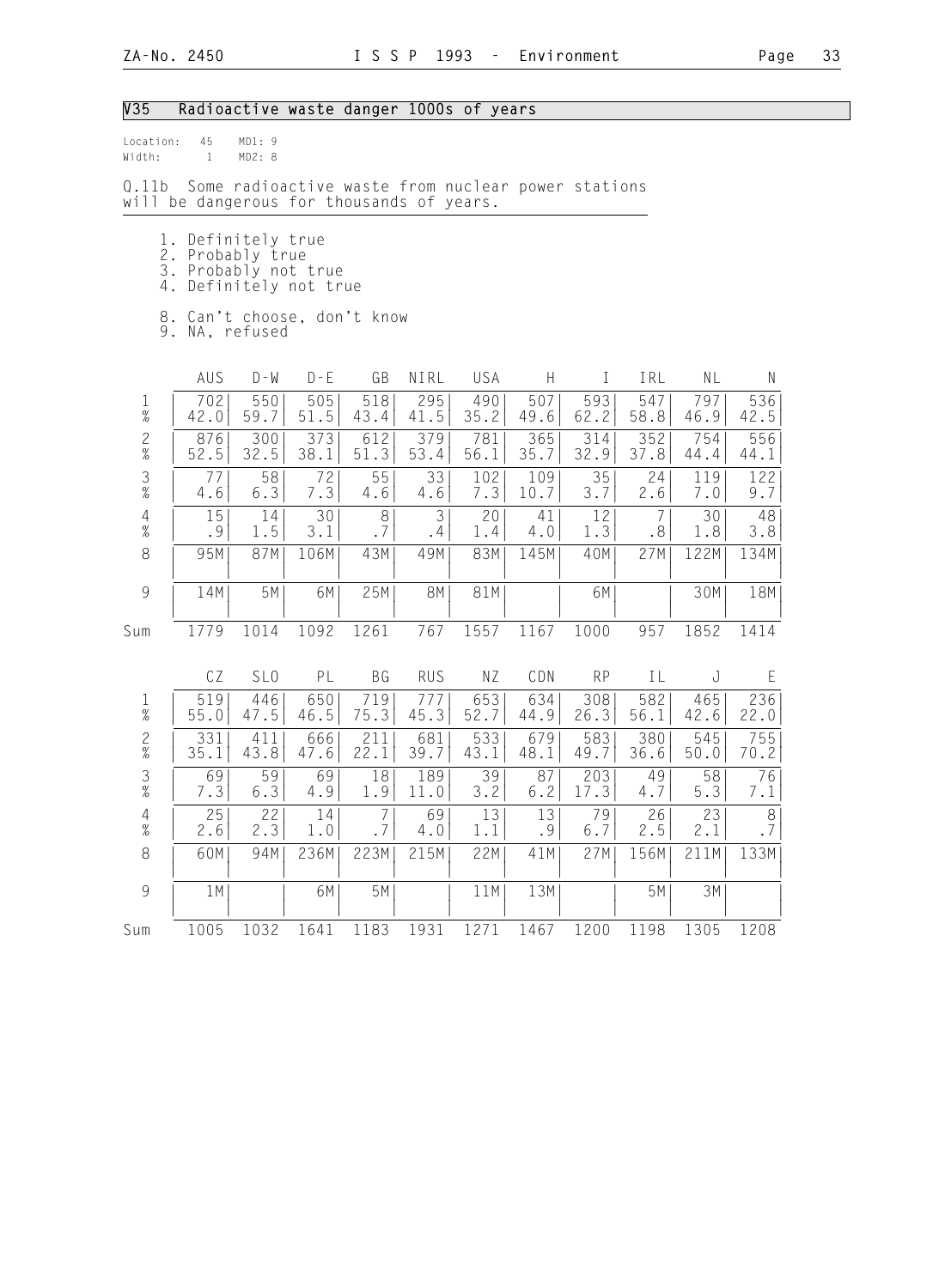## V36 Greenhouse effect: hole in earth atmosp

| Location:<br>Width:  | 46<br>$\mathbf{1}$                                                      | MD1:9<br>MD2: 8                                                              |             |             |             |             |             |             |             |             |              |
|----------------------|-------------------------------------------------------------------------|------------------------------------------------------------------------------|-------------|-------------|-------------|-------------|-------------|-------------|-------------|-------------|--------------|
| 0.11c                | The greenhouse effect is caused by a hole in the<br>earth's atmosphere. |                                                                              |             |             |             |             |             |             |             |             |              |
| 1.<br>2.<br>3.<br>4. |                                                                         | Definitely true<br>Probably true<br>Probably not true<br>Definitely not true |             |             |             |             |             |             |             |             |              |
|                      | 8. Can't choose, don't know<br>9. NA, refused                           |                                                                              |             |             |             |             |             |             |             |             |              |
|                      | AUS                                                                     | $D - W$                                                                      | $D - E$     | GB          | NIRL        | USA         | H           | $\mathbf I$ | IRL         | NL          | $\mathsf{N}$ |
| $\frac{1}{\%}$       | 293<br>18.1                                                             | 447<br>48.6                                                                  | 436<br>44.0 | 404<br>36.3 | 251<br>37.2 | 267<br>21.3 | 254<br>32.3 | 422<br>46.1 | 391<br>45.4 | 413<br>25.0 | 314<br>25.5  |
| $\frac{2}{\%}$       | 752<br>46.3                                                             | 326<br>35.5                                                                  | 347<br>35.0 | 474<br>42.5 | 330<br>48.9 | 609<br>48.7 | 332<br>42.2 | 327<br>35.7 | 367<br>42.6 | 588<br>35.6 | 473<br>38.4  |
| $\frac{3}{8}$        | 278<br>17.1                                                             | 62<br>6.7                                                                    | 85<br>8.6   | 94<br>8.4   | 34<br>5.0   | 188<br>15.0 | 85<br>10.8  | 68<br>7.4   | 46<br>5.3   | 180<br>10.9 | 116<br>9.4   |
| $\frac{4}{\%}$       | 300<br>18.5                                                             | 84<br>9.1                                                                    | 124<br>12.5 | 142<br>12.7 | 60<br>8.9   | 187<br>14.9 | 115<br>14.6 | 98<br>10.7  | 57<br>6.6   | 469<br>28.4 | 328<br>26.6  |
| 8                    | 130M                                                                    | 90M                                                                          | 96M         | 106M        | 82M         | 222M        | 381M        | 80M         | 90M         | 167M        | 151M         |
| $\overline{9}$       | 26M                                                                     | 5M                                                                           | 4M          | 41M         | 10M         | 84M         |             | 5M          | 6M          | 35M         | 32M          |
| Sum                  | 1779                                                                    | 1014                                                                         | 1092        | 1261        | 767         | 1557        | 1167        | 1000        | 957         | 1852        | 1414         |
|                      | CZ                                                                      | SL <sub>0</sub>                                                              | PL          | BG          | <b>RUS</b>  | NZ          | CDN         | <b>RP</b>   | IL          | J           | $\mathsf E$  |
| $\frac{1}{\%}$       | 341<br>39.7                                                             | 249<br>33.0                                                                  | 395<br>31.3 | 340<br>48.6 | 327<br>25.3 | 422<br>35.5 | 358<br>26.7 | 229<br>19.6 | 344<br>46.9 | 180<br>20.6 | 138<br>15.3  |
| $\frac{2}{\%}$       | 300<br>34.9                                                             | 348<br>46.2                                                                  | 751<br>59.5 | 236<br>33.8 | 683<br>52.9 | 476<br>40.0 | 492<br>36.7 | 564<br>48.4 | 198<br>27.0 | 329<br>37.6 | 585<br>64.9  |

 3 | 92| 77| 87| 59| 167| 97| 133| 261| 65| 203| 132| % | 10.7| 10.2| 6.9| 8.4| 12.9| 8.2| 9.9| 22.4| 8.9| 23.2| 14.7| 4 | 127| 80| 30| 64| 113| 194| 359| 112| 126| 162| 46| % | 14.8| 10.6| 2.4| 9.2| 8.8| 16.3| 26.8| 9.6| 17.2| 18.5| 5.1| 8 | 145M| 278M| 373M| 476M| 641M| 61M| 101M| 34M| 458M| 422M| 307M| | | | | | | | | | | | | 9 | | | 5M| 8M| | 21M| 24M| | 7M| 9M| | | | | | | | | | | | | | Sum 1005 1032 1641 1183 1931 1271 1467 1200 1198 1305 1208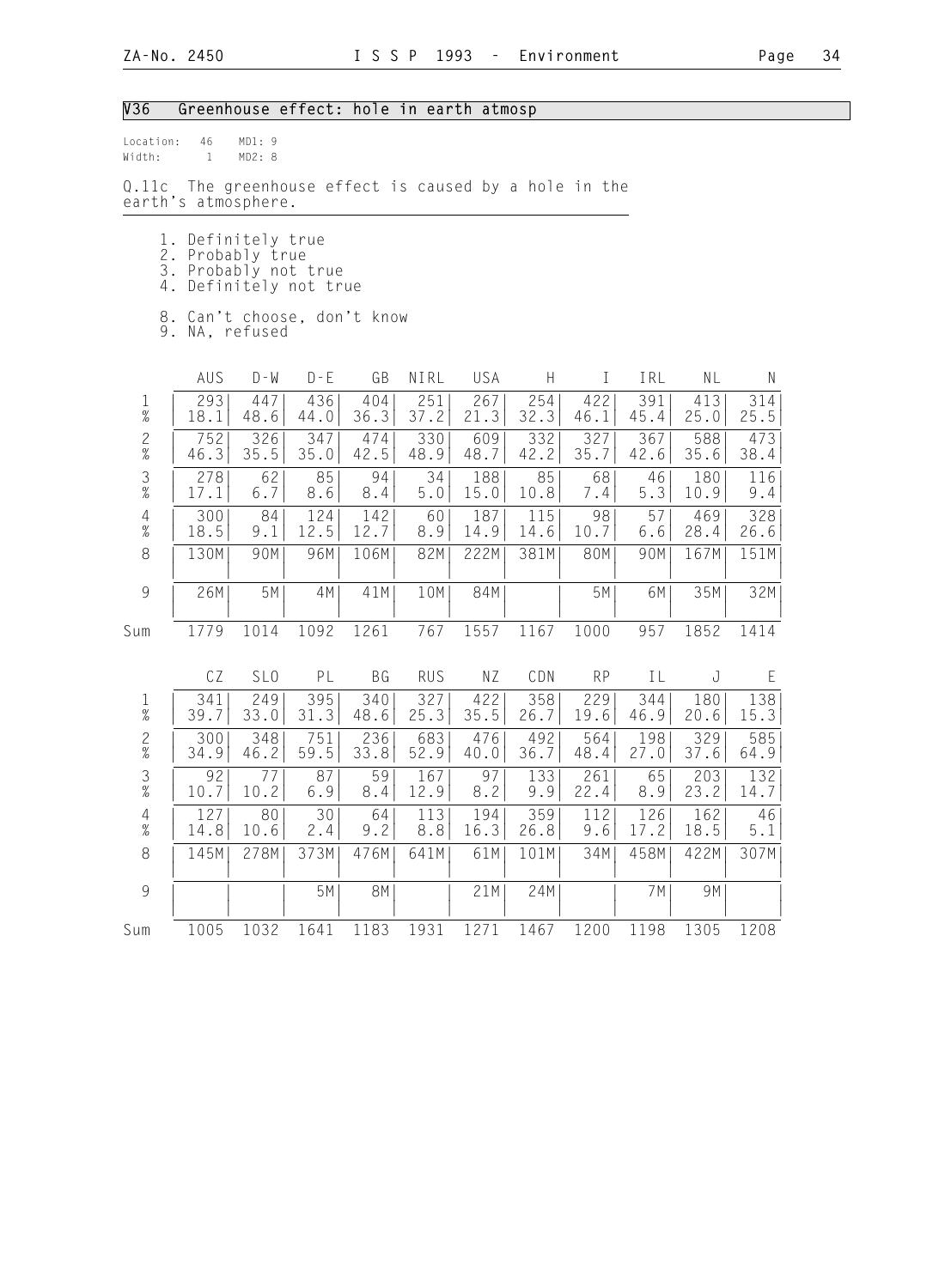## V37 Greenhouse effect: use coal oil gas

| location: | 47 | MD1:9  |  |
|-----------|----|--------|--|
| Width:    |    | MD2: 8 |  |

Q.11d Every time we use coal or oil or gas, we contribute to the greenhouse effect.

|  |  | 1. Definitely true |  |
|--|--|--------------------|--|
|--|--|--------------------|--|

- 2. Probably true
- 3. Probably not true 4. Definitely not true
	-
	- 8. Can't choose, don't know 9. NA, refused
	-

|                                            | AUS         | $D - W$         | $D - E$     | GB          | NIRL        | USA         | Н           |             | IRL         | ΝL          | N           |  |
|--------------------------------------------|-------------|-----------------|-------------|-------------|-------------|-------------|-------------|-------------|-------------|-------------|-------------|--|
| $\frac{1}{\%}$                             | 449<br>27.5 | 432<br>46.6     | 384<br>39.4 | 405<br>35.8 | 194<br>28.6 | 264<br>20.6 | 278<br>34.1 | 361<br>39.2 | 304<br>34.0 | 529<br>32.0 | 549<br>43.8 |  |
| $\frac{2}{\%}$                             | 959<br>58.7 | 357<br>38.5     | 438<br>45.0 | 580<br>51.2 | 385<br>56.8 | 680<br>53.0 | 361<br>44.3 | 415<br>45.1 | 453<br>50.7 | 794<br>48.1 | 580<br>46.3 |  |
| $\frac{3}{8}$                              | 199<br>12.2 | 107<br>11.5     | 119<br>12.2 | 125<br>11.0 | 83<br>12.2  | 287<br>22.4 | 137<br>16.8 | 98<br>10.7  | 107<br>12.0 | 246<br>14.9 | 100<br>8.0  |  |
| $\begin{array}{c} 4 \\ 2 \\ 0 \end{array}$ | 26<br>1.6   | 31<br>3.3       | 33<br>3.4   | 22<br>1.9   | 16<br>2.4   | 51<br>4.0   | 39<br>4.8   | 46<br>5.0   | 30<br>3.4   | 82<br>5.0   | 24<br>1.9   |  |
| 8                                          | 126M        | 81M             | 109M        | 92M         | 77M         | 191M        | 352M        | 78M         | 61M         | 173M        | 130M        |  |
| $\overline{9}$                             | 20M         | 6M              | 9M          | 37M         | 12M         | 84M         |             | 2M          | 2M          | 28M         | 31M         |  |
| Sum                                        | 1779        | 1014            | 1092        | 1261        | 767         | 1557        | 1167        | 1000        | 957         | 1852        | 1414        |  |
|                                            | CZ          | SL <sub>0</sub> | PL          | ΒG          | <b>RUS</b>  | ΝZ          | CDN         | <b>RP</b>   | IL          | J           | E           |  |
| $\frac{1}{\%}$                             | 392<br>43.9 | 258<br>31.4     | 259<br>21.6 | 267<br>39.9 | 418<br>30.6 | 418<br>35.2 | 501<br>37.6 | 192<br>16.3 | 429<br>54.4 | 355<br>32.8 | 148<br>16.5 |  |
| $\frac{2}{\%}$                             | 341<br>38.2 | 410<br>49.9     | 617<br>51.5 | 235<br>35.1 | 699<br>51.1 | 596<br>50.1 | 623<br>46.8 | 542<br>46.0 | 247<br>31.3 | 577<br>53.3 | 620<br>69.2 |  |
| 3<br>$\%$                                  | 118<br>13.2 | 90<br>10.9      | 269<br>22.4 | 123<br>18.4 | 182<br>13.3 | 138<br>11.6 | 154<br>11.6 | 273<br>23.2 | 51<br>6.5   | 115<br>10.6 | 112<br>12.5 |  |
| $\overline{4}$                             | 41          | 64              | 54          | 45          | 68          | 37          | 54          | 171         | 62          | 35          | 16          |  |

 % | 4.6| 7.8| 4.5| 6.7| 5.0| 3.1| 4.1| 14.5| 7.9| 3.2| 1.8| 8 | 112M| 210M| 435M| 507M| 564M| 60M| 109M| 22M| 398M| 220M| 312M|

 | | | | | | | | | | | | 9 | 1M| | 7M| 6M| | 22M| 26M| | 11M| 3M| | | | | | | | | | | | | |

Sum 1005 1032 1641 1183 1931 1271 1467 1200 1198 1305 1208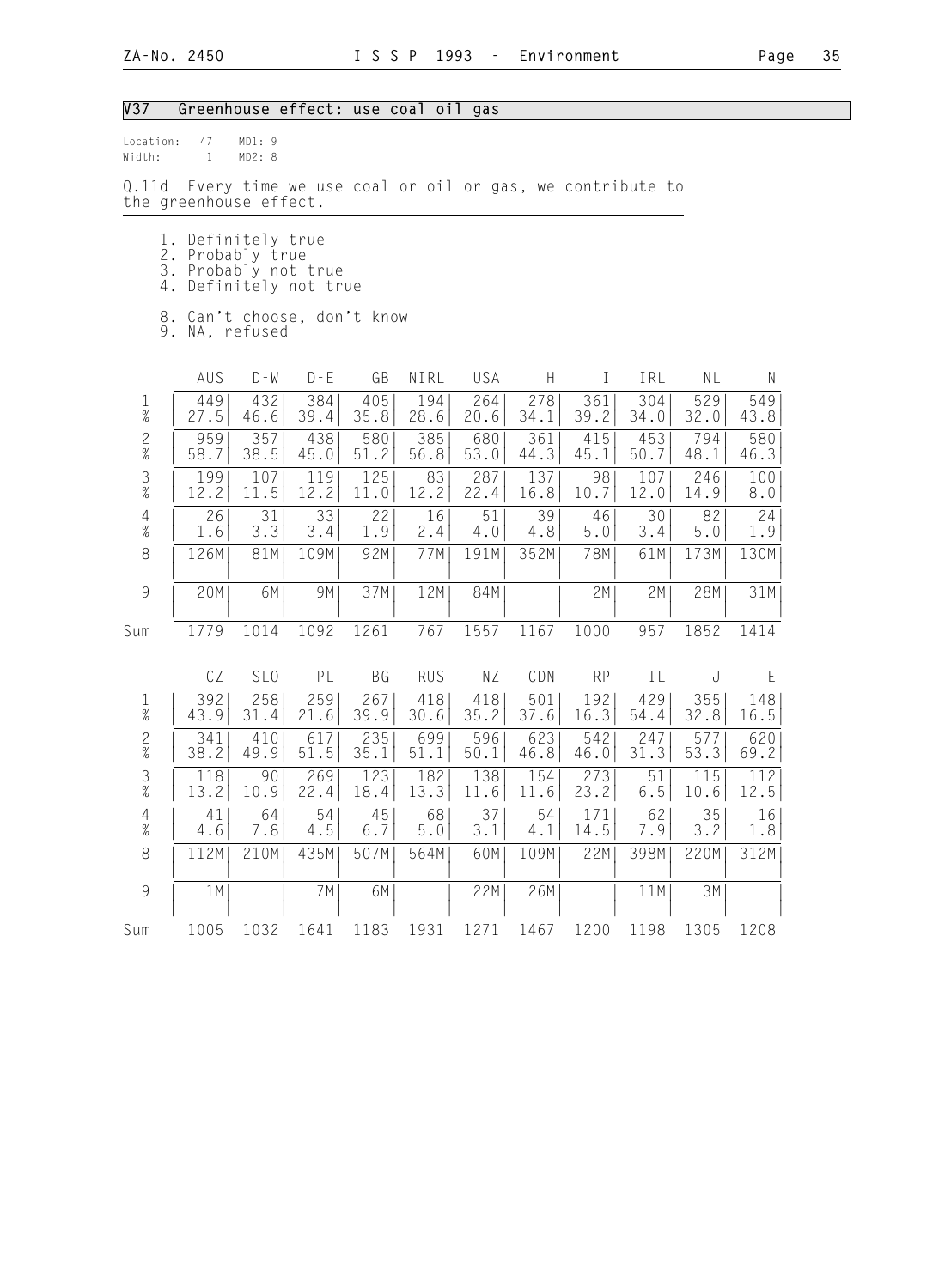# V38 Cause cancer: pesticides + chemicals

| Location:<br>Width:        | 48<br>$\mathbf{1}$ | MD1:9<br>MD2: 8                  |                                                       |             |             |             |             |             |             |             |             |
|----------------------------|--------------------|----------------------------------|-------------------------------------------------------|-------------|-------------|-------------|-------------|-------------|-------------|-------------|-------------|
| 0.11e<br>cancer in humane. |                    |                                  | All pesticides and chemicals used on food crops cause |             |             |             |             |             |             |             |             |
| 1.<br>2.<br>3.<br>4.       |                    | Definitely true<br>Probably true | Probably not true<br>Definitely not true              |             |             |             |             |             |             |             |             |
|                            |                    | 9. NA, refused                   | 8. Can't choose, don't know                           |             |             |             |             |             |             |             |             |
|                            | AUS                | $D - W$                          | $D - E$                                               | GB          | NIRL        | USA         | H           | $\perp$     | IRL         | NL          | N           |
| $\frac{1}{\%}$             | 77<br>4.9          | 196<br>22.6                      | 137<br>14.6                                           | 59<br>5.3   | 50<br>7.5   | 84<br>6.1   | 120<br>11.8 | 341<br>35.6 | 180<br>20.1 | 88<br>5.6   | 56<br>5.0   |
| $\frac{2}{\%}$             | 368<br>23.5        | 336<br>38.8                      | 312<br>33.3                                           | 333<br>29.8 | 252<br>37.9 | 443<br>32.2 | 354<br>34.8 | 440<br>45.9 | 396<br>44.1 | 410<br>25.9 | 224<br>20.0 |
| $\frac{3}{8}$              | 860<br>54.9        | 238<br>27.5                      | 323<br>34.5                                           | 529<br>47.3 | 272<br>40.9 | 624<br>45.3 | 389<br>38.2 | 112<br>11.7 | 224<br>25.0 | 658<br>41.5 | 505<br>45.0 |
| $\overline{4}$<br>$\%$     | 261<br>16.7        | 96<br>11.1                       | 165<br>17.6                                           | 197<br>17.6 | 91<br>13.7  | 226<br>16.4 | 154<br>15.1 | 65<br>6.8   | 97<br>10.8  | 429<br>27.1 | 337<br>30.0 |
| 8                          | 196M               | 143M                             | 149M                                                  | 115M        | 88M         | 96M         | 150M        | 41M         | 58M         | 222M        | 269M        |
| $\mathcal{G}$              | 17M                | 5M                               | 6M                                                    | 28M         | 14M         | 84M         |             | 1 M         | 2M          | 45M         | 23M         |
| Sum                        | 1779               | 1014                             | 1092                                                  | 1261        | 767         | 1557        | 1167        | 1000        | 957         | 1852        | 1414        |
|                            | CZ                 | SL <sub>0</sub>                  | PL                                                    | BG          | <b>RUS</b>  | ΝZ          | CDN         | <b>RP</b>   | IL          | J           | $\mathsf E$ |
| $\mathbf 1$<br>$\%$        | 134<br>14.6        | 138<br>16.4                      | 302<br>23.1                                           | 292<br>31.4 | 370<br>25.1 | 54<br>4.6   | 138<br>10.2 | 328<br>27.4 | 172<br>17.2 | 81<br>7.9   | 104<br>10.2 |
| $\frac{2}{\%}$             | 355<br>38.6        | 357<br>42.6                      | 613<br>47.0                                           | 363<br>39.0 | 625<br>42.4 | 354<br>30.2 | 455<br>33.5 | 561<br>46.9 | 356<br>35.6 | 348<br>34.1 | 672<br>65.8 |
| $\frac{3}{\%}$             | 301<br>32.8        | 237<br>28.2                      | 329<br>25.2                                           | 196<br>21.1 | 365<br>24.8 | 524<br>44.7 | 469<br>34.5 | 225<br>18.8 | 264<br>26.4 | 475<br>46.5 | 193<br>18.9 |
| $\overline{4}$<br>$\%$     | 129<br>14.0        | 107<br>12.8                      | 61<br>4.7                                             | 79<br>8.5   | 113<br>7.7  | 241<br>20.5 | 296<br>21.8 | 81 <br>6.8  | 209<br>20.9 | 117<br>11.5 | 53 <br>5.2  |
| 8                          | 86M                | 193M                             | 327M                                                  | 247M        | 458M        | 84M         | 90M         | 5M          | 189M        | 277M        | 186M        |
| $\mathcal{G}$              |                    |                                  | 9M                                                    | 6M          |             | 14M         | 19M         |             | 8M          | 7M          |             |
| Sum                        | 1005               | 1032                             | 1641                                                  | 1183        | 1931        | 1271        | 1467        | 1200        | 1198        | 1305        | 1208        |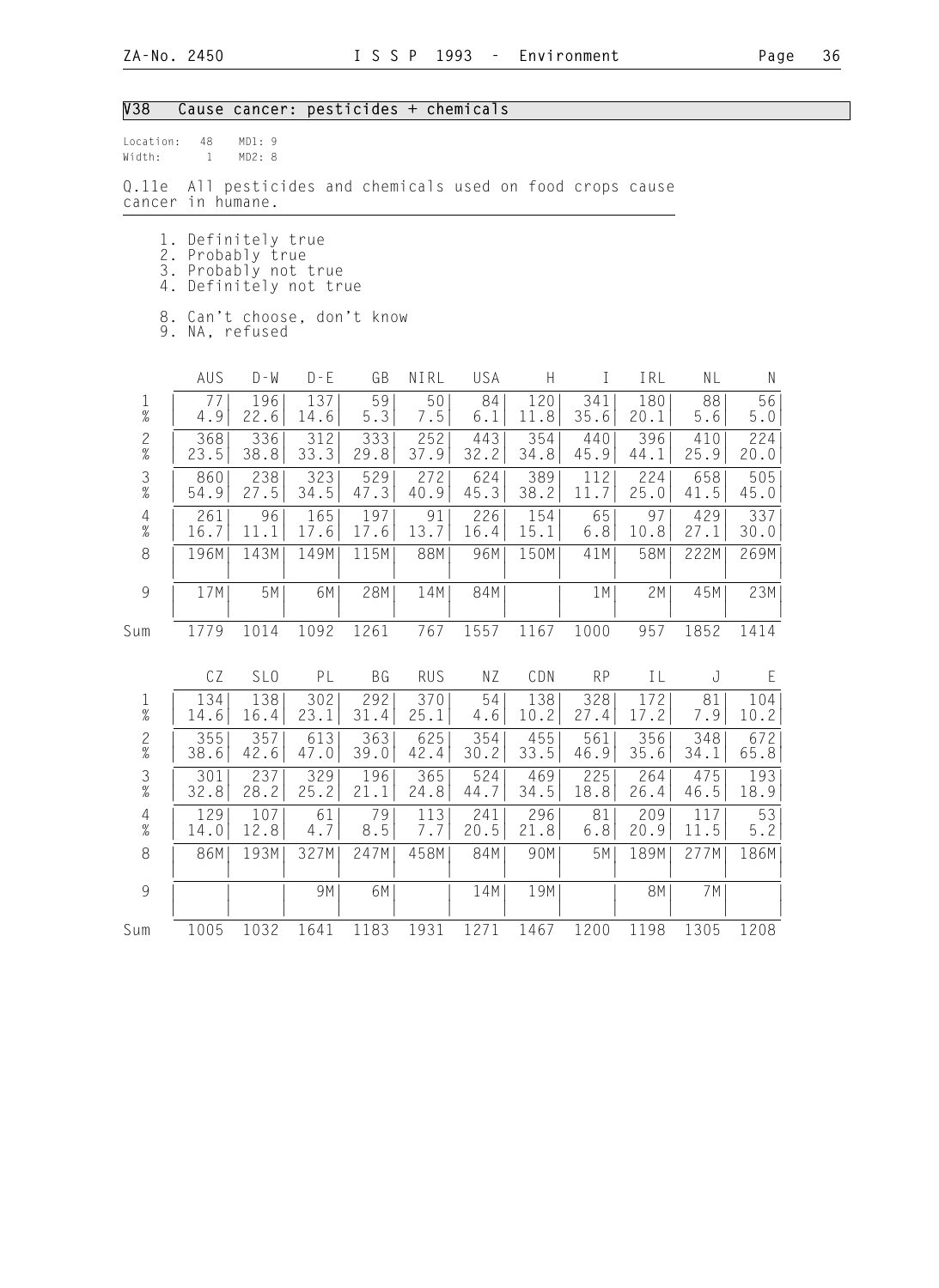## V39 Humans are main cause of plant + animal

| Location: | 49 | MD1:9  |
|-----------|----|--------|
| Width:    |    | MD2: 8 |
|           |    |        |

Q.11f Human beings are the main cause of plant and animal species dying out.

|  |  |  | 1. Definitely true |
|--|--|--|--------------------|
|  |  |  |                    |

- 2. Probably true
- 3. Probably not true 4. Definitely not true
	- 8. Can't choose, don't know
	- 9. NA, refused

|                                            | AUS         | $D - W$         | $D - E$     | GB          | NIRL        | USA         | H           |             | IRL         | ΝL          | N           |  |
|--------------------------------------------|-------------|-----------------|-------------|-------------|-------------|-------------|-------------|-------------|-------------|-------------|-------------|--|
| $\frac{1}{\%}$                             | 376<br>22.2 | 442<br>46.7     | 399<br>39.6 | 315<br>27.2 | 161<br>23.2 | 233<br>16.6 | 351<br>32.2 | 467<br>49.1 | 272<br>30.1 | 649<br>37.3 | 514<br>39.4 |  |
| $\frac{2}{\%}$                             | 911<br>53.9 | 361<br>38.1     | 372<br>36.9 | 558<br>48.2 | 349<br>50.2 | 692<br>49.3 | 481<br>44.2 | 330<br>34.7 | 427<br>47.2 | 714<br>41.1 | 547<br>41.9 |  |
| $\frac{3}{8}$                              | 333<br>19.7 | 102<br>10.8     | 167<br>16.6 | 204<br>17.6 | 132<br>19.0 | 321<br>22.9 | 204<br>18.7 | 91<br>9.6   | 133<br>14.7 | 241<br>13.9 | 154<br>11.8 |  |
| $\begin{array}{c} 4 \\ 2 \\ 0 \end{array}$ | 71<br>4.2   | 42<br>4.4       | 69<br>6.9   | 80<br>6.9   | 53<br>7.6   | 157<br>11.2 | 53<br>4.9   | 63<br>6.6   | 73<br>8.1   | 135<br>7.8  | 90<br>6.9   |  |
| 8                                          | 70M         | 63M             | 78M         | 76M         | 62M         | 72M         | 78M         | 45M         | 50M         | 84M         | 87M         |  |
| $\overline{9}$                             | 18M         | 4M              | 7 M         | 28M         | 10M         | 82M         |             | 4M          | 2M          | 29M         | 22M         |  |
| Sum                                        | 1779        | 1014            | 1092        | 1261        | 767         | 1557        | 1167        | 1000        | 957         | 1852        | 1414        |  |
|                                            | CZ          | SL <sub>0</sub> | PL          | ΒG          | <b>RUS</b>  | ΝZ          | CDN         | <b>RP</b>   | IL          | J           | E           |  |
| $\frac{1}{\%}$                             | 421<br>43.6 | 382<br>40.2     | 630<br>43.2 | 645<br>61.9 | 728<br>42.5 | 326<br>26.6 | 429<br>30.8 | 301<br>25.3 | 497<br>44.2 | 586<br>48.6 | 267<br>23.1 |  |
| $\frac{2}{\%}$                             | 365<br>37.8 | 417<br>43.9     | 741<br>50.9 | 308<br>29.6 | 608<br>35.5 | 556<br>45.4 | 602<br>43.2 | 519<br>43.6 | 418<br>37.2 | 548<br>45.4 | 779<br>67.3 |  |
| $\frac{3}{8}$                              | 138<br>14.3 | 95<br>10.0      | 73<br>$5.0$ | 63<br>6.0   | 269<br>15.7 | 217<br>17.7 | 225<br>16.2 | 223<br>18.7 | 108<br>9.6  | 53<br>4.4   | 94<br>8.1   |  |

 4 | 42| 56| 13| 26| 108| 126| 137| 147| 101| 19| 17| % | 4.3| 5.9| .9| 2.5| 6.3| 10.3| 9.8| 12.4| 9.0| 1.6| 1.5| 8 | 38M| 81M| 175M| 136M| 218M| 32M| 56M| 10M| 68M| 94M| 51M| | | | | | | | | | | | |

 9 | 1M| 1M| 9M| 5M| | 14M| 18M| | 6M| 5M| | | | | | | | | | | | | |

Sum 1005 1032 1641 1183 1931 1271 1467 1200 1198 1305 1208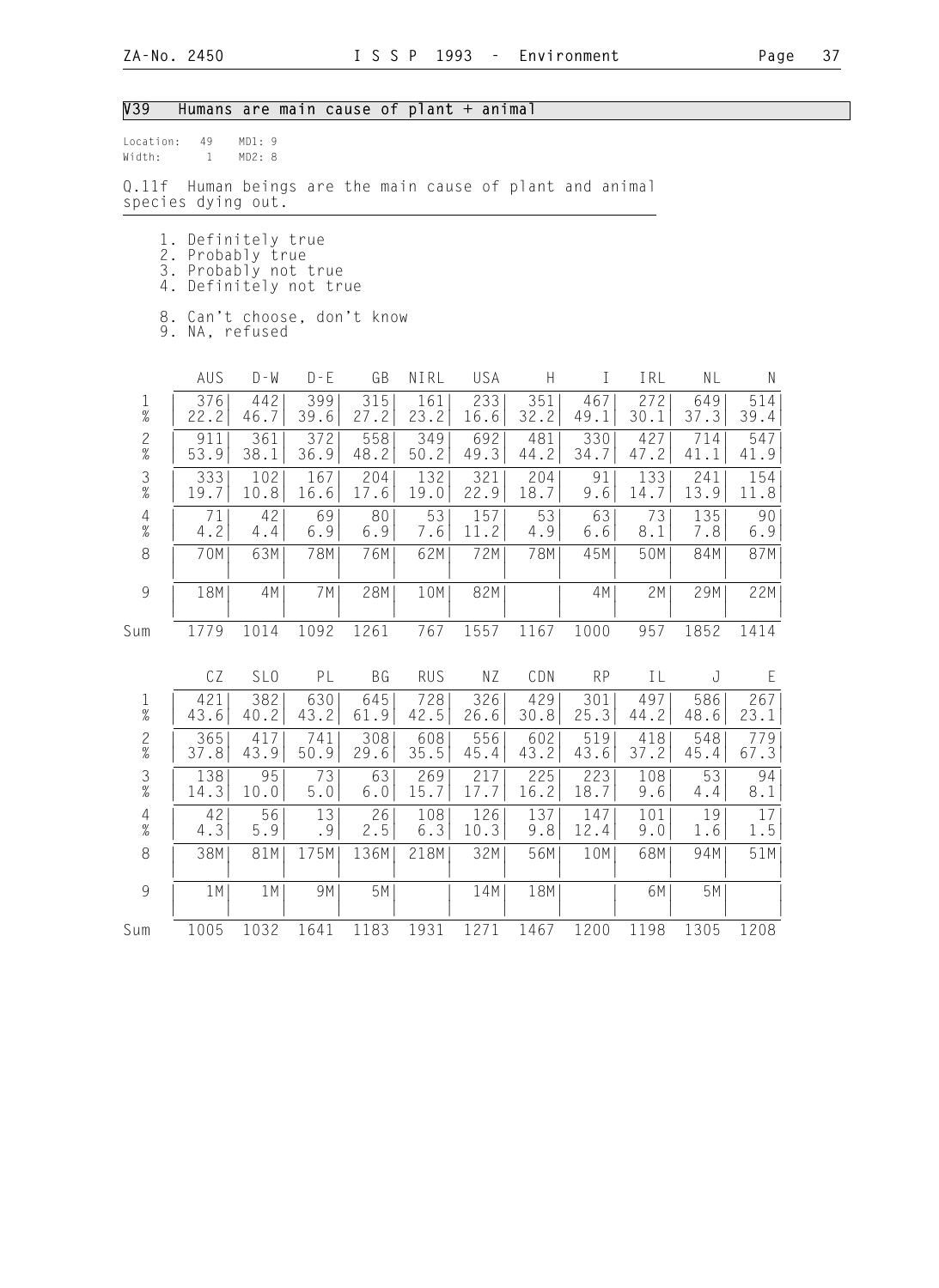# V40 Cause air pollution: Cars not important

| Location:<br>Width:             | 50<br>$\mathbf{1}$                                                                                              | MD1: 9<br>MD2: 8 |                                               |             |               |               |             |             |             |             |             |
|---------------------------------|-----------------------------------------------------------------------------------------------------------------|------------------|-----------------------------------------------|-------------|---------------|---------------|-------------|-------------|-------------|-------------|-------------|
| Q.11g                           | pollution in <r's country=""></r's>                                                                             |                  | Cars are not really an important cause of air |             |               |               |             |             |             |             |             |
| 4.                              | 1. Definitely true<br>2. Probably true<br>3. Probably not true<br>8. Can't choose, don't know<br>9. NA, refused |                  | Definitely not true                           |             |               |               |             |             |             |             |             |
|                                 | AUS                                                                                                             | $D - M$          | $D - E$                                       | GB          | NIRL          | USA           | H           | $\bf I$     | IRL         | NL          | N           |
| $\frac{1}{\%}$                  | 57<br>3.3                                                                                                       | 89<br>9.3        | 60<br>5.9                                     | 92<br>7.7   | 46<br>$6\,.5$ | 91<br>$6.4\,$ | 202<br>18.6 | 97<br>9.9   | 67<br>7.2   | 202<br>11.5 | 120<br>9.0  |
| $\frac{2}{\%}$                  | 253<br>14.8                                                                                                     | 169<br>17.6      | 162<br>15.8                                   | 204<br>17.2 | 128<br>18.0   | 232<br>16.3   | 471<br>43.3 | 216<br>22.0 | 214<br>23.0 | 518<br>29.5 | 286<br>21.6 |
| $\mathfrak{Z}$<br>$\frac{1}{2}$ | 858<br>50.1                                                                                                     | 265<br>27.7      | 321<br>31.3                                   | 321<br>27.0 | 211<br>29.7   | 388<br>27.2   | 278<br>25.6 | 201<br>20.5 | 285<br>30.6 | 495<br>28.2 | 382<br>28.8 |
| $\overline{4}$<br>$\frac{9}{6}$ | 546<br>31.9                                                                                                     | 435<br>45.4      | 482<br>47.0                                   | 571<br>48.1 | 326<br>45.9   | 715<br>50.1   | 137<br>12.6 | 467<br>47.6 | 366<br>39.3 | 538<br>30.7 | 538<br>40.6 |
| 8                               | 47M                                                                                                             | 51M              | 61M                                           | 47M         | 48M           | 50M           | 79M         | 15M         | 24M         | 75M         | 67M         |
| $\overline{9}$                  | 18M                                                                                                             | 5M               | 6M                                            | 26M         | 8M            | 81M           |             | 4M          | 1M          | 24M         | 21M         |
| Sum                             | 1779                                                                                                            | 1014             | 1092                                          | 1261        | 767           | 1557          | 1167        | 1000        | 957         | 1852        | 1414        |
|                                 | CZ                                                                                                              | SL <sub>0</sub>  | PL                                            | <b>BG</b>   | <b>RUS</b>    | N Z           | CDN         | <b>RP</b>   | ΙL          | J           | E           |
| $\mathbf{1}$<br>$\bar{y}$       | 75<br>7.7                                                                                                       | 96<br>10.0       | 195<br>14.7                                   | 127<br>12.5 | 173<br>9.8    | 68<br>5.6     | 84<br>5.9   | 129<br>10.8 | 108<br>9.5  | 94<br>8.3   | 94<br>8.5   |
| $\frac{2}{\%}$                  | 249<br>25.7                                                                                                     | 250<br>26.1      | 646<br>48.8                                   | 310<br>30.6 | 336<br>19.1   | 222<br>18.1   | 199<br>14.0 | 465<br>38.9 | 185<br>16.2 | 372<br>32.9 | 609<br>55.1 |
| $\frac{3}{8}$                   | 342<br>35.3                                                                                                     | 272<br>28.4      | 357<br>27.0                                   | 238<br>23.5 | 555<br>31.6   | 392<br>32.0   | 310<br>21.8 | 294<br>24.6 | 182<br>15.9 | 462<br>40.9 | 294<br>26.6 |
| $\overline{4}$<br>$\%$          | 303<br>31.3                                                                                                     | 339<br>35.4      | 125<br>9.4                                    | 337<br>33.3 | 695<br>39.5   | 543<br>44.3   | 832<br>58.4 | 306<br>25.6 | 667<br>58.4 | 201<br>17.8 | 108<br>9.8  |
| 8                               | 34M                                                                                                             | 75M              | 313M                                          | 165M        | 172M          | 29M           | 26M         | 6M          | 54M         | 168M        | 103M        |
| 9                               | 2M                                                                                                              |                  | 5M                                            | 6M          |               | 17M           | 16M         |             | 2M          | 8M          |             |
| Sum                             | 1005                                                                                                            | 1032             | 1641                                          | 1183        | 1931          | 1271          | 1467        | 1200        | 1198        | 1305        | 1208        |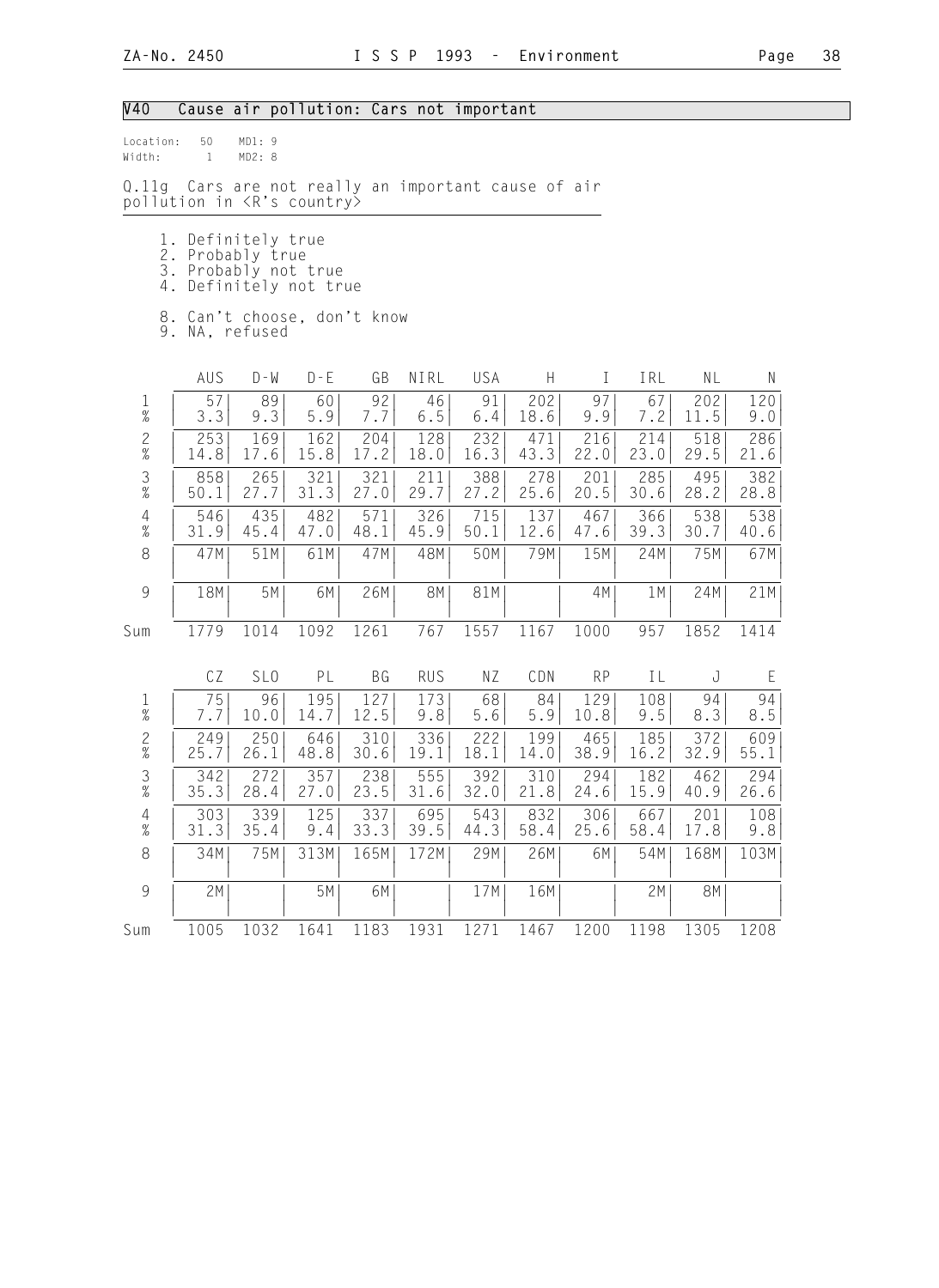## V41 Air pollution by cars for environment

Location: 51 MD1: 9 Width: 1 MD2: 8

Q.12a In general, do you think that air pollution caused by cars is ...

- 1. extremely dangerous for the environment
- 2. very dangerous
- 3. somewhat dangerous
- 4. not very dangerous
	- 5. not dangerous at all for the environment?
	- 8. Can't choose, don't know
	- 9. NA, refused

|                                                           | AUS            | $D - W$         | $D - E$ | GB        | NIRL       | USA  | $\boldsymbol{\mathsf{H}}$ | $\mathbf I$  | IRL       | <b>NL</b> | $\mathsf{N}$           |
|-----------------------------------------------------------|----------------|-----------------|---------|-----------|------------|------|---------------------------|--------------|-----------|-----------|------------------------|
| $\frac{1}{\%}$                                            | 293            | 218             | 207     | 262       | 129        | 265  | 156                       | 205          | 152       | 76        | 111                    |
|                                                           | 16.9           | 21.8            | 19.2    | 21.3      | 17.4       | 18.4 | 13.6                      | 20.6         | 16.0      | 4.2       | 8.0                    |
| $\frac{2}{\%}$                                            | 591            | 420             | 408     | 342       | 183        | 472  | 333                       | 376          | 278       | 367       | 408                    |
|                                                           | 34.1           | 42.0            | 37.9    | 27.9      | 24.7       | 32.8 | 28.9                      | 37.7         | 29.3      | 20.3      | 29.4                   |
| $\frac{3}{8}$                                             | 730            | 294             | 386     | 532       | 349        | 584  | 558                       | 358          | 378       | 1065      | 692                    |
|                                                           | 42.1           | 29.4            | 35.8    | 43.3      | 47.1       | 40.6 | 48.5                      | 35.9         | 39.9      | 58.9      | 49.8                   |
| $\begin{array}{c} 4 \\ 2 \\ 0 \end{array}$                | 111            | 55              | 69      | 87        | 74         | 106  | 100                       | 56           | 132       | 280       | 172                    |
|                                                           | $6.4$          | $5.5$           | 6.4     | 7.1       | 10.0       | 7.4  | 8.7                       | 5.6          | 13.9      | 15.5      | 12.4                   |
| $\frac{5}{\%}$                                            | 8              | 14              | 7       | 5         | 6          | 10   | 4                         | $\mathbf{2}$ | 8         | 21        | 7                      |
|                                                           | .5             | 1.4             | .6      | .4        | .8         | .7   | .3                        | .2           | .8        | 1.2       | $\boldsymbol{\cdot}$ 5 |
| $\,8\,$                                                   | 30M            | 4M              | 13M     | 25M       | 24M        | 34M  | 16M                       | 1M           | <b>8M</b> | 26M       | 18M                    |
| $\mathcal{G}% _{M_{1},M_{2}}^{\alpha,\beta}(\varepsilon)$ | 16M            | 9M              | 2M      | <b>8M</b> | 2M         | 86M  |                           | 2M           | 1M        | 17M       | 6M                     |
| Sum                                                       | 1779           | 1014            | 1092    | 1261      | 767        | 1557 | 1167                      | 1000         | 957       | 1852      | 1414                   |
|                                                           | CZ             | SL <sub>0</sub> | PL      | <b>BG</b> | <b>RUS</b> | NZ   | CDN                       | <b>RP</b>    | IL        | J         | E                      |
| $\frac{1}{\%}$                                            | 115            | 115             | 174     | 195       | 389        | 221  | 356                       | 257          | 139       | 291       | 100                    |
|                                                           | 11.6           | 11.4            | 11.2    | 18.3      | 21.1       | 17.6 | 24.6                      | 21.4         | 11.8      | 22.9      | 8.4                    |
| $\frac{2}{\%}$                                            | 517            | 240             | 478     | 353       | 688        | 331  | 539                       | 569          | 329       | 549       | 573                    |
|                                                           | 52.1           | 23.8            | 30.6    | 33.1      | 37.3       | 26.3 | 37.2                      | 47.5         | 28.0      | 43.2      | 48.1                   |
| $\frac{3}{8}$                                             | 309            | 559             | 820     | 411       | 636        | 566  | 495                       | 261          | 604       | 389       | 463                    |
|                                                           | 31.1           | 55.5            | 52.6    | 38.5      | 34.5       | 45.0 | 34.2                      | 21.8         | 51.3      | 30.6      | 38.8                   |
| $\frac{4}{\%}$                                            | 50             | 90              | 79      | 101       | 117        | 128  | 52                        | 93           | 97        | 35        | 49                     |
|                                                           | $5.0$          | 8.9             | 5.1     | 9.5       | 6.3        | 10.2 | 3.6                       | 7.8          | 8.2       | 2.8       | 4.1                    |
| $\frac{5}{\%}$                                            | $\overline{c}$ | $\overline{4}$  | 9       | 7         | 13         | 11   | 5                         | 19           | 8         | 6         | $\overline{7}$         |
|                                                           | .2             | .4              | .6      | . 7       | .7         | .9   | .3                        | 1.6          | .7        | . 5       | .6                     |
| $\,8\,$                                                   | 12M            | 23M             | 74M     | 107M      | 88M        | 10M  | 10M                       | 1M           | 20M       | 30M       | 16M                    |
| $\overline{9}$                                            |                | 1 M             | 7M      | 9M        |            | 4M   | 10M                       |              | 1M        | 5M        |                        |
| Sum                                                       | 1005           | 1032            | 1641    | 1183      | 1931       | 1271 | 1467                      | 1200         | 1198      | 1305      | 1208                   |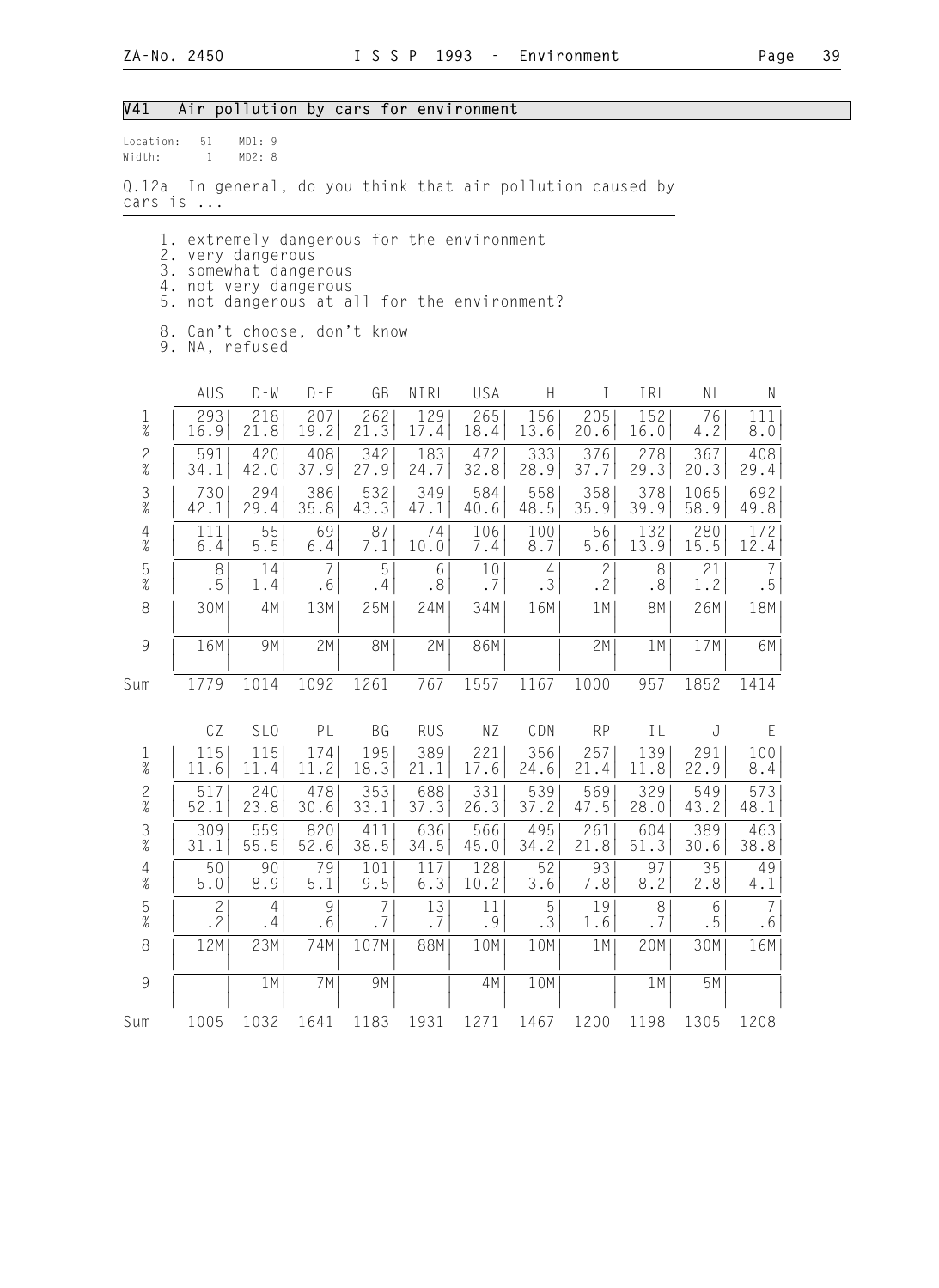| Location:<br>Width:                                       | 52<br>$\mathbf{1}$ | MD1: 9<br>MD2: 8                                                                                                                                                        |             |             |             |             |             |              |             |             |                  |
|-----------------------------------------------------------|--------------------|-------------------------------------------------------------------------------------------------------------------------------------------------------------------------|-------------|-------------|-------------|-------------|-------------|--------------|-------------|-------------|------------------|
| Q.12b<br>$\cdots$                                         |                    | And do you think that air pollution caused by cars is                                                                                                                   |             |             |             |             |             |              |             |             |                  |
| 5.                                                        |                    | 1. extremely dangerous for you and your family,<br>2. very dangerous<br>3. somewhat dangerous<br>4. not very dangerous<br>not dangerous at all for you and your family? |             |             |             |             |             |              |             |             |                  |
|                                                           |                    | 8. Can't choose, don't know<br>9. NA, refused                                                                                                                           |             |             |             |             |             |              |             |             |                  |
|                                                           | AUS                | $D - M$                                                                                                                                                                 | $D - E$     | GB          | NIRL        | USA         | H           | $\mathbf{I}$ | IRL         | NL          | $\mathsf{N}$     |
| $\frac{1}{\%}$                                            | 190<br>10.9        | 143<br>14.4                                                                                                                                                             | 111<br>10.5 | 222<br>18.2 | 114<br>15.4 | 189<br>13.2 | 117<br>10.2 | 163<br>16.3  | 130<br>13.7 | 46<br>2.6   | 67<br>4.9        |
| $\frac{2}{\%}$                                            | 436<br>25.1        | 311<br>31.3                                                                                                                                                             | 335<br>31.5 | 273<br>22.4 | 134<br>18.2 | 372<br>25.9 | 233<br>20.3 | 354<br>35.4  | 238<br>25.2 | 151<br>8.4  | 233<br>17.0      |
| $\frac{3}{8}$                                             | 818<br>47.0        | 407<br>40.9                                                                                                                                                             | 445<br>41.9 | 575<br>47.1 | 351<br>47.6 | 674<br>47.0 | 497<br>43.3 | 356<br>35.6  | 363<br>38.4 | 949<br>53.0 | 687<br>50.1      |
| $\overline{4}$<br>$\%$                                    | 247<br>14.2        | 108<br>10.9                                                                                                                                                             | 137<br>12.9 | 137<br>11.2 | 125<br>16.9 | 178<br>12.4 | 273<br>23.8 | 117<br>11.7  | 183<br>19.3 | 580<br>32.4 | 346<br>25.2      |
| $\frac{5}{\%}$                                            | 49<br>2.8          | 25<br>2.5                                                                                                                                                               | 34<br>3.2   | 14<br>1.1   | 14<br>1.9   | 22<br>1.5   | 28<br>2.4   | 10<br>1.0    | 32<br>3.4   | 65<br>3.6   | 39               |
| 8                                                         | 26M                | 11M                                                                                                                                                                     | 28M         | 30M         | 26M         | 36M         | 19M         |              | 10M         | 44M         | 2.8<br>31M       |
| 9                                                         | 13M                | 9M                                                                                                                                                                      | 2M          | 10M         | 3M          | 86M         |             |              | 1 M         | 17M         | 11M              |
| Sum                                                       | 1779               | 1014                                                                                                                                                                    | 1092        | 1261        | 767         | 1557        | 1167        | 1000         | 957         | 1852        | 1414             |
|                                                           | CZ                 | SL <sub>0</sub>                                                                                                                                                         | PL          | BG          | <b>RUS</b>  | ΝZ          | CDN         | <b>RP</b>    | IL          | J           | E                |
| $\frac{1}{\%}$                                            | 90<br>9.1          | 82<br>8.2                                                                                                                                                               | 121<br>7.8  | 159<br>14.5 | 303<br>16.5 | 165<br>13.2 | 247<br>17.1 | 240<br>20.0  | 135<br>11.6 | 218<br>17.2 | 102<br>8.6       |
| $\frac{2}{\%}$                                            | 388<br>39.4        | 197<br>19.6                                                                                                                                                             | 319<br>20.4 | 304<br>27.7 | 568<br>30.9 | 259<br>20.7 | 457<br>31.7 | 616<br>51.4  | 315<br>27.1 | 442<br>34.9 | 532<br>44.7      |
| $\frac{3}{8}$                                             | 365<br>37.0        | 539<br>53.6                                                                                                                                                             | 871<br>55.8 | 391<br>35.6 | 686<br>37.3 | 584<br>46.6 | 626<br>43.4 | 226<br>18.8  | 580<br>49.8 | 485<br>38.2 | 462<br>38.9      |
| $\begin{array}{c} 4 \\ \% \end{array}$                    | 132<br>13.4        | 166<br>16.5                                                                                                                                                             | 212<br>13.6 | 176<br>16.0 | 230<br>12.5 | 220<br>17.5 | 98<br>6.8   | 93<br>7.8    | 115<br>9.9  | 108<br>8.5  | $7\,7$<br>6.5    |
| $\frac{5}{\%}$                                            | 11<br>1.1          | 22<br>2.2                                                                                                                                                               | 38<br>2.4   | 67<br>6.1   | 52<br>2.8   | 26<br>2.1   | 15<br>1.0   | 24<br>2.0    | 19<br>1.6   | 15<br>1.2   | $\frac{16}{1.3}$ |
| 8                                                         | 18M                | 25M                                                                                                                                                                     | 70M         | 83M         | 92M         | 12M         | 13M         | 1M           | 21M         | 32M         | 19M              |
| $\mathcal{G}% _{M_{1},M_{2}}^{\alpha,\beta}(\mathcal{G})$ | 1 M                | 1 M                                                                                                                                                                     | 10M         | 3M          |             | 5M          | 11M         |              | 13M         | 5M          |                  |
| Sum                                                       | 1005               | 1032                                                                                                                                                                    | 1641        | 1183        | 1931        | 1271        | 1467        | 1200         | 1198        | 1305        | 1208             |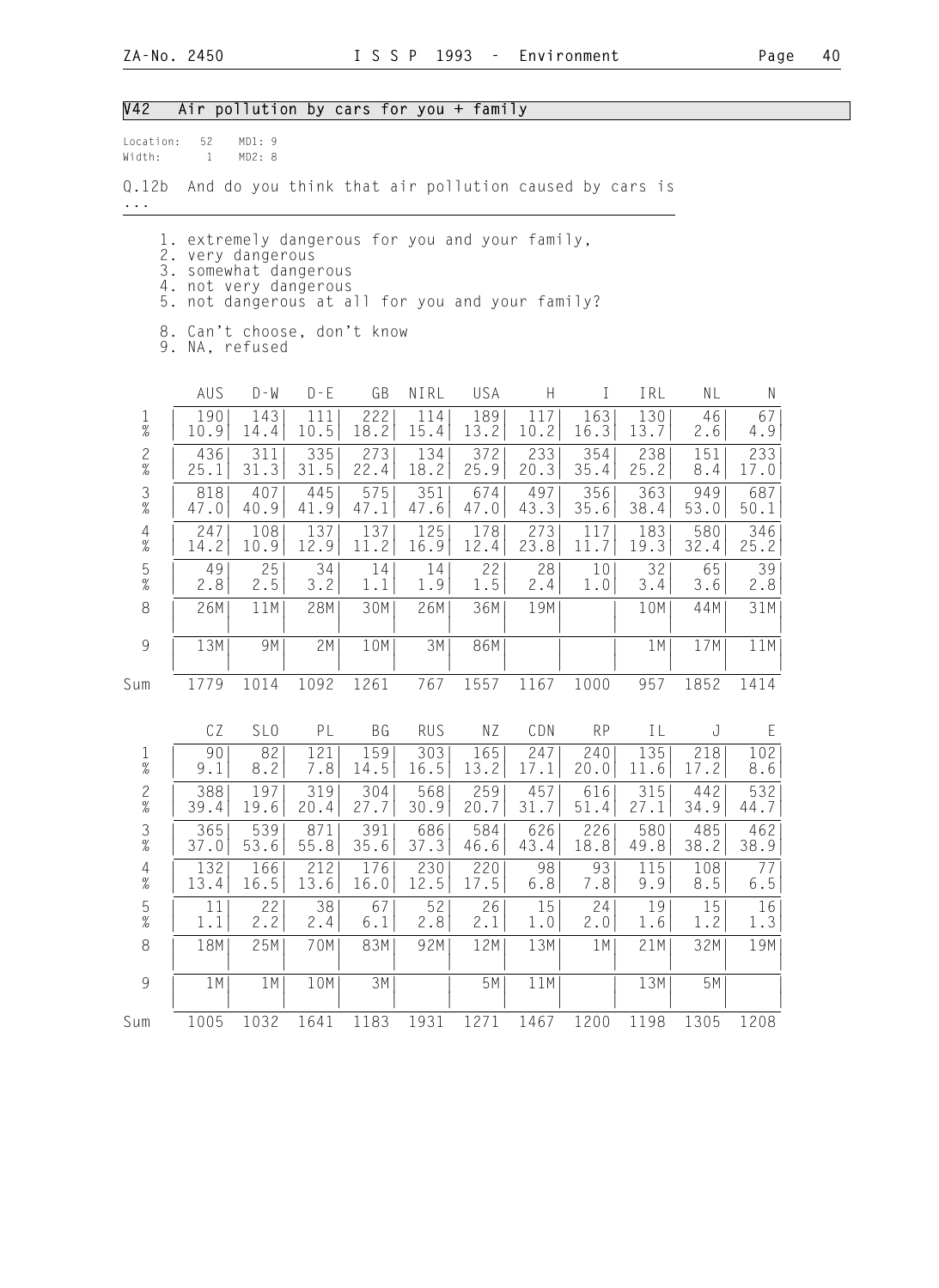## V43 Next 10 y: more ill-health by air pollut

| location: | 53 | MD1:9  |  |
|-----------|----|--------|--|
| Width:    |    | MD2: 8 |  |

Q.12c Within the next ten years, how likely do you think it is that there will be a large increase in ill-health in <R's country> cities as a result of air pollution caused by cars?

- 1. Certain to happen
- 2. Very likely to happen
- 3. Fairly likely to happen
- 4. Not very likely to happen 5. Certain not to happen
	-
- 8. Cant choose
- 9. NA, refused

|                                            | AUS            | $D - W$         | $D - E$ | GB        | NIRL       | USA  | H    | T         | IRL  | NL    | N    |
|--------------------------------------------|----------------|-----------------|---------|-----------|------------|------|------|-----------|------|-------|------|
| $\frac{1}{\%}$                             | 229            | 248             | 271     | 212       | 102        | 214  | 158  | 201       | 158  | 151   | 192  |
|                                            | 13.5           | 25.3            | 25.7    | 17.7      | 14.3       | 15.3 | 14.2 | 21.0      | 17.0 | 8.5   | 14.0 |
| $\frac{2}{\%}$                             | 440            | 387             | 355     | 364       | 168        | 429  | 345  | 381       | 261  | 435   | 375  |
|                                            | 26.0           | 39.5            | 33.6    | 30.3      | 23.6       | 30.7 | 30.9 | 39.8      | 28.1 | 24.5  | 27.4 |
| $\frac{3}{8}$                              | 613            | 218             | 300     | 392       | 263        | 441  | 402  | 284       | 285  | 678   | 451  |
|                                            | 36.2           | 22.3            | 28.4    | 32.6      | 36.9       | 31.6 | 36.1 | 29.6      | 30.7 | 38.2  | 32.9 |
| $\begin{array}{c} 4 \\ 2 \\ 0 \end{array}$ | 395            | 104             | 118     | 227       | 174        | 302  | 195  | 81        | 215  | 479   | 334  |
|                                            | 23.3           | 10.6            | 11.2    | 18.9      | 24.4       | 21.6 | 17.5 | 8.5       | 23.2 | 27.0  | 24.4 |
| $\frac{5}{\%}$                             | 16             | 22              | 12      | 6         | 6          | 11   | 15   | 11        | 9    | 33    | 17   |
|                                            | .9             | 2.2             | 1.1     | .5        | .8         | .8   | 1.3  | 1.1       | 1.0  | 1.9   | 1.2  |
| $\,8\,$                                    | 63M            | 27M             | 35M     | 51M       | 52M        | 73M  | 52M  | 42M       | 28M  | 64M   | 40M  |
| 9                                          | 23M            | <b>8M</b>       | 1M      | 9M        | 2M         | 87M  |      |           | 1M   | 12M   | 5M   |
| Sum                                        | 1779           | 1014            | 1092    | 1261      | 767        | 1557 | 1167 | 1000      | 957  | 1852  | 1414 |
|                                            | CZ             | SL <sub>0</sub> | PL      | <b>BG</b> | <b>RUS</b> | NZ   | CDN  | <b>RP</b> | IL   | J     | E    |
| $\frac{1}{\%}$                             | 155            | 175             | 375     | 406       | 290        | 162  | 239  | 333       | 181  | 247   | 125  |
|                                            | 16.3           | 17.8            | 25.1    | 39.8      | 16.4       | 13.2 | 17.0 | 28.0      | 16.4 | 19.6  | 11.4 |
| $\frac{2}{\%}$                             | 304            | 272             | 562     | 369       | 534        | 259  | 370  | 499       | 312  | 510   | 406  |
|                                            | 31.9           | 27.6            | 37.6    | 36.2      | 30.3       | 21.1 | 26.3 | 42.0      | 28.2 | 40.6  | 36.9 |
| $\frac{3}{8}$                              | 355            | 361             | 454     | 177       | 609        | 393  | 477  | 283       | 401  | 427   | 451  |
|                                            | 37.3           | 36.7            | 30.4    | 17.4      | 34.5       | 32.0 | 33.9 | 23.8      | 36.2 | 34.0  | 41.0 |
| $\frac{4}{\%}$                             | 134            | 163             | 93      | 57        | 251        | 399  | 310  | 50        | 185  | 69    | 108  |
|                                            | 14.1           | 16.6            | $6.2$   | 5.6       | 14.2       | 32.5 | 22.0 | 4.2       | 16.7 | $5.5$ | 9.8  |
| $\frac{5}{\%}$                             | $\overline{4}$ | 13              | 10      | $10$      | 79         | 16   | 13   | 23        | 28   | 4     | 10   |
|                                            | .4             | 1.3             | .7      | 1.0       | 4.5        | 1.3  | .9   | 1.9       | 2.5  | .3    | .9   |
| $\,8\,$                                    | 23M            | 48M             | 137M    | 162M      | 168M       | 38M  | 49M  | 12M       | 89M  | 44M   | 108M |
| $\overline{9}$                             | 30M            |                 | 10M     | 2M        |            | 4M   | 9M   |           | 2M   | 4M    |      |
| Sum                                        | 1005           | 1032            | 1641    | 1183      | 1931       | 1271 | 1467 | 1200      | 1198 | 1305  | 1208 |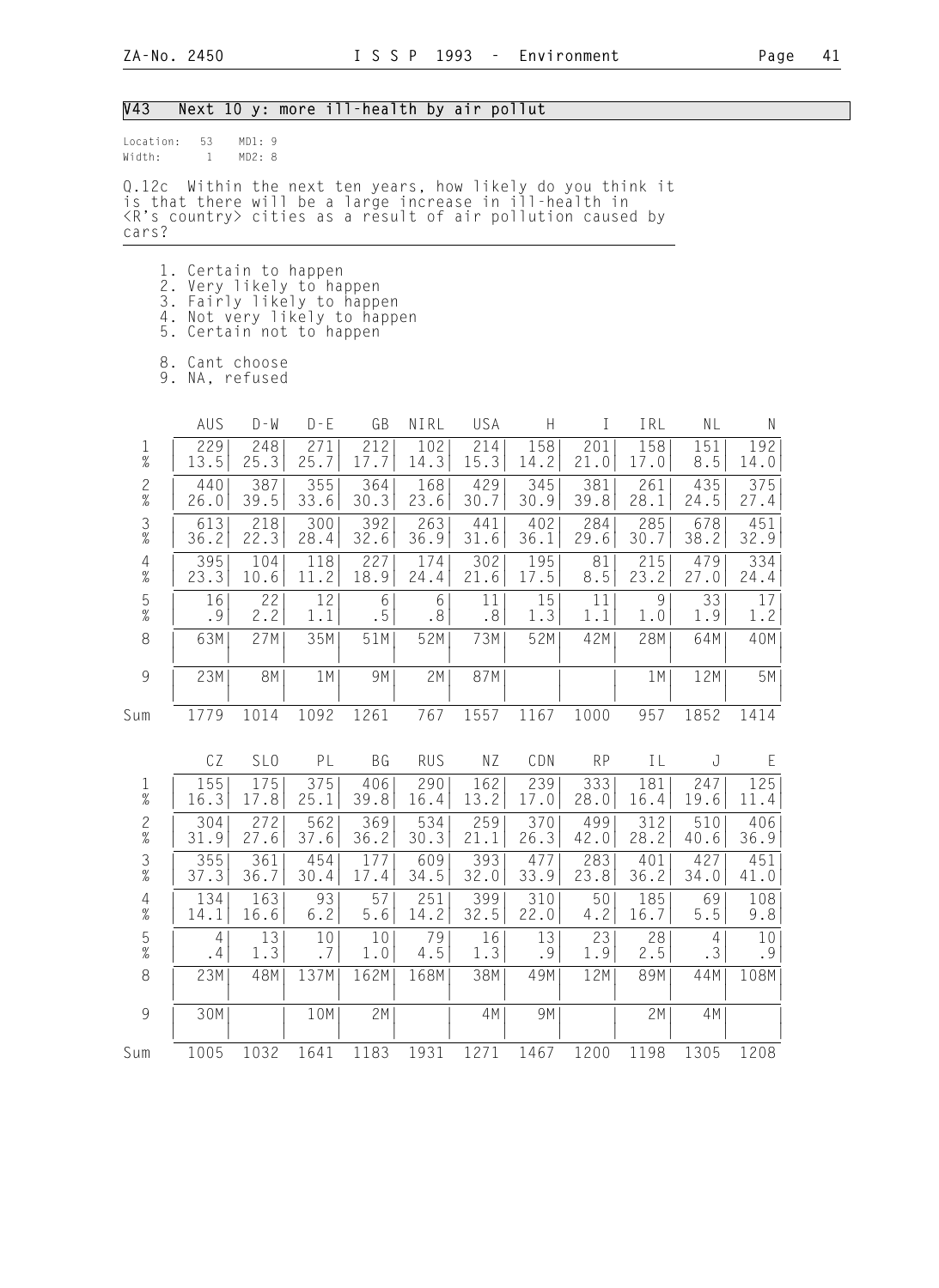## V44 Nuclear power stations - environment

| Location: | 54 | MD1:9 |  |
|-----------|----|-------|--|
|           |    |       |  |

Width: 1 MD2: 8

Q.13a In general, do you think that nuclear power stations are ...

- 1. extremely dangerous for the environment
- 2. very dangerous
- 3. somewhat dangerous 4. not very dangerous
	- 5. not dangerous at all for the environment?
	- 8. Can't choose, don't know
	- 9. NA, refused

|                                            | AUS  | $D - W$         | $D - E$ | GB   | NIRL       | USA  | Н    | I         | IRL  | NL   | N    |
|--------------------------------------------|------|-----------------|---------|------|------------|------|------|-----------|------|------|------|
| $\frac{1}{\%}$                             | 401  | 346             | 318     | 294  | 256        | 287  | 268  | 311       | 507  | 337  | 510  |
|                                            | 23.1 | 35.3            | 30.5    | 24.7 | 35.0       | 20.5 | 24.1 | 31.5      | 53.7 | 19.0 | 37.1 |
| $\frac{2}{\%}$                             | 503  | 312             | 345     | 270  | 199        | 334  | 288  | 356       | 290  | 490  | 469  |
|                                            | 28.9 | 31.8            | 33.1    | 22.7 | 27.2       | 23.8 | 25.9 | 36.1      | 30.7 | 27.7 | 34.1 |
| $\frac{3}{\%}$                             | 554  | 223             | 261     | 441  | 230        | 540  | 319  | 220       | 123  | 656  | 259  |
|                                            | 31.9 | 22.8            | 25.1    | 37.1 | 31.4       | 38.5 | 28.7 | 22.3      | 13.0 | 37.0 | 18.9 |
| $\begin{array}{c} 4 \\ 2 \\ 0 \end{array}$ | 249  | 81              | 97      | 175  | 38         | 206  | 200  | 75        | 22   | 244  | 119  |
|                                            | 14.3 | 8.3             | 9.3     | 14.7 | $5.2$      | 14.7 | 18.0 | 7.6       | 2.3  | 13.8 | 8.7  |
| $\frac{5}{\%}$                             | 32   | 18              | 20      | 8    | 9          | 36   | 37   | 25        | 3    | 44   | 17   |
|                                            | 1.8  | 1.8             | 1.9     | .7   | 1.2        | 2.6  | 3.3  | 2.5       | .3   | 2.5  | 1.2  |
| $\,8\,$                                    | 24M  | 26M             | 49M     | 53M  | 33M        | 65M  | 55M  | 13M       | 11M  | 64M  | 30M  |
| 9                                          | 16M  | 8M              | 2M      | 20M  | 2M         | 89M  |      |           | 1M   | 17M  | 10M  |
| Sum                                        | 1779 | 1014            | 1092    | 1261 | 767        | 1557 | 1167 | 1000      | 957  | 1852 | 1414 |
|                                            | CZ   | SL <sub>0</sub> | PL      | BG   | <b>RUS</b> | ΝZ   | CDN  | <b>RP</b> | IL   | J    | E    |
| $\frac{1}{\%}$                             | 143  | 425             | 425     | 306  | 639        | 624  | 369  | 323       | 363  | 245  | 254  |
|                                            | 15.0 | 42.8            | 27.7    | 29.8 | 35.3       | 50.4 | 26.7 | 27.2      | 31.7 | 19.7 | 21.6 |
| $\frac{2}{\%}$                             | 272  | 344             | 545     | 355  | 611        | 219  | 325  | 562       | 464  | 424  | 628  |
|                                            | 28.5 | 34.6            | 35.6    | 34.6 | 33.8       | 17.7 | 23.5 | 47.3      | 40.6 | 34.1 | 53.3 |
| $\frac{3}{8}$                              | 323  | 171             | 498     | 277  | 438        | 271  | 455  | 217       | 255  | 429  | 253  |
|                                            | 33.8 | 17.2            | 32.5    | 27.0 | 24.2       | 21.9 | 32.9 | 18.3      | 22.3 | 34.5 | 21.5 |
| $\frac{4}{\%}$                             | 182  | 47              | 49      | 78   | 102        | 113  | 203  | 69        | 45   | 127  | 37   |
|                                            | 19.1 | 4.7             | 3.2     | 7.6  | 5.6        | 9.1  | 14.7 | 5.8       | 3.9  | 10.2 | 3.1  |
| $\frac{5}{\%}$                             | 35   | 7               | 16      | 10   | 19         | 10   | 32   | 17        | 17   | 17   | 6    |
|                                            | 3.7  | .7              | 1.0     | 1.0  | 1.1        | .8   | 2.3  | 1.4       | 1.5  | 1.4  | .5   |
| 8                                          | 49M  | 38M             | 97M     | 155M | 122M       | 27M  | 73M  | 12M       | 51M  | 60M  | 30M  |
| 9                                          | 1M   |                 | 11M     | 2M   |            | 7M   | 10M  |           | 3M   | 3M   |      |
| Sum                                        | 1005 | 1032            | 1641    | 1183 | 1931       | 1271 | 1467 | 1200      | 1198 | 1305 | 1208 |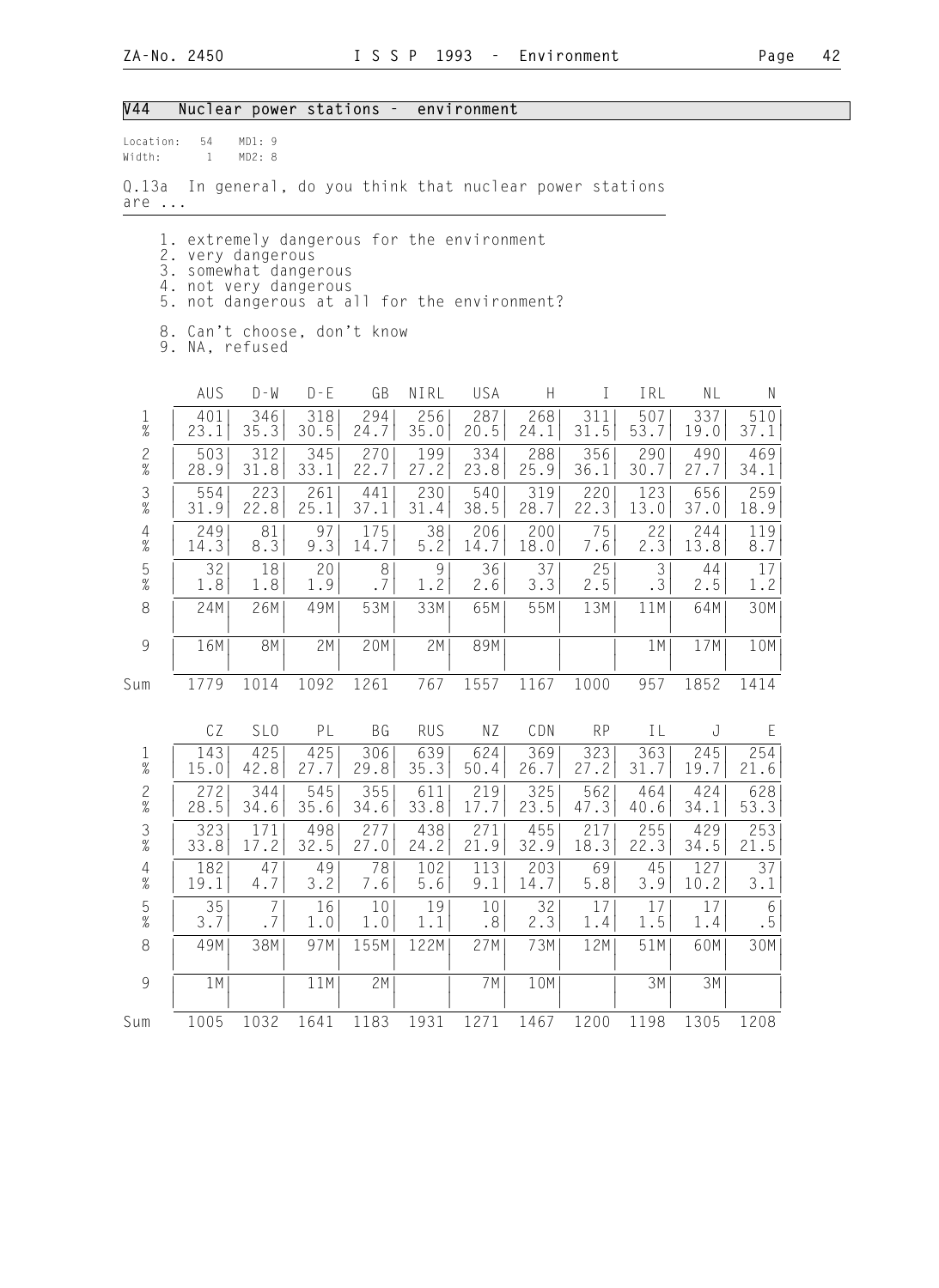#### V45 Nuclear power stations - you + family

| location: | 55 | MD1:9  |  |
|-----------|----|--------|--|
| Width:    |    | MD2: 8 |  |

Q.13b And do you think that nuclear power stations are ...

1. extremely dangerous for you and your family,

2. very dangerous

3. somewhat dangerous

- 4. not very dangerous
- 5. not dangerous at all for you and your family?
- 8. Can't choose
- 9. NA, refused

|                | AUS   | $D - W$         | $D - E$ | GB        | NIRL       | USA  | H    | $\mathbb{I}$ | IRL  | <b>NL</b> | N     |
|----------------|-------|-----------------|---------|-----------|------------|------|------|--------------|------|-----------|-------|
| $\frac{1}{\%}$ | 292   | 278             | 213     | 274       | 211        | 253  | 188  | 254          | 416  | 202       | 307   |
|                | 16.9  | 28.1            | 20.8    | 23.1      | 28.9       | 18.1 | 17.0 | 25.8         | 44.0 | 11.5      | 22.8  |
| $\frac{2}{\%}$ | 414   | 299             | 274     | 215       | 190        | 288  | 212  | 349          | 306  | 344       | 390   |
|                | 24.0  | 30.3            | 26.7    | 18.2      | 26.0       | 20.6 | 19.1 | 35.4         | 32.4 | 19.6      | 28.9  |
| $\frac{3}{8}$  | 472   | 250             | 297     | 433       | 240        | 515  | 303  | 232          | 140  | 660       | 366   |
|                | 27.3  | 25.3            | 28.9    | 36.6      | 32.8       | 36.8 | 27.3 | 23.5         | 14.8 | 37.5      | 27.2  |
| $\frac{4}{\%}$ | 449   | 114             | 199     | 230       | 71         | 278  | 312  | 112          | 69   | 452       | 239   |
|                | 26.0  | 11.5            | 19.4    | 19.4      | 9.7        | 19.9 | 28.2 | 11.4         | 7.3  | 25.7      | 17.7  |
| $\frac{5}{\%}$ | 99    | 47              | 43      | 32        | 19         | 65   | 93   | 39           | 14   | 100       | 46    |
|                | 5.7   | 4.8             | 4.2     | 2.7       | 2.6        | 4.6  | 8.4  | 4.0          | 1.5  | 5.7       | 3.4   |
| 8              | 36M   | 24M             | 63M     | 57M       | 32M        | 68M  | 59M  | 13M          | 11M  | 84M       | 52M   |
| $\overline{9}$ | 17M   | 2M              | 3M      | 20M       | 4M         | 90M  |      | 1M           | 1M   | 10M       | 14M   |
| Sum            | 1779  | 1014            | 1092    | 1261      | 767        | 1557 | 1167 | 1000         | 957  | 1852      | 1414  |
|                | CZ    | SL <sub>0</sub> | PL      | <b>BG</b> | <b>RUS</b> | NZ   | CDN  | <b>RP</b>    | IL   | J         | E     |
| $\frac{1}{\%}$ | 125   | 355             | 305     | 279       | 489        | 574  | 323  | 330          | 298  | 179       | 235   |
|                | 13.1  | 35.8            | 20.2    | 27.2      | 27.7       | 46.6 | 23.5 | 27.8         | 26.2 | 14.6      | 20.0  |
| $\frac{2}{\%}$ | 248   | 329             | 484     | 319       | 467        | 218  | 322  | 552          | 393  | 327       | 572   |
|                | 26.1  | 33.2            | 32.1    | 31.1      | 26.4       | 17.7 | 23.5 | 46.5         | 34.6 | 26.7      | 48.6  |
| $\frac{3}{8}$  | 291   | 212             | 553     | 301       | 559        | 264  | 422  | 202          | 290  | 421       | 287   |
|                | 30.6  | 21.4            | 36.6    | 29.3      | 31.7       | 21.4 | 30.7 | 17.0         | 25.5 | 34.4      | 24.4  |
| $\frac{4}{\%}$ | 231   | 83              | 125     | 80        | 184        | 140  | 257  | 85           | 113  | 262       | 59    |
|                | 24.3  | 8.4             | 8.3     | 7.8       | 10.4       | 11.4 | 18.7 | 7.2          | 9.9  | 21.4      | $5.0$ |
| $\frac{5}{\%}$ | 57    | 12              | 42      | 47        | 67         | 35   | 49   | 18           | 43   | 35        | 23    |
|                | $6.0$ | 1.2             | 2.8     | 4.6       | 3.8        | 2.8  | 3.6  | 1.5          | 3.8  | 2.9       | 2.0   |
| 8              | 51M   | 41M             | 123M    | 154M      | 165M       | 29M  | 76M  | 13M          | 59M  | 78M       | 32M   |
| $\overline{9}$ | 2M    |                 | 9M      | 3M        |            | 11M  | 18M  |              | 2M   | 3M        |       |

Sum 1005 1032 1641 1183 1931 1271 1467 1200 1198 1305 1208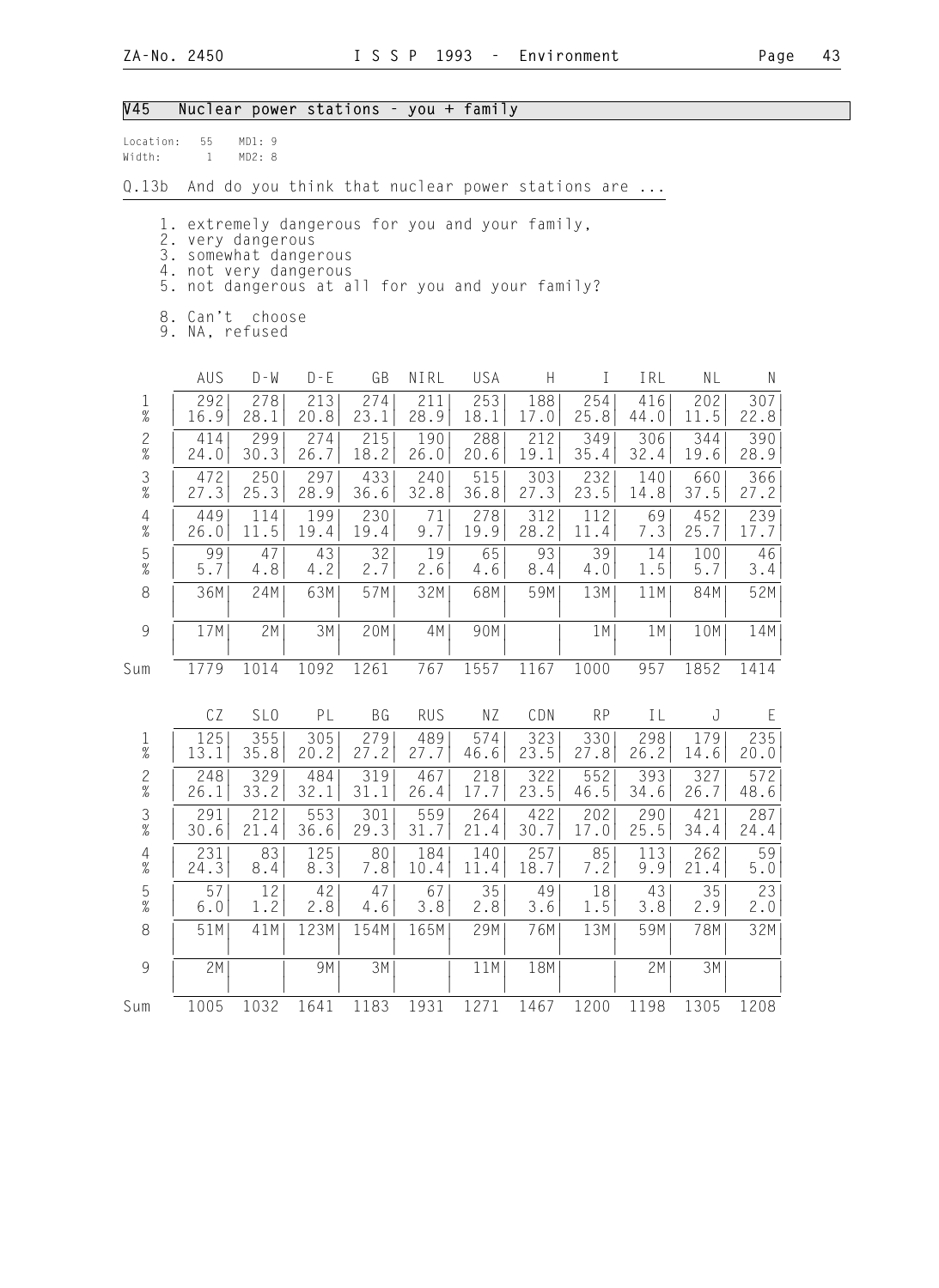#### V46 Air pollution by industry - environment

| location: | 56 | MD1:9  |  |
|-----------|----|--------|--|
| Width:    |    | MD2: 8 |  |

Q.14a In general, do you think that air pollution caused by industry is ...

- 1. extremely dangerous for the environment
- 2. very dangerous
- 3. somewhat dangerous 4. not very dangerous
	- 5. not dangerous at all for the environment?
	- 8. Can't choose, don't know
	- 9. NA, refused

|                                                           | AUS                              | $D - W$         | $D - E$             | GB        | NIRL       | USA         | H                   | T         | IRL            | NL      | $\mathsf{N}$  |
|-----------------------------------------------------------|----------------------------------|-----------------|---------------------|-----------|------------|-------------|---------------------|-----------|----------------|---------|---------------|
| $\frac{1}{\%}$                                            | 415                              | 343             | 363                 | 328       | 200        | 414         | 190                 | 297       | 252            | 289     | 255           |
|                                                           | 23.6                             | 34.2            | 33.6                | 27.1      | 26.9       | 27.8        | 16.7                | 29.8      | 26.5           | 15.9    | 18.4          |
| $\frac{2}{\%}$                                            | 885                              | 464             | 452                 | 344       | 222        | 530         | 435                 | 425       | 365            | 887     | 594           |
|                                                           | 50.4                             | 46.3            | 41.9                | 28.4      | 29.9       | 35.5        | 38.3                | 42.7      | 38.4           | 48.7    | 42.8          |
| $\frac{3}{8}$                                             | 408                              | 173             | 226                 | 469       | 292        | 483         | 454                 | 247       | 272            | 580     | 487           |
|                                                           | 23.2                             | 17.2            | 20.9                | 38.7      | 39.3       | 32.4        | 40.0                | 24.8      | 28.6           | 31.9    | 35.1          |
| $\frac{4}{\%}$                                            | 44                               | 22              | 37                  | 64        | 28         | 59          | 53                  | 25        | 57             | 58      | 51            |
|                                                           | 2.5                              | 2.2             | 3.4                 | 5.3       | 3.8        | 4.0         | 4.7                 | 2.5       | 6.0            | 3.2     | 3.7           |
| $\frac{5}{\%}$                                            | 3                                | 1               | $\mathbf{2}$        | 7         | 1          | $\mathbf 5$ | $\mathfrak{Z}$      | 1         | 5              | 6       | $\mathbf{1}$  |
|                                                           | .2                               | .1              | .2                  | .6        | $\cdot$ 1  | .3          | .3                  | $\cdot$ 1 | .5             | .3      | $\cdot$ 1     |
| $\,8\,$                                                   | 10M                              | 9M              | 10M                 | 30M       | 21M        | 36M         | 32M                 | 3M        | 5M             | 20M     | 16M           |
| $\mathcal{G}% _{M_{1},M_{2}}^{\alpha,\beta}(\mathcal{G})$ | 14M                              | 2M              | 2M                  | 19M       | 3M         | 30M         |                     | 2M        | 1M             | 12M     | 10M           |
| Sum                                                       | 1779                             | 1014            | 1092                | 1261      | 767        | 1557        | 1167                | 1000      | 957            | 1852    | 1414          |
|                                                           | CZ                               | SL <sub>0</sub> | PL                  | <b>BG</b> | <b>RUS</b> | NZ          | CDN                 | <b>RP</b> | IL             | J       | E             |
| $\frac{1}{\%}$                                            | 227                              | 279             | 412                 | 344       | 949        | 387         | 570                 | 231       | 335            | 250     | 147           |
|                                                           | 23.0                             | 27.5            | 26.1                | 31.7      | 50.3       | 30.9        | 39.3                | 19.3      | 28.5           | 19.8    | 12.3          |
| $\frac{2}{\%}$                                            | 551                              | 434             | 739                 | 436       | 720        | 403         | 544                 | 657       | 466            | 572     | 723           |
|                                                           | 55.9                             | 42.7            | 46.8                | 40.2      | 38.2       | 32.2        | 37.5                | 54.9      | 39.6           | 45.3    | 60.3          |
| $\frac{3}{8}$                                             | 173                              | 282             | 404                 | 260       | 189        | 401         | 314                 | 223       | 332            | 394     | 293           |
|                                                           | 17.6                             | 27.8            | 25.6                | 24.0      | 10.0       | 32.0        | 21.6                | 18.6      | 28.2           | 31.2    | 24.4          |
| $\frac{4}{\%}$                                            | 32                               | 21              | 21                  | 36        | 20         | 57          | 20                  | 68        | 38             | 43      | 29            |
|                                                           | 3.2                              | 2.1             | 1.3                 | 3.3       | 1.1        | 4.6         | 1.4                 | 5.7       | 3.2            | 3.4     | 2.4           |
| $\frac{5}{\%}$                                            | $\overline{c}$<br>$\overline{2}$ |                 | 3<br>$\overline{2}$ | 9<br>.8   | 7<br>.4    | 4<br>.3     | 3<br>$\overline{2}$ | 18<br>1.5 | 5<br>$\cdot$ 4 | 5<br>.4 | $\,8\,$<br>.7 |
| 8                                                         | 20M                              | 16M             | 55M                 | 96M       | 46M        | 13M         | 9M                  | 3M        | 17M            | 37M     | <b>8M</b>     |
| $\overline{9}$                                            |                                  |                 | 7M                  | 2M        |            | 6M          | 7M                  |           | 5M             | 4M      |               |
| Sum                                                       | 1005                             | 1032            | 1641                | 1183      | 1931       | 1271        | 1467                | 1200      | 1198           | 1305    | 1208          |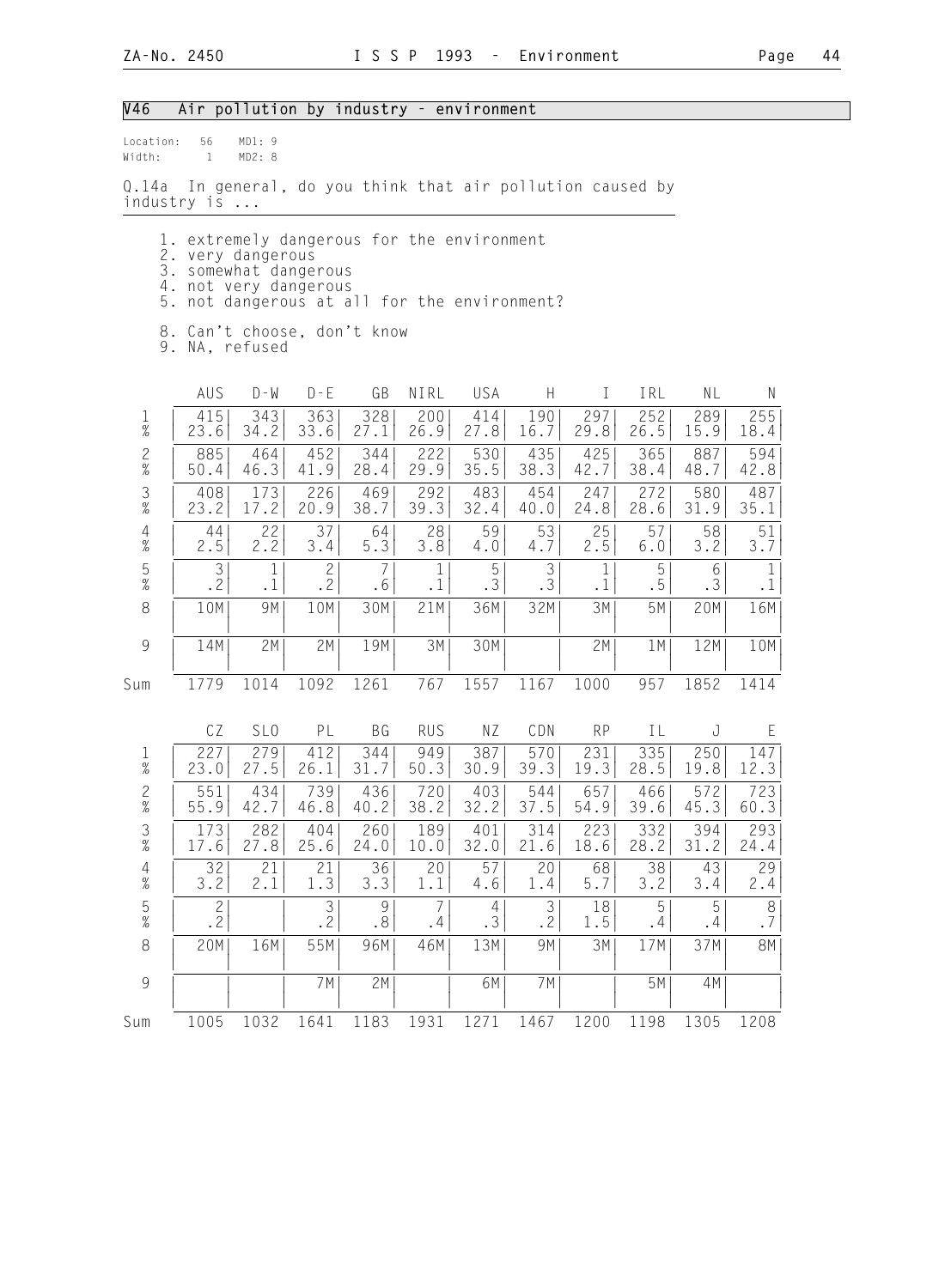## V47 Air pollution by industry - you + family

| Location:<br>Width:    | 57<br>1     | MD1:9<br>MD2: 8                                                                                                                                                      |             |             |             |             |             |                      |             |             |             |
|------------------------|-------------|----------------------------------------------------------------------------------------------------------------------------------------------------------------------|-------------|-------------|-------------|-------------|-------------|----------------------|-------------|-------------|-------------|
| Q.14b<br>$is \ldots$   |             | And do you think that air pollution caused by industry                                                                                                               |             |             |             |             |             |                      |             |             |             |
| l.<br>5.               |             | extremely dangerous for you and your family,<br>2. very dangerous<br>3. somewhat dangerous<br>4. not very dangerous<br>not dangerous at all for you and your family? |             |             |             |             |             |                      |             |             |             |
|                        |             | 8. Can't choose<br>9. NA, refused                                                                                                                                    |             |             |             |             |             |                      |             |             |             |
|                        | AUS         | $D - W$                                                                                                                                                              | $D - E$     | GB          | NIRL        | USA         | H           | $\bf{I}$             | IRL         | NL          | N           |
| $\mathbf 1$<br>$\%$    | 202<br>11.6 | 232<br>23.0                                                                                                                                                          | 229<br>21.3 | 286<br>23.7 | 141<br>19.0 | 326<br>21.9 | 138<br>12.2 | 229<br>22.9          | 203<br>21.3 | 134<br>7.5  | 128<br>9.3  |
| $\mathbf{2}$<br>$\%$   | 627<br>36.0 | 414<br>41.1                                                                                                                                                          | 388<br>36.1 | 283<br>23.5 | 189<br>25.5 | 471<br>31.7 | 321<br>28.4 | 417<br>41.8          | 323<br>34.0 | 497<br>27.7 | 419<br>30.4 |
| $\frac{3}{8}$          | 682<br>39.2 | 268<br>26.6                                                                                                                                                          | 339<br>31.5 | 505<br>41.9 | 333<br>44.9 | 556<br>37.4 | 458<br>40.5 | 267<br>26.8          | 297<br>31.2 | 905<br>50.4 | 607<br>44.0 |
| $\overline{4}$<br>$\%$ | 209<br>12.0 | 83<br>8.2                                                                                                                                                            | 107<br>10.0 | 114<br>9.5  | 69<br>9.3   | 114<br>7.7  | 184<br>16.3 | 78<br>7.8            | 111<br>11.7 | 236<br>13.1 | 188<br>13.6 |
| $\mathsf S$<br>$\%$    | 22<br>1.3   | 10 <sup>°</sup><br>1.0                                                                                                                                               | 12<br>1.1   | 18<br>1.5   | 9<br>1.2    | 19<br>1.3   | 30<br>2.7   | $\overline{7}$<br>.7 | 17<br>1.8   | 23<br>1.3   | 37<br>2.7   |
| 8                      | 15M         | 5M                                                                                                                                                                   | 15M         | 32M         | 20M         | 40M         | 36M         | 2M                   | 5M          | 32M         | 21M         |
| $\mathcal{G}$          | 22M         | 2M                                                                                                                                                                   | 2M          | 23M         | 6M          | 31M         |             |                      | 1 M         | 25M         | 14M         |
| Sum                    | 1779        | 1014                                                                                                                                                                 | 1092        | 1261        | 767         | 1557        | 1167        | 1000                 | 957         | 1852        | 1414        |
|                        | CZ          | SL <sub>0</sub>                                                                                                                                                      | PL          | BG          | <b>RUS</b>  | ΝZ          | CDN         | <b>RP</b>            | IL          | J           | E           |
| $\mathbf{1}$<br>$\%$   | 165<br>16.8 | 217<br>21.4                                                                                                                                                          | 279<br>17.8 | 286<br>26.2 | 691<br>36.9 | 315<br>25.2 | 442<br>30.5 | 232<br>19.4          | 288<br>24.5 | 174<br>13.8 | 131<br>10.9 |
| $\overline{c}$<br>$\%$ | 450<br>45.7 | 362<br>35.7                                                                                                                                                          | 610<br>38.9 | 364<br>33.4 | 711<br>38.0 | 370<br>29.6 | 540<br>37.3 | 629<br>52.5          | 459<br>39.0 | 447<br>35.5 | 679<br>56.6 |
| $\frac{3}{8}$          | 272<br>27.6 | 344<br>33.9                                                                                                                                                          | 563<br>35.9 | 299<br>27.4 | 392<br>20.9 | 443<br>35.4 | 410<br>28.3 | 229<br>19.1          | 362<br>30.8 | 496<br>39.4 | 325<br>27.1 |
| $\frac{4}{\%}$         | 90<br>9.1   | 83<br>8.2                                                                                                                                                            | 92<br>5.9   | 87<br>8.0   | 65<br>$3.5$ | 107<br>8.5  | 47<br>3.2   | 83<br>6.9            | 51<br>4.3   | 128<br>10.2 | 48<br>4.0   |
| $\frac{5}{\%}$         | 8<br>.8     | 9<br>.9                                                                                                                                                              | 26<br>1.7   | 54<br>$5.0$ | 14<br>.7    | 17<br>1.4   | 8<br>.6     | 24<br>2.0            | 17<br>1.4   | 15<br>1.2   | 16<br>1.3   |
| $\,8\,$                | 20M         | 17M                                                                                                                                                                  | 60M         | 91M         | 58M         | 12M         | 8M          | 3M                   | 21M         | 41M         | 9M          |
| $\mathcal{G}$          |             |                                                                                                                                                                      | 11M         | 2M          |             | 7 M         | 12M         |                      |             | 4M          |             |
| Sum                    | 1005        | 1032                                                                                                                                                                 | 1641        | 1183        | 1931        | 1271        | 1467        | 1200                 | 1198        | 1305        | 1208        |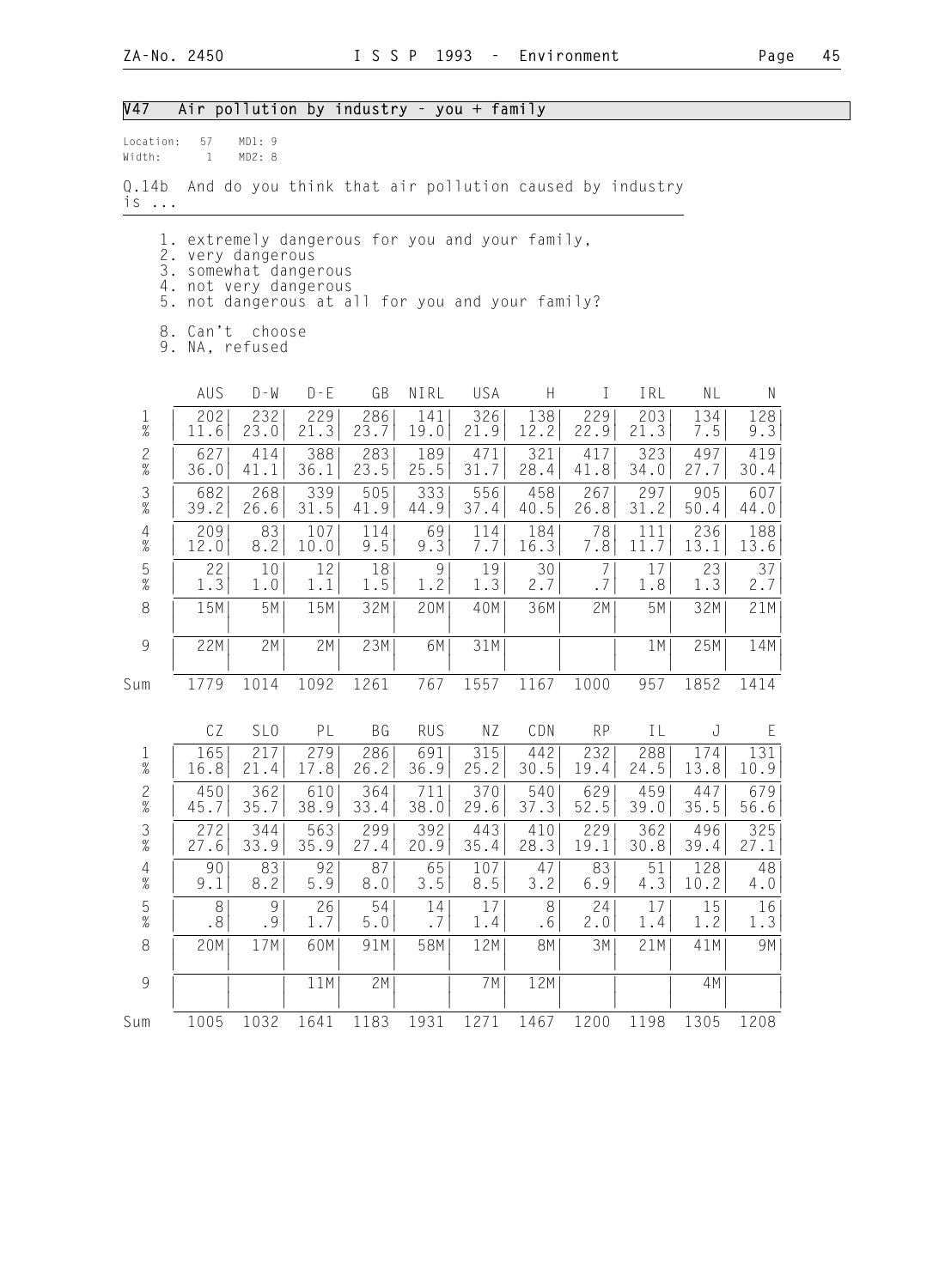#### V48 Pesticides in farming - environment

Location: 58 MD1: 9 Width: 1 MD2: 8

Q.15a In general, do you think that pesticides and chemicals used in farming are ...

- 1. extremely dangerous for the environment
- 2. very dangerous
- 3. somewhat dangerous 4. not very dangerous
	- 5. not dangerous at all for the environment?
	- 8. Can't choose, don't know
	- 9. NA, refused

|                                                           | AUS                 | $D - W$         | $D - E$ | GB             | NIRL           | USA     | H       | T         | IRL       | NL        | $\mathsf{N}$ |
|-----------------------------------------------------------|---------------------|-----------------|---------|----------------|----------------|---------|---------|-----------|-----------|-----------|--------------|
| $\frac{1}{\%}$                                            | 251                 | 262             | 188     | 203            | 126            | 225     | 124     | 321       | 228       | 144       | 81           |
|                                                           | 14.3                | 26.3            | 17.6    | 16.8           | 17.1           | 15.1    | 10.9    | 32.2      | 24.0      | 8.0       | 6.0          |
| $\frac{2}{\%}$                                            | 663                 | 406             | 368     | 271            | 170            | 358     | 348     | 345       | 299       | 594       | 305          |
|                                                           | 37.8                | 40.8            | 34.5    | 22.4           | 23.0           | 24.0    | 30.6    | 34.6      | 31.5      | 33.2      | 22.5         |
| $\frac{3}{8}$                                             | 713                 | 284             | 419     | 585            | 356            | 737     | 531     | 278       | 339       | 883       | 720          |
|                                                           | 40.7                | 28.5            | 39.2    | 48.3           | 48.2           | 49.5    | 46.6    | 27.9      | 35.7      | 49.3      | 53.2         |
| $\begin{array}{c} 4 \\ 2 \\ 0 \end{array}$                | 116                 | 41              | 90      | 147            | 85             | 161     | 124     | 47        | 69        | 162       | 236          |
|                                                           | $6.6$               | 4.1             | 8.4     | 12.1           | 11.5           | 10.8    | 10.9    | 4.7       | 7.3       | 9.0       | 17.4         |
| $\frac{5}{\%}$                                            | $\mathcal{G}$       | $\mathbf{2}$    | 3       | $\overline{4}$ | $\overline{c}$ | 8       | 12      | 5         | 14        | 8         | 12           |
|                                                           | .5                  | .2              | .3      | .3             | .3             | .5      | 1.1     | .5        | 1.5       | $\cdot$ 4 | .9           |
| $\,8\,$                                                   | 12M                 | 17M             | 22M     | 36M            | 23M            | 40M     | 28M     | 4M        | 7M        | 42M       | 47M          |
| $\mathcal{G}% _{M_{1},M_{2}}^{\alpha,\beta}(\mathcal{A})$ | 15M                 | 2M              | 2M      | 15M            | 5M             | 28M     |         |           | 1M        | 19M       | 13M          |
| Sum                                                       | 1779                | 1014            | 1092    | 1261           | 767            | 1557    | 1167    | 1000      | 957       | 1852      | 1414         |
|                                                           | CZ                  | SL <sub>0</sub> | PL      | BG             | <b>RUS</b>     | NZ      | CDN     | <b>RP</b> | IL        | J         | E            |
| $\frac{1}{\%}$                                            | 153                 | 182             | 131     | 282            | 506            | 211     | 312     | 196       | 178       | 159       | 109          |
|                                                           | 15.6                | 18.2            | 8.4     | 26.2           | 28.0           | 16.9    | 21.9    | 16.4      | 15.4      | 12.5      | 9.2          |
| $\frac{2}{\%}$                                            | 494                 | 338             | 460     | 382            | 755            | 226     | 408     | 610       | 349       | 429       | 598          |
|                                                           | 50.5                | 33.8            | 29.4    | 35.5           | 41.8           | 18.1    | 28.6    | 51.0      | 30.2      | 33.7      | 50.6         |
| $\frac{3}{8}$                                             | 278                 | 407             | 886     | 352            | 488            | 634     | 589     | 274       | 498       | 529       | 406          |
|                                                           | 28.4                | 40.7            | 56.6    | 32.7           | 27.0           | 50.8    | 41.3    | 22.9      | 43.1      | 41.6      | 34.4         |
| $\frac{4}{\%}$                                            | 50                  | 67              | 80      | 52             | 48             | 169     | 112     | 100       | 113       | 146       | 60           |
|                                                           | $5.1\,$             | $6.7$           | $5.1$   | 4.8            | 2.7            | 13.5    | 7.9     | 8.4       | 9.8       | 11.5      | 5.1          |
| $\frac{5}{\%}$                                            | 3<br>$\overline{3}$ | 6<br>.6         | 7<br>.4 | .7             | 10<br>.6       | 8<br>.6 | 5<br>.4 | 16<br>1.3 | 18<br>1.6 | 10<br>.8  | 8<br>.7      |
| 8                                                         | 27M                 | 31M             | 68M     | 105M           | 124M           | 17M     | 34M     | 4M        | 40M       | 28M       | 27M          |
| $\overline{9}$                                            |                     | 1M              | 9M      | 3M             |                | 6M      | 7M      |           | 2M        | 4M        |              |
| Sum                                                       | 1005                | 1032            | 1641    | 1183           | 1931           | 1271    | 1467    | 1200      | 1198      | 1305      | 1208         |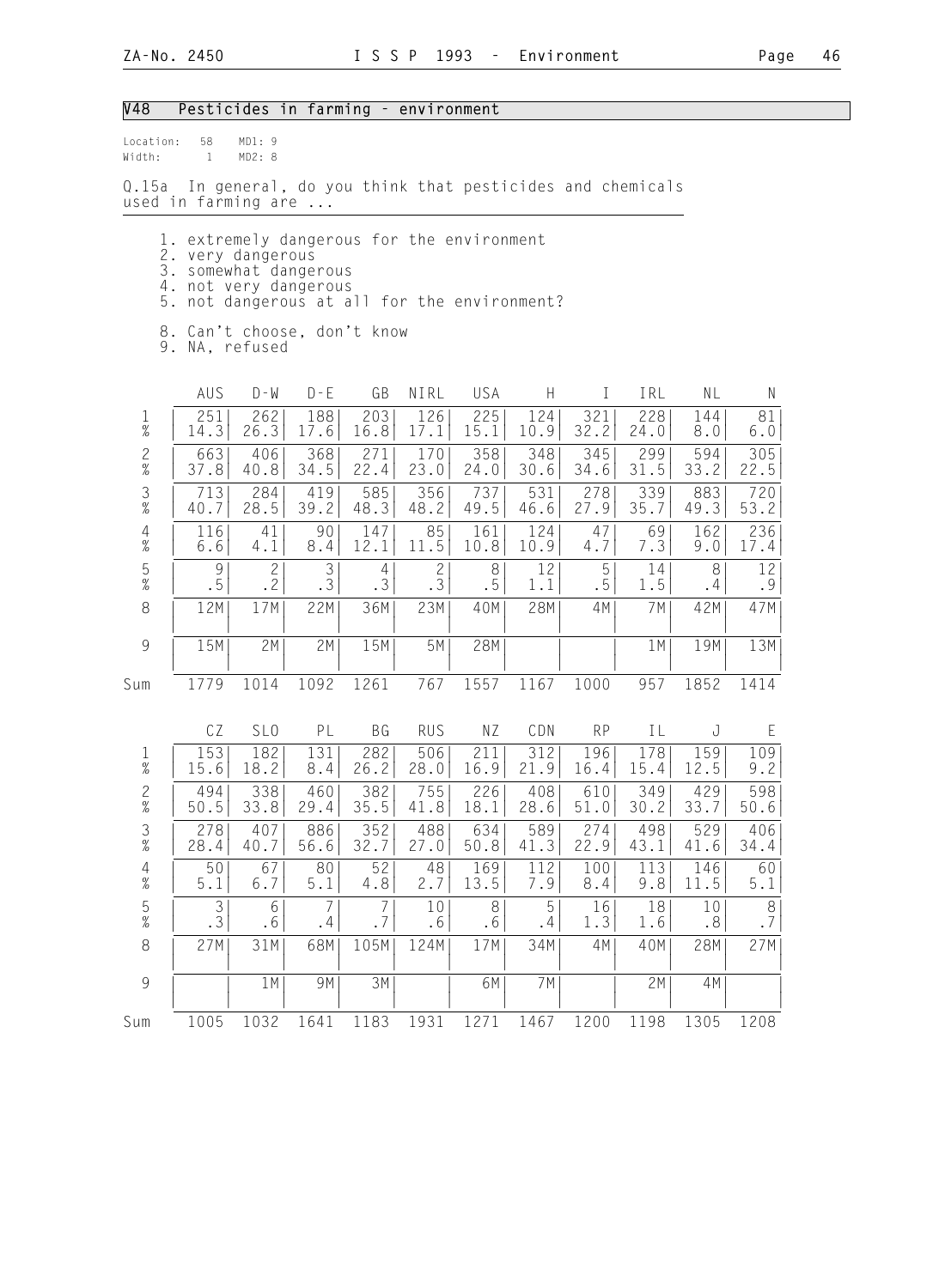#### V49 Pesticides in farming - you + family

Location: 59 MD1: 9 Width: 1 MD2: 8

Q.15b And do you think that pesticides and chemicals used in farming are ...

- 1. extremely dangerous for you and your family,
- 2. very dangerous
- 3. somewhat dangerous 4. not very dangerous
	- 5. not dangerous at all for you and your family?
	- 8. Can't choose
	- 9. NA, refused

|                                        | AUS  | $D - W$         | $D - E$ | GB   | NIRL       | USA  | $\boldsymbol{\mathsf{H}}$ | T         | IRL  | NL   | $\mathsf{N}$ |
|----------------------------------------|------|-----------------|---------|------|------------|------|---------------------------|-----------|------|------|--------------|
| $\frac{1}{\%}$                         | 208  | 185             | 123     | 195  | 118        | 211  | 100                       | 307       | 210  | 86   | 50           |
|                                        | 11.9 | 18.8            | 11.6    | 16.3 | 16.0       | 14.2 | 8.8                       | 30.8      | 22.1 | 4.8  | 3.7          |
| $\frac{2}{\%}$                         | 532  | 371             | 325     | 220  | 148        | 328  | 285                       | 339       | 295  | 316  | 206          |
|                                        | 30.5 | 37.7            | 30.8    | 18.4 | 20.1       | 22.1 | 25.1                      | 34.0      | 31.0 | 17.8 | 15.4         |
| $\frac{3}{8}$                          | 752  | 321             | 442     | 554  | 360        | 736  | 512                       | 282       | 320  | 952  | 652          |
|                                        | 43.0 | 32.6            | 41.9    | 46.2 | 48.8       | 49.5 | 45.0                      | 28.3      | 33.6 | 53.6 | 48.7         |
| $\begin{array}{c} 4 \\ \% \end{array}$ | 231  | 93              | 142     | 206  | 103        | 194  | 212                       | 59        | 104  | 374  | 394          |
|                                        | 13.2 | 9.5             | 13.4    | 17.2 | 14.0       | 13.0 | 18.6                      | 5.9       | 10.9 | 21.1 | 29.4         |
| $\frac{5}{\%}$                         | 24   | 14              | 24      | 23   | 8          | 18   | 28                        | 9         | 22   | 48   | 38           |
|                                        | 1.4  | 1.4             | 2.3     | 1.9  | 1.1        | 1.2  | 2.5                       | .9        | 2.3  | 2.7  | 2.8          |
| 8                                      | 17M  | 21M             | 32M     | 41M  | 24M        | 40M  | 30M                       | 4M        | 6M   | 62M  | 57M          |
| $\overline{9}$                         | 15M  | 9M              | 4M      | 22M  | 6M         | 30M  |                           |           |      | 14M  | 17M          |
| Sum                                    | 1779 | 1014            | 1092    | 1261 | 767        | 1557 | 1167                      | 1000      | 957  | 1852 | 1414         |
|                                        | CZ   | SL <sub>0</sub> | PL      | BG   | <b>RUS</b> | NZ   | CDN                       | <b>RP</b> | IL   | J    | E            |
| $\frac{1}{\%}$                         | 140  | 159             | 121     | 269  | 456        | 221  | 273                       | 210       | 168  | 142  | 115          |
|                                        | 14.3 | 15.9            | 7.8     | 24.8 | 25.0       | 17.8 | 19.2                      | 17.5      | 14.6 | 11.1 | 9.7          |
| $\frac{2}{\%}$                         | 444  | 302             | 405     | 340  | 682        | 212  | 346                       | 625       | 334  | 415  | 563          |
|                                        | 45.5 | 30.3            | 26.1    | 31.4 | 37.4       | 17.1 | 24.3                      | 52.1      | 29.1 | 32.5 | 47.7         |
| $\frac{3}{\%}$                         | 305  | 417             | 887     | 352  | 564        | 572  | 626                       | 251       | 489  | 529  | 415          |
|                                        | 31.3 | 41.8            | 57.3    | 32.5 | 30.9       | 46.1 | 44.1                      | 20.9      | 42.6 | 41.5 | 35.1         |
| $\frac{4}{\%}$                         | 79   | 101             | 124     | 94   | 92         | 216  | 156                       | 89        | 130  | 174  | 67           |
|                                        | 8.1  | 10.1            | 8.0     | 8.7  | 5.0        | 17.4 | 11.0                      | 7.4       | 11.3 | 13.6 | 5.7          |
| $\frac{5}{\%}$                         | 8    | 19              | 12      | 28   | 29         | 21   | 20                        | 24        | 28   | 16   | 21           |
|                                        | .8   | 1.9             | .8      | 2.6  | 1.6        | 1.7  | 1.4                       | 2.0       | 2.4  | 1.3  | 1.8          |
| $\,8\,$                                | 29M  | 33M             | 81M     | 98M  | 108M       | 20M  | 32M                       | 1M        | 47M  | 25M  | 27M          |
| $\overline{9}$                         |      | 1 M             | 11M     | 2M   |            | 9M   | 14M                       |           | 2M   | 4M   |              |
| Sum                                    | 1005 | 1032            | 1641    | 1183 | 1931       | 1271 | 1467                      | 1200      | 1198 | 1305 | 1208         |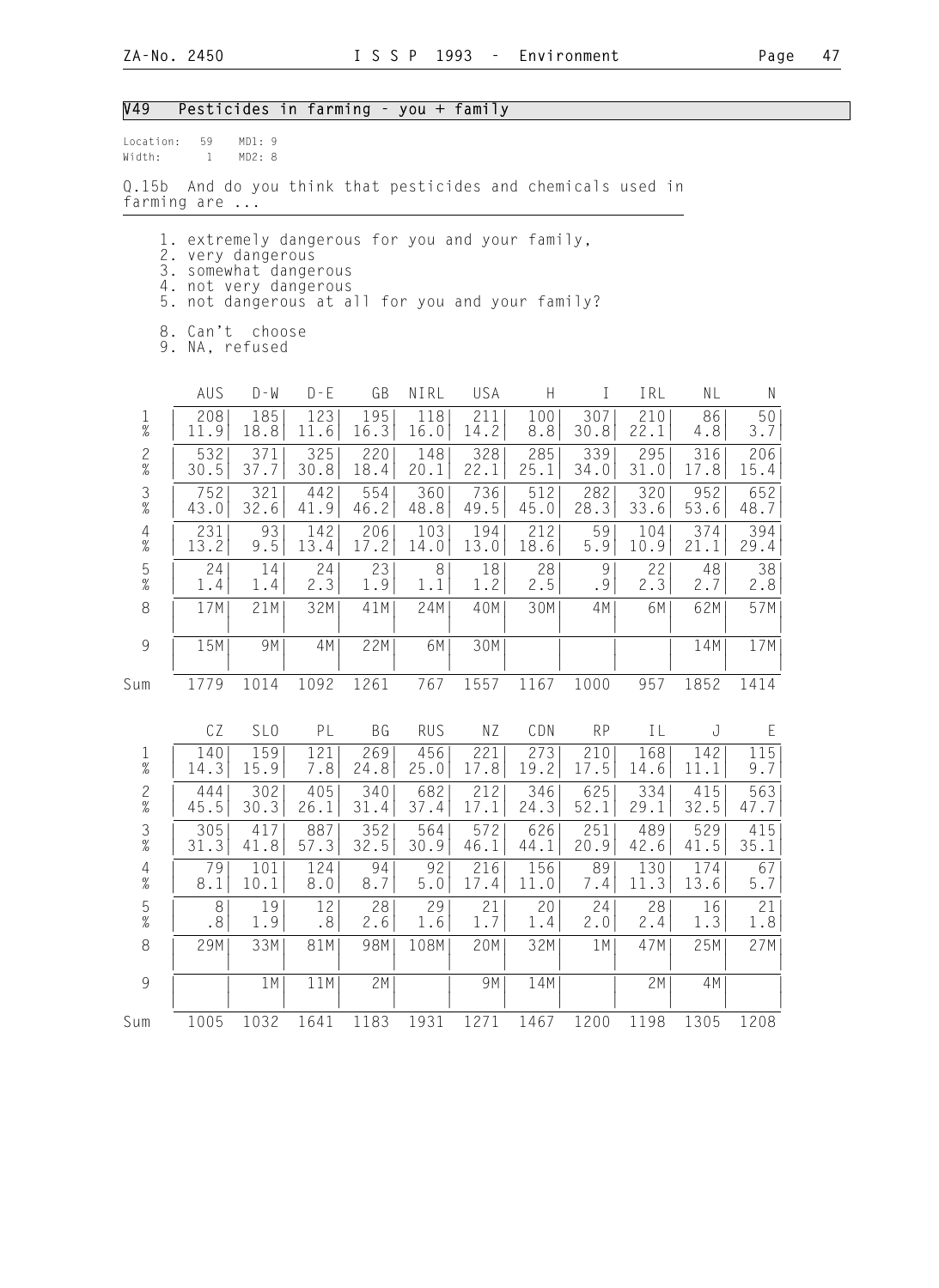#### V50 Pollution river, lake - environment

| Location: | 60 | MD1:9  |  |
|-----------|----|--------|--|
| Width:    |    | MD2: 8 |  |

Q.16a In general, do you think that pollution of <R's country> rivers, lakes and streams is ...

- 1. extremely dangerous for the environment
- 2. very dangerous
- 3. somewhat dangerous
- 4. not very dangerous
	- 5. not dangerous at all for the environment?
	- 8. Can't choose, don't know
	- 9. NA, refused

|                                            | AUS       | $D - W$         | $D - E$            | GB                   | NIRL           | USA     | H         | T                         | IRL     | NL       | $\mathsf{N}$ |
|--------------------------------------------|-----------|-----------------|--------------------|----------------------|----------------|---------|-----------|---------------------------|---------|----------|--------------|
| $\frac{1}{\%}$                             | 605       | 343             | 363                | 371                  | 186            | 537     | 210       | 321                       | 346     | 164      | 192          |
|                                            | 34.4      | 34.5            | 33.8               | 30.3                 | 25.0           | 35.9    | 18.4      | 32.2                      | 36.3    | 9.1      | 14.0         |
| $\frac{2}{\%}$                             | 856       | 432             | 482                | 387                  | 232            | 484     | 441       | 441                       | 337     | 673      | 414          |
|                                            | 48.7      | 43.4            | 44.8               | 31.6                 | 31.2           | 32.3    | 38.6      | 44.2                      | 35.4    | 37.3     | 30.2         |
| $\frac{3}{8}$                              | 266       | 190             | 195                | 410                  | 283            | 413     | 405       | 220                       | 221     | 810      | 614          |
|                                            | 15.1      | 19.1            | 18.1               | 33.5                 | 38.0           | 27.6    | 35.4      | 22.0                      | 23.2    | 44.9     | 44.8         |
| $\begin{array}{c} 4 \\ 2 \\ 0 \end{array}$ | 27        | 30              | 33                 | 52                   | 42             | 54      | 78        | 14                        | 44      | 146      | 145          |
|                                            | 1.5       | 3.0             | 3.1                | 4.2                  | 5.6            | 3.6     | $6.8$     | 1.4                       | 4.6     | 8.1      | 10.6         |
| $\frac{5}{\%}$                             | 4<br>.2   |                 | $\mathbf{2}$<br>.2 | $\overline{4}$<br>.3 | 1<br>$\cdot$ 1 | 9<br>.6 | 9<br>.8   | $\mathbf{2}$<br>$\cdot$ 2 | 5<br>.5 | 10<br>.6 | 7<br>.5      |
| $\,8\,$                                    | 9M        | 10M             | 14M                | 21M                  | 18M            | 32M     | 24M       | 2M                        | 3M      | 34M      | 33M          |
| $\overline{9}$                             | 12M       | 9M              | 3M                 | 16M                  | 5M             | 28M     |           |                           | 1M      | 15M      | 9M           |
| Sum                                        | 1779      | 1014            | 1092               | 1261                 | 767            | 1557    | 1167      | 1000                      | 957     | 1852     | 1414         |
|                                            | CZ        | SL <sub>0</sub> | PL                 | <b>BG</b>            | <b>RUS</b>     | NZ      | CDN       | <b>RP</b>                 | IL      | J        | E            |
| $\frac{1}{\%}$                             | 329       | 313             | 420                | 409                  | 954            | 485     | 602       | 231                       | 291     | 299      | 192          |
|                                            | 33.4      | 31.2            | 26.3               | 36.6                 | 51.1           | 38.6    | 41.8      | 19.3                      | 24.9    | 23.3     | 16.0         |
| $\frac{2}{\%}$                             | 504       | 429             | 834                | 492                  | 635            | 310     | 472       | 610                       | 426     | 568      | 702          |
|                                            | 51.1      | 42.7            | 52.2               | 44.0                 | 34.0           | 24.7    | 32.8      | 50.9                      | 36.5    | 44.3     | 58.6         |
| $\frac{3}{8}$                              | 130       | 222             | 313                | 181                  | 245            | 351     | 317       | 228                       | 337     | 354      | 274          |
|                                            | 13.2      | 22.1            | 19.6               | 16.2                 | 13.1           | 28.0    | 22.0      | 19.0                      | 28.9    | 27.6     | 22.9         |
| $\begin{array}{c} 4 \\ 2 \\ 0 \end{array}$ | 22        | 36              | 28                 | 31                   | 30             | 103     | 43        | 98                        | 90      | 55       | 28           |
|                                            | 2.2       | 3.6             | 1.8                | 2.8                  | 1.6            | 8.2     | 3.0       | 8.2                       | 7.7     | 4.3      | 2.3          |
| $\frac{5}{\%}$                             | 1         | $\overline{4}$  | 3                  | 5                    | $\overline{4}$ | 6       | 5         | 32                        | 24      | 5        | $\mathbf 1$  |
|                                            | $\cdot$ 1 | $\cdot$ 4       | .2                 | .4                   | .2             | .5      | $\cdot$ 3 | 2.7                       | 2.1     | .4       | $\cdot$ 1    |
| $\,8\,$                                    | 19M       | 27M             | 38M                | 62M                  | 63M            | 9M      | 19M       | 1M                        | 29M     | 21M      | 11M          |
| 9                                          |           | 1M              | 5M                 | 3M                   |                | 7M      | 9M        |                           | 1M      | 3M       |              |
| Sum                                        | 1005      | 1032            | 1641               | 1183                 | 1931           | 1271    | 1467      | 1200                      | 1198    | 1305     | 1208         |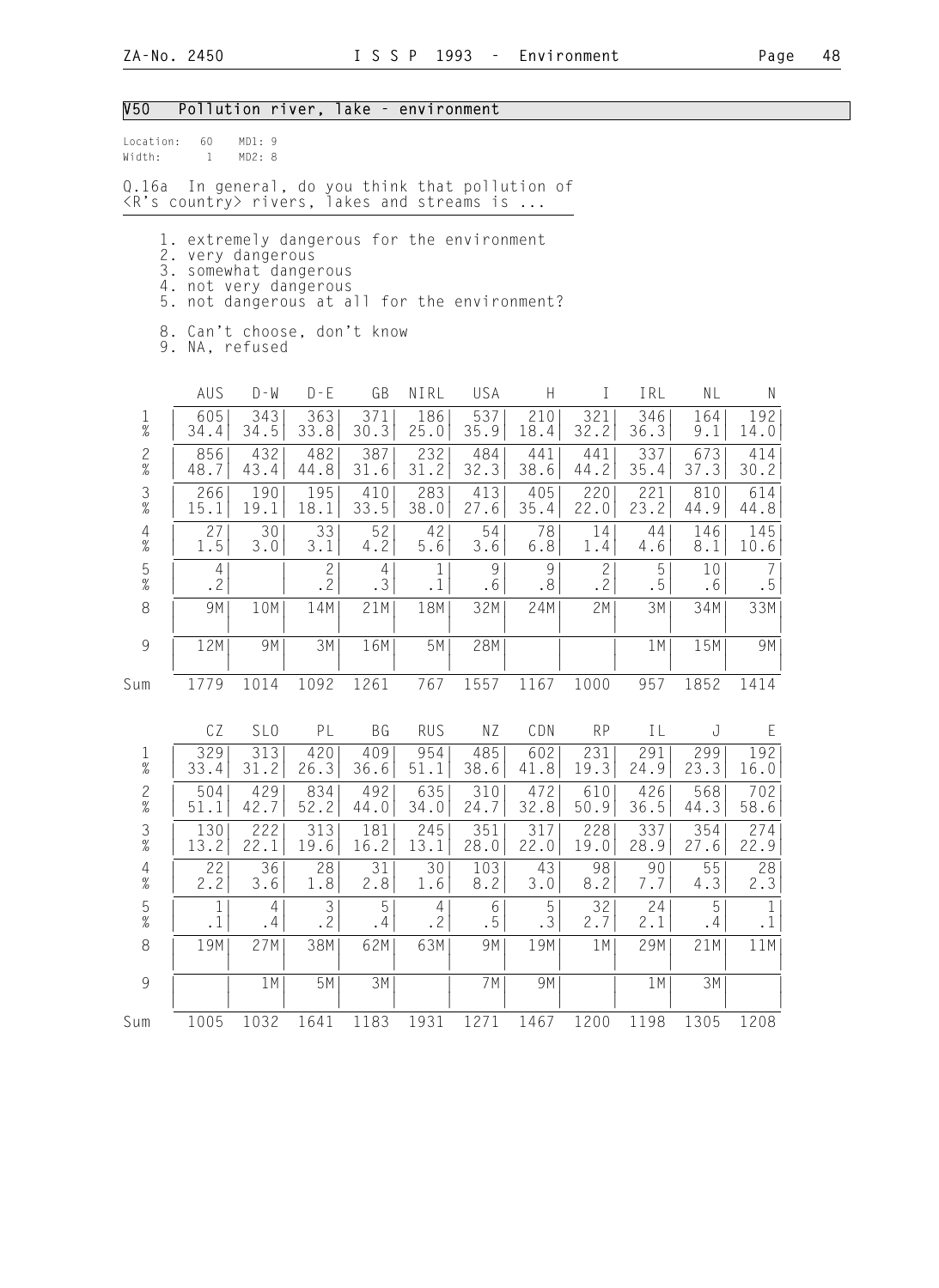# V51 Pollution river, lake - you + family

| Location:<br>Width:    | 61<br>$\mathbf{1}$                                                                                                     | MD1:9<br>MD2: 8 |             |                                                           |             |             |             |             |             |             |               |
|------------------------|------------------------------------------------------------------------------------------------------------------------|-----------------|-------------|-----------------------------------------------------------|-------------|-------------|-------------|-------------|-------------|-------------|---------------|
| Q.16b                  | rivers, lakes and streams is                                                                                           |                 |             | And do you think that pollution of <r's country=""></r's> |             |             |             |             |             |             |               |
| 5.                     | 1. extremely dangerous for you and your family,<br>2. very dangerous<br>3. somewhat dangerous<br>4. not very dangerous |                 |             | not dangerous at all for you and your family?             |             |             |             |             |             |             |               |
|                        | 8. Can't choose, don't know<br>9. NA, refused                                                                          |                 |             |                                                           |             |             |             |             |             |             |               |
|                        | AUS                                                                                                                    | $D - W$         | $D - E$     | GB                                                        | NIRL        | USA         | H           | $\bf{I}$    | IRL         | NL          | N             |
| $\mathbf{1}$<br>$\%$   | 370<br>21.1                                                                                                            | 198<br>19.8     | 203<br>19.1 | 284<br>23.3                                               | 141<br>19.0 | 374<br>25.1 | 150<br>13.2 | 259<br>26.0 | 281<br>29.5 | 64<br>3.6   | 81<br>5.9     |
| $\mathbf{2}$<br>$\%$   | 685<br>39.0                                                                                                            | 383<br>38.2     | 409<br>38.4 | 312<br>25.6                                               | 192<br>25.9 | 445<br>29.9 | 337<br>29.6 | 417<br>41.8 | 307<br>32.2 | 283<br>16.0 | 282<br>20.7   |
| $\frac{3}{8}$          | 500<br>28.5                                                                                                            | 301<br>30.0     | 330<br>31.0 | 483<br>39.6                                               | 327<br>44.1 | 541<br>36.4 | 398<br>35.0 | 254<br>25.5 | 255<br>26.7 | 907<br>51.2 | 598<br>43.9   |
| $\overline{4}$<br>$\%$ | 180<br>10.2                                                                                                            | 104<br>10.4     | 100<br>9.4  | 125<br>10.2                                               | 77<br>10.4  | 113<br>7.6  | 202<br>17.8 | 56<br>5.6   | 93<br>9.7   | 450<br>25.4 | 349<br>25.6   |
| $\mathsf S$<br>$\%$    | 22<br>1.3                                                                                                              | 16<br>1.6       | 22<br>2.1   | 16<br>1.3                                                 | 5<br>.7     | 15<br>1.0   | 51<br>4.5   | 11<br>1.1   | 18<br>1.9   | 68<br>3.8   | 53<br>3.9     |
| 8                      | 7M                                                                                                                     | 5M              | 24M         | 21M                                                       | 18M         | 33M         | 29M         | 3M          | 3M          | 65M         | 39M           |
| $\overline{9}$         | 15M                                                                                                                    | 7M              | 4M          | 20M                                                       | 7 M         | 36M         |             |             |             | 15M         | 12M           |
| Sum                    | 1779                                                                                                                   | 1014            | 1092        | 1261                                                      | 767         | 1557        | 1167        | 1000        | 957         | 1852        | 1414          |
|                        | CZ                                                                                                                     | SL <sub>0</sub> | PL          | BG                                                        | <b>RUS</b>  | NZ          | CDN         | <b>RP</b>   | IL          | J           | E             |
| $\mathbf{1}$<br>$\%$   | 219<br>22.3                                                                                                            | 228<br>22.8     | 290<br>18.3 | 326<br>29.1                                               | 679<br>36.6 | 346<br>27.6 | 445<br>31.1 | 202<br>16.8 | 244<br>20.8 | 229<br>17.9 | 188<br>15.8   |
| $\overline{c}$<br>$\%$ | 446<br>45.5                                                                                                            | 374<br>37.3     | 655<br>41.4 | 402<br>35.9                                               | 636<br>34.3 | 293<br>23.4 | 488<br>34.1 | 590<br>49.2 | 375<br>32.0 | 500<br>39.2 | 660<br>55.4   |
| $\frac{3}{8}$          | 238<br>24.3                                                                                                            | 278<br>27.7     | 523<br>33.0 | 271<br>24.2                                               | 450<br>24.2 | 443<br>35.3 | 417<br>29.2 | 256<br>21.4 | 375<br>32.0 | 419<br>32.8 | 285<br>23.9   |
| $\frac{4}{\%}$         | 69<br>7.0                                                                                                              | 101<br>10.1     | 95<br>6.0   | 93<br>8.3                                                 | 76<br>4.1   | 160<br>12.8 | 72<br>5.0   | 119<br>9.9  | 133<br>11.3 | 110<br>8.6  | $51\,$<br>4.3 |
| $\frac{5}{\%}$         | 8<br>.8                                                                                                                | 21<br>2.1       | 21<br>1.3   | 27<br>2.4                                                 | 15<br>.8    | 12<br>1.0   | 8<br>.6     | 32<br>2.7   | 45<br>3.8   | 18<br>1.4   | $\,8\,$<br>.7 |
| $\,8\,$                | 24M                                                                                                                    | 29M             | 51M         | 62M                                                       | 75M         | 9M          | 23M         | 1M          | 25M         | 26M         | 16M           |
| $\mathcal{G}$          | 1 M                                                                                                                    | 1 M             | 6M          | 2M                                                        |             | 8M          | 14M         |             | 1M          | 3M          |               |
| Sum                    | 1005                                                                                                                   | 1032            | 1641        | 1183                                                      | 1931        | 1271        | 1467        | 1200        | 1198        | 1305        | 1208          |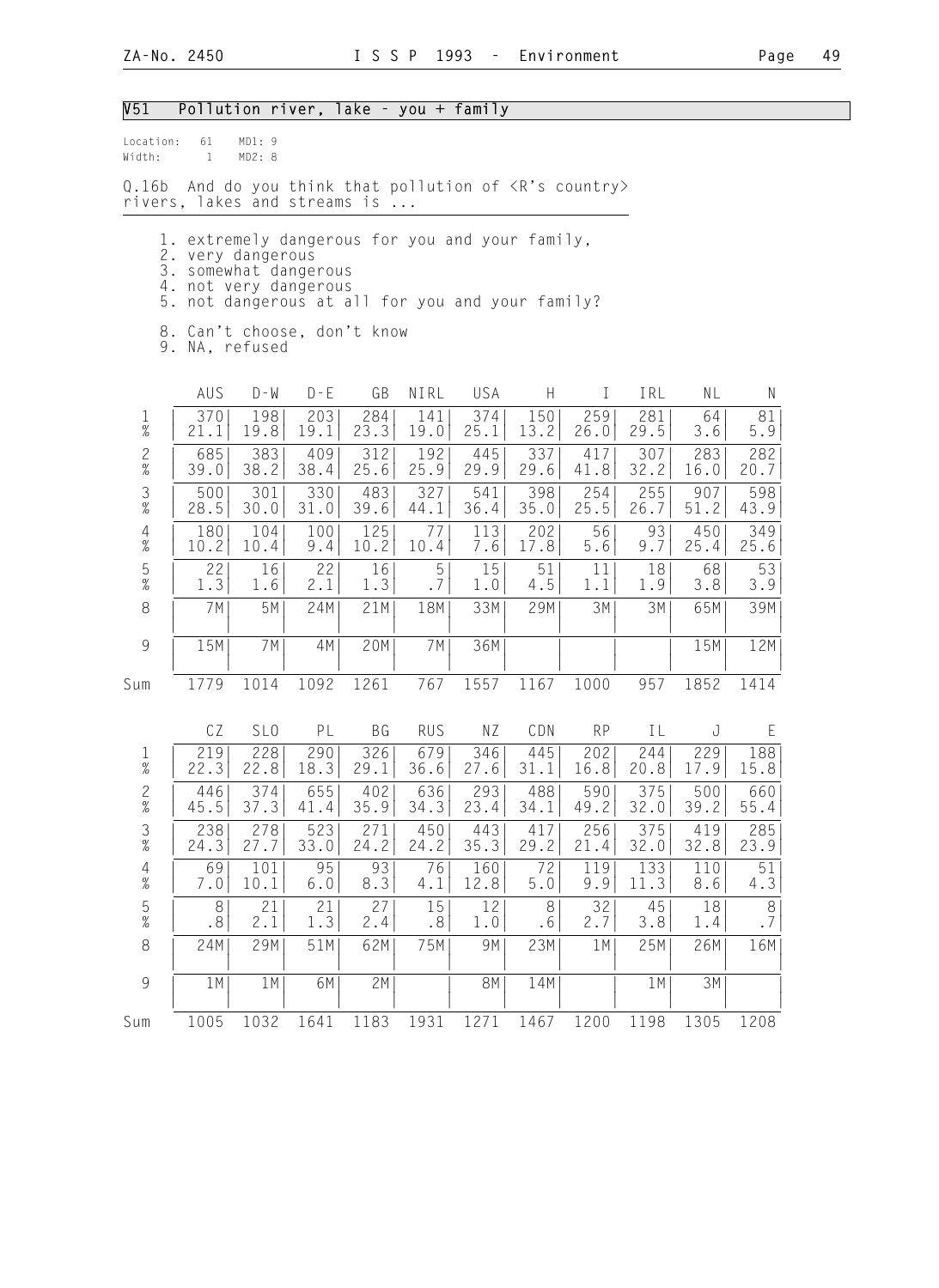### V52 Rise world s temperature - environment

| location: | 62 | MD1:9  |  |
|-----------|----|--------|--|
| Width:    |    | MD2: R |  |

Q.17a In general, do you think that a rise in the world's temperature caused by the 'greenhouse effect' is ..

- 1. extremely dangerous for the environment
- 2. very dangerous
- 3. somewhat dangerous 4. not very dangerous
	- 5. not dangerous at all for the environment?
	- 8. Can't choose, don't know

9. NA, refused

|                                        | AUS       | $D - W$         | $D - E$ | GB        | NIRL       | USA  | H    | I         | IRL  | NL   | $\mathsf{N}$ |
|----------------------------------------|-----------|-----------------|---------|-----------|------------|------|------|-----------|------|------|--------------|
| $\frac{1}{\%}$                         | 343       | 400             | 415     | 300       | 190        | 263  | 155  | 298       | 239  | 153  | 232          |
|                                        | 20.0      | 41.0            | 39.8    | 25.9      | 27.5       | 19.3 | 17.1 | 31.5      | 27.2 | 9.0  | 18.4         |
| $\frac{2}{\%}$                         | 752       | 384             | 400     | 321       | 166        | 370  | 247  | 373       | 274  | 521  | 379          |
|                                        | 43.8      | 39.4            | 38.4    | 27.7      | 24.0       | 27.1 | 27.3 | 39.5      | 31.2 | 30.7 | 30.1         |
| $\frac{3}{8}$                          | 470       | 157             | 188     | 413       | 258        | 510  | 345  | 222       | 293  | 724  | 451          |
|                                        | 27.4      | 16.1            | 18.0    | 35.7      | 37.3       | 37.4 | 38.2 | 23.5      | 33.4 | 42.7 | 35.8         |
| $\begin{array}{c} 4 \\ \% \end{array}$ | 133       | 29              | 37      | 112       | 73         | 187  | 136  | 46        | 61   | 256  | 184          |
|                                        | 7.8       | 3.0             | $3.5$   | 9.7       | 10.5       | 13.7 | 15.0 | 4.9       | 6.9  | 15.1 | 14.6         |
| $\frac{5}{\%}$                         | 18        | 5               | 3       | 11        | 5          | 33   | 21   | 6         | 11   | 41   | 13           |
|                                        | 1.0       | . 5             | .3      | 1.0       | .7         | 2.4  | 2.3  | $.6\,$    | 1.3  | 2.4  | 1.0          |
| $\,8\,$                                | 48M       | 33M             | 46M     | 94M       | 70M        | 158M | 263M | 55M       | 76M  | 126M | 143M         |
| $\overline{9}$                         | 15M       | 6M              | 3M      | 10M       | 5M         | 36M  |      |           | 3M   | 31M  | 12M          |
| Sum                                    | 1779      | 1014            | 1092    | 1261      | 767        | 1557 | 1167 | 1000      | 957  | 1852 | 1414         |
|                                        | CZ        | SL <sub>0</sub> | PL      | <b>BG</b> | <b>RUS</b> | NZ   | CDN  | <b>RP</b> | IL   | J    | E            |
| $\frac{1}{\%}$                         | 242       | 270             | 248     | 284       | 371        | 316  | 367  | 237       | 207  | 290  | 154          |
|                                        | 27.2      | 31.0            | 18.2    | 35.4      | 25.8       | 26.4 | 26.9 | 20.0      | 23.7 | 24.7 | 14.0         |
| $\frac{2}{\%}$                         | 412       | 345             | 465     | 291       | 525        | 280  | 466  | 622       | 265  | 458  | 593          |
|                                        | 46.3      | 39.6            | 34.1    | 36.2      | 36.5       | 23.4 | 34.1 | 52.4      | 30.4 | 38.9 | 54.0         |
| $\frac{3}{\%}$                         | 176       | 207             | 561     | 191       | 449        | 445  | 424  | 243       | 286  | 315  | 289          |
|                                        | 19.8      | 23.8            | 41.2    | 23.8      | 31.2       | 37.1 | 31.0 | 20.5      | 32.8 | 26.8 | 26.3         |
| $\frac{4}{\%}$                         | 58        | 43              | 73      | 33        | 83         | 141  | 97   | 73        | 84   | 106  | 51           |
|                                        | $6.5$     | 4.9             | 5.4     | 4.1       | 5.8        | 11.8 | 7.1  | 6.1       | 9.6  | 9.0  | 4.6          |
| $\frac{5}{\%}$                         | 1         | 6               | 16      | 4         | 12         | 16   | 12   | 12        | 30   | 7    | 11           |
|                                        | $\cdot$ 1 | .7              | 1.2     | . 5       | .8         | 1.3  | .9   | 1.0       | 3.4  | .6   | 1.0          |
| 8                                      | 115M      | 160M            | 274M    | 377M      | 491M       | 63M  | 88M  | 13M       | 322M | 125M | 110M         |
| $\overline{9}$                         | 1M        | 1M              | 4M      | 3M        |            | 10M  | 13M  |           | 4M   | 4M   |              |
| Sum                                    | 1005      | 1032            | 1641    | 1183      | 1931       | 1271 | 1467 | 1200      | 1198 | 1305 | 1208         |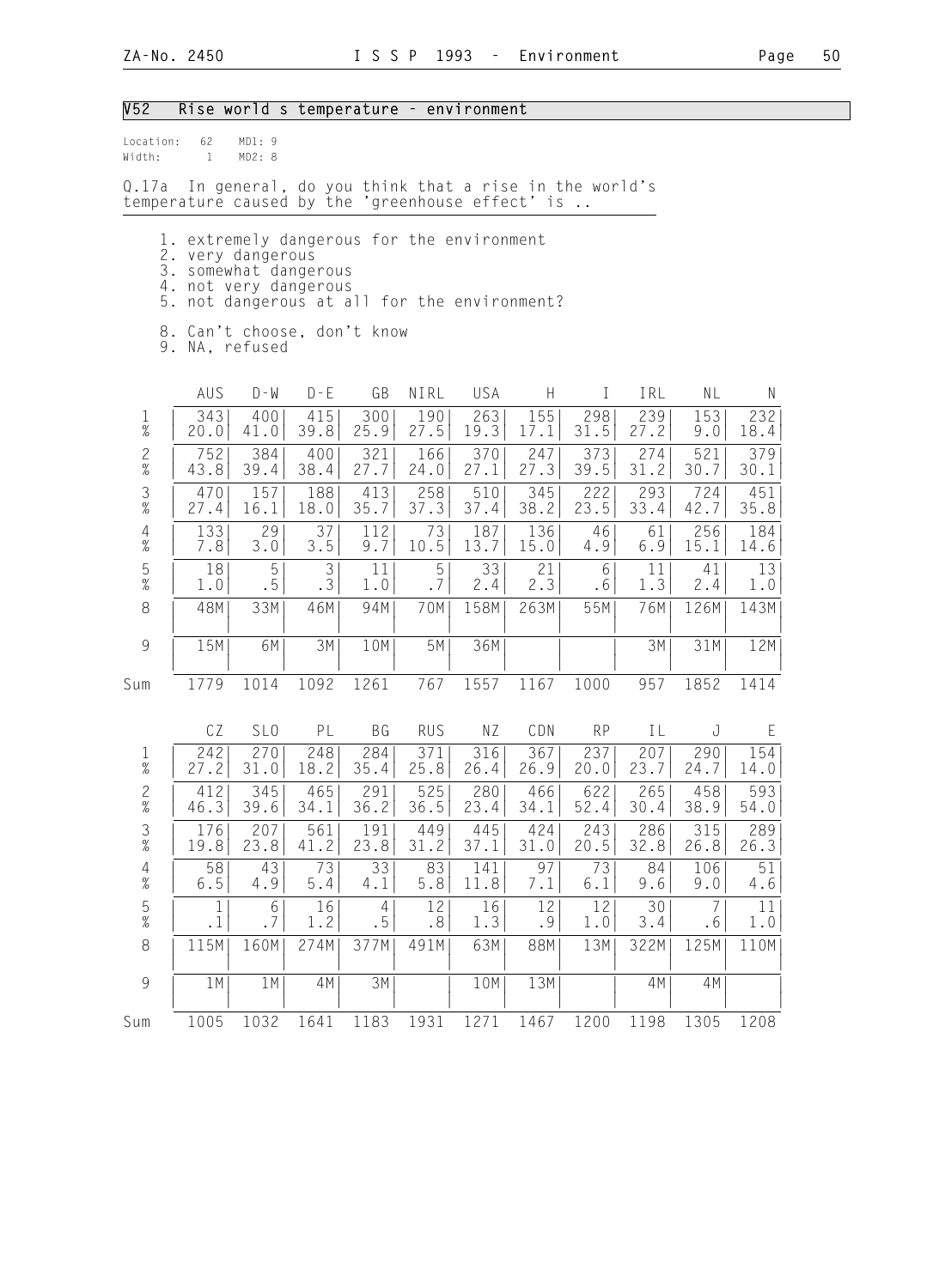#### V53 Rise world s temperature - you + family

| Location: | 63 | MD1:9  |  |
|-----------|----|--------|--|
| Width:    |    | MD2: 8 |  |

Q.17b And do you think that a rise in the world's temperature caused by the 'greenhouse effect' is ...

- 1. extremely dangerous for you and your family,
- 2. very dangerous
- 3. somewhat dangerous
- 4. not very dangerous
	- 5. not dangerous at all for you and your family?
	- 8. Can't choose, don't know

9. NA, refused

|                                        | AUS  | $D - W$         | $D - E$ | GB        | NIRL       | USA  | $\boldsymbol{\mathsf{H}}$ | $\mathbf I$ | IRL  | NL   | ${\sf N}$   |
|----------------------------------------|------|-----------------|---------|-----------|------------|------|---------------------------|-------------|------|------|-------------|
| $\frac{1}{\%}$                         | 263  | 282             | 264     | 254       | 139        | 222  | 120                       | 242         | 211  | 82   | 132         |
|                                        | 15.3 | 29.0            | 25.4    | 22.0      | 20.2       | 16.4 | 13.3                      | 25.7        | 24.1 | 4.9  | 10.7        |
| $\frac{2}{\%}$                         | 631  | 379             | 385     | 292       | 146        | 358  | 205                       | 360         | 258  | 347  | 281         |
|                                        | 36.7 | 39.0            | 37.1    | 25.3      | 21.2       | 26.4 | 22.8                      | 38.2        | 29.5 | 20.5 | 22.7        |
| $\frac{3}{\%}$                         | 543  | 232             | 262     | 431       | 286        | 509  | 359                       | 257         | 299  | 747  | 459         |
|                                        | 31.6 | 23.8            | 25.2    | 37.4      | 41.6       | 37.5 | 39.9                      | 27.3        | 34.1 | 44.2 | 37.1        |
| $\begin{array}{c} 4 \\ \% \end{array}$ | 245  | 72              | 108     | 150       | 105        | 222  | 184                       | 65          | 92   | 425  | 298         |
|                                        | 14.3 | 7.4             | 10.4    | 13.0      | 15.3       | 16.4 | 20.4                      | 6.9         | 10.5 | 25.1 | 24.1        |
| $\frac{5}{\%}$                         | 36   | 8               | 20      | 26        | 12         | 46   | 32                        | 18          | 16   | 89   | 68          |
|                                        | 2.1  | .8              | 1.9     | 2.3       | 1.7        | 3.4  | 3.6                       | 1.9         | 1.8  | 5.3  | $5.5$       |
| $\,8\,$                                | 48M  | 37M             | 47M     | 92M       | 72M        | 160M | 267M                      | 58M         | 79M  | 135M | 158M        |
| 9                                      | 13M  | 4M              | 6M      | 16M       | 7M         | 40M  |                           |             | 2M   | 27M  | 18M         |
| Sum                                    | 1779 | 1014            | 1092    | 1261      | 767        | 1557 | 1167                      | 1000        | 957  | 1852 | 1414        |
|                                        | CZ   | SL <sub>0</sub> | PL      | <b>BG</b> | <b>RUS</b> | ΝZ   | CDN                       | <b>RP</b>   | IL   | J    | $\mathsf E$ |
| $\frac{1}{\%}$                         | 177  | 217             | 188     | 253       | 279        | 276  | 319                       | 238         | 177  | 217  | 157         |
|                                        | 19.9 | 24.6            | 14.0    | 32.0      | 19.4       | 23.1 | 23.5                      | 20.1        | 20.6 | 18.5 | 14.4        |
| $\frac{2}{\%}$                         | 357  | 326             | 365     | 240       | 425        | 250  | 419                       | 625         | 247  | 383  | 550         |
|                                        | 40.2 | 37.0            | 27.2    | 30.4      | 29.5       | 20.9 | 30.8                      | 52.7        | 28.8 | 32.7 | 50.4        |
| $\frac{3}{8}$                          | 242  | 240             | 651     | 225       | 516        | 465  | 453                       | 237         | 288  | 394  | 311         |
|                                        | 27.2 | 27.2            | 48.6    | 28.5      | 35.8       | 38.8 | 33.3                      | 20.0        | 33.6 | 33.6 | 28.5        |
| $\frac{4}{\%}$                         | 97   | 83              | 108     | 54        | 175        | 180  | 147                       | 76          | 97   | 154  | 58          |
|                                        | 10.9 | 9.4             | 8.1     | 6.8       | 12.2       | 15.0 | 10.8                      | 6.4         | 11.3 | 13.2 | 5.3         |
| $\frac{5}{\%}$                         | 16   | 16              | 28      | 18        | 45         | 26   | 22                        | 11          | 49   | 23   | 16          |
|                                        | 1.8  | 1.8             | 2.1     | 2.3       | 3.1        | 2.2  | 1.6                       | .9          | 5.7  | 2.0  | 1.5         |
| $\,8\,$                                | 115M | 149M            | 296M    | 391M      | 491M       | 64M  | 87M                       | 13M         | 333M | 130M | 116M        |
| 9                                      | 1M   | 1M              | 5M      | 2M        |            | 10M  | 20M                       |             | 7M   | 4M   |             |
| Sum                                    | 1005 | 1032            | 1641    | 1183      | 1931       | 1271 | 1467                      | 1200        | 1198 | 1305 | 1208        |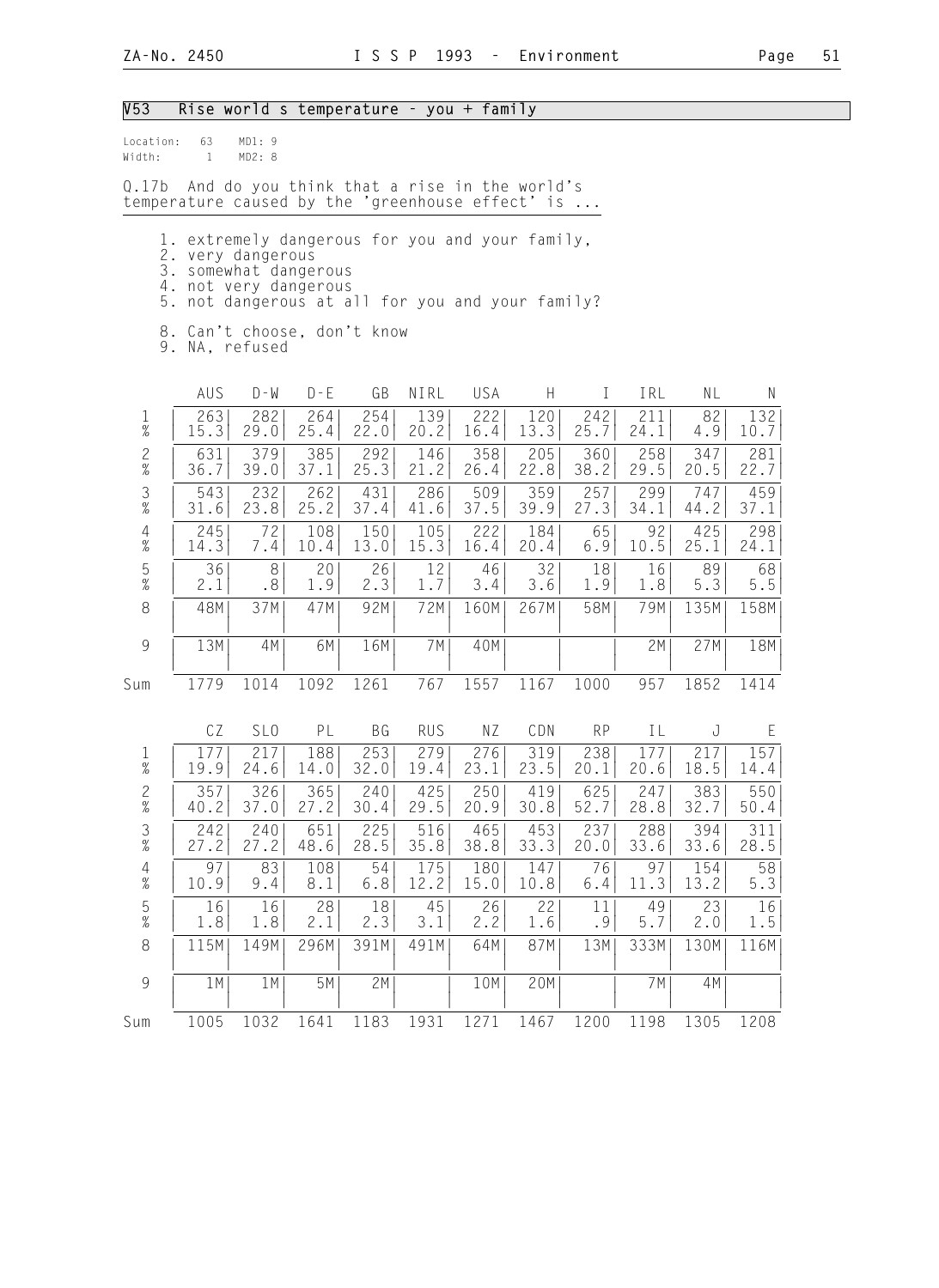#### V54 Gov+ord people: decide thems - laws

Location: 64 MD1: 9<br>Width: 1 MD2: 8  $Width: 1$ 

Q.18a If you had to choose, which one of the following would be closest to your views?

- 1. Government should let ordinary people decide for themselves how to protect the environment, even if it means they don't always do the right thing 2. Government should pass laws to make ordinary people
- protect the environment, even if it interferes with people's rights to make their own decisions
	- 8. Can't choose, don't know

9. NA, refused

|                        | AUS         | $D - W$      | $D - F$     | GB          | NIRL        | USA                      |             |             | IRL         | ΝL           | Ν            |
|------------------------|-------------|--------------|-------------|-------------|-------------|--------------------------|-------------|-------------|-------------|--------------|--------------|
| $\%$                   | 357<br>22.9 | 1541<br>15.3 | 10.8        | 309<br>30.4 | 164<br>25.4 | 261<br>$\cdot$ . 2<br>21 | 138<br>.2.5 | 12.0        | 233<br>25.4 | 311<br>19.5  | 160<br>12.8  |
| $\overline{c}$<br>$\%$ | 199         | 8531<br>84.7 | 967<br>89.2 | 708<br>69.6 | 482<br>74.6 | 968<br>78.8              | 968<br>87.5 | 855<br>88.0 | 685<br>74.6 | 1285<br>80.5 | 1092<br>87.2 |
| 8                      | 176M        |              |             | 228M        | 116M        | 288M                     | 61M         | 28M         | 39M         | 230M         | 141M         |
| 9                      | 47M         | 7 M I        | 8M          | 16M         | 5M          | 40M                      |             |             |             | 26M          | 21M          |
| Sum                    |             |              | 1092        | 1261        | 767         | 1557                     | 61ء         | 1000        | 957         | 1852         | 1414         |

|                |             | SL <sub>0</sub>                 | ΡL                | ВG          | <b>RUS</b>   | ΝZ          | CDN          | <b>RP</b>   |              |             |              |
|----------------|-------------|---------------------------------|-------------------|-------------|--------------|-------------|--------------|-------------|--------------|-------------|--------------|
| $\frac{1}{\%}$ | L54<br>16.4 | 14.1                            | 13.3              | -9<br>11    | 186<br>10.9  | 216<br>20   | 214          | 364<br>30.3 | 82           | 183<br>16.5 | 115<br>10.2  |
| 2<br>$\%$      | 785<br>83.6 | 735<br>85.9                     | .06<br>11<br>86.7 | 950<br>88.9 | 1515<br>89.1 | 860<br>79.9 | 1040<br>82.9 | 836<br>69.7 | 1056<br>92.8 | 925<br>83.5 | 1018<br>89.8 |
| 8              | 65M         | 175M                            | 352M              | 108M        | 230M         | 185M        | 203M         |             | 59M          | 189M        | 75M          |
| 9              | 1 M         | $1$ M <sup><math>1</math></sup> | 13M               | 6M          |              | 10M         | 10M          |             | 1 M          | 8M          |              |
| Sum            | 1005        | 032                             | 1641              | 1183        | 1931         |             | .467         | .200        | .98<br>11    | 1305        | 1208         |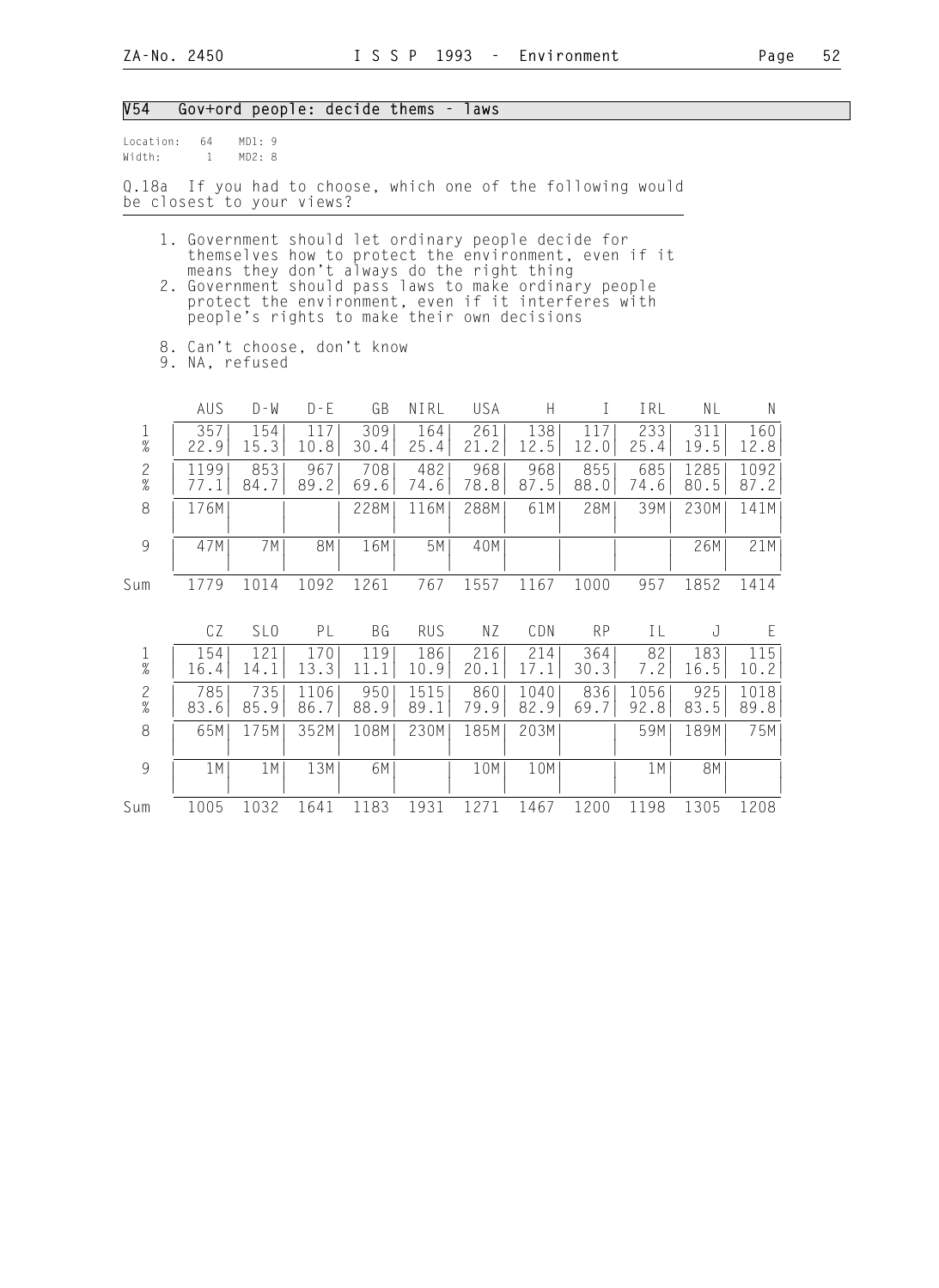| V55                           |                    | Gov+business: decide themselves - laws                                                                                                                                                  |              |              |              |              |              |             |              |              |              |
|-------------------------------|--------------------|-----------------------------------------------------------------------------------------------------------------------------------------------------------------------------------------|--------------|--------------|--------------|--------------|--------------|-------------|--------------|--------------|--------------|
| Location:<br>Width:           | 65<br>$\mathbf{1}$ | MD1:9<br>MD2: 8                                                                                                                                                                         |              |              |              |              |              |             |              |              |              |
| 0.18 <sub>b</sub><br>views?   |                    | And which one of the following would be closest to your                                                                                                                                 |              |              |              |              |              |             |              |              |              |
|                               |                    | 1. Government should let business decide for themselves<br>how to protect the environment, even if it means they                                                                        |              |              |              |              |              |             |              |              |              |
|                               |                    | don't always do the right thing<br>2. Government should pass laws to make business protect th<br>environment, even if it interferes with business<br>rights to make their own decisions |              |              |              |              |              |             |              |              |              |
|                               |                    | 8. Can't choose, don't know<br>9. NA, refused                                                                                                                                           |              |              |              |              |              |             |              |              |              |
|                               | AUS                | $D - W$                                                                                                                                                                                 | $D - E$      | GB           | NIRL         | <b>USA</b>   | Н.           | L           | IRL          | <b>NL</b>    | N            |
| $\mathbf 1$<br>$\%$           | 142<br>9.3         | 80<br>7.9                                                                                                                                                                               | 70<br>$6.5$  | 83<br>7.3    | 48<br>7.1    | 118<br>8.8   | 63<br>5.7    | 65<br>6.6   | 87<br>9.4    | 89<br>5.1    | 59<br>4.6    |
| $\frac{2}{\%}$                | 1385<br>90.7       | 929<br>92.1                                                                                                                                                                             | 1013<br>93.5 | 1047<br>92.7 | 630<br>92.9  | 1223<br>91.2 | 1051<br>94.3 | 913<br>93.4 | 839<br>90.6  | 1660<br>94.9 | 1227<br>95.4 |
| $\,8\,$                       | 129M               |                                                                                                                                                                                         |              | 117M         | 82M          | 174M         | 53M          | 22M         | 30M          | 79M          | 101M         |
| $\mathcal{G}$                 | 123M               | 5M                                                                                                                                                                                      | 9M           | 14M          | 7M           | 42M          |              |             | 1 M          | 24M          | 27M          |
| Sum                           | 1779               | 1014                                                                                                                                                                                    | 1092         | 1261         | 767          | 1557         | 1167         | 1000        | 957          | 1852         | 1414         |
|                               | CZ                 | SL <sub>0</sub>                                                                                                                                                                         | PL           | <b>BG</b>    | RUS          | NZ           | CDN          | <b>RP</b>   | IL           | J            | E            |
| 1<br>$\overline{\mathcal{U}}$ | 49<br>5.0          | 58<br>6.4                                                                                                                                                                               | 110<br>7.9   | 76<br>7.1    | 106<br>6.2   | 68<br>5.8    | 83<br>6.1    | 253<br>21.1 | 54<br>4.7    | 80<br>7.0    | 80<br>7.0    |
| $\mathbf{2}$<br>$\%$          | 939<br>95.0        | 845<br>93.6                                                                                                                                                                             | 1287<br>92.1 | 989<br>92.9  | 1592<br>93.8 | 1109<br>94.2 | 1277<br>93.9 | 946<br>78.9 | 1095<br>95.3 | 1067<br>93.0 | 1068<br>93.0 |
| 8                             | 17M                | 128M                                                                                                                                                                                    | 232M         | 114M         | 233M         | 87M          | 95M          | 1 M         | 48M          | 152M         | 59M          |
| $\mathcal{G}$                 |                    | 1M                                                                                                                                                                                      | 12M          | 4M           |              | 7M           | 12M          |             | 1M           | 6M           | 1M           |
| Sum                           | 1005               | 1032                                                                                                                                                                                    | 1641         | 1183         | 1931         | 1271         | 1467         | 1200        | 1198         | 1305         | 1208         |
|                               |                    |                                                                                                                                                                                         |              |              |              |              |              |             |              |              |              |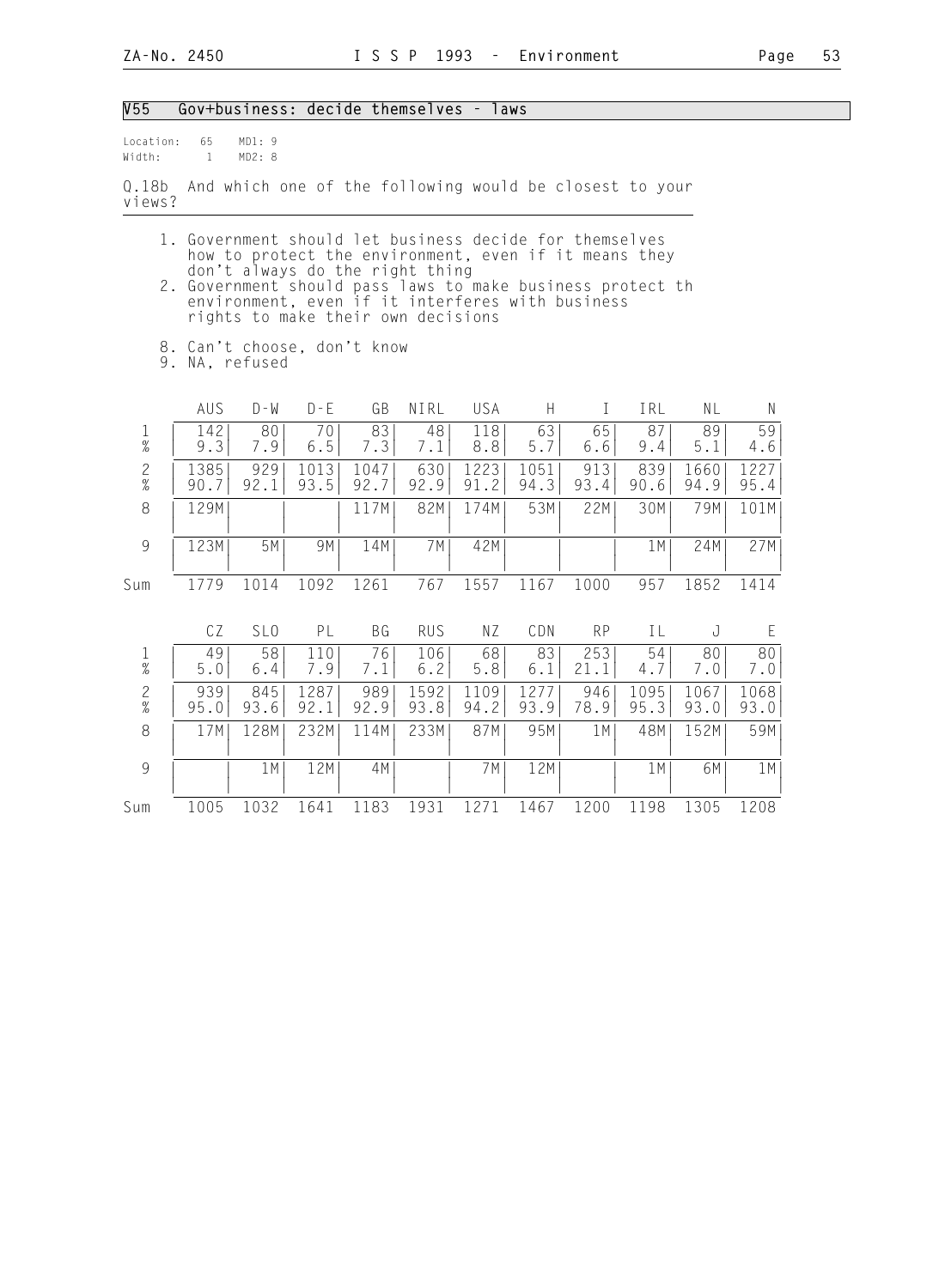### V56 Effort: sort glass for recycling

| Location:<br>Width:    | 66<br>$\mathbf{1}$                          | MD1:9<br>MD2: 8                                                                                                   |             |             |             |             |             |             |             |             |             |
|------------------------|---------------------------------------------|-------------------------------------------------------------------------------------------------------------------|-------------|-------------|-------------|-------------|-------------|-------------|-------------|-------------|-------------|
| Q.19a                  |                                             | How often do you make a special effort to sort glass<br>or tins or plastic or newspapers and so on for recycling? |             |             |             |             |             |             |             |             |             |
| 2.<br>3.<br>5.         | 1. Always<br>Often<br>Sometimes<br>4. Never | Recycling not available where I live<br>8. Can't choose, don't know<br>9. NA, refused                             |             |             |             |             |             |             |             |             |             |
|                        | AUS                                         | $D - W$                                                                                                           | $D - E$     | GB          | NIRL        | USA         | H           | $\bf{I}$    | IRL         | NL          | Ν           |
| $\mathbf{1}$<br>$\%$   | 709<br>43.2                                 | 562<br>55.6                                                                                                       | 524<br>48.2 | 251<br>20.0 | 78<br>10.2  | 579<br>38.1 | 206<br>17.9 | 256<br>25.7 | 138<br>14.4 | 779<br>42.4 | 171<br>12.2 |
| $\frac{2}{\%}$         | 458<br>27.9                                 | 294<br>29.1                                                                                                       | 309<br>28.4 | 295<br>23.5 | 110<br>14.4 | 338<br>22.3 | 142<br>12.3 | 141<br>14.1 | 136<br>14.2 | 737<br>40.1 | 337<br>24.0 |
| $\frac{3}{8}$          | 349<br>21.3                                 | 113<br>11.2                                                                                                       | 187<br>17.2 | 368<br>29.3 | 234<br>30.7 | 343<br>22.6 | 214<br>18.6 | 214<br>21.4 | 171<br>17.9 | 239<br>13.0 | 494<br>35.2 |
| $\frac{4}{\%}$         | 126<br>7.7                                  | 19<br>1.9                                                                                                         | 26<br>2.4   | 257<br>20.5 | 247<br>32.4 | 204<br>13.4 | 347<br>30.1 | 190<br>19.0 | 252<br>26.3 | 36<br>2.0   | 204<br>14.6 |
| $\frac{5}{\%}$         |                                             | 22<br>2.2                                                                                                         | 41<br>3.8   | 83<br>6.6   | 93<br>12.2  | 55<br>3.6   | 242<br>21.0 | 197<br>19.7 | 260<br>27.2 | 45<br>2.5   | 196<br>14.0 |
| $\,8\,$                | 125M                                        |                                                                                                                   |             |             |             | 1M          | 16M         |             |             |             |             |
| $\overline{9}$         | 12M                                         | 4M                                                                                                                | 5M          | 7M          | 5M          | 37M         |             | 2M          |             | 16M         | 12M         |
| Sum                    | 1779                                        | 1014                                                                                                              | 1092        | 1261        | 767         | 1557        | 1167        | 1000        | 957         | 1852        | 1414        |
|                        | CZ                                          | SL <sub>0</sub>                                                                                                   | PL          | BG          | <b>RUS</b>  | ΝZ          | CDN         | <b>RP</b>   | IL          | J           | E           |
| $\frac{1}{\%}$         | 126<br>12.5                                 | 174<br>16.9                                                                                                       | 160<br>9.8  | 31<br>2.6   | 69<br>3.6   | 342<br>27.0 | 531<br>36.5 | 199<br>16.6 | 100<br>8.4  | 566<br>43.8 | 172<br>14.3 |
| $\frac{2}{\%}$         | 149<br>14.8                                 | 199<br>19.3                                                                                                       | 174<br>10.6 | 63<br>5.4   | 83<br>4.3   | 361<br>28.5 | 431<br>29.6 | 362<br>30.2 | 106<br>8.9  | 384<br>29.7 | 202<br>16.8 |
| 3<br>$\frac{1}{2}$     | 181<br>18.0                                 | 247<br>24.0                                                                                                       | 365<br>22.3 | 212<br>18.0 | 253<br>13.1 | 361<br>28.5 | 298<br>20.5 | 500<br>41.7 | 191<br>16.0 | 269<br>20.8 | 271<br>22.6 |
| $\overline{4}$<br>$\%$ | 86<br>8.6                                   | 87<br>8.4                                                                                                         | 256<br>15.7 | 315<br>26.8 | 537<br>27.8 | 109<br>8.6  | 106<br>7.3  | 115<br>9.6  | 423<br>35.4 | 47<br>3.6   | 280<br>23.3 |
| $\frac{5}{\%}$         | 462<br>46.0                                 | 323<br>31.4                                                                                                       | 679<br>41.6 | 555<br>47.2 | 989<br>51.2 | 94<br>7.4   | 90<br>6.2   | 24<br>2.0   | 374<br>31.3 | 25<br>1.9   | 275<br>22.9 |
| $\,8\,$                |                                             |                                                                                                                   |             |             |             |             | 1M          |             |             | 9M          | 8M          |
| $\mathcal{G}$          | 1M                                          | 2M                                                                                                                | 7M          | 7M          |             | 4M          | 10M         |             | 4M          | 5M          |             |
| Sum                    | 1005                                        | 1032                                                                                                              | 1641        | 1183        | 1931        | 1271        | 1467        | 1200        | 1198        | 1305        | 1208        |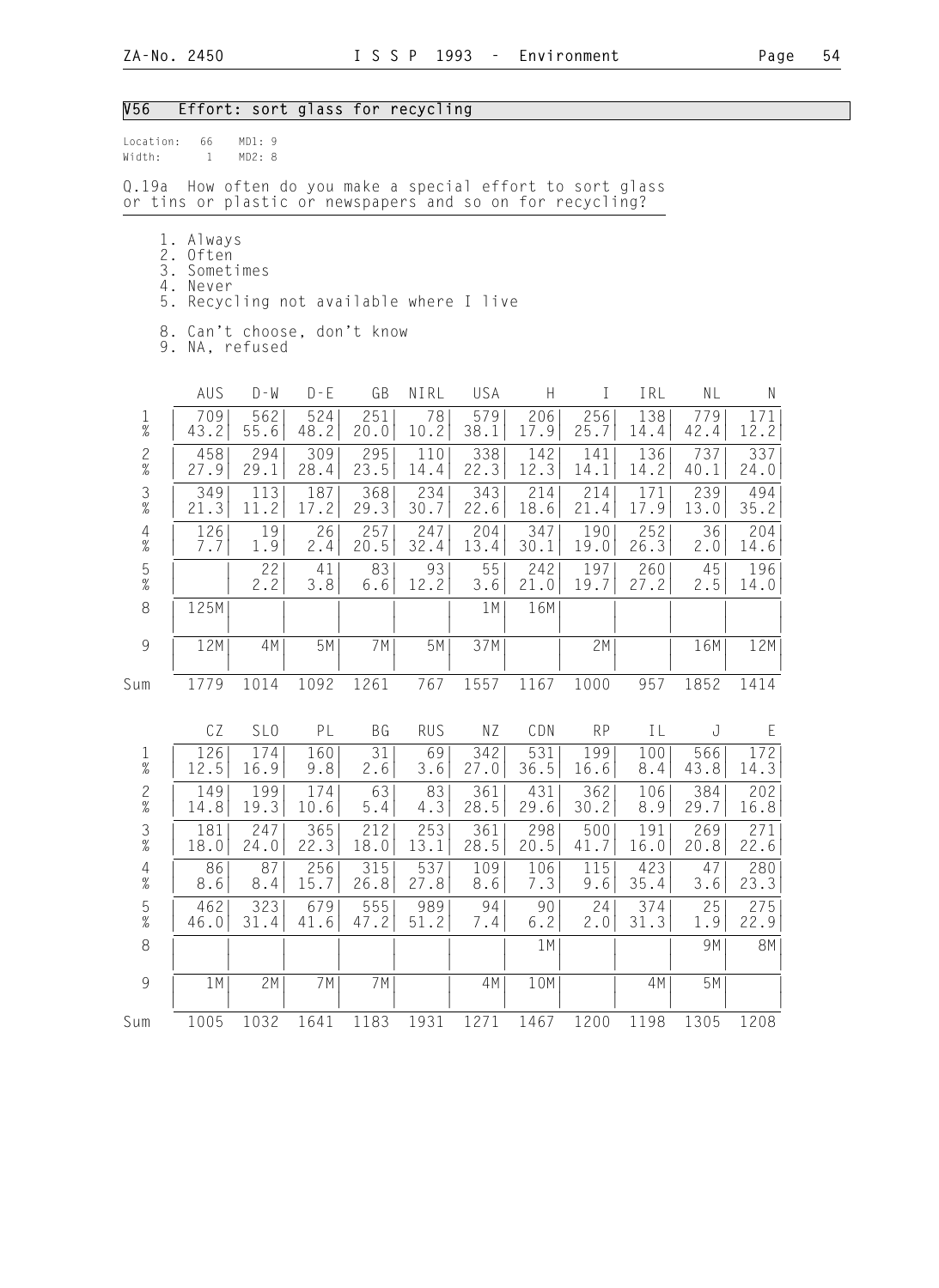## V57 Effort: buy fruits without pesticides

| Location:<br>Width:                                                   | 67<br>$\mathbf{1}$                          | MD1:9<br>MD2: 8 |                                                          |             |                                                   |             |             |             |             |             |             |
|-----------------------------------------------------------------------|---------------------------------------------|-----------------|----------------------------------------------------------|-------------|---------------------------------------------------|-------------|-------------|-------------|-------------|-------------|-------------|
| Q.19b<br>fruits and vegetables grown without pesticides or chemicals? |                                             |                 |                                                          |             | And how often do you make a special effort to buy |             |             |             |             |             |             |
| 3.<br>4.<br>6.                                                        | 1. Always<br>2. Often<br>Sometimes<br>Never |                 | 5. Not available where I live<br>H: Never buy vegetables |             |                                                   |             |             |             |             |             |             |
|                                                                       |                                             | 9. NA, refused  | 8. Can't choose, don't know                              |             |                                                   |             |             |             |             |             |             |
|                                                                       | AUS                                         | $D - W$         | $D - E$                                                  | GB          | NIRL                                              | USA         | H           | $\perp$     | IRL         | NL          | N           |
| $\mathbf{1}$<br>$\%$                                                  | 108<br>6.3                                  | 147<br>14.6     | 136<br>12.6                                              | 58<br>4.6   | 37<br>4.9                                         | 125<br>8.2  | 70<br>6.1   | 53<br>5.3   | 74<br>7.7   | 50<br>2.7   | 39<br>2.8   |
| $\frac{2}{\%}$                                                        | 394<br>23.0                                 | 379<br>37.5     | 293<br>27.2                                              | 210<br>16.8 | 126<br>16.6                                       | 296<br>19.5 | 106<br>9.3  | 109<br>10.9 | 128<br>13.4 | 248<br>13.6 | 155<br>11.1 |
| $\frac{3}{\%}$                                                        | 637<br>37.1                                 | 331<br>32.8     | 351<br>32.6                                              | 456<br>36.5 | 276<br>36.3                                       | 475<br>31.3 | 176<br>15.4 | 304<br>30.5 | 238<br>24.9 | 746<br>40.9 | 405<br>28.9 |
| $\overline{4}$<br>$\%$                                                | 577<br>33.6                                 | 129<br>12.8     | 175<br>16.2                                              | 457<br>36.6 | 256<br>33.6                                       | 510<br>33.6 | 348<br>30.5 | 322<br>32.3 | 354<br>37.1 | 605<br>33.2 | 647<br>46.2 |
| $\frac{5}{\%}$                                                        |                                             | 24<br>2.4       | 122<br>11.3                                              | 69<br>$5.5$ | 66<br>8.7                                         | 113<br>7.4  | 197<br>17.3 | 209<br>21.0 | 161<br>16.9 | 176<br>9.6  | 154<br>11.0 |
| $6\atop \%$                                                           |                                             |                 |                                                          |             |                                                   |             | 244<br>21.4 |             |             |             |             |
| $\,8\,$                                                               | 51M                                         |                 |                                                          | 1M          | 2M                                                |             | 26M         |             |             |             |             |
| $\,9$                                                                 | 12M                                         | 4M              | 15M                                                      | 10M         | 4M                                                | 38M         |             | 3M          | 2M          | 27M         | 14M         |
| Sum                                                                   | 1779                                        | 1014            | 1092                                                     | 1261        | 767                                               | 1557        | 1167        | 1000        | 957         | 1852        | 1414        |
|                                                                       | CZ                                          | SL <sub>0</sub> | PL                                                       | BG          | <b>RUS</b>                                        | ΝZ          | CDN         | <b>RP</b>   | IL          | J           | $\mathsf E$ |
| $\frac{1}{\%}$                                                        | 63<br>6.3                                   | 154<br>15.0     | 231<br>14.3                                              | 157<br>13.3 | 119<br>6.4                                        | 57<br>4.5   | 96<br>6.6   | 168<br>14.0 | 34<br>2.8   | 158<br>12.6 | 48<br>4.3   |
| $\frac{2}{\%}$                                                        | 127<br>12.8                                 | 204<br>19.8     | 355<br>21.9                                              | 136<br>11.5 | 249<br>13.4                                       | 206<br>16.3 | 269<br>18.6 | 318<br>26.5 | 30<br>2.5   | 349<br>27.8 | 76<br>6.9   |
| $\frac{3}{8}$                                                         | 184<br>18.5                                 | 265<br>25.8     | 423<br>26.1                                              | 172<br>14.6 | 587<br>31.5                                       | 437<br>34.5 | 468<br>32.3 | 573<br>47.8 | 106<br>8.9  | 448<br>35.7 | 139<br>12.6 |
| $\begin{array}{c} 4 \\ \% \end{array}$                                | 135<br>13.6                                 | 190<br>18.5     | 295<br>18.2                                              | 375<br>31.8 | 282<br>15.1                                       | 452<br>35.7 | 472<br>32.6 | 121<br>10.1 | 765<br>63.9 | 241<br>19.2 | 589<br>53.4 |
| $\frac{5}{\%}$                                                        | 485<br>48.8                                 | 215<br>20.9     | 316<br>19.5                                              | 339<br>28.8 | 627<br>33.6                                       | 115<br>9.1  | 143<br>9.9  | 20<br>1.7   | 262<br>21.9 | 60<br>4.8   | 252<br>22.8 |
| $6\,$                                                                 |                                             |                 |                                                          |             |                                                   |             |             |             |             |             |             |
| $\,8\,$                                                               |                                             |                 | 2M                                                       |             |                                                   |             |             |             |             | 43M         | 104M        |
| $\mathcal{G}$                                                         | 11M                                         | 4M              | 19M                                                      | 4M          | 67M                                               | 4M          | 19M         |             | 1M          | 6M          |             |
| Sum                                                                   | 1005                                        | 1032            | 1641                                                     | 1183        | 1931                                              | 1271        | 1467        | 1200        | 1198        | 1305        | 1208        |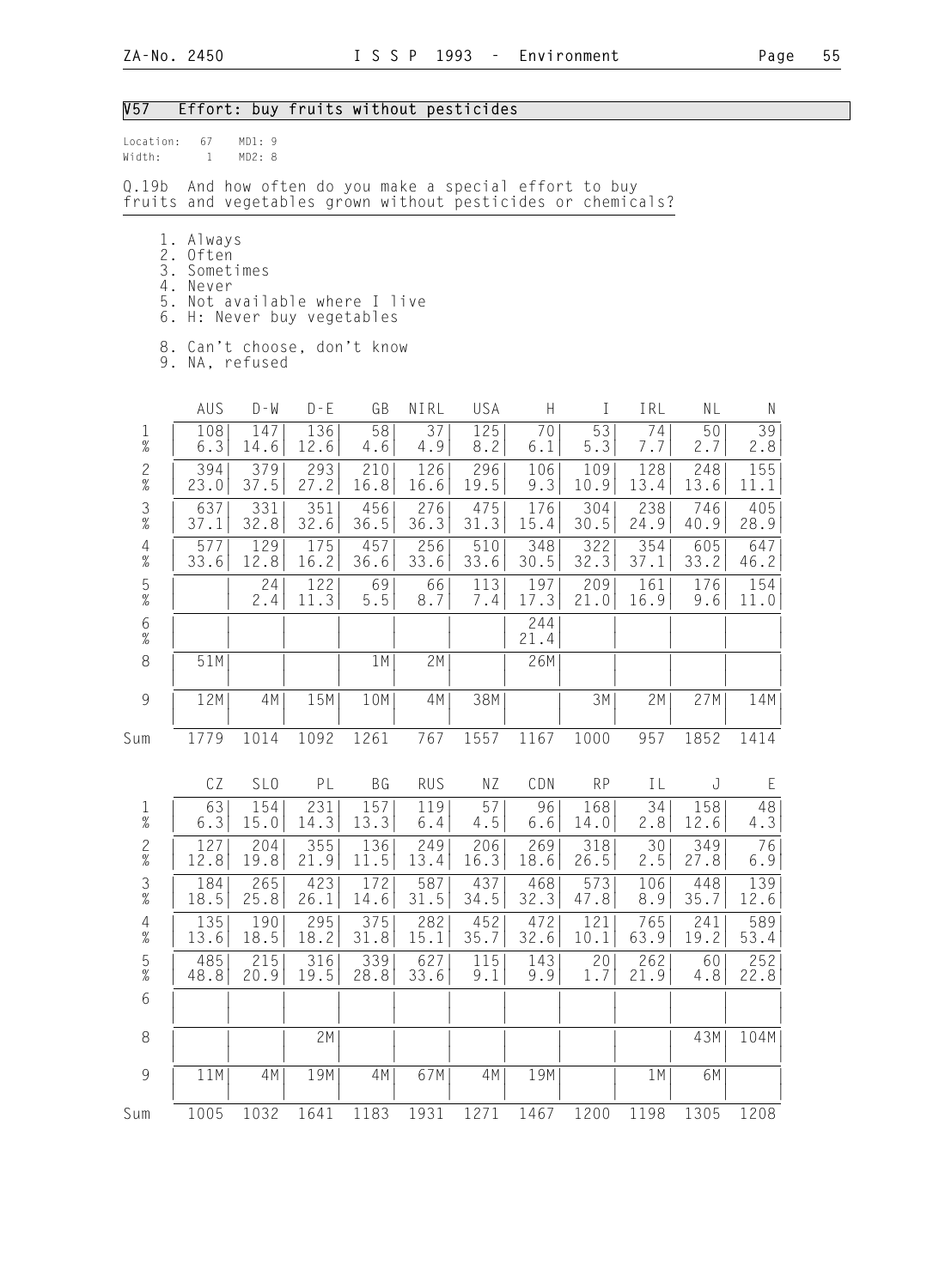## V58 Refuse meat for moral or envir reasons

| Location:<br>Width:                    | 68<br>$\mathbf{1}$                            | MD1:9<br>MD2: 8  |                                                      |             |              |              |                           |             |             |              |              |
|----------------------------------------|-----------------------------------------------|------------------|------------------------------------------------------|-------------|--------------|--------------|---------------------------|-------------|-------------|--------------|--------------|
| Q.19c                                  | environmental reasons?                        |                  | And how often do you refuse to eat meat for moral or |             |              |              |                           |             |             |              |              |
| 2.<br>3.<br>4.<br>5.                   | 1. Always<br>Often<br>Sometimes<br>Never      | H: Other reasons |                                                      |             |              |              |                           |             |             |              |              |
|                                        | 8. Can't choose, don't know<br>9. NA, refused |                  |                                                      |             |              |              |                           |             |             |              |              |
|                                        | AUS                                           | $D - W$          | $D - E$                                              | GB          | NIRL         | USA          | $\boldsymbol{\mathsf{H}}$ | $\bf{I}$    | IRL         | NL           | ${\sf N}$    |
| 1<br>$\%$                              | 30<br>1.7                                     | 34<br>3.4        | 22<br>2.0                                            | 59<br>4.7   | 26<br>3.4    | 35<br>2.3    | 14<br>1.2                 | 14<br>1.4   | 25<br>2.6   | 36<br>2.0    | 11<br>.8     |
| $\frac{2}{\%}$                         | 66<br>3.7                                     | 170<br>16.8      | 127<br>11.7                                          | 70<br>5.6   | 46<br>6.0    | 105<br>6.9   | 40<br>3.5                 | 72<br>7.2   | 39<br>4.1   | 130<br>7.1   | 26<br>1.9    |
| $\frac{3}{8}$                          | 248<br>14.1                                   | 323<br>32.0      | 308<br>28.3                                          | 248<br>19.8 | 128<br>16.8  | 322<br>21.2  | 135<br>11.7               | 188<br>18.8 | 122<br>12.8 | 453<br>24.8  | 115<br>8.3   |
| $\overline{4}$<br>$\%$                 | 1418<br>80.5                                  | 483<br>47.8      | 630<br>58.0                                          | 877<br>69.9 | 561<br>73.7  | 1056<br>69.6 | 931<br>80.6               | 725<br>72.6 | 769<br>80.5 | 1210<br>66.2 | 1239<br>89.1 |
| $\mathsf S$<br>$\%$                    |                                               |                  |                                                      |             |              |              | 35<br>3.0                 |             |             |              |              |
| 8                                      | 9M                                            |                  |                                                      |             |              |              | 12M                       |             |             |              |              |
| 9                                      | 8M                                            | 4M               | 5M                                                   | 7M          | 6M           | 39M          |                           | 1 M         | 2M          | 23M          | 23M          |
| Sum                                    | 1779                                          | 1014             | 1092                                                 | 1261        | 767          | 1557         | 1167                      | 1000        | 957         | 1852         | 1414         |
|                                        | CZ                                            | SL <sub>0</sub>  | PL                                                   | BG          | <b>RUS</b>   | ΝZ           | CDN                       | <b>RP</b>   | IL          | J            | E            |
| $\frac{1}{\%}$                         | 11<br>1.1                                     | 35<br>3.4        | 29<br>1.8                                            | 29<br>2.5   | 39<br>2.0    | 28<br>2.2    | 50 <br>3.4                | 73<br>6.1   | 70<br>5.9   | 27<br>2.1    | 12<br>1.0    |
| $\frac{2}{\%}$                         | 48<br>4.8                                     | 71<br>6.9        | 86<br>5.3                                            | 53<br>4.5   | 117<br>$6.1$ | 47<br>3.7    | 95<br>6.5                 | 187<br>15.6 | 55<br>4.6   | 58<br>4.5    | 29<br>2.4    |
| $\frac{3}{8}$                          | 194<br>19.4                                   | 327<br>31.7      | 454<br>27.8                                          | 253<br>21.5 | 500<br>26.1  | 189<br>14.9  | 295<br>20.2               | 708<br>59.0 | 111<br>9.3  | 168<br>13.1  | 121<br>10.2  |
| $\begin{array}{c} 4 \\ \% \end{array}$ | 749<br>74.8                                   | 597<br>58.0      | 1063<br>65.1                                         | 844<br>71.6 | 1263<br>65.8 | 1001<br>79.1 | 1023<br>69.9              | 232<br>19.3 | 956<br>80.2 | 1032<br>80.3 | 1025<br>86.4 |
| 5                                      |                                               |                  |                                                      |             |              |              |                           |             |             |              |              |
| $\,8\,$                                |                                               |                  |                                                      |             |              |              | 1M                        |             |             | 12M          | 21M          |
| 9                                      | 3M                                            | 2M               | 9M                                                   | 4M          | 12M          | 6M           | 3M                        |             | 6M          | 8M           |              |
| Sum                                    | 1005                                          | 1032             | 1641                                                 | 1183        | 1931         | 1271         | 1467                      | 1200        | 1198        | 1305         | 1208         |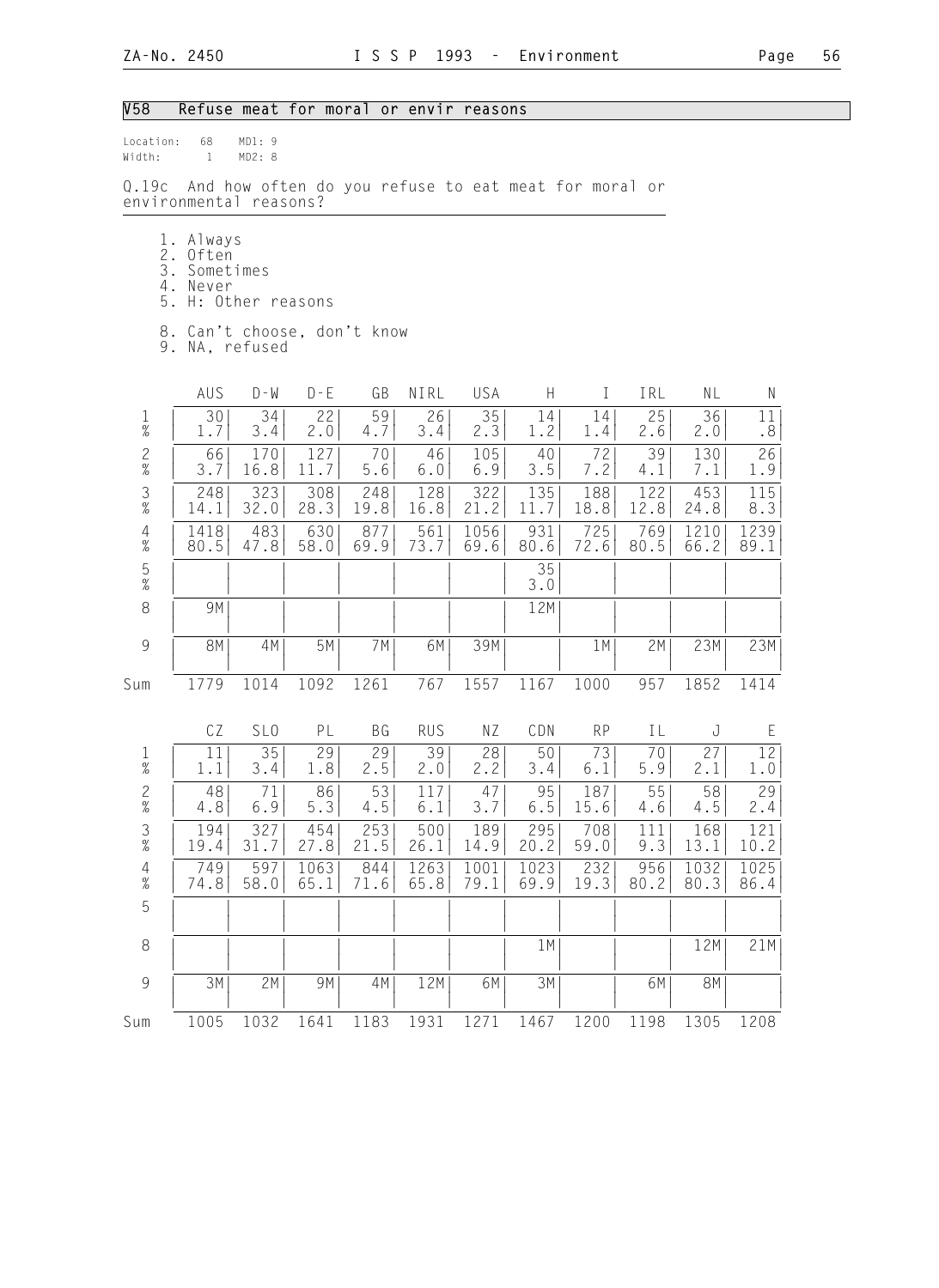## V59 No car driving for environmentel reasons

| Location:<br>Width:    | 69<br>$\mathbf{1}$                          | MD1: 9<br>MD2: 8 |             |                           |                              |                                                    |             |                |             |             |               |
|------------------------|---------------------------------------------|------------------|-------------|---------------------------|------------------------------|----------------------------------------------------|-------------|----------------|-------------|-------------|---------------|
| 0.19d                  | environmental reasons?                      |                  |             |                           |                              | And how often do you cut back on driving a car for |             |                |             |             |               |
| 2.<br>3.<br>5.         | 1. Always<br>Often<br>Sometimes<br>4. Never |                  |             |                           |                              | I do not have or cannot drive a car                |             |                |             |             |               |
| 9.                     | 8. Can't choose, don't know                 | NA, refused      |             |                           |                              |                                                    |             |                |             |             |               |
|                        | AUS                                         | D - W            | $D - E$     | GB                        | NIRL                         | USA                                                | H.          | $\perp$        | IRL         | NL          | N             |
| $\mathbf{1}$<br>$\%$   | 30<br>1.8                                   | 29<br>2.9        | 15<br>1.4   | 28<br>2.3                 | 12<br>1.6                    | 32<br>2.1                                          | 11<br>1.0   | 33<br>3.3      | 8<br>.8     | 48<br>2.6   | 28<br>2.0     |
| $\frac{2}{\%}$         | 170<br>10.0                                 | 191<br>18.9      | 114<br>10.5 | 82<br>6.6                 | 30<br>3.9                    | 119<br>7.8                                         | 42<br>3.6   | 96<br>9.6      | 15<br>1.6   | 292<br>15.9 | 156<br>11.2   |
| $\frac{3}{8}$          | 536<br>31.7                                 | 388<br>38.5      | 357<br>32.8 | 285<br>22.9               | 128<br>16.8                  | 393<br>25.9                                        | 99<br>8.6   | 217<br>21.7    | 107<br>11.2 | 676<br>36.9 | 459<br>32.8   |
| $\overline{4}$<br>$\%$ | 956<br>56.5                                 | 149<br>14.8      | 199<br>18.3 | 477<br>38.3               | 371<br>48.7                  | 860<br>56.7                                        | 384<br>33.3 | 449<br>45.0    | 503<br>52.7 | 374<br>20.4 | 506<br>36.2   |
| $\frac{5}{\%}$         |                                             | 252<br>25.0      | 402<br>37.0 | 372<br>29.9               | 221<br>29.0                  | 113<br>7.4                                         | 616<br>53.5 | 203<br>20.3    | 322<br>33.7 | 441<br>24.1 | 250<br>17.9   |
| 8                      | 59M                                         |                  |             |                           |                              |                                                    | 15M         |                |             |             |               |
| $\mathcal{G}$          | 28M                                         | 5M               | 5M          | 17M                       | 5M                           | 40M                                                |             | 2M             | 2M          | 21M         | 15M           |
| Sum                    | 1779                                        | 1014             | 1092        | 1261                      | 767                          | 1557                                               | 1167        | 1000           | 957         | 1852        | 1414          |
|                        | CZ                                          | SL <sub>0</sub>  | PL          | ВG                        | <b>RUS</b>                   | NZ                                                 | CDN         | <b>RP</b>      | IL          | J           | E             |
| $\frac{1}{\%}$         | 14<br>1.4                                   | 8<br>.8          | 19<br>1.2   | $\mathbf{2}$<br>$\cdot$ 2 | 15<br>$\boldsymbol{\cdot}$ 8 | 14<br>1.1                                          | 37<br>2.5   | 5<br>$\cdot$ 4 | 26<br>2.2   | 17<br>1.3   | $\frac{3}{3}$ |
| $\frac{2}{\%}$         | 50<br>5.0                                   | 55<br>5.3        | 57<br>3.5   | 18<br>1.5                 | 19<br>1.0                    | 70<br>$5.5$                                        | 142<br>9.7  | 28<br>2.3      | 21<br>1.8   | 55<br>4.3   | 38<br>3.2     |
| $\frac{3}{8}$          | 229<br>22.8                                 | 204<br>19.8      | 249<br>15.2 | 66<br>$5.6$               | 103<br>5.3                   | 320<br>25.3                                        | 465<br>31.7 | 75<br>$6.3\,$  | 51<br>4.3   | 169<br>13.1 | 100<br>8.4    |
| $\overline{4}$<br>$\%$ | 290<br>28.9                                 | 545<br>52.9      | 549<br>33.5 | 413<br>35.1               | 629<br>32.6                  | 766<br>60.6                                        | 666<br>45.5 | 34<br>2.8      | 808<br>67.7 | 577<br>44.6 | 593<br>50.0   |
| $\frac{5}{%}$          | 420<br>41.9                                 | 219<br>21.2      | 765<br>46.7 | 677<br>57.6               | 1162<br>60.3                 | 93<br>7.4                                          | 155<br>10.6 | 1058<br>88.2   | 288<br>24.1 | 475<br>36.7 | 452<br>38.1   |
| $\,8\,$                |                                             |                  | 1M          |                           |                              |                                                    |             |                |             | 7M          | 22M           |
| $\overline{9}$         | 2M                                          | 1M               | 1 M         | 7 M                       | 3M                           | 8M                                                 | 2M          |                | 4M          | 5M          |               |
| Sum                    | 1005                                        | 1032             | 1641        | 1183                      | 1931                         | 1271                                               | 1467        | 1200           | 1198        | 1305        | 1208          |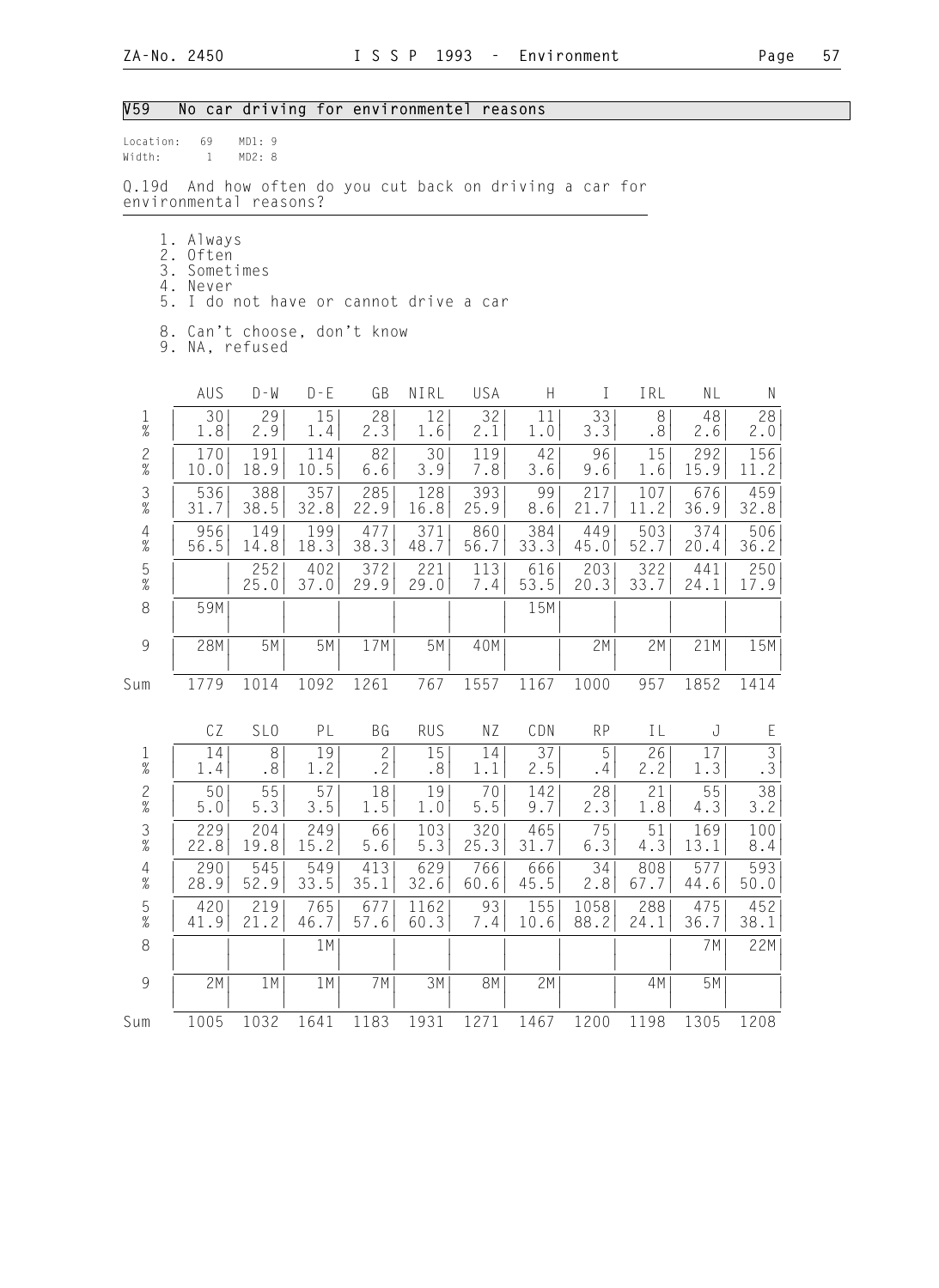## V60 Member of group to preserve environment

| Location:<br>Width: |    | 70<br>$\mathbf{1}$ | MD1:9<br>MD2: 8 |                                                                                            |              |              |              |              |              |              |              |              |
|---------------------|----|--------------------|-----------------|--------------------------------------------------------------------------------------------|--------------|--------------|--------------|--------------|--------------|--------------|--------------|--------------|
| Q.20                |    |                    |                 | Are you a member of any group whose main aim is to<br>preserve or protect the environment? |              |              |              |              |              |              |              |              |
|                     | 2. | 1. Yes<br>No       |                 |                                                                                            |              |              |              |              |              |              |              |              |
|                     |    |                    | 9. NA, refused  | 8. Can't choose, don't know                                                                |              |              |              |              |              |              |              |              |
|                     |    | AUS                | $D - W$         | $D - E$                                                                                    | GB           | NIRL         | USA          | H            | $\bf{I}$     | IRL          | NL           | Ν            |
| $\frac{1}{\%}$      |    | 170<br>9.7         | 56<br>5.6       | 32<br>3.0                                                                                  | 65<br>5.2    | 29<br>3.8    | 156<br>10.3  | 35<br>3.0    | 47<br>4.7    | 38<br>4.0    | 310<br>16.9  | 71<br>5.1    |
| $\frac{2}{\%}$      |    | 1590<br>90.3       | 938<br>94.4     | 1047<br>97.0                                                                               | 1182<br>94.8 | 736<br>96.2  | 1362<br>89.7 | 1131<br>97.0 | 952<br>95.3  | 918<br>96.0  | 1523<br>83.1 | 1326<br>94.9 |
| 8                   |    | 15M                |                 |                                                                                            |              |              |              |              |              |              |              |              |
| 9                   |    | 4M                 | 20M             | 13M                                                                                        | 14M          | 2M           | 39M          | 1M           | 1 M          | 1 M          | 19M          | 17M          |
| Sum                 |    | 1779               | 1014            | 1092                                                                                       | 1261         | 767          | 1557         | 1167         | 1000         | 957          | 1852         | 1414         |
|                     |    | CZ                 | SL <sub>0</sub> | PL                                                                                         | BG           | <b>RUS</b>   | ΝZ           | CDN          | <b>RP</b>    | IL           | J            | E            |
| $\frac{1}{\%}$      |    | 32<br>3.2          | 38<br>3.7       | 58<br>3.5                                                                                  | 22<br>1.9    | 46<br>2.4    | 220<br>17.4  | 96<br>$6.6$  | 136<br>11.3  | 67<br>5.7    | 28<br>2.1    | 29<br>2.4    |
| $\frac{2}{\%}$      |    | 972<br>96.8        | 991<br>96.3     | 1578<br>96.5                                                                               | 1152<br>98.1 | 1881<br>97.6 | 1043<br>82.6 | 1366<br>93.4 | 1064<br>88.7 | 1107<br>94.3 | 1277<br>97.9 | 1167<br>97.6 |
| 8                   |    |                    |                 |                                                                                            |              |              |              |              |              |              |              | 12M          |
| 9                   |    | 1M                 | 3M              | 5M                                                                                         | 9M           | 4M           | <b>8M</b>    | 5M           |              | 24M          |              |              |
| Sum                 |    | 1005               | 1032            | 1641                                                                                       | 1183         | 1931         | 1271         | 1467         | 1200         | 1198         | 1305         | 1208         |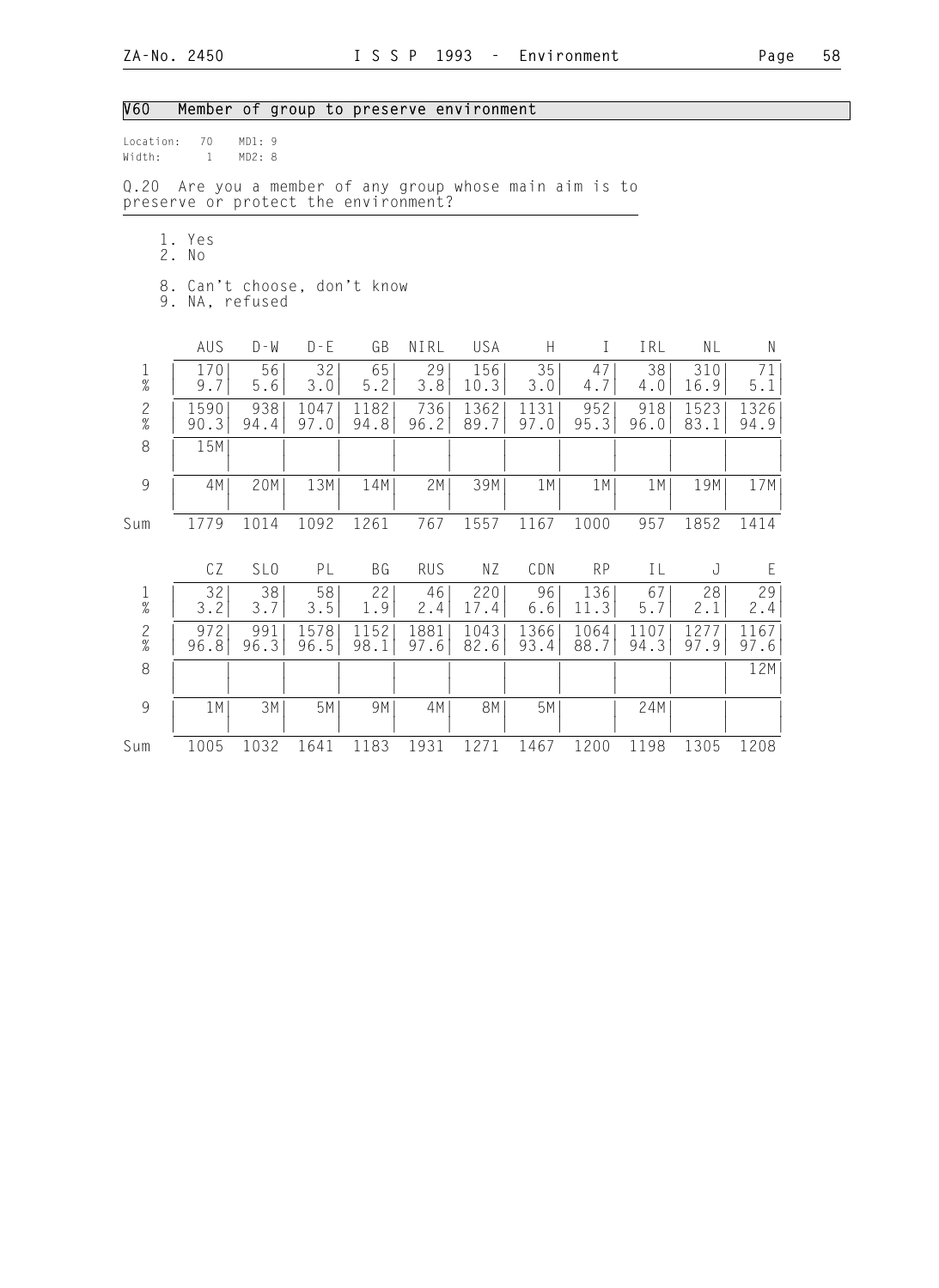| Page | 59 |
|------|----|
|      |    |

| V61            |                                                                                        |                 | Last five year: signed a petition |              |              |              |                                                 |              |              |              |              |  |  |
|----------------|----------------------------------------------------------------------------------------|-----------------|-----------------------------------|--------------|--------------|--------------|-------------------------------------------------|--------------|--------------|--------------|--------------|--|--|
| Width:         | Location:<br>71<br>MD1:9<br>$\mathbf{1}$<br>MD2: 8<br>In the last five years, have you |                 |                                   |              |              |              |                                                 |              |              |              |              |  |  |
| Q.21           |                                                                                        |                 |                                   |              |              |              |                                                 |              |              |              |              |  |  |
| Q.21a          |                                                                                        |                 |                                   |              |              |              | signed a petition about an environmental issue? |              |              |              |              |  |  |
| 2.             | 1. Yes, I have                                                                         | No, I have not  |                                   |              |              |              |                                                 |              |              |              |              |  |  |
| 9.             | 8. Can't choose, don't know                                                            | NA, refused     |                                   |              |              |              |                                                 |              |              |              |              |  |  |
|                | AUS                                                                                    | $D - W$         | $D - E$                           | GB           | NIRL         | <b>USA</b>   | H.                                              | L            | IRL          | NL           | N            |  |  |
| $\frac{1}{\%}$ | 766<br>43.6                                                                            | 311<br>31.0     | 305<br>28.2                       | 429<br>36.6  | 182<br>25.2  | 456<br>30.8  | 61<br>5.3                                       | 237<br>23.8  | 196<br>20.6  | 425<br>23.3  | 251<br>18.5  |  |  |
| $\frac{2}{\%}$ | 989<br>56.4                                                                            | 693<br>69.0     | 778<br>71.8                       | 743<br>63.4  | 539<br>74.8  | 1024<br>69.2 | 1097<br>94.7                                    | 757<br>76.2  | 757<br>79.4  | 1399<br>76.7 | 1105<br>81.5 |  |  |
| $\,8\,$        | 17M                                                                                    |                 |                                   | 1 M          |              |              |                                                 |              |              |              |              |  |  |
| $\mathcal{G}$  | 7M                                                                                     | 10M             | 9M                                | 88M          | 46M          | 77M          | 9M                                              | 6M           | 4M           | 28M          | 58M          |  |  |
| Sum            | 1779                                                                                   | 1014            | 1092                              | 1261         | 767          | 1557         | 1167                                            | 1000         | 957          | 1852         | 1414         |  |  |
|                | CZ                                                                                     | SL <sub>0</sub> | PL                                | BG           | <b>RUS</b>   | NZ           | CDN                                             | <b>RP</b>    | IL           | J            | E            |  |  |
| $\frac{1}{\%}$ | 146<br>14.5                                                                            | 108<br>10.5     | 162<br>10.1                       | 103<br>8.7   | 205<br>10.7  | 659<br>55.1  | 619<br>44.2                                     | 76<br>6.3    | 178<br>14.9  | 322<br>24.7  | 181<br>15.1  |  |  |
| $\frac{2}{\%}$ | 859<br>85.5                                                                            | 923<br>89.5     | 1449<br>89.9                      | 1076<br>91.3 | 1716<br>89.3 | 537<br>44.9  | 782<br>55.8                                     | 1124<br>93.7 | 1015<br>85.1 | 983<br>75.3  | 1021<br>84.9 |  |  |
| 8              |                                                                                        |                 |                                   |              |              |              | 2M                                              |              |              |              | 6M           |  |  |
| 9              |                                                                                        | 1M              | 30M                               | 4M           | 10M          | 75M          | 64M                                             |              | 5M           |              |              |  |  |
| Sum            | 1005                                                                                   | 1032            | 1641                              | 1183         | 1931         | 1271         | 1467                                            | 1200         | 1198         | 1305         | 1208         |  |  |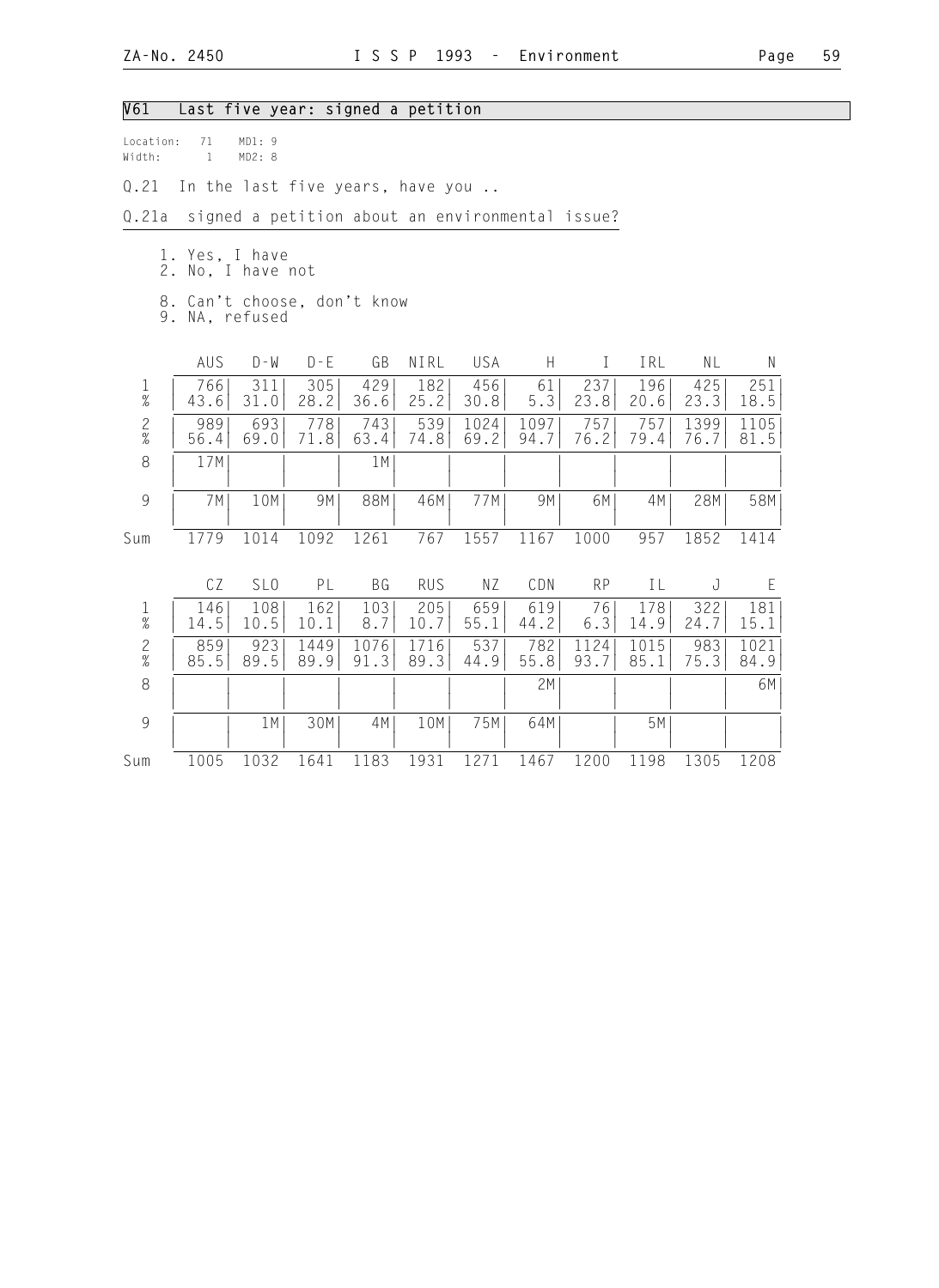| V62                                                       |                                                         |                  | Last five year: given money a group |              |              |                                        |              |              |              |              |              |
|-----------------------------------------------------------|---------------------------------------------------------|------------------|-------------------------------------|--------------|--------------|----------------------------------------|--------------|--------------|--------------|--------------|--------------|
| Location:<br>Width:                                       | 72<br>$\mathbf{1}$                                      | MD1: 0<br>MD2: 8 |                                     |              |              |                                        |              |              |              |              |              |
| Q.21b                                                     |                                                         |                  |                                     |              |              | given money to an environmental group? |              |              |              |              |              |
|                                                           | 1. Yes, I have<br>2. No, I have not                     |                  |                                     |              |              |                                        |              |              |              |              |              |
|                                                           | 8. Can't choose, don't know<br>9. NA, refused<br>0. NAV |                  |                                     |              |              |                                        |              |              |              |              |              |
|                                                           | AUS                                                     | $D - W$          | $D - E$                             | GB           | NIRL         | USA                                    | H            | $\mathbf{I}$ | IRL          | NL           | $\mathsf{N}$ |
| $\mathbf{1}$<br>$\%$                                      | 724<br>41.1                                             | 192<br>19.2      | 102<br>9.6                          | 343<br>30.3  | 222<br>31.3  |                                        | 50<br>4.3    | 136<br>13.6  | 216<br>22.7  | 805<br>43.9  | 397<br>29.2  |
| $\frac{2}{\%}$                                            | 1036<br>58.9                                            | 807<br>80.8      | 961<br>90.4                         | 789<br>69.7  | 488<br>68.7  |                                        | 1109<br>95.7 | 861<br>86.4  | 734<br>77.3  | 1027<br>56.1 | 963<br>70.8  |
| $\,8\,$                                                   | 11M                                                     |                  |                                     |              |              |                                        |              |              |              |              |              |
| $\mathcal{G}% _{M_{1},M_{2}}^{\alpha,\beta}(\mathcal{G})$ | <b>8M</b>                                               | 15M              | 29M                                 | 129M         | 57M          |                                        | 8M           | 3M           | 7M           | 20M          | 54M          |
| $\overline{0}$                                            |                                                         |                  |                                     |              |              | 1557M                                  |              |              |              |              |              |
| Sum                                                       | 1779                                                    | 1014             | 1092                                | 1261         | 767          | 1557                                   | 1167         | 1000         | 957          | 1852         | 1414         |
|                                                           | CZ                                                      | SL <sub>0</sub>  | PL                                  | <b>BG</b>    | <b>RUS</b>   | ΝZ                                     | CDN          | <b>RP</b>    | IL           | J            | Ε            |
| $\frac{1}{\%}$                                            | 59<br>5.9                                               | 80<br>7.8        | 291<br>18.1                         | 45<br>3.8    | 192<br>10.0  | 584<br>49.1                            | 562<br>40.8  | 183<br>15.3  | 94<br>7.9    | 140<br>10.7  | 121<br>10.1  |
| $\frac{2}{\%}$                                            | 946<br>94.1                                             | 950<br>92.2      | 1319<br>81.9                        | 1134<br>96.2 | 1731<br>90.0 | 605<br>50.9                            | 816<br>59.2  | 1017<br>84.8 | 1096<br>92.1 | 1165<br>89.3 | 1074<br>89.9 |
| 8                                                         |                                                         |                  |                                     |              |              |                                        | 5M           |              |              |              | 13M          |
| $\mathcal{G}$                                             |                                                         | 2M               | 31M                                 | 4M           | <b>8M</b>    | 82M                                    | 84M          |              | <b>8M</b>    |              |              |
| $\sqrt{a}$                                                |                                                         |                  |                                     |              |              |                                        |              |              |              |              |              |
| Sum                                                       | 1005                                                    | 1032             | 1641                                | 1183         | 1931         | 1271                                   | 1467         | 1200         | 1198         | 1305         | 1208         |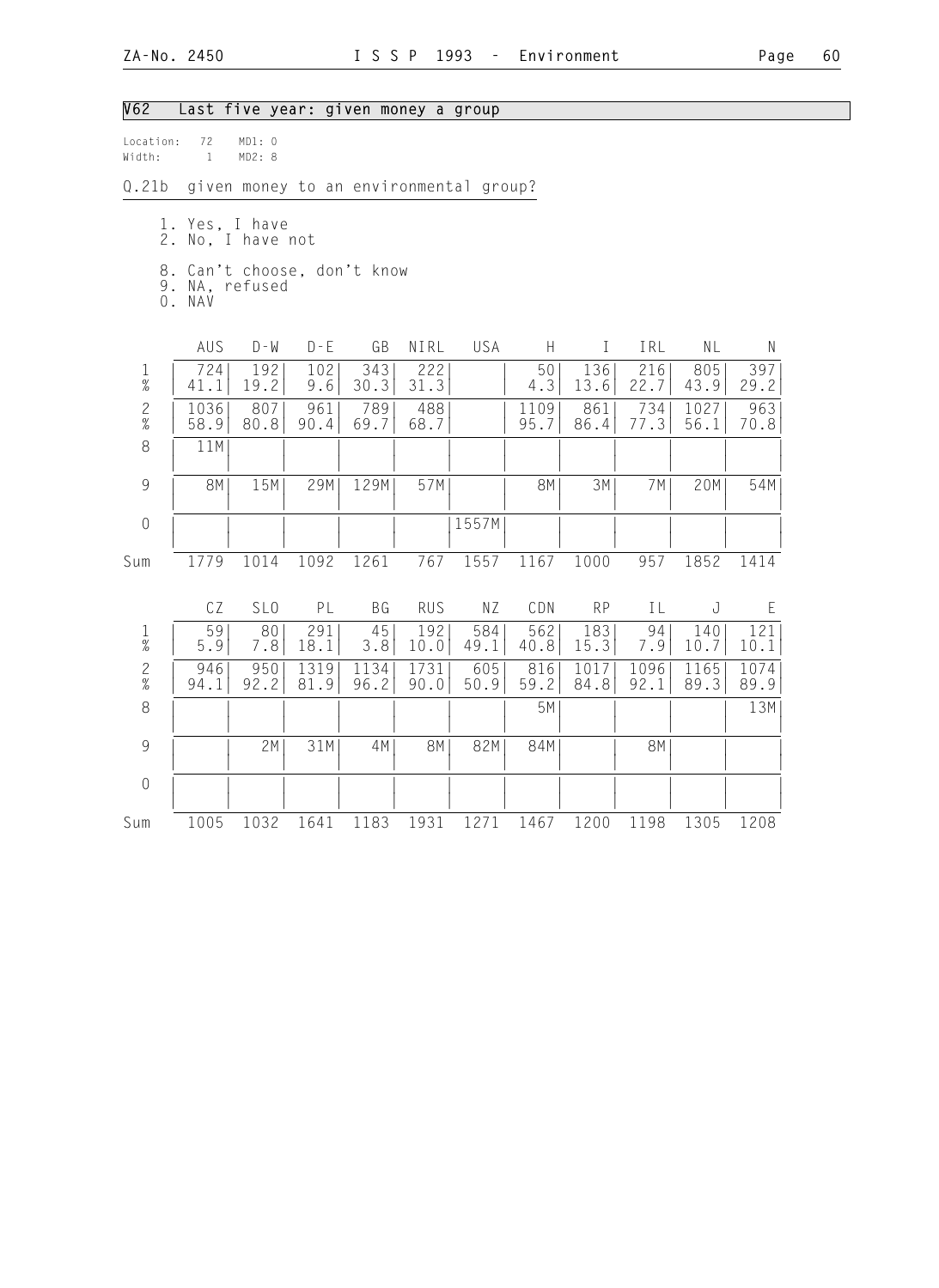| V63                                           | Last five year: protest demonstration |                 |                                                   |              |              |              |              |              |              |              |              |  |
|-----------------------------------------------|---------------------------------------|-----------------|---------------------------------------------------|--------------|--------------|--------------|--------------|--------------|--------------|--------------|--------------|--|
| Location:<br>Width:                           | 73<br>$\mathbf{1}$                    | MD1:9<br>MD2: 8 |                                                   |              |              |              |              |              |              |              |              |  |
| Q.21c                                         | environmental issue?                  |                 | taken part in a protest or demonstration about an |              |              |              |              |              |              |              |              |  |
|                                               | 1. Yes, I have<br>2. No, I have not   |                 |                                                   |              |              |              |              |              |              |              |              |  |
| 8. Can't choose, don't know<br>9. NA, refused |                                       |                 |                                                   |              |              |              |              |              |              |              |              |  |
|                                               | AUS                                   | $D - M$         | $D - E$                                           | GB           | NIRL         | <b>USA</b>   | H            | $\mathbf{I}$ | IRL          | NL           | $\mathsf{N}$ |  |
| $\mathbf{1}$<br>$\%$                          | 80<br>4.6                             | 84<br>8.4       | 94<br>8.8                                         | 35<br>3.1    | 24<br>3.5    | 40<br>2.8    | 17<br>1.5    | 67<br>6.7    | 41<br>4.3    | 85<br>4.6    | 51<br>3.8    |  |
| $\frac{2}{\%}$                                | 1678<br>95.4                          | 911<br>91.6     | 972<br>91.2                                       | 1081<br>96.9 | 668<br>96.5  | 1390<br>97.2 | 1146<br>98.5 | 929<br>93.3  | 911<br>95.7  | 1748<br>95.4 | 1287<br>96.2 |  |
| 8                                             | 11M                                   |                 |                                                   |              |              |              |              |              |              |              |              |  |
| $\mathcal{G}$                                 | 10M                                   | 19M             | 26M                                               | 145M         | 75M          | 127M         | 4M           | 4M           | 5M           | 19M          | 76M          |  |
| Sum                                           | 1779                                  | 1014            | 1092                                              | 1261         | 767          | 1557         | 1167         | 1000         | 957          | 1852         | 1414         |  |
|                                               | CZ                                    | SL <sub>0</sub> | PL                                                | <b>BG</b>    | <b>RUS</b>   | NZ           | CDN          | <b>RP</b>    | IL           | J            | E            |  |
| $\frac{1}{\%}$                                | 58<br>5.8                             | 58<br>5.6       | 60<br>3.7                                         | 71<br>6.0    | 75<br>3.9    | 48<br>4.3    | 86<br>6.4    | 60<br>5.0    | 54<br>4.5    | 35<br>2.7    | 67<br>5.6    |  |
| $\frac{2}{\%}$                                | 945<br>94.2                           | 973<br>94.4     | 1547<br>96.3                                      | 1108<br>94.0 | 1848<br>96.1 | 1063<br>95.7 | 1248<br>93.6 | 1140<br>95.0 | 1137<br>95.5 | 1270<br>97.3 | 1135<br>94.4 |  |
| 8                                             |                                       |                 |                                                   |              |              |              | 4M           |              |              |              | 6M           |  |
| $\mathcal{G}$                                 | 2M                                    | 1 M             | 34M                                               | 4M           | 8M           | 160M         | 129M         |              | 7 M          |              |              |  |
| Sum                                           | 1005                                  | 1032            | 1641                                              | 1183         | 1931         | 1271         | 1467         | 1200         | 1198         | 1305         | 1208         |  |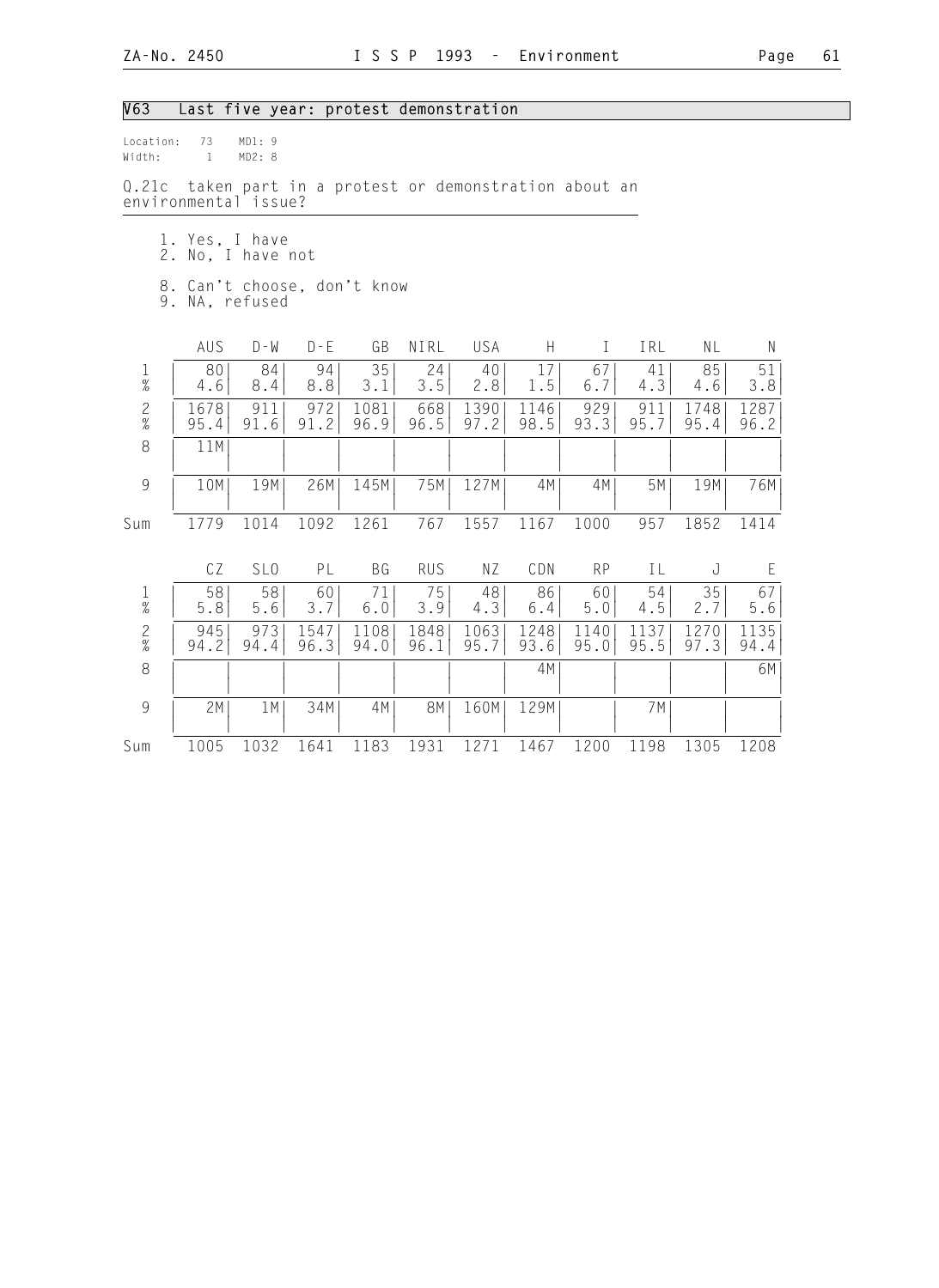#### V64 Expressing what you believe about God

| location: | 74 | MD1: 0 |  |
|-----------|----|--------|--|
| Width:    |    | MD2: 8 |  |

Q.22 Please tick one box below to show which statement comes closest to expressing what you believe about God.

- 1. I don't believe in God
- 2. I don't know whether there is a God and I don't believe there is any way to find out
- 3. I don't believe in a personal God, but I do believe in a Higher Power of some kind
- 4. I find myself believing in God some of the time- but not at others
- 5. While I have doubts, I feel that I do believe in God
- 6. I know God really exists and I have no doubts about it
	- 8. Can't choose, don't know
- 9. NA, refused
- 0. NAV

|                      | AUS         | D - W       | $D - E$     | GB          | NIRL        | USA         | H     |             | IRL         | ΝL          | N           |
|----------------------|-------------|-------------|-------------|-------------|-------------|-------------|-------|-------------|-------------|-------------|-------------|
| $\frac{1}{\%}$       | 155<br>9.1  | 109<br>11.2 | 472<br>46.2 | 133<br>11.2 | 23<br>3.1   | 44<br>2.9   |       | 25<br>2.5   | 20<br>2.1   | 349<br>19.1 | 162<br>12.1 |
| $\mathbf{2}$<br>$\%$ | 216<br>12.7 | 84<br>8.7   | 113<br>11.1 | 182<br>15.3 | 35<br>4.7   | 63<br>4.2   |       | 60<br>6.0   | 19<br>2.0   | 258<br>14.1 | 159<br>11.9 |
| $\frac{3}{8}$        | 291<br>17.1 | 207<br>21.4 | 138<br>13.5 | 157<br>13.2 | 35<br>4.7   | 127<br>8.5  |       | 74<br>7.5   | 43<br>4.6   | 370<br>20.3 | 308<br>23.1 |
| $\frac{4}{\%}$       | 135<br>7.9  | 141<br>14.6 | 111<br>10.9 | 138<br>11.6 | 51<br>$6.8$ | 47<br>3.1   |       | 101<br>10.2 | 74<br>7.9   | 159<br>8.7  | 96<br>7.2   |
| $\frac{5}{\%}$       | 379<br>22.3 | 201<br>20.7 | 96<br>9.4   | 278<br>23.4 | 170<br>22.8 | 224<br>15.0 |       | 251<br>25.3 | 199<br>21.1 | 265<br>14.5 | 337<br>25.2 |
| 6<br>$\%$            | 527<br>30.9 | 227<br>23.4 | 91<br>8.9   | 301<br>25.3 | 432<br>57.9 | 992<br>66.3 |       | 482<br>48.5 | 587<br>62.3 | 423<br>23.2 | 274<br>20.5 |
| 8                    |             | 42M         | 66M         | 56M         | 16M         | 23M         |       | 7 M I       | 12M         | 27M         | 41M         |
| 9                    | 76M         | 3M          | 5M          | 16M         | 5M          | 37M         |       |             | 3M          | 1 M         | 37M         |
| $\sqrt{a}$           |             |             |             |             |             |             | 1167M |             |             |             |             |
| Sum                  | 1779        | 1014        | 1092        | 1261        | 767         | 1557        | 1167  | 1000        | 957         | 1852        | 1414        |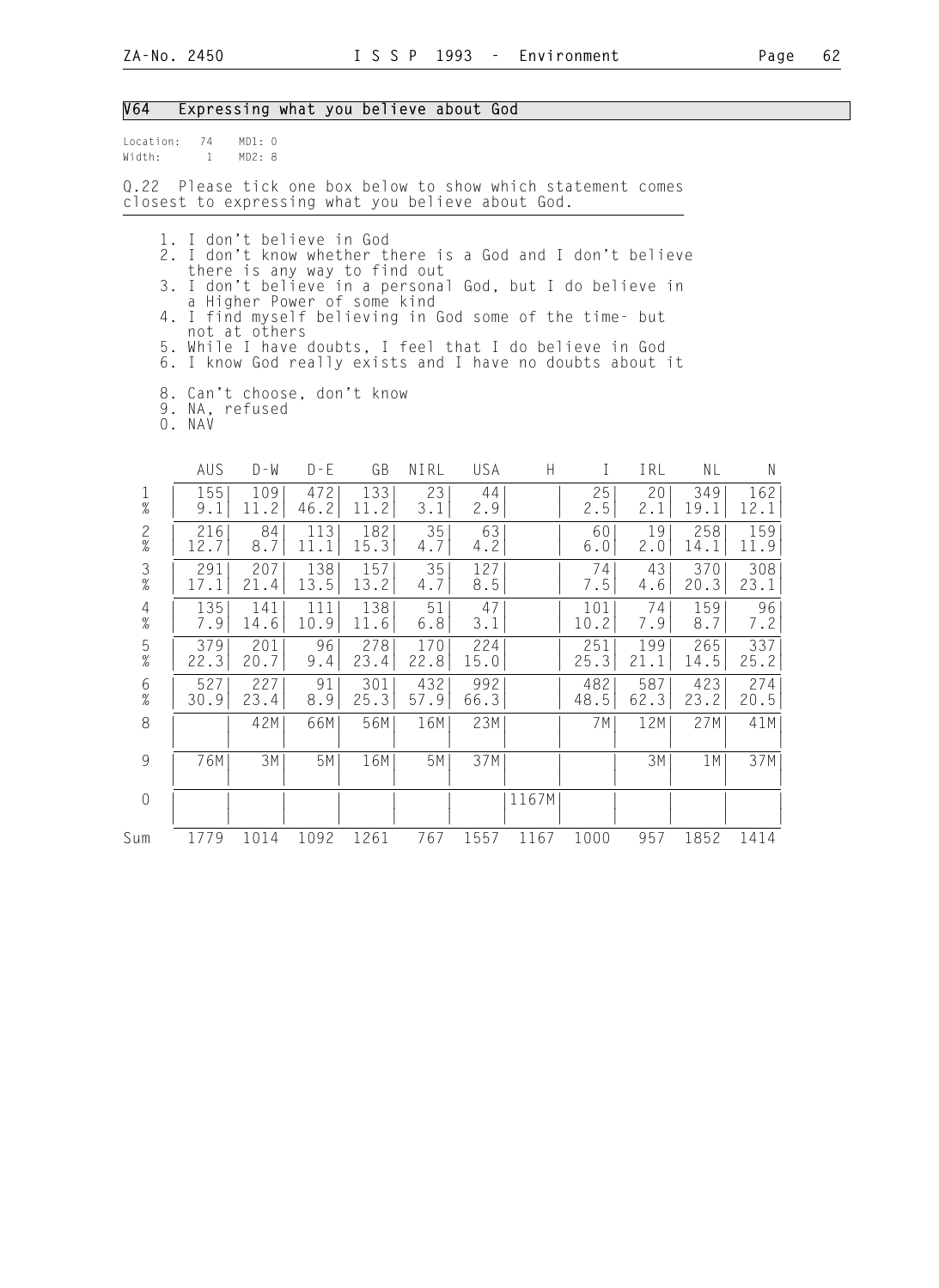V64 Expressing what you believe about God (continued)

|                | CZ   | SL <sub>0</sub> | PL   | ΒG   | <b>RUS</b> | ΝZ   | CDN  | <b>RP</b> | ΙL   | J    | E     |
|----------------|------|-----------------|------|------|------------|------|------|-----------|------|------|-------|
| Ŧ              | 277  | 174             | 46   | 163  | 259        | 136  | 78   | 3         | 167  | 167  | 66    |
| $\%$           | 28.5 | 18.3            | 2.8  | 14.4 | 14.6       | 11.2 | 5.8  | .3        | 14.5 | 13.9 | 5.7   |
| $\frac{2}{\%}$ | 134  | 78              | 70   | 114  | 168        | 141  | 91   | 8         | 117  | 178  | 62    |
|                | 13.8 | 8.2             | 4.3  | 10.1 | 9.5        | 11.6 | 6.8  | .7        | 10.2 | 14.8 | $5.4$ |
| $\frac{3}{8}$  | 218  | 242             | 122  | 315  | 428        | 216  | 207  | 35        | 132  | 307  | 155   |
|                | 22.4 | 25.5            | 7.5  | 27.8 | 24.1       | 17.8 | 15.5 | 2.9       | 11.5 | 25.6 | 13.5  |
| $\overline{4}$ | 92   | 82              | 113  | 135  | 245        | 110  | 97   | 27        | 66   | 335  | 67    |
| $\%$           | 9.5  | 8.6             | 6.9  | 11.9 | 13.8       | 9.1  | 7.3  | 2.3       | 5.7  | 27.9 | 5.8   |
| $\frac{5}{\%}$ | 125  | 147             | 143  | 155  | 243        | 233  | 279  | 81        | 173  | 150  | 148   |
|                | 12.9 | 15.5            | 8.7  | 13.7 | 13.7       | 19.2 | 20.9 | $6.8$     | 15.0 | 12.5 | 12.8  |
| 6              | 126  | 226             | 1142 | 251  | 433        | 377  | 582  | 1038      | 497  | 63   | 654   |
| $\frac{9}{6}$  | 13.0 | 23.8            | 69.8 | 22.2 | 24.4       | 31.1 | 43.6 | 87.1      | 43.1 | 5.3  | 56.8  |
| 8              | 31M  | 82M             |      | 47M  | 155M       | 40M  | 58M  | 8M        | 41M  | 92M  | 56M   |
| 9              | 2M   | 1M              | 5M   | ЗМ   |            | 18M  | 75M  |           | 5Μ   | 13M  |       |
| $\mathbf 0$    |      |                 |      |      |            |      |      |           |      |      |       |
| Sum            | 1005 | 1032            | 1641 | 1183 | 1931       | 1271 | 1467 | 1200      | 1198 | 1305 | 1208  |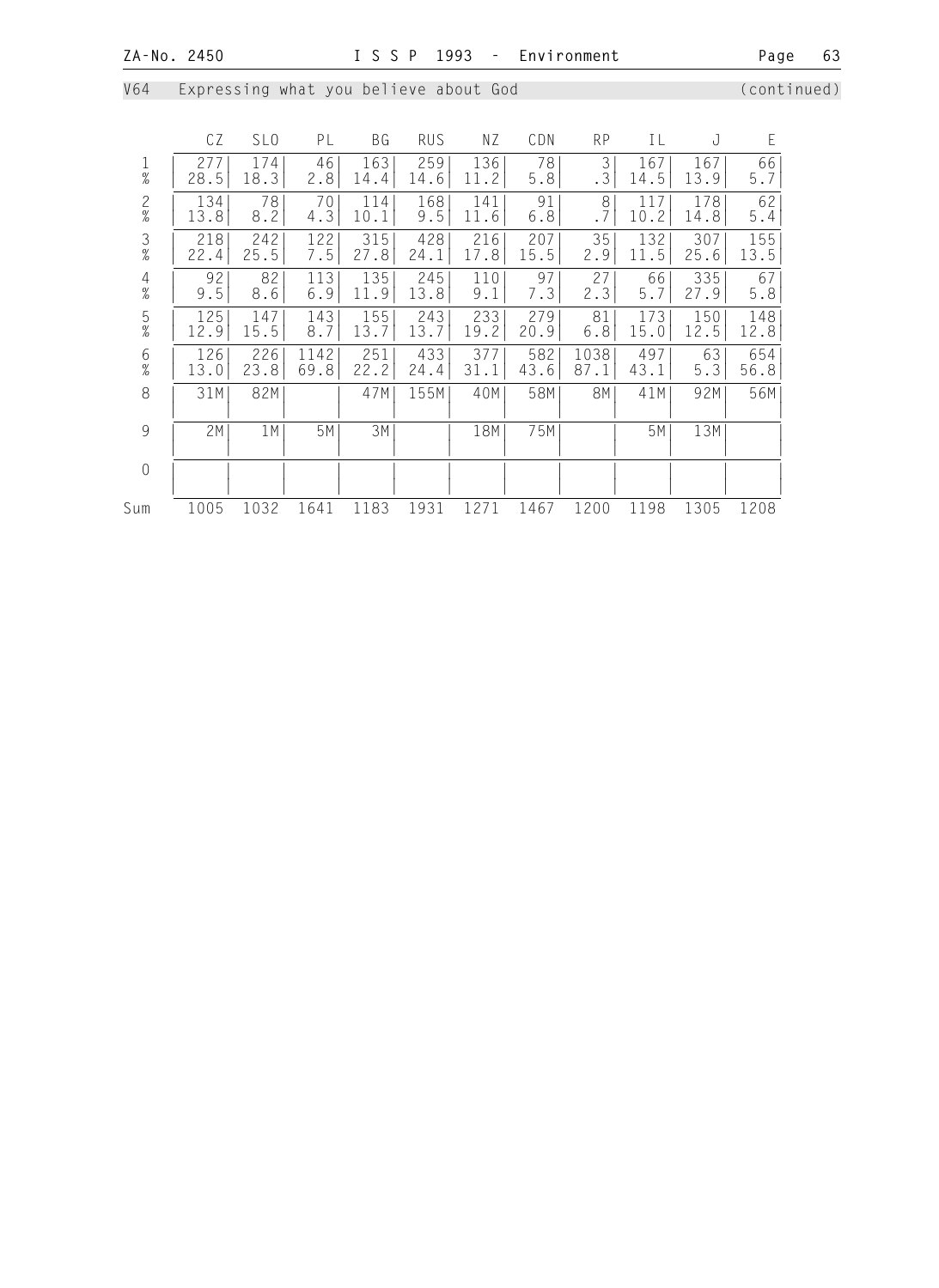#### V65 Describe the place where you live

| location: | 75 | MD1:9  |  |
|-----------|----|--------|--|
| Width:    |    | MD2: R |  |

Q.23 Would you describe the place where you live as...

- 1. A big city
- 2. The suburbs or outskirts of a big city
- 3. A small city or town
- J: A small or medium city
- 4. A country village
- J: A town or village 5. A farm or home in the country
- 6. H: City (countryside)
- 8. Can't choose, don't know
- 9. NA, refused

|                                       | AUS         | $D - W$         | $D - E$     | GB                   | NIRL        | USA         | H            | T           | IRL         | NL          | N           |
|---------------------------------------|-------------|-----------------|-------------|----------------------|-------------|-------------|--------------|-------------|-------------|-------------|-------------|
| $\frac{1}{\%}$                        | 203<br>11.5 | 299<br>29.6     | 228<br>21.0 | 128<br>10.3          | 81<br>10.6  | 266<br>17.5 | 182<br>15.6  | 135<br>13.5 | 40<br>4.2   | 400<br>21.8 | 295<br>21.1 |
| $\frac{2}{\%}$                        | 701<br>39.8 | 159<br>15.7     | 111<br>10.2 | 291<br>23.3          | 169<br>22.1 | 406<br>26.7 |              | 143<br>14.3 | 248<br>25.9 | 262<br>14.2 | 191<br>13.7 |
| $\frac{3}{8}$                         | 535<br>30.3 | 380<br>37.6     | 412<br>37.9 | 562<br>45.0          | 266<br>34.8 | 590<br>38.8 | 341<br>29.2  | 462<br>46.2 | 238<br>24.9 | 567<br>30.8 | 263<br>18.8 |
| $\overline{4}$<br>$\frac{1}{6}$       | 155<br>8.8  | 172<br>17.0     | 320<br>29.4 | 225<br>18.0          | 105<br>13.7 | 66<br>4.3   | 477<br>40.9  | 249<br>24.9 | 103<br>10.8 | 564<br>30.7 | 344<br>24.6 |
| $\frac{5}{\%}$                        | 169<br>9.6  | 1<br>$\cdot$ 1  | 17<br>1.6   | 42<br>3.4            | 144<br>18.8 | 192<br>12.6 | 12<br>1.0    | 10<br>1.0   | 327<br>34.2 | 46<br>2.5   | 306<br>21.9 |
| $\begin{array}{c} 6 \\ 9 \end{array}$ |             |                 |             |                      |             |             | 155<br>13.3  |             |             |             |             |
| 8                                     |             |                 |             |                      |             | 1M          |              |             |             |             |             |
| 9                                     | 16M         | 3M              | 4M          | 13M                  | 2M          | 36M         |              | 1M          | 1M          | 13M         | 15M         |
| Sum                                   | 1779        | 1014            | 1092        | 1261                 | 767         | 1557        | 1167         | 1000        | 957         | 1852        | 1414        |
|                                       | CZ          | SL <sub>0</sub> | PL          | BG                   | <b>RUS</b>  | NZ          | CDN          | <b>RP</b>   | IL          | J           | E           |
| $\frac{1}{\%}$                        | 190<br>18.9 | 120<br>11.6     | 425<br>25.9 | 424<br>36.0          | 780<br>40.5 | 189<br>14.9 | 1147<br>78.5 | 368<br>30.7 | 582<br>49.2 | 128<br>9.9  | 288<br>23.9 |
| $\frac{2}{\%}$                        | 131<br>13.0 | 161<br>15.6     | 149<br>9.1  | 78<br>6.6            | 66<br>3.4   | 407<br>32.1 |              | 100<br>8.3  | 295<br>24.9 | 248<br>19.1 | 193<br>16.0 |
| $\frac{3}{8}$                         | 424<br>42.2 | 305<br>29.6     | 487<br>29.7 | 263<br>22.3          | 633<br>32.9 | 407<br>32.1 | 210<br>14.4  | 277<br>23.1 | 288<br>24.3 | 419<br>32.3 | 330<br>27.4 |
| $\overline{4}$<br>$\%$                | 254<br>25.3 | 374<br>36.3     | 539<br>32.9 | 410<br>34.8          | 442<br>23.0 | 102<br>8.1  | 46<br>3.1    | 392<br>32.7 | 19<br>1.6   | 422<br>32.5 | 376<br>31.2 |
| $\frac{5}{\%}$                        | 6<br>.6     | 71<br>6.9       | 38<br>2.3   | $\overline{c}$<br>.2 | 3<br>.2     | 162<br>12.8 | 58<br>4.0    | 63<br>5.3   |             | 82<br>$6.3$ | 17<br>1.4   |
| $\frac{6}{\%}$                        |             |                 |             |                      |             |             |              |             |             |             |             |
| 8                                     |             |                 |             |                      |             |             |              |             | <b>8M</b>   | 3M          | 4M          |
| 9                                     |             | 1M              | $3M$        | 6M                   | 7M          | 4M          | 6M           |             | 6M          | 3M          |             |
| Sum                                   | 1005        | 1032            | 1641        | 1183                 | 1931        | 1271        | 1467         | 1200        | 1198        | 1305        | 1208        |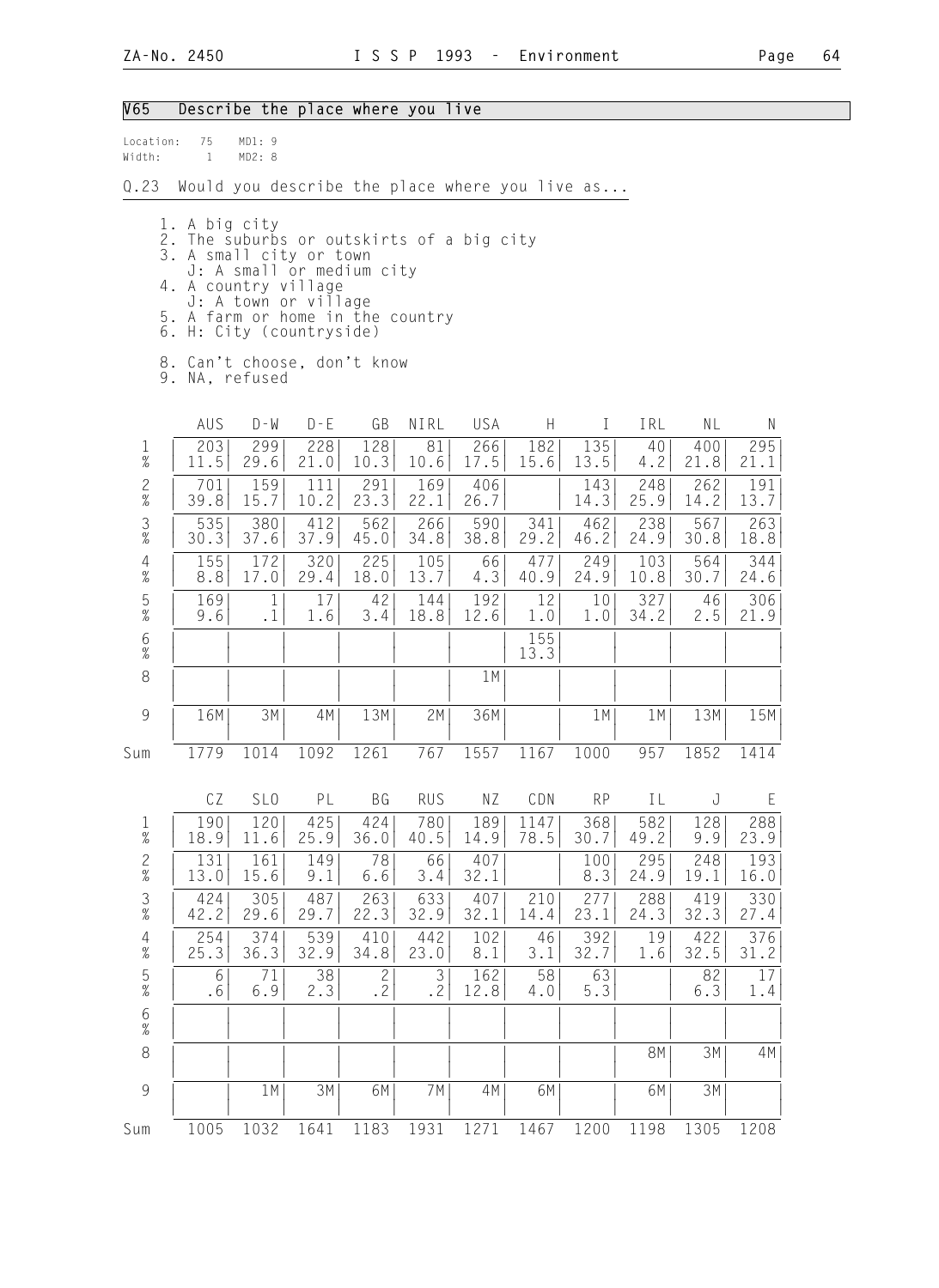## V66 Best describes your home

| Location:<br>Width:                                       | 76<br>$\overline{1}$                                                                                    | MD1: 0<br>MD2: 9          |             |              |            |                      |                                                                   |                  |             |              |       |
|-----------------------------------------------------------|---------------------------------------------------------------------------------------------------------|---------------------------|-------------|--------------|------------|----------------------|-------------------------------------------------------------------|------------------|-------------|--------------|-------|
|                                                           | Q.24 Which of the following best describes your home?<br>My home is $\ldots$                            |                           |             |              |            |                      |                                                                   |                  |             |              |       |
|                                                           | 1. A house or bungalow<br>2. A flat or maisonette<br>3. Self-contained room(s) (not a flat)<br>7. Other |                           |             |              |            |                      |                                                                   |                  |             |              |       |
|                                                           | 9. NA, refused<br>O. NAV                                                                                |                           |             |              |            |                      |                                                                   |                  |             |              |       |
|                                                           | AUS                                                                                                     | $D - W$                   | $D - E$     | GB           | NIRL       | USA                  | H                                                                 | $\mathbf{I}$     | IRL         | NL           | N     |
| $\frac{1}{\%}$                                            |                                                                                                         | 383<br>37.8               | 289<br>26.5 | 1003<br>80.6 |            |                      |                                                                   | 399<br>39.9      | 931<br>97.4 | 1375<br>75.2 |       |
| $\frac{2}{\%}$                                            |                                                                                                         | 577<br>56.9               | 766<br>70.1 | 214<br>17.2  |            |                      |                                                                   | 594<br>59.4      | 18<br>1.9   | 402<br>22.0  |       |
| $\frac{3}{\%}$                                            |                                                                                                         | 53<br>$5.2$               | 37<br>3.4   | 13<br>1.0    |            |                      |                                                                   | $\sqrt{2}$<br>.7 | 4<br>.4     | 40<br>2.2    |       |
| $\begin{array}{c} 7 \\ 9'_{0} \end{array}$                |                                                                                                         | $\mathbf{1}$<br>$\cdot$ 1 |             | 14<br>1.1    |            |                      |                                                                   |                  | 3<br>.3     | 11<br>.6     |       |
| 9                                                         |                                                                                                         |                           |             | 17M          |            |                      |                                                                   |                  | 1 M         | 24M          |       |
| $\sqrt{a}$                                                | 1779M                                                                                                   |                           |             |              |            | 767M   1557M   1167M |                                                                   |                  |             |              | 1414M |
| Sum                                                       | 1779                                                                                                    | 1014                      | 1092        | 1261         | 767        | 1557                 | 1167                                                              | 1000             | 957         | 1852         | 1414  |
|                                                           | CZ                                                                                                      | SL <sub>0</sub>           | PL          | <b>BG</b>    | <b>RUS</b> | ΝZ                   | CDN                                                               | <b>RP</b>        | IL          | J            | E     |
| $\frac{1}{\%}$                                            |                                                                                                         |                           |             |              |            |                      |                                                                   |                  |             |              |       |
| $\frac{2}{\%}$                                            |                                                                                                         |                           |             |              |            |                      |                                                                   |                  |             |              |       |
| $\frac{3}{8}$                                             |                                                                                                         |                           |             |              |            |                      |                                                                   |                  |             |              |       |
| $\overline{7}$<br>$\%$                                    |                                                                                                         |                           |             |              |            |                      |                                                                   |                  |             |              |       |
| $\mathcal{G}% _{M_{1},M_{2}}^{\alpha,\beta}(\mathcal{A})$ |                                                                                                         |                           |             |              |            |                      |                                                                   |                  |             |              |       |
| $\mathbf 0$                                               |                                                                                                         |                           |             |              |            |                      | 1005M 1032M 1641M 1183M 1931M 1271M 1467M 1200M 1198M 1305M 1208M |                  |             |              |       |
| Sum                                                       | 1005                                                                                                    | 1032                      | 1641        | 1183         | 1931       | 1271                 | 1467                                                              | 1200             | 1198        | 1305         | 1208  |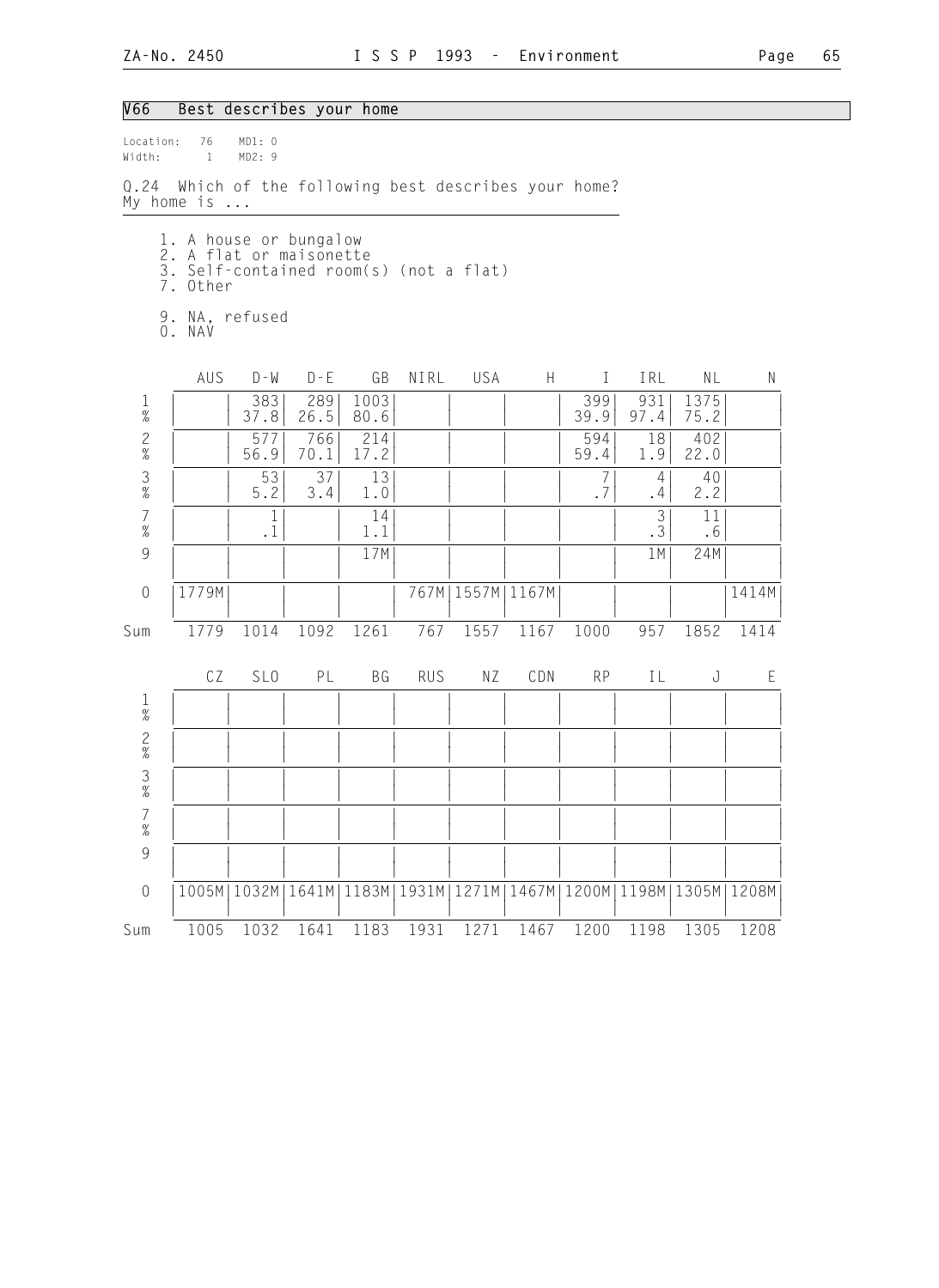| V67                                        |                                                                                                                                                                                 |                  |             | Best describes your home heating bills                                                                                                                                                                              |            |                      |      |             |                       |                      |             |
|--------------------------------------------|---------------------------------------------------------------------------------------------------------------------------------------------------------------------------------|------------------|-------------|---------------------------------------------------------------------------------------------------------------------------------------------------------------------------------------------------------------------|------------|----------------------|------|-------------|-----------------------|----------------------|-------------|
| Location:<br>Width:                        | 77<br>$\overline{1}$                                                                                                                                                            | MD1: 0<br>MD2: 8 |             |                                                                                                                                                                                                                     |            |                      |      |             |                       |                      |             |
| bills?                                     | Q.25 (If you do not live in a house or bungalow)<br>Which of the following best describes your home heating                                                                     |                  |             |                                                                                                                                                                                                                     |            |                      |      |             |                       |                      |             |
|                                            | 1. My household's bills for home heating are mainly<br>2. My household's bills for home heating are mainly<br>3. My household does not pay for home heating or fuel<br>7. Other |                  |             | based on the amount of heating that my household uses<br>based on dividing up the total heating bill with<br>other households in the building (on the basis, say,<br>of size of apartment or number of inhabitants) |            |                      |      |             |                       |                      |             |
|                                            | 8. Don't know<br>9. NA, refused<br>0. NAV                                                                                                                                       |                  |             |                                                                                                                                                                                                                     |            |                      |      |             |                       |                      |             |
|                                            | AUS                                                                                                                                                                             | $D - M$          | $D - E$     | GB                                                                                                                                                                                                                  | NIRL       | USA                  | H.   | $\bf{I}$    | IRL                   | ΝL                   | N           |
| $\frac{1}{\%}$                             |                                                                                                                                                                                 | 478<br>79.8      | 477<br>63.0 | 192<br>88.1                                                                                                                                                                                                         |            |                      |      | 346<br>58.0 | 20<br>80.0            | 375<br>83.0          |             |
| $\frac{2}{\%}$                             |                                                                                                                                                                                 | 104<br>17.4      | 251<br>33.2 | 12<br>5.5                                                                                                                                                                                                           |            |                      |      | 217<br>36.3 | $\overline{c}$<br>8.0 | 65<br>14.4           |             |
| $\frac{3}{8}$                              |                                                                                                                                                                                 | 8<br>1.3         | 15<br>2.0   | 8<br>3.7                                                                                                                                                                                                            |            |                      |      | 24<br>4.0   | $\overline{c}$<br>8.0 | 11<br>2.4            |             |
| $\overline{7}$<br>$\frac{1}{6}$            |                                                                                                                                                                                 | 9<br>1.5         | 14<br>1.8   | 6<br>2.8                                                                                                                                                                                                            |            |                      |      | 10<br>1.7   | 1<br>4.0              | 1<br>.2              |             |
| $\,8\,$                                    |                                                                                                                                                                                 | 15M              | 33M         | 9M                                                                                                                                                                                                                  |            |                      |      | 3M          |                       | 9M                   |             |
| 9                                          |                                                                                                                                                                                 | 17M              | 13M         | 31M                                                                                                                                                                                                                 |            |                      |      | 1 M         | 1 M                   | 16M                  |             |
| $\theta$                                   | 1779M                                                                                                                                                                           | 383M             |             | 289M11003M                                                                                                                                                                                                          |            | 767M   1557M   1167M |      | 399M        |                       | 931M   1375M   1414M |             |
| Sum                                        | 1779                                                                                                                                                                            | 1014             |             | 1092 1261                                                                                                                                                                                                           | 767        | 1557                 | 1167 | 1000        |                       | 957 1852             | 1414        |
|                                            | CZ                                                                                                                                                                              | SL <sub>0</sub>  | PL          | ΒG                                                                                                                                                                                                                  | <b>RUS</b> | ΝZ                   | CDN  | RP          | IL                    | J                    | $\mathsf E$ |
| $\frac{1}{\%}$                             |                                                                                                                                                                                 |                  |             |                                                                                                                                                                                                                     |            |                      |      |             |                       |                      |             |
| $\frac{2}{\%}$                             |                                                                                                                                                                                 |                  |             |                                                                                                                                                                                                                     |            |                      |      |             |                       |                      |             |
| $\frac{3}{8}$                              |                                                                                                                                                                                 |                  |             |                                                                                                                                                                                                                     |            |                      |      |             |                       |                      |             |
| $\begin{array}{c} 7 \\ 9'_{0} \end{array}$ |                                                                                                                                                                                 |                  |             |                                                                                                                                                                                                                     |            |                      |      |             |                       |                      |             |
| $\,8\,$                                    |                                                                                                                                                                                 |                  |             |                                                                                                                                                                                                                     |            |                      |      |             |                       |                      |             |
| 9                                          |                                                                                                                                                                                 |                  |             |                                                                                                                                                                                                                     |            |                      |      |             |                       |                      |             |
| $\mathbf 0$                                |                                                                                                                                                                                 |                  |             | 1005M   1032M   1641M   1183M   1931M   1271M   1467M   1200M   1198M   1305M   1208M                                                                                                                               |            |                      |      |             |                       |                      |             |

 | | | | | | | | | | | | Sum 1005 1032 1641 1183 1931 1271 1467 1200 1198 1305 1208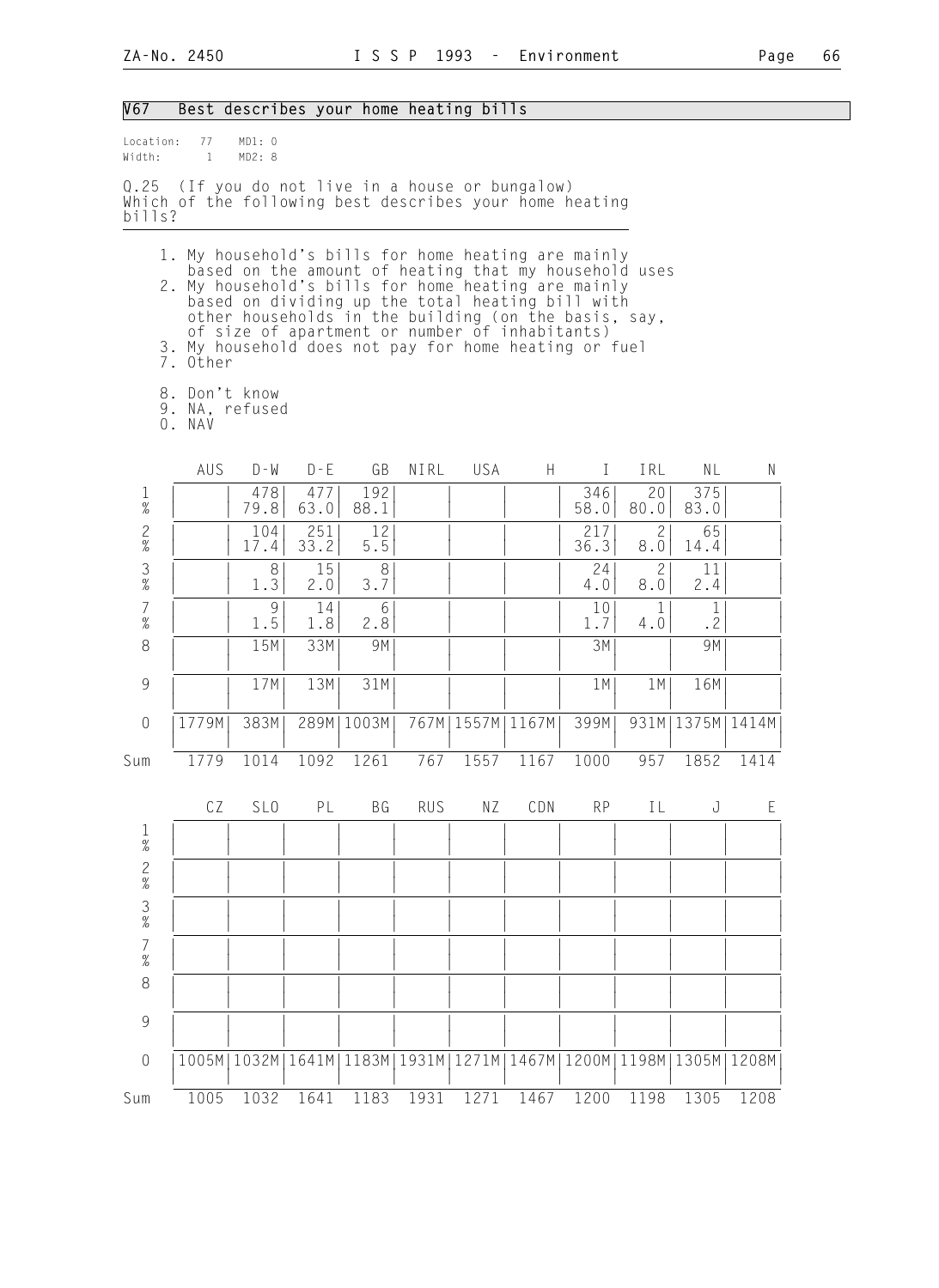| V68                     |                                                                                                                          | Mid-winter - lower heating when out   |                        |                   |            |                      |      |                         |                    |                                               |       |
|-------------------------|--------------------------------------------------------------------------------------------------------------------------|---------------------------------------|------------------------|-------------------|------------|----------------------|------|-------------------------|--------------------|-----------------------------------------------|-------|
| Location:<br>Width:     | 78<br>$\mathbf{1}$                                                                                                       | MD1: 0<br>MD2: 9                      |                        |                   |            |                      |      |                         |                    |                                               |       |
| hours?                  | Q.26 In mid-winter, how often do you lower or turn off<br>heating in your home when you are out for, say, more than four |                                       |                        |                   |            |                      |      |                         |                    |                                               |       |
|                         | 1. Always<br>2. Often<br>3. Sometimes<br>4. Never<br>5. I cannot lower or turn off heat in my home<br>9. NA, refused     |                                       |                        |                   |            |                      |      |                         |                    |                                               |       |
|                         | 0. NAV                                                                                                                   |                                       |                        |                   |            |                      |      |                         |                    |                                               |       |
| $\frac{1}{\%}$          | AUS                                                                                                                      | $D - W$<br>235<br>23.5                | $D - E$<br>121<br>11.1 | GB<br>598<br>48.3 | NIRL       | USA                  | H    | $\bf{I}$<br>421<br>42.1 | IRL<br>408<br>42.7 | NL<br>1153<br>63.3                            | N     |
| $\frac{2}{\%}$          |                                                                                                                          | 285<br>28.5                           | 152<br>14.0            | 271<br>21.9       |            |                      |      | 133<br>13.3             | 106<br>11.1        | 385<br>21.1                                   |       |
| $\frac{3}{8}$           |                                                                                                                          | 285<br>28.5                           | 184<br>16.9            | 186<br>15.0       |            |                      |      | 104<br>10.4             | 151<br>15.8        | 196<br>10.8                                   |       |
| $\frac{4}{\%}$          |                                                                                                                          | 151<br>15.1                           | 109<br>10.0            | 148<br>12.0       |            |                      |      | 157<br>15.7             | 142<br>14.9        | 76<br>4.2                                     |       |
| $\frac{5}{\%}$          |                                                                                                                          | 44<br>4.4                             | 520<br>47.9            | 35<br>2.8         |            |                      |      | 184<br>18.4             | 148<br>15.5        | 12<br>.7                                      |       |
| $\overline{9}$          |                                                                                                                          | 14M                                   | 6M                     | 23M               |            |                      |      | 1M                      | 2M                 | 30M                                           |       |
| $\theta$                | 1779M                                                                                                                    |                                       |                        |                   |            | 767M   1557M   1167M |      |                         |                    |                                               | 1414M |
| Sum                     | 1779                                                                                                                     | 1014                                  | 1092                   | 1261              | 767        | 1557                 | 1167 | 1000                    | 957                | 1852                                          | 1414  |
| $\mathbf{1}$            | CZ                                                                                                                       | SL <sub>0</sub>                       | PL                     | BG                | <b>RUS</b> | ΝZ                   | CDN  | <b>RP</b>               | IL                 | J                                             | E     |
| $\%$                    |                                                                                                                          |                                       |                        |                   |            |                      |      |                         |                    |                                               |       |
| 2<br>%<br>$\frac{3}{8}$ |                                                                                                                          |                                       |                        |                   |            |                      |      |                         |                    |                                               |       |
| $\frac{4}{\%}$          |                                                                                                                          |                                       |                        |                   |            |                      |      |                         |                    |                                               |       |
| $\frac{5}{\%}$          |                                                                                                                          |                                       |                        |                   |            |                      |      |                         |                    |                                               |       |
| $\overline{9}$          |                                                                                                                          |                                       |                        |                   |            |                      |      |                         |                    |                                               |       |
| $\mathbf 0$             |                                                                                                                          | 1005M   1032M   1641M   1183M   1931M |                        |                   |            |                      |      |                         |                    | 1271M   1467M   1200M   1198M   1305M   1208M |       |
| Sum                     | 1005                                                                                                                     | 1032                                  | 1641                   | 1183              | 1931       | 1271                 | 1467 | 1200                    | 1198               | 1305                                          | 1208  |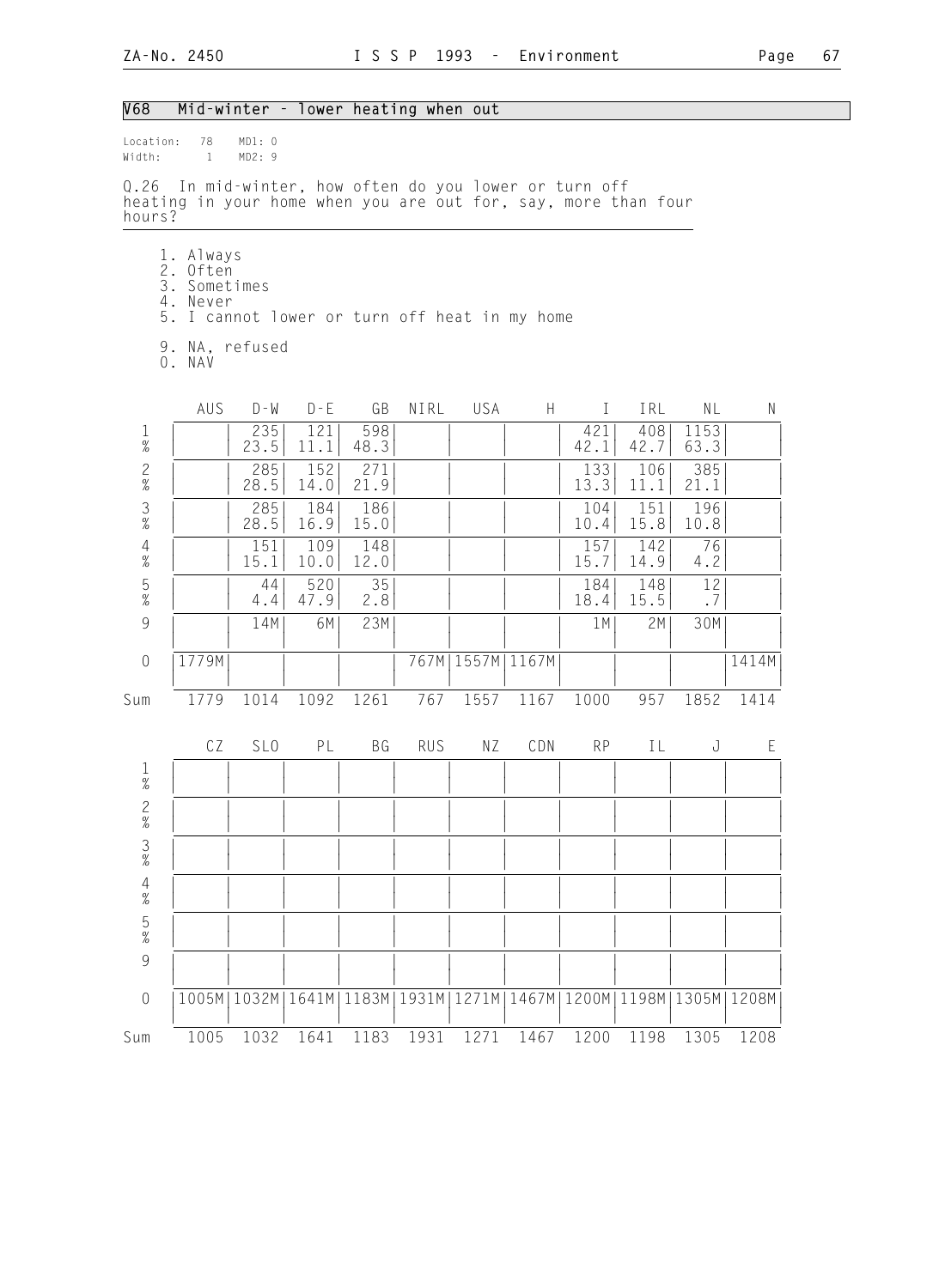Location: 79 MD1: 0<br>Width: 1 MD2: 9

1 MD2: 9

#### V69 Switch off lights in rooms you leave

|                                            | Q.27 How often do you switch off lights in rooms you leave<br>for a short time? |                 |             |                                                                       |            |      |                           |             |             |             |           |
|--------------------------------------------|---------------------------------------------------------------------------------|-----------------|-------------|-----------------------------------------------------------------------|------------|------|---------------------------|-------------|-------------|-------------|-----------|
|                                            | 1. Always<br>2. Often<br>3. Sometimes<br>4. Never                               |                 |             |                                                                       |            |      |                           |             |             |             |           |
|                                            | 9. NA, refused<br>O. NAV                                                        |                 |             |                                                                       |            |      |                           |             |             |             |           |
|                                            | AUS                                                                             | $D - M$         | $D - E$     | GB                                                                    | NIRL       | USA  | $\boldsymbol{\mathsf{H}}$ | $\mathbf I$ | IRL         | NL          | ${\sf N}$ |
| $\frac{1}{\%}$                             |                                                                                 | 261<br>25.9     | 406<br>37.4 | 567<br>45.6                                                           |            |      |                           | 701<br>70.1 | 545<br>57.1 | 878<br>47.8 |           |
| $\frac{2}{\%}$                             |                                                                                 | 351<br>34.8     | 370<br>34.0 | 379<br>30.5                                                           |            |      |                           | 149<br>14.9 | 164<br>17.2 | 557<br>30.4 |           |
| $\frac{3}{8}$                              |                                                                                 | 282<br>27.9     | 243<br>22.4 | 219<br>17.6                                                           |            |      |                           | 86<br>8.6   | 146<br>15.3 | 302<br>16.5 |           |
| $\frac{4}{\%}$                             |                                                                                 | 115<br>11.4     | 68<br>6.3   | 78<br>6.3                                                             |            |      |                           | 64<br>$6.4$ | 100<br>10.5 | 98<br>5.3   |           |
| 9                                          |                                                                                 | 5M              | 5M          | 18M                                                                   |            |      |                           |             | 2M          | 17M         |           |
| $\mathbf 0$                                | 1779M                                                                           |                 |             |                                                                       | 767M       |      | 1557M   1167M             |             |             |             | 1414M     |
| Sum                                        | 1779                                                                            | 1014            | 1092        | 1261                                                                  | 767        | 1557 | 1167                      | 1000        | 957         | 1852        | 1414      |
|                                            | CZ                                                                              | SL <sub>0</sub> | PL          | <b>BG</b>                                                             | <b>RUS</b> | NZ   | CDN                       | <b>RP</b>   | IL          | J           | E         |
| $\frac{1}{\%}$                             |                                                                                 |                 |             |                                                                       |            |      |                           |             |             |             |           |
| $\frac{2}{\%}$                             |                                                                                 |                 |             |                                                                       |            |      |                           |             |             |             |           |
| $\overline{3}$<br>$\%$                     |                                                                                 |                 |             |                                                                       |            |      |                           |             |             |             |           |
| $\begin{array}{c} 4 \\ 2 \\ 0 \end{array}$ |                                                                                 |                 |             |                                                                       |            |      |                           |             |             |             |           |
| 9                                          |                                                                                 |                 |             |                                                                       |            |      |                           |             |             |             |           |
| $\mathbf 0$                                |                                                                                 | 1005M   1032M   |             | 1641M   1183M   1931M   1271M   1467M   1200M   1198M   1305M   1208M |            |      |                           |             |             |             |           |
| Sum                                        | 1005                                                                            | 1032            | 1641        | 1183                                                                  | 1931       | 1271 | 1467                      | 1200        | 1198        | 1305        | 1208      |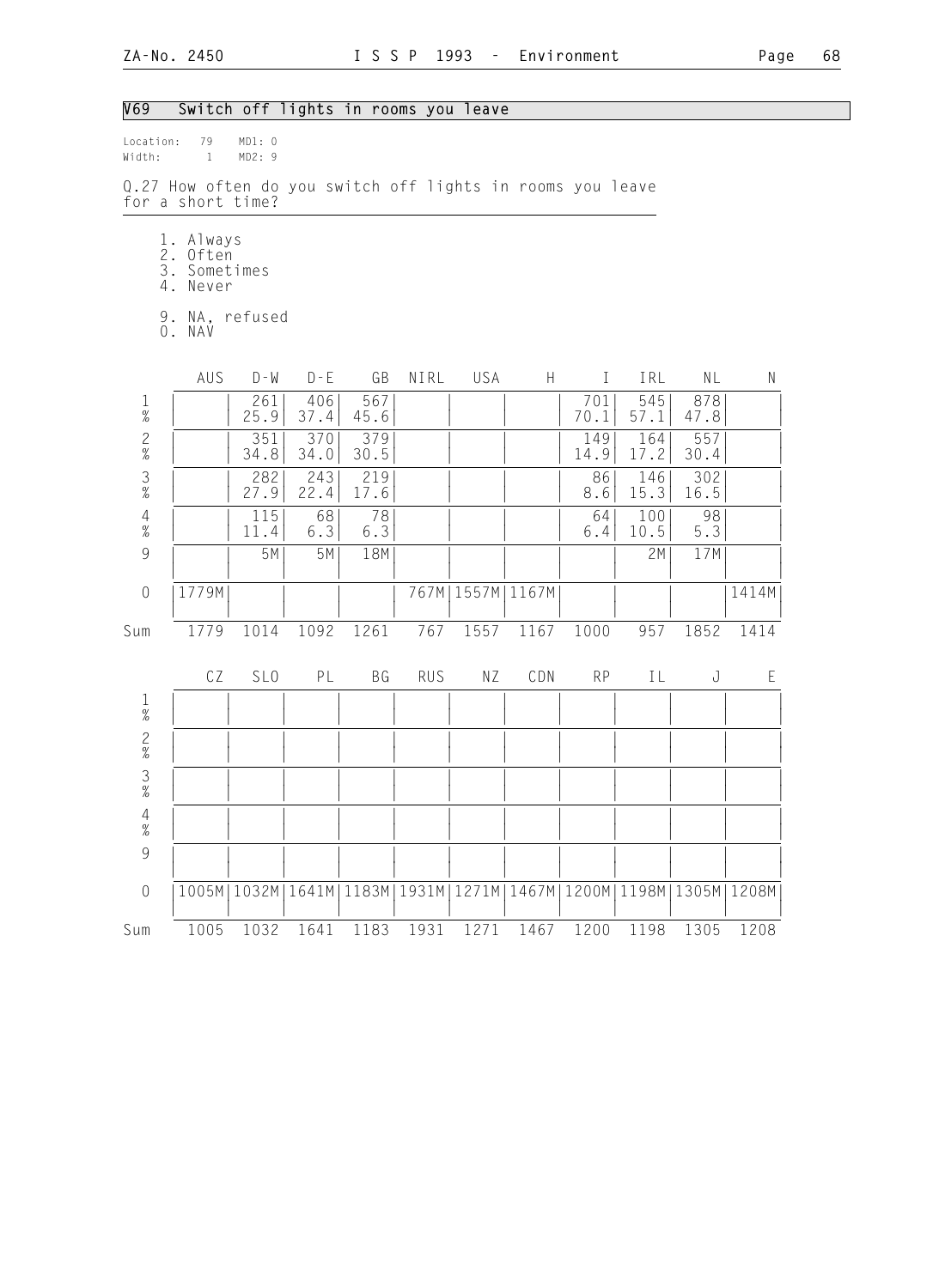## V70 Pay water-supply according to the amount

| Location:<br>Width:  | 80<br>$\sim$ 1                                                                                                                   | MD1: 0<br>MD2: 8 |             |                             |            |                      |             |             |             |                       |       |
|----------------------|----------------------------------------------------------------------------------------------------------------------------------|------------------|-------------|-----------------------------|------------|----------------------|-------------|-------------|-------------|-----------------------|-------|
|                      | Q.28 Does your household pay for its water-supply<br>according to the amount of water it uses (as measured by a<br>water meter)? |                  |             |                             |            |                      |             |             |             |                       |       |
|                      | 1. Yes<br>2. No<br>6. My home does not have running water                                                                        |                  |             |                             |            |                      |             |             |             |                       |       |
|                      | 8. Don't know<br>9. NA, refused<br>O. NAV                                                                                        |                  |             |                             |            |                      |             |             |             |                       |       |
|                      | AUS                                                                                                                              | $D - W$          | $D - E$     | GB                          | NIRL       | USA                  | H           | T           | IRL         | NL                    | N     |
| $\frac{1}{\%}$       |                                                                                                                                  | 696<br>74.1      | 461<br>46.3 | 136<br>11.5                 |            |                      |             | 848<br>86.9 | 61<br>6.4   | 1445<br>85.4          |       |
| $\mathbf{2}$<br>$\%$ |                                                                                                                                  | 239<br>25.5      | 530<br>53.3 | 1047<br>88.3                |            |                      |             | 124<br>12.7 | 886<br>93.1 | 247<br>14.6           |       |
| $6\atop \%$          |                                                                                                                                  | 4 <br>.4         | 4<br>.4     | $\mathfrak{Z}$<br>$\cdot$ 3 |            |                      |             | 4<br>.4     | 5<br>.5     |                       |       |
| $\,8\,$              |                                                                                                                                  | 58M              | 90M         | 57M                         |            |                      |             | 24M         | 4M          | 130M                  |       |
| $\mathcal{G}$        |                                                                                                                                  | 17M              | 7 M         | 18M                         |            |                      |             |             | 1 M         | 30M                   |       |
| $\overline{0}$       | 1779M                                                                                                                            |                  |             |                             |            | 767M   1557M   1167M |             |             |             |                       | 1414M |
| Sum                  | 1779                                                                                                                             | 1014             | 1092        | 1261                        | 767        | 1557                 | 1167        | 1000        | 957         | 1852                  | 1414  |
|                      | CZ                                                                                                                               | SL <sub>0</sub>  | PL          | BG                          | <b>RUS</b> | ΝZ                   | CDN         | <b>RP</b>   | IL          | J                     | E     |
| $\frac{1}{\%}$       |                                                                                                                                  |                  |             |                             |            |                      |             |             |             |                       |       |
| $\frac{2}{\%}$       |                                                                                                                                  |                  |             |                             |            |                      |             |             |             |                       |       |
| $6\,$<br>$\%$        |                                                                                                                                  |                  |             |                             |            |                      |             |             |             |                       |       |
| 8                    |                                                                                                                                  |                  |             |                             |            |                      |             |             |             |                       |       |
| 9                    |                                                                                                                                  |                  |             |                             |            |                      |             |             |             |                       |       |
| $\mathbf 0$          |                                                                                                                                  | 1005M   1032M    |             | 1641M 1183M                 | 1931M      | 1271M                | 1467M 1200M |             |             | 1198M   1305M   1208M |       |
| Sum                  | 1005                                                                                                                             | 1032             | 1641        | 1183                        | 1931       | 1271                 | 1467        | 1200        | 1198        | 1305                  | 1208  |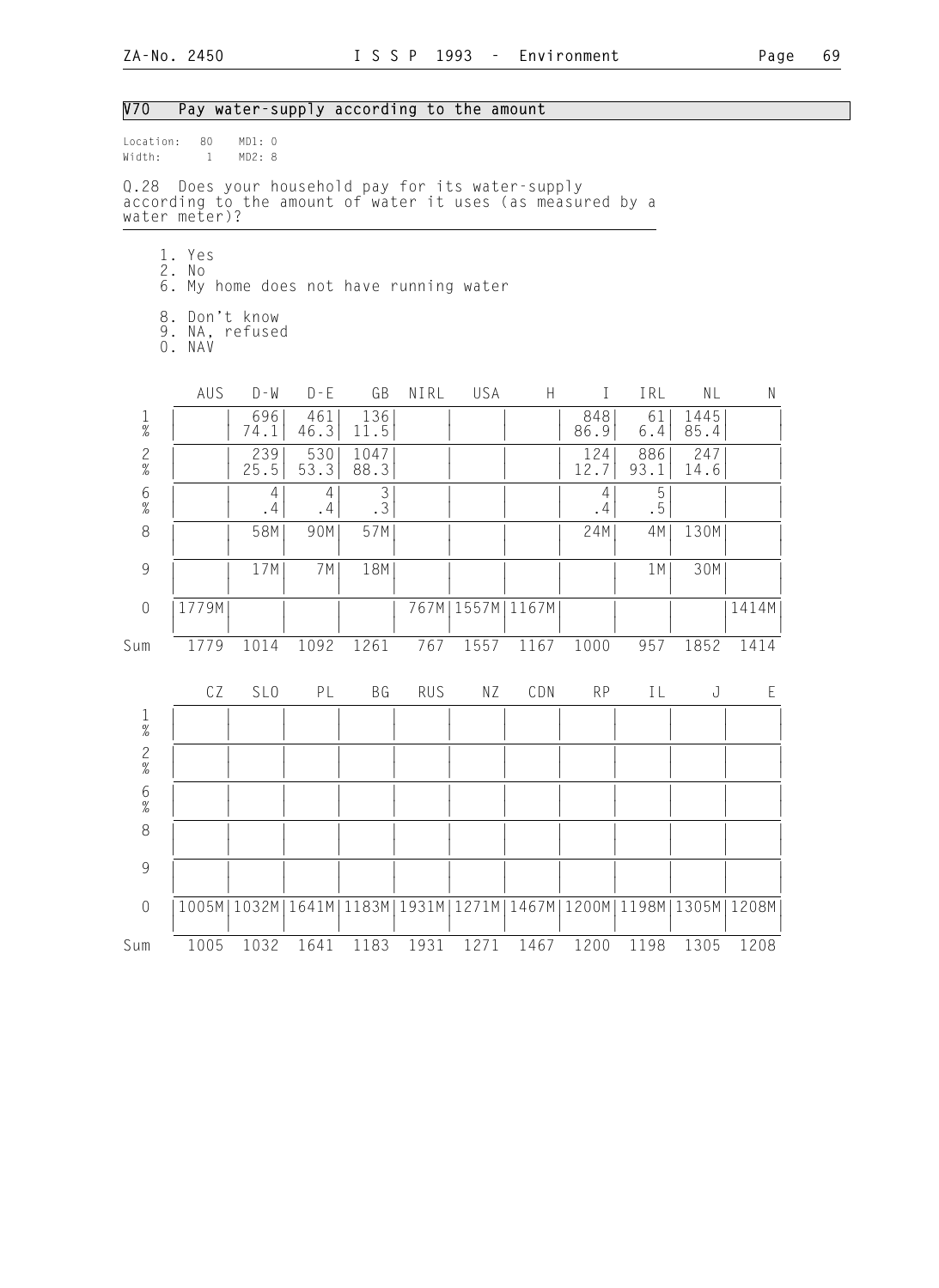V71 Problems (R's country): shortage oil-gas

### Location: 81 MD1: 0<br>Width: 1 MD2: 8  $Width: 1$ Q.29a How true do you think the following statement is? "Within the next twenty years or so, shortages of oil and gas will be one of the most serious problems for <R's country> 1. Definitely true 2. Probably true 3. Probably not true 4. Definitely not true 8. Can't choose, don't know 9. NA, refused 0. NAV AUS D-W D-E GB NIRL USA H I IRL NL N 1 | | 125| 133| 140| | | | 192| 129| 53| | % | | 14.0| 14.4| 12.4| | | | 21.3| 14.7| 3.3| | 2 | | 401| 442| 617| | | | 445| 418| 470| |  $\%$  | | 45.1 | 47.8 | 54.7 | | | | | | | | 49.4 | 47.6 | 28.9 | | | 3 | | 275| 241| 327| | | | 195| 235| 868| | % | | 30.9| 26.1| 29.0| | | | 21.7| 26.7| 53.3| | 4 | | 89| 109| 44| | | | 68| 97| 237| | % | | 10.0| 11.8| 3.9| | | | 7.6| 11.0| 14.6| | 8 | | 119M| 155M| 120M| | | | | | | 100M| 78M| 203M| | | | | | | | | | | | | | | 9 | | 5M| 12M| 13M| | | | | | | | | 21M| | | | | | | | | | | | | | 0 |1779M| | | | | 767M|1557M|1167M| | | | |1414M | | | | | | | | | | | | Sum 1779 1014 1092 1261 767 1557 1167 1000 957 1852 1414 CZ SLO PL BG RUS NZ CDN RP IL J E 1 | | | | | | | | | | | |  $\frac{1}{2}$   $\frac{1}{2}$   $\frac{1}{2}$   $\frac{1}{2}$   $\frac{1}{2}$   $\frac{1}{2}$   $\frac{1}{2}$   $\frac{1}{2}$   $\frac{1}{2}$   $\frac{1}{2}$   $\frac{1}{2}$   $\frac{1}{2}$   $\frac{1}{2}$   $\frac{1}{2}$   $\frac{1}{2}$   $\frac{1}{2}$   $\frac{1}{2}$   $\frac{1}{2}$   $\frac{1}{2}$   $\frac{1}{2}$   $\frac{1}{2}$   $\frac{1}{2}$  2 | | | | | | | | | | | | | | | |  $\frac{1}{2}$   $\frac{1}{2}$   $\frac{1}{2}$   $\frac{1}{2}$   $\frac{1}{2}$   $\frac{1}{2}$   $\frac{1}{2}$   $\frac{1}{2}$   $\frac{1}{2}$   $\frac{1}{2}$   $\frac{1}{2}$   $\frac{1}{2}$   $\frac{1}{2}$   $\frac{1}{2}$   $\frac{1}{2}$   $\frac{1}{2}$   $\frac{1}{2}$   $\frac{1}{2}$   $\frac{1}{2}$   $\frac{1}{2}$   $\frac{1}{2}$   $\frac{1}{2}$  3 | | | | | | | | | | | |  $\frac{1}{2}$   $\frac{1}{2}$   $\frac{1}{2}$   $\frac{1}{2}$   $\frac{1}{2}$   $\frac{1}{2}$   $\frac{1}{2}$   $\frac{1}{2}$   $\frac{1}{2}$   $\frac{1}{2}$   $\frac{1}{2}$   $\frac{1}{2}$   $\frac{1}{2}$   $\frac{1}{2}$   $\frac{1}{2}$   $\frac{1}{2}$   $\frac{1}{2}$   $\frac{1}{2}$   $\frac{1}{2}$   $\frac{1}{2}$   $\frac{1}{2}$   $\frac{1}{2}$  4 | | | | | | | | | | | |  $\frac{1}{2}$   $\frac{1}{2}$   $\frac{1}{2}$   $\frac{1}{2}$   $\frac{1}{2}$   $\frac{1}{2}$   $\frac{1}{2}$   $\frac{1}{2}$   $\frac{1}{2}$   $\frac{1}{2}$   $\frac{1}{2}$   $\frac{1}{2}$   $\frac{1}{2}$   $\frac{1}{2}$   $\frac{1}{2}$   $\frac{1}{2}$   $\frac{1}{2}$   $\frac{1}{2}$   $\frac{1}{2}$   $\frac{1}{2}$   $\frac{1}{2}$   $\frac{1}{2}$  8 | | | | | | | | | | | | | | | | | | | | | | | | | | 9 | | | | | | | | | | | | | | | | | | | | | | | | 0 |1005M|1032M|1641M|1183M|1931M|1271M|1467M|1200M|1198M|1305M|1208M| | | | | | | | | | | | | Sum 1005 1032 1641 1183 1931 1271 1467 1200 1198 1305 1208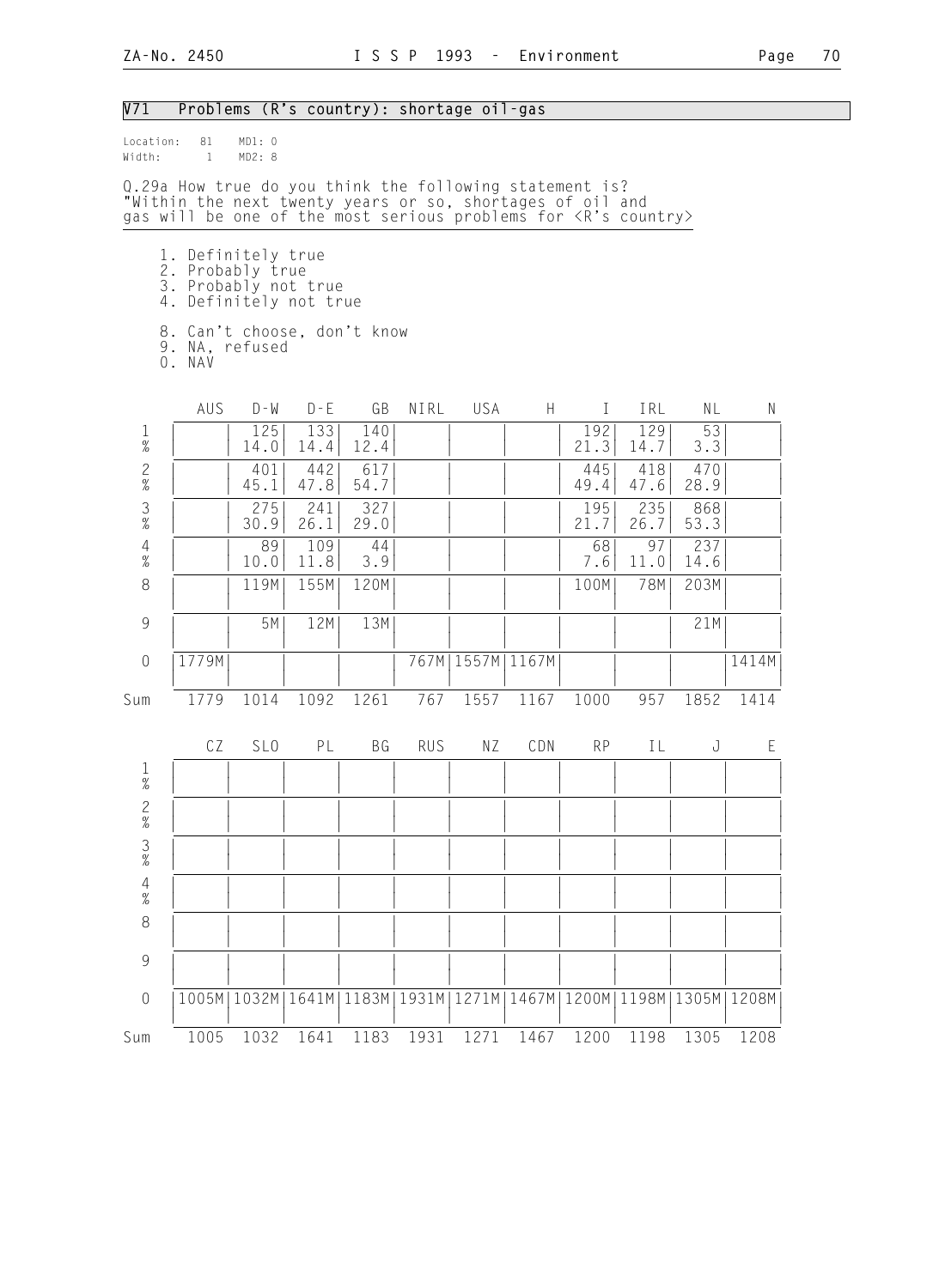| Δ |  |
|---|--|
|   |  |

| V72                    |                    |                                        | Rise world temperature-greenhouse effect                                                                                   |             |            |                      |      |              |                                                               |             |              |
|------------------------|--------------------|----------------------------------------|----------------------------------------------------------------------------------------------------------------------------|-------------|------------|----------------------|------|--------------|---------------------------------------------------------------|-------------|--------------|
| Location:<br>Width:    | 82<br>$\mathbf{1}$ | MD1: 0<br>MD2: 8                       |                                                                                                                            |             |            |                      |      |              |                                                               |             |              |
| Q.29b<br>is?           |                    |                                        | And how true do you think the following statement                                                                          |             |            |                      |      |              |                                                               |             |              |
|                        |                    |                                        | "Within the next twenty years or so, a rise in the world's<br>temperature caused by the 'greenhouse effect' will be one of |             |            |                      |      |              |                                                               |             |              |
|                        |                    |                                        | the most serious problems for <r's country="">."</r's>                                                                     |             |            |                      |      |              |                                                               |             |              |
|                        |                    |                                        |                                                                                                                            |             |            |                      |      |              |                                                               |             |              |
|                        |                    | 1. Definitely true<br>2. Probably true |                                                                                                                            |             |            |                      |      |              |                                                               |             |              |
|                        |                    |                                        | 3. Probably not true<br>4. Definitely not true                                                                             |             |            |                      |      |              |                                                               |             |              |
|                        | O. NAV             | 9. NA, refused                         | 8. Can't choose, don't know                                                                                                |             |            |                      |      |              |                                                               |             |              |
|                        | AUS                | $D - W$                                | $D - E$                                                                                                                    | GB          | NIRL       | USA                  | H    | $\mathbf{I}$ | IRL                                                           | NL          | $\mathsf{N}$ |
| $\frac{1}{\%}$         |                    | 291<br>32.0                            | 262<br>28.4                                                                                                                | 143<br>12.7 |            |                      |      | 256<br>28.4  | 160<br>19.0                                                   | 116<br>7.2  |              |
| $\frac{2}{\%}$         |                    | 446<br>49.1                            | 520<br>56.5                                                                                                                | 631<br>56.0 |            |                      |      | 486<br>54.0  | 465<br>55.3                                                   | 783<br>48.8 |              |
| $\frac{3}{\%}$         |                    | 142<br>15.6                            | 113<br>12.3                                                                                                                | 322<br>28.6 |            |                      |      | 115<br>12.8  | 190<br>22.6                                                   | 601<br>37.4 |              |
| $\overline{4}$<br>$\%$ |                    | 30<br>3.3                              | 26<br>2.8                                                                                                                  | 31<br>2.8   |            |                      |      | 43<br>4.8    | 26<br>3.1                                                     | 106<br>6.6  |              |
| $\,8\,$                |                    | 100M                                   | 159M                                                                                                                       | 121M        |            |                      |      | 96M          | 115M                                                          | 223M        |              |
| 9                      |                    | 5M                                     | 12M                                                                                                                        | 13M         |            |                      |      | 4M           | 1 M                                                           | 23M         |              |
| $\theta$               | 1779M              |                                        |                                                                                                                            |             |            | 767M   1557M   1167M |      |              |                                                               |             | 1414M        |
| Sum                    | 1779               | 1014                                   | 1092                                                                                                                       | 1261        | 767        | 1557                 | 1167 | 1000         | 957                                                           | 1852        | 1414         |
|                        | CZ                 | SL <sub>0</sub>                        | PL                                                                                                                         | BG          | <b>RUS</b> | ΝZ                   | CDN  | <b>RP</b>    | IL                                                            | J           | E            |
| 1<br>$\%$              |                    |                                        |                                                                                                                            |             |            |                      |      |              |                                                               |             |              |
| 2<br>%                 |                    |                                        |                                                                                                                            |             |            |                      |      |              |                                                               |             |              |
| $\frac{3}{8}$          |                    |                                        |                                                                                                                            |             |            |                      |      |              |                                                               |             |              |
| $\overline{4}$<br>$\%$ |                    |                                        |                                                                                                                            |             |            |                      |      |              |                                                               |             |              |
| $\,8\,$                |                    |                                        |                                                                                                                            |             |            |                      |      |              |                                                               |             |              |
| $\mathcal{G}$          |                    |                                        |                                                                                                                            |             |            |                      |      |              |                                                               |             |              |
| $\theta$               | 1005M              |                                        | 1032M   1641M                                                                                                              |             |            |                      |      |              | 1183M   1931M   1271M   1467M   1200M   1198M   1305M   1208M |             |              |
| Sum                    | 1005               | 1032                                   | 1641                                                                                                                       | 1183        | 1931       | 1271                 | 1467 | 1200         | 1198                                                          | 1305        | 1208         |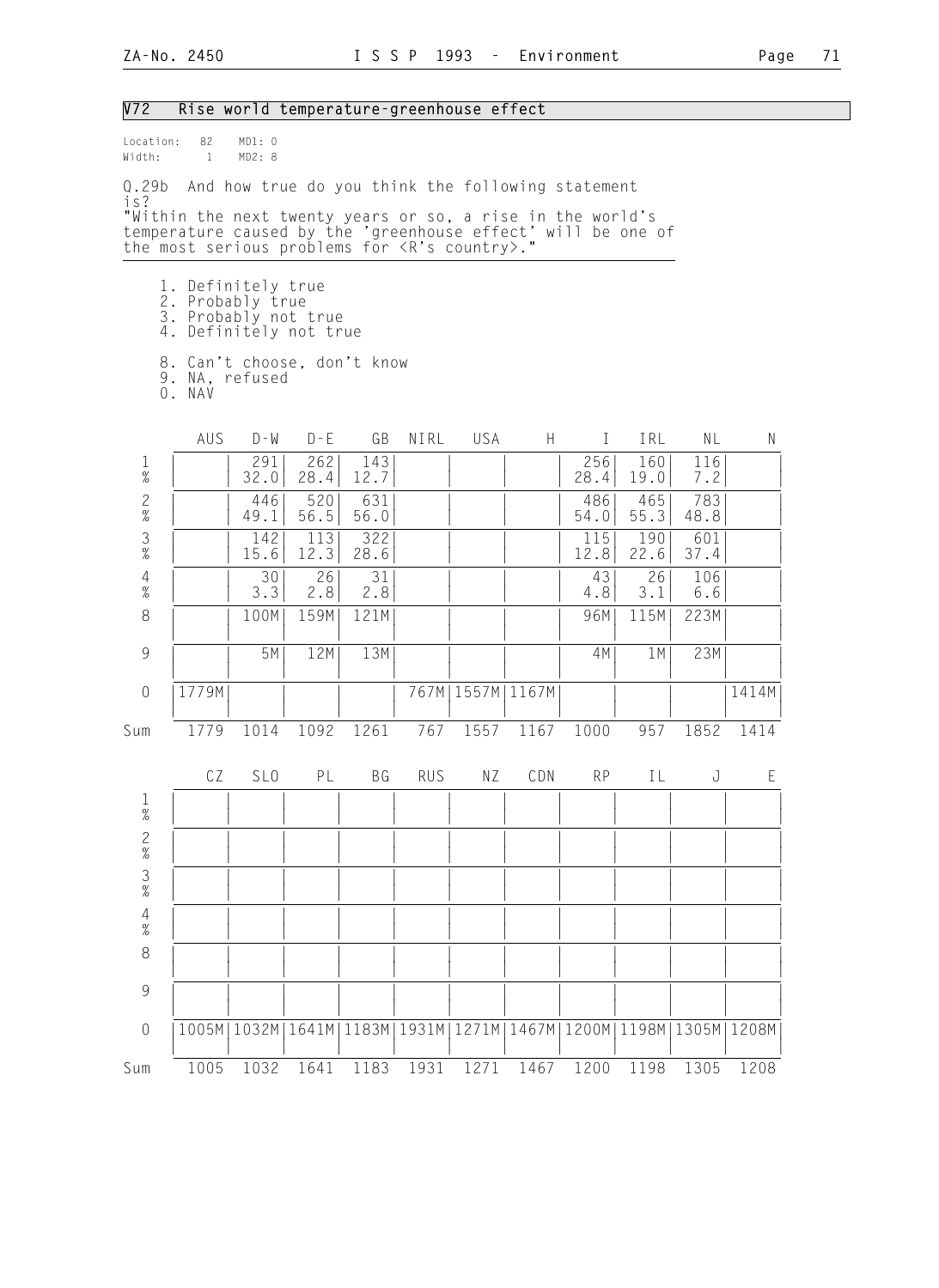#### V73 For the sake of environment: campaigns

Location: 83 MD1: 0<br>Width: 1 MD2: 8  $Width: 1$ 

Q.30 There are various ways governments might try to get people to use less energy, for the sake of the environment. Please tick one box for each policy below to show your views. For the sake of the environment, the  $\langle R \rangle$  country's> government should ...

Q.30a spend public money on campaigns to persuade people to use less energy

- 1. Strongly in favour
- 2. Somewhat in favour
- 3. Neither in favour nor against
- 4. Somewhat against 5. Strongly against
	-
	- 8. Can't choose, don't know
- 9. NA, refused
- 0. NAV

|                | AUS   | D - W       | $D - E$     | GB          | NIRL | USA   | H     |             | IRL         | NL          | Ν     |
|----------------|-------|-------------|-------------|-------------|------|-------|-------|-------------|-------------|-------------|-------|
| $\frac{1}{\%}$ |       | 217<br>22.7 | 208<br>20.5 | 210<br>18.4 |      |       |       | 188<br>19.2 | 243<br>25.8 | 249<br>14.1 |       |
| $\frac{2}{\%}$ |       | 418<br>43.8 | 379<br>37.4 | 477<br>41.7 |      |       |       | 456<br>46.5 | 438<br>46.5 | 990<br>56.2 |       |
| $\frac{3}{8}$  |       | 130<br>13.6 | 146<br>14.4 | 251<br>21.9 |      |       |       | 135<br>13.8 | 75<br>8.0   | 362<br>20.6 |       |
| $\frac{4}{\%}$ |       | 118<br>12.4 | 186<br>18.3 | 142<br>12.4 |      |       |       | 97<br>9.9   | 125<br>13.3 | 139<br>7.9  |       |
| $\frac{5}{\%}$ |       | 72<br>7.5   | 95<br>9.4   | 64<br>5.6   |      |       |       | 104<br>10.6 | 60<br>6.4   | 21<br>1.2   |       |
| 8              |       | 53M         | 62M         | 55M         |      |       |       | 20M         | 15M         | 48M         |       |
| 9              |       | 6M          | 16M         | 62M         |      |       |       |             | 1M          | 43M         |       |
| $\overline{0}$ | 1779M |             |             |             | 767M | 1557M | 1167M |             |             |             | 1414M |
| Sum            | 1779  | 1014        | 1092        | 1261        | 767  | 1557  | 1167  | 1000        | 957         | 1852        | 1414  |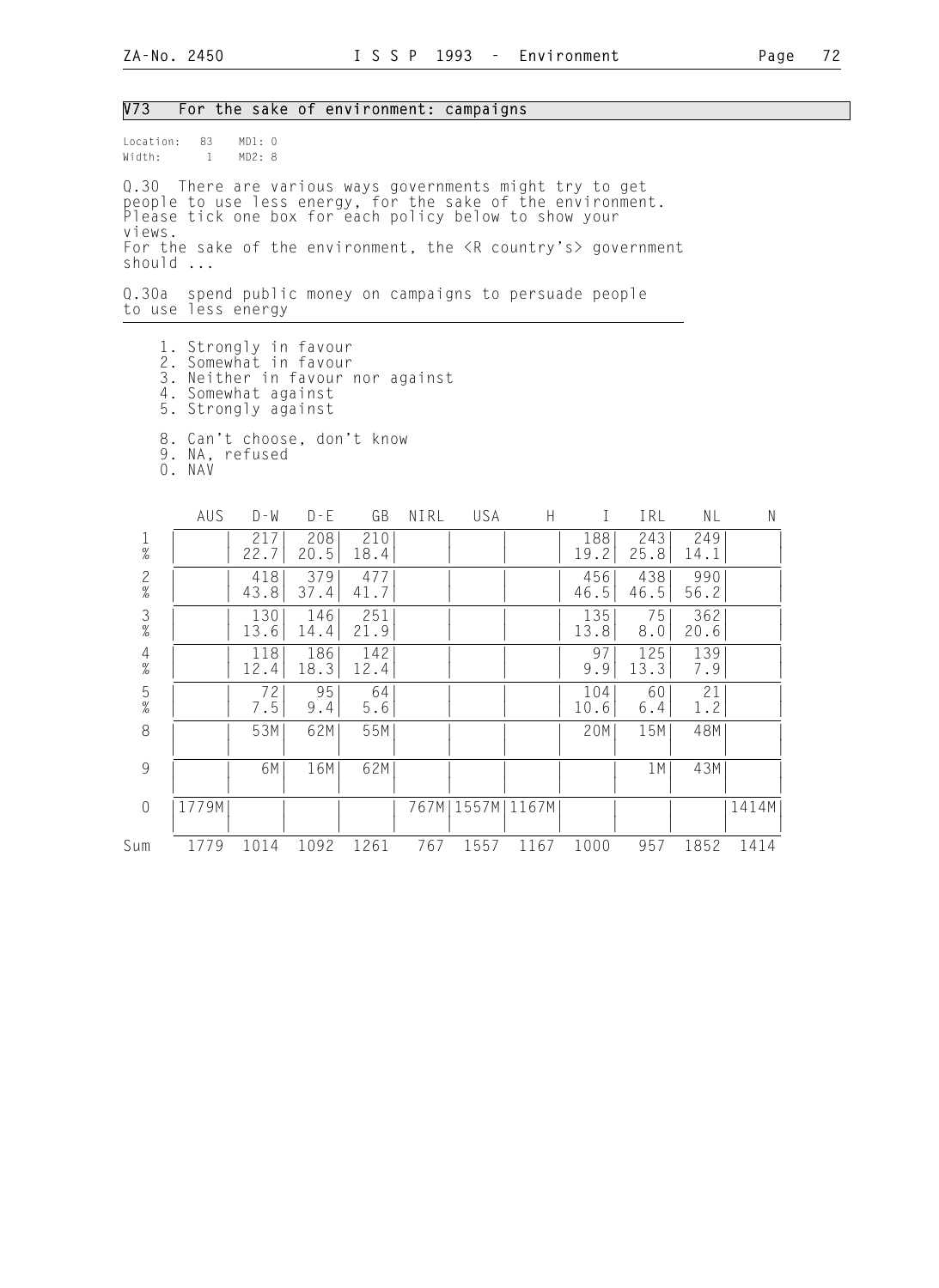V73 For the sake of environment: campaigns (continued) CZ SLO PL BG RUS NZ CDN RP IL J E 1 | | | | | | | | | | | |  $\frac{1}{2}$   $\frac{1}{2}$   $\frac{1}{2}$   $\frac{1}{2}$   $\frac{1}{2}$   $\frac{1}{2}$   $\frac{1}{2}$   $\frac{1}{2}$   $\frac{1}{2}$   $\frac{1}{2}$   $\frac{1}{2}$   $\frac{1}{2}$   $\frac{1}{2}$   $\frac{1}{2}$   $\frac{1}{2}$   $\frac{1}{2}$   $\frac{1}{2}$   $\frac{1}{2}$   $\frac{1}{2}$   $\frac{1}{2}$   $\frac{1}{2}$   $\frac{1}{2}$  2 | | | | | | | | | | | | | | |  $\frac{1}{2}$   $\frac{1}{2}$   $\frac{1}{2}$   $\frac{1}{2}$   $\frac{1}{2}$   $\frac{1}{2}$   $\frac{1}{2}$   $\frac{1}{2}$   $\frac{1}{2}$   $\frac{1}{2}$   $\frac{1}{2}$   $\frac{1}{2}$   $\frac{1}{2}$   $\frac{1}{2}$   $\frac{1}{2}$   $\frac{1}{2}$   $\frac{1}{2}$   $\frac{1}{2}$   $\frac{1}{2}$   $\frac{1}{2}$   $\frac{1}{2}$   $\frac{1}{2}$  3 | | | | | | | | | | | |  $\frac{1}{2}$   $\frac{1}{2}$   $\frac{1}{2}$   $\frac{1}{2}$   $\frac{1}{2}$   $\frac{1}{2}$   $\frac{1}{2}$   $\frac{1}{2}$   $\frac{1}{2}$   $\frac{1}{2}$   $\frac{1}{2}$   $\frac{1}{2}$   $\frac{1}{2}$   $\frac{1}{2}$   $\frac{1}{2}$   $\frac{1}{2}$   $\frac{1}{2}$   $\frac{1}{2}$   $\frac{1}{2}$   $\frac{1}{2}$   $\frac{1}{2}$   $\frac{1}{2}$  4 | | | | | | | | | | | |  $\frac{1}{2}$   $\frac{1}{2}$   $\frac{1}{2}$   $\frac{1}{2}$   $\frac{1}{2}$   $\frac{1}{2}$   $\frac{1}{2}$   $\frac{1}{2}$   $\frac{1}{2}$   $\frac{1}{2}$   $\frac{1}{2}$   $\frac{1}{2}$   $\frac{1}{2}$   $\frac{1}{2}$   $\frac{1}{2}$   $\frac{1}{2}$   $\frac{1}{2}$   $\frac{1}{2}$   $\frac{1}{2}$   $\frac{1}{2}$   $\frac{1}{2}$   $\frac{1}{2}$  5 | | | | | | | | | | | |  $\frac{1}{2}$   $\frac{1}{2}$   $\frac{1}{2}$   $\frac{1}{2}$   $\frac{1}{2}$   $\frac{1}{2}$   $\frac{1}{2}$   $\frac{1}{2}$   $\frac{1}{2}$   $\frac{1}{2}$   $\frac{1}{2}$   $\frac{1}{2}$   $\frac{1}{2}$   $\frac{1}{2}$   $\frac{1}{2}$   $\frac{1}{2}$   $\frac{1}{2}$   $\frac{1}{2}$   $\frac{1}{2}$   $\frac{1}{2}$   $\frac{1}{2}$   $\frac{1}{2}$  8 | | | | | | | | | | | | | | | | | | | | | | | | | | 9 | | | | | | | | | | | | | | | | | | | | | | | | 0 |1005M|1032M|1641M|1183M|1931M|1271M|1467M|1200M|1198M|1305M|1208M| | | | | | | | | | | | |

Sum 1005 1032 1641 1183 1931 1271 1467 1200 1198 1305 1208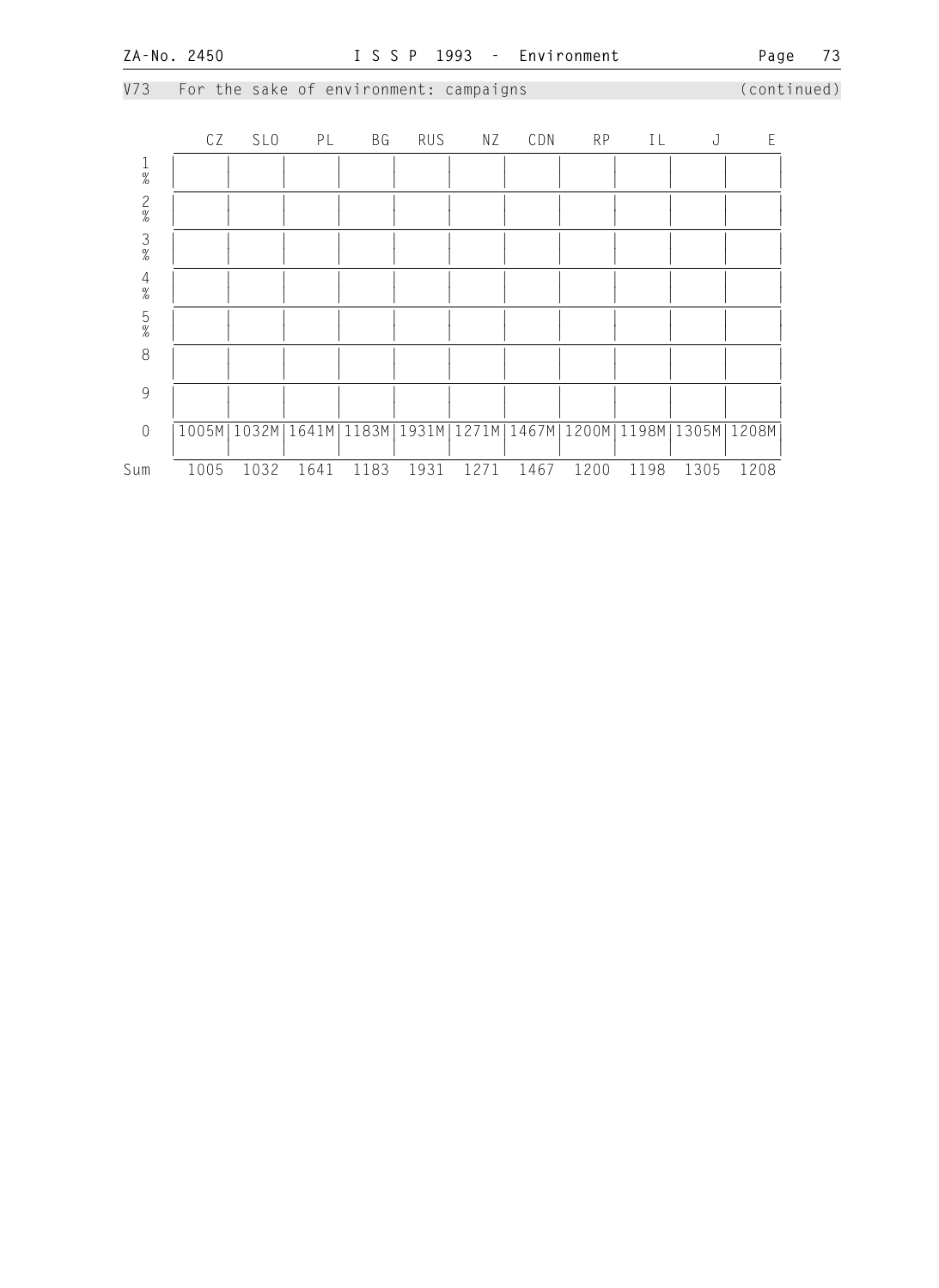## V74 Dto: put up energy taxes next ten years

| Location:<br>Width:                                       | 84<br>$\mathbf{1}$ | MD1: 0<br>MD2: 8                                                                                                                 |                       |             |            |                      |      |                                       |             |               |       |
|-----------------------------------------------------------|--------------------|----------------------------------------------------------------------------------------------------------------------------------|-----------------------|-------------|------------|----------------------|------|---------------------------------------|-------------|---------------|-------|
| Q.30b                                                     |                    | put up energy taxes each year for the next ten years<br>to get people to use less energy                                         |                       |             |            |                      |      |                                       |             |               |       |
|                                                           |                    | 1. Strongly in favour<br>2. Somewhat in favour<br>3. Neither in favour nor against<br>4. Somewhat against<br>5. Strongly against |                       |             |            |                      |      |                                       |             |               |       |
|                                                           | O. NAV             | 8. Can't choose, don't know<br>9. NA, refused                                                                                    |                       |             |            |                      |      |                                       |             |               |       |
|                                                           | AUS                | $D - W$                                                                                                                          | $D - E$               | GB          | NIRL       | USA                  | H    | $\mathbf{I}$                          | IRL         | NL            | N     |
| $\frac{1}{\%}$                                            |                    | 109<br>11.5                                                                                                                      | 64<br>6.2             | 43<br>3.8   |            |                      |      | 25<br>2.6                             | 35<br>3.7   | 57<br>3.2     |       |
| $\frac{2}{\%}$                                            |                    | 236<br>24.8                                                                                                                      | 193<br>18.8           | 179<br>15.7 |            |                      |      | 117<br>11.9                           | 143<br>15.2 | 310<br>17.6   |       |
| $\frac{3}{8}$                                             |                    | 181<br>19.0                                                                                                                      | 182<br>17.7           | 192<br>16.8 |            |                      |      | 122<br>12.4                           | 81<br>8.6   | 444<br>25.2   |       |
| $\overline{4}$<br>$\%$                                    |                    | 254<br>26.7                                                                                                                      | 311<br>30.2           | 383<br>33.5 |            |                      |      | 233<br>23.8                           | 329<br>35.0 | 746<br>42.4   |       |
| $\frac{5}{\%}$                                            |                    | 171<br>18.0                                                                                                                      | 279<br>27.1           | 345<br>30.2 |            |                      |      | 483<br>49.3                           | 352<br>37.4 | 202<br>11.5   |       |
| 8                                                         |                    | 56M                                                                                                                              | 46M                   | 50M         |            |                      |      | 20M                                   | 16M         | 36M           |       |
| $\mathcal{G}$                                             |                    | 7M                                                                                                                               | 17M                   | 69M         |            |                      |      |                                       | 1M          | 57M           |       |
| $\theta$                                                  | 1779M              |                                                                                                                                  |                       |             |            | 767M   1557M   1167M |      |                                       |             |               | 1414M |
| Sum                                                       | 1779               | 1014                                                                                                                             | 1092                  | 1261        | 767        | 1557                 | 1167 | 1000                                  | 957         | 1852          | 1414  |
|                                                           | CZ                 | SL <sub>0</sub>                                                                                                                  | PL                    | ВG          | <b>RUS</b> | ΝZ                   | CDN  | <b>RP</b>                             | IL          | J             | E     |
| $\mathbf{1}$<br>$\%$                                      |                    |                                                                                                                                  |                       |             |            |                      |      |                                       |             |               |       |
| $\frac{2}{\%}$                                            |                    |                                                                                                                                  |                       |             |            |                      |      |                                       |             |               |       |
| $\frac{3}{8}$                                             |                    |                                                                                                                                  |                       |             |            |                      |      |                                       |             |               |       |
| $\frac{4}{\%}$                                            |                    |                                                                                                                                  |                       |             |            |                      |      |                                       |             |               |       |
| $\frac{5}{\%}$                                            |                    |                                                                                                                                  |                       |             |            |                      |      |                                       |             |               |       |
| 8                                                         |                    |                                                                                                                                  |                       |             |            |                      |      |                                       |             |               |       |
| $\mathcal{G}% _{M_{1},M_{2}}^{\alpha,\beta}(\mathcal{A})$ |                    |                                                                                                                                  |                       |             |            |                      |      |                                       |             |               |       |
| $\theta$                                                  | 1005M              |                                                                                                                                  | 1032M   1641M   1183M |             |            |                      |      | 1931M   1271M   1467M   1200M   1198M |             | 1305M   1208M |       |
| Sum                                                       | 1005               | 1032                                                                                                                             | 1641                  | 1183        | 1931       | 1271                 | 1467 | 1200                                  | 1198        | 1305          | 1208  |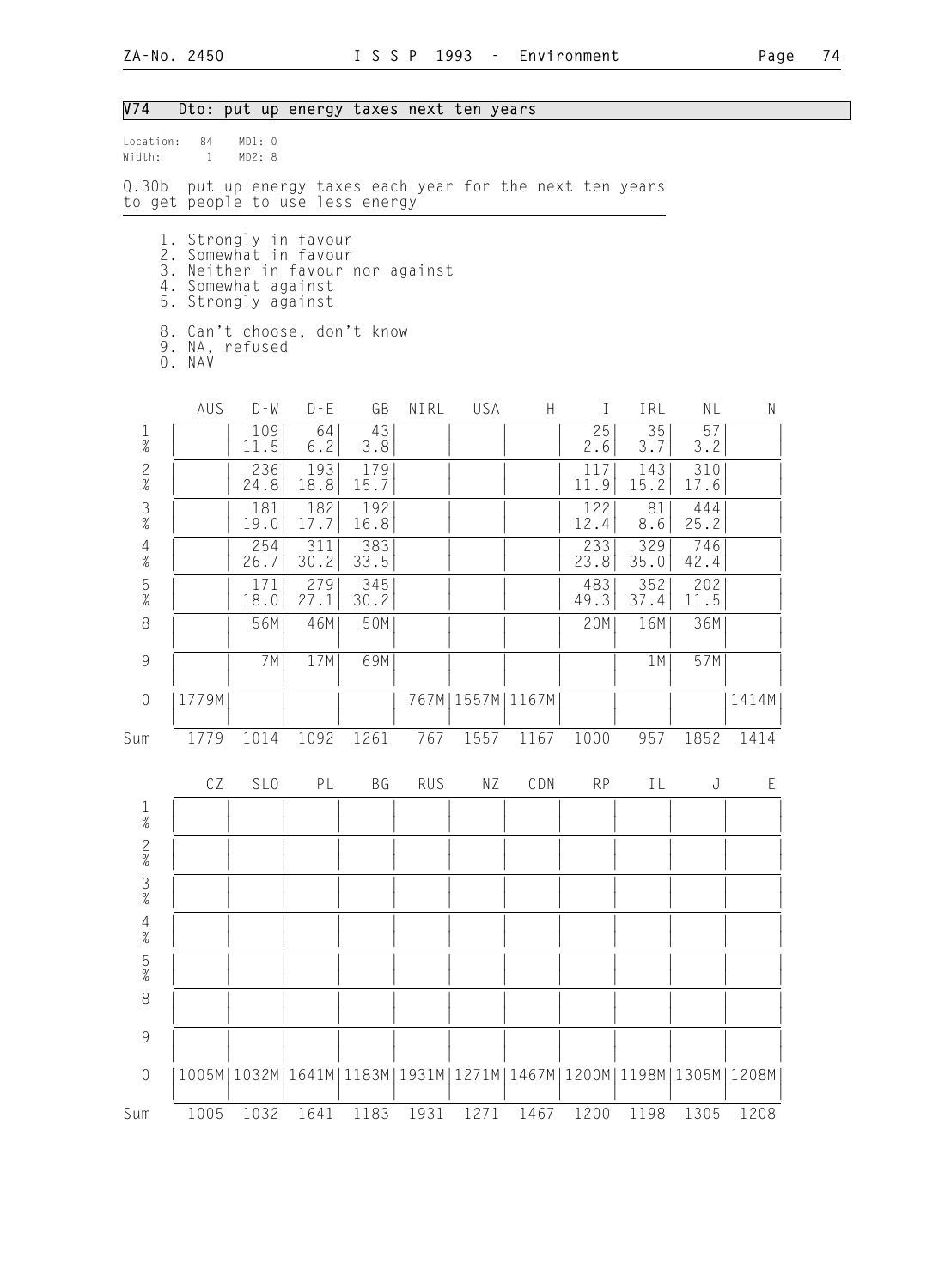# V75 Dto: public money-better home insulation

| Location:<br>Width:  | 85<br>$\mathbf{1}$                                                                                                               | MD1: 0<br>MD2: 8      |             |             |               |                                     |      |             |             |             |       |
|----------------------|----------------------------------------------------------------------------------------------------------------------------------|-----------------------|-------------|-------------|---------------|-------------------------------------|------|-------------|-------------|-------------|-------|
|                      | Q.30c spend public money on grants to help all households<br>put in better home insulation in order to save energy               |                       |             |             |               |                                     |      |             |             |             |       |
|                      | 1. Strongly in favour<br>2. Somewhat in favour<br>3. Neither in favour nor against<br>4. Somewhat against<br>5. Strongly against |                       |             |             |               |                                     |      |             |             |             |       |
|                      | 8. Can't choose, don't know<br>9. NA, refused<br>O. NAV                                                                          |                       |             |             |               |                                     |      |             |             |             |       |
|                      | AUS                                                                                                                              | $D - M$               | $D - E$     | GB          | NIRL          | USA                                 | H    | $\bf{I}$    | IRL         | NL          | N     |
| $\mathbf{1}$<br>$\%$ |                                                                                                                                  | 354<br>36.9           | 515<br>49.2 | 441<br>37.0 |               |                                     |      | 290<br>29.5 | 477<br>50.3 | 248<br>14.0 |       |
| $\frac{2}{\%}$       |                                                                                                                                  | 390<br>40.7           | 387<br>37.0 | 547<br>45.9 |               |                                     |      | 416<br>42.4 | 331<br>34.9 | 949<br>53.5 |       |
| $\frac{3}{8}$        |                                                                                                                                  | 116<br>12.1           | 77<br>7.4   | 113<br>9.5  |               |                                     |      | 131<br>13.3 | 31<br>3.3   | 332<br>18.7 |       |
| $\frac{4}{\%}$       |                                                                                                                                  | 68<br>7.1             | 44<br>4.2   | 66<br>$5.5$ |               |                                     |      | 65<br>6.6   | 75<br>7.9   | 198<br>11.2 |       |
| $\frac{5}{\%}$       |                                                                                                                                  | 31<br>3.2             | 24<br>2.3   | 24<br>2.0   |               |                                     |      | 80<br>8.1   | 35<br>3.7   | 46<br>2.6   |       |
| 8                    |                                                                                                                                  | 53M                   | 37M         | 33M         |               |                                     |      | 16M         | 7M          | 41M         |       |
| $\mathcal{G}$        |                                                                                                                                  | 2M                    | 8M          | 37M         |               |                                     |      | 2M          | 1 M         | 38M         |       |
| $\mathbf 0$          | 1779M                                                                                                                            |                       |             |             | 767M          | 1557M   1167M                       |      |             |             |             | 1414M |
| Sum                  | 1779                                                                                                                             | 1014                  | 1092        | 1261        | 767           | 1557                                | 1167 | 1000        | 957         | 1852        | 1414  |
|                      | CZ                                                                                                                               | SL <sub>0</sub>       | PL          | BG          | <b>RUS</b>    | NZ                                  | CDN  | <b>RP</b>   | IL          | J           | E     |
| $\mathbf{1}$<br>$\%$ |                                                                                                                                  |                       |             |             |               |                                     |      |             |             |             |       |
| $\frac{2}{\%}$       |                                                                                                                                  |                       |             |             |               |                                     |      |             |             |             |       |
| $\frac{3}{%}$        |                                                                                                                                  |                       |             |             |               |                                     |      |             |             |             |       |
| $4\atop 26$          |                                                                                                                                  |                       |             |             |               |                                     |      |             |             |             |       |
| $\frac{5}{\%}$       |                                                                                                                                  |                       |             |             |               |                                     |      |             |             |             |       |
| 8                    |                                                                                                                                  |                       |             |             |               |                                     |      |             |             |             |       |
| 9                    |                                                                                                                                  |                       |             |             |               |                                     |      |             |             |             |       |
| $\sqrt{a}$           |                                                                                                                                  | 1005M   1032M   1641M |             |             | 1183M   1931M | 1271M 1467M 1200M 1198M 1305M 1208M |      |             |             |             |       |
| Sum                  | 1005                                                                                                                             | 1032                  | 1641        | 1183        | 1931          | 1271                                | 1467 | 1200        | 1198        | 1305        | 1208  |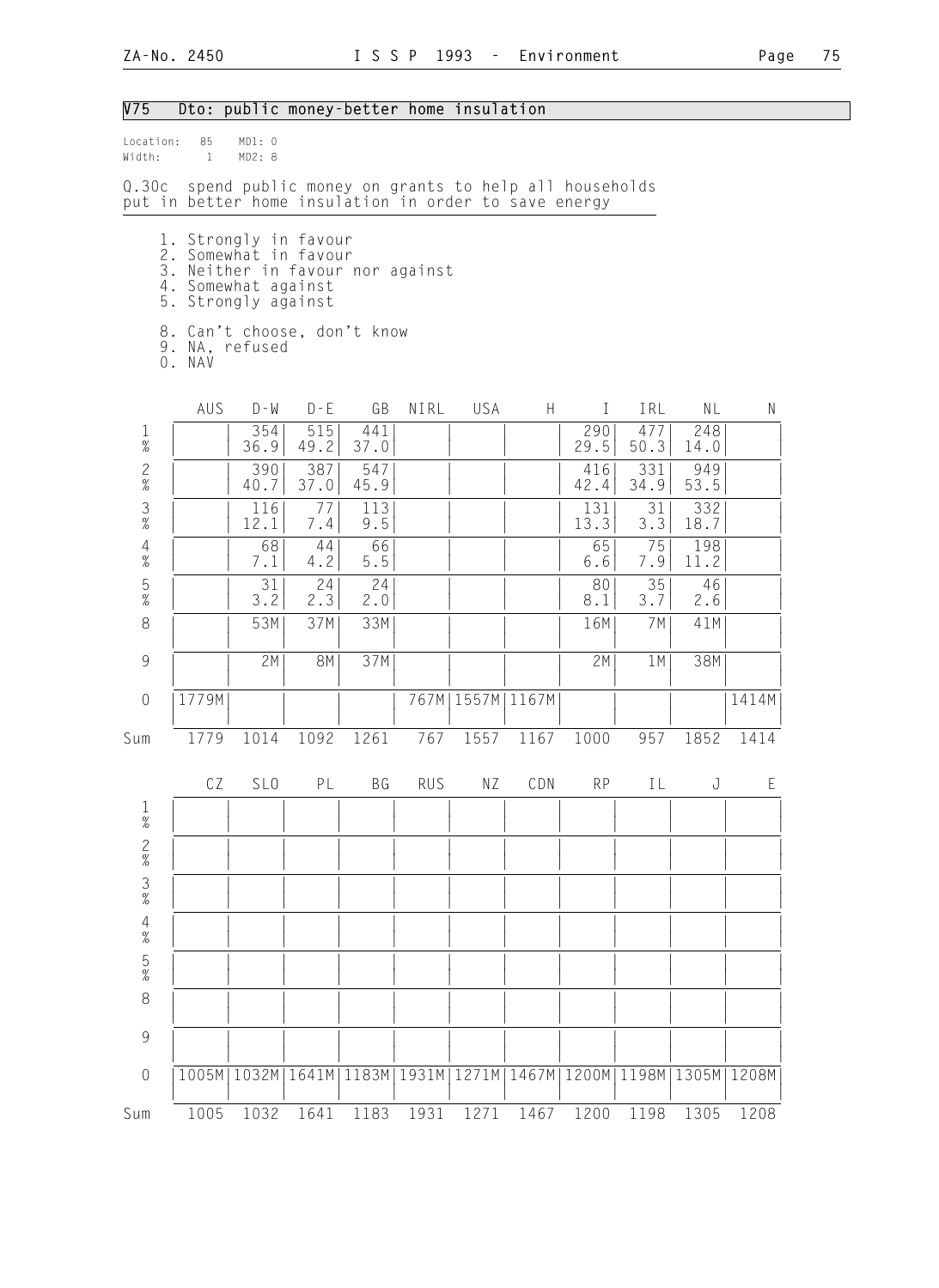## V76 Dto: ration amount of energy each househ

| Location:<br>Width:                                       | 86<br>$\mathbf{1}$                                                                                                               | MD1: 0<br>MD2: 8                                  |             |               |            |                      |                                               |             |             |             |       |
|-----------------------------------------------------------|----------------------------------------------------------------------------------------------------------------------------------|---------------------------------------------------|-------------|---------------|------------|----------------------|-----------------------------------------------|-------------|-------------|-------------|-------|
| Q.30d                                                     | household is allowed to use to make people use less energy                                                                       | restrict or ration the amount of energy that each |             |               |            |                      |                                               |             |             |             |       |
|                                                           | 1. Strongly in favour<br>2. Somewhat in favour<br>3. Neither in favour nor against<br>4. Somewhat against<br>5. Strongly against |                                                   |             |               |            |                      |                                               |             |             |             |       |
|                                                           | 8. Can't choose, don't know<br>9. NA, refused<br>0. NAV                                                                          |                                                   |             |               |            |                      |                                               |             |             |             |       |
|                                                           | AUS                                                                                                                              | $D - W$                                           | $D - E$     | GB            | NIRL       | USA                  | H                                             | $\bf{I}$    | IRL         | NL          | N     |
| $\frac{1}{\%}$                                            |                                                                                                                                  | 64<br>6.8                                         | 48<br>4.8   | 54<br>4.7     |            |                      |                                               | 67<br>6.9   | 52<br>5.5   | 41<br>2.4   |       |
| $\frac{2}{\%}$                                            |                                                                                                                                  | 153<br>16.2                                       | 130<br>12.9 | 156<br>13.7   |            |                      |                                               | 277<br>28.4 | 199<br>21.2 | 254<br>14.7 |       |
| $\frac{3}{8}$                                             |                                                                                                                                  | 163<br>17.2                                       | 157<br>15.5 | 182<br>16.0   |            |                      |                                               | 148<br>15.2 | 83<br>8.8   | 359<br>20.7 |       |
| $\overline{4}$<br>$\%$                                    |                                                                                                                                  | 232<br>24.5                                       | 274<br>27.1 | 368<br>32.3   |            |                      |                                               | 160<br>16.4 | 285<br>30.3 | 825<br>47.6 |       |
| $\frac{5}{\%}$                                            |                                                                                                                                  | 334<br>35.3                                       | 401<br>39.7 | 380<br>33.3   |            |                      |                                               | 322<br>33.1 | 321<br>34.1 | 253<br>14.6 |       |
| $\,8\,$                                                   |                                                                                                                                  | 61M                                               | 66M         | 55M           |            |                      |                                               | 24M         | 16M         | 60M         |       |
| $\mathcal{G}% _{M_{1},M_{2}}^{\alpha,\beta}(\mathcal{A})$ |                                                                                                                                  | 7M                                                | 16M         | 66M           |            |                      |                                               | 2M          | 1M          | 60M         |       |
| $\mathbf 0$                                               | 1779M                                                                                                                            |                                                   |             |               |            | 767M   1557M   1167M |                                               |             |             |             | 1414M |
| Sum                                                       | 1779                                                                                                                             | 1014                                              | 1092        | 1261          | 767        | 1557                 | 1167                                          | 1000        | 957         | 1852        | 1414  |
|                                                           | CZ                                                                                                                               | SL <sub>0</sub>                                   | PL          | BG            | <b>RUS</b> | NZ                   | CDN                                           | <b>RP</b>   | IL          | J           | E     |
| $\mathbf{1}$<br>$\%$                                      |                                                                                                                                  |                                                   |             |               |            |                      |                                               |             |             |             |       |
| $\frac{2}{\%}$                                            |                                                                                                                                  |                                                   |             |               |            |                      |                                               |             |             |             |       |
| $\frac{3}{8}$                                             |                                                                                                                                  |                                                   |             |               |            |                      |                                               |             |             |             |       |
| $\frac{4}{\%}$                                            |                                                                                                                                  |                                                   |             |               |            |                      |                                               |             |             |             |       |
| $\frac{5}{\%}$                                            |                                                                                                                                  |                                                   |             |               |            |                      |                                               |             |             |             |       |
| 8                                                         |                                                                                                                                  |                                                   |             |               |            |                      |                                               |             |             |             |       |
| 9                                                         |                                                                                                                                  |                                                   |             |               |            |                      |                                               |             |             |             |       |
| $\mathbf 0$                                               |                                                                                                                                  | 1005M   1032M                                     |             | 1641M   1183M | 1931M      |                      | 1271M   1467M   1200M   1198M   1305M   1208M |             |             |             |       |
| Sum                                                       | 1005                                                                                                                             | 1032                                              | 1641        | 1183          | 1931       | 1271                 | 1467                                          | 1200        | 1198        | 1305        | 1208  |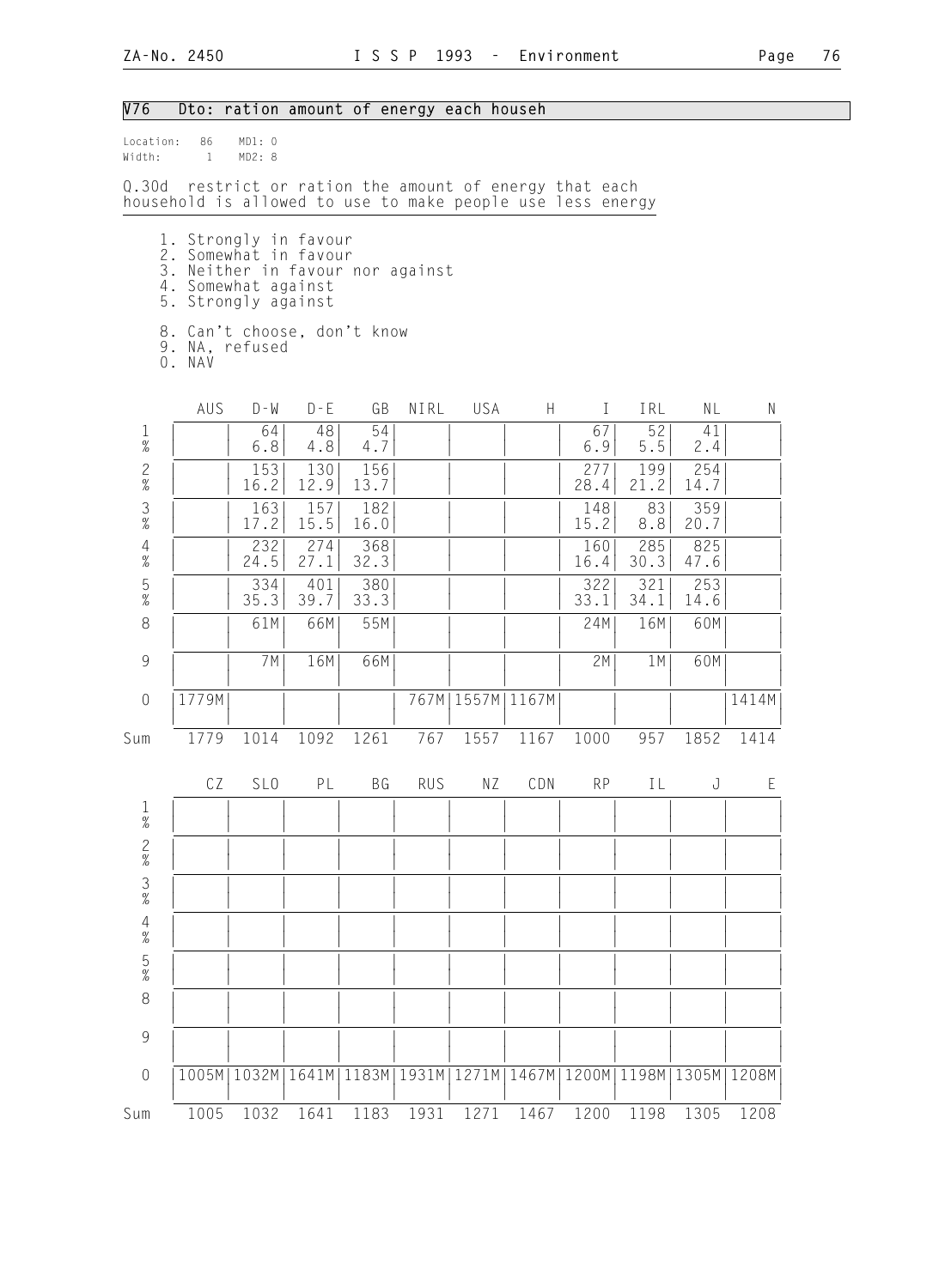| V77                                                       |                                                                                                                                                                                     |                 | Days a week drive car, van, motorbike                                              |             |            |                      |      |                               |             |             |       |
|-----------------------------------------------------------|-------------------------------------------------------------------------------------------------------------------------------------------------------------------------------------|-----------------|------------------------------------------------------------------------------------|-------------|------------|----------------------|------|-------------------------------|-------------|-------------|-------|
| Location:<br>Width:                                       | 87<br>$\mathbf{1}$                                                                                                                                                                  | MD1: 0<br>MD2:9 |                                                                                    |             |            |                      |      |                               |             |             |       |
| 0.31                                                      | do you usually drive a car or van or motorbike?                                                                                                                                     |                 | Whether or not you own a car, how many days a week                                 |             |            |                      |      |                               |             |             |       |
| 4.<br>5.                                                  | 1. I never drive<br>2. I usually drive less often than once a week<br>3. I usually drive one or two days a week<br>6. I usually drive seven days a week<br>9. NA, refused<br>0. NAV |                 | I usually drive three or four days week<br>I usually drive five or six days a week |             |            |                      |      |                               |             |             |       |
|                                                           | AUS                                                                                                                                                                                 | $D - M$         | $D - E$                                                                            | GB          | NIRL       | USA                  | H.   | $\bf{I}$                      | IRL         | NL          | N     |
| $\frac{1}{\%}$                                            |                                                                                                                                                                                     | 282<br>27.9     | 469<br>43.1                                                                        | 456<br>36.5 |            |                      |      | 278<br>27.9                   | 367<br>38.3 | 521<br>28.6 |       |
| $\frac{2}{\%}$                                            |                                                                                                                                                                                     | 59<br>5.8       | 61<br>5.6                                                                          | 56<br>4.5   |            |                      |      | 46<br>4.6                     | 24<br>2.5   | 189<br>10.4 |       |
| $\frac{3}{\%}$                                            |                                                                                                                                                                                     | 167<br>16.5     | 131<br>12.1                                                                        | 98<br>7.8   |            |                      |      | 112<br>11.2                   | 63<br>6.6   | 340<br>18.6 |       |
| $\overline{4}$<br>$\%$                                    |                                                                                                                                                                                     | 129<br>12.8     | 94<br>8.6                                                                          | 136<br>10.9 |            |                      |      | 97<br>9.7                     | 86<br>9.0   | 289<br>15.8 |       |
| $\frac{5}{\%}$                                            |                                                                                                                                                                                     | 277<br>27.4     | 242<br>22.3                                                                        | 219<br>17.5 |            |                      |      | 129<br>12.9                   | 84<br>8.8   | 332<br>18.2 |       |
| $6\,$<br>$\%$                                             |                                                                                                                                                                                     | 96<br>9.5       | 90<br>8.3                                                                          | 284<br>22.7 |            |                      |      | 336<br>33.7                   | 333<br>34.8 | 153<br>8.4  |       |
| $\mathcal{G}% _{M_{1},M_{2}}^{\alpha,\beta}(\mathcal{G})$ |                                                                                                                                                                                     | 4M              | 5M                                                                                 | 12M         |            |                      |      | 2M                            |             | 28M         |       |
| $\mathbf 0$                                               | 1779M                                                                                                                                                                               |                 |                                                                                    |             |            | 767M   1557M   1167M |      |                               |             |             | 1414M |
| Sum                                                       | 1779                                                                                                                                                                                | 1014            | 1092                                                                               | 1261        | 767        | 1557                 | 1167 | 1000                          | 957         | 1852        | 1414  |
|                                                           |                                                                                                                                                                                     | CZ SLO          | PL                                                                                 | B G         | <b>RUS</b> | N Z                  | CDN  | RP                            |             | IL J        | E     |
| ]<br>%                                                    |                                                                                                                                                                                     |                 |                                                                                    |             |            |                      |      |                               |             |             |       |
| $\frac{2}{\%}$                                            |                                                                                                                                                                                     |                 |                                                                                    |             |            |                      |      |                               |             |             |       |
| $\frac{3}{8}$                                             |                                                                                                                                                                                     |                 |                                                                                    |             |            |                      |      |                               |             |             |       |
| $\frac{4}{\%}$                                            |                                                                                                                                                                                     |                 |                                                                                    |             |            |                      |      |                               |             |             |       |
| $\frac{5}{\%}$                                            |                                                                                                                                                                                     |                 |                                                                                    |             |            |                      |      |                               |             |             |       |
| $\frac{6}{\%}$                                            |                                                                                                                                                                                     |                 |                                                                                    |             |            |                      |      |                               |             |             |       |
| 9                                                         |                                                                                                                                                                                     |                 |                                                                                    |             |            |                      |      |                               |             |             |       |
| $\mathbf 0$                                               |                                                                                                                                                                                     | 1005M   1032M   | 1641M                                                                              | 1183M       | 1931M      | 1271M                |      | 1467M 1200M 1198M 1305M 1208M |             |             |       |
| Sum                                                       | 1005                                                                                                                                                                                | 1032            | 1641                                                                               | 1183        | 1931       | 1271                 | 1467 | 1200                          | 1198        | 1305        | 1208  |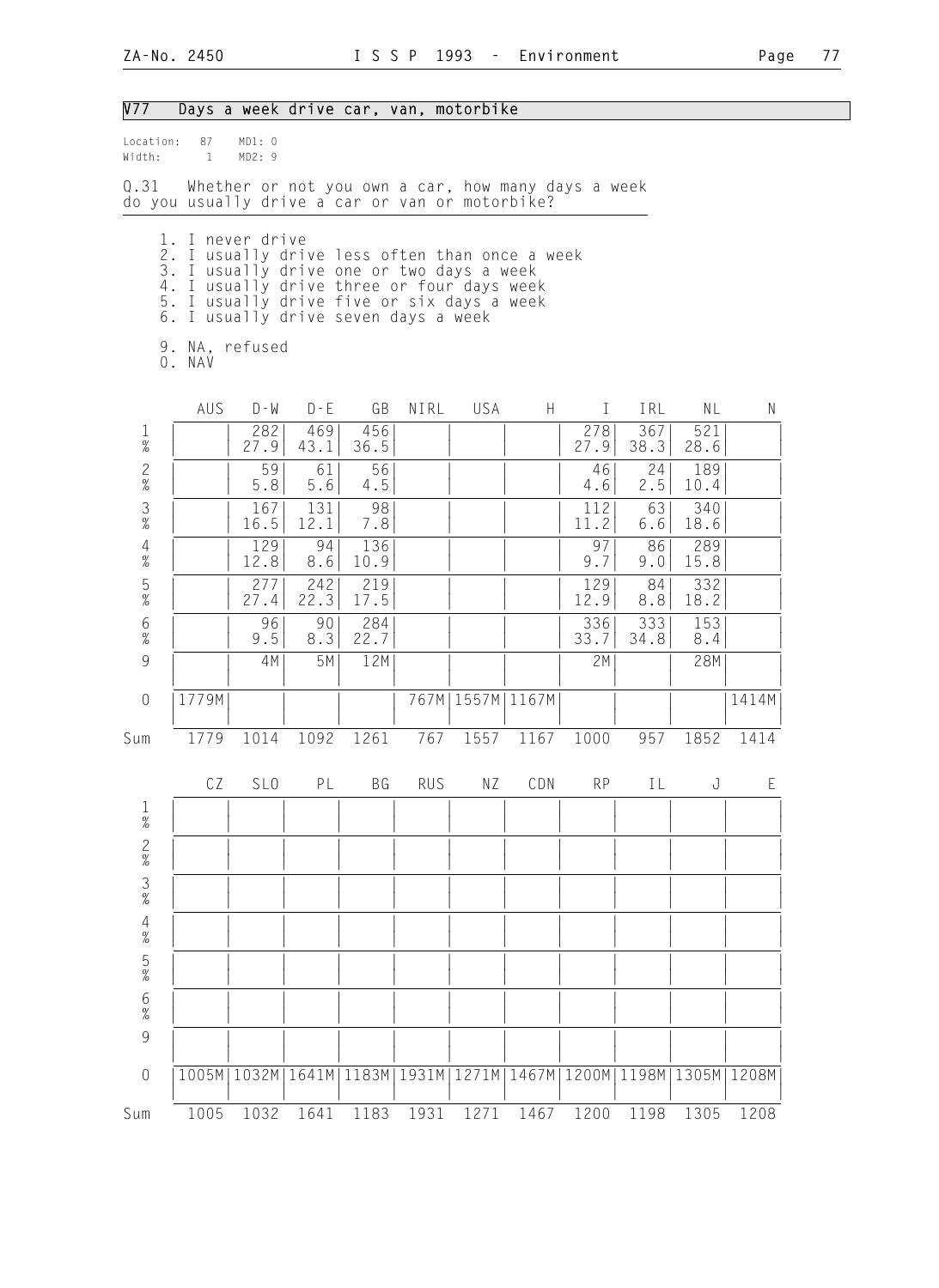## V78 Household own,regular use car van motorb

| Location:<br>Width:    | 88<br>$\sim$ 1                                                                              | MD1: 0<br>MD2:9 |             |             |            |      |                                                                       |              |             |              |           |
|------------------------|---------------------------------------------------------------------------------------------|-----------------|-------------|-------------|------------|------|-----------------------------------------------------------------------|--------------|-------------|--------------|-----------|
|                        | Q.32 Does your household own, or have the regular use of,<br>car or van or motorbike?       |                 |             |             |            |      |                                                                       |              |             |              |           |
|                        | 1. Yes, one vehicle only<br>2. Yes, two vehicles<br>3. Yes, three or more vehicles<br>4. No |                 |             |             |            |      |                                                                       |              |             |              |           |
|                        | 9. NA, refused<br>0. NAV                                                                    |                 |             |             |            |      |                                                                       |              |             |              |           |
|                        | AUS                                                                                         | $D - W$         | $D - E$     | GB          | NIRL       | USA  | H                                                                     | $\mathbf{I}$ | IRL         | N L          | ${\sf N}$ |
| $\frac{1}{\%}$         |                                                                                             | 571<br>56.4     | 588<br>53.9 | 602<br>48.3 |            |      |                                                                       | 437<br>43.7  | 528<br>55.3 | 1102<br>60.0 |           |
| $\frac{2}{\%}$         |                                                                                             | 203<br>20.1     | 140<br>12.8 | 258<br>20.7 |            |      |                                                                       | 355<br>35.5  | 170<br>17.8 | 309<br>16.8  |           |
| $\frac{3}{8}$          |                                                                                             | 31<br>3.1       | 27<br>2.5   | 56<br>4.5   |            |      |                                                                       | 122<br>12.2  | 26<br>2.7   | 47<br>2.6    |           |
| $\frac{4}{\%}$         |                                                                                             | 207<br>20.5     | 335<br>30.7 | 330<br>26.5 |            |      |                                                                       | 85<br>8.5    | 231<br>24.2 | 380<br>20.7  |           |
| $\overline{9}$         |                                                                                             | 2M              | 2M          | 15M         |            |      |                                                                       | 1 M          | 2M          | 14M          |           |
| $\overline{0}$         | 1779M                                                                                       |                 |             |             |            |      | 767M   1557M   1167M                                                  |              |             |              | 1414M     |
| Sum                    | 1779                                                                                        | 1014            | 1092        | 1261        | 767        | 1557 | 1167                                                                  | 1000         | 957         | 1852         | 1414      |
|                        | CZ                                                                                          | SL <sub>0</sub> | PL          | BG          | <b>RUS</b> | ΝZ   | CDN                                                                   | <b>RP</b>    | IL          | J            | E         |
| $\frac{1}{\%}$         |                                                                                             |                 |             |             |            |      |                                                                       |              |             |              |           |
| $\frac{2}{\%}$         |                                                                                             |                 |             |             |            |      |                                                                       |              |             |              |           |
| $\frac{3}{8}$          |                                                                                             |                 |             |             |            |      |                                                                       |              |             |              |           |
| $\overline{4}$<br>$\%$ |                                                                                             |                 |             |             |            |      |                                                                       |              |             |              |           |
| 9                      |                                                                                             |                 |             |             |            |      |                                                                       |              |             |              |           |
| $\theta$               |                                                                                             | 1005M   1032M   |             |             |            |      | 1641M   1183M   1931M   1271M   1467M   1200M   1198M   1305M   1208M |              |             |              |           |
| Sum                    | 1005                                                                                        | 1032            | 1641        | 1183        | 1931       | 1271 | 1467                                                                  | 1200         | 1198        | 1305         | 1208      |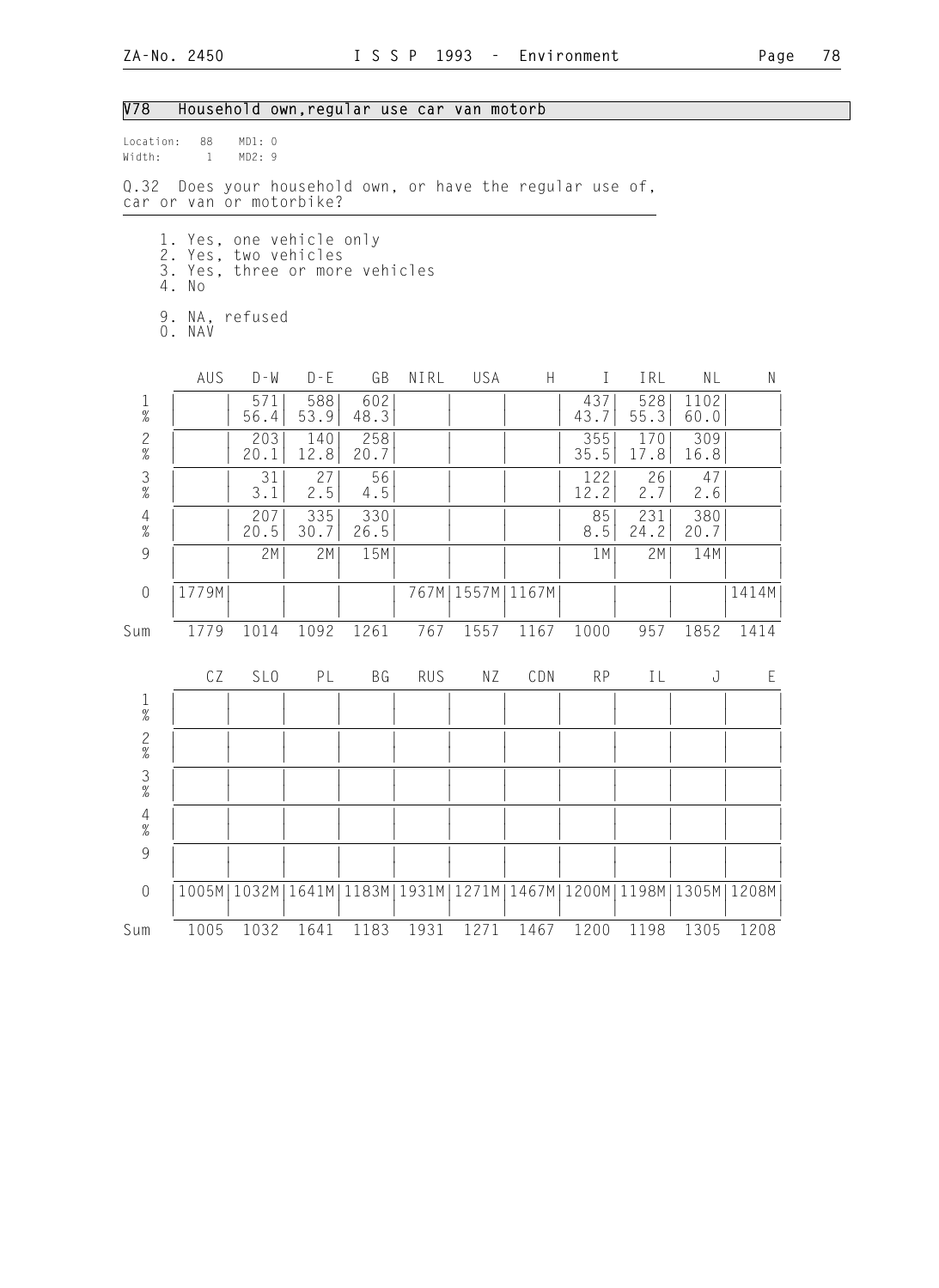| Page | 79 |
|------|----|
|      |    |

| V79                                      |                                                                                                                                   | Chosen car, van, motorbike last five years                                            |             |             |            |                      |      |             |             |              |             |
|------------------------------------------|-----------------------------------------------------------------------------------------------------------------------------------|---------------------------------------------------------------------------------------|-------------|-------------|------------|----------------------|------|-------------|-------------|--------------|-------------|
| Location:<br>Width:                      | 89<br>$\mathbf{1}$                                                                                                                | MD1: 0<br>MD2: 8                                                                      |             |             |            |                      |      |             |             |              |             |
|                                          | Q.33a Have you chosen or helped choose a car, van or<br>motorbike for yourself or your household in the last five<br>years or so? |                                                                                       |             |             |            |                      |      |             |             |              |             |
|                                          | 1. Yes<br>2. No                                                                                                                   |                                                                                       |             |             |            |                      |      |             |             |              |             |
|                                          | 8. Can't remember<br>9. NA, refused<br>0. NAV                                                                                     |                                                                                       |             |             |            |                      |      |             |             |              |             |
|                                          | AUS                                                                                                                               | $D - M$                                                                               | $D - E$     | GB          | NIRL       | USA                  | H    | $\mathbf I$ | IRL         | NL           | $\mathsf N$ |
| $\mathbf{1}$<br>$\overline{\mathcal{U}}$ |                                                                                                                                   | 536<br>53.4                                                                           | 612<br>56.9 | 703<br>57.0 |            |                      |      | 516<br>51.8 | 451<br>47.2 | 1111<br>61.0 |             |
| $\frac{2}{\%}$                           |                                                                                                                                   | 467<br>46.6                                                                           | 464<br>43.1 | 531<br>43.0 |            |                      |      | 480<br>48.2 | 504<br>52.8 | 711<br>39.0  |             |
| $\,8\,$                                  |                                                                                                                                   | 11M                                                                                   | 14M         | 7M          |            |                      |      | 3M          |             | 11M          |             |
| $\overline{9}$                           |                                                                                                                                   |                                                                                       | 2M          | 20M         |            |                      |      | 1M          | 2M          | 19M          |             |
| $\sqrt{a}$                               | 1779M                                                                                                                             |                                                                                       |             |             |            | 767M   1557M   1167M |      |             |             |              | 1414M       |
| Sum                                      | 1779                                                                                                                              | 1014                                                                                  | 1092        | 1261        | 767        | 1557                 | 1167 | 1000        | 957         | 1852         | 1414        |
|                                          | CZ                                                                                                                                | SL <sub>0</sub>                                                                       | PL          | BG          | <b>RUS</b> | NZ                   | CDN  | <b>RP</b>   | IL          | J            | E           |
| $\frac{1}{\%}$                           |                                                                                                                                   |                                                                                       |             |             |            |                      |      |             |             |              |             |
| $\frac{2}{\%}$                           |                                                                                                                                   |                                                                                       |             |             |            |                      |      |             |             |              |             |
| $\,8\,$                                  |                                                                                                                                   |                                                                                       |             |             |            |                      |      |             |             |              |             |
| $\overline{9}$                           |                                                                                                                                   |                                                                                       |             |             |            |                      |      |             |             |              |             |
| $\mathbf 0$                              |                                                                                                                                   | 1005M   1032M   1641M   1183M   1931M   1271M   1467M   1200M   1198M   1305M   1208M |             |             |            |                      |      |             |             |              |             |
| Sum                                      | 1005                                                                                                                              | 1032                                                                                  | 1641        | 1183        | 1931       | 1271                 | 1467 | 1200        | 1198        | 1305         | 1208        |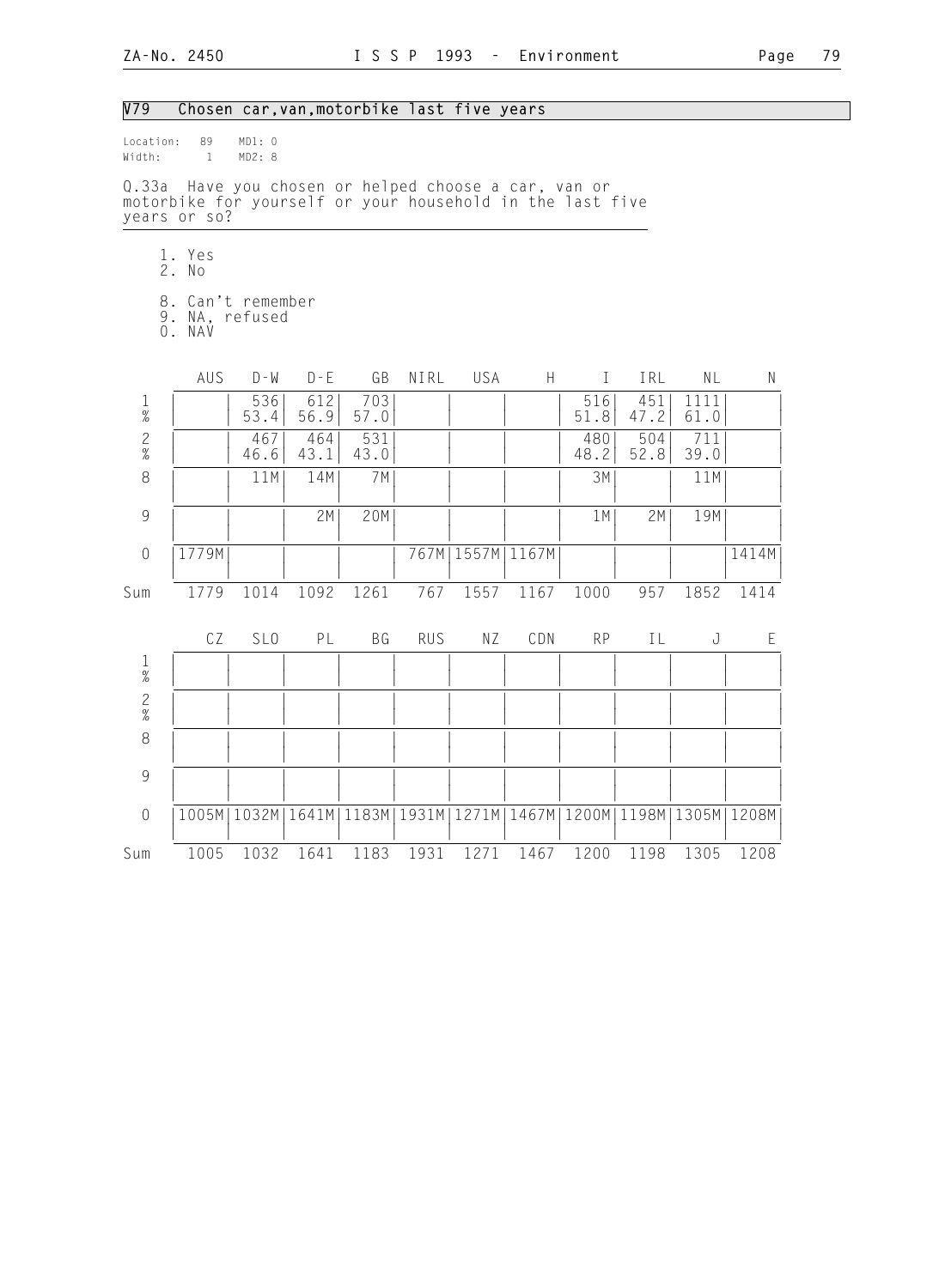| <b>V80</b>                             |                                                                                                                                                                                                                                                            |                  | Important choose model less harmful env |             |            |                      |           |              |                               |               |              |
|----------------------------------------|------------------------------------------------------------------------------------------------------------------------------------------------------------------------------------------------------------------------------------------------------------|------------------|-----------------------------------------|-------------|------------|----------------------|-----------|--------------|-------------------------------|---------------|--------------|
| Location:<br>Width:                    | 90<br>$\overline{1}$                                                                                                                                                                                                                                       | MD1: 0<br>MD2: 8 |                                         |             |            |                      |           |              |                               |               |              |
|                                        | Q.33b (If yes at 33a) When you chose or helped choose the<br>last car, van or motorbike, how important to you personally<br>was it to choose a model which was less harmful to the<br>environment?<br>Choosing a model less harmful to the environment was |                  |                                         |             |            |                      |           |              |                               |               |              |
|                                        |                                                                                                                                                                                                                                                            |                  |                                         |             |            |                      |           |              |                               |               |              |
|                                        | 1. The single most important thing<br>2. Very important<br>3. Fairly important<br>4. Not important<br>5. I did not consider it at all<br>8. Can't remember                                                                                                 |                  |                                         |             |            |                      |           |              |                               |               |              |
|                                        | 9. NA, refused<br>0. NAP, NAV                                                                                                                                                                                                                              |                  |                                         |             |            |                      |           |              |                               |               |              |
|                                        | AUS                                                                                                                                                                                                                                                        | $D - W$          | $D - E$                                 | GB          | NIRL       | USA                  | H.        | $\mathbf{I}$ | IRL                           | NL            | Ν            |
| $\frac{1}{\%}$                         |                                                                                                                                                                                                                                                            | 49<br>9.3        | 63<br>10.5                              | 15<br>2.2   |            |                      |           | 43<br>8.5    | 8<br>1.8                      | 41<br>3.8     |              |
| $\frac{2}{\%}$                         |                                                                                                                                                                                                                                                            | 230<br>43.8      | 208<br>34.7                             | 114<br>17.0 |            |                      |           | 94<br>18.5   | 62<br>13.8                    | 247<br>22.7   |              |
| $\frac{3}{\%}$                         |                                                                                                                                                                                                                                                            | 165<br>31.4      | 198<br>33.1                             | 252<br>37.5 |            |                      |           | 96<br>18.9   | 104<br>23.2                   | 472<br>43.5   |              |
| $\overline{4}$<br>$\%$                 |                                                                                                                                                                                                                                                            | 23<br>4.4        | 54<br>9.0                               | 116<br>17.3 |            |                      |           | 38<br>7.5    | 56<br>12.5                    | 151<br>13.9   |              |
| $\frac{5}{\%}$                         |                                                                                                                                                                                                                                                            | 58<br>11.0       | 76<br>12.7                              | 175<br>26.0 |            |                      |           | 237<br>46.7  | 219<br>48.8                   | 175<br>16.1   |              |
| 8                                      |                                                                                                                                                                                                                                                            | 9M               | 10M                                     | 11M         |            |                      |           | 8M           | 2M                            | 19M           |              |
| 9                                      |                                                                                                                                                                                                                                                            | 2M               | 3M                                      | 20M         |            |                      |           |              |                               | 6M            |              |
| $\theta$                               | 1779M                                                                                                                                                                                                                                                      | 478M             | 480M                                    | 558M        |            | 767M   1557M   1167M |           | 484M         | 506M                          |               | 741M   1414M |
| Sum                                    | 1779                                                                                                                                                                                                                                                       | 1014             | 1092                                    | 1261        | 767        |                      | 1557 1167 | 1000         | 957                           | 1852          | 1414         |
|                                        | CZ                                                                                                                                                                                                                                                         | SL <sub>0</sub>  | PL                                      | BG          | <b>RUS</b> | ΝZ                   | CDN       | <b>RP</b>    | IL                            | J             | Ε            |
| $\frac{1}{\%}$                         |                                                                                                                                                                                                                                                            |                  |                                         |             |            |                      |           |              |                               |               |              |
| $\frac{2}{\%}$                         |                                                                                                                                                                                                                                                            |                  |                                         |             |            |                      |           |              |                               |               |              |
| $\frac{3}{8}$                          |                                                                                                                                                                                                                                                            |                  |                                         |             |            |                      |           |              |                               |               |              |
| $\begin{array}{c} 4 \\ \% \end{array}$ |                                                                                                                                                                                                                                                            |                  |                                         |             |            |                      |           |              |                               |               |              |
| $\frac{5}{\%}$                         |                                                                                                                                                                                                                                                            |                  |                                         |             |            |                      |           |              |                               |               |              |
| $\,8\,$                                |                                                                                                                                                                                                                                                            |                  |                                         |             |            |                      |           |              |                               |               |              |
| $\mathcal{G}$                          |                                                                                                                                                                                                                                                            |                  |                                         |             |            |                      |           |              |                               |               |              |
| $\sqrt{a}$                             | 1005M                                                                                                                                                                                                                                                      | 1032M            | 1641M                                   | 1183M       | 1931M      |                      |           |              | 1271M   1467M   1200M   1198M | 1305M   1208M |              |
| Sum                                    | 1005                                                                                                                                                                                                                                                       | 1032             | 1641                                    | 1183        | 1931       | 1271                 | 1467      | 1200         | 1198                          | 1305          | 1208         |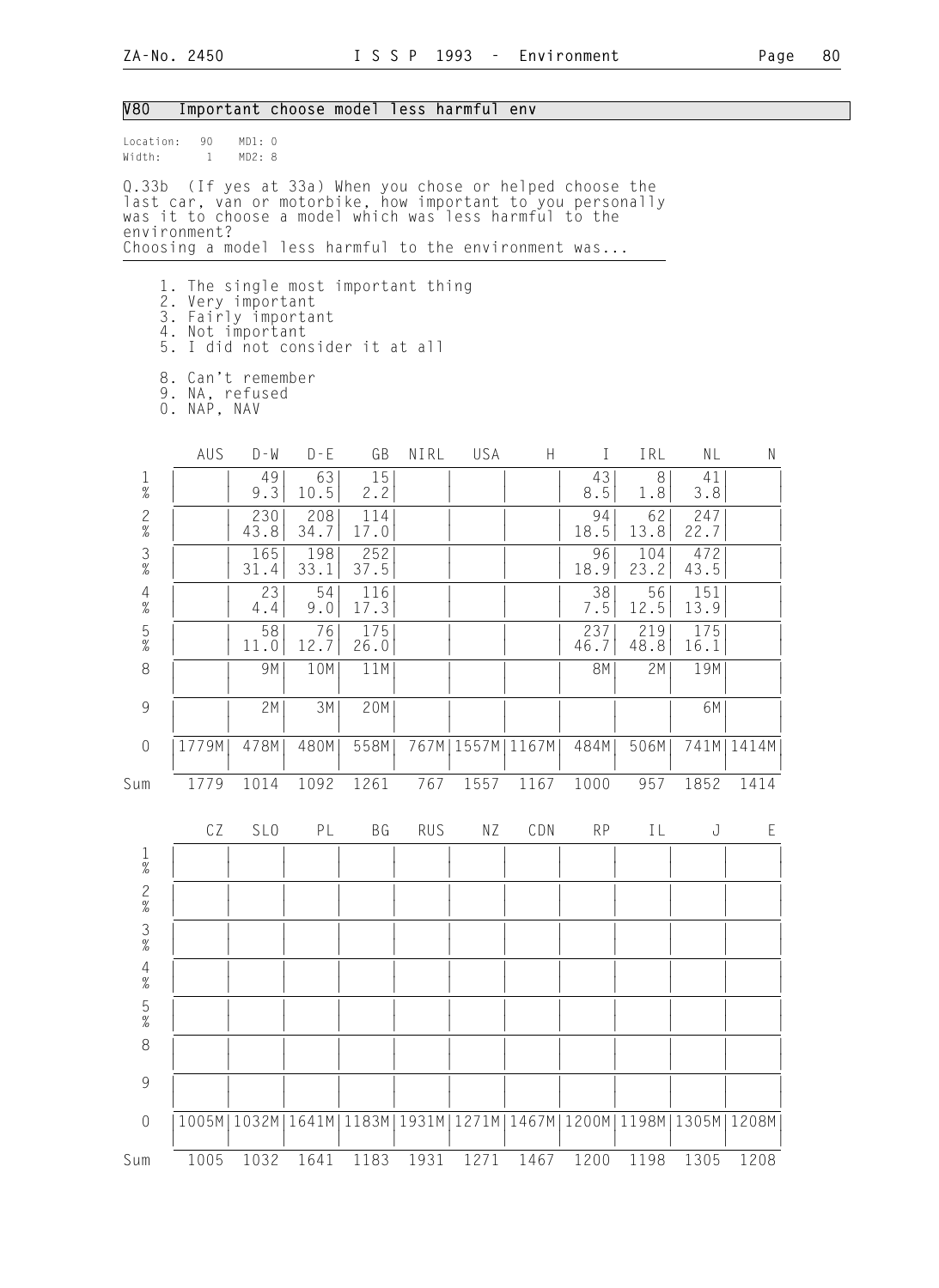| $\overline{V81}$    |                    | Work or study outside the home                                    |             |             |            |                      |      |              |             |             |             |
|---------------------|--------------------|-------------------------------------------------------------------|-------------|-------------|------------|----------------------|------|--------------|-------------|-------------|-------------|
| Location:<br>Width: | 91<br>$\mathbf{1}$ | MD1: 0<br>MD2: 8                                                  |             |             |            |                      |      |              |             |             |             |
| Q.34a               |                    | (Everyone) Do you work or study outside the home?                 |             |             |            |                      |      |              |             |             |             |
|                     | 1. Yes<br>2. No    |                                                                   |             |             |            |                      |      |              |             |             |             |
|                     | 0. NAV             | 8. Can't choose, don't know<br>9. NA, refused                     |             |             |            |                      |      |              |             |             |             |
|                     | AUS                | $D - M$                                                           | $D - E$     | GB          | NIRL       | USA                  | H    | $\mathbf{I}$ | IRL         | NL          | $\mathsf N$ |
| $\frac{1}{\%}$      |                    | 570<br>56.2                                                       | 552<br>50.5 | 605<br>49.4 |            |                      |      | 571<br>57.2  | 449<br>47.0 | 982<br>53.0 |             |
| $\frac{2}{\%}$      |                    | 444<br>43.8                                                       | 540<br>49.5 | 619<br>50.6 |            |                      |      | 427<br>42.8  | 507<br>53.0 | 870<br>47.0 |             |
| $\,8\,$             |                    |                                                                   |             | 1M          |            |                      |      |              |             |             |             |
| $\overline{9}$      |                    |                                                                   |             | 36M         |            |                      |      | 2M           | 1M          |             |             |
| $\mathbf 0$         | 1779M              |                                                                   |             |             |            | 767M   1557M   1167M |      |              |             |             | 1414M       |
| Sum                 | 1779               | 1014                                                              | 1092        | 1261        | 767        | 1557                 | 1167 | 1000         | 957         | 1852        | 1414        |
|                     | CZ                 | SL <sub>0</sub>                                                   | PL          | BG          | <b>RUS</b> | NZ                   | CDN  | <b>RP</b>    | IL          | J           | E           |
| $\frac{1}{\%}$      |                    |                                                                   |             |             |            |                      |      |              |             |             |             |
| $\frac{2}{\%}$      |                    |                                                                   |             |             |            |                      |      |              |             |             |             |
| $\,8\,$             |                    |                                                                   |             |             |            |                      |      |              |             |             |             |
| $\overline{9}$      |                    |                                                                   |             |             |            |                      |      |              |             |             |             |
| $\sqrt{0}$          |                    | 1005M 1032M 1641M 1183M 1931M 1271M 1467M 1200M 1198M 1305M 1208M |             |             |            |                      |      |              |             |             |             |
| Sum                 | 1005               | 1032                                                              | 1641        | 1183        | 1931       | 1271                 |      | 1467 1200    | 1198        | 1305        | 1208        |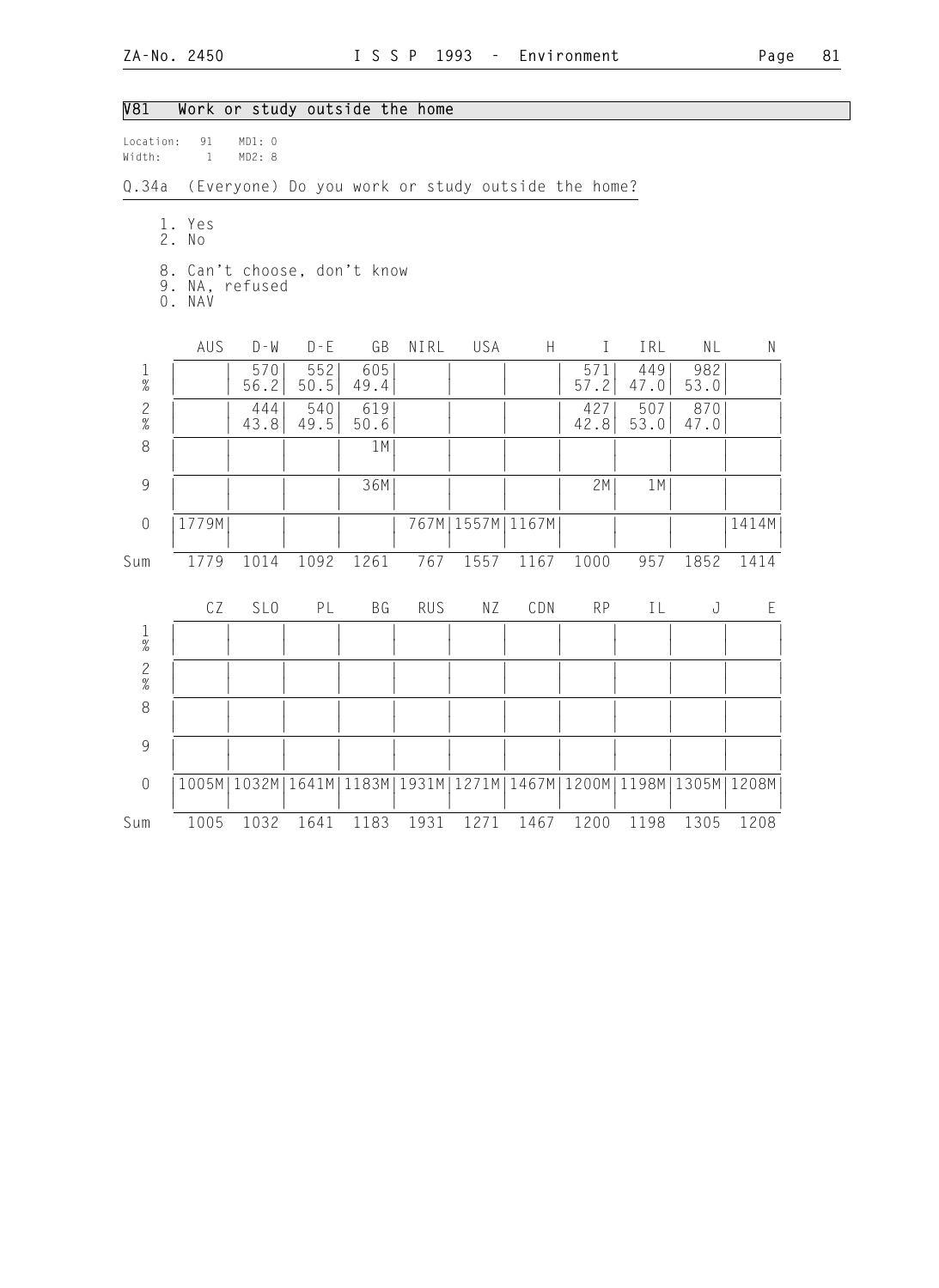| V82                    |                                                                                                                                                                                                                                                                                               |                      |                                |             |      | Journey to workplace: how long daily           |       |              |            |             |       |
|------------------------|-----------------------------------------------------------------------------------------------------------------------------------------------------------------------------------------------------------------------------------------------------------------------------------------------|----------------------|--------------------------------|-------------|------|------------------------------------------------|-------|--------------|------------|-------------|-------|
| Location:<br>Width:    | 92<br>$\mathbf{2}$                                                                                                                                                                                                                                                                            | MD1: 00<br>MD2: 98   |                                |             |      |                                                |       |              |            |             |       |
| Q.34b                  | journey to your normal workplace or place of study usually<br>take door-to-door?<br>My one-way journey usually takes                                                                                                                                                                          |                      |                                |             |      | (If yes at 33a) About how long does your daily |       |              |            |             |       |
|                        | 01. up to 5 minutes<br>02. more than 5, up to 10 minutes<br>03. more than 10, up to 15 minute<br>04. more than 15, up to 20 minutes<br>05.<br>06. more than 30, up to 45 minutes<br>07. more than 45, up to 60 minutes<br>08. more than 60, up to 90 minutes<br>09. or - more than 90 minutes |                      | more than 20, up to 30 minutes |             |      |                                                |       |              |            |             |       |
|                        | 96. I have no normal workplace                                                                                                                                                                                                                                                                |                      |                                |             |      |                                                |       |              |            |             |       |
|                        | 98. Can't choose, don't know<br>99. NA, refused<br>00. NAP, NAV                                                                                                                                                                                                                               |                      |                                |             |      |                                                |       |              |            |             |       |
|                        | AUS                                                                                                                                                                                                                                                                                           | $D - W$              | $D - E$                        | GB          | NIRL | USA                                            | H     | $\mathbf{I}$ | IRL        | NL          | N     |
| $\mathbf 1$<br>$\%$    |                                                                                                                                                                                                                                                                                               | 27<br>4.7            | 46<br>8.3                      | 69<br>11.6  |      |                                                |       | 139<br>24.3  | 60<br>13.4 | 90<br>9.2   |       |
| $\frac{2}{\%}$         |                                                                                                                                                                                                                                                                                               | 56<br>9.8            | 54<br>9.8                      | 97<br>16.3  |      |                                                |       | 122<br>21.4  | 74<br>16.6 | 157<br>16.1 |       |
| $\frac{3}{8}$          |                                                                                                                                                                                                                                                                                               | 110<br>19.3          | 77<br>14.0                     | 98<br>16.4  |      |                                                |       | 89<br>15.6   | 88<br>19.7 | 172<br>17.6 |       |
| $\overline{4}$<br>$\%$ |                                                                                                                                                                                                                                                                                               | 110<br>19.3          | 92<br>16.7                     | 100<br>16.8 |      |                                                |       | 62<br>10.9   | 72<br>16.1 | 123<br>12.6 |       |
| $\frac{5}{\%}$         |                                                                                                                                                                                                                                                                                               | 119<br>20.9          | 94<br>17.1                     | 84<br>14.1  |      |                                                |       | 51<br>8.9    | 69<br>15.4 | 183<br>18.8 |       |
| $6\atop \%$            |                                                                                                                                                                                                                                                                                               | 81<br>14.2           | 98<br>17.8                     | 52<br>8.7   |      |                                                |       | 40<br>7.0    | 37<br>8.3  | 104<br>10.7 |       |
| $\overline{7}$<br>$\%$ |                                                                                                                                                                                                                                                                                               | 28<br>4.9            | 43<br>7.8                      | 41<br>6.9   |      |                                                |       | 16<br>2.8    | 15<br>3.4  | 52<br>5.3   |       |
| $\frac{8}{\%}$         |                                                                                                                                                                                                                                                                                               | 11<br>1.9            | 9<br>1.6                       | 21<br>3.5   |      |                                                |       | 21<br>3.7    | 8<br>1.8   | 36<br>3.7   |       |
| $\frac{9}{\%}$         |                                                                                                                                                                                                                                                                                               | $\overline{c}$<br>.4 | $\mathcal{G}$<br>1.6           | 10<br>1.7   |      |                                                |       | 10<br>1.8    | 6<br>1.3   | 25<br>2.6   |       |
| 96<br>$\%$             |                                                                                                                                                                                                                                                                                               | 26<br>4.6            | 29<br>5.3                      | 24<br>4.0   |      |                                                |       | 21<br>3.7    | 18<br>4.0  | 34<br>$3.5$ |       |
| 98                     |                                                                                                                                                                                                                                                                                               |                      |                                | 1M          |      |                                                |       |              |            |             |       |
| 99                     |                                                                                                                                                                                                                                                                                               |                      | 1 M                            | <b>8M</b>   |      |                                                |       |              | 2M         | 6M          |       |
| $\theta$               | 1779M                                                                                                                                                                                                                                                                                         | 444M                 | 540M                           | 656M        | 767M | 1557M                                          | 1167M | 429M         | 508M       | 870M        | 1414M |
| Sum                    | 1779                                                                                                                                                                                                                                                                                          | 1014                 | 1092                           | 1261        | 767  | 1557                                           | 1167  | 1000         | 957        | 1852        | 1414  |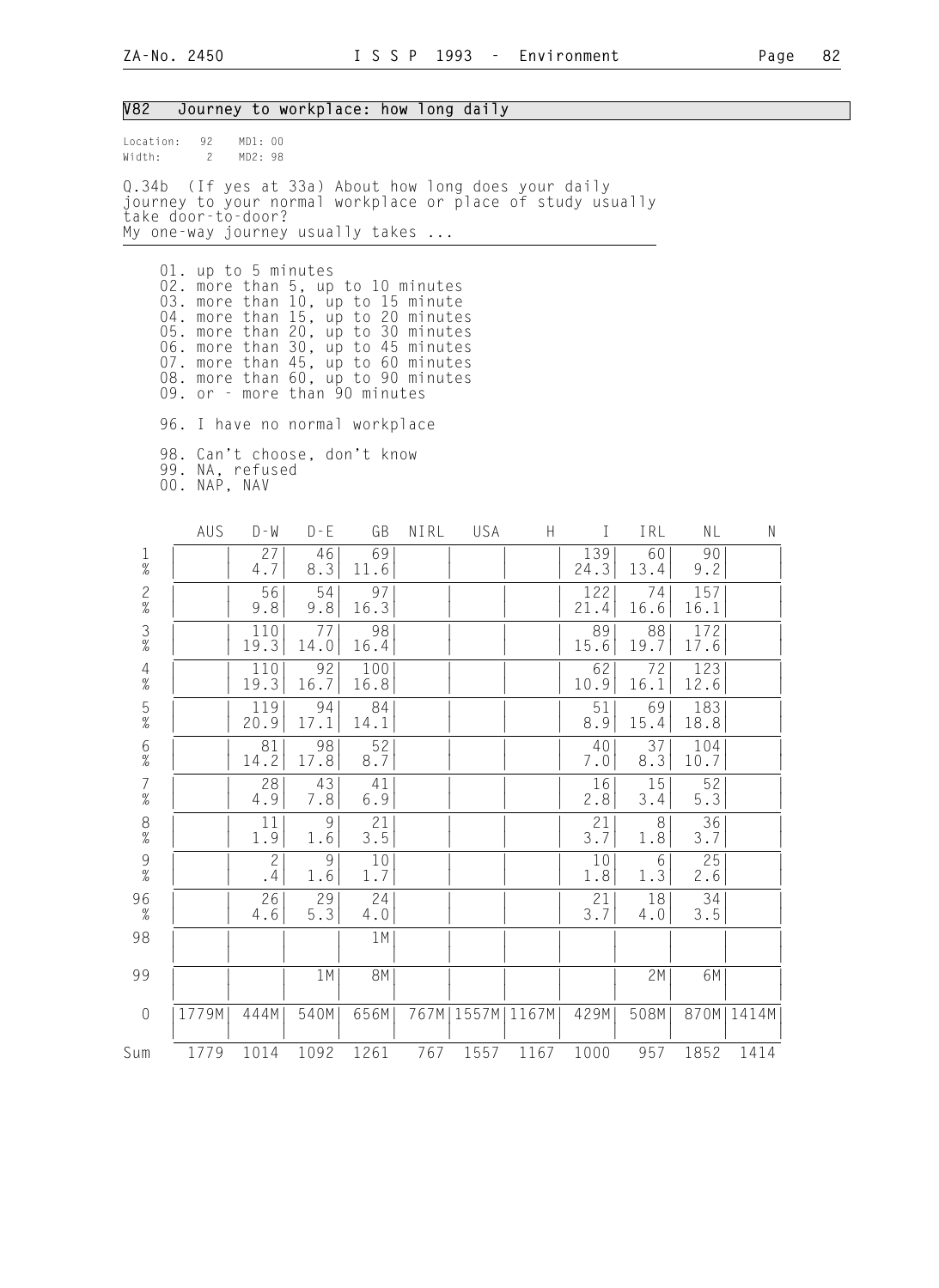V82 Journey to workplace: how long daily (continued) CZ SLO PL BG RUS NZ CDN RP IL J E

| $\frac{1}{\%}$                                    |      |      |                                       |      |      |       |      |      |      |                               |      |
|---------------------------------------------------|------|------|---------------------------------------|------|------|-------|------|------|------|-------------------------------|------|
|                                                   |      |      |                                       |      |      |       |      |      |      |                               |      |
| $\begin{array}{c}\n2 \\ 8 \\ 3 \\ 8\n\end{array}$ |      |      |                                       |      |      |       |      |      |      |                               |      |
|                                                   |      |      |                                       |      |      |       |      |      |      |                               |      |
| 4%5%                                              |      |      |                                       |      |      |       |      |      |      |                               |      |
| 6%7%                                              |      |      |                                       |      |      |       |      |      |      |                               |      |
|                                                   |      |      |                                       |      |      |       |      |      |      |                               |      |
| 8% 9%                                             |      |      |                                       |      |      |       |      |      |      |                               |      |
|                                                   |      |      |                                       |      |      |       |      |      |      |                               |      |
| $96 \atop \frac{9}{6}$                            |      |      |                                       |      |      |       |      |      |      |                               |      |
| 98                                                |      |      |                                       |      |      |       |      |      |      |                               |      |
| 99                                                |      |      |                                       |      |      |       |      |      |      |                               |      |
| $\mathbf 0$                                       |      |      | 1005M   1032M   1641M   1183M   1931M |      |      | 1271M |      |      |      | 1467M 1200M 1198M 1305M 1208M |      |
| Sum                                               | 1005 | 1032 | 1641                                  | 1183 | 1931 | 1271  | 1467 | 1200 | 1198 | 1305                          | 1208 |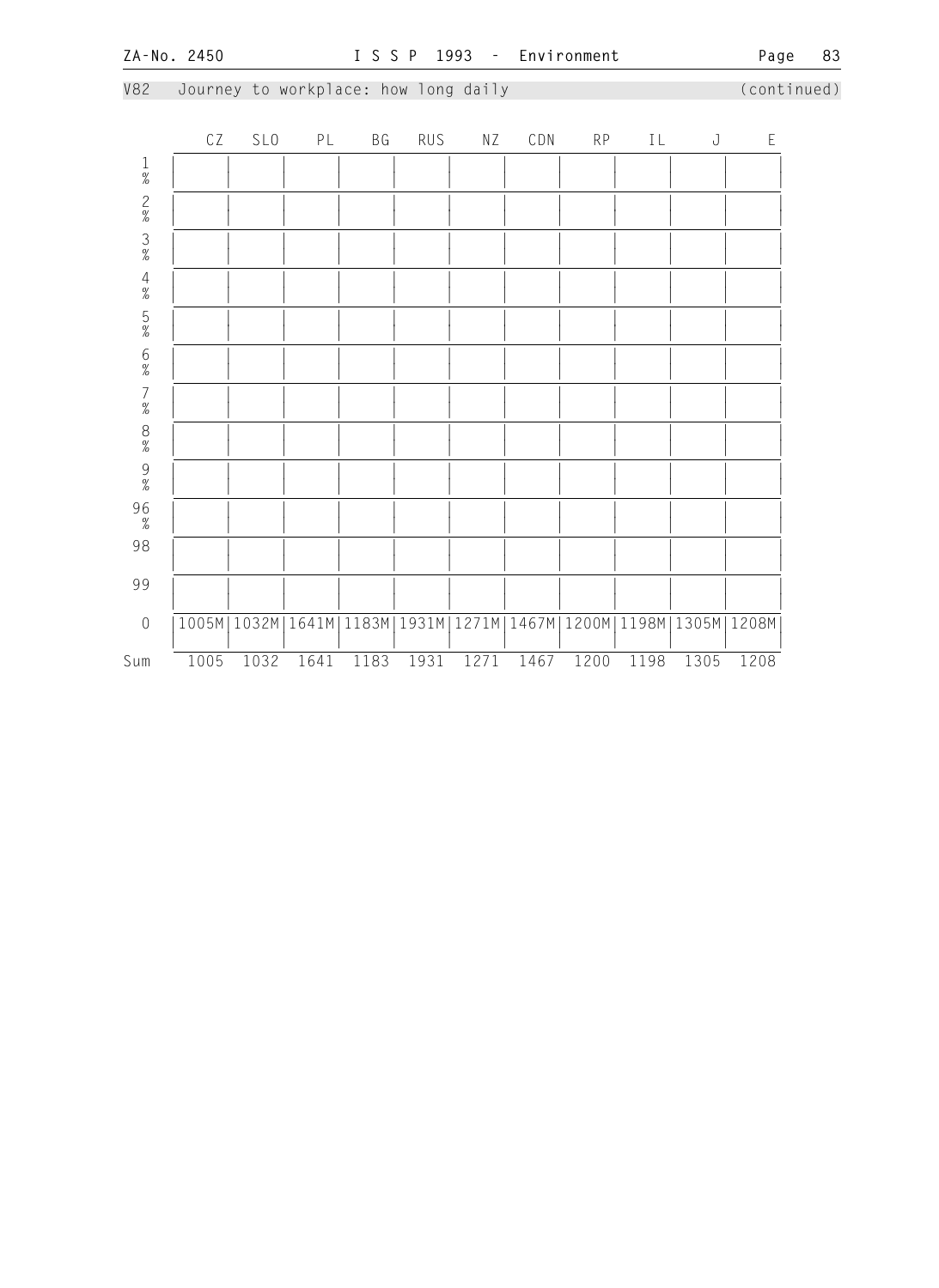### V83 Journey to workplace:main form transport

| location: | 94 | MD1:00 |  |
|-----------|----|--------|--|
| Width:    | 2  | MD2:98 |  |

Q.34c What is the main form of transport you normally use for your journey to your workplace or place of study? (By 'main form' of transport, we mean the form you use for the longest distance.)

- 01. I travel by car on my own 02. I travel by car with at least one other person 03. I travel by motorbike, moped, or motor scooter 04. I travel by public transport (train, bus, underground, tram) 05. I travel by bicycle 06. I walk 07. Other
- 99. NA, refused
- 00. NAP, NAV

|                                            | AUS   | $D - W$              | $D - E$            | GB          | NIRL | USA   | H     |             | IRL                         | ΝL          | Ν            |
|--------------------------------------------|-------|----------------------|--------------------|-------------|------|-------|-------|-------------|-----------------------------|-------------|--------------|
| $\frac{1}{\%}$                             |       | 278<br>48.8          | 206<br>37.3        | 291<br>48.5 |      |       |       | 261<br>45.7 | 224<br>50.1                 | 333<br>34.3 |              |
| $\frac{2}{\%}$                             |       | 63<br>11.1           | 78<br>14.1         | 96<br>16.0  |      |       |       | 75<br>13.1  | 64<br>14.3                  | 116<br>12.0 |              |
| $\frac{3}{8}$                              |       | 5<br>.9              | 10<br>1.8          | 12<br>2.0   |      |       |       | 28<br>4.9   | 3<br>$\boldsymbol{\cdot}$ 7 | 32<br>3.3   |              |
| $\frac{4}{\%}$                             |       | 88<br>15.4           | 99<br>17.9         | 88<br>14.7  |      |       |       | 71<br>12.4  | 37<br>8.3                   | 146<br>15.1 |              |
| $\frac{5}{%}$                              |       | 80<br>14.0           | 83<br>15.0         | 23<br>3.8   |      |       |       | 34<br>6.0   | 36<br>8.1                   | 303<br>31.2 |              |
| $\frac{6}{\%}$                             |       | 52<br>9.1            | 74<br>13.4         | 80<br>13.3  |      |       |       | 102<br>17.9 | 73<br>16.3                  | 40<br>4.1   |              |
| $\begin{array}{c} 7 \\ 9'_{0} \end{array}$ |       | $\overline{4}$<br>.7 | $\mathbf{2}$<br>.4 | 10<br>1.7   |      |       |       |             | 10<br>2.2                   |             |              |
| 99                                         |       |                      |                    | 5M          |      |       |       |             | 2M                          | 12M         |              |
| $\sqrt{a}$                                 | 1779M | 444M                 | 540M               | 656M        | 767M | 1557M | 1167M | 429M        | 508M                        |             | 870M   1414M |
| Sum                                        | 1779  | 1014                 | 1092               | 1261        | 767  | 1557  | 1167  | 1000        | 957                         | 1852        | 1414         |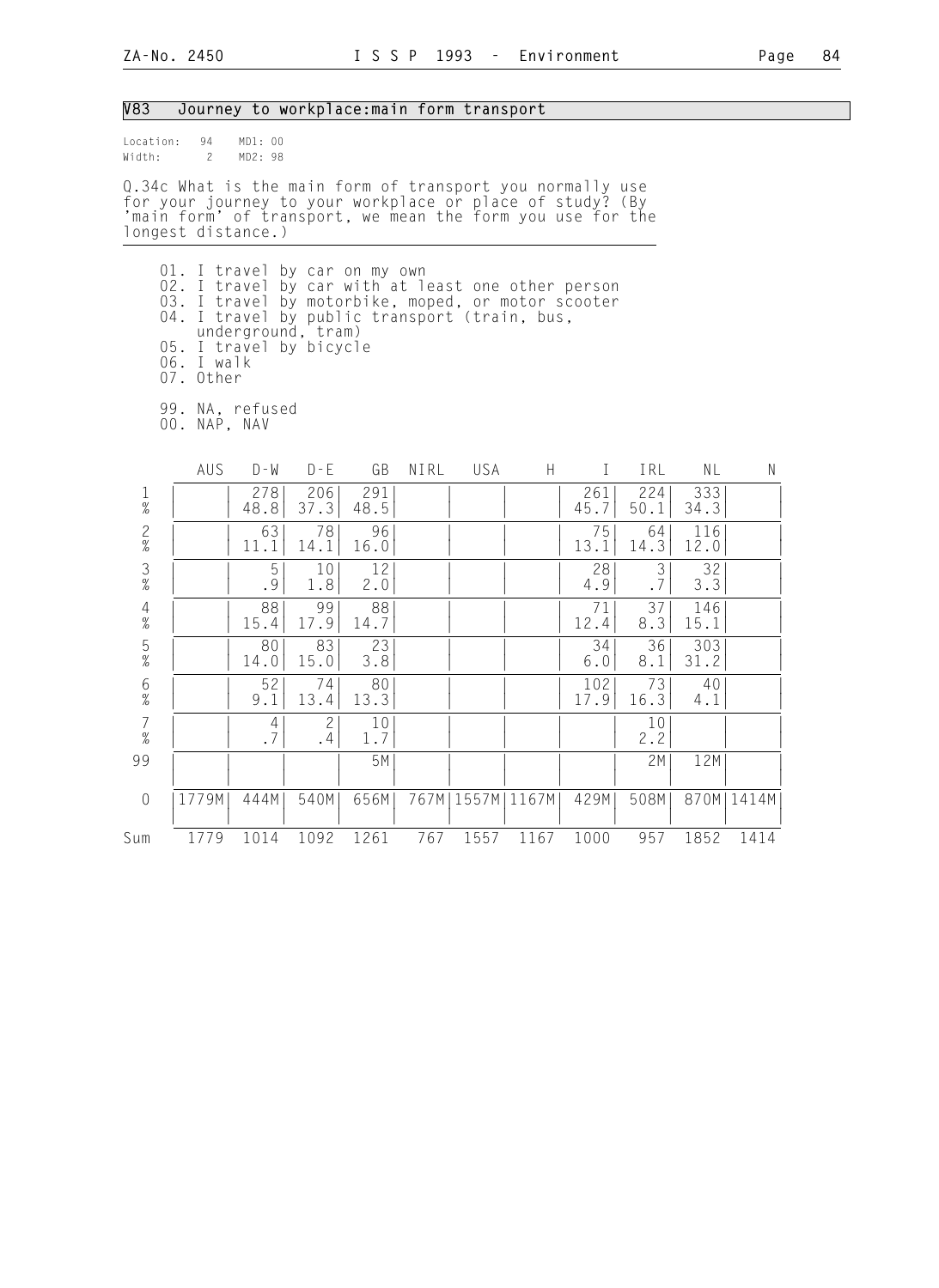V83 Journey to workplace:main form transport (continued)

|                                            | CZ   | SL <sub>0</sub> | PL   | ΒG   | <b>RUS</b> | ΝZ   | CDN  | <b>RP</b> | ΙL   | J                                                                 | E    |
|--------------------------------------------|------|-----------------|------|------|------------|------|------|-----------|------|-------------------------------------------------------------------|------|
| $\frac{1}{\%}$                             |      |                 |      |      |            |      |      |           |      |                                                                   |      |
| $\frac{2}{\%}$                             |      |                 |      |      |            |      |      |           |      |                                                                   |      |
| $\frac{3}{8}$                              |      |                 |      |      |            |      |      |           |      |                                                                   |      |
| $\frac{4}{\%}$                             |      |                 |      |      |            |      |      |           |      |                                                                   |      |
| $\frac{5}{\%}$                             |      |                 |      |      |            |      |      |           |      |                                                                   |      |
| $6\atop \%$                                |      |                 |      |      |            |      |      |           |      |                                                                   |      |
| $\begin{array}{c} 7 \\ 2 \\ 0 \end{array}$ |      |                 |      |      |            |      |      |           |      |                                                                   |      |
| 99                                         |      |                 |      |      |            |      |      |           |      |                                                                   |      |
| $\sqrt{a}$                                 |      |                 |      |      |            |      |      |           |      | 1005M 1032M 1641M 1183M 1931M 1271M 1467M 1200M 1198M 1305M 1208M |      |
| Sum                                        | 1005 | 1032            | 1641 | 1183 | 1931       | 1271 | 1467 | 1200      | 1198 | 1305                                                              | 1208 |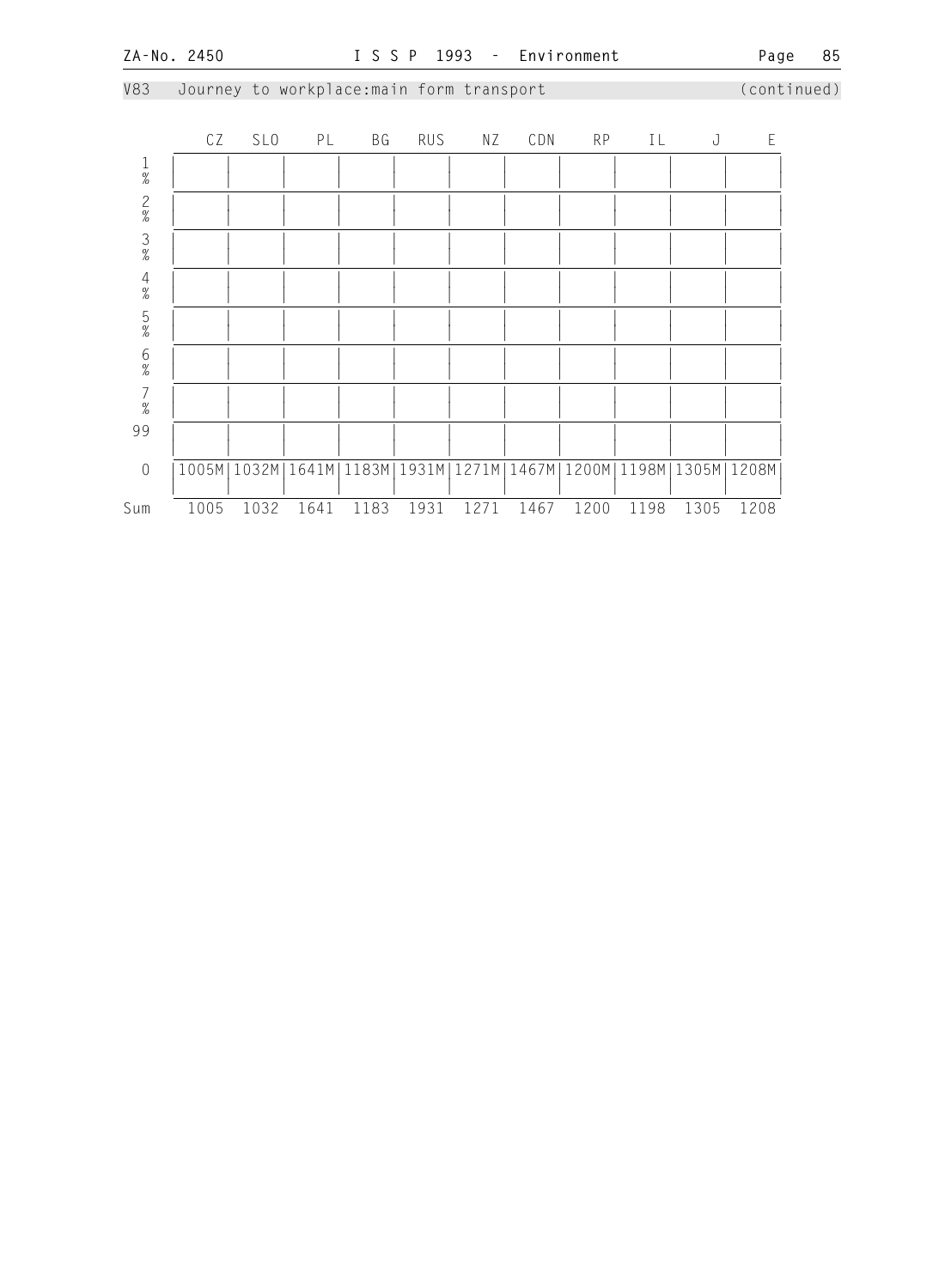#### V84 Couldnt use car: main form transport

Location: 96 MD1: 00 Width: 2 MD2: 98

Q.34d (If travel to work or to study in a car on your own) Suppose you could not use your car(s) for your journey to work or to study for a week. What main form of transport would you be most likely to use in that case? (By 'main form', we mean the form you use for the longest distance.) If I could not use my car(s) for a week, I would ...

- 01. stay at home
- 02. get a lift with someone else
- 03. go by motorbike or moped
	- 04. use public transport
- 05. cycle
- 06. walk 07. Other
	- 99. NA, refused
	- 00. NAP, NAV

|                                            | AUS   | $D - W$     | $D - E$    | GB         | NIRL | USA   | H     |            | IRL                | ΝL                   | N     |
|--------------------------------------------|-------|-------------|------------|------------|------|-------|-------|------------|--------------------|----------------------|-------|
| $\frac{1}{\%}$                             |       | 18<br>6.5   | 14<br>6.9  | 24<br>8.3  |      |       |       | 10<br>3.8  | 11<br>4.9          | 12<br>3.7            |       |
| $\frac{2}{\%}$                             |       | 86<br>30.9  | 42<br>20.7 | 85<br>29.5 |      |       |       | 60<br>23.0 | 84<br>37.5         | 59<br>18.2           |       |
| $\frac{3}{8}$                              |       | 6<br>2.2    | 15<br>7.4  | 1.7        |      |       |       | 46<br>17.6 | $\mathbf{2}$<br>.9 | 19<br>5.8            |       |
| $\frac{4}{\%}$                             |       | 117<br>42.1 | 99<br>48.8 | 91<br>31.6 |      |       |       | 69<br>26.4 | 56<br>25.0         | 100<br>30.8          |       |
| $\frac{5}{%}$                              |       | 32<br>11.5  | 25<br>12.3 | 34<br>11.8 |      |       |       | 31<br>11.9 | 31<br>13.8         | 96<br>29.5           |       |
| $\begin{array}{c} 6 \\ 9 \end{array}$      |       | 10<br>3.6   | 4<br>2.0   | 33<br>11.5 |      |       |       | 35<br>13.4 | 26<br>11.6         | $\mathfrak{Z}$<br>.9 |       |
| $\begin{array}{c} 7 \\ 9'_{0} \end{array}$ |       | 9<br>3.2    | 4<br>2.0   | 16<br>5.6  |      |       |       | 10<br>3.8  | 14<br>6.3          | 36<br>11.1           |       |
| 99                                         |       |             | 3M         | 3M         |      |       |       |            |                    | 8M                   |       |
| $\mathbf 0$                                | 1779M | 736M        | 886M       | 970M       | 767M | 1557M | 1167M | 739M       | 733M               | 1519M                | 1414M |
| Sum                                        | 1779  | 1014        | 1092       | 1261       | 767  | 1557  | 1167  | 1000       | 957                | 1852                 | 1414  |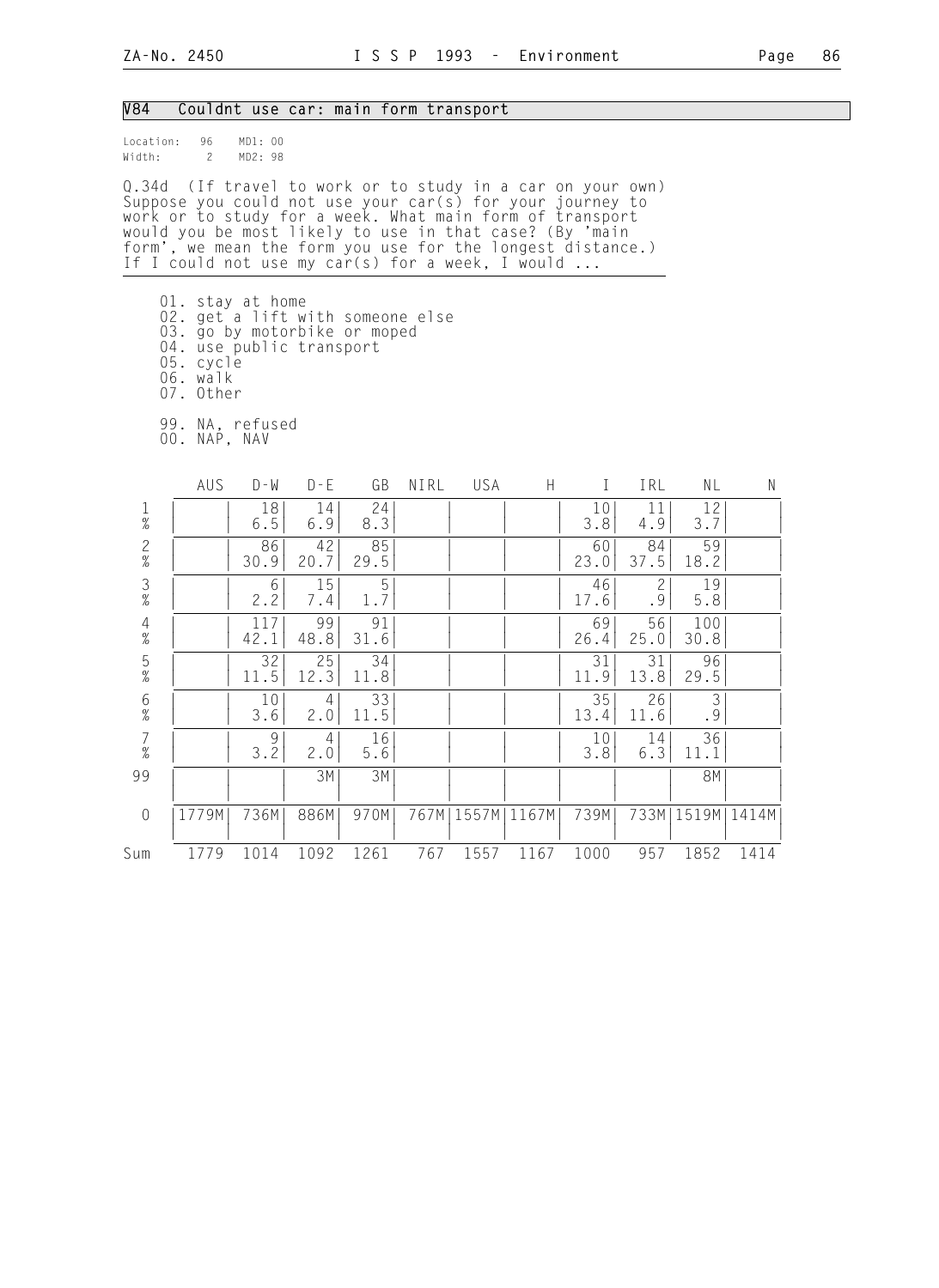V84 Couldnt use car: main form transport (continued)

|                                            | CZ   | SL <sub>0</sub> | PL   | BG   | RUS  | ΝZ   | CDN  | <b>RP</b> | IL                                                                | J    | $\mathsf E$ |
|--------------------------------------------|------|-----------------|------|------|------|------|------|-----------|-------------------------------------------------------------------|------|-------------|
| $\frac{1}{\%}$                             |      |                 |      |      |      |      |      |           |                                                                   |      |             |
| $\frac{2}{\%}$                             |      |                 |      |      |      |      |      |           |                                                                   |      |             |
| $\frac{3}{\%}$                             |      |                 |      |      |      |      |      |           |                                                                   |      |             |
| $\frac{4}{\%}$                             |      |                 |      |      |      |      |      |           |                                                                   |      |             |
| $\frac{5}{\%}$                             |      |                 |      |      |      |      |      |           |                                                                   |      |             |
| $6\%$                                      |      |                 |      |      |      |      |      |           |                                                                   |      |             |
| $\begin{array}{c} 7 \\ 2 \\ 0 \end{array}$ |      |                 |      |      |      |      |      |           |                                                                   |      |             |
| 99                                         |      |                 |      |      |      |      |      |           |                                                                   |      |             |
| $\sqrt{0}$                                 |      |                 |      |      |      |      |      |           | 1005M 1032M 1641M 1183M 1931M 1271M 1467M 1200M 1198M 1305M 1208M |      |             |
| Sum                                        | 1005 | 1032            | 1641 | 1183 | 1931 | 1271 | 1467 | 1200      | 1198                                                              | 1305 | 1208        |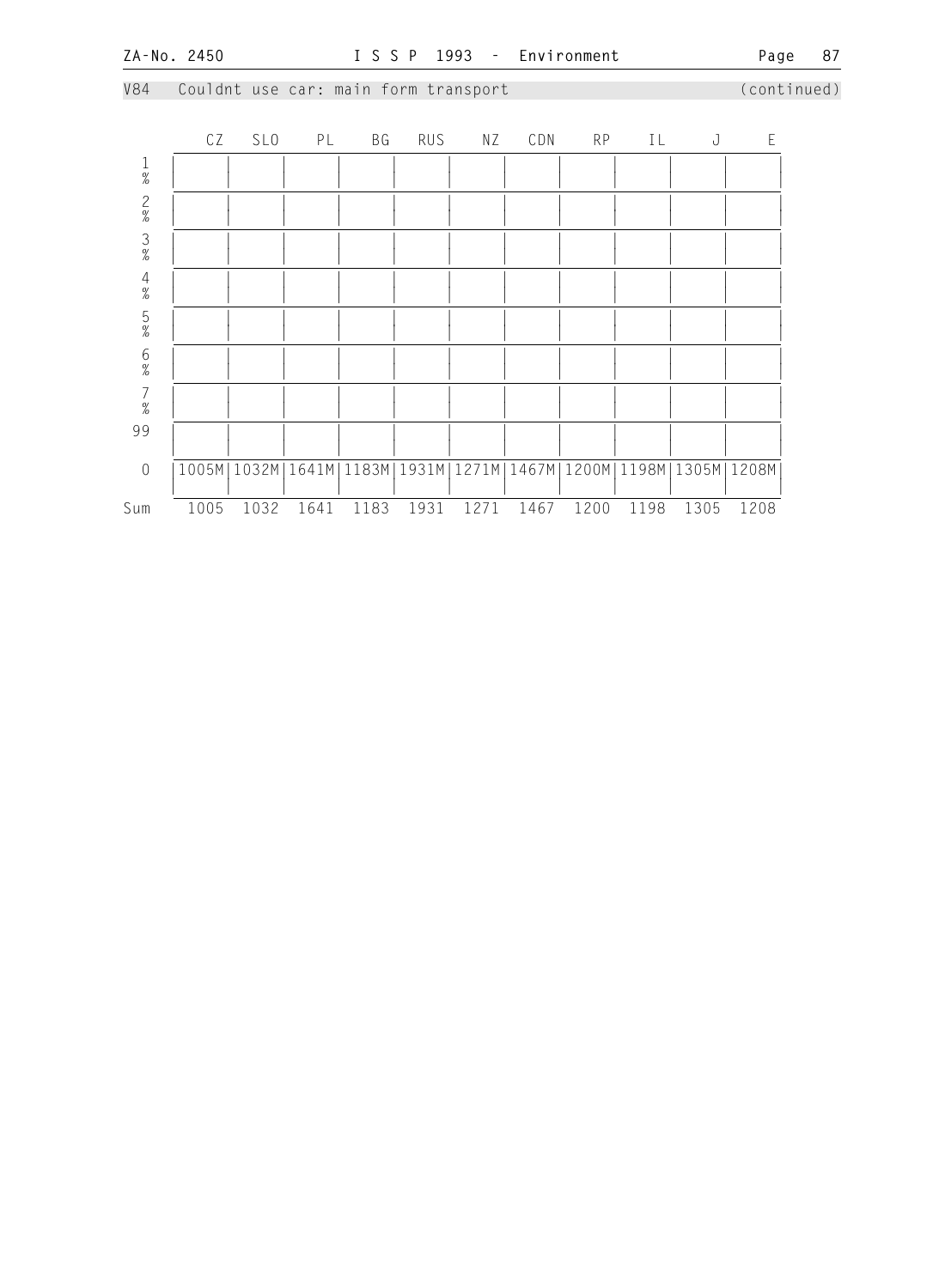| V85                    |                                                                                                                                                                                                                                                  | Main food shopping: main form transport |                |                       |      |               |      |                           |             |                      |       |
|------------------------|--------------------------------------------------------------------------------------------------------------------------------------------------------------------------------------------------------------------------------------------------|-----------------------------------------|----------------|-----------------------|------|---------------|------|---------------------------|-------------|----------------------|-------|
| Location:<br>Width:    | 98<br>$\mathbf{2}$                                                                                                                                                                                                                               | MD1: 00<br>MD2: 98                      |                |                       |      |               |      |                           |             |                      |       |
|                        | Q.35 (Everyone) What is the main form of transport you<br>normally use for your main food shopping? (By 'main form' of<br>transport, we mean the form you use for the longest distance.)                                                         |                                         |                |                       |      |               |      |                           |             |                      |       |
|                        | 01. I travel by car on my own<br>02. I travel by car with at least one other person<br>03. I travel by motorbike, moped, or motor scooter<br>04. I travel by public transport (train, bus,<br>05. I travel by bicycle<br>06. I walk<br>07. Other | underground, tram)                      |                |                       |      |               |      |                           |             |                      |       |
|                        | 96. I do not do the main food shopping for my household                                                                                                                                                                                          |                                         |                |                       |      |               |      |                           |             |                      |       |
|                        | 98. Can't choose, don't know<br>99. NA, refused<br>00. NAV                                                                                                                                                                                       |                                         |                |                       |      |               |      |                           |             |                      |       |
|                        | AUS                                                                                                                                                                                                                                              | $D - W$                                 | $D - E$        | GB                    | NIRL | USA           | H.   | $\perp$                   | IRL         | NL                   | N     |
| 1<br>$\%$              |                                                                                                                                                                                                                                                  | 237<br>23.6                             | 160<br>14.7    | 279<br>22.4           |      |               |      | 184<br>18.4               | 236<br>24.7 | 386<br>21.2          |       |
| $\frac{2}{\%}$         |                                                                                                                                                                                                                                                  | 288<br>28.7                             | 309<br>28.4    | 446<br>35.8           |      |               |      | 221<br>22.1               | 252<br>26.4 | 343<br>18.8          |       |
| $\frac{3}{8}$          |                                                                                                                                                                                                                                                  | 5<br>. 5                                | 6<br>$.6\,$    | 3<br>.2               |      |               |      | 17<br>1.7                 | 3<br>.3     | 26<br>1.4            |       |
| 4<br>$\%$              |                                                                                                                                                                                                                                                  | 47<br>4.7                               | 106<br>9.8     | 152<br>12.2           |      |               |      | 15<br>1.5                 | 47<br>4.9   | 37<br>2.0            |       |
| $\frac{5}{\%}$         |                                                                                                                                                                                                                                                  | 121<br>12.1                             | 158<br>14.5    | 5<br>.4               |      |               |      | 64<br>6.4                 | 21<br>2.2   | 582<br>32.0          |       |
| $6\%$                  |                                                                                                                                                                                                                                                  | 219<br>21.8                             | 289<br>26.6    | 211<br>16.9           |      |               |      | 284<br>28.4               | 145<br>15.2 | 243<br>13.3          |       |
| $\overline{7}$<br>$\%$ |                                                                                                                                                                                                                                                  | 6<br>$.6\,$                             | 4<br>$\cdot$ 4 | 10<br>.8 <sup>°</sup> |      |               |      | $\mathbf{1}$<br>$\cdot$ 1 | 9<br>.9     | $\mathfrak{Z}$<br>.2 |       |
| 96<br>$\%$             |                                                                                                                                                                                                                                                  | 81 <br>8.1                              | 55<br>$5.1$    | 141<br>11.3           |      |               |      | 214<br>21.4               | 243<br>25.4 | 201<br>11.0          |       |
| 98                     |                                                                                                                                                                                                                                                  |                                         |                | 1 M                   |      |               |      |                           |             |                      |       |
| 99                     |                                                                                                                                                                                                                                                  | 10M                                     | 5M             | 13M                   |      |               |      |                           | 1 M         | 31M                  |       |
| $\sqrt{a}$             | 1779M                                                                                                                                                                                                                                            |                                         |                |                       | 767M | 1557M   1167M |      |                           |             |                      | 1414M |
| Sum                    | 1779                                                                                                                                                                                                                                             | 1014                                    | 1092           | 1261                  | 767  | 1557          | 1167 | 1000                      | 957         | 1852                 | 1414  |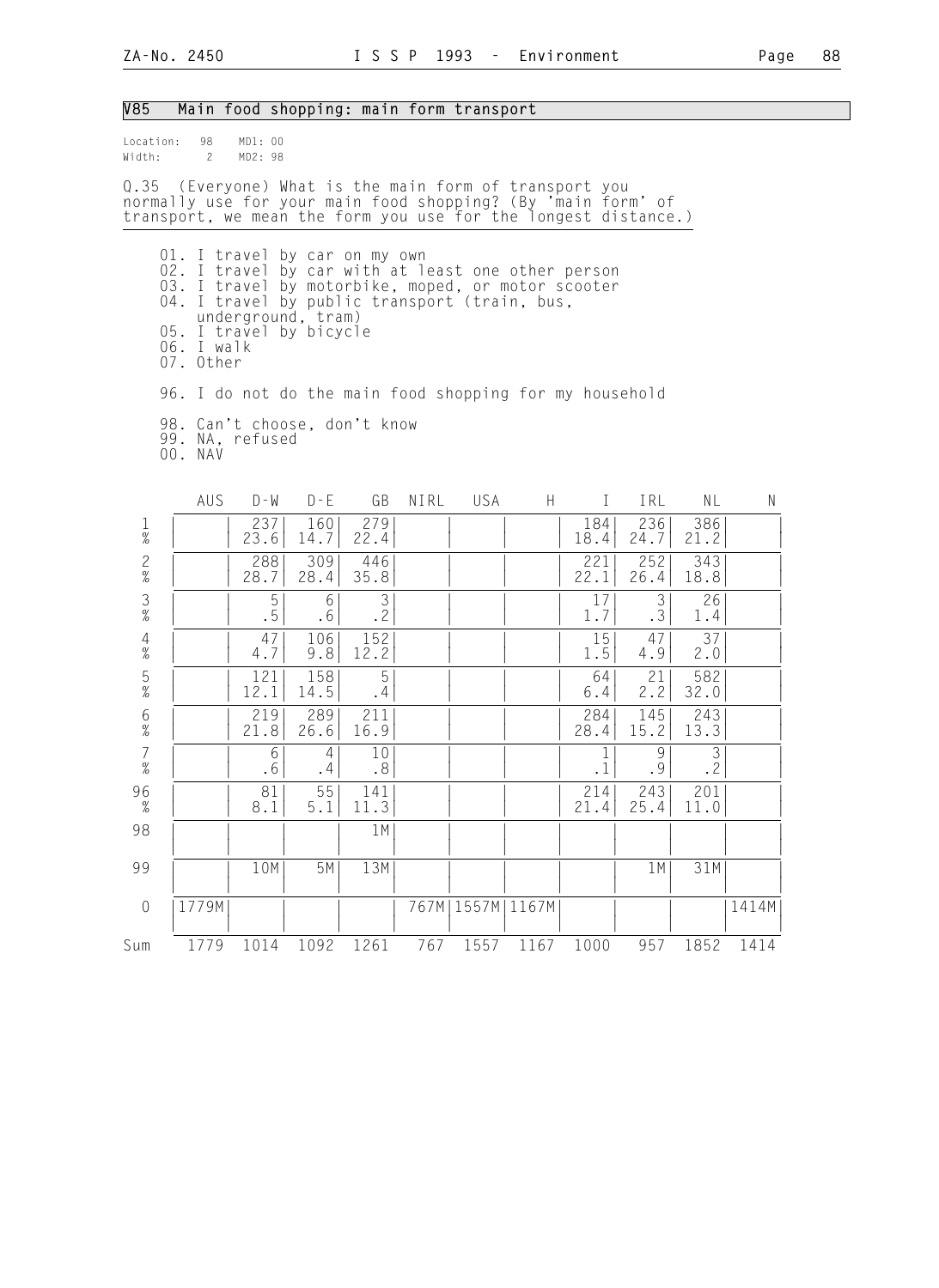**ZA-No. 2450 I S S P 1993 - Environment Page 89**  V85 Main food shopping: main form transport (continued) CZ SLO PL BG RUS NZ CDN RP IL J E 1 | | | | | | | | | | | |  $\frac{1}{2}$   $\frac{1}{2}$   $\frac{1}{2}$   $\frac{1}{2}$   $\frac{1}{2}$   $\frac{1}{2}$   $\frac{1}{2}$   $\frac{1}{2}$   $\frac{1}{2}$   $\frac{1}{2}$   $\frac{1}{2}$   $\frac{1}{2}$   $\frac{1}{2}$   $\frac{1}{2}$   $\frac{1}{2}$   $\frac{1}{2}$   $\frac{1}{2}$   $\frac{1}{2}$   $\frac{1}{2}$   $\frac{1}{2}$   $\frac{1}{2}$   $\frac{1}{2}$  2 | | | | | | | | | | | | | | |  $\frac{1}{2}$   $\frac{1}{2}$   $\frac{1}{2}$   $\frac{1}{2}$   $\frac{1}{2}$   $\frac{1}{2}$   $\frac{1}{2}$   $\frac{1}{2}$   $\frac{1}{2}$   $\frac{1}{2}$   $\frac{1}{2}$   $\frac{1}{2}$   $\frac{1}{2}$   $\frac{1}{2}$   $\frac{1}{2}$   $\frac{1}{2}$   $\frac{1}{2}$   $\frac{1}{2}$   $\frac{1}{2}$   $\frac{1}{2}$   $\frac{1}{2}$   $\frac{1}{2}$  3 | | | | | | | | | | | |  $\frac{1}{2}$   $\frac{1}{2}$   $\frac{1}{2}$   $\frac{1}{2}$   $\frac{1}{2}$   $\frac{1}{2}$   $\frac{1}{2}$   $\frac{1}{2}$   $\frac{1}{2}$   $\frac{1}{2}$   $\frac{1}{2}$   $\frac{1}{2}$   $\frac{1}{2}$   $\frac{1}{2}$   $\frac{1}{2}$   $\frac{1}{2}$   $\frac{1}{2}$   $\frac{1}{2}$   $\frac{1}{2}$   $\frac{1}{2}$   $\frac{1}{2}$   $\frac{1}{2}$  4 | | | | | | | | | | | |  $\frac{1}{2}$   $\frac{1}{2}$   $\frac{1}{2}$   $\frac{1}{2}$   $\frac{1}{2}$   $\frac{1}{2}$   $\frac{1}{2}$   $\frac{1}{2}$   $\frac{1}{2}$   $\frac{1}{2}$   $\frac{1}{2}$   $\frac{1}{2}$   $\frac{1}{2}$   $\frac{1}{2}$   $\frac{1}{2}$   $\frac{1}{2}$   $\frac{1}{2}$   $\frac{1}{2}$   $\frac{1}{2}$   $\frac{1}{2}$   $\frac{1}{2}$   $\frac{1}{2}$  5 | | | | | | | | | | | |  $\frac{1}{2}$   $\frac{1}{2}$   $\frac{1}{2}$   $\frac{1}{2}$   $\frac{1}{2}$   $\frac{1}{2}$   $\frac{1}{2}$   $\frac{1}{2}$   $\frac{1}{2}$   $\frac{1}{2}$   $\frac{1}{2}$   $\frac{1}{2}$   $\frac{1}{2}$   $\frac{1}{2}$   $\frac{1}{2}$   $\frac{1}{2}$   $\frac{1}{2}$   $\frac{1}{2}$   $\frac{1}{2}$   $\frac{1}{2}$   $\frac{1}{2}$   $\frac{1}{2}$  6 | | | | | | | | | | | |  $\frac{1}{2}$   $\frac{1}{2}$   $\frac{1}{2}$   $\frac{1}{2}$   $\frac{1}{2}$   $\frac{1}{2}$   $\frac{1}{2}$   $\frac{1}{2}$   $\frac{1}{2}$   $\frac{1}{2}$   $\frac{1}{2}$   $\frac{1}{2}$   $\frac{1}{2}$   $\frac{1}{2}$   $\frac{1}{2}$   $\frac{1}{2}$   $\frac{1}{2}$   $\frac{1}{2}$   $\frac{1}{2}$   $\frac{1}{2}$   $\frac{1}{2}$   $\frac{1}{2}$  7 | | | | | | | | | | | |  $\frac{1}{2}$   $\frac{1}{2}$   $\frac{1}{2}$   $\frac{1}{2}$   $\frac{1}{2}$   $\frac{1}{2}$   $\frac{1}{2}$   $\frac{1}{2}$   $\frac{1}{2}$   $\frac{1}{2}$   $\frac{1}{2}$   $\frac{1}{2}$   $\frac{1}{2}$   $\frac{1}{2}$   $\frac{1}{2}$   $\frac{1}{2}$   $\frac{1}{2}$   $\frac{1}{2}$   $\frac{1}{2}$   $\frac{1}{2}$   $\frac{1}{2}$   $\frac{1}{2}$  96 | | | | | | | | | | | | | | | |  $\frac{1}{2}$   $\frac{1}{2}$   $\frac{1}{2}$   $\frac{1}{2}$   $\frac{1}{2}$   $\frac{1}{2}$   $\frac{1}{2}$   $\frac{1}{2}$   $\frac{1}{2}$   $\frac{1}{2}$   $\frac{1}{2}$   $\frac{1}{2}$   $\frac{1}{2}$   $\frac{1}{2}$   $\frac{1}{2}$   $\frac{1}{2}$   $\frac{1}{2}$   $\frac{1}{2}$   $\frac{1}{2}$   $\frac{1}{2}$   $\frac{1}{2}$   $\frac{1}{2}$  98 | | | | | | | | | | | | | | | | | | | | | | | | | | 99 | | | | | | | | | | | | | | | | | | | | | | | | 0 |1005M|1032M|1641M|1183M|1931M|1271M|1467M|1200M|1198M|1305M|1208M| | | | | | | | | | | | | Sum 1005 1032 1641 1183 1931 1271 1467 1200 1198 1305 1208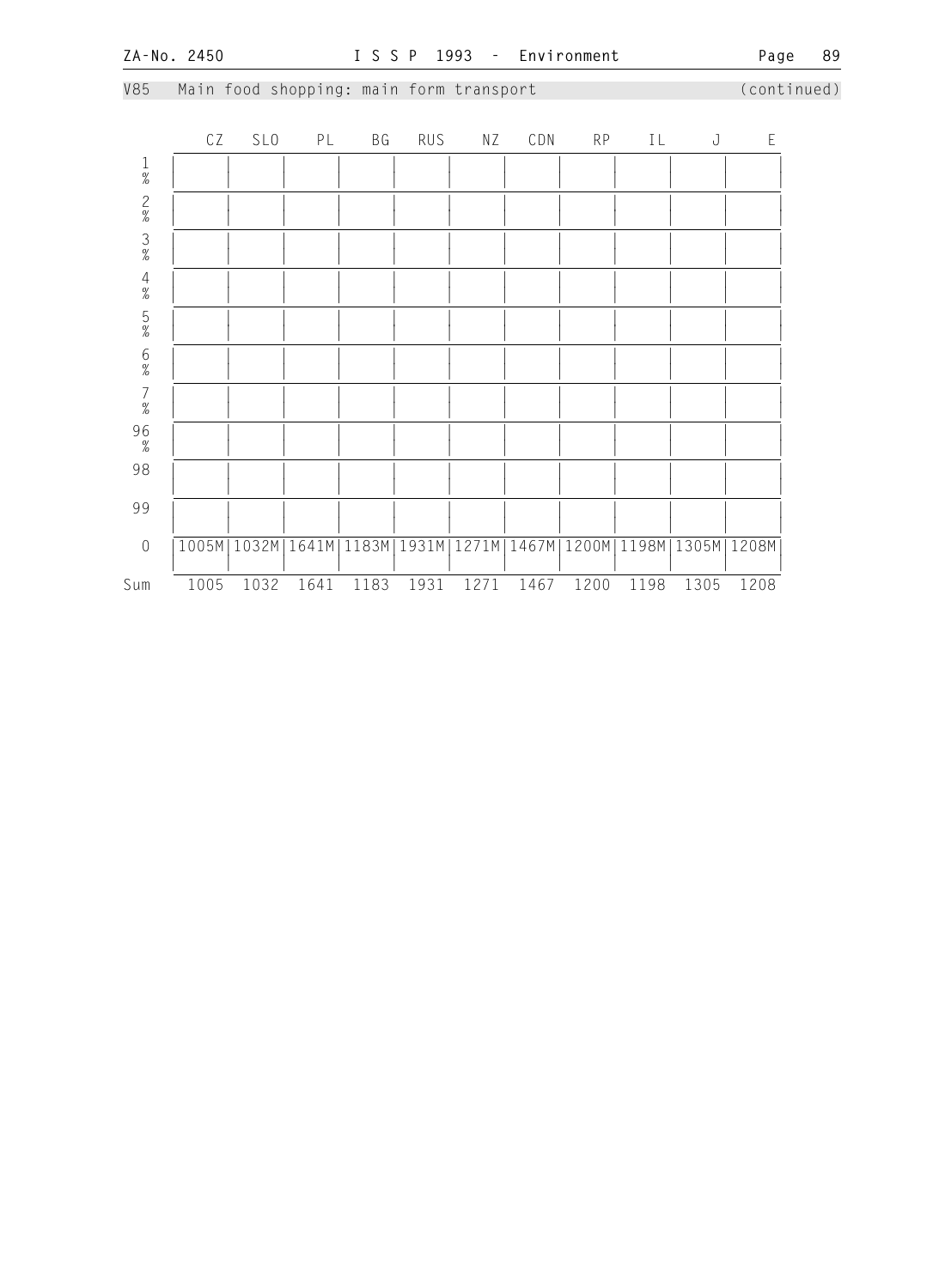### V86 (R's) effort to cut back driving

| Location: 100<br>Width:         | $\mathbf{2}$                                                                                                                                                                                                                                                                                                                               | MD1: 00<br>MD2: 98                                  |             |             |      |       |       |             |             |             |       |
|---------------------------------|--------------------------------------------------------------------------------------------------------------------------------------------------------------------------------------------------------------------------------------------------------------------------------------------------------------------------------------------|-----------------------------------------------------|-------------|-------------|------|-------|-------|-------------|-------------|-------------|-------|
|                                 | Q.36 Compared with most people, how much effort would you<br>say you make to cut back on driving, for the sake of the<br>environment?                                                                                                                                                                                                      |                                                     |             |             |      |       |       |             |             |             |       |
|                                 | Please tick one box that best describes your effort.                                                                                                                                                                                                                                                                                       |                                                     |             |             |      |       |       |             |             |             |       |
|                                 | 01. much more effort than most people<br>02. a bit more effort<br>03. about the same effort<br>04. a bit less effort<br>05. or - much less effort than most people<br>96. I do not have a car, van or motorcycle for the sake<br>97. I do not own or drive a car, van or motorcycle for<br>98. Can't choose, don't know<br>99. NA, refused | of the environment.<br>some other reason.<br>I make |             |             |      |       |       |             |             |             |       |
|                                 | 00. NAV<br>AUS                                                                                                                                                                                                                                                                                                                             | $D - W$                                             | $D - E$     | GB          | NIRL | USA   | H.    | $\bf{I}$    | IRL         | NL          | N     |
| $\frac{1}{\%}$                  |                                                                                                                                                                                                                                                                                                                                            | 60<br>6.6                                           | 59<br>6.1   | 45<br>4.3   |      |       |       | 118<br>12.6 | 19<br>2.1   | 105<br>6.6  |       |
| $\frac{2}{\%}$                  |                                                                                                                                                                                                                                                                                                                                            | 160<br>17.6                                         | 121<br>12.6 | 146<br>13.9 |      |       |       | 193<br>20.5 | 81<br>8.7   | 276<br>17.3 |       |
| $\frac{3}{8}$                   |                                                                                                                                                                                                                                                                                                                                            | 377<br>41.4                                         | 345<br>35.8 | 351<br>33.4 |      |       |       | 309<br>32.9 | 370<br>40.0 | 588<br>36.9 |       |
| $\overline{4}$<br>$\frac{1}{6}$ |                                                                                                                                                                                                                                                                                                                                            | 63<br>6.9                                           | 62<br>6.4   | 83<br>7.9   |      |       |       | 63<br>6.7   | 93<br>10.0  | 107<br>6.7  |       |
| $\frac{5}{\%}$                  |                                                                                                                                                                                                                                                                                                                                            | 20<br>2.2                                           | 34<br>$3.5$ | 75<br>7.1   |      |       |       | 39<br>4.1   | 63<br>6.8   | 68<br>4.3   |       |
| 96<br>$\%$                      |                                                                                                                                                                                                                                                                                                                                            | 27<br>3.0                                           | 54<br>$5.6$ | 86<br>8.2   |      |       |       | 44<br>4.7   | 49<br>5.3   | 75<br>4.7   |       |
| 97<br>$\%$                      |                                                                                                                                                                                                                                                                                                                                            | 204<br>22.4                                         | 289<br>30.0 | 264<br>25.1 |      |       |       | 174<br>18.5 | 251<br>27.1 | 373<br>23.4 |       |
| 98                              |                                                                                                                                                                                                                                                                                                                                            | 93M                                                 | 122M        | 142M        |      |       |       | 60M         | 22M         | 216M        |       |
| 99                              |                                                                                                                                                                                                                                                                                                                                            | 10M                                                 | 6M          | 69M         |      |       |       |             | 9M          | 44M         |       |
| $\mathbf 0$                     | 1779M                                                                                                                                                                                                                                                                                                                                      |                                                     |             |             | 767M | 1557M | 1167M |             |             |             | 1414M |
| Sum                             | 1779                                                                                                                                                                                                                                                                                                                                       | 1014                                                | 1092        | 1261        | 767  | 1557  | 1167  | 1000        | 957         | 1852        | 1414  |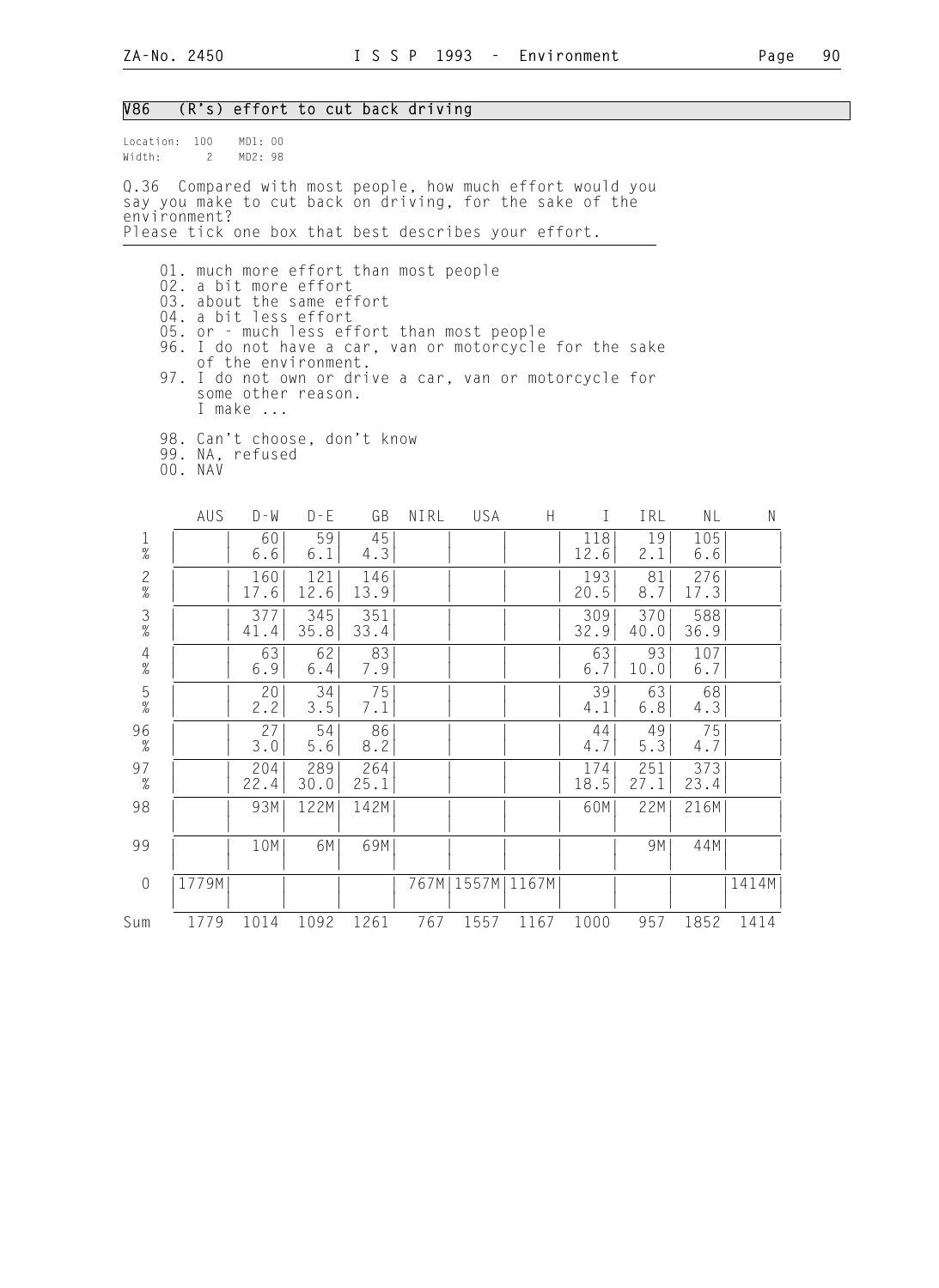**ZA-No. 2450 I S S P 1993 - Environment Page 91**  V86 (R's) effort to cut back driving (continued) CZ SLO PL BG RUS NZ CDN RP IL J E 1 | | | | | | | | | | | |  $\frac{1}{2}$   $\frac{1}{2}$   $\frac{1}{2}$   $\frac{1}{2}$   $\frac{1}{2}$   $\frac{1}{2}$   $\frac{1}{2}$   $\frac{1}{2}$   $\frac{1}{2}$   $\frac{1}{2}$   $\frac{1}{2}$   $\frac{1}{2}$   $\frac{1}{2}$   $\frac{1}{2}$   $\frac{1}{2}$   $\frac{1}{2}$   $\frac{1}{2}$   $\frac{1}{2}$   $\frac{1}{2}$   $\frac{1}{2}$   $\frac{1}{2}$   $\frac{1}{2}$  2 | | | | | | | | | | | | | | |  $\frac{1}{2}$   $\frac{1}{2}$   $\frac{1}{2}$   $\frac{1}{2}$   $\frac{1}{2}$   $\frac{1}{2}$   $\frac{1}{2}$   $\frac{1}{2}$   $\frac{1}{2}$   $\frac{1}{2}$   $\frac{1}{2}$   $\frac{1}{2}$   $\frac{1}{2}$   $\frac{1}{2}$   $\frac{1}{2}$   $\frac{1}{2}$   $\frac{1}{2}$   $\frac{1}{2}$   $\frac{1}{2}$   $\frac{1}{2}$   $\frac{1}{2}$   $\frac{1}{2}$  3 | | | | | | | | | | | |  $\frac{1}{2}$   $\frac{1}{2}$   $\frac{1}{2}$   $\frac{1}{2}$   $\frac{1}{2}$   $\frac{1}{2}$   $\frac{1}{2}$   $\frac{1}{2}$   $\frac{1}{2}$   $\frac{1}{2}$   $\frac{1}{2}$   $\frac{1}{2}$   $\frac{1}{2}$   $\frac{1}{2}$   $\frac{1}{2}$   $\frac{1}{2}$   $\frac{1}{2}$   $\frac{1}{2}$   $\frac{1}{2}$   $\frac{1}{2}$   $\frac{1}{2}$   $\frac{1}{2}$  4 | | | | | | | | | | | |  $\frac{1}{2}$   $\frac{1}{2}$   $\frac{1}{2}$   $\frac{1}{2}$   $\frac{1}{2}$   $\frac{1}{2}$   $\frac{1}{2}$   $\frac{1}{2}$   $\frac{1}{2}$   $\frac{1}{2}$   $\frac{1}{2}$   $\frac{1}{2}$   $\frac{1}{2}$   $\frac{1}{2}$   $\frac{1}{2}$   $\frac{1}{2}$   $\frac{1}{2}$   $\frac{1}{2}$   $\frac{1}{2}$   $\frac{1}{2}$   $\frac{1}{2}$   $\frac{1}{2}$  5 | | | | | | | | | | | |  $\frac{1}{2}$   $\frac{1}{2}$   $\frac{1}{2}$   $\frac{1}{2}$   $\frac{1}{2}$   $\frac{1}{2}$   $\frac{1}{2}$   $\frac{1}{2}$   $\frac{1}{2}$   $\frac{1}{2}$   $\frac{1}{2}$   $\frac{1}{2}$   $\frac{1}{2}$   $\frac{1}{2}$   $\frac{1}{2}$   $\frac{1}{2}$   $\frac{1}{2}$   $\frac{1}{2}$   $\frac{1}{2}$   $\frac{1}{2}$   $\frac{1}{2}$   $\frac{1}{2}$  96 | | | | | | | | | | | | | | |  $\frac{1}{2}$   $\frac{1}{2}$   $\frac{1}{2}$   $\frac{1}{2}$   $\frac{1}{2}$   $\frac{1}{2}$   $\frac{1}{2}$   $\frac{1}{2}$   $\frac{1}{2}$   $\frac{1}{2}$   $\frac{1}{2}$   $\frac{1}{2}$   $\frac{1}{2}$   $\frac{1}{2}$   $\frac{1}{2}$   $\frac{1}{2}$   $\frac{1}{2}$   $\frac{1}{2}$   $\frac{1}{2}$   $\frac{1}{2}$   $\frac{1}{2}$   $\frac{1}{2}$  97 | | | | | | | | | | | | | |  $\frac{1}{2}$   $\frac{1}{2}$   $\frac{1}{2}$   $\frac{1}{2}$   $\frac{1}{2}$   $\frac{1}{2}$   $\frac{1}{2}$   $\frac{1}{2}$   $\frac{1}{2}$   $\frac{1}{2}$   $\frac{1}{2}$   $\frac{1}{2}$   $\frac{1}{2}$   $\frac{1}{2}$   $\frac{1}{2}$   $\frac{1}{2}$   $\frac{1}{2}$   $\frac{1}{2}$   $\frac{1}{2}$   $\frac{1}{2}$   $\frac{1}{2}$   $\frac{1}{2}$  98 | | | | | | | | | | | | | | | | | | | | | | | | | | 99 | | | | | | | | | | | | | | | | | | | | | | | | 0 |1005M|1032M|1641M|1183M|1931M|1271M|1467M|1200M|1198M|1305M|1208M| | | | | | | | | | | | | Sum 1005 1032 1641 1183 1931 1271 1467 1200 1198 1305 1208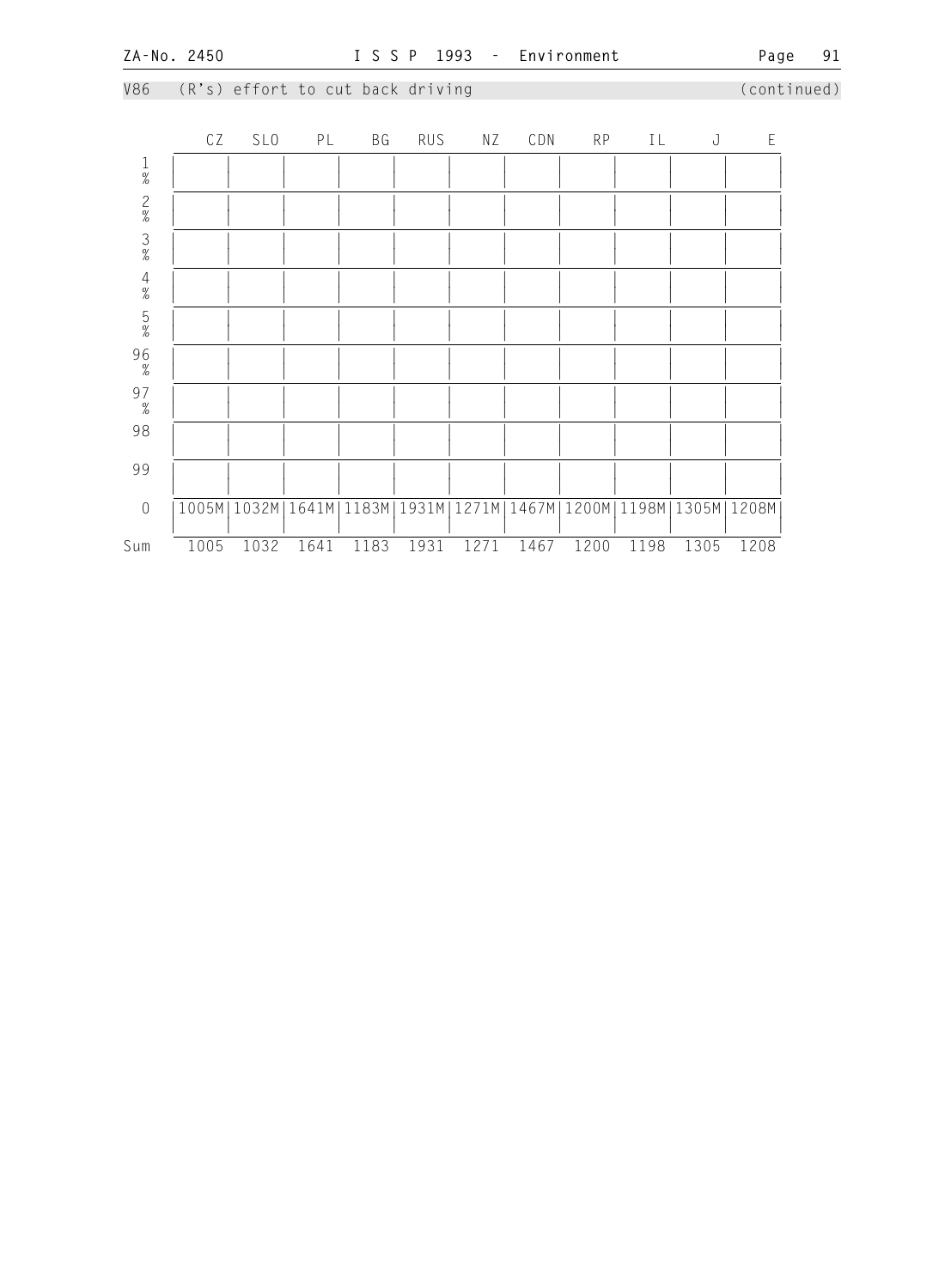# V87 Problems (R's c): traffic noise

| Location:<br>Width:                                       | 102<br>$\mathbf{1}$                                                                                                                                                                   | MD1: 0<br>MD2: 8 |             |             |            |       |               |             |             |                       |             |
|-----------------------------------------------------------|---------------------------------------------------------------------------------------------------------------------------------------------------------------------------------------|------------------|-------------|-------------|------------|-------|---------------|-------------|-------------|-----------------------|-------------|
|                                                           | Q.37 How true do you think the following statement is?<br>"Within the next twenty years or so, traffic noise will be<br>one of the most serious problems for <r's country="">."</r's> |                  |             |             |            |       |               |             |             |                       |             |
|                                                           | 1. Definitely true<br>2. Probably true<br>3. Probably not true<br>4. Definitely not true<br>8. Can't choose, don't know                                                               |                  |             |             |            |       |               |             |             |                       |             |
|                                                           | 9. NA, refused<br>O. NAV                                                                                                                                                              |                  |             |             |            |       |               |             |             |                       |             |
|                                                           | AUS                                                                                                                                                                                   | $D - W$          | $D - E$     | GB          | NIRL       | USA   | H             | $\bf{I}$    | IRL         | NL                    | N           |
| $\frac{1}{\%}$                                            |                                                                                                                                                                                       | 167<br>18.4      | 228<br>23.1 | 182<br>15.2 |            |       |               | 340<br>35.4 | 160<br>17.4 | 145<br>8.6            |             |
| $\frac{2}{\%}$                                            |                                                                                                                                                                                       | 411<br>45.3      | 435<br>44.2 | 572<br>47.7 |            |       |               | 458<br>47.7 | 394<br>42.7 | 598<br>35.5           |             |
| $\frac{3}{\%}$                                            |                                                                                                                                                                                       | 265<br>29.2      | 245<br>24.9 | 381<br>31.8 |            |       |               | 122<br>12.7 | 264<br>28.6 | 738<br>43.9           |             |
| $\frac{4}{\%}$                                            |                                                                                                                                                                                       | 64<br>7.1        | 77<br>7.8   | 65<br>$5.4$ |            |       |               | 40<br>4.2   | 104<br>11.3 | 202<br>12.0           |             |
| $\,8\,$                                                   |                                                                                                                                                                                       | 102M             | 106M        | 53M         |            |       |               | 40M         | 33M         | 138M                  |             |
| $\mathcal{G}% _{M_{1},M_{2}}^{\alpha,\beta}(\mathcal{A})$ |                                                                                                                                                                                       | 5M               | 1 M         | <b>8M</b>   |            |       |               |             | 2M          | 31M                   |             |
| $\mathbf 0$                                               | 1779M                                                                                                                                                                                 |                  |             |             | 767M       |       | 1557M   1167M |             |             |                       | 1414M       |
| Sum                                                       | 1779                                                                                                                                                                                  | 1014             | 1092        | 1261        | 767        | 1557  | 1167          | 1000        | 957         | 1852                  | 1414        |
|                                                           | CZ                                                                                                                                                                                    | SL <sub>0</sub>  | PL          | BG          | <b>RUS</b> | ΝZ    | CDN           | <b>RP</b>   | ΙL          | J                     | $\mathsf E$ |
| $\frac{1}{\%}$                                            |                                                                                                                                                                                       |                  |             |             |            |       |               |             |             |                       |             |
| $\overline{c}$<br>$\%$                                    |                                                                                                                                                                                       |                  |             |             |            |       |               |             |             |                       |             |
| $\frac{3}{\%}$                                            |                                                                                                                                                                                       |                  |             |             |            |       |               |             |             |                       |             |
| $\begin{array}{c} 4 \\ 2 \\ 0 \end{array}$                |                                                                                                                                                                                       |                  |             |             |            |       |               |             |             |                       |             |
| 8                                                         |                                                                                                                                                                                       |                  |             |             |            |       |               |             |             |                       |             |
| 9                                                         |                                                                                                                                                                                       |                  |             |             |            |       |               |             |             |                       |             |
| $\mathbf 0$                                               | 1005M                                                                                                                                                                                 | 1032M            | 1641M       | 1183M       | 1931M      | 1271M | 1467M   1200M |             |             | 1198M   1305M   1208M |             |
| Sum                                                       | 1005                                                                                                                                                                                  | 1032             | 1641        | 1183        | 1931       | 1271  | 1467          | 1200        | 1198        | 1305                  | 1208        |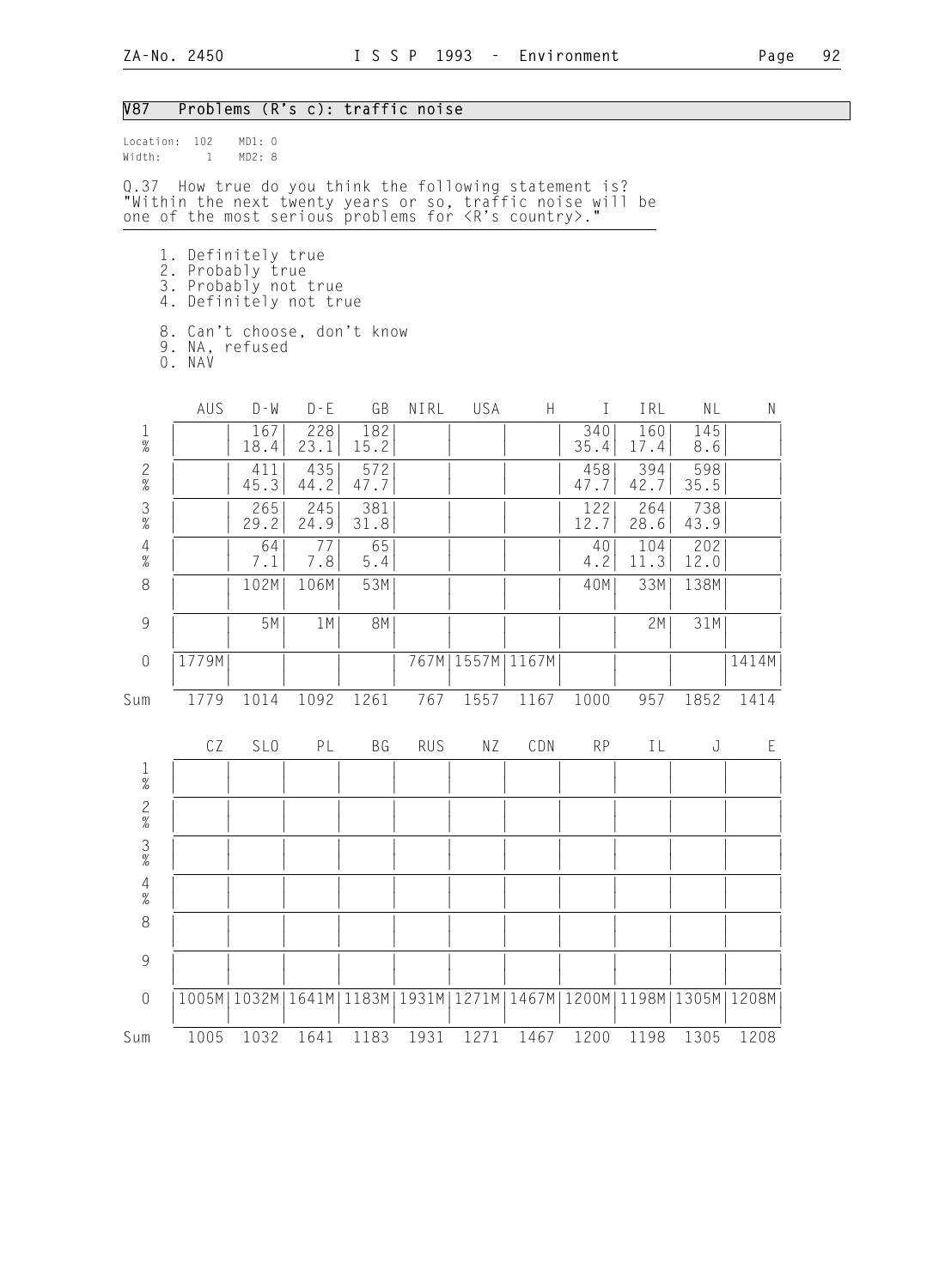#### V88 Ways gov cut driving: money on campaigns

Location: 103 MD1: 0<br>Width: 1 MD2: 8  $Width: 1$ 

Q.38 There are various ways governments might try to get people to cut back on driving for the sake of the environment. Please tick one box for each policy below to show your views. For the sake of the environment, the <R's country> government should

Q.38a ... spend public money on campaigns to persuade people to cut back on driving

- 1. Strongly in favour
- 2. Somewhat in favour
- 3. Neither in favour nor against
- 4. Somewhat against
- 5. Strongly against
	- 8. Can't choose, don't know
- 9. NA, refused
- 0. NAV

|                | AUS   | $D - W$     | $D - E$     | GB          | NIRL  | USA           | Н    |             | IRL         | NL          | N     |
|----------------|-------|-------------|-------------|-------------|-------|---------------|------|-------------|-------------|-------------|-------|
| $\frac{1}{\%}$ |       | 187<br>19.7 | 191<br>18.4 | 141<br>12.3 |       |               |      | 151<br>15.5 | 139<br>14.8 | 179<br>10.2 |       |
| $\frac{2}{\%}$ |       | 360<br>37.9 | 328<br>31.7 | 355<br>31.0 |       |               |      | 379<br>38.8 | 361<br>38.3 | 798<br>45.4 |       |
| $\frac{3}{8}$  |       | 140<br>14.8 | 189<br>18.2 | 340<br>29.7 |       |               |      | 160<br>16.4 | 101<br>10.7 | 492<br>28.0 |       |
| $\frac{4}{\%}$ |       | 150<br>15.8 | 193<br>18.6 | 216<br>18.9 |       |               |      | 136<br>13.9 | 192<br>20.4 | 247<br>14.0 |       |
| $\frac{5}{\%}$ |       | 112<br>11.8 | 135<br>13.0 | 92<br>8.0   |       |               |      | 150<br>15.4 | 149<br>15.8 | 43<br>2.4   |       |
| 8              |       | 60M         | 49M         | 69M         |       |               |      | 22M         | 14M         | 60M         |       |
| 9              |       | 5M          | 7M          | 48M         |       |               |      | 2M          | 1M          | 33M         |       |
| $\overline{0}$ | 1779M |             |             |             | 767MI | 1557M   1167M |      |             |             |             | 1414M |
| Sum            | 1779  | 1014        | 1092        | 1261        | 767   | 1557          | 1167 | 1000        | 957         | 1852        | 1414  |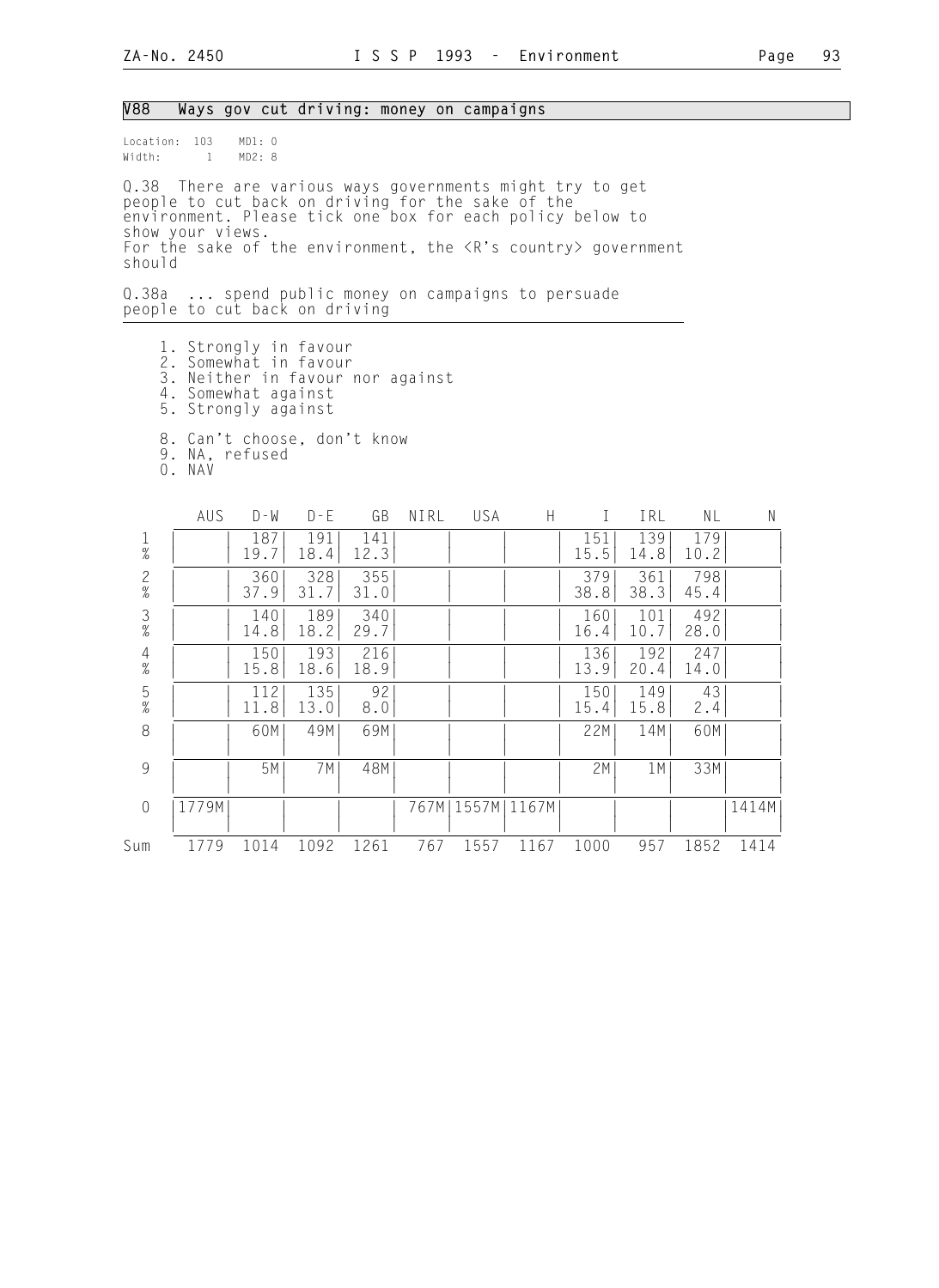V88 Ways gov cut driving: money on campaigns (continued) CZ SLO PL BG RUS NZ CDN RP IL J E 1 | | | | | | | | | | | |  $\frac{1}{2}$   $\frac{1}{2}$   $\frac{1}{2}$   $\frac{1}{2}$   $\frac{1}{2}$   $\frac{1}{2}$   $\frac{1}{2}$   $\frac{1}{2}$   $\frac{1}{2}$   $\frac{1}{2}$   $\frac{1}{2}$   $\frac{1}{2}$   $\frac{1}{2}$   $\frac{1}{2}$   $\frac{1}{2}$   $\frac{1}{2}$   $\frac{1}{2}$   $\frac{1}{2}$   $\frac{1}{2}$   $\frac{1}{2}$   $\frac{1}{2}$   $\frac{1}{2}$  2 | | | | | | | | | | | | | | |  $\frac{1}{2}$   $\frac{1}{2}$   $\frac{1}{2}$   $\frac{1}{2}$   $\frac{1}{2}$   $\frac{1}{2}$   $\frac{1}{2}$   $\frac{1}{2}$   $\frac{1}{2}$   $\frac{1}{2}$   $\frac{1}{2}$   $\frac{1}{2}$   $\frac{1}{2}$   $\frac{1}{2}$   $\frac{1}{2}$   $\frac{1}{2}$   $\frac{1}{2}$   $\frac{1}{2}$   $\frac{1}{2}$   $\frac{1}{2}$   $\frac{1}{2}$   $\frac{1}{2}$  3 | | | | | | | | | | | |  $\frac{1}{2}$   $\frac{1}{2}$   $\frac{1}{2}$   $\frac{1}{2}$   $\frac{1}{2}$   $\frac{1}{2}$   $\frac{1}{2}$   $\frac{1}{2}$   $\frac{1}{2}$   $\frac{1}{2}$   $\frac{1}{2}$   $\frac{1}{2}$   $\frac{1}{2}$   $\frac{1}{2}$   $\frac{1}{2}$   $\frac{1}{2}$   $\frac{1}{2}$   $\frac{1}{2}$   $\frac{1}{2}$   $\frac{1}{2}$   $\frac{1}{2}$   $\frac{1}{2}$  4 | | | | | | | | | | | |  $\frac{1}{2}$   $\frac{1}{2}$   $\frac{1}{2}$   $\frac{1}{2}$   $\frac{1}{2}$   $\frac{1}{2}$   $\frac{1}{2}$   $\frac{1}{2}$   $\frac{1}{2}$   $\frac{1}{2}$   $\frac{1}{2}$   $\frac{1}{2}$   $\frac{1}{2}$   $\frac{1}{2}$   $\frac{1}{2}$   $\frac{1}{2}$   $\frac{1}{2}$   $\frac{1}{2}$   $\frac{1}{2}$   $\frac{1}{2}$   $\frac{1}{2}$   $\frac{1}{2}$  5 | | | | | | | | | | | |  $\frac{1}{2}$   $\frac{1}{2}$   $\frac{1}{2}$   $\frac{1}{2}$   $\frac{1}{2}$   $\frac{1}{2}$   $\frac{1}{2}$   $\frac{1}{2}$   $\frac{1}{2}$   $\frac{1}{2}$   $\frac{1}{2}$   $\frac{1}{2}$   $\frac{1}{2}$   $\frac{1}{2}$   $\frac{1}{2}$   $\frac{1}{2}$   $\frac{1}{2}$   $\frac{1}{2}$   $\frac{1}{2}$   $\frac{1}{2}$   $\frac{1}{2}$   $\frac{1}{2}$  8 | | | | | | | | | | | | | | | | | | | | | | | | | | 9 | | | | | | | | | | | | | | | | | | | | | | | | 0 |1005M|1032M|1641M|1183M|1931M|1271M|1467M|1200M|1198M|1305M|1208M| | | | | | | | | | | | | Sum 1005 1032 1641 1183 1931 1271 1467 1200 1198 1305 1208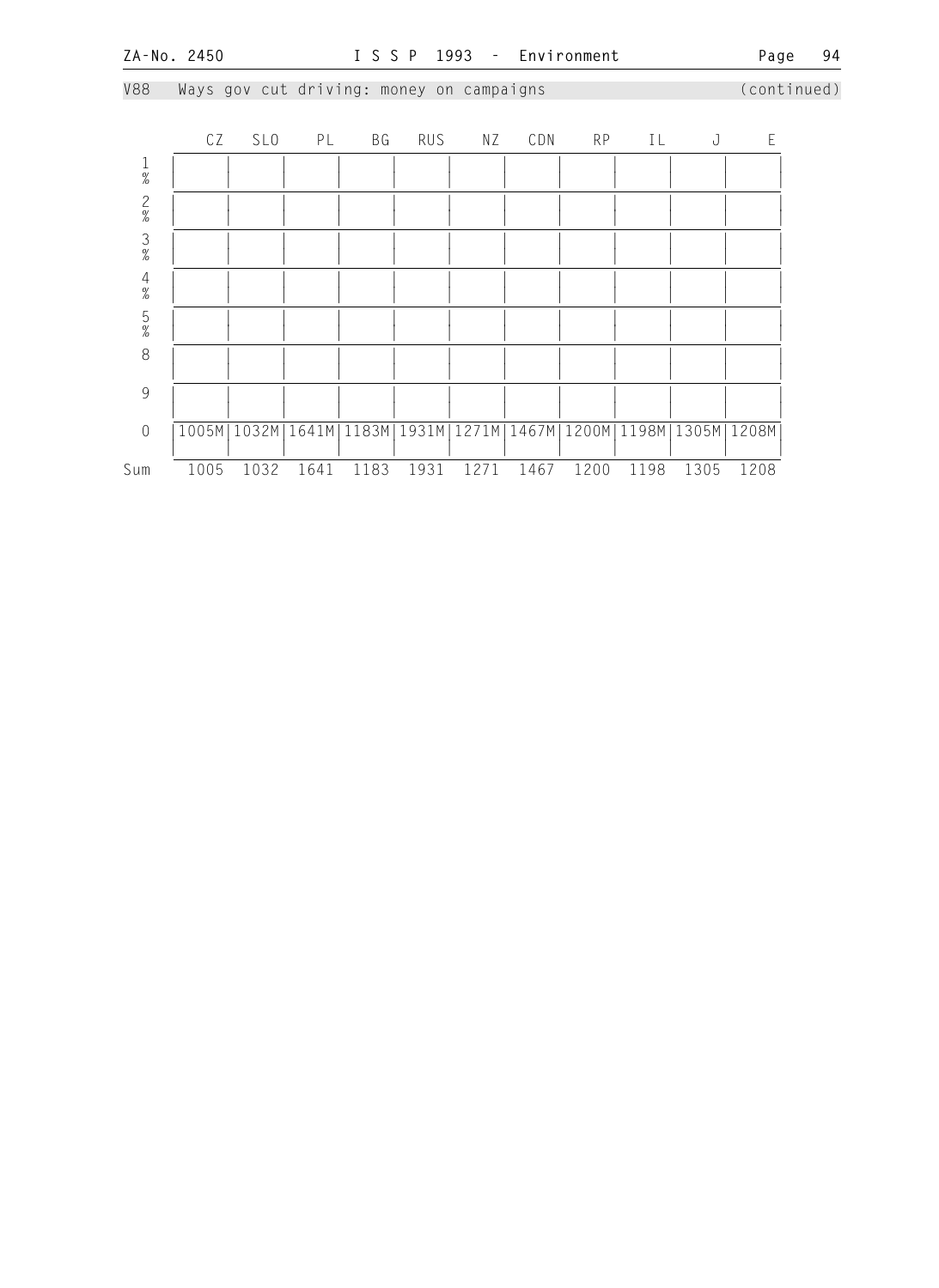# V89 Cut driving: put up taxes on petrol

| Width:                 | Location: 104<br>$\mathbf{1}$                                                                                                                                                               | MD1: 0<br>MD2: 8                                                  |             |             |            |      |                      |             |             |             |       |
|------------------------|---------------------------------------------------------------------------------------------------------------------------------------------------------------------------------------------|-------------------------------------------------------------------|-------------|-------------|------------|------|----------------------|-------------|-------------|-------------|-------|
|                        | Q.38b  put up taxes on petrol each year for the next<br>ten years to get people to cut back on driving                                                                                      |                                                                   |             |             |            |      |                      |             |             |             |       |
|                        | 1. Strongly in favour<br>2. Somewhat in favour<br>3. Neither in favour nor against<br>4. Somewhat against<br>5. Strongly against<br>8. Can't choose, don't know<br>9. NA, refused<br>O. NAV |                                                                   |             |             |            |      |                      |             |             |             |       |
|                        | AUS                                                                                                                                                                                         | $D - W$                                                           | $D - E$     | GB          | NIRL       | USA  | H                    | $\bf{I}$    | IRL         | NL          | N     |
| $\frac{1}{\%}$         |                                                                                                                                                                                             | 136<br>14.1                                                       | 100<br>9.7  | 47<br>4.1   |            |      |                      | 30<br>3.1   | 19<br>2.0   | 79<br>4.5   |       |
| $\frac{2}{\%}$         |                                                                                                                                                                                             | 244<br>25.3                                                       | 253<br>24.4 | 172<br>15.1 |            |      |                      | 93<br>9.5   | 90<br>9.5   | 346<br>19.6 |       |
| $\frac{3}{8}$          |                                                                                                                                                                                             | 148<br>15.4                                                       | 153<br>14.8 | 180<br>15.8 |            |      |                      | 82<br>8.4   | 73<br>7.7   | 342<br>19.4 |       |
| $\overline{4}$<br>$\%$ |                                                                                                                                                                                             | 234<br>24.3                                                       | 256<br>24.7 | 362<br>31.8 |            |      |                      | 218<br>22.2 | 246<br>26.0 | 699<br>39.6 |       |
| $\frac{5}{\%}$         |                                                                                                                                                                                             | 201<br>20.9                                                       | 274<br>26.4 | 377<br>33.1 |            |      |                      | 558<br>56.9 | 518<br>54.8 | 297<br>16.8 |       |
| 8                      |                                                                                                                                                                                             | 42M                                                               | 46M         | 51M         |            |      |                      | 18M         | 8M          | 48M         |       |
| 9                      |                                                                                                                                                                                             | 9M                                                                | 10M         | 72M         |            |      |                      | 1M          | 3M          | 41M         |       |
| $\sqrt{a}$             | 1779M                                                                                                                                                                                       |                                                                   |             |             |            |      | 767M   1557M   1167M |             |             |             | 1414M |
| Sum                    | 1779                                                                                                                                                                                        | 1014                                                              | 1092        | 1261        | 767        | 1557 | 1167                 | 1000        | 957         | 1852        | 1414  |
|                        | CZ                                                                                                                                                                                          | SL <sub>0</sub>                                                   | PL          | BG          | <b>RUS</b> | ΝZ   | CDN                  | <b>RP</b>   | IL          | J           | Ε     |
| $\mathbf{1}$<br>$\%$   |                                                                                                                                                                                             |                                                                   |             |             |            |      |                      |             |             |             |       |
| $\frac{2}{\%}$         |                                                                                                                                                                                             |                                                                   |             |             |            |      |                      |             |             |             |       |
| $\frac{3}{%}$          |                                                                                                                                                                                             |                                                                   |             |             |            |      |                      |             |             |             |       |
| $\frac{4}{\%}$         |                                                                                                                                                                                             |                                                                   |             |             |            |      |                      |             |             |             |       |
| $\frac{5}{\%}$         |                                                                                                                                                                                             |                                                                   |             |             |            |      |                      |             |             |             |       |
| 8                      |                                                                                                                                                                                             |                                                                   |             |             |            |      |                      |             |             |             |       |
| $\mathcal{G}$          |                                                                                                                                                                                             |                                                                   |             |             |            |      |                      |             |             |             |       |
| $\sqrt{a}$             |                                                                                                                                                                                             | 1005M 1032M 1641M 1183M 1931M 1271M 1467M 1200M 1198M 1305M 1208M |             |             |            |      |                      |             |             |             |       |
| Sum                    | 1005                                                                                                                                                                                        | 1032                                                              | 1641        | 1183        | 1931       | 1271 | 1467                 | 1200        | 1198        | 1305        | 1208  |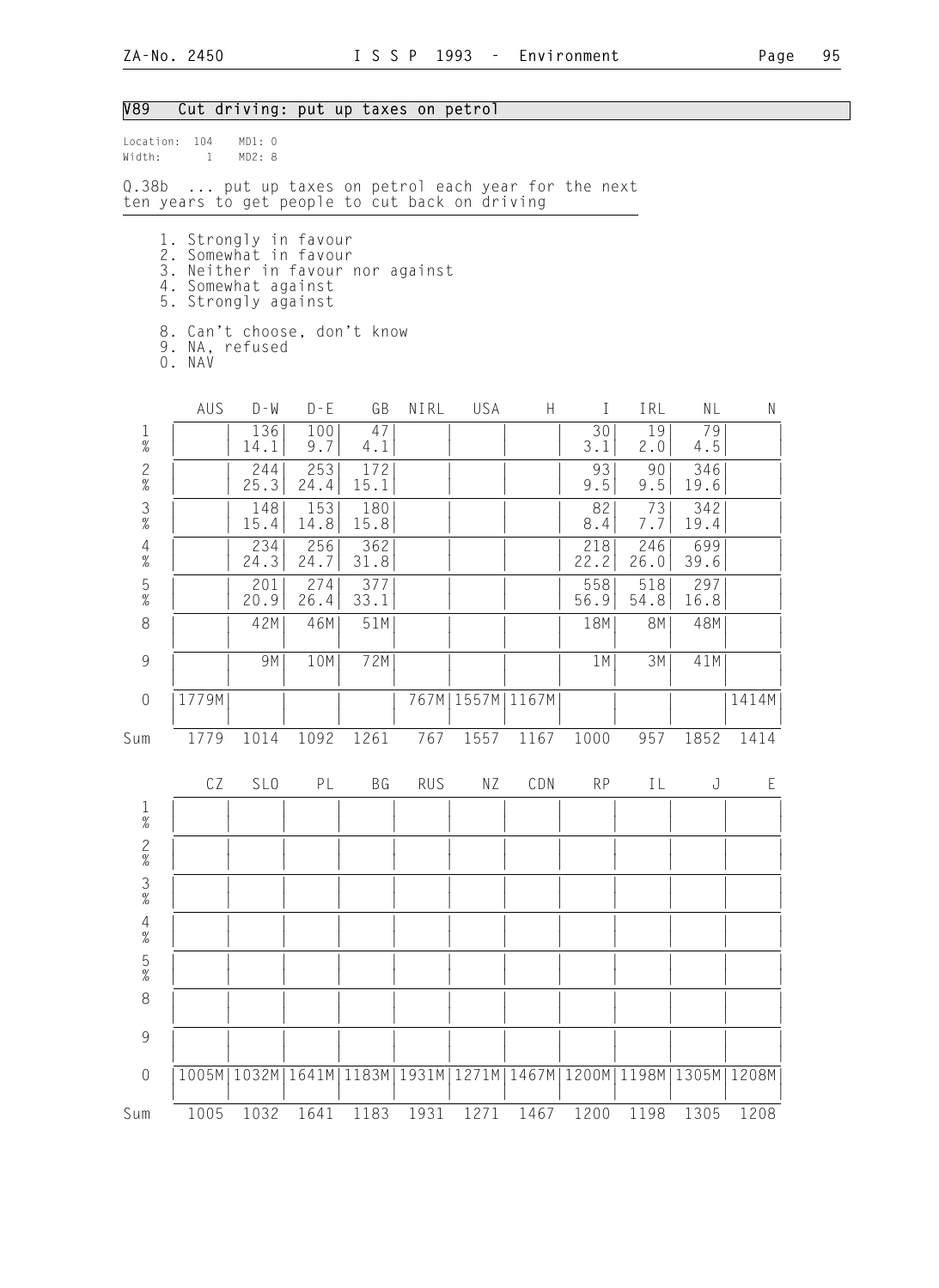# V90 Dto: tax priv cars-improve public transp

| Location:<br>Width:                                       | 105<br>$\mathbf{1}$                                                                                                                                                                         | MD1: 0<br>MD2: 8                              |             |               |            |       |                      |             |             |               |       |
|-----------------------------------------------------------|---------------------------------------------------------------------------------------------------------------------------------------------------------------------------------------------|-----------------------------------------------|-------------|---------------|------------|-------|----------------------|-------------|-------------|---------------|-------|
| Q. 38c                                                    | and use the money to improve public transport.                                                                                                                                              | put a special environment tax on private cars |             |               |            |       |                      |             |             |               |       |
|                                                           | 1. Strongly in favour<br>2. Somewhat in favour<br>3. Neither in favour nor against<br>4. Somewhat against<br>5. Strongly against<br>8. Can't choose, don't know<br>9. NA, refused<br>O. NAV |                                               |             |               |            |       |                      |             |             |               |       |
|                                                           | AUS                                                                                                                                                                                         | $D - W$                                       | $D - E$     | GB            | NIRL       | USA   | H                    | $\perp$     | IRL         | NL            | N     |
| $\frac{1}{\%}$                                            |                                                                                                                                                                                             | 147<br>15.3                                   | 129<br>12.6 | 121<br>10.7   |            |       |                      | 95<br>9.8   | 66<br>7.0   | 99<br>5.7     |       |
| $\frac{2}{\%}$                                            |                                                                                                                                                                                             | 261<br>27.2                                   | 250<br>24.4 | 262<br>23.2   |            |       |                      | 290<br>30.0 | 156<br>16.5 | 358<br>20.6   |       |
| $\frac{3}{\%}$                                            |                                                                                                                                                                                             | 149<br>15.5                                   | 147<br>14.3 | 187<br>16.5   |            |       |                      | 127<br>13.1 | 63<br>6.7   | 315<br>18.1   |       |
| $\frac{4}{\%}$                                            |                                                                                                                                                                                             | 181<br>18.9                                   | 224<br>21.8 | 269<br>23.8   |            |       |                      | 157<br>16.2 | 229<br>24.3 | 624<br>35.9   |       |
| $\frac{5}{\%}$                                            |                                                                                                                                                                                             | 221<br>23.0                                   | 276<br>26.9 | 292<br>25.8   |            |       |                      | 299<br>30.9 | 430<br>45.6 | 340<br>19.6   |       |
| $\,8\,$                                                   |                                                                                                                                                                                             | 49M                                           | 55M         | 72M           |            |       |                      | 30M         | 11M         | 64M           |       |
| $\mathcal{G}% _{M_{1},M_{2}}^{\alpha,\beta}(\mathcal{A})$ |                                                                                                                                                                                             | 6M                                            | 11M         | 58M           |            |       |                      | 2M          | 2M          | 52M           |       |
| $\mathbf 0$                                               | 1779M                                                                                                                                                                                       |                                               |             |               |            |       | 767M   1557M   1167M |             |             |               | 1414M |
| Sum                                                       | 1779                                                                                                                                                                                        | 1014                                          | 1092        | 1261          | 767        | 1557  | 1167                 | 1000        | 957         | 1852          | 1414  |
|                                                           | CZ                                                                                                                                                                                          | SL <sub>0</sub>                               | PL          | BG            | <b>RUS</b> | ΝZ    | CDN                  | <b>RP</b>   | ΙL          | J             | E     |
| $\mathbf{1}$<br>%                                         |                                                                                                                                                                                             |                                               |             |               |            |       |                      |             |             |               |       |
| $\frac{2}{\%}$                                            |                                                                                                                                                                                             |                                               |             |               |            |       |                      |             |             |               |       |
| $\frac{3}{8}$                                             |                                                                                                                                                                                             |                                               |             |               |            |       |                      |             |             |               |       |
| $\frac{4}{\%}$                                            |                                                                                                                                                                                             |                                               |             |               |            |       |                      |             |             |               |       |
| $\frac{5}{\%}$                                            |                                                                                                                                                                                             |                                               |             |               |            |       |                      |             |             |               |       |
| 8                                                         |                                                                                                                                                                                             |                                               |             |               |            |       |                      |             |             |               |       |
| $\overline{9}$                                            |                                                                                                                                                                                             |                                               |             |               |            |       |                      |             |             |               |       |
| $\mathbf 0$                                               | 1005M                                                                                                                                                                                       | 1032M                                         | 1641M       | 1183M   1931M |            | 1271M | 1467M                | 1200M       |             | 1198M   1305M | 1208M |
| Sum                                                       | 1005                                                                                                                                                                                        | 1032                                          | 1641        | 1183          | 1931       | 1271  | 1467                 | 1200        | 1198        | 1305          | 1208  |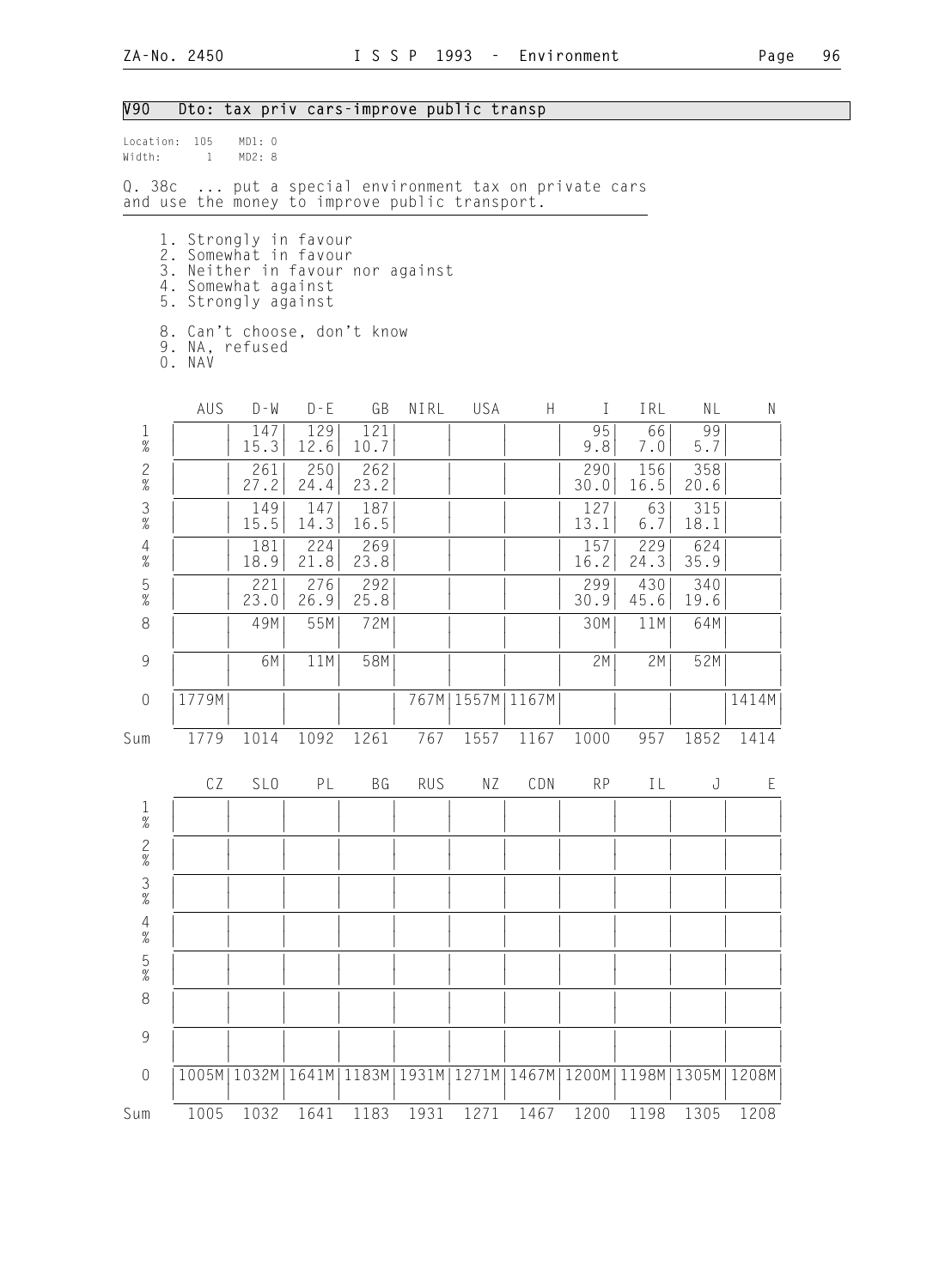#### V91 Cut driving: ration amount of petrol

Location: 106 MD1: 0<br>Width: 1 MD2: 8  $Width: 1$ Q.38d ... restrict or ration the amount of petrol or diesel that people are allowed to buy to make them cut back on driving. 1. Strongly in favour 2. Somewhat in favour 3. Neither in favour nor against 4. Somewhat against 5. Strongly against 8. Can't choose, don't know 9. NA, refused 0. NAV AUS D-W D-E GB NIRL USA H I IRL NL N 1 | | 74| 67| 41| | | | 41| 21| 60| | % | | 7.8| 6.6| 3.6| | | | 4.2| 2.2| 3.4| | 2 | | 117| 127| 126| | | | 166| 126| 227| | % | | 12.3| 12.4| 11.1| | | | 17.2| 13.3| 12.9| | 3 | | 153| 150| 153| | | | 125| 80| 302| | % | | 16.1| 14.7| 13.5| | | | 13.0| 8.4| 17.2| | 4 | | 204| 235| 344| | | | 179| 225| 791| |  $\%$  | | 21.4 | 23.0 | 30.4 | | | | | | | 18.5 | 23.7 | 45.0 | | 5 | | 405| 443| 467| | | | 454| 496| 379| |  $\%$  | | 42.5| 43.3| 41.3| | | | 47.0| 52.3| 21.5| | 8 | | 52M| 59M| 68M| | | | | | 32M| 8M| 56M| | | | | | | | | | | | | | 9 | | 9M| 11M| 62M| | | | 3M| 1M| 37M| | | | | | | | | | | | | | 0 |1779M| | | | 767M|1557M|1167M| | | | |1414M| | | | | | | | | | | | | Sum 1779 1014 1092 1261 767 1557 1167 1000 957 1852 1414 CZ SLO PL BG RUS NZ CDN RP IL J E 1 | | | | | | | | | | | |  $\frac{1}{2}$   $\frac{1}{2}$   $\frac{1}{2}$   $\frac{1}{2}$   $\frac{1}{2}$   $\frac{1}{2}$   $\frac{1}{2}$   $\frac{1}{2}$   $\frac{1}{2}$   $\frac{1}{2}$   $\frac{1}{2}$   $\frac{1}{2}$   $\frac{1}{2}$   $\frac{1}{2}$   $\frac{1}{2}$   $\frac{1}{2}$   $\frac{1}{2}$   $\frac{1}{2}$   $\frac{1}{2}$   $\frac{1}{2}$   $\frac{1}{2}$   $\frac{1}{2}$  2 | | | | | | | | | | | |  $\frac{1}{2}$   $\frac{1}{2}$   $\frac{1}{2}$   $\frac{1}{2}$   $\frac{1}{2}$   $\frac{1}{2}$   $\frac{1}{2}$   $\frac{1}{2}$   $\frac{1}{2}$   $\frac{1}{2}$   $\frac{1}{2}$   $\frac{1}{2}$   $\frac{1}{2}$   $\frac{1}{2}$   $\frac{1}{2}$   $\frac{1}{2}$   $\frac{1}{2}$   $\frac{1}{2}$   $\frac{1}{2}$   $\frac{1}{2}$   $\frac{1}{2}$   $\frac{1}{2}$  3 | | | | | | | | | | | |  $\frac{1}{2}$   $\frac{1}{2}$   $\frac{1}{2}$   $\frac{1}{2}$   $\frac{1}{2}$   $\frac{1}{2}$   $\frac{1}{2}$   $\frac{1}{2}$   $\frac{1}{2}$   $\frac{1}{2}$   $\frac{1}{2}$   $\frac{1}{2}$   $\frac{1}{2}$   $\frac{1}{2}$   $\frac{1}{2}$   $\frac{1}{2}$   $\frac{1}{2}$   $\frac{1}{2}$   $\frac{1}{2}$   $\frac{1}{2}$   $\frac{1}{2}$   $\frac{1}{2}$  4 | | | | | | | | | | | |  $\frac{1}{2}$   $\frac{1}{2}$   $\frac{1}{2}$   $\frac{1}{2}$   $\frac{1}{2}$   $\frac{1}{2}$   $\frac{1}{2}$   $\frac{1}{2}$   $\frac{1}{2}$   $\frac{1}{2}$   $\frac{1}{2}$   $\frac{1}{2}$   $\frac{1}{2}$   $\frac{1}{2}$   $\frac{1}{2}$   $\frac{1}{2}$   $\frac{1}{2}$   $\frac{1}{2}$   $\frac{1}{2}$   $\frac{1}{2}$   $\frac{1}{2}$   $\frac{1}{2}$  5 | | | | | | | | | | | |  $\frac{1}{2}$   $\frac{1}{2}$   $\frac{1}{2}$   $\frac{1}{2}$   $\frac{1}{2}$   $\frac{1}{2}$   $\frac{1}{2}$   $\frac{1}{2}$   $\frac{1}{2}$   $\frac{1}{2}$   $\frac{1}{2}$   $\frac{1}{2}$   $\frac{1}{2}$   $\frac{1}{2}$   $\frac{1}{2}$   $\frac{1}{2}$   $\frac{1}{2}$   $\frac{1}{2}$   $\frac{1}{2}$   $\frac{1}{2}$   $\frac{1}{2}$   $\frac{1}{2}$  8 | | | | | | | | | | | | | | | | | | | | | | | | | | 9 | | | | | | | | | | | | | | | | | | | | | | | | 0 |1005M|1032M|1641M|1183M|1931M|1271M|1467M|1200M|1198M|1305M|1208M| | | | | | | | | | | | | Sum 1005 1032 1641 1183 1931 1271 1467 1200 1198 1305 1208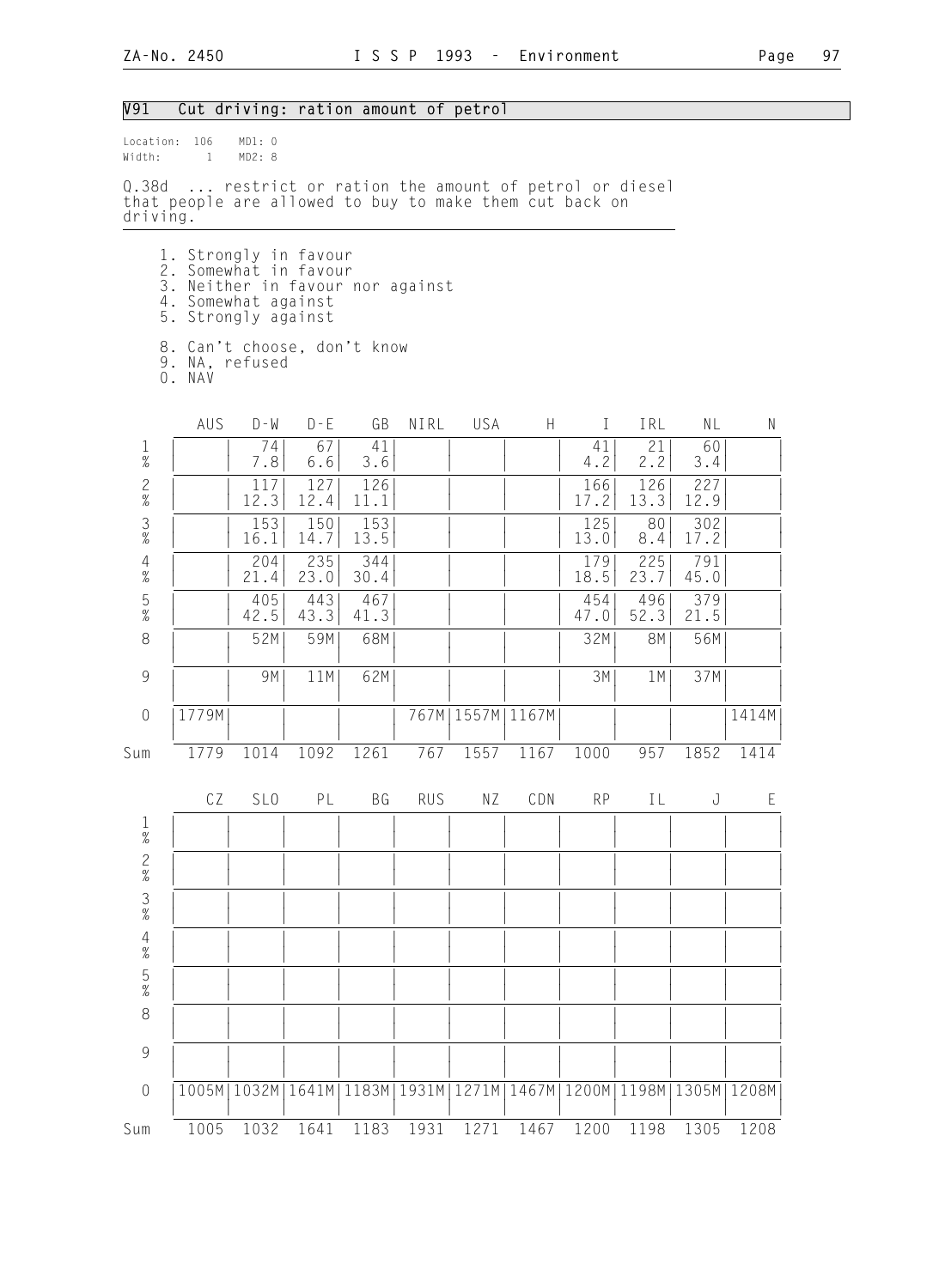# V92 Decide to buy sth- amount of wrapping

| Width:                                                    | Location: 107<br>$\mathbf{1}$                                                                                                                                | MD1: 0<br>MD2: 8 |             |             |            |                      |               |              |             |               |       |
|-----------------------------------------------------------|--------------------------------------------------------------------------------------------------------------------------------------------------------------|------------------|-------------|-------------|------------|----------------------|---------------|--------------|-------------|---------------|-------|
|                                                           | Q.39 When you are shopping, how often do you pay attention<br>to the amount of wrapping or packaging used on products<br>before you decide to buy something? |                  |             |             |            |                      |               |              |             |               |       |
|                                                           | 1. Always<br>2. Often<br>3. Sometimes<br>4. Never                                                                                                            |                  |             |             |            |                      |               |              |             |               |       |
|                                                           | 8. Can't choose, don't know<br>9. NA, refused<br>O. NAV                                                                                                      |                  |             |             |            |                      |               |              |             |               |       |
|                                                           | AUS                                                                                                                                                          | $D - M$          | $D - E$     | GB          | NIRL       | USA                  | H             | $\mathbf{I}$ | IRL         | NL            | N     |
| $1\,$<br>$\%$                                             |                                                                                                                                                              | 128<br>12.7      | 128<br>11.7 | 118<br>9.4  |            |                      |               | 105<br>10.5  | 80<br>8.4   | 133<br>7.4    |       |
| $\frac{2}{\%}$                                            |                                                                                                                                                              | 352<br>34.9      | 305<br>28.0 | 242<br>19.4 |            |                      |               | 115<br>11.5  | 90<br>9.4   | 451<br>25.0   |       |
| $\frac{3}{\%}$                                            |                                                                                                                                                              | 382<br>37.8      | 412<br>37.8 | 403<br>32.3 |            |                      |               | 239<br>23.9  | 209<br>21.9 | 792<br>43.9   |       |
| $\frac{4}{\%}$                                            |                                                                                                                                                              | 148<br>14.7      | 245<br>22.5 | 486<br>38.9 |            |                      |               | 541<br>54.1  | 576<br>60.3 | 427<br>23.7   |       |
| 8                                                         |                                                                                                                                                              |                  |             | 1M          |            |                      |               |              |             |               |       |
| $\mathcal{G}% _{M_{1},M_{2}}^{\alpha,\beta}(\mathcal{G})$ |                                                                                                                                                              | 4M               | 2M          | 11M         |            |                      |               |              | 2M          | 49M           |       |
| $\mathbf 0$                                               | 1779M                                                                                                                                                        |                  |             |             |            | 767M   1557M   1167M |               |              |             |               | 1414M |
| Sum                                                       | 1779                                                                                                                                                         | 1014             | 1092        | 1261        | 767        | 1557                 | 1167          | 1000         | 957         | 1852          | 1414  |
|                                                           | CZ                                                                                                                                                           | SL <sub>0</sub>  | PL          | <b>BG</b>   | <b>RUS</b> | ΝZ                   | CDN           | <b>RP</b>    | IL          | J             | E     |
| $\frac{1}{\%}$                                            |                                                                                                                                                              |                  |             |             |            |                      |               |              |             |               |       |
| $\mathbf{2}$<br>$\%$                                      |                                                                                                                                                              |                  |             |             |            |                      |               |              |             |               |       |
| $\frac{3}{%}$                                             |                                                                                                                                                              |                  |             |             |            |                      |               |              |             |               |       |
| $\begin{array}{c} 4 \\ 2 \\ 0 \end{array}$                |                                                                                                                                                              |                  |             |             |            |                      |               |              |             |               |       |
| $\,8\,$                                                   |                                                                                                                                                              |                  |             |             |            |                      |               |              |             |               |       |
| 9                                                         |                                                                                                                                                              |                  |             |             |            |                      |               |              |             |               |       |
| $\mathbf 0$                                               |                                                                                                                                                              | 1005M   1032M    | 1641M       | 1183M       | 1931M      | 1271M                | 1467M   1200M |              | 1198M       | 1305M   1208M |       |
| Sum                                                       | 1005                                                                                                                                                         | 1032             | 1641        | 1183        | 1931       | 1271                 | 1467          | 1200         | 1198        | 1305          | 1208  |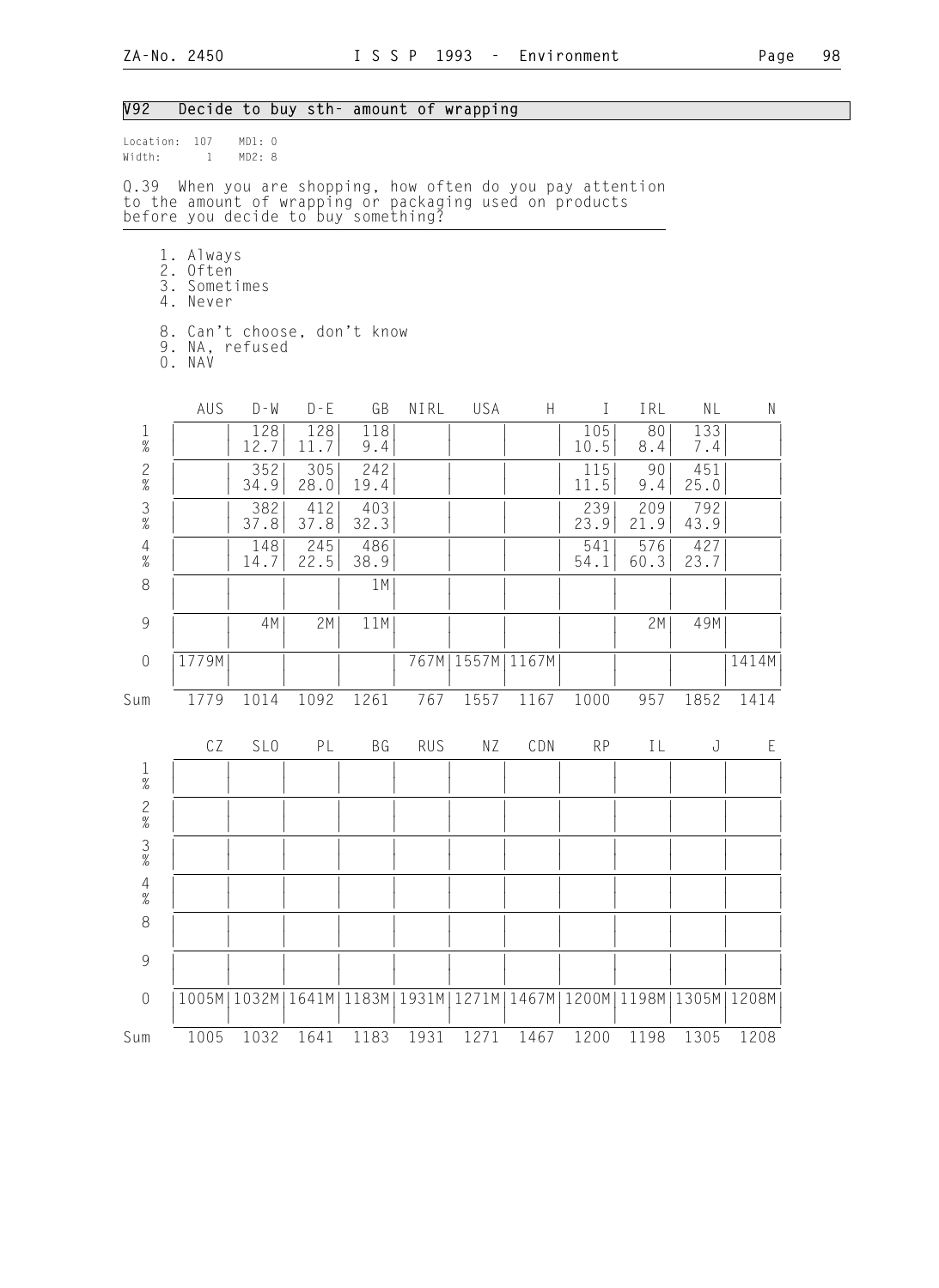| V93                                                      |                                                                                                                    |                  | Actually NOT buy because of wrapping                              |             |            |                      |      |             |             |              |       |  |  |  |
|----------------------------------------------------------|--------------------------------------------------------------------------------------------------------------------|------------------|-------------------------------------------------------------------|-------------|------------|----------------------|------|-------------|-------------|--------------|-------|--|--|--|
| Location: 108<br>Width:                                  | $\mathbf{1}$                                                                                                       | MD1: 0<br>MD2: 8 |                                                                   |             |            |                      |      |             |             |              |       |  |  |  |
| wrapping?                                                | Q.40 In the last month or so, did you actually not buy<br>something because you felt it used too much packaging or |                  |                                                                   |             |            |                      |      |             |             |              |       |  |  |  |
|                                                          | 1. Yes, did not buy something because of the amount of<br>packaging or wrapping<br>2. No                           |                  |                                                                   |             |            |                      |      |             |             |              |       |  |  |  |
| 8. Don't know/can't remember<br>9. NA, refused<br>0. NAV |                                                                                                                    |                  |                                                                   |             |            |                      |      |             |             |              |       |  |  |  |
|                                                          | AUS                                                                                                                | $D - W$          | $D - E$                                                           | GB          | NIRL       | USA                  | H    | $\bf{I}$    | IRL         | NL           | N     |  |  |  |
| $\mathbf 1$<br>$\%$                                      |                                                                                                                    | 226<br>27.3      | 156<br>17.9                                                       | 194<br>17.6 |            |                      |      | 99<br>10.8  | 87<br>9.6   | 232<br>14.7  |       |  |  |  |
| $\mathbf{2}$<br>$\%$                                     |                                                                                                                    | 602<br>72.7      | 715<br>82.1                                                       | 907<br>82.4 |            |                      |      | 821<br>89.2 | 823<br>90.4 | 1345<br>85.3 |       |  |  |  |
| $\,8\,$                                                  |                                                                                                                    | 181M             | 217M                                                              | 151M        |            |                      |      | 79M         | 35M         | 216M         |       |  |  |  |
| $\overline{9}$                                           |                                                                                                                    | 5M               | 4M                                                                | 9M          |            |                      |      | 1M          | 12M         | 59M          |       |  |  |  |
| $\mathbf 0$                                              | 1779M                                                                                                              |                  |                                                                   |             |            | 767M   1557M   1167M |      |             |             |              | 1414M |  |  |  |
| Sum                                                      | 1779                                                                                                               | 1014             | 1092                                                              | 1261        | 767        | 1557                 | 1167 | 1000        | 957         | 1852         | 1414  |  |  |  |
|                                                          | CZ                                                                                                                 | SL <sub>0</sub>  | PL                                                                | ΒG          | <b>RUS</b> | ΝZ                   | CDN  | <b>RP</b>   | ΙL          | J            | Ε     |  |  |  |
| $\frac{1}{\%}$                                           |                                                                                                                    |                  |                                                                   |             |            |                      |      |             |             |              |       |  |  |  |
| $\mathbf{2}$<br>$\overline{\mathcal{U}}$                 |                                                                                                                    |                  |                                                                   |             |            |                      |      |             |             |              |       |  |  |  |
| $\,8\,$                                                  |                                                                                                                    |                  |                                                                   |             |            |                      |      |             |             |              |       |  |  |  |
| 9                                                        |                                                                                                                    |                  |                                                                   |             |            |                      |      |             |             |              |       |  |  |  |
| $\mathbf 0$                                              |                                                                                                                    |                  | 1005M 1032M 1641M 1183M 1931M 1271M 1467M 1200M 1198M 1305M 1208M |             |            |                      |      |             |             |              |       |  |  |  |
| Sum                                                      | 1005                                                                                                               | 1032             | 1641                                                              | 1183        | 1931       | 1271                 | 1467 | 1200        | 1198        | 1305         | 1208  |  |  |  |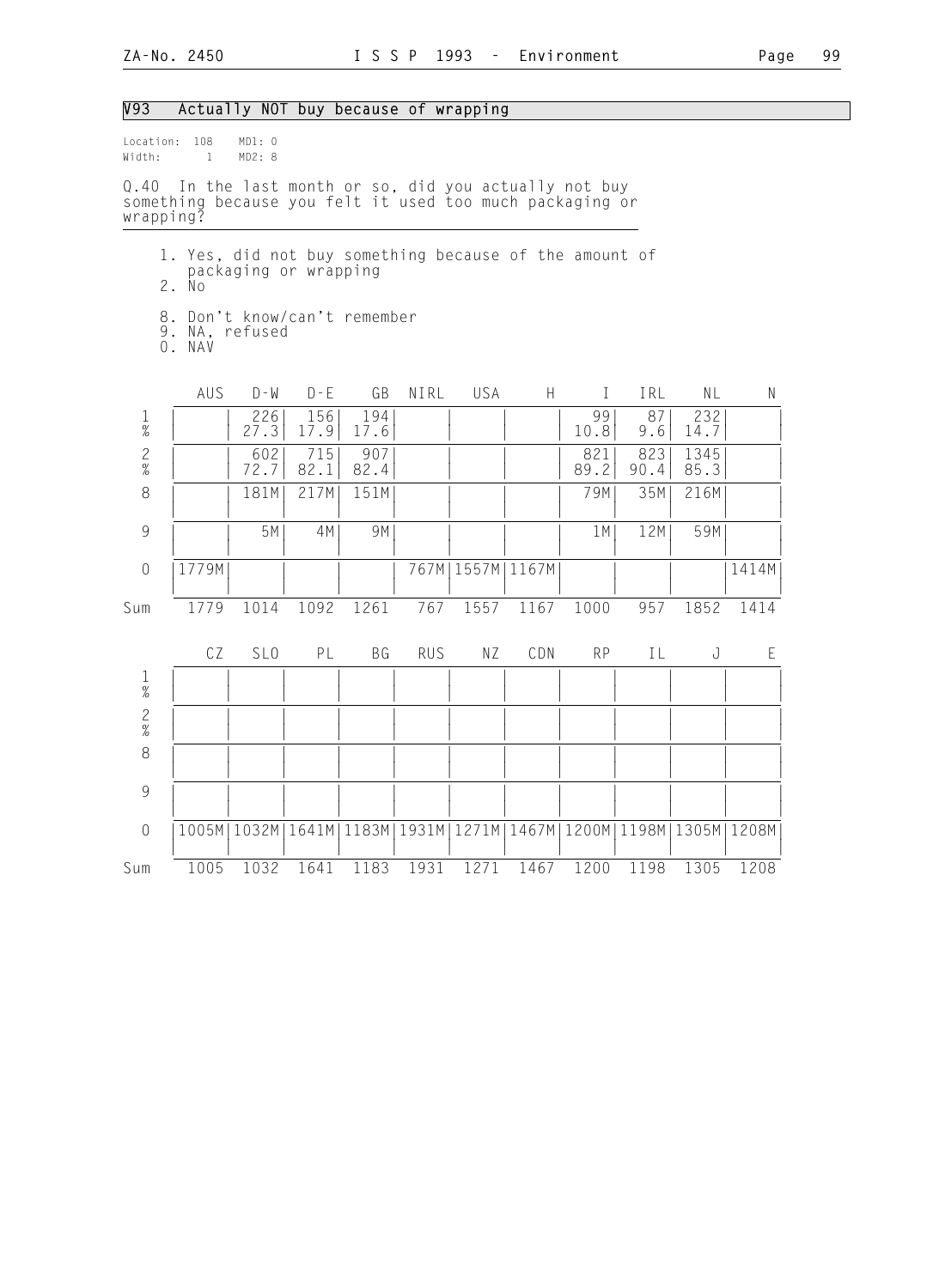### V94 Regular collections for recycling

Location: 109 MD1: 0 Width: 1 MD2: 8

Q.41 Some household waste can be recycled (for instance, glass, paper, tins and plastics).

In your area, are there regular collections from your home of any materials for recycling?

- 1. Yes
- 2. No
	- 8. Don't know
- 9. NA, refused
- 0. NAV

|                | AUS   | $D - W$         | $D - F$     | GB          | NIRL       | USA  | $\mathsf{H}$                                                      | T           | IRL         | NL          | $\mathsf{N}$ |
|----------------|-------|-----------------|-------------|-------------|------------|------|-------------------------------------------------------------------|-------------|-------------|-------------|--------------|
| $\frac{1}{\%}$ |       | 739<br>76.0     | 778<br>78.2 | 292<br>24.8 |            |      |                                                                   | 266<br>27.2 | 478<br>50.2 | 997<br>57.3 |              |
| $\frac{2}{\%}$ |       | 233<br>24.0     | 217<br>21.8 | 886<br>75.2 |            |      |                                                                   | 712<br>72.8 | 475<br>49.8 | 742<br>42.7 |              |
| 8              |       | 38M             | 93M         | 66M         |            |      |                                                                   | 22M         |             | 70M         |              |
| 9              |       | 4M              | 4M          | 17M         |            |      |                                                                   |             | 4M          | 43M         |              |
| $\mathbf 0$    | 1779M |                 |             |             | 767M       |      | 1557M   1167M                                                     |             |             |             | 1414M        |
| Sum            | 1779  | 1014            | 1092        | 1261        | 767        | 1557 | 1167                                                              | 1000        | 957         | 1852        | 1414         |
|                | CZ    | SL <sub>0</sub> | PL          | BG          | <b>RUS</b> | ΝZ   | CDN                                                               | <b>RP</b>   | IL          | J           | E            |
| $\frac{1}{\%}$ |       |                 |             |             |            |      |                                                                   |             |             |             |              |
| $\frac{2}{\%}$ |       |                 |             |             |            |      |                                                                   |             |             |             |              |
| 8              |       |                 |             |             |            |      |                                                                   |             |             |             |              |
| $\overline{9}$ |       |                 |             |             |            |      |                                                                   |             |             |             |              |
| $\mathbf 0$    |       |                 |             |             |            |      | 1005M 1032M 1641M 1183M 1931M 1271M 1467M 1200M 1198M 1305M 1208M |             |             |             |              |
| Sum            | 1005  | 1032            | 1641        | 1183        | 1931       | 1271 | 1467                                                              | 1200        | 1198        | 1305        | 1208         |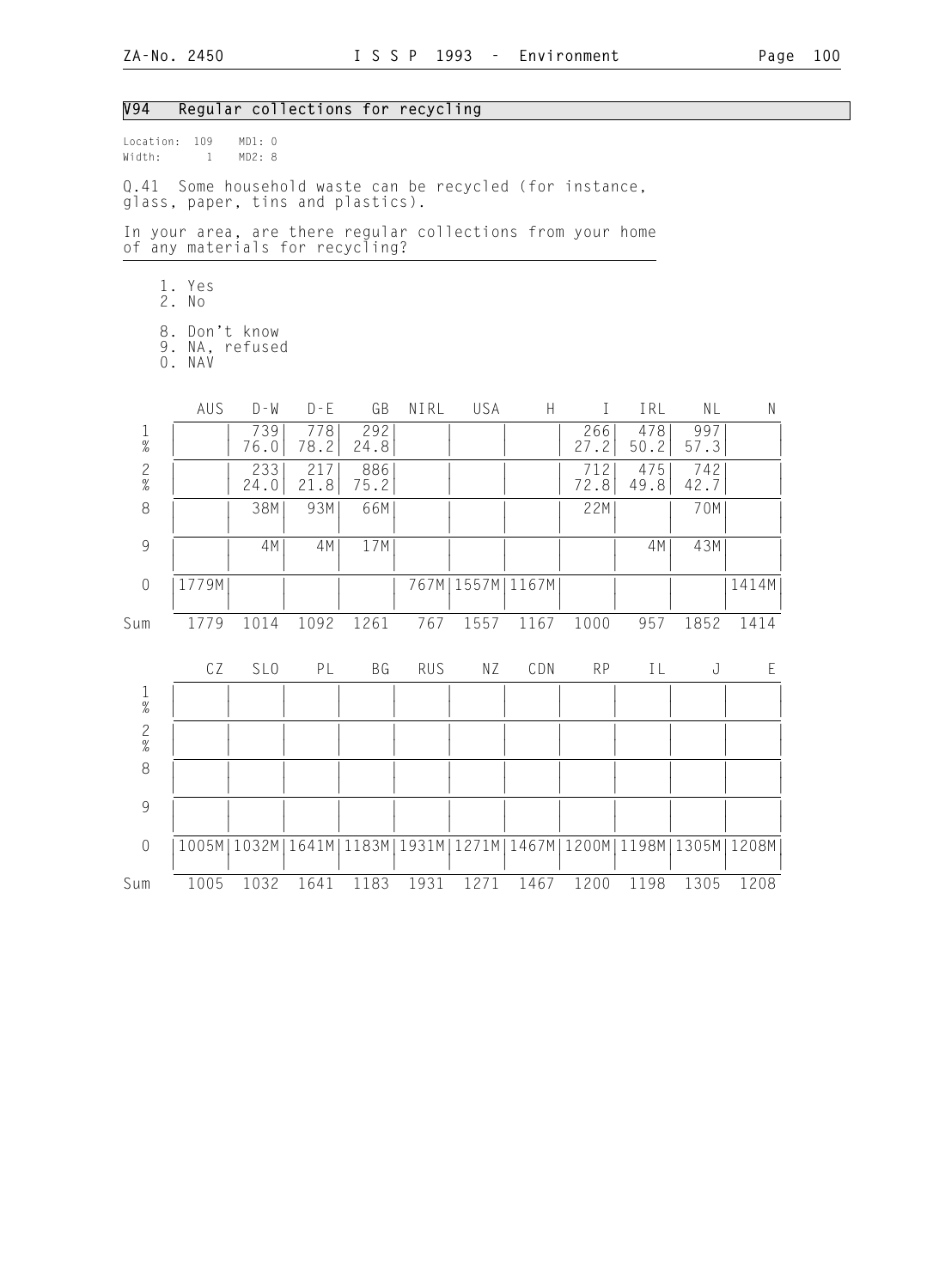| V95                                                       |                                                                                                                                                                                                                                   | Prob (R's c): dump, burn household waste |             |             |            |                      |       |              |             |               |       |
|-----------------------------------------------------------|-----------------------------------------------------------------------------------------------------------------------------------------------------------------------------------------------------------------------------------|------------------------------------------|-------------|-------------|------------|----------------------|-------|--------------|-------------|---------------|-------|
| Width:                                                    | Location: 110<br>$\mathbf{1}$                                                                                                                                                                                                     | MD1: 0<br>MD2: 8                         |             |             |            |                      |       |              |             |               |       |
|                                                           | Q.42 How true do you think the following statement is?<br>"Within the next twenty years or so, finding official sites<br>to dump or burn household waste will be one of the most<br>serious problems for <r's country="">."</r's> |                                          |             |             |            |                      |       |              |             |               |       |
|                                                           | 1. Definitely true<br>2. Probably true<br>3. Probably not true<br>4. Definitely not true                                                                                                                                          |                                          |             |             |            |                      |       |              |             |               |       |
|                                                           | 8. Can't choose, don't know<br>9. NA, refused<br>O. NAV                                                                                                                                                                           |                                          |             |             |            |                      |       |              |             |               |       |
|                                                           | AUS                                                                                                                                                                                                                               | $D - W$                                  | $D - E$     | GB          | NIRL       | USA                  | H     | $\mathbf{I}$ | IRL         | NL            | N     |
| $\mathbf{1}$<br>$\%$                                      |                                                                                                                                                                                                                                   | 482<br>50.0                              | 438<br>43.9 | 254<br>21.5 |            |                      |       | 505<br>52.8  | 447<br>47.9 | 377<br>22.7   |       |
| $\mathbf{2}$<br>$\%$                                      |                                                                                                                                                                                                                                   | 406<br>42.1                              | 456<br>45.7 | 672<br>57.0 |            |                      |       | 354<br>37.0  | 363<br>38.9 | 990<br>59.7   |       |
| $\frac{3}{8}$                                             |                                                                                                                                                                                                                                   | 64<br>6.6                                | 85<br>8.5   | 220<br>18.7 |            |                      |       | 71<br>7.4    | 95<br>10.2  | 250<br>15.1   |       |
| $\frac{4}{\%}$                                            |                                                                                                                                                                                                                                   | 12<br>1.2                                | 18<br>1.8   | 33<br>2.8   |            |                      |       | 27<br>2.8    | 29<br>3.1   | 42<br>2.5     |       |
| 8                                                         |                                                                                                                                                                                                                                   | 47M                                      | 89M         | 68M         |            |                      |       | 42M          | 21M         | 152M          |       |
| $\mathcal{G}% _{M_{1},M_{2}}^{\alpha,\beta}(\mathcal{G})$ |                                                                                                                                                                                                                                   | 3M                                       | 6M          | 14M         |            |                      |       | 1M           | 2M          | 41M           |       |
| $\theta$                                                  | 1779M                                                                                                                                                                                                                             |                                          |             |             |            | 767M   1557M   1167M |       |              |             |               | 1414M |
| Sum                                                       | 1779                                                                                                                                                                                                                              | 1014                                     | 1092        | 1261        | 767        | 1557                 | 1167  | 1000         | 957         | 1852          | 1414  |
|                                                           | CZ                                                                                                                                                                                                                                | SL <sub>0</sub>                          | PL          | BG          | <b>RUS</b> | ΝZ                   | CDN   | <b>RP</b>    | ΙL          | J             | Ε     |
| $\mathbf{1}$<br>%                                         |                                                                                                                                                                                                                                   |                                          |             |             |            |                      |       |              |             |               |       |
| $\frac{2}{\%}$                                            |                                                                                                                                                                                                                                   |                                          |             |             |            |                      |       |              |             |               |       |
| $\frac{3}{8}$                                             |                                                                                                                                                                                                                                   |                                          |             |             |            |                      |       |              |             |               |       |
| $\frac{4}{\%}$                                            |                                                                                                                                                                                                                                   |                                          |             |             |            |                      |       |              |             |               |       |
| $\,8\,$                                                   |                                                                                                                                                                                                                                   |                                          |             |             |            |                      |       |              |             |               |       |
| 9                                                         |                                                                                                                                                                                                                                   |                                          |             |             |            |                      |       |              |             |               |       |
| $\mathbf 0$                                               | 1005M                                                                                                                                                                                                                             | 1032M                                    | 1641M       | 1183M       | 1931M      | 1271M                | 1467M | 1200M        |             | 1198M   1305M | 1208M |
| Sum                                                       | 1005                                                                                                                                                                                                                              | 1032                                     | 1641        | 1183        | 1931       | 1271                 | 1467  | 1200         | 1198        | 1305          | 1208  |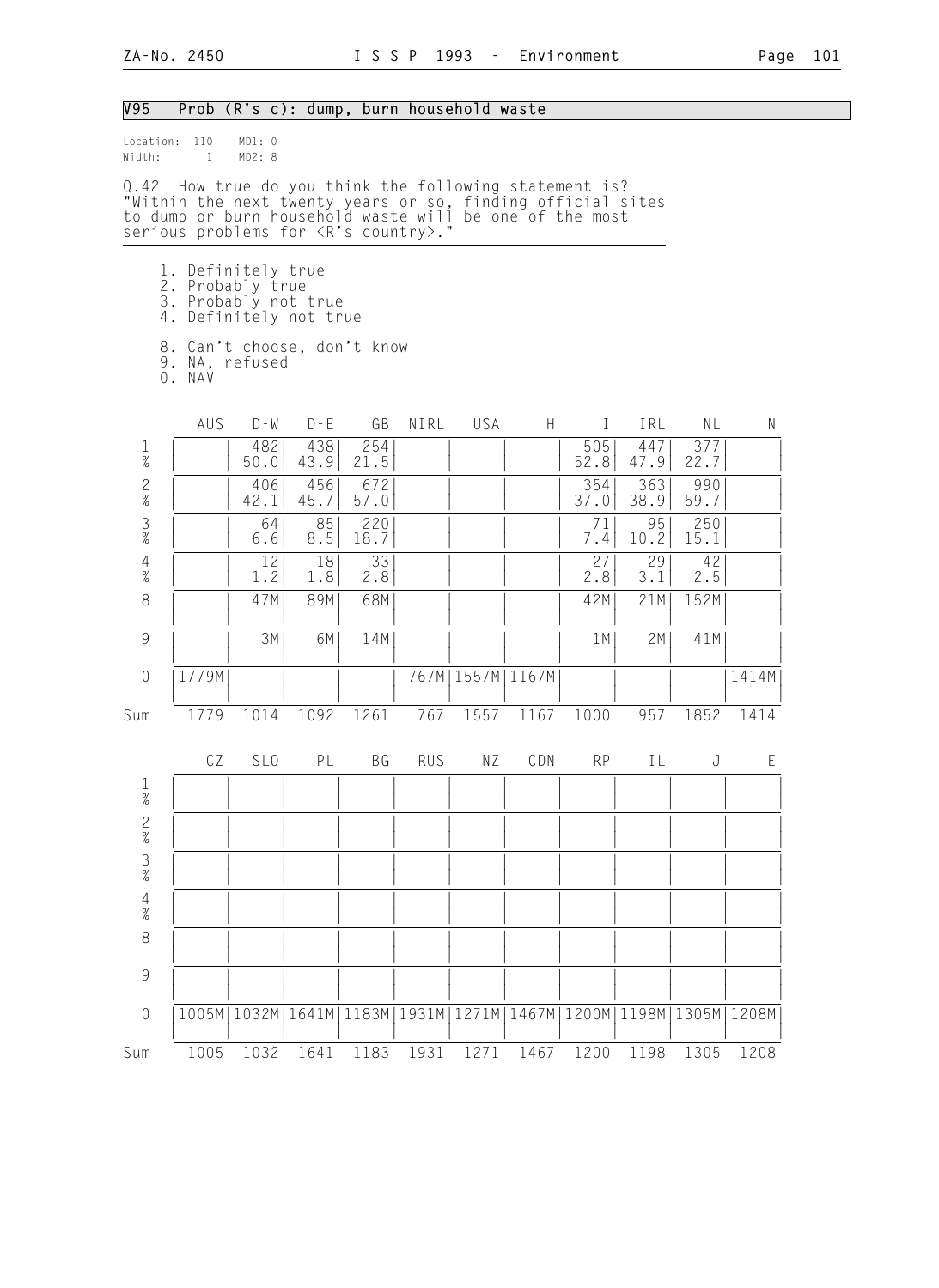#### V96 Household waste: campaigns

Location: 111 MD1: 0 Width: 1 MD2: 8

Q.43 There are various ways governments might try to get people to produce less household waste, for the sake of the environment. Please tick one box for each policy below to show your views. For the sake of the environment, the <R's country> government should ...

Q.43a spend public money on campaigns to persuade people to produce less household waste

- 1. Strongly in favour
- 2. Somewhat in favour
- 3. Neither in favour nor against
- 4. Somewhat against
- 5. Strongly against
	- 8. Can't choose, don't know
- 9. NA, refused
- 0. NAV

|                                            | AUS   | $D - W$     | $D - E$     | GB          | NIRL | USA   | H     |             | IRL         | NL          | N     |
|--------------------------------------------|-------|-------------|-------------|-------------|------|-------|-------|-------------|-------------|-------------|-------|
| $\frac{1}{\%}$                             |       | 278<br>28.8 | 244<br>23.5 | 175<br>15.2 |      |       |       | 165<br>16.8 | 235<br>24.9 | 226<br>12.8 |       |
| $\frac{2}{\%}$                             |       | 372<br>38.5 | 353<br>34.0 | 422<br>36.5 |      |       |       | 351<br>35.7 | 431<br>45.7 | 937<br>53.1 |       |
| $\frac{3}{\%}$                             |       | 127<br>13.2 | 146<br>14.1 | 282<br>24.4 |      |       |       | 143<br>14.5 | 82<br>8.7   | 390<br>22.1 |       |
| $\begin{array}{c} 4 \\ 2 \\ 8 \end{array}$ |       | 116<br>12.0 | 179<br>17.3 | 183<br>15.8 |      |       |       | 137<br>13.9 | 126<br>13.4 | 181<br>10.3 |       |
| $\frac{5}{%}$                              |       | 72<br>7.5   | 115<br>11.1 | 93<br>8.1   |      |       |       | 188<br>19.1 | 69<br>7.3   | 31<br>1.8   |       |
| 8                                          |       | 40M         | 43M         | 54M         |      |       |       | 16M         | 13M         | 44M         |       |
| 9                                          |       | 9M          | 12M         | 52M         |      |       |       |             | 1 M         | 43M         |       |
| $\overline{0}$                             | 1779M |             |             |             | 767M | 1557M | 1167M |             |             |             | 1414M |
| Sum                                        | 1779  | 1014        | 1092        | 1261        | 767  | 1557  | 1167  | 1000        | 957         | 1852        | 1414  |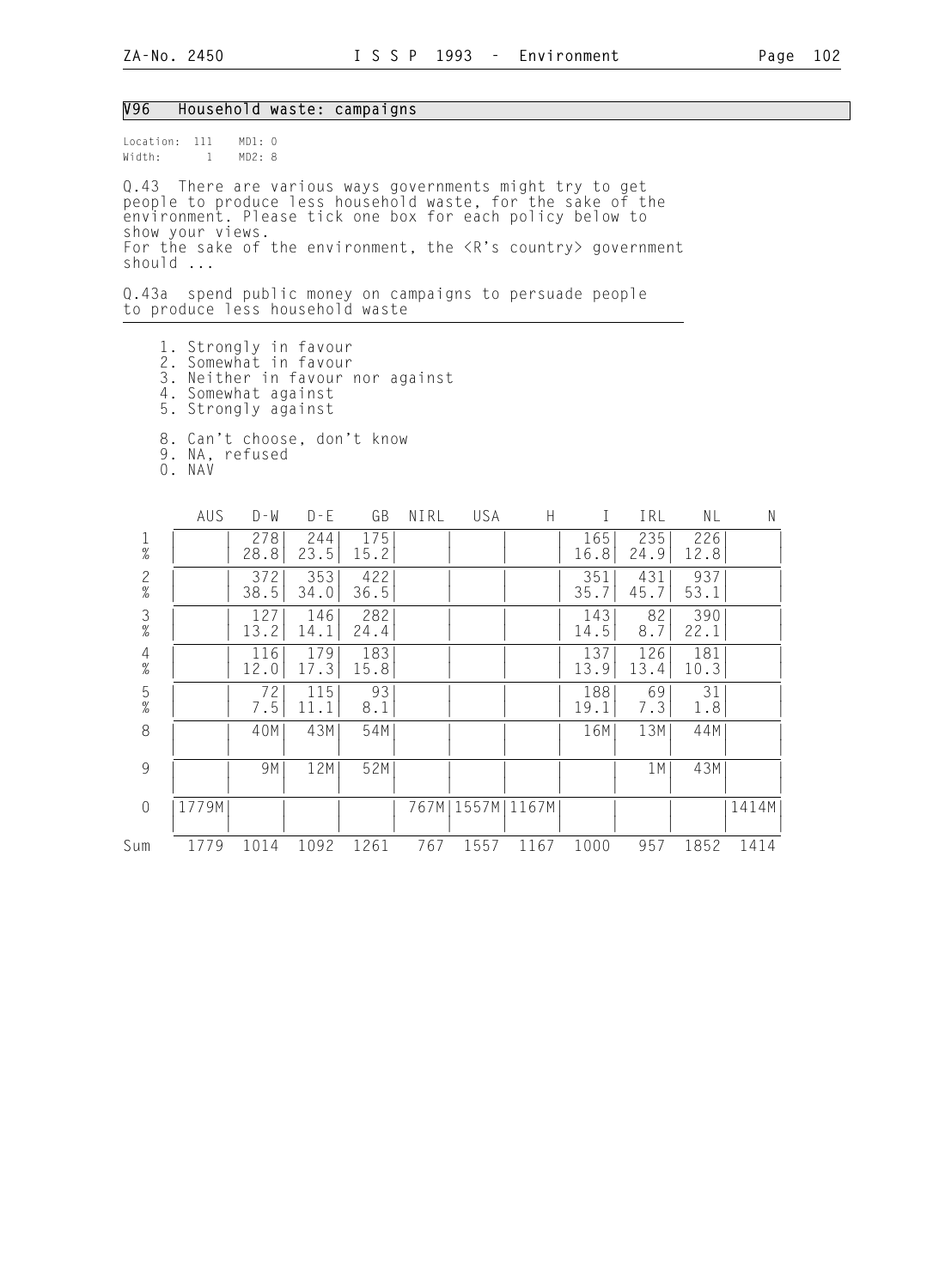V96 Household waste: campaigns (continued)

## CZ SLO PL BG RUS NZ CDN RP IL J E 1 | | | | | | | | | | | |  $\frac{1}{2}$   $\frac{1}{2}$   $\frac{1}{2}$   $\frac{1}{2}$   $\frac{1}{2}$   $\frac{1}{2}$   $\frac{1}{2}$   $\frac{1}{2}$   $\frac{1}{2}$   $\frac{1}{2}$   $\frac{1}{2}$   $\frac{1}{2}$   $\frac{1}{2}$   $\frac{1}{2}$   $\frac{1}{2}$   $\frac{1}{2}$   $\frac{1}{2}$   $\frac{1}{2}$   $\frac{1}{2}$   $\frac{1}{2}$   $\frac{1}{2}$   $\frac{1}{2}$  2 | | | | | | | | | | | | | | |  $\frac{1}{2}$   $\frac{1}{2}$   $\frac{1}{2}$   $\frac{1}{2}$   $\frac{1}{2}$   $\frac{1}{2}$   $\frac{1}{2}$   $\frac{1}{2}$   $\frac{1}{2}$   $\frac{1}{2}$   $\frac{1}{2}$   $\frac{1}{2}$   $\frac{1}{2}$   $\frac{1}{2}$   $\frac{1}{2}$   $\frac{1}{2}$   $\frac{1}{2}$   $\frac{1}{2}$   $\frac{1}{2}$   $\frac{1}{2}$   $\frac{1}{2}$   $\frac{1}{2}$  3 | | | | | | | | | | | |  $\frac{1}{2}$   $\frac{1}{2}$   $\frac{1}{2}$   $\frac{1}{2}$   $\frac{1}{2}$   $\frac{1}{2}$   $\frac{1}{2}$   $\frac{1}{2}$   $\frac{1}{2}$   $\frac{1}{2}$   $\frac{1}{2}$   $\frac{1}{2}$   $\frac{1}{2}$   $\frac{1}{2}$   $\frac{1}{2}$   $\frac{1}{2}$   $\frac{1}{2}$   $\frac{1}{2}$   $\frac{1}{2}$   $\frac{1}{2}$   $\frac{1}{2}$   $\frac{1}{2}$  4 | | | | | | | | | | | |  $\frac{1}{2}$   $\frac{1}{2}$   $\frac{1}{2}$   $\frac{1}{2}$   $\frac{1}{2}$   $\frac{1}{2}$   $\frac{1}{2}$   $\frac{1}{2}$   $\frac{1}{2}$   $\frac{1}{2}$   $\frac{1}{2}$   $\frac{1}{2}$   $\frac{1}{2}$   $\frac{1}{2}$   $\frac{1}{2}$   $\frac{1}{2}$   $\frac{1}{2}$   $\frac{1}{2}$   $\frac{1}{2}$   $\frac{1}{2}$   $\frac{1}{2}$   $\frac{1}{2}$  5 | | | | | | | | | | | |  $\frac{1}{2}$   $\frac{1}{2}$   $\frac{1}{2}$   $\frac{1}{2}$   $\frac{1}{2}$   $\frac{1}{2}$   $\frac{1}{2}$   $\frac{1}{2}$   $\frac{1}{2}$   $\frac{1}{2}$   $\frac{1}{2}$   $\frac{1}{2}$   $\frac{1}{2}$   $\frac{1}{2}$   $\frac{1}{2}$   $\frac{1}{2}$   $\frac{1}{2}$   $\frac{1}{2}$   $\frac{1}{2}$   $\frac{1}{2}$   $\frac{1}{2}$   $\frac{1}{2}$  8 | | | | | | | | | | | | | | | | | | | | | | | | | | 9 | | | | | | | | | | | | | | | | | | | | | | | | 0 |1005M|1032M|1641M|1183M|1931M|1271M|1467M|1200M|1198M|1305M|1208M| | | | | | | | | | | | | Sum 1005 1032 1641 1183 1931 1271 1467 1200 1198 1305 1208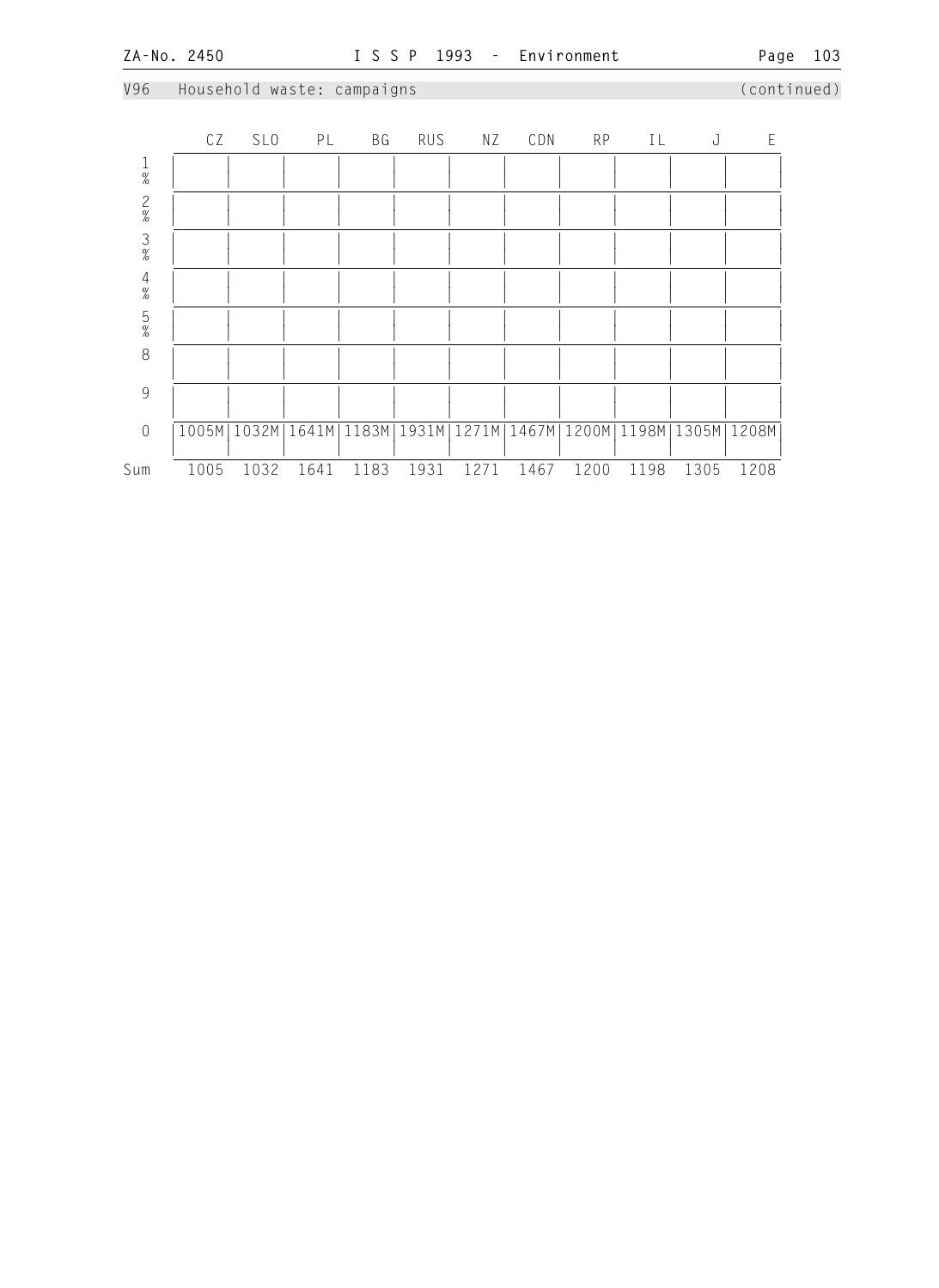# V97 Household waste:pay for amount of rubish

| Width:                                                    | Location: 112<br>$\mathbf{1}$                                                                                                                                   | MD1: 0<br>MD2:8       |                                |                                |       |               |                                            |              |                      |                   |       |
|-----------------------------------------------------------|-----------------------------------------------------------------------------------------------------------------------------------------------------------------|-----------------------|--------------------------------|--------------------------------|-------|---------------|--------------------------------------------|--------------|----------------------|-------------------|-------|
|                                                           | Q.43b  make each household pay for its rubbish collection<br>according to the amount of rubbish it leaves out, to get<br>people to produce less household waste |                       |                                |                                |       |               |                                            |              |                      |                   |       |
|                                                           | 1. Strongly in favour<br>2.<br>3. Neither in favour nor against<br>4. Somewhat against<br>5. Strongly against                                                   | Somewhat in favour    |                                |                                |       |               |                                            |              |                      |                   |       |
|                                                           | 8. Can't choose, don't know<br>9. NA, refused<br>O. NAV                                                                                                         |                       |                                |                                |       |               |                                            |              |                      |                   |       |
|                                                           | AUS                                                                                                                                                             | $D - W$               | $D - E$                        | GB                             | NIRL  | USA           | H                                          | $\mathbf{I}$ | IRL                  | NL                | N     |
| $\frac{1}{\%}$                                            |                                                                                                                                                                 | 401<br>41.2           | 415<br>39.4                    | 44<br>3.8                      |       |               |                                            | 227<br>23.2  | 195<br>20.5          | 254<br>14.4       |       |
| $\frac{2}{\%}$                                            |                                                                                                                                                                 | 332<br>34.1           | 350<br>33.2                    | 217<br>18.7                    |       |               |                                            | 369<br>37.7  | 429<br>45.2          | 783<br>44.4       |       |
| $\frac{3}{8}$                                             |                                                                                                                                                                 | 104<br>10.7           | 102<br>9.7                     | 182<br>15.7                    |       |               |                                            | 116<br>11.8  | 79<br>8.3            | 309<br>17.5       |       |
| $\frac{4}{\%}$                                            |                                                                                                                                                                 | 91<br>9.4             | 108<br>10.2                    | 359<br>30.9                    |       |               |                                            | 111<br>11.3  | 156<br>16.4          | 353<br>20.0       |       |
| 5<br>$\%$                                                 |                                                                                                                                                                 | 45<br>4.6             | 79<br>7.5                      | 358<br>30.9                    |       |               |                                            | 156<br>15.9  | 91<br>9.6            | 65<br>3.7         |       |
| $\,8\,$                                                   |                                                                                                                                                                 | 36M                   | 26M                            | 41M                            |       |               |                                            | 20M          | 6M                   | 48M               |       |
| $\mathcal{G}% _{M_{1},M_{2}}^{\alpha,\beta}(\mathcal{G})$ |                                                                                                                                                                 | 5M                    | 12M                            | 60M                            |       |               |                                            | 1M           | 1M                   | 40M               |       |
| $\mathbf 0$                                               | 1779M                                                                                                                                                           |                       |                                |                                | 767M  | 1557M   1167M |                                            |              |                      |                   | 1414M |
| Sum                                                       | 1779                                                                                                                                                            | 1014                  | 1092                           | 1261                           | 767   | 1557          | 1167                                       | 1000         | 957                  | 1852              | 1414  |
|                                                           | CZ<br><b>Contract Contract</b>                                                                                                                                  | SL <sub>0</sub>       | PL<br><b>Contract Contract</b> | BG<br><b>Contract Contract</b> | RUS   | ΝZ            | CDN<br>and the contract of the contract of | RP           | IL<br>$\mathbb{R}^n$ | J<br>$\mathbf{L}$ | Ε     |
| 1<br>$\%$                                                 |                                                                                                                                                                 |                       |                                |                                |       |               |                                            |              |                      |                   |       |
| $\frac{2}{\%}$                                            |                                                                                                                                                                 |                       |                                |                                |       |               |                                            |              |                      |                   |       |
| $\frac{3}{8}$                                             |                                                                                                                                                                 |                       |                                |                                |       |               |                                            |              |                      |                   |       |
| 4<br>%                                                    |                                                                                                                                                                 |                       |                                |                                |       |               |                                            |              |                      |                   |       |
| $\frac{5}{\%}$                                            |                                                                                                                                                                 |                       |                                |                                |       |               |                                            |              |                      |                   |       |
| 8                                                         |                                                                                                                                                                 |                       |                                |                                |       |               |                                            |              |                      |                   |       |
| 9                                                         |                                                                                                                                                                 |                       |                                |                                |       |               |                                            |              |                      |                   |       |
| $\theta$                                                  |                                                                                                                                                                 | 1005M   1032M   1641M |                                | 1183M                          | 1931M |               | 1271M   1467M   1200M   1198M   1305M      |              |                      |                   | 1208M |
| Sum                                                       | 1005                                                                                                                                                            | 1032                  | 1641                           | 1183                           | 1931  | 1271          | 1467                                       | 1200         | 1198                 | 1305              | 1208  |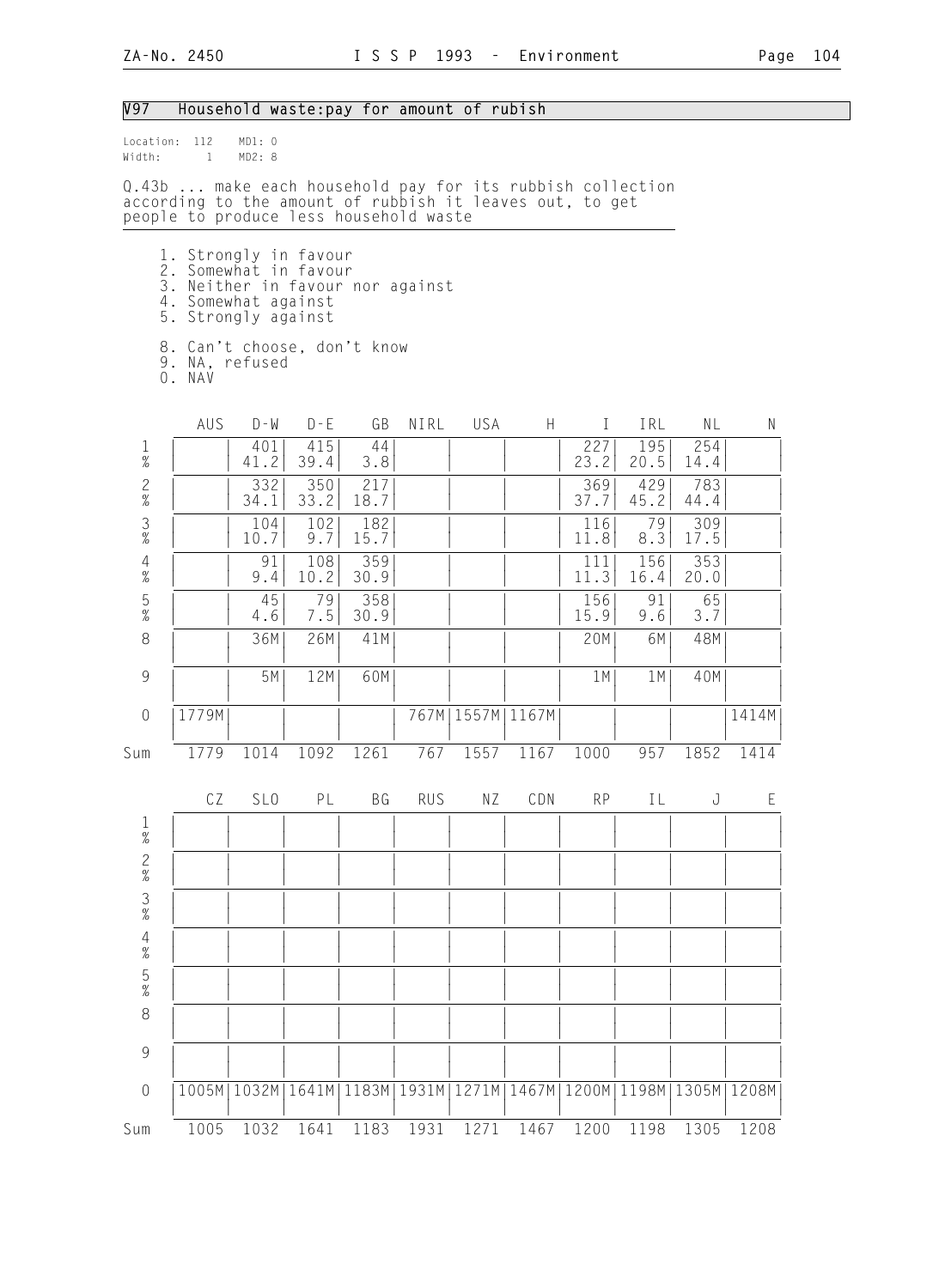## V98 Household waste: control of packaging

| Width:               | Location: 113<br>$\mathbf{1}$                                                                                                                            | MD1: 0<br>MD2: 8                                                  |                    |              |                      |                      |                       |              |             |                              |       |
|----------------------|----------------------------------------------------------------------------------------------------------------------------------------------------------|-------------------------------------------------------------------|--------------------|--------------|----------------------|----------------------|-----------------------|--------------|-------------|------------------------------|-------|
|                      | Q.43c  control the amount and type of packaging on<br>products, even products, even if it leads to higher prices<br>or less convenience for the customer |                                                                   |                    |              |                      |                      |                       |              |             |                              |       |
|                      | 1. Strongly in favour<br>2. Somewhat in favour<br>3. Neither in favour nor against<br>4. Somewhat against<br>5. Strongly against                         |                                                                   |                    |              |                      |                      |                       |              |             |                              |       |
|                      | 8. Can't choose, don't know<br>9. NA, refused<br>O. NAV                                                                                                  |                                                                   |                    |              |                      |                      |                       |              |             |                              |       |
|                      | AUS                                                                                                                                                      | $D - W$                                                           | $D - E$            | GB           | NIRL                 | USA                  | H.                    | $\mathbf{I}$ | IRL         | NL                           | Ν     |
| $\frac{1}{\%}$       |                                                                                                                                                          | 226<br>23.7                                                       | 287<br>28.6        | 178<br>15.2  |                      |                      |                       | 158<br>16.5  | 181<br>19.4 | 271<br>15.5                  |       |
| $\frac{2}{\%}$       |                                                                                                                                                          | 322<br>33.8                                                       | 330<br>32.8        | 437<br>37.4  |                      |                      |                       | 408<br>42.6  | 371<br>39.8 | 748<br>42.9                  |       |
| $\frac{3}{8}$        |                                                                                                                                                          | 177<br>18.6                                                       | 165<br>16.4        | 237<br>20.3  |                      |                      |                       | 172<br>18.0  | 101<br>10.8 | 438<br>25.1                  |       |
| $\frac{4}{\%}$       |                                                                                                                                                          | 140<br>14.7                                                       | 139<br>13.8        | 204<br>17.5  |                      |                      |                       | 93<br>9.7    | 187<br>20.1 | 254<br>14.6                  |       |
| $\frac{5}{\%}$       |                                                                                                                                                          | 87<br>9.1                                                         | 84<br>8.4          | 113<br>9.7   |                      |                      |                       | 126<br>13.2  | 92<br>9.9   | 32<br>1.8                    |       |
| 8                    |                                                                                                                                                          | 56M                                                               | 73M                | 51M          |                      |                      |                       | 40M          | 24M         | 65M                          |       |
| $\mathcal G$         |                                                                                                                                                          | 6M                                                                | 14M                | 41M          |                      |                      |                       | 3M           | 1M          | 44M                          |       |
| $\mathbf 0$          | 1779M                                                                                                                                                    |                                                                   |                    |              |                      | 767M   1557M   1167M |                       |              |             |                              | 1414M |
| Sum                  | 1779                                                                                                                                                     | 1014                                                              | 1092               | 1261         | 767                  | 1557                 | 1167                  | 1000         | 957         | 1852                         | 1414  |
|                      | CZ<br>$\overline{1}$                                                                                                                                     | SL <sub>0</sub>                                                   | PL<br>$\mathbb{R}$ | BG<br>$\Box$ | <b>RUS</b><br>$\Box$ | ΝZ<br>$\Box$         | CDN<br>$\blacksquare$ | <b>RP</b>    | IL          | J<br>$\mathbf{L}$<br>$\perp$ | Ε     |
| $\mathbf{1}$<br>$\%$ |                                                                                                                                                          |                                                                   |                    |              |                      |                      |                       |              |             |                              |       |
| $\frac{2}{\%}$       |                                                                                                                                                          |                                                                   |                    |              |                      |                      |                       |              |             |                              |       |
| $\frac{3}{8}$        |                                                                                                                                                          |                                                                   |                    |              |                      |                      |                       |              |             |                              |       |
| $\frac{4}{\%}$       |                                                                                                                                                          |                                                                   |                    |              |                      |                      |                       |              |             |                              |       |
| $\frac{5}{\%}$       |                                                                                                                                                          |                                                                   |                    |              |                      |                      |                       |              |             |                              |       |
| 8                    |                                                                                                                                                          |                                                                   |                    |              |                      |                      |                       |              |             |                              |       |
| $\mathcal{G}$        |                                                                                                                                                          |                                                                   |                    |              |                      |                      |                       |              |             |                              |       |
| $\sqrt{a}$           |                                                                                                                                                          | 1005M 1032M 1641M 1183M 1931M 1271M 1467M 1200M 1198M 1305M 1208M |                    |              |                      |                      |                       |              |             |                              |       |
| Sum                  | 1005                                                                                                                                                     | 1032                                                              | 1641               | 1183         | 1931                 | 1271                 | 1467                  | 1200         | 1198        | 1305                         | 1208  |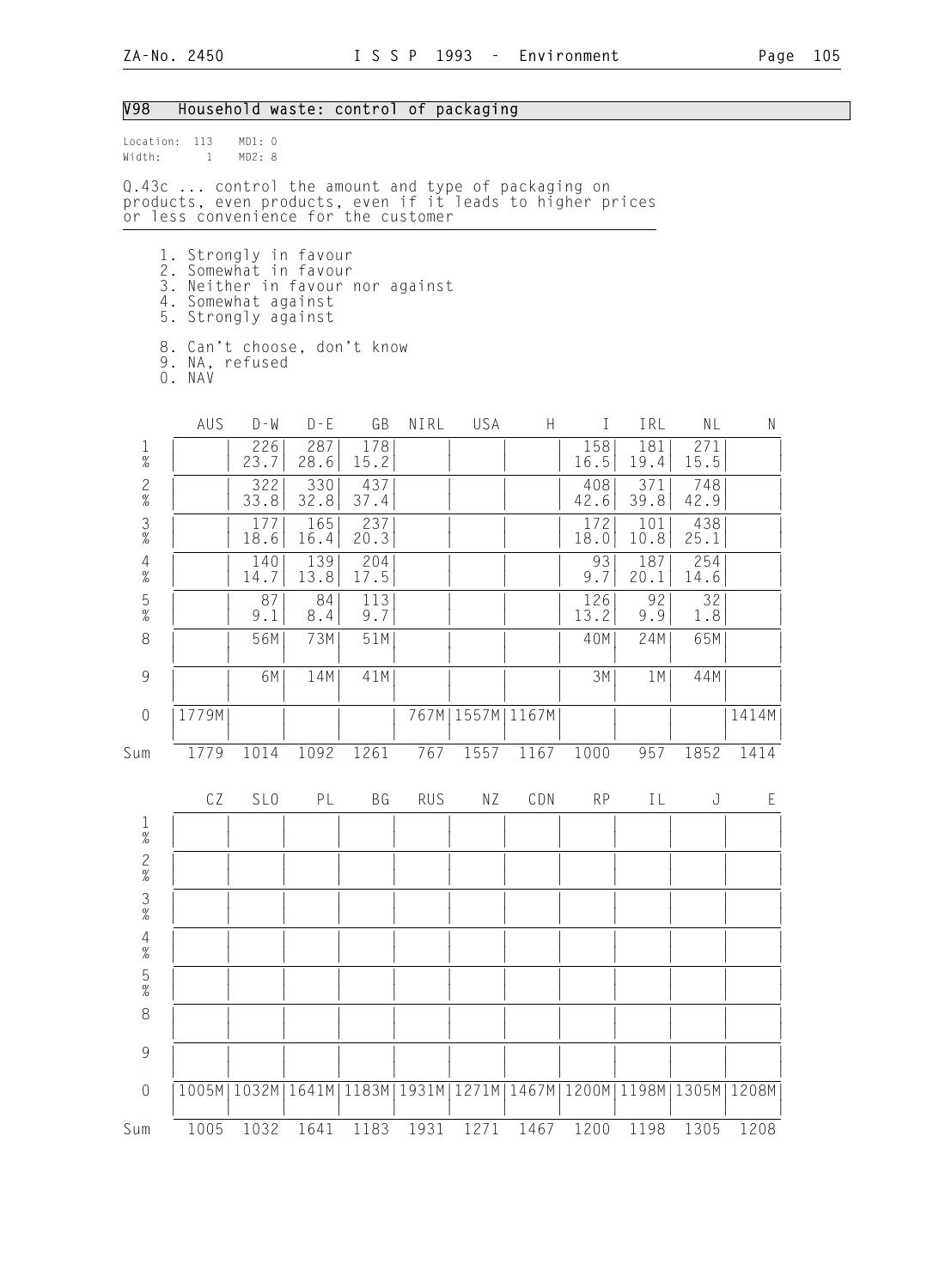#### V99 Environmental labelling: pay attention

Location: 114 MD1: 0<br>Width: 1 MD2: 8  $Width: 1$ 

Now a few questions about environmental labelling, that is, information about how a product or its packaging may affect the environment. Q.44 When you are choosing a product, how often do you pay attention to any environmental labelling before deciding to buy?

- 1. Always
- 2. Often
- 3. Sometimes
	- 4. Never
- 8. Can't choose, don't know
- 9. NA, refused
- 0. NAV

|                | AUS   | $D - W$         | $D - E$     | GB                    | NIRL       | USA  | $\boldsymbol{\mathsf{H}}$                     | $\bf I$     | IRL         | NL          | $\mathsf{N}$ |
|----------------|-------|-----------------|-------------|-----------------------|------------|------|-----------------------------------------------|-------------|-------------|-------------|--------------|
| $\frac{1}{\%}$ |       | 124<br>12.3     | 115<br>10.6 | 99<br>8.0             |            |      |                                               | 141<br>14.1 | 142<br>14.9 | 73<br>4.0   |              |
| 2%3%           |       | 369<br>36.5     | 315<br>29.0 | 270<br>21.7           |            |      |                                               | 237<br>23.7 | 160<br>16.8 | 403<br>22.0 |              |
|                |       | 348<br>34.4     | 449<br>41.3 | 484<br>38.9           |            |      |                                               | 320<br>32.0 | 232<br>24.3 | 862<br>47.1 |              |
| $\frac{4}{\%}$ |       | 170<br>16.8     | 208<br>19.1 | 391<br>31.4           |            |      |                                               | 302<br>30.2 | 421<br>44.1 | 494<br>27.0 |              |
| $\,8\,$        |       |                 |             | 2M                    |            |      |                                               |             |             |             |              |
| 9              |       | 3M              | 5M          | 15M                   |            |      |                                               |             | 2M          | 20M         |              |
| $\sqrt{0}$     | 1779M |                 |             |                       | 767M       |      | 1557M   1167M                                 |             |             |             | 1414M        |
| Sum            | 1779  | 1014            | 1092        | 1261                  | 767        | 1557 | 1167                                          | 1000        | 957         | 1852        | 1414         |
|                | CZ    | SL <sub>0</sub> | PL          | BG                    | <b>RUS</b> | NZ   | CDN                                           | <b>RP</b>   | IL          | J           | $\mathsf E$  |
| $\frac{1}{\%}$ |       |                 |             |                       |            |      |                                               |             |             |             |              |
|                |       |                 |             |                       |            |      |                                               |             |             |             |              |
| $2838$<br>$48$ |       |                 |             |                       |            |      |                                               |             |             |             |              |
|                |       |                 |             |                       |            |      |                                               |             |             |             |              |
| 8              |       |                 |             |                       |            |      |                                               |             |             |             |              |
| $\overline{9}$ |       |                 |             |                       |            |      |                                               |             |             |             |              |
| $\sqrt{a}$     |       | 1005M   1032M   |             | 1641M   1183M   1931M |            |      | 1271M   1467M   1200M   1198M   1305M   1208M |             |             |             |              |
| Sum            | 1005  | 1032            | 1641        | 1183                  | 1931       | 1271 | 1467                                          | 1200        | 1198        | 1305        | 1208         |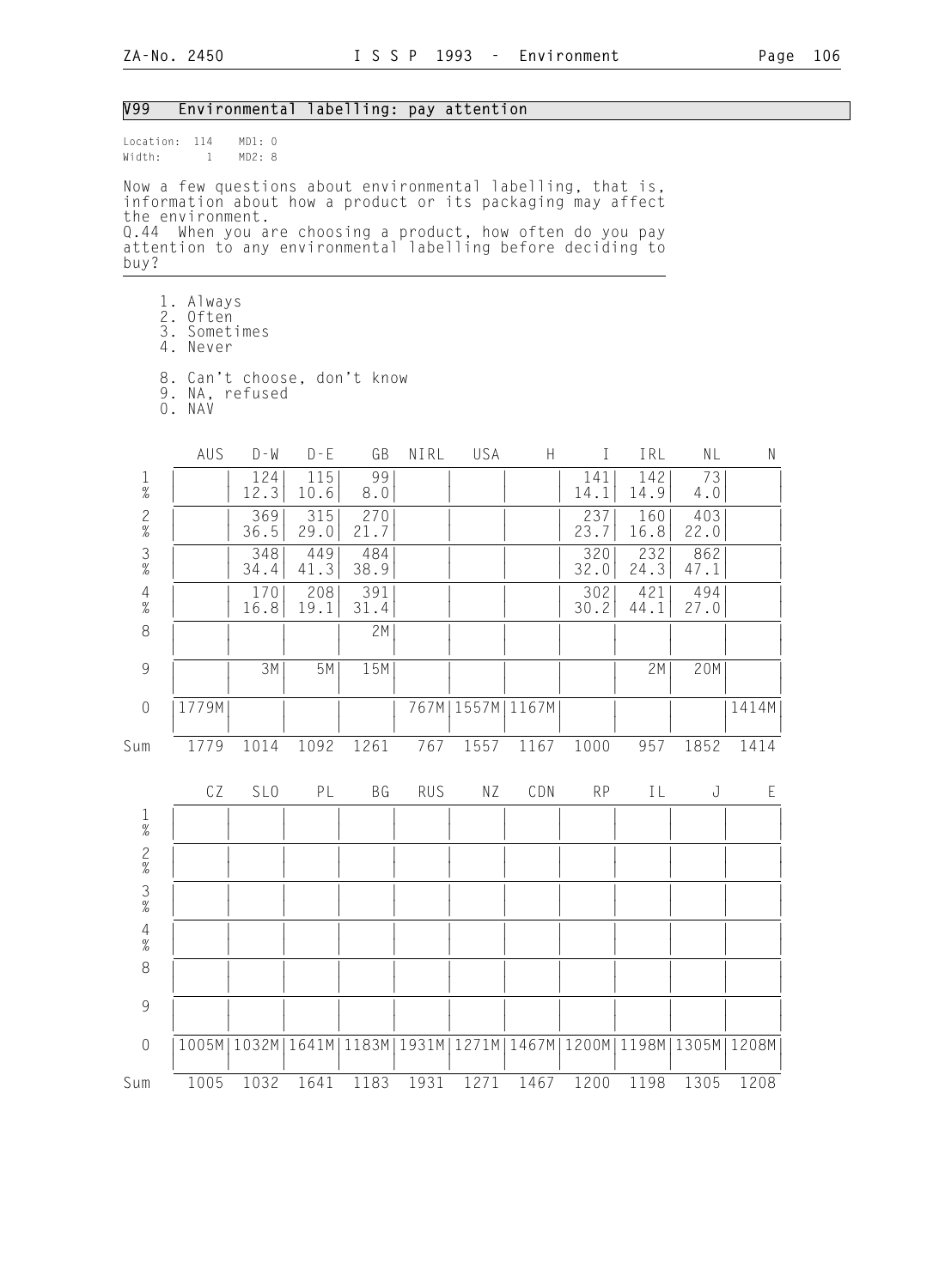## V100 Environmental labelling: trust it

| Width:                                                                                                                 | Location: 115<br>MD1: 0<br>$\mathbf{1}$<br>MD2: 8                                                                               |                                                                   |             |             |            |                      |      |             |             |             |       |  |  |  |
|------------------------------------------------------------------------------------------------------------------------|---------------------------------------------------------------------------------------------------------------------------------|-------------------------------------------------------------------|-------------|-------------|------------|----------------------|------|-------------|-------------|-------------|-------|--|--|--|
|                                                                                                                        | Q.45 And if you look at environmental labelling on<br>products, how often do you trust it?                                      |                                                                   |             |             |            |                      |      |             |             |             |       |  |  |  |
|                                                                                                                        | 1. Always<br>2. Often<br>3. Sometimes<br>4. Never<br>5.<br>Never look at environmental labelling<br>8. Can't choose, don't know |                                                                   |             |             |            |                      |      |             |             |             |       |  |  |  |
| 9. NA, refused<br>O. NAV<br>AUS<br>$D - W$<br>$D - E$<br>GB<br>NIRL<br>USA<br>H<br>${\sf N}$<br>$\mathbf{I}$<br>NL     |                                                                                                                                 |                                                                   |             |             |            |                      |      |             |             |             |       |  |  |  |
|                                                                                                                        |                                                                                                                                 |                                                                   |             |             |            |                      |      |             | IRL         |             |       |  |  |  |
| 1<br>$\overline{a}$                                                                                                    |                                                                                                                                 | 84<br>8.3                                                         | 91<br>8.4   | 108<br>8.7  |            |                      |      | 152<br>15.3 | 176<br>18.8 | 139<br>7.6  |       |  |  |  |
| $\frac{2}{\%}$                                                                                                         |                                                                                                                                 | 250<br>24.8                                                       | 252<br>23.2 | 222<br>17.9 |            |                      |      | 229<br>23.1 | 134<br>14.3 | 535<br>29.2 |       |  |  |  |
| $\frac{3}{8}$                                                                                                          |                                                                                                                                 | 431<br>42.8                                                       | 463<br>42.6 | 533<br>43.1 |            |                      |      | 326<br>32.9 | 215<br>23.0 | 740<br>40.4 |       |  |  |  |
| $\overline{4}$<br>159<br>139<br>138<br>98<br>128<br>124<br>$\frac{1}{6}$<br>11.2<br>13.7<br>13.7<br>14.6<br>9.9<br>6.8 |                                                                                                                                 |                                                                   |             |             |            |                      |      |             |             |             |       |  |  |  |
| $\frac{5}{\%}$                                                                                                         |                                                                                                                                 | 105<br>10.4                                                       | 121<br>11.1 | 236<br>19.1 |            |                      |      | 186<br>18.8 | 281<br>30.1 | 295<br>16.1 |       |  |  |  |
| 8                                                                                                                      |                                                                                                                                 |                                                                   |             | 1M          |            |                      |      |             |             |             |       |  |  |  |
| $\overline{9}$                                                                                                         |                                                                                                                                 | 6M                                                                | 6M          | 22M         |            |                      |      | 9M          | 23M         | 19M         |       |  |  |  |
| $\sqrt{a}$                                                                                                             | 1779M                                                                                                                           |                                                                   |             |             |            | 767M   1557M   1167M |      |             |             |             | 1414M |  |  |  |
| Sum                                                                                                                    | 1779                                                                                                                            | 1014                                                              | 1092        | 1261        | 767        | 1557                 | 1167 | 1000        | 957         | 1852        | 1414  |  |  |  |
|                                                                                                                        | CZ                                                                                                                              | SL <sub>0</sub>                                                   | PL          | ВG          | <b>RUS</b> | ΝZ                   | CDN  | <b>RP</b>   | IL          | J           | Ε     |  |  |  |
| 1<br>$\%$                                                                                                              |                                                                                                                                 |                                                                   |             |             |            |                      |      |             |             |             |       |  |  |  |
| $\frac{2}{\%}$                                                                                                         |                                                                                                                                 |                                                                   |             |             |            |                      |      |             |             |             |       |  |  |  |
| $\frac{3}{8}$                                                                                                          |                                                                                                                                 |                                                                   |             |             |            |                      |      |             |             |             |       |  |  |  |
| $\overline{4}$<br>$\%$                                                                                                 |                                                                                                                                 |                                                                   |             |             |            |                      |      |             |             |             |       |  |  |  |
| $\frac{5}{\%}$                                                                                                         |                                                                                                                                 |                                                                   |             |             |            |                      |      |             |             |             |       |  |  |  |
| $\,8\,$                                                                                                                |                                                                                                                                 |                                                                   |             |             |            |                      |      |             |             |             |       |  |  |  |
| $\overline{9}$                                                                                                         |                                                                                                                                 |                                                                   |             |             |            |                      |      |             |             |             |       |  |  |  |
| $\theta$                                                                                                               |                                                                                                                                 | 1005M 1032M 1641M 1183M 1931M 1271M 1467M 1200M 1198M 1305M 1208M |             |             |            |                      |      |             |             |             |       |  |  |  |
| Sum                                                                                                                    | 1005                                                                                                                            | 1032                                                              | 1641        | 1183        | 1931       | 1271                 | 1467 | 1200        | 1198        | 1305        | 1208  |  |  |  |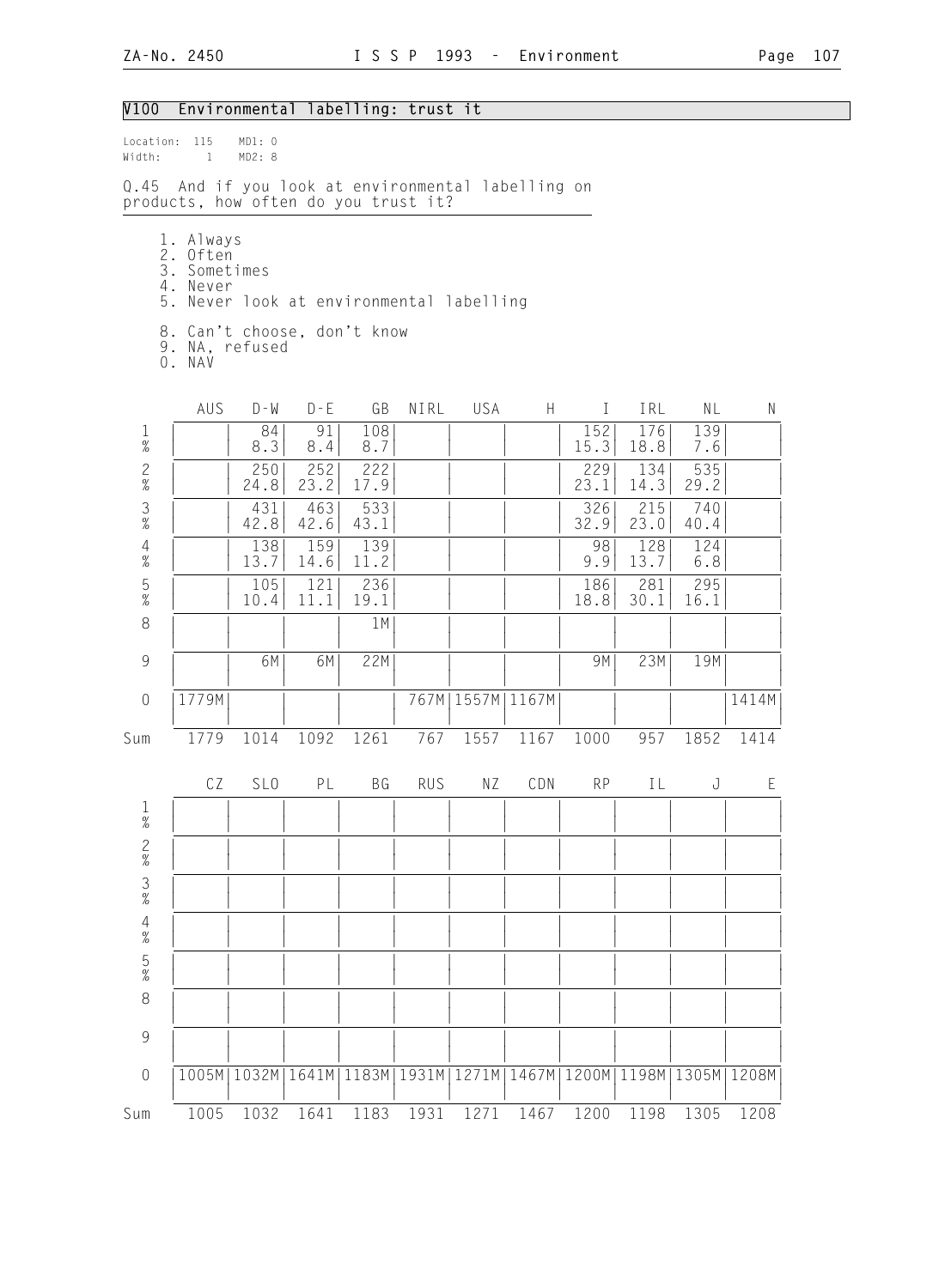#### V101 Less harm environment: campaigns

Location: 116 MD1: 0 Width: 1 MD2: 8

Q.46 There are various ways governments might try to get people to do less harm to the environment. Please tick one box for each policy below to show your views. For the sake of the environment, the <R's country> government should ...

Q 46a spend public money on campaigns to persuade people not to harm the environment

 1. Strongly in favour 2. Somewhat in favour 3. Neither in favour nor against 4. Somewhat against 5. Strongly against 8. Can't choose, don't know

9. NA, refused

0. NAV

|                | AUS   | $D - W$     | $D - E$     | GB          | NIRL  | USA   | H     |             | IRL         | ΝL          | Ν     |
|----------------|-------|-------------|-------------|-------------|-------|-------|-------|-------------|-------------|-------------|-------|
| $\frac{1}{\%}$ |       | 256<br>26.5 | 233<br>22.6 | 211<br>18.2 |       |       |       | 242<br>24.6 | 337<br>35.5 | 223<br>12.5 |       |
| $\frac{2}{\%}$ |       | 405<br>41.9 | 388<br>37.6 | 461<br>39.7 |       |       |       | 410<br>41.7 | 407<br>42.8 | 978<br>54.7 |       |
| $\frac{3}{\%}$ |       | 110<br>11.4 | 133<br>12.9 | 245<br>21.1 |       |       |       | 105<br>10.7 | 56<br>5.9   | 405<br>22.6 |       |
| $\frac{4}{\%}$ |       | 115<br>11.9 | 169<br>16.4 | 161<br>13.9 |       |       |       | 91<br>9.3   | 91<br>9.6   | 165<br>9.2  |       |
| $\frac{5}{%}$  |       | 81<br>8.4   | 109<br>10.6 | 82<br>7.1   |       |       |       | 135<br>13.7 | 59<br>6.2   | 18<br>1.0   |       |
| 8              |       | 39M         | 45M         | 45M         |       |       |       | 15M         | 7M          | 32M         |       |
| $\overline{9}$ |       | 8M          | 15M         | 56M         |       |       |       | 2M          |             | 31M         |       |
| $\sqrt{a}$     | 1779M |             |             |             | 767MI | 1557M | 1167M |             |             |             | 1414M |
| Sum            | 1779  | 1014        | 1092        | 1261        | 767   | 1557  | 1167  | 1000        | 957         | 1852        | 1414  |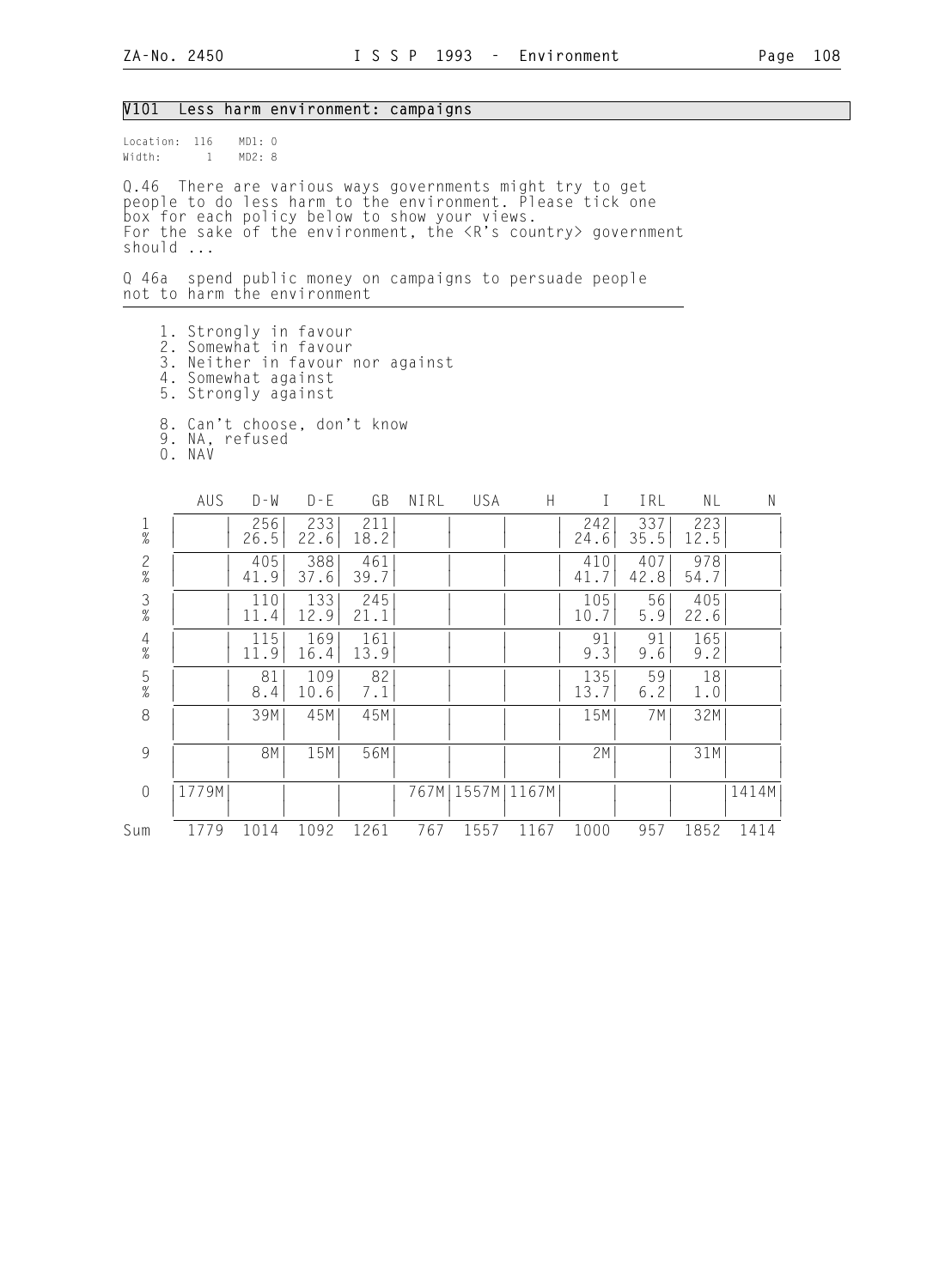## V101 Less harm environment: campaigns (continued)

|                | CZ   | <b>SLO</b> | PL   | BG   | <b>RUS</b> | ΝZ   | CDN  | <b>RP</b> | IL   | J                                                                 | F    |
|----------------|------|------------|------|------|------------|------|------|-----------|------|-------------------------------------------------------------------|------|
| $\frac{1}{\%}$ |      |            |      |      |            |      |      |           |      |                                                                   |      |
| $\frac{2}{\%}$ |      |            |      |      |            |      |      |           |      |                                                                   |      |
| $\frac{3}{8}$  |      |            |      |      |            |      |      |           |      |                                                                   |      |
| $\frac{4}{\%}$ |      |            |      |      |            |      |      |           |      |                                                                   |      |
| $\frac{5}{\%}$ |      |            |      |      |            |      |      |           |      |                                                                   |      |
| 8              |      |            |      |      |            |      |      |           |      |                                                                   |      |
| 9              |      |            |      |      |            |      |      |           |      |                                                                   |      |
| $\sqrt{a}$     |      |            |      |      |            |      |      |           |      | 1005M 1032M 1641M 1183M 1931M 1271M 1467M 1200M 1198M 1305M 1208M |      |
| Sum            | 1005 | 1032       | 1641 | 1183 | 1931       | 1271 | 1467 | 1200      | 1198 | 1305                                                              | 1208 |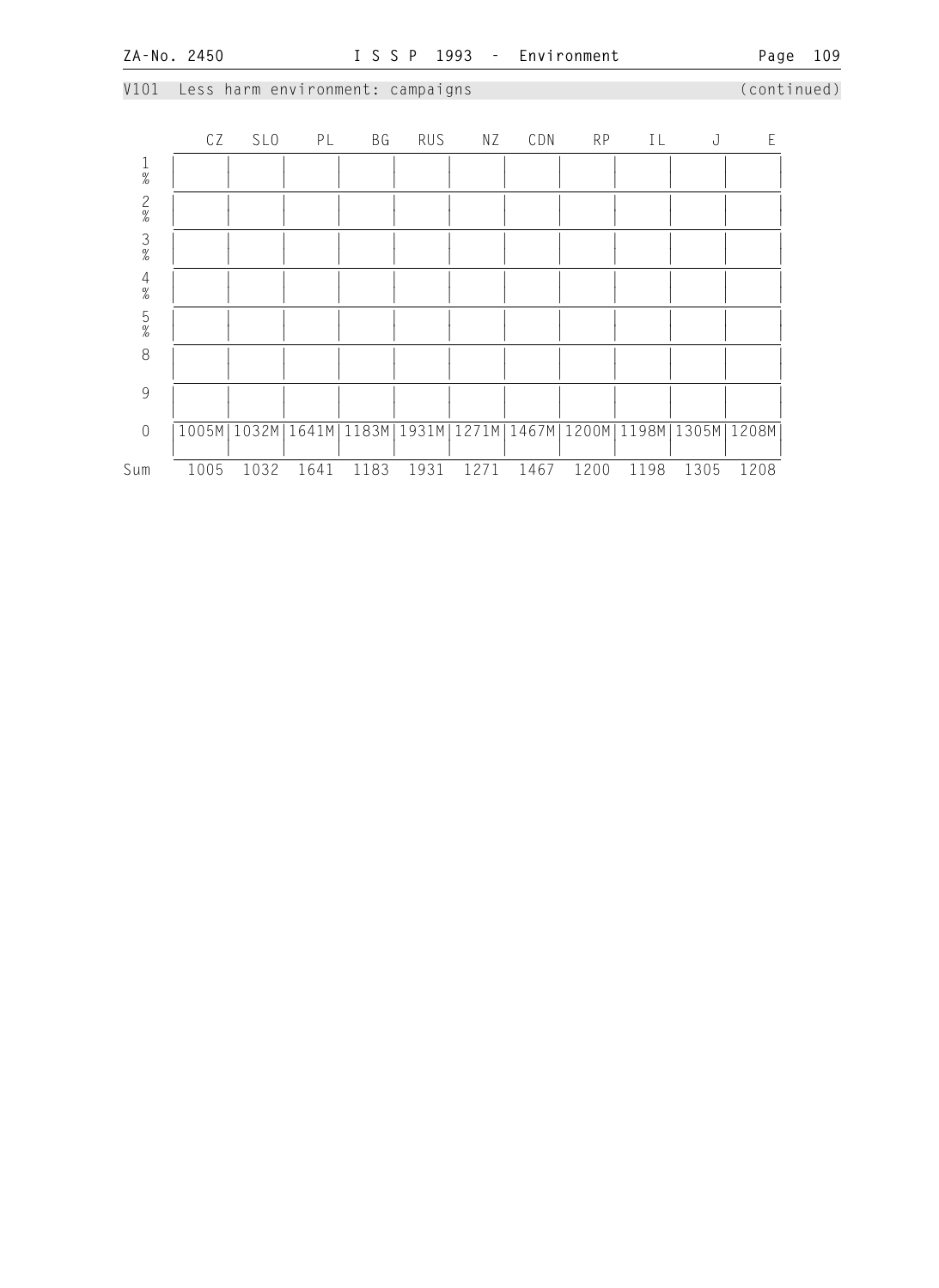# V102 Less harm environment: put up taxes

| Width:         | Location: 117<br>$\mathbf{1}$                                                                                                                                                               | MD1: 0<br>MD2: 8 |                                                                   |             |            |                      |      |              |             |             |       |
|----------------|---------------------------------------------------------------------------------------------------------------------------------------------------------------------------------------------|------------------|-------------------------------------------------------------------|-------------|------------|----------------------|------|--------------|-------------|-------------|-------|
| Q.46b          | each year for the next ten years, to get people not to buy<br>or use them?                                                                                                                  |                  | put up taxes on things which harm the environment                 |             |            |                      |      |              |             |             |       |
|                | 1. Strongly in favour<br>2. Somewhat in favour<br>3. Neither in favour nor against<br>4. Somewhat against<br>5. Strongly against<br>8. Can't choose, don't know<br>9. NA, refused<br>O. NAV |                  |                                                                   |             |            |                      |      |              |             |             |       |
|                | AUS                                                                                                                                                                                         | $D - W$          | $D - E$                                                           | GB          | NIRL       | USA                  | H    | $\mathbf{I}$ | IRL         | NL          | N     |
| $\frac{1}{\%}$ |                                                                                                                                                                                             | 236<br>24.8      | 166<br>16.1                                                       | 119<br>10.4 |            |                      |      | 180<br>18.4  | 123<br>13.0 | 176<br>10.0 |       |
| $\frac{2}{\%}$ |                                                                                                                                                                                             | 314<br>32.9      | 311<br>30.3                                                       | 355<br>31.0 |            |                      |      | 297<br>30.4  | 257<br>27.2 | 765<br>43.7 |       |
| $\frac{3}{\%}$ |                                                                                                                                                                                             | 149<br>15.6      | 169<br>16.4                                                       | 237<br>20.7 |            |                      |      | 111<br>11.4  | 92<br>9.7   | 400<br>22.8 |       |
| $\frac{4}{\%}$ |                                                                                                                                                                                             | 146<br>15.3      | 227<br>22.1                                                       | 271<br>23.6 |            |                      |      | 139<br>14.2  | 258<br>27.3 | 352<br>20.1 |       |
| $\frac{5}{\%}$ |                                                                                                                                                                                             | 108<br>11.3      | 155<br>15.1                                                       | 165<br>14.4 |            |                      |      | 250<br>25.6  | 214<br>22.7 | 59<br>3.4   |       |
| 8              |                                                                                                                                                                                             | 50M              | 48M                                                               | 51M         |            |                      |      | 20M          | 13M         | 54M         |       |
| $\mathcal{G}$  |                                                                                                                                                                                             | 11M              | 16M                                                               | 63M         |            |                      |      | 3M           |             | 46M         |       |
| $\theta$       | 1779M                                                                                                                                                                                       |                  |                                                                   |             |            | 767M   1557M   1167M |      |              |             |             | 1414M |
| Sum            | 1779                                                                                                                                                                                        | 1014             | 1092                                                              | 1261        | 767        | 1557                 | 1167 | 1000         | 957         | 1852        | 1414  |
|                | CZ                                                                                                                                                                                          | SL <sub>0</sub>  | PL                                                                | BG          | <b>RUS</b> | ΝZ                   | CDN  | <b>RP</b>    | IL          | J           | E     |
| 1<br>$\%$      |                                                                                                                                                                                             |                  |                                                                   |             |            |                      |      |              |             |             |       |
| $\frac{2}{\%}$ |                                                                                                                                                                                             |                  |                                                                   |             |            |                      |      |              |             |             |       |
| $\frac{3}{8}$  |                                                                                                                                                                                             |                  |                                                                   |             |            |                      |      |              |             |             |       |
| $\frac{4}{\%}$ |                                                                                                                                                                                             |                  |                                                                   |             |            |                      |      |              |             |             |       |
| $\frac{5}{\%}$ |                                                                                                                                                                                             |                  |                                                                   |             |            |                      |      |              |             |             |       |
| $\,8\,$        |                                                                                                                                                                                             |                  |                                                                   |             |            |                      |      |              |             |             |       |
| 9              |                                                                                                                                                                                             |                  |                                                                   |             |            |                      |      |              |             |             |       |
| $\sqrt{a}$     |                                                                                                                                                                                             |                  | 1005M 1032M 1641M 1183M 1931M 1271M 1467M 1200M 1198M 1305M 1208M |             |            |                      |      |              |             |             |       |
| Sum            | 1005                                                                                                                                                                                        | 1032             | 1641                                                              | 1183        | 1931       | 1271                 | 1467 | 1200         | 1198        | 1305        | 1208  |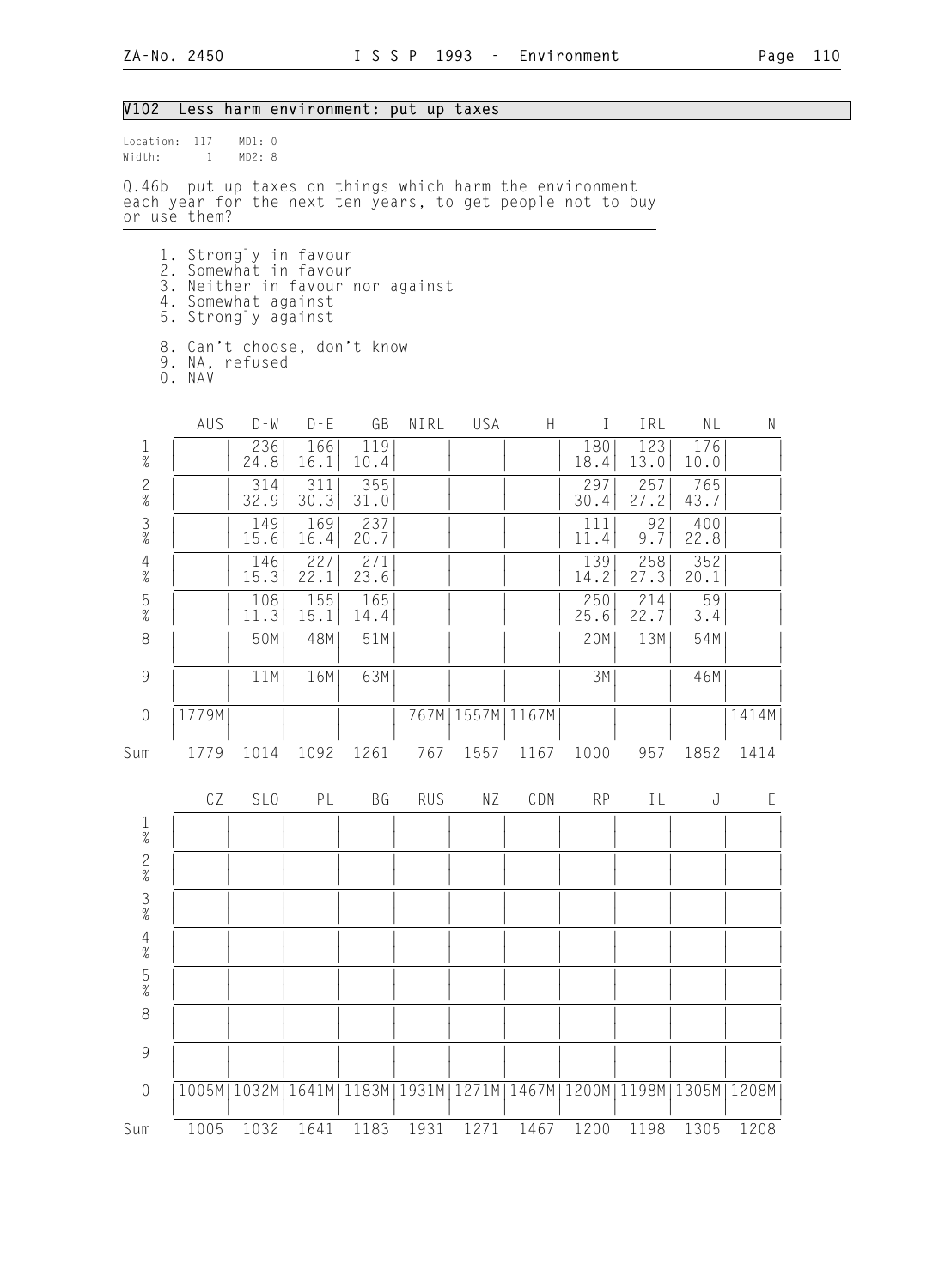## V103 Less harm environment: strict laws

| Location:<br>Width: | 118<br>$\mathbf{1}$ | MD1: 0<br>MD2: 8                                                                             |             |                                                                                           |            |       |                      |             |             |             |       |
|---------------------|---------------------|----------------------------------------------------------------------------------------------|-------------|-------------------------------------------------------------------------------------------|------------|-------|----------------------|-------------|-------------|-------------|-------|
| Q.46c               |                     |                                                                                              |             | pass strict environmental laws in order to stop<br>people causing harm to the environment |            |       |                      |             |             |             |       |
|                     |                     | 1. Strongly in favour<br>2. Somewhat in favour<br>4. Somewhat against<br>5. Strongly against |             | 3. Neither in favour nor against                                                          |            |       |                      |             |             |             |       |
|                     | O. NAV              | 9. NA, refused                                                                               |             | 8. Can't choose, don't know                                                               |            |       |                      |             |             |             |       |
|                     | AUS                 | $D - M$                                                                                      | $D - E$     | GB                                                                                        | NIRL       | USA   | H                    | $\bf{I}$    | IRL         | NL          | Ν     |
| $\frac{1}{\%}$      |                     | 449<br>46.4                                                                                  | 572<br>54.6 | 352<br>29.9                                                                               |            |       |                      | 558<br>56.3 | 485<br>51.2 | 311<br>17.6 |       |
| $\frac{2}{\%}$      |                     | 314<br>32.4                                                                                  | 313<br>29.9 | 498<br>42.2                                                                               |            |       |                      | 345<br>34.8 | 332<br>35.0 | 957<br>54.2 |       |
| $\frac{3}{8}$       |                     | 126<br>13.0                                                                                  | 83<br>7.9   | 188<br>15.9                                                                               |            |       |                      | 49<br>4.9   | 36<br>3.8   | 339<br>19.2 |       |
| $\frac{4}{\%}$      |                     | 44<br>4.5                                                                                    | 54<br>5.2   | 93<br>7.9                                                                                 |            |       |                      | 19<br>1.9   | 66<br>7.0   | 136<br>7.7  |       |
| $\frac{5}{\%}$      |                     | 35<br>3.6                                                                                    | 25<br>2.4   | 48<br>4.1                                                                                 |            |       |                      | 20<br>2.0   | 29<br>3.1   | 24<br>1.4   |       |
| 8                   |                     | 37M                                                                                          | 36M         | 45M                                                                                       |            |       |                      | <b>8M</b>   | <b>8M</b>   | 46M         |       |
| $\mathcal{G}$       |                     | 9M                                                                                           | 9M          | 37M                                                                                       |            |       |                      | 1M          | 1M          | 39M         |       |
| $\sqrt{a}$          | 1779M               |                                                                                              |             |                                                                                           |            |       | 767M   1557M   1167M |             |             |             | 1414M |
| Sum                 | 1779                | 1014                                                                                         | 1092        | 1261                                                                                      | 767        | 1557  | 1167                 | 1000        | 957         | 1852        | 1414  |
|                     | CZ                  | SL <sub>0</sub>                                                                              | PL          | BG                                                                                        | <b>RUS</b> | ΝZ    | CDN                  | <b>RP</b>   | ΙL          | J           | E     |
| $\mathbf 1$<br>$\%$ |                     |                                                                                              |             |                                                                                           |            |       |                      |             |             |             |       |
| $\frac{2}{\%}$      |                     |                                                                                              |             |                                                                                           |            |       |                      |             |             |             |       |
| $\frac{3}{8}$       |                     |                                                                                              |             |                                                                                           |            |       |                      |             |             |             |       |
| $\frac{4}{\%}$      |                     |                                                                                              |             |                                                                                           |            |       |                      |             |             |             |       |
| $\frac{5}{\%}$      |                     |                                                                                              |             |                                                                                           |            |       |                      |             |             |             |       |
| $\,8\,$             |                     |                                                                                              |             |                                                                                           |            |       |                      |             |             |             |       |
| $\mathcal{G}$       |                     |                                                                                              |             |                                                                                           |            |       |                      |             |             |             |       |
| $\mathbf 0$         | 1005M               | 1032M                                                                                        | 1641M       | 1183M                                                                                     | 1931M      | 1271M | 1467M                | 1200M       | 1198M       | 1305M       | 1208M |
| Sum                 | 1005                | 1032                                                                                         | 1641        | 1183                                                                                      | 1931       | 1271  | 1467                 | 1200        | 1198        | 1305        | 1208  |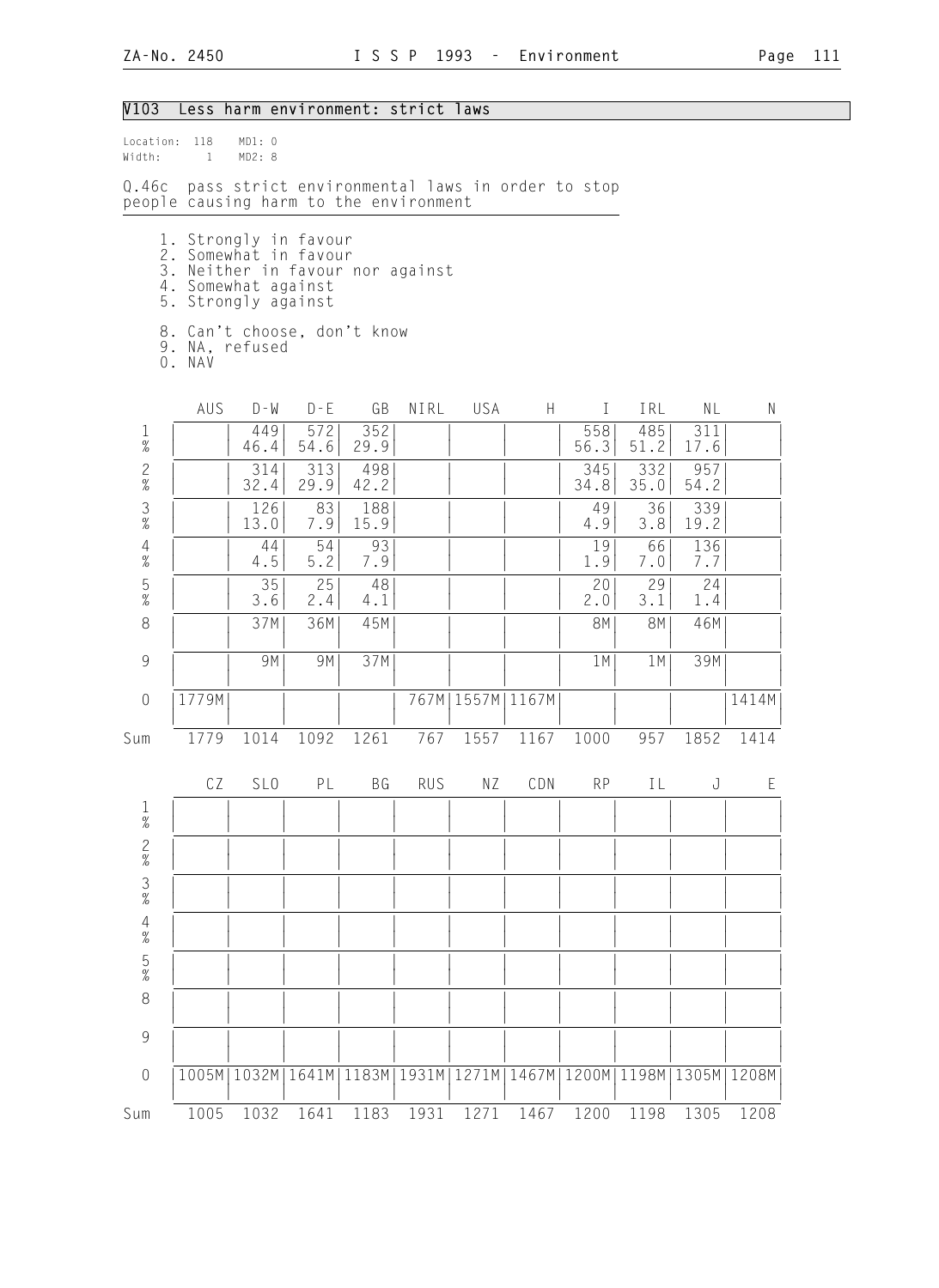| V104           |                                                                                                                                                                                                                          | Effort do right for the environment |             |             |            |                      |                |               |             |               |       |
|----------------|--------------------------------------------------------------------------------------------------------------------------------------------------------------------------------------------------------------------------|-------------------------------------|-------------|-------------|------------|----------------------|----------------|---------------|-------------|---------------|-------|
| Width:         | Location: 119<br>$\mathbf{1}$                                                                                                                                                                                            | MD1: 0<br>MD2: 8                    |             |             |            |                      |                |               |             |               |       |
|                | Q.47 Thinking now of all the possible things that people<br>can do: compared with most people, how much effort would you<br>say you make, in general, to do what is right for the<br>environment?<br>In general, I make  |                                     |             |             |            |                      |                |               |             |               |       |
|                | 1. much more effort than most people<br>2. a bit more effort<br>3. about the same effort<br>4. a bit less effort<br>5. or - much less effort than most people<br>8. Can't choose, don't know<br>9. NA, refused<br>O. NAV |                                     |             |             |            |                      |                |               |             |               |       |
|                | AUS                                                                                                                                                                                                                      | $D - W$                             | $D - E$     | GB          | NIRL       | USA                  | H              | $\bf{I}$      | IRL         | NL            | N     |
| $\frac{1}{\%}$ |                                                                                                                                                                                                                          | 81<br>8.5                           | 78<br>7.6   | 72<br>6.3   |            |                      |                | 90<br>9.4     | 23<br>2.5   | 103<br>6.1    |       |
| $\frac{2}{\%}$ |                                                                                                                                                                                                                          | 309<br>32.3                         | 299<br>29.3 | 316<br>27.7 |            |                      |                | 385<br>40.3   | 251<br>26.8 | 469<br>27.8   |       |
| $\frac{3}{\%}$ |                                                                                                                                                                                                                          | 517<br>54.0                         | 589<br>57.7 | 571<br>50.0 |            |                      |                | 388<br>40.6   | 491<br>52.3 | 975<br>57.8   |       |
| $\frac{4}{\%}$ |                                                                                                                                                                                                                          | 49<br>5.1                           | 51<br>5.0   | 118<br>10.3 |            |                      |                | 66<br>6.9     | 131<br>14.0 | 107<br>6.3    |       |
| $\frac{5}{\%}$ |                                                                                                                                                                                                                          | $\mathbf{1}$<br>$\cdot$ 1           | 4<br>.4     | 65<br>5.7   |            |                      |                | 27<br>2.8     | 42<br>4.5   | 33<br>2.0     |       |
| 8              |                                                                                                                                                                                                                          | 54M                                 | 63M         | 111M        |            |                      |                | 43M           | 17M         | 142M          |       |
| $\overline{9}$ |                                                                                                                                                                                                                          | 3M                                  | <b>8M</b>   | <b>8M</b>   |            |                      |                | 1M            | 2M          | 23M           |       |
| $\overline{0}$ | 1779M                                                                                                                                                                                                                    |                                     |             |             |            | 767M   1557M   1167M |                |               |             |               | 1414M |
| Sum            | 1779                                                                                                                                                                                                                     |                                     | 1014 1092   | 1261        | 767        |                      | 1557 1167 1000 |               | 957         | 1852          | 1414  |
|                | CZ                                                                                                                                                                                                                       | SL <sub>0</sub>                     | PL          | BG          | <b>RUS</b> | ΝZ                   | CDN            | <b>RP</b>     | IL          | J             | Ε     |
| $\frac{1}{\%}$ |                                                                                                                                                                                                                          |                                     |             |             |            |                      |                |               |             |               |       |
| $\frac{2}{\%}$ |                                                                                                                                                                                                                          |                                     |             |             |            |                      |                |               |             |               |       |
| $\frac{3}{8}$  |                                                                                                                                                                                                                          |                                     |             |             |            |                      |                |               |             |               |       |
| $\frac{4}{\%}$ |                                                                                                                                                                                                                          |                                     |             |             |            |                      |                |               |             |               |       |
| $\frac{5}{\%}$ |                                                                                                                                                                                                                          |                                     |             |             |            |                      |                |               |             |               |       |
| $\,8\,$        |                                                                                                                                                                                                                          |                                     |             |             |            |                      |                |               |             |               |       |
| 9              |                                                                                                                                                                                                                          |                                     |             |             |            |                      |                |               |             |               |       |
| $\mathbf 0$    |                                                                                                                                                                                                                          | 1005M   1032M   1641M               |             | 1183M       | 1931M      | 1271M                |                | 1467M   1200M |             | 1198M   1305M | 1208M |
| Sum            | 1005                                                                                                                                                                                                                     | 1032                                | 1641        | 1183        | 1931       | 1271                 | 1467           | 1200          | 1198        | 1305          | 1208  |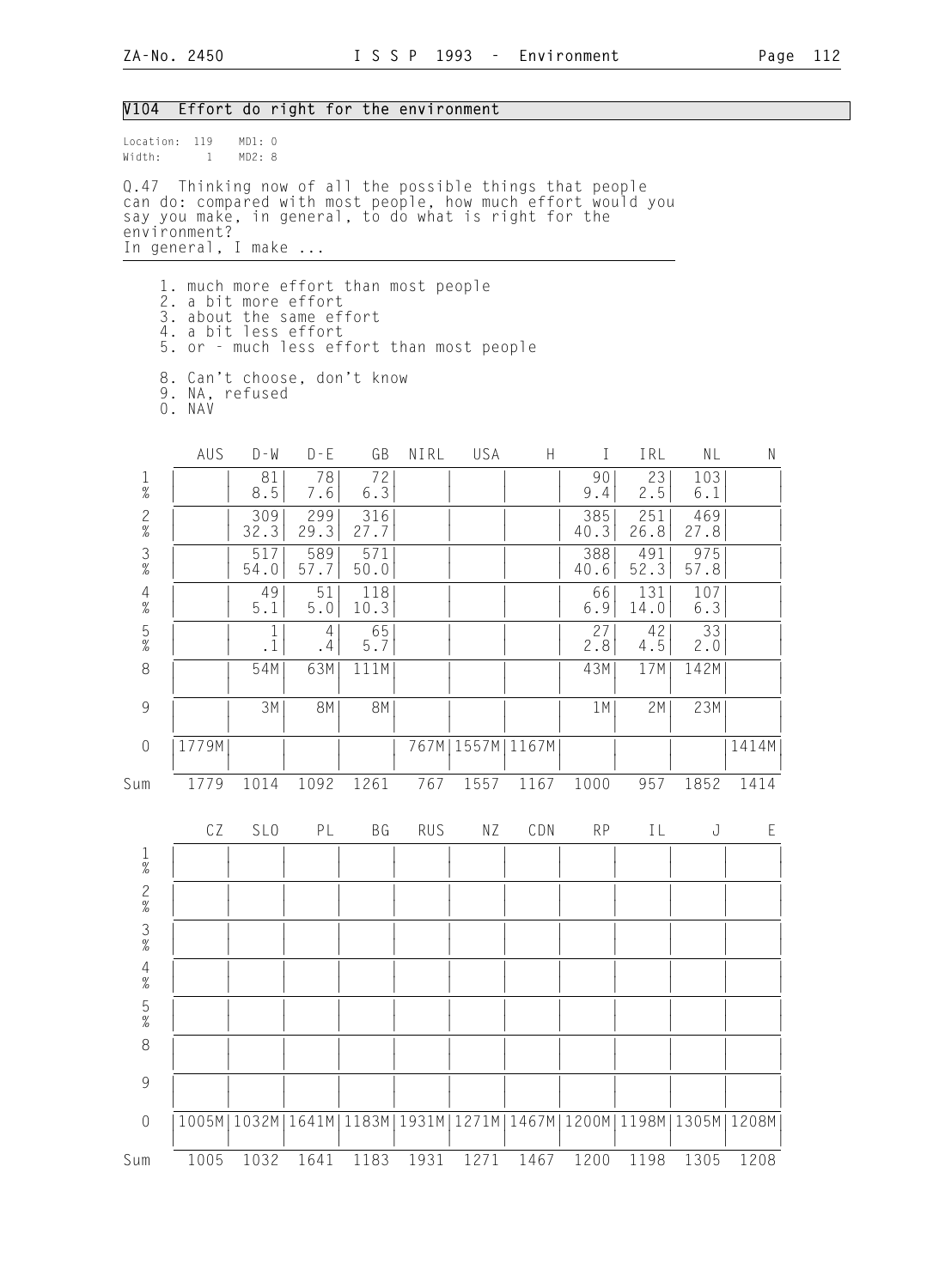#### V105 Final say:R's c Parliament-EuropComunity

Location: 120 MD1: 0<br>Width: 1 MD2: 8  $Width: 1$ Q.48 Who do you think should have the final say when it comes to passing laws to protect the environment ... 1. the <R's country> Parliament or 2. the European Community 8. Can't choose, don't know 9. NA, refused 0. NAV AUS D-W D-E GB NIRL USA H I IRL NL N 1 | | 566| 485| 808| | | | 406| 691| 605| | % | | 71.3| 57.3| 77.6| | | | 43.9| 74.8| 37.6| | 2 | | 228| 362| 233| | | | 518| 233| 1004| |  $\%$  | | 28.7 | 42.7 | 22.4 | | | | | | | 56.1 | 25.2 | 62.4 | | | 8 | | 219M| 238M| 210M| | | | | | | 76M| 33M| 220M| | | | | | | | | | | | | | | 9 | | 1M| 7M| 10M| | | | | | | | | 23M| | | | | | | | | | | | | | 0 |1779M| | | | 767M|1557M|1167M| | | |1414M| | | | | | | | | | | | | Sum 1779 1014 1092 1261 767 1557 1167 1000 957 1852 1414 CZ SLO PL BG RUS NZ CDN RP IL J E 1 | | | | | | | | | | | |  $\frac{1}{2}$   $\frac{1}{2}$   $\frac{1}{2}$   $\frac{1}{2}$   $\frac{1}{2}$   $\frac{1}{2}$   $\frac{1}{2}$   $\frac{1}{2}$   $\frac{1}{2}$   $\frac{1}{2}$   $\frac{1}{2}$   $\frac{1}{2}$   $\frac{1}{2}$   $\frac{1}{2}$   $\frac{1}{2}$   $\frac{1}{2}$   $\frac{1}{2}$   $\frac{1}{2}$   $\frac{1}{2}$   $\frac{1}{2}$   $\frac{1}{2}$   $\frac{1}{2}$  2 | | | | | | | | | | | | | | |  $\frac{1}{2}$   $\frac{1}{2}$   $\frac{1}{2}$   $\frac{1}{2}$   $\frac{1}{2}$   $\frac{1}{2}$   $\frac{1}{2}$   $\frac{1}{2}$   $\frac{1}{2}$   $\frac{1}{2}$   $\frac{1}{2}$   $\frac{1}{2}$   $\frac{1}{2}$   $\frac{1}{2}$   $\frac{1}{2}$   $\frac{1}{2}$   $\frac{1}{2}$   $\frac{1}{2}$   $\frac{1}{2}$   $\frac{1}{2}$   $\frac{1}{2}$   $\frac{1}{2}$  8 | | | | | | | | | | | | | | | | | | | | | | | | | | 9 | | | | | | | | | | | | | | | | | | | | | | | | 0 |1005M|1032M|1641M|1183M|1931M|1271M|1467M|1200M|1198M|1305M|1208M| | | | | | | | | | | | | Sum 1005 1032 1641 1183 1931 1271 1467 1200 1198 1305 1208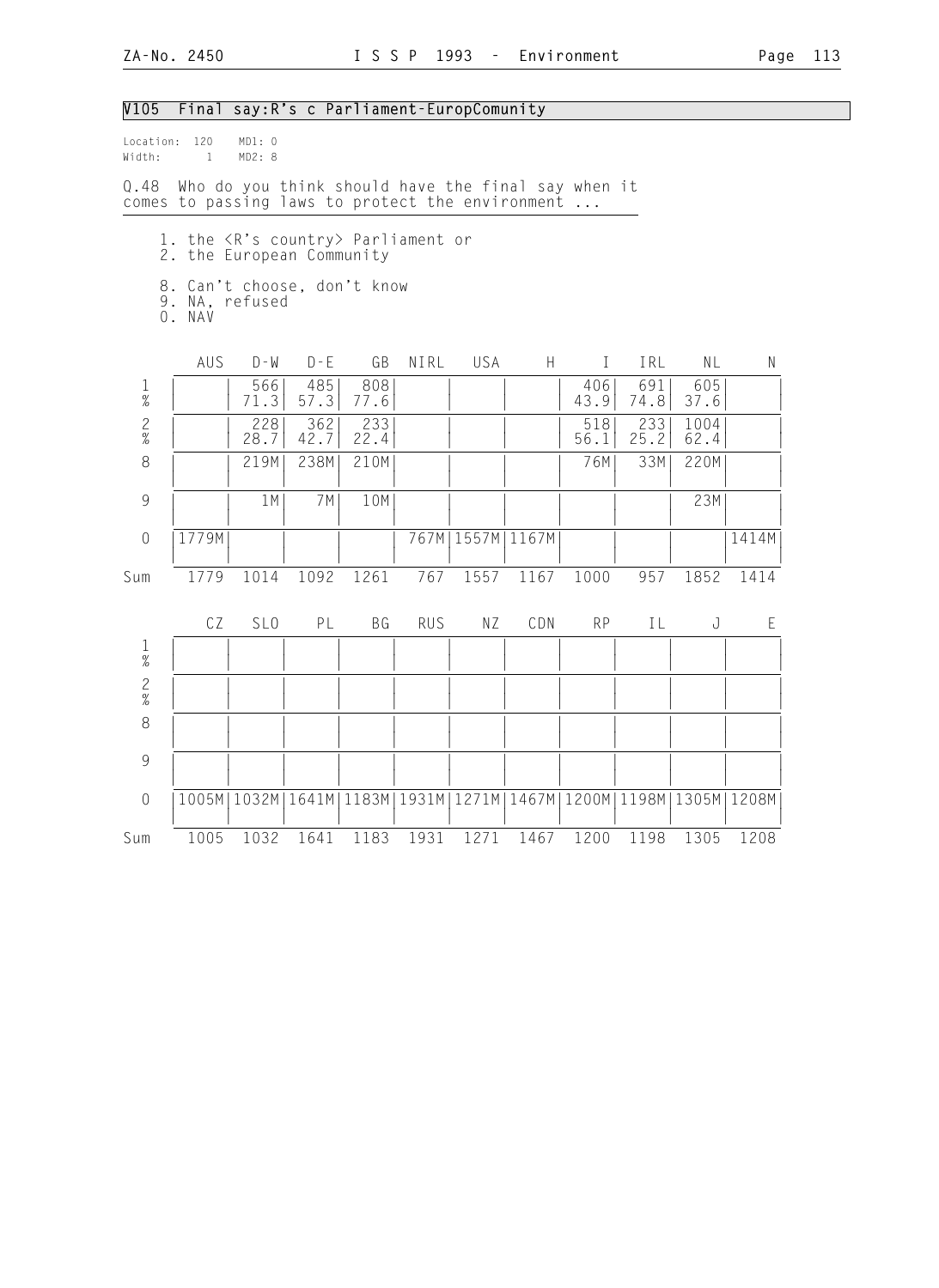| V106                 |                                                                                                                                                                                                                                      |                            |             |             |               | Protect environment: R's Country-other C |      |             |                                               |             |       |
|----------------------|--------------------------------------------------------------------------------------------------------------------------------------------------------------------------------------------------------------------------------------|----------------------------|-------------|-------------|---------------|------------------------------------------|------|-------------|-----------------------------------------------|-------------|-------|
| Width:               | Location: 121<br>$\mathbf{1}$                                                                                                                                                                                                        | MD1: 0<br>MD2: 8           |             |             |               |                                          |      |             |                                               |             |       |
|                      | Q.49 Compared to other countries in the European<br>Community, how much do you think <r's country=""> does<br/>to protect the environment?<br/><math>\langle R's</math> country&gt; does </r's>                                      |                            |             |             |               |                                          |      |             |                                               |             |       |
|                      | 1. much more than other EC countries to protect the<br>2. a bit more<br>3. about the same amount<br>4. a bit less<br>5. a lot less than other EC countries to protect the<br>8. Can't choose, don't know<br>9. NA, refused<br>0. NAV | environment<br>environment |             |             |               |                                          |      |             |                                               |             |       |
|                      | <b>AUS</b>                                                                                                                                                                                                                           | D - W                      | $D - E$     | GB          | NIRL          | USA                                      | H.   | L           | IRL                                           | NL          | N     |
| $\mathbf{1}$<br>$\%$ |                                                                                                                                                                                                                                      | 422<br>45.5                | 236<br>28.2 | 89<br>8.8   |               |                                          |      | 6<br>.7     | 13<br>1.5                                     | 518<br>33.3 |       |
| $\frac{2}{\%}$       |                                                                                                                                                                                                                                      | 350<br>37.7                | 298<br>35.6 | 197<br>19.4 |               |                                          |      | 39<br>4.3   | 109<br>12.2                                   | 678<br>43.6 |       |
| $\frac{3}{\%}$       |                                                                                                                                                                                                                                      | 140<br>15.1                | 243<br>29.0 | 342<br>33.8 |               |                                          |      | 223<br>24.8 | 370<br>41.5                                   | 325<br>20.9 |       |
| $\frac{4}{\%}$       |                                                                                                                                                                                                                                      | 15<br>1.6                  | 46<br>5.5   | 268<br>26.5 |               |                                          |      | 305<br>34.0 | 307<br>34.5                                   | 23<br>1.5   |       |
| $\frac{5}{\%}$       |                                                                                                                                                                                                                                      | 1<br>$\cdot$ 1             | 15<br>1.8   | 117<br>11.5 |               |                                          |      | 325<br>36.2 | 92<br>10.3                                    | 10<br>.6    |       |
| 8                    |                                                                                                                                                                                                                                      | 85M                        | 247M        | 235M        |               |                                          |      | 102M        | 66M                                           | 281M        |       |
| 9                    |                                                                                                                                                                                                                                      | 1M                         | 7M          | 13M         |               |                                          |      |             |                                               | 17M         |       |
| $\theta$             | 1779M                                                                                                                                                                                                                                |                            |             |             |               | 767M   1557M   1167M                     |      |             |                                               |             | 1414M |
| Sum                  | 1779                                                                                                                                                                                                                                 | 1014                       | 1092        | 1261        | 767           | 1557                                     | 1167 | 1000        | 957                                           | 1852        | 1414  |
|                      | CZ                                                                                                                                                                                                                                   | SL <sub>0</sub>            | PL          | BG          | <b>RUS</b>    | ΝZ                                       | CDN  | RP          | IL                                            | J           | E     |
| $\frac{1}{\%}$       |                                                                                                                                                                                                                                      |                            |             |             |               |                                          |      |             |                                               |             |       |
|                      |                                                                                                                                                                                                                                      |                            |             |             |               |                                          |      |             |                                               |             |       |
| $\frac{2}{8}$ 3<br>% |                                                                                                                                                                                                                                      |                            |             |             |               |                                          |      |             |                                               |             |       |
| $\frac{4}{\%}$       |                                                                                                                                                                                                                                      |                            |             |             |               |                                          |      |             |                                               |             |       |
| $\frac{5}{\%}$       |                                                                                                                                                                                                                                      |                            |             |             |               |                                          |      |             |                                               |             |       |
| $\,8\,$              |                                                                                                                                                                                                                                      |                            |             |             |               |                                          |      |             |                                               |             |       |
| 9                    |                                                                                                                                                                                                                                      |                            |             |             |               |                                          |      |             |                                               |             |       |
| $\mathbf 0$          |                                                                                                                                                                                                                                      | 1005M   1032M              | 1641M       |             | 1183M   1931M |                                          |      |             | 1271M   1467M   1200M   1198M   1305M   1208M |             |       |
| Sum                  | 1005                                                                                                                                                                                                                                 | 1032                       | 1641        | 1183        | 1931          | 1271                                     | 1467 | 1200        | 1198                                          | 1305        | 1208  |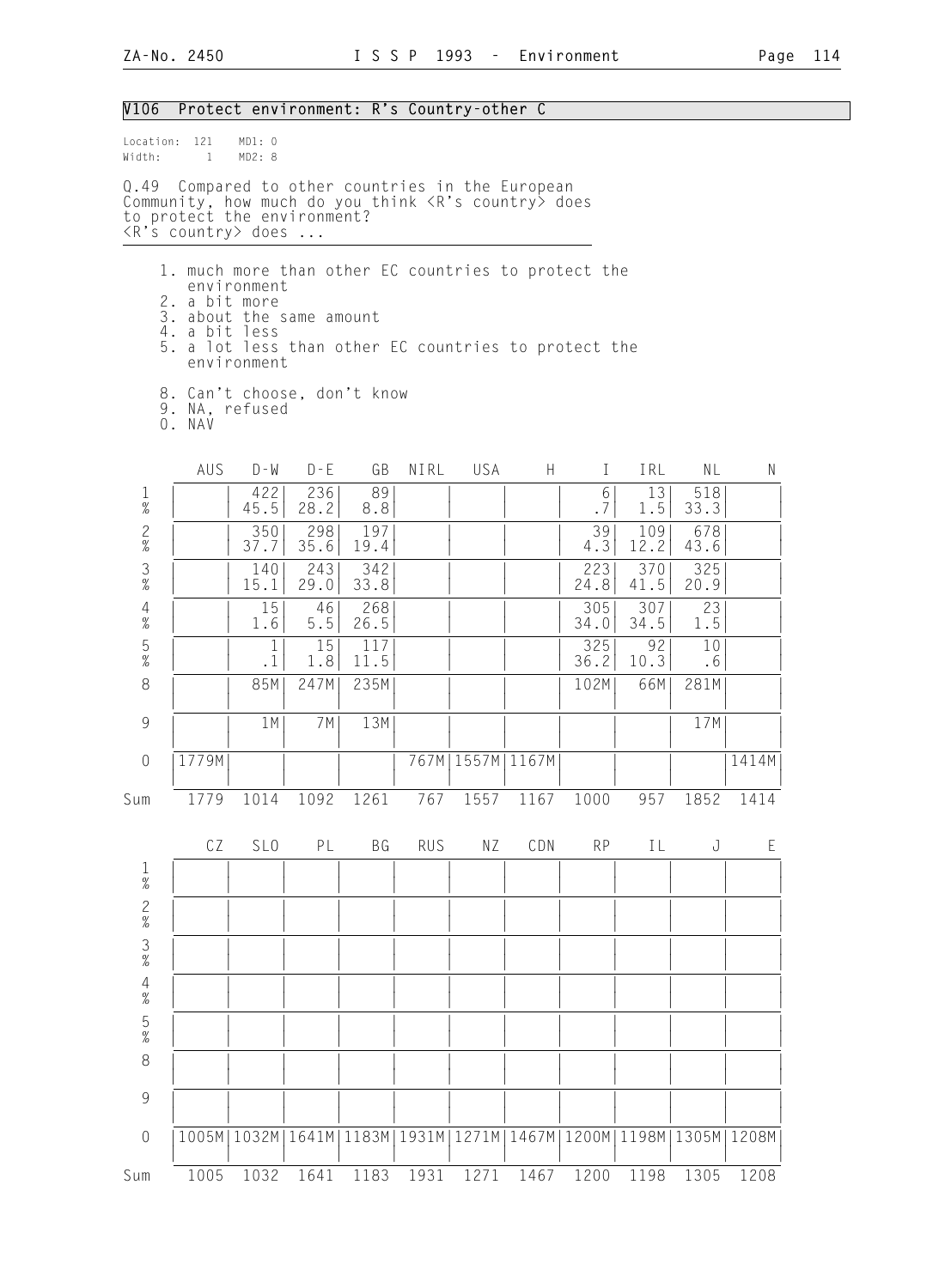| V107                                                      |                                                                                                                                                                                         |                  | R's C pass laws if other ECc do the same |                       |            |                      |      |              |             |                                               |       |
|-----------------------------------------------------------|-----------------------------------------------------------------------------------------------------------------------------------------------------------------------------------------|------------------|------------------------------------------|-----------------------|------------|----------------------|------|--------------|-------------|-----------------------------------------------|-------|
| Location: 122<br>Width:                                   | $\mathbf{1}$                                                                                                                                                                            | MD1: 0<br>MD2: 8 |                                          |                       |            |                      |      |              |             |                                               |       |
|                                                           | Q.50 Do you agree or disagree:<br>" <r's country=""> should pass special laws to protect the<br/>environment only if all the other European Community<br/>countries do the same."</r's> |                  |                                          |                       |            |                      |      |              |             |                                               |       |
|                                                           | 1. Strongly agree<br>2. Somewhat agree<br>3. Neither agree nor disagree<br>4. Somewhat disagree<br>5. Strongly disagree                                                                 |                  |                                          |                       |            |                      |      |              |             |                                               |       |
|                                                           | 8. Can't choose, don't know<br>9. NA, refused<br>O. NAV                                                                                                                                 |                  |                                          |                       |            |                      |      |              |             |                                               |       |
|                                                           | AUS                                                                                                                                                                                     | $D - W$          | $D - E$                                  | GB                    | NIRL       | USA                  | H.   | $\mathbf{I}$ | IRL         | NL                                            | N     |
| $\frac{1}{\%}$                                            |                                                                                                                                                                                         | 113<br>12.0      | 155<br>16.0                              | 214<br>18.6           |            |                      |      | 165<br>17.5  | 130<br>14.0 | 203<br>11.6                                   |       |
| $\overline{c}$<br>$\%$                                    |                                                                                                                                                                                         | 181<br>19.2      | 203<br>20.9                              | 297<br>25.8           |            |                      |      | 188<br>19.9  | 211<br>22.7 | 523<br>29.9                                   |       |
| $\frac{3}{8}$                                             |                                                                                                                                                                                         | 138<br>14.6      | 93<br>9.6                                | 172<br>14.9           |            |                      |      | 59<br>6.2    | 62<br>6.7   | 233<br>13.3                                   |       |
| $\frac{4}{\%}$                                            |                                                                                                                                                                                         | 236<br>25.0      | 269<br>27.7                              | 222<br>19.3           |            |                      |      | 189<br>20.0  | 215<br>23.1 | 576<br>32.9                                   |       |
| $\frac{5}{\%}$                                            |                                                                                                                                                                                         | 276<br>29.2      | 250<br>25.8                              | 246<br>21.4           |            |                      |      | 344<br>36.4  | 312<br>33.5 | 215<br>12.3                                   |       |
| 8                                                         |                                                                                                                                                                                         | 69M              | 115M                                     | 99M                   |            |                      |      | 53M          | 27M         | 84M                                           |       |
| $\mathcal{G}% _{M_{1},M_{2}}^{\alpha,\beta}(\mathcal{G})$ |                                                                                                                                                                                         | 1M               | 7M                                       | 11M                   |            |                      |      | 2M           |             | 18M                                           |       |
| $\theta$                                                  | 1779M                                                                                                                                                                                   |                  |                                          |                       |            | 767M   1557M   1167M |      |              |             |                                               | 1414M |
| Sum                                                       | 1779                                                                                                                                                                                    | 1014             | 1092                                     | 1261                  | 767        | 1557                 | 1167 | 1000         | 957         | 1852                                          | 1414  |
|                                                           | CZ                                                                                                                                                                                      | SL <sub>0</sub>  | PL                                       | BG                    | <b>RUS</b> | ΝZ                   | CDN  | <b>RP</b>    | ΙL          | J                                             | E     |
| $\frac{1}{\%}$                                            |                                                                                                                                                                                         |                  |                                          |                       |            |                      |      |              |             |                                               |       |
| $\frac{2}{\%}$                                            |                                                                                                                                                                                         |                  |                                          |                       |            |                      |      |              |             |                                               |       |
| $\frac{3}{8}$                                             |                                                                                                                                                                                         |                  |                                          |                       |            |                      |      |              |             |                                               |       |
| $4\atop 26$                                               |                                                                                                                                                                                         |                  |                                          |                       |            |                      |      |              |             |                                               |       |
| $\frac{5}{\%}$                                            |                                                                                                                                                                                         |                  |                                          |                       |            |                      |      |              |             |                                               |       |
| $\,8\,$                                                   |                                                                                                                                                                                         |                  |                                          |                       |            |                      |      |              |             |                                               |       |
| $\overline{9}$                                            |                                                                                                                                                                                         |                  |                                          |                       |            |                      |      |              |             |                                               |       |
| $\mathbf 0$                                               |                                                                                                                                                                                         | 1005M   1032M    |                                          | 1641M   1183M   1931M |            |                      |      |              |             | 1271M   1467M   1200M   1198M   1305M   1208M |       |
| Sum                                                       | 1005                                                                                                                                                                                    | 1032             | 1641                                     | 1183                  | 1931       | 1271                 | 1467 | 1200         | 1198        | 1305                                          | 1208  |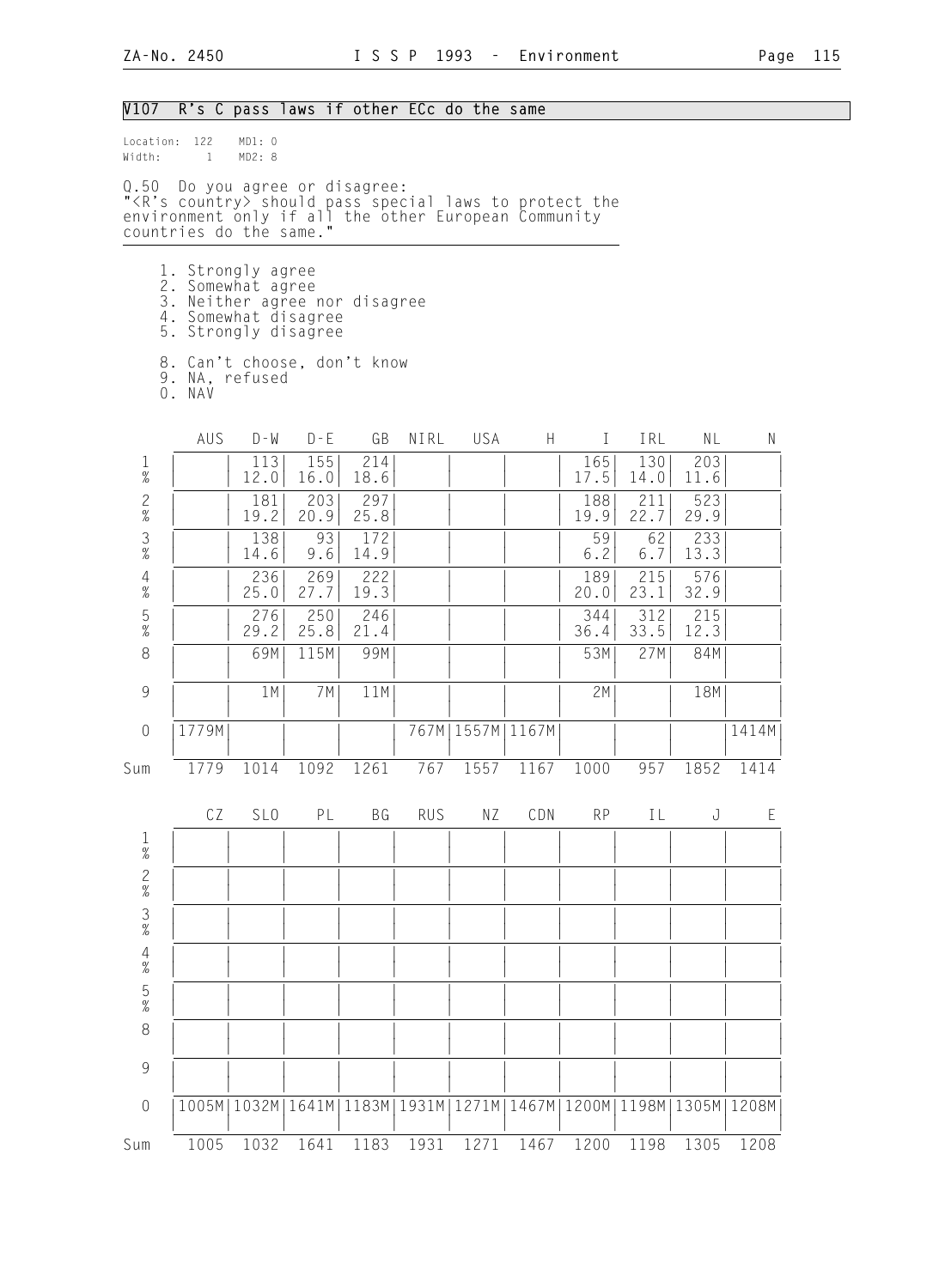| V108                        |                                                                                                                                    |         |         | Trade unions in R s country - much power                  |      |                              |   |                                            |                    |                      |                                   |
|-----------------------------|------------------------------------------------------------------------------------------------------------------------------------|---------|---------|-----------------------------------------------------------|------|------------------------------|---|--------------------------------------------|--------------------|----------------------|-----------------------------------|
| Width:                      | Location: 123<br>MD1: 0<br>MD2: 8<br>$\sim$ $\sim$ 1                                                                               |         |         |                                                           |      |                              |   |                                            |                    |                      |                                   |
|                             | Q.51 Do you think that trade unions in <r's country=""> have<br/>too much power or too little power?</r's>                         |         |         |                                                           |      |                              |   |                                            |                    |                      |                                   |
|                             | 1. Far too much power<br>2. Too much power<br>3. About the right amount of power<br>4. Too little power<br>5. Far too little power |         |         |                                                           |      |                              |   |                                            |                    |                      |                                   |
|                             | 8. Can't choose, don't know<br>9. NA, refused<br>0. NAV                                                                            |         |         |                                                           |      |                              |   |                                            |                    |                      |                                   |
|                             | AUS                                                                                                                                | $D - W$ | $D - E$ | GB                                                        | NIRL | USA                          | H | $\Gamma$                                   | IRL                | NL                   | N                                 |
| $\frac{1}{\%}$              | 455<br>26.6                                                                                                                        |         |         |                                                           |      |                              |   |                                            |                    |                      |                                   |
| $\frac{2}{\%}$              | 615<br>35.9                                                                                                                        |         |         |                                                           |      |                              |   |                                            |                    |                      |                                   |
| $\frac{3}{8}$               | 558<br>32.6                                                                                                                        |         |         |                                                           |      |                              |   |                                            |                    |                      |                                   |
| $\sqrt{4}$<br>$\frac{1}{6}$ | 61<br>3.6                                                                                                                          |         |         |                                                           |      |                              |   |                                            |                    |                      |                                   |
| $\frac{5}{\%}$              | 24<br>1.4                                                                                                                          |         |         |                                                           |      |                              |   |                                            |                    |                      |                                   |
| 8                           |                                                                                                                                    |         |         |                                                           |      |                              |   |                                            |                    |                      |                                   |
| 9                           | 66M                                                                                                                                |         |         |                                                           |      |                              |   |                                            |                    |                      |                                   |
| $\theta$                    |                                                                                                                                    |         |         | 1014M   1092M   1261M                                     |      | 767M   1557M   1167M   1000M |   |                                            |                    | 957M   1852M   1414M |                                   |
| Sum                         | 1779                                                                                                                               | 1014    |         | 1092 1261 767                                             |      |                              |   | 1557 1167 1000                             |                    | 957 1852 1414        |                                   |
|                             |                                                                                                                                    |         |         |                                                           |      |                              |   |                                            |                    |                      | CZ SLO PL BG RUS NZ CDN RP IL J E |
| 1<br>$\frac{1}{\%}$         | 12<br>1.4                                                                                                                          |         |         | 40<br>5.1                                                 |      |                              |   | 72<br>6.2                                  | 181<br>17.8        |                      | 51<br>$5.1$                       |
| $\frac{2}{\%}$              | 58<br>6.8                                                                                                                          |         |         | 158<br>19.9                                               |      |                              |   | 318<br>27.5                                | 300<br>29.6        |                      | 211<br>21.2                       |
| $\frac{3}{8}$               | $\left[\begin{array}{c} 227 \\ 26.7 \end{array}\right]$                                                                            |         |         | $\left  \begin{array}{c} 164 \\ 20.7 \end{array} \right $ |      |                              |   | $\begin{array}{c} 558 \\ 48.2 \end{array}$ | $\frac{334}{32.9}$ |                      | $\frac{391}{39.2}$                |

| $\frac{3}{\%}$ | 227<br>26.7   | 164<br>20.7  |                | 558<br>48.2  | 334<br>32.9  | 391<br>39.2 |
|----------------|---------------|--------------|----------------|--------------|--------------|-------------|
| $\frac{4}{\%}$ | 426<br>50.2   | 258<br>32.6  |                | 157<br>13.6  | 149<br>14.7  | 296<br>29.7 |
| $\frac{5}{\%}$ | 126<br>14.8   | 172<br>21.   |                | 52<br>4.5    | 51<br>5.0    | 48<br>4.8   |
| 8              | 155M          | 388M         |                | 43M          | 172M         | 211M        |
| 9              | 1 M           | 3M           |                |              | 11M          |             |
| $\overline{0}$ | 1032M   1641M |              | 1931M<br>1271M | 1467M        | 1305M        |             |
| Sum            | 1032<br>1005  | 1183<br>1641 | 1931<br>1271   | 1467<br>1200 | 1198<br>1305 | 1208        |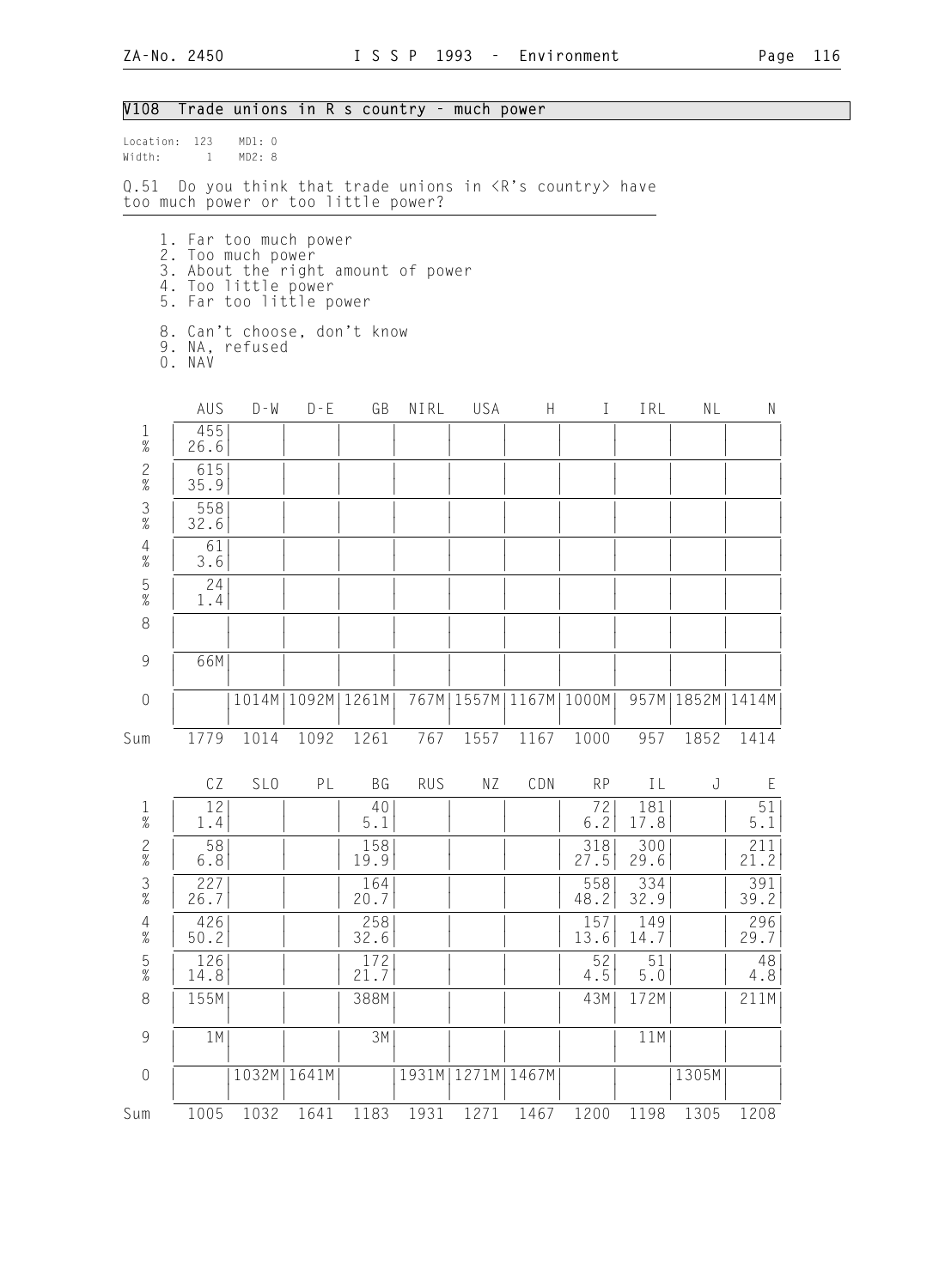V109 How good are trade unions in R's country

# Location: 124 MD1: 0<br>Width: 1 MD2: 8  $Width: 1$ Q.52 In general, how good would you say trade unions are for the country as a whole? 1. Excellent 2. Very good 3. Fairly good 4. Not very good 5. Not good at all 8. Can't choose, don't know 9. NA, refused 0. NAV AUS D-W D-E GB NIRL USA H I IRL NL N 1 | 27 | | | | | | | | | | | | | |  $\frac{1}{2}$   $\frac{1}{2}$   $\frac{1}{2}$   $\frac{1}{2}$   $\frac{1}{2}$   $\frac{1}{2}$   $\frac{1}{2}$   $\frac{1}{2}$   $\frac{1}{2}$   $\frac{1}{2}$   $\frac{1}{2}$   $\frac{1}{2}$   $\frac{1}{2}$   $\frac{1}{2}$   $\frac{1}{2}$   $\frac{1}{2}$   $\frac{1}{2}$   $\frac{1}{2}$   $\frac{1}{2}$   $\frac{1}{2}$   $\frac{1}{2}$   $\frac{1}{2}$  2 | 115| | | | | | | | | | |  $\frac{1}{2}$   $\frac{1}{2}$   $\frac{1}{2}$   $\frac{1}{2}$   $\frac{1}{2}$   $\frac{1}{2}$   $\frac{1}{2}$   $\frac{1}{2}$   $\frac{1}{2}$   $\frac{1}{2}$   $\frac{1}{2}$   $\frac{1}{2}$   $\frac{1}{2}$   $\frac{1}{2}$   $\frac{1}{2}$   $\frac{1}{2}$   $\frac{1}{2}$   $\frac{1}{2}$   $\frac{1}{2}$   $\frac{1}{2}$   $\frac{1}{2}$   $\frac{1}{2}$  3 | 600| | | | | | | | | | | % | 35.0| | | | | | | | | | | 4 | 576| | | | | | | | | | | % | 33.6| | | | | | | | | | | 5 | 397| | | | | | | | | | | % | 23.1| | | | | | | | | | | 8 | | | | | | | | | | | | | | | | | | | | | | | | | | 9 | 64M| | | | | | | | | | | | | | | | | | | | | | | 0 | |1014M|1092M|1261M| 767M|1557M|1167M|1000M| 957M|1852M|1414M| | | | | | | | | | | | | Sum 1779 1014 1092 1261 767 1557 1167 1000 957 1852 1414 CZ SLO PL BG RUS NZ CDN RP IL J E 1 | 35| | | 83| | | | 44| 38| | 6| % | 4.0| | | 10.1| | | | 3.8| 3.7| | .6| 2 | 135| | | 176| | | | 354| 124| | 69|  $\%$  | 15.6| | | 21.4| | | | | | 30.4| 12.1| | | | 7.1| 3 | 498| | | 190| | | | 549| 387| | 319| % | 57.6| | | 23.1| | | | 47.2| 37.9| | 32.7| 4 | 163| | | 174| | | | 173| 289| | 444| % | 18.8| | | 21.2| | | | 14.9| 28.3| | 45.4| 5 | 34| | | 199| | | | 43| 184| | 139| % | 3.9| | | 24.2| | | | 3.7| 18.0| | 14.2| 8 | 139M| | | 357M| | | | 37M| 163M| | 231M| | | | | | | | | | | | | 9 | 1M| | | 4M| | | | | | | 13M| | | | | | | | | | | | | | | 0 | |1032M|1641M| |1931M|1271M|1467M| | |1305M | | | | | | | | | | | | Sum 1005 1032 1641 1183 1931 1271 1467 1200 1198 1305 1208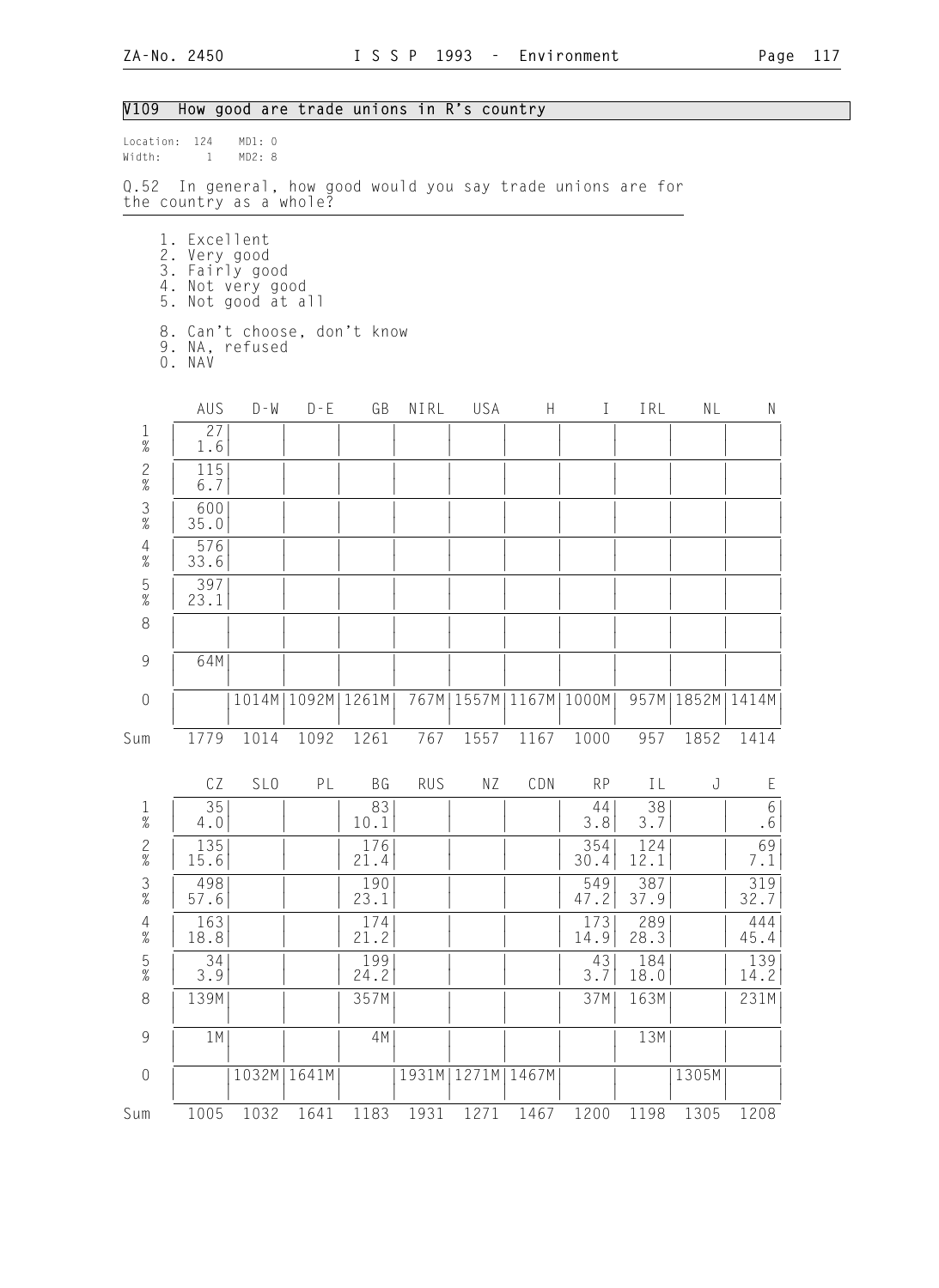# V200 R: Sex

Location: 200 MD1: 9 Width: 1

Sex of Respondent

1. Male

2. Female

9. NA, refused

|                      | AUS         | $D - W$         | $D - F$     | GB          | NIRL             | USA         | Н           |             | IRL         | ΝL           | Ν           |  |
|----------------------|-------------|-----------------|-------------|-------------|------------------|-------------|-------------|-------------|-------------|--------------|-------------|--|
| $\frac{1}{\%}$       | 909<br>51.2 | 480<br>47.3     | 540<br>49.5 | 533<br>42.3 | 317<br>41.3      | 663<br>42.6 | 484<br>41.5 | 487<br>48.7 | 449<br>46.9 | 852<br>46.0  | 703<br>49.7 |  |
| $\frac{2}{\%}$       | 866<br>48.8 | 534<br>52.7     | 552<br>50.5 | 728<br>57.7 | 450<br>58.7      | 894<br>57.4 | 683<br>58.5 | 513<br>51.3 | 508<br>53.1 | 1000<br>54.0 | 711<br>50.3 |  |
| 9                    | 4M          |                 |             |             |                  |             |             |             |             |              |             |  |
| Sum                  | 1779        | 1014            | 1092        | 1261        | 767              | 1557        | 1167        | 1000        | 957         | 1852         | 1414        |  |
|                      | CZ          | SL <sub>0</sub> | PL          | ΒG          | <b>RUS</b>       | ΝZ          | CDN         | <b>RP</b>   | ΙL          | J            | E           |  |
| $\%$                 | 479<br>47.7 | 477<br>46.2     | 727<br>44.3 | 565<br>47.8 | 809<br>41.9      | 560<br>44.3 | 670<br>46.3 | 600<br>50.0 | 549<br>45.9 | 594<br>45.5  | 581<br>48.1 |  |
| $\mathbf{2}$<br>$\%$ | 526<br>52.3 | 555<br>53.8     | 914<br>55.7 | 616<br>52.2 | 22<br>11<br>58.1 | 704<br>55.7 | 778<br>53.7 | 600<br>50.0 | 648<br>54.1 | 711<br>54.5  | 627<br>51.9 |  |
| 9                    |             |                 |             | 2M          |                  | 7 M         | 19M         |             | 1 M         |              |             |  |
| Sum                  | 1005        | 1032            | 1641        | 1183        | 1931             | 271         | 1467        | 1200        | 1198        | 1305         | 1208        |  |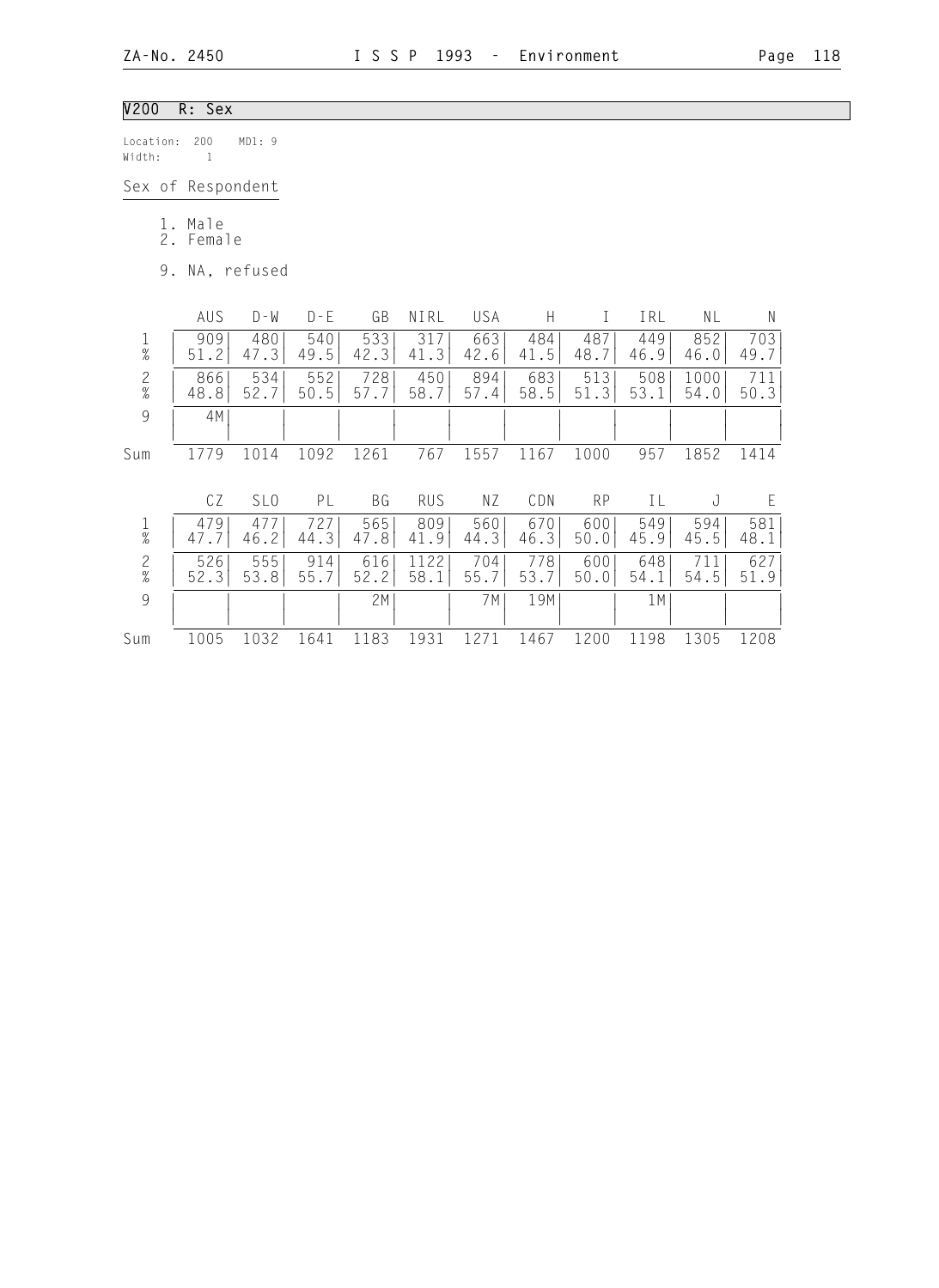## V201 R: Age

Location: 201 MD1: 99 Width: 2

Age of Respondent

<The data are recoded to a 'common core standard' only for presentation in the codebook. The dataset contains the variable unchanged.>

- 14. 14 years
- ... .. years 98. 98 years

99. NA, refused

Categories

| 01. |        | to |                              | 17 years         |
|-----|--------|----|------------------------------|------------------|
| 02. | 18     |    |                              | 24 years         |
| 03. | 25 -   |    |                              | 34 years         |
| 04. | $35 -$ |    | 44                           | years            |
| 05. | 45 -   |    |                              | 54 years         |
| 06. | 55 -   |    |                              | 64 years         |
| 07. | 65 -   |    |                              | 74 years         |
| 08. |        |    |                              | 75 years or more |
| ററ  | N A    |    | $n \wedge f \cup g \wedge d$ |                  |

| 99. | NA. | retused |
|-----|-----|---------|
|     |     |         |

|                | AUS       | $D - W$   | $D - E$   | GB         | NIRL      | USA        | H         |           | IRL       | ΝL        | $\mathsf{N}$ |
|----------------|-----------|-----------|-----------|------------|-----------|------------|-----------|-----------|-----------|-----------|--------------|
| $\frac{1}{\%}$ |           |           |           |            |           |            |           | 11<br>1.1 |           | 49<br>2.6 | 48<br>3.4    |
| $\frac{2}{\%}$ | 66        | 99        | 109       | 119        | 68        | 132        | 115       | 149       | 95        | 203       | 219          |
|                | 3.8       | 9.8       | 10.0      | 9.5        | 8.9       | 8.5        | 9.9       | 14.9      | 10.0      | 11.0      | 15.5         |
| $\frac{3}{8}$  | 250       | 240       | 198       | 254        | 159       | 325        | 185       | 196       | 177       | 402       | 317          |
|                | 14.3      | 23.7      | 18.1      | 20.2       | 20.7      | 20.9       | 15.9      | 19.6      | 18.6      | 21.7      | 22.4         |
| $\overline{4}$ | 407       | 181       | 209       | 262        | 154       | 383        | 264       | 183       | 209       | 457       | 267          |
| $\%$           | 23.3      | 17.9      | 19.1      | 20.8       | 20.1      | 24.7       | 22.6      | 18.3      | 21.9      | 24.7      | 18.9         |
| $\frac{5}{\%}$ | 394       | 163       | 191       | 191        | 130       | 251        | 184       | 183       | 201       | 287       | 218          |
|                | 22.6      | 16.1      | 17.5      | 15.2       | 16.9      | 16.2       | 15.8      | 18.3      | 21.1      | 15.5      | 15.4         |
| 6              | 271       | 146       | 203       | 144        | 90        | 171        | 208       | 161       | 110       | 213       | 149          |
| $\%$           | 15.5      | 14.4      | 18.6      | 11.4       | 11.7      | 11.0       | 17.8      | 16.1      | 11.5      | 11.5      | 10.5         |
| $\overline{7}$ | 260       | 137       | 143       | 177        | 110       | 172        | 155       | 117       | 112       | 169       | 156          |
| $\%$           | 14.9      | 13.5      | 13.1      | 14.1       | 14.3      | 11.1       | 13.3      | 11.7      | 11.8      | 9.1       | 11.0         |
| $\frac{8}{\%}$ | 98<br>5.6 | 48<br>4.7 | 39<br>3.6 | 111<br>8.8 | 56<br>7.3 | 119<br>7.7 | 56<br>4.8 |           | 49<br>5.1 | 72<br>3.9 | 40<br>2.8    |
| 99             | 33M       |           |           | 3M         |           | 4M         |           |           | 4M        |           |              |
| Sum            | 1779      | 1014      | 1092      | 1261       | 767       | 1557       | 1167      | 1000      | 957       | 1852      | 1414         |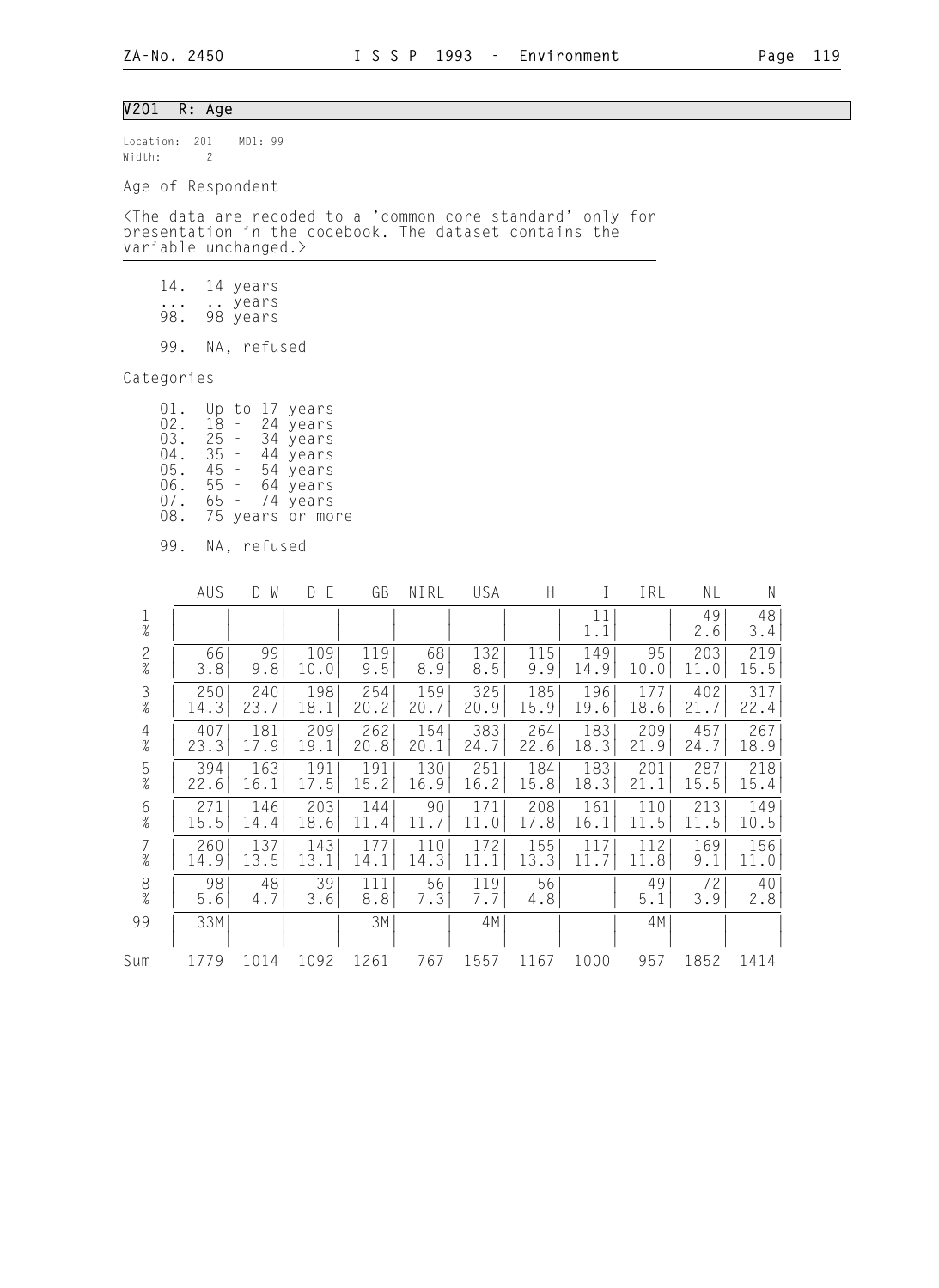V201 R: Age (continued)

|                                       | CZ   | SL <sub>0</sub> | PL   | ΒG        | <b>RUS</b> | ΝZ   | CDN  | <b>RP</b> | IL   | J         | E    |
|---------------------------------------|------|-----------------|------|-----------|------------|------|------|-----------|------|-----------|------|
| 1<br>$\%$                             |      |                 |      |           | 45<br>2.3  |      |      |           |      | 51<br>3.9 |      |
| $\frac{2}{\%}$                        | 134  | 149             | 138  | 120       | 243        | 150  | 229  | 210       | 270  | 130       | 197  |
|                                       | 13.4 | 14.5            | 8.4  | 10.2      | 12.6       | 12.0 | 18.5 | 17.5      | 22.7 | 10.0      | 16.3 |
| $\frac{3}{8}$                         | 191  | 209             | 292  | 146       | 415        | 217  | 320  | 338       | 286  | 182       | 227  |
|                                       | 19.1 | 20.3            | 17.8 | 12.4      | 21.5       | 17.3 | 25.9 | 28.2      | 24.0 | 13.9      | 18.8 |
| $\overline{4}$                        | 194  | 246             | 438  | 239       | 498        | 268  | 320  | 273       | 286  | 290       | 197  |
| $\%$                                  | 19.4 | 23.9            | 26.7 | 20.3      | 25.8       | 21.4 | 25.9 | 22.8      | 24.0 | 22.2      | 16.3 |
| 5                                     | 199  | 167             | 243  | 184       | 294        | 236  | 200  | 177       | 148  | 254       | 188  |
| $\%$                                  | 19.9 | 16.2            | 14.8 | 15.7      | 15.2       | 18.9 | 16.2 | 14.8      | 12.4 | 19.5      | 15.6 |
| 6                                     | 117  | 134             | 245  | 225       | 270        | 174  | 88   | 109       | 101  | 212       | 197  |
| $\%$                                  | 11.7 | 13.0            | 14.9 | 19.1      | 14.0       | 13.9 | 7.1  | 9.1       | 8.5  | 16.2      | 16.3 |
| 7                                     | 113  | 101             | 201  | 195       | 154        | 142  | 58   | 64        | 76   | 129       | 130  |
| $\%$                                  | 11.3 | 9.8             | 12.2 | 16.6      | 8.0        | 11.4 | 4.7  | 5.3       | 6.4  | 9.9       | 10.8 |
| $\begin{array}{c} 8 \\ 8 \end{array}$ | 54   | 24              | 84   | 66        | 12         | 64   | 20   | 29        | 25   | 57        | 72   |
|                                       | 5.4  | 2.3             | 5.1  | 5.6       | .6         | 5.1  | 1.6  | 2.4       | 2.1  | 4.4       | 6.0  |
| 99                                    | 3M   | 2M              |      | <b>8M</b> |            | 20M  | 232M |           | 6M   |           |      |
| Sum                                   | 1005 | 1032            | 1641 | 1183      | 1931       | 1271 | 1467 | 1200      | 1198 | 1305      | 1208 |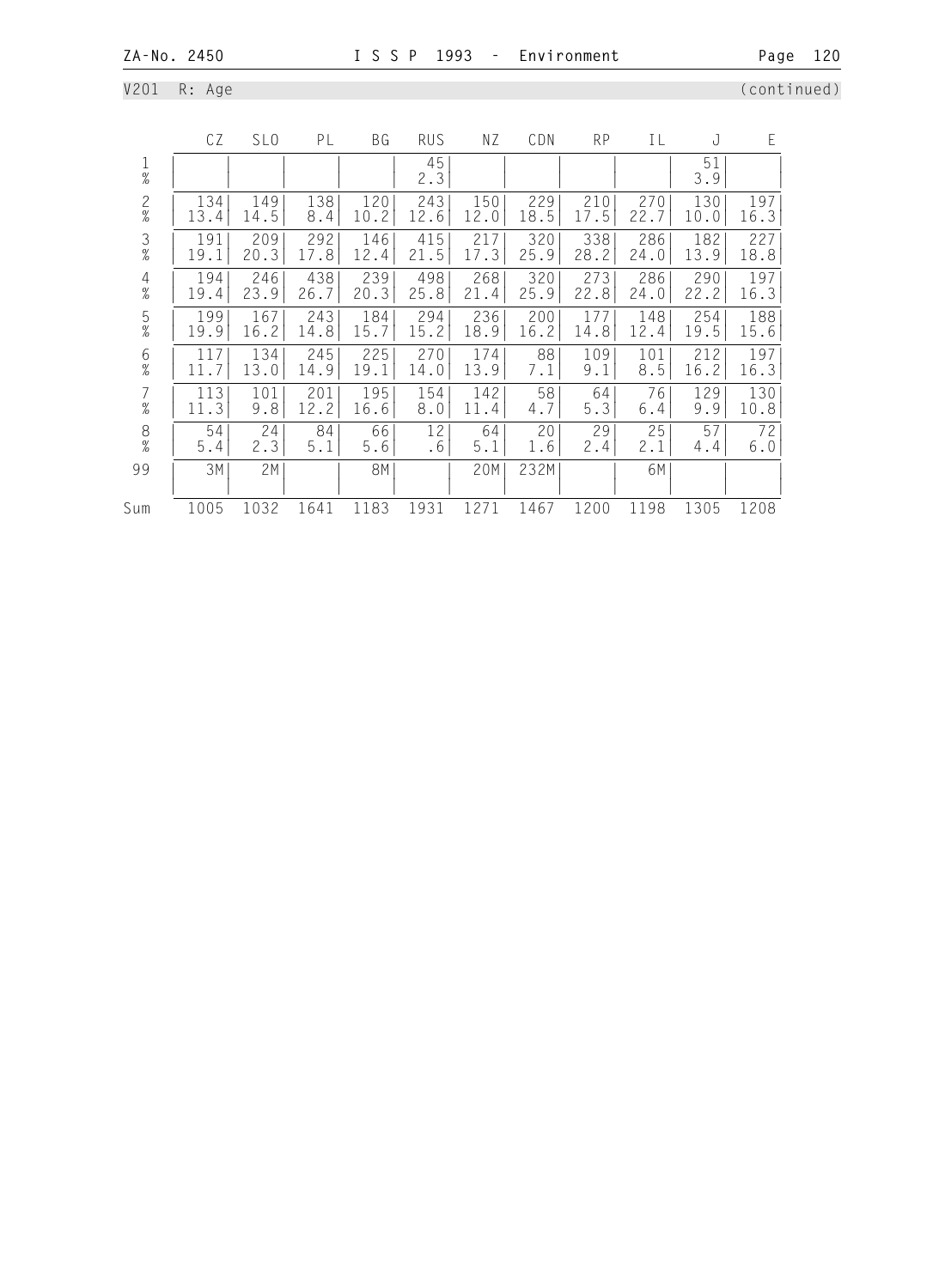#### V202 R: Marital status

Location: 203 MD1: 9 Width: 1

Marital status

- 1. Married or living as married
- 2. Widowed
- 3. Divorced
	- GB,N: Separated or divorced
	- 4. Separated
	- 5. Never married, not married, single
	- 9. NA, refused

|                                            | AUS       | $D - M$         | $D - E$   | GB        | NIRL       | USA       | H         | I         | IRL                  | ΝL                        | N                                                               |
|--------------------------------------------|-----------|-----------------|-----------|-----------|------------|-----------|-----------|-----------|----------------------|---------------------------|-----------------------------------------------------------------|
| $\frac{1}{\%}$                             | 1383      | 596             | 635       | 754       | 450        | 838       | 781       | 624       | 590                  | 1099                      | 949                                                             |
|                                            | 78.3      | 58.9            | 58.2      | 59.9      | 58.7       | 53.9      | 66.9      | 62.4      | 61.7                 | 59.3                      | 67.1                                                            |
| $\frac{2}{\%}$                             | 52        | 120             | 142       | 160       | 101        | 163       | 138       | 71        | 92                   | 131                       | 64                                                              |
|                                            | 2.9       | 11.9            | 13.0      | 12.7      | 13.2       | 10.5      | 11.8      | 7.1       | 9.6                  | 7.1                       | 4.5                                                             |
| $\frac{3}{8}$                              | 66        | 39              | 86        | 129       | 28         | 226       | 69        | 10        | 3                    | 144                       | 62                                                              |
|                                            | 3.7       | 3.9             | 7.9       | 10.3      | 3.7        | 14.5      | 5.9       | 1.0       | .3                   | 7.8                       | 4.4                                                             |
| $\frac{4}{\%}$                             | 32<br>1.8 | 13<br>1.3       | 13<br>1.2 |           | 45<br>5.9  | 41<br>2.6 | 7<br>.6   | 11<br>1.1 |                      |                           |                                                                 |
| $\frac{5}{\%}$                             | 234       | 244             | 215       | 215       | 143        | 288       | 172       | 284       | 271                  | 478                       | 339                                                             |
|                                            | 13.2      | 24.1            | 19.7      | 17.1      | 18.6       | 18.5      | 14.7      | 28.4      | 28.3                 | 25.8                      | 24.0                                                            |
| $\overline{9}$                             | 12M       | 2M              | 1M        | 3M        |            | 1 M       |           |           | 1 M                  |                           |                                                                 |
| Sum                                        | 1779      | 1014            | 1092      | 1261      | 767        | 1557      | 1167      | 1000      | 957                  | 1852                      | 1414                                                            |
|                                            | CZ        | SL <sub>0</sub> | PL        | BG        | <b>RUS</b> | ΝZ        | CDN       | <b>RP</b> | ΙL                   | J                         | E                                                               |
| $\frac{1}{\%}$                             | 670       | 706             | 1130      | 829       | 1247       | 889       | 919       | 885       | 770                  | 944                       | 756                                                             |
|                                            | 66.8      | 68.4            | 68.9      | 70.4      | 64.6       | 70.4      | 63.4      | 73.8      | 65.2                 | 72.3                      | 62.6                                                            |
| $\frac{2}{\%}$                             | 123       | 80              | 187       | 171       | 170        | 79        | 50        | 66        | 50                   | 80                        | 97                                                              |
|                                            | 12.3      | 7.8             | 11.4      | 14.5      | 8.8        | 6.3       | 3.5       | 5.5       | 4.2                  | 6.1                       | 8.0                                                             |
| $\frac{3}{\%}$                             | 73<br>7.3 | 30<br>2.9       | 79<br>4.8 | 41<br>3.5 | 173<br>9.0 | 36<br>2.9 | 73<br>5.0 |           | 45<br>3.8            | 20<br>1.5                 | $\mathcal{G}% _{M_{1},M_{2}}^{\alpha,\beta}(\mathcal{G})$<br>.7 |
| $\begin{array}{c} 4 \\ 2 \\ 0 \end{array}$ | 4<br>.4   |                 | 14<br>.9  | 6<br>. 5  | 26<br>1.3  | 46<br>3.6 | 42<br>2.9 | 16<br>1.3 | $\overline{4}$<br>.3 | $\mathbf{2}$<br>$\cdot$ 2 | 23<br>1.9                                                       |
| $\frac{5}{\%}$                             | 133       | 216             | 231       | 131       | 315        | 212       | 365       | 233       | 312                  | 259                       | 322                                                             |
|                                            | 13.3      | 20.9            | 14.1      | 11.1      | 16.3       | 16.8      | 25.2      | 19.4      | 26.4                 | 19.8                      | 26.7                                                            |

 9 | 2M| | | 5M| | 9M| 18M| | 17M| | 1M| | | | | | | | | | | | |

Sum 1005 1032 1641 1183 1931 1271 1467 1200 1198 1305 1208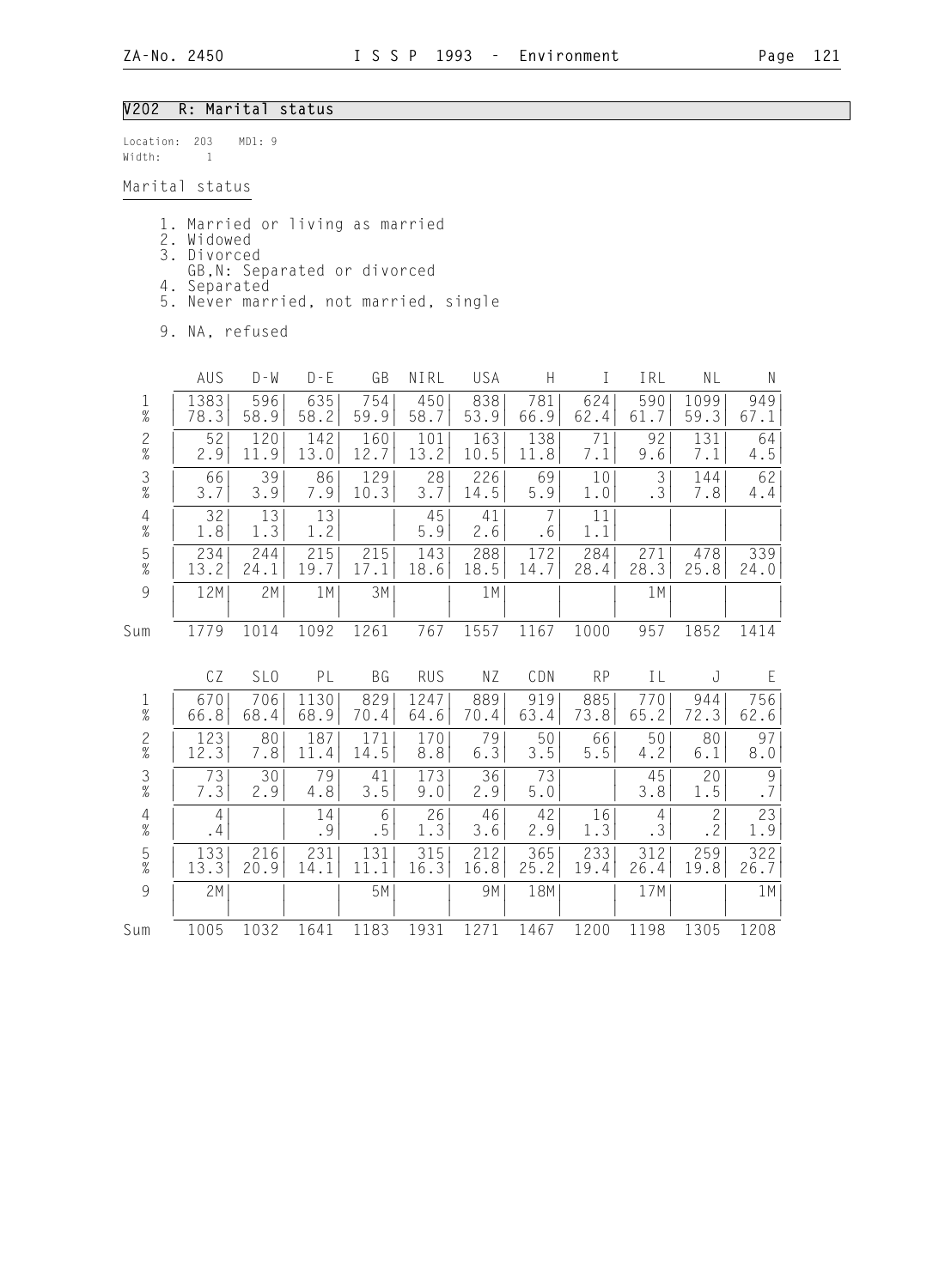### V203 R: Steady life-partner

| location: | -204 | MD1: O |  |
|-----------|------|--------|--|
| Width:    |      | MD2:9  |  |

Steady life partner: Living together with partner

- 1. Yes 2. No
	-
- 9. NA, refused 0. NAV, NAP (no partner) D,IL,RP: Married

|                | AUS   | $D - W$         | $D - E$     | GB           | NIRL        | USA   | Н           | I           | IRL         | ΝL            | N           |
|----------------|-------|-----------------|-------------|--------------|-------------|-------|-------------|-------------|-------------|---------------|-------------|
| $\frac{1}{\%}$ |       | 58<br>14.0      | 85<br>18.7  | 91<br>7.2    | 11<br>1.4   |       | 819<br>70.2 |             |             | 482<br>26.7   | 183<br>28.2 |
| $\frac{2}{\%}$ |       | 356<br>86.0     | 369<br>81.3 | 1167<br>92.8 | 756<br>98.6 |       | 348<br>29.8 |             |             | 1326<br>73.3  | 465<br>71.8 |
| 9              |       | 4M              | 3M          | 3M           |             |       |             |             |             | 44M           |             |
| $\sqrt{a}$     | 1779M | 596M            | 635M        |              |             | 1557M |             | 1000M       | 957M        |               | 766M        |
| Sum            | 1779  | 1014            | 1092        | 1261         | 767         | 1557  | 1167        | 1000        | 957         | 1852          | 1414        |
|                | CZ    | SL <sub>0</sub> | PL          | ΒG           | <b>RUS</b>  | ΝZ    | CDN         | <b>RP</b>   | IL          | J             | E           |
| $\frac{1}{\%}$ |       | 721<br>70.1     |             |              |             |       | 125<br>19.1 | 15<br>4.5   | 16<br>3.7   |               |             |
| $\frac{2}{\%}$ |       | 307<br>29.9     |             |              |             |       | 530<br>80.9 | 315<br>95.5 | 411<br>96.3 |               |             |
| 9              |       | 4M              |             |              |             |       |             |             | 17M         |               |             |
| $\sqrt{a}$     | 1005M |                 | 1641M       | 1183M        | 1931M       | 1271M | 812M        | 870M        | 754M        | 1305M   1208M |             |
| Sum            | 1005  | 1032            | 1641        | 1183         | 1931        | 1271  | 1467        | 1200        | 1198        | 1305          | 1208        |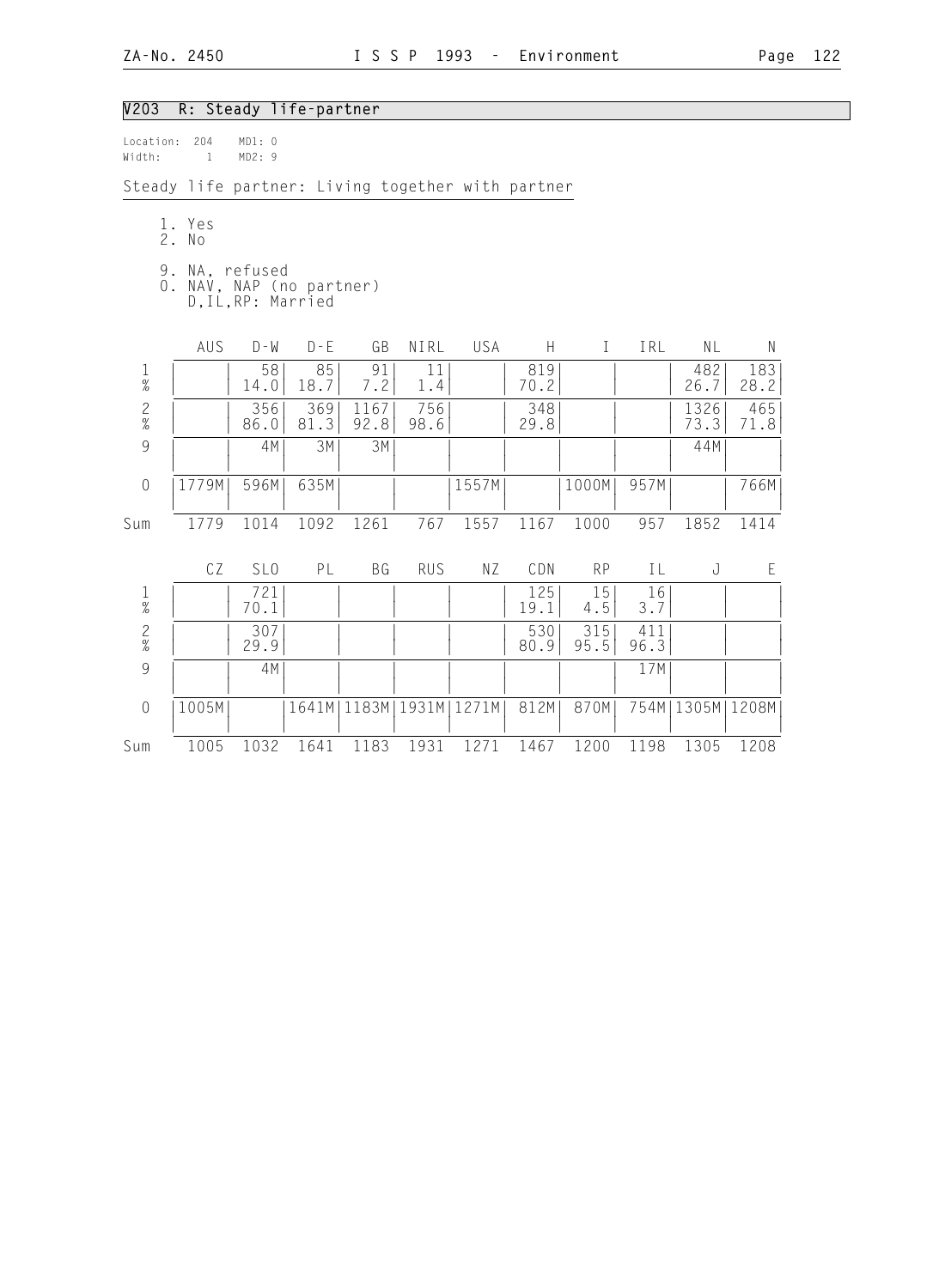| V204 R: | Education I: years in school |  |  |  |  |  |
|---------|------------------------------|--|--|--|--|--|
|---------|------------------------------|--|--|--|--|--|

| Location: 205<br>Width:<br>$\overline{2}$                                         | MD1: 99<br>MD2: 98                                                                                                                                                                                                                                                                                                                                                                                                                                                                                                                                                                                                                                                                                                                                                                                                                                                                                                                                  |
|-----------------------------------------------------------------------------------|-----------------------------------------------------------------------------------------------------------------------------------------------------------------------------------------------------------------------------------------------------------------------------------------------------------------------------------------------------------------------------------------------------------------------------------------------------------------------------------------------------------------------------------------------------------------------------------------------------------------------------------------------------------------------------------------------------------------------------------------------------------------------------------------------------------------------------------------------------------------------------------------------------------------------------------------------------|
|                                                                                   | Education I: Years in school                                                                                                                                                                                                                                                                                                                                                                                                                                                                                                                                                                                                                                                                                                                                                                                                                                                                                                                        |
| D:<br>GB:<br>USA:<br>Ι:<br>Ν:<br>CZ:<br>PL:<br>RUS:<br>SLO:<br>NZ:<br>RP:         | AUS: What is the highest grade or year of (primary or<br>secondary) school you have completed?<br>How many years from school to university education but<br>without vocational training?<br>Years in school: Recode from - How old were you when<br>you completed continuous full-time education?<br>What is the highest grade in elementary school or high<br>school that you finished and got credit for?<br>How many years in general have you studied? (Consider<br>years at primary school to university grades)<br>How many years have you attended school all full-time<br>education included<br>How long did you go to school include also incomplete<br>or part-time studies?<br>Highest years of school completed<br>How many years alltogether did you study?<br>(Include vocational training)<br>How many years in regular formal schooling?<br>How many years of full-time education?<br>Actual number of years of full-time schooling |
| $01.1$ year<br>09. 9 years<br>43. 43 years<br>97.<br>98. Don't know<br>99.<br>N A | 10. GB: 10 years or less<br>14. GB: 14 years or more<br>20. AUS: 20 years or more<br>95. Still at school<br>J: Still at high school<br>96. Still at college, university<br>Other answer<br>00. No formal schooling                                                                                                                                                                                                                                                                                                                                                                                                                                                                                                                                                                                                                                                                                                                                  |

Canada

99. Not available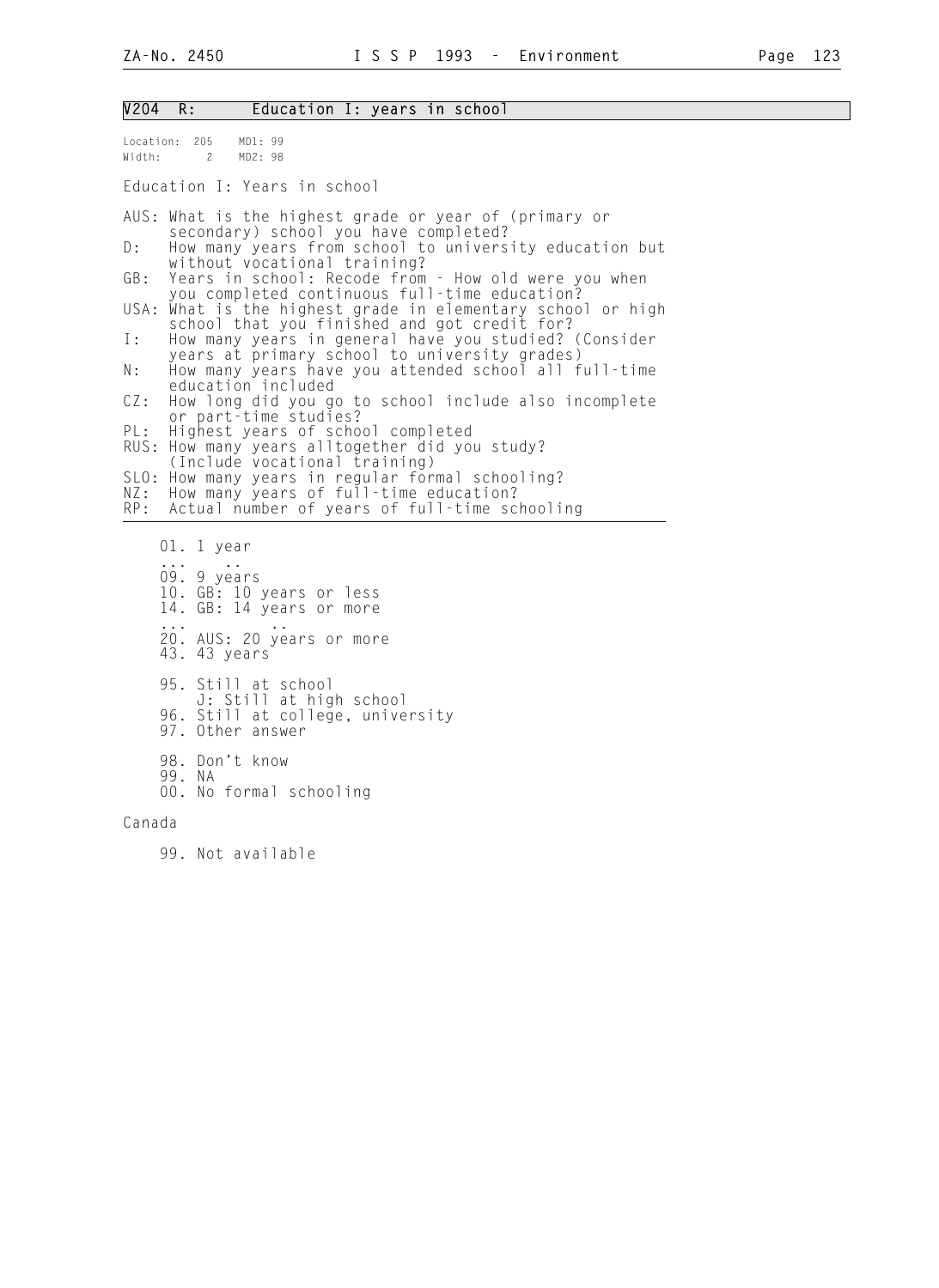V204 R: Education I: years in school (continued)

|                                            | AUS                                      | $D - M$                                                               | $D - E$                                          | GB          | NIRL        | USA                             | H                           | $\mathbf I$                                      | IRL           | NL                                | N                                        |
|--------------------------------------------|------------------------------------------|-----------------------------------------------------------------------|--------------------------------------------------|-------------|-------------|---------------------------------|-----------------------------|--------------------------------------------------|---------------|-----------------------------------|------------------------------------------|
| $\underset{\%}{0}$                         |                                          |                                                                       |                                                  |             |             | $\mathbf{2}$<br>$\cdot$ 1       | 9<br>.8                     |                                                  |               | $\overline{7}$<br>.4              | $\overline{c}$<br>.2                     |
| $\frac{1}{\%}$                             |                                          |                                                                       |                                                  |             |             |                                 |                             | $\overline{4}$<br>.4                             |               | $1\,$<br>$\cdot$ 1                |                                          |
| $\frac{2}{\%}$                             | 10<br>.6                                 |                                                                       |                                                  |             |             | 4<br>.3                         | $\mathfrak{Z}$<br>$\cdot$ 3 | $6\,$<br>.6                                      |               | $\overline{\frac{3}{2}}$          |                                          |
| $\frac{3}{8}$                              | $\overline{2}$<br>$\cdot$ 1              |                                                                       |                                                  |             |             |                                 | $6\,$<br>.5                 | 14<br>1.4                                        |               | $\overline{6}$<br>$\overline{3}$  |                                          |
| $\begin{array}{c} 4 \\ \% \end{array}$     | $\sqrt{6}$<br>$\overline{3}$             |                                                                       | 1<br>$\cdot$ 1                                   |             |             | 7<br>.5                         | 31<br>2.7                   | $\mathcal{G}$<br>.9                              |               | $\overline{7}$<br>.4              |                                          |
| $\frac{5}{\%}$                             | $\overline{7}$<br>.4                     | 5<br>.5                                                               |                                                  |             |             | 6<br>.4                         | 11<br>.9                    | 176<br>17.6                                      |               | 10<br>.5                          | $\mathbf{2}$<br>$\cdot$ 2                |
| $6\atop \%$                                | 68<br>3.9                                | $\overline{4}$<br>.4                                                  | 10<br>.9                                         |             |             | 18<br>1.2                       | 118<br>10.1                 | 17<br>1.7                                        | 36<br>3.8     | 56<br>$3.0$                       | $\overline{2}$<br>$\cdot$ 2              |
| $\begin{array}{c} 7 \\ 9'_{0} \end{array}$ | 65<br>3.7                                | 21<br>2.1                                                             | 20<br>1.9                                        |             |             | 27<br>1.7                       | 15<br>1.3                   | 20<br>2.0                                        |               | 77<br>$4.2\,$                     | $\begin{array}{c} 92 \\ 7.2 \end{array}$ |
| $\frac{8}{\%}$                             | 118<br>$6.7$                             | 262<br>26.5                                                           | 390<br>36.6                                      |             |             | 59<br>3.8                       | 229<br>19.7                 | 196<br>19.6                                      | 260<br>27.2   | 134<br>7.3                        | 76<br>5.9                                |
| $\frac{9}{\%}$                             | 165<br>9.4                               | 158<br>16.0                                                           | 18<br>1.7                                        |             |             | 46<br>3.0                       | 42<br>3.6                   | 29<br>2.9                                        | 220<br>23.0   | 104<br>5.6                        | 97<br>$7.6\,$                            |
| $10\atop \%$                               | 312<br>17.8                              | 235<br>23.8                                                           | 360<br>33.8                                      | 584<br>46.3 | 320<br>41.7 | 58<br>3.7                       | 53<br>4.5                   | 34<br>3.4                                        |               | 256<br>13.9                       | 158<br>12.4                              |
| 11<br>$\%$                                 | 225<br>12.8                              | 32<br>3.2                                                             | 15<br>1.4                                        | 324<br>25.7 | 212<br>27.6 | 82<br>$5.3$                     | 232<br>19.9                 | 57<br>5.7                                        |               | 182<br>9.9                        | 131<br>10.3                              |
| 12<br>$\%$                                 | 326<br>18.6                              | 45<br>4.6                                                             | 70<br>$6.6$                                      | 90<br>7.1   | 72<br>9.4   | 465<br>29.9                     | 173<br>14.8                 | 44<br>4.4                                        |               | 236<br>12.8                       | 174<br>13.6                              |
| $13 \atop \%$                              | 100<br>$5.7$                             | 59<br>$6.0$                                                           | 23<br>2.2                                        | 91<br>7.2   | 58<br>7.6   | 149<br>9.6                      | 28<br>2.4                   | 176<br>17.6                                      | 265<br>27.7   | 143<br>7.8                        | 134<br>10.5                              |
| 14<br>$\%$                                 | 41<br>2.3                                | 19<br>1.9                                                             | 23<br>2.2                                        | 148<br>11.7 | 86<br>11.2  | 170<br>10.9                     | 52<br>4.5                   | 48<br>4.8                                        | $18\,$<br>1.9 | 148<br>8.0                        | 108<br>8.5                               |
| 15<br>$\%$                                 | 177<br>10.1                              | 11<br>1.1                                                             | 18<br>1.7                                        |             |             | 70<br>4.5                       | 52<br>4.5                   | 29<br>2.9                                        | 67<br>7.0     | 136<br>7.4                        | 83<br>$6.5$                              |
| 16<br>$\frac{1}{6}$                        | 73<br>$4.2\,$                            | 16<br>1.6                                                             | 38<br>$3.6$                                      |             |             | 221<br>14.2                     | 56<br>4.8                   | 26<br>2.6                                        | 70<br>7.3     | 96<br>5.2                         | 77<br>$6.0$                              |
| 17<br>$\%$                                 | $\begin{array}{c} 20 \\ 1.1 \end{array}$ | 11<br>1.1                                                             | $\begin{array}{c} \boxed{18} \\ 1.7 \end{array}$ |             |             | $\left. \frac{49}{3.2} \right $ | $\overline{2.7}$            | $\begin{array}{c} \boxed{36} \\ 3.6 \end{array}$ |               | $\overline{2.9}$                  | $\overline{60}$<br>4.7                   |
| $^{18}_{\phantom{1}\%}$                    | 32<br>$1\,.8$                            | 16<br>1.6                                                             | $\mathcal{G}$<br>.8                              |             |             | $\overline{72}$<br>$4.6\,$      | 11<br>$\cdot$ 9             | 38<br>3.8                                        |               | 64<br>3.5                         | $\frac{35}{2.7}$                         |
| $19 \atop \%$                              | $\overline{2}$<br>$\cdot$ 1              | $\overline{5}$<br>$\overline{\phantom{0}}\cdot\overline{\phantom{0}}$ | $1\,$<br>$\cdot$ 1                               |             |             | 25<br>1.6                       | $\overline{7}$<br>.6        | 15<br>1.5                                        |               | 33<br>1.8                         | $\frac{27}{2.1}$                         |
| $20 \atop \%$                              | $\frac{5}{3}$                            | $\frac{13}{1.3}$                                                      |                                                  |             |             | 24<br>1.5                       | $\frac{3}{3}$               | 14<br>1.4                                        |               | 39<br>2.1                         | $\frac{12}{19}$                          |
| $2\frac{1}{\%}$                            |                                          | $\overline{1}$<br>$\cdot$ 1                                           |                                                  |             |             |                                 | $\mathbf{2}$<br>.2          | $\overline{3}$<br>$\overline{3}$                 |               | 17<br>.9                          | $\overline{6}$<br>$\overline{.5}$        |
| $22\over \%$                               |                                          |                                                                       |                                                  |             |             |                                 |                             | $\overline{4}$<br>.4                             |               | $\frac{9}{5}$                     | $\frac{1}{1}$                            |
| $23\atop -\tfrac{9}{6}$                    |                                          | $\mathbf{1}$<br>$\cdot$ 1                                             |                                                  |             |             |                                 | $\mathbf{1}$<br>$\cdot$ 1   | $\,1\,$<br>$\cdot$ 1                             |               | $\overline{7}$<br>.4              | $\frac{1}{1}$                            |
| $24 \atop \%$                              |                                          |                                                                       |                                                  |             |             |                                 |                             | $\overline{2}$<br>.2                             |               | $\overline{9}$ .                  |                                          |
| $25 \atop \frac{9}{6}$                     |                                          | $1\,$<br>$\cdot$ 1                                                    |                                                  |             |             |                                 |                             | $\overline{2}$<br>.2                             |               | $\overline{3}$<br>$\overline{.2}$ |                                          |
| $\begin{array}{c} 26 \\ \% \end{array}$    |                                          |                                                                       |                                                  |             |             |                                 |                             |                                                  |               | $\frac{1}{1}$                     |                                          |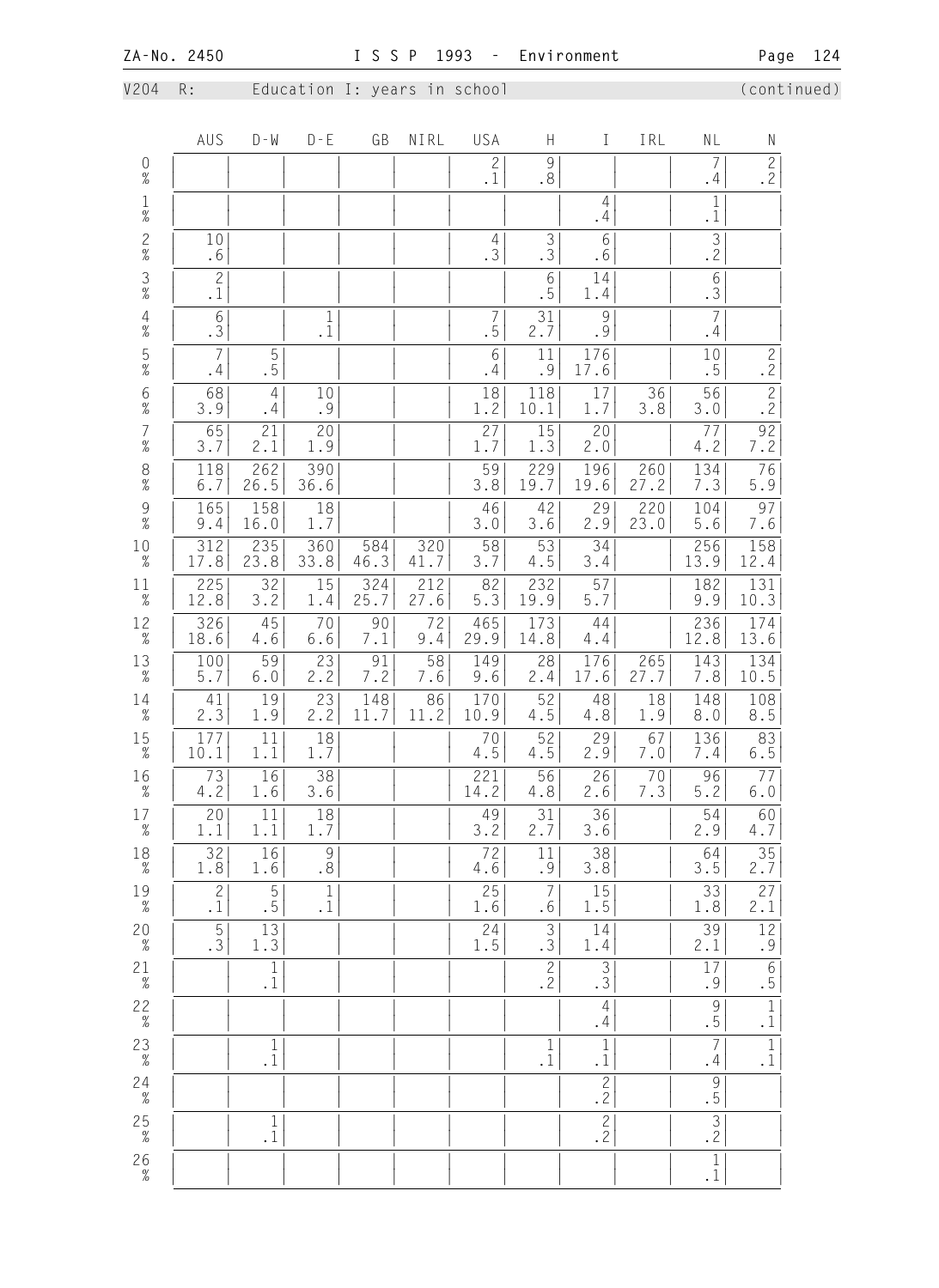|                                         | --- --- - - <i>--</i> -                     |               |                        |                              |                  | <u>- - - -</u> |             |         |                  |                          | .49c        | $- - -$ |
|-----------------------------------------|---------------------------------------------|---------------|------------------------|------------------------------|------------------|----------------|-------------|---------|------------------|--------------------------|-------------|---------|
| V204                                    | $\mathsf{R}$ :                              |               |                        | Education I: years in school |                  |                |             |         |                  |                          | (continued) |         |
|                                         | AUS                                         | $D - W$       | $D - E$                | GB                           | NIRL             | USA            | $\mathsf H$ | $\rm I$ | IRL              | $\mathsf{NL}$            | ${\sf N}$   |         |
| $27 \atop \%$                           |                                             |               |                        |                              |                  |                |             |         |                  | $\frac{1}{1}$            |             |         |
| $^{28}_{\%}$                            |                                             |               |                        |                              |                  |                |             |         |                  | $\overline{\frac{1}{1}}$ |             |         |
| $29 \atop \frac{9}{6}$                  |                                             |               |                        |                              |                  |                |             |         |                  | $\frac{2}{1}$            |             |         |
| $\begin{array}{c} 30 \\ \% \end{array}$ |                                             |               |                        |                              |                  |                |             |         |                  | $\frac{1}{1}$            |             |         |
| $\begin{array}{c} 31 \\ \% \end{array}$ |                                             |               |                        |                              |                  |                |             |         |                  |                          |             |         |
| $\frac{36}{\%}$                         |                                             |               |                        |                              |                  |                |             |         |                  | $\frac{1}{1}$            |             |         |
| $\frac{39}{\%}$                         |                                             |               |                        |                              |                  |                |             |         |                  | $\frac{1}{1}$            |             |         |
| $\overset{4\,0}{\underset{5\,}}$        |                                             |               |                        |                              |                  |                |             |         |                  |                          |             |         |
| $\begin{array}{c} 43 \\ \% \end{array}$ |                                             |               |                        |                              |                  |                |             |         |                  |                          |             |         |
| $\frac{95}{\%}$                         | $\begin{smallmatrix}1\\1 \end{smallmatrix}$ | $\frac{9}{9}$ | 13<br>1.2              | $\frac{3}{2}$                | $\frac{3}{4}$    |                |             |         |                  |                          |             |         |
| $\frac{96}{\%}$                         |                                             | 64<br>$6.5$   | $\overline{38}$<br>3.6 | 20<br>$1\,.6$                | $\frac{14}{1.8}$ |                |             |         | $\frac{19}{2.0}$ |                          |             |         |
| $97 \atop \%$                           |                                             |               |                        |                              | $\frac{2}{3}$    |                |             |         |                  |                          |             |         |
| 98                                      |                                             |               |                        |                              |                  | 3M             |             |         |                  |                          |             |         |
| 99                                      | 24M                                         | 26M           | 27M                    | 1M                           |                  |                | 2M          |         | 2M               | 7M                       | 136M        |         |
| Sum                                     | 1779                                        | 1014          | 1092                   | 1261                         | 767              | 1557           | 1167        | 1000    | 957              | 1852                     | 1414        |         |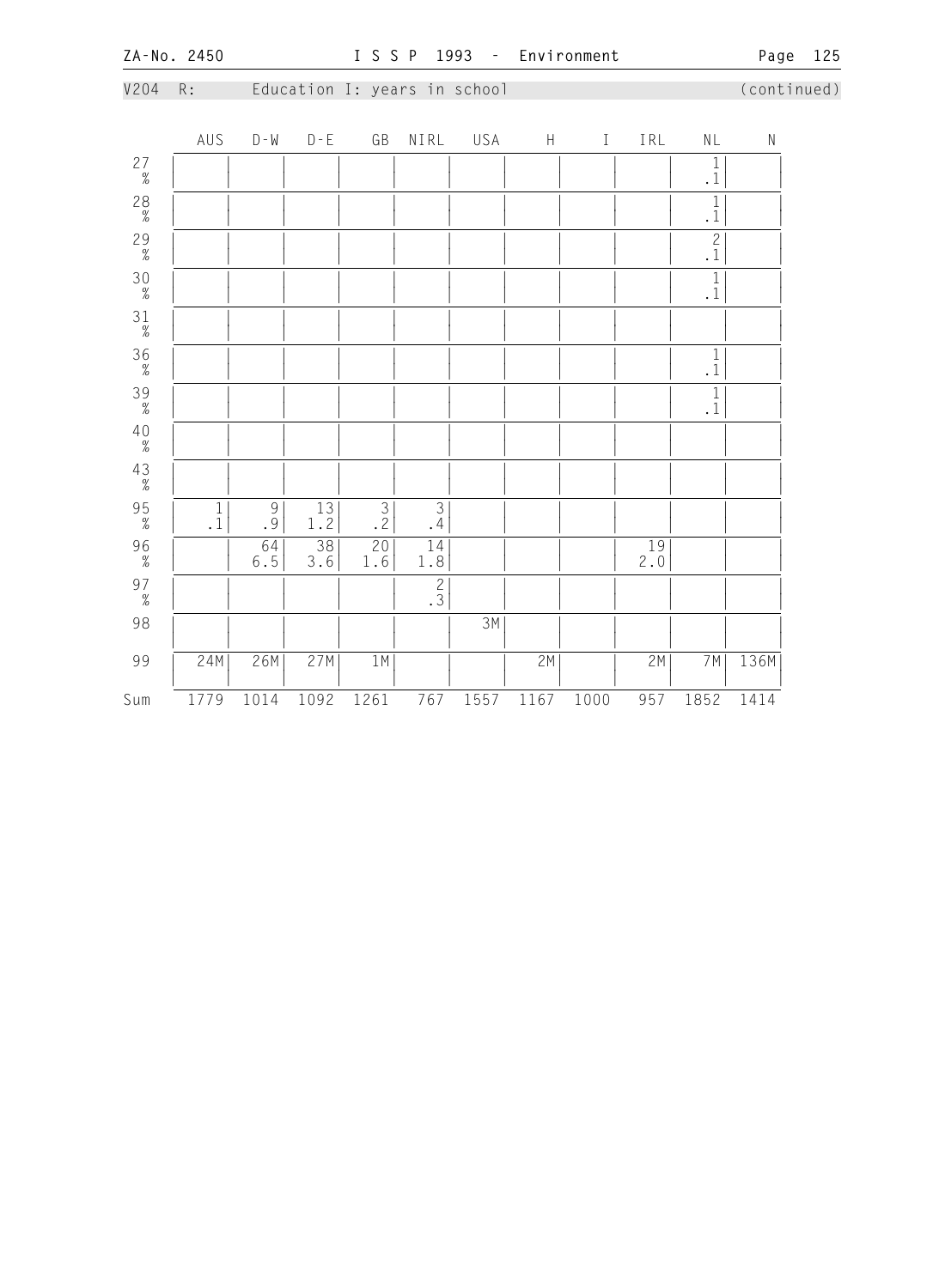V204 R: Education I: years in school (continued)

|                                            | CZ                              | SL <sub>0</sub>                                  | PL                               | <b>BG</b>                                       | <b>RUS</b>                       | NZ                                     | CDN | <b>RP</b>                    | IL                          | J                                         | E                    |
|--------------------------------------------|---------------------------------|--------------------------------------------------|----------------------------------|-------------------------------------------------|----------------------------------|----------------------------------------|-----|------------------------------|-----------------------------|-------------------------------------------|----------------------|
| $\mathbf 0$<br>$\frac{9}{6}$               |                                 | 3<br>.3                                          | 7<br>. 4                         | 19<br>1.6                                       |                                  | 33<br>2.6                              |     |                              | 9<br>.8                     | 3<br>.2                                   | 71<br>6.2            |
| $\frac{1}{\%}$                             |                                 |                                                  | $\mathbf 1$<br>$\cdot$ 1         | $\mathbf 1$<br>$\cdot$ 1                        |                                  |                                        |     | 13<br>1.1                    | $\mathbf{2}$<br>$\cdot$ 2   |                                           | 13<br>1.1            |
| $\frac{2}{\%}$                             |                                 |                                                  | $\overline{4}$<br>$\overline{2}$ | $\overline{7}$<br>.6                            | 5<br>.3                          |                                        |     | 17<br>1.4                    | $1\,$<br>$\cdot$ 1          |                                           | 21<br>1.8            |
| $\frac{3}{8}$                              |                                 | 9<br>.9                                          | $\,8\,$<br>.5                    | 11<br>1.0                                       | 12<br>.6                         |                                        |     | 29<br>2.4                    | $\mathfrak{Z}$<br>.3        | 1<br>$\cdot$ 1                            | 33<br>2.9            |
| $\frac{4}{\%}$                             | $\mathbf 1$<br>$\cdot$ 1        | 26<br>2.5                                        | 94<br>5.7                        | 57<br>4.9                                       | 28<br>1.5                        |                                        |     | 55<br>4.6                    | $\overline{4}$<br>.3        | $\mathbf{1}$<br>$\cdot$ 1                 | 40<br>3.5            |
| $\frac{5}{\%}$                             | $\mathbf{1}$<br>$\cdot$ 1       | 17<br>1.7                                        | $\overline{4}$<br>.2             | 17<br>1.5                                       | 19<br>$1.0$                      | $\overline{4}$<br>.3                   |     | 45<br>3.8                    | 5<br>.4                     | $1\,$<br>$\cdot$ 1                        | 48<br>4.2            |
| $\begin{array}{c} 6 \\ 0 \\ 0 \end{array}$ | $\overline{3}$<br>$\cdot$ 3     | 33<br>3.2                                        | $\mathbf{1}$<br>$\cdot$ 1        | 22<br>1.9                                       | 15<br>$\boldsymbol{\mathsf{.8}}$ | 10<br>$\boldsymbol{\mathsf{.8}}$       |     | 174<br>14.7                  | $\overline{4}$<br>.3        | 40<br>3.2                                 | 70<br>$6.1$          |
| $\begin{array}{c} 7 \\ 9'_{0} \end{array}$ | $\frac{2}{2}$                   | 34<br>3.3                                        | $\overline{325}$<br>19.8         | 128<br>11.1                                     | 78<br>4.1                        | 17<br>1.3                              |     | 56<br>4.7                    | $6\,$<br>.5                 | $\overline{4}$<br>.3                      | 63<br>5.5            |
| $\frac{8}{\%}$                             | 90<br>9.1                       | 250<br>24.4                                      | 86<br>$5.2$                      | 145<br>12.6                                     | 99<br>$5.2$                      | 35<br>2.8                              |     | 68<br>5.7                    | 55<br>4.7                   | 70<br>$5.5$                               | 200<br>17.4          |
| $\frac{9}{\%}$                             | 61<br>6.2                       | 16<br>1.6                                        | 178<br>10.8                      | 24<br>2.1                                       | 69<br>3.6                        | 52<br>4.1                              |     | 65<br>5.5                    | 14<br>1.2                   | 168<br>13.3                               | 59<br>$5.1$          |
| 10<br>$\%$                                 | 58<br>5.9                       | 53<br>$5.2$                                      | 238<br>14.5                      | 40<br>3.5                                       | 305<br>16.1                      | $\overline{2}$ 43<br>19.1              |     | 219<br>18.5                  | 71<br>$6.0$                 | 40<br>3.2                                 | 103<br>9.0           |
| 11<br>$\%$                                 | 139<br>14.0                     | 181<br>17.6                                      | 215<br>13.1                      | 270<br>23.4                                     | 211<br>11.1                      | 211<br>16.6                            |     | 66<br>5.6                    | 61<br>5.2                   | 48<br>3.8                                 | 35<br>3.0            |
| 12<br>$\%$                                 | 250<br>25.2                     | 193<br>18.8                                      | 221<br>13.5                      | 121<br>10.5                                     | 262<br>13.8                      | 206<br>16.2                            |     | 85<br>7.2                    | 436<br>36.9                 | 508<br>40.3                               | 76<br>6.6            |
| 13<br>$\%$                                 | 133<br>13.4                     | 35<br>3.4                                        | 49<br>3.0                        | 53<br>4.6                                       | 185<br>9.8                       | 108<br>8.5                             |     | 66<br>5.6                    | 35<br>$3.0$                 | 27<br>2.1                                 | 41<br>3.6            |
| 14<br>$\%$                                 | 56<br>$5.7$                     | 39<br>3.8                                        | 70<br>4.3                        | 44<br>3.8                                       | 147<br>7.8                       | 74<br>$5.8\,$                          |     | 126<br>10.6                  | 80<br>6.8                   | 108<br>8.6                                | 78<br>$6.8\,$        |
| 15<br>$\%$                                 | 38<br>3.8                       | 28<br>2.7                                        | 84<br>5.1                        | 35<br>3.0                                       | 247<br>13.0                      | 91<br>7.2                              |     | 52<br>$4.4\,$                | 81<br>6.9                   | 15<br>1.2                                 | 49<br>4.3            |
| 16<br>$\%$                                 | 30<br>3.0                       | 37<br>3.6                                        |                                  | 75<br>$6.5\,$                                   | 103<br>5.4                       | 70<br>$5.5$                            |     | 25<br>2.1                    | 110<br>9.3                  | 115<br>9.1                                | 39<br>3.4            |
| 17<br>$\%$                                 | $\frac{39}{3.9}$                | $\begin{array}{c} \boxed{10} \\ 1.0 \end{array}$ | $\frac{56}{3.4}$                 | $\begin{array}{c} \hline 34 \\ 2.9 \end{array}$ | $\overline{55 }$<br>2.9          | $\frac{46}{3.6}$                       |     | 10<br>$\boldsymbol{\cdot}$ 8 | $\overline{2.5}$            | $\overline{\left 1\frac{16}{1.3}\right }$ | $\frac{29}{2.5}$     |
| $^{18}_{\phantom{1}\%}$                    | 31<br>3.1                       | 7<br>$\boldsymbol{\cdot}$ 7                      |                                  | 17<br>1.5                                       | 32<br>1.7                        | 36<br>2.8                              |     | 9<br>.8                      | 38<br>3.2                   | 13<br>1.0                                 | 31<br>2.7            |
| $^{19}_{\phantom{1}7}$                     | 13<br>$1.3\,$                   | $\overline{4}$<br>.4                             |                                  | $\overline{7}$<br>.6                            | 6<br>.3                          | $10$<br>$\boldsymbol{\cdot}$ 8         |     |                              | 12<br>$1.0$                 | $\mathbf{2}$<br>.2                        | 16<br>1.4            |
| $20 \atop \%$                              | $\mathcal{G}$<br>$\overline{9}$ | $\overline{4}$<br>.4                             |                                  | $\overline{9}$<br>$\overline{\cdot}$            | 13<br>.7                         | 12<br>.9                               |     | $\mathbf{2}$<br>.2           | 12<br>1.0                   |                                           | 15<br>1.3            |
| $2\frac{1}{\%}$                            | $\overline{3}$ .                |                                                  |                                  | 4<br>.3                                         | $\mathbf{2}$<br>$\cdot$ 1        | $\overline{c}$<br>.2                   |     | 1<br>$\cdot$ 1               | $\mathfrak{Z}$<br>$\cdot$ 3 |                                           | $\overline{5}$<br>.4 |
| $22\over\%$                                | $\frac{2}{2}$                   |                                                  |                                  |                                                 | $\overline{c}$<br>$\cdot$ 1      | $\overline{4}$<br>.3                   |     |                              | $\mathfrak{Z}$<br>.3        |                                           | $\overline{6}$ .     |
| $23\atop \%$                               | $1\,$<br>$\cdot$ 1              |                                                  |                                  |                                                 | $\mathbf{1}$<br>$\cdot$ 1        | $\overline{4}$<br>$\cdot \overline{3}$ |     |                              | $\overline{\frac{3}{3}}$    |                                           | $\frac{4}{3}$        |
| $24\n\n%$                                  | $\mathbf{1}$<br>$\cdot$ 1       |                                                  |                                  |                                                 |                                  | $\mathbf{1}$<br>$\cdot\,1$             |     |                              |                             |                                           | $\frac{2}{2}$        |
| $\begin{array}{c} 25 \\ \% \end{array}$    |                                 |                                                  |                                  |                                                 |                                  | $\frac{2}{2}$                          |     |                              | $\frac{2}{2}$               |                                           |                      |
| $\begin{array}{c} 26 \\ \% \end{array}$    |                                 |                                                  |                                  |                                                 |                                  |                                        |     |                              |                             |                                           |                      |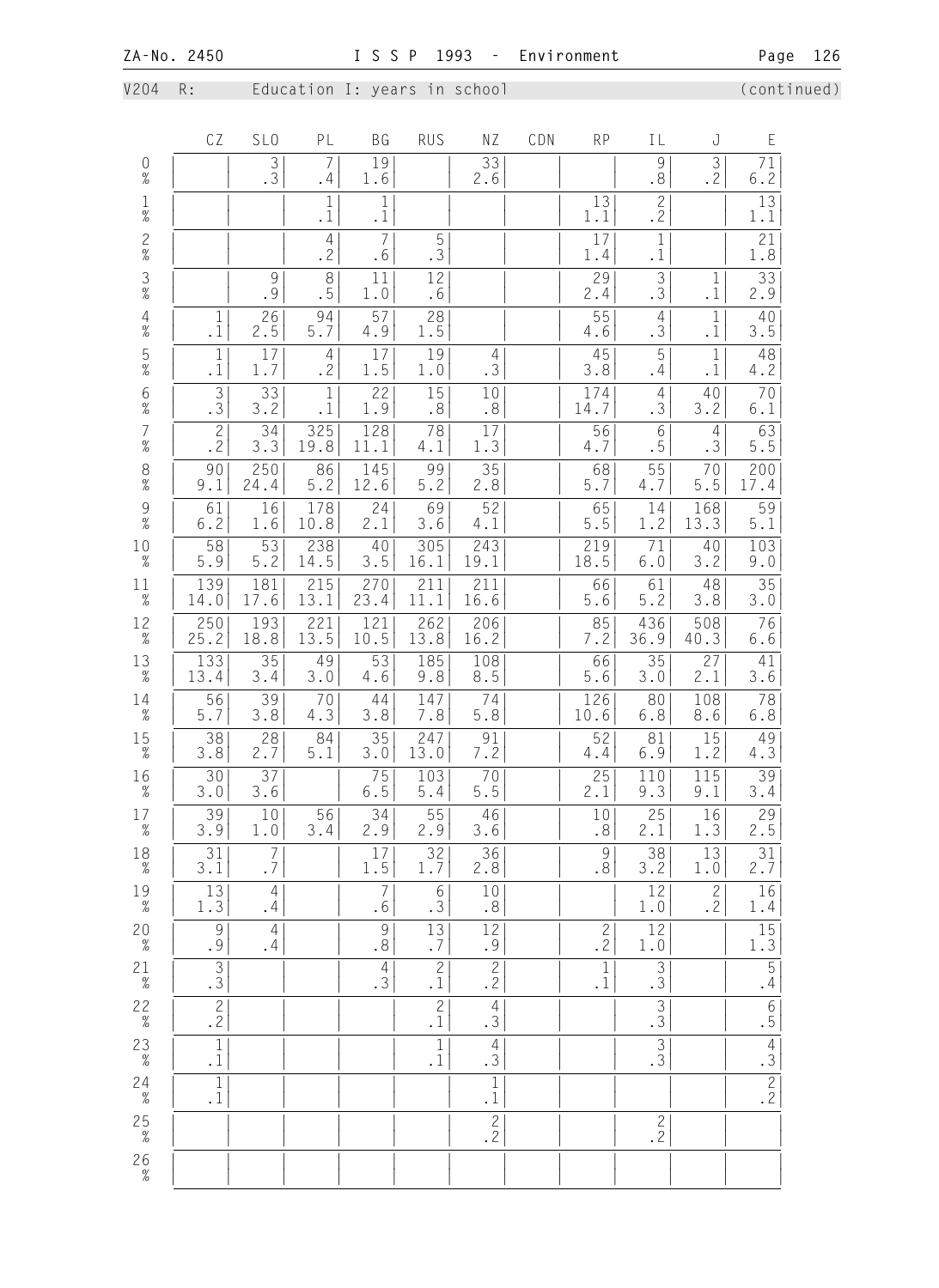| V204                                    | $\mathsf{R}$ :                                |                                          |      | Education I: years in school                  |      |      |       |                                       |                                  |                        |               | (continued) |
|-----------------------------------------|-----------------------------------------------|------------------------------------------|------|-----------------------------------------------|------|------|-------|---------------------------------------|----------------------------------|------------------------|---------------|-------------|
|                                         | CZ                                            | SL <sub>0</sub>                          | PL   | BG                                            | RUS  | ΝZ   | CDN   | RP                                    | IL                               | $\rm J$                | $\mathsf E$   |             |
| $27 \atop \%$                           |                                               |                                          |      |                                               |      |      |       | $\begin{array}{c} 1 \\ 1 \end{array}$ |                                  |                        |               |             |
| $^{28}_{\%}$                            |                                               |                                          |      |                                               |      |      |       |                                       |                                  |                        |               |             |
| $29 \atop \%$                           | $\begin{smallmatrix}1\\1\\1\end{smallmatrix}$ |                                          |      |                                               |      |      |       |                                       |                                  |                        |               |             |
| $\begin{array}{c} 30 \\ \% \end{array}$ |                                               |                                          |      |                                               |      |      |       |                                       |                                  |                        |               |             |
| $31\over \%$                            | $\begin{smallmatrix}1\\1 \end{smallmatrix}$   |                                          |      |                                               |      |      |       |                                       |                                  |                        |               |             |
| $\frac{36}{\%}$                         |                                               |                                          |      |                                               |      |      |       |                                       |                                  |                        |               |             |
| $\frac{39}{\%}$                         |                                               |                                          |      |                                               |      |      |       |                                       |                                  |                        |               |             |
| $\overset{4\,0}{\mathcal{U}}$           |                                               |                                          |      |                                               |      |      |       |                                       |                                  |                        | $\frac{1}{1}$ |             |
| $43 \atop \%$                           | $\begin{smallmatrix}1\\1\\1\end{smallmatrix}$ |                                          |      |                                               |      |      |       |                                       |                                  |                        |               |             |
| $\frac{95}{\%}$                         | $1\,0$<br>$1\,.0$                             | $\overline{18}$<br>1.8                   |      | $\begin{smallmatrix}1\\1\\1\end{smallmatrix}$ |      |      |       |                                       | $11\,$<br>$\left  \cdot \right $ | $\overline{57}$<br>4.5 |               |             |
| $96 \atop \frac{9}{6}$                  | $\frac{17}{1.7}$                              | $\begin{array}{c} 28 \\ 2.7 \end{array}$ |      | $13\,$<br>$1\,.1$                             |      |      |       |                                       | 80<br>6.8                        | $2\sqrt{1}$<br>1.7     |               |             |
| $\begin{array}{c} 97 \\ \% \end{array}$ |                                               | $\overline{\frac{1}{1}}$                 |      | $\frac{1}{1}$                                 |      |      |       |                                       | 14<br>1.2                        | $\frac{4}{3}$          |               |             |
| 98                                      |                                               | 2M                                       |      | 13M                                           | 22M  |      |       |                                       |                                  | 35M                    | 35M           |             |
| 99                                      | 14M                                           | 4M                                       |      | 15M                                           | 13M  |      | 1467M | 16M                                   | 18M                              | <b>8M</b>              | 25M           |             |
| Sum                                     | 1005                                          | 1032                                     | 1641 | 1183                                          | 1931 | 1271 | 1467  | 1200                                  | 1198                             | 1305                   | 1208          |             |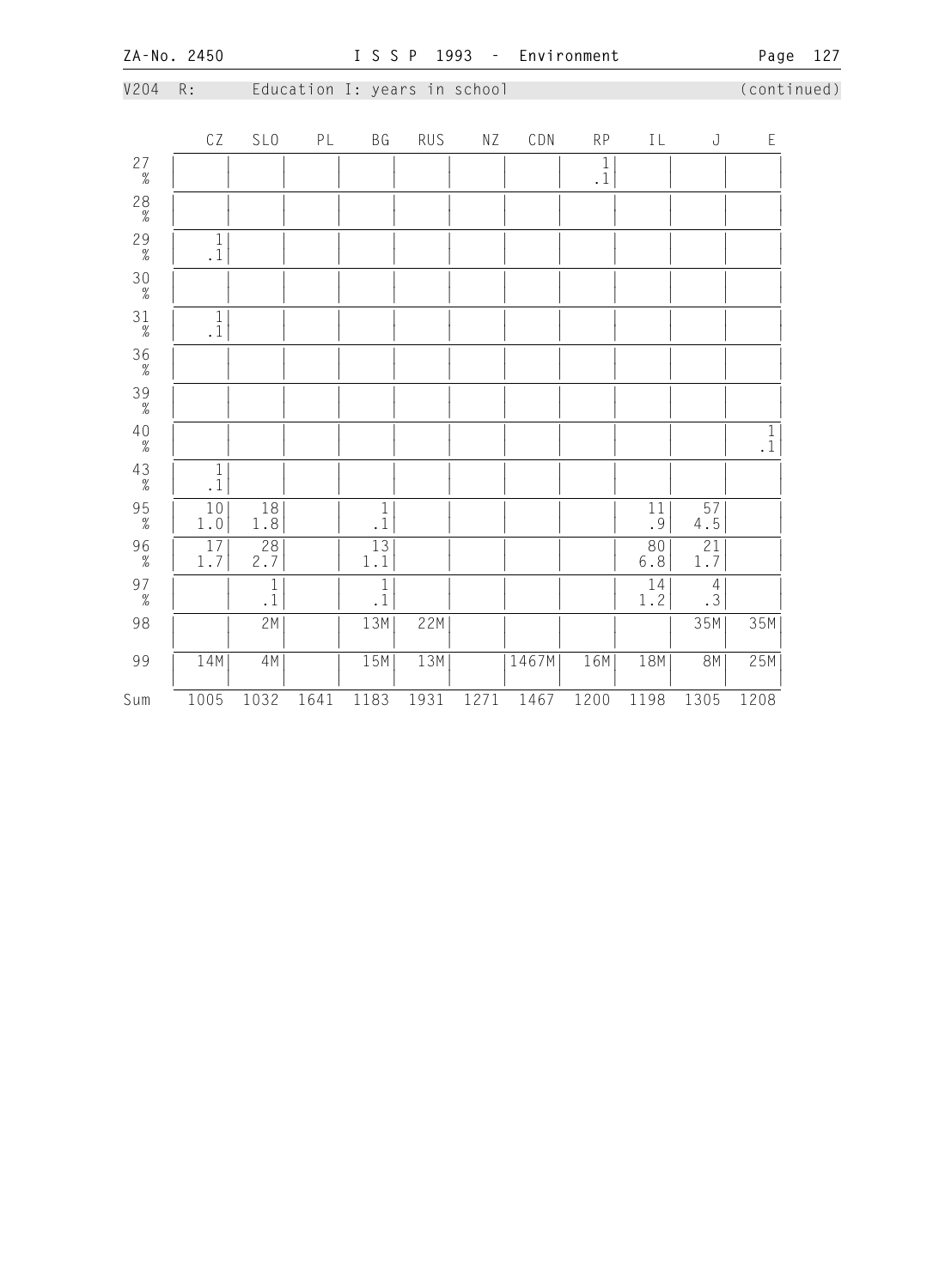# V205 R: Education II: categories

| Location: 207<br>MD1: 00<br>Width:<br>$2^{\circ}$<br>MD2: 98                                                                                                                                                                                                                                                 |
|--------------------------------------------------------------------------------------------------------------------------------------------------------------------------------------------------------------------------------------------------------------------------------------------------------------|
| Education II: Categories                                                                                                                                                                                                                                                                                     |
| AUS: What is your highest qualification?<br>What kind of a complete general school-education do you<br>D:<br>have?                                                                                                                                                                                           |
| GB:<br>Highest educational qualifications obtained<br>USA:<br>What is the highest degree?<br>$H$ :<br>Completed school grades<br>Degree of study<br>$\mathbb{I}$ :<br>$\mathbb{N}$ :<br>What kind of general education, what kind of vocational<br>education/training, what kind of education on university/ |
| college level have you completed?<br>What is you highest level of education?<br>CZ:<br>SLO:<br>Name the school you completed, regularly or while<br>working?                                                                                                                                                 |
| PL:<br>What is the highest education level you have finished?<br>Highest level of education - recoded from the Bulgarian<br>BG:<br>categories of education<br>RUS:<br>What education do you have?                                                                                                            |
| IRL: Highest level of education<br>Highest level of formal education<br>NZ:<br>CDN:<br>How far did you go in school?<br>$J$ :<br>What is you highest school qualification?<br>Educational attainment of respondent<br>RP:                                                                                    |
| 01. None<br>Incomplete primary<br>02.<br>03. Primary completed<br>04. Incomplete secondary<br>05. Secondary completed<br>06. Incomplete semi-higher<br>07. Semi-higher completed<br>08. Incomplete university<br>09. University completed<br>98. DK<br>99. NA<br>00. NAV, NAP                                |
| Germany:                                                                                                                                                                                                                                                                                                     |
| 01. Still at school<br>02. School without qualification<br>03. Lower secondary<br>04. Middle school<br>05. Abitur<br>06. Sec. technical trade<br>07. Other<br>08. Below university<br>09. University completed                                                                                               |
| 99. NA                                                                                                                                                                                                                                                                                                       |
| GB, NIRL:                                                                                                                                                                                                                                                                                                    |
| 02. No qualification in GB<br>03.<br>No secondary qualification<br>05. CSE<br>06. 0-Level<br>07. A-Level<br>08. Higher education<br>09. University                                                                                                                                                           |
| 99. NA                                                                                                                                                                                                                                                                                                       |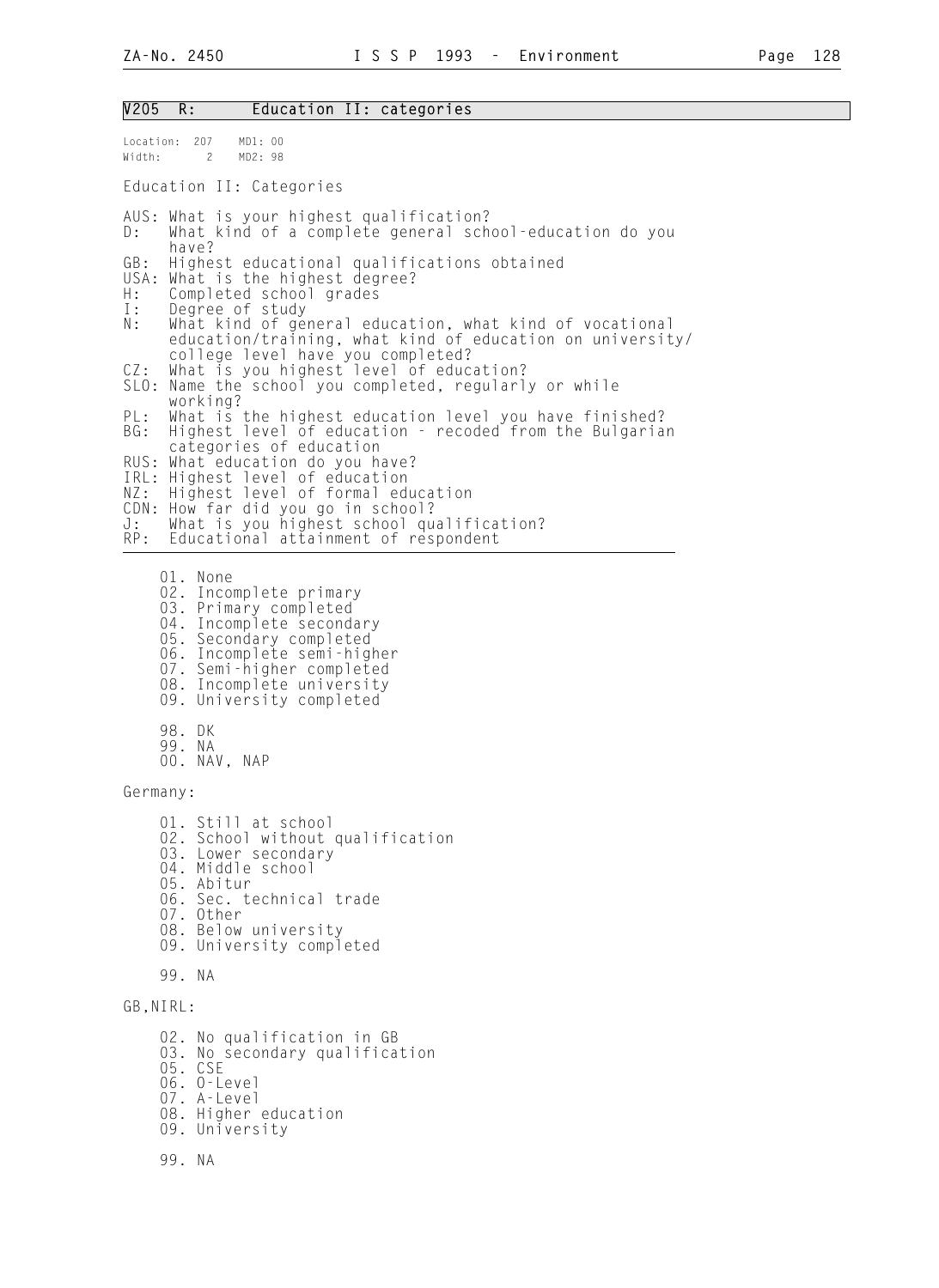**ZA-No. 2450 I S S P 1993 - Environment Page 129**  V205 R: Education II: categories (continued) 03. Less than high school 05. High school 06. Junior college 07. Bachelor 09. Graduate 99. NA 04. Vocational, incompl. sec. 99. NA 03. Primary completed + training

USA:

Hungary:

 01. None 02. Incomplete primary 03. 8 years elementary 05. Secondary completed 09. University completed

Netherlands:

- 04. Extended 05. Sec. completed + extended + training 07. Sec. + training
- 09. University

99. NA

Norway:

 03. Primary and sec. school 05. High school general or gymnasium 06. High school, vocational 07. University college, vocational 08. University 1-2 years 09. University 3 years +

99. NA

Poland:

02. Incomplete elementary

- 03. Complete elementary + basic vocational
- 04. Incomplete secondary
- 05. Secondary general + secondary vocational
- 07. Post secondary
- 08. Incomplete higher
- 09. Completed higher

99. NA

New Zealand:

```
 01. None 
   03. Primary 
04. Sec (3 o less) 
05. Sec (4 or more) 
06. Some tertiary 
07. Completed trade, professional certification 
08. Other 
09. University degree
```
99. NA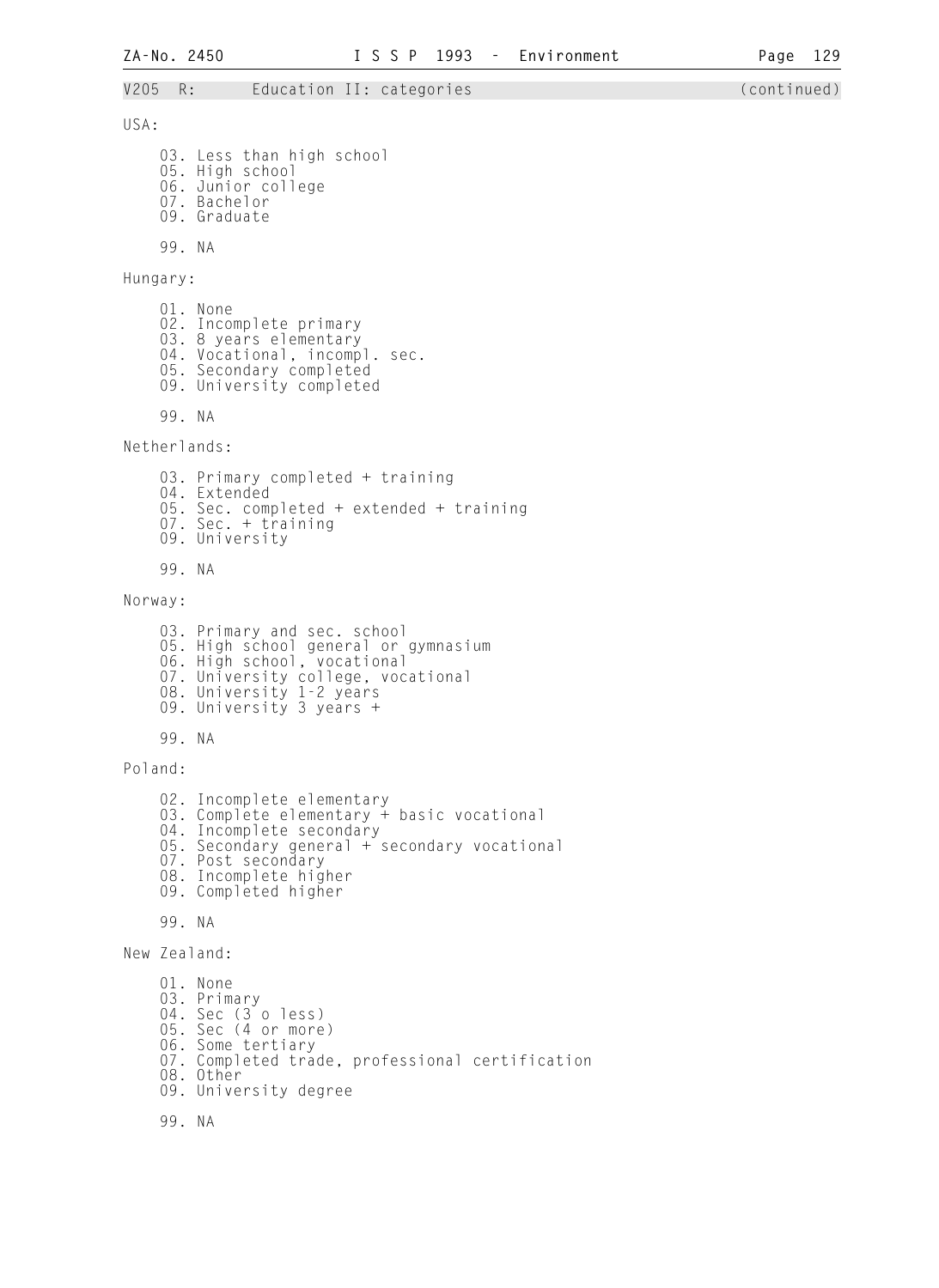#### V205 R: Education II: categories (continued)

Canada:

 03. Grade school 04. Some high school 05. Finished high school 06. Some college, university 07. Finished college, graduate school 09. Finished university

99. NA

Philippines:

 01. None 02. Some elementary 03. Completed elementary 04. Some high school 05. Completed high school 06. Some college, some vocational, vocational 07. Completed college 08. Some post college 09. Post college

99. NA

Japan:

- 01. None 02. Incomplete compulsory 03. Compulsory completed 04. Incomplete high school or incompl. higher professional school (1-3 grades) 05. High school completed
- 06. Incomplete junior college or higher prof. school (4-5 grades)
- 07. Junior college or higher prof. school completed
- 09. Finished university or graduate
- 99. NA
- 00. NAP (still at school)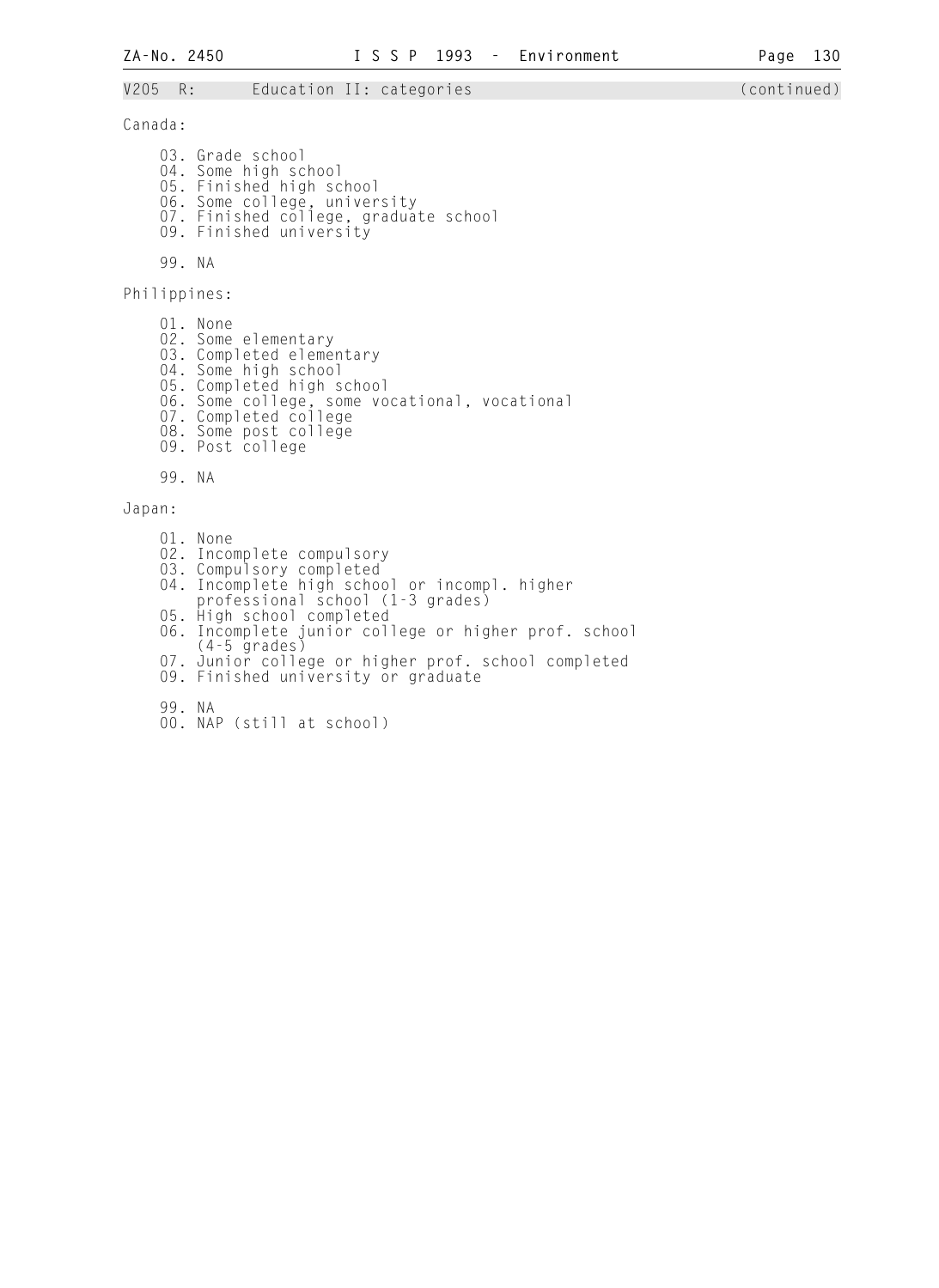V205 R: Education II: categories (continued)

|                                         | AUS         | $D - W$         | $D - E$              | GB          | NIRL        | USA                  | H                                                                                   | $\mathbf I$ | IRL         | NL                          | N             |
|-----------------------------------------|-------------|-----------------|----------------------|-------------|-------------|----------------------|-------------------------------------------------------------------------------------|-------------|-------------|-----------------------------|---------------|
| $\frac{1}{\%}$                          |             | 14<br>1.4       | 21<br>1.9            |             |             |                      | $\mathcal{G}% _{M_{1},M_{2}}^{\alpha,\beta}(\mathcal{A})$<br>$\boldsymbol{\cdot}$ 8 |             |             |                             |               |
| $\frac{2}{\%}$                          | 25<br>1.4   | 25<br>2.5       | 81<br>7.4            | 167<br>13.3 | 89<br>11.6  |                      | 177<br>15.2                                                                         | 36<br>3.6   | 36<br>3.8   |                             |               |
| $\frac{3}{8}$                           | 133<br>7.6  | 466<br>46.0     | 292<br>26.7          | 466<br>37.0 | 359<br>46.9 | 283<br>18.2          | 265<br>22.7                                                                         | 199<br>19.9 | 260<br>27.2 | 612<br>33.5                 | 322<br>23.1   |
| $\begin{array}{c} 4 \\ \% \end{array}$  | 821<br>46.8 | 285<br>28.1     | 471<br>43.1          |             |             |                      | 319<br>27.4                                                                         | 28<br>2.8   | 221<br>23.1 | 221<br>12.1                 |               |
| $\frac{5}{\%}$                          | 467<br>26.6 | 101<br>10.0     | 43<br>3.9            | 219<br>17.4 | 107<br>14.0 | 814<br>52.4          | 258<br>22.1                                                                         | 241<br>24.1 | 267<br>28.0 | 581<br>31.8                 | 446<br>31.9   |
| $\frac{6}{\%}$                          |             | 2.5             | 36<br>3.3            | 54<br>4.3   | 26<br>3.4   | 94<br>$6.0$          |                                                                                     | 7.2         |             |                             | 224<br>16.0   |
| $\begin{array}{c} 7 \\  \% \end{array}$ |             |                 | $\overline{c}$<br>.2 | 124<br>9.8  | 67<br>8.8   | 249<br>16.0          |                                                                                     | 282<br>28.2 |             | 226<br>12.4                 | 87<br>$6.2$   |
| $\frac{8}{\%}$                          |             | 26<br>2.6       | 62<br>5.7            | 146<br>11.6 | 68<br>8.9   |                      |                                                                                     | 66<br>$6.6$ | 97<br>10.2  |                             | 98<br>7.0     |
| $\frac{9}{\%}$                          | 309<br>17.6 | 71<br>7.0       | 84<br>7.7            | 83<br>6.6   | 49<br>$6.4$ | 114<br>7.3           | 137<br>11.8                                                                         | 76<br>7.6   | 74<br>7.7   | 187<br>10.2                 | 219<br>15.7   |
| 98                                      |             |                 |                      |             |             | 1M                   |                                                                                     |             |             |                             |               |
| 99                                      | 24M         | 1 M             |                      | 2M          | 2M          | 2M                   | 2M                                                                                  |             | 2M          | 25M                         | 18M           |
| $\mathbf 0$                             |             |                 |                      |             |             |                      |                                                                                     |             |             |                             |               |
| Sum                                     | 1779        | 1014            | 1092                 | 1261        | 767         | 1557                 | 1167                                                                                | 1000        | 957         | 1852                        | 1414          |
|                                         | CZ          | SL <sub>0</sub> | PL                   | BG          | <b>RUS</b>  | ΝZ                   | CDN                                                                                 | <b>RP</b>   | ΙL          | J                           | E             |
| $\frac{1}{\%}$                          |             |                 |                      | 93<br>7.9   | 21<br>1.1   | 45<br>3.6            |                                                                                     | 16<br>1.3   | 33<br>2.8   | $\mathfrak{Z}$<br>$\cdot$ 2 | 116<br>9.8    |
| $\frac{2}{\%}$                          | 6<br>.6     | 105<br>10.3     | 120<br>7.3           | 86<br>7.3   | 87<br>4.5   |                      |                                                                                     | 158<br>13.2 | 24<br>2.0   | 67<br>5.5                   | 250<br>21.1   |
| $\frac{3}{\%}$                          | 178<br>17.7 | 248<br>24.2     | 783<br>47.7          | 252<br>21.4 | 304<br>15.7 | 57<br>4.5            | 35<br>2.4                                                                           | 186<br>15.5 | 50<br>4.2   | 231<br>19.0                 | 407<br>34.3   |
| $\overline{4}$<br>$\%$                  | 404<br>40.2 | 40<br>3.9       | 47<br>2.9            | 54<br>4.6   | 549<br>28.4 | 321<br>25.5          | 127<br>8.8                                                                          | 179<br>14.9 | 145<br>12.2 | 117<br>9.6                  | 66<br>5.6     |
| $\frac{5}{\%}$                          | 310<br>30.8 | 490<br>47.9     | 434<br>26.5          | 446<br>37.9 | 488<br>25.3 | 218<br>17.3          | 282<br>19.5                                                                         | 241<br>20.1 | 416<br>35.0 | 507<br>41.7                 | 206<br>17.4   |
| $6\%$                                   |             |                 |                      | 6<br>. 5    |             | 148<br>11.8          | 385<br>26.6                                                                         | 226<br>18.8 | 112<br>9.4  | 31<br>2.6                   |               |
| $\begin{array}{c} 7 \\ \% \end{array}$  |             |                 | 80<br>4.9            | 63<br>5.3   |             | 349<br>27.7          | 315<br>21.7                                                                         | 186<br>15.5 | 61<br>5.1   | 111<br>9.1                  |               |
| $\frac{8}{\%}$                          | 22<br>2.2   | 37<br>$3.6$     | 36<br>2.2            | 23<br>2.0   | 102<br>5.3  | $\mathfrak{Z}$<br>.2 |                                                                                     | 3<br>.3     | 127<br>10.7 |                             | 49<br>4.1     |
| $\begin{array}{c} 9 \\ 7 \end{array}$   | 8.5         | 103<br>10.1     | 140<br>8.5           | 155<br>13.2 | 380<br>19.7 | 118<br>9.4           | 305<br>21.0                                                                         | 5<br>. 4    | 219<br>18.4 | 148<br>12.2                 | 91<br>$7.7\,$ |
| 98                                      |             |                 |                      |             |             |                      |                                                                                     |             |             |                             |               |
| 99                                      |             | 9M              | 1M                   | 5M          |             | 12M                  | 18M                                                                                 |             | 11M         | <b>8M</b>                   | 23M           |
| $\mathbf 0$                             |             |                 |                      |             |             |                      |                                                                                     |             |             | 82M                         |               |
| Sum                                     | 1005        | 1032            | 1641                 | 1183        | 1931        | 1271                 | 1467                                                                                | 1200        | 1198        | 1305                        | 1208          |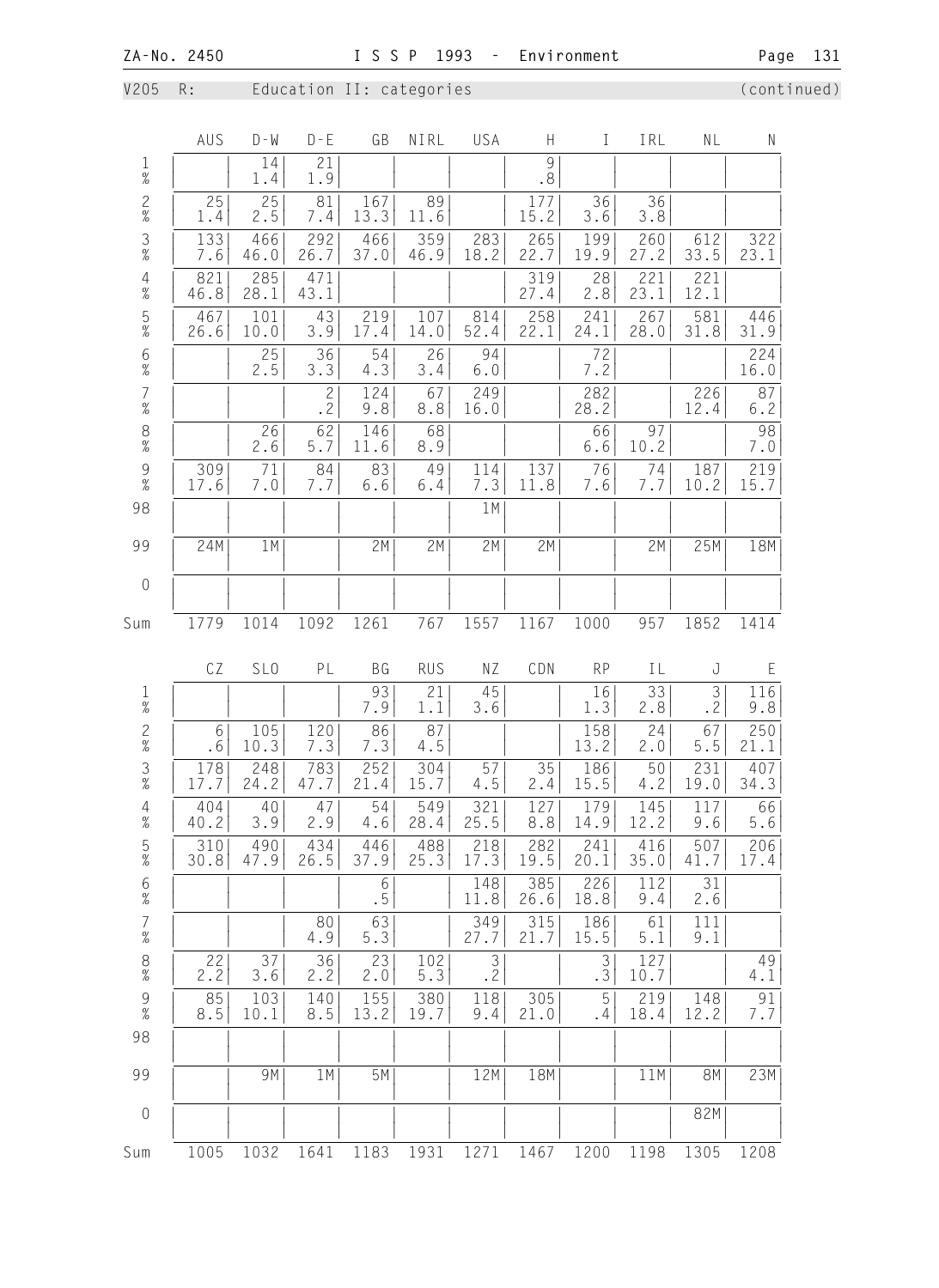## V206 S-P: Education I: years in school

Location: 209 MD1: 00<br>Width: 2 MD2: 98 2 MD2: 98

Spouse: Education I (years in school)

 01. 1 year .. .. 35. 35 years 95. Still at school 96. Still at college, university 97. No formal schooling 98. Don't know 99. NA 00. NAP (not married; no spouse, partner), NAV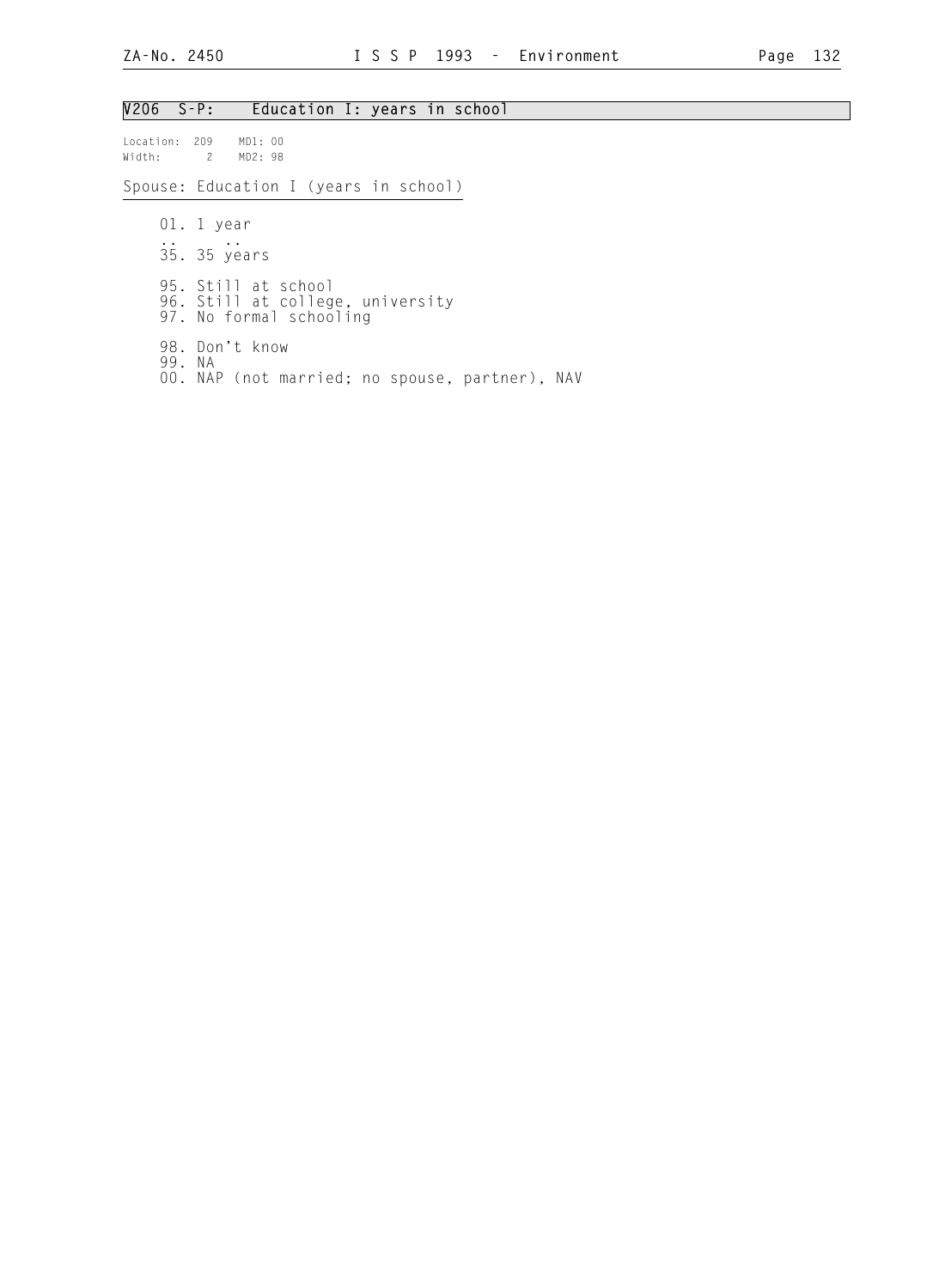## V207 S-P: Education II: categories

| Location: 211<br>Width: | $\mathbf{2}$                                                                                                                                                                                                                           | MD1: 00<br>MD2: 98 |         |               |      |             |             |                      |      |       |           |
|-------------------------|----------------------------------------------------------------------------------------------------------------------------------------------------------------------------------------------------------------------------------------|--------------------|---------|---------------|------|-------------|-------------|----------------------|------|-------|-----------|
|                         | Spouse: Education II - Categories                                                                                                                                                                                                      |                    |         |               |      |             |             |                      |      |       |           |
|                         | 01. None<br>02. Incomplete primary<br>03. Primary completed<br>04. Incomplete secondary<br>05. Secondary completed<br>06. Incomplete semi-higher<br>07. Semi-higher completed<br>08. Incomplete university<br>09. University completed |                    |         |               |      |             |             |                      |      |       |           |
|                         | 98. Don't know<br>99. NA<br>00. NAP, NAV                                                                                                                                                                                               |                    |         |               |      |             |             |                      |      |       |           |
|                         | AUS                                                                                                                                                                                                                                    | $D - W$            | $D - E$ | GB            | NIRL | USA         | H           | $\mathbf{I}$         | IRL  | NL    | ${\sf N}$ |
| $\frac{1}{\%}$          | $\mathbf{2}$<br>$\cdot$ 2                                                                                                                                                                                                              |                    |         |               |      |             | 9<br>.9     | $\mathfrak{Z}$<br>.5 |      |       |           |
| $\frac{2}{\%}$          | 11<br>1.0                                                                                                                                                                                                                              |                    |         |               |      |             | 164<br>16.3 | 18<br>2.9            |      |       |           |
| $\frac{3}{8}$           | 39<br>3.7                                                                                                                                                                                                                              |                    |         |               |      | 128<br>15.4 | 216<br>21.4 | 132<br>21.3          |      |       |           |
| $\overline{4}$<br>$\%$  | 503<br>47.8                                                                                                                                                                                                                            |                    |         |               |      |             | 270<br>26.8 | 19<br>3.1            |      |       |           |
| $\frac{5}{\%}$          | 161<br>15.3                                                                                                                                                                                                                            |                    |         |               |      | 443<br>53.2 | 220<br>21.8 | 160<br>25.8          |      |       |           |
| $6\,$<br>$\%$           |                                                                                                                                                                                                                                        |                    |         |               |      | 43<br>$5.2$ |             | 37<br>$6.0$          |      |       |           |
| $\overline{7}$<br>$\%$  |                                                                                                                                                                                                                                        |                    |         |               |      | 147<br>17.7 |             | 184<br>29.7          |      |       |           |
| $_{\%}^8$               | 130<br>12.4                                                                                                                                                                                                                            |                    |         |               |      |             |             | 17<br>2.7            |      |       |           |
| $\frac{9}{\%}$          | 206<br>19.6                                                                                                                                                                                                                            |                    |         |               |      | 71<br>8.5   | 130<br>12.9 | 50<br>8.1            |      |       |           |
| 98                      |                                                                                                                                                                                                                                        |                    |         |               |      | 4M          |             |                      |      |       |           |
| 99                      | 344M                                                                                                                                                                                                                                   |                    |         |               |      | 2M          |             | 4M                   |      |       |           |
| $\mathbf 0$             | 383M                                                                                                                                                                                                                                   | 1014M              |         | 1092M   1261M | 767M | 719M        | 158M        | 376M                 | 957M | 1852M | 1414M     |
| Sum                     | 1779                                                                                                                                                                                                                                   | 1014               | 1092    | 1261          | 767  | 1557        | 1167        | 1000                 | 957  | 1852  | 1414      |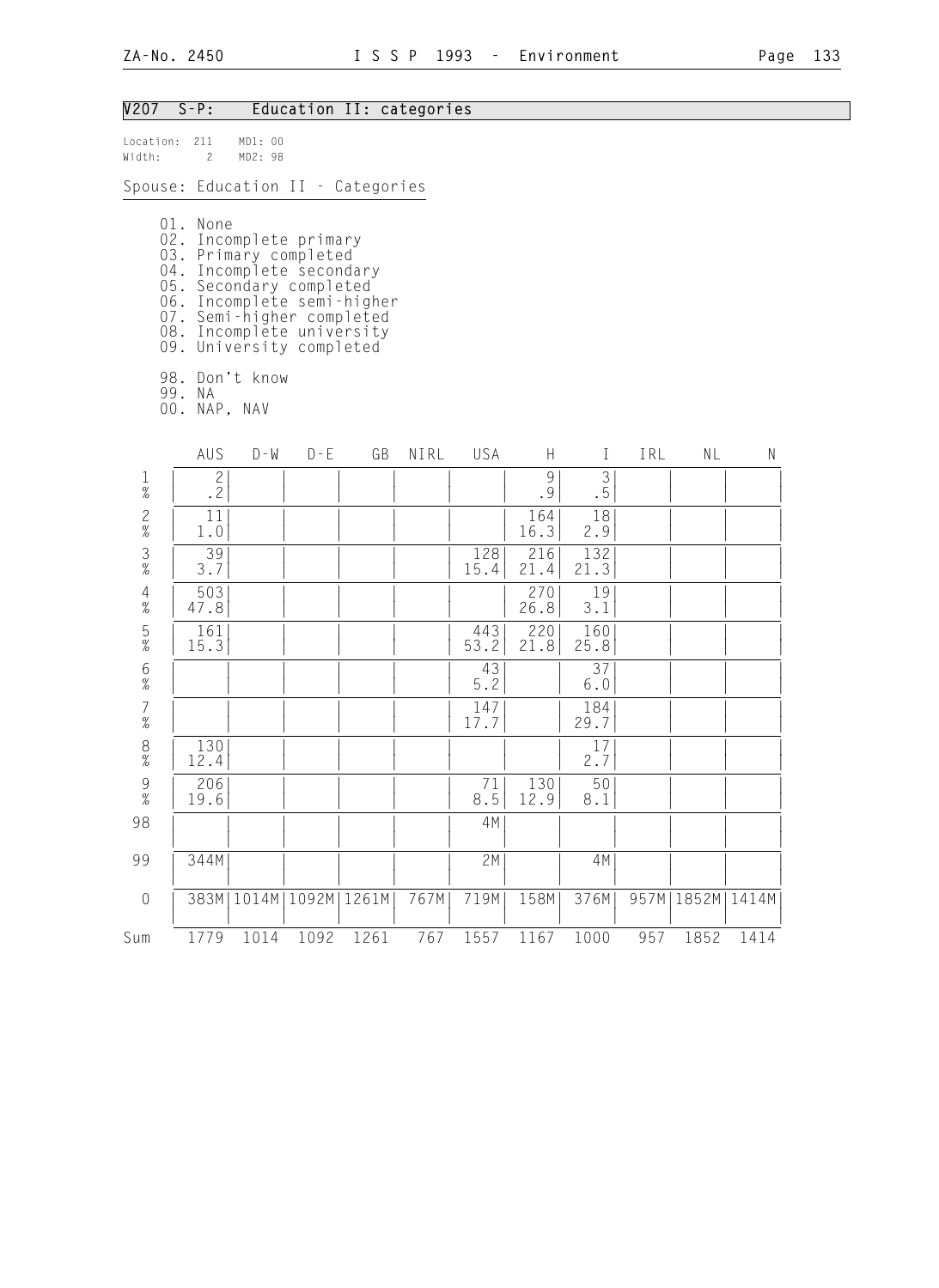|                                            | CZ            | SL <sub>0</sub> | PL                               | BG   | <b>RUS</b> | ΝZ                     | CDN   | RP   | IL                            | J    | E    |
|--------------------------------------------|---------------|-----------------|----------------------------------|------|------------|------------------------|-------|------|-------------------------------|------|------|
|                                            |               |                 |                                  |      |            |                        |       |      |                               |      |      |
| $\frac{1}{\%}$ 2%                          | $\frac{3}{4}$ |                 | 72<br>$6.4$                      |      |            |                        |       |      |                               |      |      |
| $\frac{3}{\%}$                             | 87<br>13.0    |                 | 576<br>51.0                      |      |            |                        |       |      |                               |      |      |
| $\frac{4}{\%}$                             | 291<br>43.6   |                 | 14<br>1.2                        |      |            |                        |       |      |                               |      |      |
| $\frac{5}{\%}$                             | 204<br>30.6   |                 | 289<br>25.6                      |      |            |                        |       |      |                               |      |      |
| $\frac{6}{\%}$                             |               |                 |                                  |      |            |                        |       |      |                               |      |      |
| $\begin{array}{c} 7 \\ 2 \\ 0 \end{array}$ |               |                 | 45<br>$4.0\,$                    |      |            |                        |       |      |                               |      |      |
| $\begin{array}{c} 8 \\  \% \end{array}$    | 8<br>1.2      |                 | $\overline{8}$<br>$\overline{7}$ |      |            |                        |       |      |                               |      |      |
| $\frac{9}{\%}$                             | 74<br>11.1    |                 | 125<br>11.1                      |      |            |                        |       |      |                               |      |      |
| 98                                         |               |                 | 1M                               |      |            |                        |       |      |                               |      |      |
| 99                                         | 5M            |                 |                                  |      |            |                        |       |      |                               |      |      |
| $\sqrt{0}$                                 |               | 333M   1032M    |                                  |      |            | 511M 1183M 1931M 1271M | 1467M |      | 1200M   1198M   1305M   1208M |      |      |
| Sum                                        | 1005          | 1032            | 1641                             | 1183 | 1931       | 1271                   | 1467  | 1200 | 1198                          | 1305 | 1208 |

# V207 S-P: Education II: categories (continued)

## V208 Mother: Education I: years in school

Location: 213 MD1: 00 Width: 2 MD2: 98

Mother's education I (years in school)

- 01. 1 year
- .. .. 20. 20 years
	- 97. No formal schooling
- 98. Don't know
- 99. NA
- 00. NAP (mother unknown, dead), NAV PL: NAP, no female Person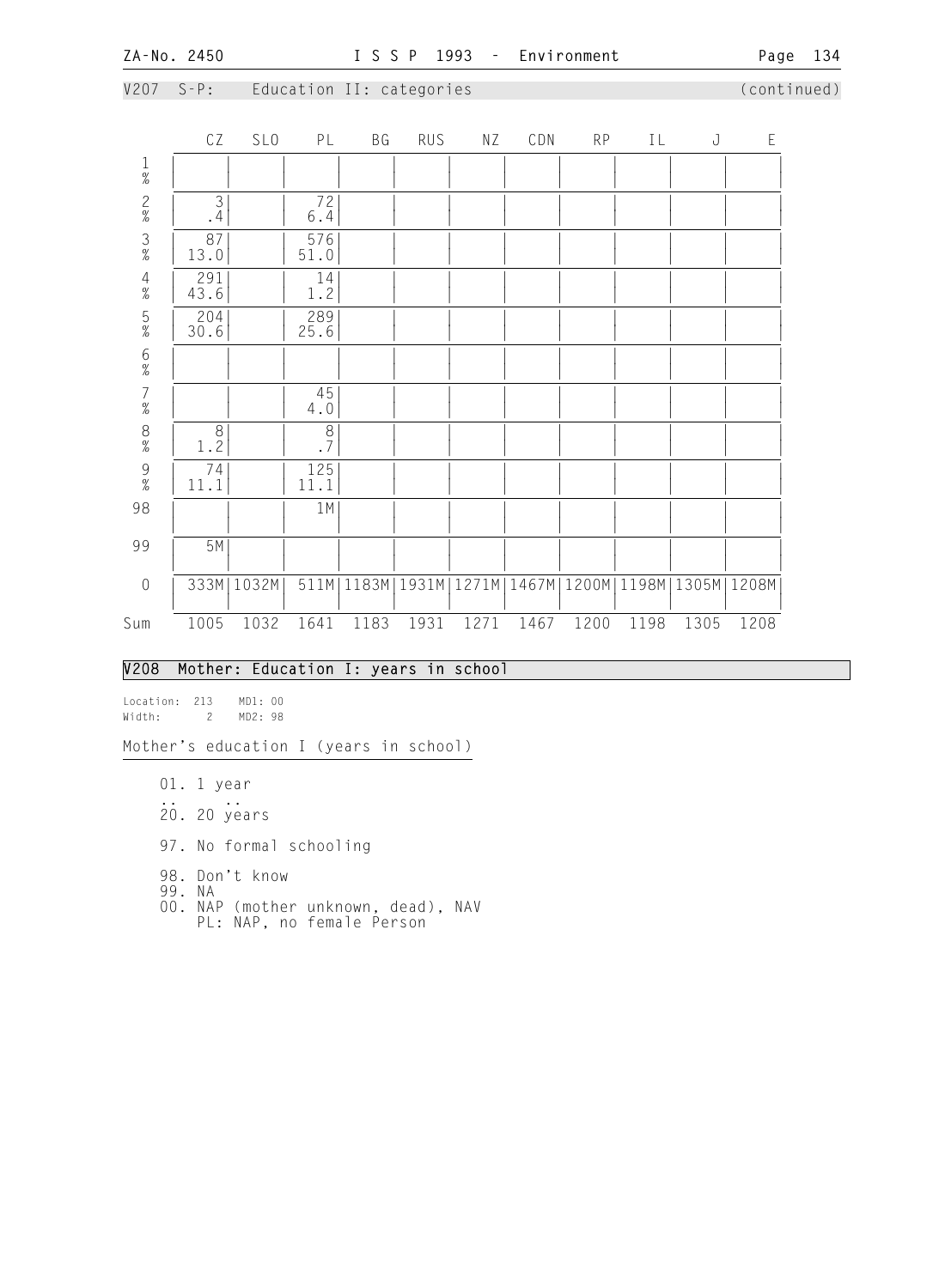# V209 Mother: Education II: categories

| Location:<br>Width:      | 215<br>$\mathbf{2}^{\circ}$                                                                                                                     | MD1: 00<br>MD2: 98 |                       |                                                                                    |      |             |             |              |     |                      |      |
|--------------------------|-------------------------------------------------------------------------------------------------------------------------------------------------|--------------------|-----------------------|------------------------------------------------------------------------------------|------|-------------|-------------|--------------|-----|----------------------|------|
|                          |                                                                                                                                                 |                    |                       | Mother's education II (categories)                                                 |      |             |             |              |     |                      |      |
|                          | 01. None<br>02. Incomplete primary<br>03. Primary completed<br>04. Incomplete secondary<br>07 Semi-higher completed<br>07. University completed |                    |                       | 05. Secondary completed<br>06 Incomplete semi-higher<br>06. University incompleted |      |             |             |              |     |                      |      |
|                          | 98. DK<br>99. NA                                                                                                                                |                    |                       | 00. NAV; NAP (mother unknown, dead)                                                |      |             |             |              |     |                      |      |
|                          | AUS                                                                                                                                             | $D - W$            | $D - E$               | GB                                                                                 | NIRL | USA         | H           | $\mathbf{I}$ | IRL | <b>NL</b>            | N    |
| $\mathbf{1}$<br>$\%$     | 22<br>1.3                                                                                                                                       |                    |                       |                                                                                    |      |             | 58<br>5.1   |              |     |                      |      |
| $\frac{2}{\%}$           | 148<br>8.8                                                                                                                                      |                    |                       |                                                                                    |      |             | 630<br>55.5 |              |     |                      |      |
| $\frac{3}{8}$            | 225<br>13.4                                                                                                                                     |                    |                       |                                                                                    |      | 555<br>39.5 | 265<br>23.3 |              |     |                      |      |
| $\overline{4}$<br>$\%$   | 947<br>56.2                                                                                                                                     |                    |                       |                                                                                    |      |             | 71<br>6.3   |              |     |                      |      |
| $\frac{5}{\%}$           | 177<br>10.5                                                                                                                                     |                    |                       |                                                                                    |      | 679<br>48.3 | 87<br>7.7   |              |     |                      |      |
| $\,6\,$<br>$\frac{9}{6}$ |                                                                                                                                                 |                    |                       |                                                                                    |      | 42<br>3.0   |             |              |     |                      |      |
| $\overline{7}$<br>$\%$   |                                                                                                                                                 |                    |                       |                                                                                    |      | 99<br>7.0   |             |              |     |                      |      |
| $\,8\,$<br>$\%$          | 90<br>5.3                                                                                                                                       |                    |                       |                                                                                    |      |             |             |              |     |                      |      |
| $\frac{9}{\%}$           | 76<br>4.5                                                                                                                                       |                    |                       |                                                                                    |      | 30<br>2.1   | 24<br>2.1   |              |     |                      |      |
| 98                       |                                                                                                                                                 |                    |                       |                                                                                    |      | 93M         |             |              |     |                      |      |
| 99                       | 94M                                                                                                                                             |                    |                       |                                                                                    |      | 21M         |             |              |     |                      |      |
| $\mathbf 0$              |                                                                                                                                                 |                    | 1014M   1092M   1261M |                                                                                    | 767M | 38M         | 32M         | 1000M        |     | 957M   1852M   1414M |      |
| Sum                      | 1779                                                                                                                                            | 1014               | 1092                  | 1261                                                                               | 767  | 1557        | 1167        | 1000         | 957 | 1852                 | 1414 |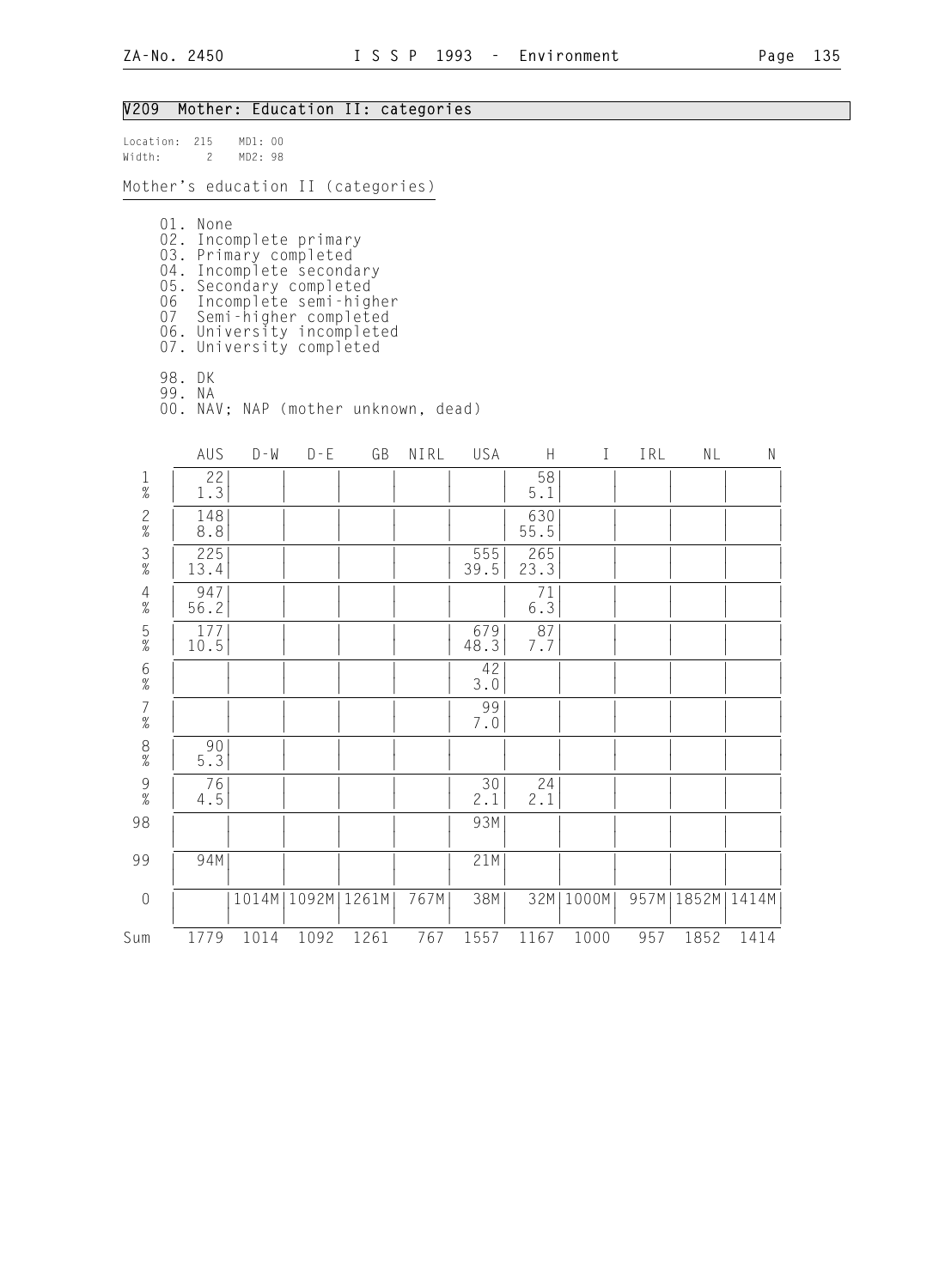#### V209 Mother: Education II: categories (continued)

|                                        | CZ   | <b>SLO</b>    | PL            | ВG   | <b>RUS</b> | ΝZ   | CDN  | <b>RP</b> | IL   | J                                                             | E    |
|----------------------------------------|------|---------------|---------------|------|------------|------|------|-----------|------|---------------------------------------------------------------|------|
| $\frac{1}{\%}$                         |      |               |               |      |            |      |      |           |      |                                                               |      |
| $\frac{2}{\%}$                         |      |               | 432<br>28.5   |      |            |      |      |           |      |                                                               |      |
| $\frac{3}{\%}$                         |      |               | $858$<br>56.6 |      |            |      |      |           |      |                                                               |      |
| $\begin{array}{c} 4 \\ \% \end{array}$ |      |               | 33<br>2.2     |      |            |      |      |           |      |                                                               |      |
| $\frac{5}{\%}$                         |      |               | 146<br>9.6    |      |            |      |      |           |      |                                                               |      |
| $6\atop \%$                            |      |               |               |      |            |      |      |           |      |                                                               |      |
| $\begin{array}{c} 7 \\ \% \end{array}$ |      |               | 17<br>$1\,.1$ |      |            |      |      |           |      |                                                               |      |
| 8% 9%                                  |      |               | $\frac{5}{3}$ |      |            |      |      |           |      |                                                               |      |
|                                        |      |               | 25<br>1.6     |      |            |      |      |           |      |                                                               |      |
| 98                                     |      |               | 57M           |      |            |      |      |           |      |                                                               |      |
| 99                                     |      |               | 21M           |      |            |      |      |           |      |                                                               |      |
| $\mathbf 0$                            |      | 1005M   1032M | 47M           |      |            |      |      |           |      | 1183M   1931M   1271M   1467M   1200M   1198M   1305M   1208M |      |
| Sum                                    | 1005 | 1032          | 1641          | 1183 | 1931       | 1271 | 1467 | 1200      | 1198 | 1305                                                          | 1208 |

## V210 Father: Education I: years in school

Location: 217 MD1: 00 Width: 2 MD2: 98

Father's education I (years in school)

- 01. 1 year
- .. .. 26. 26 years
	- 97. No formal schooling
- 98. Don't know
- 99. NA
- 00. NAV; NAP (father unknown, dead) PL: NAP, no male person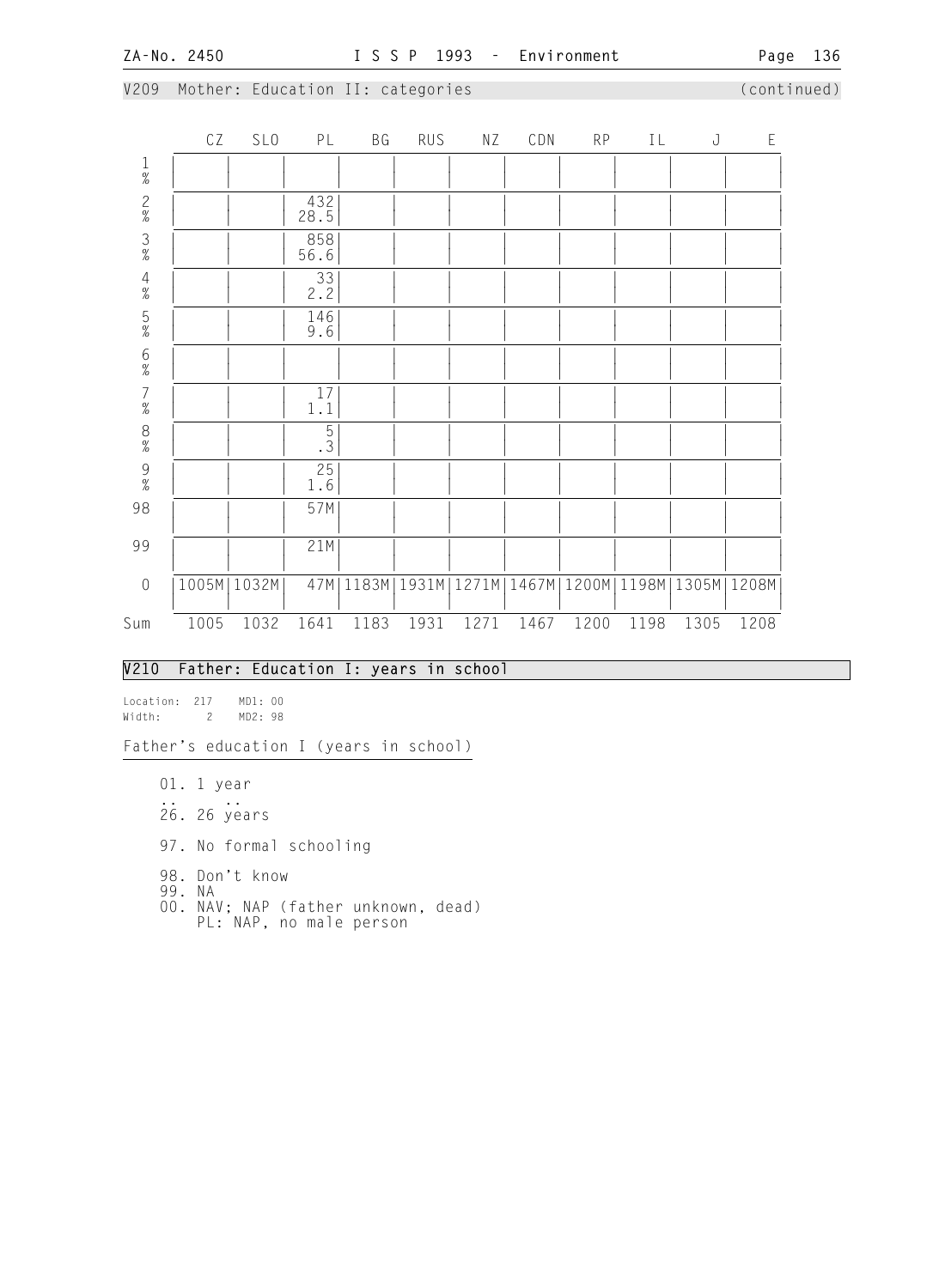# V211 Father: Education II: categories

| Location:<br>Width:               | 219<br>$\overline{c}$                                                                                                                                                         | MD1: 00<br>MD2: 98 |                       |                                                       |      |             |             |             |     |                      |      |
|-----------------------------------|-------------------------------------------------------------------------------------------------------------------------------------------------------------------------------|--------------------|-----------------------|-------------------------------------------------------|------|-------------|-------------|-------------|-----|----------------------|------|
|                                   |                                                                                                                                                                               |                    |                       | Father's education II (categories)                    |      |             |             |             |     |                      |      |
|                                   | 01. None<br>02. Incomplete primary<br>03. Primary completed<br>04. Incomplete secondary<br>07. Completed semi-higher<br>06. Incomplete university<br>07. University completed |                    |                       | 05. Secondary completed<br>06. Incomplete semi-higher |      |             |             |             |     |                      |      |
|                                   | 98. DK<br>99. NA                                                                                                                                                              |                    |                       | 00. NAV; NAP (father unknown, dead)                   |      |             |             |             |     |                      |      |
|                                   | AUS                                                                                                                                                                           | $D - W$            | $D - E$               | GB                                                    | NIRL | USA         | H.          | $\bf{I}$    | IRL | ΝL                   | N    |
| $\mathbf{1}$<br>$\%$              | 19<br>1.1                                                                                                                                                                     |                    |                       |                                                       |      |             | 43<br>3.9   |             |     |                      |      |
| $\frac{2}{\%}$                    | 165<br>9.9                                                                                                                                                                    |                    |                       |                                                       |      |             | 489<br>44.3 |             |     |                      |      |
| $\frac{3}{8}$                     | 232<br>13.9                                                                                                                                                                   |                    |                       |                                                       |      | 579<br>46.2 | 154<br>13.9 |             |     |                      |      |
| $\overline{4}$<br>$\%$            | 847<br>50.7                                                                                                                                                                   |                    |                       |                                                       |      |             | 266<br>24.1 |             |     |                      |      |
| $\frac{5}{\%}$                    | 149<br>8.9                                                                                                                                                                    |                    |                       |                                                       |      | 450<br>35.9 | 80<br>7.2   |             |     |                      |      |
| $\boldsymbol{6}$<br>$\frac{1}{6}$ |                                                                                                                                                                               |                    |                       |                                                       |      | 25<br>2.0   |             |             |     |                      |      |
| $\overline{7}$<br>$\%$            |                                                                                                                                                                               |                    |                       |                                                       |      | 125<br>10.0 |             |             |     |                      |      |
| $\,8\,$<br>$\%$                   | 118<br>7.1                                                                                                                                                                    |                    |                       |                                                       |      |             |             |             |     |                      |      |
| $\overline{9}$<br>$\frac{9}{6}$   | 139<br>8.3                                                                                                                                                                    |                    |                       |                                                       |      | 74<br>5.9   | 72<br>$6.5$ |             |     |                      |      |
| 98                                |                                                                                                                                                                               |                    |                       |                                                       |      | 92M         |             |             |     |                      |      |
| 99                                | 110M                                                                                                                                                                          |                    |                       |                                                       |      | 24M         |             |             |     |                      |      |
| $\mathbf 0$                       |                                                                                                                                                                               |                    | 1014M   1092M   1261M |                                                       | 767M | 188M        |             | 63M   1000M |     | 957M   1852M   1414M |      |
| Sum                               | 1779                                                                                                                                                                          | 1014               | 1092                  | 1261                                                  | 767  | 1557        | 1167        | 1000        | 957 | 1852                 | 1414 |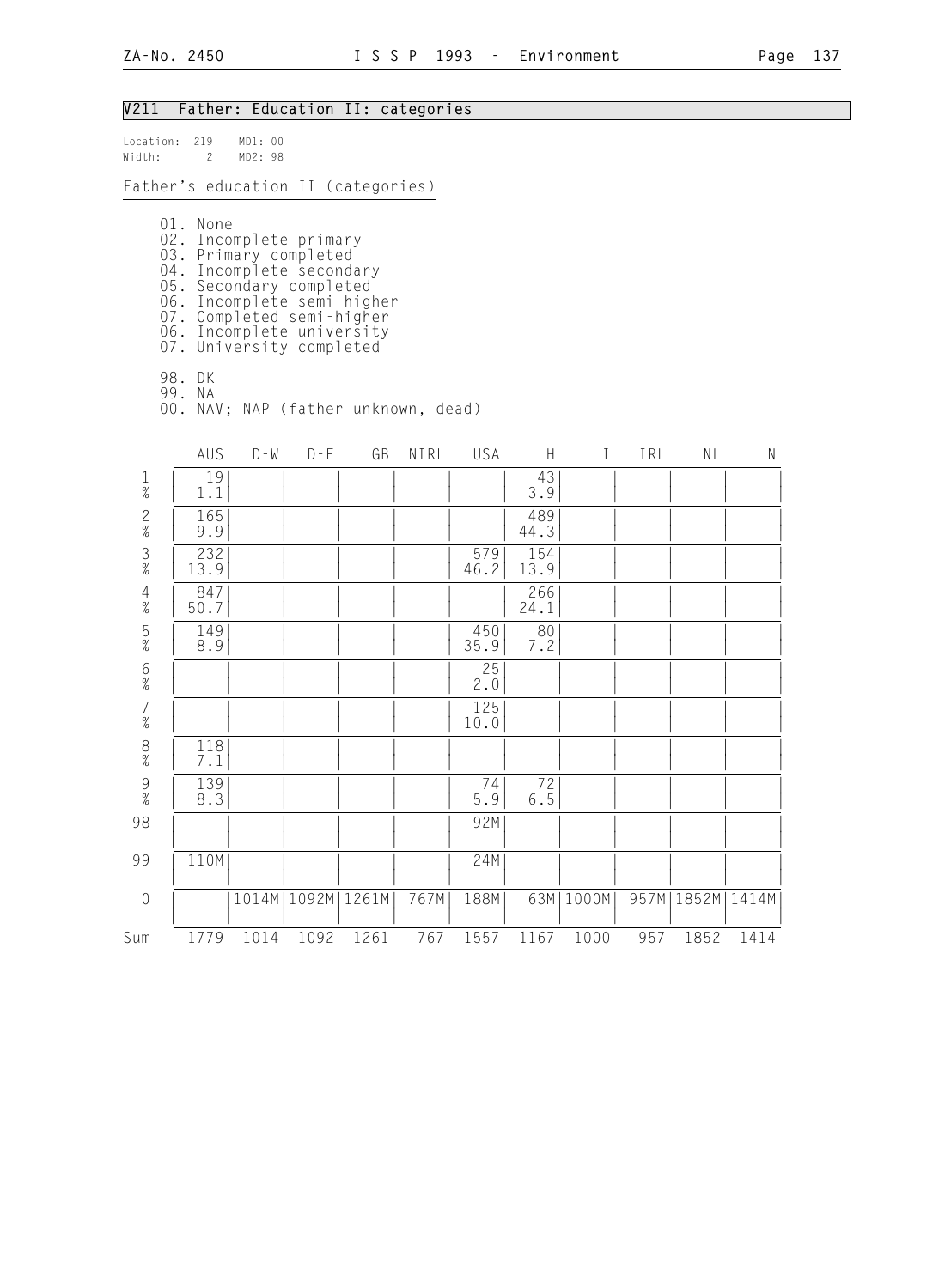# V211 Father: Education II: categories (continued)

|                                            | CZ                              | SL <sub>0</sub> | PL                | ΒG                   | RUS  | ΝZ   | CDN  | RP   | IL   | J                                             | $\mathsf E$ |
|--------------------------------------------|---------------------------------|-----------------|-------------------|----------------------|------|------|------|------|------|-----------------------------------------------|-------------|
| $\frac{1}{\%}$                             |                                 |                 |                   |                      |      |      |      |      |      |                                               |             |
| $\frac{2}{\%}$                             | 14<br>1.4                       |                 | 366<br>26.2       |                      |      |      |      |      |      |                                               |             |
| $\frac{3}{\%}$                             | 237<br>24.2                     |                 | 802<br>57.3       |                      |      |      |      |      |      |                                               |             |
| $\frac{4}{\%}$                             | 486<br>49.7                     |                 | 35<br>2.5         |                      |      |      |      |      |      |                                               |             |
| $\frac{5}{\%}$                             | 162<br>16.6                     |                 | 140<br>10.0       |                      |      |      |      |      |      |                                               |             |
| $6\atop \%$                                |                                 |                 |                   |                      |      |      |      |      |      |                                               |             |
| $\begin{array}{c} 7 \\ 9'_{0} \end{array}$ |                                 |                 | $\,$ 6 $\,$<br>.4 |                      |      |      |      |      |      |                                               |             |
| $\frac{8}{\%}$                             | $6\,$<br>$\boldsymbol{\cdot}$ 6 |                 | 6<br>.4           |                      |      |      |      |      |      |                                               |             |
| $\frac{9}{\%}$                             | $\frac{73}{7.5}$                |                 | 44<br>3.1         |                      |      |      |      |      |      |                                               |             |
| 98                                         |                                 |                 | 59M               |                      |      |      |      |      |      |                                               |             |
| 99                                         | 27M                             |                 |                   |                      |      |      |      |      |      |                                               |             |
| $\mathbf 0$                                |                                 | 1032M           |                   | 183M   1183M   1931M |      |      |      |      |      | 1271M   1467M   1200M   1198M   1305M   1208M |             |
| Sum                                        | 1005                            | 1032            | 1641              | 1183                 | 1931 | 1271 | 1467 | 1200 | 1198 | 1305                                          | 1208        |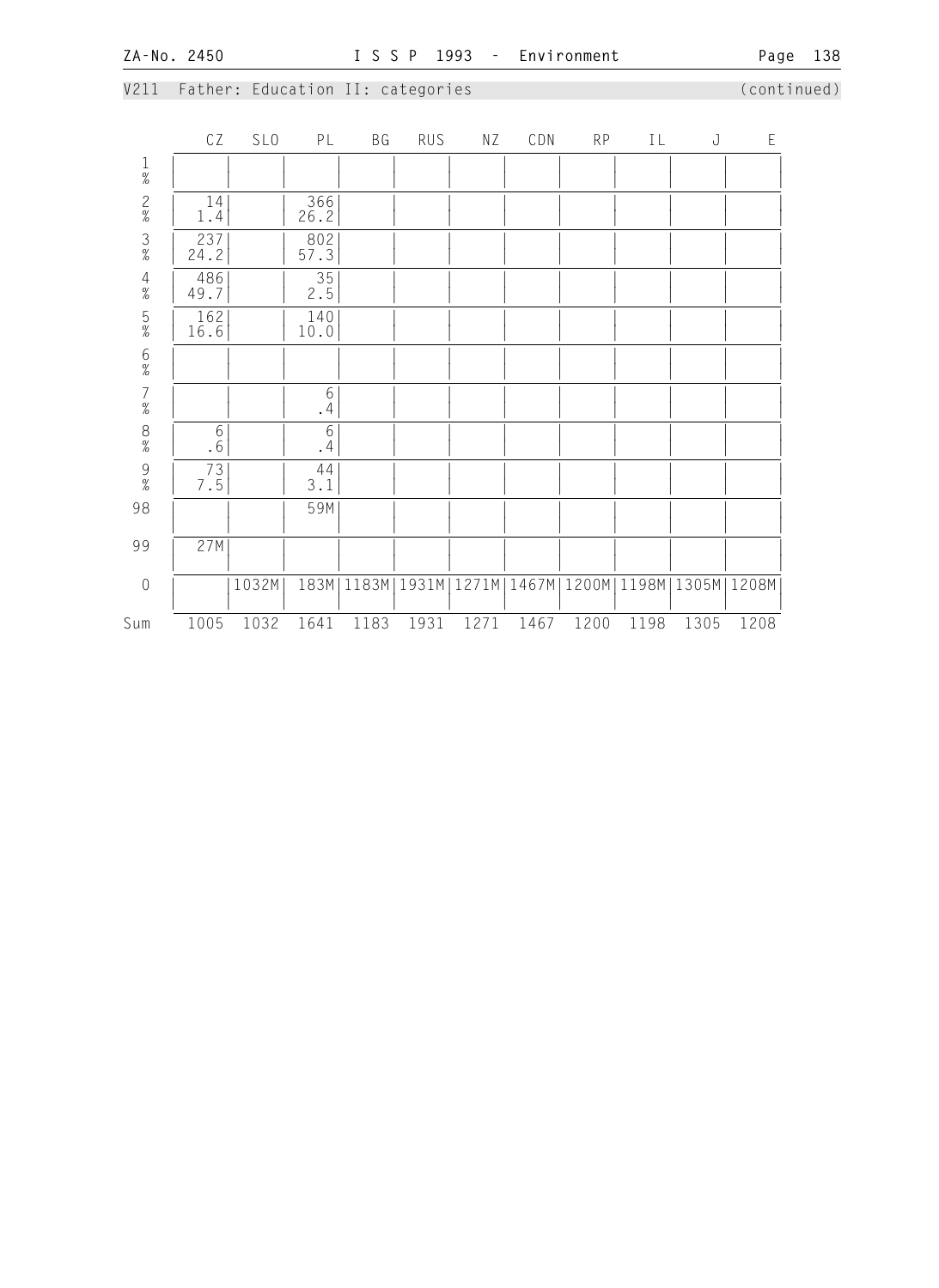#### V212 R: Current employment status

Location: 221 MD1: 99 Width: 2 Respondent: Current employment status - current economic position, main source of living 01. Full-time employed, main job N,RP: full-time, half-time, less than half-time  $NL: > 15$  h per week GB: 30 hours or more D,I,SLO,NZ,CDN,J: 35 hours and more 02. Part-time employed, main job D: 17 - 34 hours GB: 16 - 29 hours SLO:15 - 34 hours CZ: half and more I,NZ,CDN,J: 15 - 35 hours 03. Less than part-time D: less than 17 hours GB,IL: 15 hours or less I,RUS,BG,J,E: less than 15 hours CZ: less than half SLO,NZ,CDN: <15 hours, temporarily out of work AUS,USA,H,PL: Temporarily not working 04. Helping family member 05. Unemployed 06. Student, at school, in education, vocational training 07. Retired 08. Housewife (man), home duties 09. Permanently disabled, sick N: Social Welfare 10. Others, not in labour force, not working GB: Waiting for paid work + something else + paid status undefined I: Looking for 1st occupation

99. NA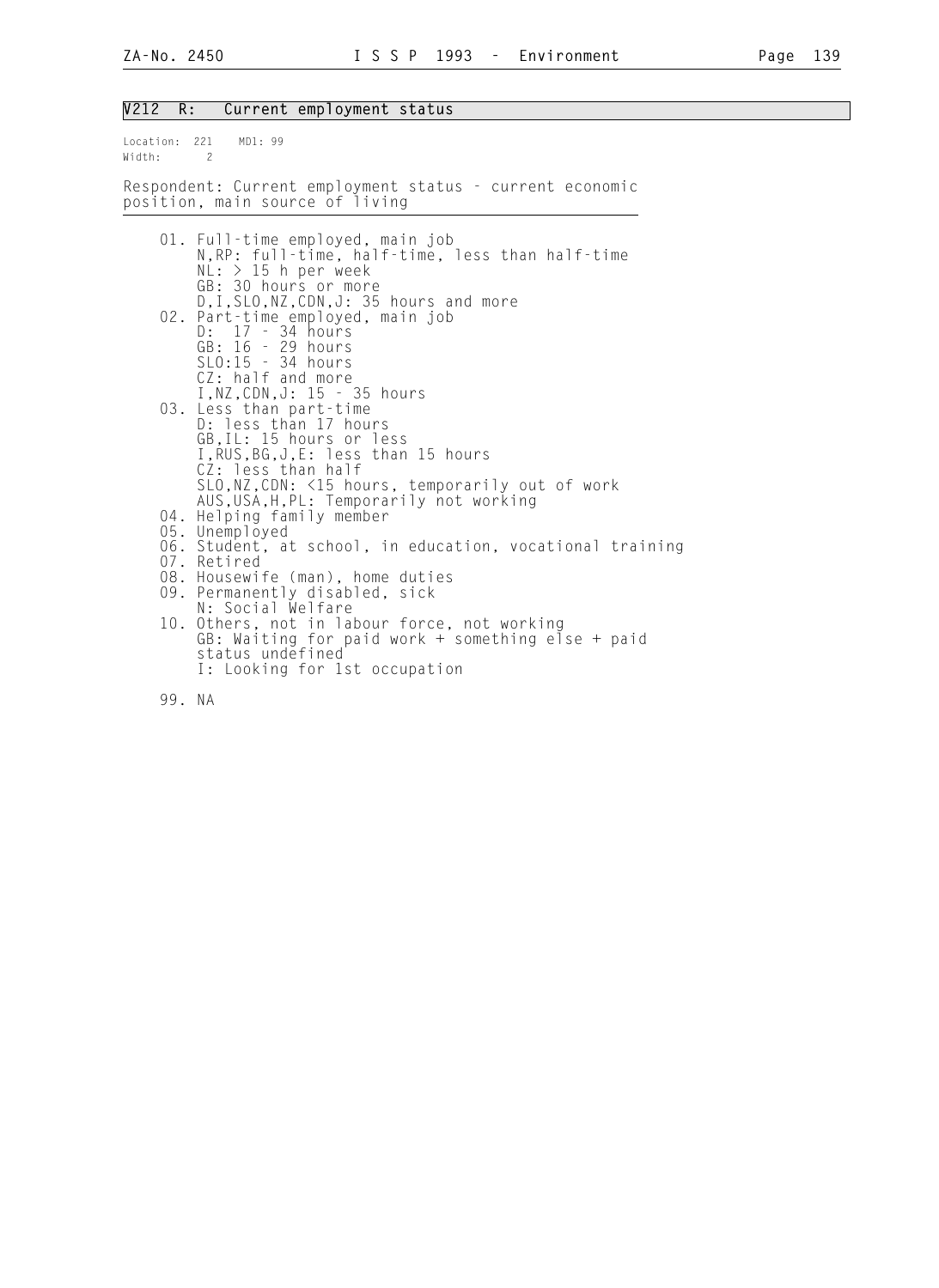V212 R: Current employment status (continued)

|                                            | AUS                       | $D - W$                | $D - E$              | GB                        | NIRL          | USA                          | H           | $\mathbf{I}$   | IRL                      | NL            | ${\sf N}$     |
|--------------------------------------------|---------------------------|------------------------|----------------------|---------------------------|---------------|------------------------------|-------------|----------------|--------------------------|---------------|---------------|
| 1<br>$\%$                                  | 845<br>50.5               | 426<br>42.3            | 455<br>41.8          | 428<br>33.9               | 240<br>31.3   | 786<br>50.5                  | 554<br>47.8 | 426<br>42.6    | 409<br>43.4              | 779<br>42.7   | 805<br>57.8   |
| $\frac{2}{\%}$                             | 241<br>14.4               | 79<br>7.8              | 32<br>2.9            | 140<br>11.1               | 82<br>10.7    | 163<br>10.5                  | 21<br>1.8   | 69<br>6.9      | 56<br>5.9                |               |               |
| $\frac{3}{\%}$                             | 8<br>.5                   | 28<br>2.8              | 13<br>1.2            | 24<br>1.9                 | 13<br>1.7     | 33<br>2.1                    | 64<br>$5.5$ | 23<br>2.3      | $\,8\,$<br>.8            |               |               |
| $\frac{4}{\%}$                             | $\mathbf{1}$<br>$\cdot$ 1 | $\overline{c}$<br>.2   | $\overline{3}$<br>.3 |                           |               |                              |             | 1<br>$\cdot$ 1 | $\overline{3}$<br>.3     |               | 5<br>.4       |
| $\frac{5}{%}$                              | 24<br>1.4                 | 21<br>2.1              | 146<br>13.4          | 86<br>$6.8$               | 70<br>9.1     | 51<br>3.3                    | 83<br>7.2   | 34<br>3.4      | 69<br>7.3                | 63<br>3.5     | 48<br>3.4     |
| $\frac{6}{\%}$                             | 61<br>3.6                 | 69<br>6.9              | 56<br>5.1            | 41<br>3.3                 | 25<br>3.3     | 45<br>2.9                    | 30<br>2.6   | 71<br>7.1      | 19<br>2.0                | 165<br>9.0    | 186<br>13.4   |
| $\overline{7}$<br>$\%$                     | 264<br>15.8               | 197<br>19.6            | 338<br>31.1          | 269<br>21.3               | 136<br>17.7   | 232<br>14.9                  | 284<br>24.5 | 167<br>16.7    | 86<br>9.1                | 216<br>11.8   | 185<br>13.3   |
| 8<br>$\frac{1}{6}$                         | 194<br>11.6               | 165<br>16.4            | 18<br>1.7            | 211<br>16.7               | 149<br>19.4   | 210<br>13.5                  | 51<br>4.4   | 190<br>19.0    | 275<br>29.2              | 456<br>25.0   | 83<br>6.0     |
| $\frac{9}{\%}$                             |                           |                        |                      | 50<br>4.0                 | 47<br>6.1     |                              | 65<br>5.6   |                | 17<br>1.8                | 100<br>$5.5$  | 62<br>4.5     |
| 10<br>$\%$                                 | 36<br>2.2                 | 20<br>2.0              | 27<br>2.5            | 12<br>1.0                 | 5<br>.7       | 37<br>2.4                    | 6<br>.5     | 19<br>1.9      | $\mathbf 1$<br>$\cdot$ 1 | 45<br>2.5     | 19<br>1.4     |
| 99                                         | 105M                      | 7M                     | 4M                   |                           |               |                              | 9M          |                | 14M                      | 28M           | 21M           |
| Sum                                        | 1779                      | 1014                   | 1092                 | 1261                      | 767           | 1557                         | 1167        | 1000           | 957                      | 1852          | 1414          |
|                                            | CZ                        | SL <sub>0</sub>        | PL                   | <b>BG</b>                 | <b>RUS</b>    | ΝZ                           | CDN         | <b>RP</b>      | IL                       | J             | $\mathsf E$   |
| 1<br>$\overline{\mathcal{U}}$              | 583<br>58.1               | 568<br>55.4            | 733<br>44.7          | 465<br>39.6               | 1150<br>59.6  | 576<br>45.9                  | 745<br>51.2 | 684<br>57.0    | 551<br>46.3              | 658<br>50.9   | 359<br>30.0   |
| $\frac{2}{\%}$                             | 23<br>2.3                 | $\mathcal{G}$<br>.9    | 41<br>2.5            | 21<br>1.8                 | 127<br>6.6    | 129<br>10.3                  | 166<br>11.4 |                | 137<br>11.5              | 86<br>6.7     | 52<br>4.3     |
| $\frac{3}{8}$                              | 1<br>$\cdot$ 1            | 5<br>. 5               | 29<br>1.8            | $\,8\,$<br>.7             | 16<br>.8      | 46<br>3.7                    | 69<br>4.7   |                | 30<br>2.5                | 26<br>2.0     | 18<br>1.5     |
| $\begin{array}{c} 4 \\ 2 \\ 0 \end{array}$ | $\mathbf 1$<br>$\cdot$ 1  | $\,8\,$<br>.8          |                      | $\mathbf{1}$<br>$\cdot$ 1 | 10<br>.5      | 10<br>$\boldsymbol{\cdot}$ 8 | 11<br>.8    | 25<br>2.1      | $\overline{c}$<br>.2     | 80<br>6.2     |               |
| 5<br>$\%$                                  | 31<br>3.1                 | $\overline{73}$<br>7.1 | 140<br>8.5           | 150<br>12.8               | 60<br>3.1     | 65<br>$5.2$                  | 46 <br>3.2  | 82 <br>6.8     | 43 <br>$3.6$             | $\frac{9}{7}$ | 128<br>10.7   |
| $\frac{6}{\%}$                             | 42<br>4.2                 | 48<br>4.7              | 57<br>3.5            | 25<br>2.1                 | 108<br>5.6    | 49<br>3.9                    | 131<br>9.0  | 52<br>4.3      | 128<br>10.8              | 105<br>8.1    | 109<br>9.1    |
| 7<br>$\%$                                  | 251<br>25.0               | 246<br>24.0            | 519<br>31.6          | 457<br>38.9               | 317<br>16.4   | 220<br>17.5                  | 119<br>8.2  | 32<br>2.7      | 119<br>10.0              | 45<br>3.5     | 169<br>14.1   |
| $_{\%}^8$                                  | 43<br>4.3                 | 58<br>5.7              | 107<br>6.5           | 16<br>1.4                 | 67<br>3.5     | 145<br>11.6                  | 118<br>8.1  | 318<br>26.5    | 109<br>9.2               | 233<br>18.0   | 346<br>28.9   |
| 9<br>$\%$                                  | 28<br>2.8                 | $\overline{4}$<br>.4   |                      | 7<br>.6                   | 25<br>1.3     | 8<br>.6                      | 9<br>.6     | 7<br>.6        | 11<br>.9                 |               | $\,8\,$<br>.7 |
| 10<br>$\%$                                 |                           | $\overline{7}$<br>.7   | 15<br>.9             | 24<br>2.0                 | $51\,$<br>2.6 | 6<br>.5                      | 40<br>2.8   |                | 59<br>$5.0$              | 50<br>3.9     | $\,8\,$<br>.7 |
| 99                                         | 2M                        | 6M                     |                      | 9M                        |               | 17M                          | 13M         |                | 9M                       | 13M           | 11M           |
| Sum                                        | 1005                      | 1032                   | 1641                 | 1183                      | 1931          | 1271                         | 1467        | 1200           | 1198                     | 1305          | 1208          |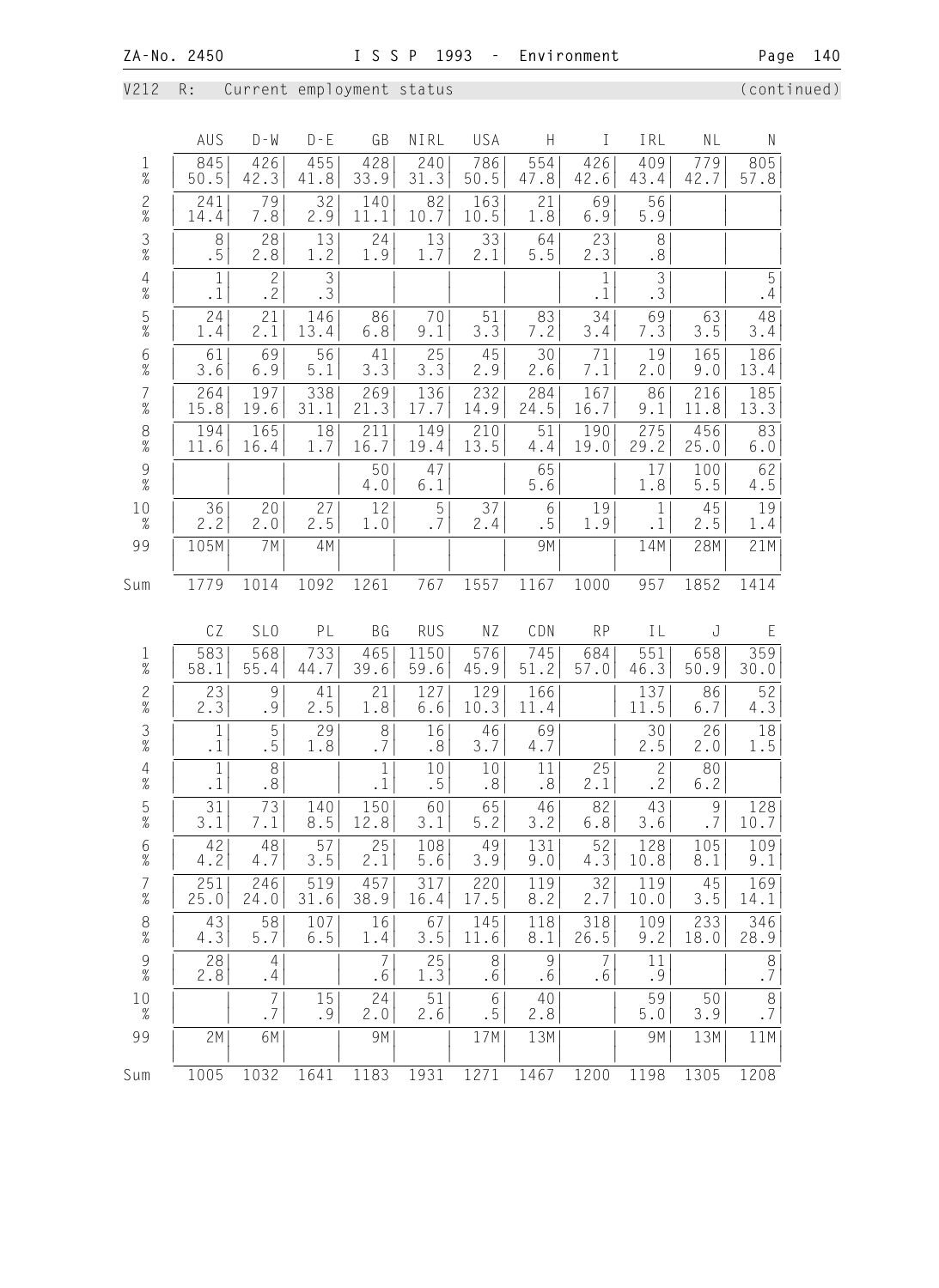## V213 S-P: Current employment status

| Location: 223<br>Width: | $\overline{c}$     | MD1: 00<br>MD2: 99 |                                                                                                                                                                                                                                                                                                        |                           |                          |             |             |                          |                          |       |             |
|-------------------------|--------------------|--------------------|--------------------------------------------------------------------------------------------------------------------------------------------------------------------------------------------------------------------------------------------------------------------------------------------------------|---------------------------|--------------------------|-------------|-------------|--------------------------|--------------------------|-------|-------------|
|                         |                    |                    | Spouse: Current employment status - current economic position                                                                                                                                                                                                                                          |                           |                          |             |             |                          |                          |       |             |
|                         | 05.<br>07. Retired | Unemployed         | 01. Full-time employed, main job<br>02. Part-time, main job<br>03. Less than part-time<br>04. Helping family member<br>06. Student, at school, in education, vocational training<br>08. Home duties, housewife (man)<br>09. Permanently disabled, sick<br>10. Others, not in labour force, not working |                           |                          |             |             |                          |                          |       |             |
|                         | 99. NA             | Not available      | 00. NAP (not married; no spouse/ partner, refused);                                                                                                                                                                                                                                                    |                           |                          |             |             |                          |                          |       |             |
|                         | AUS                | $D - M$            | $D - E$                                                                                                                                                                                                                                                                                                | GB                        | NIRL                     | USA         | H           | $\mathbf{I}$             | IRL                      | NL    | N           |
| $\frac{1}{\%}$          | 560<br>52.4        | 334<br>51.2        | 382<br>53.0                                                                                                                                                                                                                                                                                            | 339<br>45.9               | 208<br>46.3              | 474<br>56.6 | 580<br>70.3 | 298<br>47.8              | 274<br>46.8              |       | 602<br>66.0 |
| $\frac{2}{\%}$          | 147<br>13.8        | 53<br>8.1          | 34<br>4.7                                                                                                                                                                                                                                                                                              | 86<br>11.7                | 40<br>8.9                | 83<br>9.9   | 11<br>1.3   | 49<br>7.9                |                          |       |             |
| $\frac{3}{8}$           |                    | 21<br>3.2          | 10<br>1.4                                                                                                                                                                                                                                                                                              |                           |                          | 18<br>2.2   | 30<br>3.6   | 11<br>1.8                |                          |       |             |
| $\overline{4}$<br>$\%$  |                    |                    |                                                                                                                                                                                                                                                                                                        |                           |                          |             |             | $\mathbf{2}$<br>.3       | $\mathbf 1$<br>$\cdot$ 2 |       |             |
| $\frac{5}{\%}$          |                    | 4<br>.6            | 66<br>9.2                                                                                                                                                                                                                                                                                              | 57<br>7.7                 | 30<br>6.7                | 20<br>2.4   | 46<br>5.6   | $\mathfrak{Z}$<br>.5     | 31<br>5.3                |       | 31<br>3.4   |
| 6<br>$\frac{9}{6}$      |                    | 11<br>1.7          | 10<br>1.4                                                                                                                                                                                                                                                                                              | 6<br>.8 <sup>°</sup>      | $\overline{c}$<br>.4     | 6<br>.7     |             |                          |                          |       | 29<br>3.2   |
| $\overline{7}$<br>$\%$  | 184<br>17.2        | 89<br>13.7         | 178<br>24.7                                                                                                                                                                                                                                                                                            | 122<br>16.5               | 57<br>12.7               | 111<br>13.3 | 90<br>10.9  | 100<br>16.0              | 52<br>8.9                |       | 109<br>12.0 |
| $\frac{8}{\%}$          | 177<br>16.6        | 124<br>19.0        | 24<br>3.3                                                                                                                                                                                                                                                                                              | 99<br>13.4                | 90<br>20.0               | 114<br>13.6 | 38<br>4.6   | 159<br>25.5              | 221<br>37.7              |       | 84<br>9.2   |
| $\mathcal G$<br>$\%$    |                    |                    |                                                                                                                                                                                                                                                                                                        | 28<br>3.8                 | 21<br>4.7                |             | 30<br>3.6   | $\mathbf{1}$<br>.2       | 6<br>1.0                 |       | 48<br>5.3   |
| 10<br>$\%$              |                    | 16<br>2.5          | 17<br>2.4                                                                                                                                                                                                                                                                                              | $\mathbf{1}$<br>$\cdot$ 1 | $\mathbf 1$<br>$\cdot$ 2 | 11<br>1.3   |             | $\mathbf 1$<br>$\cdot$ 2 | $\mathbf 1$<br>$\cdot$ 2 |       | 9<br>1.0    |
| 99                      | 327M               | 6M                 | 2M                                                                                                                                                                                                                                                                                                     | 19M                       | 1M                       | 1 M         | 1 M         |                          | 5M                       |       | 37M         |
| $\mathbf 0$             | 384M               | 356M               | 369M                                                                                                                                                                                                                                                                                                   | 504M                      | 317M                     | 719M        | 341M        | 376M                     | 366M                     | 1852M | 465M        |
| Sum                     | 1779               | 1014               | 1092                                                                                                                                                                                                                                                                                                   | 1261                      | 767                      | 1557        | 1167        | 1000                     | 957                      | 1852  | 1414        |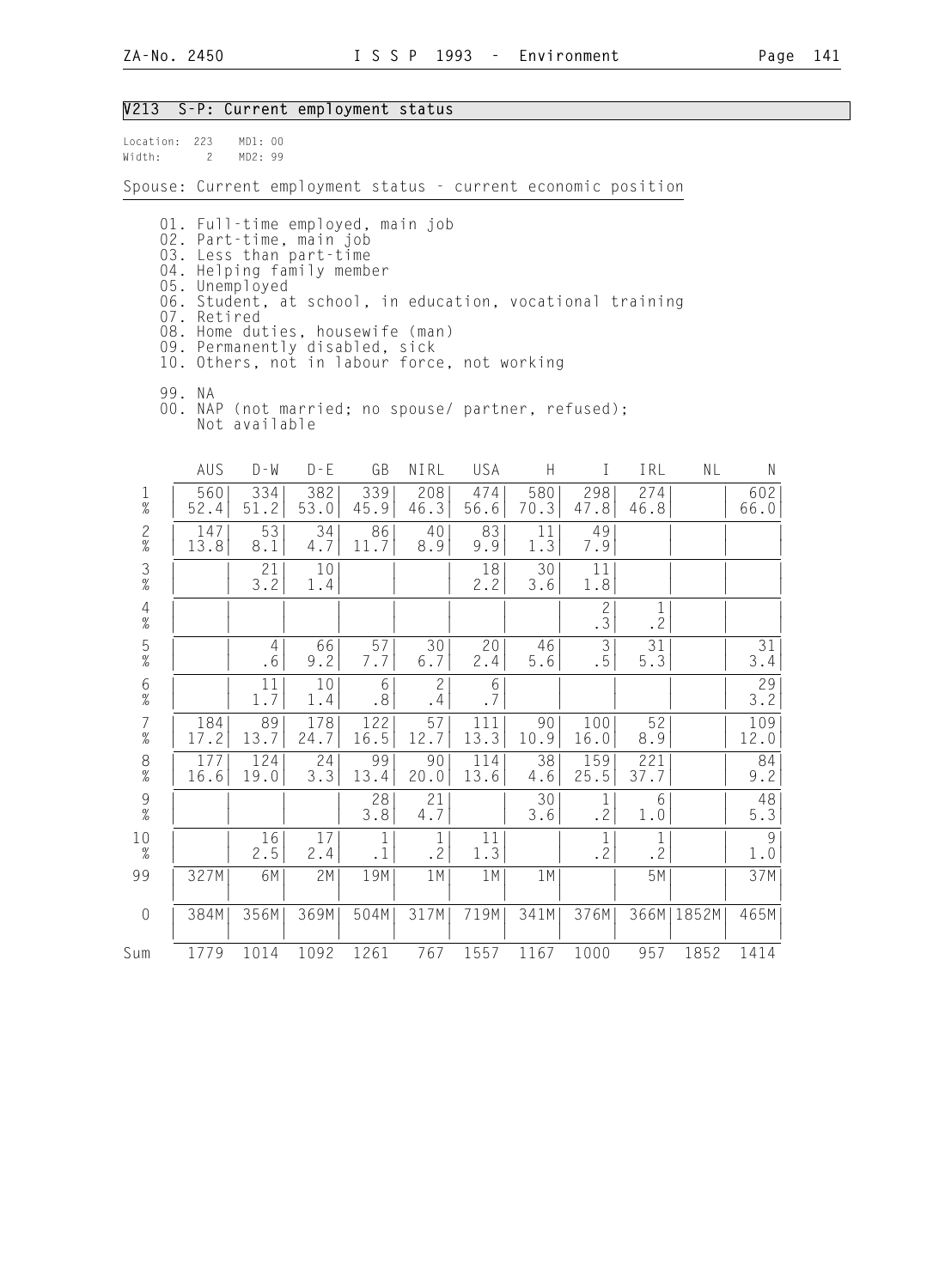|  |  |  | V213 S-P: Current employment status/ |  |
|--|--|--|--------------------------------------|--|
|--|--|--|--------------------------------------|--|

(continued)

|                                        | CΖ                   | SL <sub>0</sub>      | PL          | ВG                   | RUS         | ΝZ                          | CDN         | <b>RP</b>             | ΙL          | J                           | Ε                        |  |
|----------------------------------------|----------------------|----------------------|-------------|----------------------|-------------|-----------------------------|-------------|-----------------------|-------------|-----------------------------|--------------------------|--|
| $\frac{1}{\%}$                         | 423<br>63.5          | 437<br>59.6          | 572<br>50.6 | 375<br>43.9          | 794<br>63.7 | 431<br>48.1                 | 587<br>58.9 | 573<br>64.7           | 440<br>56.8 | 513<br>55.4                 | 266<br>35.7              |  |
| $\frac{2}{\%}$                         | 17<br>2.6            | 4<br>.5              | 34<br>3.0   | 20<br>2.3            | 58<br>4.7   | 95<br>10.6                  | 99<br>9.9   |                       | 75<br>9.7   | 68<br>7.3                   | 17<br>2.3                |  |
| $\frac{3}{\%}$                         | 3<br>.5              | $\overline{4}$<br>.5 | 18<br>1.6   | $\mathbf{2}$<br>.2   | 13<br>1.0   | 32<br>3.6                   | 40<br>4.0   |                       | 11<br>1.4   | 4<br>.4                     | 8<br>1.1                 |  |
| $\frac{4}{\%}$                         | $\overline{4}$<br>.6 | 6<br>.8              |             | $\overline{c}$<br>.2 | 10<br>.8    | 8<br>.9                     | 3<br>.3     |                       |             | 66<br>7.1                   |                          |  |
| $\frac{5}{\%}$                         | 15<br>2.3            | 48<br>$6.5$          | 81<br>7.2   | 114<br>13.3          | 36<br>2.9   | 33<br>3.7                   | 27<br>2.7   | 25<br>2.8             | 35<br>4.5   | $\overline{c}$<br>$\cdot$ 2 | 33<br>4.4                |  |
| $\frac{6}{\%}$                         | $\overline{c}$<br>.3 | 8<br>1.1             | 1           | 5<br>.6              | 5<br>.4     | 7<br>$\boldsymbol{\cdot}$ 8 | 32<br>3.2   | $\overline{c}$<br>.2  | 21<br>2.7   |                             |                          |  |
| $\begin{array}{c} 7 \\ \% \end{array}$ | 132<br>19.8          | 163<br>22.2          | 313<br>27.7 | 288<br>33.7          | 186<br>14.9 | 165<br>18.4                 | 78<br>7.8   | 18<br>2.0             | 78<br>10.1  | 55<br>5.9                   | 126<br>16.9              |  |
| $_{\%}^8$                              | 48<br>7.2            | 54<br>7.4            | 95<br>8.4   | 28<br>3.3            | 88<br>7.1   | 116<br>12.9                 | 90<br>9.0   | 264<br>29.8           | 98<br>12.7  | 201<br>21.7                 | 288<br>38.6              |  |
| $\frac{9}{\%}$                         | 20<br>3.0            | 4<br>.5              |             | $\overline{c}$<br>.2 | 27<br>2.2   | 4<br>.4                     | 10<br>1.0   | 4 <sup>1</sup><br>. 5 | 6<br>.8     |                             | $\overline{7}$<br>.9     |  |
| 10<br>$\%$                             | $\mathbf{2}$<br>.3   | 5<br>.7              | 16<br>1.4   | 18<br>2.1            | 30<br>2.4   | 5<br>.6                     | 30<br>3.0   |                       | 10<br>1.3   | 17<br>1.8                   | $\mathbf 1$<br>$\cdot$ 1 |  |
| 99                                     | 6M                   | 6M                   |             | 147M                 |             |                             |             | 2M                    | 23M         | 20M                         | 34M                      |  |
| $\sqrt{a}$                             | 333M                 | 293M                 | 511M        | 182M                 | 684M        | 375M                        | 471M        | 312M                  | 401M        | 359M                        | 428M                     |  |
| Sum                                    | 1005                 | 1032                 | 1641        | 1183                 | 1931        | 1271                        | 1467        | 1200                  | 1198        | 1305                        | 1208                     |  |

#### V214 R: Occupation ISCO

Location: 225 MD1: 00000 Width: 5 MD2: 99997

Respondent's Occupation: ILO/ ISCO - International Code 1968 CDN,IL,E,NZ: Present job - ILO/ISCO 1968 D,N,BG,CZ: Present or last job - ILO/ISCO 1968 USA,H: Present or last job - 4-digit ILO/ISCO 1968 AUS,IRL,SLO,PL:Present or last occupation - ISCO 1988 RUS: Present main job - ISCO 1988

See Note No. 1

 99997. Refused 99998. Not classifiable; inadequately described, DK 99999. NA 00000. NAP (not in labour force, never had a job) Not available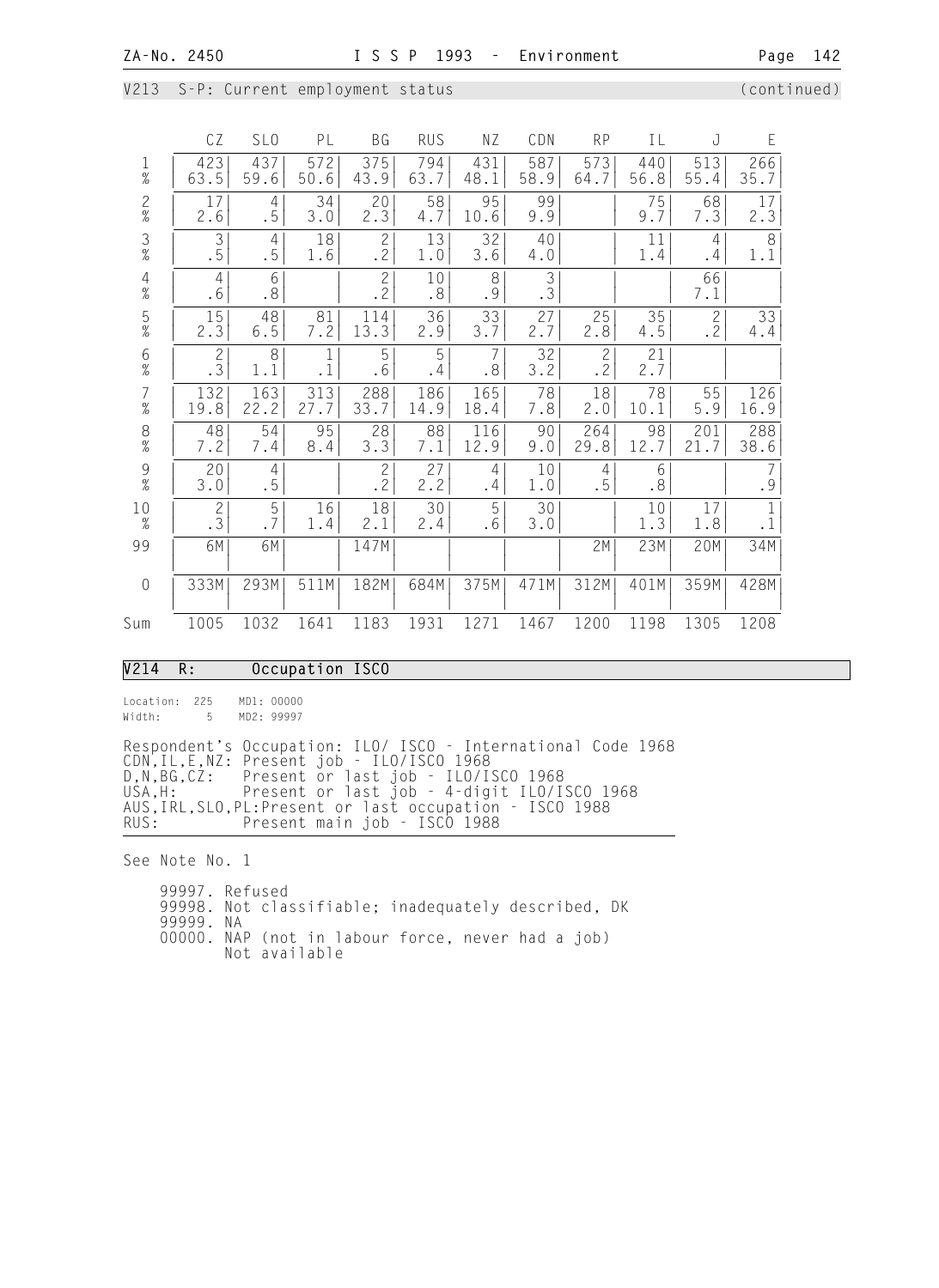#### V215 R: Occupation National specific

Location: 230 MD1: 00000 Width: 5 MD2: 99997

Respondent's Occupation: National specific occupation codes

AUS:Australian Occupation Codes ASCO GB: Standard Occupation Classification SOC USA:1980 U.S. occupational codes I: Italian occupation codes NL: Professional group N: Nordic Standard Classification of Occupations codes NSCO IL: 1-digit occ. code derived J: 1-digit classification of occupation RP: Occupation of respondent

See Note No. 1

 99997. Refused 99998. Not classifiable; inadequately described, DK 99999. NA 00000. NAP (not in labour force, never had a job); Not available

#### V216 S-P: Occupation ISCO

Location: 235 MD1: 00000 Width: 5 MD2: 99997

Spouse Occupation: ILO/ ISCO - International Code 1968 CDN,IL,E,NZ: Present job - ILO/ISCO 1968 D,N,BG,CZ: Present or last job - ILO/ISCO 1968 USA,H: Present or last job - 4-digit ILO/ISCO 1968 AUS,IRL,SLO,PL:Present or last occupation - ISCO 1988 Present main job - ISCO 1988

See Note No. 1

 99997. Refused 99998. Not classifiable; inadequately described, DK 99999. NA 00000. NAV; NAP (not married, no spouse, spouse not not in labour force, never had a job)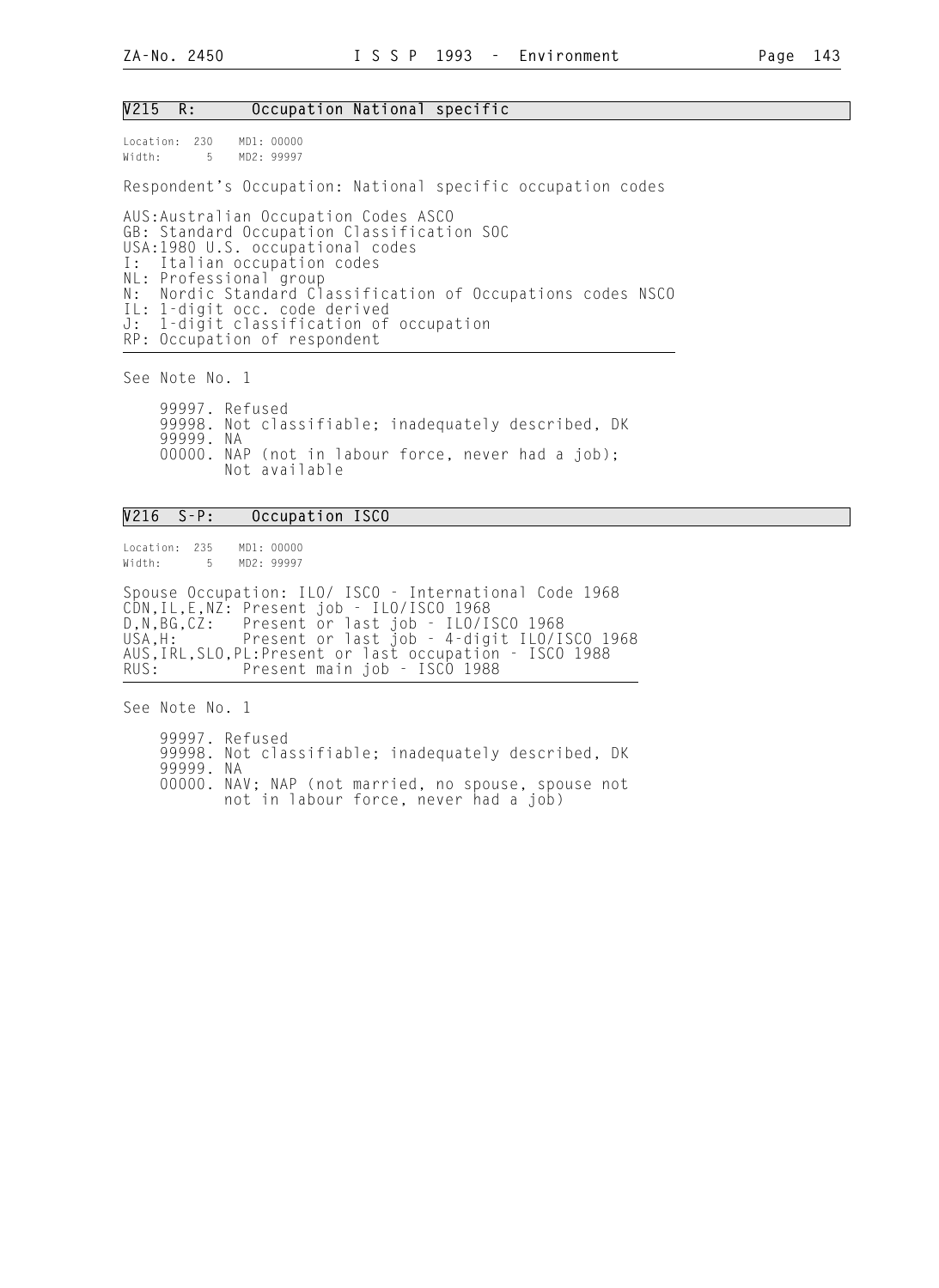#### V217 S-P: Occupation National specific

Location: 240 MD1: 00000 Width: 5 MD2: 99997

Spouse Occupation: National specific occupation codes

GB: Standard Occupation Classification SOC USA:1980 U.S. occupational codes<br>I: Italian occupation code Italian occupation code N: Nordic Standard Classification of Occupations codes NSCO IL: 1-digit occ. code derived J: 1-digit classification of occupation RP: Occupation of spouse

See Note No. 1

 99997. Refused 99998. Not classifiable; inadequately described, DK 99999. NA 00000. NAV; NAP (not married, no spouse, spouse not in labour force, never had a job)

#### V218 Mother: Occupation ISCO

Location: 245 MD1: 00000 Width: 5 MD2: 99997 Mother's occupation H: ISCO 1968 - 4-digit PL: ISCO 1988 - 4-digit

See Note No. 1

 99997. Refused 99998. Not classifiable; inadequately described, DK 99999. NA 00000. NAV; NAP (mother not gainfully occupied, never had a job, mother unknown)

#### V219 Father: Occupation ISCO

Location: 250 MD1: 00000 Width: 5 MD2: 99997

Father's occupation: When you were 16 years old, what was your father's main occupation

D, N, CZ, NZ: ISCO 1968<br>USA, H: ISCO 1968 USA, H: ISCO 1968 - 4-digit<br>AUS, PL: ISCO 1988 - 4-digit ISCO 1988 - 4-digit

See Note No. 1

 99997. Refused 99998. Not classifiable; inadequately described, DK 99999. NA 00000. NAV; NAP (father not gainfully occupied, never had a job, father unknown, dead)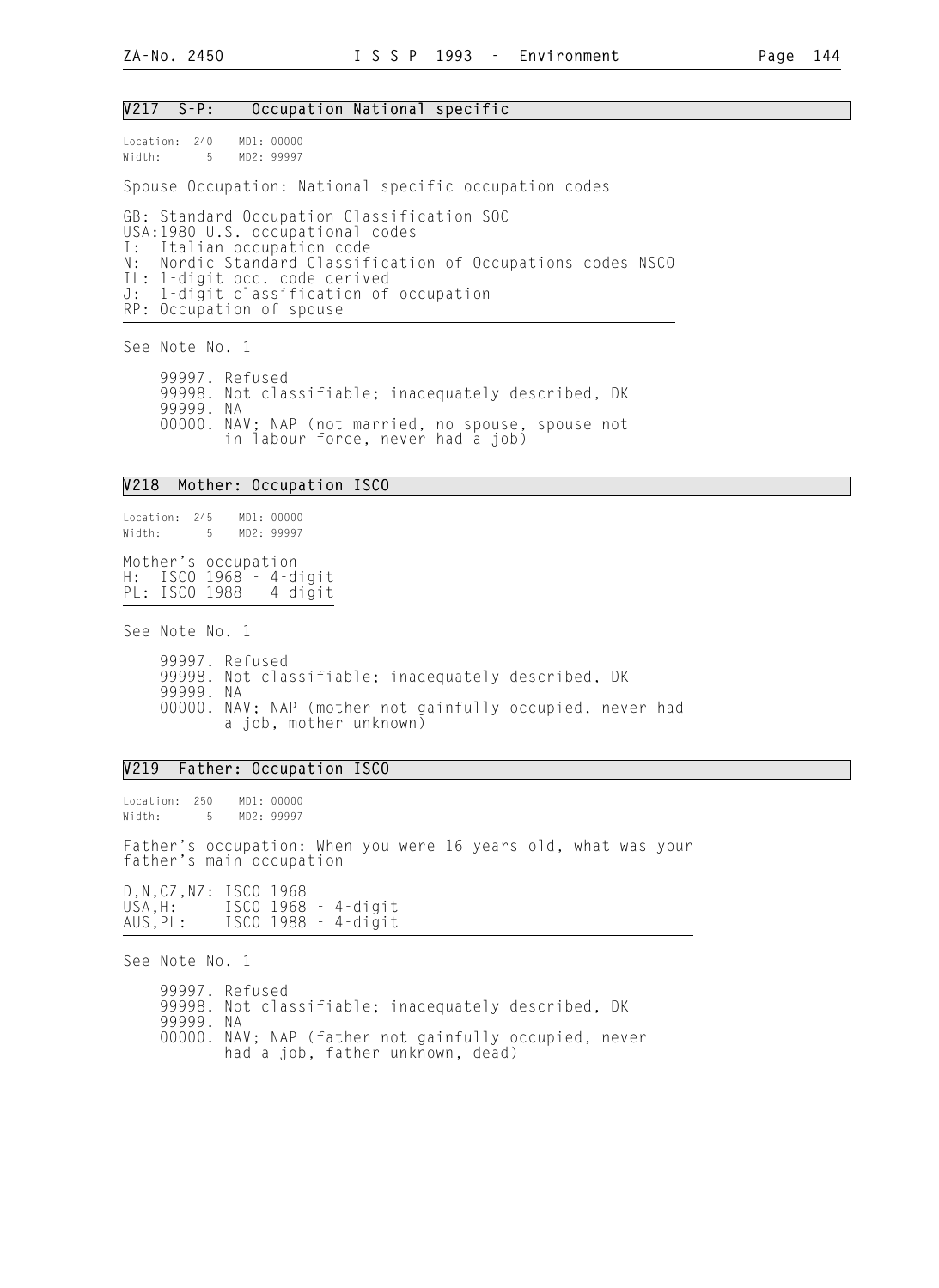| V220                       |             |                  |                                                                                                       |                                                                                                       |             | R: Working for privat - public sector                                                                                                                                                                                                                                                                   |             |              |             |             |             |
|----------------------------|-------------|------------------|-------------------------------------------------------------------------------------------------------|-------------------------------------------------------------------------------------------------------|-------------|---------------------------------------------------------------------------------------------------------------------------------------------------------------------------------------------------------------------------------------------------------------------------------------------------------|-------------|--------------|-------------|-------------|-------------|
| Location: 255<br>Width:    | $\sim$ 1    | MD1: 0<br>MD2: 8 |                                                                                                       |                                                                                                       |             |                                                                                                                                                                                                                                                                                                         |             |              |             |             |             |
| AUS:<br>job?<br>NL:<br>PL: |             |                  | Sector of employment                                                                                  |                                                                                                       |             | Private versus public sector: (If R works dependent) Do you<br>work at present or did you work in the public sector before?<br>Do you work for a private company or what?<br>GB, N: Which type of organisation do you work for in your main<br>What is/was the form of ownership of this place of work? |             |              |             |             |             |
|                            | N:<br>N :   |                  | 1. Works for government<br>H, NZ: Public sector<br>BG: Co-operative firm<br>3. Works for private firm | BG: State government agency<br>2. Works for publicly owned firm<br>GB: Nationalised industry, charity |             | N, SLO: Local, central government, public organisation<br>Charity, trust, + other public organisations<br>CZ: Cooperative, city or municipality enterprise<br>Personal company, limited company<br>6. NZ: Non-profit, charity, welfare Organisation                                                     |             |              |             |             |             |
|                            |             | 8. Self employed | H: Does not decide                                                                                    |                                                                                                       |             | 9. NA, don't know, can't choose, refused<br>0. NAV; NAP (unemployed, not in labour force, never had a<br>job, not in paid work, not working)                                                                                                                                                            |             |              |             |             |             |
|                            | AUS         | $D - W$          | $D - E$                                                                                               | GB                                                                                                    | NIRL        | <b>USA</b>                                                                                                                                                                                                                                                                                              | H           | $\mathbf{I}$ | IRL         | NL          | N.          |
| $\mathbf{1}$<br>$\%$       | 450<br>50.3 | 115<br>26.9      | 132<br>31.5                                                                                           | 275<br>25.6                                                                                           | 200<br>33.3 |                                                                                                                                                                                                                                                                                                         | 687<br>67.8 | 158<br>40.9  | 89<br>23.9  | 355<br>28.7 | 393<br>43.1 |
| $\frac{2}{\%}$             |             |                  |                                                                                                       | 48<br>4.5                                                                                             | 29<br>4.8   |                                                                                                                                                                                                                                                                                                         |             |              | 35<br>9.4   | 20<br>1.6   | 33<br>3.6   |
| $\frac{3}{\%}$             | 445<br>49.7 | 313<br>73.1      | 287<br>68.5                                                                                           | 752<br>70.0                                                                                           | 371<br>61.8 |                                                                                                                                                                                                                                                                                                         | 327<br>32.2 | 228<br>59.1  | 248<br>66.7 | 864<br>69.7 | 485<br>53.2 |
| $6\,$<br>$\%$              |             |                  |                                                                                                       |                                                                                                       |             |                                                                                                                                                                                                                                                                                                         |             |              |             |             |             |
| 8                          | 132M        | 67M              | 61M                                                                                                   | 139M                                                                                                  | 78M         |                                                                                                                                                                                                                                                                                                         | 56M         | 128M         | 117M        | 132M        |             |
| $\,9$                      | 173M        | 47M              | 27M                                                                                                   | 5M                                                                                                    | 2M          |                                                                                                                                                                                                                                                                                                         | 17M         | 5M           | 1 M         | 182M        | 54M         |
| $\,0\,$                    | 579M        | 472M             | 585M                                                                                                  | 42M                                                                                                   |             | 87M   1557M                                                                                                                                                                                                                                                                                             | 80M         | 481M         | 467M        | 299M        | 449M        |
| Sum                        | 1779        | 1014             | 1092                                                                                                  | 1261                                                                                                  | 767         | 1557                                                                                                                                                                                                                                                                                                    | 1167        | 1000         | 957         | 1852        | 1414        |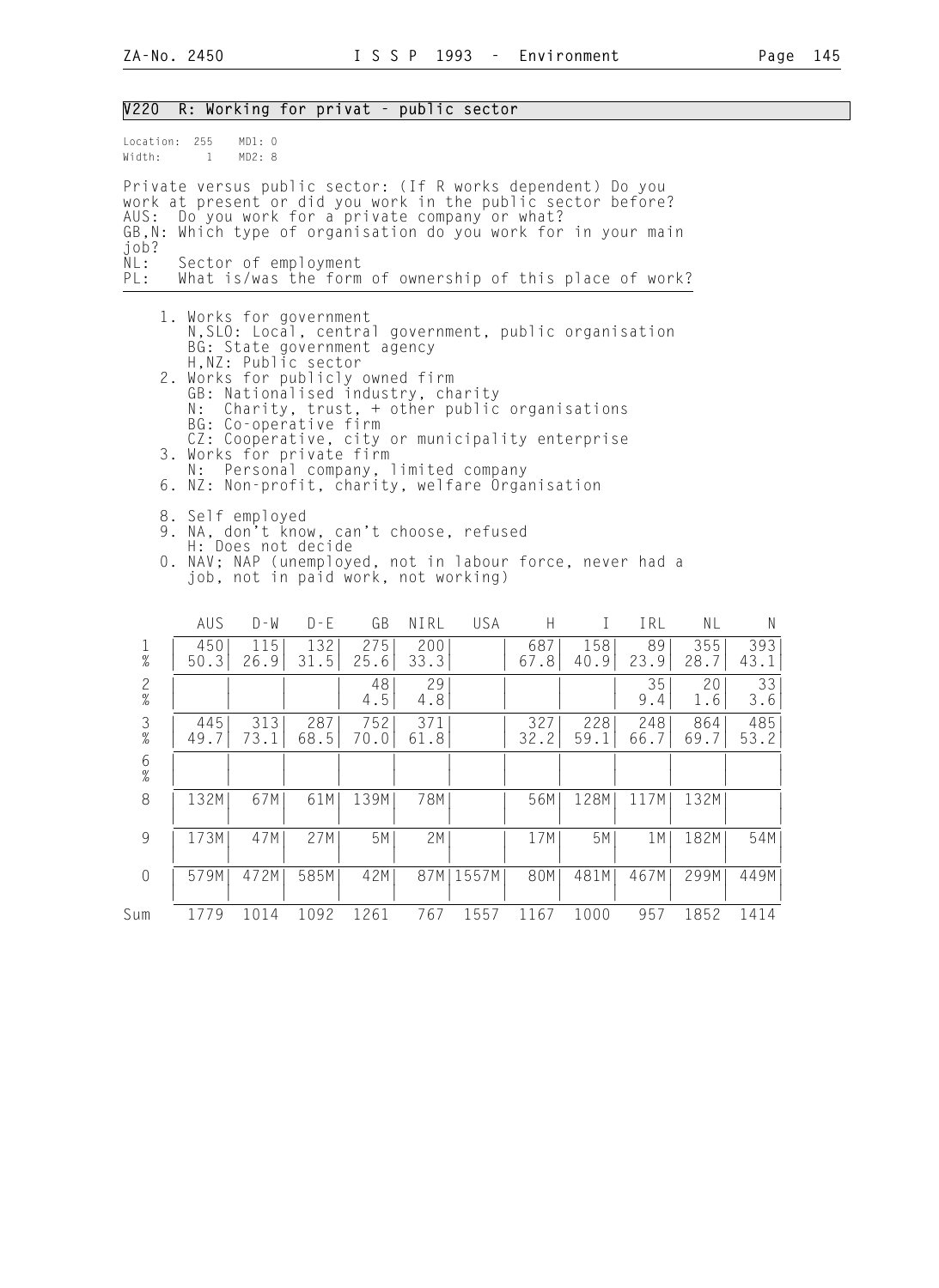V220 R: Working for privat - public sector (continued)

|                                       | CZ          | SL <sub>0</sub> | PL              | ВG          | <b>RUS</b>  | NZ.         | CDN         | <b>RP</b>      | ΙL          | J           | F           |
|---------------------------------------|-------------|-----------------|-----------------|-------------|-------------|-------------|-------------|----------------|-------------|-------------|-------------|
| $\frac{1}{\%}$                        | 108<br>20.4 | 340<br>41.4     | 444<br>67.7     | 378<br>74.7 | 892<br>70.4 | 157<br>27.2 | 298<br>32.1 | 51<br>.8<br>17 | 150<br>24.4 | 67<br>11    | 54<br>12.7  |
| $\frac{2}{\%}$                        | 261<br>49.2 | 373<br>45.4     | 73<br>11        | 20<br>4.0   | 352<br>27.8 | 90<br>15.6  | 184<br>19.8 |                | 172<br>27.9 |             | 37<br>8.7   |
| $\frac{3}{8}$                         | 161<br>30.4 | 109<br>13.3     | 139<br>2<br>21. | 108<br>21.3 | 23<br>1.8   | 298<br>51.6 | 445<br>48.0 | 235<br>82.2    | 282<br>45.8 | 539<br>88.9 | 335<br>78.6 |
| $\begin{array}{c} 6 \\ 9 \end{array}$ |             |                 |                 |             |             | 32<br>5.5   |             |                | 12<br>1.9   |             |             |
| 8                                     | 72M         | 39M             | 142M            | 22M         | 29M         | 161M        |             | 423M           | 77M         | 245M        | 102M        |
| 9                                     | <b>8M</b>   | 25M             | 5M              |             | 7 M         | 105M        | 92M         |                | 36M         | 12M         | 40M         |
| $\overline{0}$                        | 395M        | 146M            | 838M            | 655M        | 628M        | 428M        | 448M        | 491M           | 469M        | 442M        | 640M        |
| Sum                                   | 1005        | 1032            | 1641            | 1183        | 1931        | 1271        | 1467        | 1200           | 1198        | 1305        | 1208        |

#### V221 R: Self-employed I

Location: 256 MD1: 0<br>Width: 1 MD2: 9  $Width: 1$ 

In your (main) job are you an employee or self-employed?

1. Self employed (with/without employees)

N,NL,J: incl. family members + free lance

2. Works for someone else

9. NA, DK, refused

 0. NAP (unemployed, not in labour force, never had a job, not in paid work, not working)

|                        | AUS         | $D - W$     | $  \cdot  $ | GB              | NIRL        | USA          |             |             | Irl        | ΝL           | Ν           |
|------------------------|-------------|-------------|-------------|-----------------|-------------|--------------|-------------|-------------|------------|--------------|-------------|
| $\%$                   | 132<br>12.9 | 67<br>13.3  | 61<br>12.6  | 139<br>11.<br>4 | 78<br>11.5  | 183<br>12.4  | 55<br>5.1   | 128<br>24.9 | 11<br>23.9 | 132<br>9.6   | 115<br>12.2 |
| $\overline{c}$<br>$\%$ | 895<br>87.1 | 435<br>86.7 | 424<br>87.4 | ' 5<br>88.6     | 600<br>88.5 | 1290<br>87.6 | 028<br>94.9 | 386<br>75.1 | 37<br>76   | L239<br>90.4 | 825<br>87.8 |
| 9                      | 173M        | 40M         | 22M         | 5M              | 2M          | 9M           |             | 5M          |            | 182M         | 25M         |
| $\left( \right)$       | 579M        | 472M        | 585M        | 42M             | 87M         | 75M          | 84M         | 481M        | 467M       | 299M         | 449M        |
| Sum                    |             |             | 1092        | 1261            | 767         | 1557         | 1167        | 1000        | 957        | 1852         | 1414        |

|                | CΖ          | SLO                    | РL          | ВG          | RUS          | ΝZ          | CDN         | <b>RP</b>    | TΙ          |             |             |
|----------------|-------------|------------------------|-------------|-------------|--------------|-------------|-------------|--------------|-------------|-------------|-------------|
| $\frac{1}{\%}$ | 72<br>11.8  | 62<br>8.6 <sup>1</sup> | 142<br>17.8 | 70<br>13.8  | 29<br>2.2    | 161<br>21.8 | 181<br>20.6 | 4231<br>59.7 | 11.1        | 245<br>28.8 | 101<br>17.8 |
| 2<br>$\%$      | 536<br>88.2 | 656<br>91.4            | 656<br>82.2 | 438<br>86.2 | 1267<br>97.8 | 577<br>78.2 | 696<br>79.4 | 285<br>40.3  | 616<br>88.9 | 606<br>71.2 | 465<br>82.2 |
| 9              | 2M          | 70M                    | 5M          | 9M          | 7 M          | 105M        | 142M        |              | 36M         | 12M         | 2M          |
| $\left($       | 395M        | 244MI                  | 838M        | 666M        | 628M         | 428M        | 448M        | 492M         | 469M        | 442M        | 640M        |
| Sum            | 1005        | 032                    | 1641        | 1183        | 1931         |             | 467         | 1200         | 98<br>11    | 1305        | 1208        |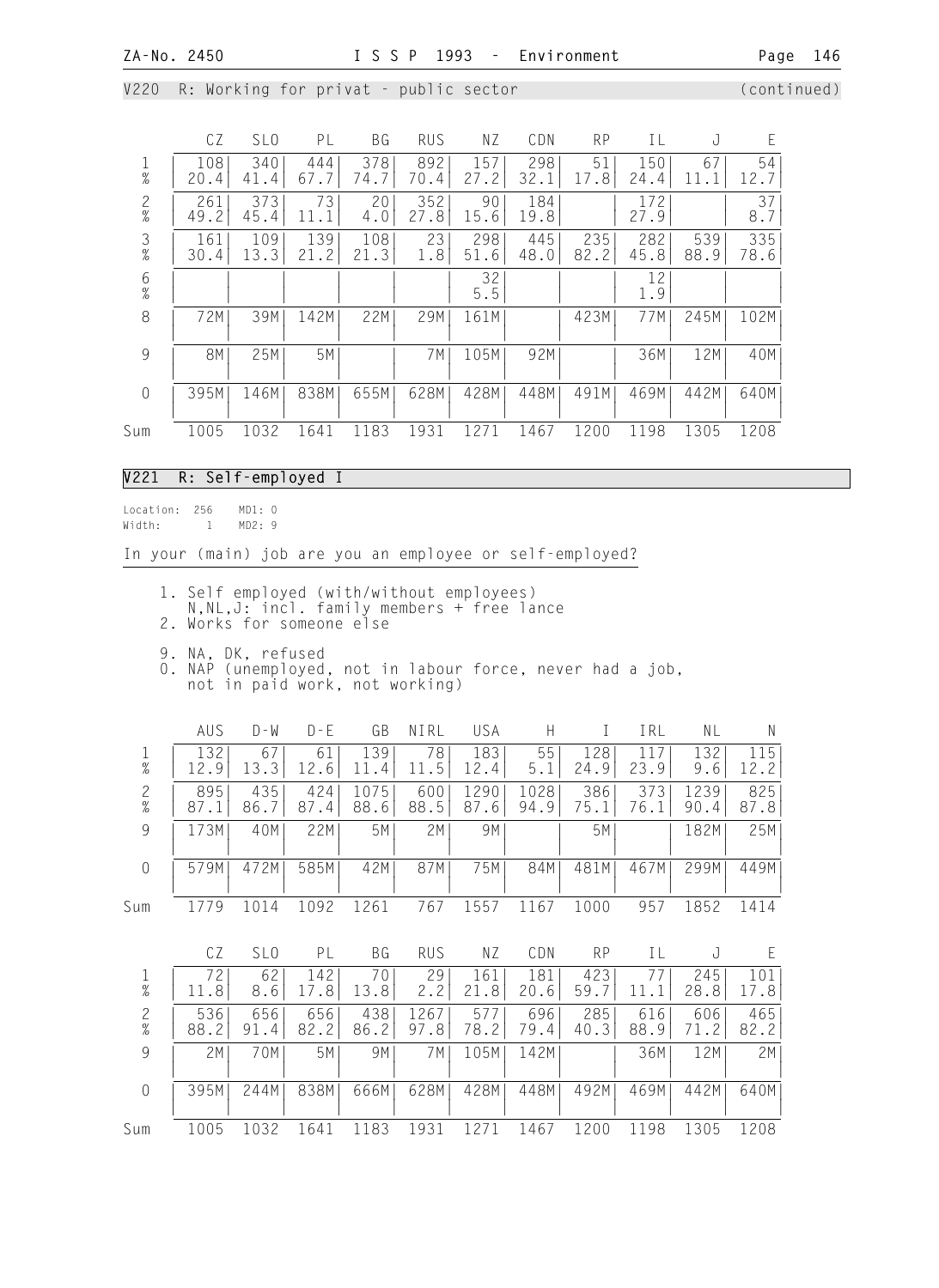#### V222 R: Self-employed II - how many employ

Location: 257 MD1: 0000 Width: 4 MD2: 9998

(If self-employed) Do you have any employees, how many?

 0001. 1 employee 0009. J,I:up to 9 employees 0010. I: 10 + more employees 0024. GB: up to 24 employees 0025. GB: 25 or more employees 0029. J: 10-29 employees 0099. J: 30-99 employees 0100. 100 employees 1000. 1000 employees 9996. No employee 9999. NA, don't know 0000. NAV, NAP (none, never had a job (Code 2,0 in V221), not in labour force, not self-employed)

#### V223 S-P: Self-employed I

Location: 261 MD1: 0 Width: 1 MD2: 9

Spouse: Self employed - present or last (main) job

- 1. Self employed (with/without employees)
- 2. Works for someone else
- 9. NA, don't know
- 0. NAV, NAP (not married, no partner; spouse/ partner never had a job, not in labour force)

|                | AUS         | $D - W$                      | $D - E$     | GB                                           | NIRL       | USA         | H    |                                       | IRL  | NL            | N    |
|----------------|-------------|------------------------------|-------------|----------------------------------------------|------------|-------------|------|---------------------------------------|------|---------------|------|
| $\frac{1}{\%}$ | 207<br>21.5 |                              |             |                                              |            | 121<br>15.2 |      |                                       |      |               |      |
| $\frac{2}{\%}$ | 758<br>78.5 |                              |             |                                              |            | 677<br>84.8 |      |                                       |      |               |      |
| 9              | 430M        |                              |             |                                              |            | 7 M         |      |                                       |      |               |      |
| $\mathbf 0$    |             | 384M   1014M   1092M   1261M |             |                                              | 767M       | 752M        |      | 1167M   1000M                         | 957M | 1852M   1414M |      |
| Sum            | 1779        | 1014                         | 1092        | 1261                                         | 767        | 1557        | 1167 | 1000                                  | 957  | 1852          | 1414 |
|                | CZ          | SL <sub>0</sub>              | PL          | BG                                           | <b>RUS</b> | ΝZ          | CDN  | <b>RP</b>                             | IL   | J             | E    |
| $\frac{1}{\%}$ | 51<br>11.4  |                              | 130<br>20.9 |                                              |            |             |      |                                       |      |               |      |
| $\frac{2}{\%}$ | 396<br>88.6 |                              | 492<br>79.1 |                                              |            |             |      |                                       |      |               |      |
| 9              | 4M          |                              | 2M          |                                              |            |             |      |                                       |      |               |      |
| $\sqrt{a}$     |             |                              |             | 554M   1032M   1017M   1183M   1931M   1271M |            |             |      | 1467M   1200M   1198M   1305M   1208M |      |               |      |

Sum 1005 1032 1641 1183 1931 1271 1467 1200 1198 1305 1208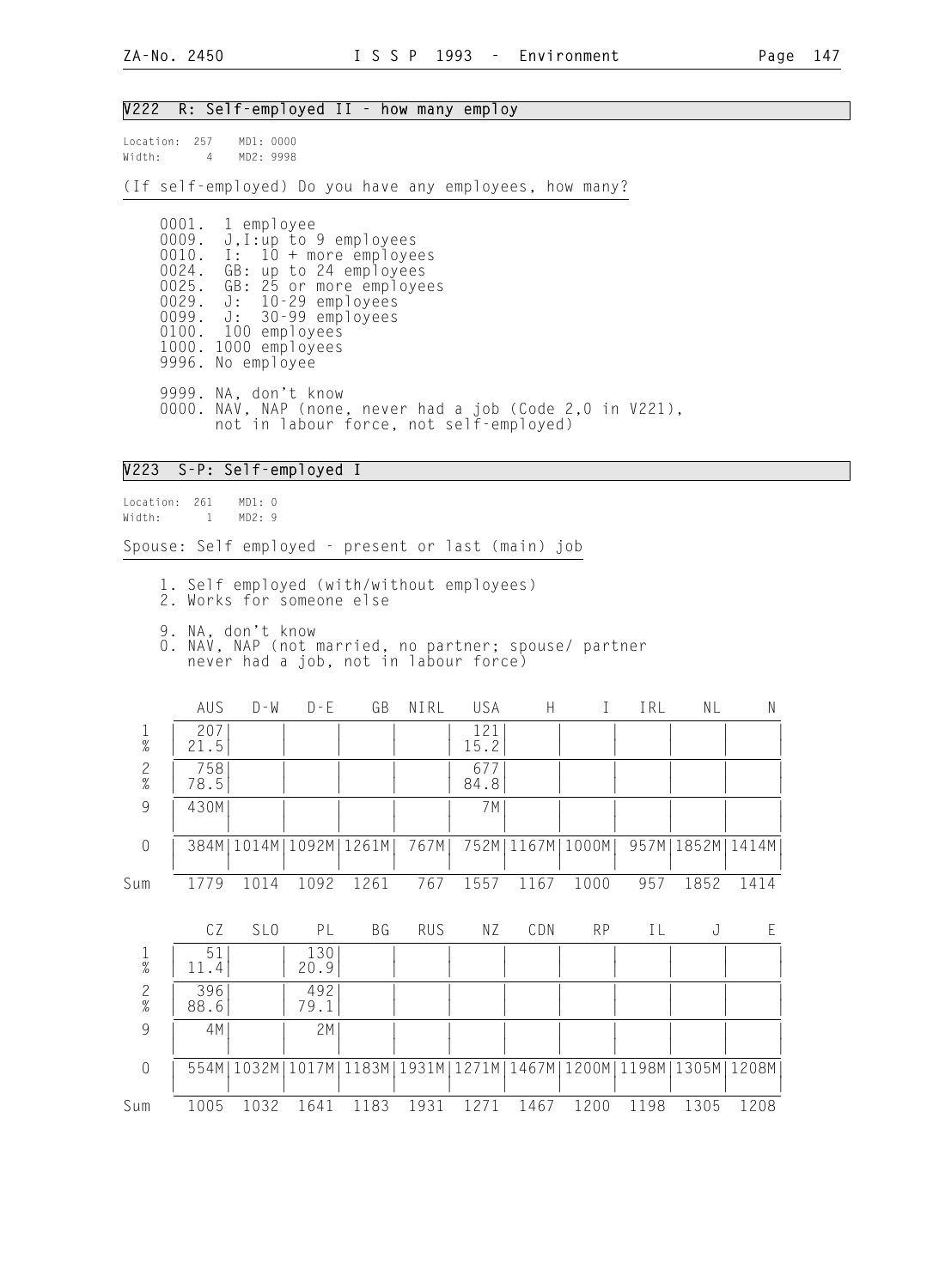#### V224 R: Hours worked weekly

Location: 262 MD1: 00 Width: 2 MD2: 97 Hours worked weekly AUS: How many hours did you work last week, how many hours do you usually work a week?<br>D: How many hours per week do How many hours per week do you normally work in your main job, including overtime?<br>GB: (If in paid work, employee an (If in paid work, employee and self-employed) How many hours a week do you normally work in your main job? USA: How many hours did you work last week, how many hours do you usually work a week, at all jobs? I,N: (If in paid work) How many hours per week do you work normally in your main job, including overtime but excluding the time you need to get to your workplace and back home? (not housewife (man) or home duties)? CZ: How many hours do you usually work a week, include your second jobs, other entrepreneurial activities?<br>PL: On the average, how many hours a week do you w On the average, how many hours a week do you work at all jobs? RP: In total, how many hours a week do you work? NZ,CDN: How many hours, on average, do you usually work in a normal week? 01. One hour .. .. 85. J: 99 hours 96. 96 and more 97. Refused 98. Don't know, can't say 99. NA 00. NAP (not in paid work, never had a job, unemployed,

not in labour force)

Categories

 01. Up to 10 hours 02. 11 - 20 hours 03. 21 - 30 hours<br>04. 31 - 35 hours 04. 31 - 35 hours<br>05. 36 - 40 hours 05. 36 - 40 hours<br>06. 41 - 50 hours 06. 41 - 50 hours 07. 51 - 60 hours 08. more than 60 hours 97. Refused

 98. Don't know 99. No answer 00. NAV; NAP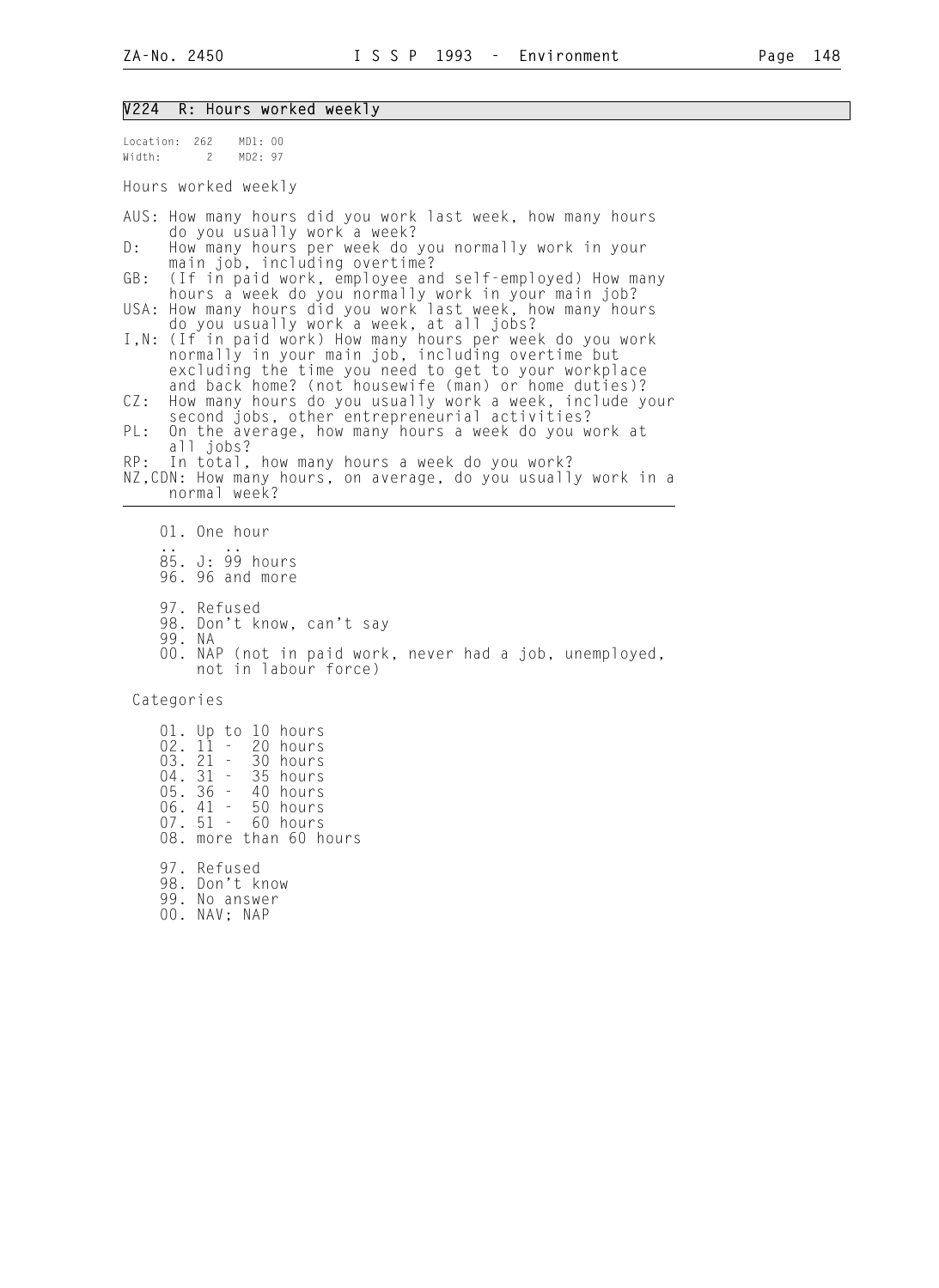# V224 R: Hours worked weekly (continued)

|                                            | AUS           | $D - W$         | $D - E$     | GB                    | NIRL                 | USA         | H                    | $\mathbf I$             | IRL         | NL          | N                      |
|--------------------------------------------|---------------|-----------------|-------------|-----------------------|----------------------|-------------|----------------------|-------------------------|-------------|-------------|------------------------|
| $\frac{1}{\%}$                             | 72<br>6.4     | 1<br>.2         | 3<br>.6     | 18<br>3.1             | 12<br>3.6            | 29<br>3.0   | 449<br>42.0          | 8<br>1.6                | 4<br>.8     | 105<br>11.5 | 61<br>6.7              |
| $\frac{2}{\%}$                             | 118<br>10.4   | 51<br>10.3      | 5<br>1.1    | 63<br>10.9            | 32<br>9.6            | 72<br>7.4   | 220<br>20.6          | 35<br>$6.8\,$           | 24<br>5.0   | 141<br>15.5 | 83<br>9.1              |
| $\frac{3}{8}$                              | 92<br>8.1     | 31<br>6.3       | 24<br>5.1   | 53<br>9.2             | 26<br>7.8            | 80<br>8.2   | 242<br>22.6          | 39<br>7.6               | 33<br>6.9   | 74<br>8.1   | 86<br>9.4              |
| $\frac{4}{\%}$                             | 46<br>4.1     | 17<br>3.4       | 13<br>2.8   | 96<br>16.6            | 78<br>23.3           | 49<br>5.0   | 68<br>6.4            | 33<br>6.4               | 23<br>4.8   | 56<br>6.1   | 48<br>5.3              |
| $\frac{5}{\%}$                             | 467<br>41.3   | 275<br>55.7     | 237<br>50.2 | 171<br>29.6           | 106<br>$31.6\,$      | 331<br>34.1 | 57<br>5.3            | 232<br>45.3             | 216<br>45.4 | 441<br>48.4 | 405<br>44.5            |
| $6\%$                                      | 208<br>18.4   | 90<br>18.2      | 143<br>30.3 | 104<br>18.0           | 51<br>15.2           | 221<br>22.7 | 31<br>2.9            | 125<br>24.4             | 96<br>20.2  | 46<br>5.0   | 172<br>18.9            |
| $\begin{array}{c} 7 \\ \% \end{array}$     | 32<br>2.8     | 6<br>1.2        | 16<br>3.4   | 41<br>7.1             | 13<br>3.9            | 72<br>7.4   | $\mathfrak{Z}$<br>.3 | 19<br>3.7               | 10<br>2.1   | $10$<br>1.1 | 12<br>1.3              |
| $\frac{8}{\%}$                             | 95<br>8.4     | 23<br>4.7       | 31<br>6.6   | 32<br>$5.5\,$         | 17<br>5.1            | 118<br>12.1 |                      | 21<br>4.1               | 70<br>14.7  | 39<br>4.3   | 44<br>4.8              |
| 97                                         |               |                 |             | 13M                   |                      |             |                      |                         |             |             |                        |
| 98                                         |               |                 |             |                       |                      | 2M          |                      |                         |             |             |                        |
| 99                                         | 110M          | 48M             | 35M         | 1M                    |                      | 8M          |                      | 7M                      | 14M         | 12M         | 54M                    |
| $\mathbf 0$                                | 539M          | 472M            | 585M        | 669M                  | 432M                 | 575M        | 97M                  | 481M                    | 467M        | 928M        | 449M                   |
| Sum                                        | 1779          | 1014            | 1092        | 1261                  | 767                  | 1557        | 1167                 | 1000                    | 957         | 1852        | 1414                   |
|                                            | CZ            | SL <sub>0</sub> | PL          | <b>BG</b>             | <b>RUS</b>           | ΝZ          | CDN                  | <b>RP</b>               | IL          | J           | E                      |
| $\frac{1}{\%}$                             | 19<br>3.1     | 9<br>1.6        | 7<br>.9     | $\overline{7}$<br>1.4 | $\mathfrak{Z}$<br>.3 | 31<br>4.2   | 23<br>2.5            | $\overline{34}$<br>5.0  | 19<br>2.9   | 25<br>2.9   | 17<br>3.6              |
| $\frac{2}{\%}$                             | 14<br>2.3     | 12<br>2.1       | 31<br>3.9   | 13<br>2.7             | 35<br>3.1            | 68<br>9.2   | 72<br>7.9            | 51<br>7.5               | 59<br>8.9   | 34<br>4.0   | 22<br>4.7              |
| $\frac{3}{\%}$                             | 31<br>$5.0\,$ | 7<br>1.2        | 53<br>6.7   | 20                    | 63                   | 62          | 92                   | 96                      | 93          | 67          | 28                     |
| $\overline{4}$<br>$\%$                     | 9             |                 |             | 4.1                   | 5.6                  | 8.4         | 10.1                 | 14.2                    | 14.0        | 7.9         | 5.9                    |
| $\frac{5}{\%}$                             | 1.5           | 19<br>3.3       | 12<br>1.5   | 34<br>$7 \, . \, 0$   | 120<br>10.7          | 34<br>4.6   | 118<br>13.0          | $\overline{3}$ 2<br>4.7 | 52<br>7.8   | 39<br>4.6   | $\overline{32}$<br>6.8 |
|                                            | 115<br>18.7   | 273<br>47.9     | 217<br>27.4 | 281<br>57.6           | 610<br>54.6          | 235<br>31.8 | 361<br>39.7          | 76<br>11.2              | 115<br>17.3 | 167<br>19.7 | 280<br>59.4            |
| $6\%$                                      | 310<br>50.3   | 189<br>33.2     | 295<br>37.3 | 88<br>18.0            | 231<br>20.7          | 203<br>27.5 | 167<br>18.4          | 189<br>28.0             | 237<br>35.7 | 338<br>39.8 | 65<br>13.8             |
| $\begin{array}{c} 7 \\ \gamma \end{array}$ | 25<br>4.1     | 11<br>1.9       | 26<br>3.3   | 9<br>1.8              | 12<br>1.1            | 34<br>4.6   | 21<br>2.3            | 112<br>16.6             | 27<br>4.1   | 70<br>8.2   | 5<br>1.1               |
| $\,8\,$<br>$\%$                            | 93<br>15.1    | 50<br>8.8       | 150<br>19.0 | 36<br>7.4             | 43<br>3.8            | 72<br>9.7   | 56<br>6.2            | 86<br>12.7              | 62<br>9.3   | 109<br>12.8 | 22<br>4.7              |
| 97                                         | 1 M           |                 |             |                       | 58M                  |             | 63M                  |                         | 30M         | 2M          | 7M                     |
| 98                                         | 20M           | 21M             | 9M          | 14M                   | 127M                 | 1 M         |                      | 33M                     | <b>8M</b>   |             | 56M                    |
| 99                                         | 36M           | 35M             | 3M          | 16M                   | 1M                   | 99M         |                      |                         | 27M         | 12M         | 34M                    |
| $\theta$                                   | 332M          | 406M            | 838M        | 665M                  | 628M                 | 432M        | 494M                 | 491M                    | 469M        | 442M        | 640M                   |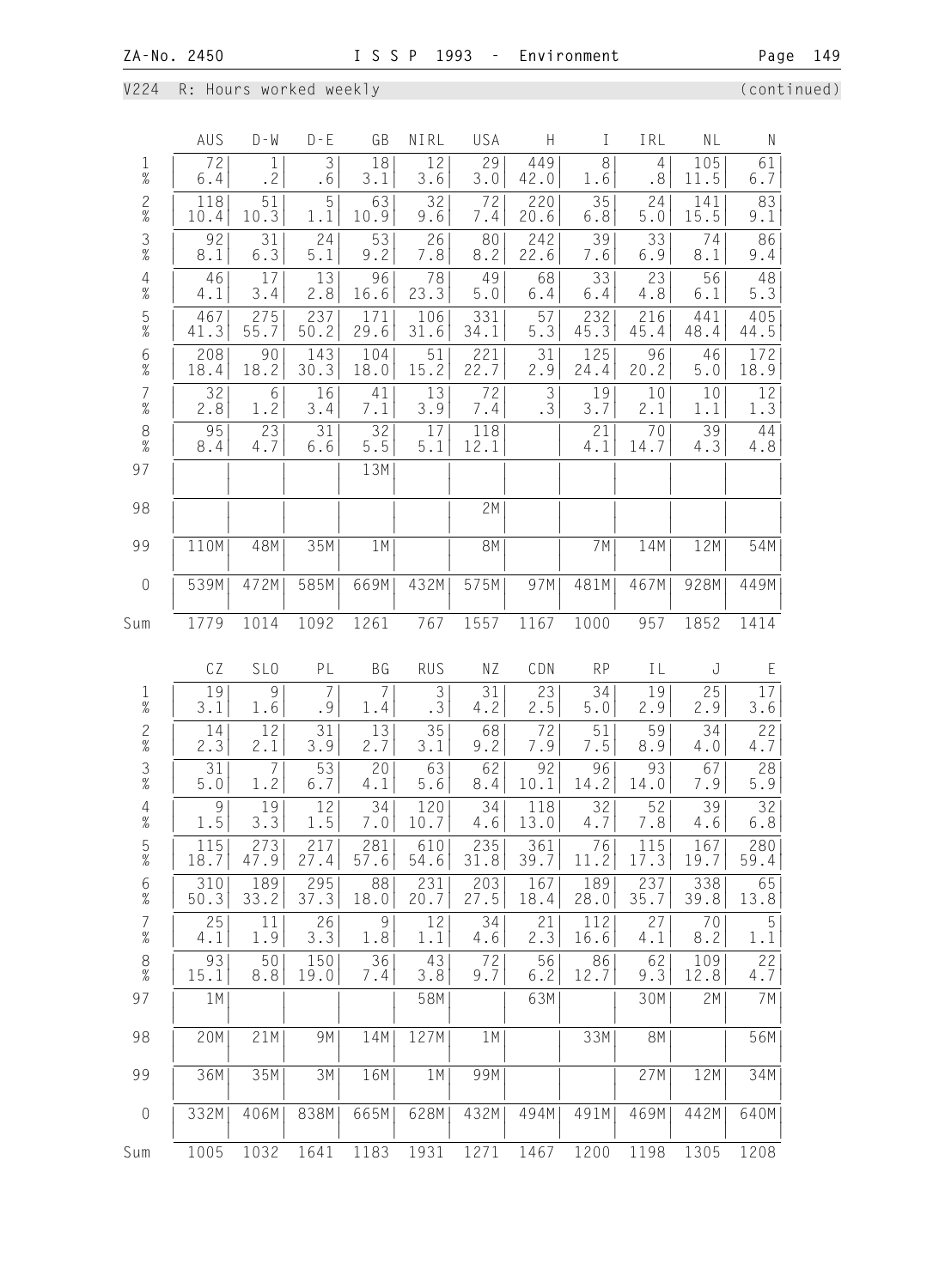| V225                    |                                                                                                                                                                                                                                   | R: Supervise I      |                         |             |             |             |             |             |             |             |             |  |
|-------------------------|-----------------------------------------------------------------------------------------------------------------------------------------------------------------------------------------------------------------------------------|---------------------|-------------------------|-------------|-------------|-------------|-------------|-------------|-------------|-------------|-------------|--|
| Location: 264<br>Width: | $\mathbf{1}$                                                                                                                                                                                                                      | MD1: 0<br>MD2:7     |                         |             |             |             |             |             |             |             |             |  |
|                         | In your main job, do you supervise anyone or are you directly<br>responsible for the work of other people?                                                                                                                        |                     |                         |             |             |             |             |             |             |             |             |  |
|                         | AUS: On your job, do you supervise anyone who is directly                                                                                                                                                                         |                     |                         |             |             |             |             |             |             |             |             |  |
| Η:<br>CZ:               | responsible to you?<br>Does R supervise others or not?<br>SLO: What is (was) your position at working place?<br>Do (did) you have subordinates in your main employment?<br>USA, PL: Do you supervise the work of other employees? |                     |                         |             |             |             |             |             |             |             |             |  |
|                         | 1. Yes, supervise others at work<br>2. No, do not supervise                                                                                                                                                                       |                     |                         |             |             |             |             |             |             |             |             |  |
|                         | 7. Refused<br>8. Don't know<br>9. NA                                                                                                                                                                                              |                     |                         |             |             |             |             |             |             |             |             |  |
|                         | 0. NAV, NAP (unemployed, not ion labour force, never                                                                                                                                                                              |                     | had a job, not working) |             |             |             |             |             |             |             |             |  |
|                         | AUS                                                                                                                                                                                                                               | $D - W$             | $D - E$                 | GB          | NIRL        | USA         | H.          | $\bf{I}$    | IRL         | NL          | N           |  |
| $\mathbf{1}$<br>$\%$    | 620<br>43.4                                                                                                                                                                                                                       |                     |                         | 467<br>38.5 | 228<br>33.7 | 320<br>43.7 | 162<br>15.1 | 150<br>29.2 | 219<br>25.4 | 446<br>31.8 | 377<br>41.0 |  |
| $\frac{2}{\%}$          | 809<br>56.6                                                                                                                                                                                                                       |                     |                         | 746<br>61.5 | 449<br>66.3 | 413<br>56.3 | 914<br>84.9 | 364<br>70.8 | 644<br>74.6 | 956<br>68.2 | 543<br>59.0 |  |
| $\overline{7}$          |                                                                                                                                                                                                                                   |                     |                         |             |             |             |             |             |             |             |             |  |
| 8                       |                                                                                                                                                                                                                                   |                     |                         |             | 1 M         | 4M          |             |             |             |             |             |  |
| 9                       | 339M                                                                                                                                                                                                                              |                     |                         | 7M          | 2M          | 10M         |             | 5M          |             | 151M        | 45M         |  |
| $\theta$                |                                                                                                                                                                                                                                   | 11M   1014M   1092M |                         | 41M         | 87M         | 810M        | 91M         | 481M        | 94M         | 299M        | 449M        |  |
| Sum                     | 1779                                                                                                                                                                                                                              | 1014                | 1092                    | 1261        | 767         | 1557        | 1167        | 1000        | 957         | 1852        | 1414        |  |
|                         | CZ                                                                                                                                                                                                                                | SL <sub>0</sub>     | PL                      | BG          | <b>RUS</b>  | NZ          | CDN         | <b>RP</b>   | IL          | J           | E           |  |
| $\mathbf 1$<br>$\%$     | 241<br>25.9                                                                                                                                                                                                                       | 227<br>26.7         | 227<br>28.5             | 146<br>23.2 | 332<br>26.1 | 329<br>42.1 | 457<br>45.4 | 84<br>11.8  | 253<br>37.6 | 225<br>26.4 | 113<br>21.0 |  |
| $\frac{2}{\%}$          | 691<br>74.1                                                                                                                                                                                                                       | 622<br>73.3         | 570<br>71.5             | 483<br>76.8 | 938<br>73.9 | 453<br>57.9 | 549<br>54.6 | 625<br>88.2 | 419<br>62.4 | 626<br>73.6 | 425<br>79.0 |  |
| $\overline{7}$          |                                                                                                                                                                                                                                   |                     |                         |             | 21M         |             | 19M         |             | 6M          | 2M          | 1M          |  |
| 8                       |                                                                                                                                                                                                                                   | 7 M                 |                         |             | 8M          |             |             |             | 13M         |             | 1M          |  |
| $\mathcal G$            | 73M                                                                                                                                                                                                                               | 29M                 | 6M                      |             | 4M          | 61M         |             |             | 38M         | 10M         | 28M         |  |
| $\mathbf 0$             |                                                                                                                                                                                                                                   | 147M                | 838M                    | 554M        | 628M        | 428M        | 442M        | 491M        | 469M        | 442M        | 640M        |  |
| Sum                     | 1005                                                                                                                                                                                                                              | 1032                | 1641                    | 1183        | 1931        | 1271        | 1467        | 1200        | 1198        | 1305        | 1208        |  |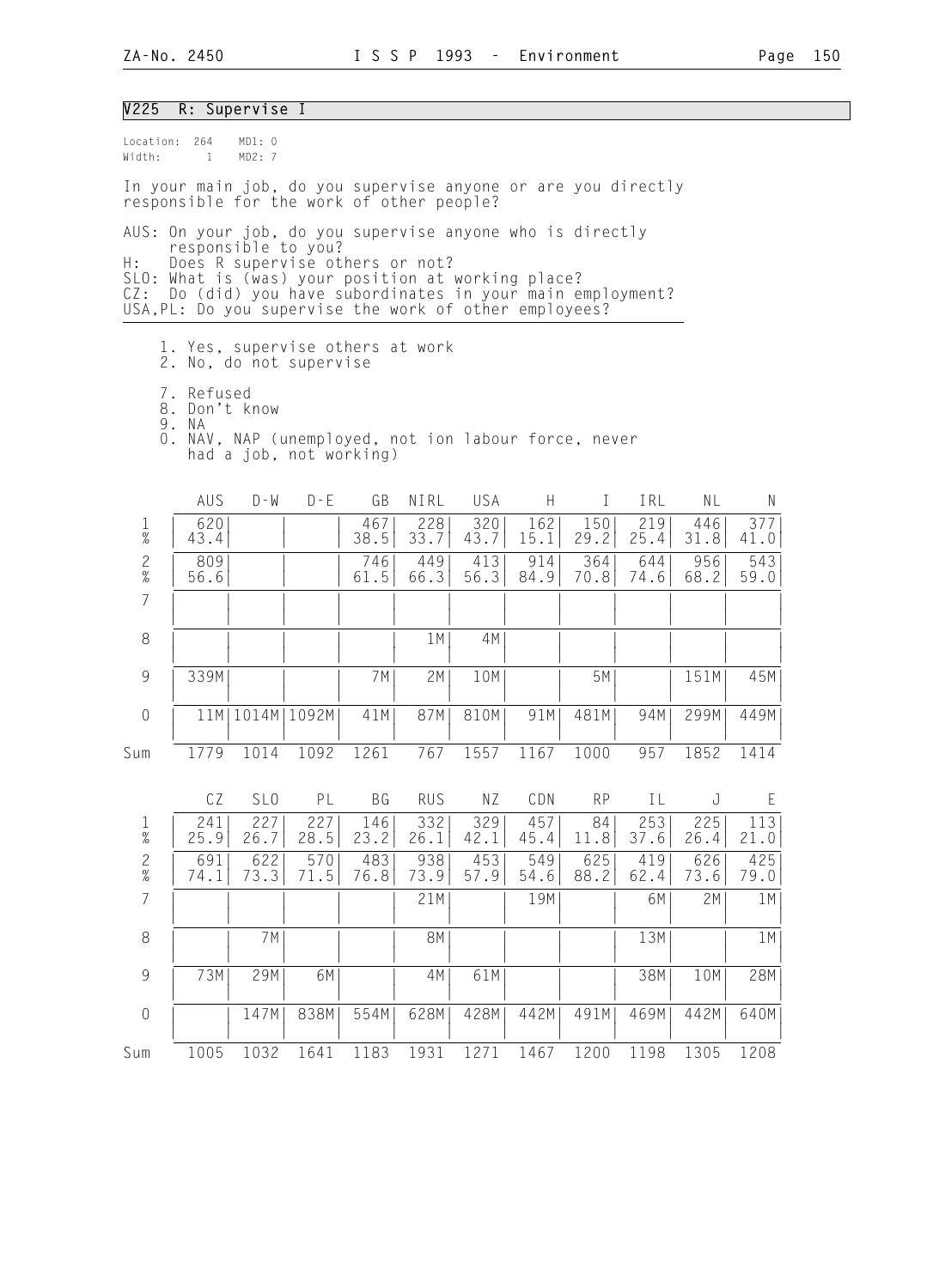#### V226 R: Supervise II - how many people

Location: 265 MD1: 0000<br>Width: 4 MD2: 9997 4 MD2: 9997

(If R supervises other people) How many people? CZ: How many subordinates do (did) you have, if any?

 0001. 1 person 0100. 100 persons 1000. 1000 persons 9996. More than 1000 persons 9997. Refused 9998. Don't know 9999. NA 0000. NAV, NAP (codes 2,0 in V225)

## V227 Size of workplace

Location: 269 MD1: 0000 Width: 4 MD2: 9997

Size of workplace: (If respondent is employed by someone else) About how many people work at the location where you work? (Count part-time as well as full-time employees in all areas, departments in buildings.)

AUS: About how many other people usually work for the company as full-time paid employees not including yourself?

 0001. 1 person 0002. PL: 1-2 person 0004. PL: 3-4 person 0009. PL: 5-9 person 0010. GB: up to 10 0024. GB,Pl: 10-24 0099. GB, P1: 25-99 0100. 100 persons 0499. GB,Pl: 100-499 0500. GB,Pl: 500 or more 1000. 1000 persons 9990. CDN: 9999+more 9996. More than 1000 persons 9997. Refused 9998. Don't know

9999. NA

0000. NAV, NAP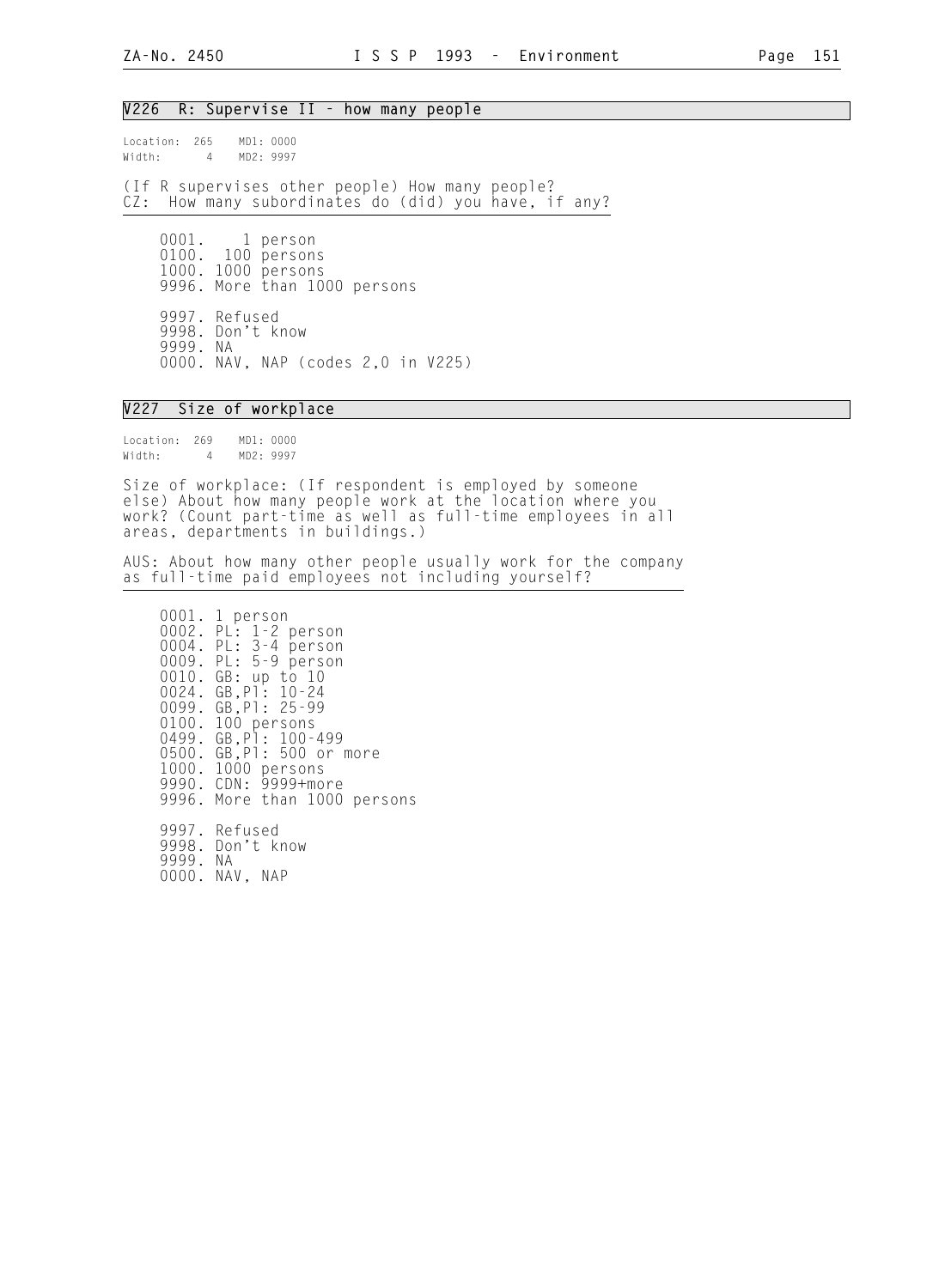| V228                                     |                                                                                                                                                                                  |                     |               |                      | R: Unemployment I: unempl last years                    |             |                      |           |      |                                       |      |
|------------------------------------------|----------------------------------------------------------------------------------------------------------------------------------------------------------------------------------|---------------------|---------------|----------------------|---------------------------------------------------------|-------------|----------------------|-----------|------|---------------------------------------|------|
| Location: 273<br>Width:                  | $\mathbf{1}$                                                                                                                                                                     | MD1: 0<br>MD2: 9    |               |                      |                                                         |             |                      |           |      |                                       |      |
|                                          | Unemployment I:<br>During the last 10 (or 5) years have you ever been unemployed?<br>AUS: In the last 12 month were there any weeks you were<br>unemployed and looking for work? |                     |               |                      |                                                         |             |                      |           |      |                                       |      |
|                                          | 1. Yes<br>2. No                                                                                                                                                                  |                     |               |                      |                                                         |             |                      |           |      |                                       |      |
|                                          | 9. NA                                                                                                                                                                            | a job, not working) |               |                      | 0. NAV, NAP (unemployed, not in labour force, never had |             |                      |           |      |                                       |      |
|                                          | AUS                                                                                                                                                                              | $D - W$             | $D - E$       | GB                   | NIRL                                                    | USA         | H                    | $\bf I$   | IRL  | NL                                    | N    |
| $\mathbf{1}$<br>$\overline{\mathcal{U}}$ | 110<br>6.2                                                                                                                                                                       |                     |               | 121<br>20.5          | 49<br>14.6                                              | 331<br>32.3 |                      |           |      |                                       |      |
| $\mathbf{2}$<br>$\%$                     | 1669<br>93.8                                                                                                                                                                     |                     |               | 469<br>79.5          | 286<br>85.4                                             | 693<br>67.7 |                      |           |      |                                       |      |
| $\overline{9}$                           |                                                                                                                                                                                  |                     |               | 2M                   |                                                         | 3M          |                      |           |      |                                       |      |
| $\sqrt{a}$                               |                                                                                                                                                                                  |                     | 1014M   1092M | 669M                 | 432M                                                    |             | 530M   1167M   1000M |           |      | 957M   1852M   1414M                  |      |
| Sum                                      | 1779                                                                                                                                                                             | 1014                | 1092          | 1261                 | 767                                                     | 1557        | 1167                 | 1000      | 957  | 1852                                  | 1414 |
|                                          | CZ                                                                                                                                                                               | SL <sub>0</sub>     | PL            | <b>BG</b>            | <b>RUS</b>                                              | NZ          | CDN                  | <b>RP</b> | IL   | J                                     | E    |
| $\frac{1}{\%}$                           |                                                                                                                                                                                  | 144<br>16.9         | 273<br>18.2   |                      |                                                         | 330<br>26.4 |                      |           |      |                                       |      |
| $\frac{2}{\%}$                           |                                                                                                                                                                                  | 710<br>83.1         | 1225<br>81.8  |                      |                                                         | 920<br>73.6 |                      |           |      |                                       |      |
| $\overline{9}$                           |                                                                                                                                                                                  | 1 M                 | 4M            |                      |                                                         | 21M         |                      |           |      |                                       |      |
| $\sqrt{a}$                               | 1005M                                                                                                                                                                            | 177M                |               | 139M   1183M   1931M |                                                         |             |                      |           |      | 1467M   1200M   1198M   1305M   1208M |      |
| Sum                                      | 1005                                                                                                                                                                             | 1032                | 1641          | 1183                 | 1931                                                    | 1271        | 1467                 | 1200      | 1198 | 1305                                  | 1208 |
|                                          |                                                                                                                                                                                  |                     |               |                      |                                                         |             |                      |           |      |                                       |      |

#### V229 R: Unemployment II: how long

Location: 274 MD1: 00<br>Width: 2 MD2: 99 Width: 2

Unemployment II (If unemployed in last 5 or 10 years) How many months?

 01. 1 month ... .. months 96. 96 months and more 99. NA 00. NAV, NAP (codes 2,0 in V228)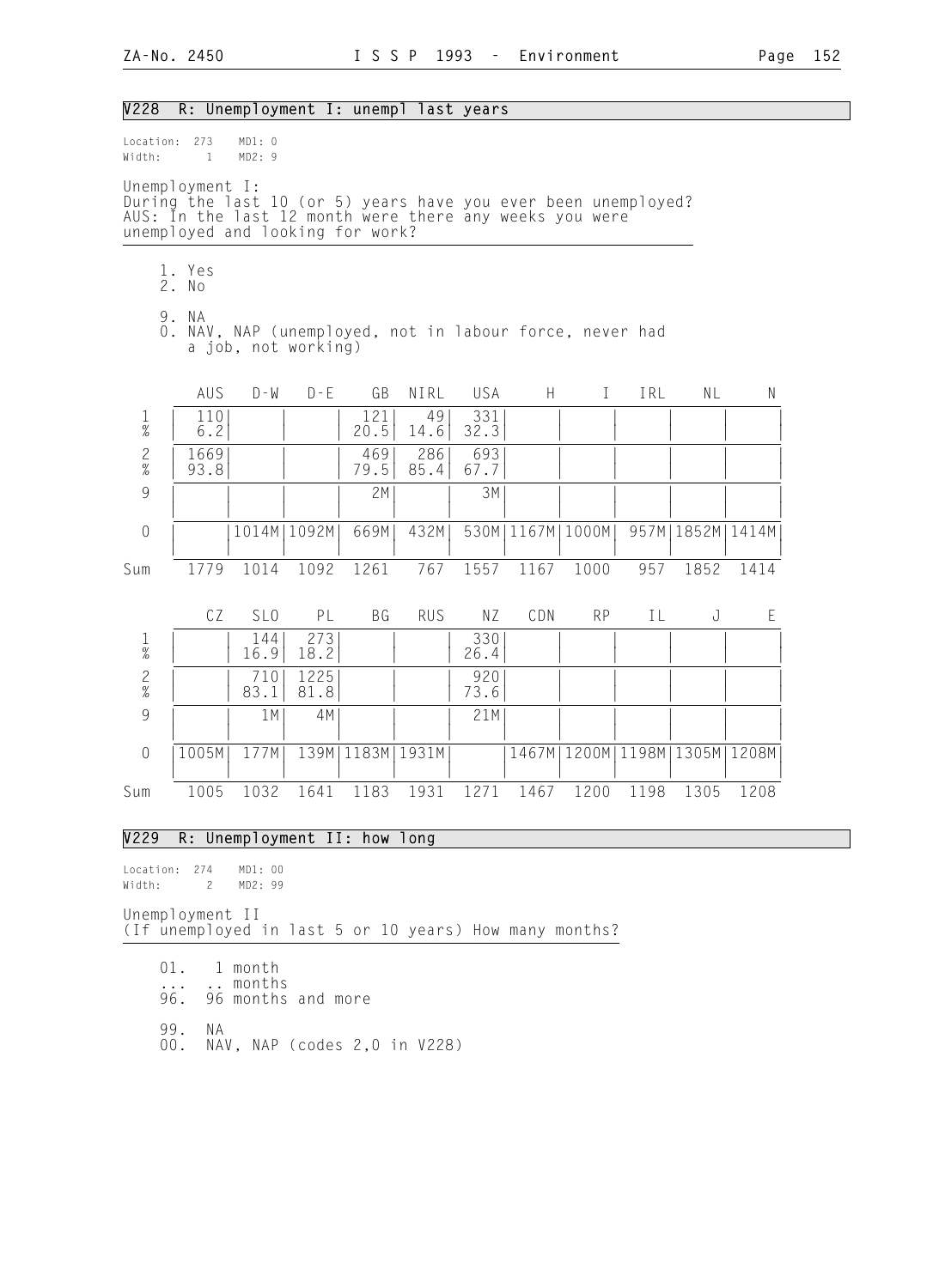#### V230 R: Industrial sector: standard

Width: 2 MD2: 98 Industry or sector

Location: 276 MD1: 00

GB: Industrial div. (SIC group) USA,PL: Derived from Industry (Central statistical office classification)

See Note No. 2

 01. Agricultural, forestry, fisheries 02. Industry: Mining, energy, mineral, water 03. Industry: Chemical, metal extraction 04. Industry: Engineering, metal goods 05. Manufacturing industry (food, textile, paper) USA: Nondurable, durable Goods 06. Construction, buildings 07. Transportation and communication 08. Trade, retail business 09. Distribution, personal services, repair services 10. Banking, insurance, finance 11. Public administration, defence 12. Health 13. Culture, education, recreation, museum, library, sport, Research, science 14. Other USA: Professional, social service, welfare, Soc. religious service, legal services 98. Inadequately described, not stated 99. NA

 00. NAV; NAP (never had a job, unemployed, not in labour force)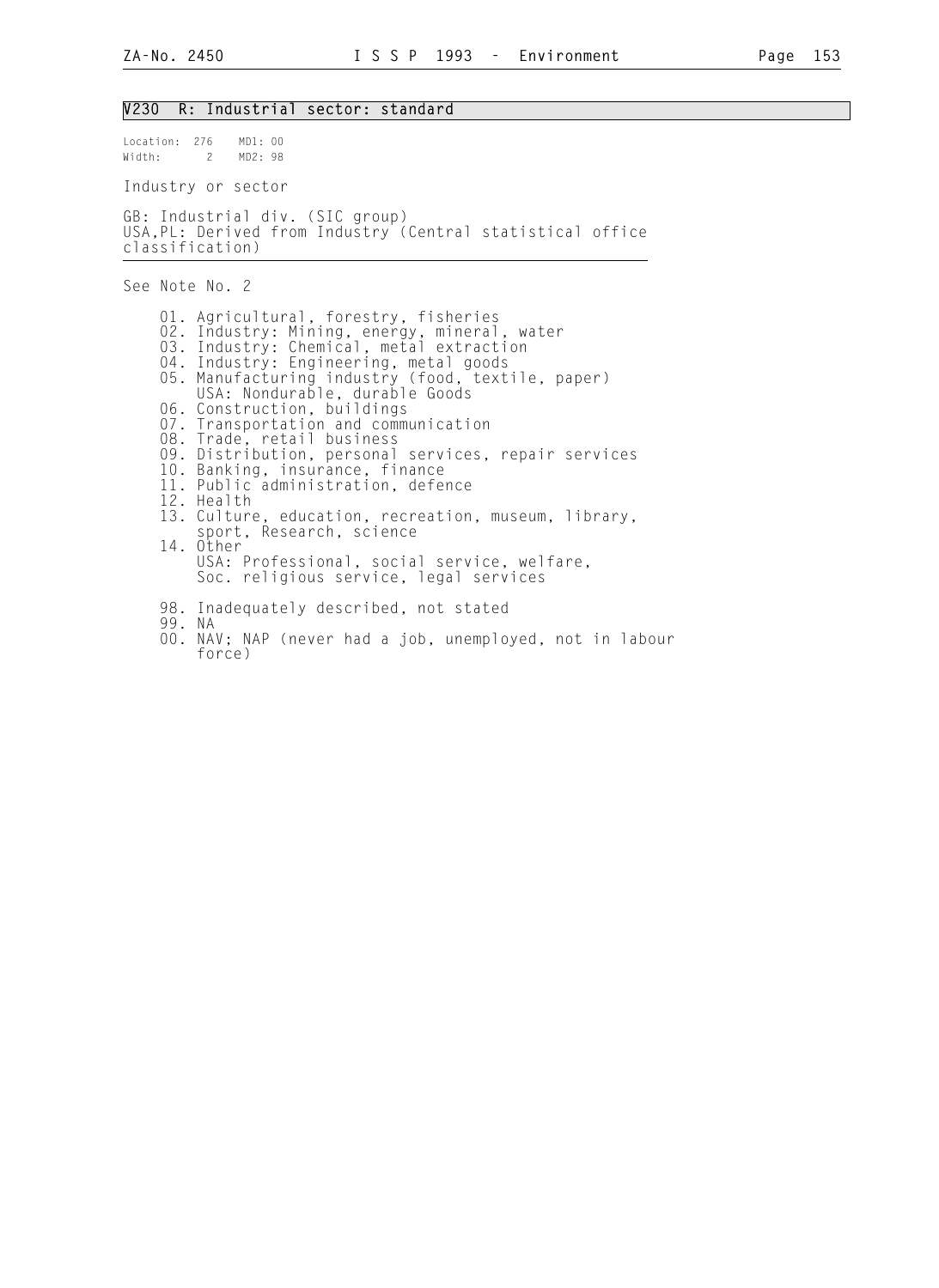## V230 R: Industrial sector: standard (continued)

|                                         | AUS   | $D - M$ | $D - E$ | GB                     | NIRL                   | USA                     | $\mathsf{H}$           | $\mathbf I$ | IRL  | NL    | $\mathsf N$ |
|-----------------------------------------|-------|---------|---------|------------------------|------------------------|-------------------------|------------------------|-------------|------|-------|-------------|
| $\frac{1}{\%}$                          |       |         |         | 19<br>1.6              | 31<br>4.8              | 37<br>2.5               | 198<br>18.2            |             |      |       |             |
| $2%3%$ 4%                               |       |         |         | 23<br>1.9              | 7<br>1.1               | $\overline{5}$<br>.3    |                        |             |      |       |             |
|                                         |       |         |         | $\overline{37}$<br>3.1 | $\overline{7}$<br>1.1  | 33<br>2.2               | 313<br>28.8            |             |      |       |             |
|                                         |       |         |         | 94<br>8.0              | $\overline{33}$<br>5.1 | 47<br>3.2               |                        |             |      |       |             |
| $\frac{5}{\%}$                          |       |         |         | 144<br>12.2            | 102<br>15.8            | 192<br>13.0             |                        |             |      |       |             |
| $6\%$                                   |       |         |         | 66<br>5.6              | 41<br>$6.4\,$          | 81<br>5.5               | 59<br>$5.4\,$          |             |      |       |             |
| $\begin{array}{c} 7 \\ \% \end{array}$  |       |         |         | $\frac{75}{6.3}$       | 20<br>3.1              | $\frac{113}{7.7}$       | 67<br>$6.2\,$          |             |      |       |             |
| $\begin{array}{c} 8 \\  \% \end{array}$ |       |         |         |                        |                        | 256<br>17.4             | 121<br>11.1            |             |      |       |             |
| $\frac{9}{\%}$                          |       |         |         | 613<br>51.9            | 369<br>57.3            | 130<br>8.8              | 103<br>9.5             |             |      |       |             |
| $_{\rm 2}^{10}$                         |       |         |         | 111<br>9.4             | $\overline{34}$<br>5.3 | 102<br>6.9              | $10$<br>.9             |             |      |       |             |
| $1\frac{1}{\%}$                         |       |         |         |                        |                        | 104<br>7.1              | 25<br>2.3              |             |      |       |             |
| $1\frac{2}{\%}$                         |       |         |         |                        |                        | $\overline{123}$<br>8.3 | $\overline{78}$<br>7.2 |             |      |       |             |
| $_{\%}^{13}$                            |       |         |         |                        |                        | 14<br>.9                | 94<br>$8.6\,$          |             |      |       |             |
| $^{14}_{\tiny \%}$                      |       |         |         |                        |                        | 238<br>16.1             | 20<br>1.8              |             |      |       |             |
| 98                                      |       |         |         | 21M                    | 26M                    |                         |                        |             |      |       |             |
| 99                                      |       |         |         | 17M                    | 10M                    | <b>8M</b>               | 79M                    |             |      |       |             |
| $\mathbf 0$                             | 1779M | 1014M   | 1092M   | 41M                    | 87M                    | 74M                     |                        | 1000M       | 957M | 1852M | 1414M       |
| Sum                                     | 1779  | 1014    | 1092    | 1261                   | 767                    | 1557                    | 1167                   | 1000        | 957  | 1852  | 1414        |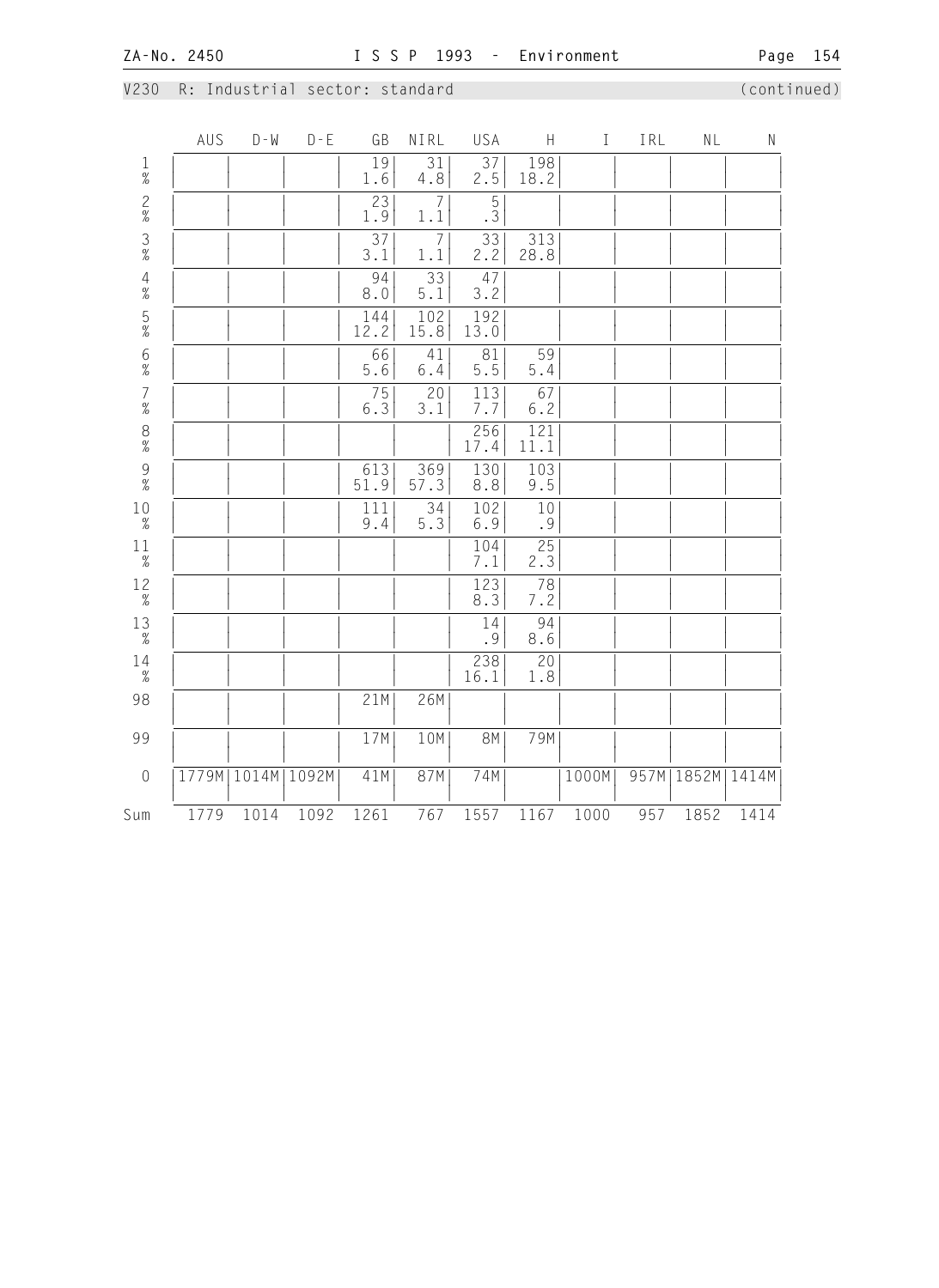## V230 R: Industrial sector: standard (continued)

|                                            | $\mathbb{C}\, \mathbb{Z}$ | SLO   | PL                                   | BG    | <b>RUS</b> | ΝZ    | CDN   | RP    | $\rm L$ | $\bf J$ | $\mathsf E$ |
|--------------------------------------------|---------------------------|-------|--------------------------------------|-------|------------|-------|-------|-------|---------|---------|-------------|
|                                            |                           |       | $\frac{245}{16.3}$                   |       |            |       |       |       |         |         |             |
| $1\%$ 2% 3% 4% 5%                          |                           |       | $\frac{55}{3.7}$                     |       |            |       |       |       |         |         |             |
|                                            |                           |       | $\frac{19}{1.3}$                     |       |            |       |       |       |         |         |             |
|                                            |                           |       | 70<br>$4.7\,$                        |       |            |       |       |       |         |         |             |
|                                            |                           |       | $\frac{271}{18.1}$                   |       |            |       |       |       |         |         |             |
| 6%<br>7%                                   |                           |       | $\frac{105}{7.0}$                    |       |            |       |       |       |         |         |             |
|                                            |                           |       | $\overline{127}$<br>$\overline{8.5}$ |       |            |       |       |       |         |         |             |
| $\begin{array}{c} 8 \\  \% \end{array}$    |                           |       | 157<br>10.5                          |       |            |       |       |       |         |         |             |
| $\begin{array}{c} 9 \\ 2 \\ 0 \end{array}$ |                           |       | $\frac{79}{5.3}$                     |       |            |       |       |       |         |         |             |
| $10\atop \%$                               |                           |       | $\overline{24}$<br>$1\,.6$           |       |            |       |       |       |         |         |             |
| $1\frac{1}{\%}$                            |                           |       | 92<br>$6.1\,$                        |       |            |       |       |       |         |         |             |
| $12\over \%$                               |                           |       | $\frac{76}{5.1}$                     |       |            |       |       |       |         |         |             |
| $_{\rm 2}^{13}$                            |                           |       | $17\,$<br>$1\,.1$                    |       |            |       |       |       |         |         |             |
| $14 \atop \%$                              |                           |       | 164<br>10.9                          |       |            |       |       |       |         |         |             |
| 98                                         |                           |       |                                      |       |            |       |       |       |         |         |             |
| 99                                         |                           |       | 1M                                   |       |            |       |       |       |         |         |             |
| $\mathbf 0$                                | 1005M                     | 1032M | 139M                                 | 1183M | 1931M      | 1271M | 1467M | 1200M | 1198M   | 1305M   | 1208M       |
| Sum                                        | 1005                      | 1032  | 1641                                 | 1183  | 1931       | 1271  | 1467  | 1200  | 1198    | 1305    | 1208        |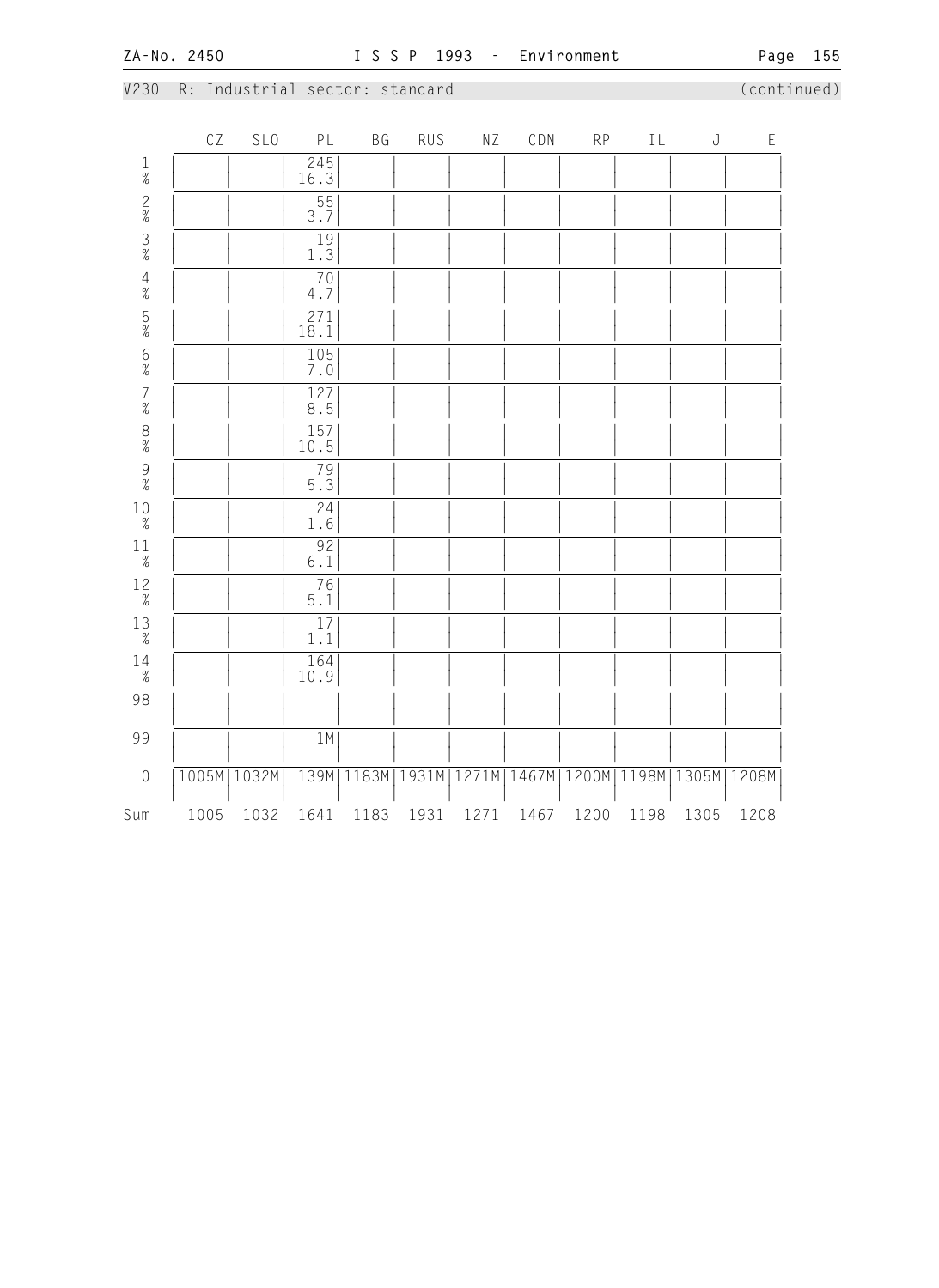#### V231 R: Earnings I

| Location: 278 MD1: 000000<br>Width: 6 MD2: 999997                                                                                                                               |
|---------------------------------------------------------------------------------------------------------------------------------------------------------------------------------|
| Respondent's earnings I                                                                                                                                                         |
| AUS: Yearly income<br>D: R's net earnings per month after taxes and social<br>insurance                                                                                         |
| USA: R's income in constant \$<br>H: R's net earnings per month average<br>SLO What was your last regular monthly income after taxes<br>and social insurances from all sources? |
| PL: What is your average monthly earnings from your present<br>job or business after taxes (in thousand Zlotys)?                                                                |
| RUS: What is your monthly wage together with all the bonuses,<br>compensations and other payments?                                                                              |
| 000001.<br>999000. SLO: 990 000 Tolar                                                                                                                                           |

 999996. SLO: + 999 000 Tolar RUS: + 1 000 000 Rubel 999997. Refused 999999. NA 000000. No own income, not available

## V232 BG232 R: Earnings II: categories

Location: 284 MD1: 0 Width: 2 BG232 - Bulgaria - Respondent's earnings II

|         | Unweighted<br>Abs. % |
|---------|----------------------|
| 00. NAV | 28301 100.00         |
|         | 28301 100.00         |

#### V233 AUS232 R: Earnings II: categories

Location: 286 MD1: 00 Width: 2 MD2: 99

AUS232 - Australia - yearly income

| $01$ .<br>02.<br>03.<br>$04$ .<br>05.<br>06.<br>07.<br>08.<br>09. | 1.000<br>$\overline{\phantom{a}}$<br>10.000<br>$\sim$<br>20.000<br>$\overline{\phantom{a}}$<br>30.000<br>$\equiv$<br>40.000<br>$\sim$<br>50.000<br>$\sim$<br>$60.000 -$<br>70.000<br>$\pm$<br>100.000<br>10. 200.000 | 9.999<br>19.999<br>29.999<br>39.999<br>49.999<br>$59.999$ \$<br>69.999<br>99.999<br>$-199.999$ \$<br>$-500.000$ \$ | $\mathcal{L}$<br>$\mathfrak{L}$ | 392<br>298<br>369<br>252<br>124<br>59<br>28<br>25<br>17<br>8 | 1.39<br>1.05<br>1.30<br>0.89<br>0.44<br>0.21<br>0.10<br>0.09<br>0.06<br>0.03 | 24.94<br>18.96<br>23.47<br>16.03<br>7.89<br>3.75<br>1.78<br>1.59<br>1.08<br>0.51 |
|-------------------------------------------------------------------|----------------------------------------------------------------------------------------------------------------------------------------------------------------------------------------------------------------------|--------------------------------------------------------------------------------------------------------------------|---------------------------------|--------------------------------------------------------------|------------------------------------------------------------------------------|----------------------------------------------------------------------------------|
| 99.<br>00.                                                        | No answer<br>No income: NAV                                                                                                                                                                                          |                                                                                                                    |                                 | 89<br>26640                                                  | 0.31<br>94.13                                                                |                                                                                  |

|                                                                                                                                                                                                                                                                                                                                                                                                        | Unweighted<br>%<br>Abs.                                                                                                                      | % $N=$<br>1572                                                                   |
|--------------------------------------------------------------------------------------------------------------------------------------------------------------------------------------------------------------------------------------------------------------------------------------------------------------------------------------------------------------------------------------------------------|----------------------------------------------------------------------------------------------------------------------------------------------|----------------------------------------------------------------------------------|
| $01$ .<br>1.000<br>$9.999$ \$<br>$\sim$ $-$<br>02.<br>19.999<br>10.000<br>$\sim$<br>03.<br>20.000<br>29.999<br>$\sim$ $-$<br>$04$ .<br>$30.000 -$<br>39.999<br>05.<br>$40.000 -$<br>49.999<br>06.<br>$50.000 -$<br>59.999<br>07.<br>$60.000 -$<br>69.999<br>£<br>08.<br>$70.000 -$<br>99.999<br>-S<br>09.<br>100.000<br>199.999<br>$\sim$<br><sup>\$</sup><br>10.<br>200.000<br>$500.000$ \$<br>$\sim$ | 392<br>1.39<br>298<br>1.05<br>369<br>1.30<br>252<br>0.89<br>124<br>0.44<br>59<br>0.21<br>28<br>0.10<br>25<br>0.09<br>17<br>0.06<br>8<br>0.03 | 24.94<br>18.96<br>23.47<br>16.03<br>7.89<br>3.75<br>1.78<br>1.59<br>1.08<br>0.51 |
| 99.<br>No answer<br>00.<br>No income; NAV                                                                                                                                                                                                                                                                                                                                                              | 89<br>0.31<br>26640<br>94.13<br>100.00<br>28301                                                                                              | 100.00                                                                           |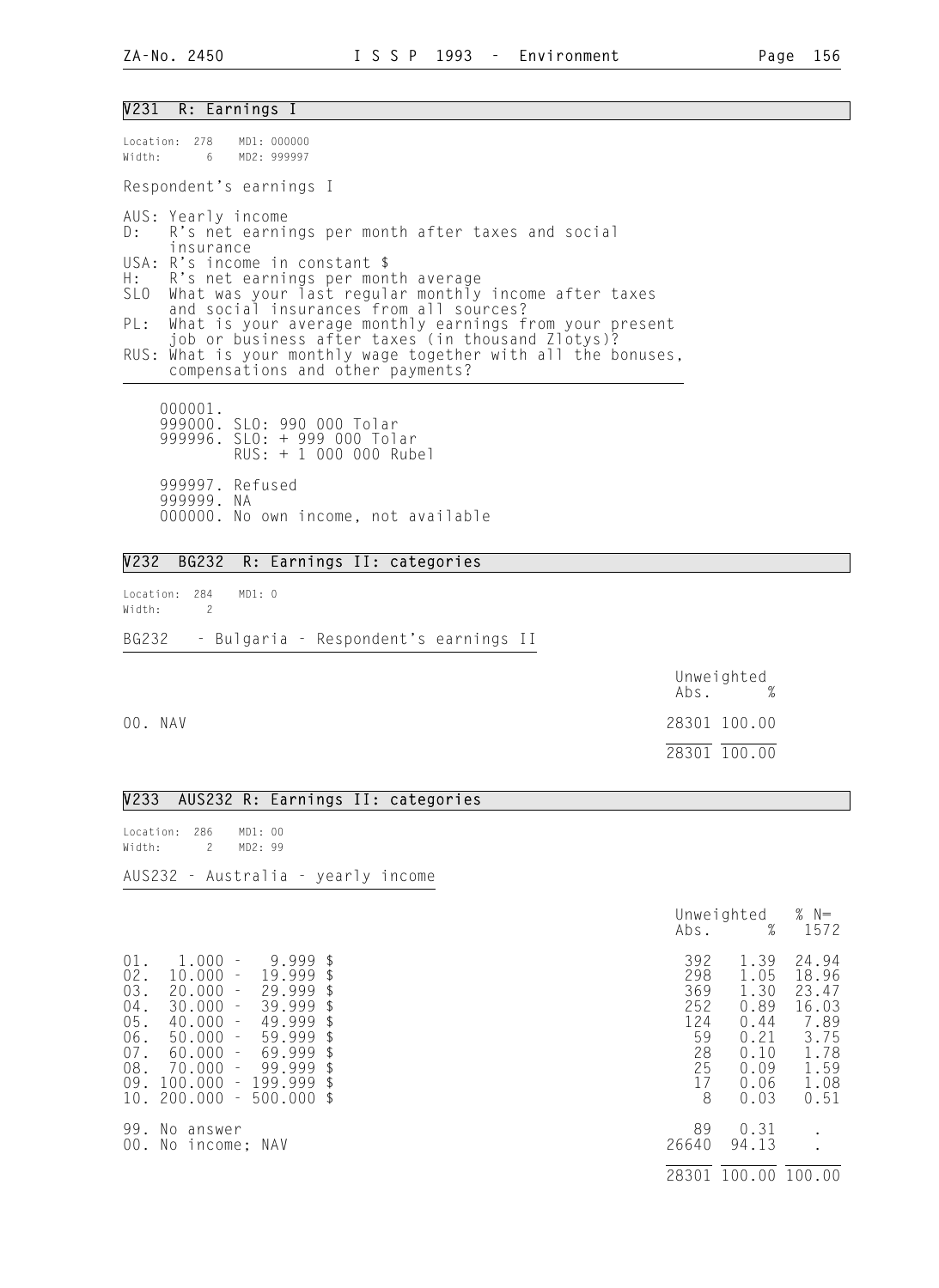| V234<br>CDN232 R: Earnings II: categories                                                                                                                                                                                                                                                 |                                                  |                                                              |                                                                  |
|-------------------------------------------------------------------------------------------------------------------------------------------------------------------------------------------------------------------------------------------------------------------------------------------|--------------------------------------------------|--------------------------------------------------------------|------------------------------------------------------------------|
| 288<br>MD1: 00<br>Location:<br>MD2: 97<br>Width:<br>$\mathbf{2}$                                                                                                                                                                                                                          |                                                  |                                                              |                                                                  |
| CDN232<br>- Canada -<br>In what range would your own personal income fall?                                                                                                                                                                                                                |                                                  |                                                              |                                                                  |
|                                                                                                                                                                                                                                                                                           | Abs.                                             | Unweighted<br>%                                              | % $N=$<br>1196                                                   |
| 01. Up to 15.000 Canadian \$<br>02. 15.000 to 24.999 Canadian \$<br>03. 25.000 to 34.999 Canadian \$<br>04. 35.000 to 44.999 Canadian \$<br>to 54.999 Canadian \$<br>05.45.000<br>06. 55.000 to 64.999 Canadian \$<br>07. 65.000 to 74.999 Canadian \$<br>08. 75.000 Canadian \$ and more | 365<br>213<br>206<br>150<br>97<br>70<br>37<br>58 | 1.29<br>0.75<br>0.73<br>0.53<br>0.34<br>0.25<br>0.13<br>0.20 | 30.52<br>17.81<br>17.22<br>12.54<br>8.11<br>5.85<br>3.09<br>4.85 |
| 97. Refused<br>00. No income, NAV                                                                                                                                                                                                                                                         | 271<br>26834                                     | 0.96<br>94.82                                                |                                                                  |
|                                                                                                                                                                                                                                                                                           |                                                  | 28301 100.00 100.00                                          |                                                                  |

#### V235 CR232 R: Earnings II: categories

Location: 290 MD1: 0<br>Width: 2 Width: 2

CZ232 - Czech Republic -

 Unweighted Abs. % 00. NAV 28301 100.00 28301 100.00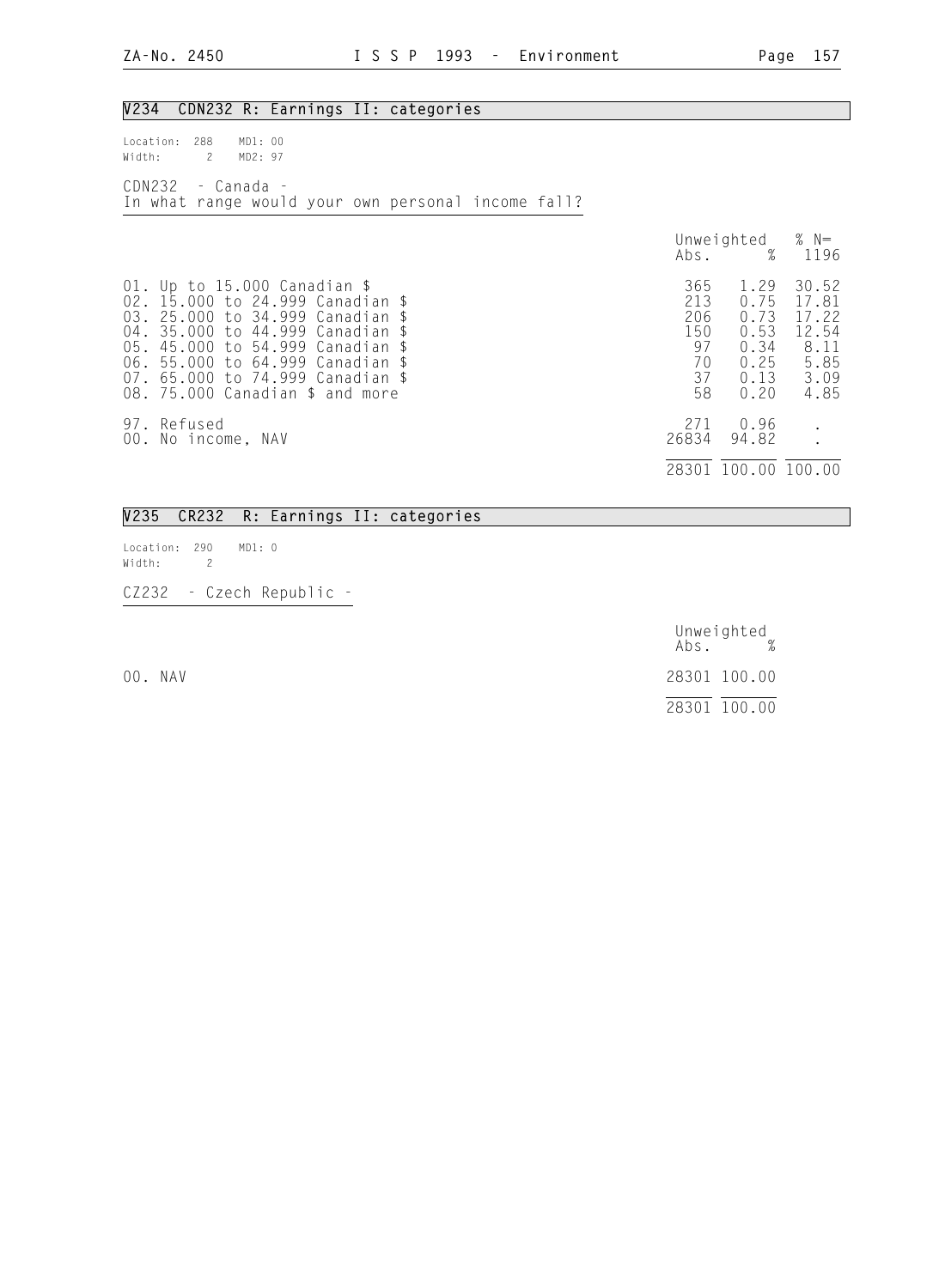| V236                                                                                                                                                      | D232                                                                                                                                                                                 |                                                                                                                                                                                                                                                                                                                                                                                                                                                                                                                             |                                                                                                                                                                                                                                                                                                                                       | R: Earnings II: categories                                                                                                 |                                                                                                                                                           |                                                                                                                                                                              |                                                                                                                                                                                |
|-----------------------------------------------------------------------------------------------------------------------------------------------------------|--------------------------------------------------------------------------------------------------------------------------------------------------------------------------------------|-----------------------------------------------------------------------------------------------------------------------------------------------------------------------------------------------------------------------------------------------------------------------------------------------------------------------------------------------------------------------------------------------------------------------------------------------------------------------------------------------------------------------------|---------------------------------------------------------------------------------------------------------------------------------------------------------------------------------------------------------------------------------------------------------------------------------------------------------------------------------------|----------------------------------------------------------------------------------------------------------------------------|-----------------------------------------------------------------------------------------------------------------------------------------------------------|------------------------------------------------------------------------------------------------------------------------------------------------------------------------------|--------------------------------------------------------------------------------------------------------------------------------------------------------------------------------|
| Location:<br>Width:                                                                                                                                       | 292<br>$\overline{c}$                                                                                                                                                                | MD1: 00<br>MD2: 97                                                                                                                                                                                                                                                                                                                                                                                                                                                                                                          |                                                                                                                                                                                                                                                                                                                                       |                                                                                                                            |                                                                                                                                                           |                                                                                                                                                                              |                                                                                                                                                                                |
| D232                                                                                                                                                      |                                                                                                                                                                                      | - Germany -                                                                                                                                                                                                                                                                                                                                                                                                                                                                                                                 |                                                                                                                                                                                                                                                                                                                                       | Net income per month after taxes and social insurance: income<br>classifications and (if refused) list inquiry-categories. |                                                                                                                                                           |                                                                                                                                                                              |                                                                                                                                                                                |
|                                                                                                                                                           |                                                                                                                                                                                      |                                                                                                                                                                                                                                                                                                                                                                                                                                                                                                                             |                                                                                                                                                                                                                                                                                                                                       |                                                                                                                            | Abs.                                                                                                                                                      | Unweighted<br>$\%$                                                                                                                                                           | % $N=$<br>1570                                                                                                                                                                 |
| 01.<br>02.<br>03.<br>$04$ .<br>05.<br>06.<br>07.<br>08.<br>09.<br>10.<br>11.<br>12.<br>13.<br>14.<br>15.<br>16.<br>17.<br>18.<br>19.<br>20.<br>21.<br>22. | Up to<br>400<br>600<br>800<br>1.000<br>1.250<br>1.500<br>1.750<br>2.000<br>2.250<br>2.500<br>2.750<br>3.000<br>3.500<br>4.000<br>4.500<br>5.000<br>5.500<br>6.000<br>8.000<br>10.000 | $ \lt$<br>$\sim$<br>$\lt$<br>$\sim$<br>$\langle$<br>$\langle$<br>$\pm$<br>$\langle$<br>$\overline{\phantom{a}}$<br>$\, <\,$<br>$\equiv$<br>$\, <\,$<br>$\overline{\phantom{a}}$<br>$\, <\,$<br>$\equiv$<br>$\, \zeta \,$<br>$\overline{\phantom{a}}$<br>$\, \zeta \,$<br>$\pm$<br>$\langle$<br>$\pm$<br>$\overline{\phantom{a}}$<br>$\langle$<br>$\langle$<br>$\bar{\pi}$<br>$\langle$<br>$\sim$<br>$\langle$<br>$\sim$<br>$\lt$<br>$\omega_{\rm c}$<br>$\lt$<br>$\frac{1}{\sqrt{2}}$<br>$\, \zeta \,$<br>$\equiv$<br>$\pm$ | 400 DEM<br>600 DEM<br>800 DEM<br>1.000<br>DEM<br>1.250<br>DEM<br>1.500<br>DEM<br>1.750<br>DEM<br>2.000<br>DEM<br>2.250 DEM<br>2.500 DEM<br>2.750 DEM<br>3.000 DEM<br>3.500 DEM<br>4.000 DEM<br>4.500 DEM<br>5.000 DEM<br>5.500<br>DEM<br>6.000 DEM<br>8.000<br>DEM<br>$\langle$ 10.000 DEM<br>$- < 15.000$ DEM<br>15.000 DEM and more |                                                                                                                            | 11<br>36<br>93<br>164<br>247<br>152<br>149<br>138<br>150<br>73<br>75<br>66<br>85<br>47<br>31<br>20<br>10<br>6<br>11<br>$\overline{4}$<br>$\mathbf 1$<br>1 | 0.04<br>0.13<br>0.33<br>0.58<br>0.87<br>0.54<br>0.53<br>0.49<br>0.53<br>0.26<br>0.27<br>0.23<br>0.30<br>0.17<br>0.11<br>0.07<br>0.04<br>0.02<br>0.04<br>0.01<br>0.00<br>0.00 | 0.70<br>2.29<br>5.92<br>10.45<br>15.73<br>9.68<br>9.49<br>8.79<br>9.55<br>4.65<br>4.78<br>4.20<br>5.41<br>2.99<br>1.97<br>1.27<br>0.64<br>0.38<br>0.70<br>0.25<br>0.06<br>0.06 |
| 99.<br>00.                                                                                                                                                | 97. Refused<br>N A<br>No own income, NAV                                                                                                                                             |                                                                                                                                                                                                                                                                                                                                                                                                                                                                                                                             |                                                                                                                                                                                                                                                                                                                                       |                                                                                                                            | 328<br>33<br>26370                                                                                                                                        | 1.16<br>0.12<br>93.18                                                                                                                                                        |                                                                                                                                                                                |
|                                                                                                                                                           |                                                                                                                                                                                      |                                                                                                                                                                                                                                                                                                                                                                                                                                                                                                                             |                                                                                                                                                                                                                                                                                                                                       |                                                                                                                            | 28301                                                                                                                                                     | 100.00 100.00                                                                                                                                                                |                                                                                                                                                                                |

## V237 E232 R: Earnings II: categories

| location:<br>Width: | 294 | $\overline{2}$ | MD1:00<br>MD2: 99 |  |
|---------------------|-----|----------------|-------------------|--|
| F232                |     | Spain          |                   |  |

|                                                                                                                                                                                                                                                                                           | Abs.                                            | Unweighted<br>$\%$                                                   | % $N=$<br>707                                                            |
|-------------------------------------------------------------------------------------------------------------------------------------------------------------------------------------------------------------------------------------------------------------------------------------------|-------------------------------------------------|----------------------------------------------------------------------|--------------------------------------------------------------------------|
| $01$ .<br>45 000 Pta<br>$\prec$<br>02.<br>45 000- 75 000 Pta<br>03.<br>75 000-100<br>000 Pta<br>04.<br>100 000-150<br>000 Pta<br>05. 150 000-200<br>000<br>Pta<br>06.<br>200 000-275<br>000<br>Pta<br>275 000-350 000<br>07.<br>Pta<br>08. 350 000-450 000<br>Pta<br>09. > 450.000<br>Pta | 147<br>196<br>150<br>123<br>55<br>19<br>12<br>4 | 0.52<br>0.69<br>0.53<br>0.43<br>0.19<br>0.07<br>0.04<br>0.00<br>0.01 | 20.79<br>27.72<br>21.22<br>17.40<br>7.78<br>2.69<br>1.70<br>0.14<br>0.57 |
| 99.<br>No answer<br>00. No income, NAV                                                                                                                                                                                                                                                    | 501<br>27093<br>28301                           | 1.77<br>95.73<br>100.00 100.00                                       |                                                                          |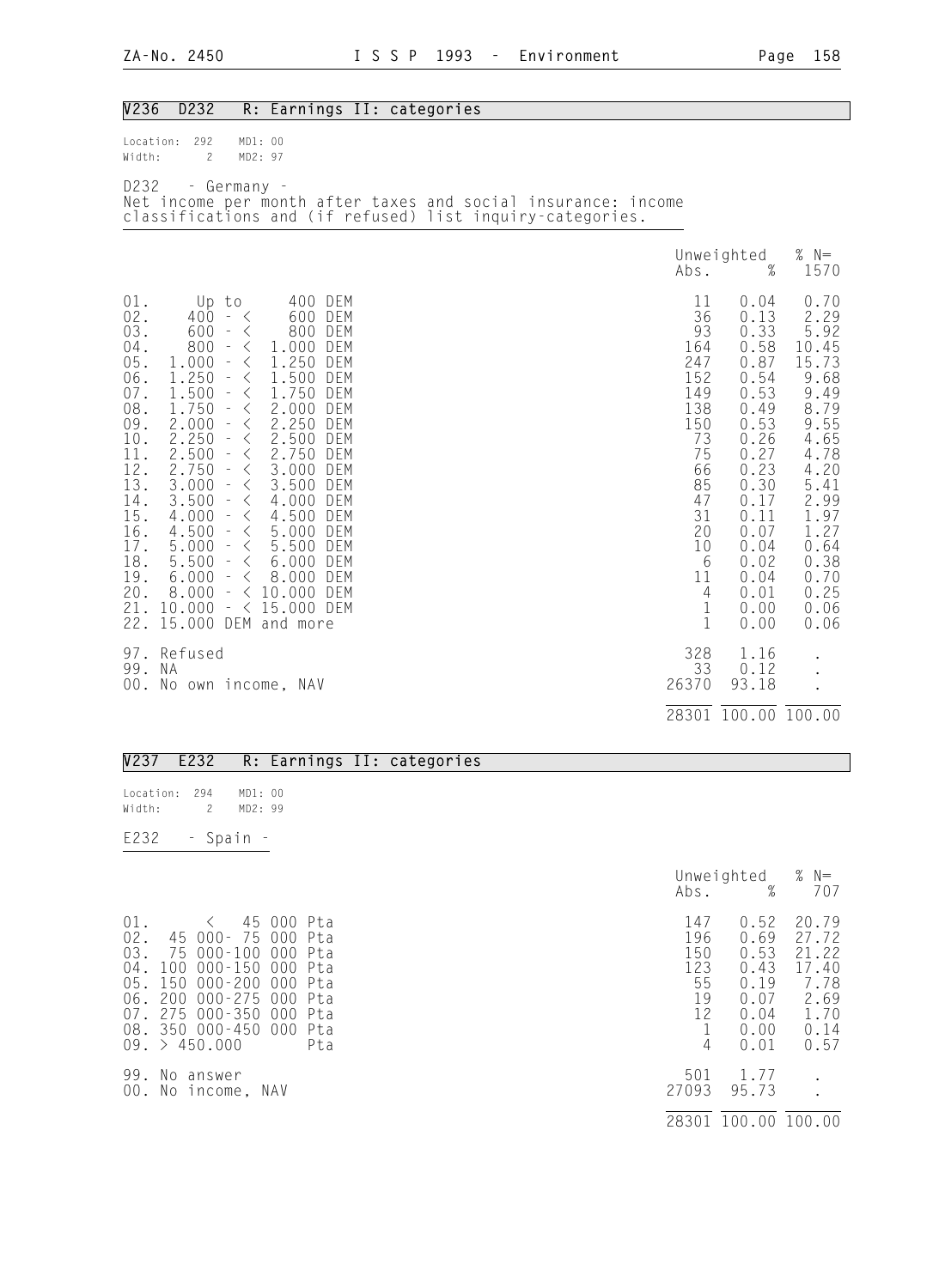| V238                                                                                                     | GB232<br>R: Earnings II: categories                                                                                                                                                                                                                                                                                                                                                                                                                                                                                                           |                                                                                                           |                                                                                                                              |                                                                                                                                   |
|----------------------------------------------------------------------------------------------------------|-----------------------------------------------------------------------------------------------------------------------------------------------------------------------------------------------------------------------------------------------------------------------------------------------------------------------------------------------------------------------------------------------------------------------------------------------------------------------------------------------------------------------------------------------|-----------------------------------------------------------------------------------------------------------|------------------------------------------------------------------------------------------------------------------------------|-----------------------------------------------------------------------------------------------------------------------------------|
| Location:<br>Width:                                                                                      | 296<br>MD1: 00<br>$\mathbf{2}$<br>MD2: 98                                                                                                                                                                                                                                                                                                                                                                                                                                                                                                     |                                                                                                           |                                                                                                                              |                                                                                                                                   |
|                                                                                                          | GB232 - Great Britain -<br>Own gross or total earnings from all sources before income tax<br>and national insurance                                                                                                                                                                                                                                                                                                                                                                                                                           |                                                                                                           |                                                                                                                              |                                                                                                                                   |
|                                                                                                          |                                                                                                                                                                                                                                                                                                                                                                                                                                                                                                                                               | Abs.                                                                                                      | Unweighted<br>$\%$                                                                                                           | % $N=$<br>868                                                                                                                     |
| 03.<br>05.<br>$07$ .<br>08.<br>09.<br>10.<br>11.<br>12.<br>13.<br>14.<br>15.<br>17.<br>18.<br>19.<br>20. | Less than 4.000 Pounds<br>5.999<br>4.000<br>$\mathcal{L}=\mathcal{L}$<br>Pounds<br>7.999<br>6.000<br>Pounds<br>$\pm$<br>9.999<br>8.000<br>$\alpha=1$<br>Pounds<br>$-11.999$<br>10.000<br>Pounds<br>12.000<br>$-14.999$ Pounds<br>- 17.999 Pounds<br>15.000<br>$-19.999$<br>18.000<br>Pounds<br>$-22.999$<br>20.000<br>Pounds<br>$-25.999$<br>23.000<br>Pounds<br>26.000<br>- 28.999 Pounds<br>$-31.999$ Pounds<br>16. 29.000<br>32.000<br>- 34.999 Pounds<br>- 37.999 Pounds<br>35.000<br>38.000<br>- 40.999 Pounds<br>41.000 Pounds and more | 100<br>78<br>92<br>98<br>107<br>118<br>85<br>39<br>$51\,$<br>36<br>15<br>$rac{8}{2}$<br>$rac{2}{7}$<br>20 | 0.35<br>0.28<br>0.33<br>0.35<br>0.38<br>0.42<br>0.30<br>0.14<br>0.18<br>0.13<br>0.05<br>0.03<br>0.04<br>0.01<br>0.02<br>0.07 | 11.52<br>8.99<br>10.60<br>11.29<br>12.33<br>13.59<br>9.79<br>4.49<br>5.88<br>4.15<br>1.73<br>0.92<br>1.38<br>0.23<br>0.81<br>2.30 |
| 99.                                                                                                      | 98. Don't know<br>N A<br>00. NAP, not in paid work, NAV                                                                                                                                                                                                                                                                                                                                                                                                                                                                                       | 22<br>37<br>27374                                                                                         | 0.08<br>0.13<br>96.72                                                                                                        |                                                                                                                                   |
|                                                                                                          |                                                                                                                                                                                                                                                                                                                                                                                                                                                                                                                                               |                                                                                                           | 28301 100.00 100.00                                                                                                          |                                                                                                                                   |

## V239 H232 R: Earnings II: categories

Location: 298 MD1: 0 Width: 2 H232 - Hungary -

 Unweighted Abs. % 00. NAV 28301 100.00 28301 100.00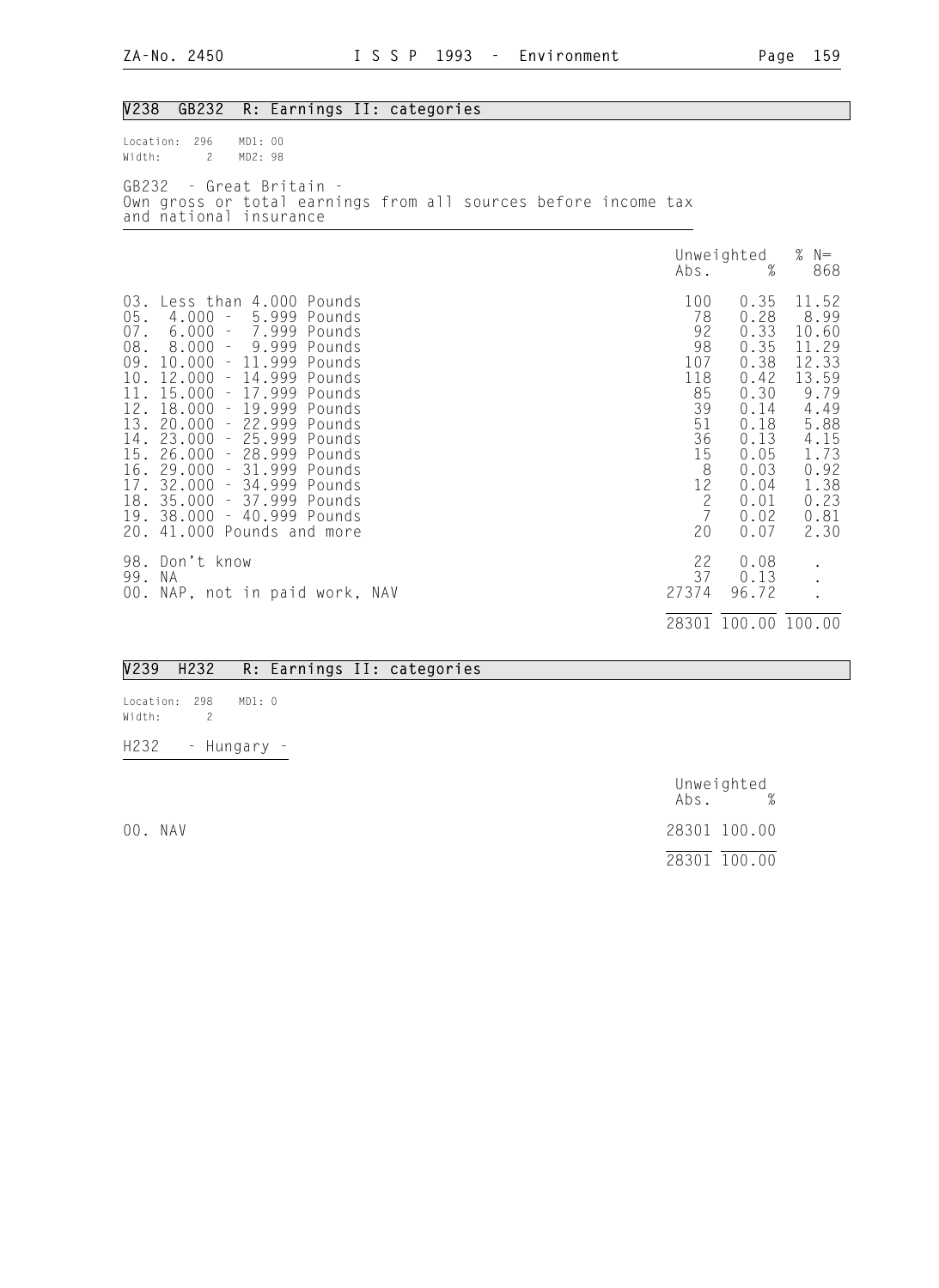| V240<br>I232<br>R: Earnings II: categories                                                                                                                                                                                                                                                                                                                                                                                                                                                                                                                                                                                                                                                                         |                                                                                |                                                                                                                                              |                                                                                                                                                  |
|--------------------------------------------------------------------------------------------------------------------------------------------------------------------------------------------------------------------------------------------------------------------------------------------------------------------------------------------------------------------------------------------------------------------------------------------------------------------------------------------------------------------------------------------------------------------------------------------------------------------------------------------------------------------------------------------------------------------|--------------------------------------------------------------------------------|----------------------------------------------------------------------------------------------------------------------------------------------|--------------------------------------------------------------------------------------------------------------------------------------------------|
| 300<br>MD1: 00<br>Location:<br>$\mathbf{2}^{\prime}$<br>MD2: 99<br>Width:                                                                                                                                                                                                                                                                                                                                                                                                                                                                                                                                                                                                                                          |                                                                                |                                                                                                                                              |                                                                                                                                                  |
| $I232 - Italy -$<br>Respondent's net income per month after taxes                                                                                                                                                                                                                                                                                                                                                                                                                                                                                                                                                                                                                                                  |                                                                                |                                                                                                                                              |                                                                                                                                                  |
|                                                                                                                                                                                                                                                                                                                                                                                                                                                                                                                                                                                                                                                                                                                    | Abs.                                                                           | Unweighted<br>%                                                                                                                              | % $N=$<br>673                                                                                                                                    |
| $01$ .<br>up to 300.000 Lire<br>$02$ .<br>$300.001 -$<br>600.000<br>Lire<br>03.<br>$600.001 -$<br>900.000<br>Lire<br>$04$ .<br>$900.001 - 1.200.000$<br>Lire<br>$1.200.001 - 1.500.000$<br>05.<br>Lire<br>06.<br>$1.500.001 - 1.800.000$<br>Lire<br>$1.800.001 - 2.100.000$<br>07.<br>Lire<br>08. 2.100.001<br>$-2.400.000$<br>Lire<br>09. 2.400.001 - 2.700.000<br>Lire<br>10. 2.700.001 - 3.000.000<br>Lire<br>11. 3.000.001 - 3.300.000<br>Lire<br>12. 3.300.001 - 3.600.000<br>Lire<br>13. 3.600.001 - 3.900.000<br>Lire<br>14. 3.900.001 - 4.200.000<br>Lire<br>$15.4.200.001 - 4.500.000$<br>Lire<br>$16.4.500.001 - 4.800.000$<br>Lire<br>17. 4.800.001 - 5.100.000 Lire<br>5.100.000 Lire<br>18. More than | 5<br>38<br>62<br>91<br>139<br>112<br>77<br>47<br>29<br>22<br>6<br>965635<br>11 | 0.02<br>0.13<br>0.22<br>0.32<br>0.49<br>0.40<br>0.27<br>0.17<br>0.10<br>0.08<br>0.02<br>0.03<br>0.02<br>0.02<br>0.02<br>0.01<br>0.02<br>0.04 | 0.74<br>5.65<br>9.21<br>13.52<br>20.65<br>16.64<br>11.44<br>6.98<br>4.31<br>3.27<br>0.89<br>1.34<br>0.89<br>0.74<br>0.89<br>0.45<br>0.74<br>1.63 |
| 99. No answer<br>00. No income, not in paid work, NAV                                                                                                                                                                                                                                                                                                                                                                                                                                                                                                                                                                                                                                                              | 53<br>27575                                                                    | 0.19<br>97.43                                                                                                                                |                                                                                                                                                  |
|                                                                                                                                                                                                                                                                                                                                                                                                                                                                                                                                                                                                                                                                                                                    |                                                                                | 28301 100.00 100.00                                                                                                                          |                                                                                                                                                  |
| IL232<br>V241<br>R: Earnings II: categories                                                                                                                                                                                                                                                                                                                                                                                                                                                                                                                                                                                                                                                                        |                                                                                |                                                                                                                                              |                                                                                                                                                  |

| Location: 302<br>Width: | 2        | MD1:00<br>MD2:97 |  |
|-------------------------|----------|------------------|--|
| TL <sub>2</sub> 32      | - Israel |                  |  |

|                                                                                                                                                                                                                                                                                                                    | Unweighted<br>%<br>Abs.                                                                                                                                                  | % $N=$<br>605                                                                            |
|--------------------------------------------------------------------------------------------------------------------------------------------------------------------------------------------------------------------------------------------------------------------------------------------------------------------|--------------------------------------------------------------------------------------------------------------------------------------------------------------------------|------------------------------------------------------------------------------------------|
| 01. up to 1000 NIS<br>02.<br>1001–2000<br>NIS<br>03.<br>2001-<br>3000<br>NIS<br>04.<br>$3001 -$<br>4000<br>NIS<br>$4001 -$<br>05.<br>5000<br>NIS<br>06.<br>$5001 -$<br>6000<br>NIS<br>07.<br>6001-7000<br>NIS<br>08.<br>7001-<br>8000<br>NIS<br>09.<br>8001-9000<br>NIS<br>10. 9001-10000 NIS<br>$11. > 10000$ NIS | 62<br>0.22<br>206<br>0.73<br>159<br>0.56<br>98<br>0.35<br>38<br>0.13<br>18<br>0.06<br>12<br>0.04<br>6<br>0.02<br>$\frac{2}{2}$<br>0.01<br>0.01<br>$\overline{c}$<br>0.01 | 10.25<br>34.05<br>26.28<br>16.20<br>6.28<br>2.98<br>1.98<br>0.99<br>0.33<br>0.33<br>0.33 |
| 97.<br>Refused<br>98.<br>Don't know<br>00. No income, NAV                                                                                                                                                                                                                                                          | 118<br>0.42<br>13<br>0.05<br>27565<br>97.40<br>28301 100.00 100.00                                                                                                       |                                                                                          |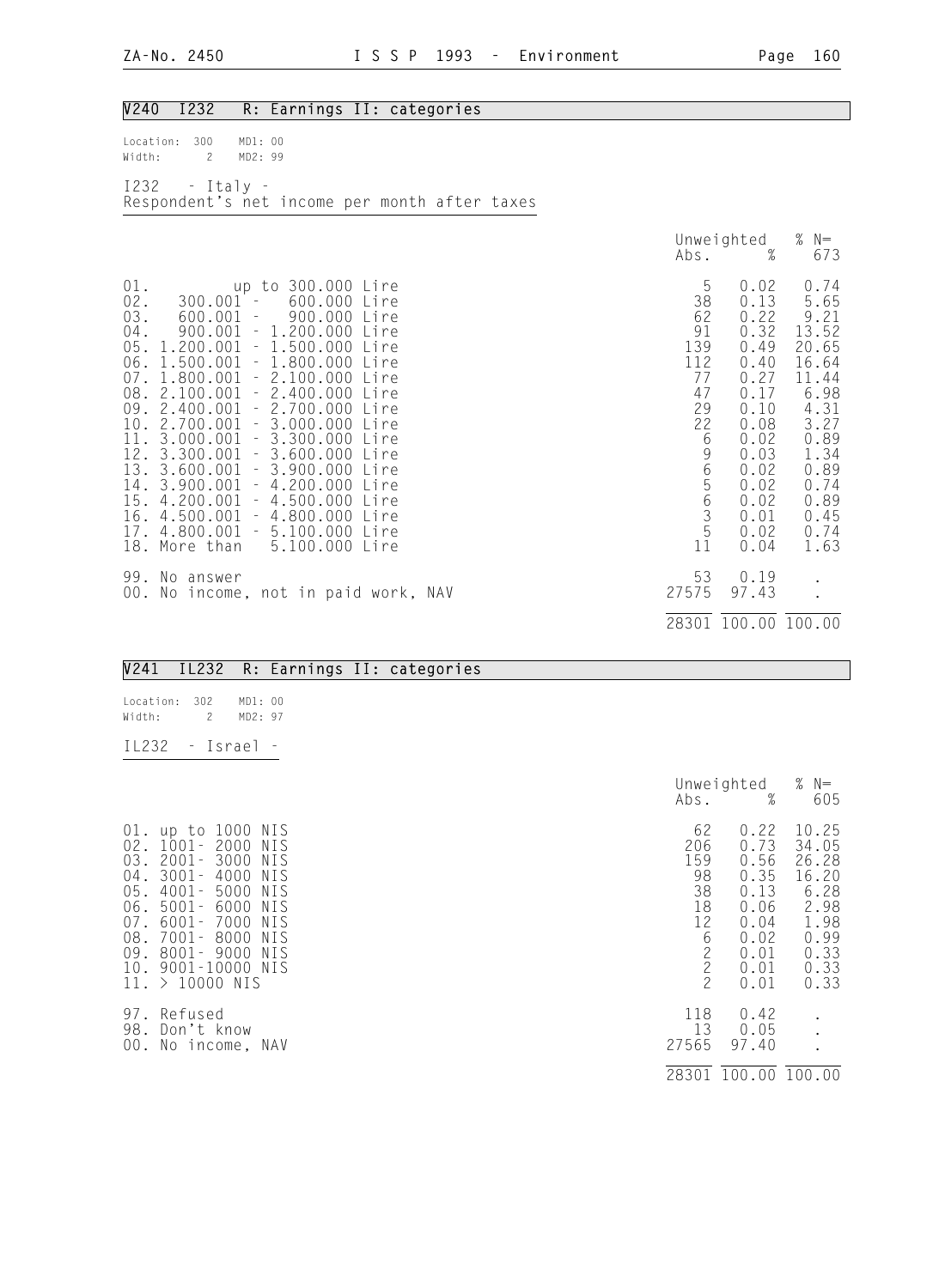#### V242 IRL232 R: Earnings II: categories

| Width: | $\mathcal{P}$  | Location: 304 MD1: 0 |                                                                                           |  |  |     |                                   |
|--------|----------------|----------------------|-------------------------------------------------------------------------------------------|--|--|-----|-----------------------------------|
|        | earnings fall? |                      | IRL232 - Ireland - weekly income<br>Into which category would you say your own net weekly |  |  |     |                                   |
|        |                |                      |                                                                                           |  |  |     | Unweighted $%$ N=<br>Abs. $%$ 822 |
| 01.    |                | 0 – 50 Irish Pounds  |                                                                                           |  |  | 192 | 0.68 23.36                        |

| VI. V | <b>DULISH FUUILLES</b>     |                               | 1.7 <sub>C</sub> | v.vo | CJ.JU |
|-------|----------------------------|-------------------------------|------------------|------|-------|
|       | 02. 51 - 99 Irish Pounds   |                               | 178              | 0.63 | 21.65 |
|       | 03. 100 - 149 Irish Pounds |                               | 166              | 0.59 | 20.19 |
|       | 04. 150 - 199 Irish Pounds |                               | 145              | 0.51 | 17.64 |
|       | 05. 200 - 299 Irish Pounds |                               | 105              | 0.37 | 12.77 |
|       | 06. 300 - 399 Irish Pounds |                               | 23               | 0.08 | 2.80  |
|       | 07. 400 - 499 Irish Pounds |                               | 6                | 0.02 | 0.73  |
|       | 08. 500 - 699 Irish Pounds |                               | 5.               | 0.02 | 0.61  |
|       |                            | 09. 700 Irish Pounds and more |                  | 0.01 | 0.24  |
|       |                            |                               |                  |      |       |
|       | 00. No income, NAV         |                               | 27479 97.10      |      |       |
|       |                            |                               |                  |      |       |

28301 100.00 100.00

#### V243 J232 R: Earnings II: categories

| Location: 306 MD1: 00<br>Width: 2 MD2:97 |  |                                                                                        |  |  |
|------------------------------------------|--|----------------------------------------------------------------------------------------|--|--|
|                                          |  | J232 - Japan - yearly income<br>How much did you earn yourself last year before taxes? |  |  |

|                                                                                                                                                                                                                                                                                                                                                                                                                                                                                                                                                                                                                                                                                                                                                | Abs.                                                                          | Unweighted<br>%                                                                                      | % $N=$<br>882                                                                                            |
|------------------------------------------------------------------------------------------------------------------------------------------------------------------------------------------------------------------------------------------------------------------------------------------------------------------------------------------------------------------------------------------------------------------------------------------------------------------------------------------------------------------------------------------------------------------------------------------------------------------------------------------------------------------------------------------------------------------------------------------------|-------------------------------------------------------------------------------|------------------------------------------------------------------------------------------------------|----------------------------------------------------------------------------------------------------------|
| $01$ .<br>L 000 000<br>Yen<br>02.<br>$000 -$<br>999<br>000<br>$\mathbf{1}$<br>999<br>Yen<br>03.<br>000<br>$000 -$<br>999<br>999<br>2<br>2<br>Yen<br>04.<br>999<br>999<br>3<br>000<br>$000 -$<br>3<br>Yen<br>$000 -$<br>999<br>999<br>05.<br>$000^{\circ}$<br>Yen<br>4<br>4<br>06.<br>999<br>000<br>$000 -$<br>999<br>5<br>5<br>Yen<br>07.<br>000<br>$000 -$<br>999<br>999<br>6<br>6<br>Yen<br>08.<br>000<br>$000 -$<br>999<br>999<br>7<br>Yen<br>09.<br>000<br>$000 -$<br>999<br>999<br>8<br>8<br>Yen<br>10.<br>$000^{\circ}$<br>999<br>$000 -$<br>9<br>999<br>9<br>Yen<br>11 <sub>1</sub><br>$000 -$<br>999<br>999<br>10<br>000<br>11<br>Yen<br>12.<br>12<br>999<br>000<br>$000 -$<br>14<br>999<br>Yen<br>13. 15<br>000<br>000<br>Yen or more | 205<br>124<br>142<br>132<br>79<br>67<br>31<br>33<br>21<br>16<br>17<br>10<br>5 | 0.72<br>0.44<br>0.50<br>0.47<br>0.28<br>0.24<br>0.11<br>0.12<br>0.07<br>0.06<br>0.06<br>0.04<br>0.02 | 23.24<br>14.06<br>16.10<br>14.97<br>8.96<br>7.60<br>3.51<br>3.74<br>2.38<br>1.81<br>1.93<br>1.13<br>0.57 |
| Refused<br>97.<br>98.<br>Don't know<br>99.<br>No answer<br>00.<br>No income, NAV                                                                                                                                                                                                                                                                                                                                                                                                                                                                                                                                                                                                                                                               | 70<br>48<br>14<br>27287                                                       | 0.25<br>0.17<br>0.05<br>96.42                                                                        |                                                                                                          |
|                                                                                                                                                                                                                                                                                                                                                                                                                                                                                                                                                                                                                                                                                                                                                | 28301                                                                         | 100.00 100.00                                                                                        |                                                                                                          |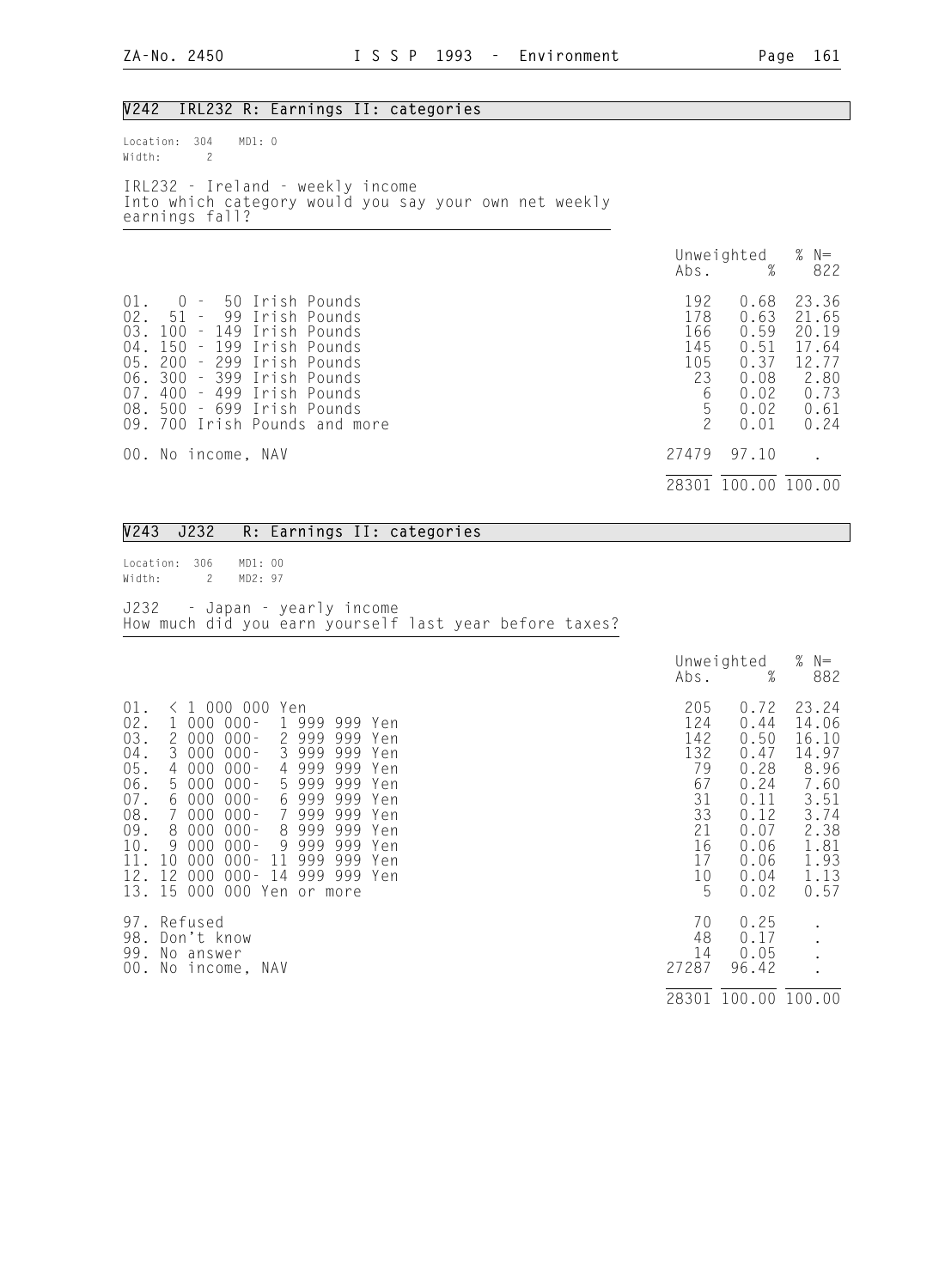| V244<br>N232<br>R: Earnings II: categories                                                                                                                                                                                                    |                                                                                             |                                                                  |
|-----------------------------------------------------------------------------------------------------------------------------------------------------------------------------------------------------------------------------------------------|---------------------------------------------------------------------------------------------|------------------------------------------------------------------|
| MD1: 00<br>Location:<br>308<br>$\mathbf{2}$<br>MD2: 99<br>Width:                                                                                                                                                                              |                                                                                             |                                                                  |
| N232 - Norway -<br>What was your personal gross income (before taxes and<br>allowances) in 1992? Include retirement benefits, etc.                                                                                                            |                                                                                             |                                                                  |
|                                                                                                                                                                                                                                               | Unweighted<br>Abs.                                                                          | % $N=$<br>$\frac{9}{6}$<br>1246                                  |
| $01$ .<br>Less than 50.000 nkr<br>02.<br>50.000 –<br>99.000<br>nkr<br>03.<br>100.000<br>$-149.000$<br>nkr<br>04.<br>150.000<br>$-199.000$<br>nkr<br>05. 200.000<br>$-249.000$<br>nkr<br>06. 250.000 - 299.000 nkr<br>07. 300.000 nkr and more | 178<br>0.63<br>211<br>0.75<br>235<br>0.83<br>238<br>0.84<br>203<br>0.72<br>88<br>93<br>0.33 | 14.29<br>16.93<br>18.86<br>19.10<br>16.29<br>$0.31$ 7.06<br>7.46 |
| 99. NA<br>00. No income, NAV                                                                                                                                                                                                                  | 74<br>0.26<br>26981<br>95.34                                                                | $\bullet$                                                        |
|                                                                                                                                                                                                                                               | 28301 100.00 100.00                                                                         |                                                                  |

#### V245 NL232 R: Earnings II: categories

Location: 310 MD1: 00<br>Width: 2 MD2: 97 MD2: 97 NL232 - Netherlands - Income of respondent after taxes

|                                                                                                                                                                                                                                                                                                                                                                                                                                                                                                                                                                                                                                                                                                                                                                                                                                                                                                                                           | Abs.                                                                                                      | Unweighted<br>$\%$                                                                                                                   | % $N=$<br>1589                                                                                                                           |
|-------------------------------------------------------------------------------------------------------------------------------------------------------------------------------------------------------------------------------------------------------------------------------------------------------------------------------------------------------------------------------------------------------------------------------------------------------------------------------------------------------------------------------------------------------------------------------------------------------------------------------------------------------------------------------------------------------------------------------------------------------------------------------------------------------------------------------------------------------------------------------------------------------------------------------------------|-----------------------------------------------------------------------------------------------------------|--------------------------------------------------------------------------------------------------------------------------------------|------------------------------------------------------------------------------------------------------------------------------------------|
| $\langle$ 9000 Gld<br>$01$ .<br>$02$ .<br>9<br>000<br>12<br>000<br>Gld<br>03.<br>12<br>000<br>15<br>000<br>G1d<br>$\frac{1}{2}$<br>15<br>18<br>$04$ .<br>$000^{\circ}$<br>$000^{\circ}$<br>Gld<br>$\qquad \qquad -$<br>21<br>05.<br>18<br>000<br>000<br>Gld<br>24<br>06.<br>21<br>$000^{\circ}$<br>000<br>Gld<br>$07$ .<br>24<br>000<br>27<br>000<br>Gld<br>$\qquad \qquad -$<br>30<br>08.<br>27<br>000<br>000<br>Gid<br>÷<br>33<br>30<br>000<br>09.<br>000<br>Gld<br>$\overline{\phantom{0}}$<br>33<br>39<br>10.<br>000<br>000<br>Gld<br>11.<br>39<br>000<br>45<br>000<br>Gld<br>$\qquad \qquad -$<br>12.<br>45<br>000<br>51<br>000<br>Gld<br>$\overline{\phantom{a}}$<br>13.<br>63<br>51<br>000<br>000<br>Gld<br>63<br>75<br>14.<br>000<br>000<br>Gld<br>$\overline{\phantom{0}}$<br>15.<br>75<br>000<br>99<br>000 <sub>1</sub><br>Gld<br>$\qquad \qquad -$<br>99<br>$-123$<br>16.<br>000<br>000<br>Gld<br>123 000<br>Gld<br>17.<br>$+$ | 26<br>23<br>48<br>79<br>71<br>95<br>111<br>101<br>112<br>181<br>192<br>177<br>179<br>108<br>64<br>9<br>13 | 0.09<br>0.08<br>0.17<br>0.28<br>0.25<br>0.34<br>0.39<br>0.36<br>0.40<br>0.64<br>0.68<br>0.63<br>0.63<br>0.38<br>0.23<br>0.03<br>0.05 | 1.64<br>1.45<br>3.02<br>4.97<br>4.47<br>5.98<br>6.99<br>6.36<br>7.05<br>11.39<br>12.08<br>11.14<br>11.26<br>6.80<br>4.03<br>0.57<br>0.82 |
| 97.<br>Refused<br>98.<br>Don't know<br>99.<br>No answer<br>No income, NAV<br>00.                                                                                                                                                                                                                                                                                                                                                                                                                                                                                                                                                                                                                                                                                                                                                                                                                                                          | 117<br>111<br>35<br>26449                                                                                 | 0.41<br>0.39<br>0.12<br>93.46<br>28301 100.00 100.00                                                                                 |                                                                                                                                          |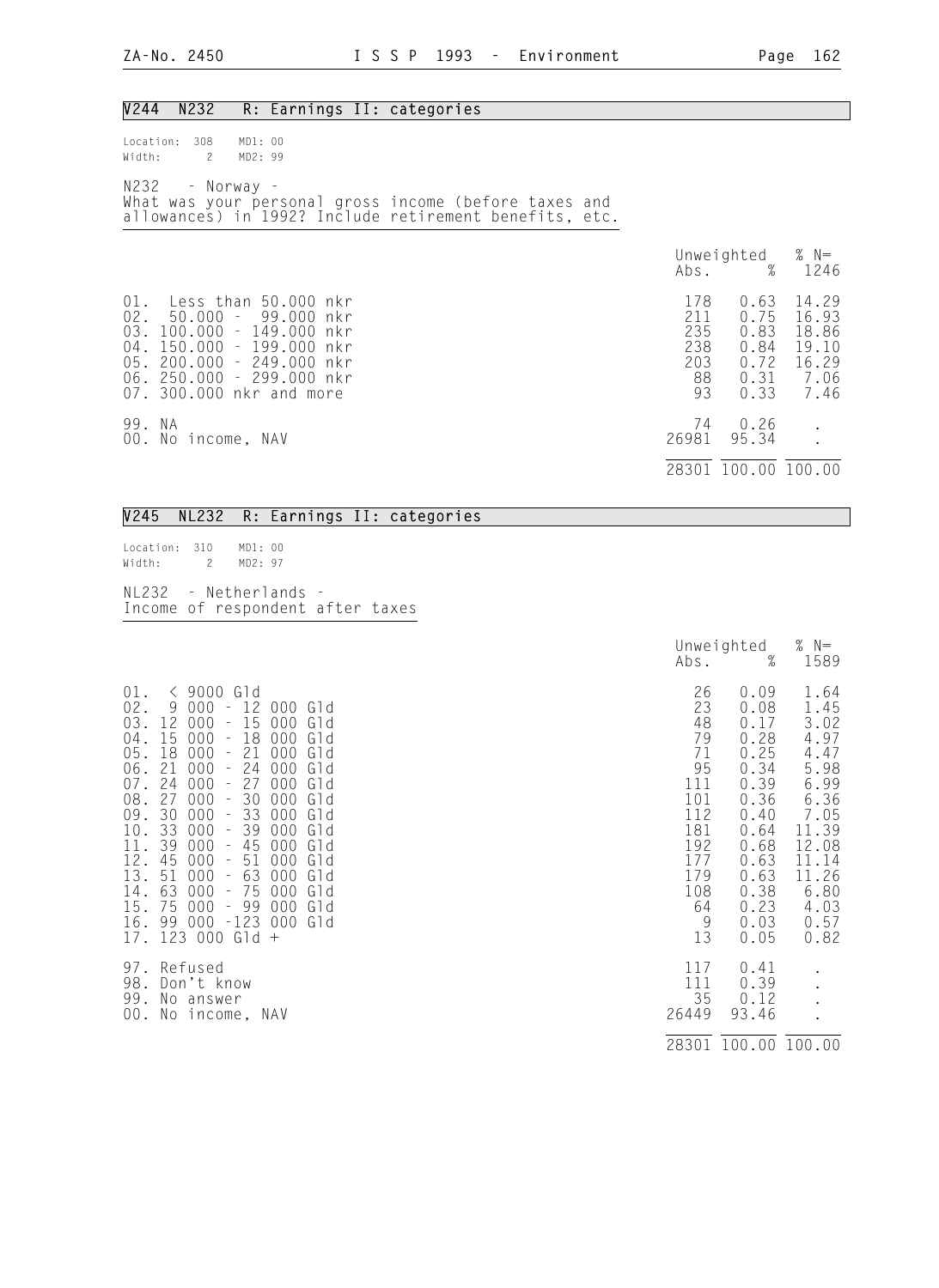#### V246 NZ232 R: Earnings II: categories

| Location: 312 MDI: 0    |  |  |                                               |  |
|-------------------------|--|--|-----------------------------------------------|--|
| Width:                  |  |  |                                               |  |
|                         |  |  |                                               |  |
| $NZ232 - New Zealand -$ |  |  |                                               |  |
|                         |  |  | Own yearly income from all sources before tax |  |

|                                                                                                                                                                                                                                                                                                                   |                                                          | Unweighted $% N=$<br>Abs. % 1199                                     |                                                                          |
|-------------------------------------------------------------------------------------------------------------------------------------------------------------------------------------------------------------------------------------------------------------------------------------------------------------------|----------------------------------------------------------|----------------------------------------------------------------------|--------------------------------------------------------------------------|
| 01. Less than 10.000 N.Z.\$<br>02. 10.001 to 15.000<br>N.7.5<br>03. 15.001 to 20.000<br>N. 7. \$<br>04. 20.001 to 25.000<br>N. 7. \$<br>05.<br>25,001 to 30,000<br>N.Z. \$<br>06. 30.001 to 40.000<br>N.Z.S<br>07. 40.001 to 50.000<br>$N.Z.$ \$<br>08. 50.001 to 70.000<br>N.Z. \$<br>09. 70.001 N.Z.\$ and more | 334<br>169<br>118<br>107<br>131<br>175<br>87<br>39<br>39 | 1.18<br>0.60<br>0.42<br>0.38<br>0.46<br>0.62<br>0.31<br>0.14<br>0.14 | 27.86<br>14.10<br>9.84<br>8.92<br>10.93<br>14.60<br>7.26<br>3.25<br>3.25 |
| 00. NAV; no income                                                                                                                                                                                                                                                                                                | 27102                                                    | 95.76                                                                |                                                                          |
|                                                                                                                                                                                                                                                                                                                   |                                                          | 28301 100.00 100.00                                                  |                                                                          |

#### V247 PL232 R: Earnings II: categories

Location: 314 MD1: 00<br>Width: 2 MD2: 98 Width: 2

PL232 - Poland - What is your average monthly earnings from your main job this year, after taxes (in thousand Zlotys)?

|                                                                      |                                                                                                                                                                                                                                                                                                                                                                                                               | Abs.                                                           | Unweighted<br>%                                                                      | % $N=$<br>764                                                                             |
|----------------------------------------------------------------------|---------------------------------------------------------------------------------------------------------------------------------------------------------------------------------------------------------------------------------------------------------------------------------------------------------------------------------------------------------------------------------------------------------------|----------------------------------------------------------------|--------------------------------------------------------------------------------------|-------------------------------------------------------------------------------------------|
| 01.<br>$02$ .<br>03.<br>$04$ .<br>05.<br>06.<br>$07$ .<br>08.<br>09. | $100 -$<br>499 th. Zloty<br>$500 -$<br>999 th. Zloty<br>1.000<br>- 1.499 th.<br>Zloty<br>1.999<br>1.500<br>Zloty<br>$\equiv$<br>th.<br>2.499<br>2.000<br>Zloty<br>th.<br>$\mathcal{C}^{\mathcal{A}}$<br>$-2.999$<br>2.500<br>Zloty<br>th.<br>3.000 - 3.999 th. Zloty<br>$4.000 - 4.999$ th.<br>Zloty<br>$5.000 - 9.999$<br>Zloty<br>th.<br>10. 10.000<br>$-14.999$ th. Zloty<br>11. 15.000 th. Zloty and more | 2<br>33<br>85<br>148<br>122<br>99<br>136<br>59<br>66<br>8<br>6 | 0.01<br>0.12<br>0.30<br>0.52<br>0.43<br>0.35<br>0.48<br>0.21<br>0.23<br>0.03<br>0.02 | 0.26<br>4.32<br>11.13<br>19.37<br>15.97<br>12.96<br>17.80<br>7.72<br>8.64<br>1.05<br>0.79 |
| 99.                                                                  | 98. Don't know<br>- N.A<br>00. No income, not in paid work, NAV                                                                                                                                                                                                                                                                                                                                               | 23<br>12<br>27502<br>28301                                     | 0.08<br>0.04<br>97.18                                                                | 100.00 100.00                                                                             |

#### V248 RP232 R: Earnings II: categories

Location: 316 MD1: 0 Width: 2

RP232 - Philippines -

|         | Unweighted<br>$\%$<br>Abs. |
|---------|----------------------------|
| 00. NAV | 28301 100.00               |
|         | 28301 100.00               |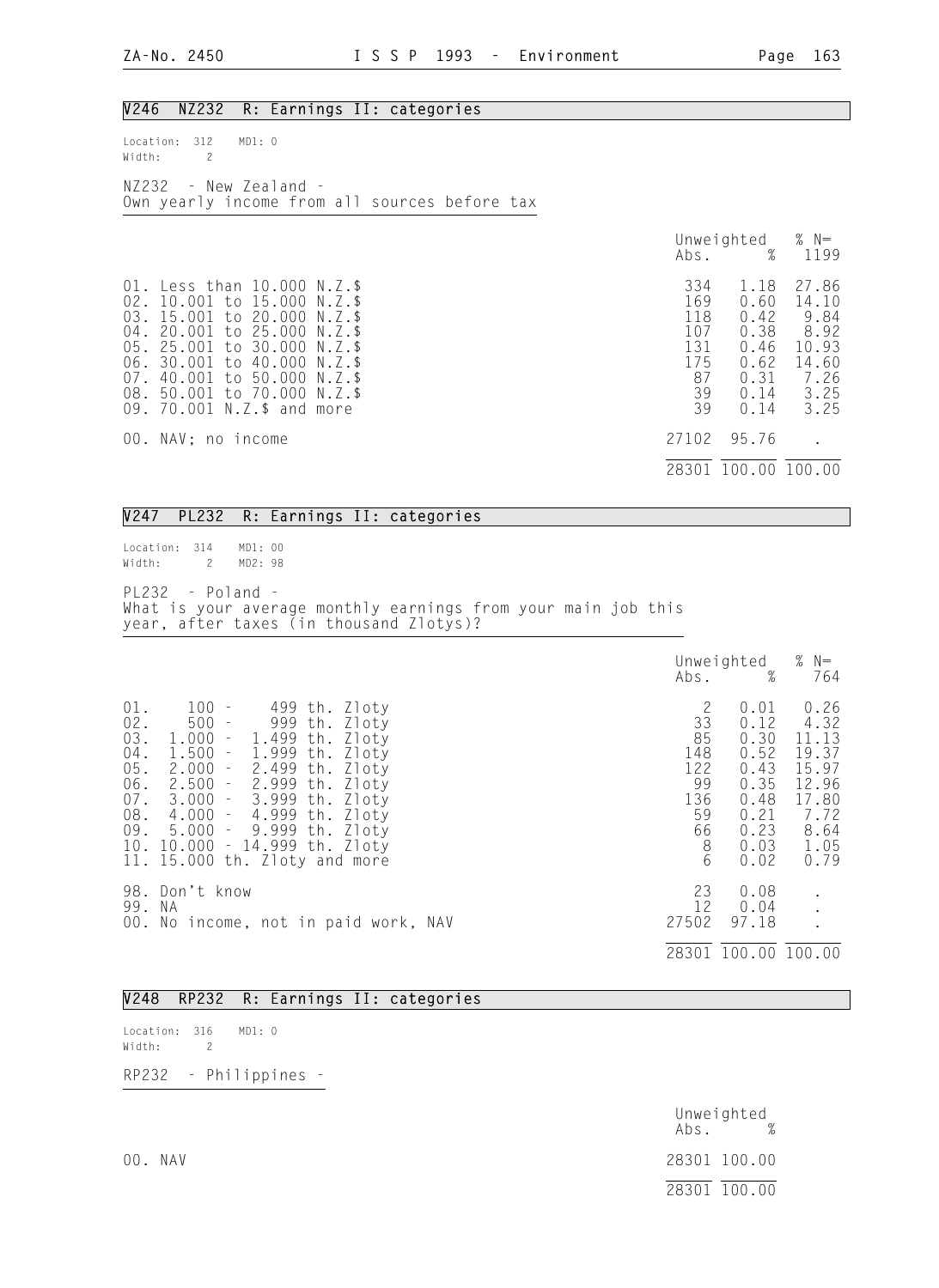## V249 RUS232 R: Earnings II: categories

Location: 318 MD1: 0 Width: 2

RUS232 - Russia -

 Unweighted Abs. % 00. NAV 28301 100.00 28301 100.00

## V250 S232 R: Earnings II: categories

Location: 320 MD1: 0 Width: 2 S232 - Sweden -

|         | Unweighted<br>$\%$<br>Abs. |  |
|---------|----------------------------|--|
| 00. NAV | 28301 100.00               |  |
|         | 28301 100.00               |  |

#### V251 SLO232 R: Earnings II: categories

Location: 322 MD1: 0 Width: 2 SLO232 - Slovenia -

Unweighted<br>Abs. % Abs. % 00. NAV 28301 100.00 28301 100.00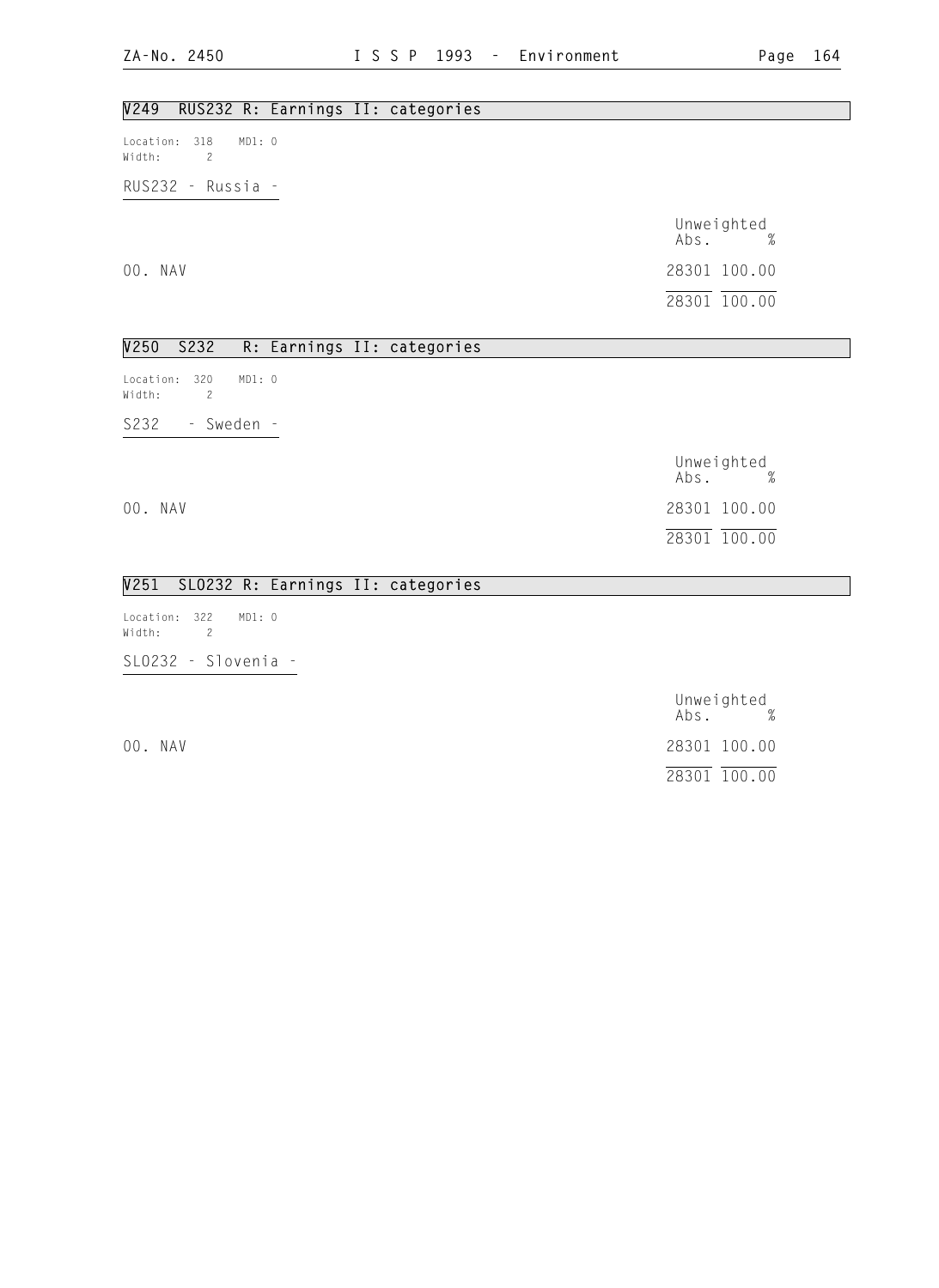| V252                                                                                                                                                  | USA232 R: Earnings II: categories                                                                                                                                                                                                                                                                                                                                                                                                                                                                                                                                                                                                                                                                  |                                                                                                                            |                                                                                                                                                                      |                                                                                                                                                                      |
|-------------------------------------------------------------------------------------------------------------------------------------------------------|----------------------------------------------------------------------------------------------------------------------------------------------------------------------------------------------------------------------------------------------------------------------------------------------------------------------------------------------------------------------------------------------------------------------------------------------------------------------------------------------------------------------------------------------------------------------------------------------------------------------------------------------------------------------------------------------------|----------------------------------------------------------------------------------------------------------------------------|----------------------------------------------------------------------------------------------------------------------------------------------------------------------|----------------------------------------------------------------------------------------------------------------------------------------------------------------------|
| Location:<br>Width:                                                                                                                                   | 324<br>MD1: 00<br>$\overline{c}$<br>MD2: 97                                                                                                                                                                                                                                                                                                                                                                                                                                                                                                                                                                                                                                                        |                                                                                                                            |                                                                                                                                                                      |                                                                                                                                                                      |
|                                                                                                                                                       | USA232 - USA -<br>R's earnings from all jobs in 1992 before taxes or other<br>deductions                                                                                                                                                                                                                                                                                                                                                                                                                                                                                                                                                                                                           |                                                                                                                            |                                                                                                                                                                      |                                                                                                                                                                      |
|                                                                                                                                                       |                                                                                                                                                                                                                                                                                                                                                                                                                                                                                                                                                                                                                                                                                                    | Abs.                                                                                                                       | Unweighted<br>$\%$                                                                                                                                                   | % $N=$<br>996                                                                                                                                                        |
| 01.<br>02.<br>03.<br>$04$ .<br>05.<br>06.<br>$07$ .<br>08.<br>09.<br>10.<br>11.<br>12.<br>13.<br>14.<br>15.<br>16.<br>17.<br>18.<br>19.<br>20.<br>21. | Under \$<br>1.000<br>\$<br>1.000<br>to<br>2.999<br>3.000<br>3.999<br>\$<br>to<br>\$<br>4.000<br>4.999<br>to<br>\$<br>5.000<br>5.999<br>to<br>\$<br>6.000<br>to<br>6.999<br>\$<br>7.000<br>7.999<br>to<br>\$<br>8.000<br>9.999<br>to<br>\$<br>10.000<br>to<br>12.499<br>$\updownarrow$<br>12.500<br>14.999<br>to<br>\$<br>15.000<br>to<br>17.499<br>\$<br>17.500<br>to<br>19.999<br>\$<br>20.000<br>to 22.499<br>\$<br>22.500<br>24.999<br>to<br>\$<br>25.000<br>29.999<br>to<br>\$<br>30.000<br>34.999<br>to<br>$\frac{1}{2}$<br>35.000<br>39.999<br>to<br>\$<br>40.000<br>49.999<br>to<br>$\updownarrow$<br>50.000<br>to 59.999<br>\$<br>60.000<br>to 74.999<br>$\mathfrak{P}$<br>75.000 and more | 24<br>38<br>33<br>27<br>23<br>25<br>16<br>33<br>62<br>56<br>66<br>63<br>56<br>64<br>89<br>87<br>60<br>64<br>38<br>25<br>47 | 0.08<br>0.13<br>0.12<br>0.10<br>0.08<br>0.09<br>0.06<br>0.12<br>0.22<br>0.20<br>0.23<br>0.22<br>0.20<br>0.23<br>0.31<br>0.31<br>0.21<br>0.23<br>0.13<br>0.09<br>0.17 | 2.41<br>3.82<br>3.31<br>2.71<br>2.31<br>2.51<br>1.61<br>3.31<br>6.22<br>5.62<br>6.63<br>6.33<br>5.62<br>6.43<br>8.94<br>8.73<br>6.02<br>6.43<br>3.82<br>2.51<br>4.72 |
| 97.<br>99. NA<br>00.                                                                                                                                  | Refused<br>98. Don't know<br>No income, not in paid work, NAV                                                                                                                                                                                                                                                                                                                                                                                                                                                                                                                                                                                                                                      | 44<br>11<br>5<br>27245                                                                                                     | 0.16<br>0.04<br>0.02<br>96.27                                                                                                                                        |                                                                                                                                                                      |
|                                                                                                                                                       |                                                                                                                                                                                                                                                                                                                                                                                                                                                                                                                                                                                                                                                                                                    | 28301                                                                                                                      | 100.00 100.00                                                                                                                                                        |                                                                                                                                                                      |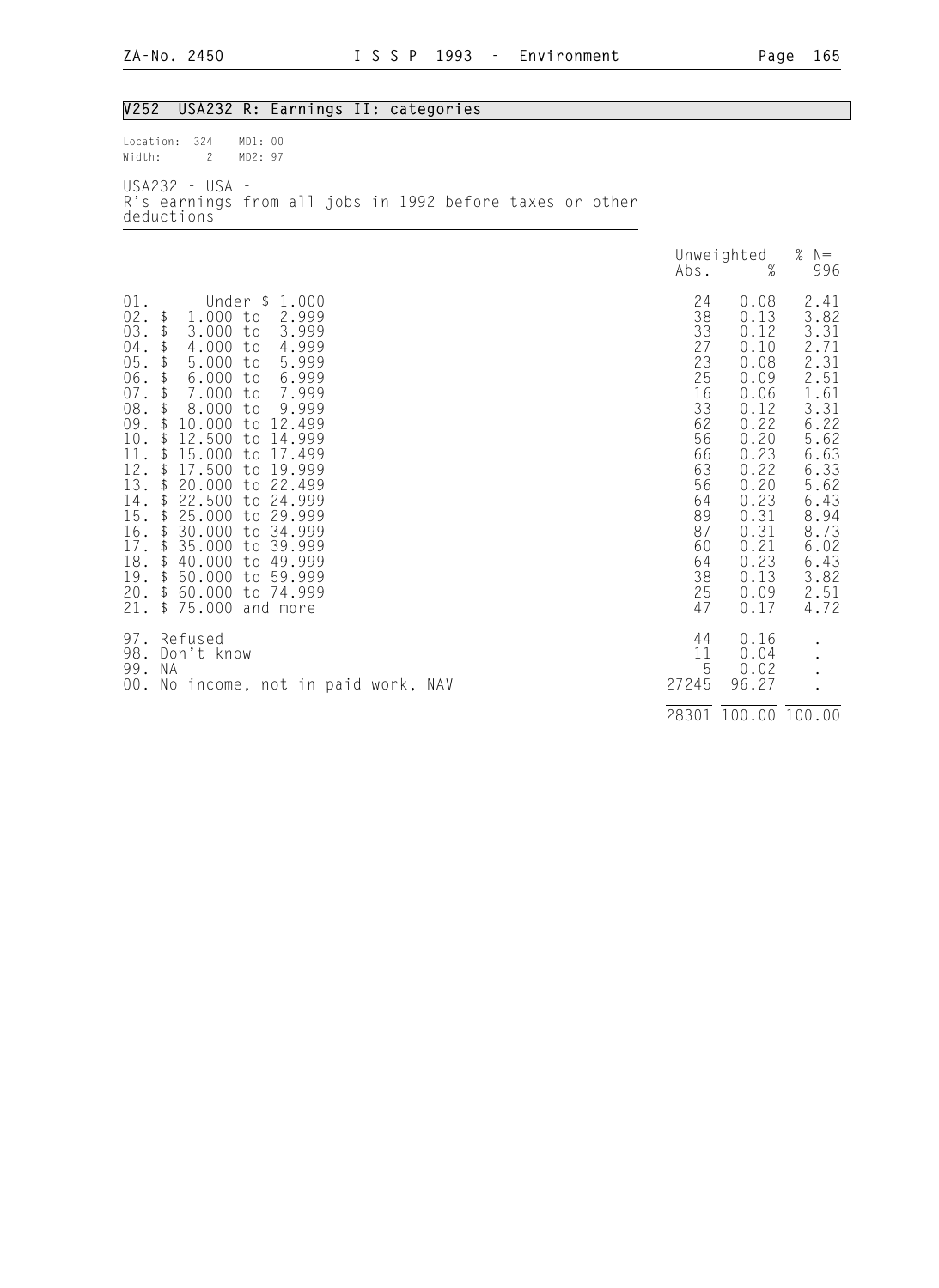#### V253 Family income I

| Location: 326 MD1: 000000<br>Width: 6 MD2: 999997                                                                                     |
|---------------------------------------------------------------------------------------------------------------------------------------|
| Family income I                                                                                                                       |
| AUS: Yearly income (respondent and spouse)<br>D: Household net income per month after taxes and social<br>insurance                   |
| USA: Family income in constant \$<br>H: Gross household income from all sources incl. social<br>benefits - net income monthly average |
| CZ: What is the average monthly income of your family or of<br>your household managing together?                                      |
| SLO: What was the net monthly income from all sources of all<br>members of your household?                                            |
| PL: What is the monthly income of all the members of your<br>household from all sources (after taxes, in thousand                     |
| $Zlotys$ ?<br>RUS: What is your family income per member of your family<br>per month?                                                 |
| 000001.<br>999000 SLO: 990 000 Tolar<br>999996 SLO: + 999 000 Tolar<br>999996 RUS: + 1 000 000 Rubel                                  |

 999997. Refused 999999. NA 000000. No own income, not available

## V254 A234 Family income II:categories

Location: 332 MD1: 0 Width: 2 A234 - Austria - Family income II: Categories

 Unweighted Abs. % 00. NAV 28301 100.00 28301 100.00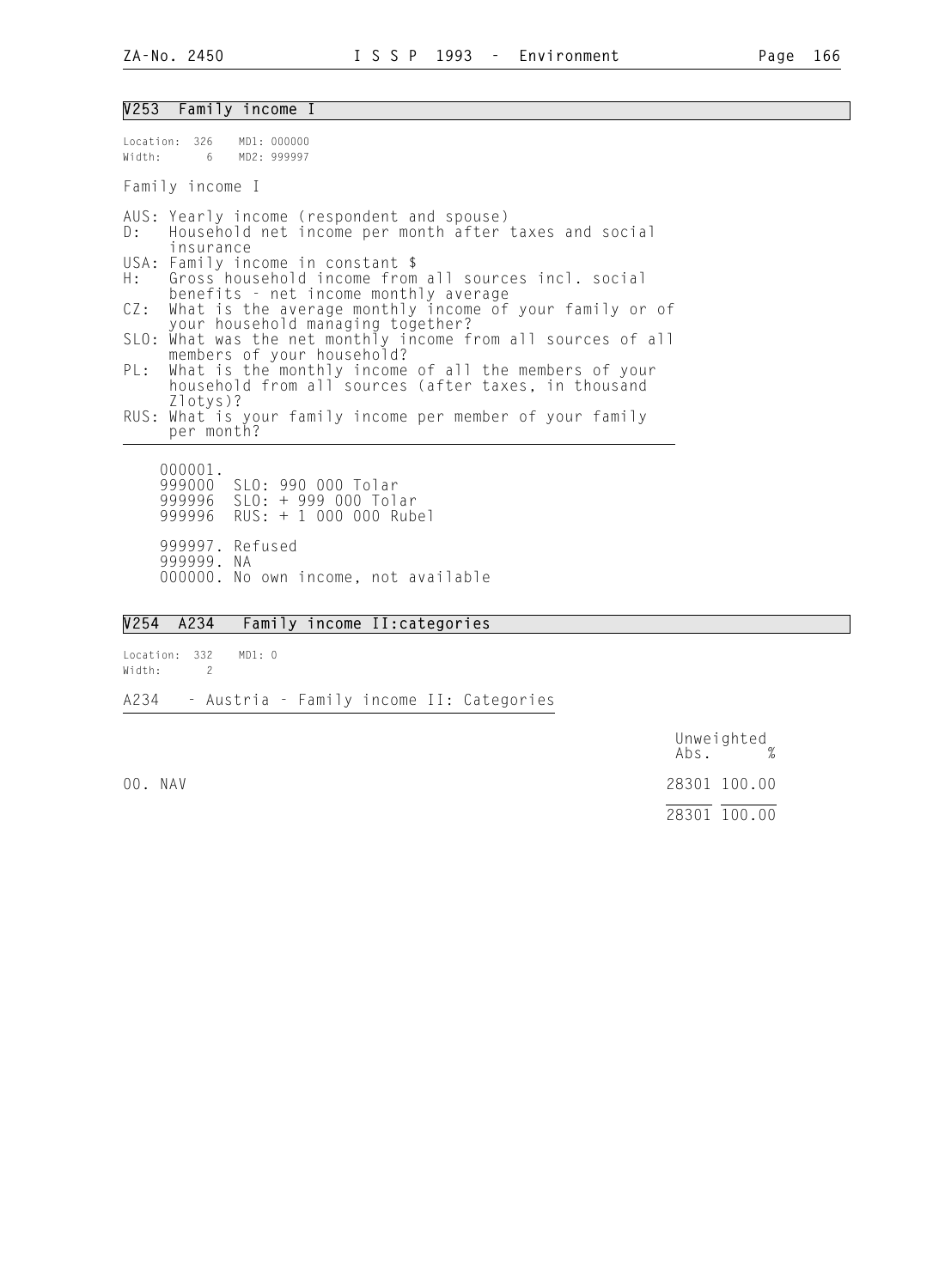| V255<br>AUS234 Family income II: categories                                                                                                                                                                                                                                                                                                                                                                                                                                  |                                                                  |                                                                              |                                                                                    |
|------------------------------------------------------------------------------------------------------------------------------------------------------------------------------------------------------------------------------------------------------------------------------------------------------------------------------------------------------------------------------------------------------------------------------------------------------------------------------|------------------------------------------------------------------|------------------------------------------------------------------------------|------------------------------------------------------------------------------------|
| MD1: 00<br>334<br>Location:<br>MD2: 99<br>$\overline{c}$<br>Width:                                                                                                                                                                                                                                                                                                                                                                                                           |                                                                  |                                                                              |                                                                                    |
| AUS234 - Australia - yearly income                                                                                                                                                                                                                                                                                                                                                                                                                                           |                                                                  |                                                                              |                                                                                    |
|                                                                                                                                                                                                                                                                                                                                                                                                                                                                              | Abs.                                                             | Unweighted<br>%                                                              | $%$ N=<br>1601                                                                     |
| $5.000 -$<br>01.<br>9.999<br>\$<br>02.<br>10.000<br>19.999<br>\$<br>$\overline{\phantom{a}}$<br>03.<br>20.000<br>29.999<br>\$<br>$\equiv$<br>39.999<br>30.000<br>\$<br>$04$ .<br>$\equiv$<br>49.999<br>05.<br>40.000<br>\$<br>$\equiv$<br>59.999<br>\$<br>06.<br>50.000<br>$\overline{\phantom{a}}$<br>69.999<br>60.000<br>\$<br>$07$ .<br>$\equiv$<br>99.999<br>08.<br>70.000<br>\$<br>$\equiv$<br>$-199.999$<br>09.<br>100.000<br>\$<br>200.000<br>$-500.000$<br>10.<br>\$ | 165<br>255<br>268<br>264<br>191<br>167<br>104<br>125<br>51<br>11 | 0.58<br>0.90<br>0.95<br>0.93<br>0.67<br>0.59<br>0.37<br>0.44<br>0.18<br>0.04 | 10.31<br>15.93<br>16.74<br>16.49<br>11.93<br>10.43<br>6.50<br>7.81<br>3.19<br>0.69 |
| 99. NA<br>00. NAV                                                                                                                                                                                                                                                                                                                                                                                                                                                            | 178<br>26522                                                     | 0.63<br>93.71                                                                |                                                                                    |
|                                                                                                                                                                                                                                                                                                                                                                                                                                                                              |                                                                  | 28301 100.00 100.00                                                          |                                                                                    |
| <b>BG234</b><br>V256<br>Family income II: categories                                                                                                                                                                                                                                                                                                                                                                                                                         |                                                                  |                                                                              |                                                                                    |
| Location: 336<br>MD1: 0<br>Width:<br>$\overline{c}$                                                                                                                                                                                                                                                                                                                                                                                                                          |                                                                  |                                                                              |                                                                                    |
| BG234 - Bulgaria                                                                                                                                                                                                                                                                                                                                                                                                                                                             |                                                                  |                                                                              |                                                                                    |
|                                                                                                                                                                                                                                                                                                                                                                                                                                                                              | Abs.                                                             | Unweighted                                                                   |                                                                                    |
| 00. NAV                                                                                                                                                                                                                                                                                                                                                                                                                                                                      |                                                                  | 28301 100.00                                                                 |                                                                                    |
|                                                                                                                                                                                                                                                                                                                                                                                                                                                                              |                                                                  | 28301 100.00                                                                 |                                                                                    |
| V257<br>CDN234 Family income II: categories                                                                                                                                                                                                                                                                                                                                                                                                                                  |                                                                  |                                                                              |                                                                                    |
| MD1: 00<br>Location: 338<br>Width:<br>MD2: 97<br>$\mathbf{2}^{\circ}$                                                                                                                                                                                                                                                                                                                                                                                                        |                                                                  |                                                                              |                                                                                    |
| CDN234 - Canada -<br>What is the total income of your household?                                                                                                                                                                                                                                                                                                                                                                                                             |                                                                  |                                                                              |                                                                                    |
|                                                                                                                                                                                                                                                                                                                                                                                                                                                                              | Abs.                                                             | Unweighted<br>%                                                              | % $N=$<br>1182                                                                     |
| 01. Up to 15.000 Canadian \$<br>02. 15.000 to 24.999 Canadian \$<br>03. 25.000 to 34.999 Canadian \$<br>35.000 to 44.999 Canadian \$<br>$04$ .<br>05. 45.000 to 54.999 Canadian \$<br>06. 55.000 to 64.999 Canadian \$<br>65.000 to 74.999 Canadian \$<br>07.<br>08. 75.000 Canadian \$ and more                                                                                                                                                                             | 128<br>132<br>139<br>130<br>138<br>147<br>100<br>268             | 0.45<br>0.47<br>0.49<br>0.46<br>0.49<br>0.52<br>0.35<br>0.95                 | 10.83<br>11.17<br>11.76<br>11.00<br>11.68<br>12.44<br>8.46<br>22.67                |
| 97. Refused<br>00. No income, NAV                                                                                                                                                                                                                                                                                                                                                                                                                                            | 285<br>26834                                                     | 1.01<br>94.82                                                                |                                                                                    |
|                                                                                                                                                                                                                                                                                                                                                                                                                                                                              |                                                                  | 28301 100.00 100.00                                                          |                                                                                    |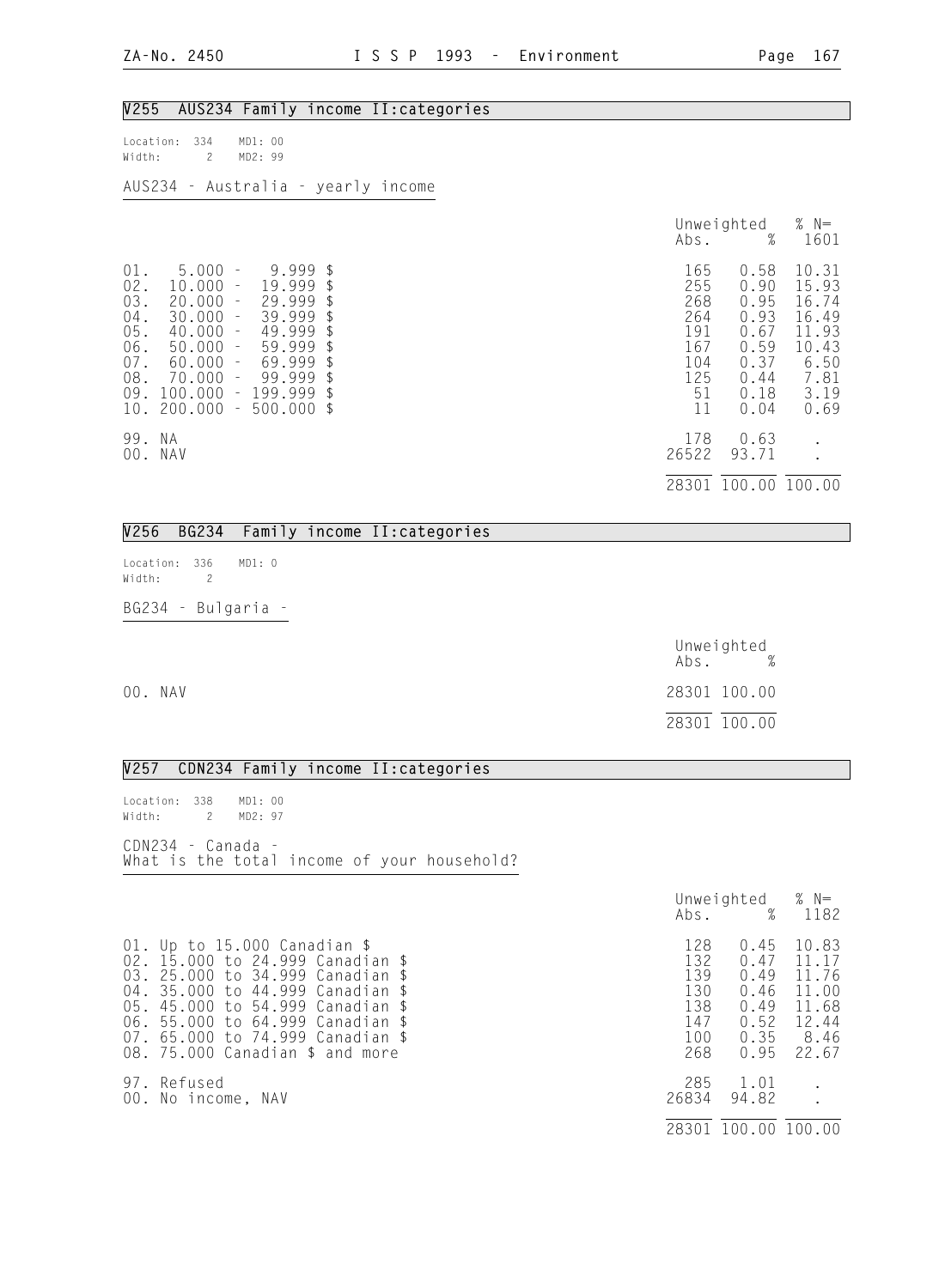#### V258 CR234 Family income II:categories

Location: 340 MD1: 0 Width: 2

CZ234 - Czech Republic -

|         | Unweighted<br>$\%$<br>Abs. |
|---------|----------------------------|
| 00. NAV | 28301 100.00               |
|         | 28301 100.00               |

| V259                                                                                                                                                                         | D234                                                                                                                                                                                                                                                                                                                                                                                                                                                            | Family income II: categories                                                                                                                                                                                                                                                                                                                                                                                                                                                                                                                                               |                                                                                                                                        |                                                                                                                                                                              |                                                                                                                                                                               |
|------------------------------------------------------------------------------------------------------------------------------------------------------------------------------|-----------------------------------------------------------------------------------------------------------------------------------------------------------------------------------------------------------------------------------------------------------------------------------------------------------------------------------------------------------------------------------------------------------------------------------------------------------------|----------------------------------------------------------------------------------------------------------------------------------------------------------------------------------------------------------------------------------------------------------------------------------------------------------------------------------------------------------------------------------------------------------------------------------------------------------------------------------------------------------------------------------------------------------------------------|----------------------------------------------------------------------------------------------------------------------------------------|------------------------------------------------------------------------------------------------------------------------------------------------------------------------------|-------------------------------------------------------------------------------------------------------------------------------------------------------------------------------|
| Location:<br>Width:                                                                                                                                                          | 342<br>$\mathbf{2}$                                                                                                                                                                                                                                                                                                                                                                                                                                             | MD1: 00<br>MD2: 97                                                                                                                                                                                                                                                                                                                                                                                                                                                                                                                                                         |                                                                                                                                        |                                                                                                                                                                              |                                                                                                                                                                               |
| D234                                                                                                                                                                         |                                                                                                                                                                                                                                                                                                                                                                                                                                                                 | - Germany -<br>HH net income per month: income classifications and (if<br>refused) data from list-inquiry categories.                                                                                                                                                                                                                                                                                                                                                                                                                                                      |                                                                                                                                        |                                                                                                                                                                              |                                                                                                                                                                               |
|                                                                                                                                                                              |                                                                                                                                                                                                                                                                                                                                                                                                                                                                 |                                                                                                                                                                                                                                                                                                                                                                                                                                                                                                                                                                            | Abs.                                                                                                                                   | Unweighted<br>$\%$                                                                                                                                                           | $% N=$<br>1675                                                                                                                                                                |
| 01.<br>02.<br>03.<br>$04$ .<br>$05$ .<br>$06$ .<br>$07$ .<br>$08$ .<br>09.<br>$10$ .<br>11.<br>12.<br>$^{13}_{14}$ .<br>15.<br>16.<br>17.<br>18.<br>19.<br>20.<br>21.<br>22. | Up to<br>$400 - 5$<br>$600 -$<br>800<br>$\sim$<br>1.000<br>$\equiv$<br>250<br>1.<br>$\overline{\phantom{a}}$<br>1.500<br>$\overline{\phantom{a}}$<br>1.750<br>$\equiv$<br>2.000<br>$\equiv$<br>2.250<br>2.500<br>$\equiv$<br>2.750<br>$\overline{\phantom{a}}$<br>3.000<br>$\bar{\phantom{a}}$<br>3.500<br>$\sim$<br>4.000<br>$\overline{\phantom{a}}$<br>4.500<br>$\equiv$<br>5.000<br>$\sim$<br>5.500<br>6.000<br>$\overline{\phantom{a}}$<br>8.000<br>10.000 | 400<br>DEM<br>600<br>DEM<br>800<br>DEM<br>$\lt$<br>1.000<br>DEM<br>$\lt$<br>1.250<br>DEM<br>$\lt$<br>1.500<br>DEM<br>$\langle$<br>1.750<br>DEM<br>$\lt$<br>2.000<br>DEM<br>$\lt$<br>2.250<br>$\lt$<br>DEM<br>2.500<br>$\langle$<br>DEM<br>2.750<br>DEM<br>$\lt$<br>3.000<br>DEM<br>$\langle$<br>3.500<br>DEM<br>$\langle$<br>4.000<br>$\lt$<br>DEM<br>4.500<br>$\langle$<br>DEM<br>$\langle$<br>5.000<br>DEM<br>$\langle$<br>5.500<br>DEM<br>$\langle$<br>6.000<br>DEM<br>$\pm$<br>8.000<br>DEM<br>$\lt$<br>$- < 10.000$<br>DEM<br>$- < 15.000$ DEM<br>15.000 DEM and more | 0<br>8<br>26<br>52<br>104<br>74<br>100<br>99<br>161<br>107<br>116<br>111<br>172<br>144<br>110<br>80<br>63<br>39<br>77<br>15<br>13<br>4 | 0.00<br>0.03<br>0.09<br>0.18<br>0.37<br>0.26<br>0.35<br>0.35<br>0.57<br>0.38<br>0.41<br>0.39<br>0.61<br>0.51<br>0.39<br>0.28<br>0.22<br>0.14<br>0.27<br>0.05<br>0.05<br>0.01 | 0.00<br>0.48<br>1.55<br>3.10<br>6.21<br>4.42<br>5.97<br>5.91<br>9.61<br>6.39<br>6.93<br>6.63<br>10.27<br>8.60<br>6.57<br>4.78<br>3.76<br>2.33<br>4.60<br>0.90<br>0.78<br>0.24 |
| 97.<br>99.                                                                                                                                                                   | Refused<br>ΝA                                                                                                                                                                                                                                                                                                                                                                                                                                                   | 00. No own income, NAV                                                                                                                                                                                                                                                                                                                                                                                                                                                                                                                                                     | 403<br>28<br>26195                                                                                                                     | 1.42<br>0.10<br>92.56                                                                                                                                                        |                                                                                                                                                                               |
|                                                                                                                                                                              |                                                                                                                                                                                                                                                                                                                                                                                                                                                                 |                                                                                                                                                                                                                                                                                                                                                                                                                                                                                                                                                                            |                                                                                                                                        | 28301 100.00 100.00                                                                                                                                                          |                                                                                                                                                                               |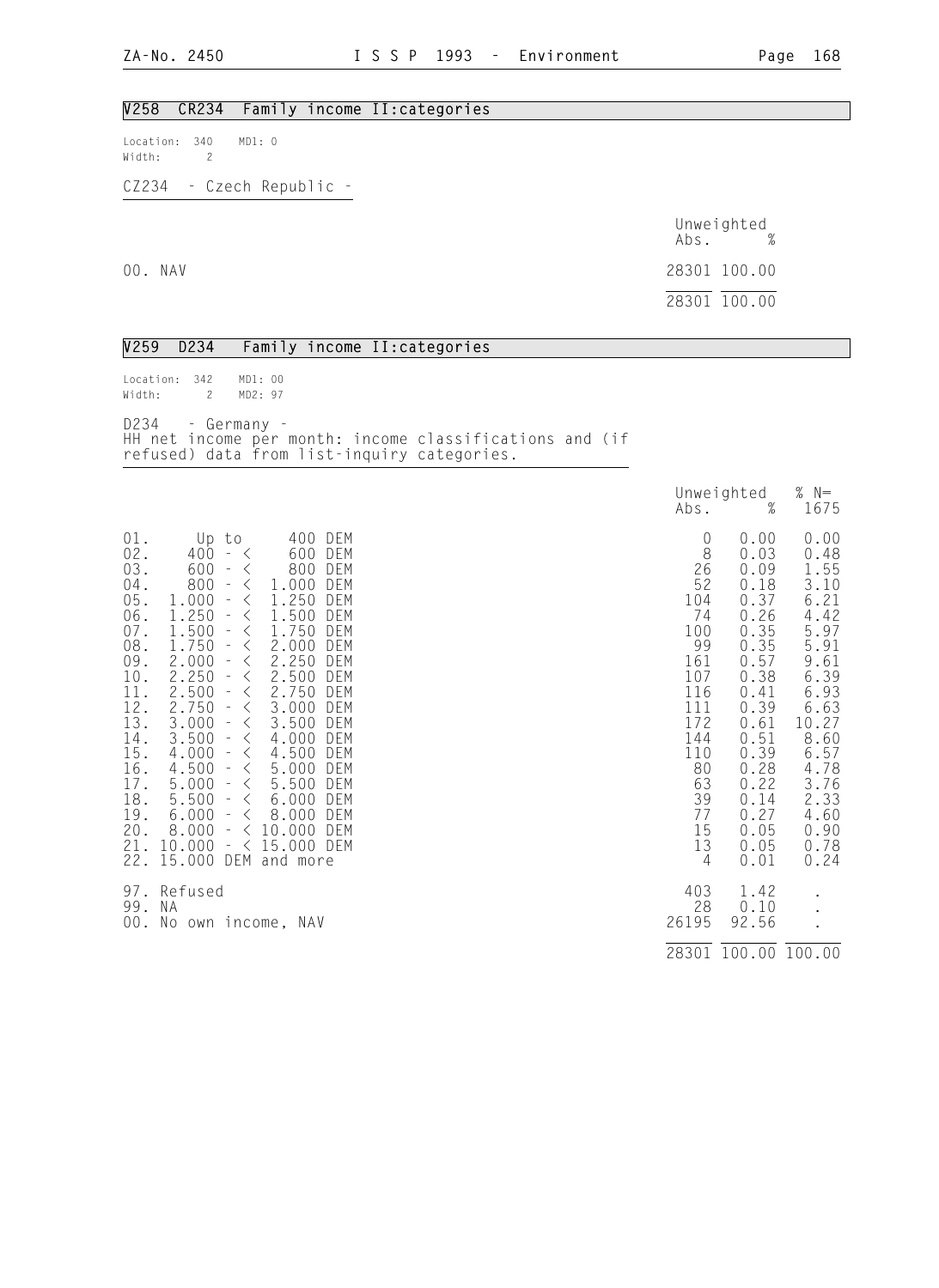| V260                                         | E234                                                                                                                                                                 |                                                        |            | Family income II: categories                                                                                                  |                                                                          |
|----------------------------------------------|----------------------------------------------------------------------------------------------------------------------------------------------------------------------|--------------------------------------------------------|------------|-------------------------------------------------------------------------------------------------------------------------------|--------------------------------------------------------------------------|
| Location:<br>Width:                          | 344<br>$\overline{c}$                                                                                                                                                | MD1: 00<br>MD2: 99                                     |            |                                                                                                                               |                                                                          |
| E234                                         | - Spain -                                                                                                                                                            |                                                        |            |                                                                                                                               |                                                                          |
|                                              |                                                                                                                                                                      |                                                        |            | Unweighted<br>%<br>Abs.                                                                                                       | % $N=$<br>880                                                            |
| $01$ .<br>02.<br>03.<br>$04$ .<br>05.<br>07. | $\left\langle \right\rangle$<br>100.000-150.000 Pta<br>150.000-200.000 Pta<br>06. 200.000-275.000 Pta<br>275.000-350.000 Pta<br>08. 350.000-450.000<br>09. > 450.000 | 45.000 Pta<br>45.000- 75.000 Pta<br>75.000-100.000 Pta | Pta<br>Pta | 57<br>0.20<br>183<br>0.65<br>183<br>0.65<br>245<br>0.87<br>96<br>0.34<br>55<br>0.19<br>31<br>0.11<br>17<br>0.06<br>13<br>0.05 | 6.48<br>20.80<br>20.80<br>27.84<br>10.91<br>6.25<br>3.52<br>1.93<br>1.48 |
| 00.                                          | 99. No answer<br>NAV                                                                                                                                                 |                                                        |            | 328<br>1.16<br>27093<br>95.73                                                                                                 | $\bullet$                                                                |
|                                              |                                                                                                                                                                      |                                                        |            | 28301 100.00 100.00                                                                                                           |                                                                          |

|  |  |  |  | V261 GB234 Family income II: categories |
|--|--|--|--|-----------------------------------------|
|--|--|--|--|-----------------------------------------|

Location: 346 MD1: 00<br>Width: 2 MD2: 98 2 MD2: 98 GB234 - Great Britain - Total gross household income from all sources before tax

|                                                                                                |                                                                                                                                                                                                                                                                                                                                                                                                                                                                                                                                                                                                                                                                                 | Abs.                                                                                                 | Unweighted<br>%                                                                                                              | % $N=$<br>1811                                                                                                                 |
|------------------------------------------------------------------------------------------------|---------------------------------------------------------------------------------------------------------------------------------------------------------------------------------------------------------------------------------------------------------------------------------------------------------------------------------------------------------------------------------------------------------------------------------------------------------------------------------------------------------------------------------------------------------------------------------------------------------------------------------------------------------------------------------|------------------------------------------------------------------------------------------------------|------------------------------------------------------------------------------------------------------------------------------|--------------------------------------------------------------------------------------------------------------------------------|
| 03.<br>05.<br>07.<br>08.<br>09.<br>11.<br>12.<br>13.<br>14.<br>15.<br>17.<br>18.<br>19.<br>20. | 4.000<br>Less than<br>Pounds<br>5.999<br>4.000<br>Pounds<br>$\overline{\phantom{a}}$<br>6.000<br>7.999<br>Pounds<br>$\equiv$<br>9.999<br>8.000<br>Pounds<br>$\pm$<br>11.999<br>10.000<br>Pounds<br>$\equiv$<br>$10.12.000 -$<br>14.999<br>Pounds<br>17.999<br>15.000<br>Pounds<br>$\overline{\phantom{a}}$<br>18.000<br>19.999<br>Pounds<br>$\equiv$<br>20.000<br>22.999<br>Pounds<br>$\equiv$<br>23.000<br>25.999<br>Pounds<br>$\sim$<br>28.999<br>26.000<br>Pounds<br>$\overline{\phantom{a}}$<br>$16.29.000 -$<br>31.999<br>Pounds<br>34.999<br>32.000<br>Pounds<br>$\pm$<br>37.999<br>$35.000 -$<br>Pounds<br>40.999 Pounds<br>38.000<br>$\pm$<br>41.000<br>Pounds and more | 266<br>278<br>176<br>130<br>124<br>161<br>126<br>93<br>103<br>84<br>51<br>47<br>35<br>40<br>22<br>75 | 0.94<br>0.98<br>0.62<br>0.46<br>0.44<br>0.57<br>0.45<br>0.33<br>0.36<br>0.30<br>0.18<br>0.17<br>0.12<br>0.14<br>0.08<br>0.27 | 14.69<br>15.35<br>9.72<br>7.18<br>6.85<br>8.89<br>6.96<br>5.14<br>5.69<br>4.64<br>2.82<br>2.60<br>1.93<br>2.21<br>1.21<br>4.14 |
| 98.<br>99.<br>00.                                                                              | Don't know<br>N A<br>NAV                                                                                                                                                                                                                                                                                                                                                                                                                                                                                                                                                                                                                                                        | 127<br>90<br>26273                                                                                   | 0.45<br>0.32<br>92.83                                                                                                        |                                                                                                                                |
|                                                                                                |                                                                                                                                                                                                                                                                                                                                                                                                                                                                                                                                                                                                                                                                                 | 28301                                                                                                | 100.00 100.00                                                                                                                |                                                                                                                                |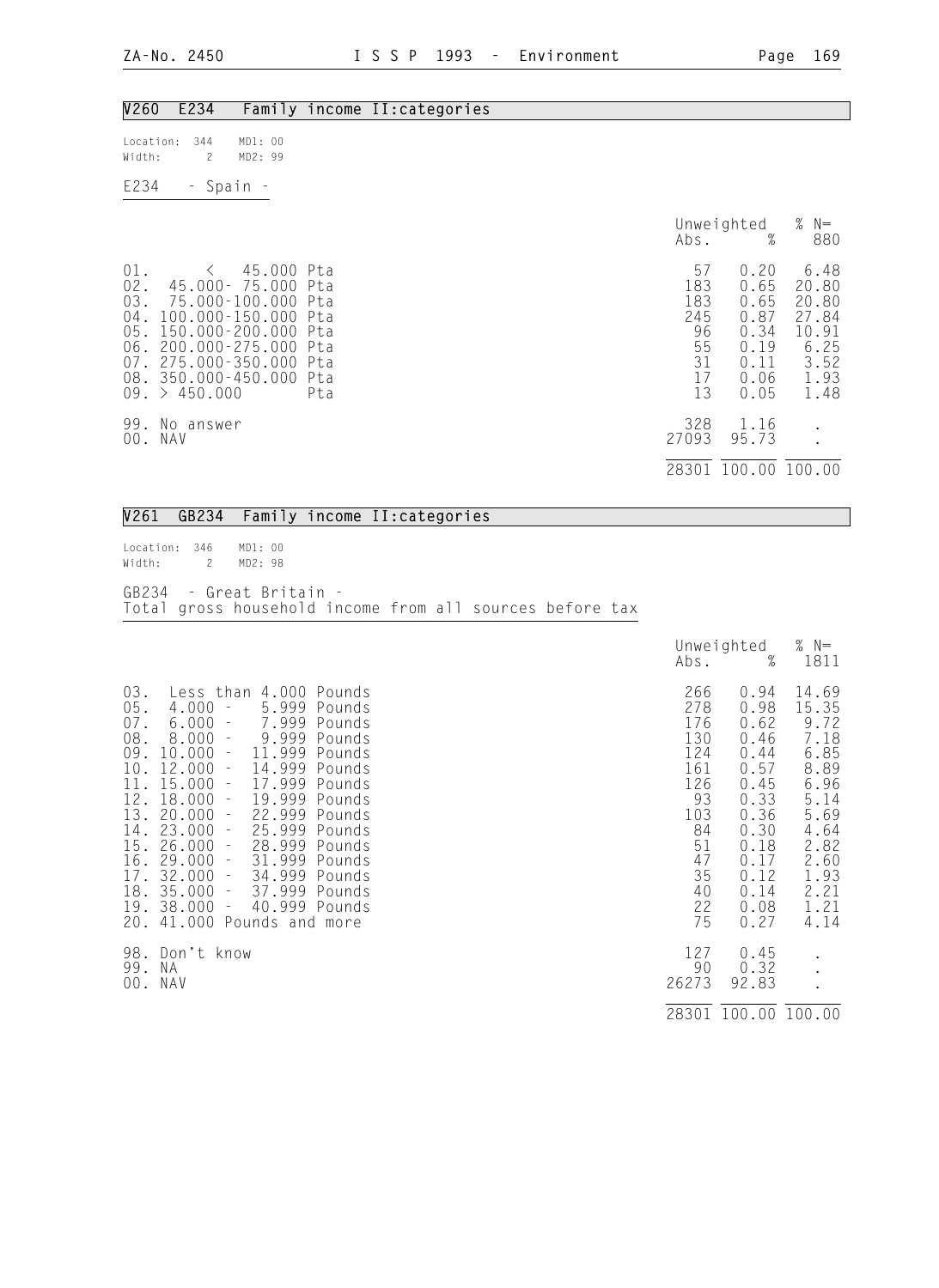### V262 H234 Family income II:categories

Location: 348 MD1: 0 Width: 2

H234 - Hungary -

|         | Unweighted<br>$\%$<br>Abs. |
|---------|----------------------------|
| 00. NAV | 28301 100.00               |
|         | 28301 100.00               |

|  |                       | V263 I234 Family income II: categories |
|--|-----------------------|----------------------------------------|
|  | Location: 350 MD1: 00 |                                        |
|  | Width: 2 MD2: 99      |                                        |

| $I234$ - Italy - |                                         |  |  |
|------------------|-----------------------------------------|--|--|
|                  | Global net income per month after taxes |  |  |

|                                                                                                                                                                                                                                                                                                                                                                                                                                                                                                                                                                                                                                                                                        |                                                                                                               | Unweighted<br>%<br>Abs.                                                                                                                      | % $N=$<br>935                                                                                                                                  |
|----------------------------------------------------------------------------------------------------------------------------------------------------------------------------------------------------------------------------------------------------------------------------------------------------------------------------------------------------------------------------------------------------------------------------------------------------------------------------------------------------------------------------------------------------------------------------------------------------------------------------------------------------------------------------------------|---------------------------------------------------------------------------------------------------------------|----------------------------------------------------------------------------------------------------------------------------------------------|------------------------------------------------------------------------------------------------------------------------------------------------|
| $01$ .<br>Up to 300.000 Lire<br>02.<br>600.000<br>$300.001 -$<br>Lire<br>03.<br>600.001 –<br>900.000 Lire<br>04.<br>$900.001 - 1.200.000$<br>Lire<br>$05. 1.200.001 - 1.500.000$<br>Lire<br>$06. 1.500.001 - 1.800.000$<br>Lire<br>1.800.001<br>$-2.100.000$<br>07.<br>Lire<br>08. 2.100.001 - 2.400.000 Lire<br>09. 2.400.001 - 2.700.000 Lire<br>$10.2.700.001 - 3.000.000$<br>Lire<br>11. 3.000.001 - 3.300.000 Lire<br>$12.3.300.001 - 3.600.000$<br>Lire<br>$13. 3.600.001 - 3.900.000$<br>Lire<br>14. 3.900.001 - 4.200.000 Lire<br>15. 4.200.001 - 4.500.000 Lire<br>$16.4.500.001 - 4.800.000$<br>Lire<br>17.4.800.001<br>$-5.100.000$<br>Lire<br>18. More than 5.100.000 Lire | 3<br>$\,8\,$<br>18<br>45<br>89<br>89<br>115<br>92<br>75<br>96<br>40<br>42<br>36<br>40<br>32<br>14<br>37<br>64 | 0.01<br>0.03<br>0.06<br>0.16<br>0.31<br>0.31<br>0.41<br>0.33<br>0.27<br>0.34<br>0.14<br>0.15<br>0.13<br>0.14<br>0.11<br>0.05<br>0.13<br>0.23 | 0.32<br>0.86<br>1.93<br>4.81<br>9.52<br>9.52<br>12.30<br>9.84<br>8.02<br>10.27<br>4.28<br>4.49<br>3.85<br>4.28<br>3.42<br>1.50<br>3.96<br>6.84 |
| 99. Don't know, refused, NA<br>00. NAV                                                                                                                                                                                                                                                                                                                                                                                                                                                                                                                                                                                                                                                 | 65<br>27301                                                                                                   | 0.23<br>96.47                                                                                                                                |                                                                                                                                                |
|                                                                                                                                                                                                                                                                                                                                                                                                                                                                                                                                                                                                                                                                                        |                                                                                                               | 28301 100.00 100.00                                                                                                                          |                                                                                                                                                |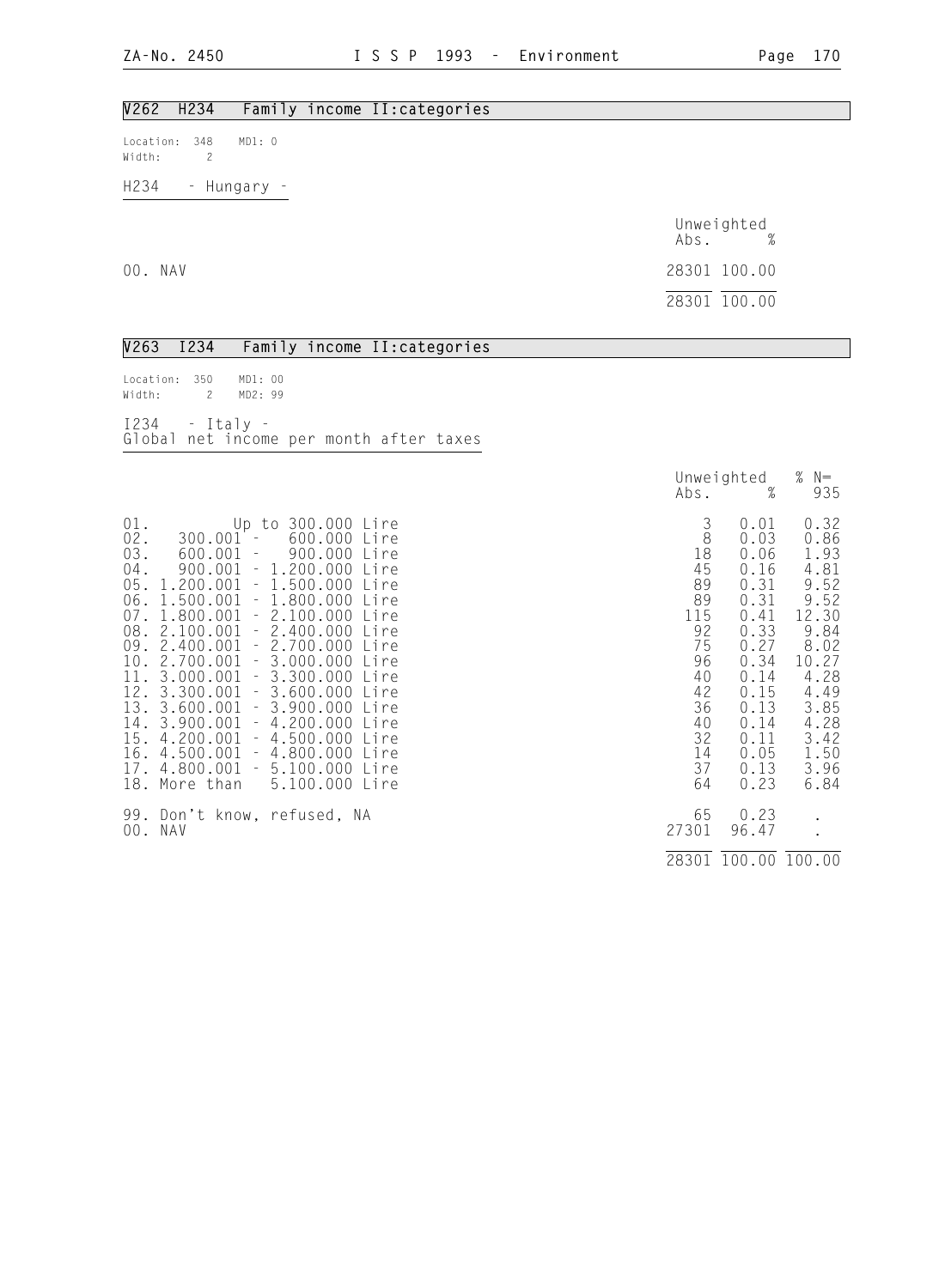| V264                                                                               | IL234                                                                                                                                                                                      |                                                      | Family income II: categories                                                                                                                               |                                                                                           |
|------------------------------------------------------------------------------------|--------------------------------------------------------------------------------------------------------------------------------------------------------------------------------------------|------------------------------------------------------|------------------------------------------------------------------------------------------------------------------------------------------------------------|-------------------------------------------------------------------------------------------|
| Location:<br>Width:                                                                | 352<br>$\mathbf{2}$                                                                                                                                                                        | MD1: 00<br>MD2: 97                                   |                                                                                                                                                            |                                                                                           |
| IL234                                                                              | - Israel -                                                                                                                                                                                 |                                                      |                                                                                                                                                            |                                                                                           |
|                                                                                    |                                                                                                                                                                                            |                                                      | Unweighted<br>%<br>Abs.                                                                                                                                    | % $N=$<br>827                                                                             |
| $01$ .<br>02.<br>03.<br>$04$ .<br>05.<br>06.<br>$07$ .<br>08.<br>09.<br>10.<br>11. | up to 1000 NIS<br>$1001 - 2000$<br>$2001 -$<br>3000<br>3001-<br>4000<br>4001-<br>5000<br>$5001 -$<br>6000<br>7000<br>6001-<br>7001-<br>8000<br>8001-9000<br>9001-10000 NIS<br>$>10000$ NIS | NIS<br>NIS<br>NIS<br>NIS<br>NIS<br>NIS<br>NIS<br>NIS | 38<br>0.13<br>144<br>0.51<br>164<br>0.58<br>149<br>0.53<br>109<br>0.39<br>93<br>0.33<br>57<br>0.20<br>25<br>0.09<br>12<br>0.04<br>19<br>0.07<br>17<br>0.06 | 4.59<br>17.41<br>19.83<br>18.02<br>13.18<br>11.25<br>6.89<br>3.02<br>1.45<br>2.30<br>2.06 |
| 97.<br>98.<br>99.<br>NAV<br>00.                                                    | Refused<br>Don't know<br>No answer                                                                                                                                                         |                                                      | 234<br>0.83<br>94<br>0.33<br>43<br>0.15<br>27103<br>95.77                                                                                                  |                                                                                           |
|                                                                                    |                                                                                                                                                                                            |                                                      | 28301 100.00 100.00                                                                                                                                        |                                                                                           |

|  |  |  |  | V265 IRL234 Family income II:categories |
|--|--|--|--|-----------------------------------------|
|--|--|--|--|-----------------------------------------|

Location: 354 MD1: 00 Width: 2 MD2: 99

IRL234 - Ireland - How about the net weekly income of the household; be sure to include all pensions, social welfare payments, etc.

|                                                            |                                                                                                                                                     |                                                                                                                                                                  | Abs.                                                  | Unweighted<br>%                                                      | % $N=$<br>818                                                            |
|------------------------------------------------------------|-----------------------------------------------------------------------------------------------------------------------------------------------------|------------------------------------------------------------------------------------------------------------------------------------------------------------------|-------------------------------------------------------|----------------------------------------------------------------------|--------------------------------------------------------------------------|
| $01$ .<br>$02$ .<br>03.<br>04.<br>05.<br>06.<br>07.<br>08. | $\cup$<br>$\sim$<br>51<br>99<br>$\sim$<br>100<br>$-149$<br>150<br>$-199$<br>200<br>- 299<br>300<br>400<br>499<br>$\pm$ .<br>500<br>- 699<br>09. 700 | 50 Irish Pounds<br>Irish Pounds<br>Irish Pounds<br>Irish Pounds<br>Irish Pounds<br>- 399 Irish Pounds<br>Irish Pounds<br>- Irish Pounds<br>Irish Pounds and more | 3<br>72<br>160<br>167<br>196<br>120<br>51<br>33<br>16 | 0.01<br>0.25<br>0.57<br>0.59<br>0.69<br>0.42<br>0.18<br>0.12<br>0.06 | 0.37<br>8.80<br>19.56<br>20.42<br>23.96<br>14.67<br>6.23<br>4.03<br>1.96 |
| 99.<br>00.                                                 | - N.A<br>NAV                                                                                                                                        |                                                                                                                                                                  | 139<br>27344                                          | 0.49<br>96.62                                                        |                                                                          |
|                                                            |                                                                                                                                                     |                                                                                                                                                                  | 2830                                                  | 100.00                                                               | 100.00                                                                   |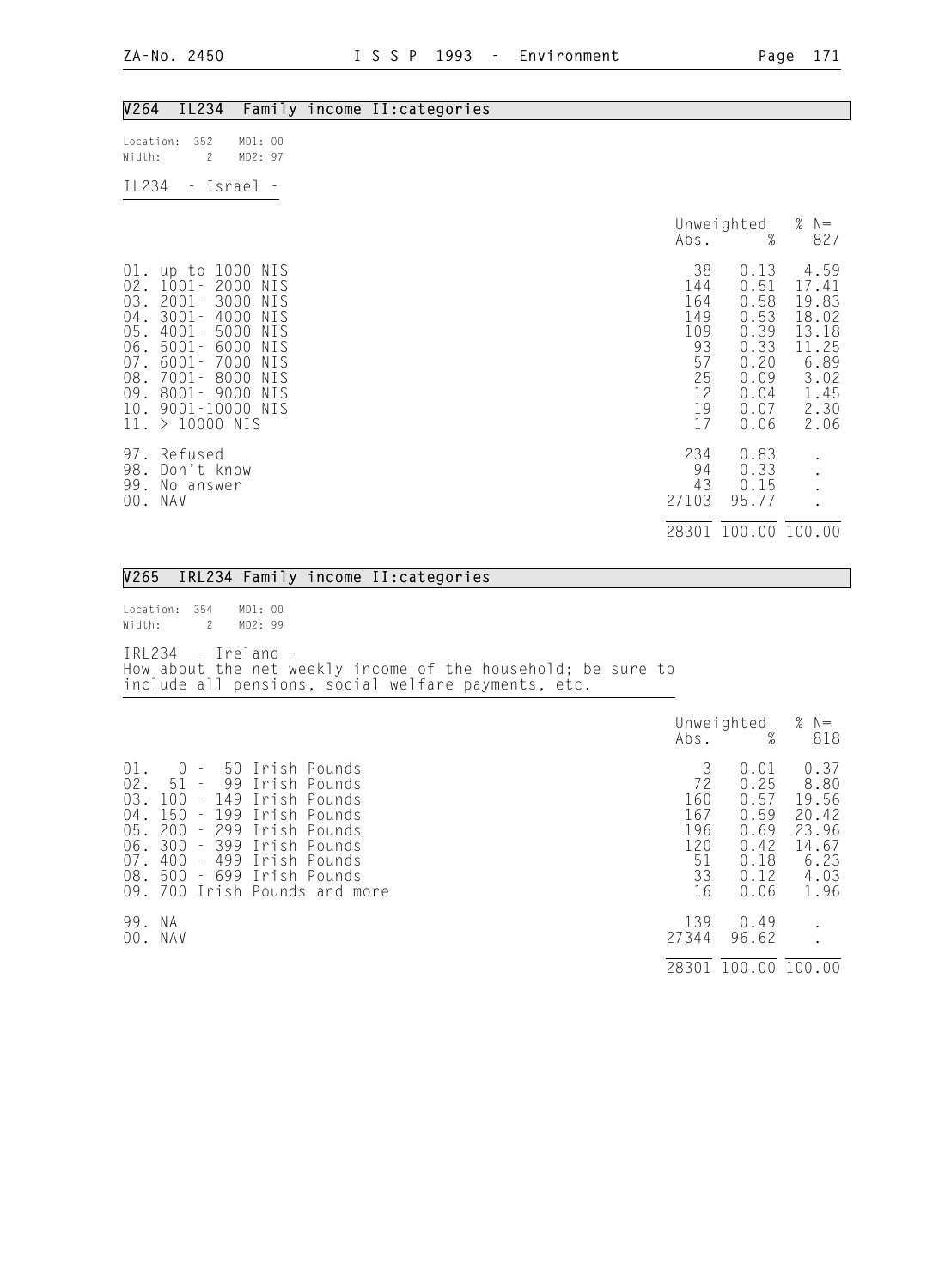| V266                                                                                      | J234                                                                                                                             |                                                                                                                                                                                                              | Family income II: categories                                                                                                                         |  |  |  |                                                                          |                                                                                              |                                                                                                  |
|-------------------------------------------------------------------------------------------|----------------------------------------------------------------------------------------------------------------------------------|--------------------------------------------------------------------------------------------------------------------------------------------------------------------------------------------------------------|------------------------------------------------------------------------------------------------------------------------------------------------------|--|--|--|--------------------------------------------------------------------------|----------------------------------------------------------------------------------------------|--------------------------------------------------------------------------------------------------|
| Location:<br>Width:                                                                       | 356<br>$\overline{c}$                                                                                                            | MD1: 00<br>MD2: 97                                                                                                                                                                                           |                                                                                                                                                      |  |  |  |                                                                          |                                                                                              |                                                                                                  |
| J234<br>taxes?                                                                            |                                                                                                                                  | - Japan - Yearly income<br>How much was the total income of your family last year before                                                                                                                     |                                                                                                                                                      |  |  |  |                                                                          |                                                                                              |                                                                                                  |
|                                                                                           |                                                                                                                                  |                                                                                                                                                                                                              |                                                                                                                                                      |  |  |  | Abs.                                                                     | Unweighted<br>$\%$                                                                           | % $N=$<br>936                                                                                    |
| 01.<br>02.<br>03.<br>$04$ .<br>05.<br>$06$ .<br>$07$ .<br>08.<br>09.<br>10.<br>11.<br>12. | 2 000 000<br>3 000 000 -<br>4 000 000 -<br>5 000 000<br>6 000 000 -<br>7 000 000 -<br>8 000 000<br>9 000 000<br>12 000 000<br>15 | $\langle$ 2 000 000 Yen<br>$\gamma=$<br>$\gamma$ =<br>8<br>$\bar{\phantom{a}}$<br>$\sim$<br>10 000 000 - 11 999 999 Yen<br>$\sim$<br>000 000 Yen or more                                                     | 2 999 999 Yen<br>3 999 999 Yen<br>4 999 999 Yen<br>5 999 999 Yen<br>6 999 999 Yen<br>7 999 999 Yen<br>999 999 Yen<br>9 999 999 Yen<br>14 999 999 Yen |  |  |  | 55<br>66<br>105<br>105<br>144<br>103<br>83<br>64<br>65<br>77<br>40<br>29 | 0.19<br>0.23<br>0.37<br>0.37<br>0.51<br>0.36<br>0.29<br>0.23<br>0.23<br>0.27<br>0.14<br>0.10 | 5.88<br>7.05<br>11.22<br>11.22<br>15.38<br>11.00<br>8.87<br>6.84<br>6.94<br>8.23<br>4.27<br>3.10 |
| 97.<br>99. NA<br>00. NAV                                                                  | Refused<br>98. Don't know                                                                                                        |                                                                                                                                                                                                              |                                                                                                                                                      |  |  |  | 76<br>282<br>11<br>26996                                                 | 0.27<br>1.00<br>0.04<br>95.39                                                                |                                                                                                  |
|                                                                                           |                                                                                                                                  |                                                                                                                                                                                                              |                                                                                                                                                      |  |  |  |                                                                          | 28301 100.00 100.00                                                                          |                                                                                                  |
| V267                                                                                      | N234                                                                                                                             |                                                                                                                                                                                                              | Family income II: categories                                                                                                                         |  |  |  |                                                                          |                                                                                              |                                                                                                  |
| Location:<br>Width:                                                                       | 358<br>$\mathbf{2}$                                                                                                              | MD1: 00<br>MD2: 99                                                                                                                                                                                           |                                                                                                                                                      |  |  |  |                                                                          |                                                                                              |                                                                                                  |
| N234                                                                                      | - Norway                                                                                                                         | What was HH's gross income (before taxes and allowances) in<br>1992? Include retirement benefits, etc.                                                                                                       |                                                                                                                                                      |  |  |  |                                                                          |                                                                                              |                                                                                                  |
|                                                                                           |                                                                                                                                  |                                                                                                                                                                                                              |                                                                                                                                                      |  |  |  | Abs.                                                                     | Unweighted<br>$\%$                                                                           | % $N=$<br>1112                                                                                   |
| 01.<br>$02$ .<br>03.<br>$04$ .<br>05.<br>07.<br>08.<br>10.                                | $50.000 -$<br>$100.000 -$<br>$300.000 -$                                                                                         | Less Than 50.000 nkr<br>149.000 nkr<br>150.000 - 199.000 nkr<br>200.000 - 249.000 nkr<br>$06.250.000 - 299.000$<br>349.000 nkr<br>350.000 - 399.000 nkr<br>09. 400.000 - 499.000 nkr<br>500.000 nkr and more | 99.000 nkr<br>nkr                                                                                                                                    |  |  |  | 14<br>40<br>92<br>97<br>138<br>144<br>175<br>123<br>153<br>136           | 0.05<br>0.14<br>0.33<br>0.34<br>0.49<br>0.51<br>0.62<br>0.43<br>0.54<br>0.48                 | 1.26<br>3.60<br>8.27<br>8.72<br>12.41<br>12.95<br>15.74<br>11.06<br>13.76<br>12.23               |
| 99. NA<br>00. NAV                                                                         |                                                                                                                                  |                                                                                                                                                                                                              |                                                                                                                                                      |  |  |  | 302<br>26887                                                             | 1.07<br>95.00                                                                                |                                                                                                  |

28301 100.00 100.00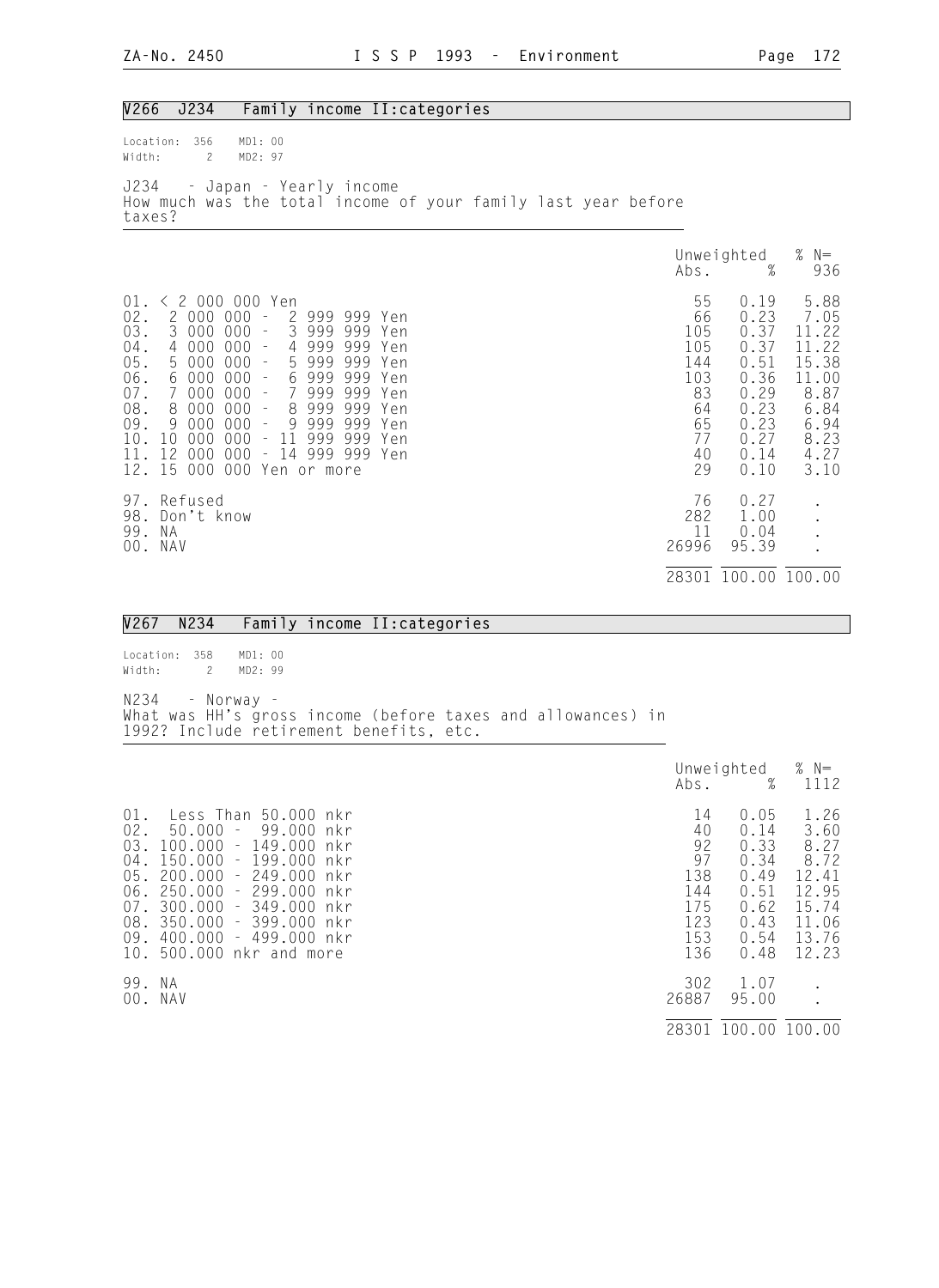## V268 NL234 Family income II:categories

| Location: 360         |       | MD1:00  |  |  |
|-----------------------|-------|---------|--|--|
| Width:                | - 2 - | MD2: 97 |  |  |
|                       |       |         |  |  |
| NI234 - Netherlands - |       |         |  |  |

| 11 L L V 1                   |  |  |
|------------------------------|--|--|
| Household income after taxes |  |  |

|                                                                                                                                                                                                                                                                                                                                                                                                                                                                                                                                                                                                                                                               | Abs.                                                                                                     | Unweighted<br>$\%$                                                                                                                   | % $N=$<br>1326                                                                                                                          |
|---------------------------------------------------------------------------------------------------------------------------------------------------------------------------------------------------------------------------------------------------------------------------------------------------------------------------------------------------------------------------------------------------------------------------------------------------------------------------------------------------------------------------------------------------------------------------------------------------------------------------------------------------------------|----------------------------------------------------------------------------------------------------------|--------------------------------------------------------------------------------------------------------------------------------------|-----------------------------------------------------------------------------------------------------------------------------------------|
| $\leq 9.000$<br>Gld<br>$01$ .<br>$02$ .<br>$9.000 - 12.000$<br>Gld<br>03.<br>$-15.000$<br>12.000<br>Gld<br>$-18.000$<br>04.<br>15.000<br>Gld<br>$-21.000$<br>Gld<br>05.<br>18.000<br>06.<br>21.000<br>$-24.000$<br>Gld<br>07.<br>24.000<br>$-27.000$<br>Gld<br>08. 27.000<br>$-30.000$<br>Gld<br>30.000<br>$-33.000$<br>09.<br>Gld<br>10.<br>33.000<br>39.000<br>Gld<br>$\sim$<br>11.<br>39.000<br>$-45.000$<br>Gld<br>45.000<br>$-51.000$<br>12.<br>Gld<br>13.<br>63.000<br>51.000<br>Gld<br>$\mathcal{L} = \mathcal{L}$<br>63.000<br>$-75.000$<br>14.<br>Gld<br>$-99.000$<br>15.<br>75.000<br>Gld<br>16.<br>$99.000 - 123.000$<br>Gld<br>$17.123.000$ Gld + | 17<br>12<br>17<br>21<br>22<br>49<br>40<br>37<br>66<br>97<br>105<br>101<br>193<br>167<br>189<br>120<br>73 | 0.06<br>0.04<br>0.06<br>0.07<br>0.08<br>0.17<br>0.14<br>0.13<br>0.23<br>0.34<br>0.37<br>0.36<br>0.68<br>0.59<br>0.67<br>0.42<br>0.26 | 1.28<br>0.90<br>1.28<br>1.58<br>1.66<br>3.70<br>3.02<br>2.79<br>4.98<br>7.32<br>7.92<br>7.62<br>14.56<br>12.59<br>14.25<br>9.05<br>5.51 |
| 97. Refused<br>98.<br>Don't know<br>99.<br>N A<br>00.<br>NAV                                                                                                                                                                                                                                                                                                                                                                                                                                                                                                                                                                                                  | 108<br>315<br>103<br>26449                                                                               | 0.38<br>1.11<br>0.36<br>93.46<br>28301 100.00 100.00                                                                                 |                                                                                                                                         |

#### V269 NZ234 Family income II:categories

Location: 362 MD1: 00 Width: 2 MD2: 99 NZ234 - New Zealand - Total yearly income of all persons in household from all sources before tax

|                                                                                                                                                                                                                                                                                                                                                     | Abs.                                                      | Unweighted<br>%                                                      | % $N=$<br>1188                                                           |
|-----------------------------------------------------------------------------------------------------------------------------------------------------------------------------------------------------------------------------------------------------------------------------------------------------------------------------------------------------|-----------------------------------------------------------|----------------------------------------------------------------------|--------------------------------------------------------------------------|
| 01. Up to 10.000 N.Z.\$<br>10.001 to 15.000 N.Z.\$<br>02.<br>to 20.000<br>15.001<br>03.<br>$N.Z.$ \$<br>to 25.000<br>20.001<br>04.<br>N.Z.\$<br>05.<br>25.001<br>to 30.000<br>N.Z.\$<br>30.001<br>06.<br>to 40.000<br>$N.Z.$ \$<br>40.001<br>to 50.000<br>07.<br>$N.7.$ \$<br>to 70.000 N.Z.\$<br>50.001<br>08.<br>70.001<br>N.Z.\$ and more<br>09. | 61<br>116<br>100<br>97<br>117<br>168<br>176<br>157<br>196 | 0.22<br>0.41<br>0.35<br>0.34<br>0.41<br>0.59<br>0.62<br>0.55<br>0.69 | 5.13<br>9.76<br>8.42<br>8.16<br>9.85<br>14.14<br>14.81<br>13.22<br>16.50 |
| 99.<br>N A<br>00.<br>NAV                                                                                                                                                                                                                                                                                                                            | 83<br>27030<br>28301                                      | 0.29<br>95.51<br>100.00                                              | 100.00                                                                   |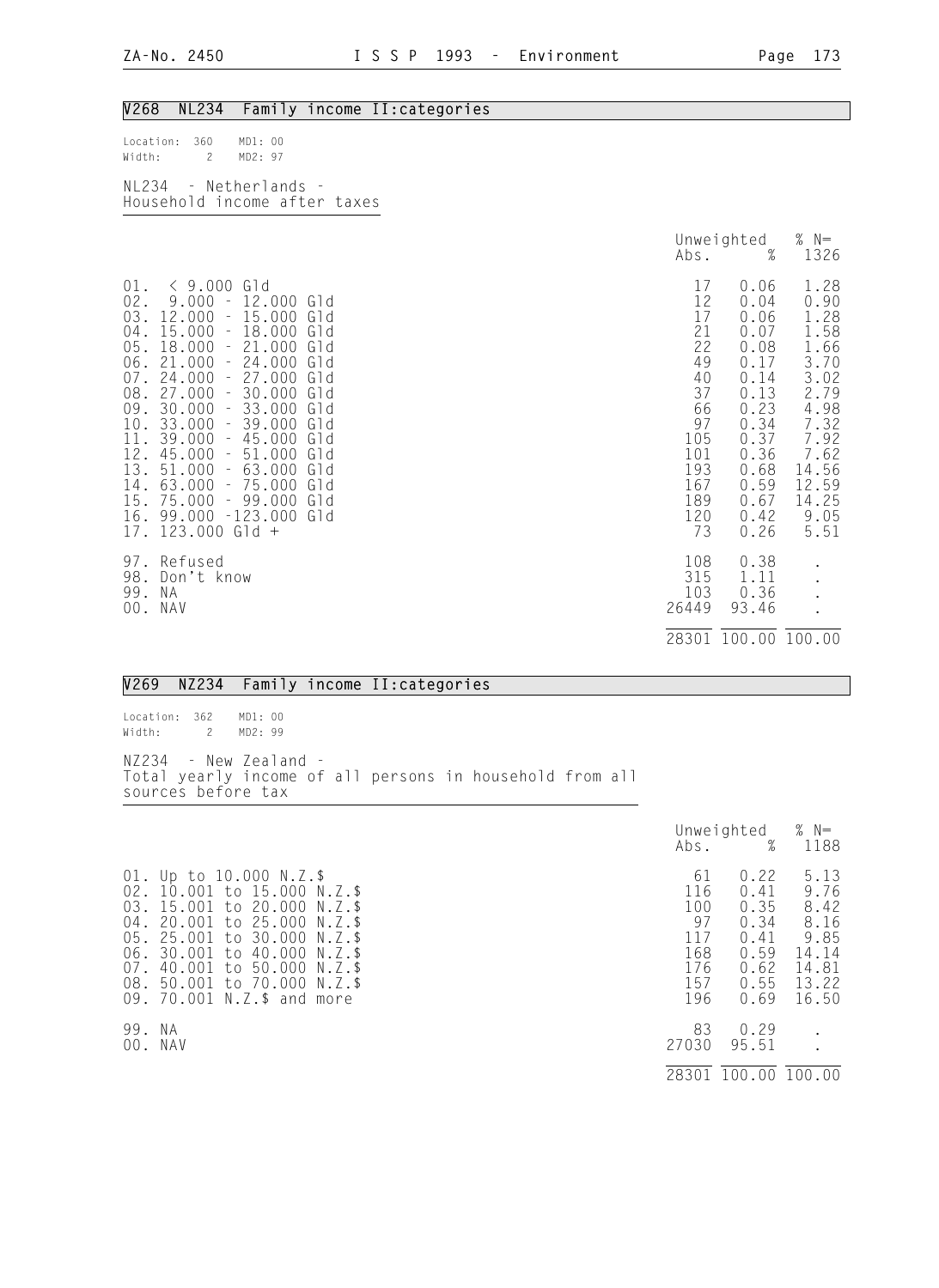#### V270 PL234 Family income II:categories Location: 364 MD1: 00<br>Width: 2 MD2: 98 Width: 2 PL234 - Poland - What is the monthly income of all the members of your household (after taxes, in thousand Zlotys)? Unweighted % N=  $\Delta \text{bs.}$  % 1606 01. up to 499 th. Zloty 3 0.01 0.19 02. 500 - 999 th. Zloty 21 0.07 1.31 03. 1.000 - 1.499 th. Zloty 95 0.34 5.92 04. 1.500 - 1.999 th. Zloty 106 0.37 6.60 05. 2.000 - 2.499 th. Zloty 157 0.55 9.78 06. 2.500 - 2.999 th. Zloty 117 0.41 7.29 07. 3.000 - 3.999 th. Zloty 314 1.11 19.55 08. 4.000 - 4.999 th. Zloty 276 0.98 17.19 09. 5.000 - 9.999 th. Zloty 439 1.55 27.33 10. 10.000 - 14.999 th. Zloty 53 0.19 3.30 11. 15.000 th. Zloty and more 25 0.09 1.56 98. Don't know 17 0.06 . 99. NA 15 0.05 . 00. No income, NAV 200. No income, NAV 200. No income, NAV 200. 200. 200. 200. 201. 28301 100.00 100.00

|                                  |                       | V271 RP234 Family income II: categories |
|----------------------------------|-----------------------|-----------------------------------------|
| Location: 366 MD1: 0<br>Width: 2 |                       |                                         |
|                                  | RP234 - Philippines - |                                         |

|         | Unweighted<br>%<br>Abs. |
|---------|-------------------------|
| 00. NAV | 28301 100.00            |
|         | 28301 100.00            |

#### V272 RUS234 Family income II:categories

Location: 368 MD1: 0 Width: 2 RUS234 - Russia -

|         | Unweighted<br>Abs. | $\%$ |
|---------|--------------------|------|
| 00. NAV | 28301 100.00       |      |
|         | 28301 100.00       |      |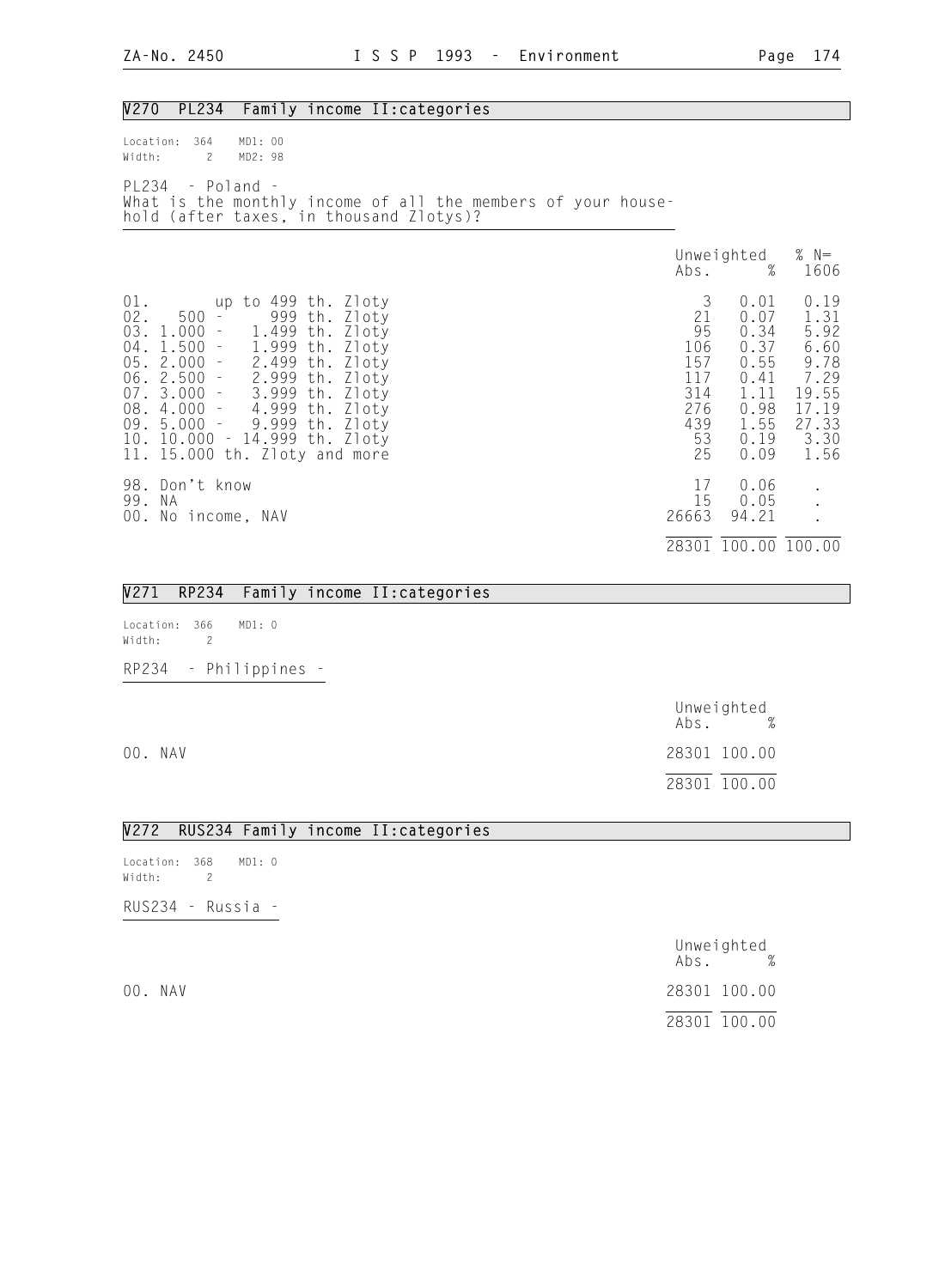## V273 S234 Family income II:categories

Location: 370 MD1: 0 Width: 2

S234 - Sweden -

 Unweighted Abs. % 00. NAV 28301 100.00 28301 100.00

#### V274 SLO234 Family income II:categories

Location: 372 MD1: 0 Width: 2

SLO234 - Slovenia -

 Unweighted Abs. % 00. NAV 28301 100.00 28301 100.00

## V275 USA234 Family income II:categories

Location: 374 MD1: 00<br>Width: 2 MD2: 97 Width: 2 USA234 - USA - Total family income from all sources in 1992 (before tax or other deductions)

|                                                                                                                                                                                                                                                                                                                                                                                                                                                                                                                                                                                                                                                                                                                                                                                                                                                                                                                                                        | Abs.                                                                                                                             | Unweighted<br>$\%$                                                                                                                                                   | % $N=$<br>1433                                                                                                                                                        |
|--------------------------------------------------------------------------------------------------------------------------------------------------------------------------------------------------------------------------------------------------------------------------------------------------------------------------------------------------------------------------------------------------------------------------------------------------------------------------------------------------------------------------------------------------------------------------------------------------------------------------------------------------------------------------------------------------------------------------------------------------------------------------------------------------------------------------------------------------------------------------------------------------------------------------------------------------------|----------------------------------------------------------------------------------------------------------------------------------|----------------------------------------------------------------------------------------------------------------------------------------------------------------------|-----------------------------------------------------------------------------------------------------------------------------------------------------------------------|
| \$1.000<br>01.<br>$\left\langle \right\rangle$<br>02.<br>$\updownarrow$<br>1.000 to<br>2.999<br>03.<br>\$<br>3.999<br>3.000<br>to<br>$04$ .<br>\$<br>4.000<br>4.999<br>to<br>05.<br>\$<br>5.000<br>5.999<br>to<br>06.<br>\$<br>6.000<br>6.999<br>to<br>$07$ .<br>\$<br>7.999<br>7.000<br>to<br>$08$ .<br>\$<br>8.000<br>9.999<br>to<br>09.<br>\$<br>12.499<br>10.000<br>to<br>$10$ .<br>\$<br>12.500<br>to<br>14.999<br>11.<br>\$<br>15.000<br>17.499<br>to<br>12.<br>$\mathfrak{L}$<br>17.500<br>19.999<br>to<br>13.<br>$\mathfrak{g}$<br>20.000<br>22.499<br>to<br>14.<br>\$<br>22.500<br>24.999<br>to<br>15.<br>25.000<br>29.999<br>\$<br>to<br>16.<br>$\mathfrak{g}$<br>30.000<br>34.999<br>to<br>$\sqrt[6]{\frac{1}{2}}$<br>17.<br>35.000<br>39.999<br>to<br>18.<br>$\frac{1}{2}$<br>40.000<br>to 49.999<br>19.<br>$\updownarrow$<br>50.000<br>59.999<br>to<br>20.<br>$\frac{1}{2}$<br>74.999<br>60.000<br>t.o<br>21.<br>\$<br>75.000<br>and more | 16<br>19<br>24<br>34<br>34<br>24<br>28<br>39<br>69<br>74<br>61<br>56<br>61<br>72<br>97<br>117<br>104<br>130<br>110<br>107<br>157 | 0.06<br>0.07<br>0.08<br>0.12<br>0.12<br>0.08<br>0.10<br>0.14<br>0.24<br>0.26<br>0.22<br>0.20<br>0.22<br>0.25<br>0.34<br>0.41<br>0.37<br>0.46<br>0.39<br>0.38<br>0.55 | 1.12<br>1.33<br>1.67<br>2.37<br>2.37<br>1.67<br>1.95<br>2.72<br>4.82<br>5.16<br>4.26<br>3.91<br>4.26<br>5.02<br>6.77<br>8.16<br>7.26<br>9.07<br>7.68<br>7.47<br>10.96 |
| 97. Refused<br>98.<br>Don't know<br>99.<br>ΝA<br>00.<br>NAV                                                                                                                                                                                                                                                                                                                                                                                                                                                                                                                                                                                                                                                                                                                                                                                                                                                                                            | 64<br>51<br>9<br>26744                                                                                                           | 0.23<br>0.18<br>0.03<br>94.50                                                                                                                                        |                                                                                                                                                                       |
|                                                                                                                                                                                                                                                                                                                                                                                                                                                                                                                                                                                                                                                                                                                                                                                                                                                                                                                                                        |                                                                                                                                  | 28301 100.00 100.00                                                                                                                                                  |                                                                                                                                                                       |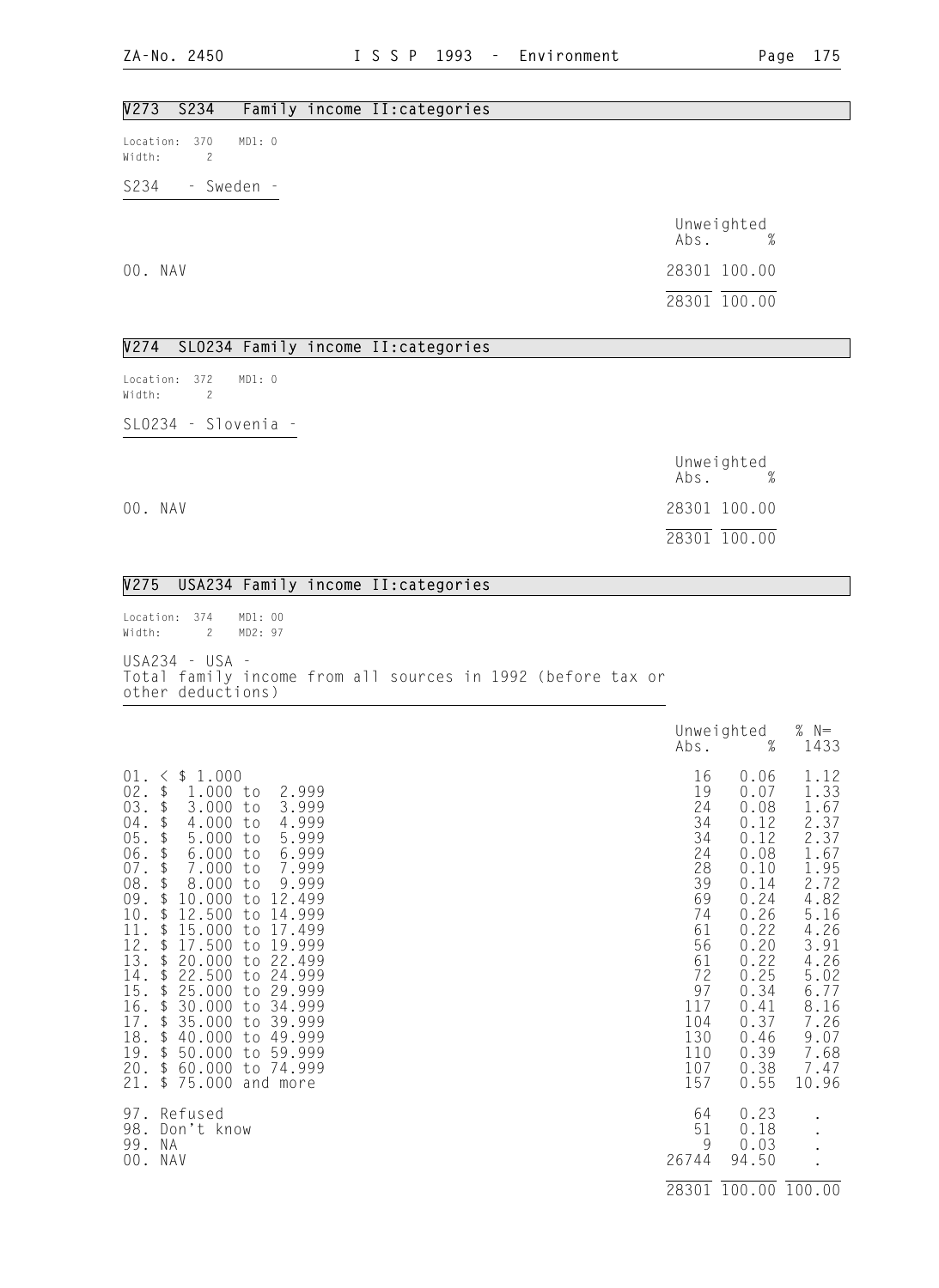#### V276 R: Religious denomination Location: 376 MD1: 99 Width: 2 MD2: 97 Religion D: Which religious group do you belong to? USA: What is your religious preference? Is it Protestant, catholic, Jewish, some other religion, or no religion (If Protestant) What specific denomination is that? GB,PL: Do you regard yourself as belonging to any particular religion? If yes, which? CDN,RP: What, if any, church or religious group you belong to? See Note No. 5 10. Catholic 11. Greek Catholic 20. Jewish 30. Moslem 40. Baptist 41. Methodist 42. Lutheran D,SLO: Evangelical Church 43. Presbyterian/ Church of Scotland 44. Church of England/ Church of Ireland/ Anglican 45. URC/ Congregational 46. Episcopal 47. Unitarians AUS: Uniting Church 48. Protestant (evangelist) free church N,D: Other Protestant communities 49. Protestant (not elsewhere classified or not specified) Other Protestant USA: Other Protestant denominations N: Norwegian State-church<br>H: Hungarian Reformated ( Hungarian Reformated (Calvin.) 50. J: Shinto 51. Hindu 52. Buddhists 53. Sikh 54. SLO,RUS: Orthodox BG: Eastern Orthodox 55. CDN: United Church of Canada RUS: Old Believers 61. Brethren 62. NZ: Ratana 90. None 91. No <GB, NZ, USA: Christian> denomination given 92. Other Christian religion 93. Other non-Christian 94. Other not classified 97. Refused 98. Don't know 99. NA CDN: NA, refused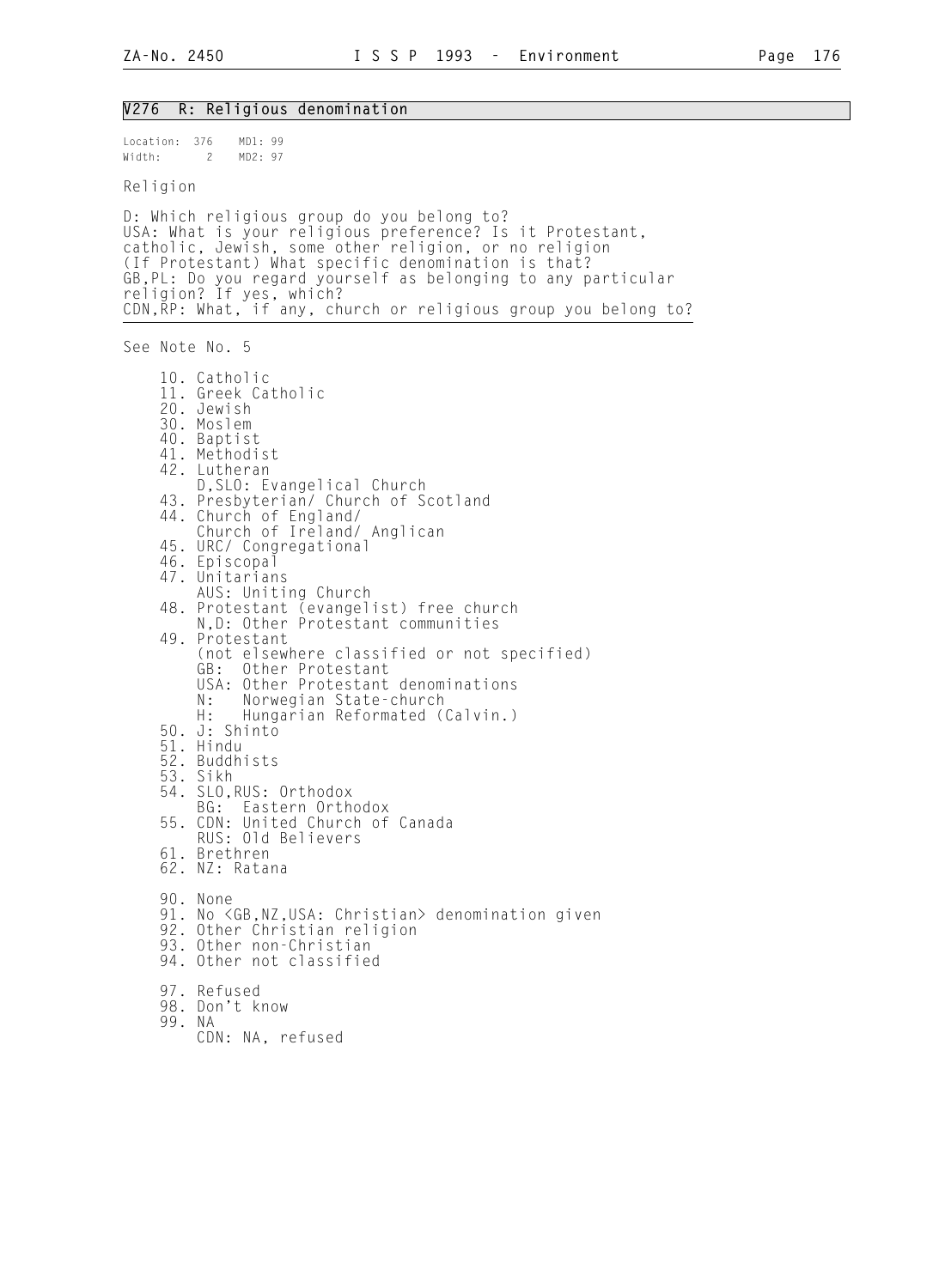V276 R: Religious denomination (continued)

| 344<br>$10\atop \%$<br>22.2<br>32.1<br>29.5<br>93.7<br>11.7<br>22.0<br>65.7<br>4.8<br>96.4<br>19.9<br>$1\frac{1}{\%}$<br>43<br>3.7<br>$20 \atop \%$<br>$\frac{32}{2.1}$<br>$\overline{7}$<br>$\frac{1}{9}$<br>$\frac{3}{3}$<br>.5<br>$\frac{30}{\%}$<br>$\,$ $\,$ $\,$<br>$\frac{9}{7}$<br>7<br>.4<br>.4<br>$40 \atop \%$<br>40<br>11<br>15<br>298<br>2.6<br>.9<br>19.3<br>2.0<br>36<br>38<br>40<br>165<br>$4\frac{1}{\%}$<br>$\begin{smallmatrix}1\\1 \end{smallmatrix}$<br>2.3<br>$3.\overline{2}$<br>$5.0$<br>10.7<br>$42 \atop \%$<br>22<br>116<br>261<br>1.4<br>22.6<br>7.5<br>$43$ $\%$<br>79<br>59<br>203<br>$70$<br>$\begin{bmatrix} 2 \\ 2 \\ 2 \end{bmatrix}$<br>5.1<br>26.6<br>$4.5\,$<br>4.7<br>130<br>$\frac{33}{3.5}$<br>$44 \atop \%$<br>$\frac{376}{24.3}$<br>373<br>29.6<br>17.0<br>$45$ $\%$<br>$\overline{3}$<br>$\overline{2}$<br>$46 \atop \%$<br>34<br>2.2<br>$47 \atop \%$<br>145<br>9.4<br>$\underset{\%}{48}$<br>32<br>112<br>$10$<br>3.2<br>.9<br>$6.1$<br>$49 \atop \%$<br>525<br>$6\,$<br>229<br>184<br>48<br>296<br>33<br>41<br>27.1<br>.5<br>3.5<br>3.1<br>51.8<br>4.3<br>14.8<br>10.0<br>$50\atop \%$<br>$51\over 2$<br>$\,8\,$<br>$1\,$<br>.6<br>$\cdot$ 1<br>$52$ $\frac{2}{\%}$<br>$\frac{2}{2}$<br>$\frac{4}{3}$<br>$\overline{\frac{3}{2}}$<br>$5\frac{3}{\%}$<br>$54$ $\%$<br>18<br>1.2<br>$55\atop -\t\%$<br>$6\frac{1}{\%}$<br>$62 \atop \frac{9}{6}$<br>$90\atop \%$<br>124<br>412<br>726<br>507<br>144<br>46<br>29<br>1098<br>74<br>16<br>12.2<br>66.5<br>9.3<br>59.8<br>26.6<br>40.2<br>2.9<br>1.7<br>9.7<br>4.0<br>33<br>58<br>81<br>$91\over \%$<br>$5.2$<br>4.3<br>4.6<br>$\overline{39}$<br>$\frac{92}{\%}$<br>22<br>10<br>11<br>$\overline{4}$<br>$\overline{7}$<br>2.5<br>$\boldsymbol{\cdot}$ 7<br>.4<br>.6<br>1.7<br>1.3<br>$\mathbf{1}$<br>$\mathbf 1$<br>$\mathbf{1}$ |                         | AUS | $D - W$                         | $D - E$ | GB           | NIRL | USA | H             | I             | IRL | $\mathsf{NL}$    | ${\sf N}$        |
|---------------------------------------------------------------------------------------------------------------------------------------------------------------------------------------------------------------------------------------------------------------------------------------------------------------------------------------------------------------------------------------------------------------------------------------------------------------------------------------------------------------------------------------------------------------------------------------------------------------------------------------------------------------------------------------------------------------------------------------------------------------------------------------------------------------------------------------------------------------------------------------------------------------------------------------------------------------------------------------------------------------------------------------------------------------------------------------------------------------------------------------------------------------------------------------------------------------------------------------------------------------------------------------------------------------------------------------------------------------------------------------------------------------------------------------------------------------------------------------------------------------------------------------------------------------------------------------------------------------------------------------------------------------------------------------------------------------------------------------------------------------------------------------------------------------------------|-------------------------|-----|---------------------------------|---------|--------------|------|-----|---------------|---------------|-----|------------------|------------------|
|                                                                                                                                                                                                                                                                                                                                                                                                                                                                                                                                                                                                                                                                                                                                                                                                                                                                                                                                                                                                                                                                                                                                                                                                                                                                                                                                                                                                                                                                                                                                                                                                                                                                                                                                                                                                                           |                         |     | 325                             | 52      | 148          | 225  | 340 | 760           | 964           | 892 | 366              | $15\,$<br>1.1    |
|                                                                                                                                                                                                                                                                                                                                                                                                                                                                                                                                                                                                                                                                                                                                                                                                                                                                                                                                                                                                                                                                                                                                                                                                                                                                                                                                                                                                                                                                                                                                                                                                                                                                                                                                                                                                                           |                         |     |                                 |         |              |      |     |               |               |     |                  |                  |
|                                                                                                                                                                                                                                                                                                                                                                                                                                                                                                                                                                                                                                                                                                                                                                                                                                                                                                                                                                                                                                                                                                                                                                                                                                                                                                                                                                                                                                                                                                                                                                                                                                                                                                                                                                                                                           |                         |     |                                 |         |              |      |     |               |               |     |                  |                  |
|                                                                                                                                                                                                                                                                                                                                                                                                                                                                                                                                                                                                                                                                                                                                                                                                                                                                                                                                                                                                                                                                                                                                                                                                                                                                                                                                                                                                                                                                                                                                                                                                                                                                                                                                                                                                                           |                         |     |                                 |         |              |      |     |               |               |     |                  |                  |
|                                                                                                                                                                                                                                                                                                                                                                                                                                                                                                                                                                                                                                                                                                                                                                                                                                                                                                                                                                                                                                                                                                                                                                                                                                                                                                                                                                                                                                                                                                                                                                                                                                                                                                                                                                                                                           |                         |     |                                 |         |              |      |     |               |               |     |                  |                  |
|                                                                                                                                                                                                                                                                                                                                                                                                                                                                                                                                                                                                                                                                                                                                                                                                                                                                                                                                                                                                                                                                                                                                                                                                                                                                                                                                                                                                                                                                                                                                                                                                                                                                                                                                                                                                                           |                         |     |                                 |         |              |      |     |               |               |     |                  |                  |
|                                                                                                                                                                                                                                                                                                                                                                                                                                                                                                                                                                                                                                                                                                                                                                                                                                                                                                                                                                                                                                                                                                                                                                                                                                                                                                                                                                                                                                                                                                                                                                                                                                                                                                                                                                                                                           |                         |     |                                 |         |              |      |     |               |               |     |                  |                  |
|                                                                                                                                                                                                                                                                                                                                                                                                                                                                                                                                                                                                                                                                                                                                                                                                                                                                                                                                                                                                                                                                                                                                                                                                                                                                                                                                                                                                                                                                                                                                                                                                                                                                                                                                                                                                                           |                         |     |                                 |         |              |      |     |               |               |     |                  |                  |
|                                                                                                                                                                                                                                                                                                                                                                                                                                                                                                                                                                                                                                                                                                                                                                                                                                                                                                                                                                                                                                                                                                                                                                                                                                                                                                                                                                                                                                                                                                                                                                                                                                                                                                                                                                                                                           |                         |     |                                 |         |              |      |     |               |               |     |                  |                  |
|                                                                                                                                                                                                                                                                                                                                                                                                                                                                                                                                                                                                                                                                                                                                                                                                                                                                                                                                                                                                                                                                                                                                                                                                                                                                                                                                                                                                                                                                                                                                                                                                                                                                                                                                                                                                                           |                         |     |                                 |         |              |      |     |               |               |     |                  |                  |
|                                                                                                                                                                                                                                                                                                                                                                                                                                                                                                                                                                                                                                                                                                                                                                                                                                                                                                                                                                                                                                                                                                                                                                                                                                                                                                                                                                                                                                                                                                                                                                                                                                                                                                                                                                                                                           |                         |     |                                 |         |              |      |     |               |               |     |                  |                  |
|                                                                                                                                                                                                                                                                                                                                                                                                                                                                                                                                                                                                                                                                                                                                                                                                                                                                                                                                                                                                                                                                                                                                                                                                                                                                                                                                                                                                                                                                                                                                                                                                                                                                                                                                                                                                                           |                         |     |                                 |         |              |      |     |               |               |     |                  |                  |
|                                                                                                                                                                                                                                                                                                                                                                                                                                                                                                                                                                                                                                                                                                                                                                                                                                                                                                                                                                                                                                                                                                                                                                                                                                                                                                                                                                                                                                                                                                                                                                                                                                                                                                                                                                                                                           |                         |     |                                 |         |              |      |     |               |               |     |                  | 25<br>1.8        |
|                                                                                                                                                                                                                                                                                                                                                                                                                                                                                                                                                                                                                                                                                                                                                                                                                                                                                                                                                                                                                                                                                                                                                                                                                                                                                                                                                                                                                                                                                                                                                                                                                                                                                                                                                                                                                           |                         |     |                                 |         |              |      |     |               |               |     |                  | 1230<br>87.8     |
|                                                                                                                                                                                                                                                                                                                                                                                                                                                                                                                                                                                                                                                                                                                                                                                                                                                                                                                                                                                                                                                                                                                                                                                                                                                                                                                                                                                                                                                                                                                                                                                                                                                                                                                                                                                                                           |                         |     |                                 |         |              |      |     |               |               |     |                  |                  |
|                                                                                                                                                                                                                                                                                                                                                                                                                                                                                                                                                                                                                                                                                                                                                                                                                                                                                                                                                                                                                                                                                                                                                                                                                                                                                                                                                                                                                                                                                                                                                                                                                                                                                                                                                                                                                           |                         |     |                                 |         |              |      |     |               |               |     |                  |                  |
|                                                                                                                                                                                                                                                                                                                                                                                                                                                                                                                                                                                                                                                                                                                                                                                                                                                                                                                                                                                                                                                                                                                                                                                                                                                                                                                                                                                                                                                                                                                                                                                                                                                                                                                                                                                                                           |                         |     |                                 |         |              |      |     |               |               |     |                  |                  |
|                                                                                                                                                                                                                                                                                                                                                                                                                                                                                                                                                                                                                                                                                                                                                                                                                                                                                                                                                                                                                                                                                                                                                                                                                                                                                                                                                                                                                                                                                                                                                                                                                                                                                                                                                                                                                           |                         |     |                                 |         |              |      |     |               |               |     |                  |                  |
|                                                                                                                                                                                                                                                                                                                                                                                                                                                                                                                                                                                                                                                                                                                                                                                                                                                                                                                                                                                                                                                                                                                                                                                                                                                                                                                                                                                                                                                                                                                                                                                                                                                                                                                                                                                                                           |                         |     |                                 |         |              |      |     |               |               |     |                  |                  |
|                                                                                                                                                                                                                                                                                                                                                                                                                                                                                                                                                                                                                                                                                                                                                                                                                                                                                                                                                                                                                                                                                                                                                                                                                                                                                                                                                                                                                                                                                                                                                                                                                                                                                                                                                                                                                           |                         |     |                                 |         |              |      |     |               |               |     |                  |                  |
|                                                                                                                                                                                                                                                                                                                                                                                                                                                                                                                                                                                                                                                                                                                                                                                                                                                                                                                                                                                                                                                                                                                                                                                                                                                                                                                                                                                                                                                                                                                                                                                                                                                                                                                                                                                                                           |                         |     |                                 |         |              |      |     |               |               |     |                  |                  |
|                                                                                                                                                                                                                                                                                                                                                                                                                                                                                                                                                                                                                                                                                                                                                                                                                                                                                                                                                                                                                                                                                                                                                                                                                                                                                                                                                                                                                                                                                                                                                                                                                                                                                                                                                                                                                           |                         |     |                                 |         |              |      |     |               |               |     |                  |                  |
|                                                                                                                                                                                                                                                                                                                                                                                                                                                                                                                                                                                                                                                                                                                                                                                                                                                                                                                                                                                                                                                                                                                                                                                                                                                                                                                                                                                                                                                                                                                                                                                                                                                                                                                                                                                                                           |                         |     |                                 |         |              |      |     |               |               |     |                  | 100<br>$7\,.1$   |
|                                                                                                                                                                                                                                                                                                                                                                                                                                                                                                                                                                                                                                                                                                                                                                                                                                                                                                                                                                                                                                                                                                                                                                                                                                                                                                                                                                                                                                                                                                                                                                                                                                                                                                                                                                                                                           |                         |     |                                 |         |              |      |     |               |               |     |                  |                  |
|                                                                                                                                                                                                                                                                                                                                                                                                                                                                                                                                                                                                                                                                                                                                                                                                                                                                                                                                                                                                                                                                                                                                                                                                                                                                                                                                                                                                                                                                                                                                                                                                                                                                                                                                                                                                                           |                         |     |                                 |         |              |      |     |               |               |     |                  |                  |
| $\cdot$ 1<br>$\cdot$ 1<br>$\cdot$ 1<br>$\cdot$ 1                                                                                                                                                                                                                                                                                                                                                                                                                                                                                                                                                                                                                                                                                                                                                                                                                                                                                                                                                                                                                                                                                                                                                                                                                                                                                                                                                                                                                                                                                                                                                                                                                                                                                                                                                                          | $93$ $\%$               |     | $\ensuremath{\mathsf{3}}$<br>.3 |         | $\mathbf{1}$ |      |     |               |               |     |                  |                  |
|                                                                                                                                                                                                                                                                                                                                                                                                                                                                                                                                                                                                                                                                                                                                                                                                                                                                                                                                                                                                                                                                                                                                                                                                                                                                                                                                                                                                                                                                                                                                                                                                                                                                                                                                                                                                                           | $94 \atop -\frac{9}{6}$ |     |                                 |         |              |      |     | $\frac{2}{2}$ | $\frac{7}{7}$ | .8  | $\frac{70}{3.8}$ | $\frac{31}{2.2}$ |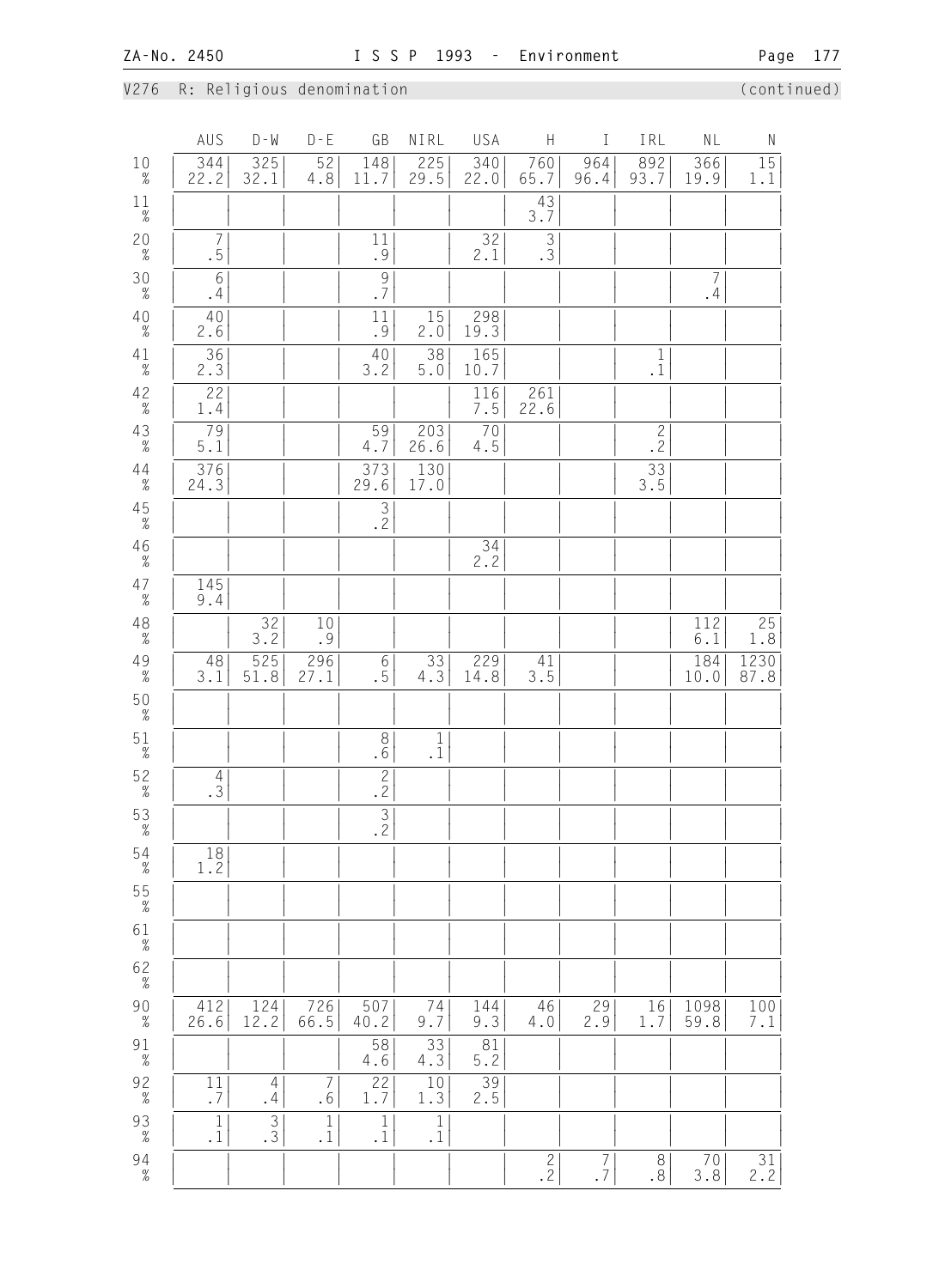## V276 R: Religious denomination (continued) AUS D-W D-E GB NIRL USA H I IRL NL N 97 | | | | | | | | | | | | | | | | | | | | | | | | | | 98 | | | | | | | | | | | | | | | | | | | | | | | | | | 99 | 230M| 1M| | | 4M| 9M| 11M| | 5M| 15M| 13M| | | | | | | | | | | | | Sum 1779 1014 1092 1261 767 1557 1167 1000 957 1852 1414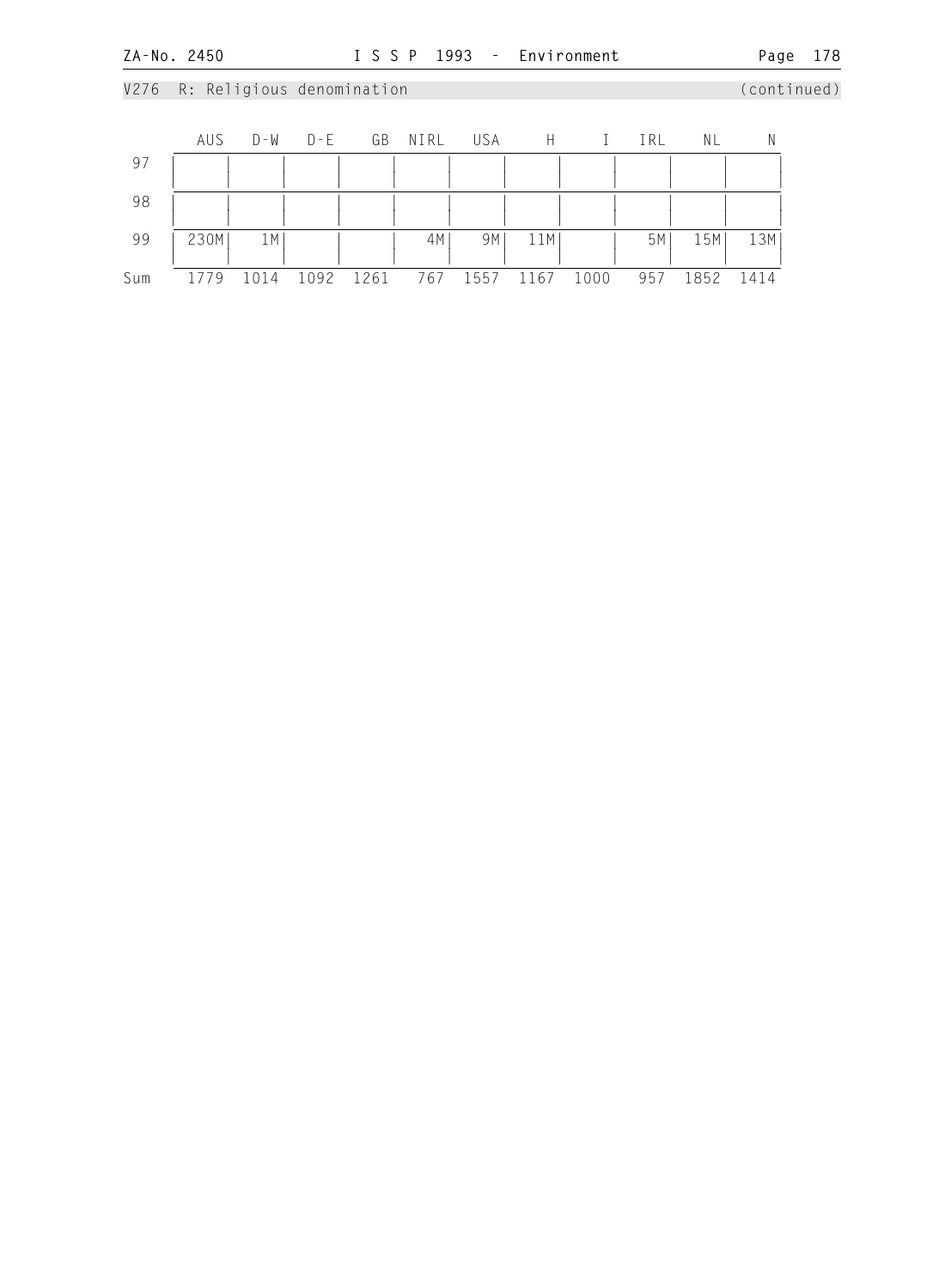## V276 R: Religious denomination (continued)

|                                         | CZ                                         | SL <sub>0</sub>                             | PL                                         | ΒG                                    | RUS                              | ΝZ                                                     | CDN                              | <b>RP</b>                                  | IL            | J                      | E                                             |
|-----------------------------------------|--------------------------------------------|---------------------------------------------|--------------------------------------------|---------------------------------------|----------------------------------|--------------------------------------------------------|----------------------------------|--------------------------------------------|---------------|------------------------|-----------------------------------------------|
| $10\atop \%$                            | $\frac{390}{54.3}$                         | 745<br>75.4                                 | 1377<br>85.8                               | $\overline{7}$<br>.6                  | $\frac{2}{1}$                    | 161<br>13.0                                            | 470<br>45.2                      | 1042<br>87.1                               |               | $\frac{16}{1.3}$       | $\frac{1076}{92.5}$                           |
| $1\frac{1}{\%}$                         | $\begin{smallmatrix}1\\1\end{smallmatrix}$ |                                             |                                            |                                       |                                  |                                                        |                                  |                                            |               |                        | $\begin{smallmatrix}1\\1\end{smallmatrix}$    |
| $20 \atop \%$                           | $\overline{\frac{1}{1}}$                   |                                             |                                            | $\frac{2}{2}$                         | $\overline{4}$<br>$\cdot$ 2      | $\overline{7}$<br>$\boldsymbol{\cdot}$ 6               | $6\,$<br>.6                      |                                            | 1198<br>100.0 |                        |                                               |
| $30 \atop \%$                           |                                            | $\frac{12}{1.2}$                            |                                            | 148<br>12.8                           | 45<br>2.6                        | $\,1$<br>$\cdot$ 1                                     | $\overline{5}$<br>.5             | 13<br>1.1                                  |               |                        | $\overline{\frac{1}{1}}$                      |
| $40 \atop \%$                           |                                            |                                             |                                            |                                       |                                  | 29<br>2.3                                              | $\overline{25}$<br>2.4           | $\boldsymbol{6}$<br>$\overline{.}5$        |               | $\frac{2}{2}$          |                                               |
| $4\frac{1}{\%}$                         |                                            |                                             |                                            |                                       |                                  | 47<br>3.8                                              |                                  | $\frac{4}{3}$                              |               | $\frac{2}{2}$          |                                               |
| $42$<br>$\%$                            |                                            | $\frac{12}{1.2}$                            |                                            |                                       |                                  | $\frac{2}{2}$                                          | 22<br>2.1                        | $\boldsymbol{6}$<br>$\overline{5}$         |               | $\frac{1}{1}$          |                                               |
| $43$ $\%$                               |                                            |                                             |                                            |                                       |                                  | 231<br>18.6                                            | 22<br>2.1                        |                                            |               | $\frac{2}{2}$          |                                               |
| $44 \atop -\frac{9}{6}$                 |                                            |                                             |                                            |                                       |                                  | $\frac{284}{22.9}$                                     | 80<br>7.7                        |                                            |               |                        |                                               |
| $45$ $\%$                               |                                            |                                             |                                            |                                       |                                  |                                                        |                                  |                                            |               |                        |                                               |
| $46$ $\%$                               |                                            |                                             |                                            |                                       |                                  |                                                        |                                  |                                            |               |                        |                                               |
| $47 \atop \%$                           |                                            |                                             |                                            |                                       |                                  |                                                        | $\overline{\frac{3}{3}}$         |                                            |               |                        |                                               |
| $\overset{4\,8}{\mathcal{U}}$           |                                            |                                             |                                            |                                       |                                  | 29<br>$2.\overline{3}$                                 |                                  |                                            |               |                        |                                               |
| $49$ $\%$                               | $51\,$<br>7.1                              |                                             | $\begin{smallmatrix}1\\1\end{smallmatrix}$ | $\mathbf 5$<br>.4                     |                                  | 90<br>7.3                                              | 48<br>4.6                        | 44<br>3.7                                  |               | 4<br>.3                | $\begin{smallmatrix}1\\1\\1\end{smallmatrix}$ |
| $50 \atop \frac{9}{6}$                  |                                            |                                             |                                            |                                       |                                  |                                                        |                                  |                                            |               | $\overline{31}$<br>2.4 |                                               |
| $51\over 2$                             |                                            |                                             |                                            |                                       |                                  | $\overline{\phantom{0}6}$<br>$\overline{\phantom{0}6}$ |                                  |                                            |               |                        |                                               |
| $\frac{52}{\%}$                         |                                            |                                             |                                            |                                       | $\,1\,$<br>$\cdot$ 1             | $\mathfrak{Z}$<br>.2                                   | $\overline{4}$<br>.4             |                                            |               | 548<br>42.9            |                                               |
| 53<br>$\%$                              |                                            |                                             |                                            |                                       |                                  |                                                        | $\frac{2}{2}$                    |                                            |               |                        |                                               |
| $54$ $\%$                               | $\frac{16}{2.2}$                           | $16$<br>1.6                                 | $\frac{12}{7}$                             | $\frac{932}{80.7}$                    | 866<br>49.5                      |                                                        | $\overline{3}$<br>$\overline{3}$ |                                            |               |                        |                                               |
| $\frac{55}{\%}$                         |                                            |                                             |                                            |                                       | $\overline{3}$<br>$\overline{2}$ |                                                        | 141<br>13.6                      |                                            |               |                        |                                               |
| $6\frac{1}{\%}$                         |                                            |                                             |                                            |                                       |                                  | 5<br>.4                                                |                                  |                                            |               |                        |                                               |
| $\begin{array}{c} 62 \\ \% \end{array}$ |                                            |                                             |                                            |                                       |                                  | $\frac{12}{1.0}$                                       |                                  |                                            |               |                        |                                               |
| $\begin{array}{c} 90 \\ \% \end{array}$ | $252$<br>35.1                              | $\begin{array}{ c} 193 \\ 19.5 \end{array}$ | $\frac{170}{10.6}$                         | 54<br>4.7                             | 773<br>44.2                      | $\frac{311}{25.1}$                                     | 147<br>14.1                      | $\frac{1}{3}$                              |               | $658$<br>$51.5$        | $77$<br>6.6                                   |
| $91\over \%$                            |                                            |                                             |                                            |                                       | $\frac{36}{2.1}$                 |                                                        | 15<br>1.4                        |                                            |               |                        |                                               |
| $\frac{92}{\%}$                         | 7<br>$1.0$                                 | $\,8\,$<br>.8                               | 45<br>2.8                                  |                                       | 16<br>$\boldsymbol{\cdot}$ 9     |                                                        | 41<br>3.9                        | 64<br>5.3                                  |               |                        | $\frac{5}{4}$                                 |
| $\begin{array}{c} 93 \\ \% \end{array}$ |                                            | $\frac{2}{2}$                               |                                            |                                       | $\overline{c}$<br>$\cdot$ 1      |                                                        | 6<br>.6                          | 14<br>1.2                                  |               | 14<br>1.1              | $\overline{\frac{1}{1}}$                      |
| $94 \atop \frac{9}{6}$                  |                                            |                                             |                                            | $\begin{array}{c} 7 \\ 6 \end{array}$ |                                  | 23<br>1.9                                              |                                  | $\begin{smallmatrix}1\\1\end{smallmatrix}$ |               |                        | $\frac{1}{1}$                                 |
|                                         |                                            |                                             |                                            |                                       |                                  |                                                        |                                  |                                            |               |                        |                                               |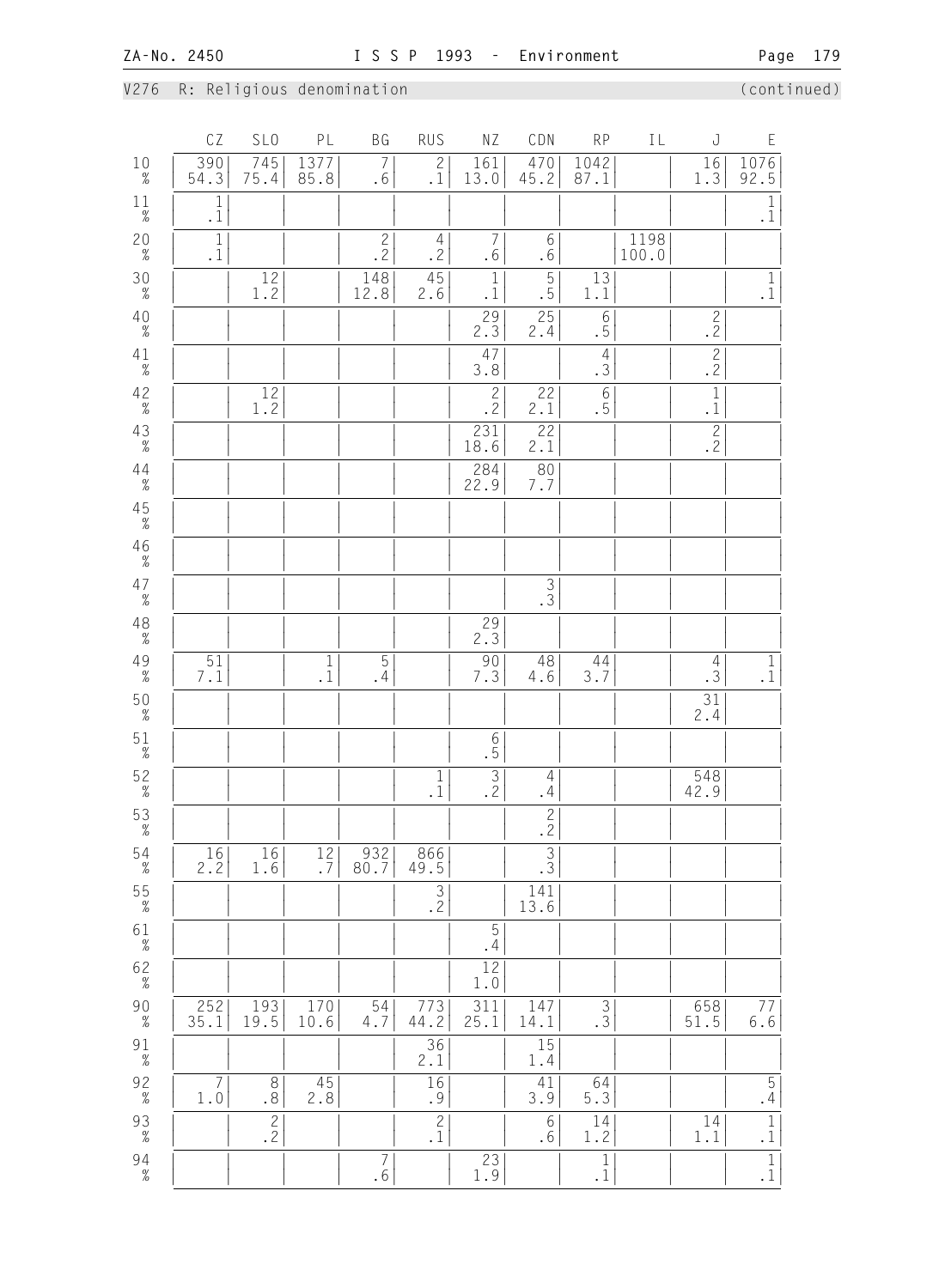|     | CΖ   | SL <sub>0</sub> | PL   | ΒG   | <b>RUS</b> | ΝZ   | CDN  | <b>RP</b> | ΙL   | U    |      |
|-----|------|-----------------|------|------|------------|------|------|-----------|------|------|------|
| 97  | 24M  |                 | 2M   |      | 60M        |      |      | 2M        |      | 10M  | 1 M  |
| 98  | 40M  | 4M              | 16M  | 10M  | 122M       |      |      |           |      | 8M   | 2M   |
| 99  | 223M | 40M             | 18M  | 18M  | 1 M        | 30M  | 427M | 1 M       |      | 9M   | 42M  |
| Sum | 1005 | 1032            | 1641 | 1183 | 1931       | 1271 | 1467 | 1200      | 1198 | 1305 | 1208 |

# V276 R: Religious denomination (continued)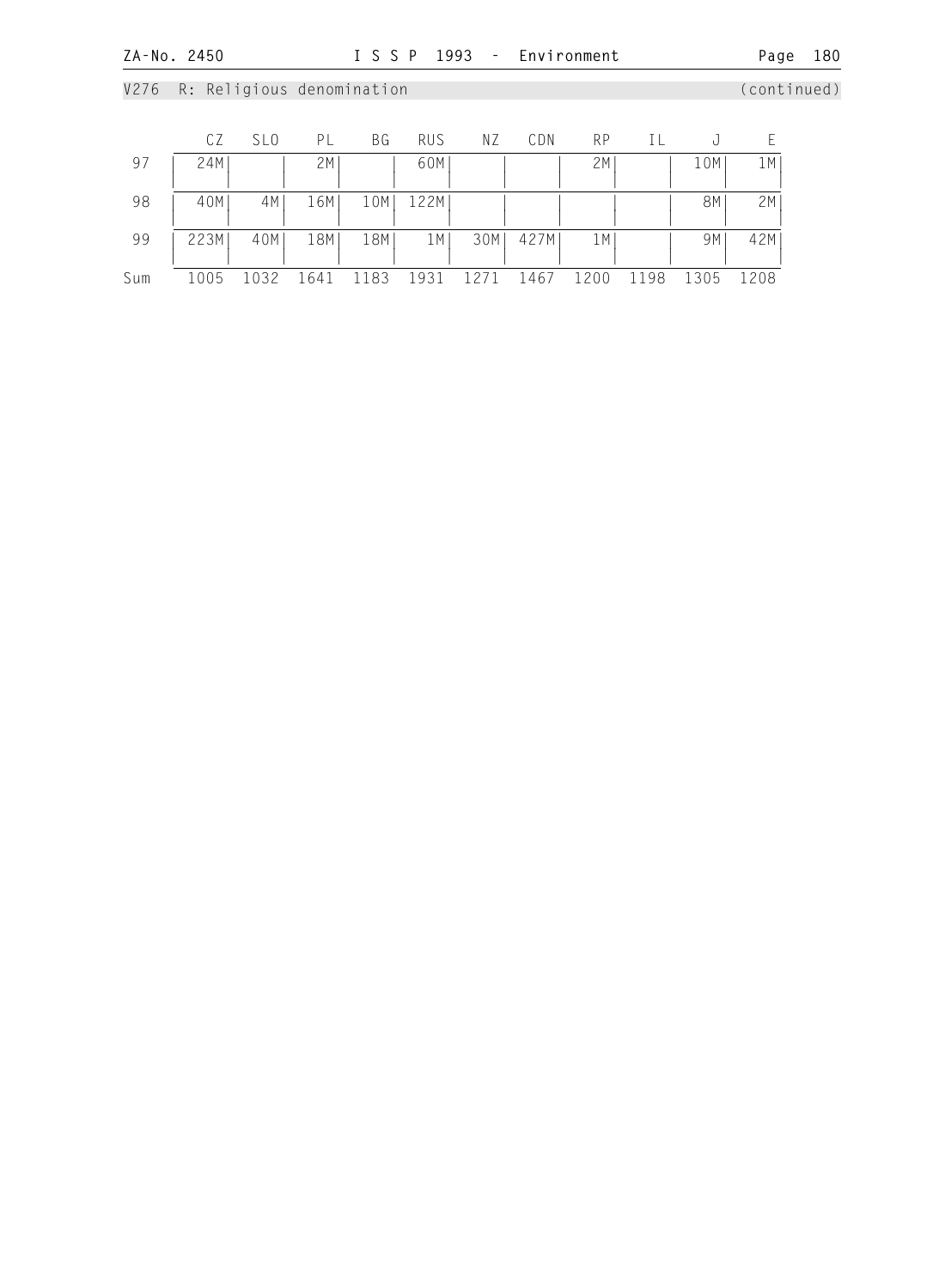#### V277 R: Religious services - how often

| Location: 378<br>Width: | $\mathbf{1}$                                                                                                                                                                                                                                                                           | MD1: 0<br>MD2: 7     |                     |                   |                                                                                                                                                          |                    |                    |                   |                   |                   |                    |  |
|-------------------------|----------------------------------------------------------------------------------------------------------------------------------------------------------------------------------------------------------------------------------------------------------------------------------------|----------------------|---------------------|-------------------|----------------------------------------------------------------------------------------------------------------------------------------------------------|--------------------|--------------------|-------------------|-------------------|-------------------|--------------------|--|
|                         | Church attendance: How often do attend religious services?<br>GB, N: (If any religion) Apart from such special occasions as<br>as weddings, funerals and baptism, how often nowadays do you<br>attend services or meetings connected with your religion?<br>RP: How often do you pray? |                      |                     |                   |                                                                                                                                                          |                    |                    |                   |                   |                   |                    |  |
|                         | 1. Once a week, once a week or more, nearly once a week<br>2. 2-3 times a month                                                                                                                                                                                                        | GB: Once a fortnight |                     |                   | RP: Several times a day, once a day, several times<br>a week, every week, nearly every week                                                              |                    |                    |                   |                   |                   |                    |  |
|                         | 3. Once a month<br>4. Several times a year<br>5. Less frequently<br><b>I :</b><br>6. Never                                                                                                                                                                                             |                      |                     |                   | PL: 2-3 times a month, nearly every week<br>GB: Once a year, less frequently<br>1-2 a year, less frequently<br>NZ, RP: 1-2 a year, less than once a year |                    |                    |                   |                   |                   |                    |  |
|                         | 7. Refused<br>8. Don't know, GB: it varies<br>9. NA<br>0. Not applicable (no <christian> religion)</christian>                                                                                                                                                                         |                      |                     |                   |                                                                                                                                                          |                    |                    |                   |                   |                   |                    |  |
| $\frac{1}{\%}$          | AUS<br>225                                                                                                                                                                                                                                                                             | $D - W$<br>16        | $D - E$<br>9<br>2.5 | GB<br>152         | NIRL<br>327                                                                                                                                              | USA<br>539         | H<br>154           | $\bf{I}$<br>377   | IRL<br>735        | NL<br>237         | <sup>N</sup><br>67 |  |
| $\frac{2}{\%}$          | 14.0<br>142<br>8.8                                                                                                                                                                                                                                                                     | 1.8<br>75<br>8.5     | 32<br>8.8           | 20.7<br>22<br>3.0 | 47.8<br>69<br>10.1                                                                                                                                       | 35.4<br>134<br>8.8 | 13.2<br>108<br>9.3 | 37.9<br>83<br>8.4 | 78.1<br>54<br>5.7 | 12.9<br>69<br>3.8 | 4.8<br>44<br>3.2   |  |
| $\frac{3}{8}$           | 41<br>2.5                                                                                                                                                                                                                                                                              | 103<br>11.6          | 35<br>9.6           | 74<br>10.1        | 69<br>10.1                                                                                                                                               | 110<br>7.2         |                    | 75<br>7.5         | 30<br>3.2         | 100<br>5.5        | 28<br>2.0          |  |
| $\overline{4}$<br>$\%$  | 143<br>8.9                                                                                                                                                                                                                                                                             | 241<br>27.2          | 101<br>27.7         | 129<br>17.5       | 89<br>13.0                                                                                                                                               | 170<br>11.2        | 274<br>23.5        | 166<br>16.7       | 40<br>4.3         |                   | 169<br>12.1        |  |
| 5<br>$\frac{9}{6}$      | 531<br>33.0                                                                                                                                                                                                                                                                            | 297<br>33.6          | 143<br>39.2         | 95<br>12.9        | 61<br>8.9                                                                                                                                                | 318<br>20.9        | 192<br>16.5        | 204<br>20.5       | 54<br>5.7         | 375<br>20.4       | 588<br>42.2        |  |

 6 | 528| 153| 45| 264| 69| 253| 439| 89| 28| 1053| 499| % | 32.8| 17.3| 12.3| 35.9| 10.1| 16.6| 37.6| 9.0| 3.0| 57.4| 35.8| 7 | | | | 1M| 5M| | | | 3M| | | | | | | | | | | | | | | 8 | 9M| | | | 5M| | | 6M| 1M| 11M| | | | | | | | | | | | | | 9 | 160M| 1M| | 11M| | 33M| | | 12M| 7M| 19M| | | | | | | | | | | | | 0 | | 128M| 727M| 513M| | | | | | | | | | | | | | | | | | | | | | | Sum 1779 1014 1092 1261 767 1557 1167 1000 957 1852 1414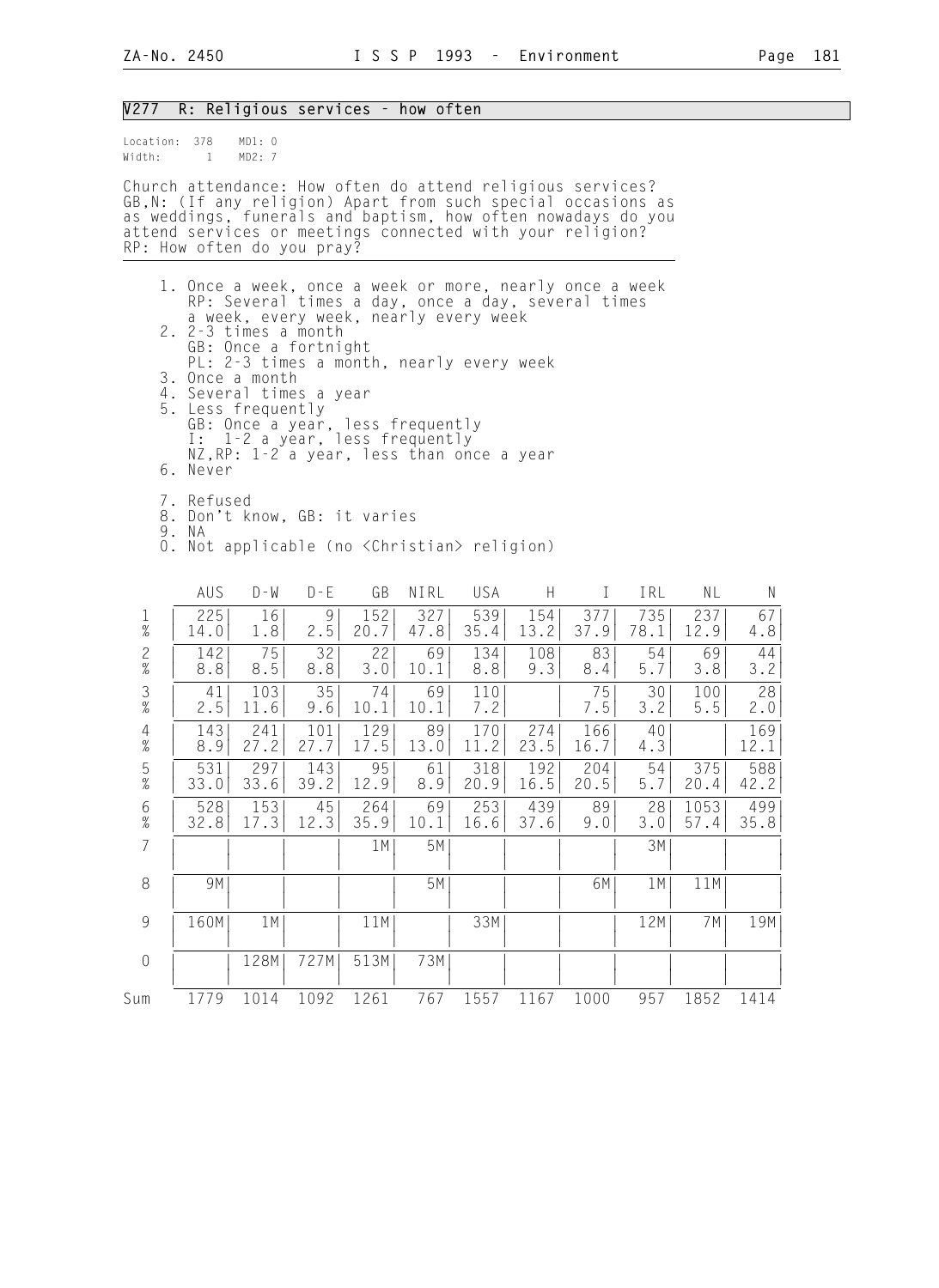V277 R: Religious services - how often **variable and the continued**)

 CZ SLO PL BG RUS NZ CDN RP IL J E 1 | 63| 138| 741| 66| 14| 198| 277| 1150| 140| 27| 245| % | 6.5| 13.8| 45.5| 5.7| .8| 16.2| 27.4| 95.9| 12.1| 2.2| 21.1| 2 | 25| 84| 346| 50| 26| 29| 111| 6| 23| 38| 104| % | 2.6| 8.4| 21.2| 4.3| 1.5| 2.4| 11.0| .5| 2.0| 3.1| 8.9| 3 | 18| 78| 152| 70| 64| 32| 76| 20| 22| 43| 87| % | 1.9| 7.8| 9.3| 6.1| 3.8| 2.6| 7.5| 1.7| 1.9| 3.5| 7.5| 4 | 92| 394| 175| 322| 312| 139| 149| 9| 319| 137| 246| % | 9.6| 39.3| 10.7| 28.0| 18.5| 11.3| 14.7| .8| 27.6| 11.0| 21.2| 5 | 250| 49| 134| 240| 381| 460| 262| 10| 255| 120| 223| % | 26.0| 4.9| 8.2| 20.9| 22.6| 37.5| 25.9| .8| 22.0| 9.7| 19.2| 6 | 514| 259| 82| 403| 892| 368| 136| 4| 398| 875| 258| % | 53.4| 25.8| 5.0| 35.0| 52.8| 30.0| 13.5| .3| 34.4| 70.6| 22.2| 7 | | | | 8M| 131M| | | | 27M| 5M| 1M| | | | | | | | | | | | | 8 | | 8M| 10M| 4M| 104M| 21M| | | 8M| 6M| 4M| | | | | | | | | | | | | 9 | 43M| 22M| 1M| 20M| 7M| 24M| 39M| 1M| 6M| 54M| 40M| | | | | | | | | | | | | 0 | | | | | | | 417M| | | | | | | | | | | | | | | | | Sum 1005 1032 1641 1183 1931 1271 1467 1200 1198 1305 1208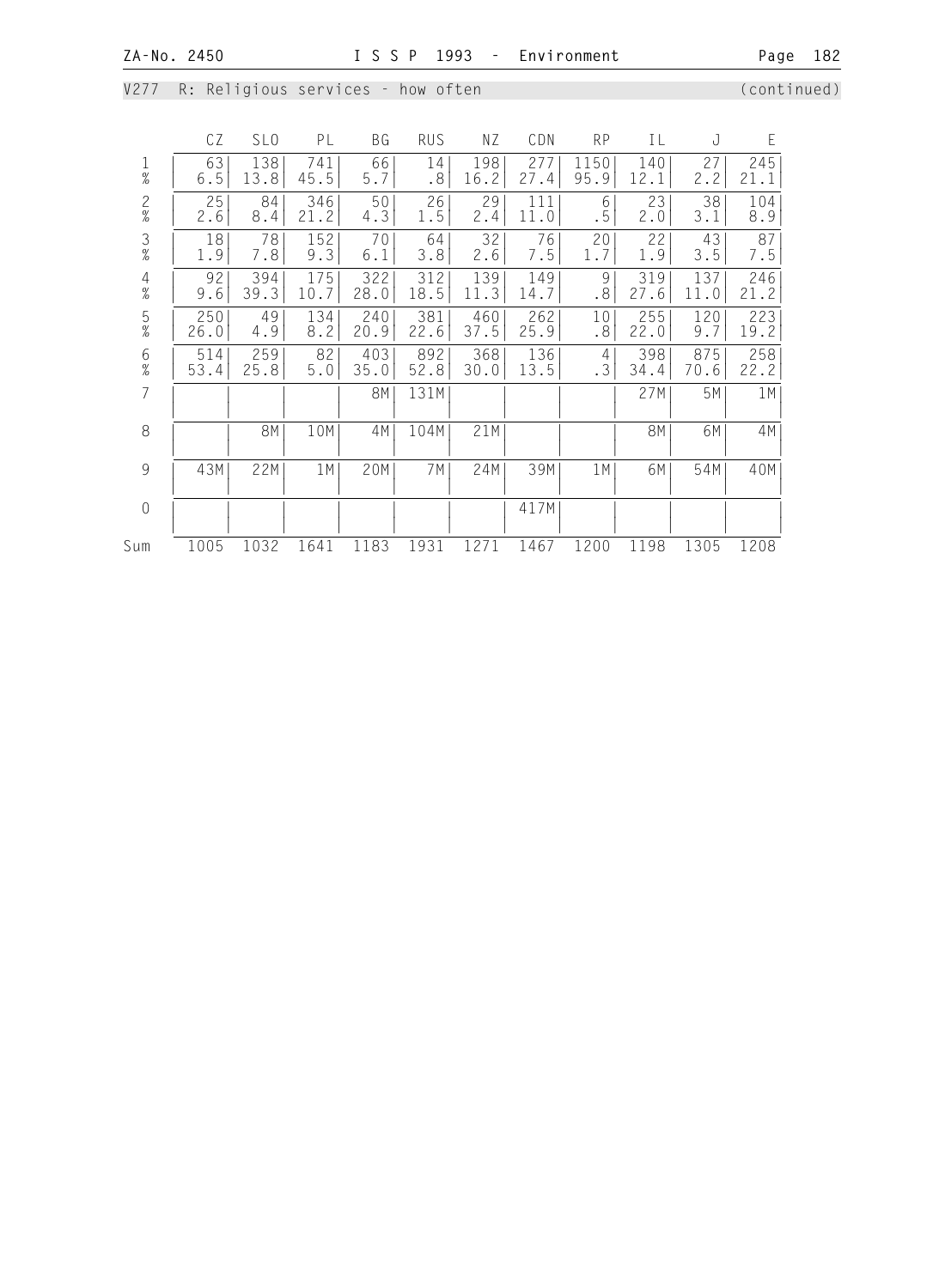#### V278 R: Subjective social class

Location: 379 MD1: 0 Width: 1 MD2: 7

Subjective social class

D: Which social class do you attribute yourself to? AUS,USA: If you were asked to use one of four names for your social class, which would you say you belong to: the lower, the working, the middle, or the upper class? NL: Self-rating social class N: Please tell me which social class you would say you belong to? IRL: If you had to classify yourself in to one of the categories, which would it be? CZ: Into what social class would you classify yourself? CDN: Some people consider themselves to be a member of a specific social class. Of the following groups, would you consider yourself a member of ...? NZ: In terms of your social status, which of the following categories do you think you fit into? RP: Economic class

 1. Lower class 2. Working class 3. Lower middle class/ upper working class I,H,NL,N,CZ,IL,J: Lower middle class RUS,NZ,CDN: Lower middle/ upper working class E: Upper working class 4. Middle class 5. Upper middle class 6. Upper class 7. Refused 8. Don't know, can't choose 9. NA 0. None of these classes, other<br>N: None None CDN: No class affiliation 0. Not available RP - Philippines -

 1. AB 2. C

- 3. D
	- 4. E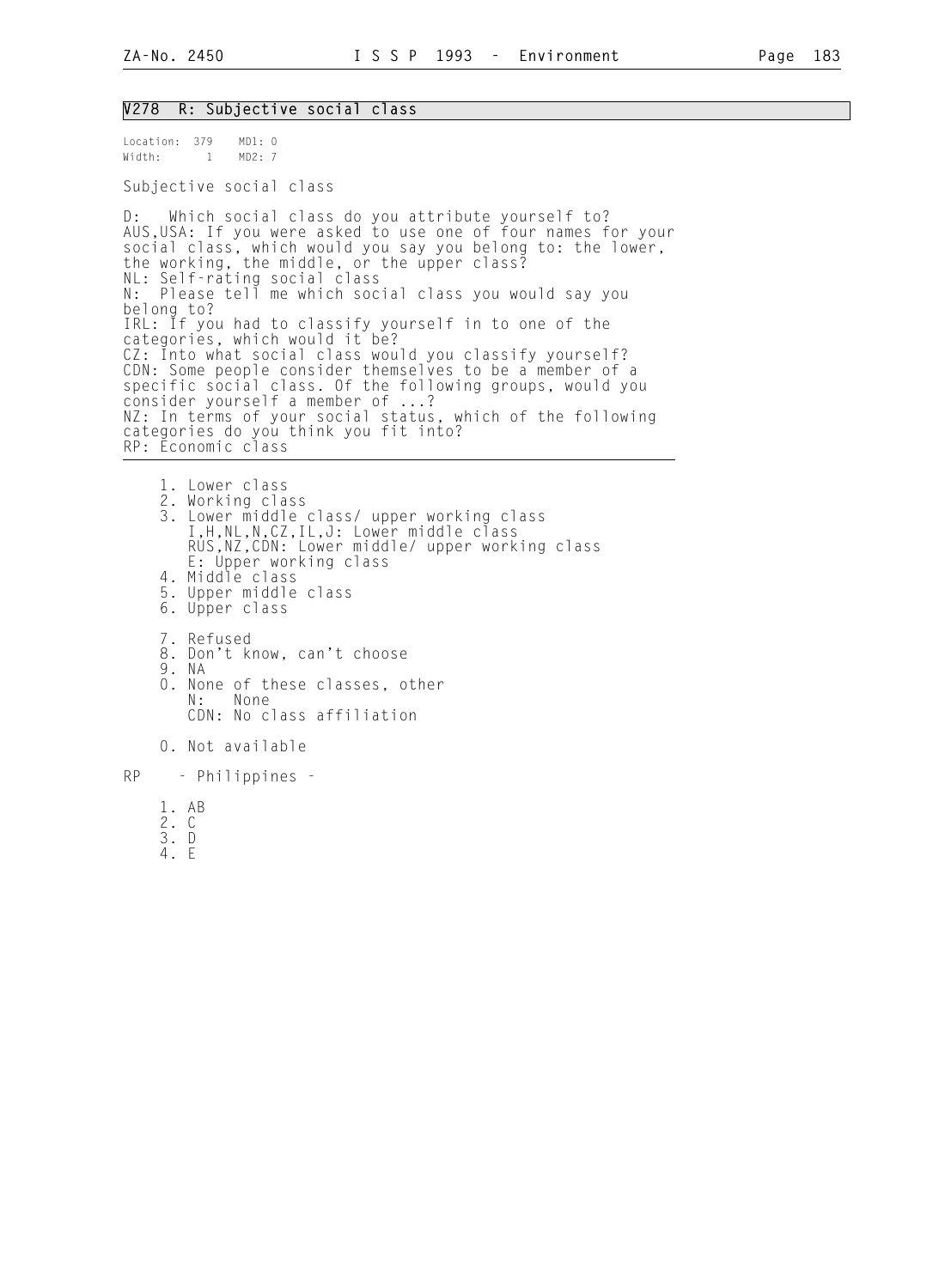V278 R: Subjective social class (continued)

|                                            | AUS                  | $D - W$              | $D - E$              | GB              | NIRL        | USA         | H           | T           | IRL            | NL          | $\mathsf{N}$         |
|--------------------------------------------|----------------------|----------------------|----------------------|-----------------|-------------|-------------|-------------|-------------|----------------|-------------|----------------------|
| $\frac{1}{\%}$                             | 19<br>1.1            | 22<br>2.5            | 93<br>10.4           |                 |             | 104<br>6.7  | 121<br>10.5 | 16<br>1.6   | 36<br>3.9      | 358<br>21.0 |                      |
| $\frac{2}{\%}$                             | 657<br>37.5          |                      |                      |                 |             | 696<br>45.1 | 501<br>43.5 |             | 455<br>49.3    |             | 395<br>31.9          |
| $\frac{3}{8}$                              |                      | 218<br>24.5          | 323<br>36.2          |                 |             |             | 208<br>18.1 | 150<br>15.0 |                | 652<br>38.3 | 87<br>7.0            |
| $\begin{array}{c} 4 \\ 2 \\ 0 \end{array}$ | 1049<br>59.8         | 473<br>53.1          | 419<br>46.9          |                 |             | 696<br>45.1 | 307<br>26.7 | 685<br>68.5 | 406<br>44.0    |             | 610<br>49.3          |
| $\frac{5}{\%}$                             |                      | 168<br>18.9          | 56<br>6.3            |                 |             |             | 14<br>1.2   | 135<br>13.5 | 22<br>2.4      | 636<br>37.4 | 141<br>11.4          |
| $\frac{6}{\%}$                             | 29<br>1.7            | 9<br>1.0             | $\overline{c}$<br>.2 |                 |             | 48<br>3.1   |             | 14<br>1.4   | 4<br>$\cdot$ 4 | 56<br>3.3   | 5<br>.4              |
| $\overline{7}$                             |                      | 57M                  | 83M                  |                 |             |             |             |             |                |             |                      |
| 8                                          |                      | 47M                  | 94M                  |                 |             | 2M          | 11M         |             |                | 133M        |                      |
| $\overline{9}$                             | 25M                  | <b>8M</b>            | 4M                   |                 |             | 11M         |             |             | 34M            | 17M         | 52M                  |
| $\sqrt{a}$                                 |                      | 12M                  | 18M                  | 1261M           | 767M        |             | 5M          |             |                |             | 124M                 |
| Sum                                        | 1779                 | 1014                 | 1092                 | 1261            | 767         | 1557        | 1167        | 1000        | 957            | 1852        | 1414                 |
|                                            | CZ                   | SL <sub>0</sub>      | PL                   | BG              | <b>RUS</b>  | NZ          | CDN         | <b>RP</b>   | IL             | J           | E                    |
| $\frac{1}{\%}$                             | 24<br>2.6            | 40<br>4.2            |                      | 218<br>20.3     | 124<br>7.7  | 56<br>4.9   | 43<br>3.7   | 32<br>2.7   | 52<br>4.7      | 82<br>6.6   | $\overline{4}$<br>.3 |
| $\frac{2}{\%}$                             | 362<br>38.8          | 441<br>45.9          |                      | 525<br>49.0     | 548<br>34.0 | 265<br>23.4 | 222<br>19.3 | 104<br>8.7  | 108<br>9.8     |             | 34<br>2.9            |
| $\frac{3}{8}$                              | 206<br>22.1          |                      |                      |                 | 173<br>10.7 | 171<br>15.1 | 155<br>13.5 | 825<br>68.8 | 67<br>6.1      | 307<br>24.7 | 708<br>60.4          |
| $\frac{4}{\%}$                             | 285<br>30.6          | 433<br>45.1          |                      | 319<br>29.8     | 669<br>41.5 | 500<br>44.2 | 553<br>48.0 | 239<br>19.9 | 593<br>53.7    | 685<br>55.1 | 328<br>28.0          |
| $\frac{5}{\%}$                             | 48<br>$5.2$          | 44<br>4.6            |                      |                 | 81<br>$5.0$ | 127<br>11.2 | 167<br>14.5 |             | 235<br>21.3    | 153<br>12.3 | 99<br>8.4            |
| 6<br>%                                     | $\overline{7}$<br>.8 | $\overline{3}$<br>.3 |                      | 10<br>$\cdot$ 9 | 18<br>1.1   | 13<br>1.1   | 12<br>1.0   |             | 50<br>4.5      | 16<br>1.3   |                      |
| $\overline{7}$                             |                      |                      |                      | 11M             |             |             | 52M         |             | 31M            | 6M          |                      |
| $\,8\,$                                    | 42M                  | 49M                  |                      | 58M             | 309M        | 93M         |             |             | 60M            | 52M         | 12M                  |
| $\overline{9}$                             | 31M                  | 22M                  |                      | 42M             | 9M          | 46M         |             |             | 2M             | 4M          | 23M                  |
| $\mathbf 0$                                |                      |                      | 1641M                |                 |             |             | 263M        |             |                |             |                      |
| Sum                                        | 1005                 | 1032                 | 1641                 | 1183            | 1931        | 1271        | 1467        | 1200        | 1198           | 1305        | 1208                 |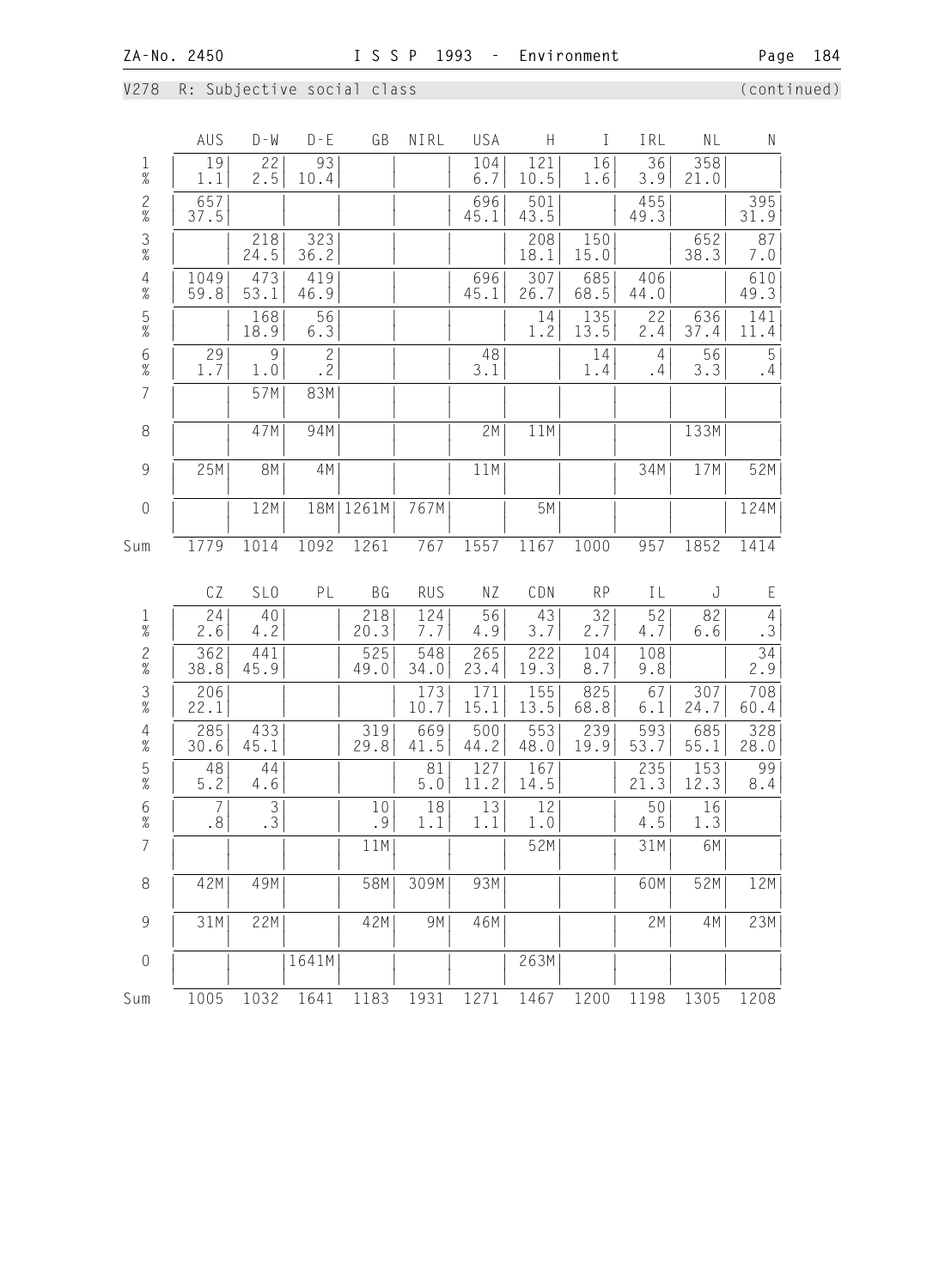#### V279 R: Trade union membership

Location: 380 MD1: 0<br>Width: 1 MD2: 8  $Width: 1$ 

Trade <labour> union membership Are you a member in a trade union at present?

AUS: Have you ever belonged to a trade union yourself? GB: Are you now a member of trade union or staff association? USA,PL: Do you belong to a trade union?

- 1. Member
- 2. No member
	- 8. Don't know
- 9. NA, refused
- 0. NAV; NAP (unemployed, not in labour force, not working, self-employed, never had a job)

|                | AUS          | $D - W$         | $D - F$      | GB          | NIRL         | USA         | H           | T           | IRL         | ΝL           | $\mathsf{N}$ |  |
|----------------|--------------|-----------------|--------------|-------------|--------------|-------------|-------------|-------------|-------------|--------------|--------------|--|
| $\frac{1}{\%}$ | 524<br>30.3  | 170<br>34.4     | 189<br>40.0  | 260<br>20.7 | 191<br>24.9  | 103<br>10.1 | 277<br>23.7 | 154<br>42.4 |             | 401<br>21.9  | 638<br>47.1  |  |
| $\frac{2}{\%}$ | 1206<br>69.7 | 324<br>65.6     | 283<br>60.0  | 998<br>79.3 | 575<br>75.1  | 920<br>89.9 | 890<br>76.3 | 209<br>57.6 |             | 1434<br>78.1 | 717<br>52.9  |  |
| $\,8\,$        |              |                 |              |             |              |             |             |             |             | 14M          |              |  |
| $\overline{9}$ | 49M          | 48M             | 35M          | 3M          | 1 M          | 4M          |             |             |             | 3M           | 59M          |  |
| $\mathbf 0$    |              | 472M            | 585M         |             |              | 530M        |             | 637M        | 957M        |              |              |  |
| Sum            | 1779         | 1014            | 1092         | 1261        | 767          | 1557        | 1167        | 1000        | 957         | 1852         | 1414         |  |
|                | CZ           | SL <sub>0</sub> | PL           | ΒG          | <b>RUS</b>   | ΝZ          | CDN         | <b>RP</b>   | ΙL          | J            | E            |  |
| $\frac{1}{\%}$ | 382<br>38.0  | 381<br>39.9     | 296<br>19.7  | 238<br>20.9 | 1153<br>60.4 | 244<br>32.0 | 325<br>32.4 | 26<br>3.7   | 261<br>43.9 | 190<br>31.7  | 90<br>7.7    |  |
| $\frac{2}{\%}$ | 623<br>62.0  | 575<br>60.1     | 1206<br>80.3 | 900<br>79.1 | 755<br>39.6  | 518<br>68.0 | 677<br>67.6 | 683<br>96.3 | 334<br>56.1 | 410<br>68.3  | 1083<br>92.3 |  |
| $\,8\,$        |              |                 |              |             |              |             |             |             |             |              |              |  |
| 9              |              | 76M             |              | 45M         | 23M          |             | 23M         |             | 134M        | 6M           | 35M          |  |
| $\sqrt{a}$     |              |                 | 139M         |             |              | 509M        | 442M        | 491M        | 469M        | 699M         |              |  |
| Sum            | 1005         | 1032            | 1641         | 1183        | 1931         | 1271        | 1467        | 1200        | 1198        | 1305         | 1208         |  |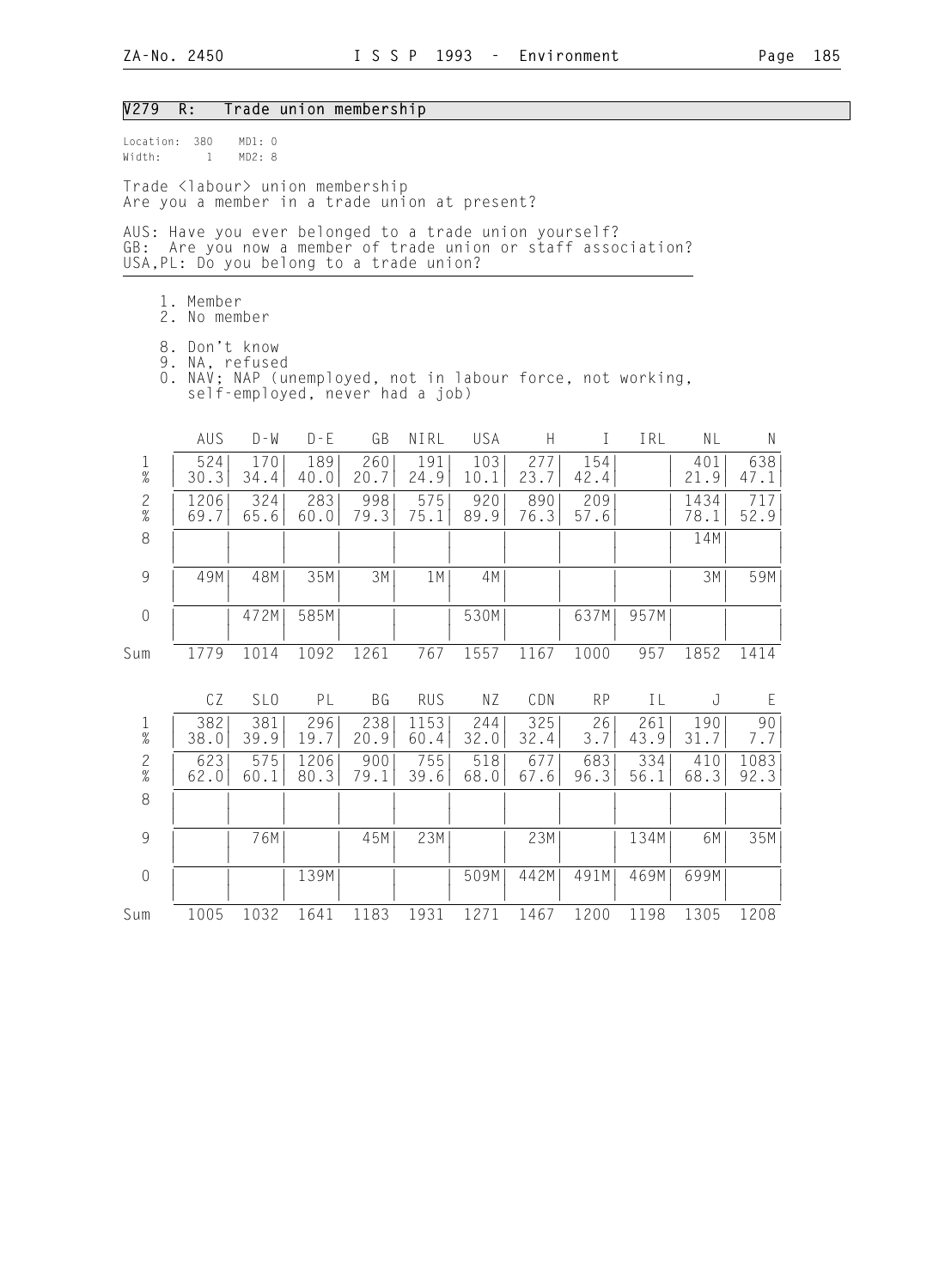| V280                                                      |                                                  |                 |         | S-P: Trade union membership |            |                              |      |              |      |                              |           |
|-----------------------------------------------------------|--------------------------------------------------|-----------------|---------|-----------------------------|------------|------------------------------|------|--------------|------|------------------------------|-----------|
| Location:<br>Width:                                       | 381<br>$\mathbf{1}$                              | MD1: 0<br>MD2:9 |         |                             |            |                              |      |              |      |                              |           |
|                                                           | Spouse: Trade <labour> union membership</labour> |                 |         |                             |            |                              |      |              |      |                              |           |
|                                                           | 1. Member<br>2.<br>No member                     |                 |         |                             |            |                              |      |              |      |                              |           |
|                                                           | 9. NA<br>0. NAV, NAP (not married; no partner)   |                 |         |                             |            |                              |      |              |      |                              |           |
|                                                           | AUS                                              | $D - M$         | $D - E$ | GB                          | NIRL       | USA                          | H    | $\mathbf{I}$ | IRL  | NL                           | ${\sf N}$ |
| $\frac{1}{\%}$                                            | 471<br>41.2                                      |                 |         |                             |            |                              |      |              |      |                              |           |
| $\frac{2}{\%}$                                            | 673<br>58.8                                      |                 |         |                             |            |                              |      |              |      |                              |           |
| $\mathcal{G}% _{M_{1},M_{2}}^{\alpha,\beta}(\mathcal{G})$ | 635M                                             |                 |         |                             |            |                              |      |              |      |                              |           |
| $\sqrt{a}$                                                |                                                  |                 |         | 1014M   1092M   1261M       |            | 767M   1557M   1167M   1000M |      |              |      | 957M   1852M   1414M         |           |
| Sum                                                       | 1779                                             | 1014            | 1092    | 1261                        | 767        | 1557                         | 1167 | 1000         | 957  | 1852                         | 1414      |
|                                                           | CZ                                               | SL <sub>0</sub> | PL      | BG                          | <b>RUS</b> | ΝZ                           | CDN  | <b>RP</b>    | IL   | $\rm J$                      | E         |
| $\frac{1}{\%}$                                            |                                                  |                 |         |                             |            |                              |      | 13<br>2.3    |      |                              |           |
| $\frac{2}{\%}$                                            |                                                  |                 |         |                             |            |                              |      | 559<br>97.7  |      |                              |           |
| 9                                                         |                                                  |                 |         |                             |            |                              |      | 1M           |      |                              |           |
| $\mathbf 0$                                               |                                                  | 1005M   1032M   | 1641M   | 1183M                       |            | 1931M   1271M   1467M        |      |              |      | 627M   1198M   1305M   1208M |           |
| Sum                                                       | 1005                                             | 1032            | 1641    | 1183                        | 1931       | 1271                         | 1467 | 1200         | 1198 | 1305                         | 1208      |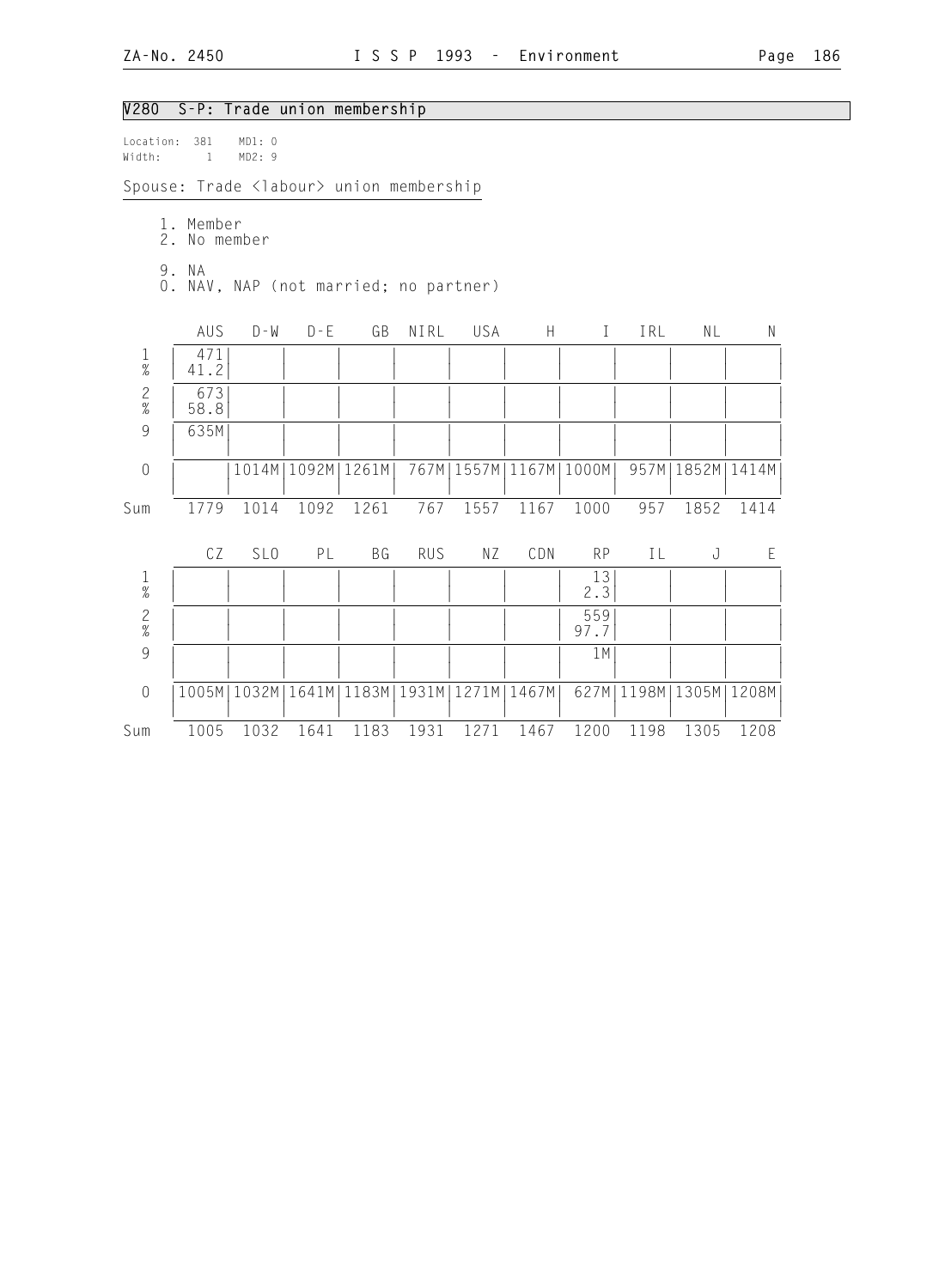| the control of the control of the control of the control of the control of the control of the control of the control of the control of the control of the control of the control of the control of the control of the control |  |  |
|-------------------------------------------------------------------------------------------------------------------------------------------------------------------------------------------------------------------------------|--|--|
|                                                                                                                                                                                                                               |  |  |
|                                                                                                                                                                                                                               |  |  |
|                                                                                                                                                                                                                               |  |  |
|                                                                                                                                                                                                                               |  |  |
| the control of the control of the control of the control of the control of the control of the control of the control of the control of the control of the control of the control of the control of the control of the control |  |  |
|                                                                                                                                                                                                                               |  |  |

V281 R: party affiliation I: left - right

Location: 382 MD1: 0<br>Width: 1 MD2: 8  $Width: 1$ Political party affiliation I - derived from V282 H: Based on current voting intention NL: Voting if elections were held CZ: In politics there are often used terms the Left and the Right. Where do you place yourself? 1. Far left (communist, etc.) 2. Left, centre left 3. Centre, liberal 4. Right, conservative 5. Far right, fascist etc. 6. Other, no specification 7. No party; no preference N,SLO,D: Would not vote NL : Under age 8. Don't know, undecided, can't choose 9. No answer, refused 0. NAV; NAP AUS D-W D-E GB NIRL USA H I IRL NL N 1 | | 4| 81| | | | 30| | | 105| 11| % | | .5| 10.0| | | | 3.6| | | 7.0| .9| 2 | 778| 365| 352| 510| | 529| 188| | | 215| 460| % | 45.5| 48.7| 43.5| 42.4| | 34.2| 22.8| | | 14.3| 39.4| 3 | 89| 46| 46| 152| | 535| 75| | | 580| 235| % | 5.2| 6.1| 5.7| 12.6| | 34.5| 9.1| | | 38.5| 20.1| 4 | 733| 219| 191| 436| | 468| 280| | | 187| 306| % | 42.8| 29.2| 23.6| 36.3| | 30.2| 34.0| | | 12.4| 26.2| 5 | | 36| 25| | | | 5| | | 110| | % | | 4.8| 3.1| | | | .6| | | 7.3| | 6 | 7| 6| 13| 18| | 17| | | | 23| 76| % | .4| .8| 1.6| 1.5| | 1.1| | | | 1.5| 6.5| 7 | 104| 74| 101| 86| | | 246| | | 287| 80| % | 6.1| 9.9| 12.5| 7.2| | | 29.9| | | 19.0| 6.8| 8 | | 139M| 199M| 30M| | | | | | 318M| | | | | | | | 308M| 246M| | | | | | | | | | | | | 9 | 68M| 125M| 84M| 29M| | 8M| 25M| | | 37M| | | | | | | | | | | | | | 0 | | | | | 767M| | |1000M| 957M| | | | | | | | | | | | | | |

Sum 1779 1014 1092 1261 767 1557 1167 1000 957 1852 1414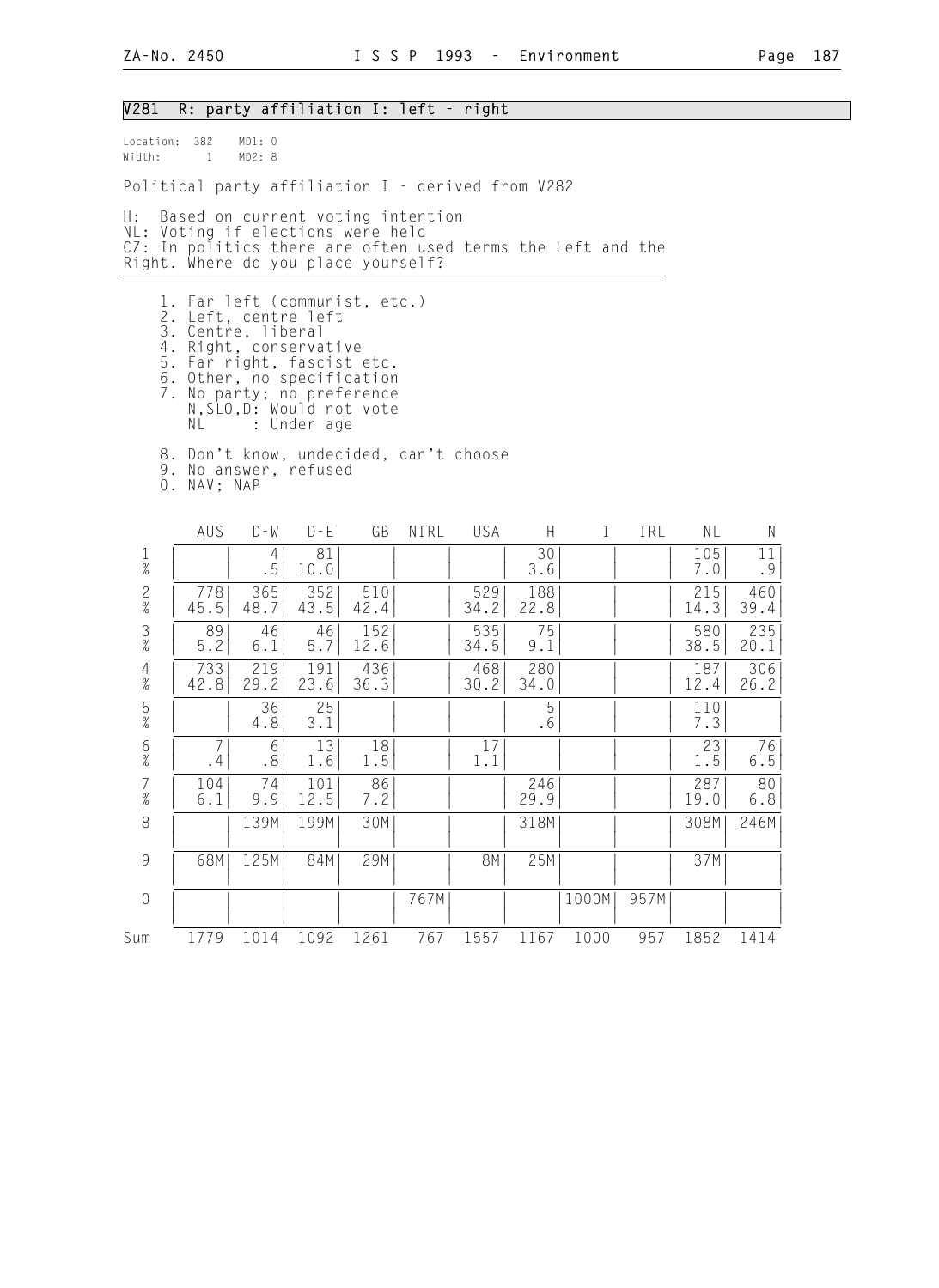V281 R: party affiliation I: left - right (continued)

|                                            | CZ          | SL <sub>0</sub> | PL    | ΒG          | <b>RUS</b>                  | ΝZ    | CDN  | <b>RP</b>     | IL          | J           | E                                        |
|--------------------------------------------|-------------|-----------------|-------|-------------|-----------------------------|-------|------|---------------|-------------|-------------|------------------------------------------|
| $\frac{1}{\%}$                             | 51<br>5.8   |                 |       | 29<br>2.7   | 29<br>2.0                   |       |      |               | 27<br>2.3   | 23<br>1.9   | $\overline{7}$<br>$\boldsymbol{\cdot}$ 8 |
| $\frac{2}{\%}$                             | 113<br>12.8 | 67<br>11.3      |       | 134<br>12.5 | 14<br>1.0                   |       |      |               | 287<br>24.5 | 119<br>9.9  | 465<br>54.8                              |
| $\frac{3}{8}$                              | 378<br>42.7 | 185<br>31.1     |       | 65<br>6.0   | 23<br>1.6                   |       |      |               | 430<br>36.7 | 69<br>5.8   | 164<br>19.3                              |
| $\frac{4}{\%}$                             | 221<br>24.9 | 112<br>18.9     |       | 88<br>8.2   | 1<br>$\cdot$ 1              |       |      |               | 340<br>29.0 | 385<br>32.1 | 205<br>24.1                              |
| $\frac{5}{\%}$                             | 123<br>13.9 | 40<br>6.7       |       | 18<br>1.7   | $\overline{c}$<br>$\cdot$ 1 |       |      |               | 88<br>7.5   |             | $\frac{8}{9}$                            |
| $\frac{6}{\%}$                             |             | 190<br>32.0     |       | 13<br>1.2   | 3<br>.2                     |       |      |               |             | 15<br>1.3   |                                          |
| $\begin{array}{c} 7 \\ 9'_{0} \end{array}$ |             |                 |       | 729<br>67.8 | 1388<br>95.1                |       |      |               |             | 589<br>49.1 |                                          |
| 8                                          |             | 407M            |       |             | 448M                        |       |      |               |             |             |                                          |
| $\overline{9}$                             | 119M        | 31M             |       | 107M        | 23M                         |       |      |               | 26M         | 105M        | 359M                                     |
| $\mathbf 0$                                |             |                 | 1641M |             |                             | 1271M |      | 1467M   1200M |             |             |                                          |
| Sum                                        | 1005        | 1032            | 1641  | 1183        | 1931                        | 1271  | 1467 | 1200          | 1198        | 1305        | 1208                                     |

## V282 A241 R: party affiliation II: nat spec

Location: 383 MD1: 0 Width: 2

A241 - Austria -

 Unweighted Abs. % 00. NAV 28301 100.00 28301 100.00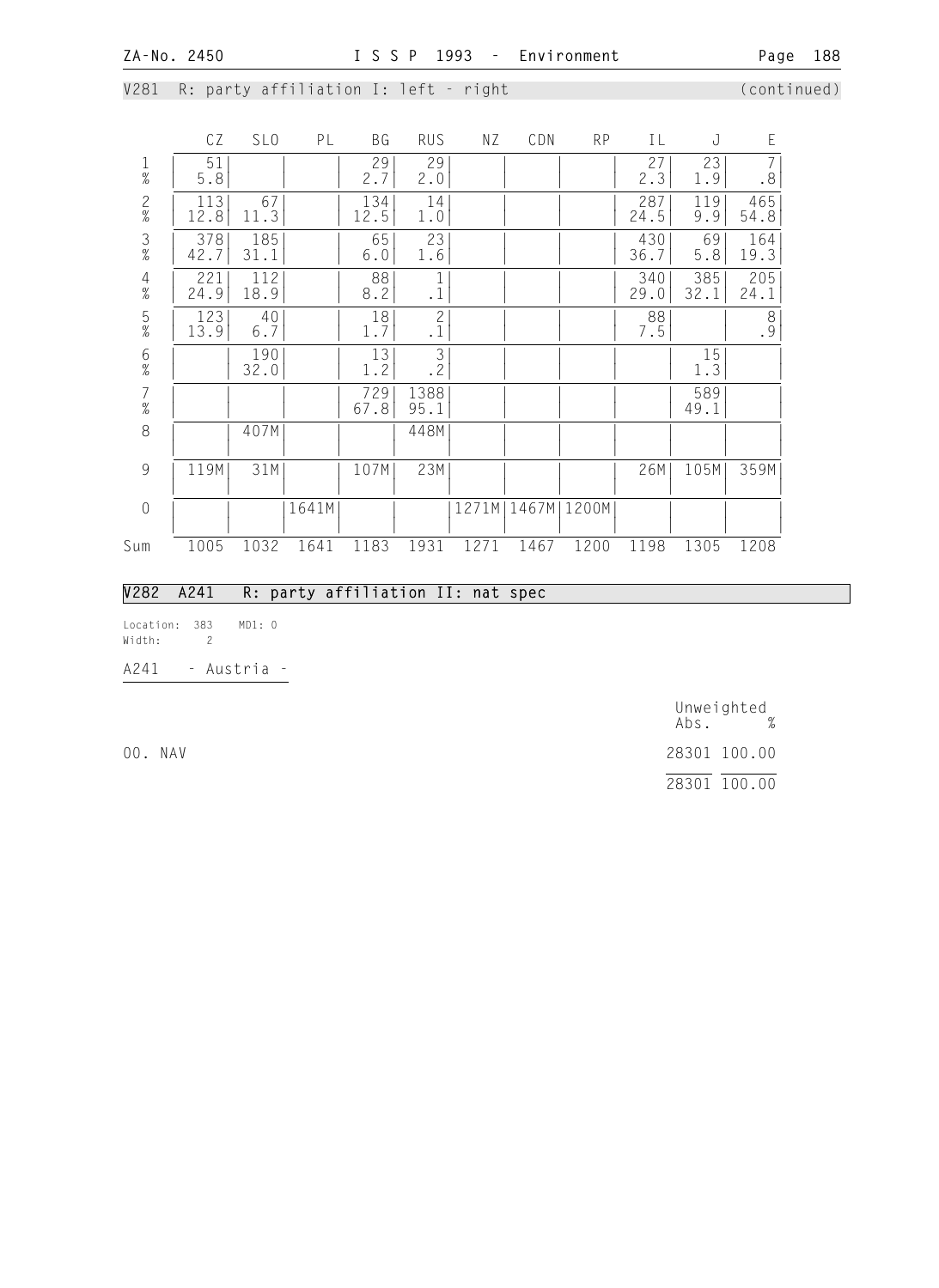### V283 AUS241 R: Party affiliation II: nat spec

Location: 385 MD1: 00 Width: 2 MD2: 99

AUS241 - Australia -

Generally speaking, in federal politics do you usually think of yourself as ...?

|        |                                                                                                                                             |                              | Unweighted $% N=$<br>Abs. % 1708             |                                                |
|--------|---------------------------------------------------------------------------------------------------------------------------------------------|------------------------------|----------------------------------------------|------------------------------------------------|
|        | 01. Liberal Party<br>02. Australian Labour Party<br>03. National Party<br>04. Australian Democrats<br>05. Greens<br>06. Nuclear Disarmament | 641<br>778<br>92<br>71<br>17 | 2.26<br>2.75<br>0.33<br>0.25<br>0.06<br>0.00 | 37.53<br>45.55<br>5.39<br>4.16<br>1.00<br>0.06 |
|        | 95. Other party                                                                                                                             | 108                          | 0.38                                         | 6.32                                           |
| 99. NA | 00. NAV                                                                                                                                     | 71<br>26522                  | 0.25<br>93.71                                |                                                |
|        |                                                                                                                                             | 28301                        | 100.00                                       | 100.00                                         |

### V284 BG241 R: Party affiliation II: nat spec

Location: 387 MD1: 00<br>Width: 2 MD2: 99  $Width: 2$ 

BG241 - Bulgaria - Political party sympathized to

|     |                                                                                                                                                                                                                                             | Abs.                                                                  | Unweighted<br>%                                                              | % $N=$<br>1171                                                                 |
|-----|---------------------------------------------------------------------------------------------------------------------------------------------------------------------------------------------------------------------------------------------|-----------------------------------------------------------------------|------------------------------------------------------------------------------|--------------------------------------------------------------------------------|
|     | 01. Union Democratic Forces<br>02. Movement Civ R+F (MRF)<br>03. Socialist Party<br>04. Agrarian Union<br>05. BG SDParty<br>06. BG SDParty + GOR<br>07. Green Party<br>08. Kingdom Bulgarian Confederation<br>09. Business Block<br>10. NUD | 184<br>35<br>240<br>19<br>31<br>14<br>$\overline{c}$<br>13<br>17<br>6 | 0.65<br>0.12<br>0.85<br>0.07<br>0.11<br>0.05<br>0.01<br>0.05<br>0.06<br>0.02 | 15.71<br>2.99<br>20.50<br>1.62<br>2.65<br>1.20<br>0.17<br>1.11<br>1.45<br>0.51 |
|     | 95. Other Party<br>96. Would not vote; No party preference                                                                                                                                                                                  | 11<br>599                                                             | 0.04<br>2.12                                                                 | 0.94<br>51.15                                                                  |
| 99. | No answer<br>00. NAV                                                                                                                                                                                                                        | 12<br>27118                                                           | 0.04<br>95.82                                                                |                                                                                |
|     |                                                                                                                                                                                                                                             |                                                                       | 28301 100.00 100.00                                                          |                                                                                |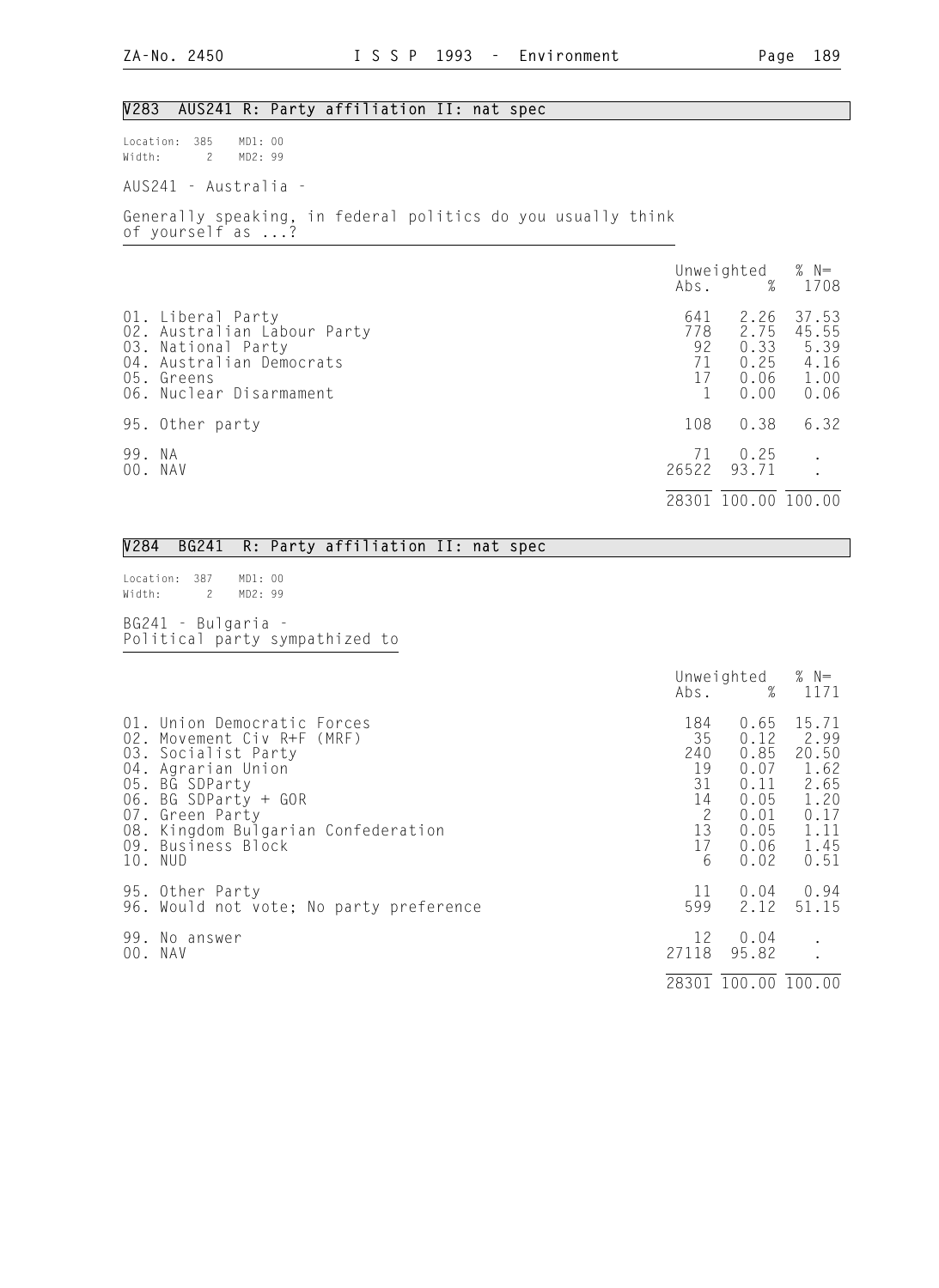## V285 CDN241 R: Party affiliation II: nat spec

Location: 389 MD1: 00<br>Width: 2 MD2: 97 Width: 2 CDN241 - Canada Generally speaking, in federal politics do you usually think yourself as Progressive Conservative, Liberal, NDP or something else?

|                      |                                                                                                                    | Abs.                                          | Unweighted<br>$\%$                                           | % $N=$<br>1317                                                  |
|----------------------|--------------------------------------------------------------------------------------------------------------------|-----------------------------------------------|--------------------------------------------------------------|-----------------------------------------------------------------|
| 01. PC<br>03.<br>04. | 02. Liberal<br>NDP<br>Reform<br>05. Bloc Quebecois<br>06. Confederation of regions<br>07. Green<br>08. Libertarian | 272<br>354<br>148<br>36<br>63<br>2<br>14<br>4 | 0.96<br>1.25<br>0.52<br>0.13<br>0.22<br>0.01<br>0.05<br>0.01 | 20.65<br>26.88<br>11.24<br>2.73<br>4.78<br>0.15<br>1.06<br>0.30 |
|                      | 95. Other Party<br>96. Would not vote; No party preference                                                         | 40<br>384                                     | 0.14<br>1.36                                                 | 3.04<br>29.16                                                   |
|                      | 97. Refused<br>00. NAV                                                                                             | 150<br>26834                                  | 0.53<br>94.82                                                | $\bullet$                                                       |
|                      |                                                                                                                    | 28301                                         | 100.00 100.00                                                |                                                                 |

|                                |  | V286 CR241 R: Party affiliation II: nat spec |  |  |
|--------------------------------|--|----------------------------------------------|--|--|
| Location: 391 MD1: 0<br>Width: |  |                                              |  |  |

CZ241 - Czech Republic -

 Unweighted Abs. % 00. NAV 28301 100.00 28301 100.00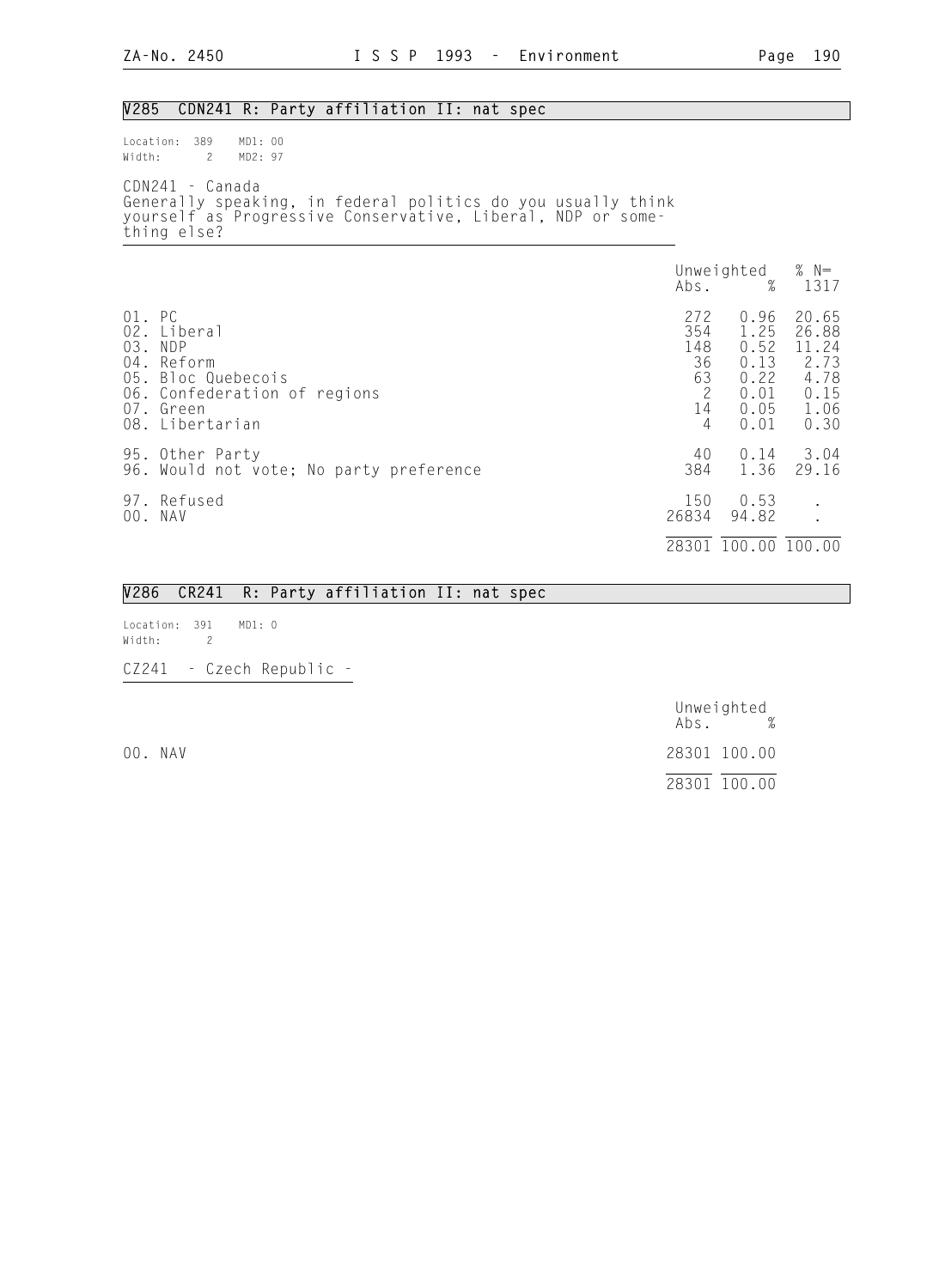## V287 D241 R: Party affiliation II: nat spec

Location: 393 MD1: 00<br>Width: 2 MD2: 97  $Width: 2$ 

D241 - Germany - If there is a general election next Sunday, which party would you elect with your second vote?

|                         |                                                                                                                            | Abs.                                                                         | Unweighted<br>%                                              | % $N=$<br>1559                                                  |
|-------------------------|----------------------------------------------------------------------------------------------------------------------------|------------------------------------------------------------------------------|--------------------------------------------------------------|-----------------------------------------------------------------|
| $02$ .<br>$04$ .<br>05. | 01. CDU/ CSU<br>SPD<br>03. FDP<br>Die Gruenen / Buendnis 90<br>Republikaner<br>06. PDS / Linke Liste<br>07. DSU<br>08. NPD | 407<br>528<br>92<br>189<br>58<br>$\begin{array}{c} 85 \\ 3 \\ 3 \end{array}$ | 1.44<br>1.87<br>0.33<br>0.67<br>0.20<br>0.30<br>0.01<br>0.01 | 26.11<br>33.87<br>5.90<br>12.12<br>3.72<br>5.45<br>0.19<br>0.19 |
|                         | 95. Other party<br>96. Would not vote                                                                                      | 19<br>175                                                                    | 0.07<br>0.62                                                 | 1.22<br>11.23                                                   |
| 98.<br>99.<br>00.       | 97. Refused<br>Don't know<br>ΝA<br>NAV                                                                                     | 205<br>338<br>4<br>26195                                                     | 0.72<br>1.19<br>0.01<br>92.56                                |                                                                 |
|                         |                                                                                                                            | 28301                                                                        | 100.00 100.00                                                |                                                                 |

|                  |  |           | V288 E241 R: Party affiliation II: nat spec |  |                                        |     |
|------------------|--|-----------|---------------------------------------------|--|----------------------------------------|-----|
| Location: 395    |  | MD1: 00   |                                             |  |                                        |     |
| Width: 2 MD2: 98 |  |           |                                             |  |                                        |     |
| E241             |  | - Spain - |                                             |  |                                        |     |
|                  |  |           |                                             |  | Unweighted $% N=$<br>$\Delta$ bs. $\%$ | 989 |

| 01.<br>$04.$ IU | PP<br>02. CDS<br>03. PSOE<br>05. Right national parties<br>06. Left national parties | 224<br>12<br>318<br>116<br>68<br>15 | 0.79<br>0.04<br>1.12<br>0.41<br>0.24<br>0.05 | 22.65<br>1.21<br>32.15<br>11.73<br>6.88<br>1.52 |
|-----------------|--------------------------------------------------------------------------------------|-------------------------------------|----------------------------------------------|-------------------------------------------------|
|                 | 95. Other Party<br>96. Would n vote; No party preference                             | 16<br>220                           | 0.06<br>0.78                                 | 1.62<br>22.24                                   |
| 99. NA          | 98. Don't know<br>00. NAV                                                            | 39<br>180<br>27093                  | 0.14<br>0.64<br>95.73                        |                                                 |
|                 |                                                                                      | 28301                               | 100.00 100.00                                |                                                 |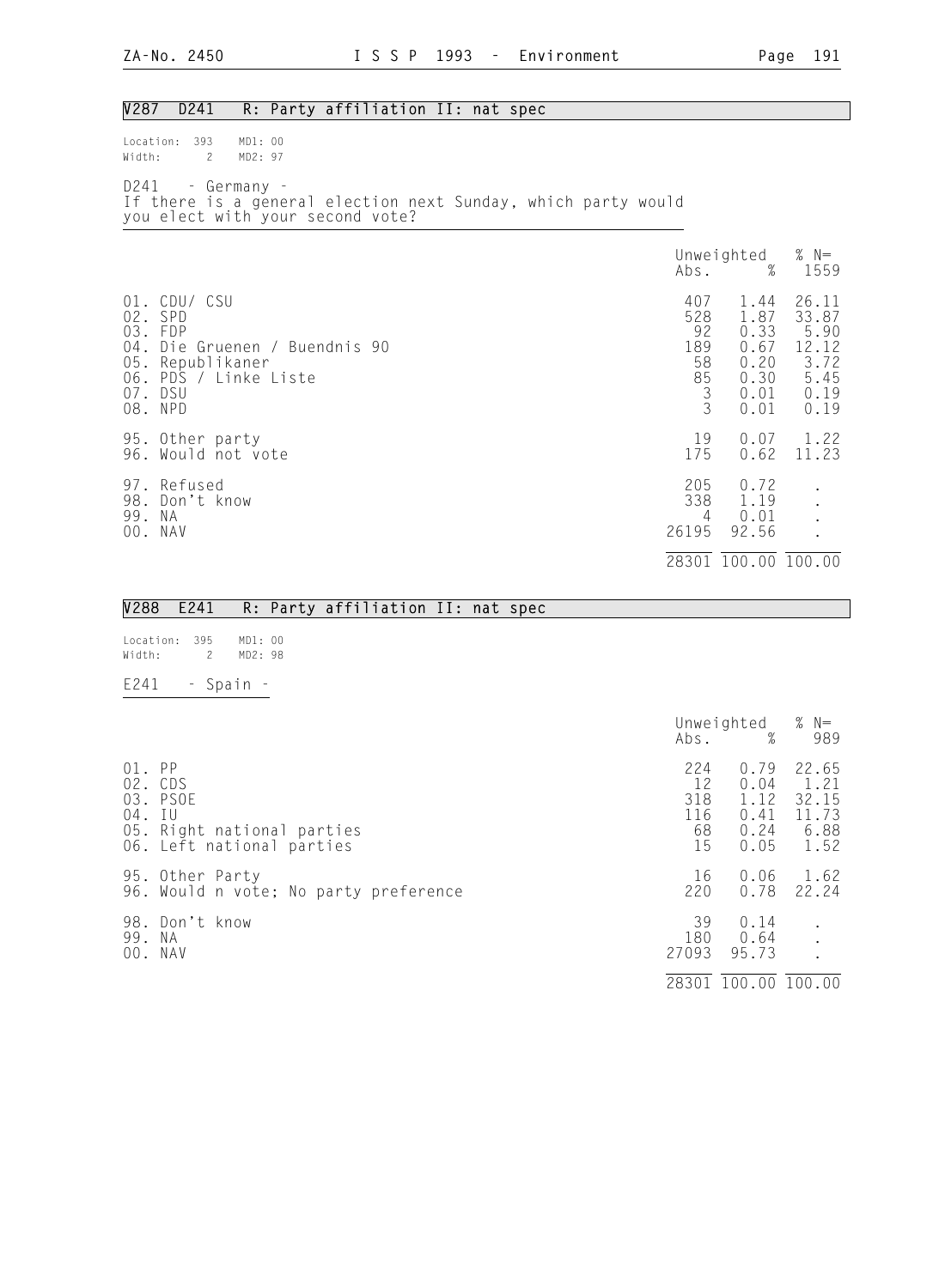| V <sub>2</sub> 89 | GB241                                                                                                                                                                                                                                                                                                                                                                                                                    |                    |  |  | R: Party affiliation II: nat spec |  |                                                                                  |                                                                                                              |                                                                                                                |
|-------------------|--------------------------------------------------------------------------------------------------------------------------------------------------------------------------------------------------------------------------------------------------------------------------------------------------------------------------------------------------------------------------------------------------------------------------|--------------------|--|--|-----------------------------------|--|----------------------------------------------------------------------------------|--------------------------------------------------------------------------------------------------------------|----------------------------------------------------------------------------------------------------------------|
| Width:<br>GB241   | Location: 397<br>$\overline{c}$<br>- Great Britain, Northern Ireland -<br>Generally speaking, do you think of yourself as a supporter<br>of any political party? If yes: Which one?<br>Do you think of yourself as a little closer to one political<br>party than the others? If yes: Which one? If there were a<br>general election tomorrow which political party do you think<br>you would be most likely to support? | MD1: 00<br>MD2: 97 |  |  |                                   |  |                                                                                  |                                                                                                              |                                                                                                                |
|                   |                                                                                                                                                                                                                                                                                                                                                                                                                          |                    |  |  |                                   |  | Abs.                                                                             | Unweighted<br>$\%$                                                                                           | % $N=$<br>1930                                                                                                 |
| 08.<br>09.        | 01. Conservative<br>02. Labour<br>03. Democrat, SLD, Liberal<br>04. NIalliance<br>05. Dem. Union<br>06. SNP (Scottish Nationalist Party)<br>07. Plaid Cymru<br>Green party<br>Off. Union<br>10. Other Union<br>11. Sinn Fein<br>12. SDLP<br>13. Workers party<br>14. Camp Equal Citizenship                                                                                                                              |                    |  |  |                                   |  | 510<br>520<br>161<br>55<br>68<br>22<br>5<br>23<br>189<br>7<br>20<br>95<br>9<br>4 | 1.80<br>1.84<br>0.57<br>0.19<br>0.24<br>0.08<br>0.02<br>0.08<br>0.67<br>0.02<br>0.07<br>0.34<br>0.03<br>0.01 | 26.42<br>26.94<br>8.34<br>2.85<br>3.52<br>1.14<br>0.26<br>1.19<br>9.79<br>0.36<br>1.04<br>4.92<br>0.47<br>0.21 |
|                   | 94. Other answer<br>95. Other party<br>96. No party preference                                                                                                                                                                                                                                                                                                                                                           |                    |  |  |                                   |  | 7<br>15<br>220                                                                   | 0.02<br>0.05<br>0.78                                                                                         | 0.36<br>0.78<br>11.40                                                                                          |
| 99. NA            | 97. Refused<br>98. Don't know, undecided<br>00. NAV                                                                                                                                                                                                                                                                                                                                                                      |                    |  |  |                                   |  | 22<br>30<br>46<br>26273                                                          | 0.08<br>0.11<br>0.16<br>92.83                                                                                |                                                                                                                |
|                   |                                                                                                                                                                                                                                                                                                                                                                                                                          |                    |  |  |                                   |  |                                                                                  | 28301 100.00 100.00                                                                                          |                                                                                                                |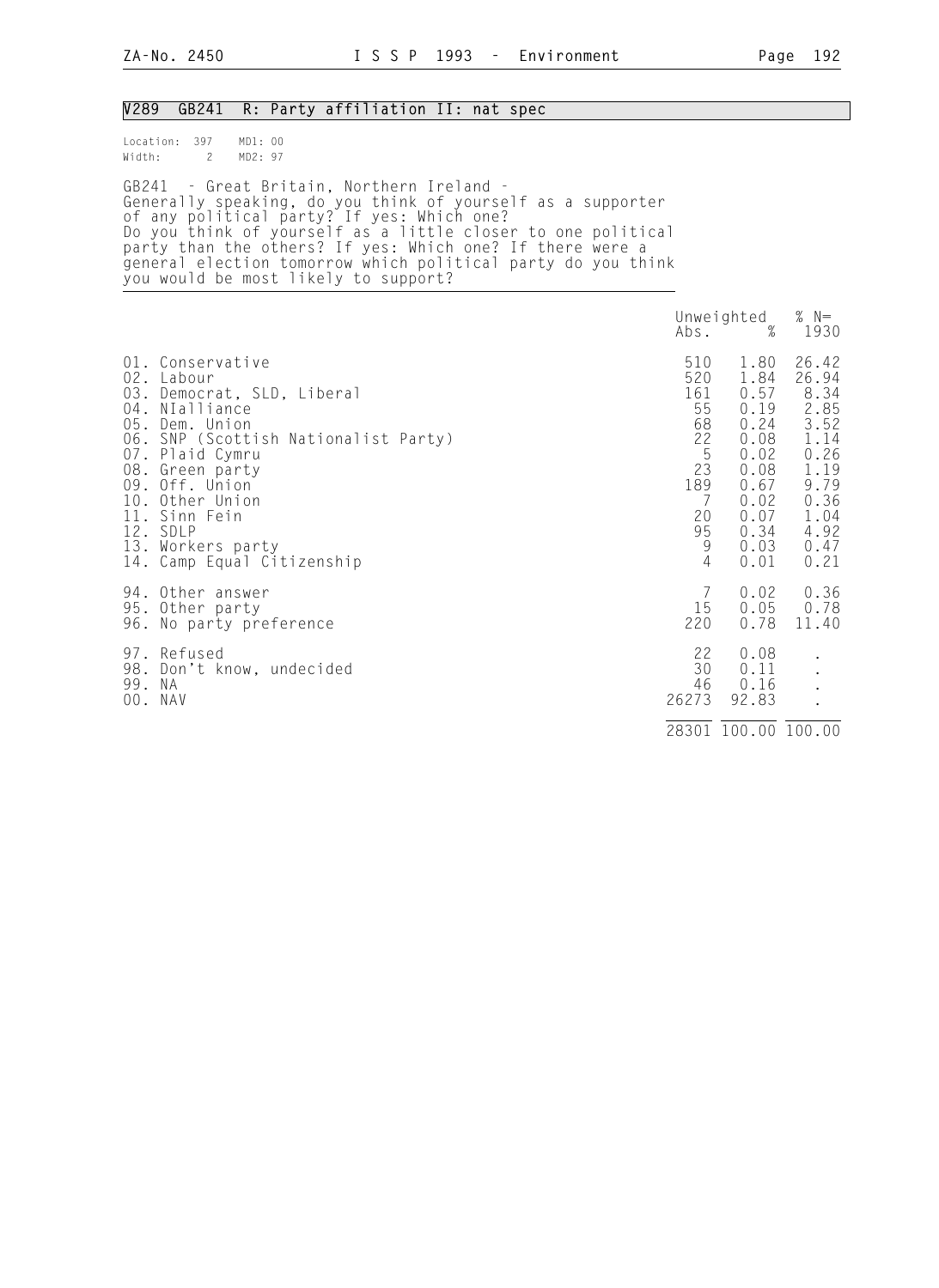| V290                    | H241                                             |                    | R: Party affiliation II: nat spec                                                                                                                                                                                                                                                                                                                                                                                                             |                                                                                        |                                                                                              |                                                                                                |
|-------------------------|--------------------------------------------------|--------------------|-----------------------------------------------------------------------------------------------------------------------------------------------------------------------------------------------------------------------------------------------------------------------------------------------------------------------------------------------------------------------------------------------------------------------------------------------|----------------------------------------------------------------------------------------|----------------------------------------------------------------------------------------------|------------------------------------------------------------------------------------------------|
| Location: 399<br>Width: | $\overline{2}$                                   | MD1: 00<br>MD2: 98 |                                                                                                                                                                                                                                                                                                                                                                                                                                               |                                                                                        |                                                                                              |                                                                                                |
|                         | H241 - Hungary -                                 |                    | If there is a general election next Sunday, would you go<br>to vote? If yes, then "Which party would you vote for?"                                                                                                                                                                                                                                                                                                                           |                                                                                        |                                                                                              |                                                                                                |
|                         |                                                  |                    |                                                                                                                                                                                                                                                                                                                                                                                                                                               | Abs.                                                                                   | Unweighted<br>$\%$                                                                           | % $N=$<br>846                                                                                  |
|                         | 11. Republic party<br>12. Party of entrepreneurs |                    | 01. HDF (Hungary Democratic Forum)<br>02. AFD (Alliance of Free Democrats)<br>03. ISHP (Independent Small Holders Party)<br>04. HSP (Hungarian Socialist Party)<br>05. FYD (Federation of Young Democrats)<br>06. CDPP (Christian Democratic People's Party)<br>07. HSPW (Hungarian Socialist Worker's Party)<br>08. SDHP (Social Democratic Party of Hungarian)<br>09. National democratic federation<br>10. Hung. justice and liberty party | 53<br>66<br>41<br>183<br>124<br>52<br>23<br>$\overline{7}$<br>$\frac{5}{5}$<br>9<br>10 | 0.19<br>0.23<br>0.14<br>0.65<br>0.44<br>0.18<br>0.08<br>0.02<br>0.02<br>0.02<br>0.03<br>0.04 | 6.26<br>7.80<br>4.85<br>21.63<br>14.66<br>6.15<br>2.72<br>0.83<br>0.59<br>0.59<br>1.06<br>1.18 |
|                         | 95. Other party                                  |                    | 96. Would not vote; No party preference                                                                                                                                                                                                                                                                                                                                                                                                       | 22<br>246                                                                              | 0.08<br>0.87                                                                                 | 2.60<br>29.08                                                                                  |
| 99. NA<br>00. NAV       | 98. Can't choose                                 |                    |                                                                                                                                                                                                                                                                                                                                                                                                                                               | 296<br>25<br>27134                                                                     | 1.05<br>0.09<br>95.88                                                                        |                                                                                                |
|                         |                                                  |                    |                                                                                                                                                                                                                                                                                                                                                                                                                                               |                                                                                        | 28301 100.00 100.00                                                                          |                                                                                                |

|  |  |  |  |  | V291 I241 R: Party affiliation II: nat spec |  |  |  |  |
|--|--|--|--|--|---------------------------------------------|--|--|--|--|
|--|--|--|--|--|---------------------------------------------|--|--|--|--|

Location: 401 MD1: 0<br>Width: 2 Width: 2

I241

 Unweighted Abs. % 00. NAV 28301 100.00 28301 100.00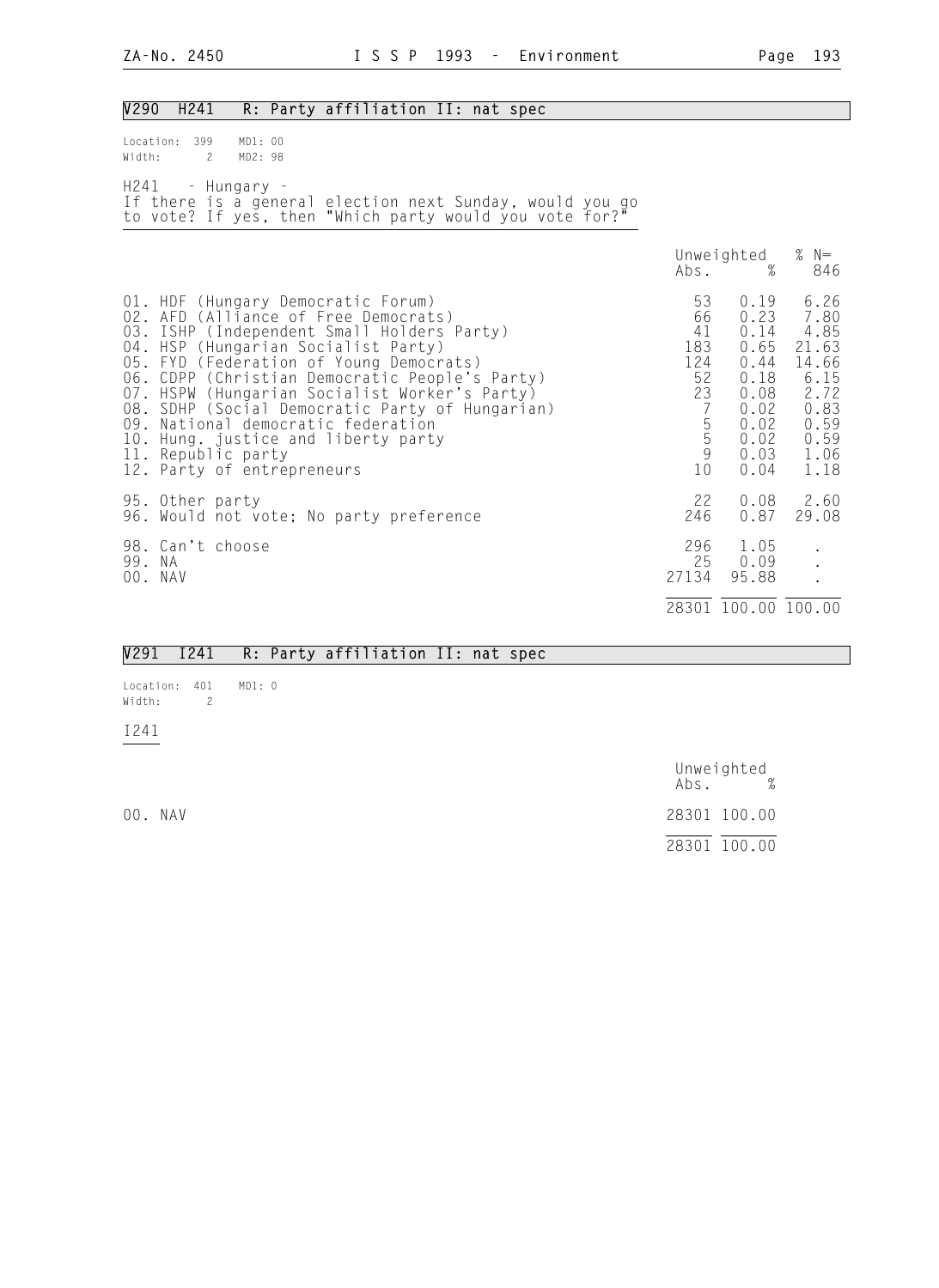## V292 IL241 R: Party affiliation II: nat spec

| Location: 403<br>Width: | 2        | MD1:00<br>MD2:97 |  |
|-------------------------|----------|------------------|--|
| TI 241                  | - Israel |                  |  |

|     |                                                                                                                                                                                           | Abs.                                                                                                           | Unweighted<br>%                                                                              | % $N=$<br>1031                                                                                  |
|-----|-------------------------------------------------------------------------------------------------------------------------------------------------------------------------------------------|----------------------------------------------------------------------------------------------------------------|----------------------------------------------------------------------------------------------|-------------------------------------------------------------------------------------------------|
|     | 01. Likud<br>02. Avoda<br>03. Meretz<br>04. Tzomet<br>05. Moledet<br>06. Techia<br>07. Mafdal<br>08. Yahadut Hatora<br>09. Shass<br>10. Hadash<br>11. Party on left<br>12. Party on right | 286<br>313<br>124<br>98<br>20<br>$\overline{9}$<br>39<br>22<br>8<br>$\begin{array}{c} 1 \\ 3 \\ 4 \end{array}$ | 1.01<br>1.11<br>0.44<br>0.35<br>0.07<br>0.03<br>0.14<br>0.08<br>0.03<br>0.00<br>0.01<br>0.01 | 27.74<br>30.36<br>12.03<br>9.51<br>1.94<br>0.87<br>3.78<br>2.13<br>0.78<br>0.10<br>0.29<br>0.39 |
|     | 95. Other Party<br>96. Would not vote; No preference                                                                                                                                      | $\mathbf{2}$<br>102                                                                                            | 0.01<br>0.36                                                                                 | 0.19<br>9.89                                                                                    |
| 99. | 97. Refused<br>98. Not decided<br>N A<br>00. NAV                                                                                                                                          | 110<br>48<br>9<br>27103                                                                                        | 0.39<br>0.17<br>0.03<br>95.77                                                                |                                                                                                 |
|     |                                                                                                                                                                                           |                                                                                                                | 28301 100.00 100.00                                                                          |                                                                                                 |

|  |  | V293 IRL241 R: Party affiliation II: nat spec |  |  |  |  |
|--|--|-----------------------------------------------|--|--|--|--|

| Location: 405        |                | MD1: 00 |  |
|----------------------|----------------|---------|--|
| Width:               | $\overline{2}$ | MD2: 99 |  |
|                      |                |         |  |
| $IR1241 - Ireland -$ |                |         |  |

If there were a general election tomorrow, which party do you think you would support?

|        |                                                                                                                                                     | Abs.                                          | Unweighted<br>%                                              | % $N=$<br>837                                                   |
|--------|-----------------------------------------------------------------------------------------------------------------------------------------------------|-----------------------------------------------|--------------------------------------------------------------|-----------------------------------------------------------------|
| 03.    | 01. Fianna Fail<br>02. Fine Gael<br>Labour<br>04. Progressive Party<br>05. Democratic left<br>06. Green Party<br>07. Workers Party<br>08. Sinn Fein | 320<br>160<br>126<br>74<br>4<br>25<br>18<br>8 | 1.13<br>0.57<br>0.45<br>0.26<br>0.01<br>0.09<br>0.06<br>0.03 | 38.23<br>19.12<br>15.05<br>8.84<br>0.48<br>2.99<br>2.15<br>0.96 |
|        | 95. Other Party<br>96. Would not vote; No party preference                                                                                          | 54<br>48                                      | 0.19<br>0.17                                                 | 6.45<br>5.73                                                    |
| 99. NA | 00. NAV                                                                                                                                             | 120<br>27344                                  | 0.42<br>96.62                                                |                                                                 |
|        |                                                                                                                                                     | 28301                                         | 100.00 100.00                                                |                                                                 |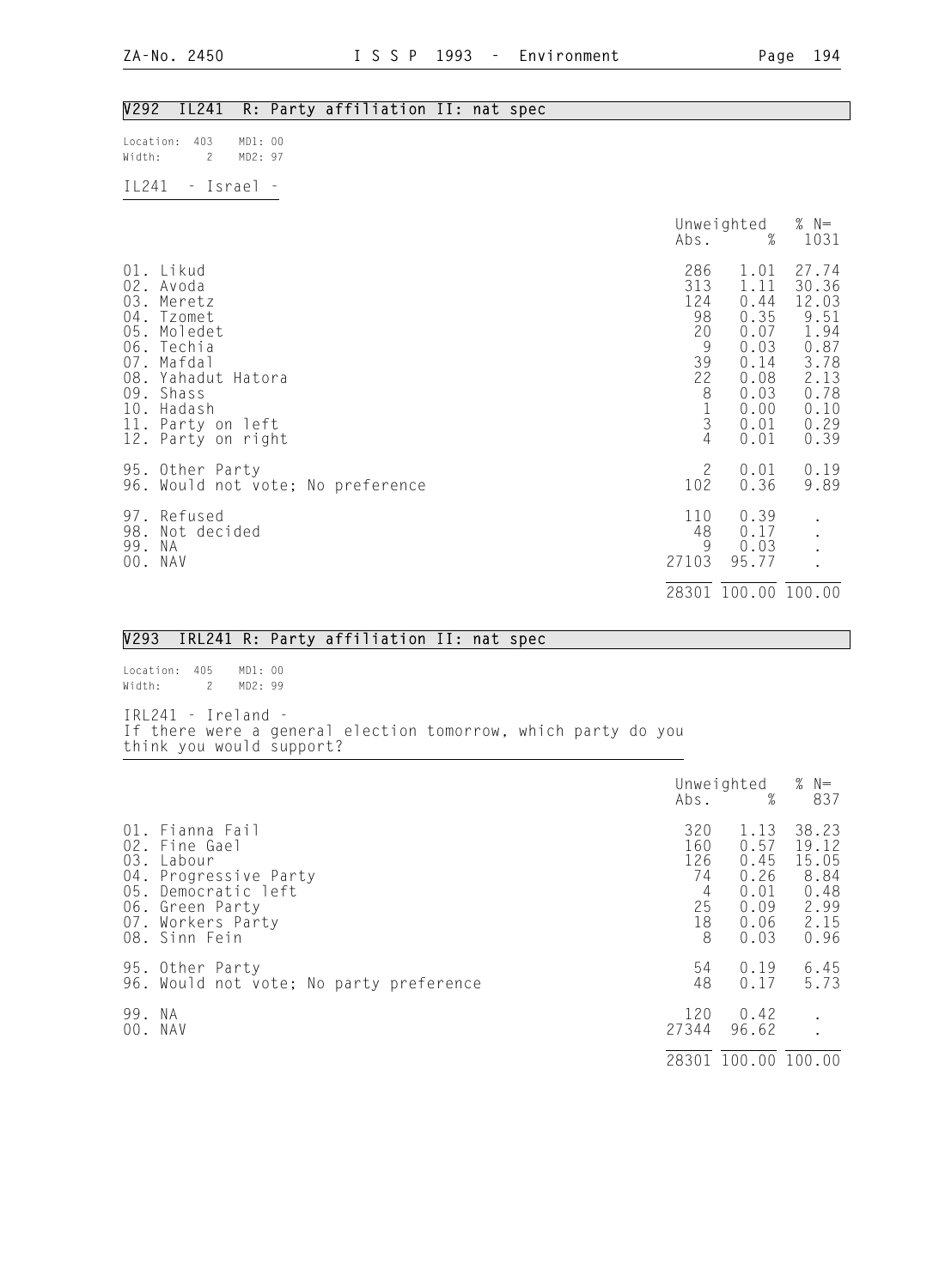## V294 J241 R: Party affiliation II: nat spec

Location: 407 MD1: 00<br>Width: 2 MD2: 97 Width: 2

J241 - Japan - What is your party preference?

|                                                                                                                                                 | Abs.                              | Unweighted<br>$\%$                           | % $N=$<br>1200                                |
|-------------------------------------------------------------------------------------------------------------------------------------------------|-----------------------------------|----------------------------------------------|-----------------------------------------------|
| 01. Liberal Democratic<br>02. Social Democratic<br>03. Komei party<br>04. Communist<br>05. Democratic Socialist<br>06. United Social Democratic | 385<br>116<br>46<br>23<br>23<br>3 | 1.36<br>0.41<br>0.16<br>0.08<br>0.08<br>0.01 | 32.08<br>9.67<br>3.83<br>1.92<br>1.92<br>0.25 |
| 95. Other Party<br>96. Would not vote; No party preference                                                                                      | 15<br>589                         | 0.05<br>2.08                                 | 1.25<br>49.08                                 |
| 97. Refused<br>00. NAV                                                                                                                          | 105<br>26996                      | 0.37<br>95.39                                |                                               |
|                                                                                                                                                 | 28301                             | 100.00 100.00                                |                                               |

## V295 N241 R: Party affiliation II: nat spec

Location: 409 MD1: 00 Width: 2 MD2: 98

N241 - Norway - If there was parliamentary election (Stortingsvalg) tomorrow, which party would you have voted on?

|                                                                                                                                                                                                                                                                                                                                                               |                                                  | Unweighted $% N=$<br>Abs. % 1168                             |                                                                  |
|---------------------------------------------------------------------------------------------------------------------------------------------------------------------------------------------------------------------------------------------------------------------------------------------------------------------------------------------------------------|--------------------------------------------------|--------------------------------------------------------------|------------------------------------------------------------------|
| 01. Red Electoral Alliance (R d Valgallianse)<br>02. Labour Party (Det norske Arbeiderparti)<br>03. Progress Party (Fremskrittspartiet)<br>04. Conservative Party (H yre)<br>05. Christian Democratic Party (Kristelig Folkeparti)<br>06. Centre party (Senterpartiet)<br>07. Socialist Left Party (Sosialistisk Venstreparti)<br>08. Liberal Party (Venstre) | 11<br>273<br>73<br>233<br>84<br>128<br>187<br>23 | 0.04<br>0.96<br>0.26<br>0.82<br>0.30<br>0.45<br>0.66<br>0.08 | 0.94<br>23.37<br>6.25<br>19.95<br>7.19<br>10.96<br>16.01<br>1.97 |
| 95. Other parties<br>96. No party, would not vote                                                                                                                                                                                                                                                                                                             | 76<br>80                                         | 0.27<br>0.28                                                 | 6.51<br>6.85                                                     |
| 98. Don't know<br>00. NAV                                                                                                                                                                                                                                                                                                                                     | 246<br>26887                                     | 0.87<br>95.00                                                |                                                                  |
|                                                                                                                                                                                                                                                                                                                                                               |                                                  | 28301 100.00 100.00                                          |                                                                  |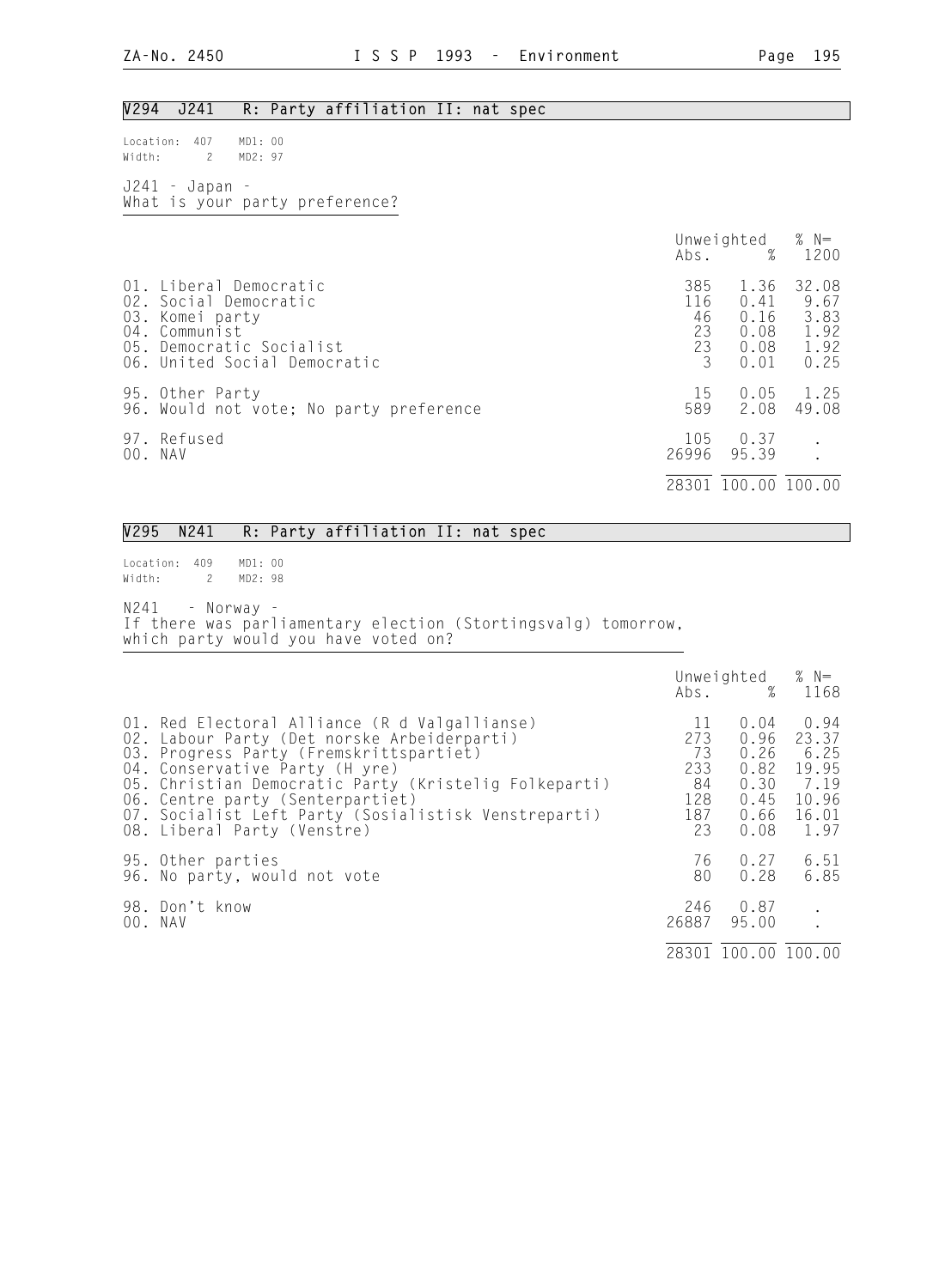## V296 NL241 R: Party affiliation II: nat spec

Location: 411 MD1: 0 Width: 2

NL241 - Netherlands -

|         | Unweighted<br>$\%$<br>Abs. |
|---------|----------------------------|
| 00. NAV | 28301 100.00               |
|         | 28301 100.00               |

### V297 NZ241 R: Party affiliation II: nat spec

Location: 413 MD1: 00 Width: 2 MD2: 99 NZ241 - New Zealand - Generally speaking, in politics do you usually think of yourself as:

|               |                                                                                                                                                         | Abs.                                           | Unweighted<br>%                                              | % $N=$<br>1245                                                 |
|---------------|---------------------------------------------------------------------------------------------------------------------------------------------------------|------------------------------------------------|--------------------------------------------------------------|----------------------------------------------------------------|
| 03.<br>07.    | 01. Democrats<br>02. Green<br>Labour Party<br>04. Liberal Party<br>05. National Party<br>06. New Labour Party<br>New Zealand First<br>08. Social Credit | 17<br>37<br>346<br>11<br>382<br>25<br>40<br>11 | 0.06<br>0.13<br>1.22<br>0.04<br>1.35<br>0.09<br>0.14<br>0.04 | 1.37<br>2.97<br>27.79<br>0.88<br>30.68<br>2.01<br>3.21<br>0.88 |
|               | 95. Other party<br>96. Would not vote                                                                                                                   | 21<br>355                                      | 0.07<br>1.25                                                 | 1.69<br>28.51                                                  |
| 99. NA<br>00. | NAV                                                                                                                                                     | 26<br>27030                                    | 0.09<br>95.51                                                | $\bullet$                                                      |
|               |                                                                                                                                                         | 28301                                          | 100.00 100.00                                                |                                                                |

### V298 PL241 R: Party affiliation II: nat spec

Location: 415 MD1: 0 Width: 2

PL241 - Poland -

|         | Unweighted<br>$\%$<br>Abs. |
|---------|----------------------------|
| 00. NAV | 28301 100.00               |
|         | 28301 100.00               |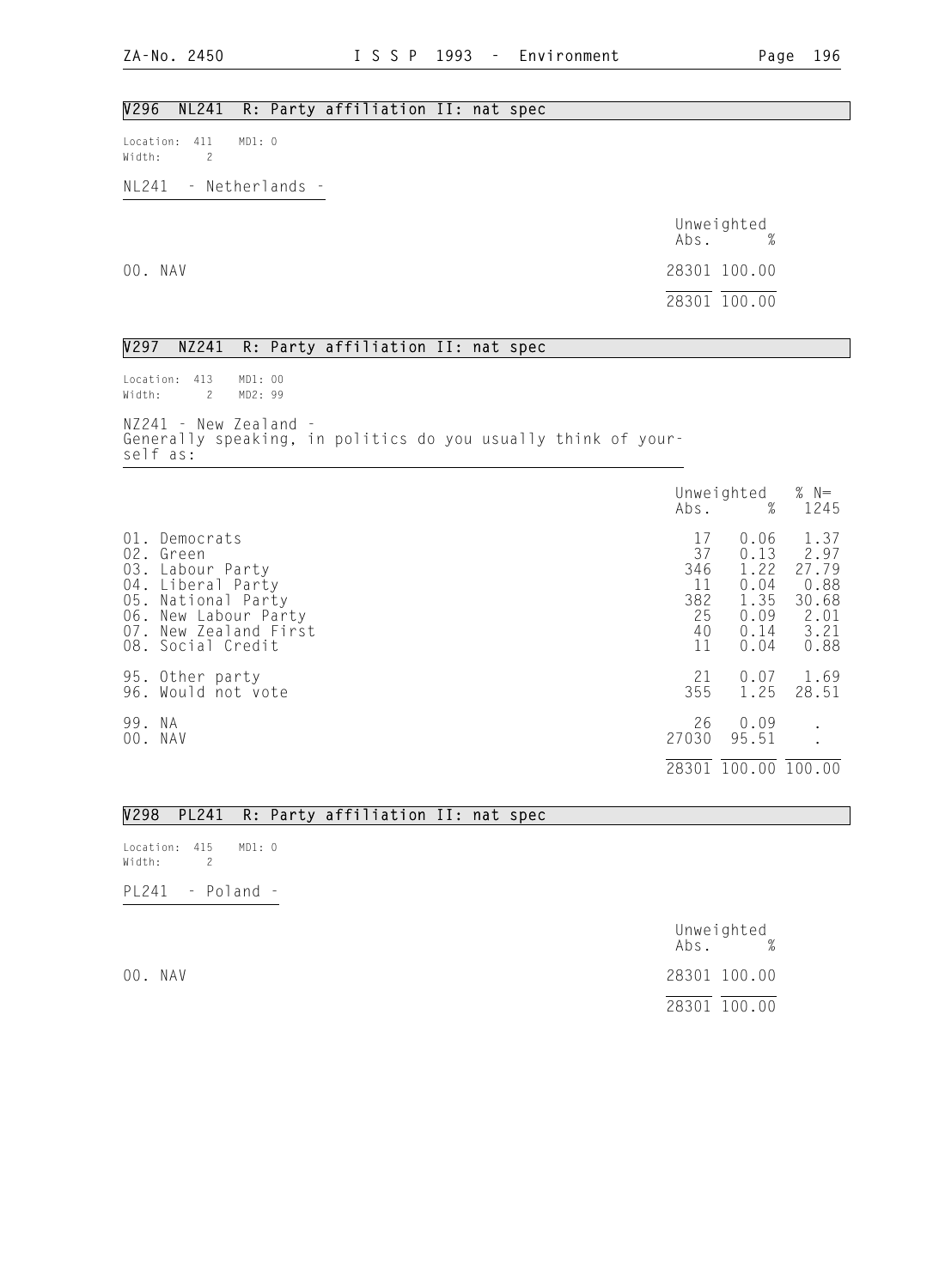## V299 RP241 R: Party affiliation II: nat spec

Location: 417 MD1: 0 Width: 2

RP241 - Philippines -

|         | Unweighted<br>$\%$<br>Abs. |
|---------|----------------------------|
| 00. NAV | 28301 100.00               |
|         | 28301 100.00               |

V300 RUS241 R: Party affiliation II: nat spec

| location: 419<br>Width: |                | 2 | MD1:00<br>MD2: 98 |  |
|-------------------------|----------------|---|-------------------|--|
| RUS241                  | $\sim$ $ \sim$ |   | Russia            |  |

|                  |                                                                                                                                                                                                                                                                                                                                                                                                                                                                                                                                                                                                                                                                                  |                                                                                                       | Unweighted<br>Abs. %                                                                                                                         | % $N=$<br>1459                                                                                                                                |
|------------------|----------------------------------------------------------------------------------------------------------------------------------------------------------------------------------------------------------------------------------------------------------------------------------------------------------------------------------------------------------------------------------------------------------------------------------------------------------------------------------------------------------------------------------------------------------------------------------------------------------------------------------------------------------------------------------|-------------------------------------------------------------------------------------------------------|----------------------------------------------------------------------------------------------------------------------------------------------|-----------------------------------------------------------------------------------------------------------------------------------------------|
|                  | 01. Movement 'Democratic Russia' (Starovoitova, Yacunin)<br>02. Russian movement of democratic reforms (Popov, Sobcak)<br>03. Democratic party of Russia (Travkin)<br>04. Union of April 25 (Burbulis)<br>06. Social-democratic party of Russia (Orlov)<br>07. Peasant party (Chernichenko)<br>08. People's party (Gdlyan)<br>09. People's party 'Free Russia' (Ruckoi)<br>13. Russian communist party (Zuganov)<br>16. Russian communist working class party (Anpilov)<br>18. Liberal-democratic party (Zhirinovski)<br>19. 'Democrats'<br>20. 'Greens'<br>22. 'Russian patriots'<br>23. 'Patriots'<br>25. 'Communists'<br>95. Other party<br>96. Would not vote, no preference | 12<br>$\mathbf{1}$<br>$\begin{array}{c} 1\\ 2\\ 1\\ 3\\ 4\\ 2\\ 1\\ 1 \end{array}$<br>11<br>3<br>1388 | 0.04<br>0.00<br>0.02<br>0.00<br>0.00<br>0.01<br>0.00<br>0.01<br>0.05<br>0.01<br>0.01<br>0.01<br>0.01<br>0.00<br>0.00<br>0.04<br>0.01<br>4.90 | 0.82<br>0.07<br>0.48<br>0.07<br>0.07<br>0.14<br>0.07<br>0.21<br>1.03<br>0.21<br>0.21<br>0.27<br>0.14<br>0.07<br>0.07<br>0.75<br>0.21<br>95.13 |
| 98. DK<br>99. NA | 00. NAV                                                                                                                                                                                                                                                                                                                                                                                                                                                                                                                                                                                                                                                                          | 448<br>26370                                                                                          | 1.58<br>24 0.08<br>93.18<br>28301 100.00 100.00                                                                                              | $\bullet$                                                                                                                                     |

## V301 S241 R: Party affiliation II: nat spec

- Location: 421 MD1: 0 Width: 2
- S241 Sweden -

Unweighted<br>Abs. % Abs. % 00. NAV 28301 100.00 28301 100.00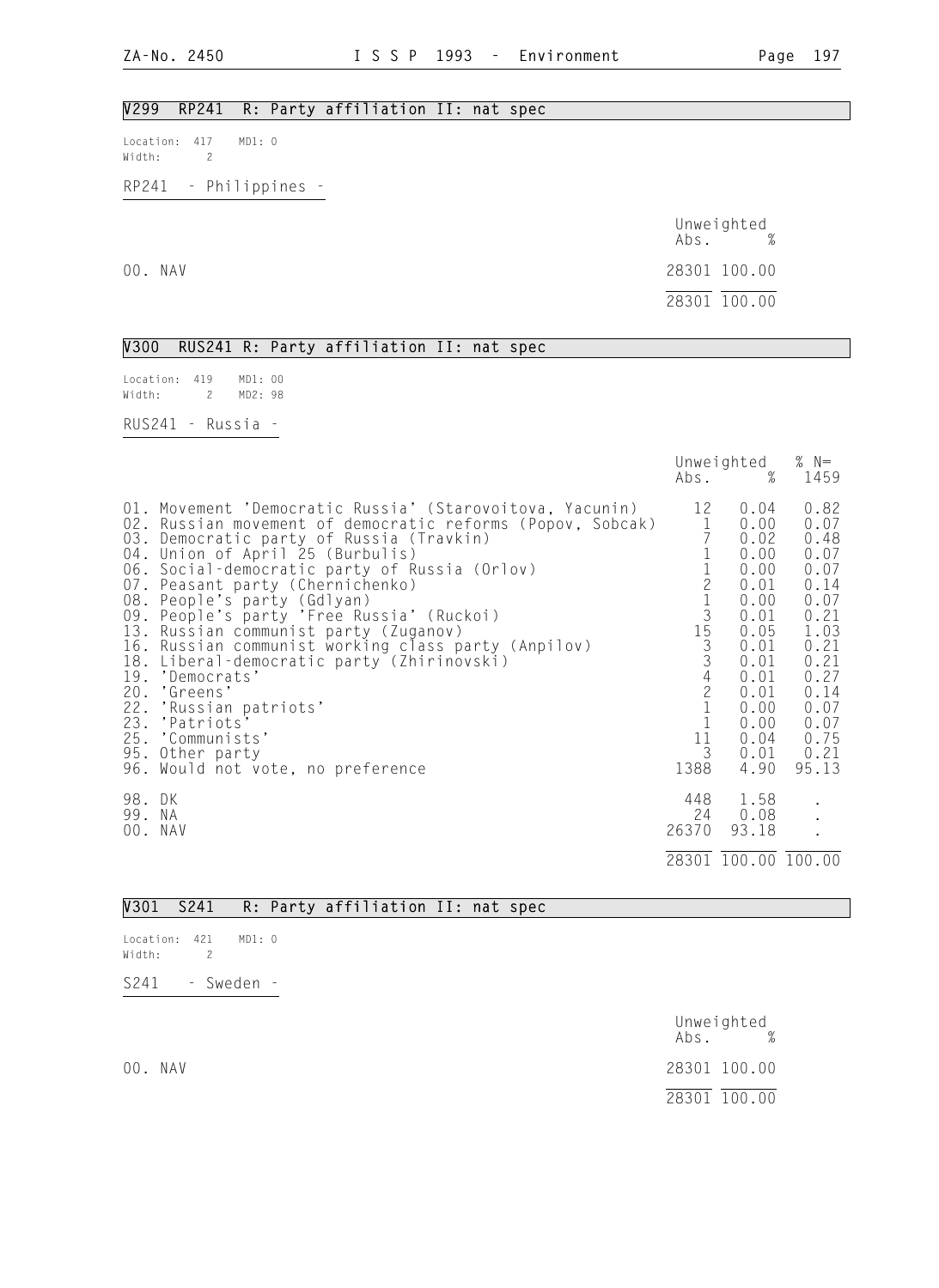## V302 SLO241 R: Party affiliation II: nat spec

Location: 423 MD1: 00 Width: 2 MD2: 98 SLO241 - Slovenia - If there were elections next week, which party or party candidate would you vote for?

|         |                                                                                                       |           | Unweighted<br>$\mathsf{Abs}.$ % | % $N=$<br>594 |
|---------|-------------------------------------------------------------------------------------------------------|-----------|---------------------------------|---------------|
|         | 01. Demokratska stranka<br>(Democrat party)                                                           | 55        | 0.19                            | 9.26          |
|         | 02. Liberalno demokratska stranka<br>(Liberal democrat party)                                         | 101       | 0.36                            | 17.00         |
|         | 03. Ljudska stranka (Peoples party)<br>04. Slovenska nacionalna stranka<br>(Slovenian national party) | 42<br>40  | 0.15<br>0.14                    | 7.07<br>6.73  |
|         | 05. Socialdemokratska stranka Slovenije<br>(Social democratic party)                                  | 24        | 0.08                            | 4.04          |
|         | 06. Slovenski krscanski demokrati<br>(Slovenian Christian democrats)                                  | 70        | 0.25                            | 11.78         |
|         | 07. Zdruzena lista socialnih demokratov<br>(Combined list social democrats)                           | 43        | 0.15                            | 7.24          |
|         | 08. Zeleni- oekosocialna stranka<br>(Green-ekosocial party)                                           | 29        | 0.10                            | 4.88          |
|         | 95. Other parties<br>96. Would not vote, no preference                                                | 10<br>180 | 0.04<br>0.64                    | 1.68<br>30.30 |
| 00. NAV | 98. Don't know<br>99. No answer                                                                       | 27269     | 407 1.44<br>31 0.11<br>96.35    |               |
|         |                                                                                                       |           | 28301 100.00 100.00             |               |

### V303 USA241 R: Party affiliation II: nat spec

Location: 425 MD1: 00<br>Width: 2 MD2: 99 2 MD2: 99

USA241 - USA -

Generally speaking, do you usually think of yourself as a Republican, Democrat, Independent or what? (If Republican or Democrat) Would you call yourself a strong or not a very strong Republican or Democrat? (If Independent ..) Do you think of yourself as closer the Republican or Democratic party? <The recode considers both the party affiliation and the subjective intensity of that party affiliation.>

|        |                                                                                                                                                                                                                 |                                               | Unweighted $% N=$<br>Abs. % 1549                     |                                                             |
|--------|-----------------------------------------------------------------------------------------------------------------------------------------------------------------------------------------------------------------|-----------------------------------------------|------------------------------------------------------|-------------------------------------------------------------|
|        | 01. Strong democrat<br>02. Not very strong democrat<br>03. Independent, close to democrat<br>04. Independent<br>05. Independent, close to republican<br>06. Not very strong republican<br>07. Strong republican | 222<br>307<br>186<br>194<br>155<br>294<br>174 | 0.78<br>1.08<br>0.66<br>0.69<br>0.55<br>1.04<br>0.61 | 14.33<br>19.82<br>12.01<br>12.52<br>10.01<br>18.98<br>11.23 |
|        | 95. Other party, refused                                                                                                                                                                                        | 17                                            | 0.06                                                 | 1.10                                                        |
| 99. NA | 00. NAV                                                                                                                                                                                                         | 8<br>26744                                    | 0.03<br>94.50                                        | $\ddot{\cdot}$                                              |
|        |                                                                                                                                                                                                                 | 28301                                         | 100.00 100.00                                        |                                                             |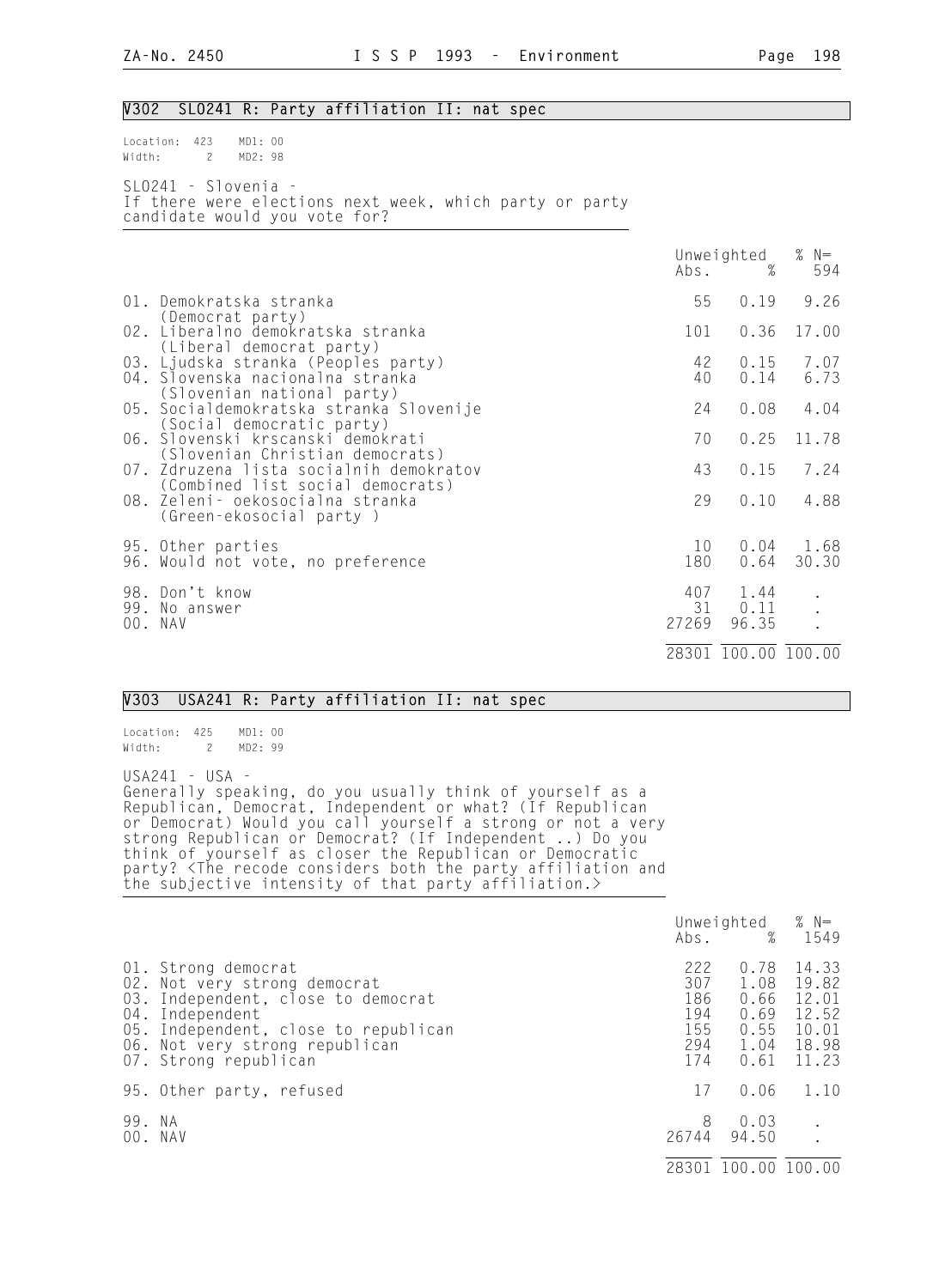# V304 R: party affiliation III: strength

| Width:                                 | Location: 427<br>$\mathbf{1}$                                                                                                     | MD1: 0<br>MD2: 8 |                              |             |                                                                                                                              |             |       |               |      |                      |       |
|----------------------------------------|-----------------------------------------------------------------------------------------------------------------------------------|------------------|------------------------------|-------------|------------------------------------------------------------------------------------------------------------------------------|-------------|-------|---------------|------|----------------------|-------|
|                                        | Strength of party affiliation/ identification III<br>AUS, NZ: How strongly do you feel about that?                                |                  |                              |             |                                                                                                                              |             |       |               |      |                      |       |
|                                        | 1. Very strong<br>2. Fairly strong<br>3. Fairly weak<br>4. NZ: not at all strong<br>8. Don't know<br>9. NA<br>0. No party ID, NAV |                  | AUS, GB, NZ: not very strong |             | USA: Strong democrat; republican<br>USA: Independent, near democrat, near republican<br>USA: not strong democrat; republican |             |       |               |      |                      |       |
|                                        | AUS                                                                                                                               | $D - W$          | $D - E$                      | GB          | NIRL                                                                                                                         | USA         | H     | T             | IRL  | NL                   | N     |
| $\frac{1}{\%}$                         | 400<br>23.4                                                                                                                       |                  |                              | 110<br>9.9  | 58<br>10.4                                                                                                                   | 396<br>25.6 |       |               |      |                      |       |
| $\frac{2}{\%}$                         | 760<br>44.5                                                                                                                       |                  |                              | 438<br>39.6 | 189<br>33.8                                                                                                                  | 535<br>34.5 |       |               |      |                      |       |
| $\mathfrak{Z}$<br>$\%$                 | 549<br>32.1                                                                                                                       |                  |                              | 558<br>50.5 | 313<br>55.9                                                                                                                  | 601<br>38.8 |       |               |      |                      |       |
| $\frac{4}{\%}$                         |                                                                                                                                   |                  |                              |             |                                                                                                                              | 17<br>1.1   |       |               |      |                      |       |
| $\,8\,$                                |                                                                                                                                   |                  |                              | 1M          | 9M                                                                                                                           |             |       |               |      |                      |       |
| 9                                      | 70M                                                                                                                               |                  |                              | 46M         | 38M                                                                                                                          | <b>8M</b>   |       |               |      |                      |       |
| $\sqrt{a}$                             |                                                                                                                                   |                  | 1014M   1092M                | 108M        | 160M                                                                                                                         |             |       | 1167M   1000M |      | 957M   1852M   1414M |       |
| Sum                                    | 1779                                                                                                                              | 1014             | 1092                         | 1261        | 767                                                                                                                          | 1557        | 1167  | 1000          | 957  | 1852                 | 1414  |
|                                        | CZ                                                                                                                                | SL <sub>0</sub>  | PL                           | ΒG          | <b>RUS</b>                                                                                                                   | ΝZ          | CDN   | <b>RP</b>     | IL   | J                    | E     |
| T<br>$\%$                              |                                                                                                                                   |                  |                              |             |                                                                                                                              | 229<br>18.6 |       |               |      |                      |       |
| $\frac{2}{\%}$                         |                                                                                                                                   |                  |                              |             |                                                                                                                              | 453<br>36.7 |       |               |      |                      |       |
| $\frac{3}{%}$                          |                                                                                                                                   |                  |                              |             |                                                                                                                              | 365<br>29.6 |       |               |      |                      |       |
| $\begin{array}{c} 4 \\ \% \end{array}$ |                                                                                                                                   |                  |                              |             |                                                                                                                              | 186<br>15.1 |       |               |      |                      |       |
| $\,8\,$                                |                                                                                                                                   |                  |                              |             |                                                                                                                              |             |       |               |      |                      |       |
| $\overline{9}$                         |                                                                                                                                   |                  |                              |             |                                                                                                                              | 38M         |       |               |      |                      |       |
| $\mathbf 0$                            |                                                                                                                                   | 1005M   1032M    | 1641M                        | 1183M       | 1931M                                                                                                                        |             | 1467M | 1200M         |      | 1198M   1305M        | 1208M |
| Sum                                    | 1005                                                                                                                              | 1032             | 1641                         | 1183        | 1931                                                                                                                         | 1271        | 1467  | 1200          | 1198 | 1305                 | 1208  |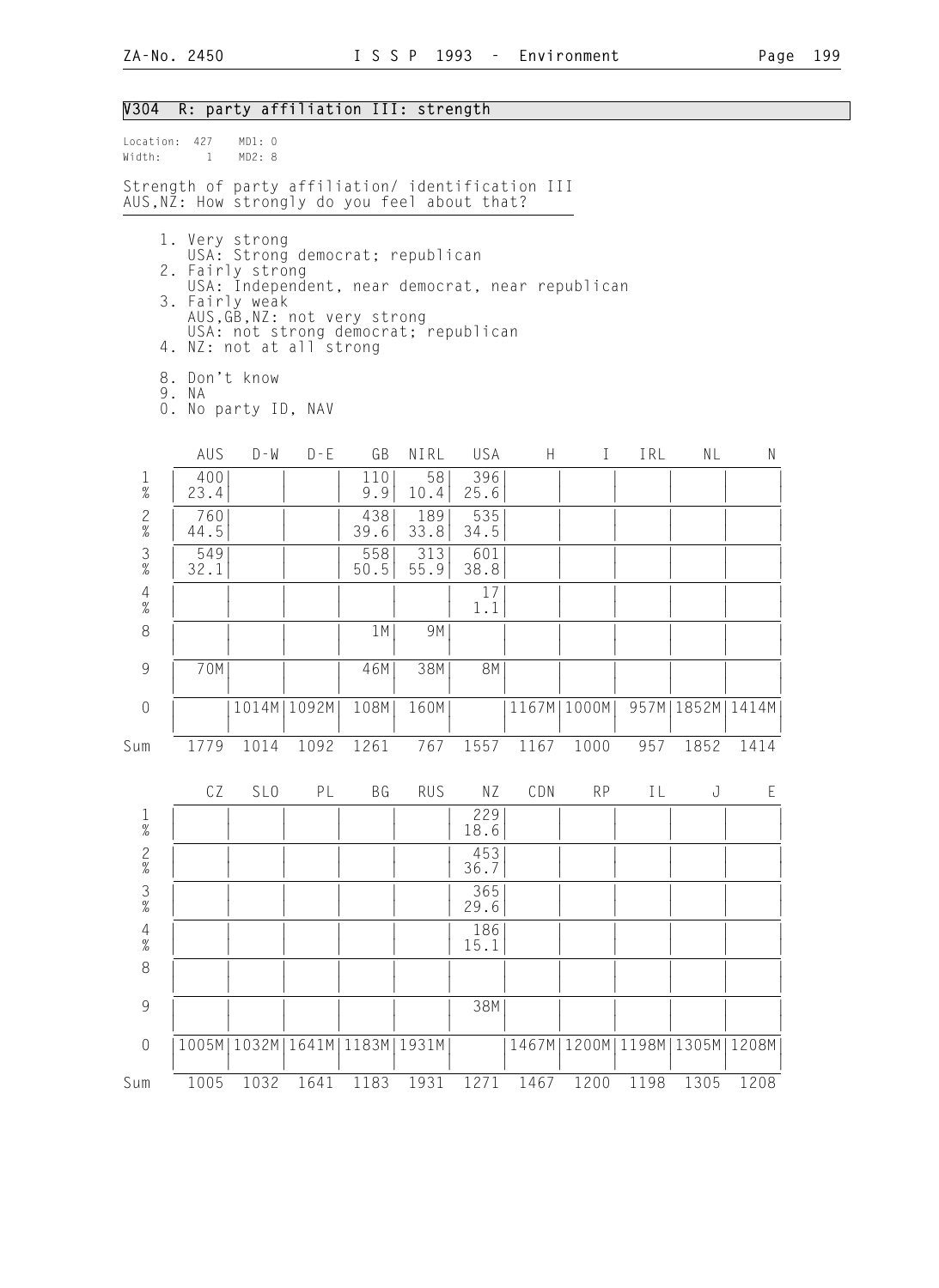### V305 R: Left right scale 1-10

Location: 428 MD1: 00<br>Width: 2 MD2: 98 Width: 2 Left-right scale USA: Do you think of yourself as liberal or conservative? NL: Self-rating left-right N,SLO,PL: Many people they think about "left" or "right" political standing. Here is a scale which takes from "left" to "right" political standing. What do you think about your political standing? Where would you classifiy yourself on that scale? 01. Left

 02. 03. 04. 05. 06. 07. 08. 09. 10. Right 98. Don't know 99. NA 00. NAV NL - Netherlands - 01. Very left 02. Rather left 03. Left nor right 04. Rather right 05. Very right 98. Don't know 99. NA USA - USA - 01. Extremely liberal 02. Liberal 03. Slightly liberal 04. Moderate 05. Slightly conservative 06. Conservative 07. Extremely conservative 98. Don't know

99. NA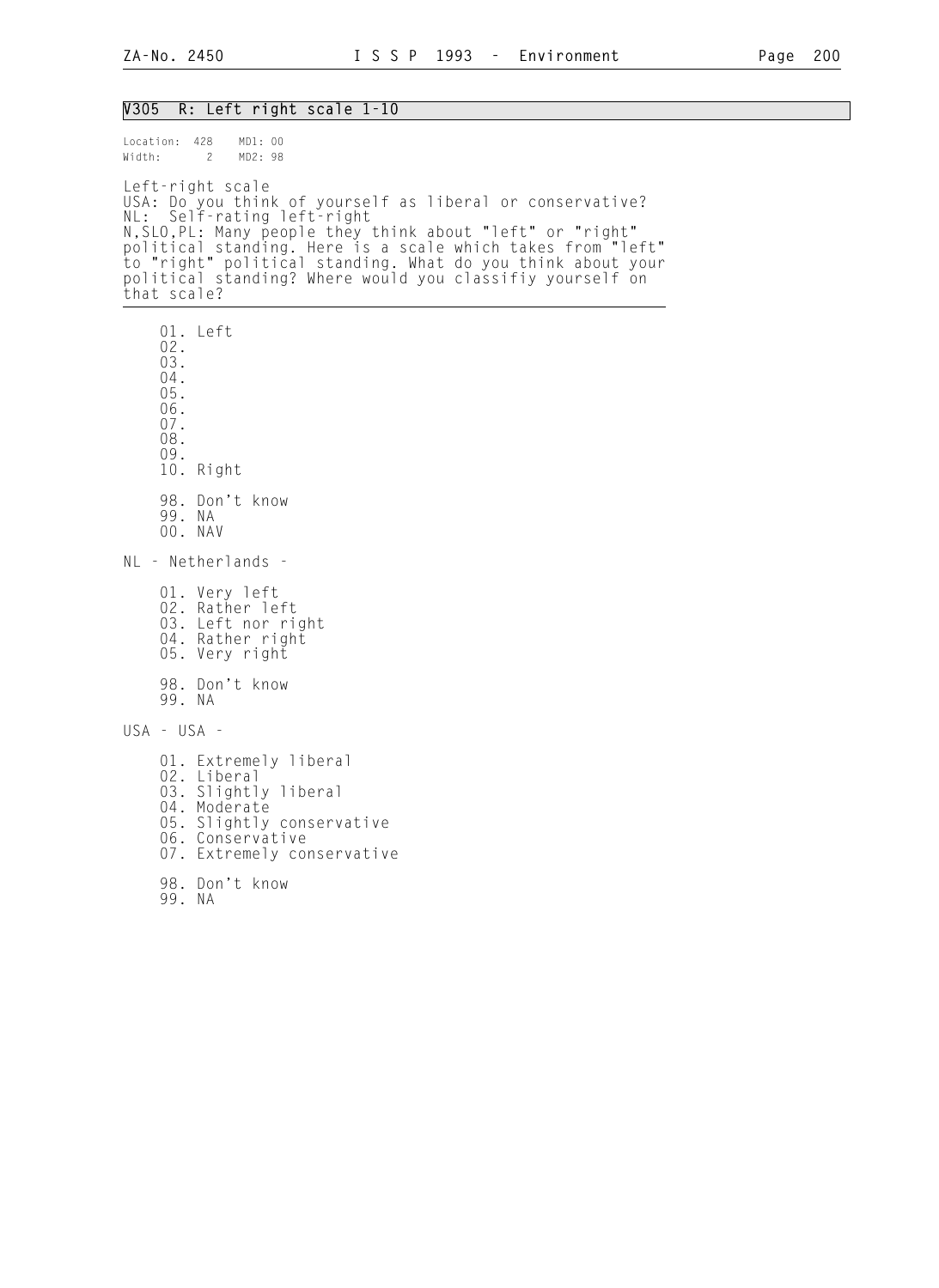|  |  | V305 R: Left right scale 1-10 |  |
|--|--|-------------------------------|--|
|  |  |                               |  |

 $\sim$  Left right scale 1-10 (continued)

|                                         | AUS  | $D - M$       | $D - E$ | GB    | NIRL | USA         | $\boldsymbol{\mathsf{H}}$ | $\rm I$       | IRL  | NL          | $\mathsf N$            |
|-----------------------------------------|------|---------------|---------|-------|------|-------------|---------------------------|---------------|------|-------------|------------------------|
| $\frac{1}{\%}$                          |      |               |         |       |      | 28<br>1.9   |                           |               |      | 47<br>3.0   | $\frac{26}{2.2}$       |
|                                         |      |               |         |       |      | 174<br>11.6 |                           |               |      | 473<br>29.8 | $rac{62}{5.3}$         |
| $\frac{2}{8}$ $\frac{3}{8}$             |      |               |         |       |      | 197<br>13.1 |                           |               |      | 558<br>35.1 | 148<br>12.6            |
| $\frac{4}{\%}$                          |      |               |         |       |      | 563<br>37.4 |                           |               |      | 461<br>29.0 | 192<br>16.4            |
| $\frac{5}{\%}$                          |      |               |         |       |      | 258<br>17.1 |                           |               |      | 49<br>3.1   | 260<br>22.2            |
| 6%<br>7%                                |      |               |         |       |      | 243<br>16.1 |                           |               |      |             | $\frac{135}{11.5}$     |
|                                         |      |               |         |       |      | 42<br>2.8   |                           |               |      |             | 140<br>12.0            |
| $\begin{array}{c} 8 \\  \% \end{array}$ |      |               |         |       |      |             |                           |               |      |             | 136<br>11.6            |
| $\frac{9}{\%}$                          |      |               |         |       |      |             |                           |               |      |             | 46<br>3.9              |
| $10\atop \%$                            |      |               |         |       |      |             |                           |               |      |             | $\overline{25}$<br>2.1 |
| 98                                      |      |               |         |       |      | 46M         |                           |               |      | 254M        |                        |
| 99                                      |      |               |         |       |      | 6M          |                           |               |      | 10M         | 244M                   |
| $\sqrt{a}$                              |      | 1779M   1014M | 1092M   | 1261M | 767M |             |                           | 1167M   1000M | 957M |             |                        |
| Sum                                     | 1779 | 1014          | 1092    | 1261  | 767  | 1557        | 1167                      | 1000          | 957  | 1852        | 1414                   |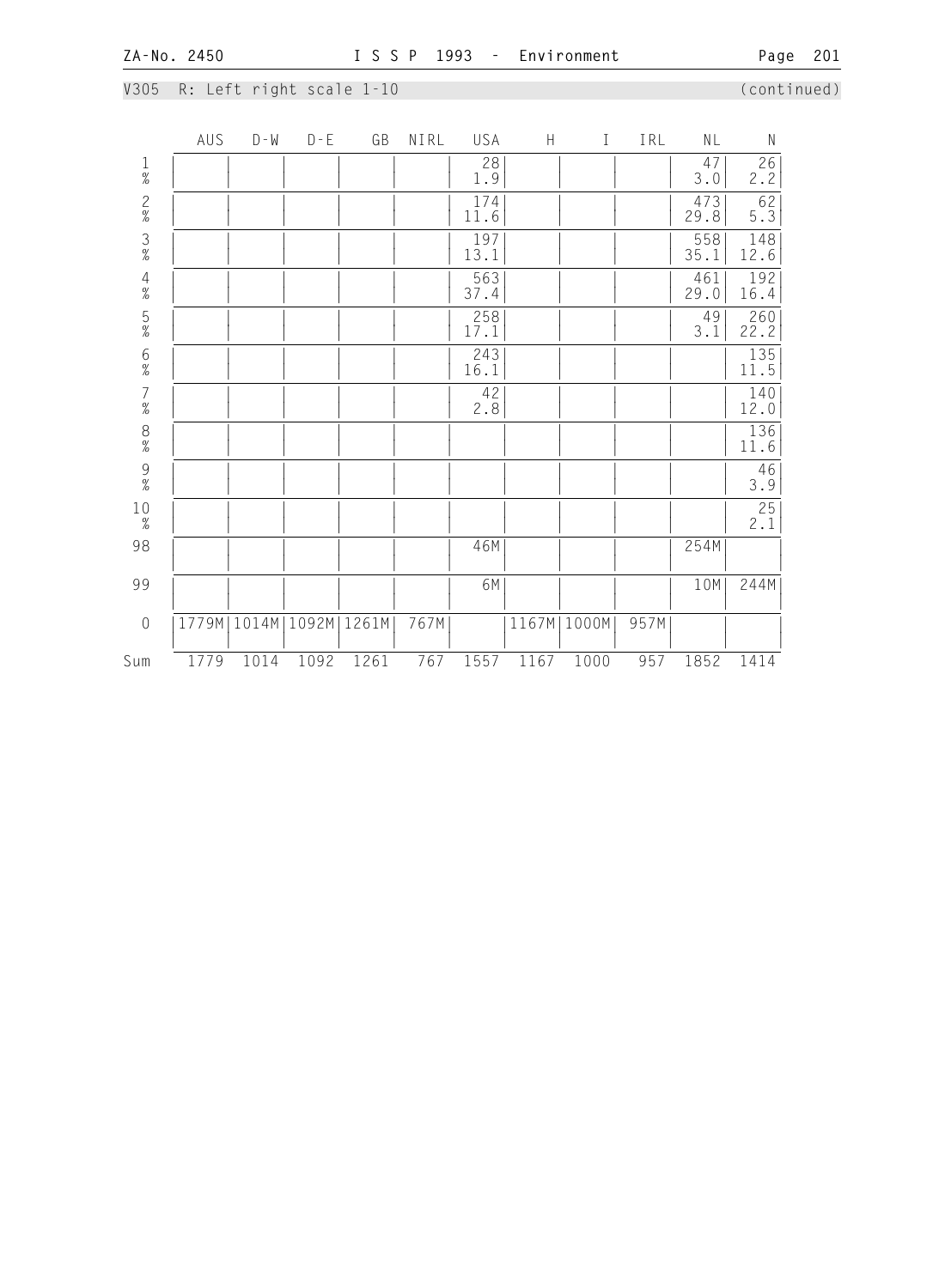# V305 R: Left right scale 1-10 (continued)

|                 | СZ    | SL <sub>0</sub>        | PL          | ΒG    | <b>RUS</b> | ΝZ    | CDN  | RP   | IL   | J                                     | $\mathsf E$ |
|-----------------|-------|------------------------|-------------|-------|------------|-------|------|------|------|---------------------------------------|-------------|
| $\frac{1}{\%}$  |       | 30<br>$5.0$            | 34<br>2.4   |       |            |       |      |      |      |                                       |             |
| $\frac{2}{\%}$  |       | 22<br>3.6              | 32<br>2.2   |       |            |       |      |      |      |                                       |             |
| $\frac{3}{\%}$  |       | 68<br>11.2             | 78<br>$5.4$ |       |            |       |      |      |      |                                       |             |
| $\frac{4}{\%}$  |       | 47<br>$7.8\,$          | 118<br>8.2  |       |            |       |      |      |      |                                       |             |
| $\frac{5}{\%}$  |       | 230<br>38.0            | 408<br>28.4 |       |            |       |      |      |      |                                       |             |
| $\frac{6}{\%}$  |       | 97<br>16.0             | 371<br>25.8 |       |            |       |      |      |      |                                       |             |
| $7\atop \%$     |       | 33<br>$5.4$            | 134<br>9.3  |       |            |       |      |      |      |                                       |             |
| 8% 9%           |       | 34<br>$5.6$            | 140<br>9.7  |       |            |       |      |      |      |                                       |             |
|                 |       | 20 <sub>1</sub><br>3.3 | 60<br>4.2   |       |            |       |      |      |      |                                       |             |
| $_{\rm 2}^{10}$ |       | 25<br>4.1              | 63<br>4.4   |       |            |       |      |      |      |                                       |             |
| 98              |       |                        | 156M        |       |            |       |      |      |      |                                       |             |
| 99              |       | 426M                   | 47M         |       |            |       |      |      |      |                                       |             |
| $\sqrt{a}$      | 1005M |                        |             | 1183M | 1931M      | 1271M |      |      |      | 1467M   1200M   1198M   1305M   1208M |             |
| Sum             | 1005  | 1032                   | 1641        | 1183  | 1931       | 1271  | 1467 | 1200 | 1198 | 1305                                  | 1208        |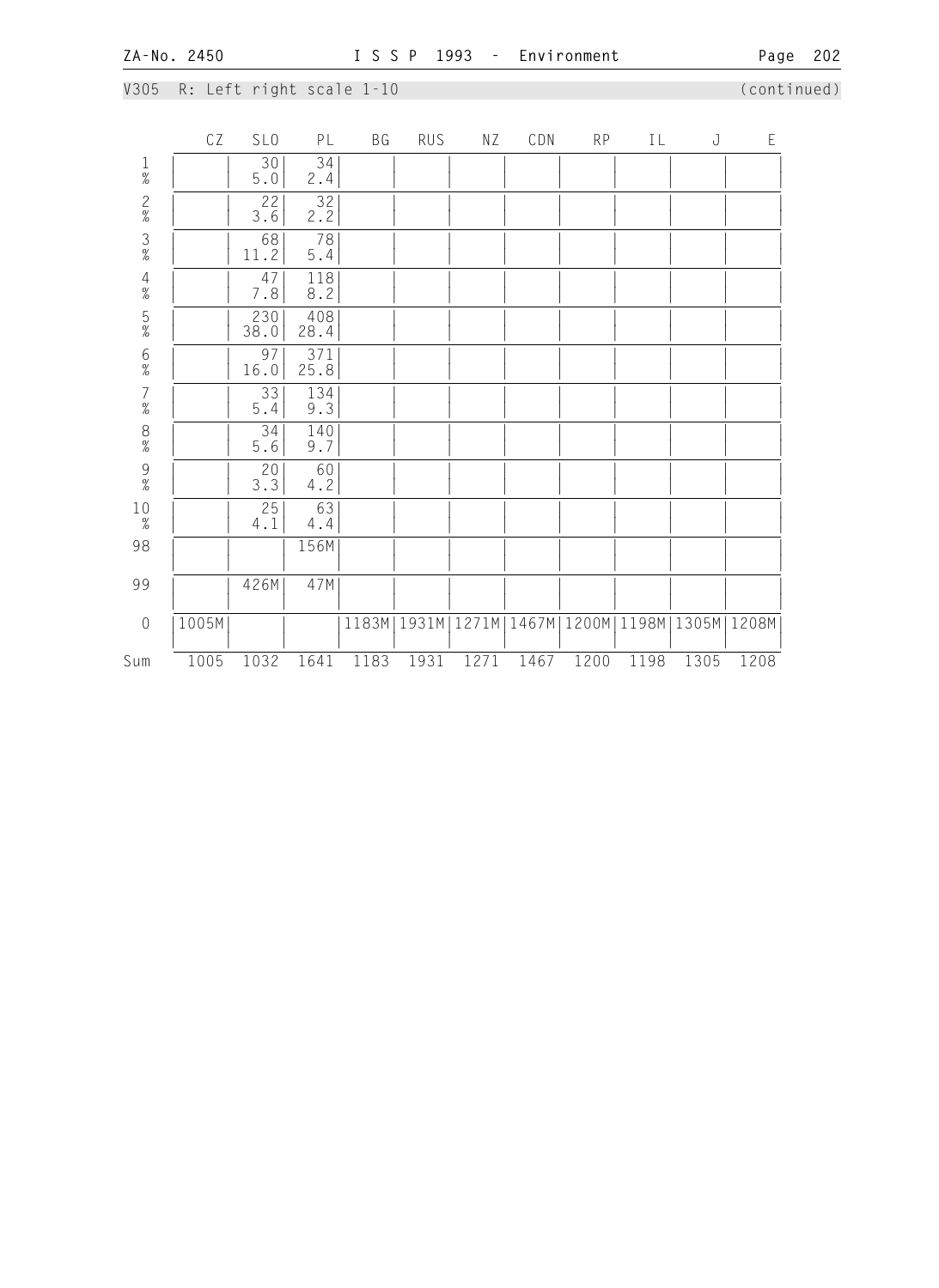## V306 R: Vote last election I: left - right Location: 430 MD1: 0<br>Width: 1 MD2: 8  $Width: 1$ Voted in last election I - derived from V307 1. Far left (communist, etc.) 2. Left, centre left 3. Centre, liberal 4. Right, conservative 5. Far right (fascist, etc.) 6. Other party, unclassified 7. No party; no preference D,PL: No second vote USA: No pres. vote SLO: Different party candidates 8. Refused,DK 9. NA, don't know, don't remember 0. NAV, NAP (did not vote, not eligible) AUS D-W D-E GB NIRL USA H I IRL NL N 1 | | 2| 74| | | | | | | | | % | | .3| 10.4| | | | | | | | | 2 | 845| 362| 248| | | 452| | | | | | % | 49.2| 53.7| 34.8| | | 42.7| | | | | | 3 | 116| 51| 60| | | 193| | | | | | % | 6.8| 7.6| 8.4| | | 18.2| | | | | | 4 | 723| 241| 297| | | 408| | | | | | % | 42.1| 35.8| 41.7| | | 38.5| | | | | | 5 | | 5| 2| | | | | | | | | % | | .7| .3| | | | | | | | | 6 | 9| 3| 5| | | 4| | | | | | % | .5| .4| .7| | | .4| | | | | | 7 | 23| 10| 26| | | 2| | | | | | % | 1.3| 1.5| 3.7| | | .2| | | | | | 8 | | 40M| 117M| | | 7M| | | | | | | | | | | | | | | | | | | 9 | 63M| 130M| 110M| | | 18M| | | | | | | | | | | | | | | | | | 0 | | 170M| 153M|1261M| 767M| 473M|1167M|1000M| 957M|1852M|1414M|

| | | | | | | | | | | |

## Sum 1779 1014 1092 1261 767 1557 1167 1000 957 1852 1414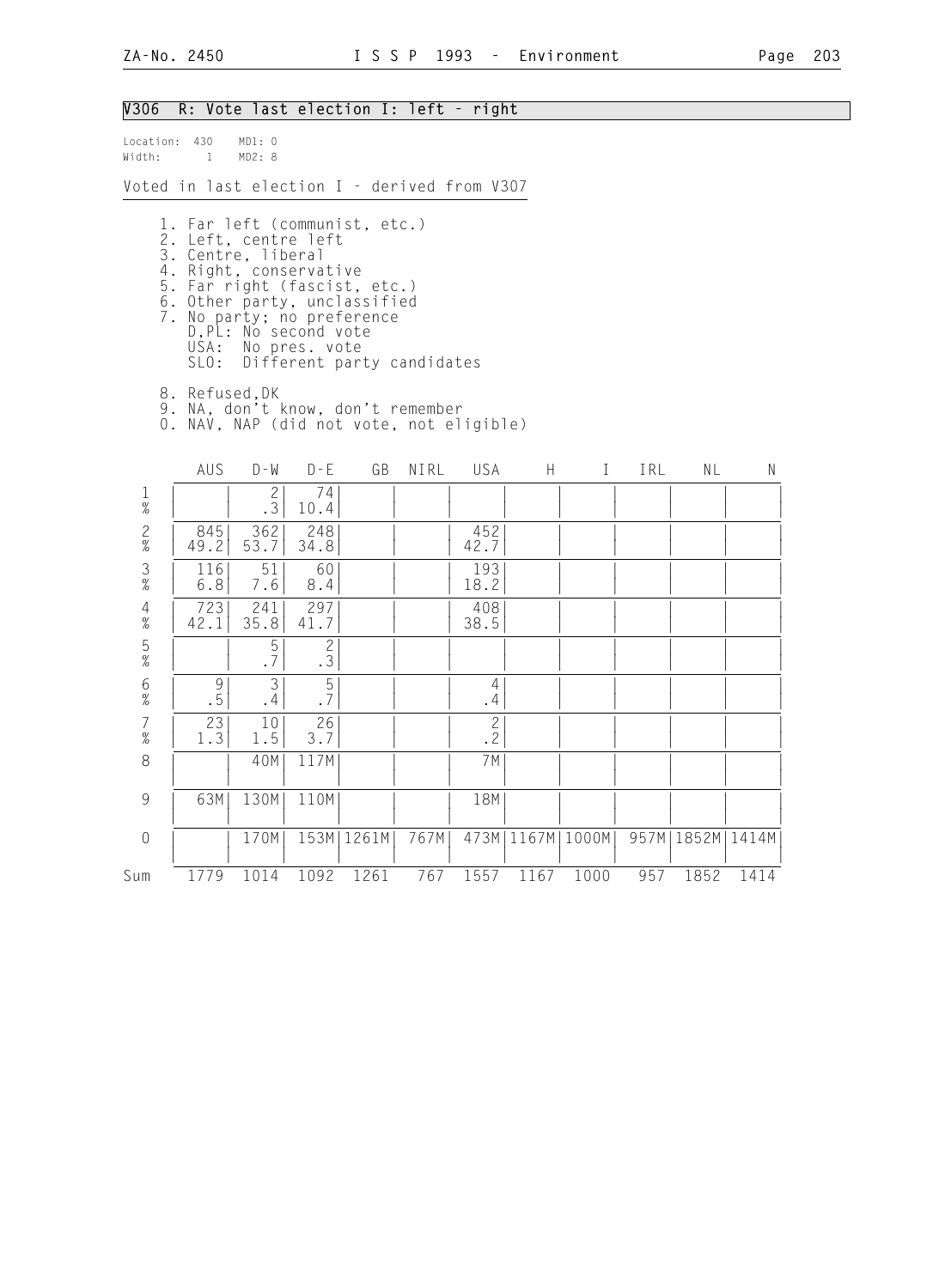V306 R: Vote last election I: left - right (continued)

|                                            | CZ    | SL <sub>0</sub> | PL          | ВG    | RUS  | ΝZ            | CDN  | RP            | ΙL             | J    | E             |  |
|--------------------------------------------|-------|-----------------|-------------|-------|------|---------------|------|---------------|----------------|------|---------------|--|
| $\frac{1}{\%}$                             |       |                 |             |       |      |               |      |               | $\cdot$ 1      |      |               |  |
| $\frac{2}{\%}$                             |       | 69<br>11.6      | 408<br>68.6 |       |      |               |      |               | 476<br>45.1    |      |               |  |
| $\frac{3}{\%}$                             |       | 309<br>52.1     | 53<br>8.9   |       |      |               |      |               |                |      |               |  |
| $\frac{4}{\%}$                             |       | 127<br>21.4     | 97<br>16.3  |       |      |               |      |               | 401<br>38.0    |      |               |  |
| $\frac{5}{\%}$                             |       | 51<br>8.6       |             |       |      |               |      |               | 23<br>2.2      |      |               |  |
| $6\%$                                      |       | 37<br>6.2       | 37<br>6.2   |       |      |               |      |               | 4<br>$\cdot$ 4 |      |               |  |
| $\begin{array}{c} 7 \\ 9'_{0} \end{array}$ |       |                 |             |       |      |               |      |               | 150<br>14.2    |      |               |  |
| 8                                          |       | 325M            |             |       |      |               |      |               | 134M           |      |               |  |
| 9                                          |       | 33M             | 199M        |       |      |               |      |               | 9M             |      |               |  |
| $\sqrt{a}$                                 | 1005M | 81M             | 847M        | 1183M |      | 1931M   1271M |      | 1467M   1200M |                |      | 1305M   1208M |  |
| Sum                                        | 1005  | 1032            | 1641        | 1183  | 1931 | 1271          | 1467 | 1200          | 1198           | 1305 | 1208          |  |

## V307 A245 R: Vote last election II: party

Location: 431 MD1: 0 Width: 2

A245 - Austria

 Unweighted Abs. % 00. NAV 28301 100.00 28301 100.00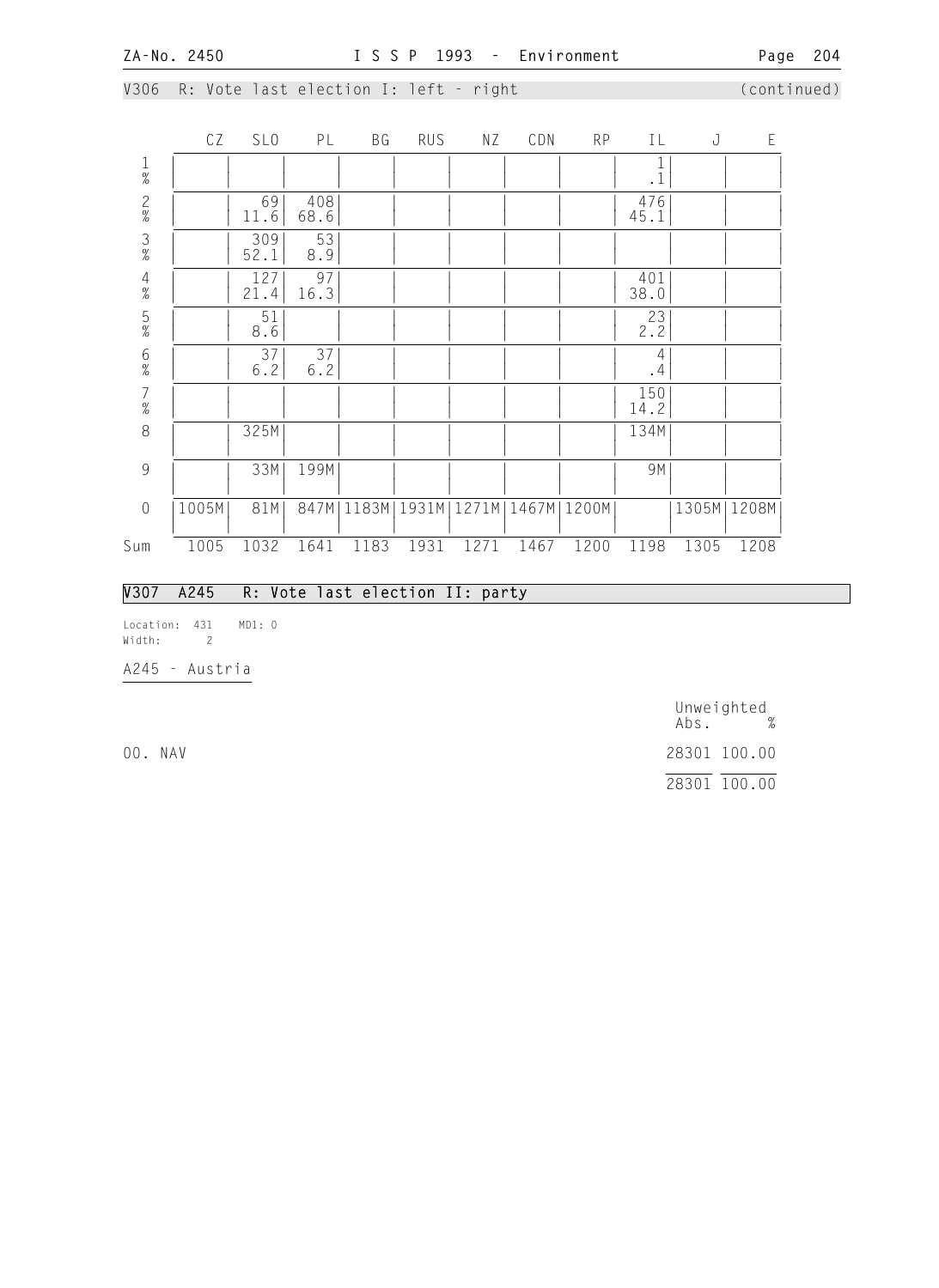### V308 AUS245 R: Vote last election II: party

Location: 433 MD1: 00 Width: 2 MD2: 99

AUS245 - Australia -

Who did you vote for first in the House of Representatives (March the 13th.)?

|        |                                                                                                                                             |                                   | Unweighted $% N=$<br>Abs. % 1716             |                                                |
|--------|---------------------------------------------------------------------------------------------------------------------------------------------|-----------------------------------|----------------------------------------------|------------------------------------------------|
|        | 01. Liberal Party<br>02. Australian Labour Party<br>03. National Party<br>04. Australian Democrats<br>05. Greens<br>06. Nuclear Disarmament | 627<br>845<br>96<br>95<br>3<br>18 | 2.22<br>2.99<br>0.34<br>0.34<br>0.01<br>0.06 | 36.54<br>49.24<br>5.59<br>5.54<br>0.17<br>1.05 |
|        | 95. Other party<br>96. No preference                                                                                                        | 9<br>23                           | 0.03<br>0.08                                 | 0.52<br>1.34                                   |
| 99. NA | 00. Didn't vote, NAV                                                                                                                        | 63<br>26522                       | 0.22<br>93.71                                | $\bullet$                                      |
|        |                                                                                                                                             | 28301                             |                                              | 100.00 100.00                                  |

## V309 BG245 R: Vote last election II: party

Location: 435 MD1: 0 Width: 2

BG245 - Bulgaria -

Unweighted<br>Abs. % Abs. % 00. NAV 28301 100.00 28301 100.00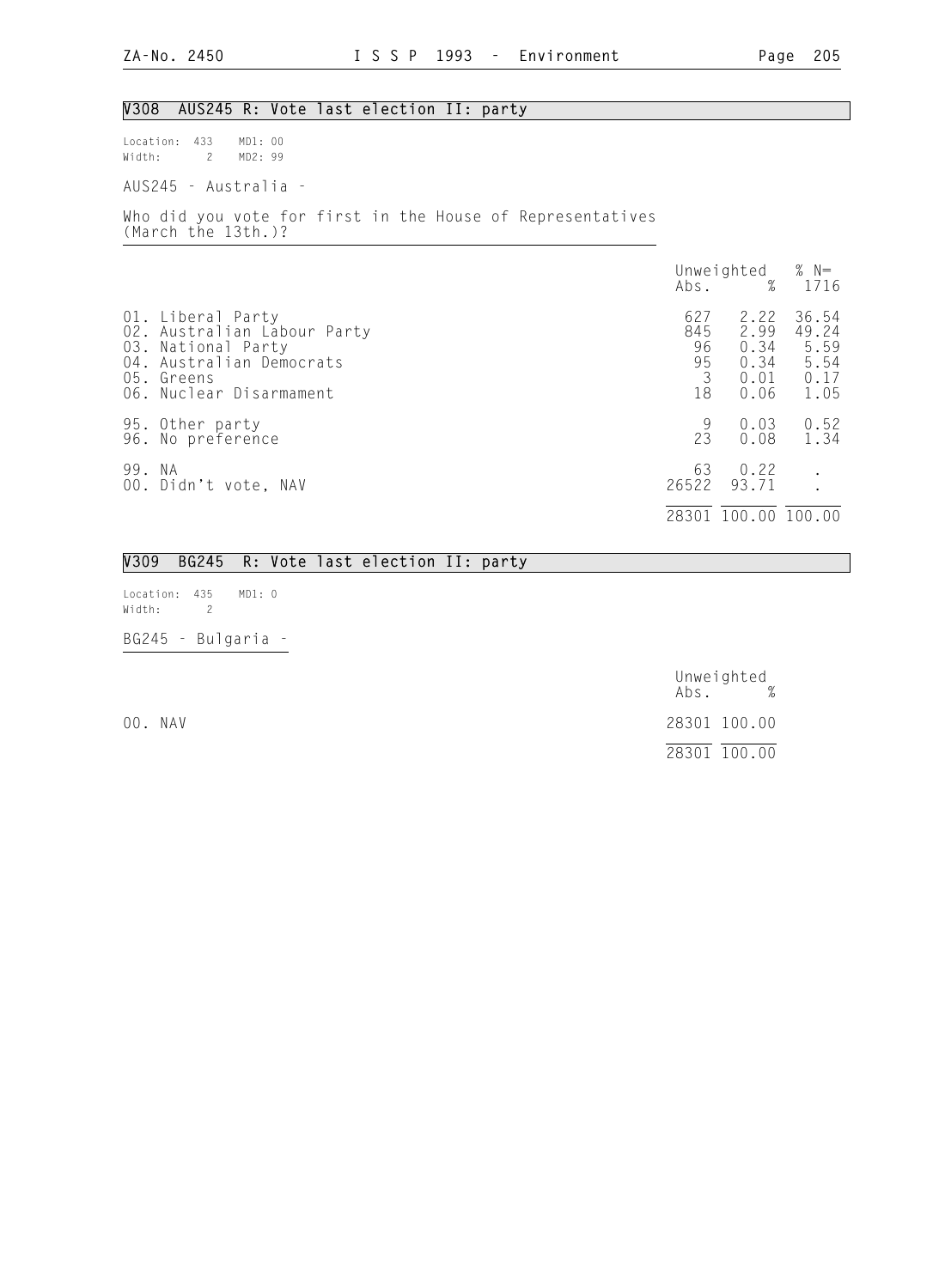# V310 CDN245 R: Vote last election II: party

| Location: 437 MD1: 00<br>Width: 2 MD2: 97 |                                                                                                                                                                         |                                    |  |
|-------------------------------------------|-------------------------------------------------------------------------------------------------------------------------------------------------------------------------|------------------------------------|--|
|                                           | CDN245 - Canada - Vote last election II<br>Just as a reference point, if you managed to vote in the last<br>federal election, could you tell which party you voted for? |                                    |  |
|                                           |                                                                                                                                                                         | Unweighted $% N=$<br>Abs. $% 1010$ |  |

|                             |                                                                                                                           | $\cdots$                                | $\prime\sigma$                                               | 1 U 1 U                                                         |
|-----------------------------|---------------------------------------------------------------------------------------------------------------------------|-----------------------------------------|--------------------------------------------------------------|-----------------------------------------------------------------|
| 01. PC<br>02.<br>03.<br>04. | Liberal<br><b>NDP</b><br>Bloc Quebecois<br>05. Reform<br>06. Libertarian<br>07. Confederation of regions<br>08. Communist | 397<br>344<br>188<br>31<br>18<br>4<br>5 | 1.40<br>1.22<br>0.66<br>0.11<br>0.06<br>0.01<br>0.02<br>0.00 | 39.31<br>34.06<br>18.61<br>3.07<br>1.78<br>0.40<br>0.50<br>0.10 |
|                             | 95. Other party                                                                                                           | 22                                      | 0.08                                                         | 2.18                                                            |
| 97.                         | Refused<br>00. Didn't vote; NAV                                                                                           | 201<br>27090                            | 0.71<br>95.72                                                |                                                                 |
|                             |                                                                                                                           | 28301                                   | 100.00 100.00                                                |                                                                 |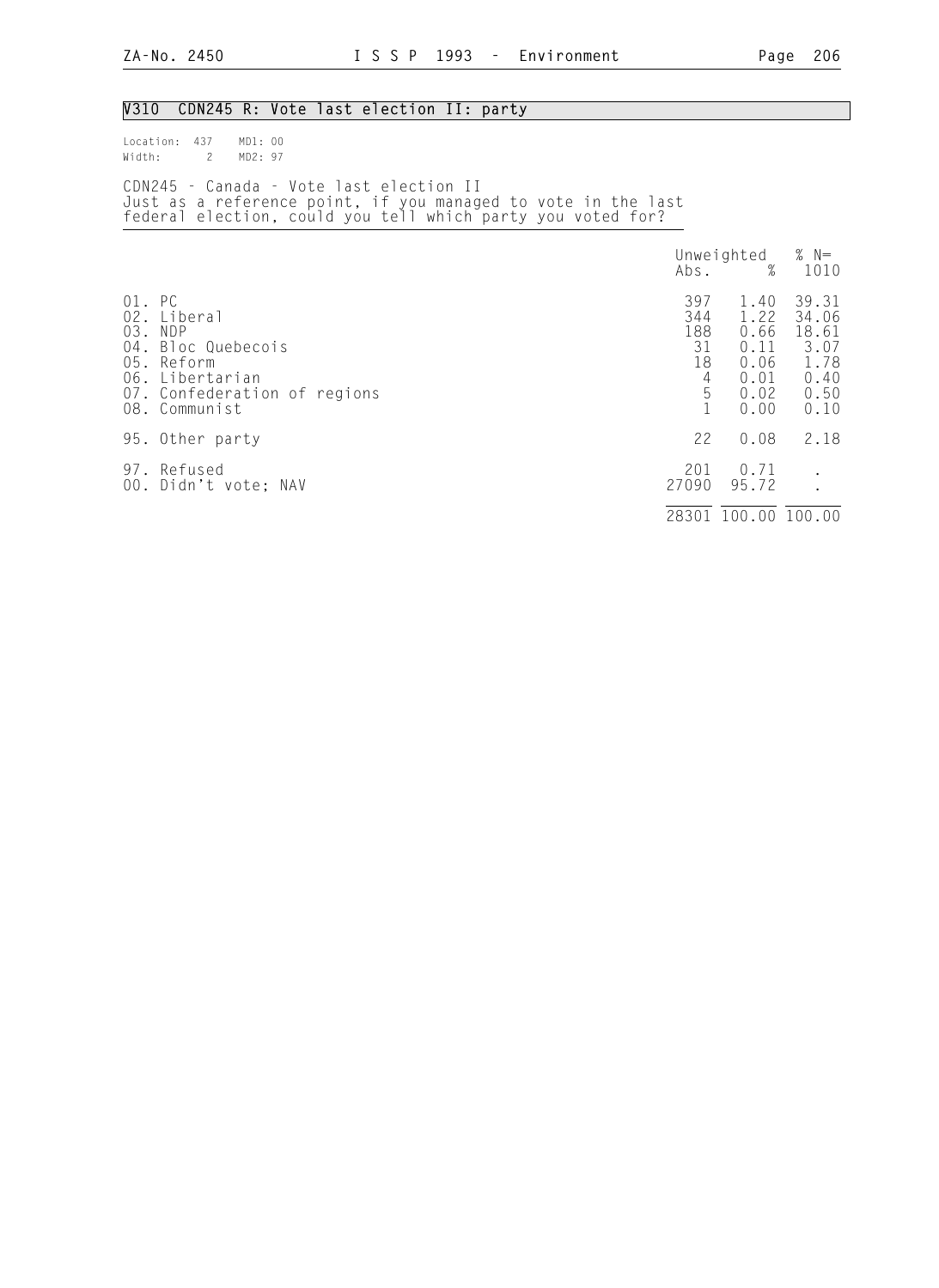| Page | 207 |
|------|-----|
|      |     |

| V311   | CR245                                                                                                                                                                                                                                                                                                                                                                                                                                                                                                                                                                                                                     |                    |  | R: Vote last election II: party     |                                                                                                                                                           |                                                                                                                                                                                                 |                                                                                                                                              |                                                                                                                                                |
|--------|---------------------------------------------------------------------------------------------------------------------------------------------------------------------------------------------------------------------------------------------------------------------------------------------------------------------------------------------------------------------------------------------------------------------------------------------------------------------------------------------------------------------------------------------------------------------------------------------------------------------------|--------------------|--|-------------------------------------|-----------------------------------------------------------------------------------------------------------------------------------------------------------|-------------------------------------------------------------------------------------------------------------------------------------------------------------------------------------------------|----------------------------------------------------------------------------------------------------------------------------------------------|------------------------------------------------------------------------------------------------------------------------------------------------|
| Width: | Location: 439<br>$\overline{c}$                                                                                                                                                                                                                                                                                                                                                                                                                                                                                                                                                                                           | MD1: 00<br>MD2: 98 |  |                                     |                                                                                                                                                           |                                                                                                                                                                                                 |                                                                                                                                              |                                                                                                                                                |
|        | CZ245 - Czech Republic -                                                                                                                                                                                                                                                                                                                                                                                                                                                                                                                                                                                                  |                    |  |                                     | Can you tell us which political party did you vote for in<br>last year's June election to the Czech National Council?                                     |                                                                                                                                                                                                 |                                                                                                                                              |                                                                                                                                                |
|        |                                                                                                                                                                                                                                                                                                                                                                                                                                                                                                                                                                                                                           |                    |  |                                     |                                                                                                                                                           | Abs.                                                                                                                                                                                            | Unweighted<br>$\%$                                                                                                                           | % $N=$<br>731                                                                                                                                  |
|        | 01. ODA - Civic Democratic Alliance<br>03. CSSD/ Cs - Social Democracy                                                                                                                                                                                                                                                                                                                                                                                                                                                                                                                                                    |                    |  | Association for Moravia and Silezia | 04. HSDMS - Movement for Self-Directed Democracy                                                                                                          | 55<br>48<br>37                                                                                                                                                                                  | 0.19<br>0.17<br>0.13                                                                                                                         | 7.52<br>6.57<br>5.06                                                                                                                           |
| 19.    | 17. KDU/CSL - Christian Democratic Union                                                                                                                                                                                                                                                                                                                                                                                                                                                                                                                                                                                  |                    |  |                                     | 05. HDZJ - Movement for Pensioners for Life Securities<br>07. HZDS - Movement for Democratic Slovakia<br>SCSPZR - Party of Entrepreneurs, shopkeepers and | 6<br>1<br>32<br>6                                                                                                                                                                               | 0.02<br>0.00<br>0.11<br>0.02                                                                                                                 | 0.82<br>0.14<br>4.38<br>0.82                                                                                                                   |
| 32.    | farmers<br>22. LSU - Liberal Social Union<br>23. SZ - Green Party<br>24. OH - Civic Movement<br>25. KDH - Christian Democratic Movement<br>31. KAN - Club of Involved Non-Partymembers<br>ROI - Gypsies Civic Initiative<br>33. LB - Left KSMC-DL<br>38. SPP - Beer Friends Party<br>41. NEI - Independent Erotic Initiative<br>42. Coalition ODS - KDS<br>43. Civic democratic party - ODS<br>44. Christian democratic party - KDS<br>47. Czechoslovak socialist party - CSS<br>49. Moravian national party - MNS<br>50. Liberal national socialist party - LSNS<br>51. Free democrats - SD<br>52. Indepedent candidates |                    |  |                                     | 28. SPR/RSC - Association for Republic/ Republican Party                                                                                                  | 34<br>16<br>15<br>$\mathbf{1}$<br>18<br>9<br>$\overline{0}$<br>78<br>$\mathbf{1}$<br>$\mathbf{1}$<br>1<br>362<br>4<br>$\mathbf{2}$<br>$\mathbf{1}$<br>$\overline{0}$<br>$\mathbf 0$<br>$\Omega$ | 0.12<br>0.06<br>0.05<br>0.00<br>0.06<br>0.03<br>0.00<br>0.28<br>0.00<br>0.00<br>0.00<br>1.28<br>0.01<br>0.01<br>0.00<br>0.00<br>0.00<br>0.00 | 4.65<br>2.19<br>2.05<br>0.14<br>2.46<br>1.23<br>0.00<br>10.67<br>0.14<br>0.14<br>0.14<br>49.52<br>0.55<br>0.27<br>0.14<br>0.00<br>0.00<br>0.00 |
|        | 95. Other Party - not classified                                                                                                                                                                                                                                                                                                                                                                                                                                                                                                                                                                                          |                    |  |                                     |                                                                                                                                                           | 3                                                                                                                                                                                               | 0.01                                                                                                                                         | 0.41                                                                                                                                           |
| 99. NA | 98. Don't know<br>00. NAP, NAV                                                                                                                                                                                                                                                                                                                                                                                                                                                                                                                                                                                            |                    |  |                                     |                                                                                                                                                           | 117<br>126<br>27327                                                                                                                                                                             | 0.41<br>0.45<br>96.56                                                                                                                        |                                                                                                                                                |
|        |                                                                                                                                                                                                                                                                                                                                                                                                                                                                                                                                                                                                                           |                    |  |                                     |                                                                                                                                                           |                                                                                                                                                                                                 | 28301 100.00 100.00                                                                                                                          |                                                                                                                                                |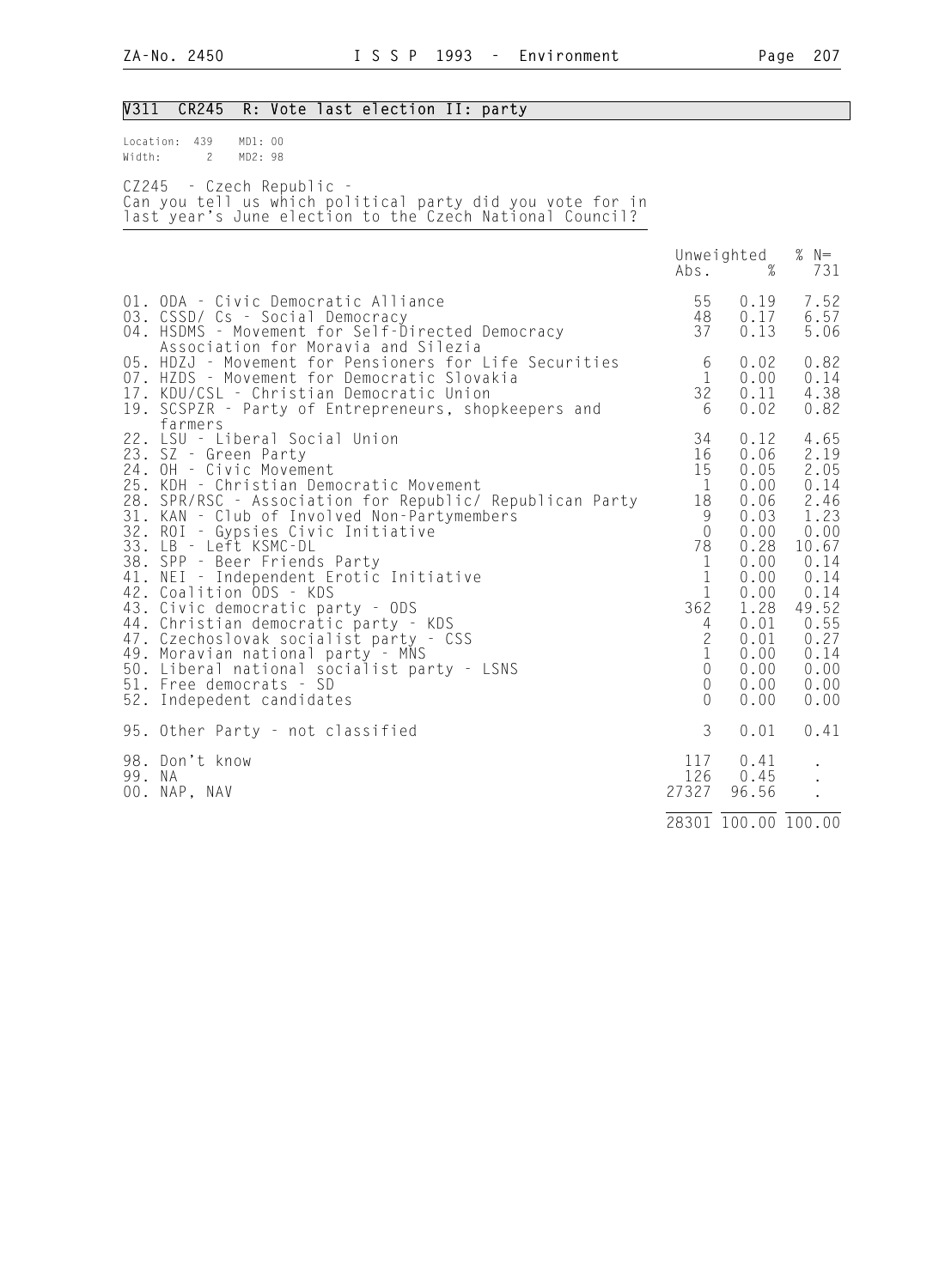| $\sqrt{312}$ | D <sub>245</sub><br>R: Vote last election II: party                                                                                                                      |                          |                               |                              |
|--------------|--------------------------------------------------------------------------------------------------------------------------------------------------------------------------|--------------------------|-------------------------------|------------------------------|
| Width:       | Location: 441<br>MD1: 00<br>$\mathbf{2}$<br>MD2: 97                                                                                                                      |                          |                               |                              |
| D245         | - Germany -<br>Which party did you vote for in the last Federal-elections<br>in December '90, with your second vote?                                                     |                          |                               |                              |
|              |                                                                                                                                                                          | Abs.                     | Unweighted<br>%               | % $N=$<br>1386               |
|              | 01. CDU/CSU - Christl. Demokrat./Christ. Soziale Union<br>(Christian Democratic/ Social Union)                                                                           | 525                      | 1.86                          | 37.88                        |
|              | 02. SPD - Sozialdemokratische Partei Deutschlands<br>(Social Democrats)                                                                                                  | 490                      | 1.73                          | 35.35                        |
|              | 03. FDP - Freie Demokratische Partei<br>(Free Democrats)                                                                                                                 | 111                      | 0.39                          | 8.01                         |
|              | 04. Die Gruenen / Buendnis 90                                                                                                                                            | 120                      | 0.42                          | 8.66                         |
|              | (Ecologists)<br>05. Republikaner (Republicans)<br>06. PDS - Linke Liste<br>07. DSU<br>08. NPD - Nationaldemokratische Partei Deutschlands<br>(National Democratic Party) |                          | 0.02<br>0.27<br>0.05<br>0.00  | 0.43<br>5.48<br>0.94<br>0.07 |
|              | 95. Other<br>96. No second vote                                                                                                                                          | 8<br>36                  | 0.03<br>0.13                  | 0.58<br>2.60                 |
| 99. NA       | 97. Refused<br>98. Don't know<br>00. Didn't vote, not eligible, NAV                                                                                                      | 236<br>157<br>4<br>26518 | 0.83<br>0.55<br>0.01<br>93.70 | $\ddot{\phantom{a}}$         |
|              |                                                                                                                                                                          |                          | 28301 100.00 100.00           |                              |

### V313 E245 R: Vote last election II: party

Location: 443 MD1: 0 Width: 2 E245 - Spain -

|         | Unweighted<br>Abs. | $\%$ |  |
|---------|--------------------|------|--|
| 00. NAV | 28301 100.00       |      |  |
|         | 28301 100.00       |      |  |

## V314 GB245 R: Vote last election II: party

Location: 445 MD1: 0 Width: 2

GB245 - Great Britain -

|         | Unweighted<br>$\%$<br>Abs. |
|---------|----------------------------|
| 00. NAV | 28301 100.00               |
|         | 28301 100.00               |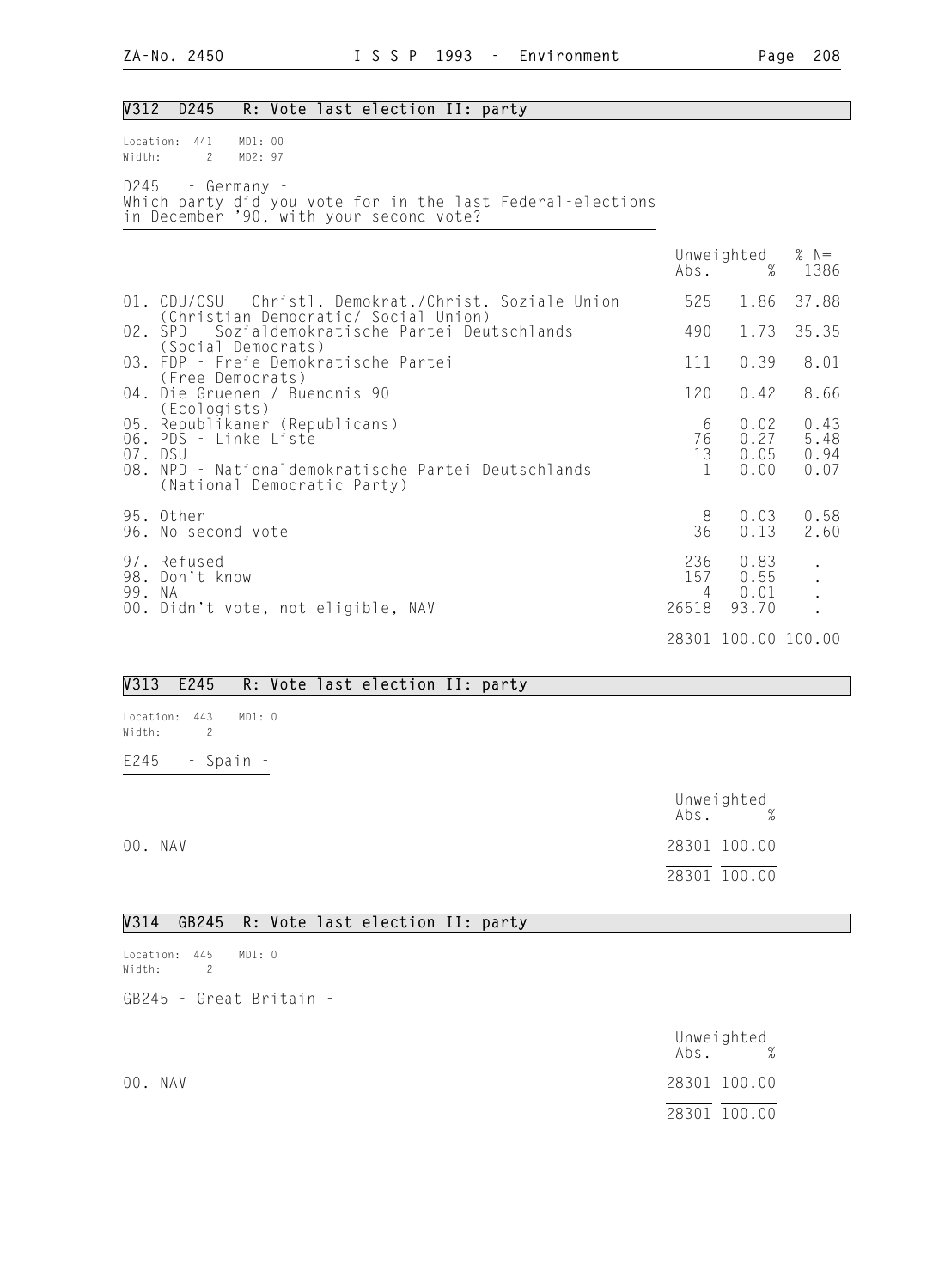## V315 H245 R: Vote last election II: party

Location: 447 MD1: 0 Width: 2

H245 - Hungary -

|         | Unweighted<br>$\%$<br>Abs. |
|---------|----------------------------|
| 00. NAV | 28301 100.00               |
|         | 28301 100.00               |

### V316 I245 R: Vote last election II: party

Location: 449 MD1: 00 Width: 2 MD2: 99 I245 - Italy - Which party did you have voted in the last election: only one vote?

|                                                                |                                                                                                                                          |                                                                       | Unweighted<br>$\%$<br>Abs.                                                                   |                                                                                                 |
|----------------------------------------------------------------|------------------------------------------------------------------------------------------------------------------------------------------|-----------------------------------------------------------------------|----------------------------------------------------------------------------------------------|-------------------------------------------------------------------------------------------------|
| 03.<br>$04$ .<br>05.<br>06.<br>07.<br>08.<br>09.<br>10.<br>11. | 01. MSI<br>02. PLI<br>DC<br>PRI<br>PSDI<br>PSI<br>PR (radicale)<br>Liste Verdi<br>PDS<br>Rifondazione Communista<br>Leghe<br>12. La Rete | 32<br>15<br>254<br>30<br>19<br>74<br>11<br>36<br>93<br>15<br>67<br>25 | 0.11<br>0.05<br>0.90<br>0.11<br>0.07<br>0.26<br>0.04<br>0.13<br>0.33<br>0.05<br>0.24<br>0.09 | 4.73<br>2.22<br>37.57<br>4.44<br>2.81<br>10.95<br>1.63<br>5.33<br>13.76<br>2.22<br>9.91<br>3.70 |
|                                                                | 95. Other party<br>96. No preference                                                                                                     | $\frac{3}{2}$                                                         | 0.01<br>0.01                                                                                 | 0.44<br>0.30                                                                                    |
| 99. NA                                                         | 00. Did not vote, not eligible, NAV                                                                                                      | 324<br>27301                                                          | 1.14<br>96.47                                                                                | $\bullet$                                                                                       |
|                                                                |                                                                                                                                          | 28301                                                                 | 100.00 100.00                                                                                |                                                                                                 |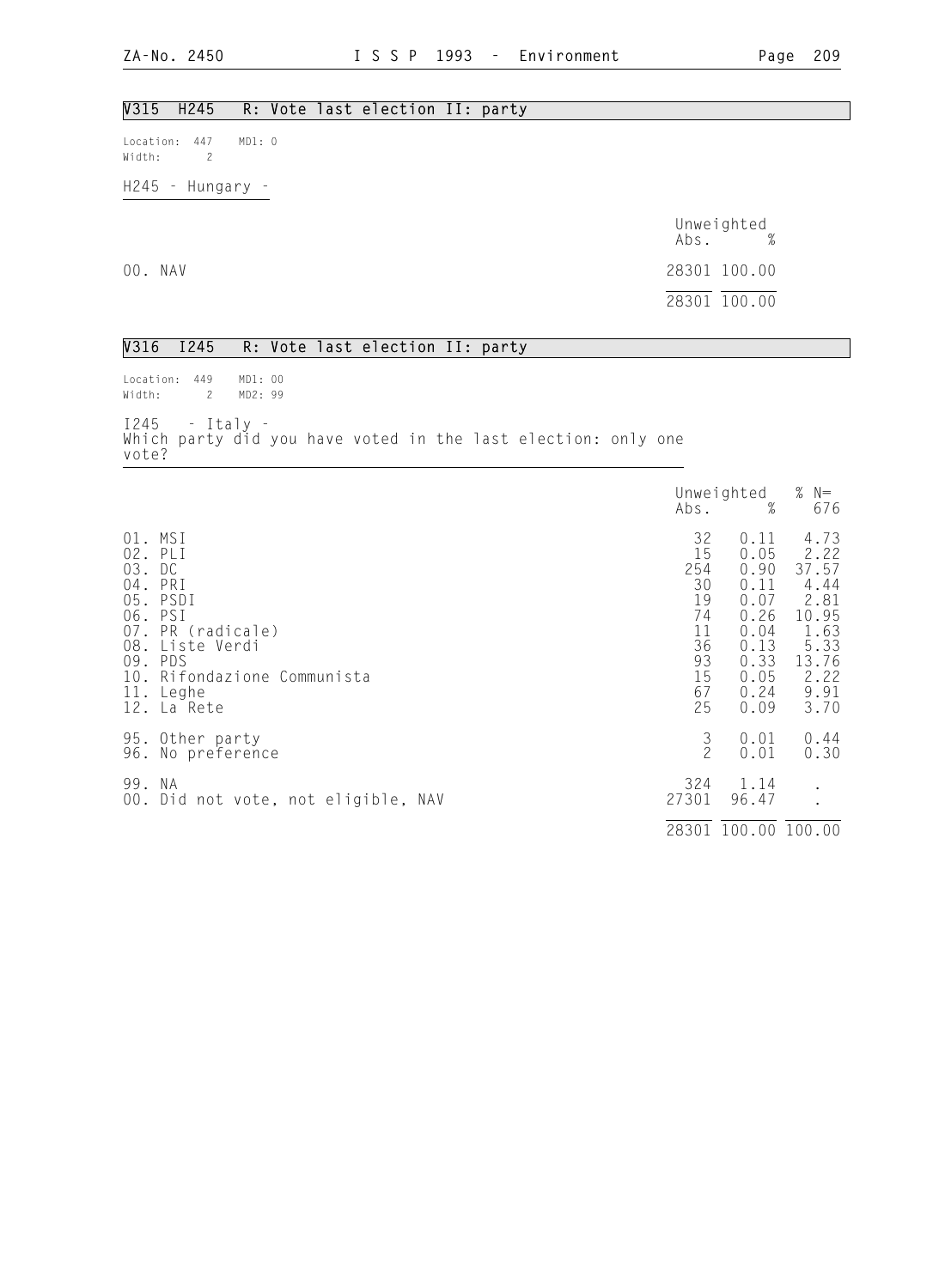## V317 IL245 R: Vote last election II: party

| Location: 451<br>Width: | $\overline{2}$ | MD1:00<br>MD2:98 |  |
|-------------------------|----------------|------------------|--|
| T <sub>1</sub> 245      | $\sim$         | Israel           |  |

|            |                                                                                                                                                                                   | Abs.                                                                                   | Unweighted<br>%                                                                              | % $N=$<br>904                                                                                   |
|------------|-----------------------------------------------------------------------------------------------------------------------------------------------------------------------------------|----------------------------------------------------------------------------------------|----------------------------------------------------------------------------------------------|-------------------------------------------------------------------------------------------------|
| 10.<br>11. | 01. Likud<br>02. Avoda<br>03. Meretz<br>04. Tzomet<br>05. Moledet<br>06. Techia<br>07. Mafdal<br>08. Yahadut Hatora<br>09. Shass<br>Hadash<br>Party on left<br>12. Party on right | 255<br>346<br>125<br>82<br>17<br>6<br>34<br>18<br>11<br>$\overline{4}$<br>$\mathbf{1}$ | 0.90<br>1.22<br>0.44<br>0.29<br>0.06<br>0.02<br>0.12<br>0.06<br>0.04<br>0.00<br>0.01<br>0.00 | 28.21<br>38.27<br>13.83<br>9.07<br>1.88<br>0.66<br>3.76<br>1.99<br>1.22<br>0.11<br>0.44<br>0.11 |
|            | 95. Other Party                                                                                                                                                                   | 4                                                                                      | 0.01                                                                                         | 0.44                                                                                            |
| 97.<br>99. | Refused<br>98. Not decided<br>N A<br>00. NAV, didn't vote                                                                                                                         | $\overline{0}$<br>134<br>10<br>27253                                                   | 0.00<br>0.47<br>0.04<br>96.30                                                                | 0.00<br>$\bullet$                                                                               |
|            |                                                                                                                                                                                   |                                                                                        | 28301 100.00 100.00                                                                          |                                                                                                 |

### V318 IRL245 R: Vote last election II: party

Location: 453 MD1: 0 Width: 2 IRL245 - Ireland -

 Unweighted Abs. % 00. NAV 28301 100.00 28301 100.00

### V319 J245 R: Vote last election II: party

Location: 455 MD1: 0 Width: 2 J245 - Japan -

 Unweighted Abs. % 00. NAV 28301 100.00 28301 100.00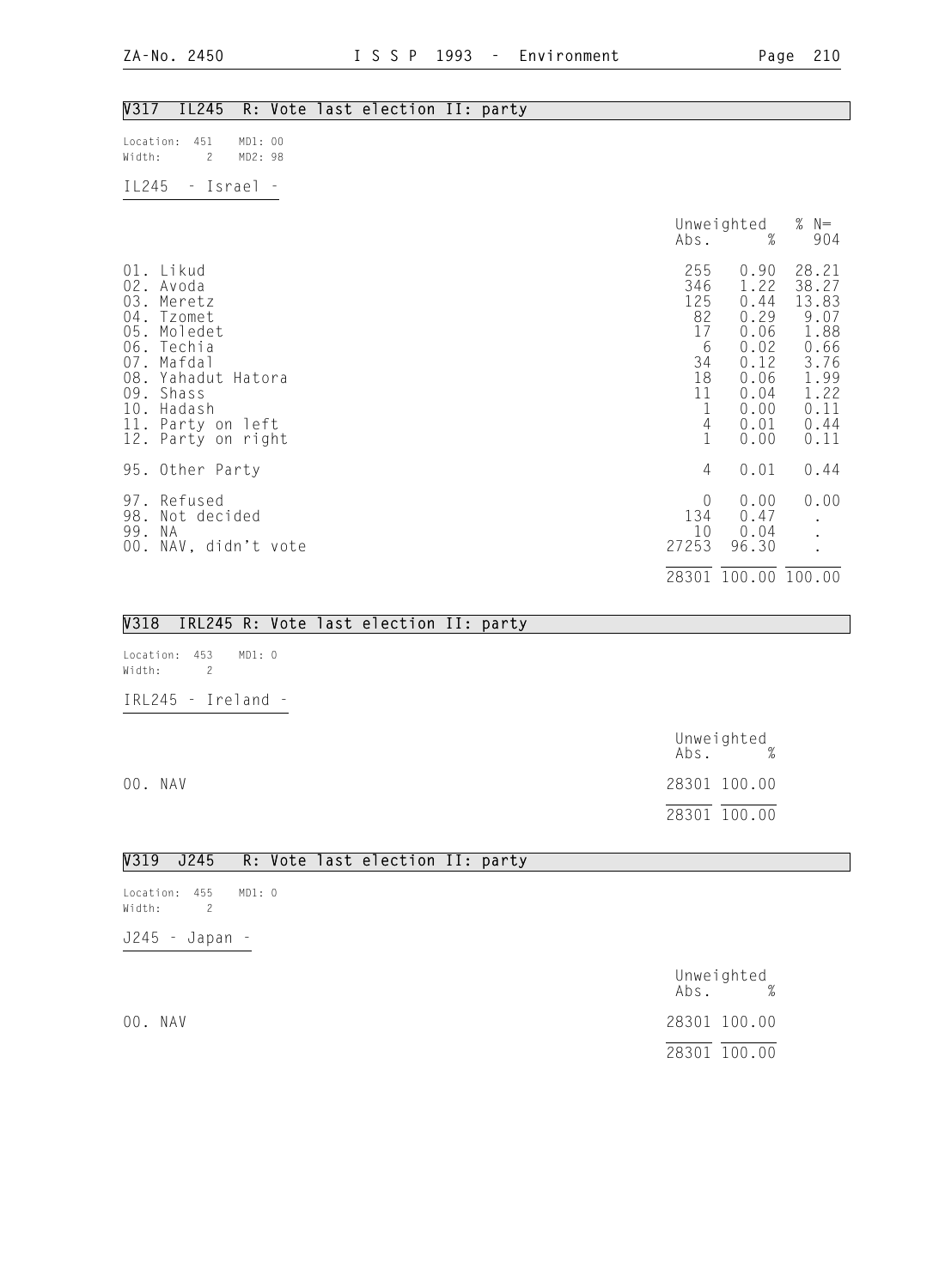### V320 N245 R: Vote last election II: party

Location: 457 MD1: 0 Width: 2

N245 - Norway -

 Unweighted Abs. % 00. NAV 28301 100.00 28301 100.00

### V321 NL245 R: Vote last election II: party

Location: 459 MD1: 0 Width: 2

NL245 - Netherlands -

 Unweighted Abs. % 00. NAV 28301 100.00 28301 100.00

### V322 NZ245 R: Vote last election II: party

Location: 461 MD1: 00<br>Width: 2 MD2: 99 Width: 2

NZ245 - New Zealand - At the 1990 General Election, which Political Party did you vote for?

|                                           |                                                                                              | Abs.                                    | Unweighted<br>%                                      | % $N=$<br>1059                                         |
|-------------------------------------------|----------------------------------------------------------------------------------------------|-----------------------------------------|------------------------------------------------------|--------------------------------------------------------|
| 01.<br>02.<br>03.<br>$04$ .<br>05.<br>06. | Democrats<br>Green<br>Labour<br>Mana Motuhake<br>National<br>New Labour<br>07. Social Credit | 12<br>56<br>410<br>8<br>486<br>36<br>28 | 0.04<br>0.20<br>1.45<br>0.03<br>1.72<br>0.13<br>0.10 | 1.13<br>5.29<br>38.72<br>0.76<br>45.89<br>3.40<br>2.64 |
|                                           | 95. Other party                                                                              | 23                                      | 0.08                                                 | 2.17                                                   |
| 97.<br>99.                                | Refused<br>N A<br>00. Didn't vote, NAV                                                       | $\theta$<br>53<br>27189                 | 0.00<br>0.19<br>96.07                                |                                                        |
|                                           |                                                                                              | 28301                                   | 100.00                                               | 100.00                                                 |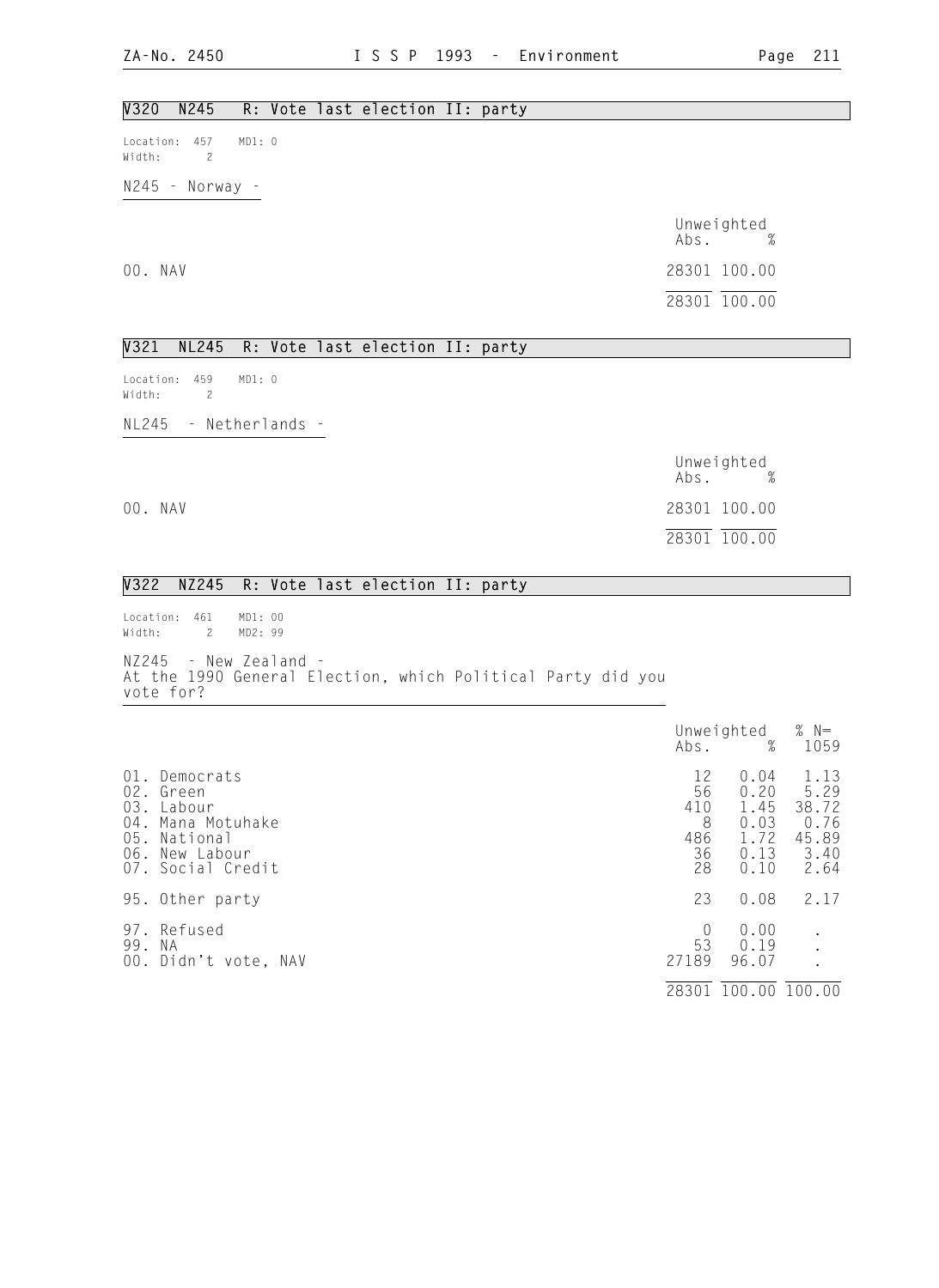## V323 PL245 R: Vote last election II: party

Location: 463 MD1: 00<br>Width: 2 MD2: 99 2 MD2: 99 PL245 - Poland - From which roll candidated to the Seym the person you voted

- for?
- 

|        |                                                                                                                                                                                                                                                                                              | Abs.                                                                                                   | Unweighted<br>$\%$                                                   | %<br>$N=$<br>595                                                     |
|--------|----------------------------------------------------------------------------------------------------------------------------------------------------------------------------------------------------------------------------------------------------------------------------------------------|--------------------------------------------------------------------------------------------------------|----------------------------------------------------------------------|----------------------------------------------------------------------|
|        | 01. Unia Demokratyczna                                                                                                                                                                                                                                                                       | 176                                                                                                    | 0.62                                                                 | 29.58                                                                |
|        | (Democratic Union)<br>02. Sojusz Lewicy Demkratycznej                                                                                                                                                                                                                                        | 65                                                                                                     | 0.23                                                                 | 10.92                                                                |
|        | (Left-Democracy Alliance)<br>03. Wyborcza Akcja Katolicka<br>(Catholic Election Action)                                                                                                                                                                                                      | 23                                                                                                     | 0.08                                                                 | 3.87                                                                 |
|        | 04. PSL "Sojusz Programowy"<br>(Polish Peasant Party "Programme Alliance")                                                                                                                                                                                                                   | 26                                                                                                     | 0.09                                                                 | 4.37                                                                 |
| 05.    | Konfederacja Polski Niepodleglej<br>(Independent Poland Confederation)                                                                                                                                                                                                                       | 46                                                                                                     | 0.16                                                                 | 7.73                                                                 |
|        | 06. Porozumienie Obywatelskie "Centrum"<br>(Centre Alliance)                                                                                                                                                                                                                                 | 30                                                                                                     | 0.11                                                                 | 5.04                                                                 |
|        | 07. Kongres Liberalno-Demokratyczny<br>(Liberal-Democratic Congress)                                                                                                                                                                                                                         | 23                                                                                                     | 0.08                                                                 | 3.87                                                                 |
|        | 08. Komitet Wyborczy "Porozumienie Ludowe"<br>(Election Committee "Peasant Alliance")                                                                                                                                                                                                        | 17                                                                                                     | 0.06                                                                 | 2.86                                                                 |
|        | 09. NSZZ "Solidarnosc"<br>("Solidarity" Trade Union)                                                                                                                                                                                                                                         | 99                                                                                                     | 0.35                                                                 | 16.64                                                                |
|        | 10. Polska Partia Przyjaciol Piwa<br>(Polish Beer Friends Party)                                                                                                                                                                                                                             | 11                                                                                                     | 0.04                                                                 | 1.85                                                                 |
|        | 11. Mniejszosc Niemiecka<br>(German Minority)                                                                                                                                                                                                                                                | 3                                                                                                      | 0.01                                                                 | 0.50                                                                 |
|        | 12. Chrzescijanska Demokracja<br>(Christian Democracy)                                                                                                                                                                                                                                       | 14                                                                                                     | 0.05                                                                 | 2.35                                                                 |
|        | 13. Polish West-Union<br>14. Christian Democrats Party                                                                                                                                                                                                                                       | $\mathbf{2}$<br>5                                                                                      | 0.01<br>0.02                                                         | 0.34<br>0.84                                                         |
|        | 15. Solidarnosc Pracy<br>(Solidarity of Work)                                                                                                                                                                                                                                                | 9                                                                                                      | 0.03                                                                 | 1.51                                                                 |
|        | 16. Unia Polityki Realnej<br>(Real Politic Union)                                                                                                                                                                                                                                            | 9                                                                                                      | 0.03                                                                 | 1.51                                                                 |
|        | 17. Partia "X"<br>(Party "X")                                                                                                                                                                                                                                                                | 12                                                                                                     | 0.04                                                                 | 2.02                                                                 |
|        | 18. Silesia Autonomy movement<br>19. Stronnictwo Demokratyczne                                                                                                                                                                                                                               | $\mathbf 0$<br>8                                                                                       | 0.00<br>0.03                                                         | 0.00<br>1.34                                                         |
| 26.    | (Democratic Party)<br>20. Demokratic societal movement<br>21. Union of Wielkopolan<br>22. Peasants Unity<br>23. For Wielkopolska + Poland<br>24. Solidarnosc 80<br>25. Peasants Electoral Alliance Piast<br>Orthodox<br>27. Coalition: Solidarity with the President<br>28. Zwiazek Podhalan | $\mathbf 0$<br>$\mathbf{2}$<br>$\mathbf 0$<br>$\begin{matrix} 0 \\ 5 \\ 1 \end{matrix}$<br>1<br>2<br>0 | 0.00<br>0.01<br>0.00<br>0.00<br>0.02<br>0.00<br>0.00<br>0.01<br>0.00 | 0.00<br>0.34<br>0.00<br>0.00<br>0.84<br>0.17<br>0.17<br>0.34<br>0.00 |
|        | 29. Women against difficulties of life<br>95. Other Parties                                                                                                                                                                                                                                  | 1<br>5                                                                                                 | 0.00<br>0.02                                                         | 0.17<br>0.84                                                         |
| 99. NA | 00. Didn't vote, NAV                                                                                                                                                                                                                                                                         | 38<br>27668                                                                                            | 0.13<br>97.76                                                        |                                                                      |
|        |                                                                                                                                                                                                                                                                                              |                                                                                                        | 28301 100.00 100.00                                                  |                                                                      |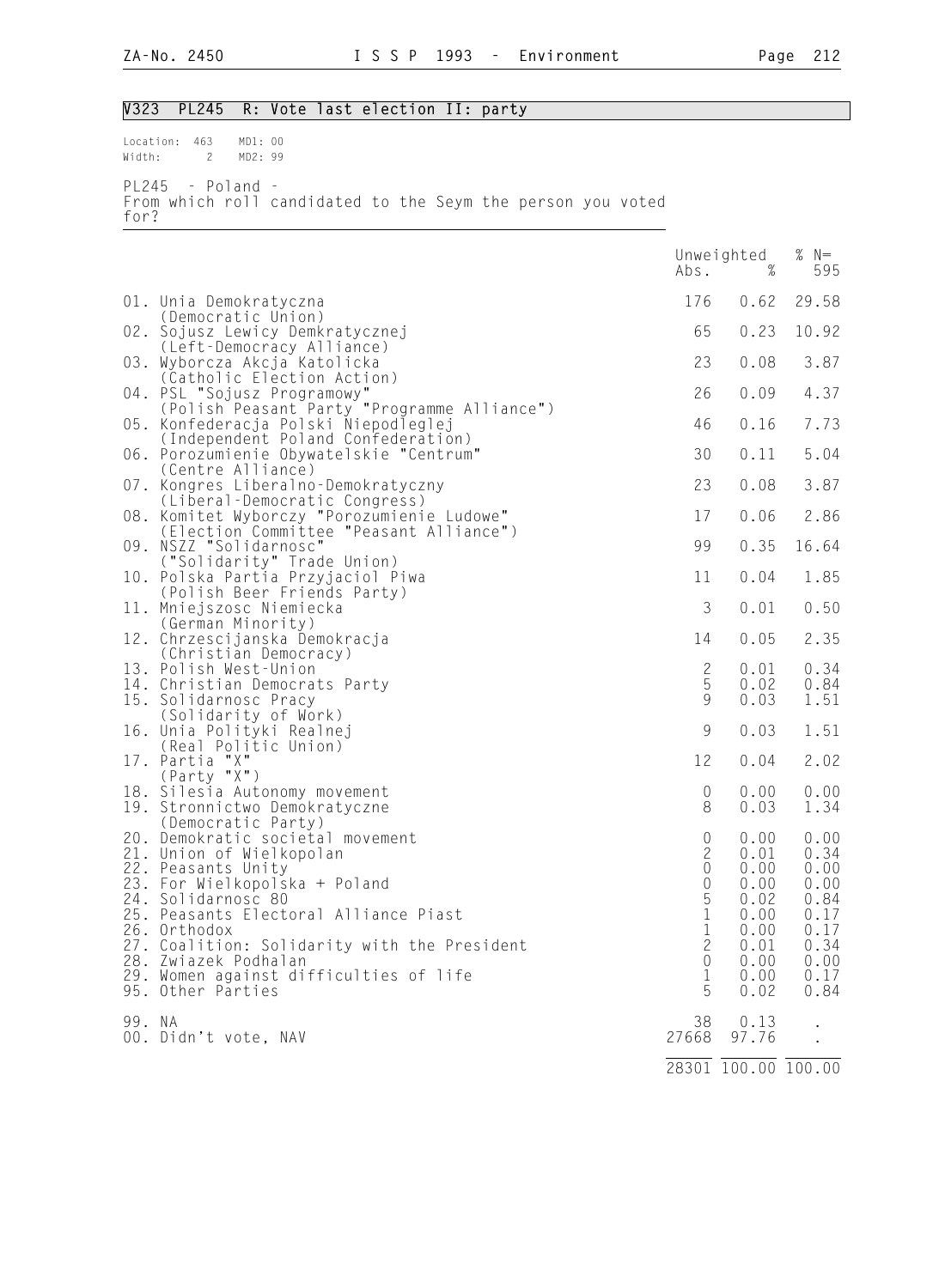## V324 RP245 R: Vote last election II: party

Location: 465 MD1: 0 Width: 2

RP245 - Philippines -

 Unweighted Abs. % 00. NAV 28301 100.00 28301 100.00

### V325 RUS245 R: Vote last election II: party

Location: 467 MD1: 0 Width: 2 RUS245 - Russia -

 Unweighted Abs. % 00. NAV 28301 100.00 28301 100.00

## V326 S245 R: Vote last election II: party

Location: 469 MD1: 0 Width: 2 S245 - Sweden -

Unweighted<br>Abs. % Abs. % 00. NAV 28301 100.00 28301 100.00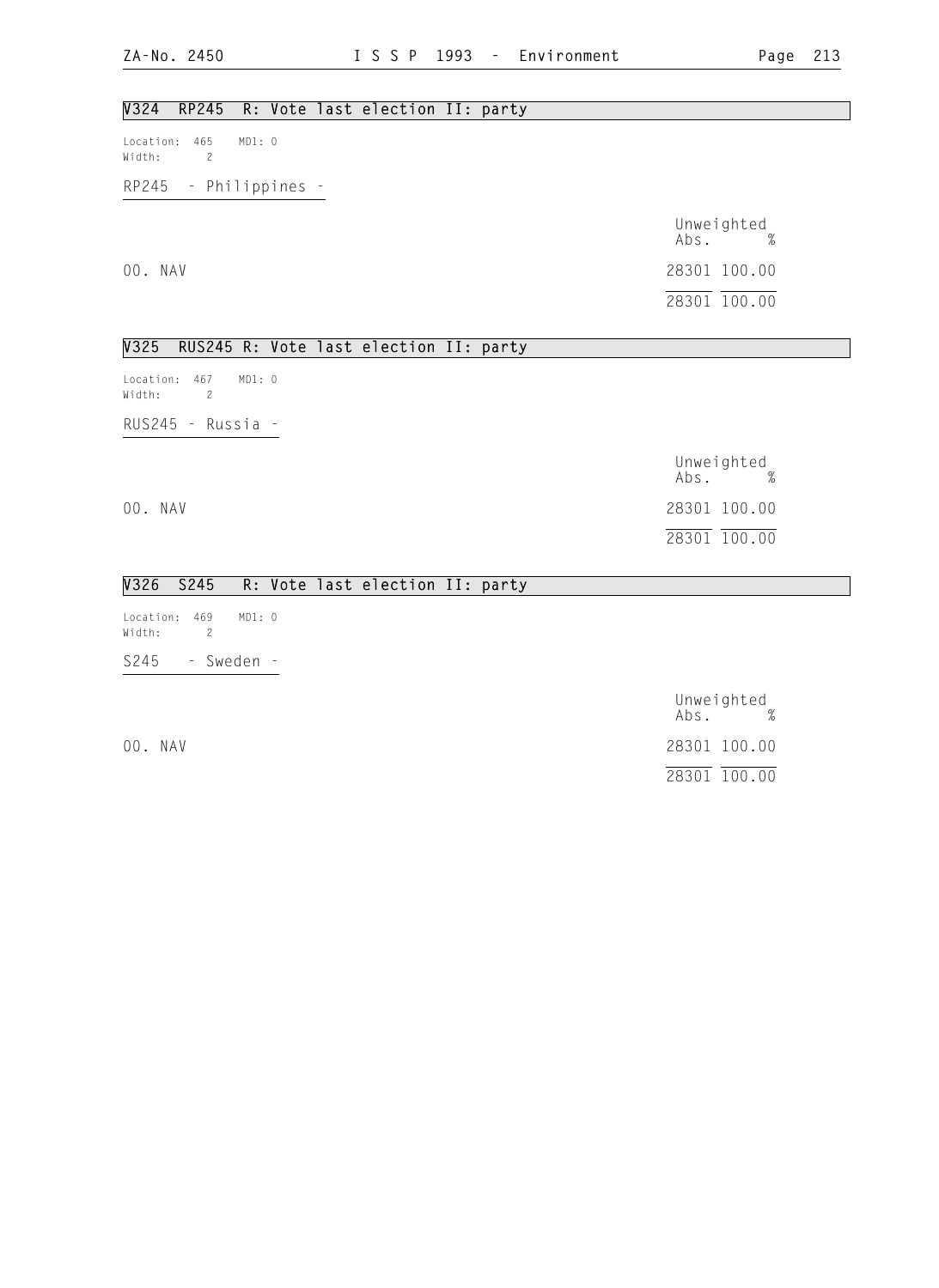## V327 SLO245 R: Vote last election II: party

| $Location: 471$ $MD1: 00$                                                                                     |  |  |  |  |  |
|---------------------------------------------------------------------------------------------------------------|--|--|--|--|--|
| Width: 2 MD2:98                                                                                               |  |  |  |  |  |
| $SLO245 - SIOvenia -$<br>Which party or candidate did you vote for at the last<br>elections in December 1992? |  |  |  |  |  |

|  |                                                                                                                                                                                                                                                                                                                                                                           | Abs.               | Unweighted<br>%       | % $N=$<br>593        |
|--|---------------------------------------------------------------------------------------------------------------------------------------------------------------------------------------------------------------------------------------------------------------------------------------------------------------------------------------------------------------------------|--------------------|-----------------------|----------------------|
|  | 01. Demokratska stranka<br>(Democrat party)                                                                                                                                                                                                                                                                                                                               | 83                 | 0.29                  | 14.00                |
|  | 02. Liberalno demokratska stranka<br>(Liberal democrat party)                                                                                                                                                                                                                                                                                                             | 200                | 0.71                  | 33.73                |
|  | 03. Ljudska stranka (Peoples party)<br>04. Slovenska nacionalna stranka<br>(Slovenian national party)<br>05. Socialdemokratska stranka Slovenije<br>(Social democratic party)<br>06. Slovenski krscanski demokrati<br>(Slovenian Christian democrats)<br>07. Socialdemokraska prenova<br>(Socialdemocratic reconstruction)<br>08. Zeleni Slovenije<br>(Green of slovenia) | 40<br>51           | 0.14<br>0.18          | 6.75<br>8.60         |
|  |                                                                                                                                                                                                                                                                                                                                                                           | 19                 | 0.07                  | 3.20                 |
|  |                                                                                                                                                                                                                                                                                                                                                                           | 87                 | 0.31                  | 14.67                |
|  |                                                                                                                                                                                                                                                                                                                                                                           | 50                 | 0.18                  | 8.43                 |
|  |                                                                                                                                                                                                                                                                                                                                                                           | 26                 | 0.09                  | 4.38                 |
|  | 95. Other parties                                                                                                                                                                                                                                                                                                                                                         | 37                 | 0.13                  | 6.24                 |
|  | 98. Don't remember<br>99. Refused to answer, NA<br>00. Didn't vote, NAV                                                                                                                                                                                                                                                                                                   | 325<br>33<br>27350 | 1.15<br>0.12<br>96.64 | $\ddot{\phantom{a}}$ |
|  |                                                                                                                                                                                                                                                                                                                                                                           |                    | 28301 100.00 100.00   |                      |

### V328 USA245 R: Vote last election II: party

Location: 473 MD1: 00 Width: 2 MD2: 98

USA245 - USA - (If 1992 voted for president) Did you vote for Clinton or Bush?

|     |                                                               | Abs.               | Unweighted<br>%       | % $N=$<br>1059          |
|-----|---------------------------------------------------------------|--------------------|-----------------------|-------------------------|
|     | 01. Clinton<br>02. Bush<br>03. Perot                          | 452<br>408<br>193  | 1.60<br>1.44<br>0.68  | 42.68<br>38.53<br>18.22 |
|     | 95. Other party<br>96. No pres. vote                          | 4<br>$\mathcal{P}$ | 0.01<br>0.01          | 0.38<br>0.19            |
| 99. | 98. Don't know<br>- N.A<br>00. Didn't vote, not eligible; NAV | 18<br>27217        | 0.02<br>0.06<br>96.17 |                         |
|     |                                                               | 28301              | 100.00                | 100.00                  |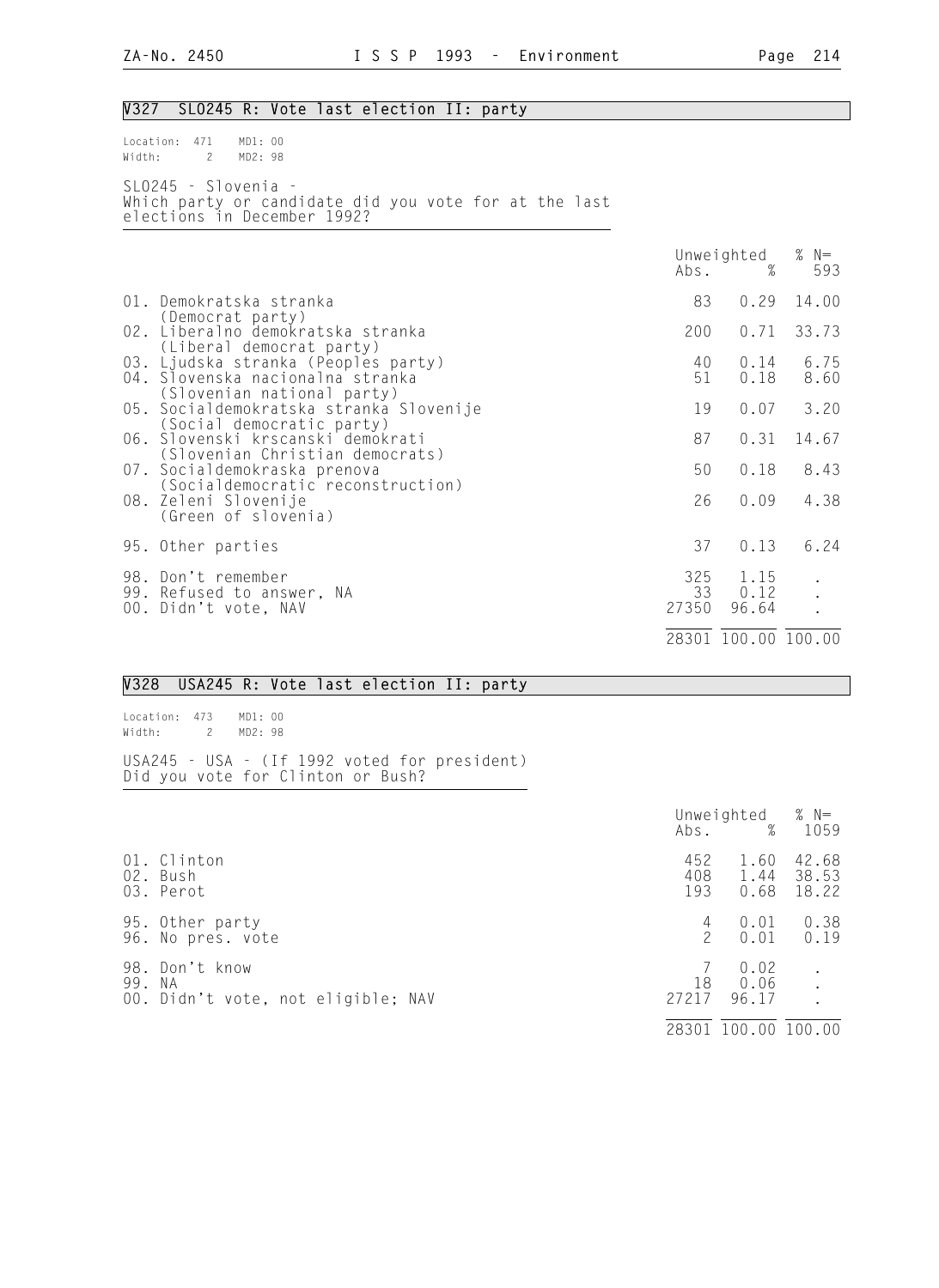### V329 How many persons in household

Location: 475 MD1: 00<br>Width: 2 MD2: 99 Width: 2 Size of Household D: How many persons live alltogether in your household? GB,N:Including yourself, how many people live here regularly as members of this household? RUS: How many people, who are members of your family, including yourself and children of any age, live together with you? NZ: Number of persons in household not counting yourself CDN: Number of people who live in your household? RP: Actual number of household member including servants, transients, boarders I,CZ: Total number of persons living in household USA,PL: Number of persons living in household 01. 1 person<br>02. 2 person 02. 2 persons<br>07. 7 persons 07. 7 persons N: 7 or more persons 08. 8 persons AUS,BG,CDN,CZ,D,GB,I,IL,J,SLO: 8 or more persons<br>09. 9 persons 09. 9 persons E: 9 or more persons 10. 10 persons 12. PL: 12 or more persons 18. 18 persons

- 99. NA
- 00. Not available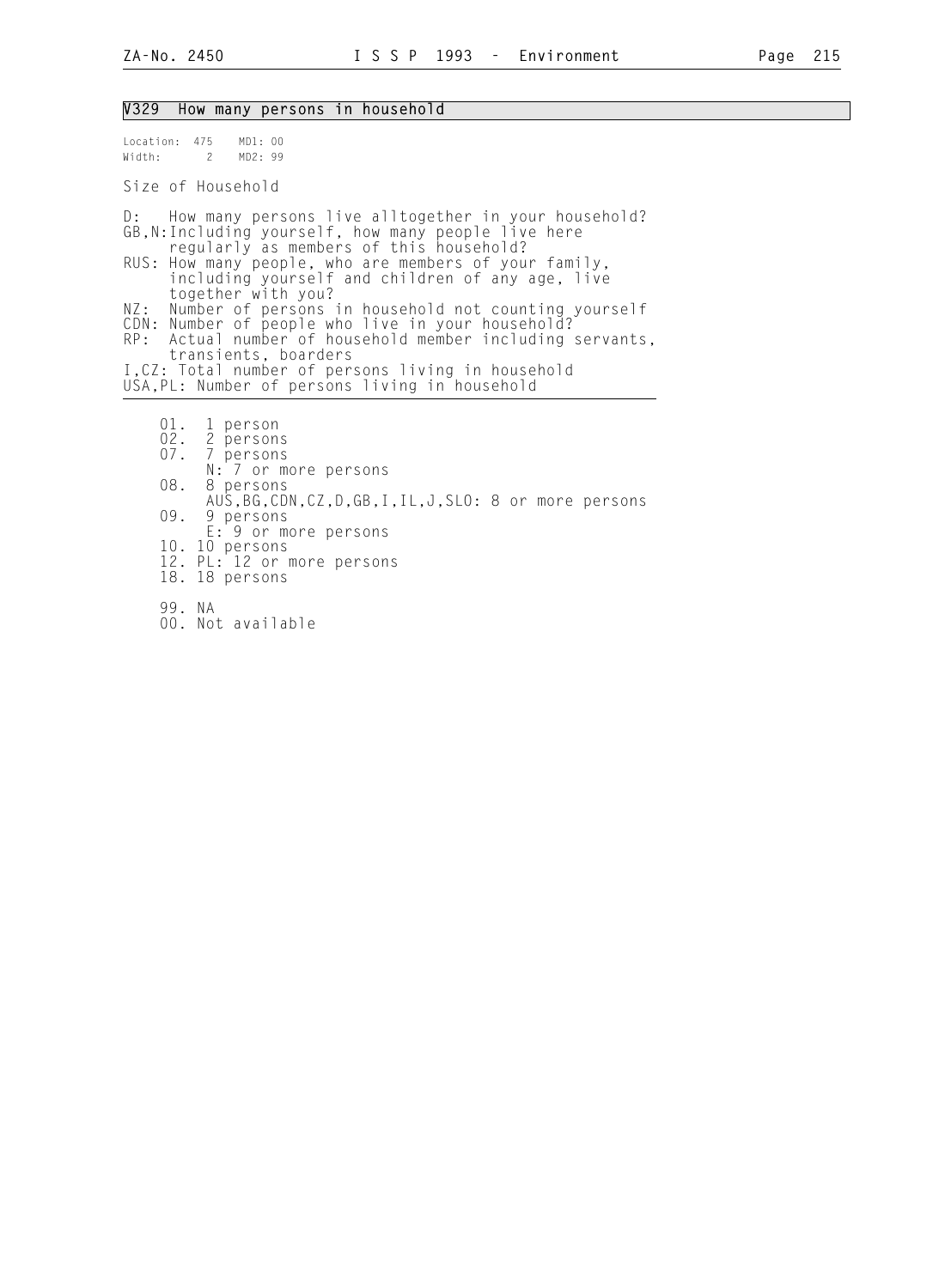V329 How many persons in household (continued)

|                     | AUS                                                                         | $D - W$                   | $D - E$                | GB                 | NIRL        | USA                      | $\boldsymbol{\mathsf{H}}$ | $\rm I$              | IRL                                                    | NL    | ${\sf N}$              |
|---------------------|-----------------------------------------------------------------------------|---------------------------|------------------------|--------------------|-------------|--------------------------|---------------------------|----------------------|--------------------------------------------------------|-------|------------------------|
| $\frac{1}{\%}$      | 104<br>$6.2\,$                                                              | 265<br>26.1               | 268<br>24.5            | 298<br>23.6        | 168<br>21.9 | 361<br>23.2              | 86<br>7.4                 | 76<br>7.6            | $\overline{1}16$<br>12.1                               |       | 182<br>12.9            |
| $\frac{2}{\%}$      | 565<br>33.8                                                                 | 365<br>36.0               | 405<br>37.1            | 456<br>36.2        | 182<br>23.7 | 506<br>32.5              | 299<br>25.6               | 167<br>16.7          | 163<br>17.0                                            |       | 463<br>32.9            |
| $\frac{3}{8}$       | 321<br>19.2                                                                 | 190<br>18.7               | 211<br>19.3            | 221<br>17.5        | 153<br>19.9 | 285<br>18.3              | 256<br>22.0               | 269<br>26.9          | 127<br>13.3                                            |       | 266<br>18.9            |
| $\frac{4}{\%}$      | 380<br>22.7                                                                 | 145<br>14.3               | 168<br>15.4            | 197<br>15.6        | 131<br>17.1 | 264<br>17.0              | 332<br>28.5               | 328<br>32.8          | 176<br>18.4                                            |       | 292<br>20.8            |
| $\frac{5}{\%}$      | 199<br>11.9                                                                 | 34<br>3.4                 | $\overline{30}$<br>2.7 | 72<br>$5.7$        | 90<br>11.7  | 103<br>$6.6$             | 121<br>10.4               | 120<br>12.0          | 174<br>18.2                                            |       | 144<br>10.2            |
| $6\atop \%$         | 71<br>4.2                                                                   | $12$<br>1.2               | $\overline{7}$<br>.6   | 15<br>1.2          | 24<br>3.1   | $\overline{30}$<br>1.9   | 40<br>3.4                 | 29<br>2.9            | 104<br>10.9                                            |       | 47<br>$3.\overline{3}$ |
| $\frac{7}{\%}$      | 22<br>1.3                                                                   | $\overline{\frac{2}{2}}$  | $\overline{3}$ .       | $1\,$<br>$\cdot$ 1 | 13<br>1.7   | 5<br>.3                  | 17<br>1.5                 | 7<br>.7              | 52<br>$5.4$                                            |       | 12<br>.9               |
| $_{\%}^8$           | $\mathcal{G}% _{M_{1},M_{2}}^{\alpha,\beta}(\mathcal{A})$<br>$\overline{5}$ | $\mathbf{1}$<br>$\cdot$ 1 |                        | $1\,$<br>$\cdot$ 1 | 6<br>.8     | $1\,$<br>$\cdot$ 1       | $\overline{7}$<br>.6      | $\overline{4}$<br>.4 | 23<br>2.4                                              |       |                        |
| $\frac{9}{\%}$      |                                                                             |                           |                        |                    |             | $\overline{\frac{2}{1}}$ | $\overline{4}$<br>.3      |                      | 13<br>1.4                                              |       |                        |
| $10$<br>$\%$        |                                                                             |                           |                        |                    |             |                          | $\overline{c}$<br>.2      |                      | $\overline{3}$<br>$\overline{3}$                       |       |                        |
| $11\,$<br>$\%$      |                                                                             |                           |                        |                    |             |                          | $\mathbf{1}$<br>$\cdot$ 1 |                      | $\overline{\phantom{0}5}$<br>$\overline{\phantom{0}5}$ |       |                        |
| $1\frac{2}{\%}$     |                                                                             |                           |                        |                    |             |                          |                           |                      | $\,1\,$<br>$\cdot$ 1                                   |       |                        |
| 13<br>$\%$          |                                                                             |                           |                        |                    |             |                          | $1\,$<br>$\cdot$ 1        |                      |                                                        |       |                        |
| 14<br>$\%$          |                                                                             |                           |                        |                    |             |                          |                           |                      |                                                        |       |                        |
| $15 \atop \%$       |                                                                             |                           |                        |                    |             |                          |                           |                      |                                                        |       |                        |
| 16<br>$\frac{9}{6}$ |                                                                             |                           |                        |                    |             |                          |                           |                      |                                                        |       |                        |
| 18<br>$\frac{9}{6}$ |                                                                             |                           |                        |                    |             |                          |                           |                      |                                                        |       |                        |
| 99                  | 108M                                                                        |                           |                        |                    |             |                          | 1M                        |                      |                                                        |       | 8M                     |
| $\mathbf 0$         |                                                                             |                           |                        |                    |             |                          |                           |                      |                                                        | 1852M |                        |
| Sum                 | 1779                                                                        | 1014                      | 1092                   | 1261               | 767         | 1557                     | 1167                      | 1000                 | 957                                                    | 1852  | 1414                   |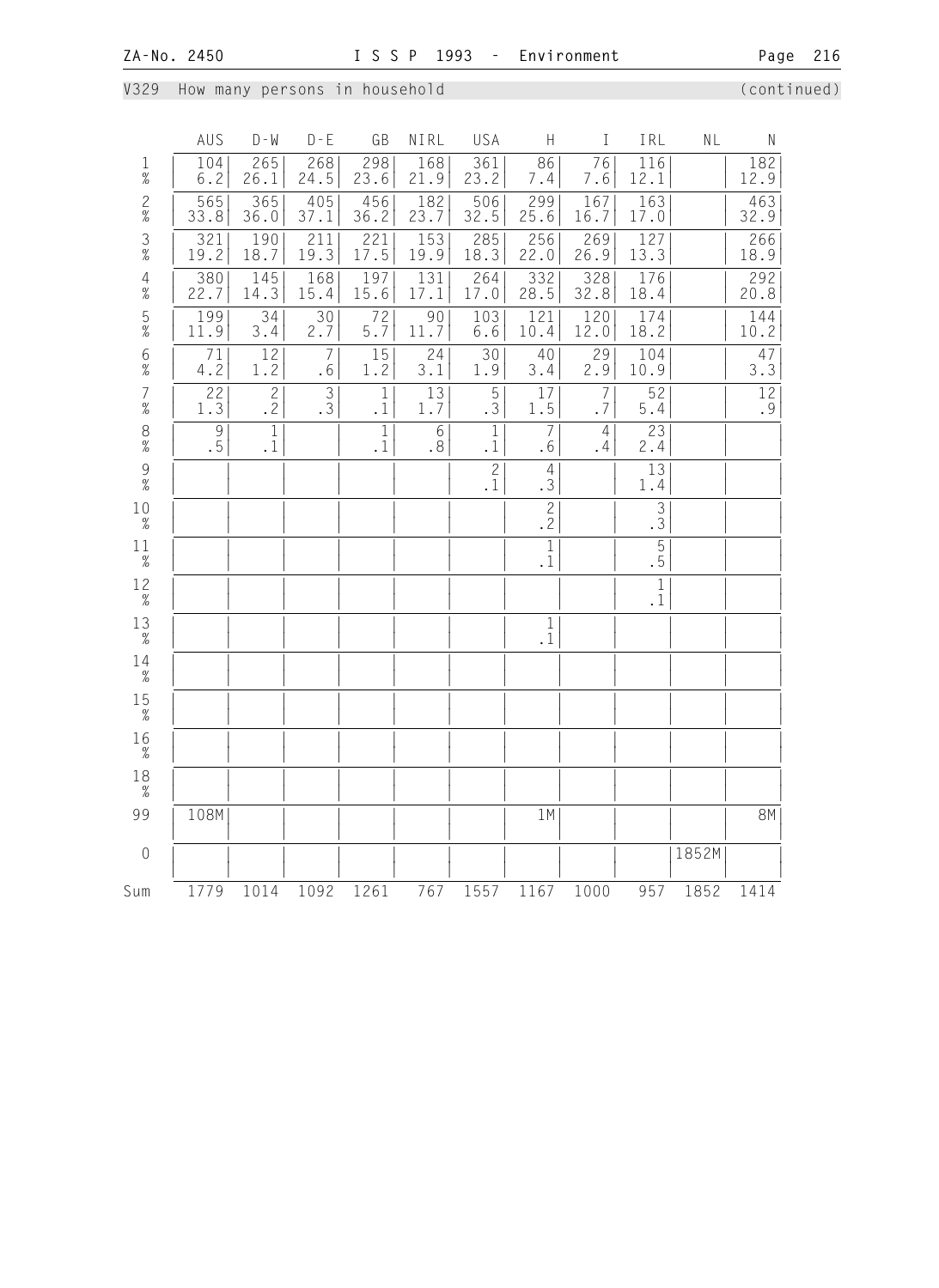V329 How many persons in household (continued)

|                                        | CZ                        | SL <sub>0</sub>          | PL                                | BG          | <b>RUS</b>                  | NZ                     | CDN                  | <b>RP</b>                        | IL          | J           | E                    |
|----------------------------------------|---------------------------|--------------------------|-----------------------------------|-------------|-----------------------------|------------------------|----------------------|----------------------------------|-------------|-------------|----------------------|
| $\mathbf{1}$<br>$\%$                   | 151<br>15.2               | 81<br>7.9                | 189<br>11.5                       | 157<br>13.4 | 204<br>10.6                 | 162<br>12.7            | 156<br>11.3          | 37<br>3.1                        | 75<br>6.3   | 52<br>$4.0$ | 77<br>$6.4$          |
| $\frac{2}{\%}$                         | 252<br>25.4               | 196<br>19.1              | 329<br>20.0                       | 304<br>25.9 | 410<br>21.2                 | 431<br>33.9            | 388<br>28.1          | 115<br>9.6                       | 225<br>18.9 | 201<br>15.4 | 279<br>23.2          |
| $\frac{3}{8}$                          | 216<br>21.8               | 228<br>22.2              | 275<br>16.8                       | 246<br>21.0 | 520<br>26.9                 | 212<br>16.7            | 284<br>20.6          | 170<br>14.2                      | 215<br>18.1 | 247<br>18.9 | 260<br>21.6          |
| $\begin{array}{c} 4 \\ \% \end{array}$ | 288<br>29.1               | $\overline{322}$<br>31.4 | 388<br>23.6                       | 283<br>24.1 | 517<br>26.8                 | 261<br>20.5            | 362<br>26.2          | 194<br>16.2                      | 286<br>24.0 | 367<br>28.1 | 299<br>24.8          |
| $\frac{5}{\%}$                         | 66<br>$6.7$               | 112<br>10.9              | 219<br>13.3                       | 84<br>7.2   | 190<br>9.8                  | 127<br>10.0            | 142<br>10.3          | 237<br>19.8                      | 244<br>20.5 | 210<br>16.1 | 173<br>14.4          |
| $6\%$                                  | $\overline{13}$<br>1.3    | 54<br>5.3                | $\overline{1}25$<br>7.6           | 65<br>$5.5$ | 56<br>2.9                   | 51<br>4.0              | 38<br>2.8            | 190<br>15.8                      | 96<br>8.1   | 119<br>9.1  | 64<br>5.3            |
| $\begin{array}{c} 7 \\ \% \end{array}$ | $\overline{4}$<br>.4      | 19<br>1.9                | 68<br>4.1                         | 24<br>2.0   | 26<br>1.3                   | 13<br>1.0              | $\overline{7}$<br>.5 | 110<br>9.2                       | 23<br>1.9   | 80<br>6.1   | 18<br>1.5            |
| $_{\%}^8$                              | $\mathbf{1}$<br>$\cdot$ 1 | $\overline{13}$<br>1.3   | 22<br>1.3                         | 9<br>.8     | 6<br>.3                     | $\,8\,$<br>$\cdot$ 6   | $\mathfrak{Z}$<br>.2 | 64<br>5.3                        | 26<br>2.2   | 29<br>2.2   | 29<br>2.4            |
| $\begin{array}{c} 9 \\ 7 \end{array}$  |                           |                          | 13<br>$\boldsymbol{\mathsf{s}}$ . |             | $\mathbf 1$<br>$\cdot$ 1    | $\overline{3}$<br>.2   |                      | 38<br>3.2                        |             |             | $\overline{5}$<br>.4 |
| 10<br>$\%$                             |                           |                          | $\overline{5}$<br>$\overline{3}$  |             | $\overline{1}$<br>$\cdot$ 1 |                        |                      | 14<br>1.2                        |             |             |                      |
| 11<br>$\%$                             |                           |                          | $\mathbf{2}$<br>$\cdot$ 1         |             |                             | $\mathbf 1$<br>. $1\,$ |                      | 13<br>1.1                        |             |             |                      |
| $12\over \%$                           |                           |                          | 6<br>.4                           |             |                             | $\mathbf{2}$<br>.2     |                      | $\,8\,$<br>.7                    |             |             |                      |
| 13<br>$\%$                             |                           |                          |                                   |             |                             |                        |                      | $\overline{1}$<br>$\cdot$ 1      |             |             |                      |
| 14<br>$\%$                             |                           |                          |                                   |             |                             |                        |                      | $\overline{3}$<br>$\overline{3}$ |             |             |                      |
| $15 \atop \%$                          |                           |                          |                                   |             |                             |                        |                      | $\overline{\frac{3}{3}}$         |             |             |                      |
| 16<br>$\%$                             |                           |                          |                                   |             |                             |                        |                      | $\overline{2}$<br>.2             |             |             |                      |
| 18<br>$\%$                             |                           |                          |                                   |             |                             |                        |                      | $\mathbf{1}$<br>$\cdot$ 1        |             |             |                      |
| 99                                     | 14M                       | 7M                       |                                   | 11M         |                             |                        | 87M                  |                                  | <b>8M</b>   |             | 4M                   |
| $\theta$                               |                           |                          |                                   |             |                             |                        |                      |                                  |             |             |                      |
| Sum                                    | 1005                      | 1032                     | 1641                              | 1183        | 1931                        | 1271                   | 1467                 | 1200                             | 1198        | 1305        | 1208                 |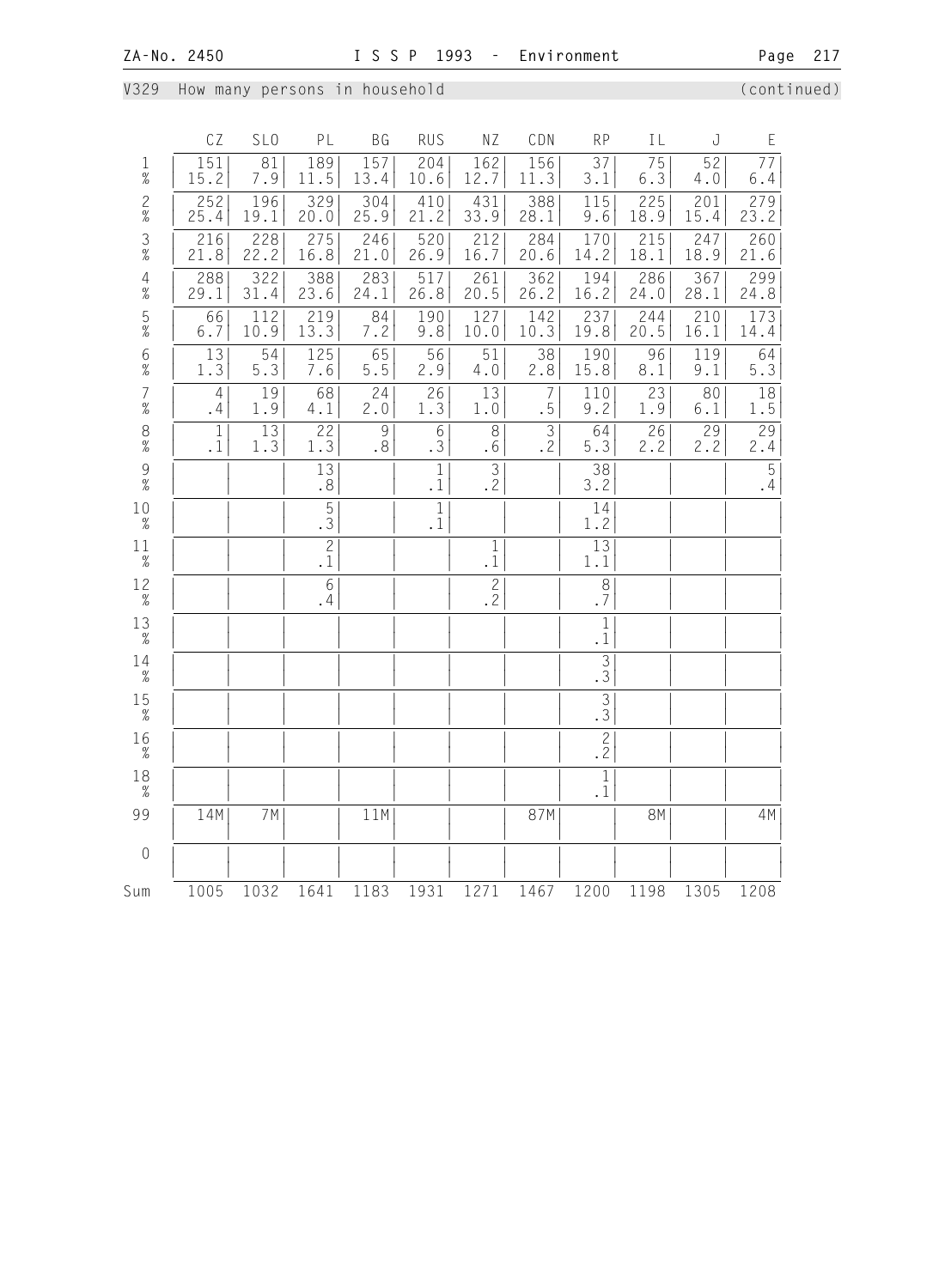# V330 Household cycle

|                      | $1.0000$ $0.1010$ $0.0000$                      |                                                                                                                                                                                                                                                                                                                                                                                                                                                                                                                                                                                                                                                                                                                                                                               |
|----------------------|-------------------------------------------------|-------------------------------------------------------------------------------------------------------------------------------------------------------------------------------------------------------------------------------------------------------------------------------------------------------------------------------------------------------------------------------------------------------------------------------------------------------------------------------------------------------------------------------------------------------------------------------------------------------------------------------------------------------------------------------------------------------------------------------------------------------------------------------|
|                      | Location: 477 MD1: 00<br>Width: 2 MD2: 99       |                                                                                                                                                                                                                                                                                                                                                                                                                                                                                                                                                                                                                                                                                                                                                                               |
|                      |                                                 | Household cycle - Household composition                                                                                                                                                                                                                                                                                                                                                                                                                                                                                                                                                                                                                                                                                                                                       |
|                      | $05.$ 2 adults<br>09. 3 adults<br>25. 11 adults | 01. Single household<br>02. 1 adult, 1 child<br>USA: 1 adult, 1 child + more<br>03. 1 adult, 2 children<br>04. 1 adult, 3 or more children<br>06. 2 adults, 1 child<br>USA: 2 adults, 1 child + more<br>07. 2 adults, 2 children<br>08. 2 adults, 3 or more children<br>10. 3 adults with children<br>10. 3 adults with children<br>USA: 3 adults, 1 child + more<br>11. 4 adults<br>12. 4 adults with children<br>13. 5 adults<br>14. 5 adults with children<br>15. 6 adults with children<br>17. 7 adults with children<br>19. 8 adults with child<br>20. 8 adults with children<br>21. 9 adults with children<br>22. 9 adults with children<br>23. 10 adults<br>24. 10 adults with children<br>26. 11 adults with children<br>27. 12 adults<br>28. 12 adults with children |
| $\cap$ $\cap$ $\cup$ | 95. Otherwise                                   |                                                                                                                                                                                                                                                                                                                                                                                                                                                                                                                                                                                                                                                                                                                                                                               |
|                      |                                                 |                                                                                                                                                                                                                                                                                                                                                                                                                                                                                                                                                                                                                                                                                                                                                                               |

 99. No answer, refused 00. Not available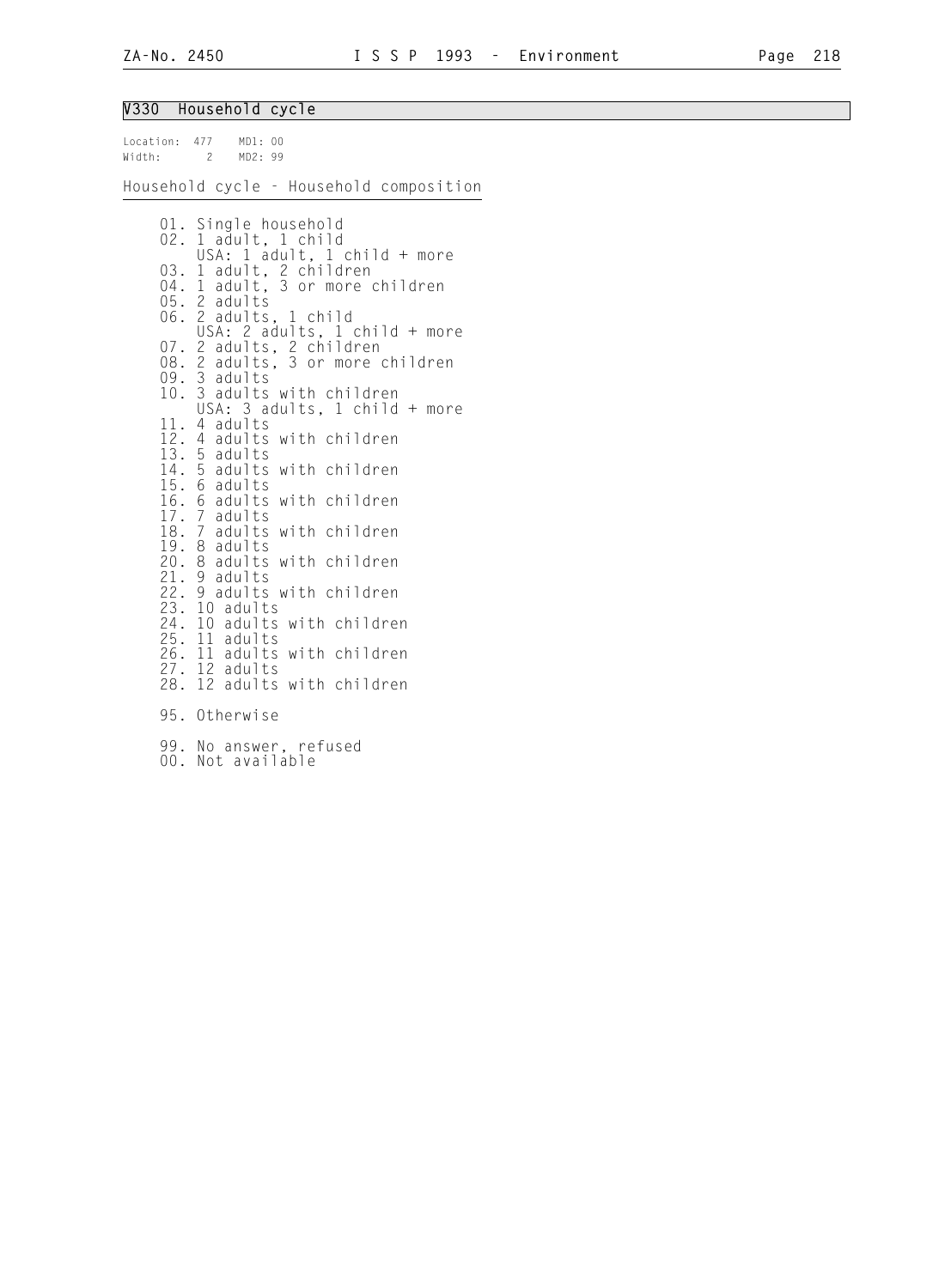## V330 Household cycle (continued)

|                                            | AUS  | $D - M$ | $D - E$ | GB                            | NIRL | USA                | $\boldsymbol{\mathsf{H}}$ | $\rm I$       | IRL  | $\mathsf{NL}$     | ${\sf N}$                                  |
|--------------------------------------------|------|---------|---------|-------------------------------|------|--------------------|---------------------------|---------------|------|-------------------|--------------------------------------------|
| $\frac{1}{\%}$                             |      |         |         |                               |      | $\frac{360}{23.1}$ |                           |               |      | 352<br>19.0       | $\begin{array}{c} 182 \\ 13.0 \end{array}$ |
| $\frac{2}{\%}$                             |      |         |         |                               |      | 93<br>$6\,.\,0$    |                           |               |      | $\frac{108}{5.8}$ | $\overline{34}$<br>2.4                     |
| $\frac{3}{8}$                              |      |         |         |                               |      |                    |                           |               |      |                   | $\frac{17}{1.2}$                           |
| $4\atop \%$                                |      |         |         |                               |      |                    |                           |               |      |                   | $\overline{4}$<br>$\overline{3}$           |
| $\frac{5}{\%}$                             |      |         |         |                               |      | 465<br>29.9        |                           |               |      | 520<br>28.1       | 428<br>30.6                                |
| $\frac{6}{\%}$                             |      |         |         |                               |      | $\frac{413}{26.5}$ |                           |               |      | 847<br>45.7       | $\frac{185}{13.2}$                         |
| $\begin{array}{c} 7 \\ 2 \\ 0 \end{array}$ |      |         |         |                               |      |                    |                           |               |      |                   | $\frac{211}{15.1}$                         |
| $\begin{array}{c} 8 \\ 2 \\ 0 \end{array}$ |      |         |         |                               |      |                    |                           |               |      |                   | $\frac{135}{9.6}$                          |
| $\frac{9}{\%}$                             |      |         |         |                               |      | $\frac{111}{7.1}$  |                           |               |      |                   | $\overline{62}$<br>$4\,.4$                 |
| $10\atop \%$                               |      |         |         |                               |      | $rac{60}{3.9}$     |                           |               |      |                   | $rac{62}{4.4}$                             |
| $1\frac{1}{\%}$                            |      |         |         |                               |      | 35<br>2.2          |                           |               |      |                   | $\frac{42}{3.0}$                           |
| $1\frac{2}{\%}$                            |      |         |         |                               |      | $\frac{19}{1.2}$   |                           |               |      |                   | $\frac{10}{7}$                             |
| $_{\%}^{1\,3}$                             |      |         |         |                               |      |                    |                           |               |      |                   | $\frac{27}{1.9}$                           |
| $14 \atop \%$                              |      |         |         |                               |      |                    |                           |               |      |                   |                                            |
| $15 \atop \%$                              |      |         |         |                               |      |                    |                           |               |      |                   |                                            |
| $16\atop \%$                               |      |         |         |                               |      |                    |                           |               |      |                   |                                            |
| $17\atop \%$                               |      |         |         |                               |      |                    |                           |               |      |                   |                                            |
| 18<br>$\%$                                 |      |         |         |                               |      |                    |                           | $\mathbf{I}$  |      |                   |                                            |
| $1\% \atop \frac{\%}{\%}$                  |      |         |         |                               |      |                    |                           |               |      |                   |                                            |
| $20 \atop \%$                              |      |         |         |                               |      |                    |                           |               |      |                   |                                            |
| $2\frac{2}{\%}$                            |      |         |         |                               |      |                    |                           |               |      |                   |                                            |
| $24 \atop \frac{9}{6}$                     |      |         |         |                               |      |                    |                           |               |      |                   |                                            |
| $25\n\n%$                                  |      |         |         |                               |      |                    |                           |               |      |                   |                                            |
| $\frac{95}{\%}$                            |      |         |         |                               |      |                    |                           |               |      | $\frac{25}{1.3}$  |                                            |
| 99                                         |      |         |         |                               |      | 1M                 |                           |               |      |                   | 15M                                        |
| $\mathbf 0$                                |      |         |         | 1779M   1014M   1092M   1261M | 767M |                    |                           | 1167M   1000M | 957M |                   |                                            |
| Sum                                        | 1779 | 1014    | 1092    | 1261                          | 767  | 1557               | 1167                      | 1000          | 957  | 1852              | 1414                                       |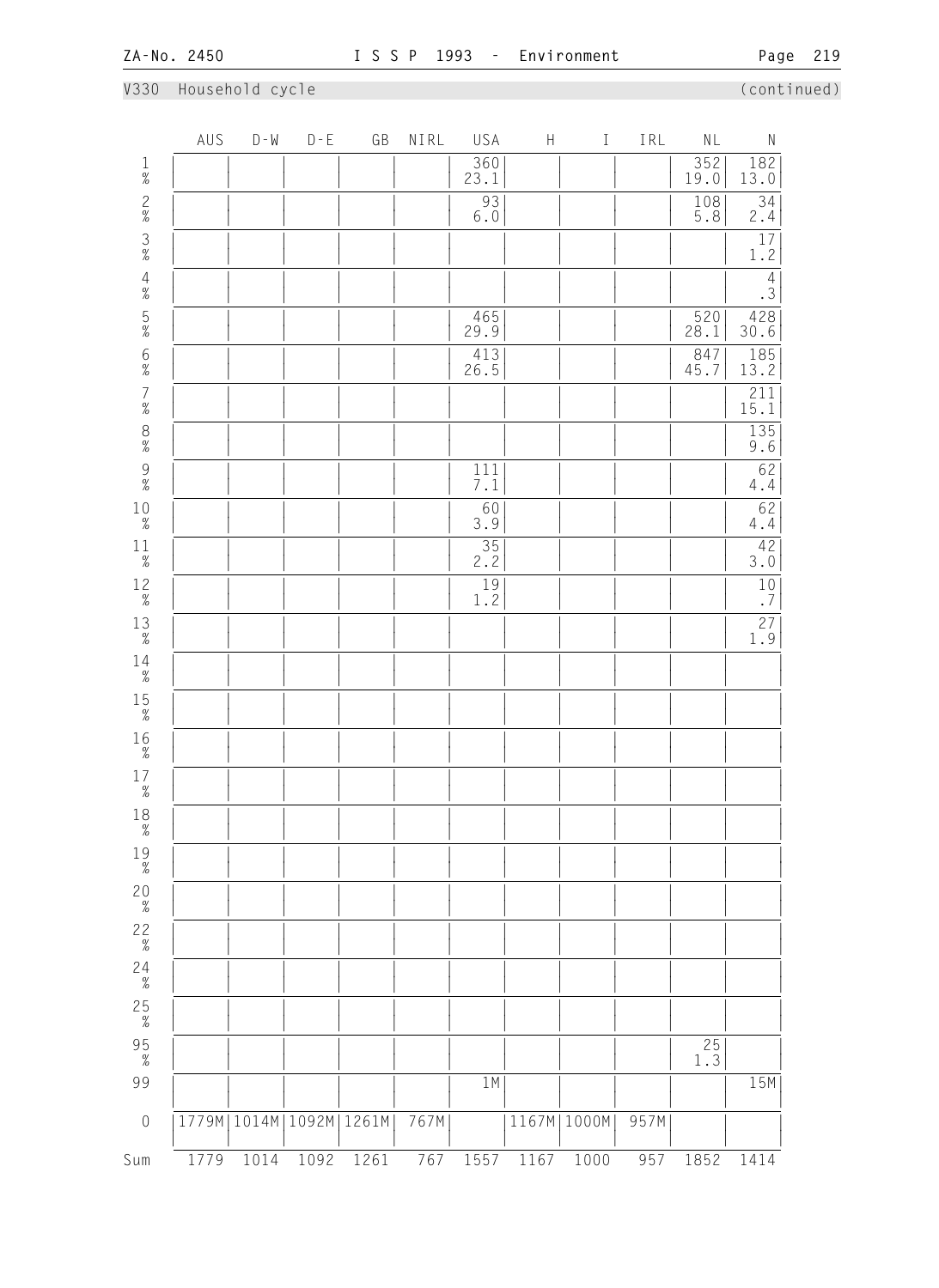# V330 Household cycle (continued)

|                                            | CZ   | SL <sub>0</sub>       | PL   | BG                           | <b>RUS</b>    | ΝZ   | CDN                | <b>RP</b>                                            | IL                                                 | J                                | Ε                      |
|--------------------------------------------|------|-----------------------|------|------------------------------|---------------|------|--------------------|------------------------------------------------------|----------------------------------------------------|----------------------------------|------------------------|
| $\frac{1}{\%}$                             |      |                       |      | 151<br>13.0                  |               |      | 167<br>11.6        | $\overline{37}$<br>3.1                               | $\overline{77}$<br>6.4                             | 52<br>4.0                        | 48<br>4.0              |
| $\frac{2}{\%}$                             |      |                       |      | 14<br>$1\,.2$                |               |      | 30<br>2.1          | 19<br>1.6                                            | $\overline{5}$<br>.4                               | $\overline{3}$<br>$\overline{2}$ | $\overline{33}$<br>2.7 |
| $\frac{3}{8}$                              |      |                       |      | $6\phantom{.}6$<br>$\cdot$ 5 |               |      | 32<br>2.2          | $\overline{7}$<br>.6                                 | $12$<br>$1\,.0$                                    | $\overline{\frac{3}{2}}$         | 22<br>1.8              |
| $\frac{4}{\%}$                             |      |                       |      | $\overline{1}$<br>$\cdot$ 1  |               |      | 22<br>1.5          | 18<br>1.5                                            | $\overline{3}$<br>$\overline{3}$                   | $\overline{c}$<br>.2             | $\overline{19}$<br>1.6 |
| $\frac{5}{\%}$                             |      |                       |      | 288<br>24.7                  |               |      | 352<br>24.5        | 98<br>8.2                                            | $\begin{array}{c} \boxed{214} \\ 17.9 \end{array}$ | 198<br>15.2                      | 239<br>19.8            |
| $6\%$                                      |      |                       |      | $\overline{111}$<br>9.5      |               |      | 153<br>10.7        | 95<br>7.9                                            | 93<br>$7.8$                                        | 94<br>7.2                        | 184<br>15.3            |
| $\begin{array}{c} 7 \\ 9'_{0} \end{array}$ |      |                       |      | 146<br>12.5                  |               |      | 286<br>19.9        | 114<br>9.5                                           | 147<br>12.3                                        | 177<br>13.6                      | 227<br>18.8            |
| $\frac{8}{\%}$                             |      |                       |      | 28<br>2.4                    |               |      | 152<br>10.6        | $\begin{array}{ c c }\n 232 \\  19.3 \\ \end{array}$ | 173<br>14.5                                        | $\frac{59}{4.5}$                 | 161<br>13.4            |
| $\begin{array}{c} 9 \\ 7 \end{array}$      |      |                       |      | 127<br>10.9                  |               |      | 115<br>$\,8$ . $0$ | 67<br>$5.6\,$                                        | 112<br>$9.4$                                       | 150<br>11.5                      | $\overline{55}$<br>4.6 |
| 10<br>$\%$                                 |      |                       |      | 83<br>7.1                    |               |      |                    | 161<br>13.4                                          | 151<br>12.6                                        | $\overline{129}$<br>9.9          | $\frac{58}{4.8}$       |
| 11<br>$\overline{\mathcal{U}}$             |      |                       |      | 90<br>7.7                    |               |      | 56<br>3.9          | 43<br>3.6                                            | 61<br>$5.1$                                        | 130<br>10.0                      | $\frac{40}{3.3}$       |
| $1\frac{2}{\%}$                            |      |                       |      | 71<br>$6.1$                  |               |      | 12<br>.8           | 140<br>11.7                                          | 60<br>$5.0$                                        | 159<br>12.2                      | $\overline{39}$<br>3.2 |
| $_{\%}^{13}$                               |      |                       |      |                              |               |      |                    | 23<br>1.9                                            |                                                    |                                  |                        |
| $^{14}_{\tiny \%}$                         |      |                       |      |                              |               |      |                    | 60<br>$5.0$                                          |                                                    |                                  |                        |
| $15 \atop \%$                              |      |                       |      |                              |               |      |                    | 17<br>1.4                                            |                                                    |                                  |                        |
| $16\atop \%$                               |      |                       |      |                              |               |      |                    | 29<br>2.4                                            |                                                    |                                  |                        |
| 17<br>$\frac{1}{6}$                        |      |                       |      |                              |               |      |                    | $\begin{array}{c} 6 \\ -5 \end{array}$               |                                                    |                                  |                        |
| 18<br>$\%$                                 |      |                       |      |                              |               |      |                    | $\overline{17}$<br>1.4                               |                                                    |                                  |                        |
| 19<br>$\%$                                 |      |                       |      |                              |               |      |                    | 1<br>$\cdot$ 1                                       |                                                    |                                  |                        |
| $20 \atop \%$                              |      |                       |      |                              |               |      |                    | 11<br>.9                                             |                                                    |                                  |                        |
| $22\over\%$                                |      |                       |      |                              |               |      |                    | $\frac{2}{2}$                                        |                                                    |                                  |                        |
| $24\n\n%$                                  |      |                       |      |                              |               |      |                    | $\overline{2}$<br>$\overline{2}$                     |                                                    |                                  |                        |
| $25\n\n%$                                  |      |                       |      |                              |               |      |                    | $\mathbf 1$<br>$\cdot$ 1                             |                                                    |                                  |                        |
| $95 \atop \frac{9}{6}$                     |      |                       |      | 49<br>4.2                    |               |      | 58<br>4.0          |                                                      | 87<br>7.3                                          | 149<br>11.4                      | 80<br>$6.6$            |
| 99                                         |      |                       |      | 13M                          |               |      | 32M                |                                                      | 3M                                                 |                                  | 3M                     |
| $\sqrt{a}$                                 |      | 1005M   1032M   1641M |      | 5M                           | 1931M   1271M |      |                    |                                                      |                                                    |                                  |                        |
| Sum                                        | 1005 | 1032                  | 1641 | 1183                         | 1931          | 1271 | 1467               | 1200                                                 | 1198                                               | 1305                             | 1208                   |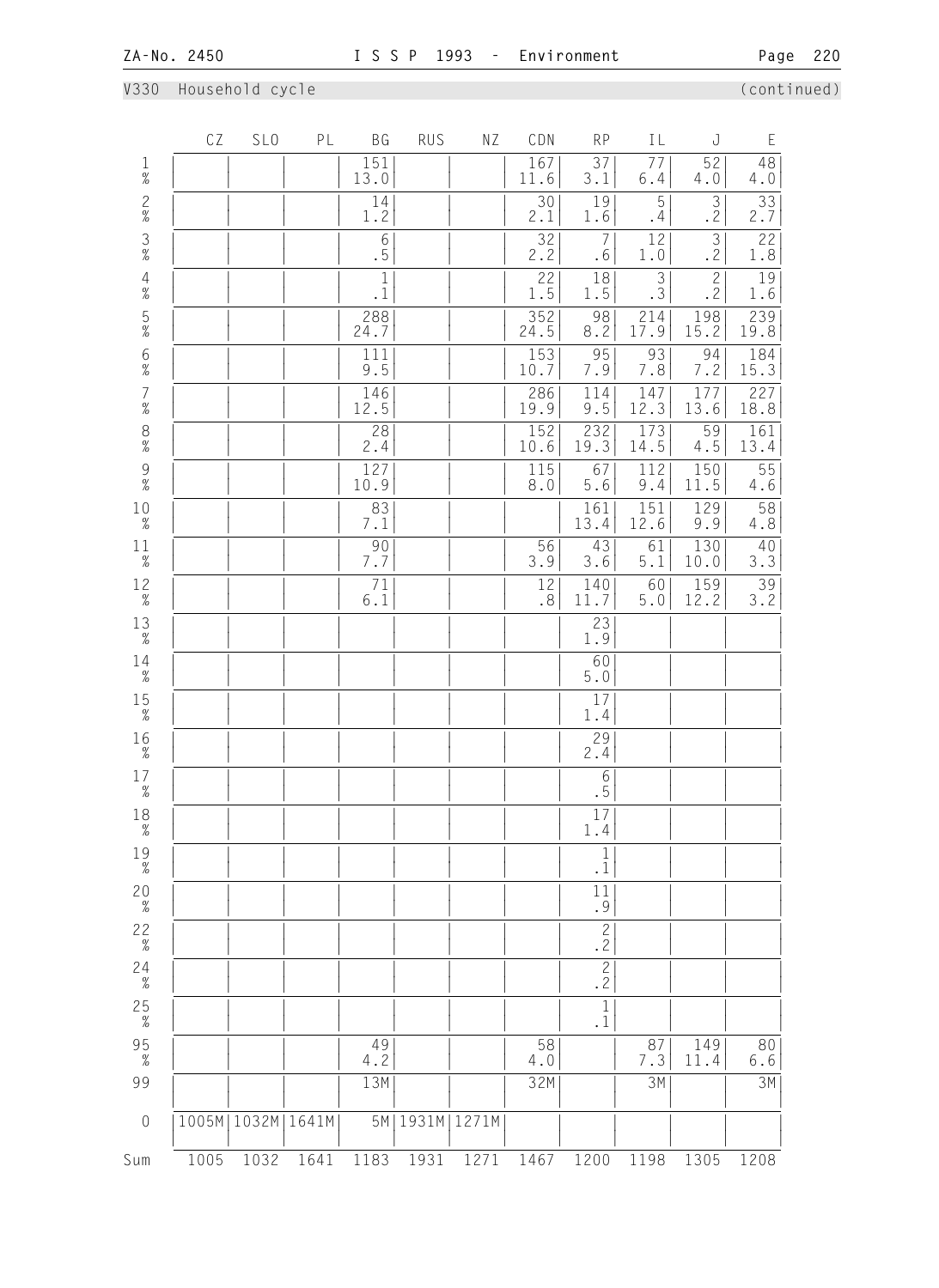### V331 2nd person: Sex

| Location:<br>Width: | 479<br>$\mathbf{1}$  | MD1: 0<br>MD2:9 |                                                                                 |             |             |             |                      |              |             |                      |      |
|---------------------|----------------------|-----------------|---------------------------------------------------------------------------------|-------------|-------------|-------------|----------------------|--------------|-------------|----------------------|------|
|                     |                      |                 | Sex of second person in household<br>IRL, IL: Sex of eldest person in household |             |             |             |                      |              |             |                      |      |
|                     | 1. Male<br>2. Female |                 |                                                                                 |             |             |             |                      |              |             |                      |      |
| $0$ .               | 9. NA                |                 | No second person, NAV                                                           |             |             |             |                      |              |             |                      |      |
|                     | AUS                  | $D - W$         | $D - E$                                                                         | GB          | NIRL        | USA         | H                    | $\mathbf{I}$ | IRL         | NL                   | N    |
| $\frac{1}{\%}$      |                      |                 |                                                                                 | 514<br>53.6 | 34<br>6.3   | 211<br>17.6 |                      | 515<br>55.7  | 467<br>55.5 |                      |      |
| $\frac{2}{\%}$      |                      |                 |                                                                                 | 445<br>46.4 | 510<br>93.8 | 986<br>82.4 |                      | 409<br>44.3  | 374<br>44.5 |                      |      |
| 9                   |                      |                 |                                                                                 | 4M          |             | 3M          |                      |              |             |                      |      |
| $\sqrt{a}$          | 1779M                | 1014M           | 1092M                                                                           | 298M        | 223M        |             | 357M   1167M         | 76M          |             | 116M   1852M   1414M |      |
| Sum                 | 1779                 | 1014            | 1092                                                                            | 1261        | 767         | 1557        | 1167                 | 1000         | 957         | 1852                 | 1414 |
|                     | CZ                   | SL <sub>0</sub> | PL                                                                              | <b>BG</b>   | <b>RUS</b>  | ΝZ          | CDN                  | <b>RP</b>    | IL          | J                    | E    |
| $\frac{1}{\%}$      | 454<br>53.4          |                 | 459<br>31.9                                                                     | 537<br>52.9 | 892<br>51.7 | 629<br>57.3 |                      |              | 155<br>13.9 |                      |      |
| $\frac{2}{\%}$      | 396<br>46.6          |                 | 981<br>68.1                                                                     | 478<br>47.1 | 834<br>48.3 | 468<br>42.7 |                      |              | 961<br>86.1 |                      |      |
| $\mathcal{G}$       |                      |                 | 12M                                                                             | 12M         | 1 M         | 12M         |                      |              |             |                      |      |
| $\sqrt{a}$          |                      | 155M   1032M    | 189M                                                                            | 156M        | 204M        |             | 162M   1467M   1200M |              |             | 82M   1305M   1208M  |      |
| Sum                 | 1005                 | 1032            | 1641                                                                            | 1183        | 1931        | 1271        | 1467                 | 1200         | 1198        | 1305                 | 1208 |

### V332 2nd person: Age

Location: 480 MD1: 00<br>Width: 2 MD2: 99 Width: 2

Age of second person in household IRL,IL: Age of eldest person in household NL: Age of male head in household

- 01. 1 year or less
- .. .. 98. 98 years or more
	- 99. NA, refused<br>00. No second pe
- 00. No second person, single; NAV D: No second person under 18 NIRL: No second person over 18 NL: Female head of the family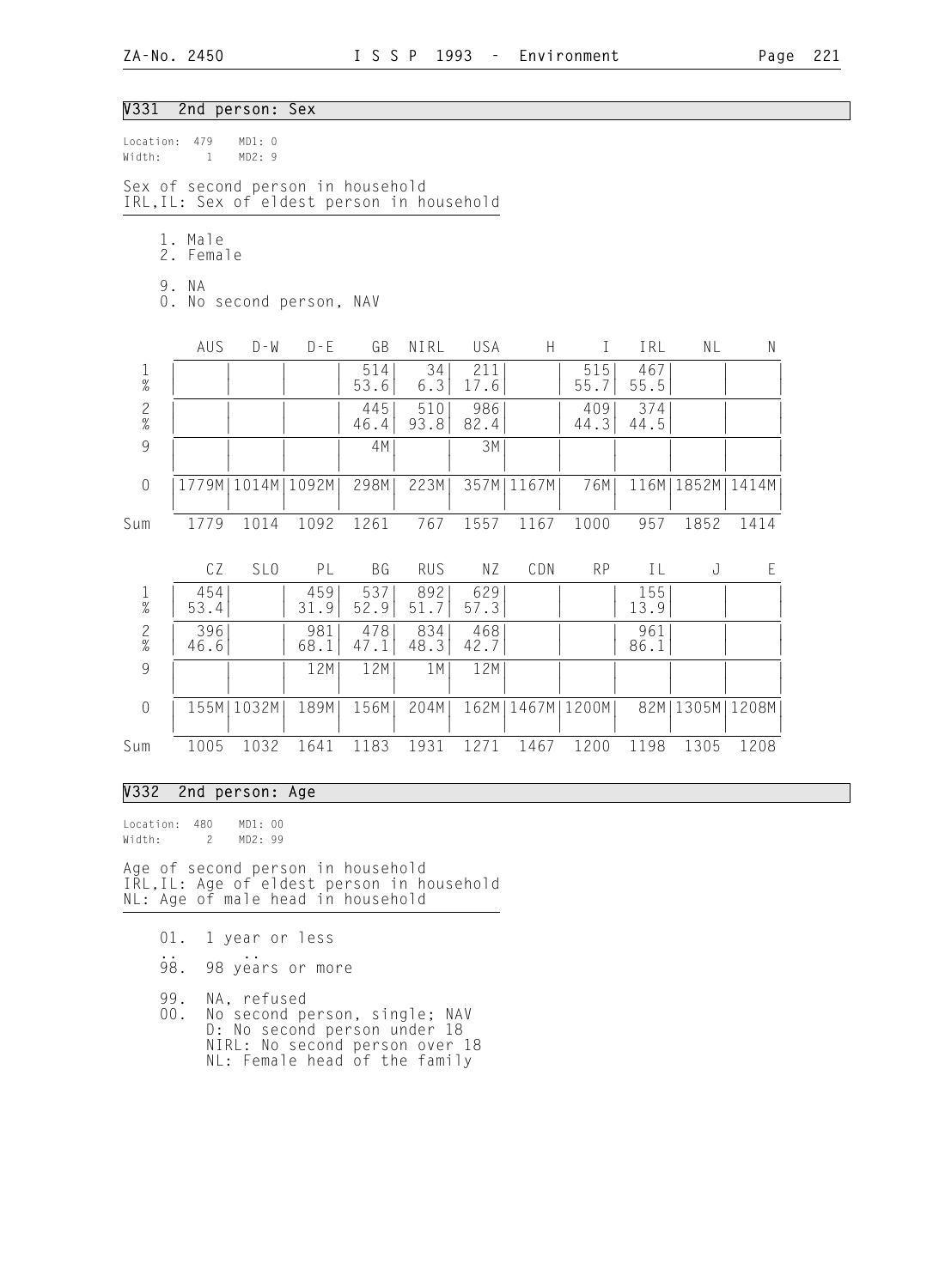### V333 3rd person: Sex

| Location:<br>Width:                    | 482<br>$\mathbf{1}$                                                                 | MD1: 0<br>MD2:9       |             |             |             |             |                      |             |             |                      |           |  |  |  |
|----------------------------------------|-------------------------------------------------------------------------------------|-----------------------|-------------|-------------|-------------|-------------|----------------------|-------------|-------------|----------------------|-----------|--|--|--|
|                                        | Sex of third person in household<br>IRL, IL: Sex of next eldest person in household |                       |             |             |             |             |                      |             |             |                      |           |  |  |  |
|                                        | 1. Male<br>2.<br>Female                                                             |                       |             |             |             |             |                      |             |             |                      |           |  |  |  |
| 9. NA<br>No third person; NAV<br>$0$ . |                                                                                     |                       |             |             |             |             |                      |             |             |                      |           |  |  |  |
|                                        | AUS                                                                                 | $D - W$               | $D - E$     | GB          | NIRL        | USA         | H                    | $\bf I$     | IRL         | ΝL                   | ${\sf N}$ |  |  |  |
| $\mathbf 1$<br>$\%$                    |                                                                                     |                       |             | 257<br>51.3 | 82<br>55.4  | 358<br>51.9 |                      | 342<br>45.2 | 286<br>42.2 |                      |           |  |  |  |
| $\frac{2}{\%}$                         |                                                                                     |                       |             | 244<br>48.7 | 66<br>44.6  | 332<br>48.1 |                      | 415<br>54.8 | 391<br>57.8 |                      |           |  |  |  |
| 9                                      |                                                                                     |                       |             | 6M          |             | 3M          |                      |             |             |                      |           |  |  |  |
| $\sqrt{a}$                             |                                                                                     | 1779M   1014M   1092M |             | 754M        | 619M        |             | 864M   1167M         | 243M        |             | 280M   1852M   1414M |           |  |  |  |
| Sum                                    | 1779                                                                                | 1014                  | 1092        | 1261        | 767         | 1557        | 1167                 | 1000        | 957         | 1852                 | 1414      |  |  |  |
|                                        | CZ                                                                                  | SL <sub>0</sub>       | PL          | BG          | <b>RUS</b>  | ΝZ          | CDN                  | <b>RP</b>   | IL          | J                    | E         |  |  |  |
| $\frac{1}{\%}$                         | 278<br>47.5                                                                         |                       | 600<br>54.3 | 327<br>46.1 | 588<br>44.7 | 323<br>48.9 |                      |             | 496<br>55.2 |                      |           |  |  |  |
| $\frac{2}{\%}$                         | 307<br>52.5                                                                         |                       | 505<br>45.7 | 383<br>53.9 | 727<br>55.3 | 337<br>51.1 |                      |             | 402<br>44.8 |                      |           |  |  |  |
| 9                                      |                                                                                     |                       | 18M         | 7 M         | 2M          |             |                      |             |             |                      |           |  |  |  |
| $\sqrt{a}$                             |                                                                                     | 420M   1032M          | 518M        | 466M        | 614M        |             | 611M   1467M   1200M |             |             | 300M   1305M   1208M |           |  |  |  |
| Sum                                    | 1005                                                                                | 1032                  | 1641        | 1183        | 1931        | 1271        | 1467                 | 1200        | 1198        | 1305                 | 1208      |  |  |  |

### V334 3rd person: Age

Location: 483 MD1: 00<br>Width: 2 MD2: 99  $Width: 2$ 

Age of third person in household IRL,IL: Age of next eldest person in household NL: Age of female head in household

 01. 1 year or less ... .. 99. NA, refused<br>00. No third per No third person; NAV D: No third person under 18

 NIRL: No third person over 18 NL: Male head of the family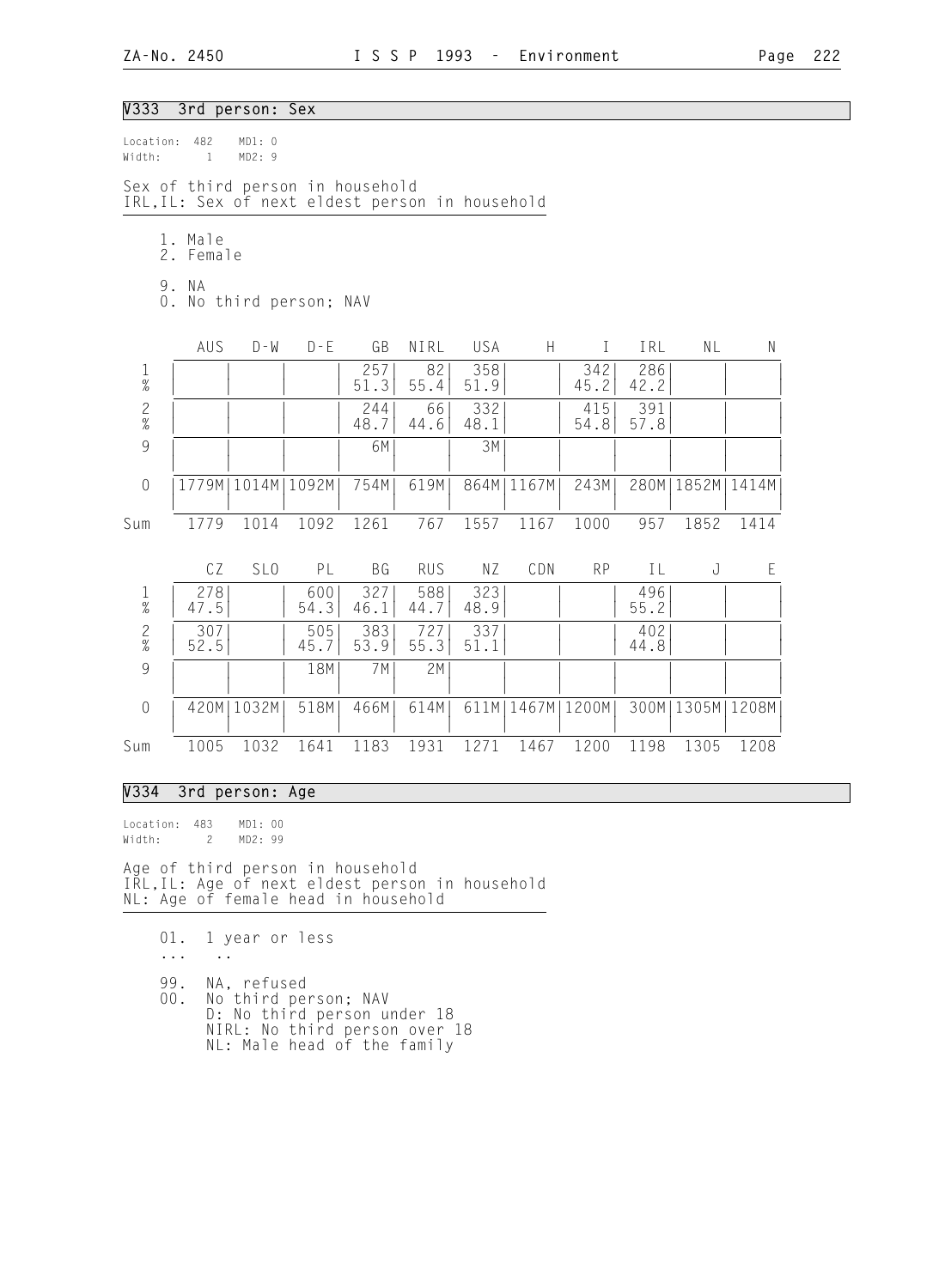## V335 4th person: Sex

| Location:<br>Width: |                                   | 485<br>$\mathbf{1}$ | MD1: 0<br>MD2: 9 |                                   |             |             |             |       |               |             |           |           |  |
|---------------------|-----------------------------------|---------------------|------------------|-----------------------------------|-------------|-------------|-------------|-------|---------------|-------------|-----------|-----------|--|
|                     |                                   |                     |                  | Sex of fourth person in household |             |             |             |       |               |             |           |           |  |
|                     | 2.                                | 1. Male<br>Female   |                  |                                   |             |             |             |       |               |             |           |           |  |
|                     | 9. NA<br>0. No fourth person; NAV |                     |                  |                                   |             |             |             |       |               |             |           |           |  |
|                     |                                   | AUS                 | $D - W$          | $D - E$                           | GB          | NIRL        | USA         | H     | L             | IRL         | <b>NL</b> | ${\sf N}$ |  |
| $\frac{1}{\%}$      |                                   |                     |                  |                                   | 144<br>51.4 | 28<br>57.1  | 214<br>52.8 |       | 249<br>51.0   | 289<br>52.5 |           |           |  |
| $\frac{2}{\%}$      |                                   |                     |                  |                                   | 136<br>48.6 | 21<br>42.9  | 191<br>47.2 |       | 239<br>49.0   | 262<br>47.5 |           |           |  |
| 9                   |                                   |                     |                  |                                   | 6M          |             | 3M          |       |               |             |           |           |  |
| $\overline{0}$      |                                   | 1779M               | 1014M            | 1092M                             | 975M        | 718M        | 1149M       | 1167M | 512M          | 406M        | 1852M     | 1414M     |  |
| Sum                 |                                   | 1779                | 1014             | 1092                              | 1261        | 767         | 1557        | 1167  | 1000          | 957         | 1852      | 1414      |  |
|                     |                                   | CZ                  | SL <sub>0</sub>  | PL                                | BG          | <b>RUS</b>  | NZ          | CDN   | <b>RP</b>     | IL          | J         | E         |  |
| $\frac{1}{\%}$      |                                   | 183<br>48.5         |                  | 413<br>49.9                       | 189<br>40.8 | 360<br>45.2 | 232<br>50.9 |       |               | 338<br>49.6 |           |           |  |
| $\frac{2}{\%}$      |                                   | 194<br>51.5         |                  | 414<br>50.1                       | 274<br>59.2 | 436<br>54.8 | 224<br>49.1 |       |               | 343<br>50.4 |           |           |  |
| 9                   |                                   |                     |                  | 21M                               | 4M          | 1M          |             |       |               |             |           |           |  |
| $\sqrt{a}$          |                                   | 628M                | 1032M            | 793M                              | 716M        | 1134M       | 815M        |       | 1467M   1200M | 517M        | 1305M     | 1208M     |  |
| Sum                 |                                   | 1005                | 1032             | 1641                              | 1183        | 1931        | 1271        | 1467  | 1200          | 1198        | 1305      | 1208      |  |

## V336 4th person: Age

Location: 486 MD1: 00 Width: 2 MD2: 99 Age of fourth person in household NL: Age of oldest child

- 01. 1 year or less
- .. ..
- 99. NA, refused
- 00. No fourth person; NAV D: No fourth person under 18 NIRL: No fourth person over 18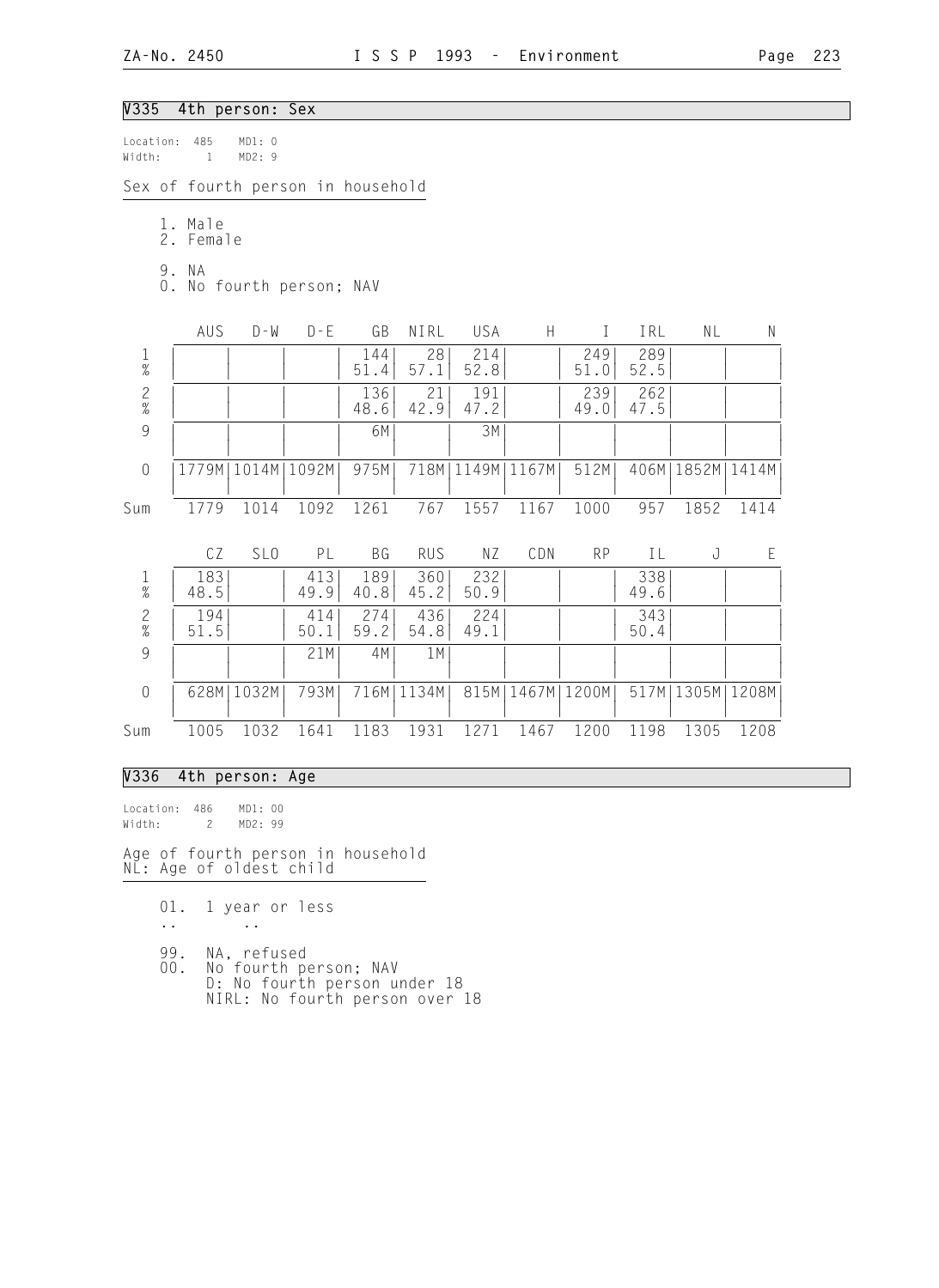# V337 5th person: Sex

| Location:<br>Width: | 488<br>$\mathbf{1}$  | MD1: 0<br>MD2: 9                 |             |            |             |             |                       |            |             |                      |           |
|---------------------|----------------------|----------------------------------|-------------|------------|-------------|-------------|-----------------------|------------|-------------|----------------------|-----------|
|                     |                      | Sex of fifth person in household |             |            |             |             |                       |            |             |                      |           |
|                     | 1. Male<br>2. Female |                                  |             |            |             |             |                       |            |             |                      |           |
|                     | 9. NA                | 0. No fifth person; NAV          |             |            |             |             |                       |            |             |                      |           |
|                     | AUS                  | $D - W$                          | $D - E$     | GB         | NIRL        | USA         | H                     | $\bf{I}$   | IRL         | NL                   | ${\sf N}$ |
| $\frac{1}{\%}$      |                      |                                  |             | 48<br>54.5 | 7<br>53.8   | 72<br>49.0  |                       | 77<br>48.1 | 184<br>48.9 |                      |           |
| $\frac{2}{\%}$      |                      |                                  |             | 40<br>45.5 | 6<br>46.2   | 75<br>51.0  |                       | 83<br>51.9 | 192<br>51.1 |                      |           |
| 9                   |                      |                                  |             | 1M         |             | 3M          |                       |            |             |                      |           |
| $\sqrt{a}$          |                      | 1779M   1014M                    | 1092M       | 1172M      | 754M        | 1407M       | 1167M                 | 840M       |             | 581M   1852M   1414M |           |
| Sum                 | 1779                 | 1014                             | 1092        | 1261       | 767         | 1557        | 1167                  | 1000       | 957         | 1852                 | 1414      |
|                     | CZ                   | SL <sub>0</sub>                  | PL          | BG         | <b>RUS</b>  | NZ          | CDN                   | <b>RP</b>  | ΙL          | J                    | E         |
| $\frac{1}{\%}$      | 42<br>47.2           |                                  | 201<br>44.8 | 94<br>51.6 | 140<br>50.2 | 94<br>46.3  |                       |            | 203<br>51.9 |                      |           |
| $\frac{2}{\%}$      | 47<br>52.8           |                                  | 248<br>55.2 | 88<br>48.4 | 139<br>49.8 | 109<br>53.7 |                       |            | 188<br>48.1 |                      |           |
| $\overline{9}$      |                      |                                  | 11M         | 1M         | 1M          |             |                       |            |             |                      |           |
| $\mathbf 0$         | 916M                 | 1032M                            | 1181M       | 1000M      | 1651M       |             | 1068M   1467M   1200M |            |             | 807M   1305M   1208M |           |
| Sum                 | 1005                 | 1032                             | 1641        | 1183       | 1931        | 1271        | 1467                  | 1200       | 1198        | 1305                 | 1208      |

## V338 5th person: Age

Location: 489 MD1: 00<br>Width: 2 MD2: 99 Width: 2 Age of fifth person in household NL: Age of child 2

- 01. 1 year or less
- .. ..
- 99. NA, refused
- 00. No fifth person; NAV D: No fifth person under 18 NIRL: No fifth person over 18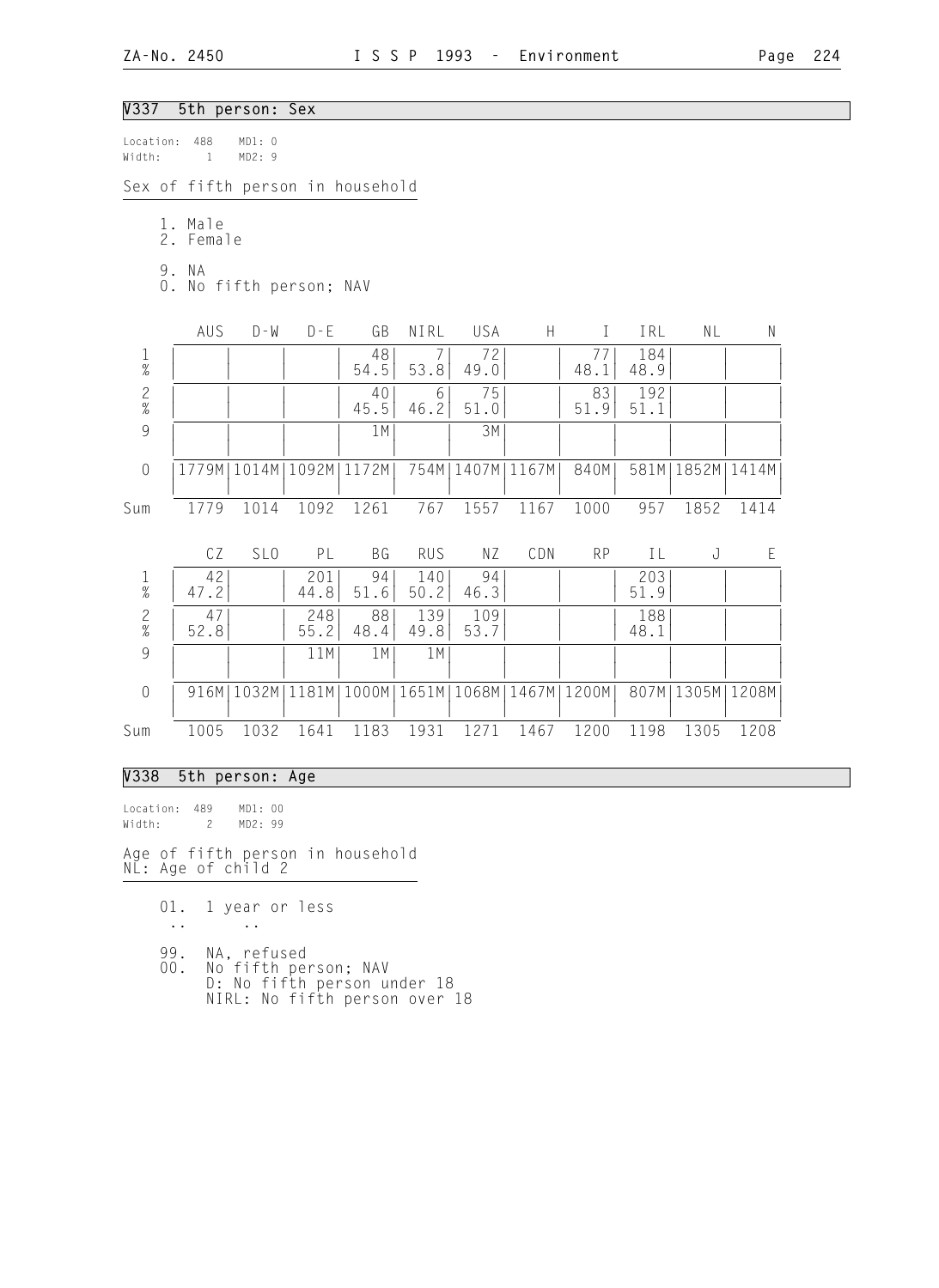# V339 6th person: Sex

| Location:<br>Width: | 491<br>$\mathbf{1}$  | MD1: 0<br>MD2: 9              |             |                                                                                      |                         |            |                           |            |             |                      |             |
|---------------------|----------------------|-------------------------------|-------------|--------------------------------------------------------------------------------------|-------------------------|------------|---------------------------|------------|-------------|----------------------|-------------|
|                     |                      |                               |             | Sex of sixth person in household                                                     |                         |            |                           |            |             |                      |             |
|                     | 1. Male<br>2. Female |                               |             |                                                                                      |                         |            |                           |            |             |                      |             |
|                     | 9. NA                | 0. No sixth person; NAV       |             |                                                                                      |                         |            |                           |            |             |                      |             |
|                     | AUS                  | $D - W$                       | $D - E$     | GB                                                                                   | NIRL                    | USA        | $\boldsymbol{\mathsf{H}}$ | $\bf{I}$   | IRL         | NL                   | ${\sf N}$   |
| $\frac{1}{\%}$      |                      |                               |             | 8<br>47.1                                                                            | $\overline{c}$<br>100.0 | 19<br>48.7 |                           | 12<br>30.0 | 107<br>53.2 |                      |             |
| $\frac{2}{\%}$      |                      |                               |             | 9<br>52.9                                                                            |                         | 20<br>51.3 |                           | 28<br>70.0 | 94<br>46.8  |                      |             |
| 9                   |                      |                               |             |                                                                                      |                         |            |                           |            |             |                      |             |
| $\mathbf 0$         |                      | 1779M   1014M   1092M   1244M |             |                                                                                      | 765M                    |            | 1518M   1167M             | 960M       |             | 756M   1852M   1414M |             |
| Sum                 | 1779                 | 1014                          | 1092        | 1261                                                                                 | 767                     | 1557       | 1167                      | 1000       | 957         | 1852                 | 1414        |
|                     | CZ                   | SL <sub>0</sub>               | PL          | BG                                                                                   | <b>RUS</b>              | NZ         | CDN                       | <b>RP</b>  | IL          | J                    | $\mathsf E$ |
| $\frac{1}{\%}$      | 11<br>64.7           |                               | 110<br>46.8 | 44<br>44.9                                                                           | 41<br>45.6              | 34<br>45.3 |                           |            | 79<br>54.1  |                      |             |
| $\frac{2}{\%}$      | 6<br>35.3            |                               | 125<br>53.2 | 54<br>55.1                                                                           | 49<br>54.4              | 41<br>54.7 |                           |            | 67<br>45.9  |                      |             |
| $\overline{9}$      |                      |                               | 6M          | 1M                                                                                   |                         |            |                           |            |             |                      |             |
| $\mathbf 0$         |                      |                               |             | 988M   1032M   1400M   1084M   1841M   1196M   1467M   1200M   1052M   1305M   1208M |                         |            |                           |            |             |                      |             |
| Sum                 | 1005                 | 1032                          | 1641        | 1183                                                                                 | 1931                    | 1271       | 1467                      | 1200       | 1198        | 1305                 | 1208        |

# V340 6th person: Age

Location: 492 MD1: 00 Width: 2 MD2: 99

Age of sixth person in household NL: Age of child 3

01. 1 year or less

... ..

- 99. NA, refused<br>00. No sixth per
- 00. No sixth person; NAV D: No sixth person under 18 NIRL: No sixth person over 18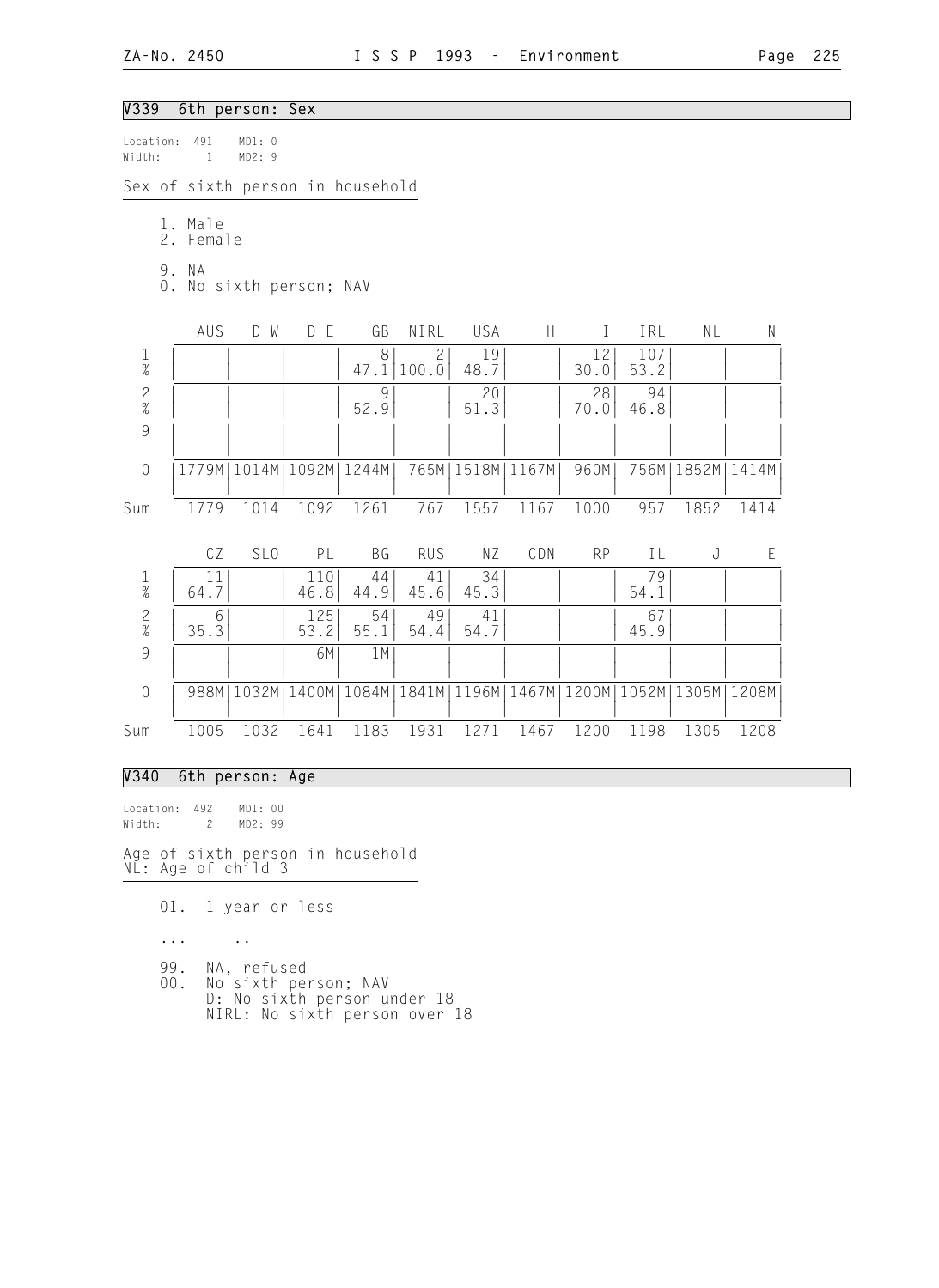# V341 7th person: Sex

| Location:<br>Width: | 494<br>1                           | MD1: 0<br>MD2: 9 |                       |                       |            |                      |      |           |            |                                                       |             |
|---------------------|------------------------------------|------------------|-----------------------|-----------------------|------------|----------------------|------|-----------|------------|-------------------------------------------------------|-------------|
|                     | Sex of seventh person in household |                  |                       |                       |            |                      |      |           |            |                                                       |             |
|                     | 1. Male<br>2. Female<br>9. NA      |                  |                       |                       |            |                      |      |           |            |                                                       |             |
|                     | 0. No seventh person; NAV          |                  |                       |                       |            |                      |      |           |            |                                                       |             |
|                     | AUS                                | $D - W$          | $D - E$               | GB                    | NIRL       | USA                  | H    | $\bf{I}$  | IRL        | NL                                                    | ${\sf N}$   |
| $\frac{1}{\%}$      |                                    |                  |                       | $\mathbf{2}$<br>100.0 | 100.0      | 5<br>55.6            |      | 3<br>27.3 | 57<br>58.8 |                                                       |             |
| $\frac{2}{\%}$      |                                    |                  |                       |                       |            | 4<br>44.4            |      | 8<br>72.7 | 40<br>41.2 |                                                       |             |
| 9                   |                                    |                  |                       |                       |            |                      |      |           |            |                                                       |             |
| $\mathbf 0$         | 1779M                              |                  | 1014M   1092M   1259M |                       |            | 766M   1548M   1167M |      | 989M      |            | 860M   1852M   1414M                                  |             |
| Sum                 | 1779                               | 1014             | 1092                  | 1261                  | 767        | 1557                 | 1167 | 1000      | 957        | 1852                                                  | 1414        |
|                     | CZ                                 | SL <sub>0</sub>  | PL                    | BG                    | <b>RUS</b> | NZ                   | CDN  | <b>RP</b> | IL         | J                                                     | $\mathsf E$ |
| $\frac{1}{\%}$      | $\mathbf 1$<br>25.0                |                  | 60<br>53.6            | 11<br>32.4            | 18<br>52.9 | 12<br>46.2           |      |           | 23<br>46.0 |                                                       |             |
| $\frac{2}{\%}$      | 3<br>75.0                          |                  | 52<br>46.4            | 23<br>67.6            | 16<br>47.1 | 14<br>53.8           |      |           | 27<br>54.0 |                                                       |             |
| $\overline{9}$      |                                    |                  | 4M                    |                       |            |                      |      |           |            |                                                       |             |
| $\mathbf 0$         | 1001M                              | 1032M            | 1525M                 | 1149M                 |            |                      |      |           |            | 1897M   1245M   1467M   1200M   1148M   1305M   1208M |             |
| Sum                 | 1005                               | 1032             | 1641                  | 1183                  | 1931       | 1271                 | 1467 | 1200      | 1198       | 1305                                                  | 1208        |

# V342 7th person: Age

Location: 495 MD1: 00 Width: 2 MD2: 99

Age of seventh person in household NL: Age of child 4

01. 1 year or less

..

- 99. NA, refused
- 00. No seventh person; NAV D: No seventh person under 18 NIRL: No seventh person over 18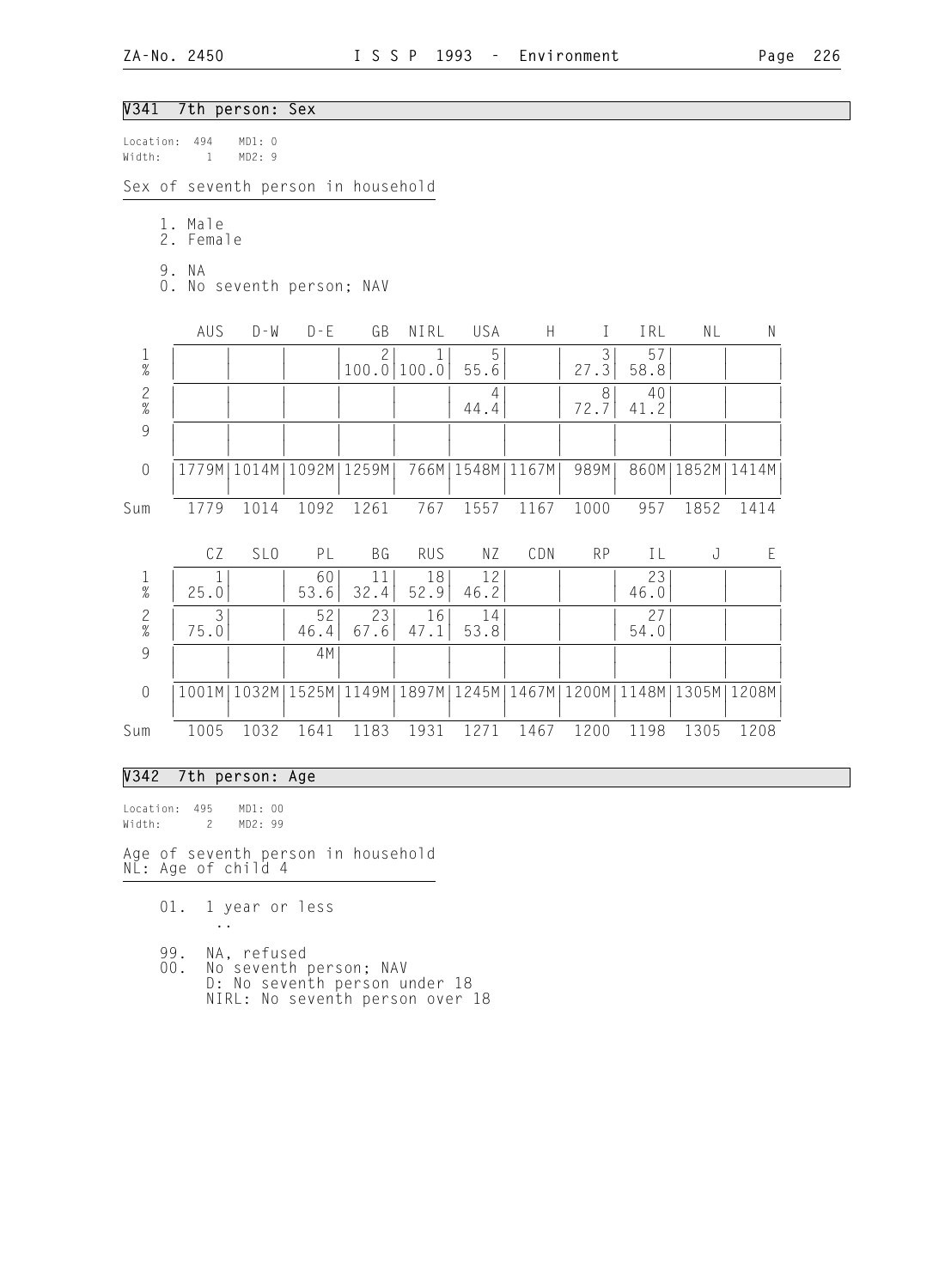# V343 8th person: Sex

| Location:<br>Width: |    | 497<br>$\mathbf{1}$ | MD1: 0<br>MD2:9          |            |                                                                       |                        |                        |       |              |            |                      |             |
|---------------------|----|---------------------|--------------------------|------------|-----------------------------------------------------------------------|------------------------|------------------------|-------|--------------|------------|----------------------|-------------|
|                     |    |                     |                          |            | Sex of eighth person in household                                     |                        |                        |       |              |            |                      |             |
|                     | 2. | 1. Male<br>Female   |                          |            |                                                                       |                        |                        |       |              |            |                      |             |
|                     |    | 9. NA               | 0. No eighth person; NAV |            |                                                                       |                        |                        |       |              |            |                      |             |
|                     |    | AUS                 | $D - W$                  | $D - E$    | GB                                                                    | NIRL                   | USA                    | H     | $\mathbf{I}$ | IRL        | NL                   | $\mathsf N$ |
| $\frac{1}{\%}$      |    |                     |                          |            |                                                                       |                        | $\mathbf{2}$<br>50.0   |       | 25.0         | 26<br>57.8 |                      |             |
| $\frac{2}{\%}$      |    |                     |                          |            |                                                                       |                        | $\overline{c}$<br>50.0 |       | 3<br>75.0    | 19<br>42.2 |                      |             |
| 9                   |    |                     |                          |            |                                                                       |                        |                        |       |              |            |                      |             |
| $\mathbf 0$         |    |                     | 1779M   1014M   1092M    |            | 1261M                                                                 | 767M                   | 1553M                  | 1167M | 996M         |            | 912M   1852M   1414M |             |
| Sum                 |    | 1779                | 1014                     | 1092       | 1261                                                                  | 767                    | 1557                   | 1167  | 1000         | 957        | 1852                 | 1414        |
|                     |    | CZ                  | SL <sub>0</sub>          | PL         | BG                                                                    | <b>RUS</b>             | NZ                     | CDN   | <b>RP</b>    | IL         | J                    | $\mathsf E$ |
| $\frac{1}{\%}$      |    | 100.0               |                          | 22<br>46.8 | 3<br>30.0                                                             | $\overline{c}$<br>25.0 | 3<br>23.1              |       |              | 11<br>42.3 |                      |             |
| $\frac{2}{\%}$      |    |                     |                          | 25<br>53.2 | 7<br>70.0                                                             | 6<br>75.0              | 10<br>76.9             |       |              | 15<br>57.7 |                      |             |
| 9                   |    |                     |                          | 1M         |                                                                       |                        |                        |       |              |            |                      |             |
| $\sqrt{a}$          |    |                     | 1004M   1032M            |            | 1593M   1173M   1923M   1258M   1467M   1200M   1172M   1305M   1208M |                        |                        |       |              |            |                      |             |
| Sum                 |    | 1005                | 1032                     | 1641       | 1183                                                                  | 1931                   | 1271                   | 1467  | 1200         | 1198       | 1305                 | 1208        |

# V344 8th person: Age

Location: 498 Location: 498 MD1: 00<br>Width: 2 MD2: 99

Age of eighth person in household NL: Age of child 5

- 01. 1 year or less
- .. ..
- 99. NA, refused
- 00. No eighth person; NAV D: No eighth person under 18 NIRL: No eighth person over 18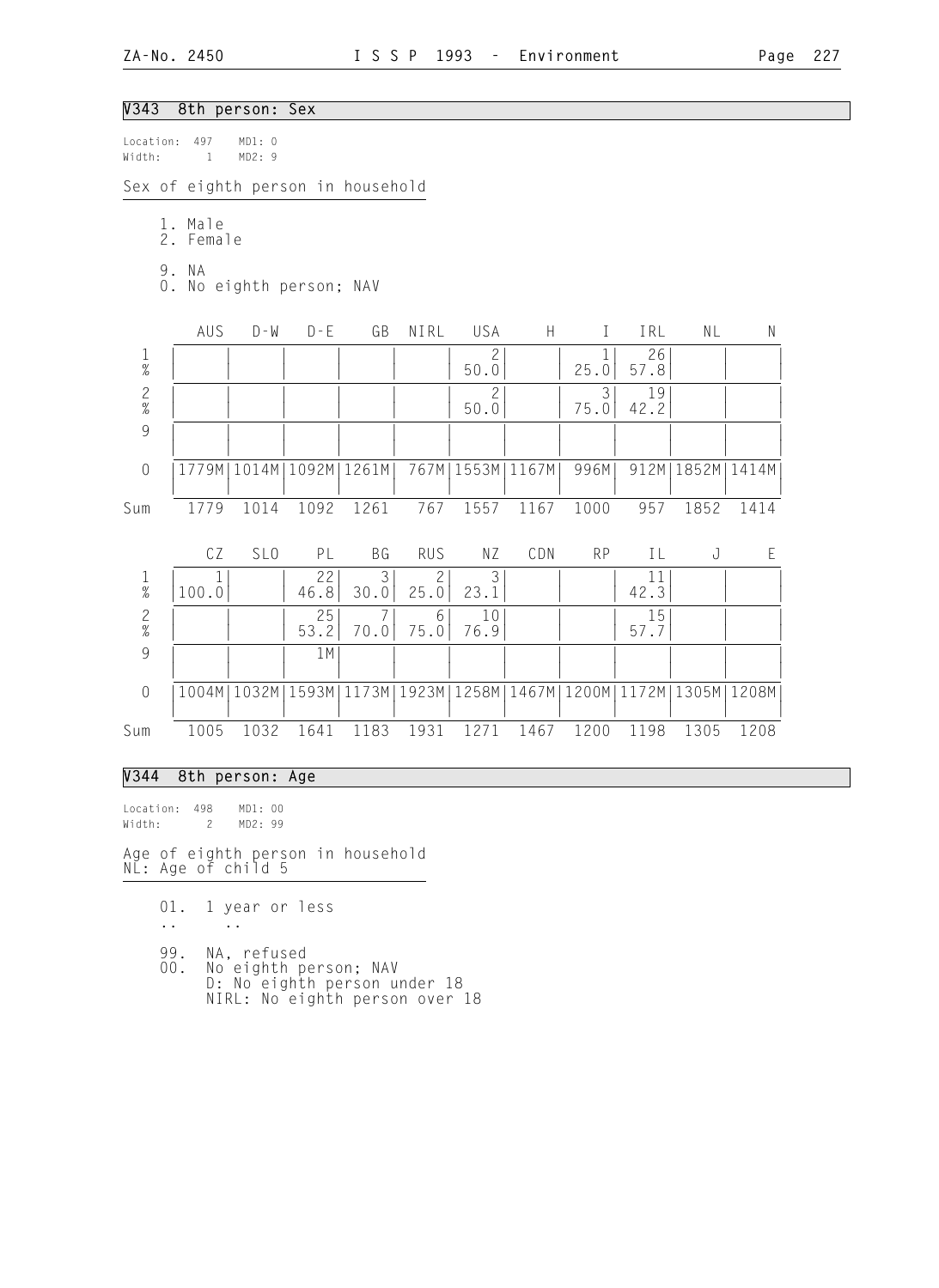## V345 9th person: Sex

Location: 500 MD1: 0 Width: 1 Sex of ninth person in household 1. Male 2. Female 9. NA 0. No ninth person; NAV AUS D-W D-E GB NIRL USA H I IRL NL N 1 | | | | | | 1| | | 11| | | % | | | | | | 50.0| | | 50.0| | | 2 | | | | | | 1| | 11| | | % | | | | | | 50.0| | | 50.0| | | 0 |1779M|1014M|1092M|1261M| 767M|1555M|1167M|1000M| 935M|1852M|1414M| | | | | | | | | | | | | Sum 1779 1014 1092 1261 767 1557 1167 1000 957 1852 1414 CZ SLO PL BG RUS NZ CDN RP IL J E 1 | | | 20| 3| 1| 3| | | 7| | | % | | | 76.9| 75.0| 50.0| 60.0| | | 63.6| | | 2 | | 6| 1| 1| 2| | 4| | | % | | | 23.1| 25.0| 50.0| 40.0| | | 36.4| | | 0 |1005M|1032M|1615M|1179M|1929M|1266M|1467M|1200M|1187M|1305M|1208M| | | | | | | | | | | | | Sum 1005 1032 1641 1183 1931 1271 1467 1200 1198 1305 1208

#### V346 9th person: Age

Location: 501 MD1: 00 Width: 2 MD2: 99

Age of ninth person in household NL: Age of child 6

01. 1 year or less

.. ..

99. NA, refused<br>00. No ninth per

No ninth person; NAV D: No ninth person under 18 NIRL: No ninth person over 18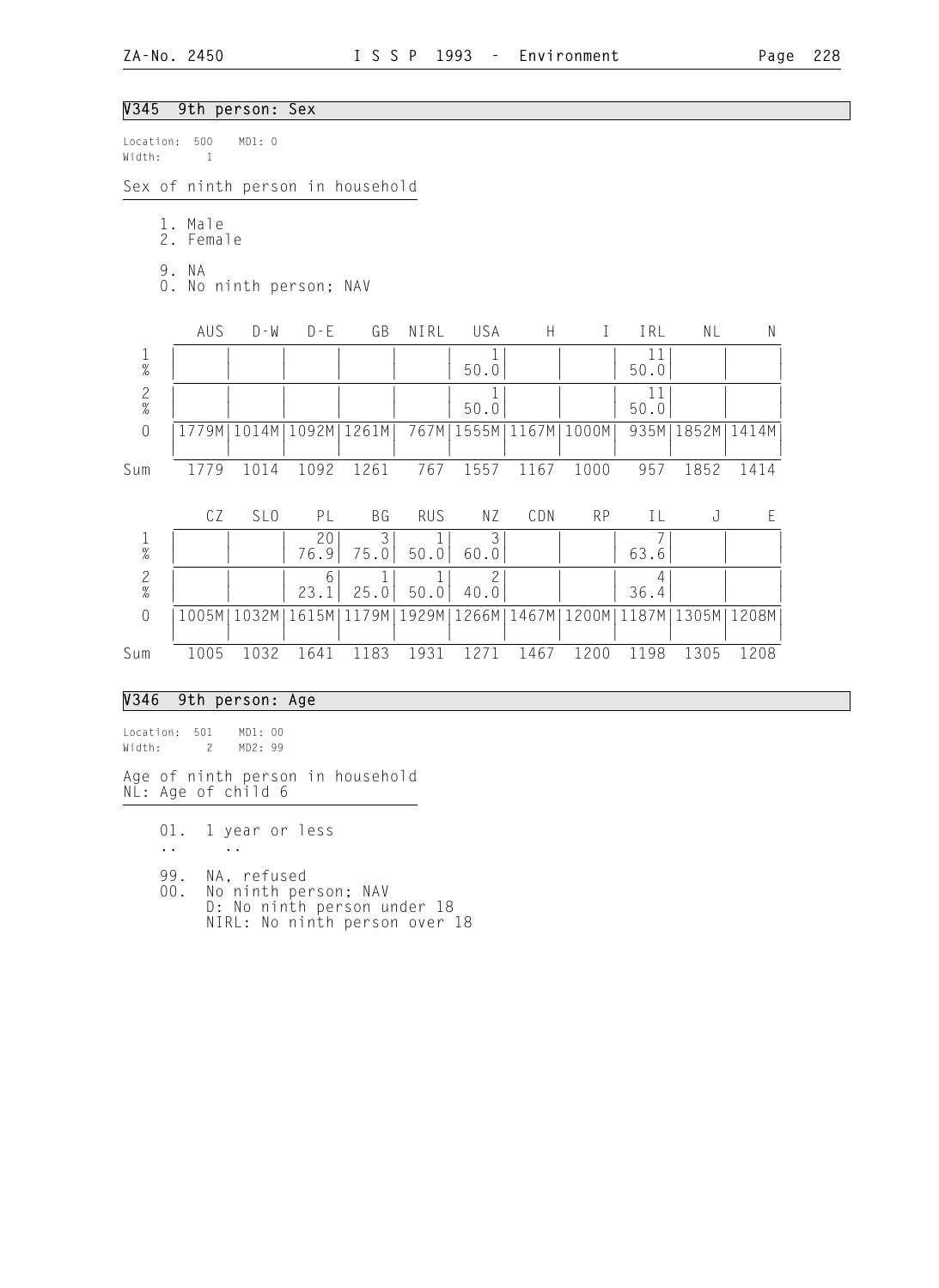# V347 10th person: Sex

| Location:<br>Width: | 503<br>$\mathbf{1}$   | MD1: 0                  |                    |                                  |            |                              |                                               |              |      |                      |           |
|---------------------|-----------------------|-------------------------|--------------------|----------------------------------|------------|------------------------------|-----------------------------------------------|--------------|------|----------------------|-----------|
|                     |                       |                         |                    | Sex of tenth person in household |            |                              |                                               |              |      |                      |           |
|                     | 1. Male<br>2. Female  |                         |                    |                                  |            |                              |                                               |              |      |                      |           |
|                     | 9. NA                 | 0. No tenth person; NAV |                    |                                  |            |                              |                                               |              |      |                      |           |
|                     | AUS                   | $D - W$                 | $D - E$            | GB                               | NIRL       | USA                          | H                                             | $\mathbf{I}$ | IRL  | NL                   | ${\sf N}$ |
| $\mathbf 1$         |                       |                         |                    |                                  |            |                              |                                               |              |      |                      |           |
| $\overline{c}$      |                       |                         |                    |                                  |            |                              |                                               |              |      |                      |           |
| $\mathbf 0$         |                       |                         |                    | 1779M   1014M   1092M   1261M    |            | 767M   1557M   1167M   1000M |                                               |              |      | 957M   1852M   1414M |           |
| Sum                 | 1779                  | 1014                    | 1092               | 1261                             | 767        | 1557                         | 1167                                          | 1000         | 957  | 1852                 | 1414      |
|                     | CZ                    | SL <sub>0</sub>         | PL                 | <b>BG</b>                        | <b>RUS</b> | ΝZ                           | CDN                                           | RP           | IL   | J                    | E         |
| $\frac{1}{\%}$      |                       |                         | $\sqrt{2}$<br>53.8 |                                  |            | $33.\bar{3}$                 |                                               |              |      |                      |           |
| $\frac{2}{\%}$      |                       |                         | 6<br>46.2          | $\overline{c}$<br>100.0          |            | 2<br>66.7                    |                                               |              |      |                      |           |
| $\mathbf 0$         |                       | 1005M   1032M           | 1628M              | 1181M                            | 1931M      |                              | 1268M   1467M   1200M   1198M   1305M   1208M |              |      |                      |           |
| Sum                 | 1005                  | 1032                    | 1641               | 1183                             | 1931       | 1271                         | 1467                                          | 1200         | 1198 | 1305                 | 1208      |
| <b>V348</b>         |                       | 10th person: Age        |                    |                                  |            |                              |                                               |              |      |                      |           |
| Location:<br>Width: | 504<br>$\overline{c}$ | MD1: 00<br>MD2: 99      |                    |                                  |            |                              |                                               |              |      |                      |           |

Age of tenth person in household NL: Age of child 7

01. 1 year or less

.. ..

99. NA, refused

 00. No tenth person; NAV D: No tenth person under 18 NIRL: No tenth person over 18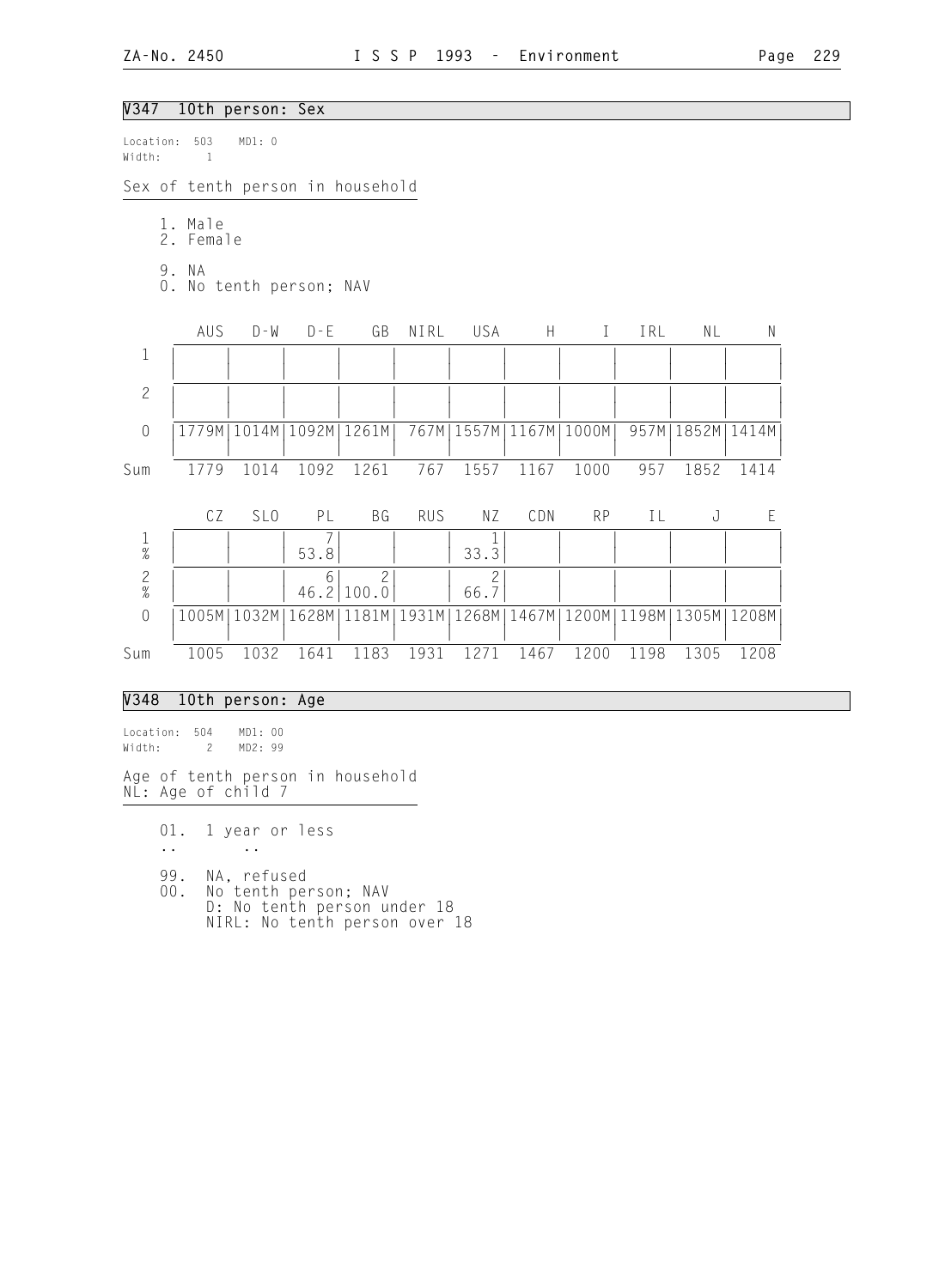#### V349 11th person: Sex

| Location:<br>Width: | 506<br>$\mathbf{1}$                                                         | MD1: 0                        |           |               |            |                              |      |              |      |                                               |      |
|---------------------|-----------------------------------------------------------------------------|-------------------------------|-----------|---------------|------------|------------------------------|------|--------------|------|-----------------------------------------------|------|
|                     | Sex of other member in household<br>NZ, PL: Sex of 11th member in household |                               |           |               |            |                              |      |              |      |                                               |      |
|                     | 1. Male<br>2. Female                                                        |                               |           |               |            |                              |      |              |      |                                               |      |
|                     | 9. NA<br>0. No further person in household; NAV                             |                               |           |               |            |                              |      |              |      |                                               |      |
|                     | AUS                                                                         | D - W                         | $D - E$   | GB            | NIRL       | USA                          | H.   | $\mathbf{I}$ | IRL  | NL                                            | N    |
| $1\,$               |                                                                             |                               |           |               |            |                              |      |              |      |                                               |      |
| $\overline{c}$      |                                                                             |                               |           |               |            |                              |      |              |      |                                               |      |
| $\sqrt{a}$          |                                                                             | 1779M   1014M   1092M   1261M |           |               |            | 767M   1557M   1167M   1000M |      |              |      | 957M   1852M   1414M                          |      |
| Sum                 | 1779                                                                        | 1014                          | 1092      | 1261          | 767        | 1557                         | 1167 | 1000         | 957  | 1852                                          | 1414 |
|                     | CZ                                                                          | SL <sub>0</sub>               | PL        | BG            | <b>RUS</b> | NZ                           | CDN  | <b>RP</b>    | IL   | J                                             | E    |
| $\frac{1}{\%}$      |                                                                             |                               | 37.5      |               |            | 2<br>66.7                    |      |              |      |                                               |      |
| $\frac{2}{\%}$      |                                                                             |                               | 5<br>62.5 |               |            | 33.3                         |      |              |      |                                               |      |
| $\overline{0}$      |                                                                             | 1005M   1032M                 |           | 1633M   1183M | 1931M      |                              |      |              |      | 1268M   1467M   1200M   1198M   1305M   1208M |      |
| Sum                 | 1005                                                                        | 1032                          | 1641      | 1183          | 1931       | 1271                         | 1467 | 1200         | 1198 | 1305                                          | 1208 |

#### V350 11th person: Age

Location: 507 MD1: 00<br>Width: 2 MD2: 99 Width: 2

Age of other member of household NZ,PL: Age of eleventh member of household NL: Age of child 8

01. 1 year or less

.. ..

99. NA, refused<br>00. No eleventh 00. No eleventh person; NAV D: No eleventh person under 18 NIRL: No eleventh person over 18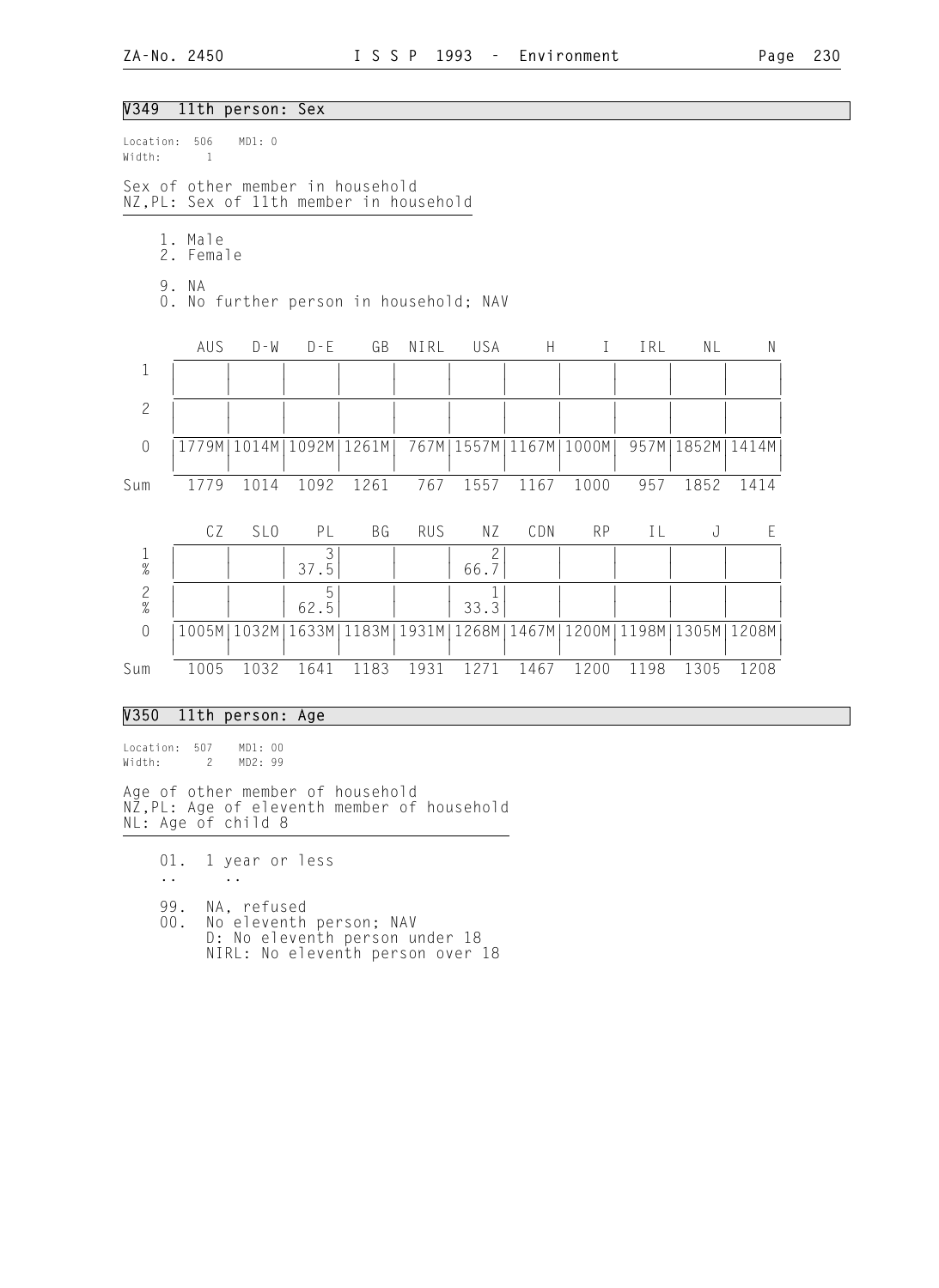## V351 Type of housing Location: 509 MD1: 00<br>Width: 2 MD2: 99 Width: 2 Type of housing GB: Does your household own or rent this accommodation? USA: Do you/ does your family own your (house/ apartment), pay rent, or what? I: Is the house/ flat you live in your property or rented? NZ: Which of the following categories best describes your current housing situation? SLO: Which are your housing conditions? Do you live in: PL: Which statement best describes your dwelling situation?<br>RP: Home ownership Home ownership 01. Own house / flat (or buying on mortgage); own dwelling 02. Rent - Private rental market 03. Rent - public or subsidised RP: Owned by government 04. Rent - From employer RP: Owned by employer, relatives 05. Rent - Housing association, subtenant 06. Rent - Other 07. Other 99 NA 00. USA: Other arrangements, which are not coded; Not available AUS D-W D-E GB NIRL USA H I IRL NL N 1 | 1418| | | 845| 487| 688| | 761| | | | % | 82.7| | | 67.1| 63.5| 66.0| | 76.1| | | | 2 | 188| | | 107| 43| 326| | 155| | | | % | 11.0| | | 8.5| 5.6| 31.3| | 15.5| | | | 3 | | | | 255| 220| | | 59| | | | % | | | | 20.3| 28.7| | | 5.9| | | | 4 | | | | 14| 3| | | | | | | % | | | | 1.1| .4| | | | | | | 5 | | | | 26| 11| | | | | | | % | | | | 2.1| 1.4| | | | | | | 6 | 109| | | 12| 3| 29| | 25| | | | % | 6.4| | | 1.0| .4| 2.8| | 2.5| | | | 7 | | | | | | | | | | | |  $\frac{1}{2}$   $\frac{1}{2}$   $\frac{1}{2}$   $\frac{1}{2}$   $\frac{1}{2}$   $\frac{1}{2}$   $\frac{1}{2}$   $\frac{1}{2}$   $\frac{1}{2}$   $\frac{1}{2}$   $\frac{1}{2}$   $\frac{1}{2}$   $\frac{1}{2}$   $\frac{1}{2}$   $\frac{1}{2}$   $\frac{1}{2}$   $\frac{1}{2}$   $\frac{1}{2}$   $\frac{1}{2}$   $\frac{1}{2}$   $\frac{1}{2}$   $\frac{1}{2}$

 99 | 64M| | | 2M| | 3M| | | | | | | | | | | | | | | | | | 0 | |1014M|1092M| | |511M|1167M| |957M|1852M|1414M | | | | | | | | | | | | Sum 1779 1014 1092 1261 767 1557 1167 1000 957 1852 1414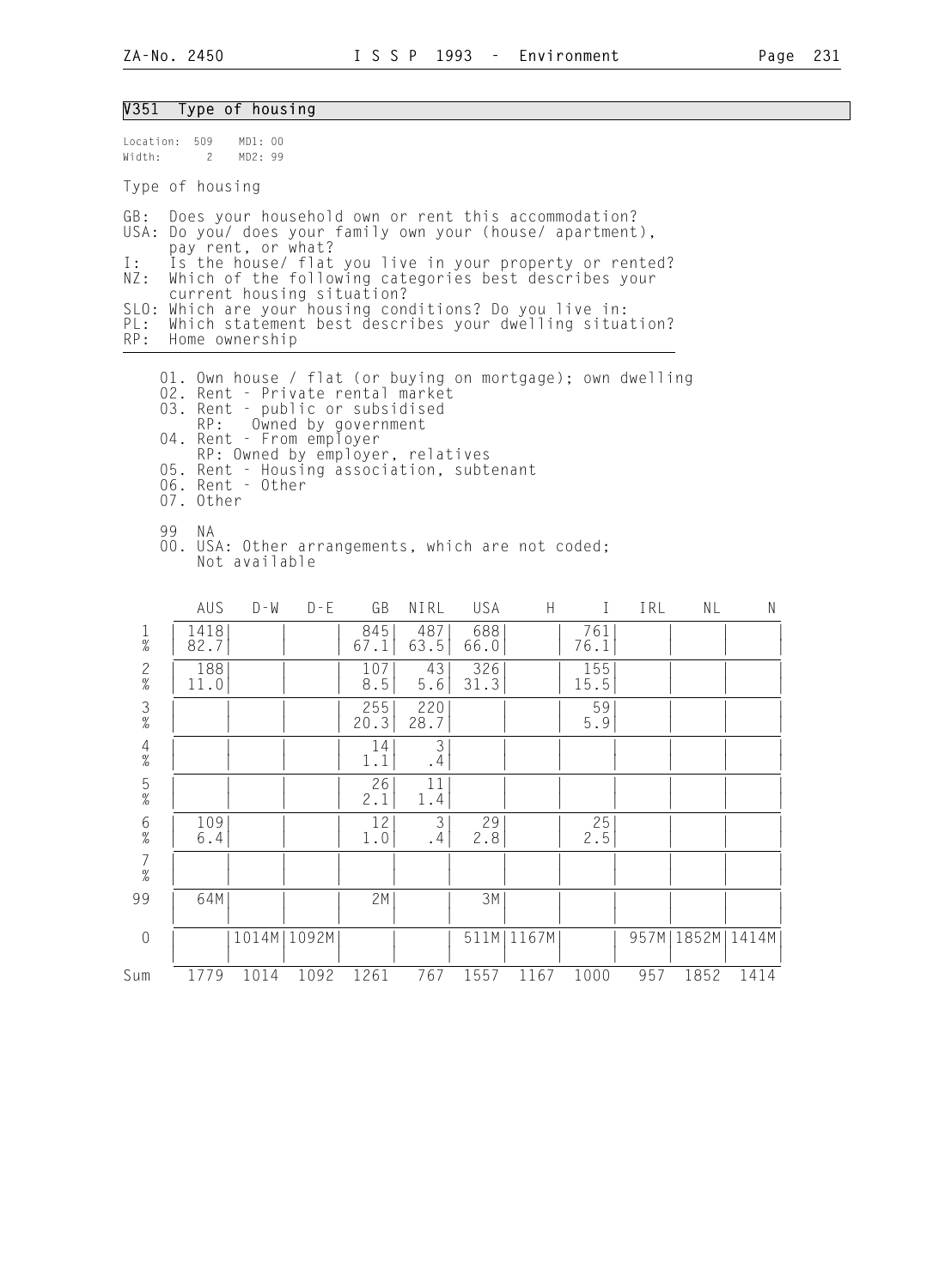# V351 Type of housing (continued)

|                                            | CZ    | SL <sub>0</sub> | PL          | ΒG   | <b>RUS</b>    | ΝZ          | CDN   | <b>RP</b>                   | IL          | J             | E    |  |
|--------------------------------------------|-------|-----------------|-------------|------|---------------|-------------|-------|-----------------------------|-------------|---------------|------|--|
| $\frac{1}{\%}$                             |       | 918<br>89.0     | 687<br>42.0 |      |               | 920<br>73.2 |       | 928<br>77.4                 | 888<br>75.1 |               |      |  |
| $\frac{2}{\%}$                             |       |                 | 28<br>1.7   |      |               | 120<br>9.5  |       | 192<br>16.0                 | 192<br>16.2 |               |      |  |
| $\frac{3}{8}$                              |       | 83<br>$8.0\,$   | 227<br>13.9 |      |               | 34<br>2.7   |       | $\overline{c}$<br>$\cdot$ 2 | 51<br>4.3   |               |      |  |
| $\frac{4}{\%}$                             |       | $\frac{3}{3}$   | 144<br>8.8  |      |               | 6<br>.5     |       | 71<br>5.9                   | 4<br>.3     |               |      |  |
| $\frac{5}{\%}$                             |       | 17<br>1.6       | 272<br>16.6 |      |               |             |       |                             |             |               |      |  |
| $\frac{6}{\%}$                             |       | 10<br>$1.0$     | 279<br>17.0 |      |               | 19<br>1.5   |       |                             | $6\,$<br>.5 |               |      |  |
| $\begin{array}{c} 7 \\ 9'_{0} \end{array}$ |       |                 |             |      |               | 158<br>12.6 |       | 6<br>.5                     | 41<br>3.5   |               |      |  |
| 99                                         |       | 1 M             | 4M          |      |               | 14M         |       | 1M                          | 16M         |               |      |  |
| $\sqrt{a}$                                 | 1005M |                 |             |      | 1183M   1931M |             | 1467M |                             |             | 1305M   1208M |      |  |
| Sum                                        | 1005  | 1032            | 1641        | 1183 | 1931          | 1271        | 1467  | 1200                        | 1198        | 1305          | 1208 |  |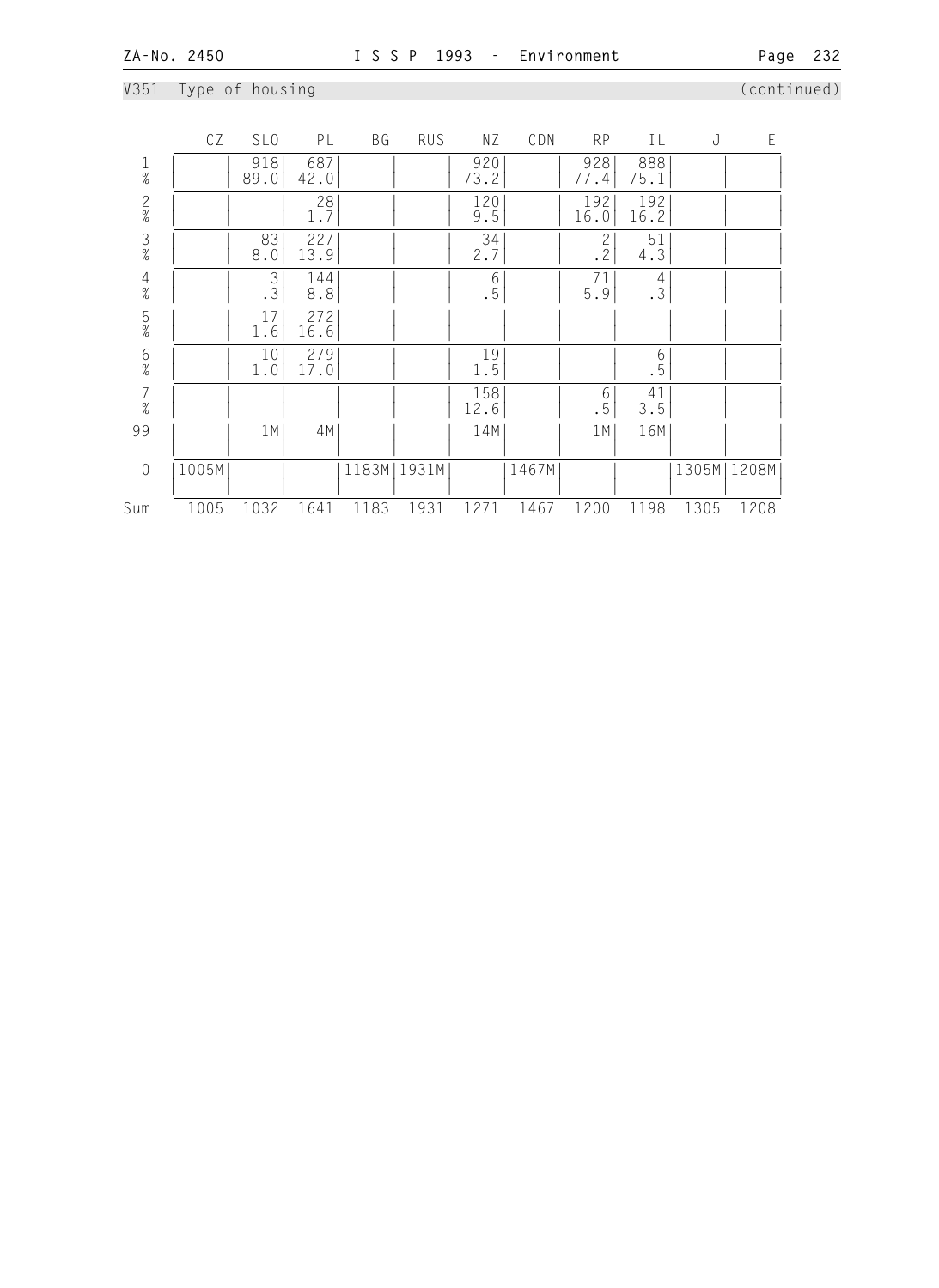### V352 Urban - Rural

Location: 511 MD1: 0 Width: 1 MD2: 9

#### Urban/rural

USA: Expanded NORC size code H: Place of residence N: Municipality type BG: Type of community NZ: Do you live in a rural or urban area?

See Note No. 4

 1. Urban NL : Cities, urban RUS: Oblasts center 2. Suburbs, city-town NL : Suburbs RUS: Other cities 3. Rural

 9. No answer 0. Not available

|                | AUS          | $D - W$         | $D - F$       | GB    | NIRL       | USA         | Н           |           | IRL         | ΝL           | N           |
|----------------|--------------|-----------------|---------------|-------|------------|-------------|-------------|-----------|-------------|--------------|-------------|
| $\frac{1}{\%}$ | 203<br>11.5  |                 |               |       |            | 859<br>55.2 | 678<br>58.1 |           | 531<br>55.5 | 1037<br>56.3 | 295<br>21.1 |
| $\frac{2}{\%}$ | 1236<br>70.1 |                 |               |       |            | 452<br>29.0 |             |           |             | 213<br>11.6  | 191<br>13.7 |
| $\frac{3}{8}$  | 324<br>18.4  |                 |               |       |            | 246<br>15.8 | 489<br>41.9 |           | 426<br>44.5 | 591<br>32.1  | 913<br>65.3 |
| 9              | 16M          |                 |               |       |            |             |             |           |             | 11M          | 15M         |
| $\overline{0}$ |              |                 | 1014M   1092M | 1261M | 767M       |             |             | 1000M     |             |              |             |
| Sum            | 1779         | 1014            | 1092          | 1261  | 767        | 1557        | 1167        | 1000      | 957         | 1852         | 1414        |
|                | CZ           | SL <sub>0</sub> | PL            | BG    | <b>RUS</b> | ΝZ          | CDN         | <b>RP</b> | I L         | J            | F           |
|                |              | 415             |               | 751   | 7371       | 926         | 1147        | 750       |             |              |             |

|                | UZ    | <b>JLU</b>  | F L   | DU          | KU J        | IV Z        | UUN         | KΡ          |       | U             |      |
|----------------|-------|-------------|-------|-------------|-------------|-------------|-------------|-------------|-------|---------------|------|
| $\frac{1}{\%}$ |       | 415<br>40.3 |       | 751<br>63.6 | 737<br>38.2 | 926<br>74.8 | 147<br>78.5 | 750<br>62.5 |       |               |      |
| $\frac{2}{\%}$ |       | 17.2        |       |             | 721<br>37.3 |             |             |             |       |               |      |
| $\frac{3}{\%}$ |       | 437<br>42.5 |       | 429<br>36.4 | 473<br>24.5 | 312<br>25.2 | 314<br>21.5 | 450<br>37.5 |       |               |      |
| 9              |       | 3M          |       | 3M          |             | 33M         | 6M          |             |       |               |      |
| 0              | .005M |             | 1641M |             |             |             |             |             | 1198M | 1305M   1208M |      |
| Sum            | 1005  | 1032        | 1641  | 1183        | 1931        | 1271        | 1467        | 1200        | 1198  | 1305          | 1208 |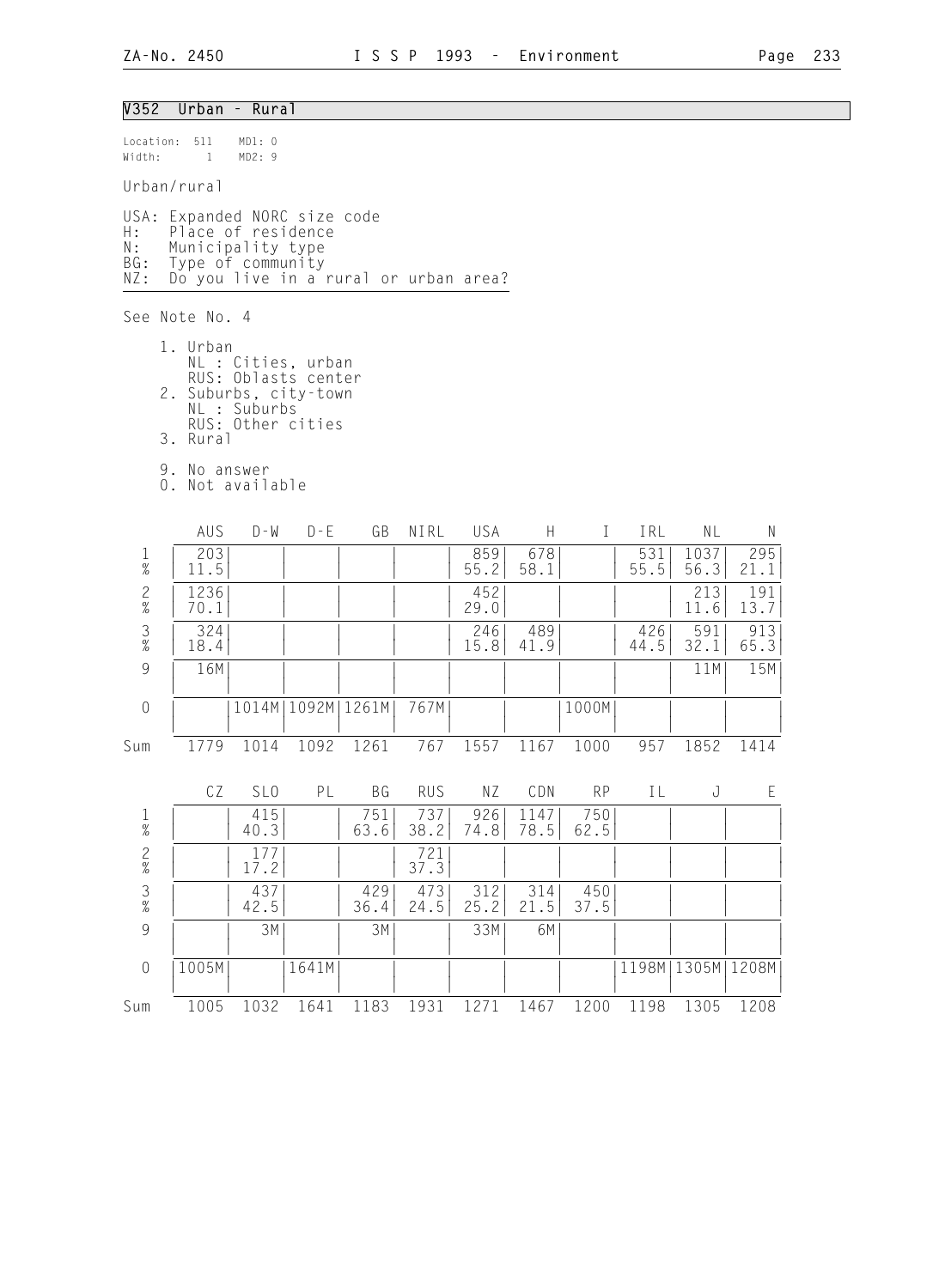| V353<br>A270<br>Size of community                                                                                                                  |                                       |                                              |                                                  |
|----------------------------------------------------------------------------------------------------------------------------------------------------|---------------------------------------|----------------------------------------------|--------------------------------------------------|
| MD1: 0<br>512<br>Location:<br>$\overline{c}$<br>Width:                                                                                             |                                       |                                              |                                                  |
| A270<br>- Austria -                                                                                                                                |                                       |                                              |                                                  |
|                                                                                                                                                    | Abs.                                  | Unweighted<br>%                              |                                                  |
| 00. NAV                                                                                                                                            |                                       | 28301 100.00                                 |                                                  |
|                                                                                                                                                    |                                       | 28301 100.00                                 |                                                  |
|                                                                                                                                                    |                                       |                                              |                                                  |
| AUS270 Size of community<br>V354                                                                                                                   |                                       |                                              |                                                  |
| 514<br>Location:<br>MD1: 00<br>2<br>MD2: 99<br>Width:                                                                                              |                                       |                                              |                                                  |
| AUS270 - Australia -                                                                                                                               |                                       |                                              |                                                  |
|                                                                                                                                                    | Abs.                                  | Unweighted<br>%                              | % $N=$<br>1728                                   |
| $01. > 500.000$ people<br>02.<br>60.000 people<br>03.<br>30.000 people<br>$04$ .<br>11.500 people<br>$05$ .<br>500 people<br>06.<br>$< 500$ people | 653<br>246<br>311<br>298<br>92<br>128 | 2.31<br>0.87<br>1.10<br>1.05<br>0.33<br>0.45 | 37.79<br>14.24<br>18.00<br>17.25<br>5.32<br>7.41 |
| 99. NA<br>00. Not available                                                                                                                        | 51<br>26522                           | 0.18<br>93.71                                | $\ddot{\phantom{a}}$                             |
|                                                                                                                                                    |                                       | 28301 100.00 100.00                          |                                                  |

# V355 BG270 Size of community

| Location: 516 |   | MD1:00 |  |
|---------------|---|--------|--|
| Width:        | 2 | MD2:99 |  |

BG270 - Bulgaria -

|            |                                                                                                                                                                     | Abs.                            | Unweighted $% N=$                    | % 1178                                    |
|------------|---------------------------------------------------------------------------------------------------------------------------------------------------------------------|---------------------------------|--------------------------------------|-------------------------------------------|
| 02.<br>03. | 01. Sofia (1,2 Mill. inhabitants)<br>100.001 - 500.000 inhabitants<br>20.001 - 100.000 inhabitants<br>04. 2.001 - 20.000 Inhabitants<br>05. Up to 2.000 inhabitants | 147<br>182<br>276<br>288<br>285 | 0.52<br>0.64<br>0.98<br>1.02<br>1.01 | 12.48<br>15.45<br>23.43<br>24.45<br>24.19 |
| 99. NA     | 00. Not available                                                                                                                                                   | b<br>27118                      | 0.02<br>95.82                        |                                           |
|            |                                                                                                                                                                     | 28301                           | 100.00 100.00                        |                                           |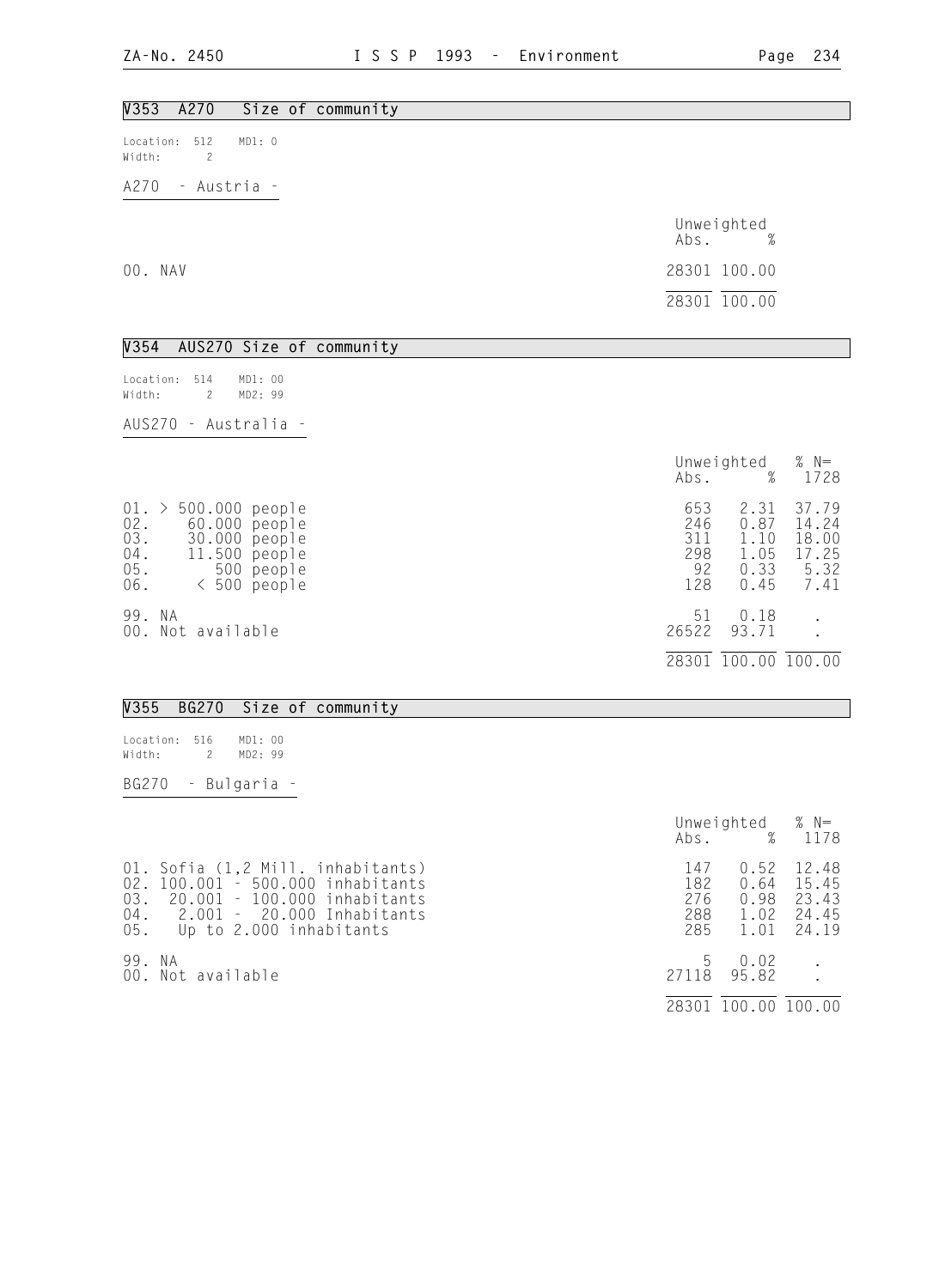| V356 CDN270 Size of community                                      |                                   |
|--------------------------------------------------------------------|-----------------------------------|
| MD1: 0<br>Location:<br>518<br>Width:<br>$\overline{c}$             |                                   |
| CDN270 - Canada                                                    |                                   |
|                                                                    | Unweighted<br>%<br>Abs.           |
| 00. NAV                                                            | 28301 100.00                      |
|                                                                    | 28301 100.00                      |
| V357<br>CR270 Size of community                                    |                                   |
| 520<br>MD1: 00<br>Location:<br>$\overline{c}$<br>MD2: 99<br>Width: |                                   |
| CZ270 - Czech Republic -                                           |                                   |
|                                                                    | Unweighted % N=<br>Abs. %<br>1000 |
| $01. > 100 000 + more$                                             | 232<br>$0.82$ 23.20               |

|        | UI. → IUU UUU + MOre | 232 |                     | $0.82 \quad 23.20$ |
|--------|----------------------|-----|---------------------|--------------------|
| 02.    | 20 000-99 999        | 188 | 0.66                | 18.80              |
| 03.    | 5 000-19 999         | 210 | 0.74                | 21.00              |
| 04.    | 2 000 - 4 999        | 113 | 0.40                | 11.30              |
| 05.    | 1 000- 1 999         | 96  | 0.34                | 9.60               |
| 06.    | up to 900            | 161 | 0.57                | 16.10              |
| 99. NA |                      | b.  | 0.02                |                    |
|        | 00. Not available    |     | 27296 96.45         |                    |
|        |                      |     | 28301 100.00 100.00 |                    |

### V358 D270 Size of community

Location: 522 MD1: 0 Width: 2

D270 - Germany - Political size of community

|                                                                                                                                                                                                                                                                                                                      | Unweighted<br>%<br>Abs.                                                                               | % $N=$<br>2106                                            |
|----------------------------------------------------------------------------------------------------------------------------------------------------------------------------------------------------------------------------------------------------------------------------------------------------------------------|-------------------------------------------------------------------------------------------------------|-----------------------------------------------------------|
| more than 500.000 inhabitants<br>01.<br>02.<br>499.999 inhabitants<br>100.000<br>$\sim$<br>03.<br>50.000<br>99.999 inhabitants<br>$\equiv$<br>04.<br>20.000<br>49.999<br>inhabitants<br>$\sim$<br>$05$ .<br>5.000 - 19.999 inhabitants<br>06.<br>$2.000 -$<br>4.999 inhabitants<br>07.<br>2.000 inhabitants<br>under | 335<br>1.18<br>364<br>1.29<br>158<br>0.56<br>297<br>1.05<br>1.59<br>449<br>182<br>0.64<br>321<br>1.13 | 15.91<br>17.28<br>7.50<br>14.10<br>21.32<br>8.64<br>15.24 |
| 00. Not available                                                                                                                                                                                                                                                                                                    | 26195<br>92.56                                                                                        |                                                           |
|                                                                                                                                                                                                                                                                                                                      | 100.00<br>28301                                                                                       | 100.00                                                    |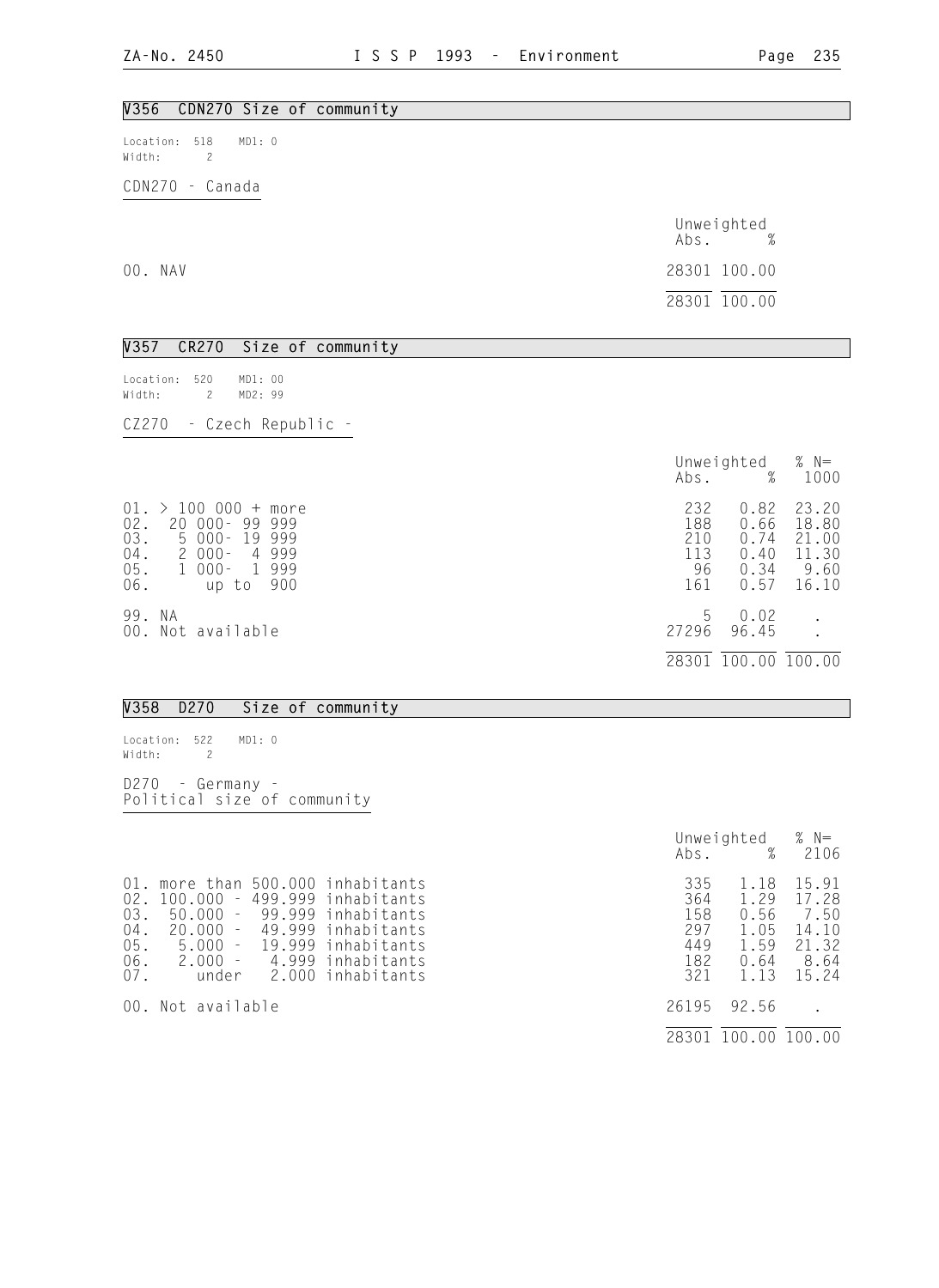| V359<br>E270<br>Size of community                                                                                                                                                                                                                                       |                                                     |                                                                                                                                  |
|-------------------------------------------------------------------------------------------------------------------------------------------------------------------------------------------------------------------------------------------------------------------------|-----------------------------------------------------|----------------------------------------------------------------------------------------------------------------------------------|
| 524<br>MD1: 0<br>Location:<br>$\overline{c}$<br>Width:                                                                                                                                                                                                                  |                                                     |                                                                                                                                  |
| E270<br>- Spain -                                                                                                                                                                                                                                                       |                                                     |                                                                                                                                  |
|                                                                                                                                                                                                                                                                         | Abs.                                                | % $N=$<br>Unweighted<br>%<br>1208                                                                                                |
| $01$ .<br>Madrid a Barcelona<br>02.<br>$> 250.000$ habit.<br>03.<br>100 000-<br>250 000<br>$04$ .<br>$50000 -$<br>100<br>000<br>05.06.<br>50<br>$000 -$<br>000<br>$10 \,$<br>$5000 -$<br>10 <sup>°</sup><br>000<br>$07$ .<br>$2000 -$<br>5 000<br>08.<br>2 000<br>under | 156<br>187<br>182<br>105<br>257<br>114<br>110<br>97 | 0.55<br>12.91<br>0.66<br>15.48<br>0.64<br>15.07<br>8.69<br>0.37<br>0.91<br>21.27<br>9.44<br>0.40<br>9.11<br>0.39<br>0.34<br>8.03 |
| 00. Not available                                                                                                                                                                                                                                                       | 27093                                               | 95.73                                                                                                                            |
|                                                                                                                                                                                                                                                                         |                                                     | 28301 100.00 100.00                                                                                                              |
| <b>V360</b><br>GB270<br>Size of community                                                                                                                                                                                                                               |                                                     |                                                                                                                                  |
|                                                                                                                                                                                                                                                                         |                                                     |                                                                                                                                  |
| 526<br>MD1: 0<br>Location:<br>$\overline{c}$<br>Width:                                                                                                                                                                                                                  |                                                     |                                                                                                                                  |

GB270

|         | Unweighted<br>$\%$<br>Abs. |
|---------|----------------------------|
| 00. NAV | 28301 100.00               |
|         | 28301 100.00               |

# V361 H270 Size of community

| Location: 528 MD1: 0<br>Width: 2 |                  |  |  |                                                  |  |
|----------------------------------|------------------|--|--|--------------------------------------------------|--|
|                                  | H270 - Hungary - |  |  | Size of residence: N of people live in community |  |

|                                                                                             | Abs.                           | Unweighted $% N=$                    | % 1167                                   |
|---------------------------------------------------------------------------------------------|--------------------------------|--------------------------------------|------------------------------------------|
| 01. Budapest 1,9 mill<br>02. City (county seat)<br>03. Town<br>04. Village<br>05. Farmstead | 182<br>155<br>341<br>477<br>12 | 0.64<br>0.55<br>1.20<br>1.69<br>0.04 | 15.60<br>13.28<br>29.22<br>40.87<br>1.03 |
| 00. Not available                                                                           | 27134                          | 95.88                                |                                          |
|                                                                                             |                                | 28301 100.00 100.00                  |                                          |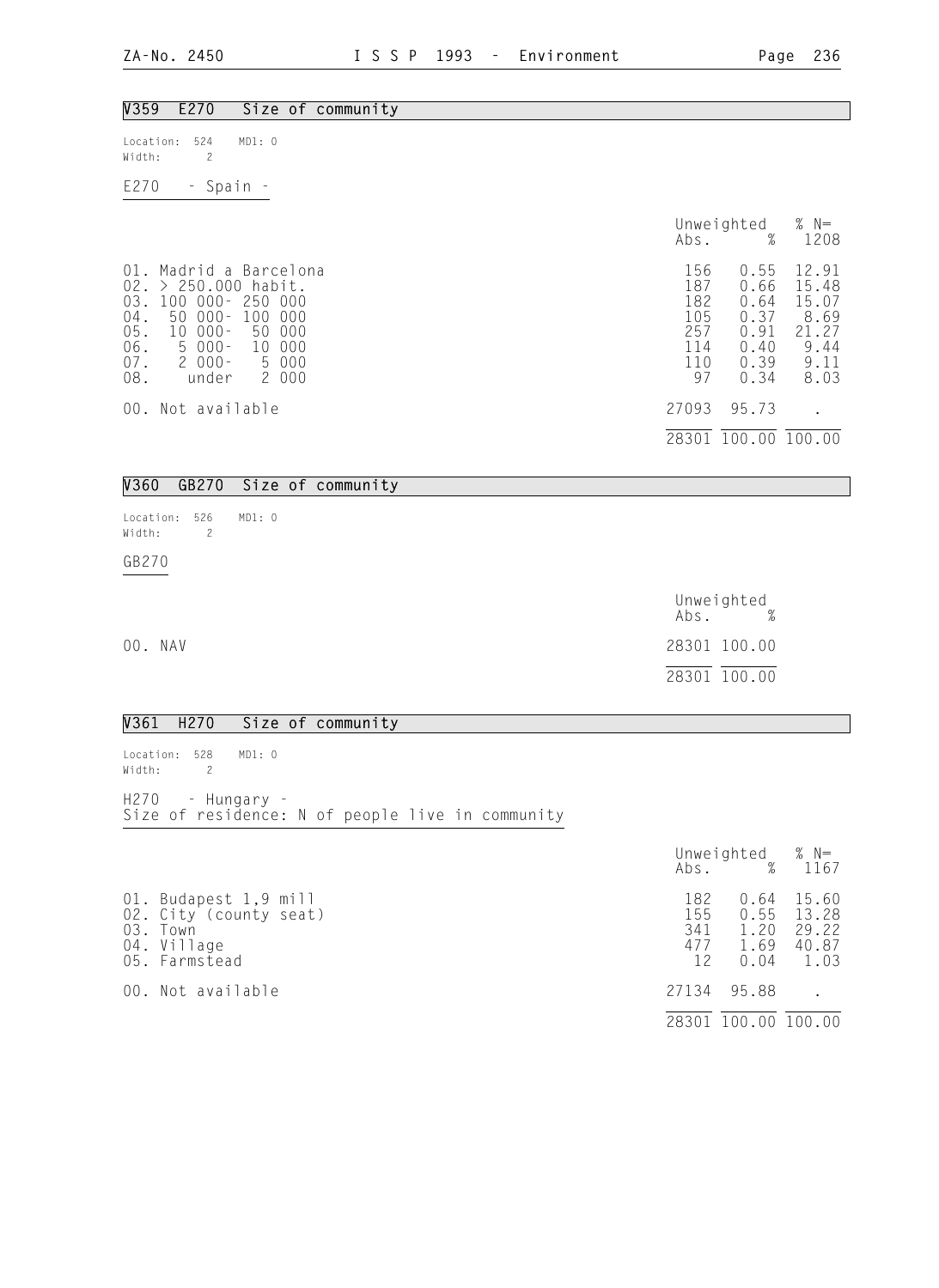# V362 I270 Size of community Location: 530 MD1: 0 Width: 2 I270 - Italy - Size of municipalities Unweighted % N=<br>Abs. % 1000 Abs. % 1000 01. More than 500.000 inhabitants 132 0.47 13.20<br>
02. 100.001 - 500.000 inhabitants 124 0.44 12.40<br>
03. 30.001 - 100.000 inhabitants 203 0.72 20.30 02. 100.001 - 500.000 inhabitants 124 0.44 12.40 03. 30.001 - 100.000 inhabitants 203 0.72 20.30 04. 10.001 - 30.000 inhabitants 210 0.74 21.00 05. 5.001 - 10.000 inhabitants 154 0.54 15.40 05. 5.001 - 10.000 inhabitants 154 0.54 15.40<br>06. Less than 5.000 inhabitants 177 0.63 17.70 00. Not available 27301 96.47 . 28301 100.00 100.00

#### V363 IL270 Size of community

| Location: 532 |  | MD1:0    |  |
|---------------|--|----------|--|
| Width:        |  |          |  |
|               |  |          |  |
| T   270       |  | - Israel |  |

|         | Unweighted<br>$\%$<br>Abs. |
|---------|----------------------------|
| 00. NAV | 28301 100.00               |
|         | 28301 100.00               |

#### V364 IRL270 Size of community

Location: 534 MD1: 0 Width: 2

IRL270 - Ireland -

|                                                     |                                                                                                                                                                                                 | Abs.                                       | Unweighted<br>%                                      | % $N=$<br>957                                            |
|-----------------------------------------------------|-------------------------------------------------------------------------------------------------------------------------------------------------------------------------------------------------|--------------------------------------------|------------------------------------------------------|----------------------------------------------------------|
| $01$ .<br>02.<br>03.<br>$04$ .<br>05.<br>06.<br>07. | -000<br>>100<br>10<br>000<br>99<br>999<br>$\sim$<br>000<br>9999<br>5<br>$\overline{\phantom{a}}$<br>500<br>4999<br>$\mathbf{1}$<br>$\equiv$<br>$500 -$<br>1499<br>Village, <500<br>Open country | 288<br>110<br>72<br>85<br>190<br>125<br>87 | 1.02<br>0.39<br>0.25<br>0.30<br>0.67<br>0.44<br>0.31 | 30.09<br>11.49<br>7.52<br>8.88<br>19.85<br>13.06<br>9.09 |
|                                                     | 00. Not available                                                                                                                                                                               | 27344                                      | 96.62                                                |                                                          |
|                                                     |                                                                                                                                                                                                 | 28301                                      | 100<br>.00                                           | 100.00                                                   |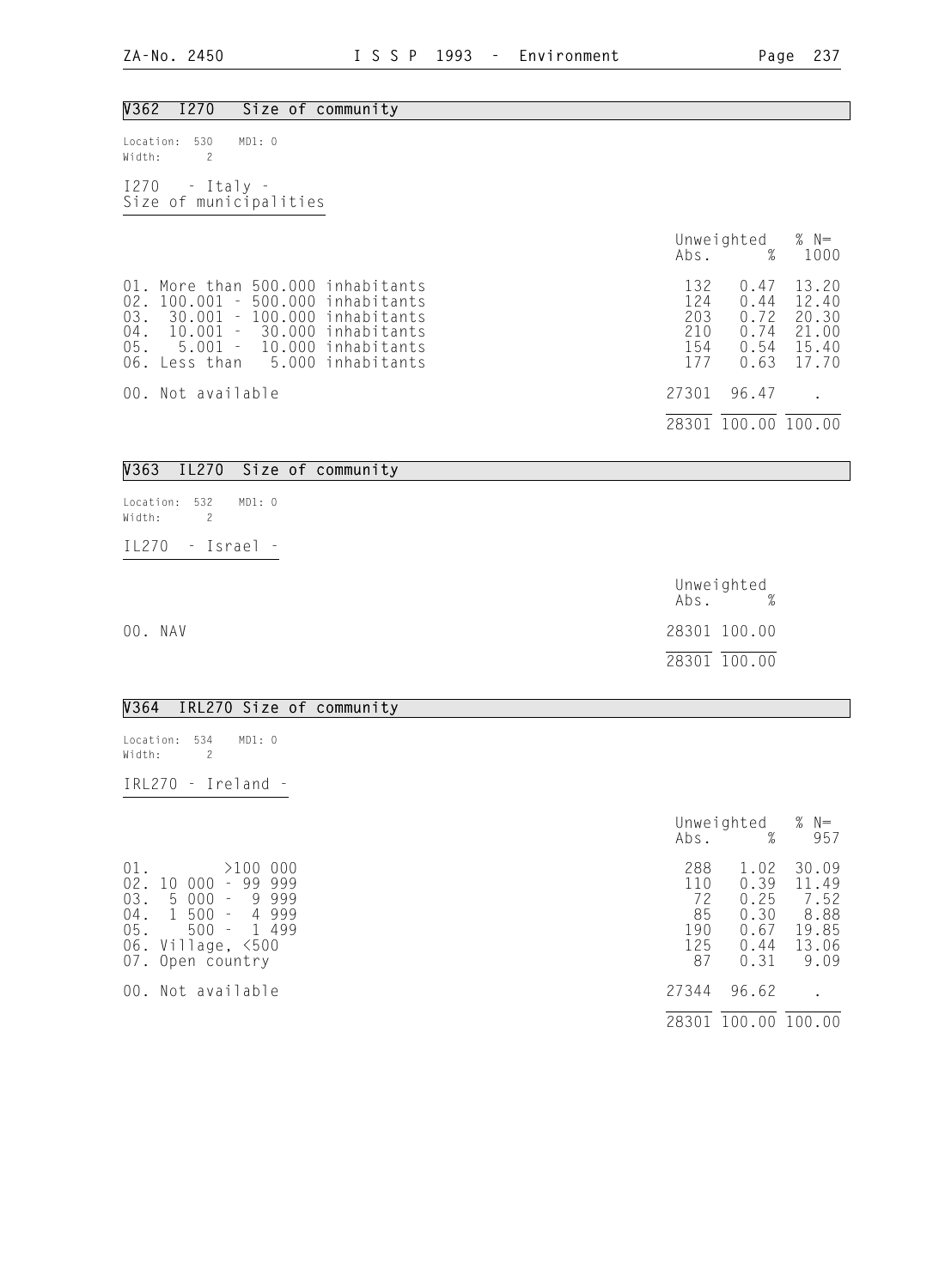28301 100.00 100.00

| V365<br>J270<br>Size of community                                                                                                                                                           |                                              |                                                            |                                                           |
|---------------------------------------------------------------------------------------------------------------------------------------------------------------------------------------------|----------------------------------------------|------------------------------------------------------------|-----------------------------------------------------------|
| Location: 536<br>MD1: 0<br>Width:<br>$\mathbf{2}$                                                                                                                                           |                                              |                                                            |                                                           |
| J270                                                                                                                                                                                        |                                              |                                                            |                                                           |
|                                                                                                                                                                                             |                                              | Unweighted<br>$\mathsf{Abs}.$ %                            | % $N=$<br>1305                                            |
| 01. 1 mill or more<br>02. 300 000 -999 999<br>03. 100 000 -299 999<br>99 999 (less than 100 000)<br>$04$ .<br>05.<br>Town or village                                                        | 279<br>171<br>277<br>240<br>338              | 0.99<br>0.60<br>0.98<br>0.85<br>1.19                       | 21.38<br>13.10<br>21.23<br>18.39<br>25.90                 |
| 00. Not available                                                                                                                                                                           | 26996                                        | 95.39                                                      |                                                           |
|                                                                                                                                                                                             |                                              | $\overline{28301}$ $\overline{100.00}$ $\overline{100.00}$ |                                                           |
| V366<br>N270<br>Size of community                                                                                                                                                           |                                              |                                                            |                                                           |
| Location:<br>538<br>MD1: 0<br>Width:<br>$\overline{c}$                                                                                                                                      |                                              |                                                            |                                                           |
| N270<br>- Norway -                                                                                                                                                                          |                                              |                                                            |                                                           |
|                                                                                                                                                                                             |                                              | Unweighted<br>Abs. %                                       |                                                           |
| 00. NAV                                                                                                                                                                                     |                                              | 28301 100.00                                               |                                                           |
|                                                                                                                                                                                             |                                              | 28301 100.00                                               |                                                           |
| V367<br><b>NL270</b><br>Size of community                                                                                                                                                   |                                              |                                                            |                                                           |
| 540<br>MD1: 0<br>Location:<br>Width:<br>$\overline{c}$                                                                                                                                      |                                              |                                                            |                                                           |
| NL270<br>- Netherlands -                                                                                                                                                                    |                                              |                                                            |                                                           |
|                                                                                                                                                                                             | Abs.                                         | Unweighted<br>$\%$                                         | $% N=$<br>1852                                            |
| 01.<br>$>$ 400 000 inhabitants<br>$02$ .<br>100 000-400 000<br>50 000-100 000<br>03.<br>$20000 - 50$<br>000<br>04.<br>10 000-20 000<br>05.<br>5 000- 10 000<br>06.<br>< 5000<br>07.<br>less | 253<br>320<br>301<br>483<br>360<br>117<br>18 | 0.89<br>1.13<br>1.06<br>1.71<br>1.27<br>0.41<br>0.06       | 13.66<br>17.28<br>16.25<br>26.08<br>19.44<br>6.32<br>0.97 |
| 00. Not available                                                                                                                                                                           | 26449                                        | 93.46                                                      | $\ddot{\phantom{0}}$                                      |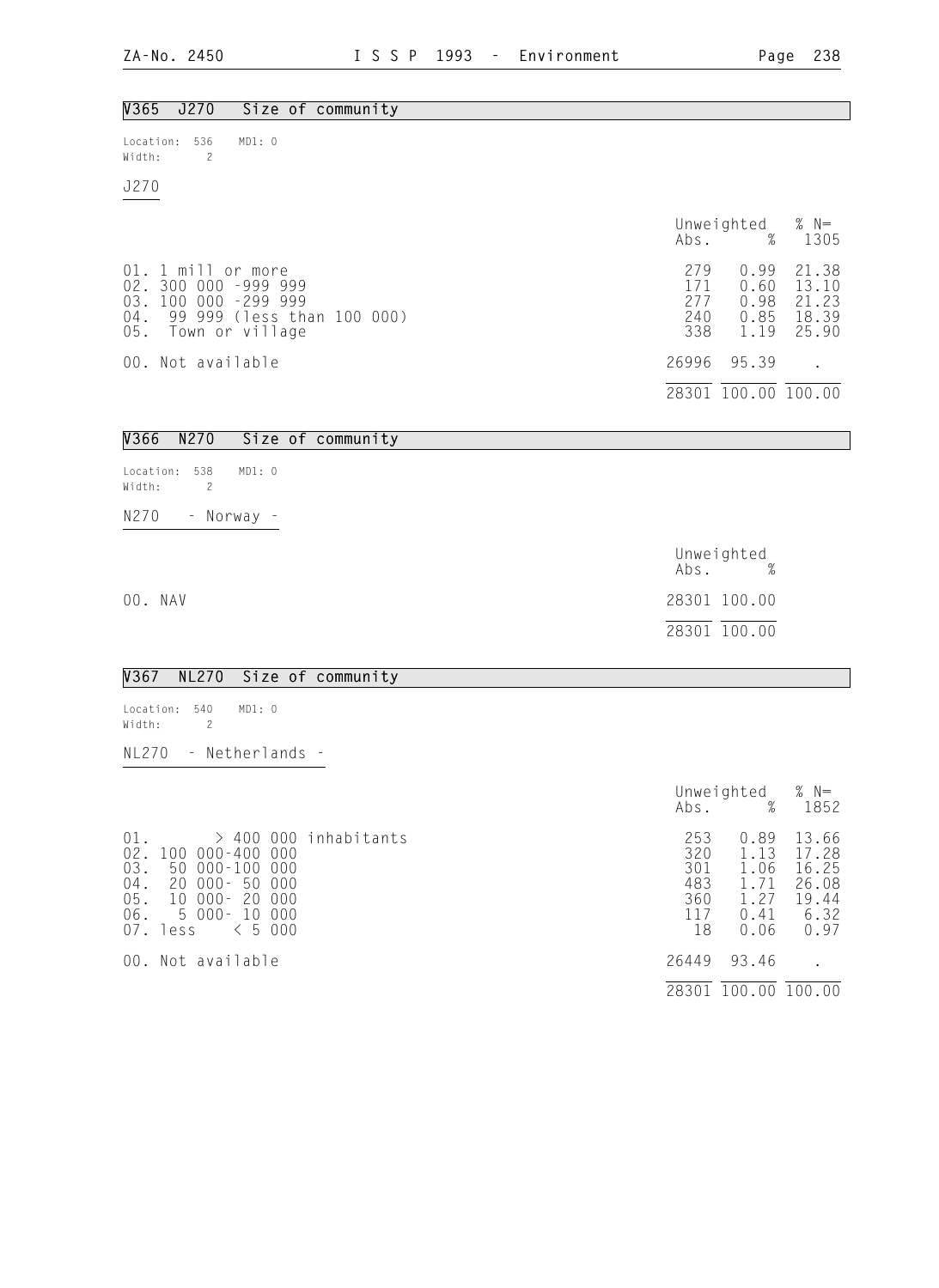#### V368 NZ270 Size of community

| Location: 542 MD1: 00<br>Width: 2 MD2: 99 |                                                                      |  |  |  |
|-------------------------------------------|----------------------------------------------------------------------|--|--|--|
|                                           | $NZ270 - New Zealand -$<br>What size of city or town do you live in? |  |  |  |

|        |                                                                                                                                                                                                                                                                                           |                                              | Unweighted $% N=$<br>Abs. % 1263                     |                                                           |
|--------|-------------------------------------------------------------------------------------------------------------------------------------------------------------------------------------------------------------------------------------------------------------------------------------------|----------------------------------------------|------------------------------------------------------|-----------------------------------------------------------|
|        | 01. Large city (100.000 people and more)<br>02. Medium city (50.000 to 99.999 people)<br>03. Small city (30.000 to 49.999 people)<br>04. Large town (10.000 to 29.999 people)<br>05. Small town (1.000 to 9.999 people)<br>06. Village (under 1.000 people)<br>07. Farm or rural property | 466<br>145<br>141<br>114<br>187<br>64<br>146 | 1.65<br>0.51<br>0.50<br>0.40<br>0.66<br>0.23<br>0.52 | 36.90<br>11.48<br>11.16<br>9.03<br>14.81<br>5.07<br>11.56 |
| 99. NA | 00. Not available                                                                                                                                                                                                                                                                         | 8<br>27030<br>28301                          | 0.03<br>95.51<br>.00                                 | 100.00                                                    |

## V369 PL270 Size of community

Location: 544 MD1: 0 Width: 2 PL270 - Poland - Size and type of place where R lives

|                                                                                                                                                                                                                                                                                                   | Unweighted $% N=$<br>Abs. % 1641                                             |                                                                                                        |
|---------------------------------------------------------------------------------------------------------------------------------------------------------------------------------------------------------------------------------------------------------------------------------------------------|------------------------------------------------------------------------------|--------------------------------------------------------------------------------------------------------|
| 01. City over 500.000 inhabitants<br>02. City 250.000 - 500.000 inhabitants<br>03. City 100.000 - 249.999 inhabitants<br>04. City 50.000 - 99.999 inhabitants<br>05. City 25.000 - 49.999 inhabitants<br>06. City 10.000 - 24.999 inhabitants<br>07. City under 10.000 inhabitants<br>08. Village | 193<br>129<br>183<br>149<br>154<br>0.54<br>151<br>0.53<br>-94<br>588<br>2.08 | 11.76<br>0.68<br>$0.46$ 7.86<br>0.65<br>11.15<br>0.53<br>9.08<br>9.38<br>9.20<br>0.33<br>5.73<br>35.83 |
| 00. Not available                                                                                                                                                                                                                                                                                 | 26660<br>94.20                                                               |                                                                                                        |
|                                                                                                                                                                                                                                                                                                   | 28301 100.00 100.00                                                          |                                                                                                        |

### V370 RP270 Size of community

Location: 546 MD1: 0 Width: 2

RP270 - Philippines -

 Unweighted Abs. % 00. NAV 28301 100.00 28301 100.00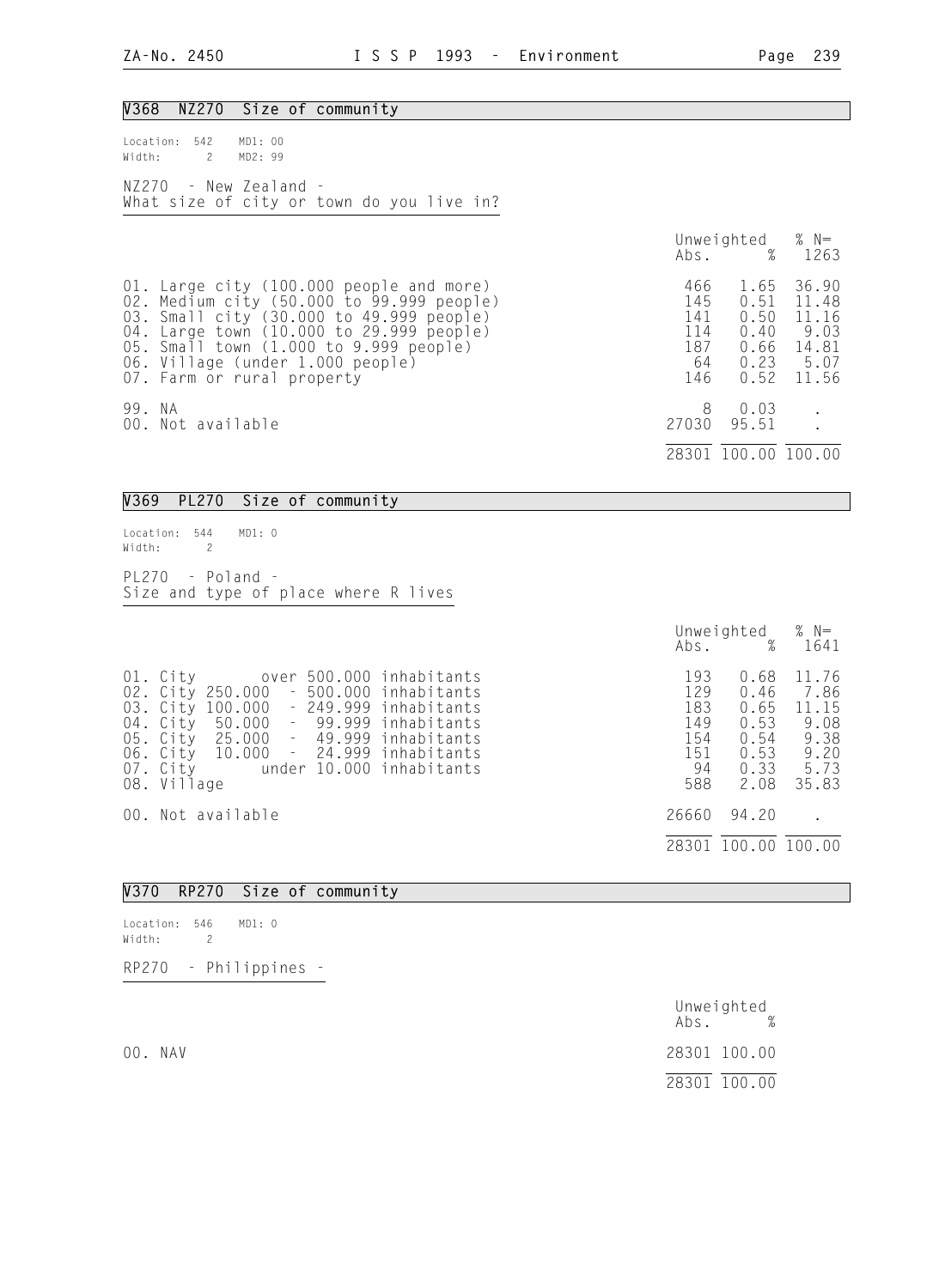### V371 RUS270 Size of community

| Location: 548 | MD1: 0 |
|---------------|--------|
| Width:        |        |

RUS270 - Russia -

|                                                                                                                                                                                                                                                                                                     | Abs.                                                 | Unweighted $% N=$<br>$\%$                                    | 1931                                                               |
|-----------------------------------------------------------------------------------------------------------------------------------------------------------------------------------------------------------------------------------------------------------------------------------------------------|------------------------------------------------------|--------------------------------------------------------------|--------------------------------------------------------------------|
| 01. Village inhabited points<br>02. up to 50.000 inhabitants<br>03. 50.000<br>- 100.000 inhabitants<br>04. 100.000 - 250.000 inhabitants<br>05. 250.000 - 500.000 inhabitants<br>06. 500.000 - 1.000.000 inhabitants<br>07. 1.000.000 - 2.000.000 inhabitants<br>$08.$ > than 2.000.000 inhabitants | 473<br>253<br>168<br>284<br>206<br>211<br>137<br>199 | 1.67<br>0.89<br>0.59<br>1.00<br>0.73<br>0.75<br>0.48<br>0.70 | 24.50<br>13.10<br>8.70<br>14.71<br>10.67<br>10.93<br>7.09<br>10.31 |
| 00. Not available                                                                                                                                                                                                                                                                                   | 26370<br>28301                                       | 93.18<br>100.00 100.00                                       |                                                                    |
|                                                                                                                                                                                                                                                                                                     |                                                      |                                                              |                                                                    |

### V372 S270 Size of community

| Location: 550<br>Width: |  | MD1:0  |  |
|-------------------------|--|--------|--|
| S270                    |  | Sweden |  |

 Unweighted Abs. % 00. NAV 28301 100.00 28301 100.00

#### V373 SLO270 Size of community

| Location: 552 |    | MD1:00  |  |
|---------------|----|---------|--|
| Width:        | -2 | MD2: 99 |  |
|               |    |         |  |

SLO270 - Slovenia -

|        |                                                                                                                                                                                                                                                                                                                  |                                      | Unweighted $% N=$<br>Abs. % 1029             |                                                  |
|--------|------------------------------------------------------------------------------------------------------------------------------------------------------------------------------------------------------------------------------------------------------------------------------------------------------------------|--------------------------------------|----------------------------------------------|--------------------------------------------------|
|        | 01. Place with over 50.000 inhab. (Ljubljana, Maribor)<br>02. Place with 10.000 to 50.000 inhabitants<br>03. Place with 4.000 to 10.000 inhabitants<br>04. Place with 2.000 to 4.000 inhabitants<br>05. Village, place with 500 to 2.000 inhabitants<br>06. Place with less than 500 inhabitants (small village) | 191<br>117<br>97<br>99<br>197<br>328 | 0.67<br>0.41<br>0.34<br>0.35<br>0.70<br>1.16 | 18.56<br>11.37<br>9.43<br>9.62<br>19.14<br>31.88 |
| 99. NA | 00. Not available                                                                                                                                                                                                                                                                                                | 3                                    | 0.01<br>27269 96.35<br>28301 100.00 100.00   |                                                  |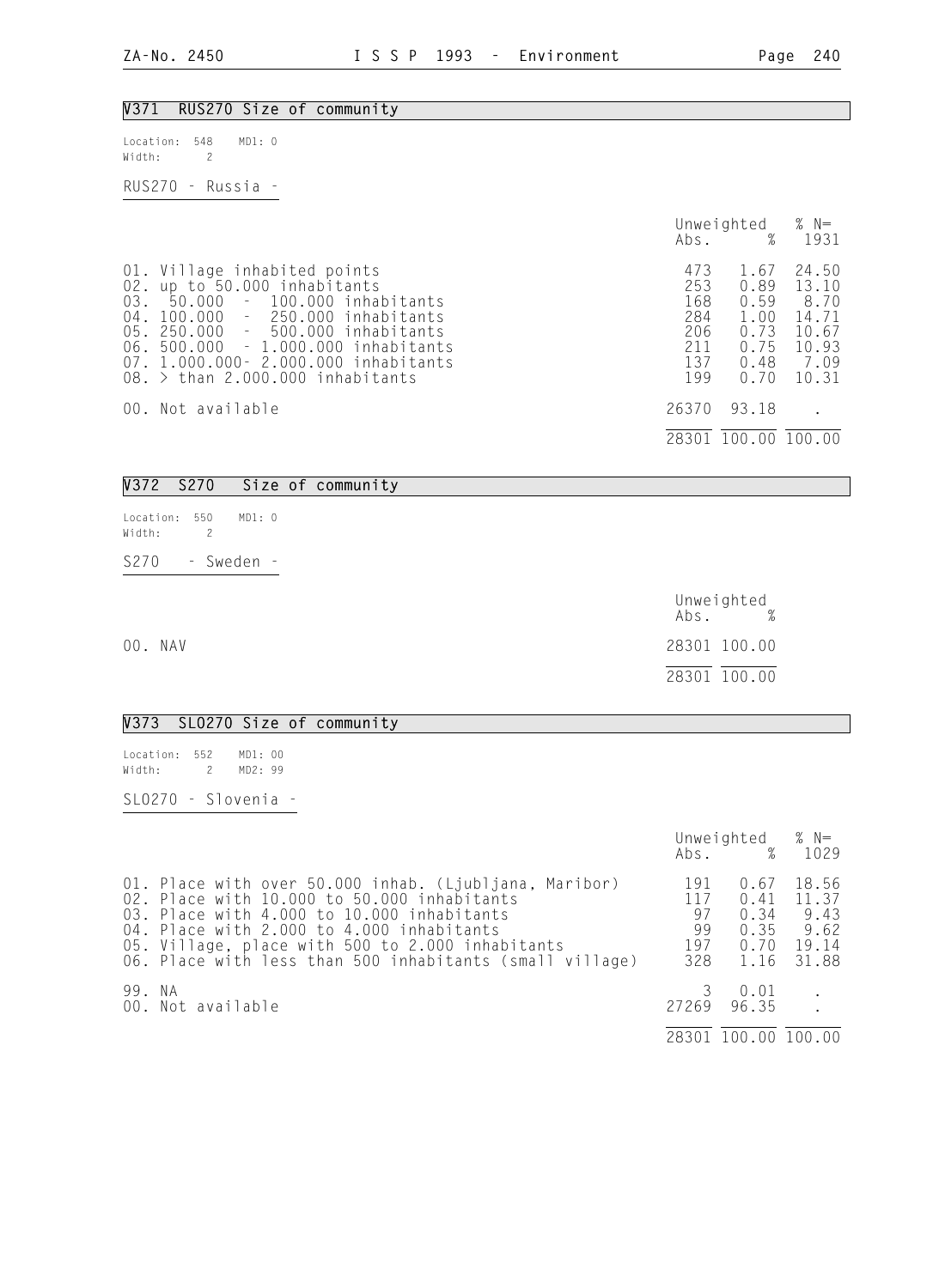| V374 USA270 Size of community                                                                                                                                                                             |                                                                                                                                                                |
|-----------------------------------------------------------------------------------------------------------------------------------------------------------------------------------------------------------|----------------------------------------------------------------------------------------------------------------------------------------------------------------|
| Location: 554<br>MD1: 0<br>Width:<br>$\overline{c}$                                                                                                                                                       |                                                                                                                                                                |
| USA270 - USA -<br>Size and type of place where R lives                                                                                                                                                    |                                                                                                                                                                |
|                                                                                                                                                                                                           | Unweighted<br>% $N=$<br>$\%$<br>Abs.<br>1557                                                                                                                   |
| $01$ .<br>$1 - 9$<br>Millions<br>02. 500.000 to 999.999<br>03.<br>100.000 to 499.999<br>$04$ .<br>50.000 to<br>99.999<br>10.000 to<br>49.999<br>05.<br>1.000 to<br>< than<br>06.<br>9.999<br>07.<br>1.000 | 99<br>0.35<br>6.36<br>71<br>0.25<br>4.56<br>12.40<br>193<br>0.68<br>205<br>0.72<br>13.17<br>487<br>1.72<br>31.28<br>1.56<br>442<br>28.39<br>3.85<br>0.21<br>60 |
| 00. Not available                                                                                                                                                                                         | 26744<br>94.50<br>28301 100.00 100.00                                                                                                                          |
| V375<br>A271<br>Region                                                                                                                                                                                    |                                                                                                                                                                |
| Location: 556<br>MD1: 0<br>Width:<br>$\overline{c}$                                                                                                                                                       |                                                                                                                                                                |
| A271<br>- Austria - Region                                                                                                                                                                                |                                                                                                                                                                |
|                                                                                                                                                                                                           | Unweighted<br>Abs.                                                                                                                                             |
| 00. NAV                                                                                                                                                                                                   | 28301 100.00                                                                                                                                                   |
|                                                                                                                                                                                                           | 28301 100.00                                                                                                                                                   |
| V376<br>AUS271 Region                                                                                                                                                                                     |                                                                                                                                                                |
| Location:<br>558<br>MD1: 00<br>Width:<br>$\overline{c}$<br>MD2: 99                                                                                                                                        |                                                                                                                                                                |
| AUS271 - Australia -                                                                                                                                                                                      |                                                                                                                                                                |

|        |                                                                                                                                                                                   | Abs.                                                | Unweighted<br>$\%$                                           | % $N=$<br>1709                                                  |
|--------|-----------------------------------------------------------------------------------------------------------------------------------------------------------------------------------|-----------------------------------------------------|--------------------------------------------------------------|-----------------------------------------------------------------|
| $01$ . | - New South Wales<br>02. Queensland<br>03. South Australia<br>04. Tasmania<br>05. Victoria<br>06. Western Australia<br>12. Northern Territory<br>13. Australian Capital Territory | 491<br>183<br>150<br>123<br>394<br>134<br>140<br>94 | 1.73<br>0.65<br>0.53<br>0.43<br>1.39<br>0.47<br>0.49<br>0.33 | 28.73<br>10.71<br>8.78<br>7.20<br>23.05<br>7.84<br>8.19<br>5.50 |
| 99. NA | 00. Not available                                                                                                                                                                 | 70<br>26522                                         | 0.25<br>93.71                                                |                                                                 |
|        |                                                                                                                                                                                   |                                                     | 28301 100.00 100.00                                          |                                                                 |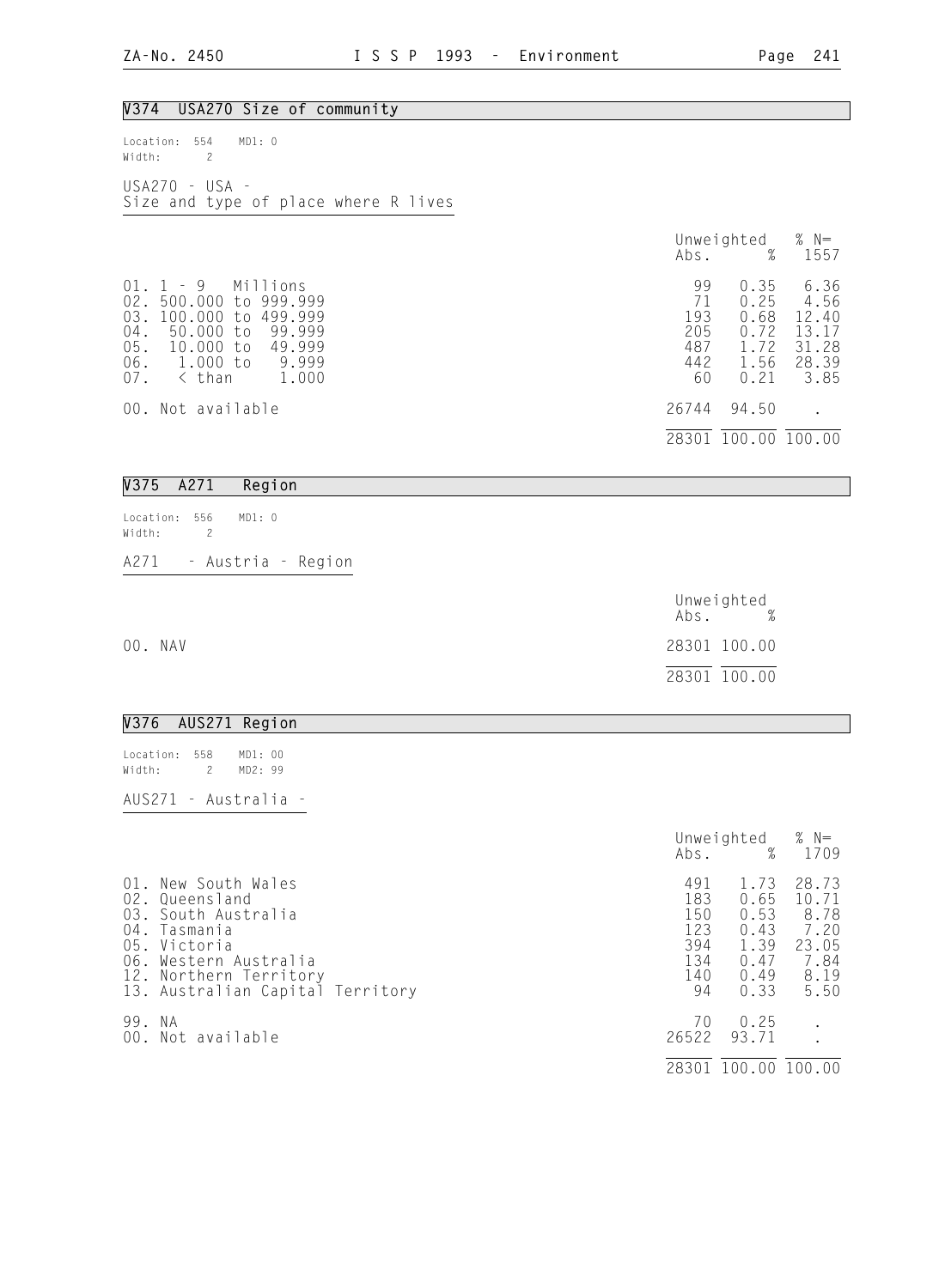#### V377 BG271 Region

| Location: 560 MD1: 00<br>Width: 2 MD2: 99 |  |                                           |  |
|-------------------------------------------|--|-------------------------------------------|--|
|                                           |  | BG271 - Bulgaria - administrative regions |  |

## Unweighted % N= Abs. % 1180 01. Sofia city 147 0.52 12.46 02. Burgas region 120 0.42 10.17 03. Varna region 128 0.45 10.85 04. Lovetch region 141 0.50 11.95 05. Montana region 68 0.24 5.76 06. Plovdiv region 169 0.60 14.32<br>07. Russe region 105 0.37 8.90 07. Russe region 105 0.37 8.90 08. Sofia region 125 0.44 10.59 09. Haskovo region 177 0.63 15.00 99. No answer 3 0.01 .<br>00. Not available 27118 95.82 . 00. Not available 28301 100.00 100.00

#### V378 CDN271 Region

Location: 562 MD1: 0 Width: 2 CDN271 - Canada - In what province do you reside?

Unweighted % N=<br>Abs. % 1467 Abs. % 1467 01. Newfoundland 91 0.32 6.20<br>02. Nova Scotia 56 0.20 3.82 02. Nova Scotia 56 0.20 3.82 03. P.E.I 78 0.28 5.32 04. New Brunswick 75 0.27 5.11 05. Quebec 299 1.06 20.38 04. New Brunswick  $\begin{array}{cccc} 04. & \text{New Brunswick} & 75 & 0.27 & 5.11 \\ 05. & \text{Quebec} & 299 & 1.06 & 20.38 \\ 06. & \text{Ontario} & 299 & 1.06 & 20.38 \\ 07. & \text{Manitoba} & 89 & 0.31 & 6.07 \end{array}$ 07. Manitoba 89 0.31 6.07 08. Saskatchewan 101 0.36 6.88 09. Alberta 98 0.35 6.68 10. British Colombia 281 0.99 19.15 00. Not available 26834 94.82 28301 100.00 100.00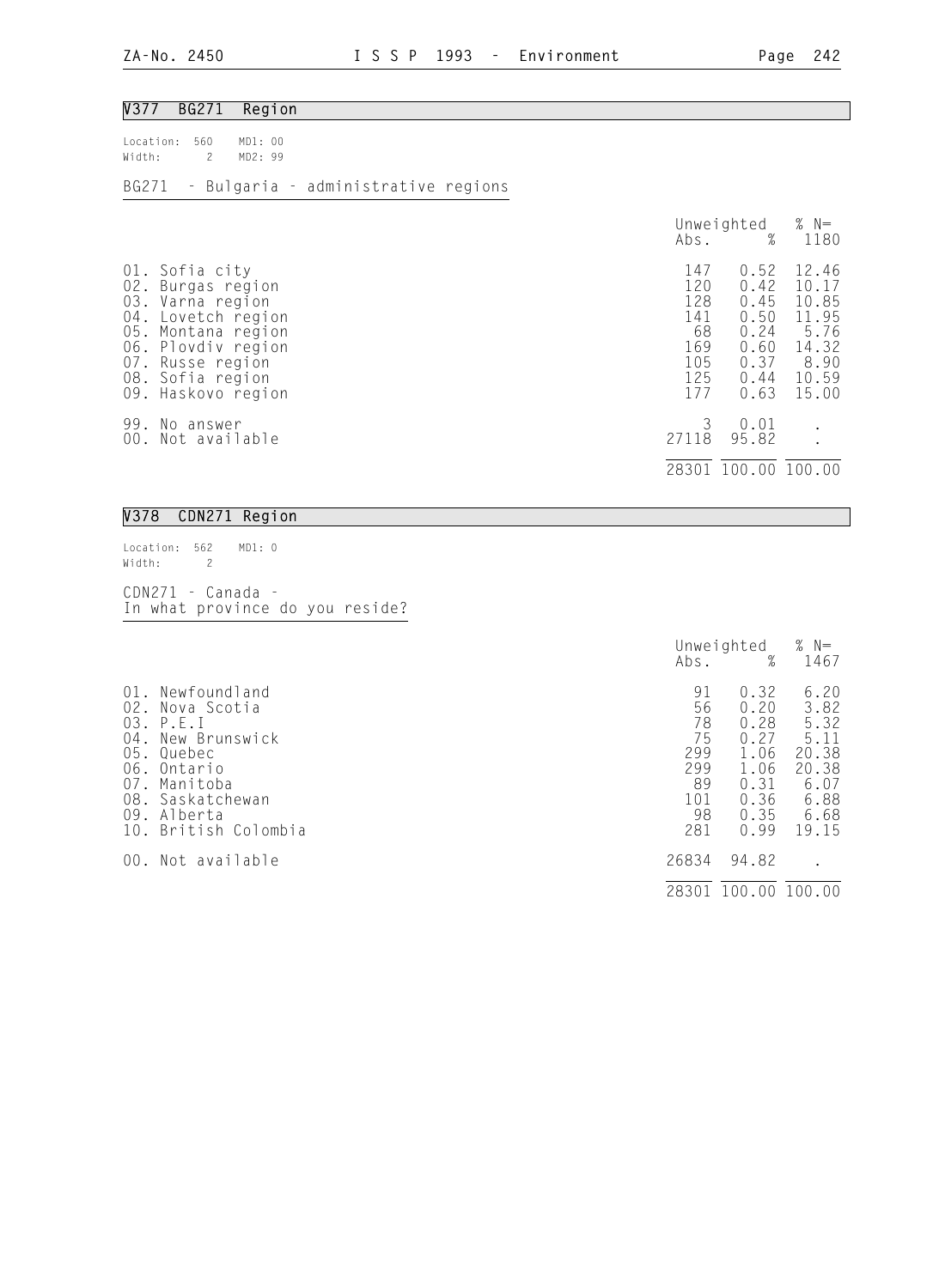### V379 CR271 Region

| Location: 564 MD1: 0<br>Width: 2 |  |  |                                    |
|----------------------------------|--|--|------------------------------------|
|                                  |  |  | CZ271 - Czech Republic - Districts |

|                                               |                                                                                                                                   | Abs.                                               | Unweighted<br>%                                              | % $N=$<br>1005                                                     |
|-----------------------------------------------|-----------------------------------------------------------------------------------------------------------------------------------|----------------------------------------------------|--------------------------------------------------------------|--------------------------------------------------------------------|
| 01.<br>02.<br>03.<br>04.<br>05.<br>06.<br>07. | Prague<br>Central Bohemia<br>South Bohemia<br>West Bohemia<br>North Bohemia<br>East Bohemia<br>South Moravia<br>08. North Moravia | 104<br>131<br>77<br>94<br>104<br>149<br>200<br>146 | 0.37<br>0.46<br>0.27<br>0.33<br>0.37<br>0.53<br>0.71<br>0.52 | 10.35<br>13.03<br>7.66<br>9.35<br>10.35<br>14.83<br>19.90<br>14.53 |
|                                               | 00. Not available                                                                                                                 | 27296                                              | 96.45                                                        |                                                                    |
|                                               |                                                                                                                                   | 28301                                              | 100.00                                                       | 100.00                                                             |

| V380   | D271                 | Region                                |  |
|--------|----------------------|---------------------------------------|--|
| Width: | Location: 566 MD1: 0 |                                       |  |
|        |                      | D271 - Germany -<br>Federal countries |  |

|                                 |                                                                                                                                                                              | Unweighted                                                           |                                                                                   | % $N=$                                                                                |
|---------------------------------|------------------------------------------------------------------------------------------------------------------------------------------------------------------------------|----------------------------------------------------------------------|-----------------------------------------------------------------------------------|---------------------------------------------------------------------------------------|
| 02.<br>03.<br>05.<br>08.<br>09. | 01. Schleswig-Holstein<br>Hamburg<br>Niedersachsen<br>04. Bremen<br>Nordrhein-Westfalen<br>06. Hessen<br>07. Rheinland-Pfalz<br>Baden-Wuerttemberg<br>Bayern<br>10. Saarland | Abs.<br>38<br>37<br>117<br>15<br>273<br>97<br>48<br>136<br>185<br>13 | %<br>0.13<br>0.13<br>0.41<br>0.05<br>0.96<br>0.34<br>0.17<br>0.48<br>0.65<br>0.05 | 2106<br>1.80<br>1.76<br>5.56<br>0.71<br>12.96<br>4.61<br>2.28<br>6.46<br>8.78<br>0.62 |
| 12.<br>13.<br>00.               | 11. Berlin<br>Brandenburg<br>Mecklenburg-Vorpommern<br>14. Sachsen<br>15. Sachsen-Anhalt<br>16. Thueringen<br>Not available                                                  | 124<br>180<br>136<br>326<br>194<br>187<br>26195                      | 0.44<br>0.64<br>0.48<br>1.15<br>0.69<br>0.66<br>92.56                             | 5.89<br>8.55<br>6.46<br>15.48<br>9.21<br>8.88                                         |
|                                 |                                                                                                                                                                              | 28301                                                                | 100.00 100.00                                                                     |                                                                                       |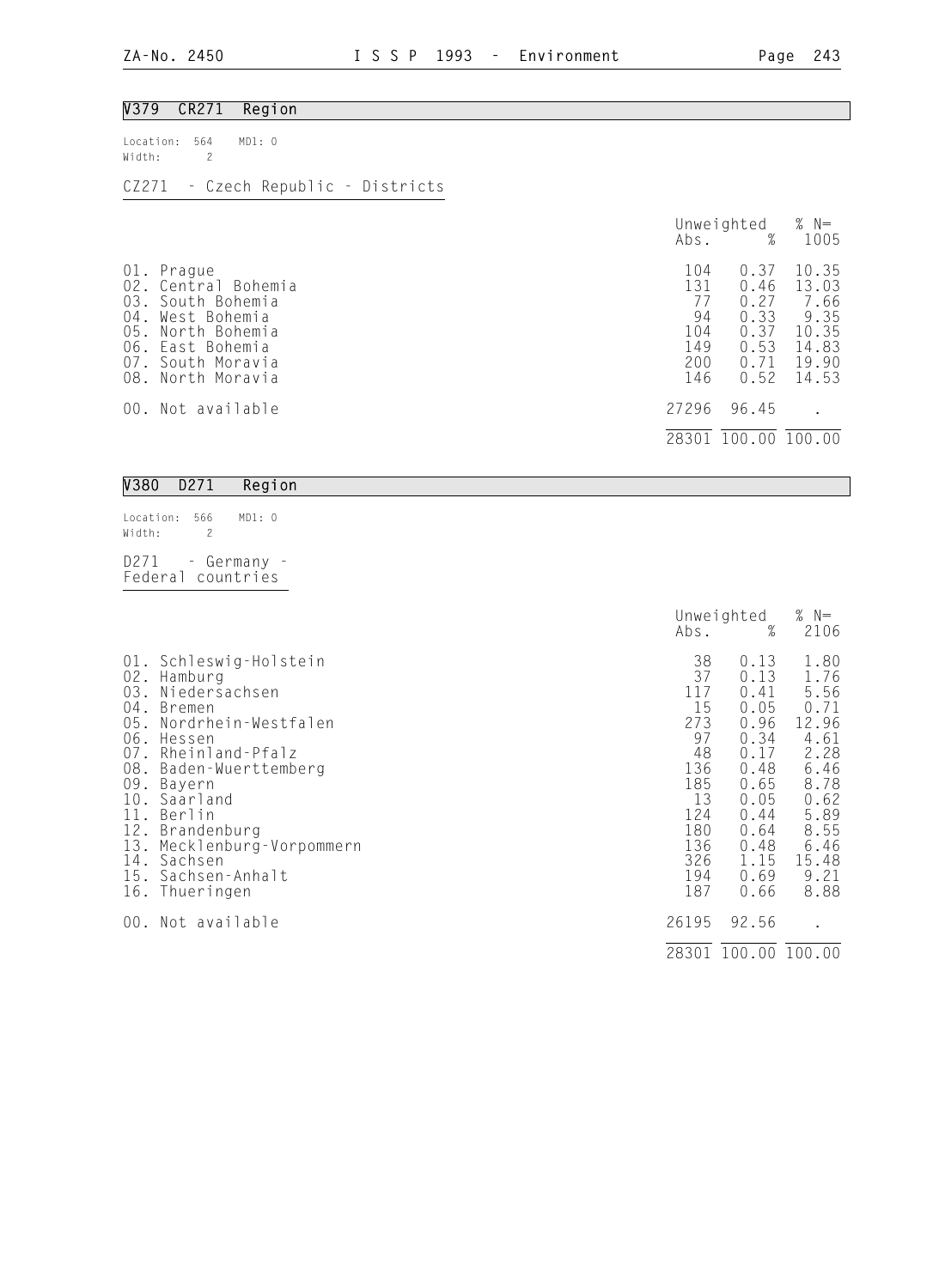| V381                                                                                                                   | E271                                                                                                                                                                                                                                          | Region |                                                                                                                |                                                                                                                                               |                                                                                                                                         |
|------------------------------------------------------------------------------------------------------------------------|-----------------------------------------------------------------------------------------------------------------------------------------------------------------------------------------------------------------------------------------------|--------|----------------------------------------------------------------------------------------------------------------|-----------------------------------------------------------------------------------------------------------------------------------------------|-----------------------------------------------------------------------------------------------------------------------------------------|
| Location:<br>Width:                                                                                                    | 568<br>$\overline{c}$                                                                                                                                                                                                                         | MD1: 0 |                                                                                                                |                                                                                                                                               |                                                                                                                                         |
| E271                                                                                                                   | - Spain -                                                                                                                                                                                                                                     |        |                                                                                                                |                                                                                                                                               |                                                                                                                                         |
|                                                                                                                        |                                                                                                                                                                                                                                               |        | Abs.                                                                                                           | Unweighted<br>$\%$                                                                                                                            | % $N=$<br>1208                                                                                                                          |
| 02.<br>03.<br>$04$ .<br>05.<br>06.<br>07.<br>08.<br>09.<br>10.<br>$\frac{11}{12}$ .<br>13.<br>14.<br>15.<br>16.<br>17. | 01. Andalucia<br>Aragon<br>Asturias<br>Baleares<br>Cataluna<br>Canarias<br>Cantabria<br>Castilla-Le<br>Castilla-La<br>Extremadura<br>Galicia<br>La Rioja<br>Madrid<br>Murcia<br>Navarra<br>Pa s Vasco<br>Pa s Valenciano<br>00. Not available | Mancha | 205<br>40<br>37<br>23<br>195<br>40<br>17<br>85<br>46<br>35<br>94<br>9<br>146<br>31<br>17<br>70<br>118<br>27093 | 0.72<br>0.14<br>0.13<br>0.08<br>0.69<br>0.14<br>0.06<br>0.30<br>0.16<br>0.12<br>0.33<br>0.03<br>0.52<br>0.11<br>0.06<br>0.25<br>0.42<br>95.73 | 16.97<br>3.31<br>3.06<br>1.90<br>16.14<br>3.31<br>1.41<br>7.04<br>3.81<br>2.90<br>7.78<br>0.75<br>12.09<br>2.57<br>1.41<br>5.79<br>9.77 |
|                                                                                                                        |                                                                                                                                                                                                                                               |        |                                                                                                                | 28301 100.00 100.00                                                                                                                           |                                                                                                                                         |

### V382 GB271 Region

Location: 570 MD1: 0 Width: 2 GB271 - Great Britain, Northern Ireland - Districts - The Registrar General's Standard Regions have been used.

|                                 |                                                                                                                                                                                                  | Unweighted<br>$\%$<br>Abs.                                            |                                                                                      | % $N=$<br>2028                                                                        |
|---------------------------------|--------------------------------------------------------------------------------------------------------------------------------------------------------------------------------------------------|-----------------------------------------------------------------------|--------------------------------------------------------------------------------------|---------------------------------------------------------------------------------------|
|                                 |                                                                                                                                                                                                  |                                                                       |                                                                                      |                                                                                       |
| 02.<br>03.<br>04.<br>07.<br>08. | 01. Scotland<br>Northern<br>North West<br>Yorkshire and Humberside<br>05. West Midlands<br>06. East Midlands<br>- East Anglia<br>South West<br>09. South East<br>10. Greater London<br>11. Wales | 123<br>77<br>130<br>109<br>129<br>90<br>43<br>125<br>234<br>138<br>63 | 0.43<br>0.27<br>0.46<br>0.39<br>0.46<br>0.32<br>0.15<br>0.44<br>0.83<br>0.49<br>0.22 | 6.07<br>3.80<br>6.41<br>5.37<br>6.36<br>4.44<br>2.12<br>6.16<br>11.54<br>6.80<br>3.11 |
|                                 | 12. Belfast<br>13. East<br>14. West                                                                                                                                                              | 163<br>355<br>249                                                     | 0.58<br>1.25<br>0.88                                                                 | 8.04<br>17.50<br>12.28                                                                |
|                                 | 00. Not available                                                                                                                                                                                | 26273                                                                 | 92.83                                                                                |                                                                                       |
|                                 |                                                                                                                                                                                                  |                                                                       | 28301 100.00 100.00                                                                  |                                                                                       |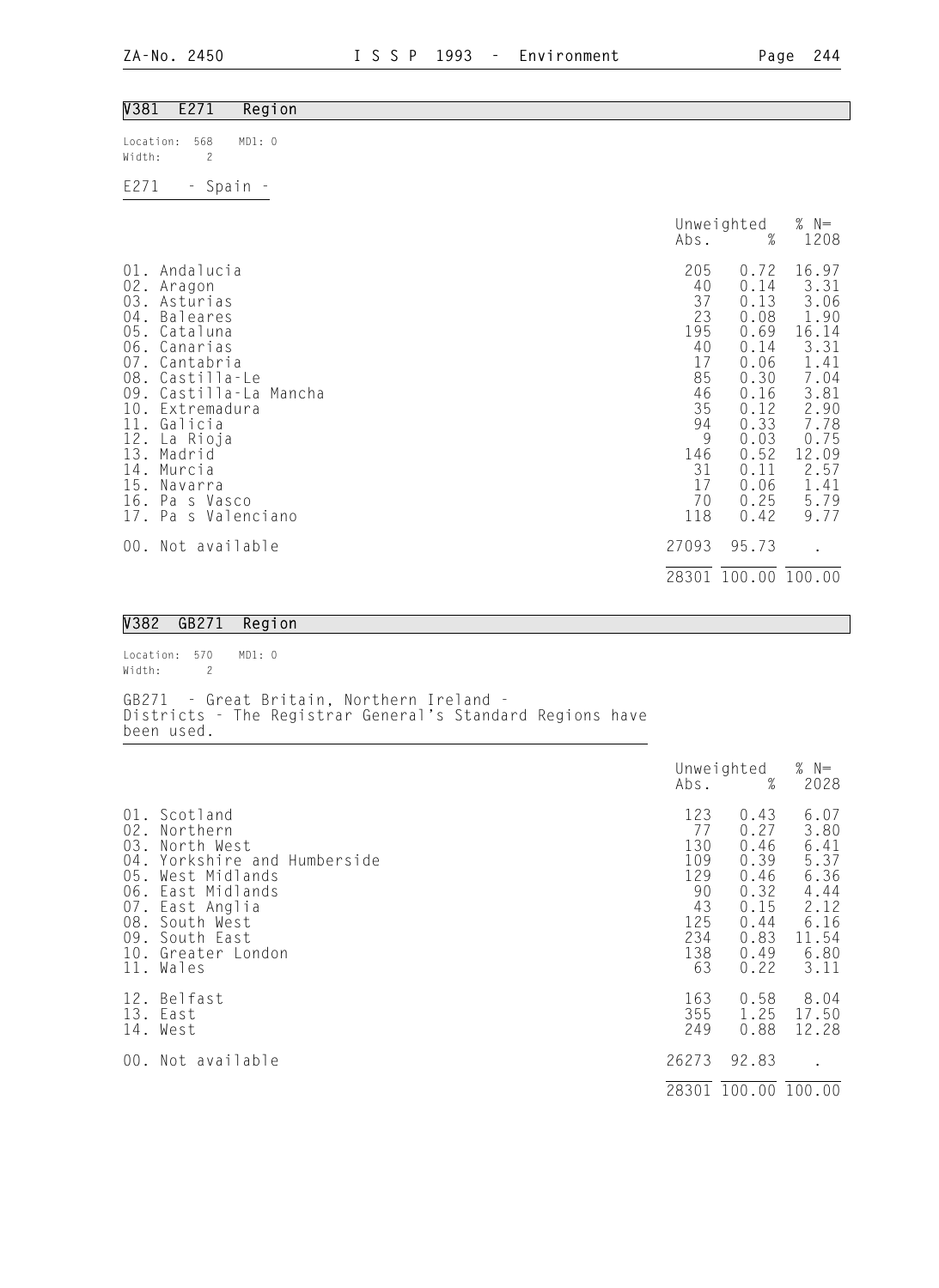### V383 H271 Region

Location: 572 MD1: 0 Width: 2

H271 - Hungary - 19 major administrative units counties plus Budapest

|                                                                                              |                                                                                                                                   | Abs.                                                                      | Unweighted<br>%                                                                                      | % $N=$<br>1167                                                                                          |
|----------------------------------------------------------------------------------------------|-----------------------------------------------------------------------------------------------------------------------------------|---------------------------------------------------------------------------|------------------------------------------------------------------------------------------------------|---------------------------------------------------------------------------------------------------------|
| $01$ .<br>$02$ .<br>$04$ .<br>05.<br>06.<br>$07$ .<br>08.<br>09.<br>13.<br>14.<br>15.<br>16. | Budapest<br>Baranya<br>Bekes<br>Borsod<br>Csongrad<br>Fejer<br>Gyor<br>Hajdu<br>Pest<br>Somogy<br>Szabolcs<br>Szolnok<br>20. Zala | 182<br>81<br>164<br>102<br>82<br>88<br>64<br>111<br>37<br>66<br>118<br>71 | 0.64<br>0.29<br>0.00<br>0.58<br>0.36<br>0.29<br>0.31<br>0.23<br>0.39<br>0.13<br>0.23<br>0.42<br>0.25 | 15.60<br>6.94<br>0.09<br>14.05<br>8.74<br>7.03<br>7.54<br>5.48<br>9.51<br>3.17<br>5.66<br>10.11<br>6.08 |
| 00.                                                                                          | Not available                                                                                                                     | 27134                                                                     | 95.88                                                                                                | $\bullet$                                                                                               |
|                                                                                              |                                                                                                                                   | 28301                                                                     | 100.00                                                                                               | 100.00                                                                                                  |

#### V384 I271 Region

Location: 574 MD1: 0 Width: 2

I271 - Italy - Geographic area (contains the groups of regions)

|                                                                                                                                                    |       | Unweighted $% N=$<br>Abs. % 1000 |              |
|----------------------------------------------------------------------------------------------------------------------------------------------------|-------|----------------------------------|--------------|
| 01. North West                                                                                                                                     |       | 262 0.93 26.20                   |              |
| (Piemonte, Val d'Aosta, Liguria and Lombardia)<br>02. North East<br>(Veneto, Trentino, Alto Adige, Friuli-Venezia                                  |       | 181  0.64  18.10                 |              |
| Giulia and Emilia Romagna)<br>03. Centre                                                                                                           | 189   |                                  | $0.67$ 18.90 |
| (Toscana, Marche, Umbria and Lazio)<br>04. South and Islands<br>(Abruzzi, Molise, Kampania, Puglia,<br>Basilikata, Calabria, Sicilia and Sardinia) |       | 368 1.30 36.80                   |              |
| 00. Not available                                                                                                                                  | 27301 | 96.47                            |              |
|                                                                                                                                                    | 28301 | 100.00 100.00                    |              |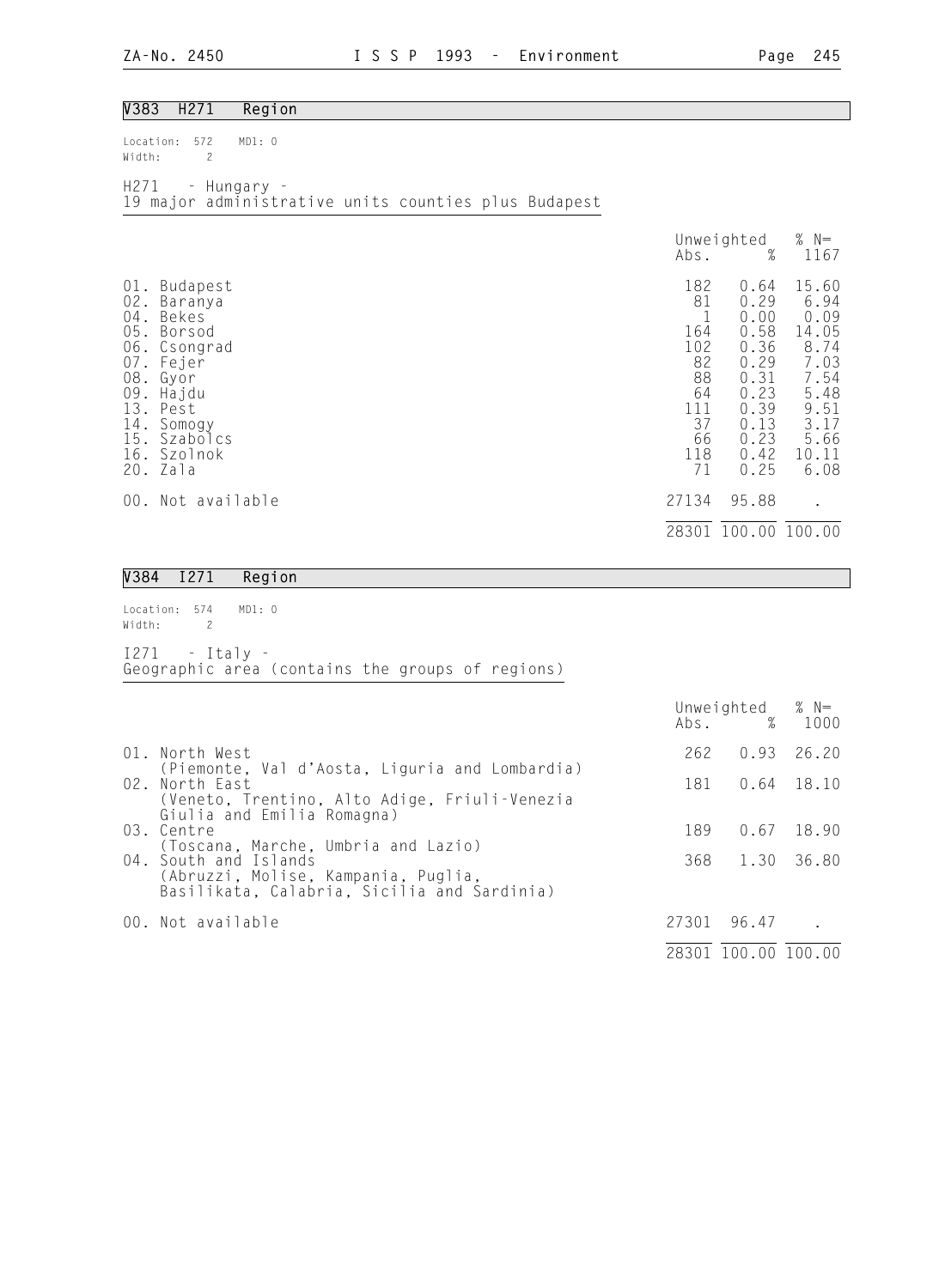| V385<br>IL271<br>Region                                                                                                   |                                 |                                                                                  |
|---------------------------------------------------------------------------------------------------------------------------|---------------------------------|----------------------------------------------------------------------------------|
| Location:<br>576<br>MD1: 00<br>$\overline{c}$<br>Width:<br>MD2: 99                                                        |                                 |                                                                                  |
| IL271<br>- Israel -                                                                                                       |                                 |                                                                                  |
|                                                                                                                           | Abs.                            | % $N=$<br>Unweighted<br>$\%$<br>1191                                             |
| 01. Tel Aviv region<br>02. Tel Aviv region<br>03. Jerusalem and area<br>04. Southern region<br>05. Haifa and north region | 454<br>103<br>159<br>163<br>312 | 38.12<br>1.60<br>0.36<br>8.65<br>13.35<br>0.56<br>13.69<br>0.58<br>1.10<br>26.20 |
| 99. NA<br>00. NAV                                                                                                         | 7<br>27103                      | 0.02<br>95.77                                                                    |
|                                                                                                                           |                                 | 28301 100.00 100.00                                                              |
| V386<br>IRL271 Region                                                                                                     |                                 |                                                                                  |
| Location:<br>578<br>MD1: 0<br>Width:<br>$\overline{c}$                                                                    |                                 |                                                                                  |
| IRL271 - Ireland -                                                                                                        |                                 |                                                                                  |
|                                                                                                                           |                                 | % $N=$<br>Unweighted                                                             |

|                        |                                                                                                                        | Abs.                                                  | UTIWETYNCEU<br>%                                                     | $\sqrt{2}$ $\sqrt{2}$<br>957                                             |
|------------------------|------------------------------------------------------------------------------------------------------------------------|-------------------------------------------------------|----------------------------------------------------------------------|--------------------------------------------------------------------------|
| 02.<br>05. East<br>07. | 01. North West<br>West<br>03. North East<br>04. Midlands<br>06. Dublin<br>Mid-West<br>08. South East<br>09. South West | 54<br>91<br>57<br>62<br>85<br>245<br>103<br>98<br>162 | 0.19<br>0.32<br>0.20<br>0.22<br>0.30<br>0.87<br>0.36<br>0.35<br>0.57 | 5.64<br>9.51<br>5.96<br>6.48<br>8.88<br>25.60<br>10.76<br>10.24<br>16.93 |
|                        | 00. Not available                                                                                                      | 27344                                                 | 96.62                                                                |                                                                          |
|                        |                                                                                                                        | 28301                                                 | 100.00                                                               | 100.00                                                                   |

### V387 J271 Region

Location: 580 MD1: 0

Width: 2 J271 - Japan - Nine administrative and geographic regions are regrouped into 6 units.

|            |                                                                                                        | Abs.                                   | Unweighted $% N=$<br>%                       | 1305                                               |
|------------|--------------------------------------------------------------------------------------------------------|----------------------------------------|----------------------------------------------|----------------------------------------------------|
| 02.<br>03. | 01. Hokkaido, Tohoku<br>Kanto, Koshin-etsu<br>Chubu<br>04. Kinki<br>05. Chugoku, Shikogu<br>06. Kyushu | 156<br>454<br>203<br>214<br>132<br>146 | 0.55<br>1.60<br>0.72<br>0.76<br>0.47<br>0.52 | 11.95<br>34.79<br>15.56<br>16.40<br>10.11<br>11.19 |
|            | 00. Not available                                                                                      | 26996                                  | 95.39                                        |                                                    |
|            |                                                                                                        | 2830                                   | ' 00<br>.00                                  | 100.00                                             |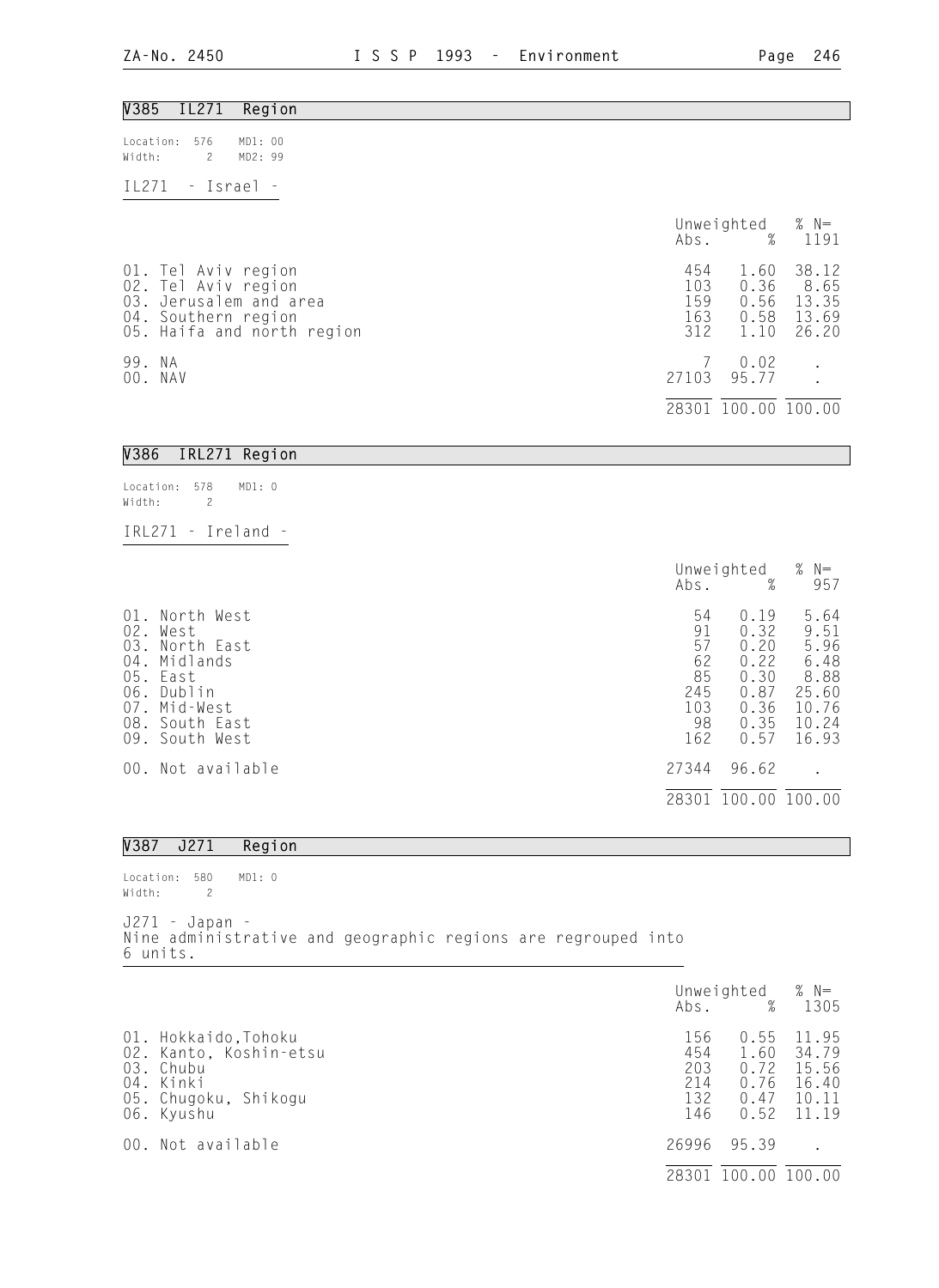| <b>V388</b><br>N271                                                                                                                                                                                                                                                                                                                                                        | Region                 |                                                                                                                    |                                                                                                                                                      |                                                                                                                                                      |
|----------------------------------------------------------------------------------------------------------------------------------------------------------------------------------------------------------------------------------------------------------------------------------------------------------------------------------------------------------------------------|------------------------|--------------------------------------------------------------------------------------------------------------------|------------------------------------------------------------------------------------------------------------------------------------------------------|------------------------------------------------------------------------------------------------------------------------------------------------------|
| 582<br>Location:<br>$\overline{c}$<br>Width:                                                                                                                                                                                                                                                                                                                               | MD1: 0                 |                                                                                                                    |                                                                                                                                                      |                                                                                                                                                      |
| N271                                                                                                                                                                                                                                                                                                                                                                       | - Norway -<br>Counties |                                                                                                                    |                                                                                                                                                      |                                                                                                                                                      |
|                                                                                                                                                                                                                                                                                                                                                                            |                        | Abs.                                                                                                               | Unweighted<br>$\%$                                                                                                                                   | % $N=$<br>1414                                                                                                                                       |
| Ostfold<br>01.<br>02.<br>Akershus<br>03.<br>0s1o<br>$04$ .<br>Hedmark<br>05.<br>Oppland<br>06.<br>Buskerud<br>07.<br>Vestfold<br>08.<br>Telemark<br>09.<br>Aust-Agder<br>10.<br>Vest-Agder<br>$\frac{11}{12}$ .<br>Rogaland<br>Hordaland<br>14.<br>15.<br>More og Romsdal<br>16.<br>Sor-Trondelag<br>17.<br>Nord-Trondelag<br>18.<br>Nordland<br>19. Troms<br>20. Finnmark | Sogn og Fjordane       | 84<br>140<br>137<br>56<br>61<br>78<br>78<br>50<br>37<br>45<br>124<br>140<br>26<br>76<br>88<br>41<br>78<br>50<br>25 | 0.30<br>0.49<br>0.48<br>0.20<br>0.22<br>0.28<br>0.28<br>0.18<br>0.13<br>0.16<br>0.44<br>0.49<br>0.09<br>0.27<br>0.31<br>0.14<br>0.28<br>0.18<br>0.09 | 5.94<br>9.90<br>9.69<br>3.96<br>4.31<br>5.52<br>5.52<br>3.54<br>2.62<br>3.18<br>8.77<br>9.90<br>1.84<br>5.37<br>6.22<br>2.90<br>5.52<br>3.54<br>1.77 |
| 00. Not available                                                                                                                                                                                                                                                                                                                                                          |                        | 26887                                                                                                              | 95.00                                                                                                                                                |                                                                                                                                                      |
|                                                                                                                                                                                                                                                                                                                                                                            |                        |                                                                                                                    | 28301 100.00 100.00                                                                                                                                  |                                                                                                                                                      |
| V389<br><b>NL271</b>                                                                                                                                                                                                                                                                                                                                                       | Region                 |                                                                                                                    |                                                                                                                                                      |                                                                                                                                                      |

#### V389 NL271 Region

Location: 584 MD1: 0<br>Width: 2 Width: 2 NL271 - Netherlands - Unweighted % N=

|                                                                                                                                                                                                                                               | Abs.                                                                        | %                                                                                            | 1852                                                                                             |
|-----------------------------------------------------------------------------------------------------------------------------------------------------------------------------------------------------------------------------------------------|-----------------------------------------------------------------------------|----------------------------------------------------------------------------------------------|--------------------------------------------------------------------------------------------------|
| Groningen<br>$01$ .<br>Friesland<br>02.<br>03.<br>Drente<br>04.<br>Overijssel<br>Gelderland<br>05.<br>06. Utrecht<br>07.<br>Noord-Holland<br>Zuid-Holland<br>08.<br>Zeeland<br>09.<br>Noord-Brabant<br>10.<br>11.<br>Limburg<br>12. Flevoland | 62<br>67<br>49<br>108<br>226<br>122<br>311<br>415<br>61<br>272<br>130<br>29 | 0.22<br>0.24<br>0.17<br>0.38<br>0.80<br>0.43<br>1.10<br>1.47<br>0.22<br>0.96<br>0.46<br>0.10 | 3.35<br>3.62<br>2.65<br>5.83<br>12.20<br>6.59<br>16.79<br>22.41<br>3.29<br>14.69<br>7.02<br>1.57 |
| 00. Not available                                                                                                                                                                                                                             | 26449                                                                       | 93.46                                                                                        | $\cdot$                                                                                          |
|                                                                                                                                                                                                                                               | 28301                                                                       | 100.00                                                                                       | 100.00                                                                                           |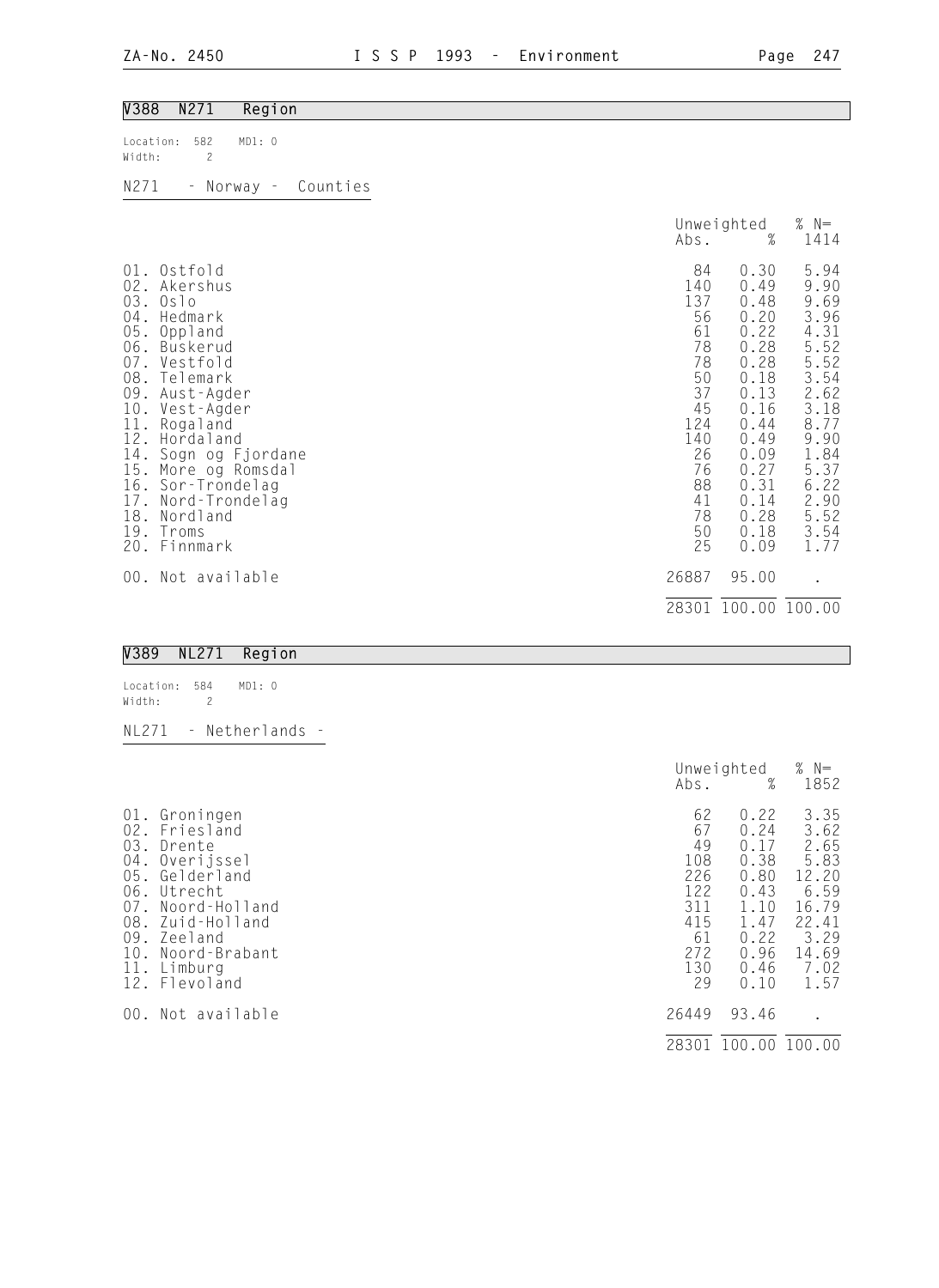# V390 NZ271 Region

| Location: 586<br>Width: 2                           | MD1: 00<br>MD2:99 |  |
|-----------------------------------------------------|-------------------|--|
| NZ271 - New Zealand -<br>In which area do you live? |                   |  |

|                                                                                                                                     |                                                                                                                                                                                                                                                                                                                                          | Abs.                                                                                                                                            | Unweighted<br>$\%$                                                                                                                                                           | $% N=$<br>1267                                                                                                                                                                  |
|-------------------------------------------------------------------------------------------------------------------------------------|------------------------------------------------------------------------------------------------------------------------------------------------------------------------------------------------------------------------------------------------------------------------------------------------------------------------------------------|-------------------------------------------------------------------------------------------------------------------------------------------------|------------------------------------------------------------------------------------------------------------------------------------------------------------------------------|---------------------------------------------------------------------------------------------------------------------------------------------------------------------------------|
| $01$ .<br>02.<br>03.<br>$04$ .<br>05.<br>$07$ .<br>08.<br>09.<br>10.<br>11.<br>12.<br>14.<br>15.<br>16.<br>18.<br>20.<br>21.<br>22. | Northland<br>Auckland<br>Thames Valley<br>Bay of Plenty<br>Waikato<br>06. Tongariro<br>East Cape<br>Hawkes Bay<br>Taranaki<br>Wanganui<br>Manawatu<br>Horowhenua<br>13. Wellington<br>Wairarapa<br>Nelson Bays<br>Marlborough<br>17. West Coast<br>Canterbury<br>19. Aorangi<br>Clutha-Central Otago<br>Coastal-North Otago<br>Southland | 58<br>317<br>16<br>85<br>88<br>$\overline{7}$<br>10<br>51<br>41<br>18<br>50<br>20<br>129<br>17<br>27<br>17<br>15<br>165<br>14<br>31<br>53<br>38 | 0.20<br>1.12<br>0.06<br>0.30<br>0.31<br>0.02<br>0.04<br>0.18<br>0.14<br>0.06<br>0.18<br>0.07<br>0.46<br>0.06<br>0.10<br>0.06<br>0.05<br>0.58<br>0.05<br>0.11<br>0.19<br>0.13 | 4.58<br>25.02<br>1.26<br>6.71<br>6.95<br>0.55<br>0.79<br>4.03<br>3.24<br>1.42<br>3.95<br>1.58<br>10.18<br>1.34<br>2.13<br>1.34<br>1.18<br>13.02<br>1.10<br>2.45<br>4.18<br>3.00 |
| 99. NA<br>00.                                                                                                                       | Not available                                                                                                                                                                                                                                                                                                                            | 4<br>27030                                                                                                                                      | 0.01<br>95.51                                                                                                                                                                |                                                                                                                                                                                 |
|                                                                                                                                     |                                                                                                                                                                                                                                                                                                                                          |                                                                                                                                                 | 28301 100.00 100.00                                                                                                                                                          |                                                                                                                                                                                 |

## V391 PL271 Region

| Location: 588 |   | MD1:0    |  |
|---------------|---|----------|--|
| Width:        | 2 |          |  |
|               |   |          |  |
| PI 271        |   | - Poland |  |

|                                                                                                                                                                            |                                                      | Unweighted<br>Abs. % 1641                                    | % $N=$                                                             |
|----------------------------------------------------------------------------------------------------------------------------------------------------------------------------|------------------------------------------------------|--------------------------------------------------------------|--------------------------------------------------------------------|
| 01. Central<br>02. Wielkopolska (Central-West)<br>03. Silesia (South-West)<br>04. West<br>05. Pomorze (North)<br>06. North-East<br>07. East<br>08. Malopolska (South-East) | 258<br>227<br>267<br>216<br>184<br>134<br>103<br>252 | 0.91<br>0.80<br>0.94<br>0.76<br>0.65<br>0.47<br>0.36<br>0.89 | 15.72<br>13.83<br>16.27<br>13.16<br>11.21<br>8.17<br>6.28<br>15.36 |
| 00. Not available                                                                                                                                                          | 26660                                                | 94.20                                                        |                                                                    |
|                                                                                                                                                                            | 28301                                                | 100.00                                                       | 100.00                                                             |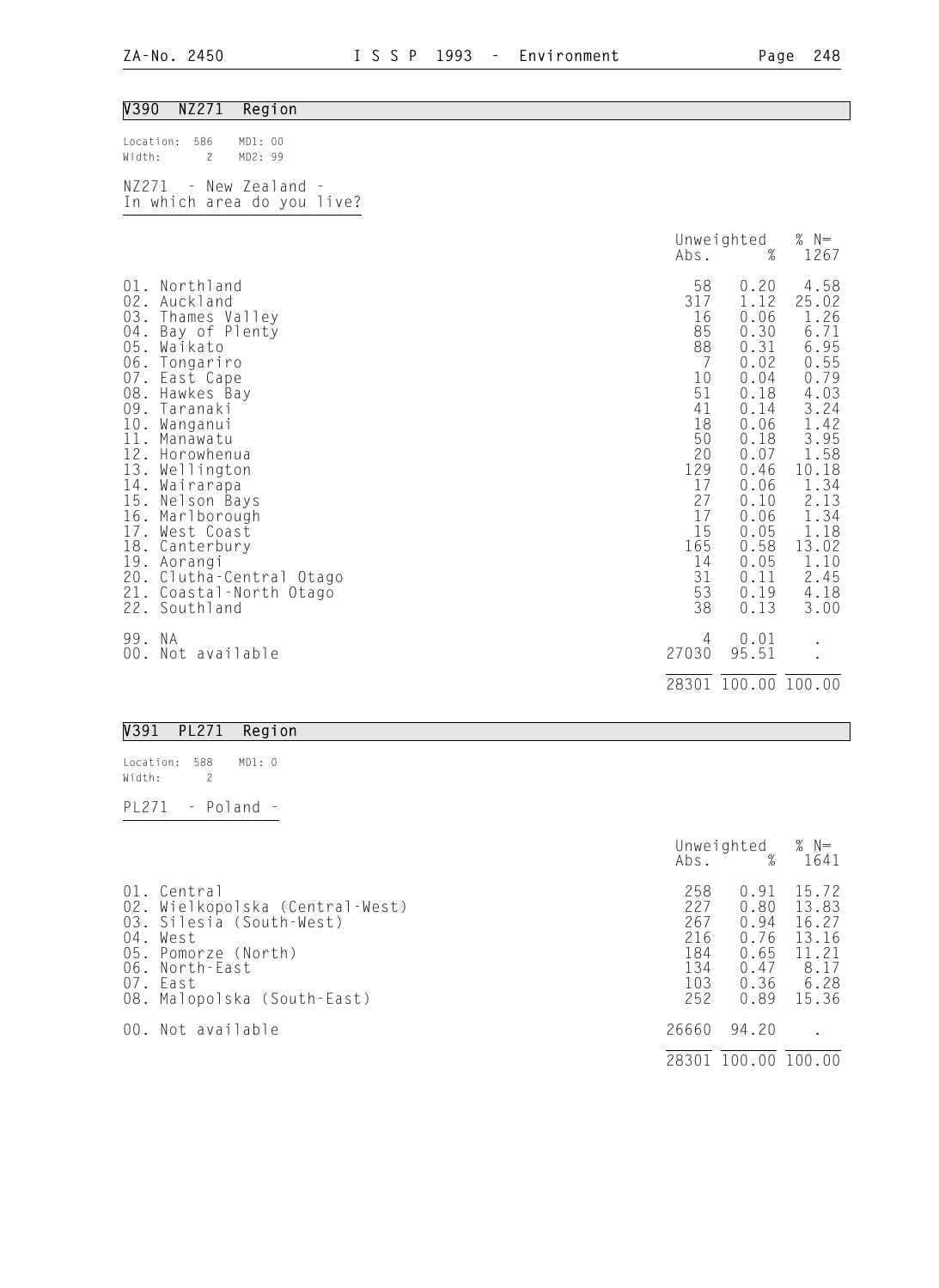Width: 2

RUS271 - Russia -

| V392<br>RP271<br>Region                                                   |                          |                              |                                  |
|---------------------------------------------------------------------------|--------------------------|------------------------------|----------------------------------|
| MD1: 0<br>590<br>Location:<br>Width:<br>$\overline{c}$                    |                          |                              |                                  |
| RP271 - Philippines -<br>In which area do you live?                       |                          |                              |                                  |
|                                                                           | Abs.                     | Unweighted $% N=$<br>%       | 1200                             |
| 01. Great Manila Area<br>02. Balance Luzon<br>03. Visayas<br>04. Mindanao | 300<br>300<br>300<br>300 | 1.06<br>1.06<br>1.06<br>1.06 | 25.00<br>25.00<br>25.00<br>25.00 |
| 00. Not available                                                         | 27101                    | 95.76                        |                                  |
|                                                                           |                          | 28301 100.00 100.00          |                                  |
| V393<br>RUS271 Region                                                     |                          |                              |                                  |
| Location: 592<br>MD1: 0                                                   |                          |                              |                                  |

|                          |                                                                                                                                                                                                                          | Abs.                                                                     | Unweighted<br>%                                                                      | % $N=$<br>1931                                                                             |
|--------------------------|--------------------------------------------------------------------------------------------------------------------------------------------------------------------------------------------------------------------------|--------------------------------------------------------------------------|--------------------------------------------------------------------------------------|--------------------------------------------------------------------------------------------|
| 02.<br>03.<br>04.<br>07. | 01. North-West<br>Moscow<br>North Caucasus<br>Volga-Vyatka<br>05. Volga<br>06. Urals<br>West Siberia<br>08. East Siberia<br>09. Central black earth region<br>10. Far east region<br>11. Central region (without Moscow) | 198<br>123<br>229<br>113<br>225<br>247<br>198<br>122<br>109<br>79<br>288 | 0.70<br>0.43<br>0.81<br>0.40<br>0.80<br>0.87<br>0.70<br>0.43<br>0.39<br>0.28<br>1.02 | 10.25<br>6.37<br>11.86<br>5.85<br>11.65<br>12.79<br>10.25<br>6.32<br>5.64<br>4.09<br>14.91 |
|                          | 00. Not available                                                                                                                                                                                                        | 26370                                                                    | 93.18                                                                                |                                                                                            |
|                          |                                                                                                                                                                                                                          | 28301                                                                    | 100.00 100.00                                                                        |                                                                                            |

| S271                            | Region     |                      |
|---------------------------------|------------|----------------------|
| Location:<br>594<br>2<br>Width: | MD1: 0     |                      |
| S271                            | - Sweden - |                      |
|                                 |            | Unweighted<br>Abs. % |
| 00. NAV                         |            | 28301 100.00         |

28301 100.00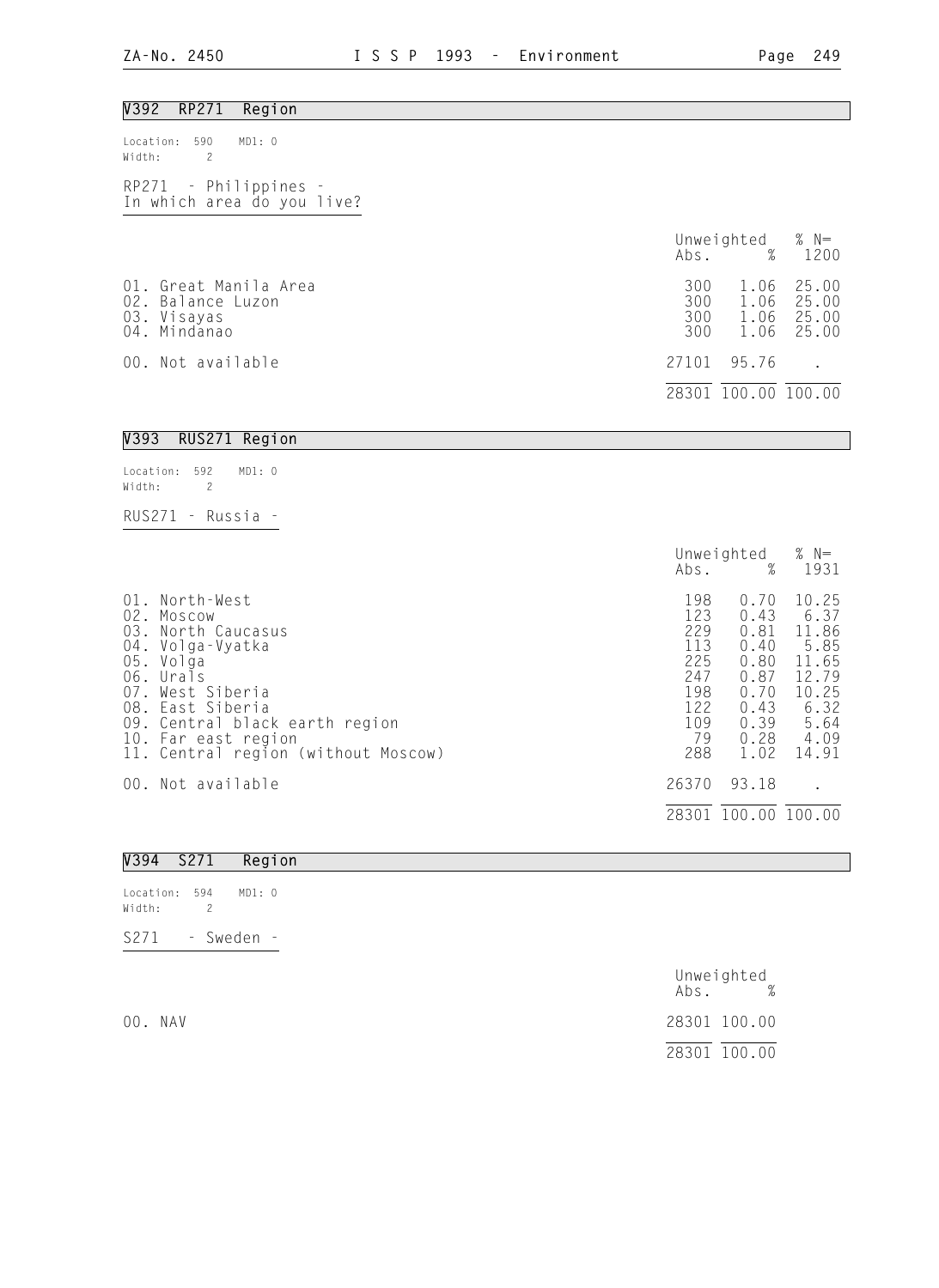| V395 SLO271 Region                                                                                                                                                                                      |                                                                                                                                                                         |                                                                                                 |
|---------------------------------------------------------------------------------------------------------------------------------------------------------------------------------------------------------|-------------------------------------------------------------------------------------------------------------------------------------------------------------------------|-------------------------------------------------------------------------------------------------|
| Location:<br>596<br>MD1: 00<br>Width:<br>MD2: 99<br>$\overline{2}$                                                                                                                                      |                                                                                                                                                                         |                                                                                                 |
| SL0271 - Slovenia -                                                                                                                                                                                     |                                                                                                                                                                         |                                                                                                 |
|                                                                                                                                                                                                         | Unweighted<br>$\%$<br>Abs.                                                                                                                                              | % $N=$<br>1026                                                                                  |
| 01. Pomurska<br>02. Podravska<br>03. Koroska<br>04. Savinjska<br>05. Gorenjska<br>06. Zasavska<br>07. Osrednja<br>08. Spodnjeposavska<br>09. Dolenjska<br>10. Goriska<br>11. Obalnokraska<br>12. Kraska | 0.18<br>50<br>170<br>0.60<br>45<br>0.16<br>125<br>0.44<br>88<br>0.31<br>21<br>0.07<br>283<br>1.00<br>35<br>0.12<br>53<br>0.19<br>68<br>0.24<br>51<br>0.18<br>37<br>0.13 | 4.87<br>16.57<br>4.39<br>12.18<br>8.58<br>2.05<br>27.58<br>3.41<br>5.17<br>6.63<br>4.97<br>3.61 |
| 99. NA<br>00. Not available                                                                                                                                                                             | 0.02<br>6<br>27269<br>96.35                                                                                                                                             |                                                                                                 |
|                                                                                                                                                                                                         | 28301 100.00 100.00                                                                                                                                                     |                                                                                                 |

#### V396 USA271 Region

Location: 598 MD1: 0 Width: 2 USA271 - USA - States were recoded into regions (U.S. Bureau of Census: Regional classification)

|                                               |                                                                                                                                                                         | Abs.                                                      | Unweighted<br>%                                                      | % $N=$<br>1557                                                           |
|-----------------------------------------------|-------------------------------------------------------------------------------------------------------------------------------------------------------------------------|-----------------------------------------------------------|----------------------------------------------------------------------|--------------------------------------------------------------------------|
| 02.<br>03.<br>04.<br>05.<br>06.<br>07.<br>08. | 01. New England<br>Middle Atlantic<br>East North Central<br>West North Central<br>South Atlantic<br>East South Central<br>West South Central<br>Mountain<br>09. Pacific | 66<br>223<br>282<br>114<br>270<br>123<br>149<br>83<br>247 | 0.23<br>0.79<br>1.00<br>0.40<br>0.95<br>0.43<br>0.53<br>0.29<br>0.87 | 4.24<br>14.32<br>18.11<br>7.32<br>17.34<br>7.90<br>9.57<br>5.33<br>15.86 |
|                                               | 00. NAV                                                                                                                                                                 | 26744                                                     | 94.50                                                                |                                                                          |
|                                               |                                                                                                                                                                         | 28301                                                     | 100.00                                                               | 100.00                                                                   |

### V397 A272 Origin country,ethnic group

Location: 600 MD1: 0 Width: 2

## A272 - Austria - Ethnic Identity - race of respondent

|     |     | Unweighted<br>Abs. % |
|-----|-----|----------------------|
| 00. | NAV | 28301 100.00         |
|     |     | 28301 100.00         |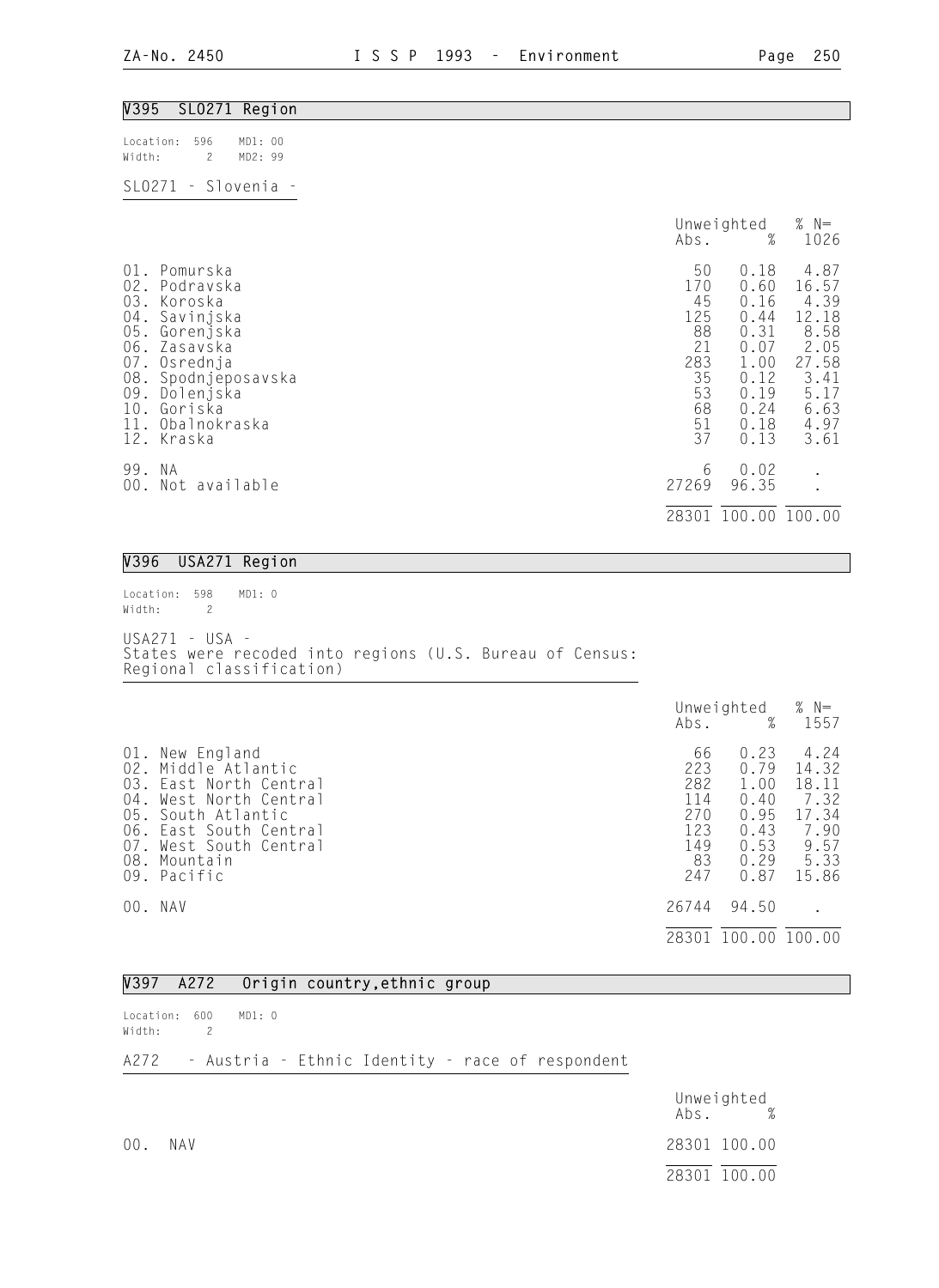# V398 AUS272 Origin Country,ethnic group

| Location: 602 | MD1: 00 |  |
|---------------|---------|--|
| Width:        | MD2: 97 |  |
| .             |         |  |

| AUS272 | Australia |
|--------|-----------|
|--------|-----------|

|                                                                                                                                          |                                                                                                                                                                                                                                                                                                                                                                                                                                                                                                                                                                                                                                                                                                                                                                                                                                                                             | Abs.                                                                                                                                                                                                                                                                                                  | Unweighted<br>$\%$                                                                                                                                                                                                                                                                                                                                                                                                                                           | % $N=$<br>1715                                                                                                                                                                                                                                                                                                                                                                                                                                         |
|------------------------------------------------------------------------------------------------------------------------------------------|-----------------------------------------------------------------------------------------------------------------------------------------------------------------------------------------------------------------------------------------------------------------------------------------------------------------------------------------------------------------------------------------------------------------------------------------------------------------------------------------------------------------------------------------------------------------------------------------------------------------------------------------------------------------------------------------------------------------------------------------------------------------------------------------------------------------------------------------------------------------------------|-------------------------------------------------------------------------------------------------------------------------------------------------------------------------------------------------------------------------------------------------------------------------------------------------------|--------------------------------------------------------------------------------------------------------------------------------------------------------------------------------------------------------------------------------------------------------------------------------------------------------------------------------------------------------------------------------------------------------------------------------------------------------------|--------------------------------------------------------------------------------------------------------------------------------------------------------------------------------------------------------------------------------------------------------------------------------------------------------------------------------------------------------------------------------------------------------------------------------------------------------|
| 11.<br>14.<br>15.<br>17.<br>21.<br>24.<br>25.<br>26.<br>27.<br>29.<br>30.<br>31.<br>32.<br>34.<br>36.<br>44.<br>47.<br>$\frac{52}{10}$ . | 01. Australian<br>02. British or English<br>03. Irish<br>04. Italy<br>05. Greece<br>06. Scotland<br>07. Wales<br>08. English, Irish<br>09. Mixed Decent<br>10. Aboriginal<br>Jewish<br>12. Croatian<br>13. Serbian<br>Macedonian<br>Maori<br>16. Hebrew<br>Czechoslovakia<br>18. Denmark<br>19. France<br>20. Germany<br>Hungary<br>22. Latvia<br>23. Malta<br>Netherlands<br>Norway<br>Poland<br>Romania<br>28. Spain<br>Sweden<br>Switzerland<br>USSR<br>Yugoslavia<br>Other Southern Europe<br>35. Gulf States<br>Bangladesh<br>37. China<br>38. Hong Kong<br>39. India<br>40. Iran<br>42. Japan<br>43. Lebanon<br>Philippines<br>45. Sri Lanka<br>46. Syria<br>Thailand<br>48. Turkey<br>49. Vietnam<br>50. Other Asian<br>51. Canada<br>Chile<br>53. USA<br>54. Rest of America<br>55. Egypt<br>56. South Africa, Anzani<br>57. New Zealand<br>97. None state explicit | 258<br>1128<br>80<br>47<br>17<br>35<br>4<br>$\frac{3}{1}$<br>15<br>53130131<br>$\frac{3}{16}$<br>$\frac{3}{4}$<br>$\frac{3}{13}$<br>1<br>17<br>1<br>1<br>$11525$<br>$25128$<br>0<br>1<br>$\mathbf 0$<br>$1\,$<br>3<br>4<br>3<br>0<br>1<br>1<br>1<br>4<br>0<br>1<br>1<br>1<br>1<br>0<br>$\Omega$<br>12 | 0.91<br>3.99<br>0.28<br>0.17<br>0.06<br>0.12<br>0.01<br>0.01<br>0.00<br>0.05<br>0.02<br>0.01<br>0.00<br>0.01<br>0.00<br>0.00<br>0.01<br>0.00<br>0.01<br>0.06<br>0.01<br>0.01<br>0.01<br>0.05<br>0.00<br>0.06<br>0.00<br>0.00<br>0.00<br>0.00<br>0.02<br>0.01<br>0.02<br>0.00<br>0.01<br>0.03<br>0.00<br>0.00<br>0.00<br>0.00<br>0.01<br>0.01<br>0.01<br>0.00<br>0.00<br>0.00<br>0.00<br>0.01<br>0.00<br>0.00<br>0.00<br>0.00<br>0.00<br>0.00<br>0.00<br>0.04 | 15.04<br>65.77<br>4.66<br>2.74<br>0.99<br>2.04<br>0.23<br>0.17<br>0.06<br>0.87<br>0.29<br>0.17<br>0.06<br>0.17<br>0.00<br>0.06<br>0.17<br>0.06<br>0.17<br>0.93<br>0.17<br>0.23<br>0.17<br>0.76<br>0.06<br>0.99<br>0.06<br>0.06<br>0.06<br>0.06<br>0.29<br>0.12<br>0.29<br>0.06<br>0.12<br>0.47<br>0.00<br>0.06<br>0.00<br>0.06<br>0.17<br>0.23<br>0.17<br>0.00<br>0.06<br>0.06<br>0.06<br>0.23<br>0.00<br>0.06<br>0.06<br>0.06<br>0.06<br>0.00<br>0.00 |
| 99. NA                                                                                                                                   | 00. NAV                                                                                                                                                                                                                                                                                                                                                                                                                                                                                                                                                                                                                                                                                                                                                                                                                                                                     | 52<br>26522                                                                                                                                                                                                                                                                                           | 0.18<br>93.71                                                                                                                                                                                                                                                                                                                                                                                                                                                |                                                                                                                                                                                                                                                                                                                                                                                                                                                        |
|                                                                                                                                          |                                                                                                                                                                                                                                                                                                                                                                                                                                                                                                                                                                                                                                                                                                                                                                                                                                                                             |                                                                                                                                                                                                                                                                                                       | 28301 100.00 100.00                                                                                                                                                                                                                                                                                                                                                                                                                                          |                                                                                                                                                                                                                                                                                                                                                                                                                                                        |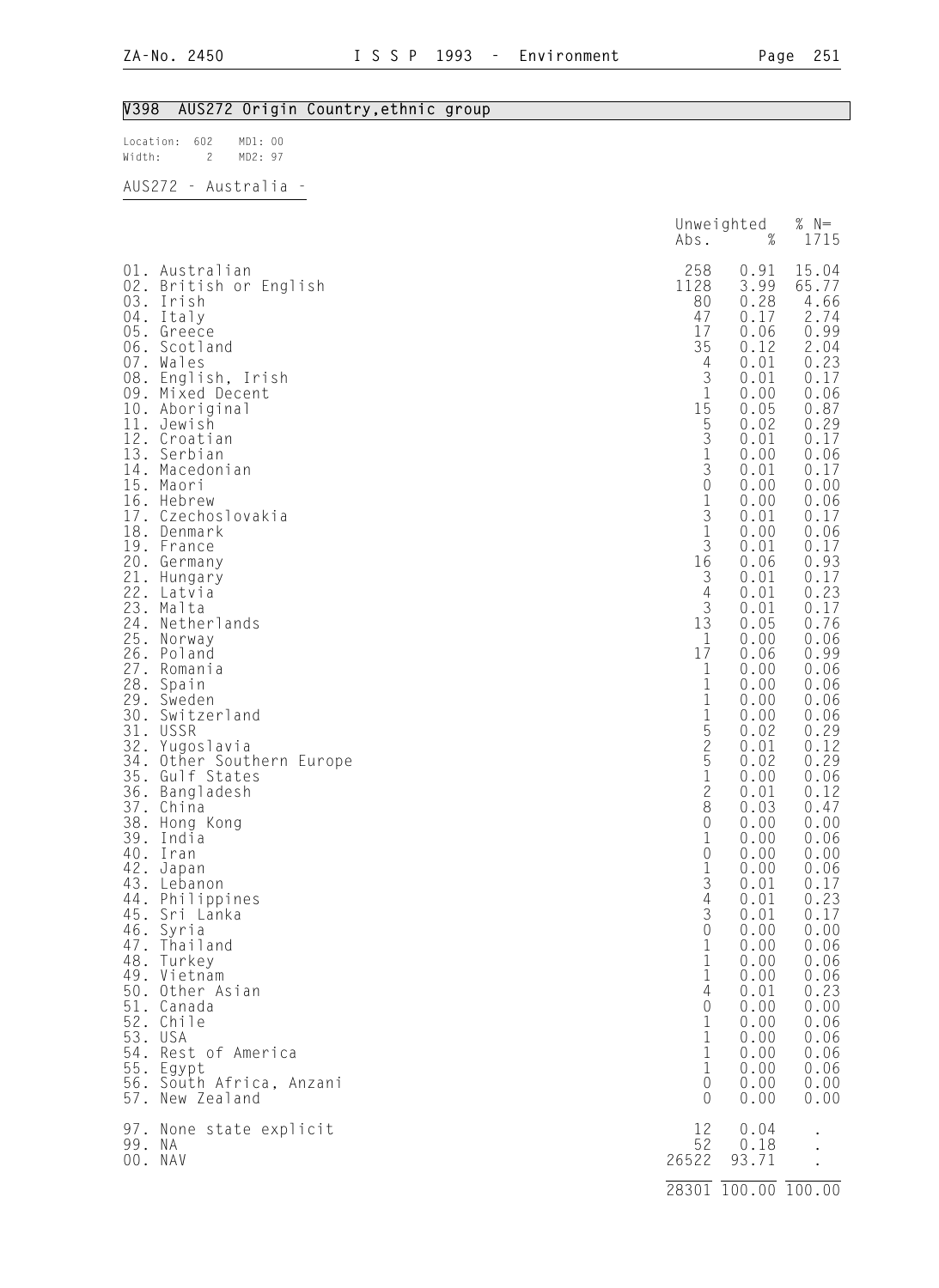## V399 BG272 Origin country,ethnic group

Location: 604 MD1: 0 Width: 2

BG272 - Bulgaria

|     |     | Unweighted<br>$\mathsf{Abs}.$ % |
|-----|-----|---------------------------------|
| 00. | NAV | 28301 100.00                    |
|     |     | 28301 100.00                    |

V400 CDN272 Origin country,ethnic group

Location: 606 MD1: 00 Width: 2 MD2: 99 CDN272 - Canada -

To which ethnic or cultural groups did your ancestors belong?

|                                        |                                                                                                                                                                                                         | Abs.                                                                                 | Unweighted<br>%                                                                                                      | % $N=$<br>1423                                                                                                         |
|----------------------------------------|---------------------------------------------------------------------------------------------------------------------------------------------------------------------------------------------------------|--------------------------------------------------------------------------------------|----------------------------------------------------------------------------------------------------------------------|------------------------------------------------------------------------------------------------------------------------|
| 01.<br>04.<br>09.<br>11.<br>12.<br>13. | French<br>02. English<br>03. German<br>Scottish<br>05. Italian<br>06. Irish<br>07. Ukrainian<br>08. Chinese<br>Dutch<br>10. Polish<br>Jewish<br>Black<br>North American India<br>14. Metis<br>16. Other | 361<br>474<br>79<br>135<br>42<br>104<br>24<br>34<br>21<br>14<br>13<br>10<br>1<br>104 | 1.28<br>1.67<br>0.28<br>0.48<br>0.15<br>0.37<br>0.08<br>0.12<br>0.07<br>0.05<br>0.05<br>0.02<br>0.04<br>0.00<br>0.37 | 25.37<br>33.31<br>5.55<br>9.49<br>2.95<br>7.31<br>1.69<br>2.39<br>1.48<br>0.98<br>0.91<br>0.49<br>0.70<br>0.07<br>7.31 |
| 99. NA                                 | 00. Not available                                                                                                                                                                                       | 44<br>26834                                                                          | 0.16<br>94.82                                                                                                        | $\bullet$                                                                                                              |
|                                        |                                                                                                                                                                                                         |                                                                                      | 28301 100.00 100.00                                                                                                  |                                                                                                                        |

|  |  |  |  | V401 CR272 Origin country, ethnic group |  |
|--|--|--|--|-----------------------------------------|--|
|--|--|--|--|-----------------------------------------|--|

Location: 608 MD1: 0 Width: 2

CZ272

|         | Unweighted<br>$\%$<br>Abs. |
|---------|----------------------------|
| 00. NAV | 28301 100.00               |
|         | 28301 100.00               |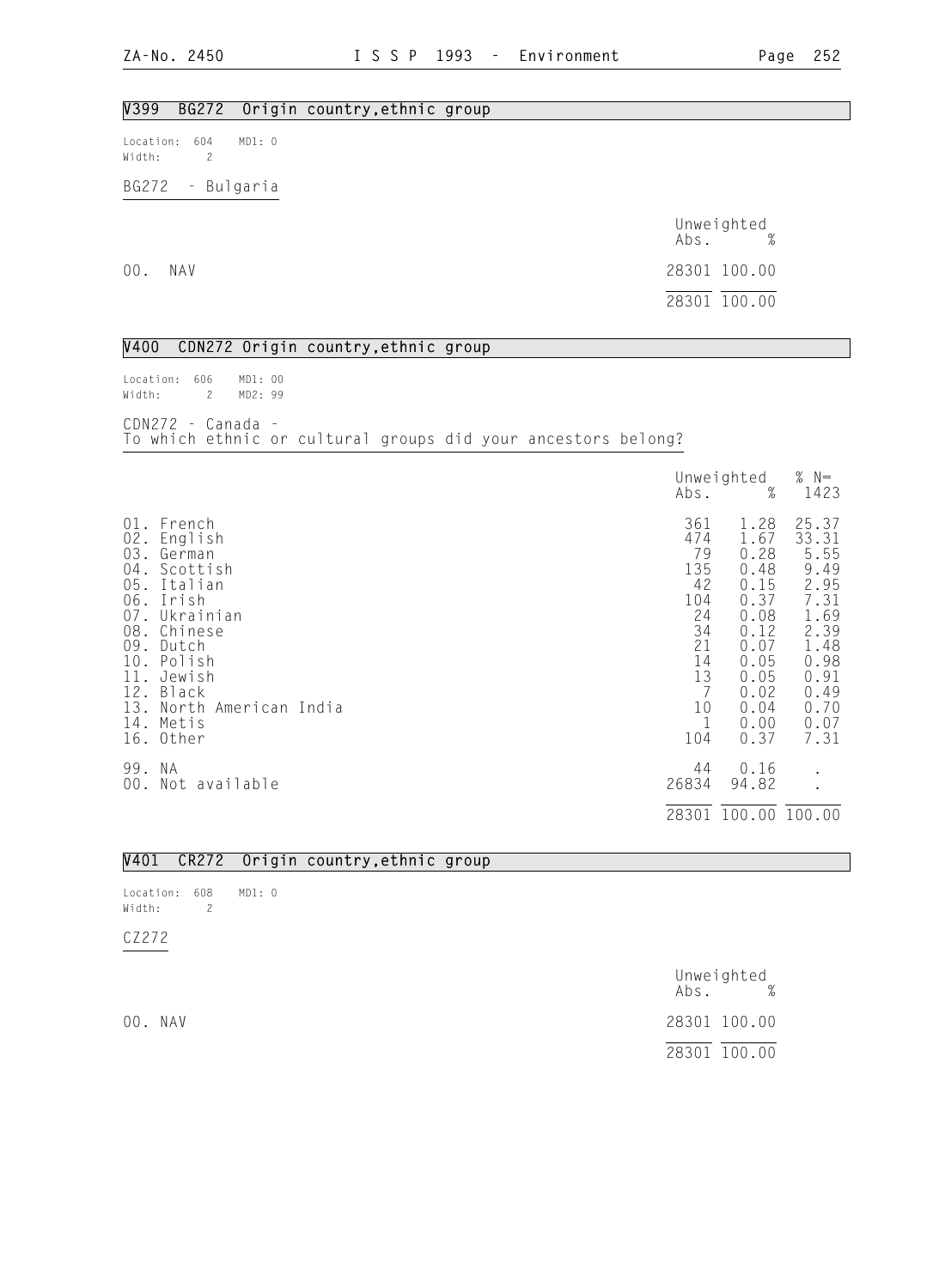28301 100.00 100.00

| D272<br>V402<br>Origin country, ethnic group                                                                                                                                                               |                                                                                                                               |                                                                   |
|------------------------------------------------------------------------------------------------------------------------------------------------------------------------------------------------------------|-------------------------------------------------------------------------------------------------------------------------------|-------------------------------------------------------------------|
| MD1: 0<br>Location: 610<br>Width:<br>$\overline{c}$                                                                                                                                                        |                                                                                                                               |                                                                   |
| D272                                                                                                                                                                                                       |                                                                                                                               |                                                                   |
|                                                                                                                                                                                                            | Unweighted<br>Abs.                                                                                                            |                                                                   |
| 00. NAV                                                                                                                                                                                                    | 28301 100.00                                                                                                                  |                                                                   |
|                                                                                                                                                                                                            | $\overline{28301}$ $\overline{100.00}$                                                                                        |                                                                   |
| V403<br>E272<br>Origin country, ethnic group                                                                                                                                                               |                                                                                                                               |                                                                   |
| MD1: 0<br>Location: 612<br>Width:<br>2                                                                                                                                                                     |                                                                                                                               |                                                                   |
| $E272 - Spain -$                                                                                                                                                                                           |                                                                                                                               |                                                                   |
|                                                                                                                                                                                                            | Unweighted<br>Abs.<br>$\%$                                                                                                    |                                                                   |
| 00. NAV                                                                                                                                                                                                    | 28301 100.00                                                                                                                  |                                                                   |
|                                                                                                                                                                                                            | 28301 100.00                                                                                                                  |                                                                   |
| V404<br>GB272 Origin country, ethnic group                                                                                                                                                                 |                                                                                                                               |                                                                   |
| Location: 614<br>MD1: 00<br>MD2: 97<br>Width:<br>$\mathbf{2}$                                                                                                                                              |                                                                                                                               |                                                                   |
| GB272 - Great Britain -<br>Self-rated ethnic identity                                                                                                                                                      |                                                                                                                               |                                                                   |
|                                                                                                                                                                                                            | Unweighted<br>$\mathsf{Abs}.$ %                                                                                               | % $N=$<br>1259                                                    |
| 01. Black, Caribic, African<br>02. Asian, Indian<br>03. Asian, Pakistani<br>04. Asian, Bangladeshi<br>05. Asian, Chinese<br>06. Asian, Other<br>07. White, British<br>08. White, Irish<br>09. White, Other | 0.05<br>13<br>18  0.06  1.43<br>3<br>0.01<br>1<br>0.00<br>0.00<br>1<br>10<br>0.04<br>1155<br>4.08<br>0.10<br>29<br>29<br>0.10 | 1.03<br>0.24<br>0.08<br>0.08<br>0.79<br>$91.74$<br>$2.30$<br>2.30 |

97. Refused the contract of the contract of the contract of the contract of the contract of the contract of the contract of the contract of the contract of the contract of the contract of the contract of the contract of th 99. NA 1 0.00 . 00. Not available 27040 95.54 .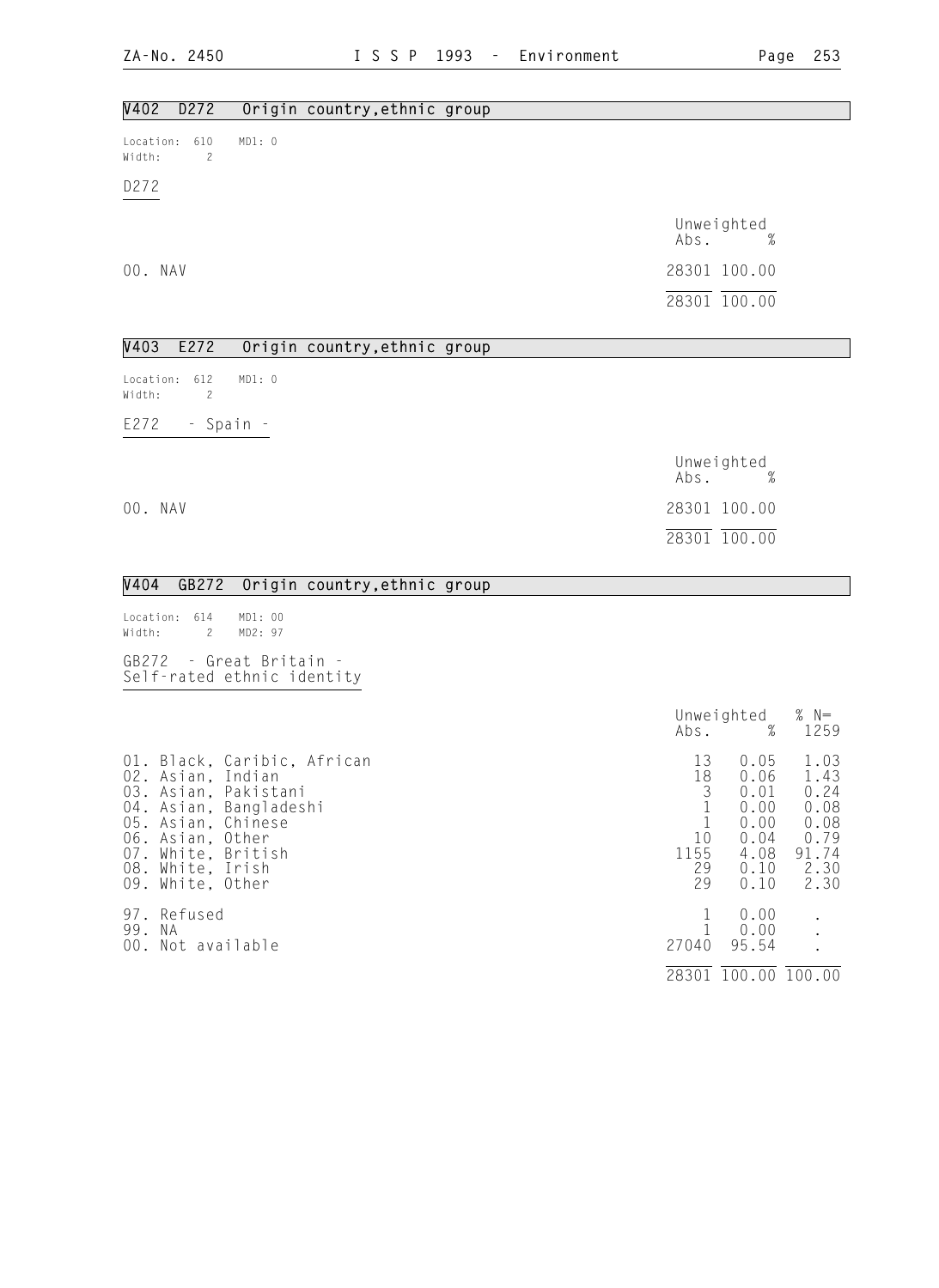| V405<br>H272<br>Origin country, ethnic group                                                                               |                                 |                                      |                                           |
|----------------------------------------------------------------------------------------------------------------------------|---------------------------------|--------------------------------------|-------------------------------------------|
| MD1: 0<br>616<br>Location:<br>Width:<br>$\overline{c}$                                                                     |                                 |                                      |                                           |
| H272                                                                                                                       |                                 |                                      |                                           |
|                                                                                                                            | Abs.                            | Unweighted<br>%                      |                                           |
| 00. NAV                                                                                                                    |                                 | 28301 100.00                         |                                           |
|                                                                                                                            |                                 | 28301 100.00                         |                                           |
| V406<br>I272<br>Origin country, ethnic group                                                                               |                                 |                                      |                                           |
| MD1: 0<br>Location: 618<br>Width:<br>$\overline{c}$                                                                        |                                 |                                      |                                           |
| I272                                                                                                                       |                                 |                                      |                                           |
|                                                                                                                            | Abs.                            | Unweighted<br>%                      |                                           |
| 00. NAV                                                                                                                    |                                 | 28301 100.00                         |                                           |
|                                                                                                                            |                                 | 28301 100.00                         |                                           |
| IL272<br>V407<br>Origin country, ethnic group                                                                              |                                 |                                      |                                           |
| Location: 620<br>MD1: 00<br>$\mathbf{2}$<br>MD2: 99<br>Width:                                                              |                                 |                                      |                                           |
| IL272<br>- Israel -                                                                                                        |                                 |                                      |                                           |
|                                                                                                                            | Abs.                            | Unweighted<br>$\%$                   | $% N=$<br>1004                            |
| 01. Asia-Africa<br>02. Europe-America<br>03. Israel, father Israel<br>04. Israel, father As-Af<br>05. Israel, father EU-AM | 152<br>230<br>145<br>287<br>190 | 0.54<br>0.81<br>0.51<br>1.01<br>0.67 | 15.14<br>22.91<br>14.44<br>28.59<br>18.92 |
| 99. NA<br>00. Not available                                                                                                | 194<br>27103                    | 0.69<br>95.77                        |                                           |
|                                                                                                                            |                                 | 28301 100.00 100.00                  |                                           |
| V408<br>IRL272 Origin country, ethnic group                                                                                |                                 |                                      |                                           |

| Location: 622 | MD1:0 |  |
|---------------|-------|--|
| Width:        |       |  |

IRL272 - Ireland -

|         | Unweighted<br>$\%$<br>Abs. |
|---------|----------------------------|
| 00. NAV | 28301 100.00               |
|         | 28301 100.00               |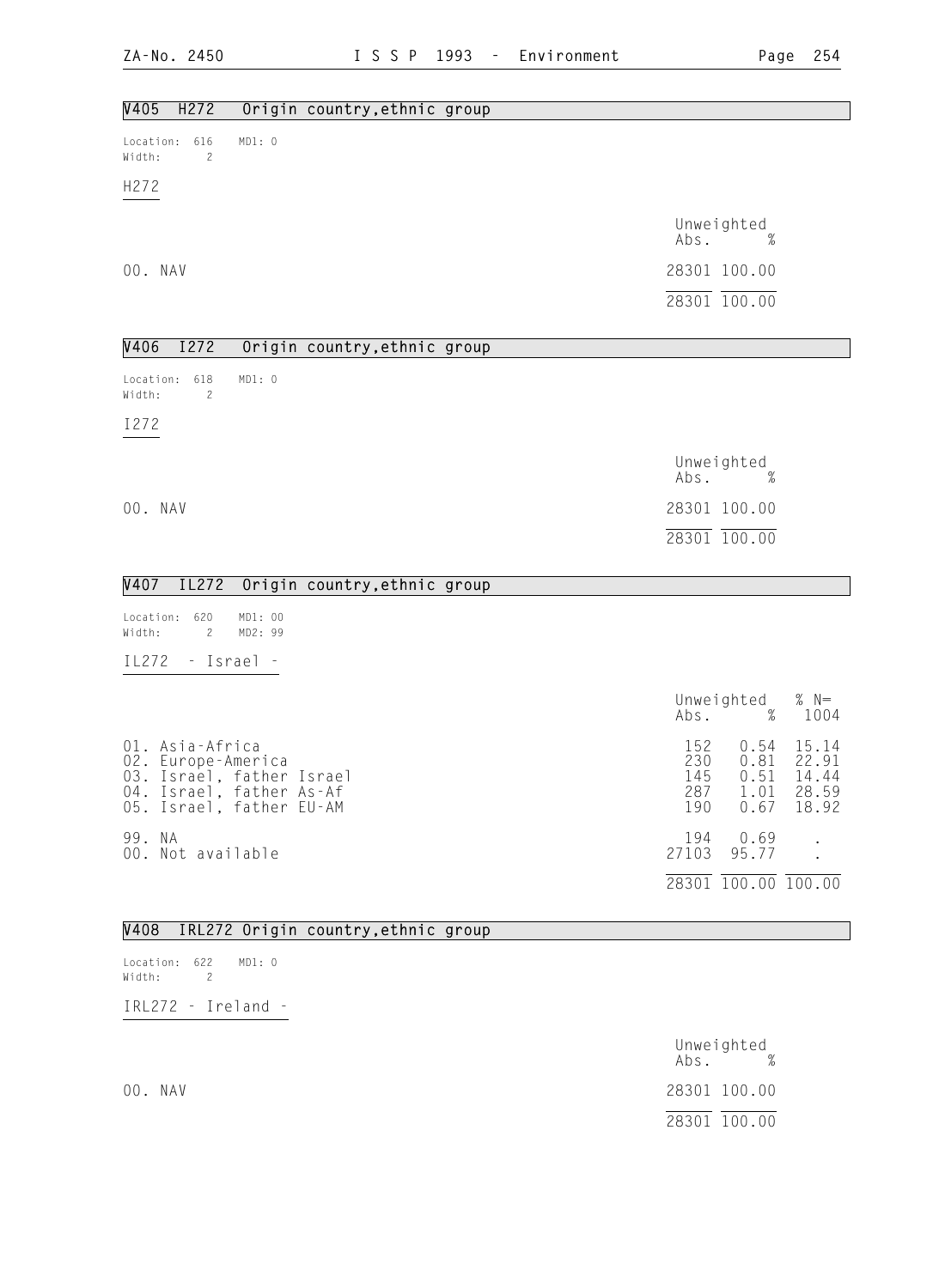| V409<br>J272                                 | Origin country, ethnic group |                            |  |
|----------------------------------------------|------------------------------|----------------------------|--|
| 624<br>Location:<br>Width:<br>$\overline{c}$ | MD1: 0                       |                            |  |
| J272                                         |                              |                            |  |
|                                              |                              | Unweighted<br>Abs.<br>$\%$ |  |
| 00. NAV                                      |                              | 28301 100.00               |  |
|                                              |                              | 28301 100.00               |  |
| V410<br>N272                                 | Origin country, ethnic group |                            |  |
| 626<br>Location:<br>Width:<br>$\overline{c}$ | MD1: 0                       |                            |  |
| N272                                         |                              |                            |  |
|                                              |                              | Unweighted<br>Abs.<br>$\%$ |  |
| 00. NAV                                      |                              | 28301 100.00               |  |
|                                              |                              | 28301 100.00               |  |
| V411<br><b>NL272</b>                         | Origin country, ethnic group |                            |  |
| 628<br>Location:<br>Width:<br>$\mathbf{2}$   | MD1: 0                       |                            |  |

NL272 - Netherlands -

# Unweighted Abs. % 00. NAV 28301 100.00 28301 100.00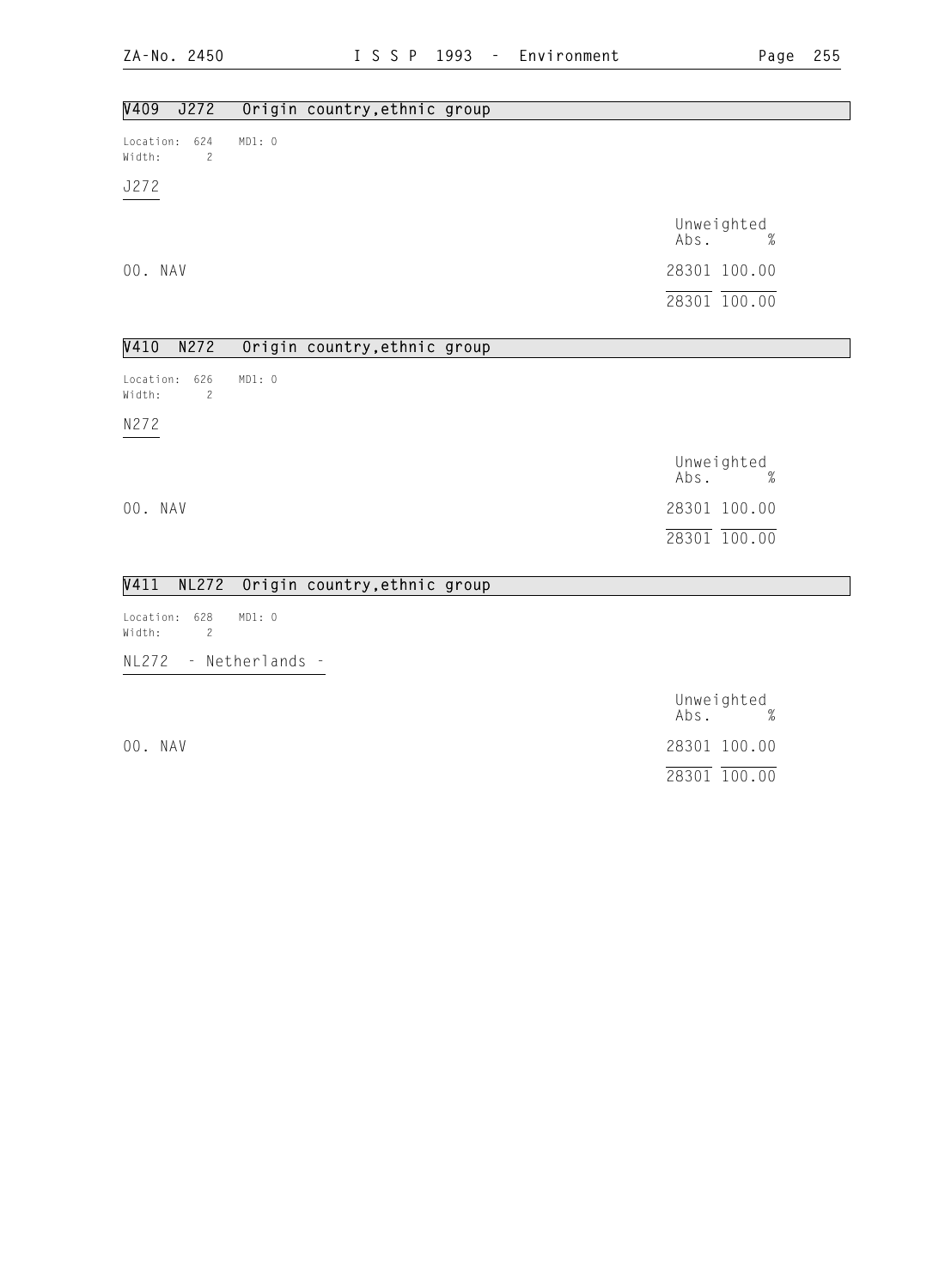## V412 NZ272 Origin country,ethnic group

Location: 630 MD1: 00 Width: 2 MD2: 99 NZ272 - New Zealand - Which of the following categories describes your ethnic origin?

|                   |                                                                                                                                                | Abs.                                                                                    | Unweighted<br>%                                              | % $N=$<br>1253                                                |
|-------------------|------------------------------------------------------------------------------------------------------------------------------------------------|-----------------------------------------------------------------------------------------|--------------------------------------------------------------|---------------------------------------------------------------|
| 01.<br>02.<br>03. | European/Pakeha<br>New Zealand Maori<br>Samoan<br>04. Pacific Islands Polynesia<br>05. Indian<br>06. Chinese<br>07. Other Asian<br>08. African | 1100<br>101<br>11<br>11<br>9<br>$\begin{array}{c} 6 \\ 3 \end{array}$<br>$\overline{c}$ | 3.89<br>0.36<br>0.04<br>0.04<br>0.03<br>0.02<br>0.01<br>0.01 | 87.79<br>8.06<br>0.88<br>0.88<br>0.72<br>0.48<br>0.24<br>0.16 |
|                   | 96. Other                                                                                                                                      | 10                                                                                      | 0.04                                                         | 0.80                                                          |
| 99.               | N A<br>00. Not available                                                                                                                       | 18<br>27030                                                                             | 0.06<br>95.51                                                | $\bullet$                                                     |
|                   |                                                                                                                                                | 28301                                                                                   | 100.00 100.00                                                |                                                               |

### V413 PL272 Origin country,ethnic group

Location: 632 MD1: 0 Width: 2 PL272 - Poland -

Unweighted<br>Abs. % Abs. % 00. NAV 28301 100.00 28301 100.00

#### V414 RP272 Origin country,ethnic group

Location: 634 MD1: 0 Width: 2 RP272 - Philippines -

|         | Abs.         | Unweighted | $\%$ |
|---------|--------------|------------|------|
| 00. NAV | 28301 100.00 |            |      |
|         | 28301 100.00 |            |      |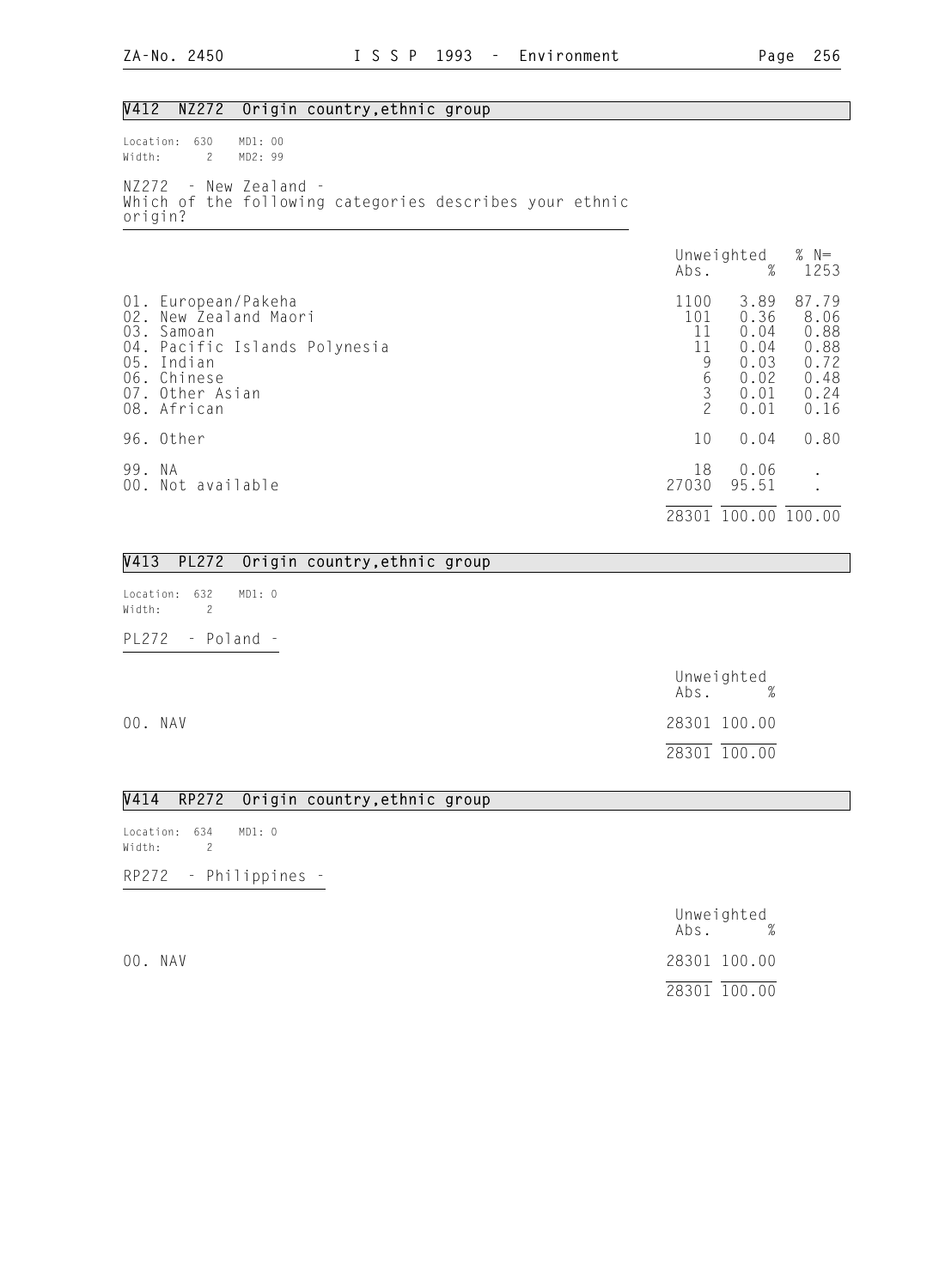## V415 RUS272 Origin country,ethnic group

Location: 636 MD1: 0 Width: 2

RUS272 - Russia -

|         | Unweighted<br>$\%$<br>Abs. |
|---------|----------------------------|
| 00. NAV | 28301 100.00               |
|         | 28301 100.00               |

## V416 S272 Origin country,ethnic group

Location: 638 MD1: 0 Width: 2 S272 - Sweden -

|         | Unweighted<br>$\%$<br>Abs. |
|---------|----------------------------|
| 00. NAV | 28301 100.00               |
|         | 28301 100.00               |

### V417 SLO272 Origin country,ethnic group

Location: 640 MD1: 00<br>Width: 2 MD2: 99 2 MD2: 99

SLO272 - Slovenia - What is your nationality?

|                                                                                                                      | Abs.                            | Unweighted<br>%                              | % $N=$<br>1027                                |
|----------------------------------------------------------------------------------------------------------------------|---------------------------------|----------------------------------------------|-----------------------------------------------|
| 01. Slovenian<br>02. Italian, Hungarian nat. min<br>03. Croate<br>04. Serbian<br>05. Muslim<br>06. Other nationality | 941<br>5<br>33<br>26<br>13<br>9 | 3.32<br>0.02<br>0.12<br>0.09<br>0.05<br>0.03 | 91.63<br>0.49<br>3.21<br>2.53<br>1.27<br>0.88 |
| 99. NA<br>00. Not available                                                                                          | 5<br>27269<br>28301             | 0.02<br>96.35<br>100.00                      | 100.00                                        |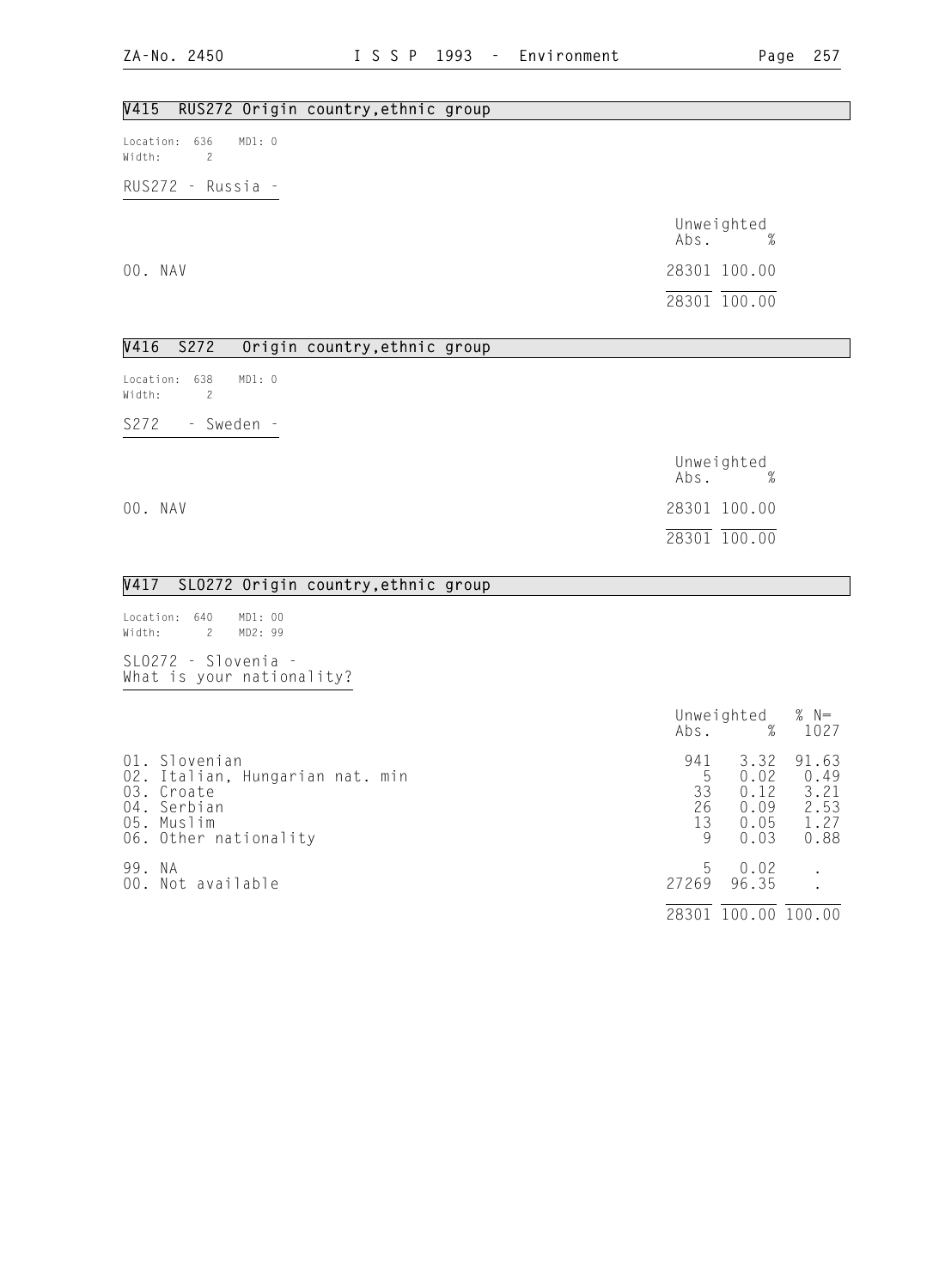### V418 USA272 Origin country,ethnic group

Location: 642 MD1: 00 Width: 2 MD2: 99

USA272 - USA - Country of family origin

|                                                                                                                                   |                                                                                                                                                                                                                                                                                                                                                                                                                                                                                                                                                                                                              | Abs.                                                                                                                                                                                                                                                          | Unweighted<br>$\%$                                                                                                                                                                                                                                                                                                           | $% N=$<br>1213                                                                                                                                                                                                                                                                                                                  |
|-----------------------------------------------------------------------------------------------------------------------------------|--------------------------------------------------------------------------------------------------------------------------------------------------------------------------------------------------------------------------------------------------------------------------------------------------------------------------------------------------------------------------------------------------------------------------------------------------------------------------------------------------------------------------------------------------------------------------------------------------------------|---------------------------------------------------------------------------------------------------------------------------------------------------------------------------------------------------------------------------------------------------------------|------------------------------------------------------------------------------------------------------------------------------------------------------------------------------------------------------------------------------------------------------------------------------------------------------------------------------|---------------------------------------------------------------------------------------------------------------------------------------------------------------------------------------------------------------------------------------------------------------------------------------------------------------------------------|
| 14.<br>15.<br>16.<br>18.<br>19.<br>20.<br>21.<br>22.<br>23.<br>24.<br>25.<br>27.<br>31.<br>33.<br>34.<br>35.<br>37.<br>38.<br>39. | 01. Africa<br>02. Austria<br>03. French Canada<br>04. Other Canada<br>05. China<br>06. Czechoslovakia<br>07. Denmark<br>08. England & Wales<br>09. Finland<br>10. France<br>11. Germany<br>12. Greece<br>13. Hungary<br>Ireland<br>Italy<br>Japan<br>17. Mexico<br>Netherlands<br>Norway<br>Philippines<br>Poland<br>Puerto Rico<br>Russia<br>Scotland<br>Spain<br>26. Sweden<br>Switzerland<br>28. West Indies<br>29. Other<br>30. American Indian<br>India<br>32. Portugal<br>Lithuania<br>Yugoslavia<br>Rumania<br>36. Belgium<br>Arabic<br>Other Spanish<br>Non-Spanish West Indies<br>97. American only | 99<br>$\overline{4}$<br>13<br>6<br>5<br>10<br>9<br>165<br>5<br>23<br>223<br>5<br>10<br>163<br>59<br>3<br>26<br>33<br>21<br>11<br>39<br>10<br>24<br>49<br>17<br>24<br>6<br>$\mathbf{2}$<br>18<br>69<br>53332<br>$\mathbf 1$<br>$\overline{c}$<br>12<br>9<br>22 | 0.35<br>0.01<br>0.05<br>0.02<br>0.02<br>0.04<br>0.03<br>0.58<br>0.02<br>0.08<br>0.79<br>0.02<br>0.04<br>0.58<br>0.21<br>0.01<br>0.09<br>0.12<br>0.07<br>0.04<br>0.14<br>0.04<br>0.08<br>0.17<br>0.06<br>0.08<br>0.02<br>0.01<br>0.06<br>0.24<br>0.02<br>0.01<br>0.01<br>0.01<br>0.01<br>0.00<br>0.01<br>0.04<br>0.03<br>0.08 | 8.16<br>0.33<br>1.07<br>0.49<br>0.41<br>0.82<br>0.74<br>13.60<br>0.41<br>1.90<br>18.38<br>0.41<br>0.82<br>13.44<br>4.86<br>0.25<br>2.14<br>2.72<br>1.73<br>0.91<br>3.22<br>0.82<br>1.98<br>4.04<br>1.40<br>1.98<br>0.49<br>0.16<br>1.48<br>5.69<br>0.41<br>0.25<br>0.25<br>0.25<br>0.16<br>0.08<br>0.16<br>0.99<br>0.74<br>1.81 |
| 99. NA                                                                                                                            |                                                                                                                                                                                                                                                                                                                                                                                                                                                                                                                                                                                                              | 23                                                                                                                                                                                                                                                            | 0.08                                                                                                                                                                                                                                                                                                                         |                                                                                                                                                                                                                                                                                                                                 |
|                                                                                                                                   | 00. Uncodable, NAV                                                                                                                                                                                                                                                                                                                                                                                                                                                                                                                                                                                           | 27065                                                                                                                                                                                                                                                         | 95.63                                                                                                                                                                                                                                                                                                                        |                                                                                                                                                                                                                                                                                                                                 |
|                                                                                                                                   |                                                                                                                                                                                                                                                                                                                                                                                                                                                                                                                                                                                                              |                                                                                                                                                                                                                                                               | 28301 100.00 100.00                                                                                                                                                                                                                                                                                                          |                                                                                                                                                                                                                                                                                                                                 |

#### V419 V273 Weighting factor

Location: 644 Width: 7 Decimal Places: 5

#### Weighting factor

01. No weighting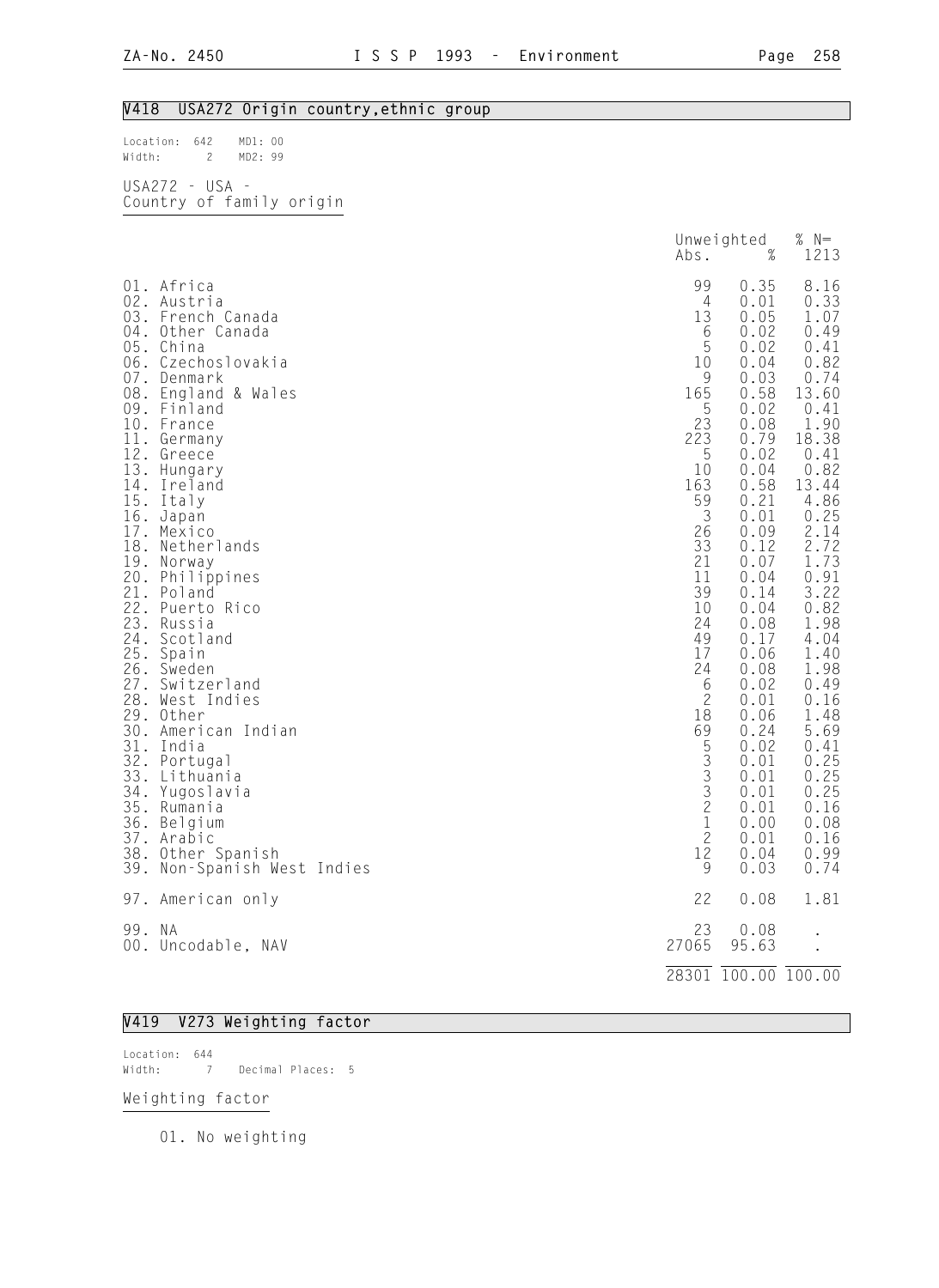#### Note 0001

#### This Note refers to V214 to V219 and contains international and country specific occupation codes.

#### Germany, Norway, Czech Republic, Bulgaria, Canada, Israel, New Zealand, Spain

 International Standard Classification of Occupations (ISCO). Geneva: International Labour Office 1969.

#### Professional, technical and related workers

01 Physical scientists and related technicians

011 Chemists<br>012 Physicis 012 Physicists<br>013 Physical s 013 Physical scientists not elsewhere classified<br>014 Physical science technicians Physical science technicians 02/03 Architects, engineers and related technicians 021 Architects and town planners<br>022 Civil engineers 022 Civil engineers<br>023 Electrical and 023 Electrical and electronics engineers<br>024 Mechanical engineers 024 Mechanical engineers<br>025 Chemical engineers 025 Chemical engineers<br>026 Metallurgists 026 Metallurgists<br>027 Mining engine 027 Mining engineers<br>028 Industrial engin 028 Industrial engineers<br>029 Engineers, n.e.c. Engineers, n.e.c. 031 Surveyors<br>032 Draughtsm 032 Draughtsmen<br>033 Civil engine 033 Civil engineering technicians<br>034 Electrical and electronics eng 034 Electrical and electronics engineering technicians<br>035 Mechanical engineering technicians 035 Mechanical engineering technicians<br>036 Chemical engineering technicians 036 Chemical engineering technicians<br>037 Metallurgical technicians 037 Metallurgical technicians<br>038 Mining technicians 038 Mining technicians<br>039 Engineering techni Engineering technicians, n.e.c. 04 Aircraft and ships' officers 041 Aircraft pilots, navigators and flight engineers 042 Ships' deck officers 043 Ships' engineers 05 Life scientists and related technicians 051 Biologists, zoologists and related scientists<br>052 Bacteriologists, pharmacologists and related Bacteriologists, pharmacologists and related scientists<br>053 Agronomist 053 Agronomists and related scientists<br>054 Life sciences technicians Life sciences technicians 06 Medical, dental, veterinary and related workers 061 Medical doctors<br>062 Medical assista

062 Medical assistants<br>063 Dentists 063 Dentists<br>064 Dental a 064 Dental assistants<br>065 Veterinarians Veterinarians 066 Veterinary assistants<br>067 Pharmacists 067 Pharmacists<br>068 Pharmaceuti 068 Pharmaceutical assistants 069 Dietitians and public health nutritionists 071 Professional nurses<br>072 Nursing personnel, 072 Nursing personnel, n.e.c.<br>073 Professional midwives

073 Professional midwives<br>074 Midwifery personnel. Midwifery personnel, n.e.c.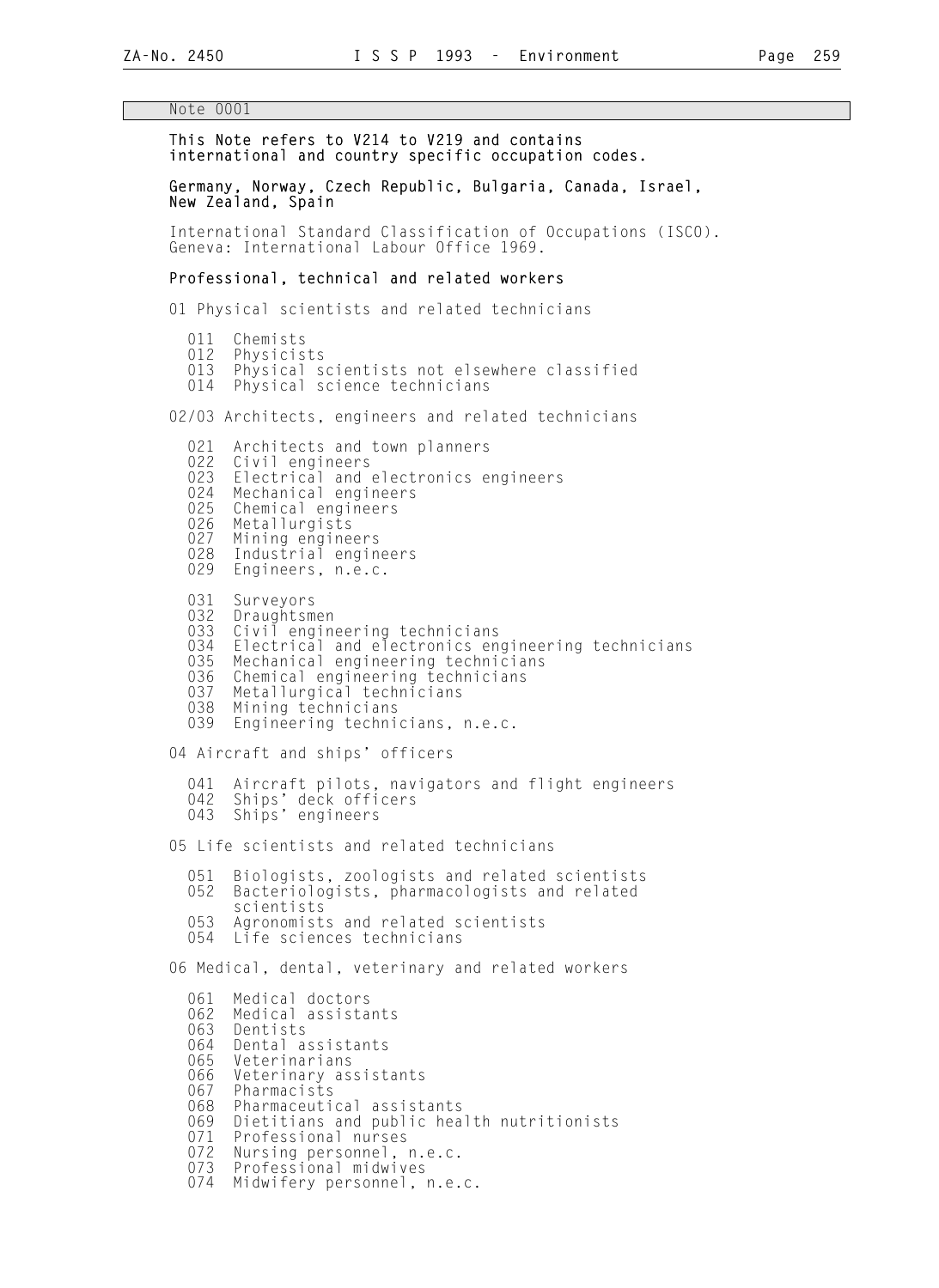Note 0001 (continued) and the continued) and the continued of the continued of the continued of the continued o 075 Optometrists and opticians<br>076 Physiotherapists and occup 076 Physiotherapists and occupational therapists<br>077 Medical X-ray technicians Medical X-ray technicians 078 Medical, dental, veterinary and related workers, n.e.c. 08 Statisticians, mathematicians, systems analysts and related technicians 081 Statisticians 082 Mathematicians and actuaries 083 Systems analysts<br>084 Statistical and Statistical and mathematical technicians 09 Economists Specialists 090 Economists 10 Accountants 110 Accountants 12 Jurists 121 Lawyers 122 Judges Jurist, n.e.c. 13 Teachers 131 University and higher education teachers<br>132 Secondary education teachers 132 Secondary education teachers<br>133 Primary education teachers 133 Primary education teachers<br>134 Pre-primary education teac 134 Pre-primary education teachers<br>135 Special education teachers 135 Special education teachers<br>139 Teachers. n.e.c. Teachers, n.e.c. 14 Workers in religion 141 Ministers of religion and related members of religious orders<br>149 Workers in relig Workers in religion, n.e.c. 15 Authors, journalists and related writers 151 Authors and critics<br>159 Authors, journalist Authors, journalists and related writers, n.e.c. 16 Sculptors, painters, photographers and related creative artists 161 Sculptors, painters and related artists<br>162 Commercial artists and designers 162 Commercial artists and designers<br>163 Photographers and cameramen Photographers and cameramen 17 Composers and reforming artists 171 Composers, musicians and singers<br>172 Choreographers and dancers<br>173 Actors and stage directors Choreographers and dancers 173 Actors and stage directors 174 Producers, performing arts 175 Circus performers<br>179 Performing artist Performing artists, n.e.c. 18 Athletes, sportsmen and related workers 180 Athletes, sportsmen and related workers 19 Professional, technical and related workers, n.e.c.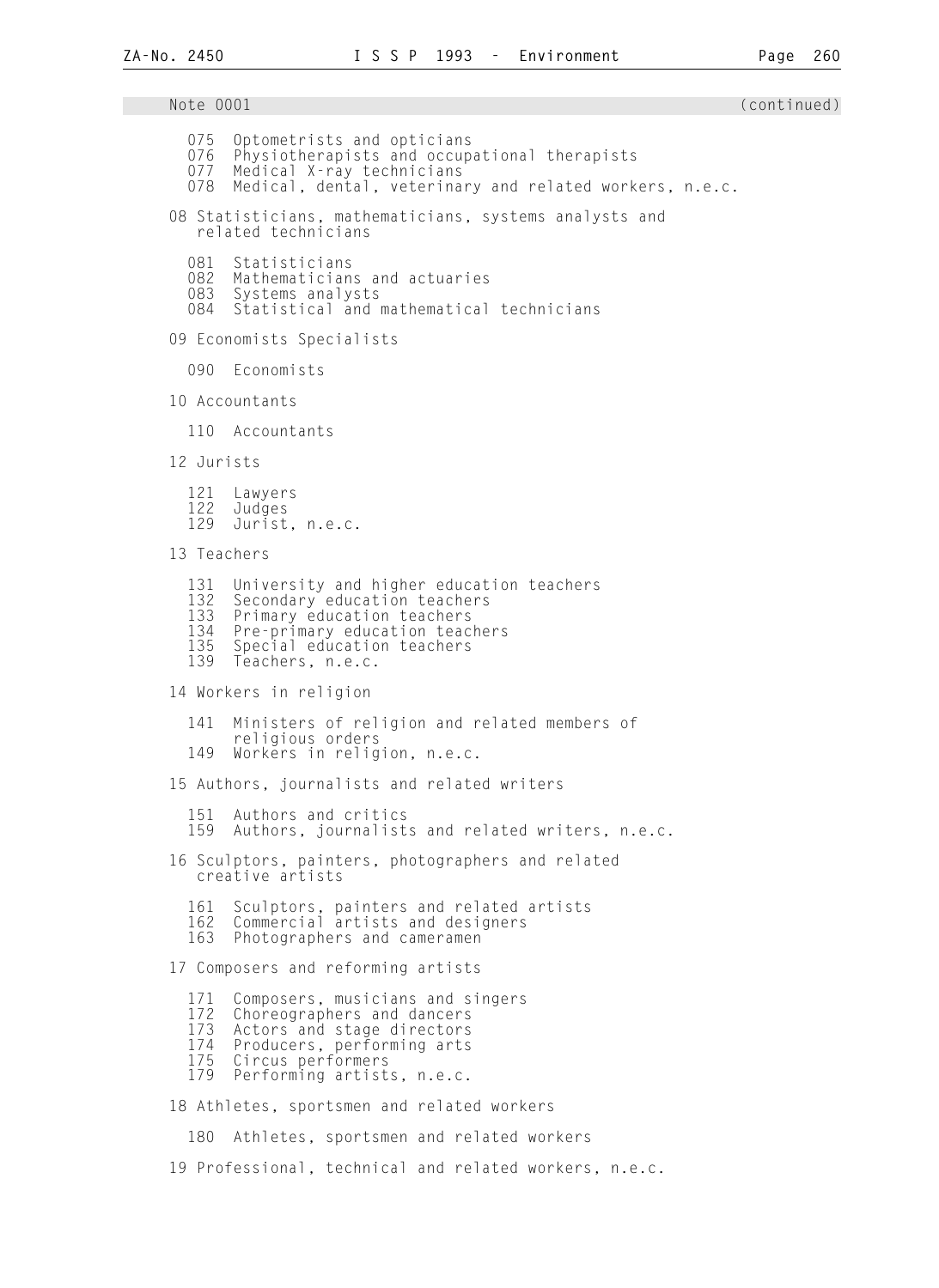Note 0001 (continued) and the continued) and the continued of the continued of the continued of the continued o

- 191 Librarians, archivists and curators
- 192 Sociologists, anthropoligists and related scientists<br>193 Social workers
- 193 Social workers<br>194 Personnel and
- 194 Personnel and occupational specialists
- Philologists, translators and interpreters
- 196 Other professional, technical and related workers

### Administrative and managerial workers

20 Legislative officials and government administrators

201 Heads of government jurisdiction

202 Members of legislative bodies

203 High administrative officials

21 Managers

211 General managers

 212 Product managers (except farm) Managers, n.e.c.

#### Clerical and related workers

30 Clerical supervisors

300 Clerical supervisors

31 Governmment executive officials

310 Government executive officials

- 32 Stenographers, typists and card- and tapepunching machine operators
	- 321 Stenographers, typists and teletypists Card- and tapepunching machine operators

33 Bookkeepers, cashiers and related workers

 331 Bookkeepers and cashiers Bookkeepers, cashiers and related workers, n.e.c.

34 Computing machine operators

 341 Bookkeeping and calculating machine operators Automatic data-processing machine operators

35 Transport and communications supervisors

- 351 Railway station masters
- 352 Postmasters
- Transport and communications supervisors, n.e.c.

36 Transport conductors

360 Transport conductors

37 Mail distribution clerks

370 Mail distribution clerks

38 Telephone and telegraph operators

380 Telephone and telegraph operators

39 Clerical and related workers, n.e.c.

- 391 Stock clerks
- Material and production planning clerks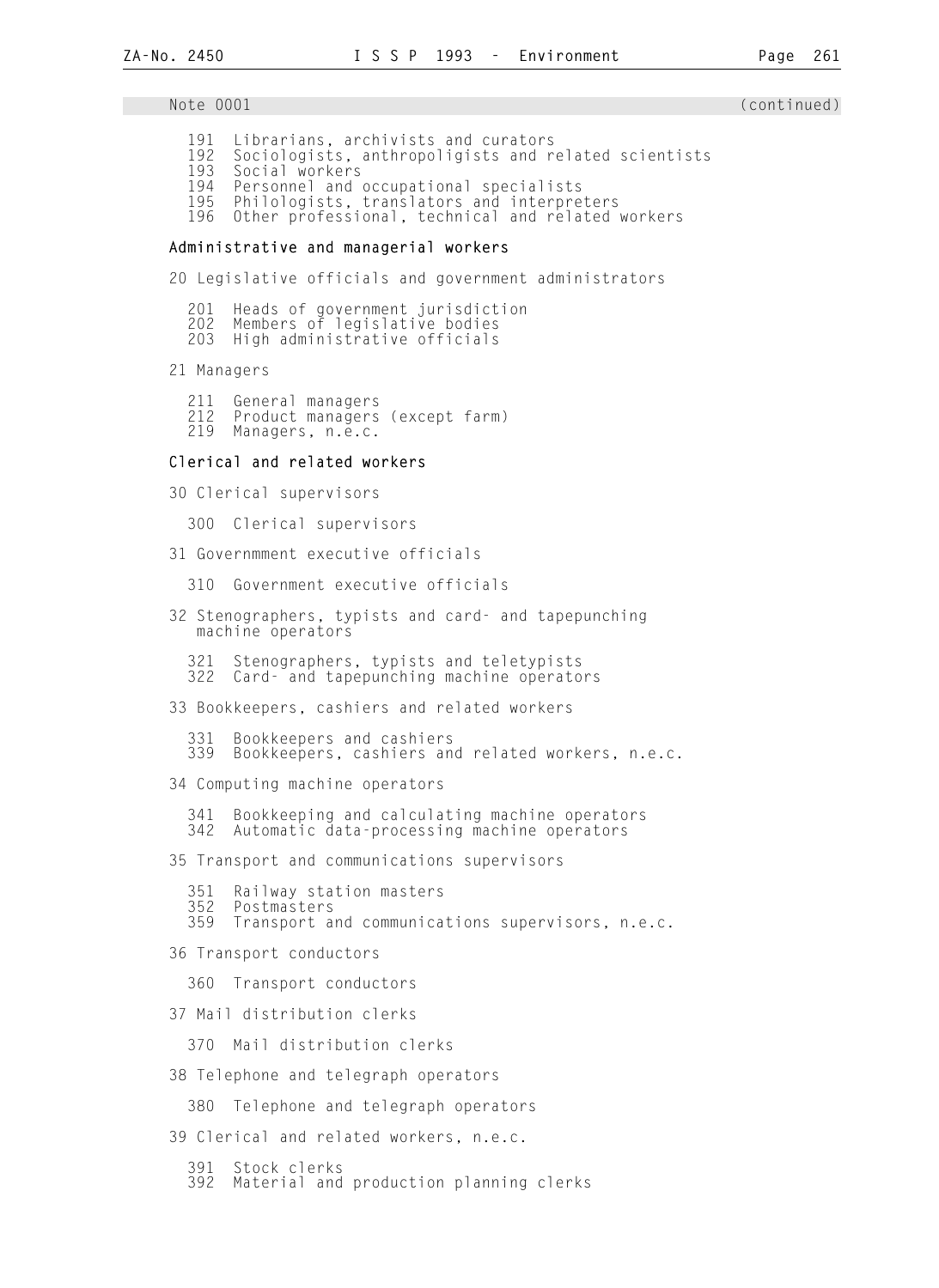Note 0001 (continued) 393 Correspondence and reporting clerks 394 Receptionists and travel agency clerks 395 Library and filing clerks 399 Clerks, n.e.c. Sales workers 40 Managers (wholesale and retail trade) 400 Managers (wholesale and retail trade) 41 Working proprietors (wholesale and retail trade) 410 Working proprietors (wholesale and retail trade) 42 Sales supervisors and buyers 421 Sales supervisors Buyers 43 Technical salesmen, commercial travellers and manufacturers' agents 431 Technical salesmen and service advisers<br>432 Commercial travellers and manufacturers Commercial travellers and manufacturers' agents 44 Insurance, real estate, securities and business services salesmen and auctioneers 441 Insurance, real estate and securities salesmen 442 Business services salesmen<br>443 Auctioneers Auctioneers 45 Salesmen, shop assistants and related workers 451 Salesmen, shop assistants and demonstrators Street vendors, canvassers and newsvendors 49 Sales workers, n.e.c. 490 Sales workers, n.e.c. Service workers 50 Managers (catering and lodging services) 500 Managers (catering and lodging services) 51 Working proprietors (catering and lodging services) 510 Working proprietors (catering and lodging services) 52 Housekeeping and related service supervisors 520 Housekeeping and related service supervisors 53 Cooks, waiters, bartenders and related workers 531 Cooks Waiters, bartenders and related workers 54 Maids and related housekeeping service workers, n.e.c. 540 Maids and related housekeeping service workers, n.e.c.<br>541 Professional, technical, and kindred workers --Professional, technical, and kindred workers allocated 55 Building caretakers, charworkers, cleaners and related workers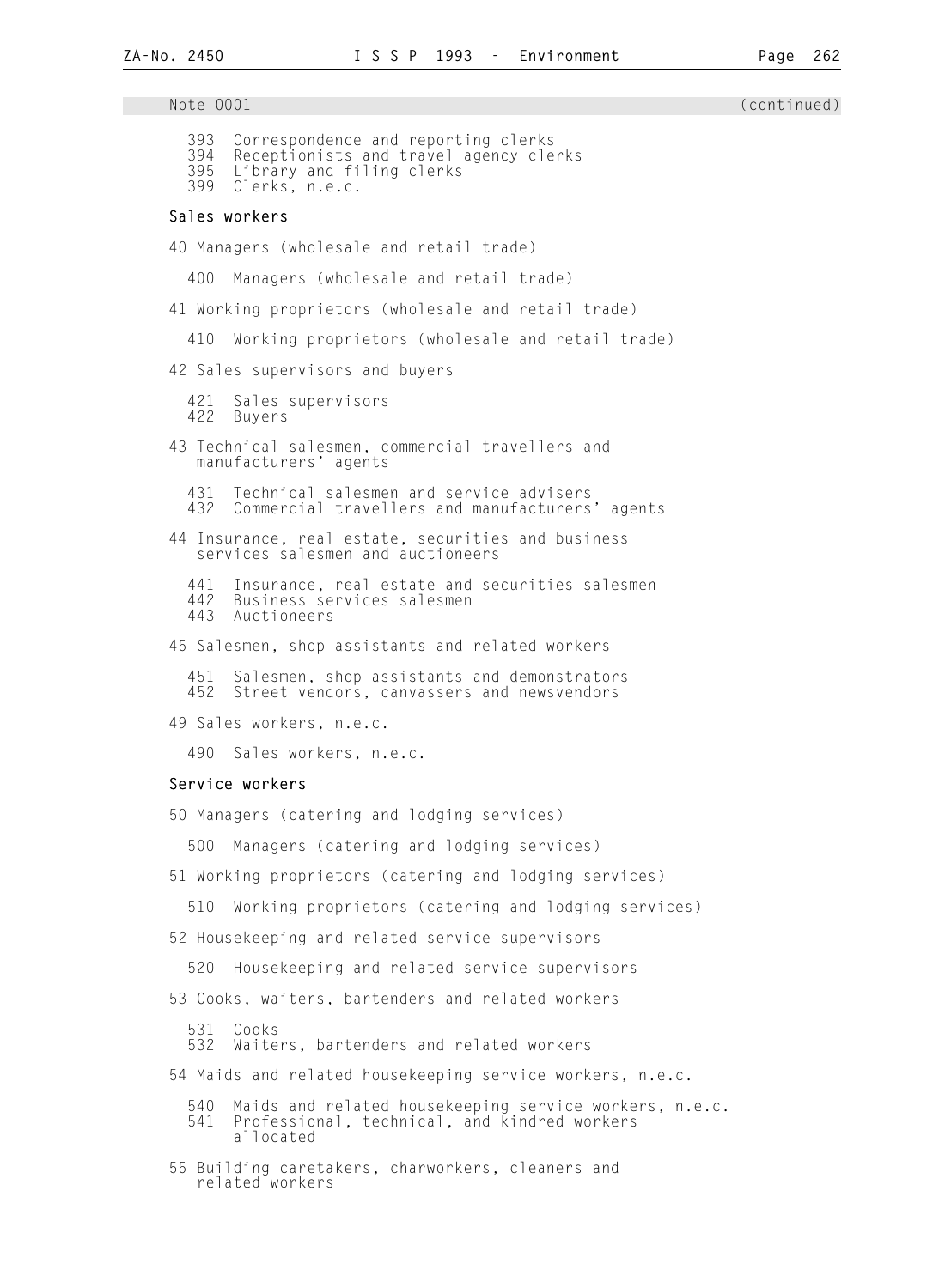551 Building caretakers<br>552 Charworkers, cleane Charworkers, cleaners and related workers 56 Launderers, dry cleaners and pressers 560 Launderers, dry cleaners and pressers 57 Hairdressers, barbers, beauticians and related workers 570 Hairdressers, barbers, beauticians and related workers 58 Protective service workers 581 Fire fighters 582 Policemen and detectives Protective service workers, n.e.c. 59 Service workers, n.e.c. 591 Guiders 592 Undertakers and embalmers<br>599 Other service workers Other service workers Agricultural, animal husbandry and forestry workers, fishermen and hunters 60 Farm managers and supervisors 600 Farm managers and supervisors 61 Farmers 611 General farmers Specialised farmers 62 Agricultural and animal husbandry workers 621 General farm workers Field crop and vegetable farm workers 623 Orchard, vineyard and related tree and shrub crop workers<br>624 Livesto 624 Livestock workers 625 Dairy farm workers 626 Poultry farm workers<br>627 Nursery workers and 627 Nursery workers and gardeners 628 Farm machinery operators Agricultural and animal husbandry workers, n.e.c. 63 Forestry workers 631 Loggers 632 Forestry workers (except logging) 64 Fishermen, hunters and related workers 641 Fishermen Fishermen, hunters and related workers, n.e.c. Production and related workers, transport equipment operators

and labourers

70 Production supervisors and general foremen

700 Production supervisors and general foremen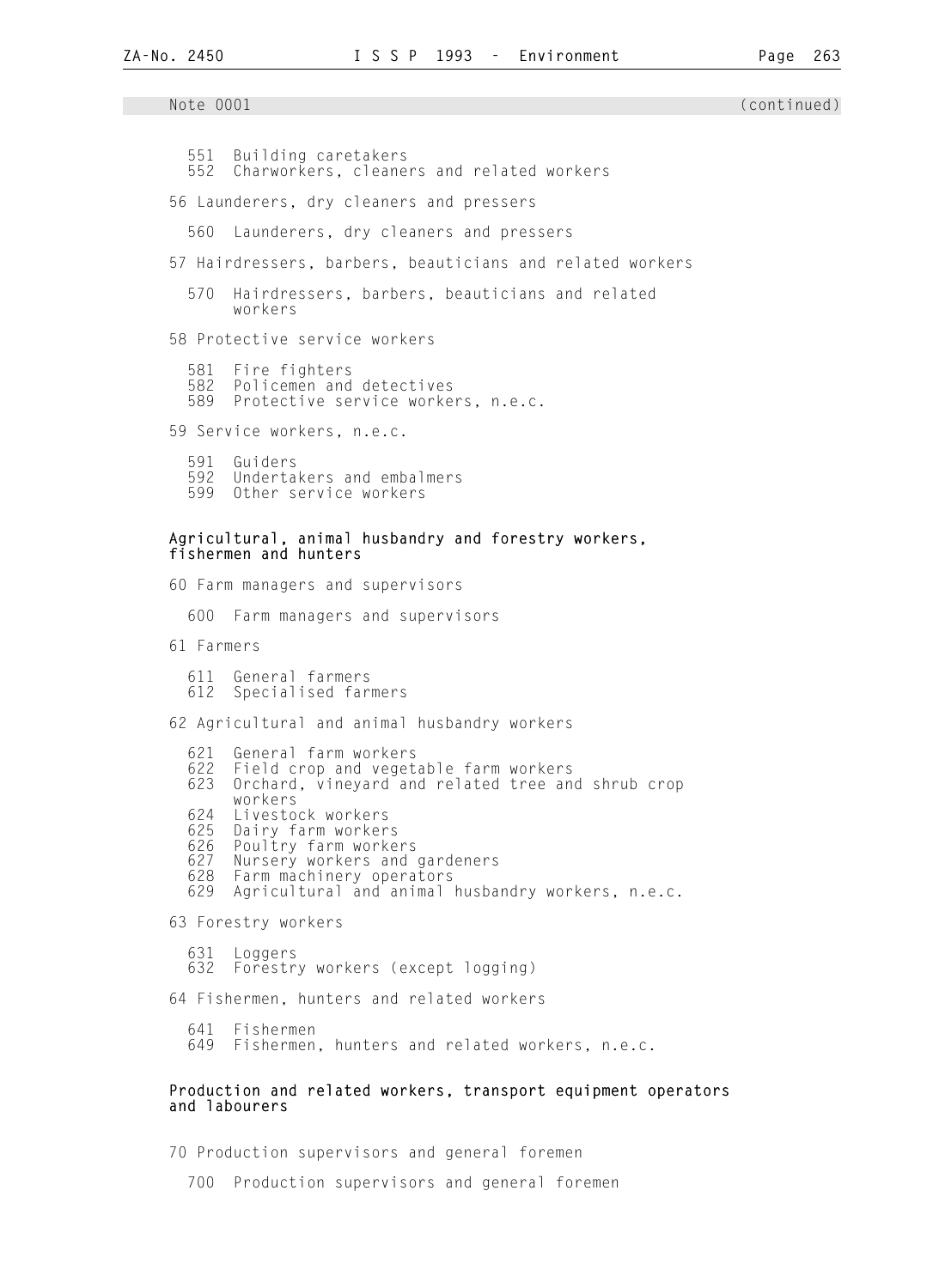Note 0001 (continued) 71 Miners, quarrymen, well drillers and related workers 711 Miners and quarrymen 712 Mineral and stone treaters<br>713 Well drillers, borers and Well drillers, borers and related workers 72 Metal processors 721 Metal smelting, converting and refining furnacemen 722 Metal rolling-mill workers 723 Metal melters and reheaters 724 Metal casters 725 Metal moulders and coremakers 726 Metal annealers, temperers and case-hardeners<br>727 Metal drawers and extruders Metal drawers and extruders 728 Metal platers and coaters 729 Metal processers, n.e.c. 73 Wood preparation workers and paper makers 731 Wood treaters Sawyers, plywood makers and related wood-processing workers<br>733 Paper p 733 Paper pulp preparers Paper makers 74 Chemical processers and related workers 741 Crushers, grinders and mixers<br>742 Cookers, roasters and related 742 Cookers, roasters and related heat-treaters<br>743 Filter and separator operators 743 Filter and separator operators<br>744 Still and reactor operators 744 Still and reactor operators 745 Petroleum-refining workers Chemical processers and related workers, n.e.c. 75 Spinners, weavers, knitters, dyers and related workers 751 Fibre preparers 752 Spinners and winders 753 Weaving- and knitting-machine setters and pattern-card preparers<br>754 Weavers and related wo 754 Weavers and related workers 755 Knitters 756 Bleachers, dyers and textile product finishers Spinners, weavers, knitters, dyers and related workers, n.e.c. 76 Tanners, fellmongers and pelt dressers 761 Tanners and fellmongers Pelt dressers 77 Food and beverage processers 771 Grain millers 772 Sugar processers and refiners<br>773 Butchers and meat preparers<br>774 Food preservers Butchers and meat preparers 774 Food preservers .<br>775 Dairy product processors<br>776 Bakers, pastrycooks and 776 Bakers, pastrycooks and confectionery makers<br>777 Tea, coffee and cocoa preparers 777 Tea, coffee and cocoa preparers<br>778 Brewers, wine and beverage make 778 Brewers, wine and beverage makers<br>779 Food and beverage processers, n.e Food and beverage processers, n.e.c. 78 Tobacco preparers and tobacco product makers

- 781 Tobacco preparers
- Cigar makers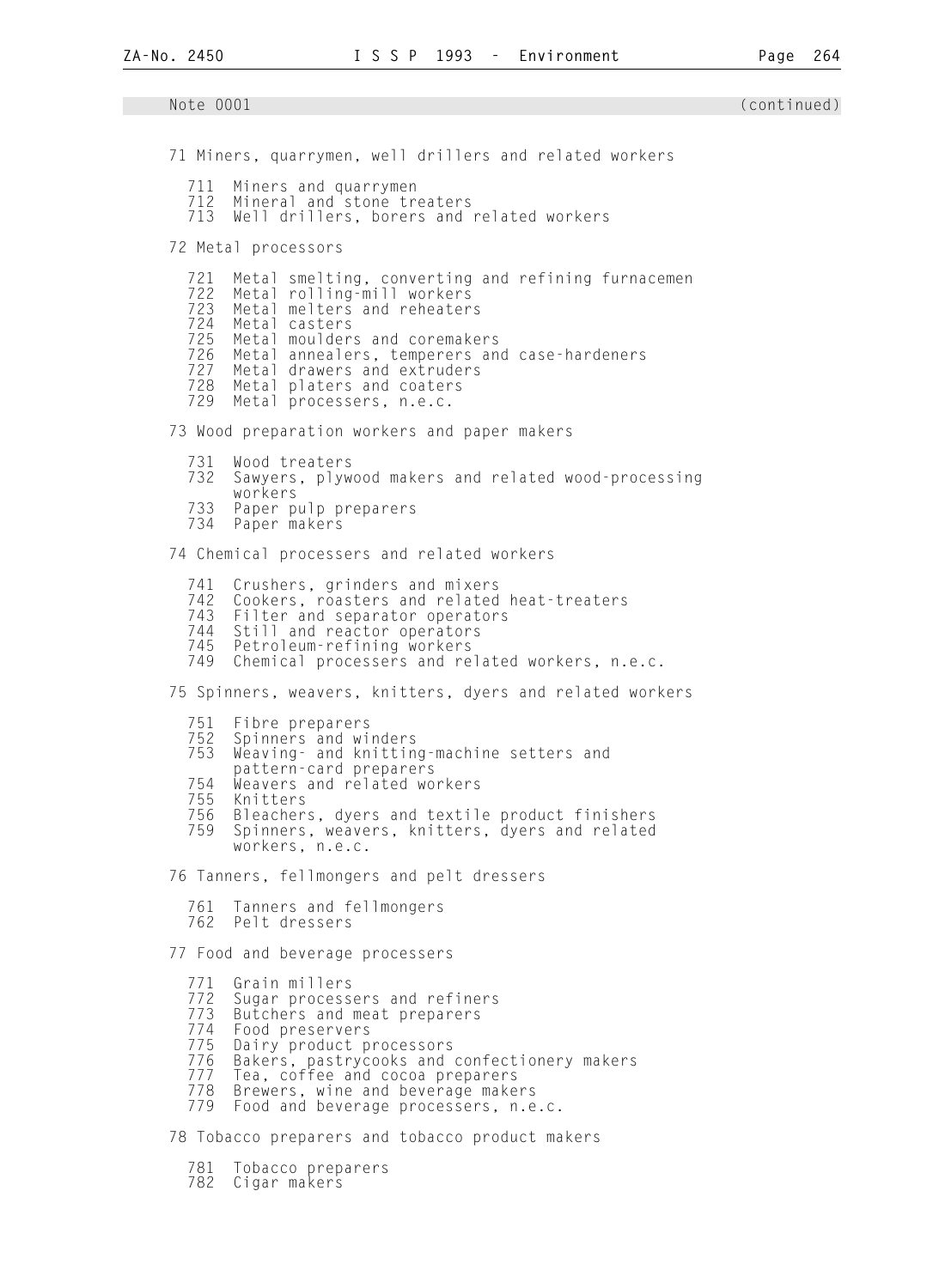Note 0001 (continued) 783 Cigarette makers Tobacco preparers and tobacco product makers, n.e.c. 79 Tailors, dressmakers, sewers, upholsterers and related workers 791 Tailors and dressmakers 792 Fur tailors and related workers<br>793 Milliners and hatmakers 793 Milliners and hatmakers 794 Patternmakers and cutters 795 Sewers and embroiderers 796 Upholsterers and related workers Tailors, dressmakers, sewers, upholsterers and related workers, n.e.c. 80 Shoemakers and leather goods makers 801 Shoemakers and shoe repairers<br>802 Shoe cutters, lasters, sewers Shoe cutters, lasters, sewers and related workers 803 Leather goods makers 81 Cabinetmakers and related woodworkers 811 Cabinetmakers<br>812 Woodworking-m 812 Woodworking-machine operators Cabinetmakers and related woodworkers, n.e.c. 82 Stone cutters and carvers 820 Stone cutters and carvers 83 Blacksmiths, toolmakers and machine-tool operators 831 Blacksmiths, hammersmiths and forging-press operators<br>832 Toolmakers, metal patternmakers and metal markers 832 Toolmakers, metal patternmakers and metal markers 833 Machine tool setter-operators 834 Machine tool operators<br>835 Metal grinders, polish 835 Metal grinders, polishers and tool sharpeners 839 Blacksmiths, toolmakers and machine tool operators, n.e.c. 84 Machinery fitters, machine assemblers and precision instrument makers (except electrical) 841 Machinery fitters and machine assemblers<br>842 Watch, clock and precison instrument mak 842 Watch, clock and precison instrument makers<br>843 Motor, vehicle mechanics 843 Motor, vehicle mechanics<br>844 Aircraft engine mechanic 844 Aircraft engine mechanics<br>849 Machinery fitters, machin 849 Machinery fitters, machine assemblers and precision instrument makers (execpt electrical), n.e.c. 85 Electrical fitters and related electrical and electronics workers 851 Electrical fitters<br>852 Electronics fitter 852 Electronics fitters<br>853 Electronical and el 853 Electronical and electronic equipment assemblers 854 Radio and television repairmen<br>855 Electrical wiremen 855 Electrical wiremen<br>856 Telephone and tele 856 Telephone and telegraph installers<br>857 Electric linemen and cable jointer 857 Electric linemen and cable jointers<br>859 Electrical fitters and related elec Electrical fitters and related electrical and electronics workers, n.e.c. 86 Broadcasting station and sound equipment operators and cinema projectionists

- 861 Broadcasting station operators<br>862 Sound equipment operators and
- Sound equipment operators and cinema projectionists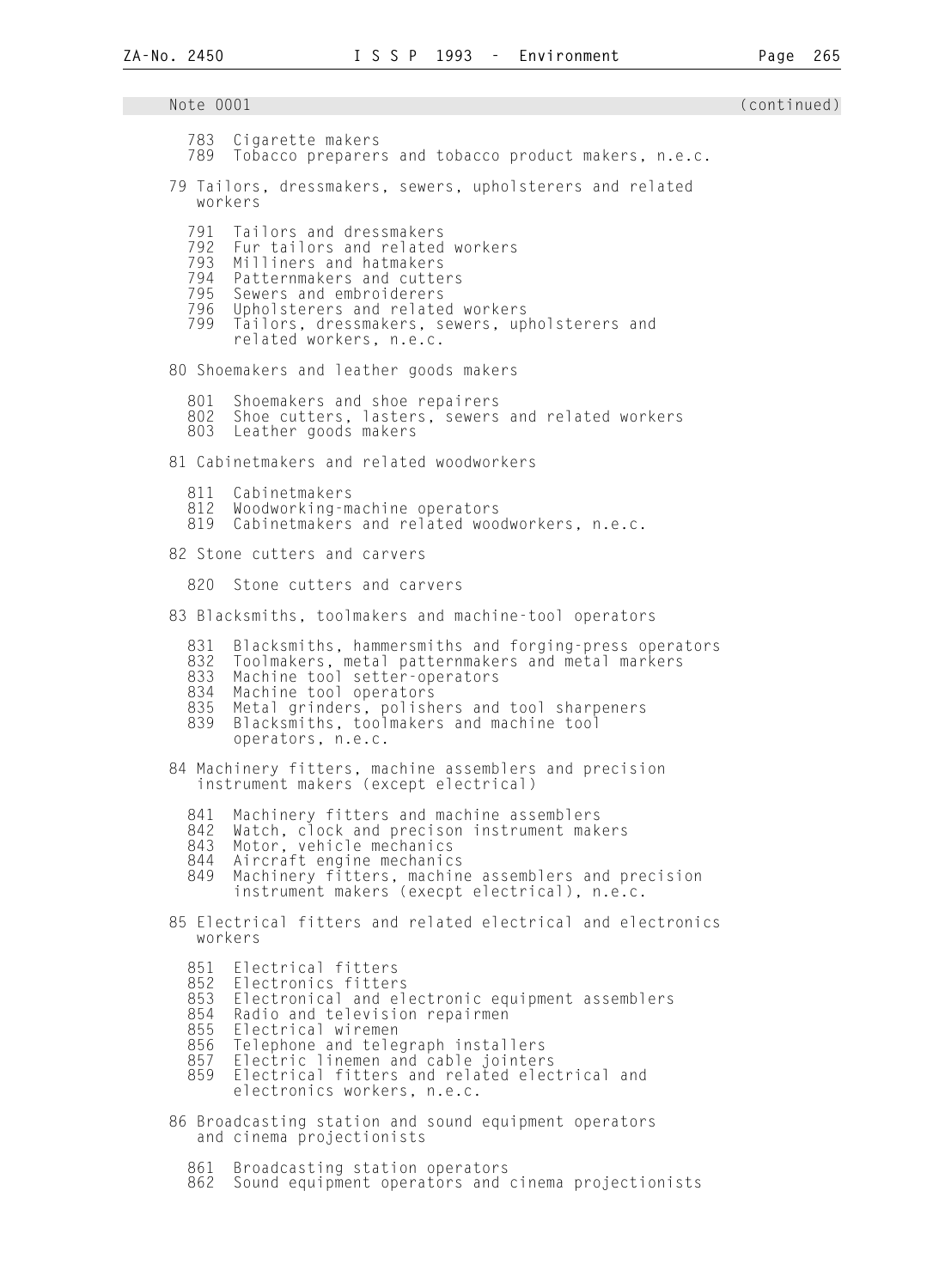Note 0001 (continued) 87 Plumbers, welders, sheet metal and structural metal preparers and erectors 871 Plumbers and pipe fitters<br>872 Welders and flame cutters 872 Welders and flame cutters<br>873 Sheet metal workers 873 Sheet metal workers Structural metal preparers and erectors 88 Jewellery and precious metal workers 880 Jewellery and precious metal workers 89 Glass formers, potters and related workers 891 Glass formers, cutters, grinders and finishers<br>892 Potters and related clav and abrasive formers 892 Potters and related clay and abrasive formers<br>893 Glass and ceramics kilnmen 893 Glass and ceramics kilnmen<br>894 Glass engravers and etcher: 894 Glass engravers and etchers 895 Glass and ceramics painters and decorators<br>899 Glass formers, potters and related workers Glass formers, potters and related workers, n.e.c. 90 Rubber and plastics product makers 901 Rubber and plastics product makers (except tire makers and tire vulcanisers)<br>902 Tire makers and vulcanisers Tire makers and vulcanisers 91 Paper and paperboard products makers 910 Paper and paperboard products makers 92 Printers and related workers 921 Compositors and typesetters<br>922 Printing pressmen 922 Printing pressmen<br>923 Stereotypers and 923 Stereotypers and electrotypers<br>924 Printing engravers (except pho 924 Printing engravers (except photo-engravers)<br>925 Photo-engravers 925 Photo-engravers<br>926 Bookbinders and 926 Bookbinders and related workers 927 Photographic darkroom workers 929 Printers and related workers, n.e.c. 93 Painters 931 Painters, construction 939 Painters, n.e.c. 94 Production and related workers, n.e.c. 941 Musical instrument makers and tuners 942 Basketry weavers and brush makers 943 Non-metallic mineral product makers Other production and related workers 95 Bricklayers, carpenters and other construction workers 951 Bricklayers, stonemasons and tile setters Reinforced-concreters, cement finishers and terrazzo workers<br>953 Roofers 953 Roofers 954 Carpenters, joiners and parquetry workers<br>955 Plasterers 955 Plasterers 956 Insulators 957 Glaziers Construction workers, n.e.c.

98 Transport equipment operators

96 Stationary engine and related equipment operators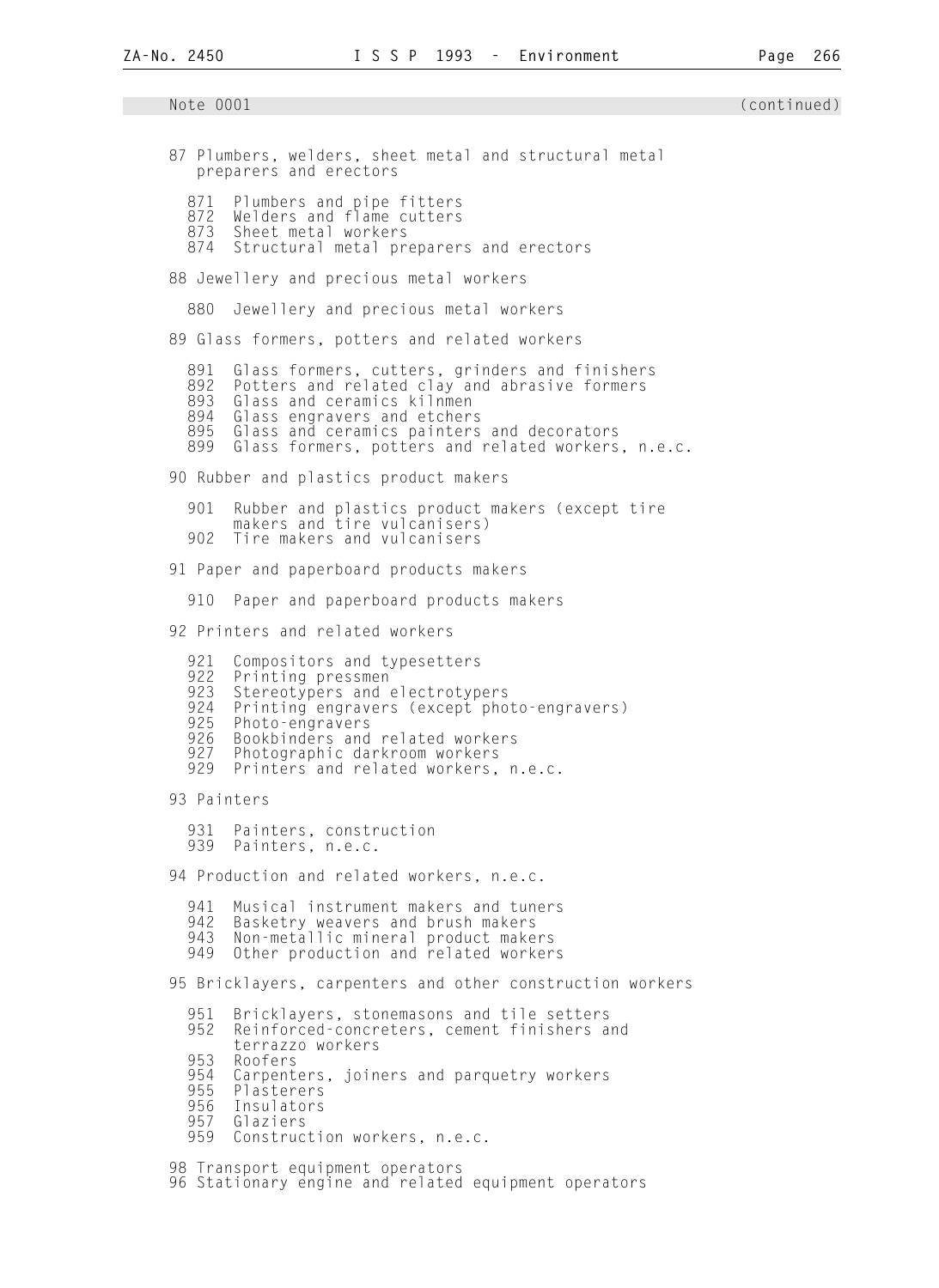| 961<br>969                             | Power-generating machinery operators<br>Stationary engine and related equipment<br>operators, n.e.c.                                                                                                                                                                          |
|----------------------------------------|-------------------------------------------------------------------------------------------------------------------------------------------------------------------------------------------------------------------------------------------------------------------------------|
|                                        | 97 Material-handling and related equipment operators,<br>dockers and freight handlers                                                                                                                                                                                         |
| 971<br>972<br>979                      | Dockers and freight handlers<br>Riggers and cable splicers<br>973 Crane and hoist operators<br>974 Earth-moving and related machinery operators<br>Material-handling equipment operators, n.e.c.                                                                              |
| 981<br>982<br>983<br>984<br>985<br>989 | Ships' deck ratings, barge crews and boatmen<br>Ships' engine-room ratings<br>Railway engine drivers and firemen<br>Railway brakemen, signalmen and shunters<br>Motor vehicle drivers<br>986 Animal and animal-drawn vehicle drivers<br>Transport equipment operators, n.e.c. |
|                                        | 99 Labourers, not elsewhere classified                                                                                                                                                                                                                                        |
|                                        | 990 Labourers, not elsewhere classified<br>999 Labourers, not elsewhere classified                                                                                                                                                                                            |
|                                        | 100 Workers not classifiable                                                                                                                                                                                                                                                  |
|                                        | 1010 New workers seeking employment<br>1020 Workers reporting occupations unidentifiable or<br>inadeaquately described                                                                                                                                                        |
|                                        | 1030 Workers not reporting any occupation                                                                                                                                                                                                                                     |

1099 NZ: Armed forces: members of armed forces

## ZUMA-Categories

 001 Soldiers 002 Officers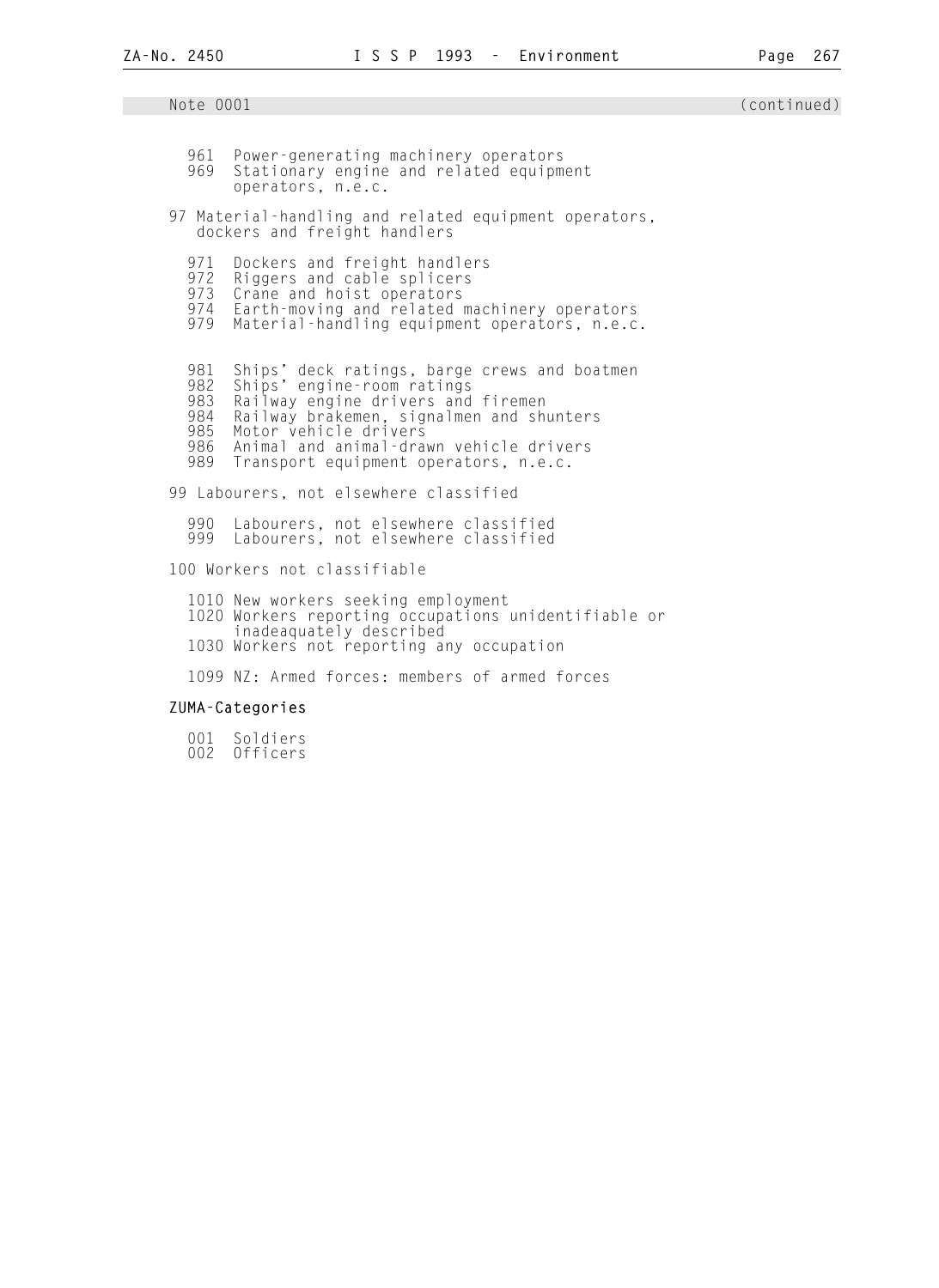#### Hungary, United States

 International Standard Classification of Occupations (ISCO). Geneva: International Labour Office 1969. The 4-digit code

 0110 Chemists 0210 Architects and town planners 0230 Electrical and electronics engineers 0240 Mechanical engineers 0250 Chemical engineers 0280 Industrial engineers 0290 Engineers, n.e.c. 0310 Surveyors 0320 Draughtsmen 0510 Biologists, zoologists, and related scientists 0530 Agronomists and related scientists 0540 Life sciences technicians 0541 Agricultural and forestry technicians (horticultural and veterenary technicians included) 0610 Medical doctors 0611 General surgeon 0620 Medical assistants 0650 Veterinarian 0670 Pharmacists 0680 Pharmaceutical assistants 0710 Professional nurses 0711 Professional nurses (general) 0730 Professional midwives 0810 Statisticians 0820 Mathematicians and actuaries 0840 Statistical and mathematical technicians 0900 Economists 1101 Accountants (general) 1210 Lawyers 1290 Jurists, n.e.c. 1291 Jurists (except lawyer or judge) 1310 University and higher education teachers 1320 Secondary education teachers 1321 Languages and literature teachers (second level) 1330 Primary education teachers 1340 Pre-primary education teachers 1390 Teachers, n<sub>.</sub>e.c. 1393 Audio-visual and other teaching aid specialists 1410 Ministers of religion and related members of religious orders 1590 Authors, journalists and related writers, n.e.c. 1621 Designers 1622 Commercial artists 1630 Photographers and cameramen 1710 Composers, musicians and singers 1730 Actors and stage directors 1800 Athletes, sportsmen and related workers 1910 Librarians, archivists and curators 1920 Sociologists, anthropoligists and related scientists 1941 Personnel and occupational specialists 1950 Philologists, translators and interpreters 1990 Other professional, technical and related workers 2011 Legislative officials 2021 Government administrators 2191 Managers, n.e.c. 2192 Research and development managers 2195 Budgeting and accounting managers 3000 Clerical supervisors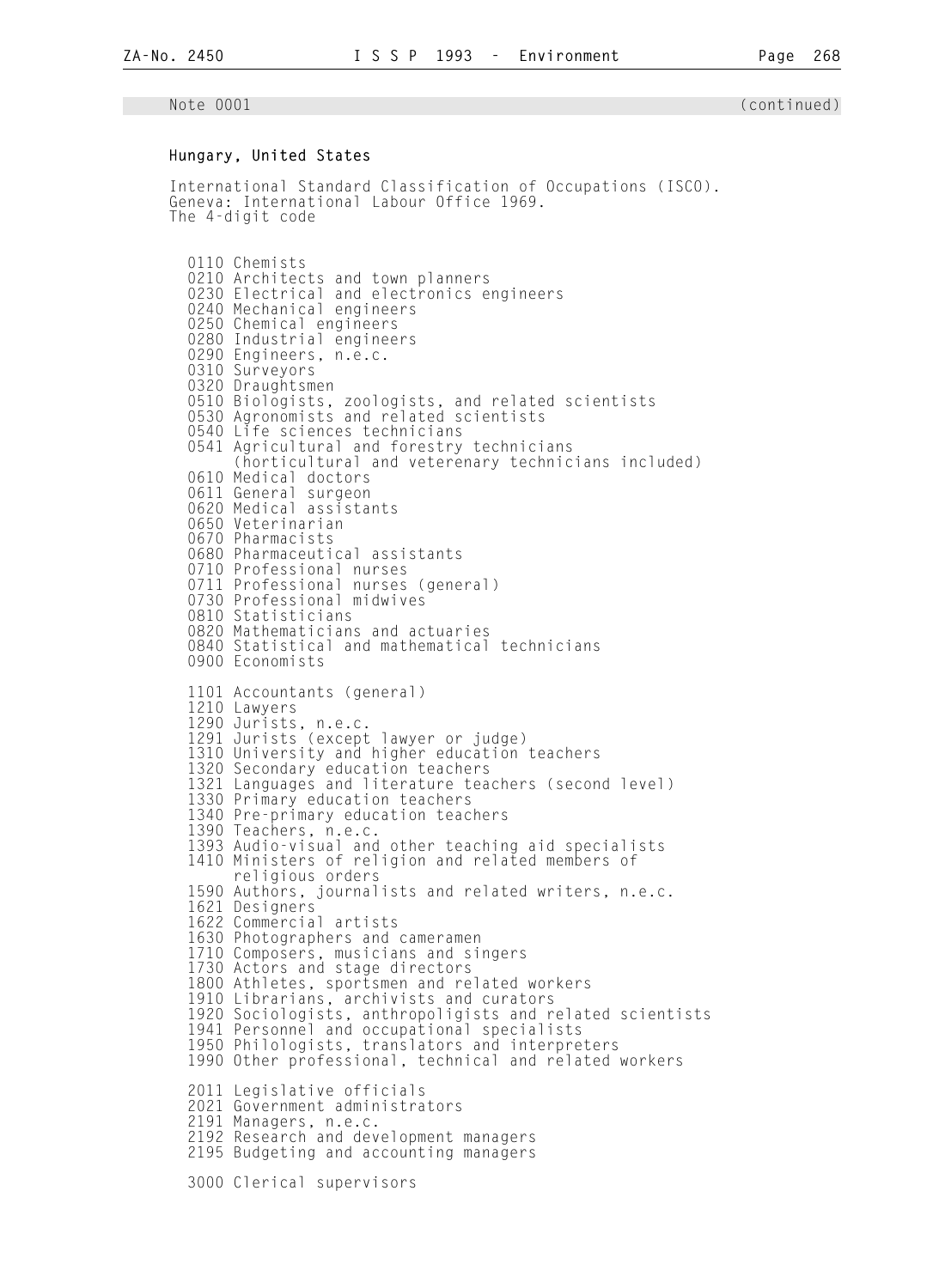Note 0001 (continued) 3101 Government executive officials 3210 Stenographers, typists and teletypists 3211 Stenographer-typists (general) 3220 Card- and tapepunching machine operators 3310 Bookkeepers and cashiers 3311 Bookkeepers (general) 3314 Bank tellers 3315 Money changers 3390 Bookkeepers, cashiers and related workers, n.e.c. 3391 Bookkeepers, cashiers and related workers (general) 3420 Automatic data-processing machine operators 3510 Railway station masters 3520 Postmasters 3590 Transport and communications supervisors, n.e.c. 3600 Transport conductors 3700 Mail distribution clerks 3701 Mail distribution clerks (general) 3800 Telephone and telegraph operators 3910 Stock clerks 3930 Correpondence and reporting clerks 3931 Office clerks (general) 3941 Receptionists (general) 3943 Doctor's or dentist's receptionists 3951 Library and filing clerks (general) 3992 Statistical clerks 3993 Coding clerks (data-processing) 4000 Managers (wholesale and retail trade) 4001 Managers (general) 4100 Working proprietors (wholesale and retail trade) 4102 Working proprietors (wholesale) 4103 Working proprietors (retail trade) 4210 Sales supervisors 4222 Buyers (general) 4320 Commercial travellers and manufacturers' agents 4410 Insurance, real estate and securities salesmen 4510 Salesmen, shop assistants and demonstrators 4512 Wholesale trade salesman 4514 Fashion models 5310 Cooks 5320 Waiters, bartenders and related workers 5321 Waiters (general) 5402 Housemaids 5510 Building caretakers (general) 5512 Conscierges (apartment house) 5520 Charworkers, cleaners and related workers 5522 Charworkers 5700 Hairdressers, barbers, beauticians and related workers 5702 Women's hairdressers 5820 Policemen and detectives 5821 Policemen and detectives (general) 5890 Protective service workers, n.e.c. 5990 Other service workers 5992 Bookmakers (sport) 6000 Farm managers and supervisors 6001 Farm managers and supervisors (general) 6110 General farmers 6112 General farmers (general) 6210 General farm workers 6211 Farm helpers (general) 6220 Field crop and vegetable farm workers 6240 Livestock workers 6270 Nursery workers and gardeners 6280 Farm machinery operators 6290 Agricultural and animal husbandry workers, n.e.c. 6310 Loggers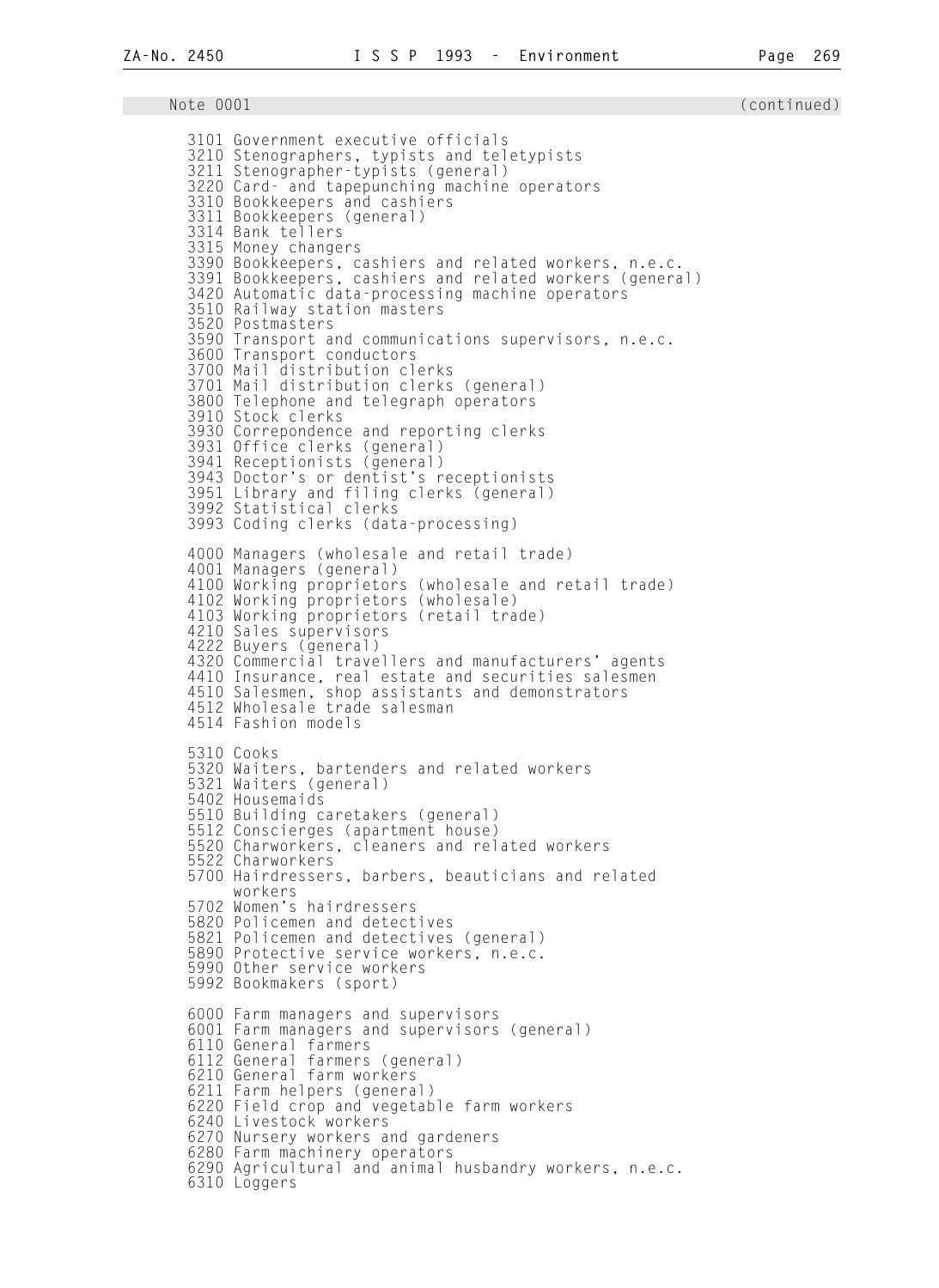Note 0001 (continued) 6320 Forestry workers (except logging) 7000 Production supervisors and general foremen 7001 Production supervisors and general foremen (general) 7110 Miners and quarrymen 7111 Quarrymen (general) 7112 Cutting machine operators (mine) 7130 Well drillers, borers and related workers 7210 Metal smelting, converting and refining furnacemen 7220 Metal rolling-mill workers 7240 Metal casters 7320 Sawyers, plywood makers and related wood-processing workers 7321 Sawmill sawyers (general) 7340 Paper makers 7490 Chemical processers and related workers, n.e.c. 7520 Spinners and winders 7540 Weavers and related workers 7550 Knitters 7560 Bleachers, dyers and textile product finishers 7710 Grain millers 7730 Butchers and meat preparers 7740 Food preservers 7760 Bakers, pastrycooks and confectionery makers 7780 Brewers, wine and beverage makers 7890 Tobacco preparers and tobacco product makers, n.e.c. 7910 Tailors and dressmakers 7920 Fur tailors and related workers 7940 Patternmakers and cutters 7960 Upholsterers and related workers 8010 Shoemakers and shoe repairers 8030 Leather goods makers 8110 Cabinetmakers 8190 Cabinetmakers and related woodworkers, n.e.c. 8200 Stone cutters and carvers 8310 Blacksmiths, hammersmiths and forging-press operators 8320 Toolmakers, metal patternmakers and metal markers 8331 Machine tool setter-operators (general) 8340 Machine tool operators 8350 Metal grinders, polishers and tool sharpeners 8390 Blacksmiths, toolmakers and machine tool operators 8410 Machinery fitters and machine assemblers 8421 Watch, clock and precison instrument makers (general) 8422 Watch and clock assemblers 8430 Motor, vehicle mechanics 8510 Electrical fitters 8530 Electronical and electronic equipment assemblers 8540 Radio and television repairmen 8550 Electrical wiremen 8710 Plumbers and pipe fitters 8720 Welders and flame cutters 8730 Sheet metal workers 8731 Sheet metal workers (general) 8911 Glass formers, potters and related workers (general) 8920 Potters and related clay and abrasive formers 9210 Compositors and typesetters 9220 Printing pressmen 9260 Bookbinders and related workers 9270 Photographic dark-room workers 9310 Painters, construction 9390 Painters, n.e.c. 9410 Musical instrument makers and tuners 9420 Basketry weavers and brush makers 9490 Other production and related workers 9510 Bricklayers, stonemasons and tile setters 9520 Reinforced-concreters, cement finishers and terrazzo workers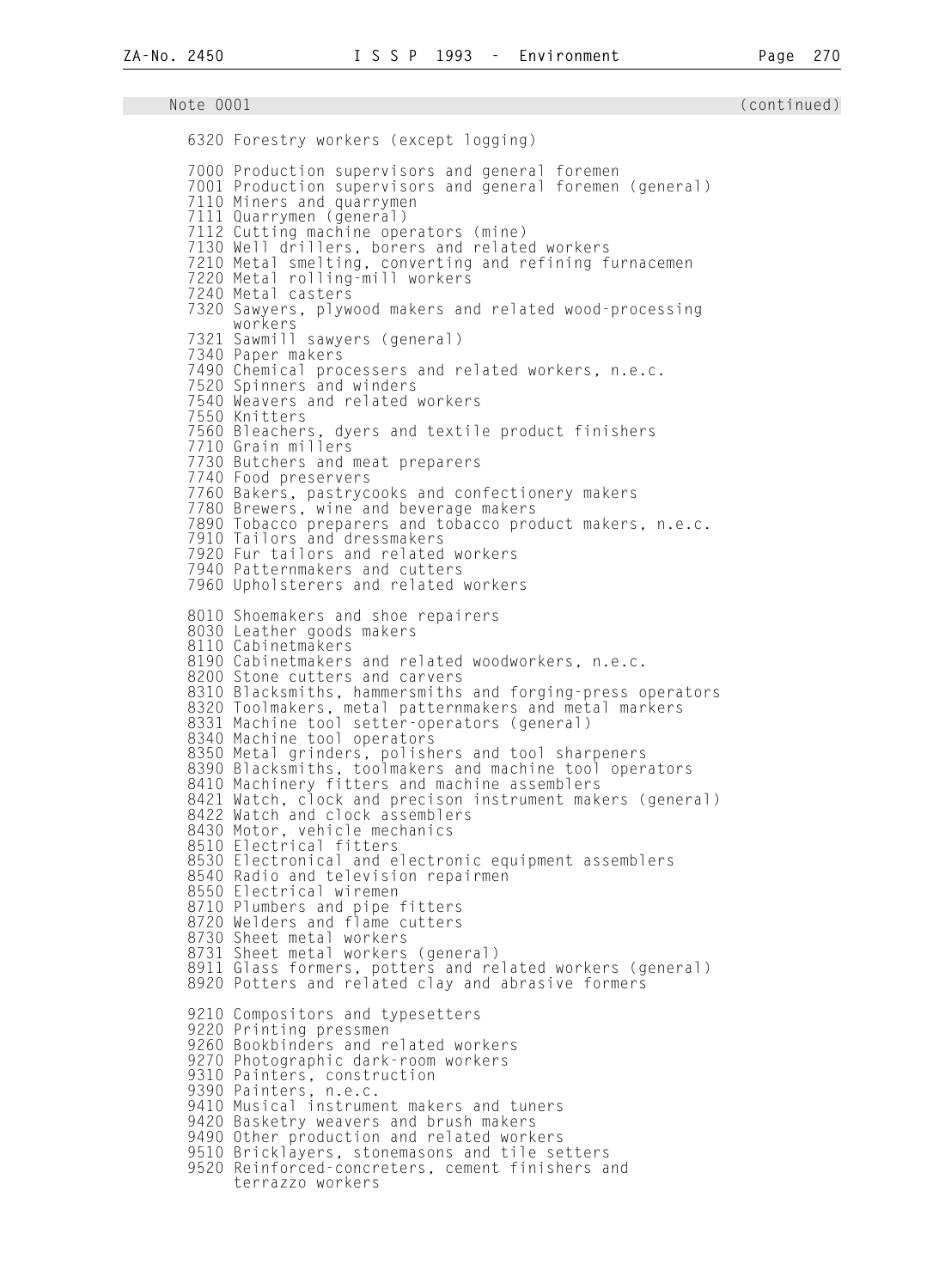9540 Carpenters, joiners and parquetry workers 9550 Plasterers 9570 Glaziers 9590 Construction workers, n.e.c. 9610 Power-generating machinery operators 9690 Stationary engine and related equipment operators, n.e.c. 9711 Dockers and freight handlers (general) 9714 Boat loaders (liquids and gases) 9720 Riggers and cable splicers 9730 Crane and hoist operators 9740 Earth-moving and related machinery operators 9811 Ships' deck ratings, barge crews and boatmen (general) 9820 Ships' engine-room ratings 9830 Railway engine drivers and firemen 9831 Railway brakemen, signalmen and shunters 9850 Motor vehicle drivers 9851 Motor vehicle drivers (general) 9852 Tram driver 9854 Motor bus driver 9860 Animal and animal-drawn vehicle drivers 9891 Transport equipment operators (general) 9990 Labourers, n.e.c. 9991 Labourers (general) 9992 Labourers 9994 Railway track worker 9995 Street sweeper 9996 Garbageman and other scavengers working with machines 9997 Skilled and semi skilled workers in bridge building, road and drainage construction works; well digger, navvy, underwater worker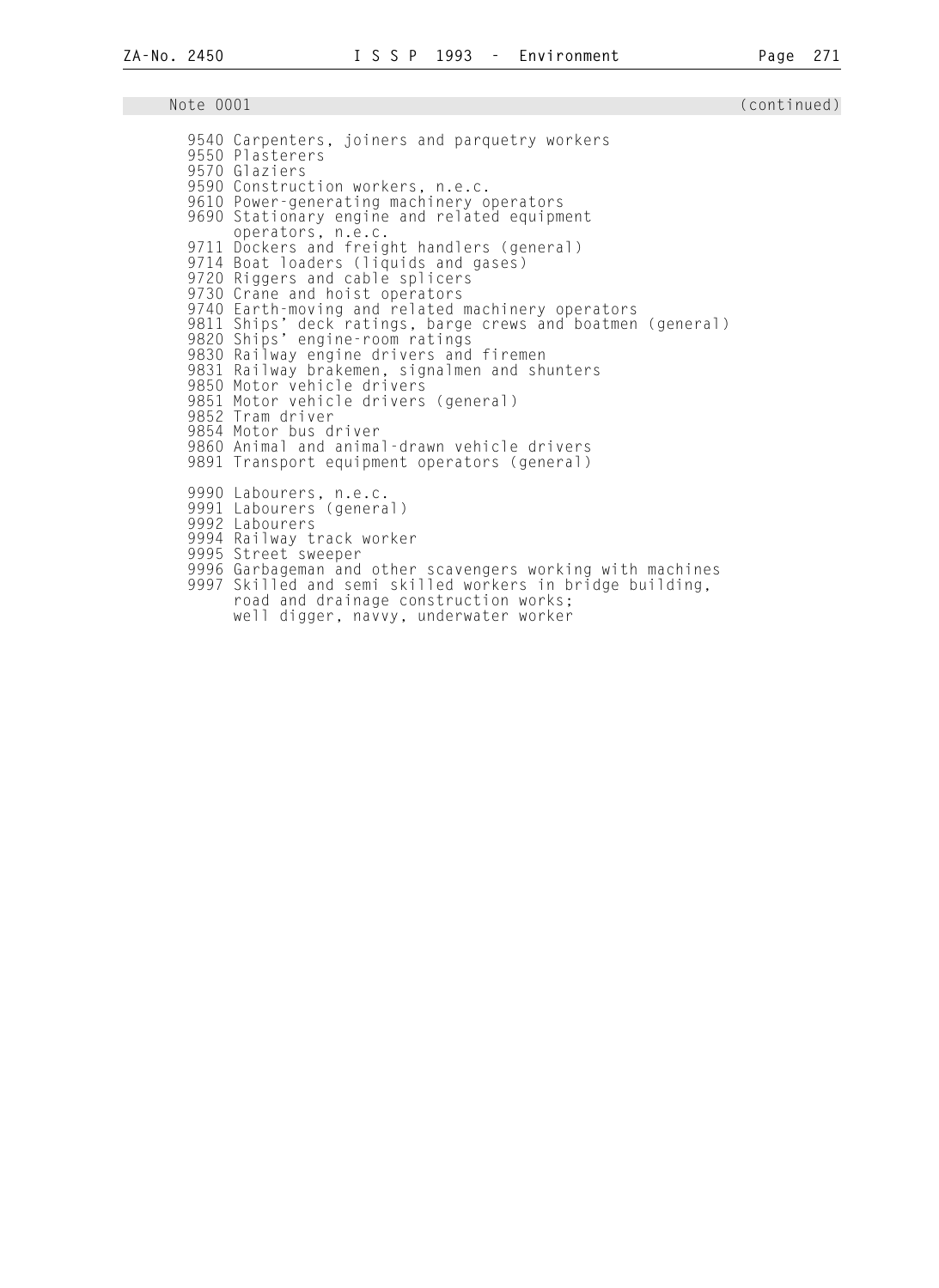## Australia, Slovenia, Poland, Russia

 ISCO - 88, International Standard Classification of Occupations International Labour Office, Geneva 1991

## Legislators, senior officials and managers

| 11                                           | Legislators and senior officials                                                                                                                                                                                                                                                                            |
|----------------------------------------------|-------------------------------------------------------------------------------------------------------------------------------------------------------------------------------------------------------------------------------------------------------------------------------------------------------------|
| 111<br>1110                                  | Legislators<br>Legislators                                                                                                                                                                                                                                                                                  |
| 112<br>1120                                  | Senior government official<br>Senior government official                                                                                                                                                                                                                                                    |
| 113<br>1130                                  | Traditional chiefs and heads of villages<br>Traditional chiefs and heads of villages                                                                                                                                                                                                                        |
| 114<br>1141<br>1142<br>1143                  | Senior officials of special-interest organisation<br>Senior officials of political-party organisations<br>Senior officials of employers', workers' and other<br>economic-interest organisations<br>Senior officials of humanitarian and other special-<br>interest organisations                            |
| 12                                           | Corporate managers                                                                                                                                                                                                                                                                                          |
| 121<br>1210                                  | Directors and chief executives<br>Directors and chief executives                                                                                                                                                                                                                                            |
| 122<br>1221                                  | Production and operations department managers<br>Production and operations department managers<br>in<br>agriculture, hunting, forestry and fishing                                                                                                                                                          |
| 1222                                         | Production and operations department managers in<br>manufacturing                                                                                                                                                                                                                                           |
| 1223                                         | Production and operations department managers in<br>construction                                                                                                                                                                                                                                            |
| 1224                                         | Production and operations department managers<br>in                                                                                                                                                                                                                                                         |
| 1225                                         | wholesale and retail trade<br>Production and operations department managers<br>in<br>restaurants and hotels                                                                                                                                                                                                 |
| 1226                                         | Production and operations department managers<br>in                                                                                                                                                                                                                                                         |
| 1227                                         | transport, storgae and communications<br>Production and operations department managers in                                                                                                                                                                                                                   |
| 1228                                         | business services<br>Production and operations department managers in                                                                                                                                                                                                                                       |
| 1229                                         | personal care, cleaning and related services<br>Production and operations department managers not<br>elsewhere classified                                                                                                                                                                                   |
| 123<br>1231<br>1232                          | Other department managers<br>Finance and administration department managers<br>Personnel and industrial relations department                                                                                                                                                                                |
| 1233<br>1234<br>1235<br>1236<br>1237<br>1238 | managers<br>Sales and marketing department managers<br>Advertising and public relations departments managers<br>Supply and distribution department managers<br>Computing services department managers<br>Research and development department managers<br>Other department managers not elsewhere classified |
| 13                                           | General managers                                                                                                                                                                                                                                                                                            |
| 131<br>1311                                  | General managers<br>General managers in agriculture, hunting, forestry                                                                                                                                                                                                                                      |

and fishing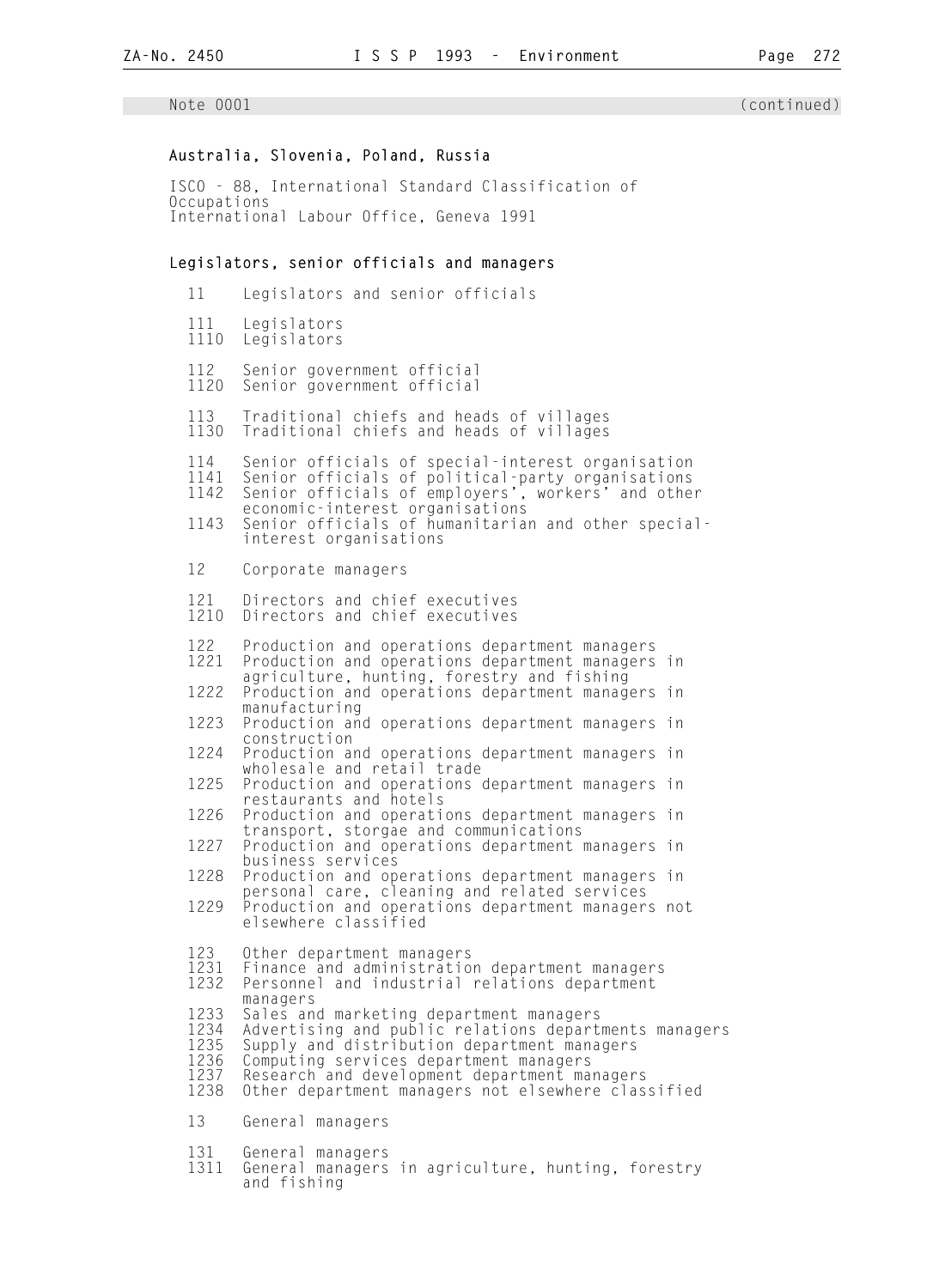Note 0001 (continued) and the continued) and the continued of the continued of the continued of the continued o 1312 General managers in manufacture 1313 General managers in construction 1314 General managers in wholesale and retail trade<br>1315 General managers of restaurants and hotels 1315 General managers of restaurants and hotels<br>1316 General managers in transport, storage and General managers in transport, storage and communication<br>1317 General manag 1317 General managers of business services<br>1318 General managers in personal care, cl General managers in personal care, cleaning and related services<br>1319 General managers General managers not elsewhere classified Professionals 21 Physical, mathematical and engineering science professionals 211 Physicists, chemists and related professionals 2111 Physicists, and astronomers 2112 Meteorologists 2113 Chemists<br>2114 Geologis Geologists and geophysicists 212 Mathematicians, statisticians and related professionals<br>2121 Mathematician Mathematicians, statisticians and related professionals 2122 Statisticians 213 Computing professionals 2131 Computing systems designers and analysts 2132 Computer programmers Computing professionals not elsewhere classified 214 Architects, engineers and related professionals 2141 Architects, town and traffic planners<br>2142 Civil engineers 2142 Civil engineers<br>2143 Electrical engi 2143 Electrical engineers 2144 Electronics and telecommunication engineers<br>2145 Mechanical engineers 2145 Mechanical engineers<br>2146 Chemical engineers 2146 Chemical engineers<br>2147 Mining engineers, Mining engineers, metallurgists and related professionals<br>2148 Cartographers 2148 Cartographers and surveyors 2148 Chemical engineers<br>2149 Architects, engine Architects, engineers and related professionals not elsewhere classified 22 Life science and health professionals 221 Life science professionals Biologists, botanists, zoologists and related professionals 2212 Pharmacologists, pathologists and related professionals<br>2213 Agronomists a Agronomists and related professionals 222 Health professionals (except nursing)<br>2221 Medical doctors<br>2222 Dentists Medical doctors 2222 Dentists<br>2223 Veterina 2223 Veterinarians<br>2224 Pharmacists 2224 Pharmacists Health professionals (except nursing) not elsewhere classified 223 Nursing and midwifery professionals<br>2230 Nursing and midwifery professionals Nursing and midwifery professionals 23 Teaching professionals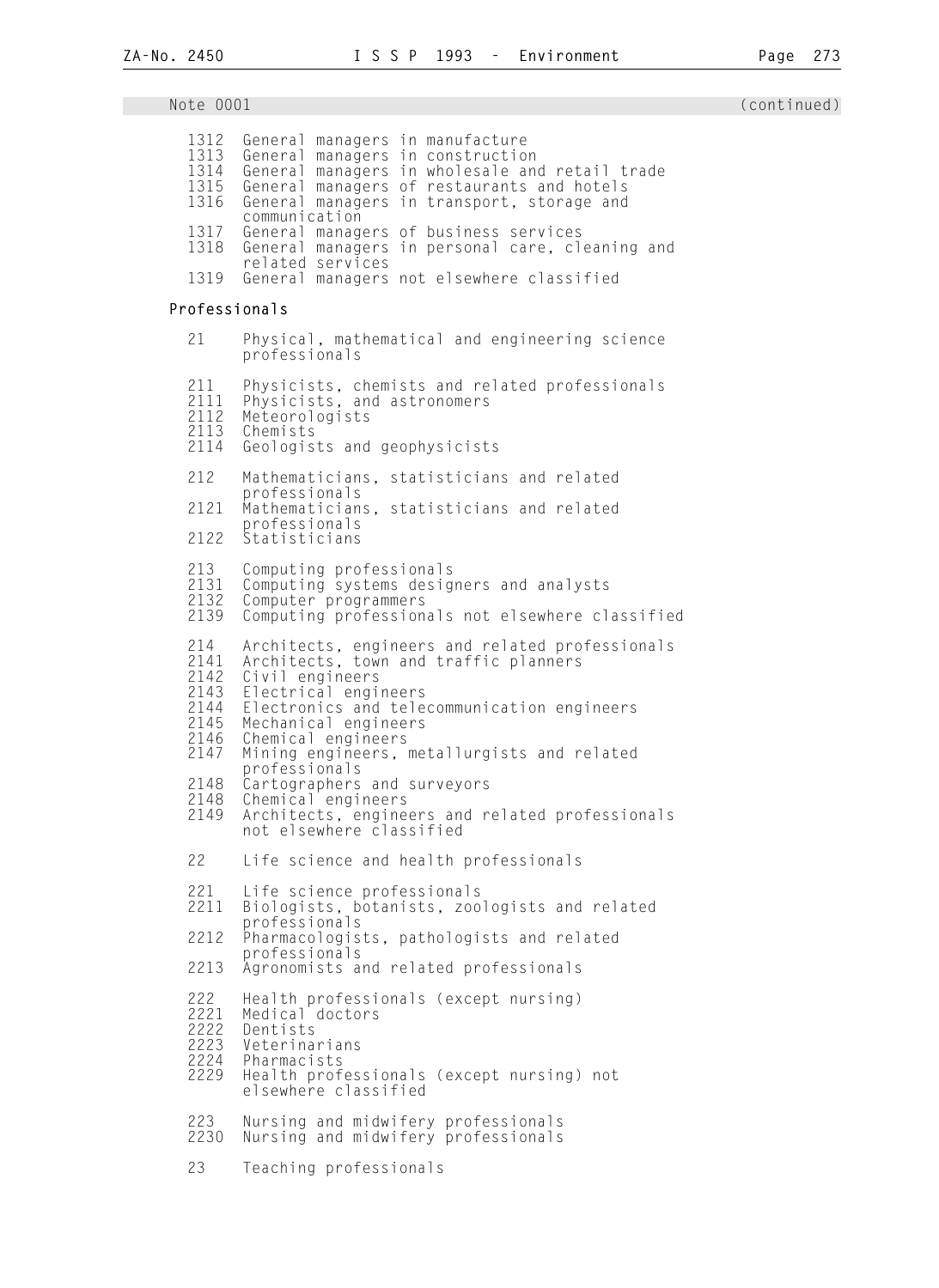| Note 0001                                   |                                                                                                                                                                                                                                                   | (continued) |
|---------------------------------------------|---------------------------------------------------------------------------------------------------------------------------------------------------------------------------------------------------------------------------------------------------|-------------|
| 231<br>2310                                 | College, university and higher education teaching<br>professionals<br>College, university and higher education teaching<br>professionals                                                                                                          |             |
| 232<br>2320                                 | Secondary education teaching professionals<br>Secondary education teaching professionals                                                                                                                                                          |             |
| 233                                         | Primary and pre-primary education teaching<br>professionals                                                                                                                                                                                       |             |
| 2331<br>2332                                | Primary education teaching professionals<br>Pre-primary education teaching professionals                                                                                                                                                          |             |
| 234<br>2340                                 | Special education teaching professionals<br>Special education teaching professionals                                                                                                                                                              |             |
| 235<br>2351<br>2352<br>2350                 | Other teaching professionals<br>Education methods specialists<br>School inspectors<br>Other teaching professionals not elsewhere<br>classified                                                                                                    |             |
| 24                                          | Other professionals                                                                                                                                                                                                                               |             |
| 241<br>2411<br>2412<br>2419                 | Business professionals<br>Accountants<br>Personnel and careers professionals<br>Business professionals not elsewhere classified                                                                                                                   |             |
| 242<br>2421<br>2422<br>2429                 | Legal professionals<br>Lawyers<br>Judges<br>Legal professionals not elsewhere classified                                                                                                                                                          |             |
| 243                                         | Archivists, librarians and related information<br>professionals                                                                                                                                                                                   |             |
| 2431<br>2432                                | Archivists and curators<br>Librarians and related information professionals                                                                                                                                                                       |             |
| 244<br>2441                                 | Social science and related professionals<br>Economists                                                                                                                                                                                            |             |
| 2442                                        | Sociologists, anthropologists and related<br>professionals                                                                                                                                                                                        |             |
| 2443<br>2444<br>2445<br>2446                | Philosophers, historians and political scientists<br>Philologists, translators and interpreters<br>Psychologists<br>Social work professionals                                                                                                     |             |
| 245<br>2451<br>2452<br>2453<br>2454<br>2455 | Writers and creative or performing artists<br>Authors, journalists and other writers<br>Sculptors, painters and related artists<br>Composers, musicians and singers<br>Choreographers and dancers<br>Film, stage and related actors and directors |             |
| 246<br>2460                                 | Religious professionals<br>Religious professionals                                                                                                                                                                                                |             |
|                                             | Technicians and associate professionals                                                                                                                                                                                                           |             |

 31 Physical and engineering science technicians 311 Physical and engineering science technicians 3111 Chemical and physical science technicians 3112 Civil engineering technicians 3113 Electrical engineering technicians<br>3114 Electronics and telecommunications Electronics and telecommunications engineering technicians 3115 Mechanical engineering technicians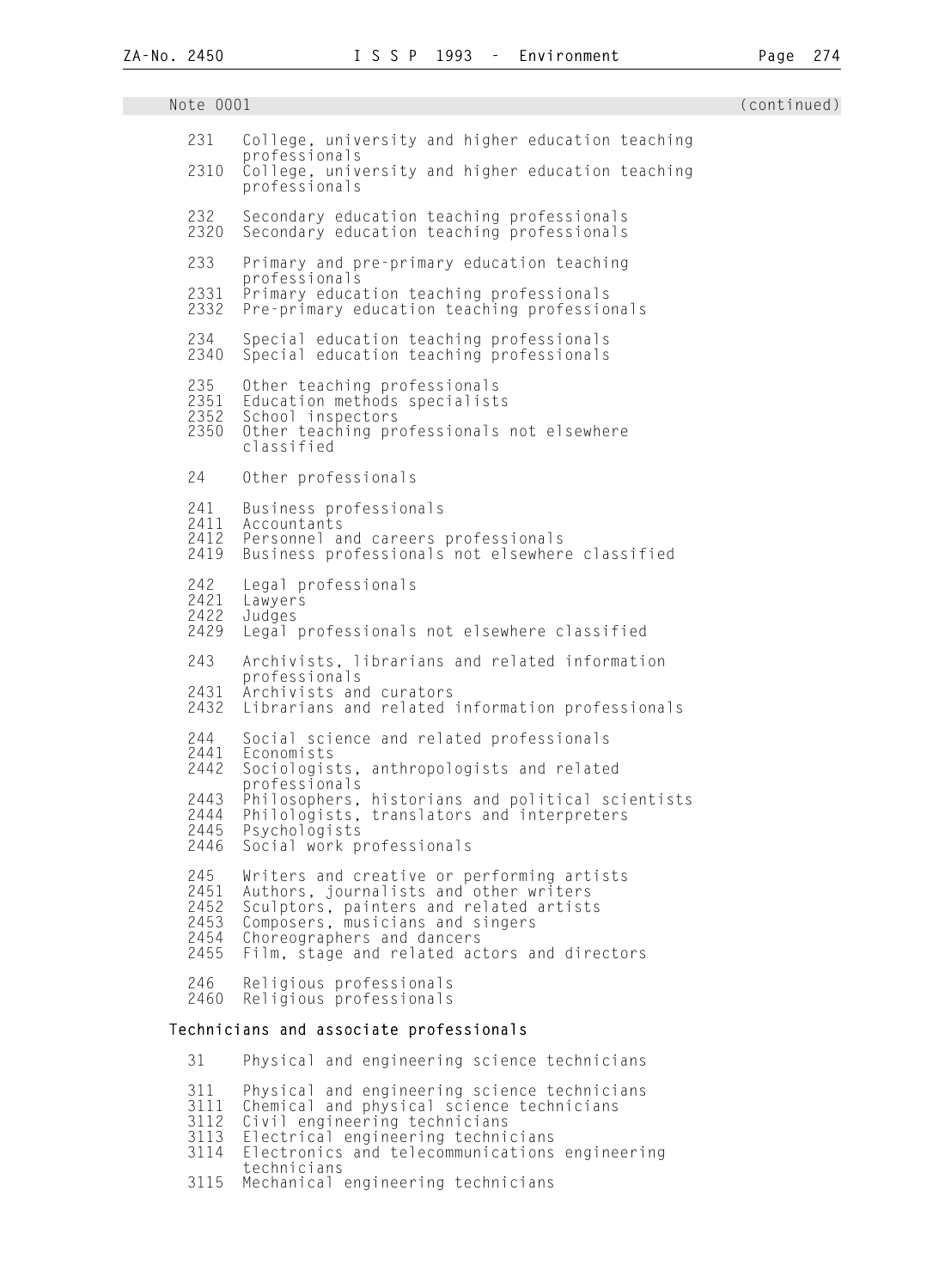Note 0001 (continued) and the continued) and the continued of the continued of the continued of the continued o 3116 Chemical engineering technicians<br>3117 Mining and metallurgical technic 3117 Mining and metallurgical technicians 3118 Draughtspersons Physical and engineering science technicians not elsewhere classified 312 Computer associate professionals 3121 Computer assistants 3122 Computer equipment operators Industrial robot controllers 313 Optical and electronic equipement operators Photographers and image and sound recording equipment operators<br>3132 Broadcasting and te Broadcasting and telecommunications equipment operators<br>3133 Medical e 3133 Medical equipment operators 3139 Optical and electronic equipement operators not elsewhere classified 314 Ship and aircraft controllers and technicians<br>3141 Ships' engineers 3141 Ships' engineers 3142 Ships' deck officers and pilots 3143 Aircraft pilots and related associate professionals 3144 Air traffic pilots<br>3145 Air traffic safety Air traffic safety technicians 315 Safety and quality inspectors 3151 Building and fire inspectors Safety, health and quality inspectors 32 Life science and health associate professionals 321 Life science technicians and related associate professionals<br>3211 Life science 3211 Life science technicians 3212 Agronomy and forestry technicians<br>3213 Farming and forestry advisers Farming and forestry advisers 322 Modern health associate professionals (except nursing)<br>3221 Medical 3221 Medical̃assistants<br>3222 Sanitarians 3222 Sanitarians<br>3223 Dieticians 3223 Dieticians and nutritionists 3224 Optometrists and opticians 3225 Dental assistants 3226 Physiotherapists and related associate professionals 3227 Veterinary assistants 3228 Pharmaceutical assistants Modern health associate professionals (except nursing) not elsewhere classified 323 Nursing and midwifery associate professionals 3231 Nursing associate professionals Midwifery associate professionals 324 Traditional medicine practitioners and faith healers 3241 Traditional medicine practitioners Faith healers 33 Teaching associate professionals 331 Primary education teaching associate professionals Primary education teaching associate professionals 332 Pre-primary education teaching associate professionals Pre-primary education teaching associate professionals 333 Special education teaching associate professionals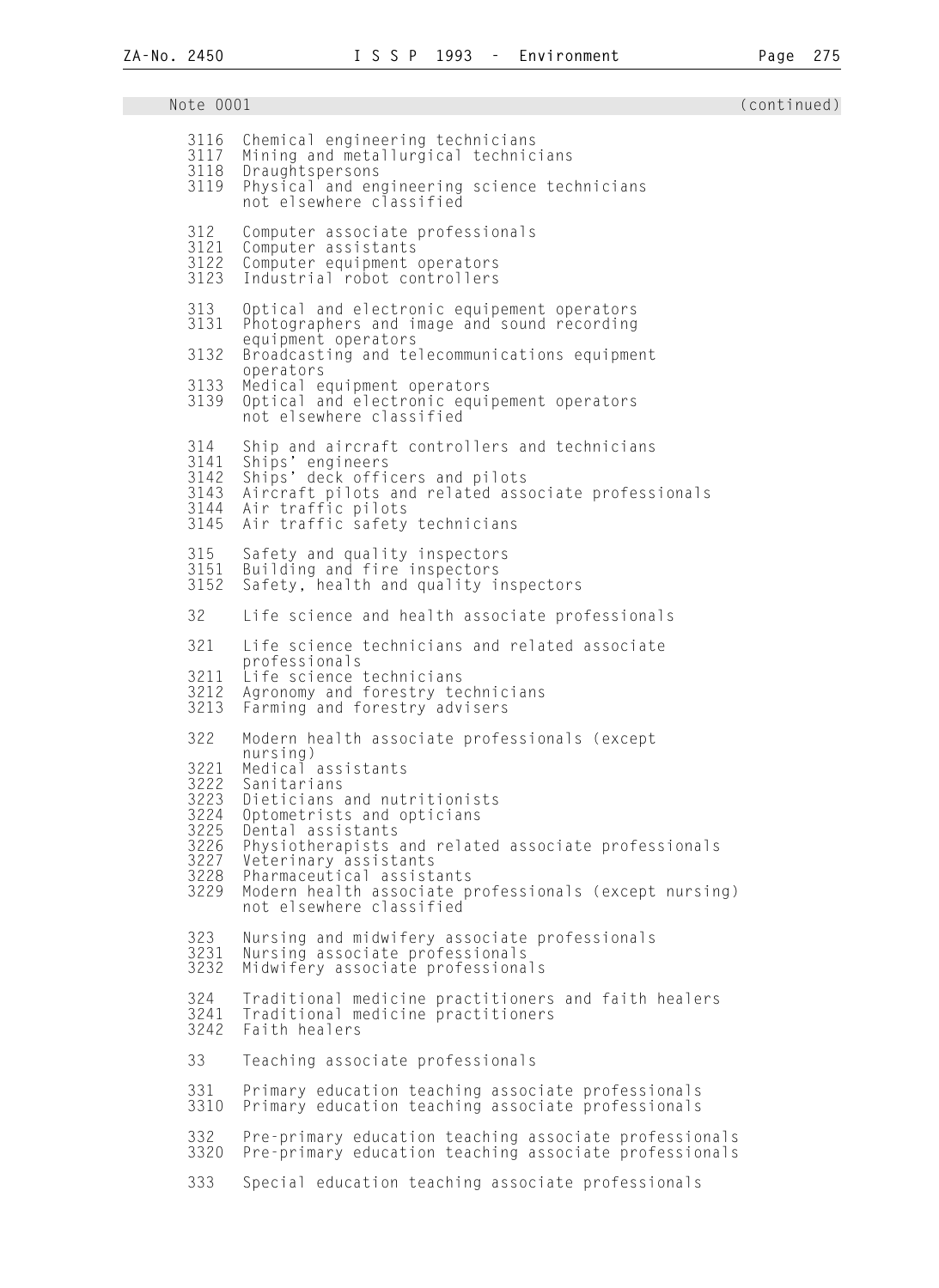## Note 0001 (continued) 3330 Special education teaching associate professionals 334 Other teaching associate professionals 3340 Other teaching associate professionals 34 Other associate professionals 341 Finance and sales associate professionals<br>3411 Securities and finance dealers and broker 3411 Securities and finance dealers and brokers 3412 Insurance representatives<br>3413 Estate agents 3413 Estate agents<br>3414 Travel consul 3414 Travel consultants and organisers 3415 Technical and commercial sales representatives<br>3416 Buvers 3416 Buyers 3417 Appraisers, valuers and auctioneers Finance and sales associate professionals not elsewhere classifed 342 Business services agents and trade brokers<br>3421 Trade brokers 3421 Trade brokers<br>3422 Clearing and 3422 Clearing and forwarding agents 3423 Employment agents and labour contractors 3429 Business services agents and trade brokers not elsewhere classified 343 Administrative associate professionals Administrative secretaries and related associate professionals<br>3432 Legal and rel 3432 Legal and related business associate professionals 3433 Bookkeepers Statistical, mathematical and related associate professionals<br>3439 Administrative Administrative associate professionals not elsewhere classified 344 Customs, tax and related government associate professionals<br>3441 Customs and b 3441 Customs and border inspectors 3442 Government tax and excise officials 3443 Government social benefits officials 3444 Government licensing officials 3449 Customs, tax and related government associate professionals not elsewhere classified 345 Police inspectors and detectives 3450 Police inspectors and detectives 346 Social work associate professionals Social work associate professionals 347 Artistic, entertainment and sports associate professionals<br>3471 Decorators an 3471 Decorators and commercial designers 3472 Radio, television and other announcers Street, night-club and related musicians, singers and dancers<br>3474 Clowns, mag Clowns, magicians, acrobates and related associate professionals<br>3475 Athletes.spo Athletes, sportspersons and related associate professionals 348 Religious associate professionals Religious associate professionals Clerks

41 Office clerks

411 Secretaries and keyboard-operating clerks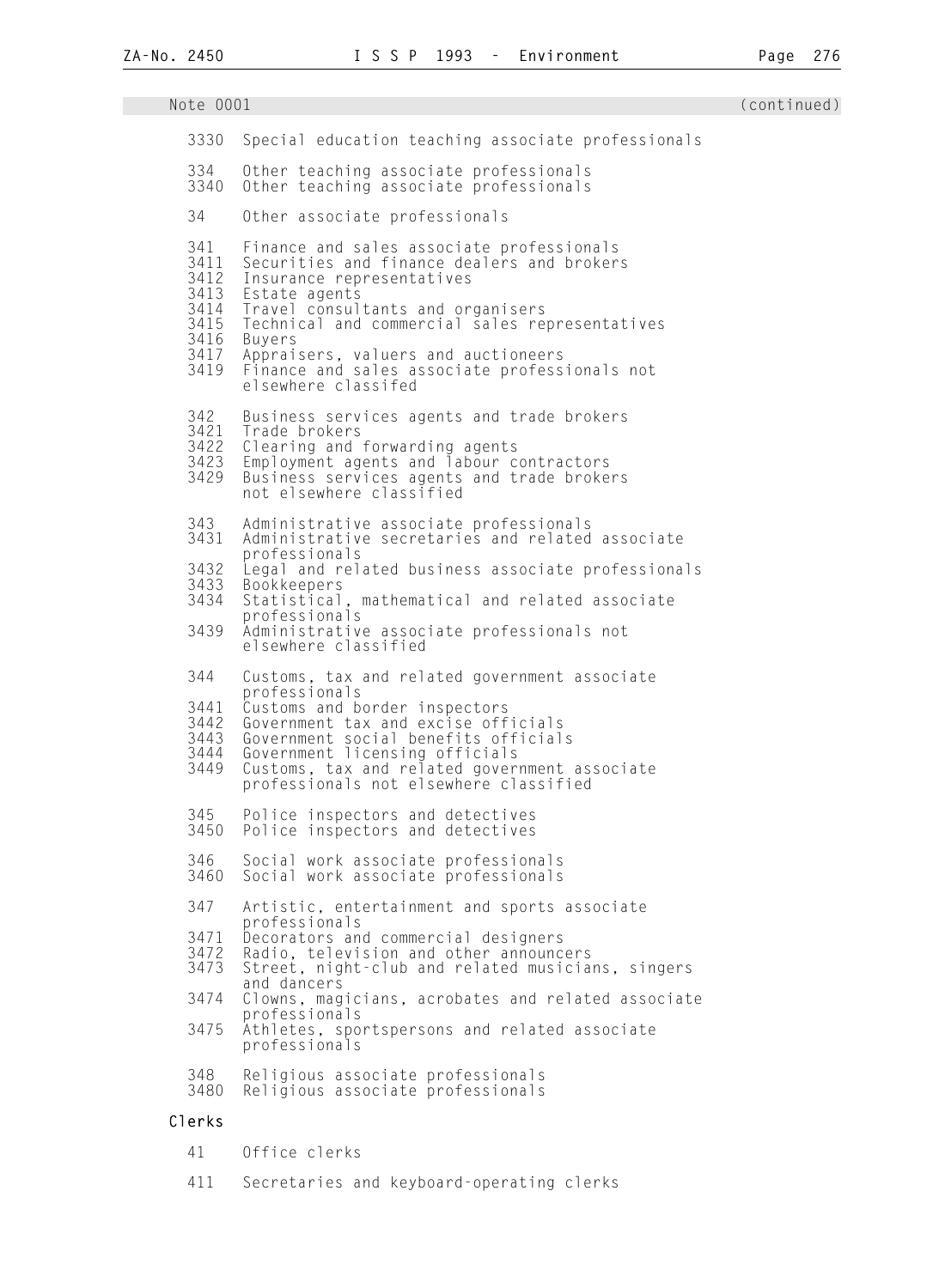| Note 0001                                   |                                                                                                                                                                                                                   | (continued) |
|---------------------------------------------|-------------------------------------------------------------------------------------------------------------------------------------------------------------------------------------------------------------------|-------------|
| 4111<br>4112<br>4113<br>4114<br>4115        | Stenographers and typists<br>Word-processor and related operators<br>Data entry operators<br>Calculating machine operators<br>Secretaries                                                                         |             |
| 412<br>4121<br>4122                         | Numerical clerks<br>Accounting and bookkeeping clerks<br>Statistical and finance clerks                                                                                                                           |             |
| 413<br>4131<br>4132<br>4133                 | Material-recording and transport clerks<br>Stock clerks<br>Production clerks<br>Transport clerks                                                                                                                  |             |
| 414<br>4141<br>4142<br>4143<br>4144         | Library, mail and related clerks<br>Library and filing clerks<br>Mail carriers and sorting clerks<br>Coding, proof-reading and related clerks<br>Scribes and related workers                                      |             |
| 419<br>4190                                 | Other office clerks<br>Other office clerks                                                                                                                                                                        |             |
| 42                                          | Customer services clerks                                                                                                                                                                                          |             |
| 421<br>4211<br>4212<br>4213<br>4214<br>4215 | Cashiers, tellers and related clerks<br>Cashiers and ticket clerks<br>Tellers and other counter clerks<br>Bookmakers and croupiers<br>Pawnbrokers and money-lenders<br>Debt-collectors and related workers        |             |
| 422<br>4221<br>4222<br>4223                 | Client information clerks<br>Travel agency and related clerks<br>Receptionists and information clerks<br>Telephone switchboard operators                                                                          |             |
|                                             | Service workers and shop and market sales workers                                                                                                                                                                 |             |
| 51                                          | Personal and protective services workers                                                                                                                                                                          |             |
| 5111<br>5112<br>5113                        | 511 Travel attendents and related workers<br>Travel attendents and travel stewards<br>Transport conductors<br>Travel guides                                                                                       |             |
| 512<br>5121<br>5122<br>5123                 | Housekeeping and restaurant services workers<br>Housekeepers and related workers<br>Cooks<br>Waiters, waitresses and bartenders                                                                                   |             |
| 513<br>5131<br>5132<br>5133<br>5139         | Personal care and related workers<br>Child care workers<br>Institution-based personal care workers<br>Home-based personal care workers<br>Personal care and related workers not<br>elsewhere classified           |             |
| 514<br>5141<br>5142<br>5143<br>5149         | Other personal services workers<br>Hairdressers, barbers, beauticians and related<br>workers<br>Companions and valets<br>Undertakers and embalmers<br>Other personal services workers not elsewhere<br>classified |             |
| 515<br>5151                                 | Astrologers, fortune-tellers and related workers<br>Astrologers and related workers                                                                                                                               |             |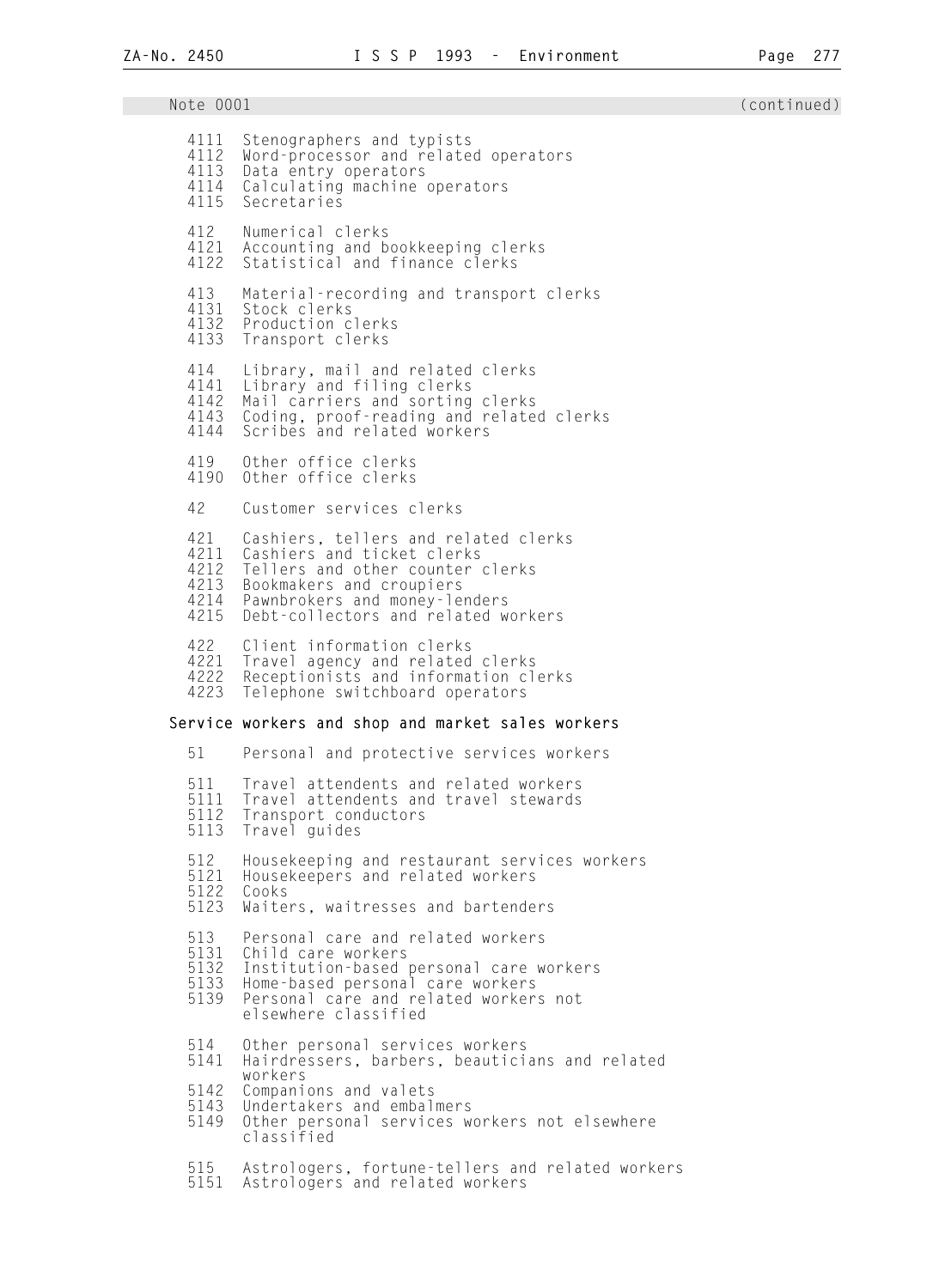# Note 0001 (continued) 5152 Fortune-tellers, palmists and related workers 516 Protective services workers<br>5161 Fire-fighters 5161 Fire-fighters 5162 Police officers 5163 Prison guards Protective services workers not elsewhere classified 52 Models, salespersons and demonstrators 521 Fashion and other models Fashion and other models 522 Shop salespersons and demonstrators Shop salespersons and demonstrators 523 Stall and market salespersons<br>5230 Stall and market salespersons Stall and market salespersons Skilled agricultural and fishery workers 61 Marked-oriented skilled agricultural and fishery workers 611 Market gardeners and crop growers 6111 Field crop and vegetable growers<br>6112 Tree and shrub crop growers 6112 Tree and shrub crop growers Gardeners, horticultural and nursery growers 6114 Mixed-crop growers 612 Market-oriented animal producers and related workers 6121 Dairy and livestock producers 6122 Poultry producers 6123 Apiarists and sericulturists 6124 Mixed animal producers 6129 Market-oriented animal producers and related workers not elsewhere classified 613 Market-oriented crop animal producers 6130 Market-oriented crop animal producers 614 Forestry and related workers 6141 Forestry workers and loggers 6142 Charcoal burners and related workers 615 Fishery workers, hunters and trappers 6151 Aquatic-life cultivation workers 6152 Inland and coatsal waters fishery workers 6153 Deep-sea fishery workers 6154 Aquatic-life cultivation workers 62 Subsistence agricultural and fishery workers 621 Subsistence agricultural and fishery workers 6210 Subsistence agricultural and fishery workers Craft and related trades workers 71 Extraction and building trades workers 711 Miners, shotfirers, stone cutters and carvers 7111 Miners and quarry workers

7112 Shotfirers and blasters<br>7113 Stone splitters, cutter Stone splitters, cutters and carvers

712 Building frame and related trades workers<br>7121 Builders, traditional materials

7121 Builders, traditional materials<br>7122 Bricklayersand stonemasons

7122 Bricklayersand stonemasons

Concrete placers, concrete finishers and related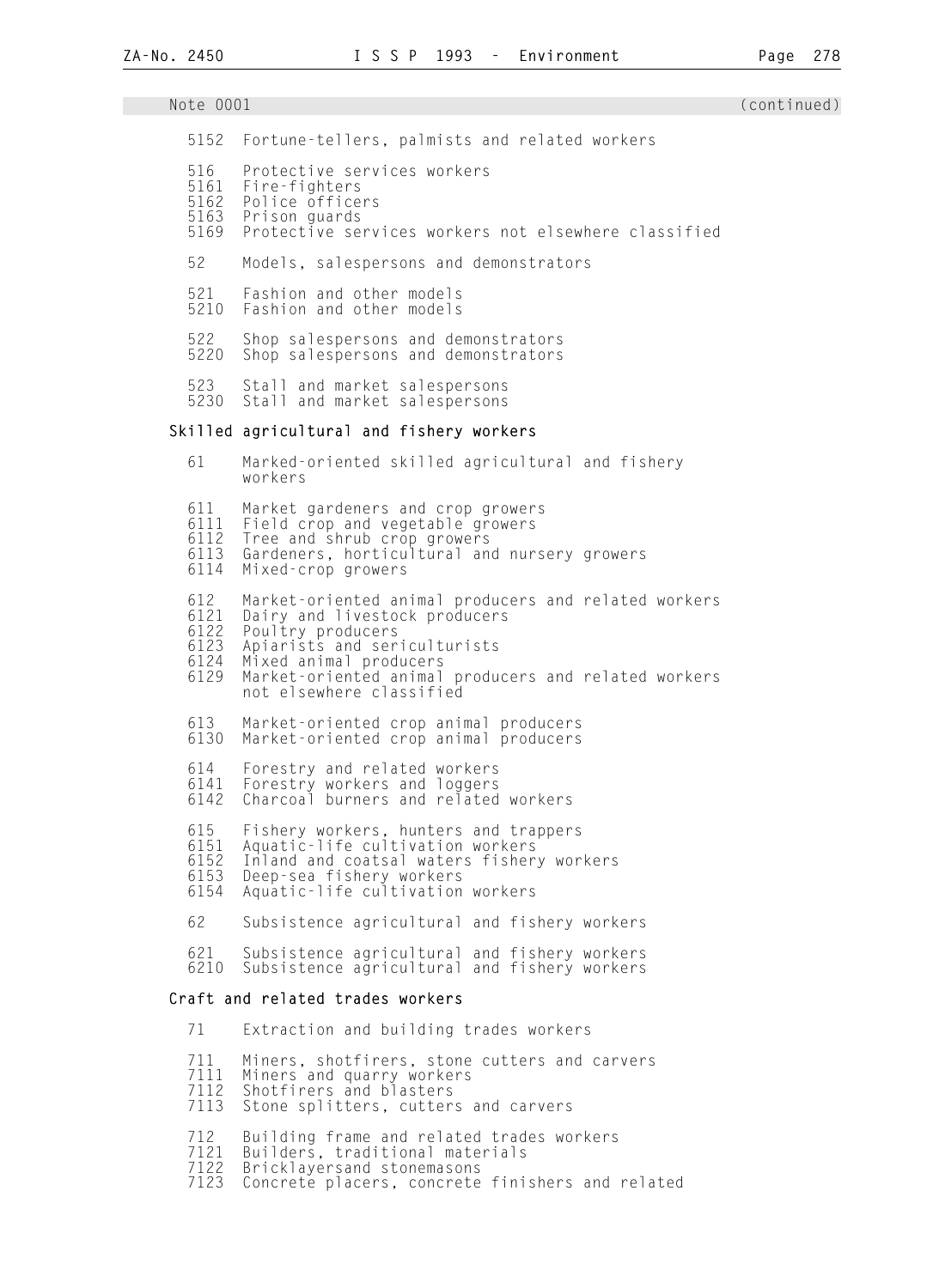| 7124<br>7129                                        | workers<br>Carpenters and joiners<br>Building frame and related trades workers not<br>elsewhere classified                                                                                                                                                                                 |
|-----------------------------------------------------|--------------------------------------------------------------------------------------------------------------------------------------------------------------------------------------------------------------------------------------------------------------------------------------------|
| 713<br>7131<br>7132<br>7133<br>7135<br>7137         | Building finishers and related trades workers<br>Roofers<br>Floor layers and tile setters<br>Plasterers<br>7134 Insulation workers<br>Glaziers<br>7136 Plumbers and pipe fitters<br>Building and related electricians                                                                      |
| 714<br>7141<br>7142<br>7143                         | Painters, building structure cleaners and related<br>workers<br>Painters and related workers<br>Varnishers and related painters<br>Building structure cleaners                                                                                                                             |
| 72                                                  | Metal, machinery and related trades workers                                                                                                                                                                                                                                                |
| 721<br>7211<br>7212<br>7213<br>7214<br>7215<br>7216 | Metal moulders, welders, sheetmetal workers,<br>structural-metal preparers, and related trades workers<br>Metal moulders vand coremakers<br>Welders and flamecutters<br>Sheet-metal workers<br>Structural-metal preparers and erectors<br>Riggers and cable splicers<br>Underwater workers |
| 722<br>7221<br>7222<br>7223<br>7224                 | Blacksmiths, tool-makers and related trades workers<br>Blacksmiths, hammer-smths and forging-press workers<br>Tool-makers and related workers<br>Machine-tool setters and setter-operators<br>Metal wheel-grinders, polishers and tool sharpeners                                          |
| 723<br>7231<br>7232<br>7233                         | Machinery mechanics and fitters<br>Motor vehicle mechanics and fitters<br>Aircraft engine mechanics and fitters<br>Agricultural - or industrial-machinery mechanics<br>and fitters                                                                                                         |
| 724<br>7241<br>7242<br>7243<br>7244<br>7245         | Electrical and electronic equipement mechanics and<br>fitters<br>Electrical mechanics and fitters<br>Electronics fitters<br>Electronics mechanics and servicers<br>Telegraph and telephone installers and servicers<br>Electrical line installers, repairers and cable<br>jointers         |
| 73                                                  | Precision, handicraft, printing and related trades<br>workers                                                                                                                                                                                                                              |
| 731<br>7311<br>7312<br>7313                         | Precision workers in metal and related materials<br>Precision-instrument makers and repairers<br>Musical-instrument makers and tuners<br>Jewellery and precious-metal workers                                                                                                              |
| 732<br>7321<br>7322<br>7323<br>7324                 | Potters, glass-makers and related trades workers<br>Abrasive wheel formers, potters and related workers<br>Glass-makers, cutters, grinders and finishers<br>Glass engravers and etchers<br>Glass, ceramics and related decorative painters                                                 |
| 733<br>7331                                         | Handicraft workers in wood, textile, leather and<br>related materials<br>Handicraft workers in wood and related materials                                                                                                                                                                  |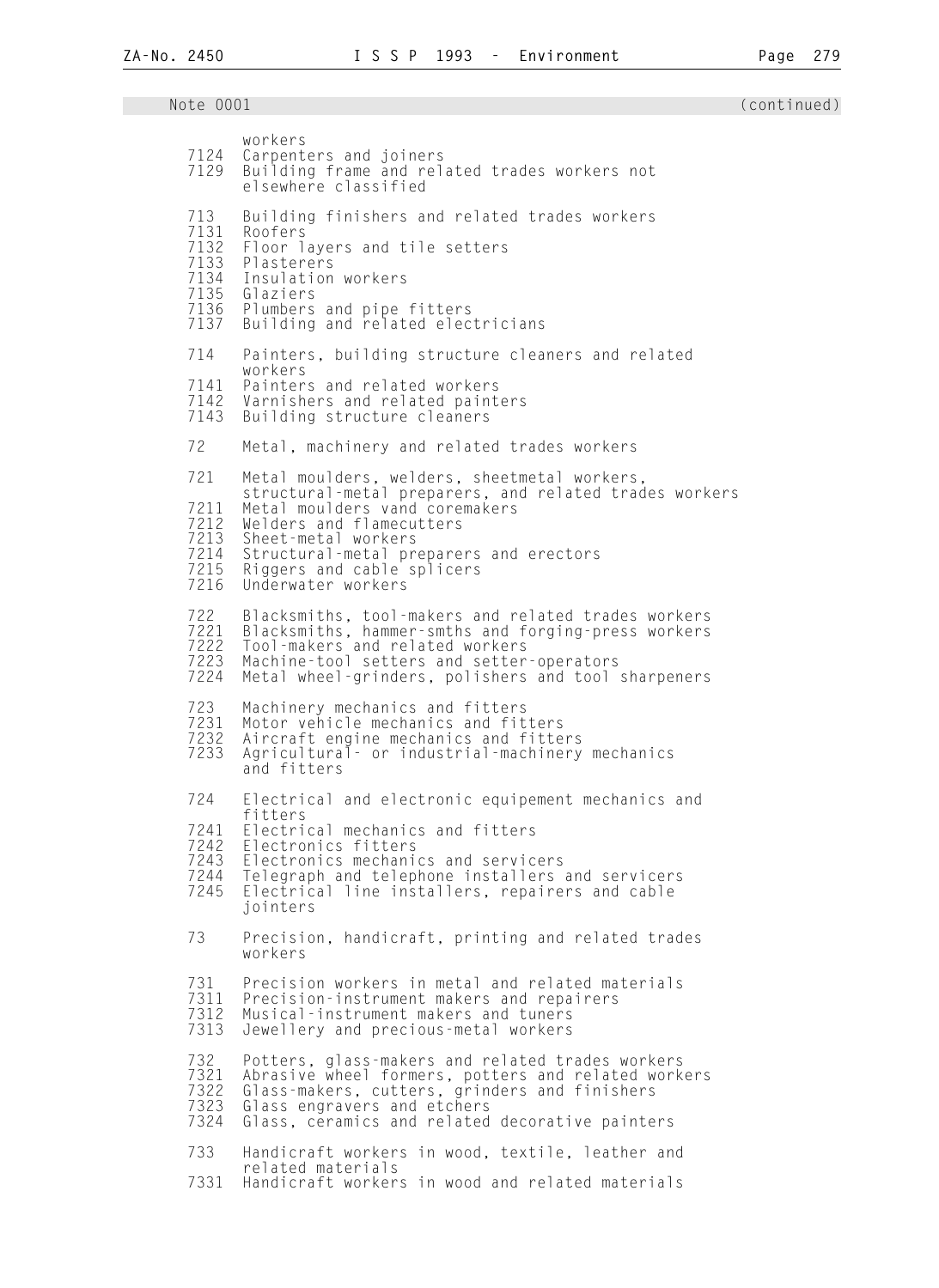| Note 0001                                           |                                                                                                                                                                                                                                                                                                              | (continued) |
|-----------------------------------------------------|--------------------------------------------------------------------------------------------------------------------------------------------------------------------------------------------------------------------------------------------------------------------------------------------------------------|-------------|
| 7332                                                | Handicraft workers in textile, leather and related<br>materials                                                                                                                                                                                                                                              |             |
| 734<br>7341<br>7342<br>7343<br>7344<br>7345<br>7346 | Printing and related trades workers<br>Compositors, typesetters and related workers<br>Stereotypers, and electrotypers<br>Printing engravers and etchers<br>Photographic and related workers<br>Bookbinders and related workers<br>Silk-screen, block and textile printers                                   |             |
| 74                                                  | Other craft and related trades workers                                                                                                                                                                                                                                                                       |             |
| 741<br>7411<br>7412<br>7413<br>7414<br>7415<br>7416 | Food processing and related trades workers<br>Butchers, fishmongers and related food preparers<br>Bakers, pastry-cooks and confectionary makers<br>Dairy-products makers<br>Fruit, vegetable and related preservers<br>Food and beverage tasters and graders<br>Tobacco preparers and tobaco products makers |             |
| 742                                                 | Wood treaters, cabinet-makers and related trades                                                                                                                                                                                                                                                             |             |
| 7421<br>7422<br>7423<br>7424                        | workers<br>Wood treaters<br>Cabinet-makers and related workers<br>Woodworking-machine setters and setter-operators<br>Basketry weavers, brush makers and related workers                                                                                                                                     |             |
| 743<br>7431<br>7432<br>7433<br>7434<br>7435         | Textile, garment and related trades workers<br>Fibre preparers<br>Weavers, knitters and related workers<br>Tailors, dressmakers and hatters<br>Furriers and related workers<br>Textile, leather and related pattern-makers and<br>cutters                                                                    |             |
| 7436<br>7437                                        | Sewers, embroiderers and related workers<br>Upholsterers and related workers                                                                                                                                                                                                                                 |             |
| 744<br>7441<br>7442                                 | Pelt, leather and shoemaking trades workers<br>Pelt dressers, tanners and fellmongers<br>Pelt dressers, tanners and fellmongers                                                                                                                                                                              |             |
|                                                     | Plant and machine operators and assemblers                                                                                                                                                                                                                                                                   |             |
| 81                                                  | Stationary-plant and related operators                                                                                                                                                                                                                                                                       |             |
| 811<br>8111<br>8112<br>8113                         | Mining- and mineral-processing-plant operators<br>Mining-plant operators<br>Mineral-ore and stone-processing-plant operators<br>Well drillers and borers and related workers                                                                                                                                 |             |
| 812<br>8121<br>8122<br>8123<br>8124                 | Metal-processing-plant operators<br>Ore ad metal furnace operators<br>Metal melters, casters and rolling-mill operators<br>Metal-heat-treating-plant operators<br>Metal drawers and extruders                                                                                                                |             |
| 813<br>8131<br>8139                                 | Glass, ceramics and related plant operators<br>Glass and ceramics kiln and related machine operators<br>Glass, ceramics and related plant operators<br>not elsewhere classified                                                                                                                              |             |
| 814<br>8141<br>8142<br>8143                         | Wood-processing- and papermaking-plant operators<br>Wood-processing-plant operators<br>Paper-pulp plant operators<br>Papermaking-plant operators                                                                                                                                                             |             |
| 815<br>8151                                         | Chemical-processing-plant operators<br>Crushing-, grinding- and chemical-mixing-machinery                                                                                                                                                                                                                    |             |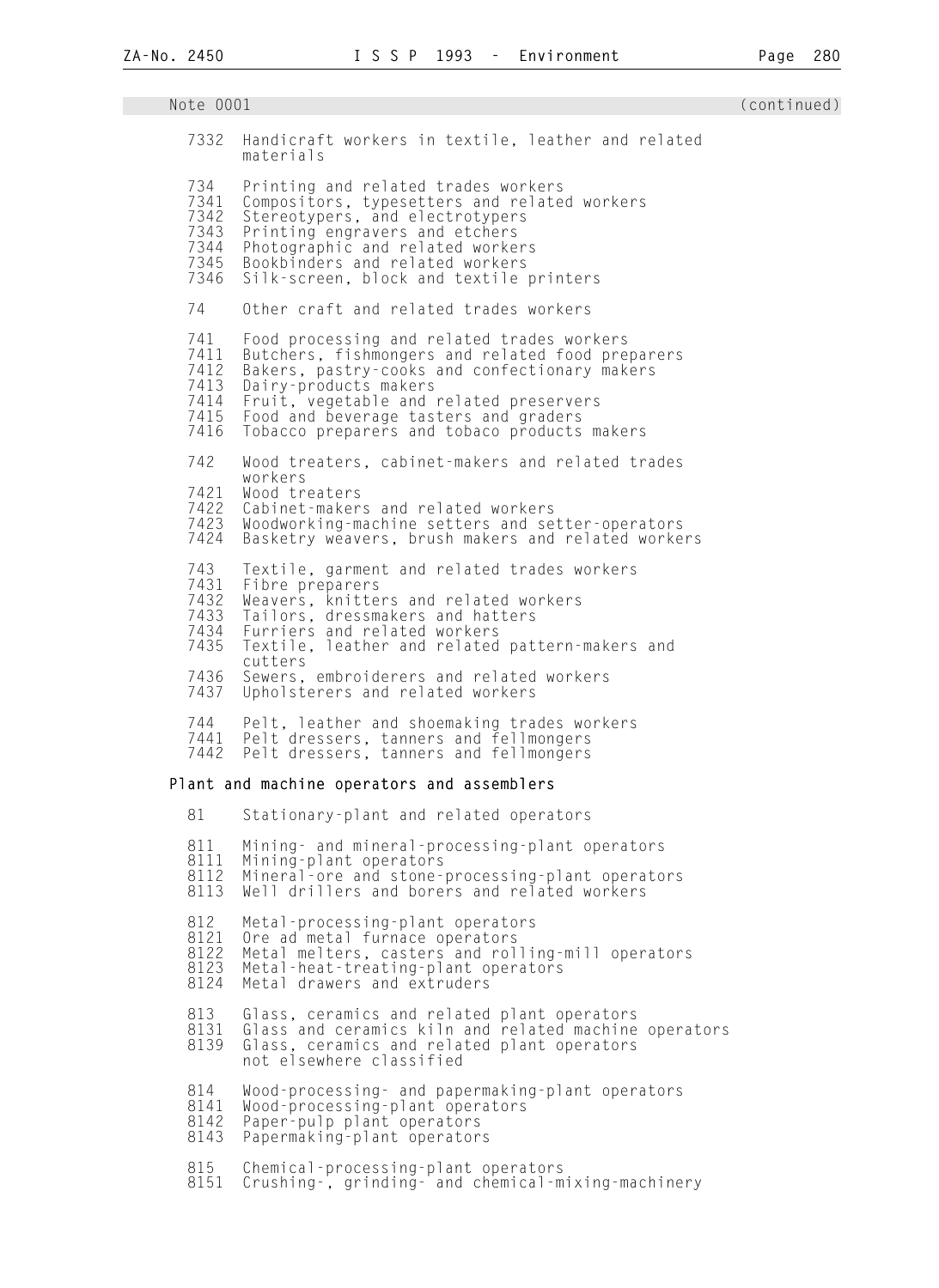| 8152                                         | operators<br>Chemical-heat-treating-plant operators                                                                                                                                                                                                                                                           |
|----------------------------------------------|---------------------------------------------------------------------------------------------------------------------------------------------------------------------------------------------------------------------------------------------------------------------------------------------------------------|
| 8153                                         | Chemical-filtering- and separating-equipment<br>operators                                                                                                                                                                                                                                                     |
| 8154                                         | Chemical-still and reactor operators (except<br>petroleum and natural gas)                                                                                                                                                                                                                                    |
| 8155<br>8159                                 | Petroleum- and natural-gas-refining-plant operators<br>Chemical-processing-plant operators not<br>elsewhere classified                                                                                                                                                                                        |
| 816<br>8161<br>8162<br>8163                  | Power-production and related plant operators<br>Power-production plant operators<br>Steam-engine and boiler operators<br>Icinerator, water-treatment and relted plant<br>operators                                                                                                                            |
| 817<br>8171<br>8172                          | Automated-assembly-line and industrial-robot operators<br>Automated-assembly-line operators<br>Industrial-robot operators                                                                                                                                                                                     |
| 82                                           | Machine operators and assemblers                                                                                                                                                                                                                                                                              |
| 821<br>8211<br>8212                          | Metal- and mineral-products machine operators<br>Machine-tool operators<br>Cement and other mineral products machine operators                                                                                                                                                                                |
| 822<br>8221                                  | Chemical-products machine operators<br>Pharmaceutical - and toiletry products machine<br>operators                                                                                                                                                                                                            |
| 8222                                         | Ammunition - and explosive-products machine<br>operators                                                                                                                                                                                                                                                      |
| 8223                                         | Metal finishing-, plating- and coating-machine<br>operators                                                                                                                                                                                                                                                   |
| 8224                                         | Photographic-products machine operators<br>operators                                                                                                                                                                                                                                                          |
| 8229                                         | Chemical-products machine operators not<br>elsewhere classified                                                                                                                                                                                                                                               |
| 823<br>8231<br>8232                          | Rubber- and plastic-products machine operators<br>Rubber-products machine operators<br>Plastic-products machine operators                                                                                                                                                                                     |
| 824<br>8240                                  | Wood-products machine operators<br>Wood-products machine operators                                                                                                                                                                                                                                            |
| 825                                          | Printing -, binding - and paper-products machine<br>operators                                                                                                                                                                                                                                                 |
| 8251<br>8252<br>8253                         | Printing-machine operators<br>Bookbinding-machine operators<br>Paper-products machine operators                                                                                                                                                                                                               |
| 826<br>8261                                  | Textile-, fur- and leather-products machine operators<br>Fibre-preparing-, spinning- and winding-machine<br>operators                                                                                                                                                                                         |
| 8262<br>8263<br>8264<br>8265<br>8266<br>8269 | Weaving- and knitting-machine operators<br>Sewing-machine operators<br>Bleaching-, dyeing- and cleaning-machine operators<br>Fur- and leather-preparing-machine operators<br>Shoemaking- and related machine operators<br>Textile -, fur - and leather-products machine operators<br>not elsewhere classified |
| 827<br>8271<br>8272<br>8273<br>8274          | Food and related products machine operators<br>Meat- and fish-processing-machine operators<br>Dairy-products machine operators<br>Grain- and spice-milling-machine operators<br>Baked-goods, cereal and chocolate-prodcuts<br>machine operators                                                               |
| 8275                                         | Fruit -, vegetable - and nut-processing-machine                                                                                                                                                                                                                                                               |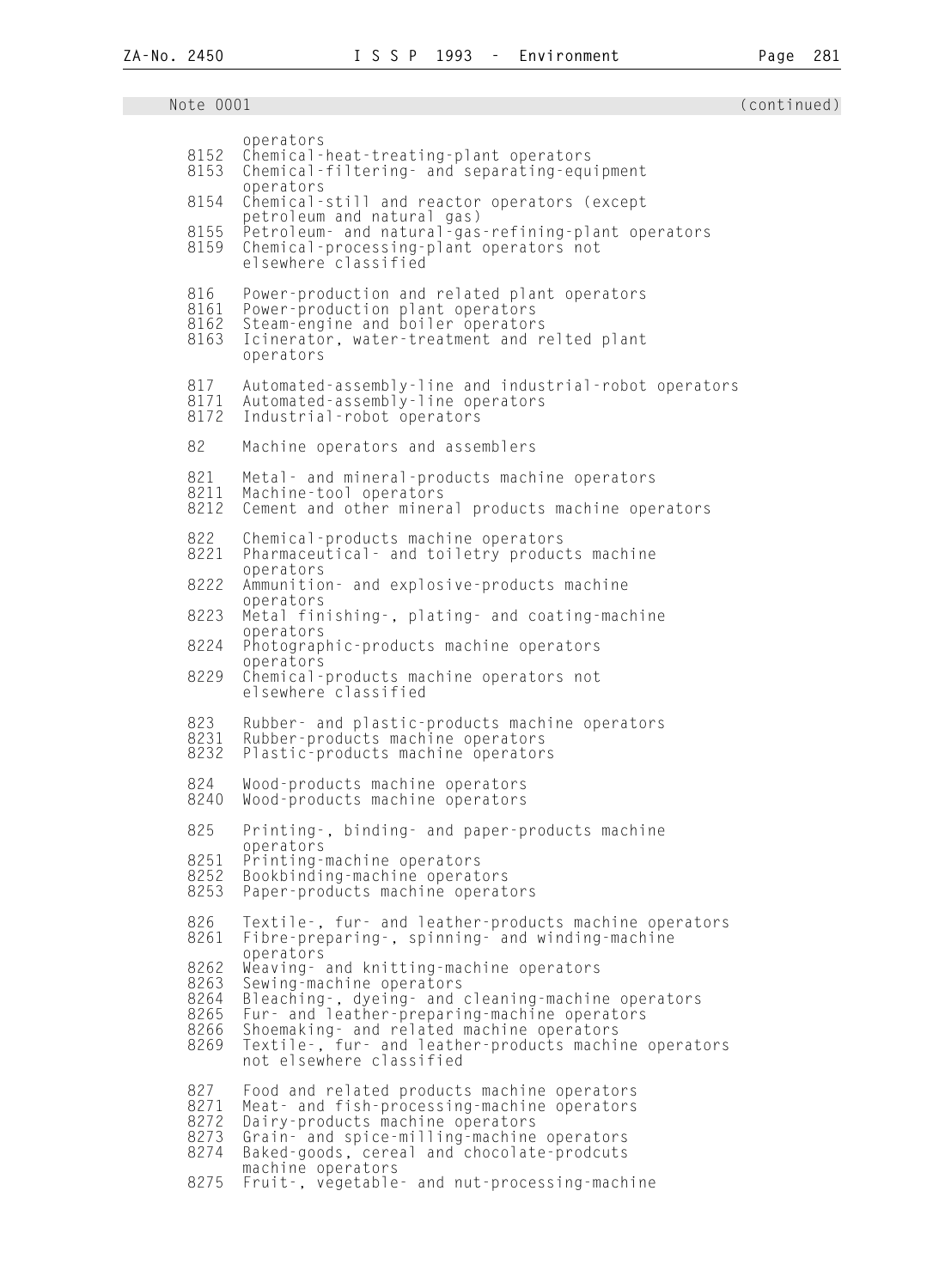| 8276<br>8277<br>8278<br>8279                        | operators<br>Sugar production machine operators<br>Tea-, coffee-, and cocoa-processing-machine<br>operators<br>Brewers -, wine and other beverage machine<br>operators<br>Tobacco production machine operators                                                           |
|-----------------------------------------------------|--------------------------------------------------------------------------------------------------------------------------------------------------------------------------------------------------------------------------------------------------------------------------|
| 828<br>8281<br>8282<br>8283<br>8284<br>8285<br>8286 | Assemblers<br>Mechanical-machinery assemblers<br>Electrical-equipment assemblers<br>Electronic-equipment assemblers<br>Metal-, rubber- and plastic-products assemblers<br>Wood and related products assemblers<br>Paperboard, textile and related products<br>assemblers |
| 829<br>8290                                         | Other machine operators and Assemblers<br>Other machine operators and Assemblers                                                                                                                                                                                         |
| 83                                                  | Drivers and mobile-plant operators                                                                                                                                                                                                                                       |
| 831<br>8311<br>8312                                 | Locomotive-engine drivers and related workers<br>Locomotive-engine drivers<br>Railway brakers, signallers and shunters                                                                                                                                                   |
| 832<br>8321<br>8322<br>8323<br>8324                 | Motor-vehicle drivers<br>Motor-cycle drivers<br>Car, taxi and van drivers<br>Bus and tram drivers<br>Heavy truck and lorry drivers                                                                                                                                       |
| 833<br>8331<br>8332<br>8333<br>8334                 | Agricultural and other mobile-plant operators<br>Motorised farm and forestry plant operators<br>Earth-moving- and related plant operators<br>Crane, hoist and related plant operators<br>Lifting-truck operators                                                         |
| 834<br>8340                                         | Ship's deck crews and related workers<br>Ship's deck crews and related workers                                                                                                                                                                                           |
|                                                     | Elementary occupations                                                                                                                                                                                                                                                   |
| 91                                                  | Sales and services elementary occupations                                                                                                                                                                                                                                |
| 911<br>9111<br>9112<br>9113                         | Street vendors and related workers<br>Street food vendors<br>Street vendors, non-food products<br>Door-to-door and telephone salespersons                                                                                                                                |
| 912<br>9120                                         | Shoe cleaning and other street services elementary<br>occupations<br>Shoe cleaning and other street services elementary<br>occupations                                                                                                                                   |
| 913<br>9131<br>9132                                 | Domestic and related helpers, cleaners and launderers<br>Domestic helpers and cleaners<br>Helpers and cleaners in offices, hotels and<br>other establishments                                                                                                            |
| 9133<br>914                                         | Hand-launderers and pressers                                                                                                                                                                                                                                             |
| 9141<br>9142                                        | Building caretakers, window and related cleaners<br>Building caretakers<br>Vehicle, window and related cleaners                                                                                                                                                          |
| 915<br>9151                                         | Messengers, porters, doorkeepers and related workers<br>Messengers, package, and luggage porters and                                                                                                                                                                     |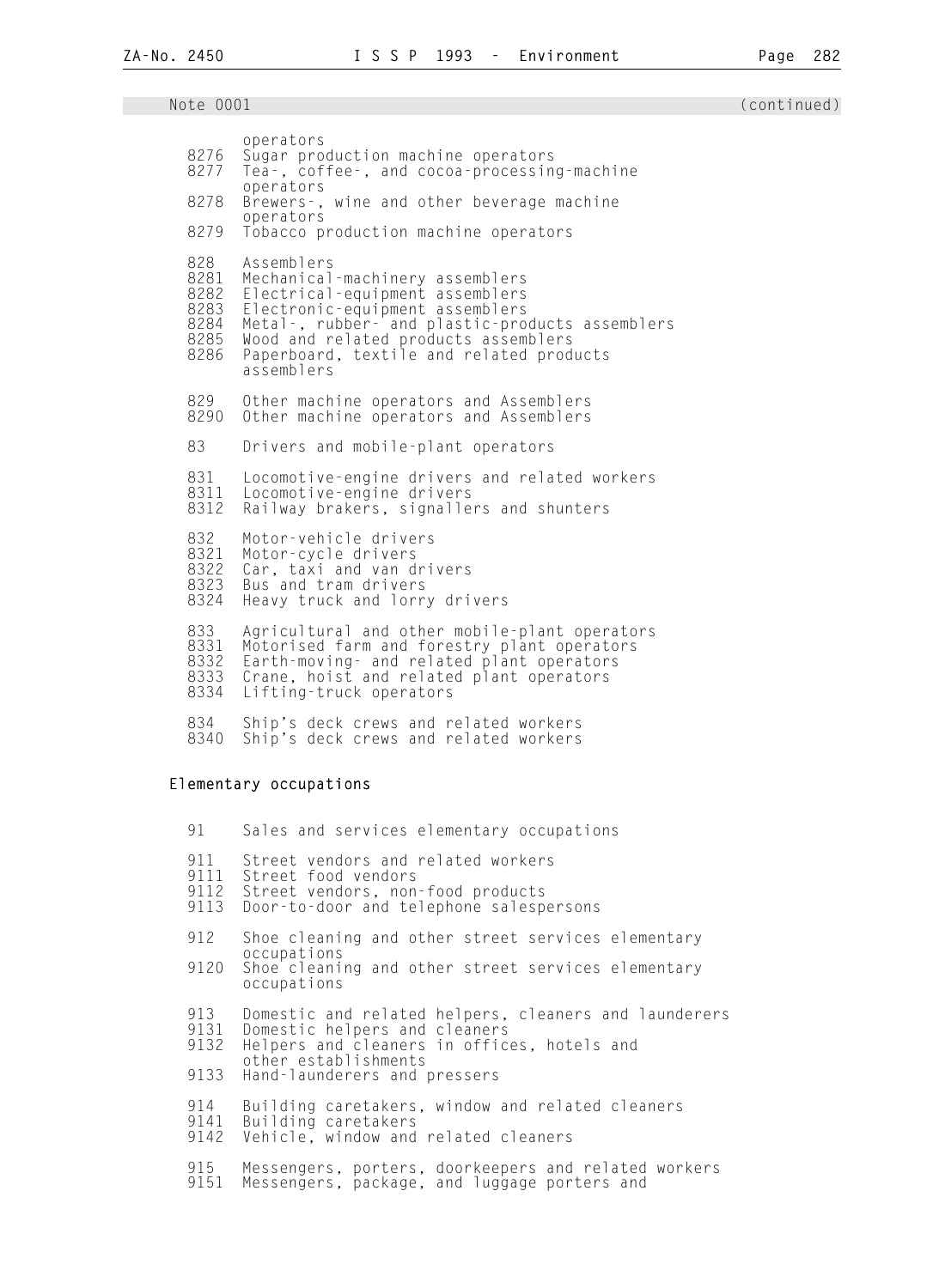| 9152<br>9153                | deliverers<br>Doorkeepers, watchpersons uggage porters and<br>deliverers<br>Vending-machine money collectors, meter readers<br>and related workers                                         |
|-----------------------------|--------------------------------------------------------------------------------------------------------------------------------------------------------------------------------------------|
| 916<br>9161<br>9162         | Garbage collectors and related labourers<br>Garbage collectors<br>Sweepers and related labourers                                                                                           |
| 92                          | Agricultural, fishery and realted labourers                                                                                                                                                |
| 921<br>9211<br>9212<br>9213 | Agricultural, fishery and related labourers<br>Farm-hands and labourers<br>Forestry labourers<br>Fishery, hunting and trapping labourers                                                   |
| 93                          | Labourers in mining construction manufacturing and<br>transport                                                                                                                            |
| 931<br>9311<br>9312<br>9313 | Mining and construction labourers<br>Mining and quarrying labourers<br>Construction and maintenance labourers: roads, dams<br>and similar constructions<br>Building construction labourers |
|                             |                                                                                                                                                                                            |
| 932<br>9321<br>9322         | Manufacturing labourers<br>Assembling labourers<br>Hand packers and other manufacturing labourers                                                                                          |
| 933<br>9331<br>9332<br>9333 | Transport labourers and freight handlers<br>Hand or pedal vehicle drivers<br>Drivers of animal-drawn vehicles and machinery<br>Freight handlers                                            |
| Armed forces                |                                                                                                                                                                                            |
|                             |                                                                                                                                                                                            |

# 01 Armed forces

- 
- 011 Armed forces 0110 Armed forces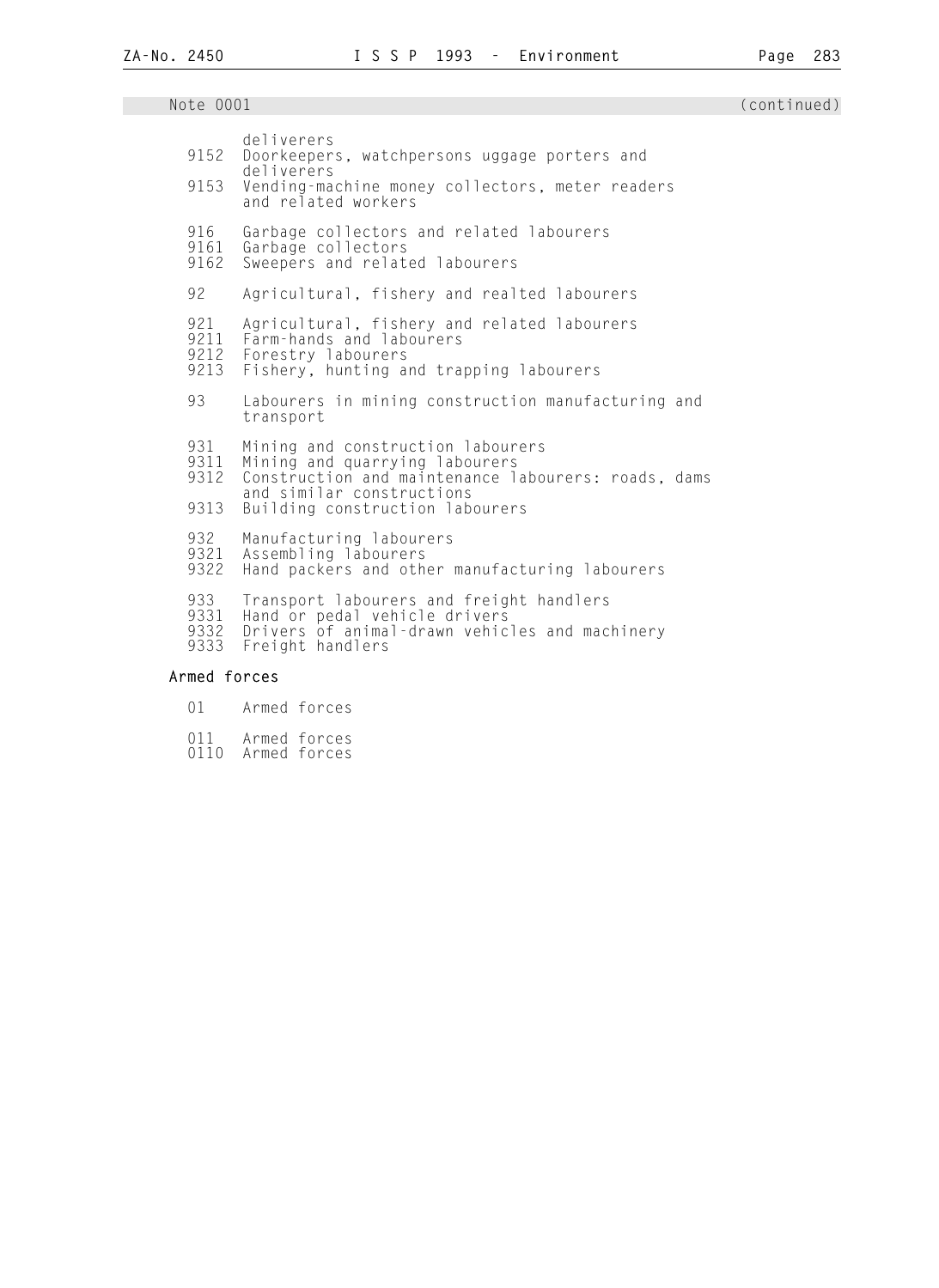### Australia

 Australian Standard Classification of Occupations (ASCO) 1986 Census Codes Source: ASCO Project Team Australian Bureau of Statistics Canberra, 10. April 1986

### ASCO MAJOR, MINOR AND UNIT GROUP STRUCTURE

### 1 MANAGERS AND ADMINISTRATORS

11 Legislators and government appointed officials

 1101 Parliamentarians, councillors and government representatives<br>1103 Judges, magistr

- Judges, magistrates and mediators
- 12 General managers

1201 General managers

13 Specialist managers

|      | 1301 Finance managers                       |
|------|---------------------------------------------|
| 1303 | Sales and marketing managers                |
|      | 1305 Production managers                    |
| 1307 | Supply and distribution managers            |
| 1309 | Personnel and industrial relations managers |
| 1311 | Data processing managers                    |
| 1313 | Public policy managers                      |
| 1315 | Directors of nursing                        |
| 1317 | Education managers                          |
| 1319 | Commissioned officers                       |
| 1399 | Other specialist managers                   |

14 Farmers and farm managers

1401 Farmers and farm managers

15 Managing supervisors (sales and service)

- 1501 Shop managers
- 1503 Restaurant and catering managing supervisors<br>1505 Accommodation and tavern managing supervisor:
- 1505 Accommodation and tavern managing supervisors<br>1507 Financial institution branch managers
- 1507 Financial institution branch managers<br>1599 Other managing supervisors (sales and Other managing supervisors (sales and service)

16 Managing supervisors (other business)

1601 Managing supervisors (other business)

#### 2 PROFESSIONALS

21 Natural scientists

- 2101 Chemists<br>2103 Geologis
- 2103 Geologists and geophysicists
- 2105 Physicists
- 2107 Life scientists<br>2109 Medical testing
- 2109 Medical testing professionals
- Other natural scientists

22 Building professionals and engineers

 2201 Architects and landscape architects 2203 Quantity surveyors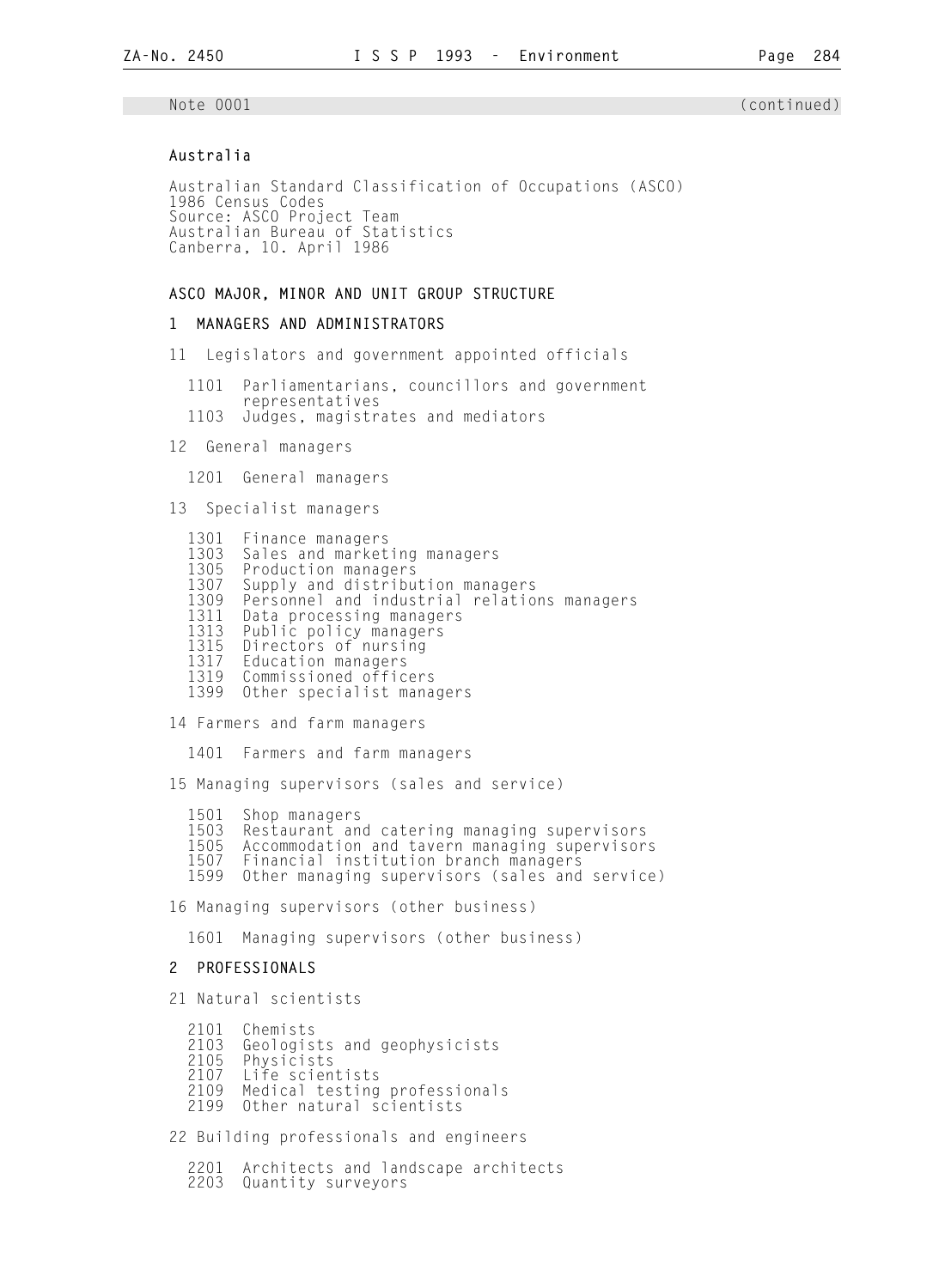Note 0001 (continued) 2205 Cartographers and surveyors<br>2207 Chemical Engineers 2207 Chemical Engineers<br>2209 Civil engineering 2209 Civil engineering<br>2211 Electrical and el 2211 Electrical and electronics engineers<br>2213 Mechanical engineers 2213 Mechanical engineers<br>2215 Mining engineers 2215 Mining engineers 2217 Metallurgists and materials scientists<br>2219 Other engineers Other engineers 23 Health diagnosis and treatment practitioners 2301 General medical practitioners 2303 Specialist medical practitioners<br>2305 Dental practitioners 2305 Dental practitioners<br>2307 Pharmacists 2307 Pharmacists 2309 Occupational therapists 2311 Optometrists<br>2313 Physiotheran 2313 Physiotherapists 2315 Speech pathologists<br>2317 Chiropractors and o 2317 Chiropractors and osteopaths<br>2319 Podiatrists 2319 Podiatrists 2321 Radiographers 2323 Veterinarians Other health diagnosis and treatment practitioners 24 School teachers 2401 Pre-primary school teachers<br>2403 Primary school teachers 2403 Primary school teachers 2405 Secondary school teachers Special Education teachers 25 Other teachers and instructors 2501 University and CAE teachers 2503 TAFE teachers Extra-systemic teachers and instructors 26 Social professionals 2601 Social workers<br>2603 Counsellors 2603 Counsellors<br>2605 Lawyers 2605 Lawyers Ministers of religion 27 Business professionals 2701 Accountants 2703 Public relations officers<br>2705 Personnel specialists 2705 Personnel specialists 2707 Computing professionals Other business professionals 28 Artists and related professionals 2801 Painters, sculptors and related professionals<br>2803 Photographers 2803 Photographers 2805 Designers and illustrators<br>2807 Journalists 2807 Journalists 2809 Authors and related professionals<br>2811 Film, television and stage direct 2811 Film, television and stage directors<br>2813 Dancers and choreographers 2813 Dancers and choreographers 2815 Musicians, composers and related professionals Actors and related professionals 2819 Announcers

29 Miscellaneous professionals

2901 Economists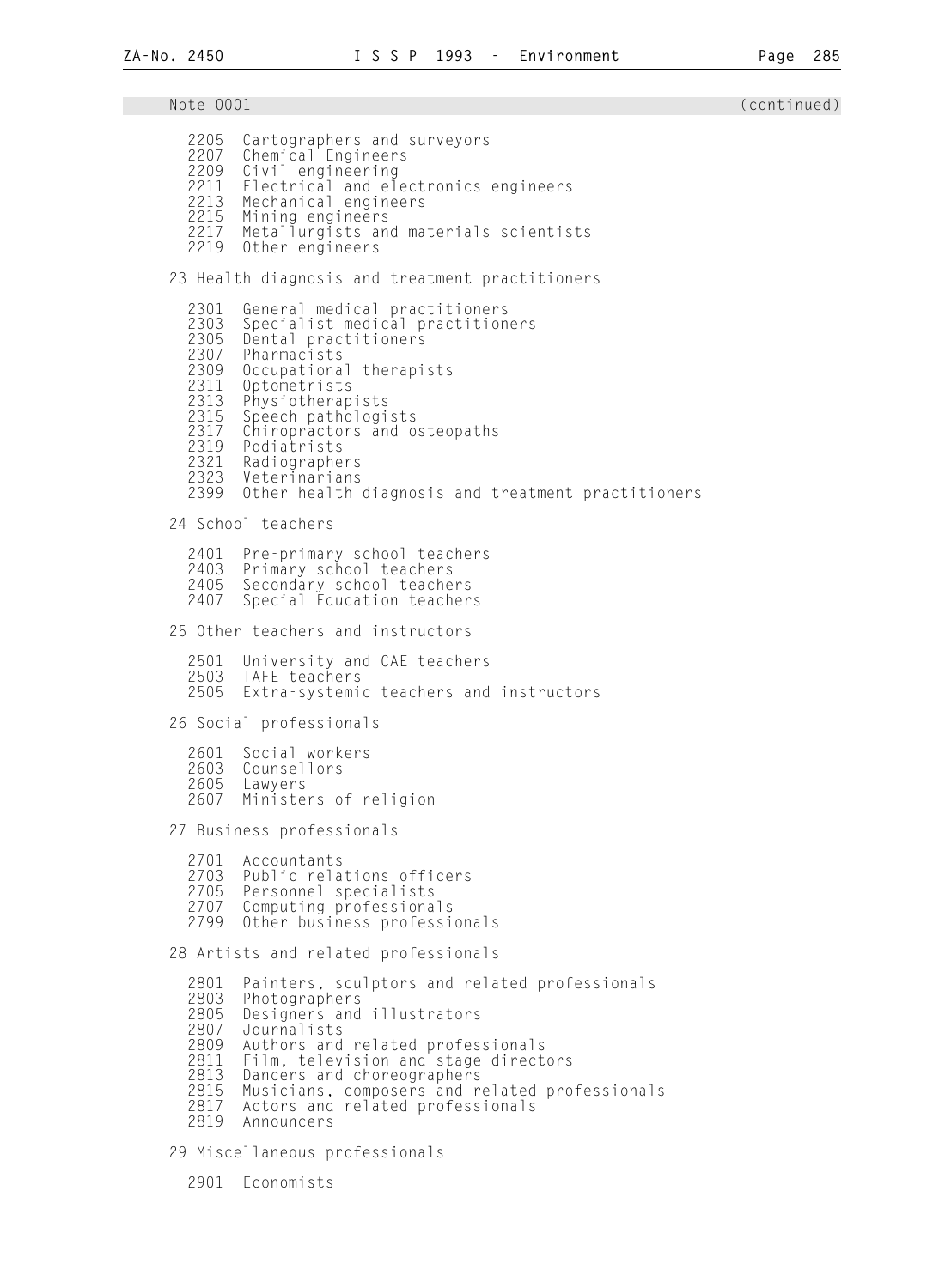**ZA-No. 2450 I S S P 1993 - Environment Page 286**  Note 0001 (continued) (and  $\sim$  0001 (continued) 2903 Psychologists 2905 Education researchers and related professionals 2907 Other social scientists 2909 Mathematicians, statisticians and actuaries 2911 Librarians Other professionals 3 PARA-PROFESSIONALS 31 Medical and science technical officers and technicians 3101 Medical technical officers and technicians Science technical officers and technicians 32 Engineering and building associates and technicians 3201 Electrical and electronic engineering associates and technicians<br>3203 Civil engin 3203 Civil engineering associates and technicians Mechanical engineering associates and technicians<br>3207 Building, a Building, architectural and surveying associates and technicians<br>3299 Other engineering and buil Other engineering and building associates and technicians 33 Air and sea transport technical workers 3301 Aircraft pilots 3303 Air transport operating support workers 3305 Ship's pilots and deck officers Marine engineers and surveyors 34 Registered nurses 3401 Registered nurses 35 Police 3501 Police 39 Miscellaneous para-professionals 3901 Welfare para-professionals 3903 Performing arts support workers 3905 Inspectors and regulatory officers 3907 Child care co-ordinators 3909 Ambulance officers 3911 Prison officers<br>3913 Procurement off 3913 Procurement officers<br>3915 Sportspersons and re 3915 Sportspersons and related workers Other para-professionals 4 TRADESPERSONS

41 Metal fitting and machining tradespersons

 4101 Toolmakers Metal fitters and machinists

42 Other metal tradespersons

|      | 4201 Forging tradespersons<br>4203 Sheetmetal tradespersons<br>4205 Structural steel, boilermaking and welding |
|------|----------------------------------------------------------------------------------------------------------------|
|      | tradespersons<br>4207 Metal casting tradespersons                                                              |
| 4209 | Metal finishing tradespersons                                                                                  |
|      | 4211 Aircraft maintenace engineers                                                                             |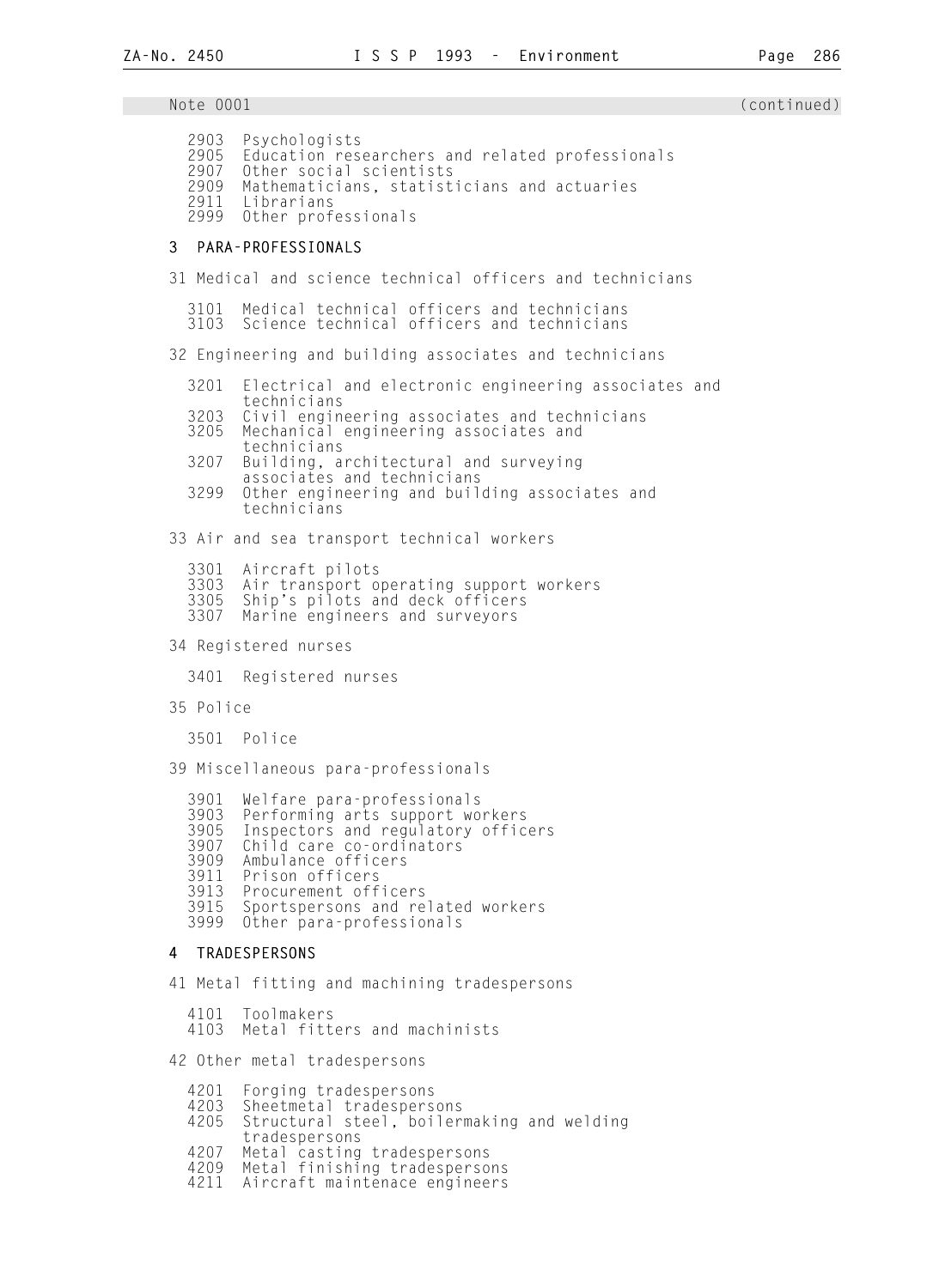Note 0001 (continued) 4213 Precision metal tradespersons 43 Electrical and electronics tradespersons 4301 Electrical powerline tradespersons<br>4303 Electrical fitters 4303 Electrical fitters 4305 Automotive electricians<br>4307 Refrigeration and air-c 4307 Refrigeration and air-conditioning mechanics<br>4309 Flectrical mechanics 4309 Electrical mechanics 4311 Communication equipment tradespersons<br>4313 Radio and television servicers 4313 Radio and television servicers<br>4315 Office equipment and computer 4315 Office equipment and computer servicers 4399 Other electrical and electronics tradespersons 44 Building tradespersons 4401 Carpenters and joiners<br>4403 Bricklavers 4403 Bricklayers 4405 Painters, decorators and signwriters<br>4407 Plasterers 4407 Plasterers<br>4409 Plumbers Plumbers 4411 Roof slaters and tilers 4413 Wall and floor tilers 45 Printing tradespersons 4501 Compositors 4503 Graphic reproduction tradespersons 4505 Printing machinists 4507 Binders and finishers<br>4509 Stereotypers and elec 4509 Stereotypers and electrotypers<br>4511 Screen printers Screen printers 46 Vehicle tradespersons 4601 Vehicle mechanics<br>4603 Panel beaters 4603 Panel beaters 4605 Vehicle painters 4607 Vehicle body makers<br>4609 Vehicle trimmers Vehicle trimmers 47 Food tradespersons 4701 Meat tradespersons<br>4703 Bakers and pastryc 4703 Bakers and pastrycooks Cooks 4799 Other food tradespersons 48 Amenity horticultural tradespersons 4801 Nurserymen/ women 4803 Greenkeepers Gardeners 49 Miscellaneous tradespersons 4901 Wood machinists and turners<br>4903 Cabinetmakers 4903 Cabinetmakers 4905 Other wood tradespersons 4907 Marine construction tradespersons 4909 Blasting tradespersons<br>4911 Garment tradespersons 4911 Garment tradespersons 4913 Upholsterers and bedding tradespersons 4915 Shoemaking and repairing tradespersons 4917 Other leather and canvas tradespersons 4919 Floor coverers<br>4921 Glass tradespe 4921 Glass tradespersons<br>4923 Jewellery and preci 4923 Jewellery and precious metalware tradespersons

Craftworkers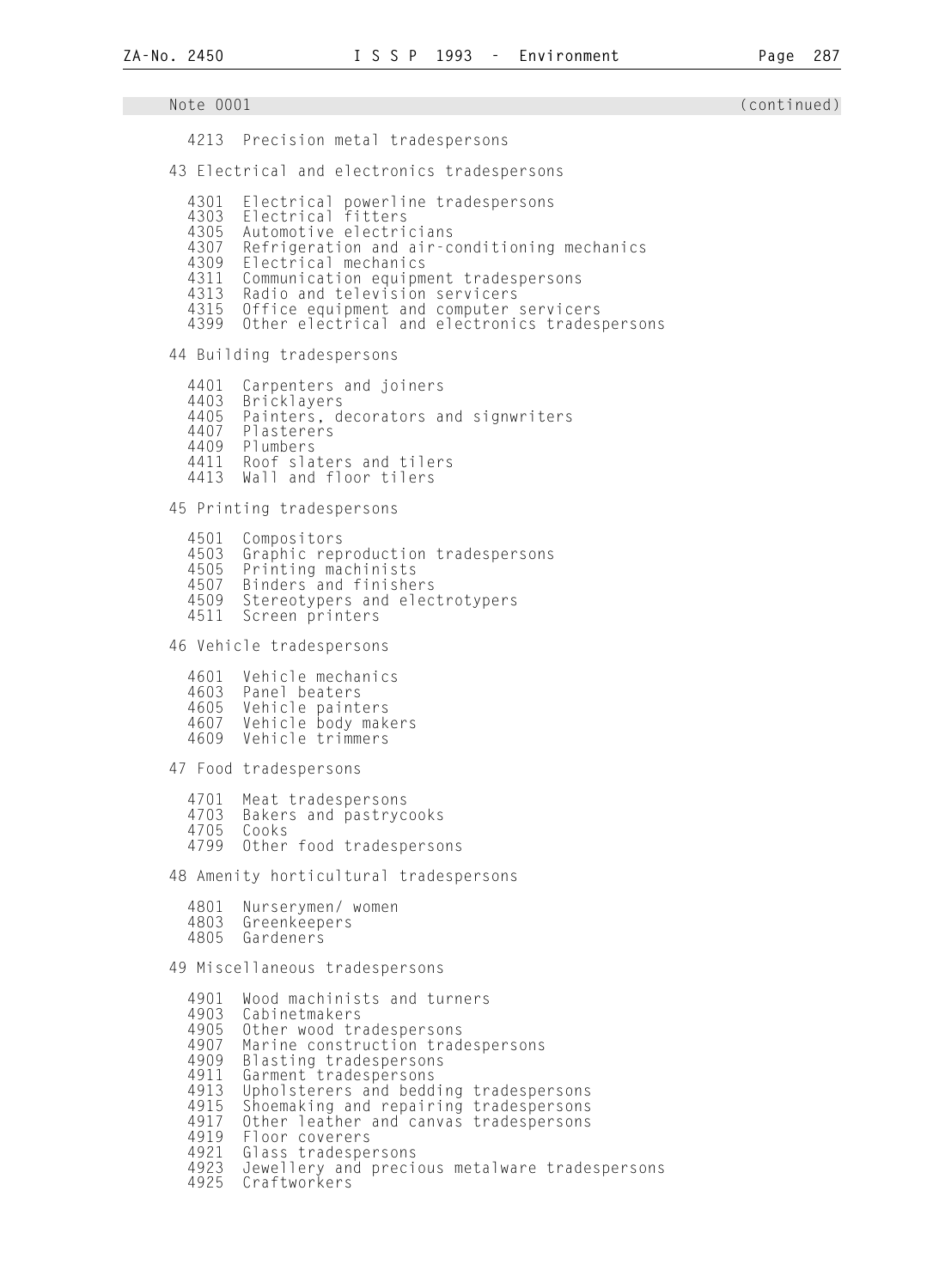**ZA-No. 2450 I S S P 1993 - Environment Page 288**  Note 0001 (continued) and the continued) and the continued of the continued of the continued of the continued o 4927 Hairdressers 4929 Sheep shearers 4931 Animal trainers<br>4999 Other tradesper 0ther tradespersons 5 CLERKS 51 Stenographers and typists 5101 Office secretaries and stenographers 5103 Typists and typist-clerks Word processing operators 52 Data processing and business machine operators 5201 Data processing machine operators Business machine operators 53 Numerical clerks 5301 Accounting clerks 5303 Insurance and broking clerks Statistical and actuarial clerks 54 Filing, sorting and copying clerks 5401 Library and filing clerks 5403 Mail sorters Other filing, sorting and copying clerks 55 Material recording and despatching clerks 5501 Production recording clerks 5503 Transport recording and despatching clerks Stock and purchasing clerks 56 Receptionists, telephonists and messengers 5601 Receptionists and information clerks 5603 Telephonists Messengers and delivery officers 59 Miscellaneous clerks 5901 Collection clerks<br>5903 Teachers' aides 5903 Teachers' aides 5905 Personnel clerks 5907 Legal and related clerks 5909 Postal clerks and officers Other clerks

#### 6 SALESPERSONS AND PERSONAL SERVICE WORKERS

61 Investment, insurance and real estate

 6101 Securities and finance dealers 6103 Insurance brokers and agents 6105 Real estate salespersons and property managers Other investment, insurance and real estate salespersons

62 Sales representatives

6201 Sales representatives

63 Sales assistants

6301 Sales assistants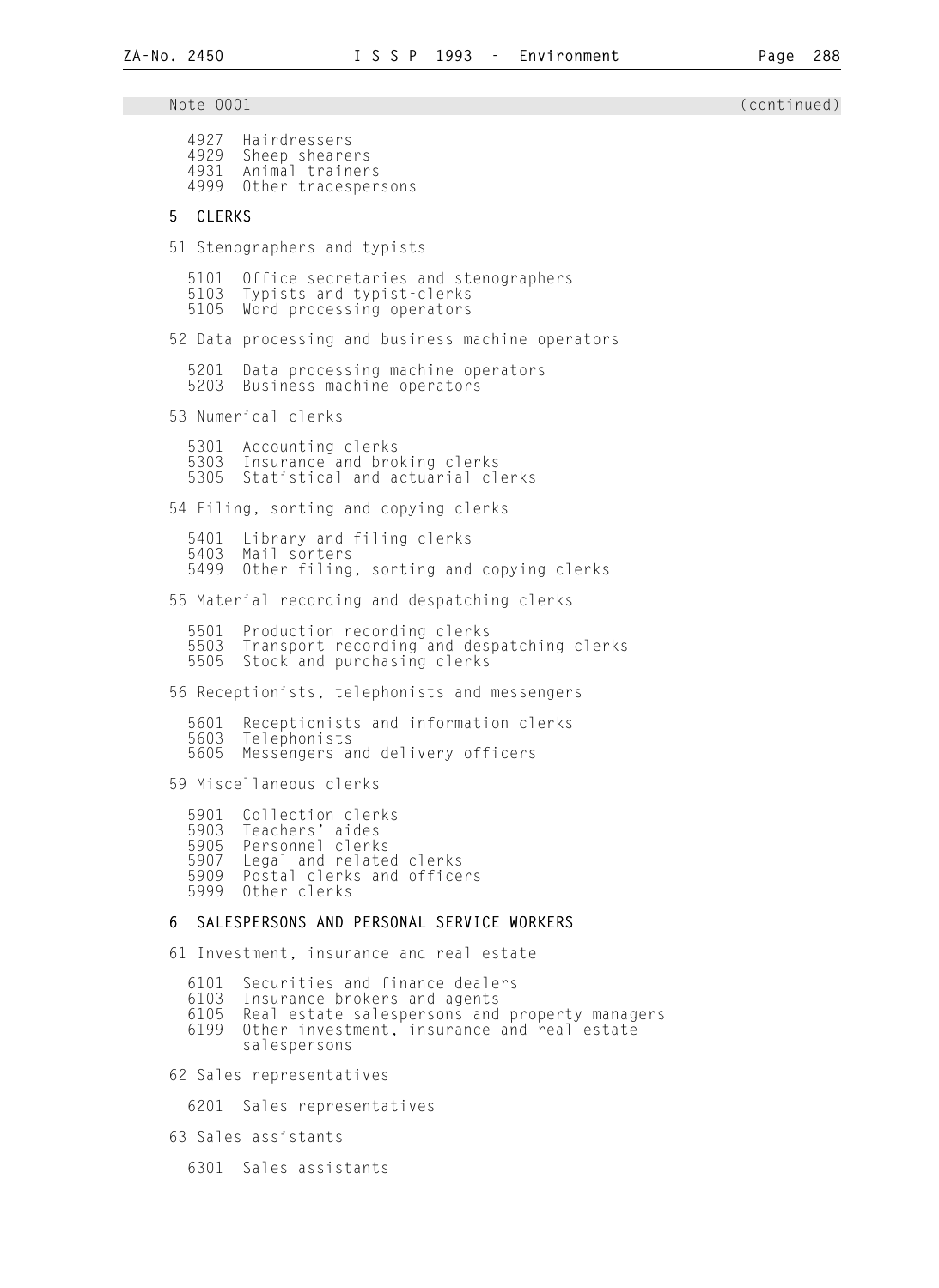Note 0001 (continued) 64 Tellers, cashiers and ticket salespersons 6401 Tellers 6403 Cashiers 6405 Ticket salespersons 65 Miscellaneous salespersons 6501 Street vendors, canvassers and sales drivers 6503 Bar attendants 6505 Waiters and waitresses 6507 Travel agents Other salespersons 66 Personal service workers 6601 Child care, refuge and related workers **6603** Enrolled nurses<br>6605 Dental nurses Dental nurses 6607 Home companions and aides 6609 Travel stewards Other personal service workers 7 PLANT AND MACHINE OPERATORS, AND DRIVERS 71 Road and rail transport drivers 7101 Bus and tram drivers 7103 Autombile drivers<br>7105 Truck drivers 7105 Truck drivers Locomotive drivers 72 Mobile plant operators (except transport) 7201 Excavating and earthmoving plant operators<br>7203 Forklift and related drivers 7203 Forklift and related drivers<br>7205 Logging plant operators 7205 Logging plant operators 7207 Paving and surfacing plant operators<br>7209 Agricultural plant operators 7209 Agricultural plant operators<br>7211 Fire fighters 7211 Fire fighters Other mobile plant operators (except transport) 73 Stationary plant operators 7301 Power generation plant operators 7303 Engine and boiler operators (except power generation)<br>7305 Chemical plant operators 7305 Chemical plant operators 7307 Petroleum and gas plant operators 7309 Bulk materials handling plant operators<br>7311 Crane operators 7311 Crane operators 7313 Hoist, winch and lift operators<br>7315 Furnance and kiln operators 7315 Furnance and kiln operators 7317 Drilling plant operators Other stationary plant operators 74 Machine operators 7401 Basic metal products machine operators 7403 Metal press operators 7405 Other metal products machine operators 7407 Plastics production machine operators<br>7409 Rubber production machine operators 7409 Rubber production machine operators 7411 Chemical production machine operators 7413 Wood processing machine operators

- 7415 Paper and paper products machine operators
	- 7417 Glass production machine operators

7419 Clay and stone processing machine operators<br>7421 Yarn production machine operators

 7421 Yarn production machine operators Hide and skin processing machine operators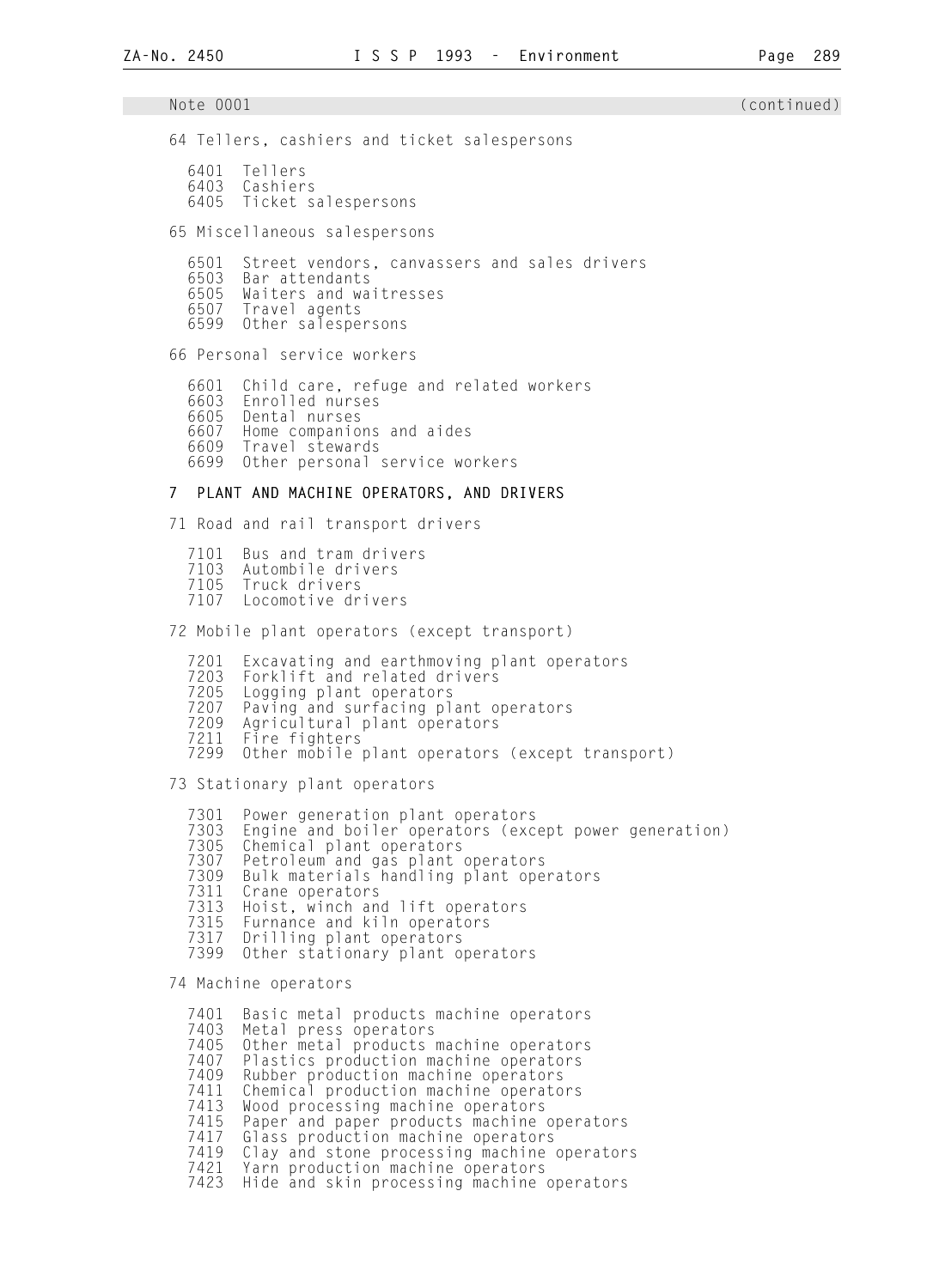Note 0001 (continued) 7425 Fabric production machine operators 7427 Textile sewing machinists<br>7429 Shoemaking machine operat 7429 Shoemaking machine operators 7431 Food processing machine operators 7433 Packaging machine operators Photographic products machine operators 7499 Other machine operators 8 LABOURERS AND RELATED WORKERS 81 Trades assistants and factory hands 8101 Trades assistants<br>8103 Assemblers 8103 Assemblers<br>8105 Hand packe 8105 Hand packers 8107 Industrial spray painters Quality controllers 8199 Other trades assistants and factory hands 82 Agricultural labourers and related workers 8201 Farm hands and assistants<br>8203 Forestry labourers 8203 Forestry labourers<br>8205 Nursery and garden 8205 Nursery and garden labourers<br>8299 Other agricultural labourers Other agricultural labourers and related workers 83 Cleaners 8301 Cleaners 84 Construction and mining labourers 8401 Installation workers<br>8403 Concrete workers 8403 Concrete workers<br>8405 Structural steel 8405 Structural steel and related construction labourers<br>8407 Earthmoving labourers 8407 Earthmoving labourers<br>8409 Paving and surfacing 8409 Paving and surfacing labourers 8411 Survey hands 8413 Railway labourers<br>8415 Mining and minera 8415 Mining and mineral ore treating labourers<br>8499 Other construction and mining labourers Other construction and mining labourers 89 Miscellaneous labourers and related workers 8901 Ushers and door attendants<br>8903 Luggage porters 8903 Luggage porters 8905 Garbage collectors 8907 Storemen/ women 8909 Freight and furniture handlers<br>8911 Guards and security officers 8911 Guards and security officers<br>8913 Caretakers 8913 Caretakers 8915 Housekeepers<br>8917 Laundry work 8917 Laundry workers<br>8919 Kitchenhands 8919 Kitchenhands<br>8921 Ward helpers 8921 Ward helpers 8923 Vehicle accessories fitters 8925 Fishermen/ women, deckhands and seamen/ women Other labourers and related workers 99998 Inadequately described 99999 NA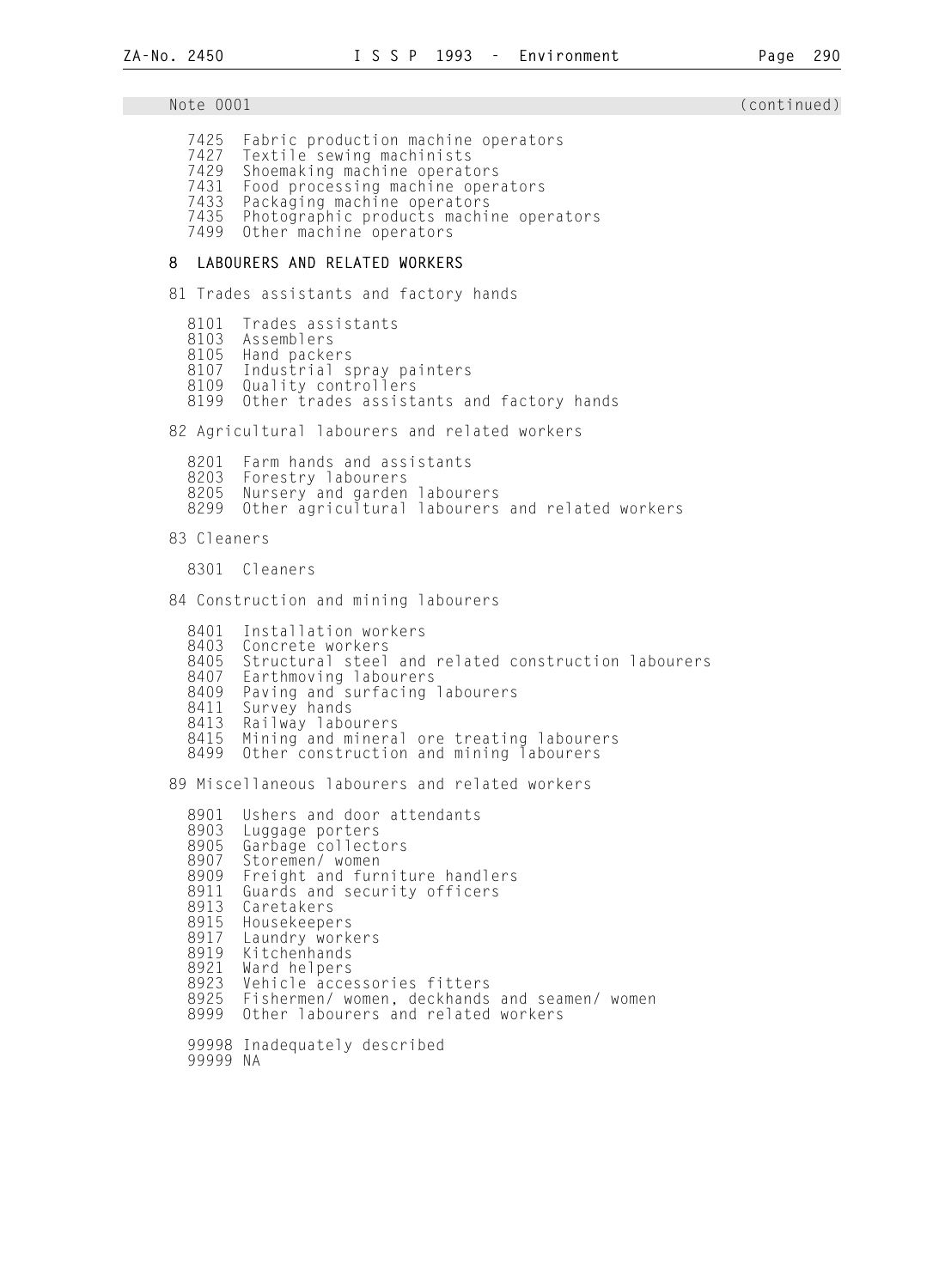## Great Britain

 Standard occupation classification unit groups within minor groups.

 Source: In 1991 OPCS introduced a new occupation coding schema, the Standard Occupational Classification (SOC). "Occupations are viewed in SOC as coherent sets of work activities carried on by individuals. In defining occupa tional groups, the aim has been to distinguish as far as possible in terms of the type and level of skills required to carry out the main work activities" (OPCS, 1991b, p.2).

Table A1 SOC - Derivation of social class and socio-economic groups

### 10 General managers and administrators in national and local government, large companies and organisations

- 100 Generals administrators; national government
- (assistent secretary/grade 5 and above)
- 101 General managers; large companies and organisations Local government officers (administrative and execute
- funtions)<br>103 General a General administrators; national government (HEO to Senior Principal/Grade 6)

### 11 Production managers in manufacturing, construction, mining and energy industries

- 110 Production, works and maintenance managers
- 111 Managers in building and contracting
- 112 Clerks of works
	- 113 Managers in mining and energy industries

## 12 Specialist managers

- 120 Treasurers and company financial managers<br>121 Marketing and sales managers
- 121 Marketing and sales managers<br>122 Purchasing managers
- 122 Purchasing managers
- 123 Advertising and public relations managers<br>124 Personnel, training an industrial relation
- 124 Personnel, training an industrial relations managers<br>125 Organisation an methods and work study managers
- 125 Organisation an methods and work study managers
- 126 Computer systems and data processing managers<br>127 Company secretaries Company secretaries
- 13 Financial institution and office managers civil service executive officers
	- 130 Credit controllers<br>131 Bank, building soc
	- Bank, building society and post office managers
	- (except self-employement)<br>132 Civil service executive o
	- 132 Civil service executive officers<br>139 Other financial institution and
	- Other financial institution and office managers n.e.c.

## 14 Managers in transport and storing

- 140 Transport managers
- 141 Stores controllers
- Managers in warehousing and other materials handling

## 15 Protective service officers

- 150 Officers in UK forces<br>151 Officers in foreign a
- 151 Officers in foreign and commonwealth armed forces<br>152 Police officers (inspector and above)
- Police officers (inspector and above)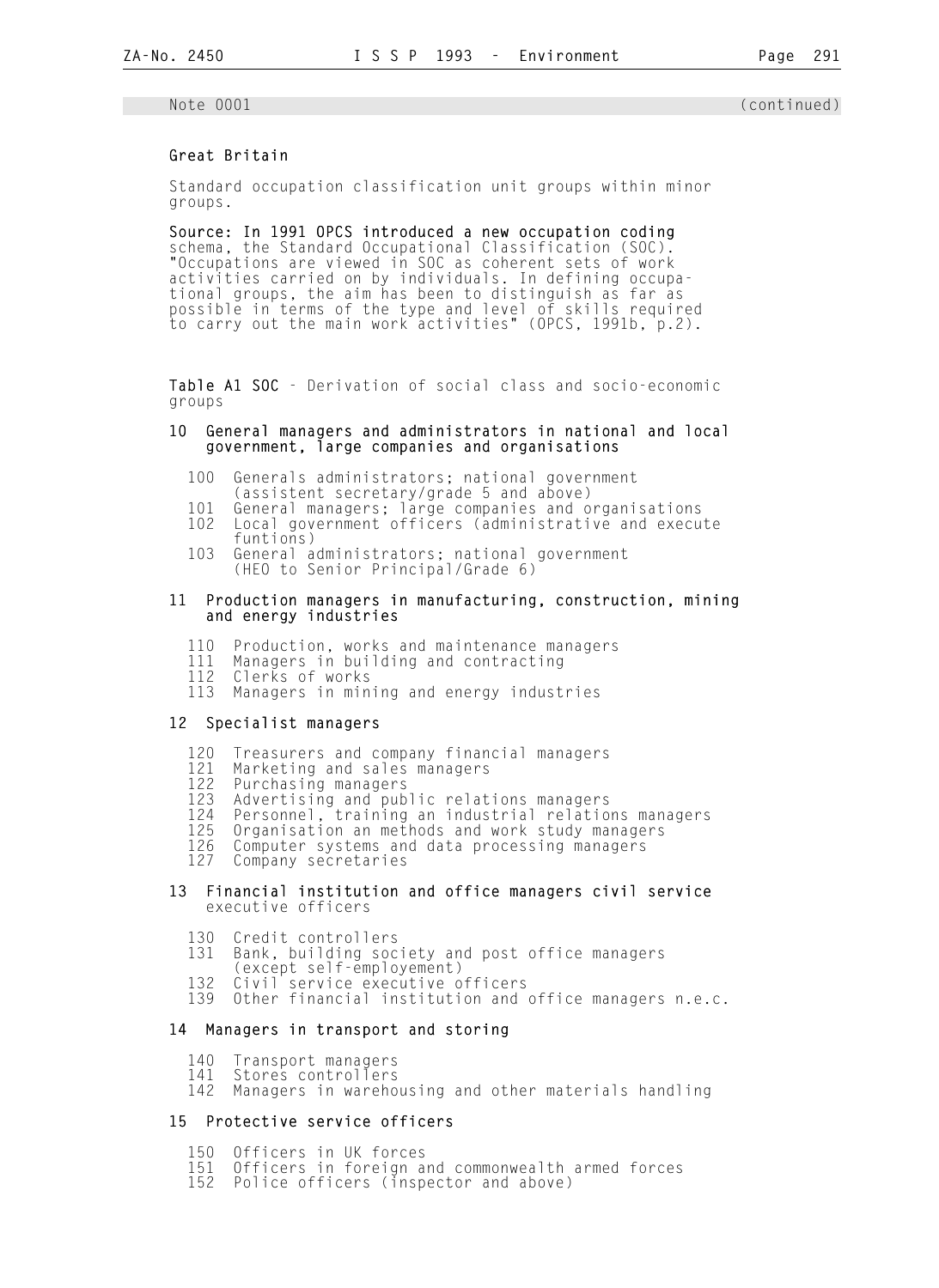- 153 Fire service officers (station officer and above)
- 154 Prison officers (principal officer and above) Customs and excise, immigration service officer (customs: chief preventive officer and above; excise: surveyor and above)

### 16 Managers in farming, horticulture, forestry and fishing

- 160 Farm owners and managers, horticulturists
- 169 Other managers in farming, horticulture, forestry and fishing n.e.c.

#### 17 Managers and proprietors in service industries

- 170 Property and estate managers
- 171 Garage managers and proprietors
- 172 Hairdressers' and barbers' managers and proprietors
	- 173 Hotel and accommodation managers<br>174 Restaurant and catering managers
	- 174 Restaurant and catering managers<br>175 Puplicans, innkeepers and club s
	- 175 Puplicans, innkeepers and club stewards<br>176 Entertainment and sports managers
	- 176 Entertainment and sports managers<br>177 Travel agency managers
	- 177 Travel agency managers
	- 178 Managers and proprietors of butchers and fishmongers
	- Managers and proprietors in service industries n.e.c.

### 19 Managers and administrators n.e.c.

- 190 Officials of trade associations, trade unions,
- professional bodies and charities<br>191 Registrars and administrators of
- Registrars and administrators of educational
- establishments<br>199 Other managers
- Other managers and administrators n.e.c.

#### 20 Natural scientists

- 200 Chemists<br>201 Biologic
- 201 Biological scientists and biochemists
- 202 Physicists, geologists and meteorologists
- 209 Other natural scientists n.e.c.

#### 21 Engineers and technologists

- 210 Civil, structural, municipal, mining and quarrying
- engineers<br>211 Mechanica 211 Mechanical engineers
- 212 Electrical engineers<br>213 Electronic engineers
- 213 Electronic engineers<br>214 Software engineers
- 214 Software engineers
- 215 Chemical engineers
- 216 Design and development engineers<br>217 Process and production engineers
- 217 Process and production engineers<br>218 Planning and quality control eng
- 218 Planning and quality control engineers<br>219 Other engineers and technologists n.e.
- Other engineers and technologists n.e.c.

#### 22 Health professional

- 
- 220 Medical practitioners<br>221 Pharmacists/pharmacol<br>222 Ophthalmic opticians Pharmacists/pharmacologists
- 222 Ophthalmic opticians<br>223 Dental practitioners
- 223 Dental practitioners<br>224 Veterinarians
- Veterinarians

## 23 Teaching Professionals

- 230 University and politechnic teaching professionals<br>231 Higher and further education teaching professiona
- 231 Higher and further education teaching professionals<br>232 Education officers, school inspectors
- 232 Education officers, school inspectors
- 233 Secondary (and middle school deemed secondary)
- education teaching professionals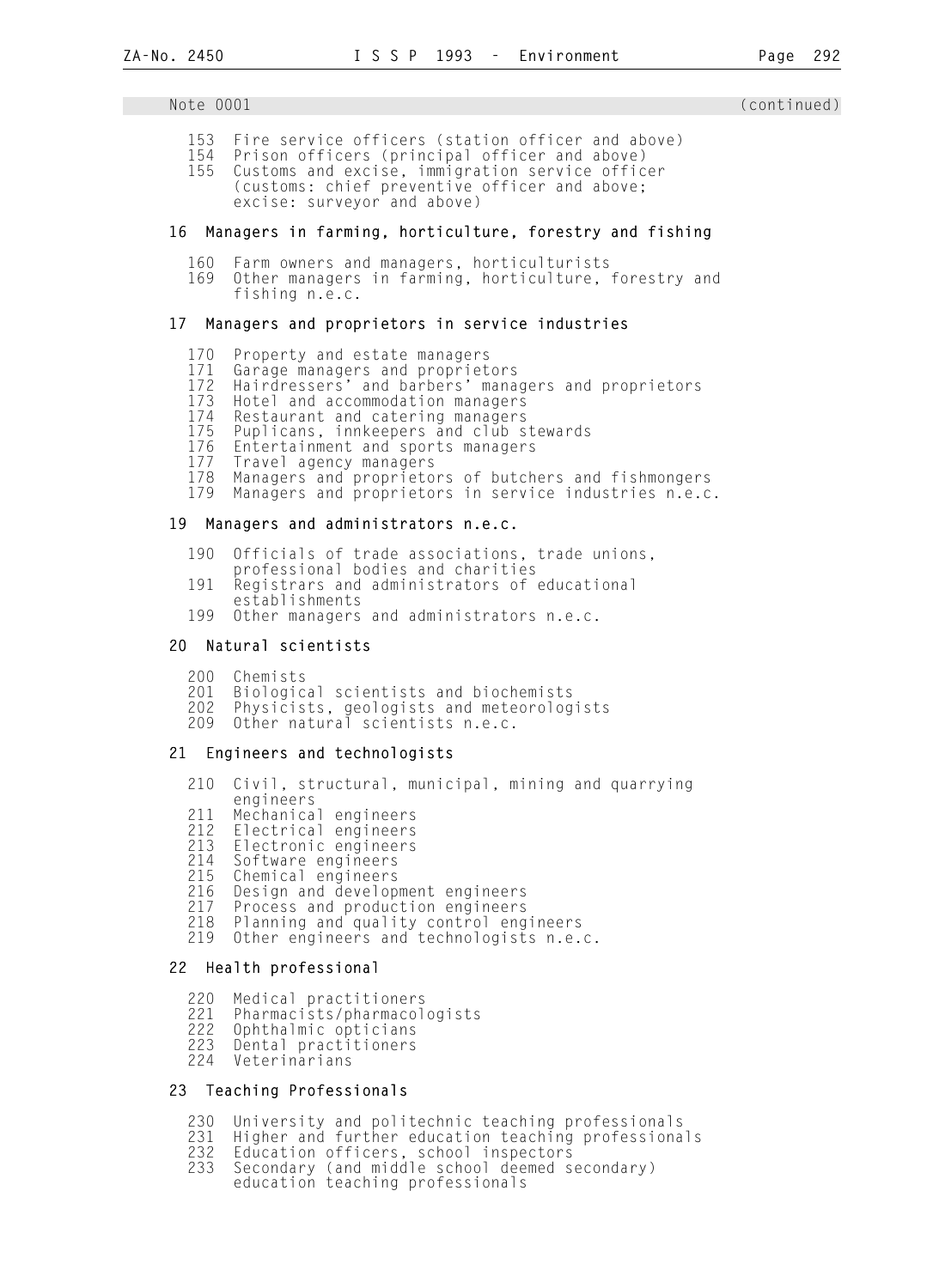- 234 Primery (and middle school deemed primary) and nursery education teaching professionals
- 235 Special education teaching professionals
	- 239 Other teaching professionals n.e.c.

### 24 Legal professionals

240 Judges and officers of the court<br>241 Barristers and advocates 241 Barristers and advocates Solicitors

#### 25 Business and financial professionals

- 250 Chartered and certified accountans
- 251 Management accountants
- 252 Actuaries, ecconomists and statisticians
- Management consultants, business analysts

### 26 Architects, town planners and surveyors

- 260 Architects<br>261 Town plann
- 261 Town planners
- Building, land, mining and 'general practice' surveyors

### 27 Librarians and related professionals

- 270 Librarians<br>271 Archivists
- Archivists and curators

#### 29 Professionals occupations n.e.c.

- 290 Psychologists
- 291 Other social and behavioral scientists<br>292 Clergy
- 292 Clergy
- Social workers, probation officers

#### 30 Scientific technicians

- 300 Laboratory technicians
- 301 Engineering technicians
- 302 Electrical/electronic technicians<br>303 Architectural and town planning to
- 303 Architectural and town planning technicians
- 304 Building and civil engineering technicians
- Other scientific technicians

### 31 Draughtspersons, quantity and other surveyors

- 310 Draughtpersons
- 311 Building inspectors
- Quantity surveyors
- 313 Marine, insurance and other surveyors

#### 32 Computer analyst/programmers

320 Computer analyst/programmers

#### 33 Ship and aircraft officers, air traffic planners and controllers

- 330 Air traffic planners and controllers
- 331 Aircraft flight deck officers<br>332 Ship and hovercraft officers
- Ship and hovercraft officers

## 34 Health associate professionals

- 340 Nurses
- 341 Midwives
- Medical radiographers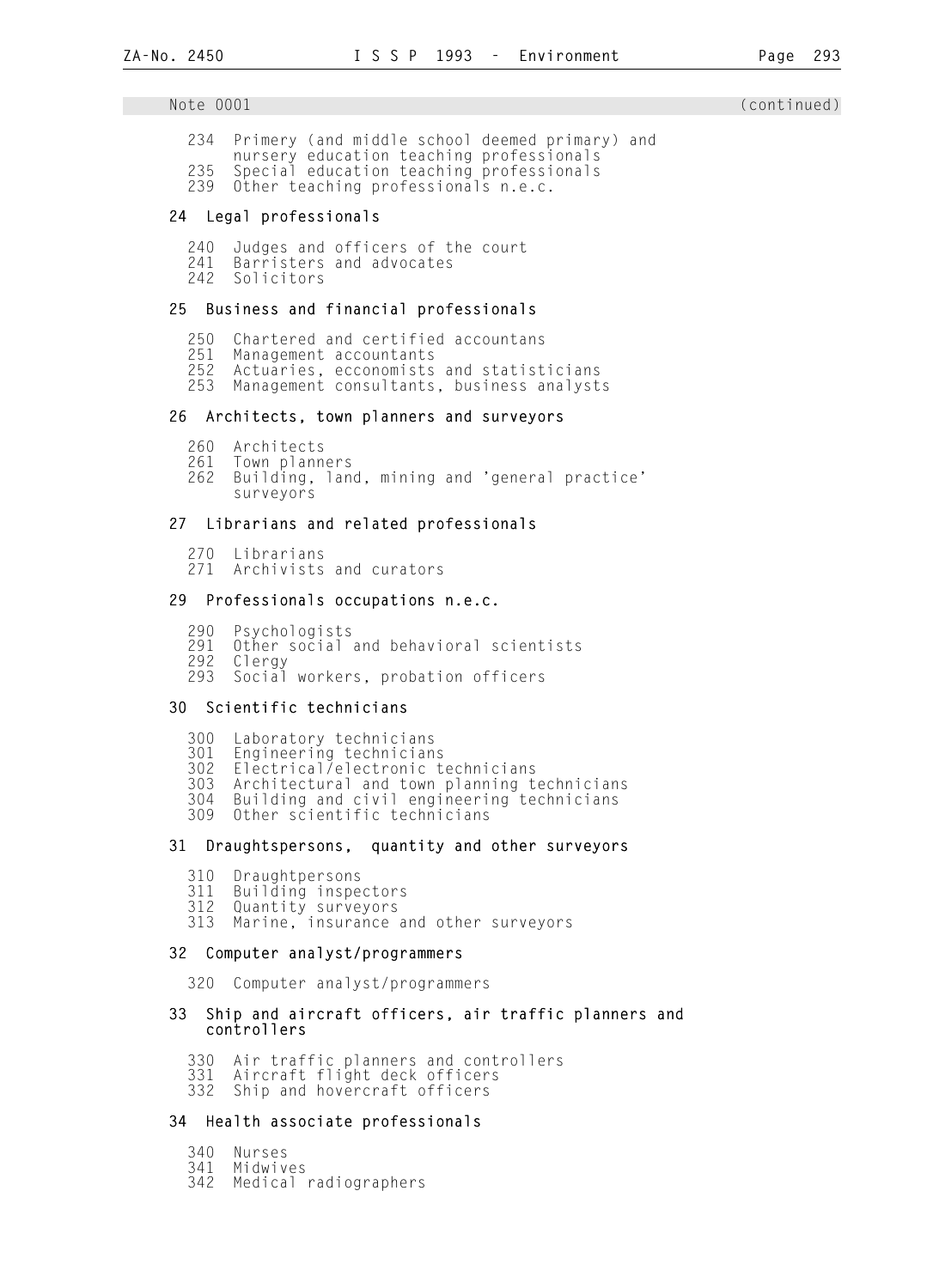#### Note 0001 (continued) and the continued) and the continued of the continued of the continued of the continued o

- 343 Physiotherapists
- 344 Chiropodists
- 345 Dispensing opticians
- 346 Medical technicians, dental auxiliaries<br>347 Occupational and speech therapists, Occupational and speech therapists,
- 
- psychotherapists, therapists n.e.c.<br>348 Environmental health officers
- 348 Environmental health officers Other health associate professionals n.e.c

#### 35 Legal associate professionals

350 Legal service and related occupations

#### 36 Business and financial associate professionals

- 360 Estimators, valuers
- 361 Underwriters, claims assessors, brokers, investment
- analysts<br>362 Taxation
- 362 Taxation experts<br>363 Personnel and in 363 Personnel and industrial relations officers
- Organisation and methods and work study officers

#### 37 Social welfare associate professionals

 370 Matrons, houseparents Welfare, community and youth workers

## 38 Literary, artistic and sport professionals

- 380 Authors, writers, journalists
- 381 Artists, commercial artists, graphic designers<br>382 Industrial designers
- 382 Industrial designers
- Clothing designers
- 384 Actors, entertainers, stage managers, producers and directors<br>385 Musicians
- 385 Musicians
- Photographers, camera, sound and video equipment operators<br>387 Professio
- Professional athletes, sports officials

#### 39 Associate professionals and technical occupations n.e.c.

- 390 Information officers
- 391 Vocational and industrial trainers
- 392 Careers advisers and vocational guidance specialists
- 393 Driving instructors (excluding HGV)
- Inspectors of factories, utilities and trading
- standards<br>395 Other sta 395 Other statutory and similar inspectors n.e.c.
- 396 Occupational hygienists and safety officers (health and safety)<br>399 Other assoc
	- Other associate professional and technical occupations n.e.c.

#### 40 Administrative/clerical officers and assistants in civil service and local government

400 Civil service administrative officers and assistants<br>401 Local government clerical officers and assistants Local government clerical officers and assistants

#### 41 Numerical clerks and cashiers

- 410 Accounts and wages clerks, book-keepers, other
- financial clerks<br>411 Counter clerks a
- 411 Counter clerks and cashiers<br>412 Debt, rent and other cash c Debt, rent and other cash collectors

#### 42 Filing and records clerks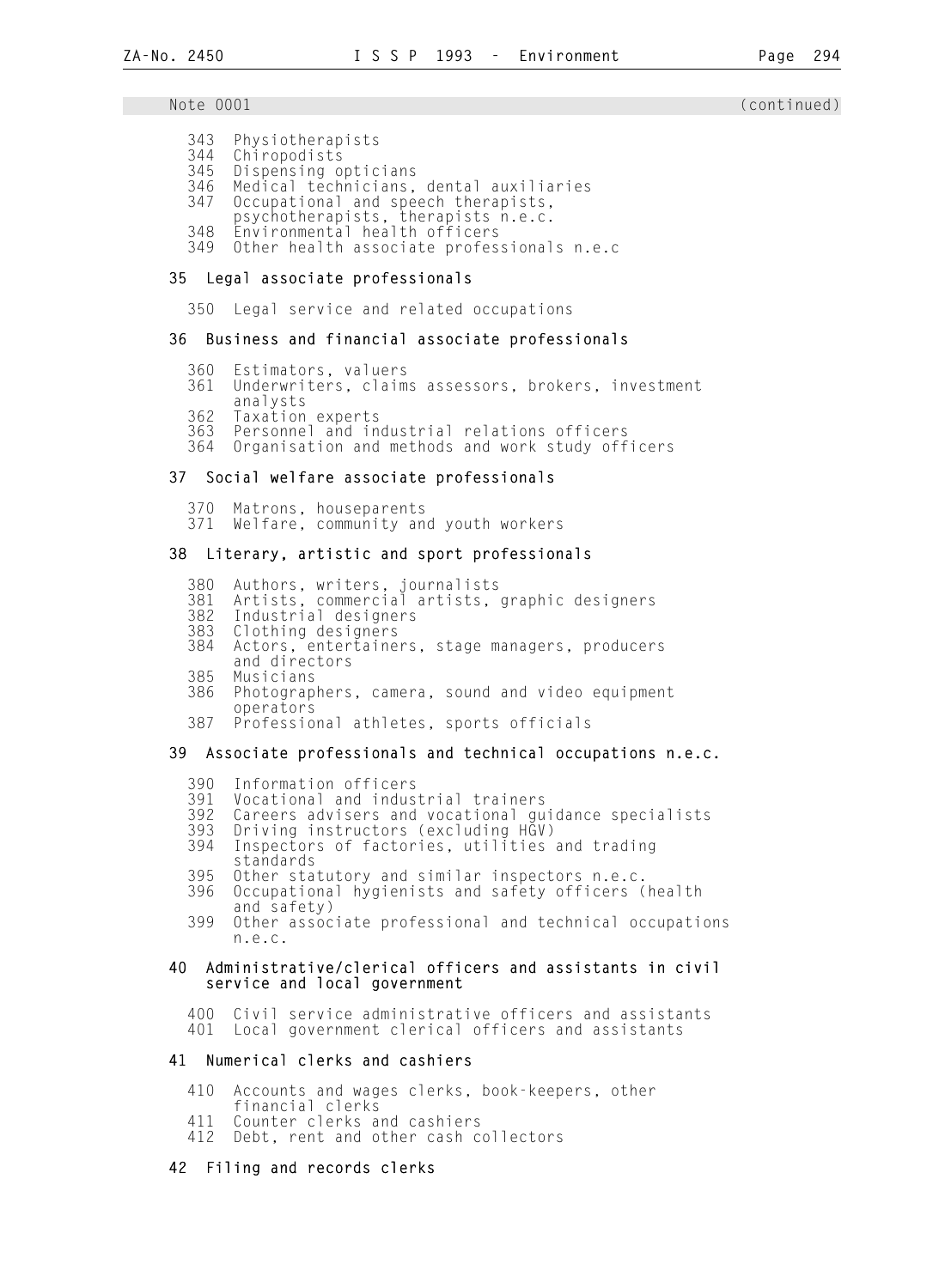420 Filing, computer and other records clerks (inc. legal conveyancing)<br>/421 library assistants Library assistants/clerks

## 43 Clerks (not otherwise specified)

430 Clerks (n.o.s.)

## 44 Stores and despatch clerks, storekeepers

440 Stores, despatch and production control clerks<br>441 Storekeepers and warehousemen/women Storekeepers and warehousemen/women

### 45 Secretaries, personal assistants, typists, word processor operators

- 450 Medical secretaries<br>451 Legal secretaries
- 451 Legal secretaries<br>452 Typists and word
- 452 Typists and word processor operators
- Other secretaries, personal assistants, typists, word processor operators

## 46 Receptionists, telephonists and related occupations

- 460 Receptionists<br>461 Receptionists
- 461 Receptionists/telephonists
- 462 Telephone operators
- Radio and telegraph operators, other office communication system operators

## 49 Clerical and secretarial occupations n.e.c.

- 490 Computer operators, data processing operators, other office machine operators<br>491 Tracers drawing office
- Tracers, drawing office assistants

## 50 Construction trades

- 500 Bricklayers, masons<br>501 Roofers, slaters, t
- 501 Roofers, slaters, tilers, sheeters, cladders
- 502 Plasterers<br>503 Glaziers
- 503 Glaziers
- 504 Builders, building contractors 505 Scaffolders, stagers, steeplejacks, riggers
- 506 Floorers, floor coverers, carpet fitters and planners, floor and wall tilers
	- 507 Painters and decorators<br>509 Other construction trad
	- Other construction trades n.e.c.

## 51 Metal machining , fitting and instrument making trades

- 510 Centre, capstan, turret and other lathe setters and setter-operators<br>11 Boring and drill
- 511 Boring and drilling machine setters and setter-operator<br>512 Grinding machine setters and setter-operators
- 512 Grinding machine setters and setter-operators
- 513 Milling machine setters and setter-operators<br>514 Press setters and setter-operators
- 514 Press setters and setter-operators
- 515 Tool makers, tool fitters and markers-out
- 516 Metal working production and maintenance fitters<br>517 Precision instrument makers and repairers
- 517 Precision instrument makers and repairers
- 518 Goldsmiths, silversmiths, precious stone workers<br>519 Other machine tool setters and setter-operators Other machine tool setters and setter-operators n.e.c. (including CNC setter-operators)

## 52 Electrical/electronic trades

- 520 Production fitters (electrical/electronic)
- 521 Electricians, electrical maintenance fitters<br>522 Electrical engineers (not professional)
- Electrical engineers (not professional)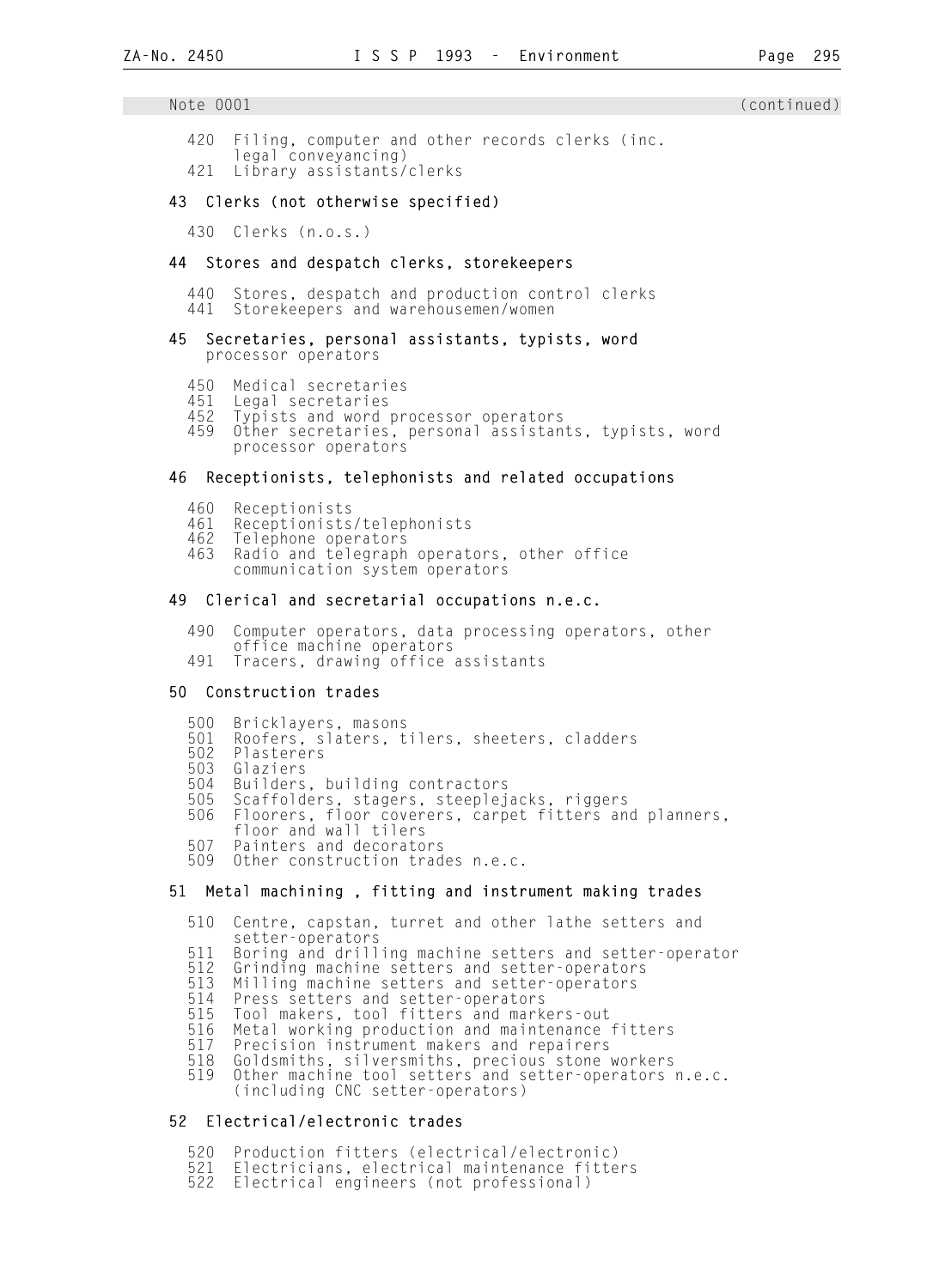- 523 Telephone fitters
- 524 Cable jointers, lines repairers<br>525 Radio, TV and video engineers
- 525 Radio, TV and video engineers
- 526 Computer engineers, installation and maintenance<br>529 Other electrical/electronic trades n.e.c.
- Other electrical/electronic trades n.e.c.

## 53 Metal forming, welding and realated trades

- 530 Smiths and forge workers
- 531 Moulders, core makers, die casters
- Plumbers, heating and ventilating engineers and
- related trades<br>533 Sheet metal wo
- 533 Sheet metal workers
- 534 Metal plate workers, shipwrights, riveters<br>535 Steel erectors
- 535 Steel erectors
- 536 Barbenders, steel fixers Welding trades
- 

## 54 Vehicle trades

- 540 Motor mechanics, auto engineers
- (inc.road patrol engineers)
- 541 Coach and vehicle body builders
	- 542 Vehicle body repairers, panel beaters
	- 543 Auto electricians Tyre and exhaust fitters
	-

## 55 Textiles, garments and related trades

- 550 Weavers
- 551 Knitters
- 552 Warp preparers, bleachers, dyers and finishers
- 553 Sewing machinists, menders, darners and embroiderers
- 554 Coach trimmers, upholsterers and mattress makers
- 555 Shoe repairers, leather cutters and sewers, footwear lasters, makers and finishers, other
	- leather making and repairing<br>556 Tailors and dressmakers
	- 556 Tailors and dressmakers
	- 557 Clothing cutters, milliners, furriers<br>559 Other textiles, garments and related
	- Other textiles, garments and related trades n.e.c.

## 56 Printing and related trades

- 560 Originators, compositors and print praparers
- 561 Printers
- 562 Bookbinders and print finishers
- 563 Screen printers
- Other printing and related trades n.e.c.

## 57 Woodworking trades

- 570 Carpenters and joiners
- 571 Cabinet makers
- 572 Case and box makers
- 573 Pattern makers (moulds)
- Other woodworking trades n.e.c.

#### 58 Food preparation trades

- 580 Bakers, flour confectioners<br>581 Butcher, meat cutters
- 581 Butcher, meat cutters<br>582 Fishmongers, poultry
- Fishmongers, poultry dressers

## 59 Other craft and related occupations n.e.c.

- 590 Glass product and ceramics makers<br>591 Glass product and ceramics finish
- 591 Glass product and ceramics finishers and decorators
- 592 Dental technicians
- 593 Musical instrument makers, piano tuners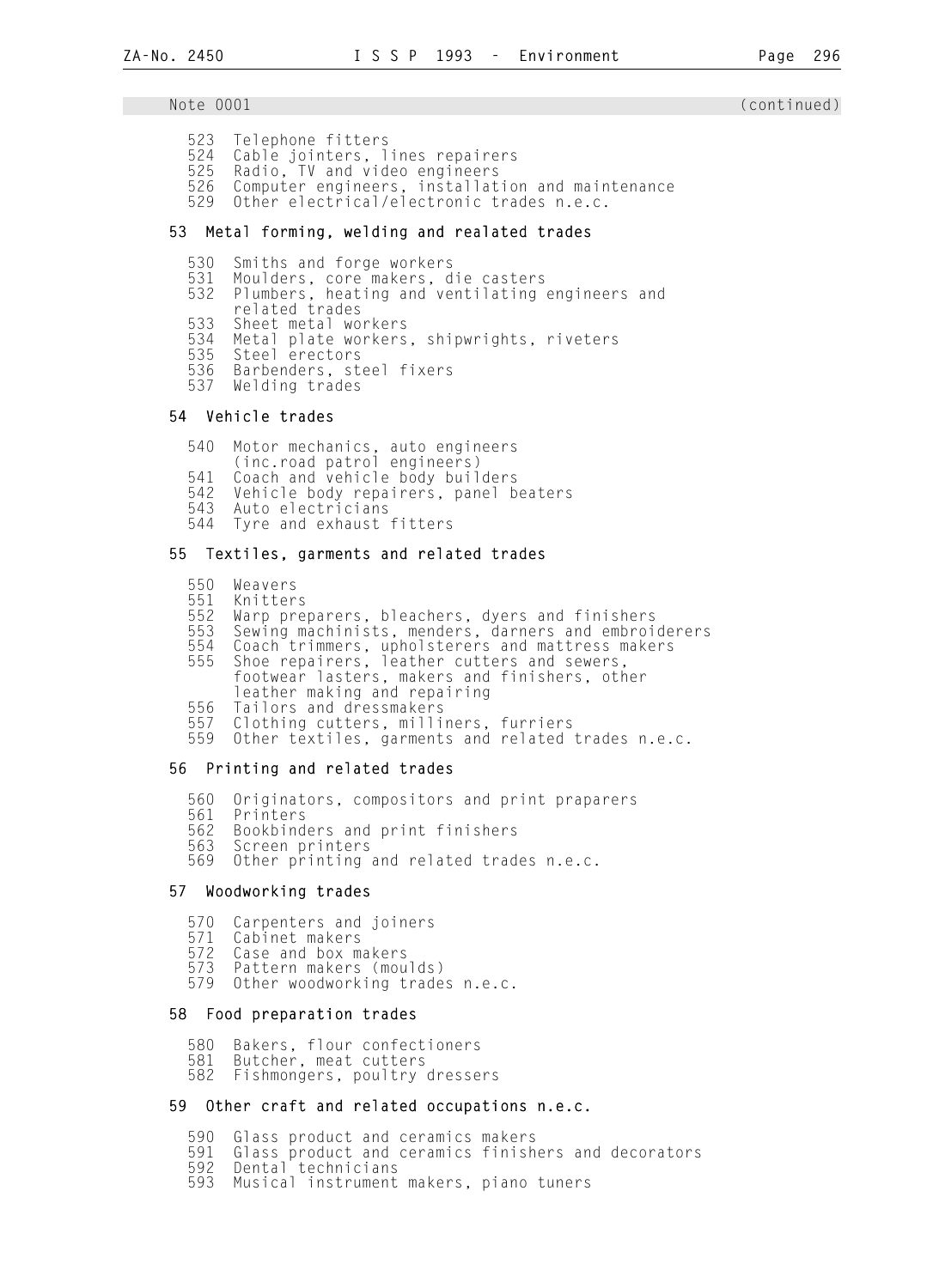- 594 Gardeners, groundsmen/groundswomen<br>595 Horticultural trades
- 595 Horticultural trades<br>596 Coach painters, othe
- 596 Coach painters, other spray painters<br>597 Face trained coalmining workers, sho
- Face trained coalmining workers, shotfirers and debuties<br>598 Office m
- Office machinery mechanics
- 599 Other craft and related occupations n.e.c

## 60 NCOs and other ranks, armed forces

- 600 NCOs and other ranks, UK armed forces
- NCOs and other ranks, foreign and Commonwealth
- armed forces

## 61 Security and protective service occupations

- 610 Police officers (sergeant and below)
- 611 Fire service officers (leading fire officer and below)
- 612 Prison service officers (below principal officer)
	- 613 Customs and excise officers, immigration officers (customs: below chief preventive officer, excise: below surveyor)<br>614 Traffic wardens
	- 614 Traffic wardens
	- 615 Security guards and related occupations
	- Other security and protective service occupations n.e.c.

## 62 Catering occupations

- 620 Chefs, cooks
- 621 Waiters, waitress
- Bar staff

## 63 Travel attendants and related occupations

 630 Travel and flight attendants 631 Railway station staff

## 64 Health and related occupations

 640 Assistant nurses, nursing auxiliaries 641 Hospital ward assistants 642 Ambulance staff 643 Dental nurses Care assistants and attendants

## 65 Childcare and related occupations

 650 Nursery nurses 651 Playgroup leaders 652 Educational assistants Other childcare and related occupations n.e.c.

## 66 Hairdressers, beauticians and related occupations

 660 Hairdressers, barbers Beauticians and related occupations

## 67 Domestic staff and related occupations

- 670 Domestic housekeepers and related occupations
- 671 Housekeepers (non domestic)
- 672 Caretakers
- Launderers, dry cleaners, pressers

## 69 Personal and protective service occupations n.e.c.

- 690 Undertakers
- 691 Bookmakers
- Other personal and protective service occupations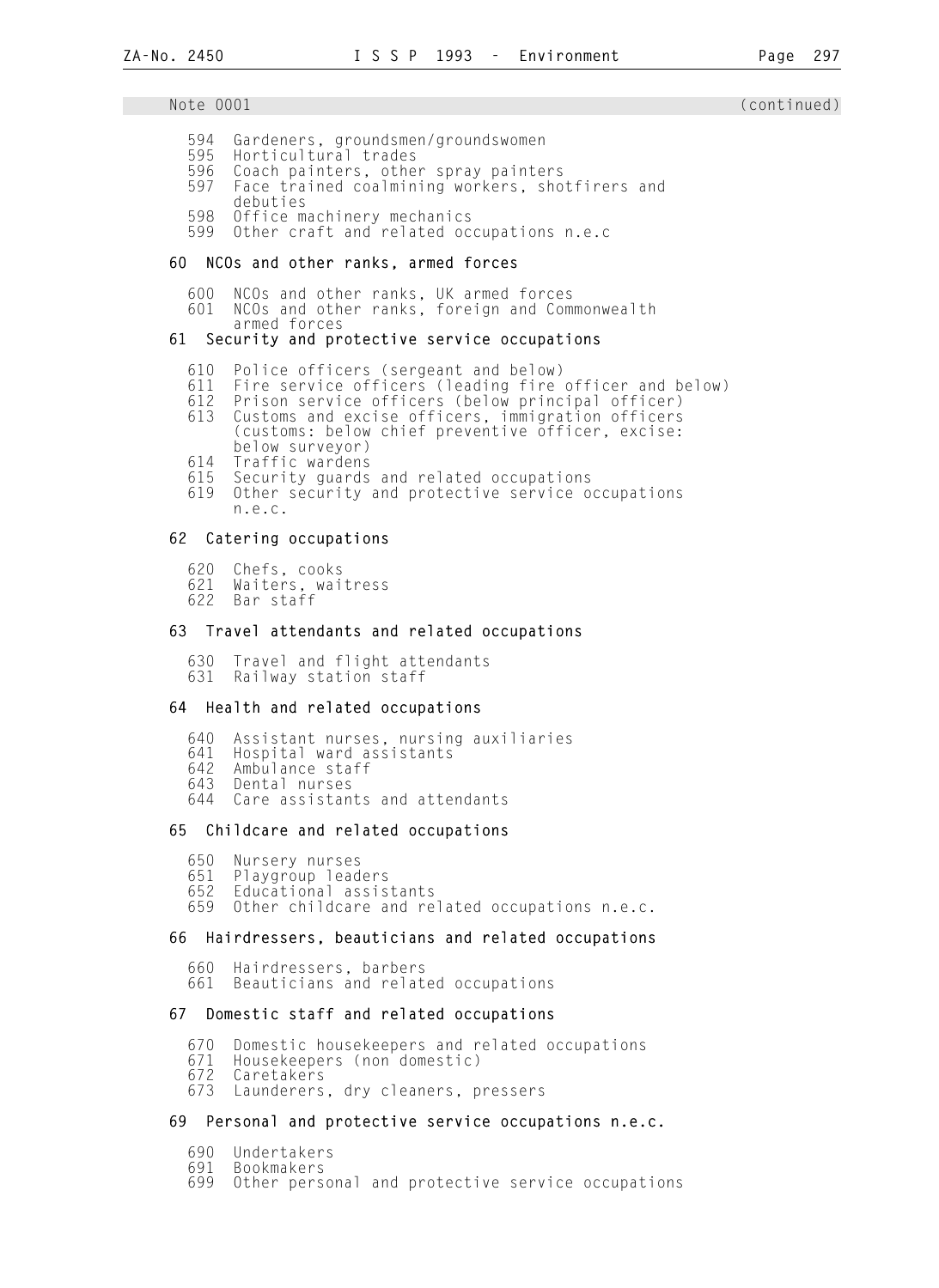## n.e.c.

- 70 Buyers, brokers and related agents
	- 700 Buyers (retail trade)
	- 701 Buyers and purchasing officers (not retail)
	- 702 Importers and exporters
	- Air, commodity and ship brokers

## 71 Sales representatives

710 Technical and wholesale sales representatives<br>719 Other sales representatives n e.c. Other sales representatives n.e.c.

## 72 Sales assistents and check-out operators

- 720 Sales assistants
- 721 Retail cash desk and check-out operators<br>722 Petrol pump forecourt attendants Petrol pump forecourt attendants

## 73 Mobile market and door-to-door salespersons and agents

- 730 Collector salespersons and creditagents<br>731 Roundsmen/women and van salespersons
- 731 Roundsmen/women and van salespersons<br>732 Market and street traders and assist
- 732 Market and street traders and assistants<br>733 Scrap dealers, scrap metal merchants
- Scrap dealers, scrap metal merchants

## 79 Sales occupations n.e.c.

- 790 Merchandisers
- Window dressers, floral arrangers
- 792 Telephone salespersons

## 80 Food, drink and tobacco process operatives

- 800 Bakery an confectionery process operatives<br>801 Brewery and vinery process operatives
- 801 Brewery and vinery process operatives<br>802 Tobacco process operatives
- Tobacco process operatives
- 809 Other food, drink and tobacco process operatives n.e.c.

## 81 Textiles and tannery process operatives

- 810 Tannery production operatives<br>811 Preparatory fibre processors
- 811 Preparatory fibre processors
- 812 Spinners, doublers, twisters
- 813 Winders, reelers
	- 814 Other textiles processing operatives

## 82 Chemicals, paper, plastics and related process operatives

- 
- 820 Chemical, gas and petroleum process plant operatives<br>821 Paper, wood and related process plant operatives 821 Paper, wood and related process plant operatives<br>822 Cutting and slitting machine operatives (paper p
- Cutting and slitting machine operatives (paper products e.t.c.)<br>823 Glass a
- Glass and ceramics furnace operatives, kilnsetters
- 824 Rubber process operatives, moulding machine operatives, tyre builders<br>825 Plastics proc
- 825 Plastics process operatives, moulders and extruders<br>826 Synthetic fibre makers
- 826 Synthetic fibre makers
- Other chemicals, paper, plastics and related process operatives n.e.c.

## 83 Metal making and treating process operatives

- 830 Furnace operatives (metal)<br>831 Metal drawers
- 831 Metal drawers<br>832 Rollers
- 832 Rollers
- 833 Annealers, hardeners, temperers (metal)<br>834 Electroplaters, galvanisers, colour cou
- 834 Electroplaters, galvanisers, colour couters<br>839 Other metal making and treating process ope
- Other metal making and treating process operatives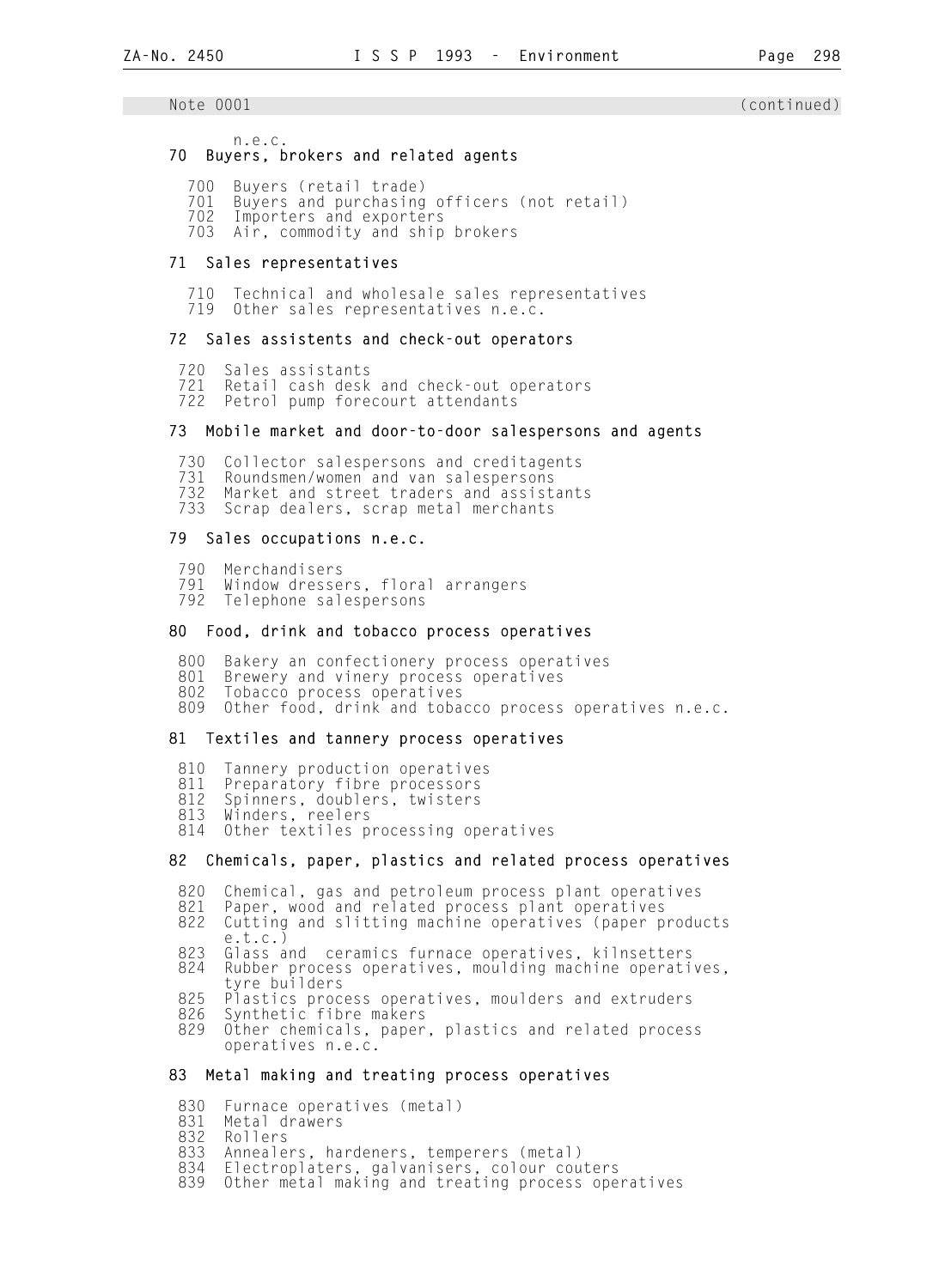n.e.c.

#### 84 Metal workers process operatives

- 840 Machine tool operatives (inc. CNC machine tool
- operatives)<br>841 Press stamp 841 Press stamping and automatic machine operatives<br>842 Metal polishers
- 842 Metal polishers
- 843 Metal dressing operatives
	- 844 Shot blasters

#### 85 Assemblers/lineworkers

- 850 Assemblers/lineworkers (electrical/electronic goods)
- 851 Assemblers/lineworkers (vehicles and other metal goods)<br>859 Other assemblers/lineworkers n.e.c.
- Other assemblers/lineworkers n.e.c.

#### 86 Other routine process operatives

- 860 Inspectors, viewers and testers (metal and electrical goods)<br>861 Inspec
- Inspectors, viewers, testers and examiners (other
- manufactured goods)<br>862 Packers, bottlers,
- 862 Packers, bottlers, canners, fillers<br>863 Weighers, graders, sorters 863 Weighers, graders, sorters
- 864 Routine laboratory testers
	- 869 Other routine process operatives n.e.c.

#### 87 Road transport operatives

- 870 Bus inspectors<br>871 Road transport
- 871 Road transport depot inspectors and related occupations<br>872 Drivers of road goods vehicles
- Drivers of road goods vehicles
- 873 Bus and coach drivers
- 874 Taxi, cab drivers and chauffeurs<br>875 Bus conductors
- Bus conductors

#### 88 Other transport and machinery operatives

- 880 Seafarers (merchant navy); barge, lighter and boat operatives<br>881 Rail trans
- 881 Rail transport inspectors, supervisors and guards<br>882 Rail engine drivers and assistants
- 882 Rail engine drivers and assistants<br>883 Rail signal operatives and crossin
- 883 Rail signal operatives and crossing keepers<br>884 Shunters and points operatives
- 884 Shunters and points operatives<br>885 Mechanicals plant drivers and
- Mechanicals plant drivers and operatives (earth moving and civil engineering)<br>886 Crane drivers
- 
- 886 Crane drivers
- 887 Fork lift and mechanical truck drivers<br>889 Other transport and machinery operativ Other transport and machinery operatives n.e.c.

#### 89 Plant and machine operatives n.e.c.

- 890 Washers, screeners and crushers in mines and quarries
- 891 Printing machine minders and assistants<br>892 Water and sewerage plant attendants
- 892 Water and sewerage plant attendants<br>893 Electrical, energy, boiler and rela
- Electrical, energy, boiler and related plant operatives and attendants<br>894 Oilers, grease
- 894 Oilers, greasers, lubricators
- 895 Mains and service pipe layers, pipe jointers
	- 896 Construction and related operatives<br>897 Woodworking machine operatives
	- 897 Woodworking machine operatives
	- 898 Mine (excluding coal) and quarry workers<br>899 Other plant and machine operatives n.e.c Other plant and machine operatives n.e.c.
	-

## 90 Other occupations in agriculture, forestry and fishing

- 
- 900 Farm workers Agricultural machinery drivers and operatives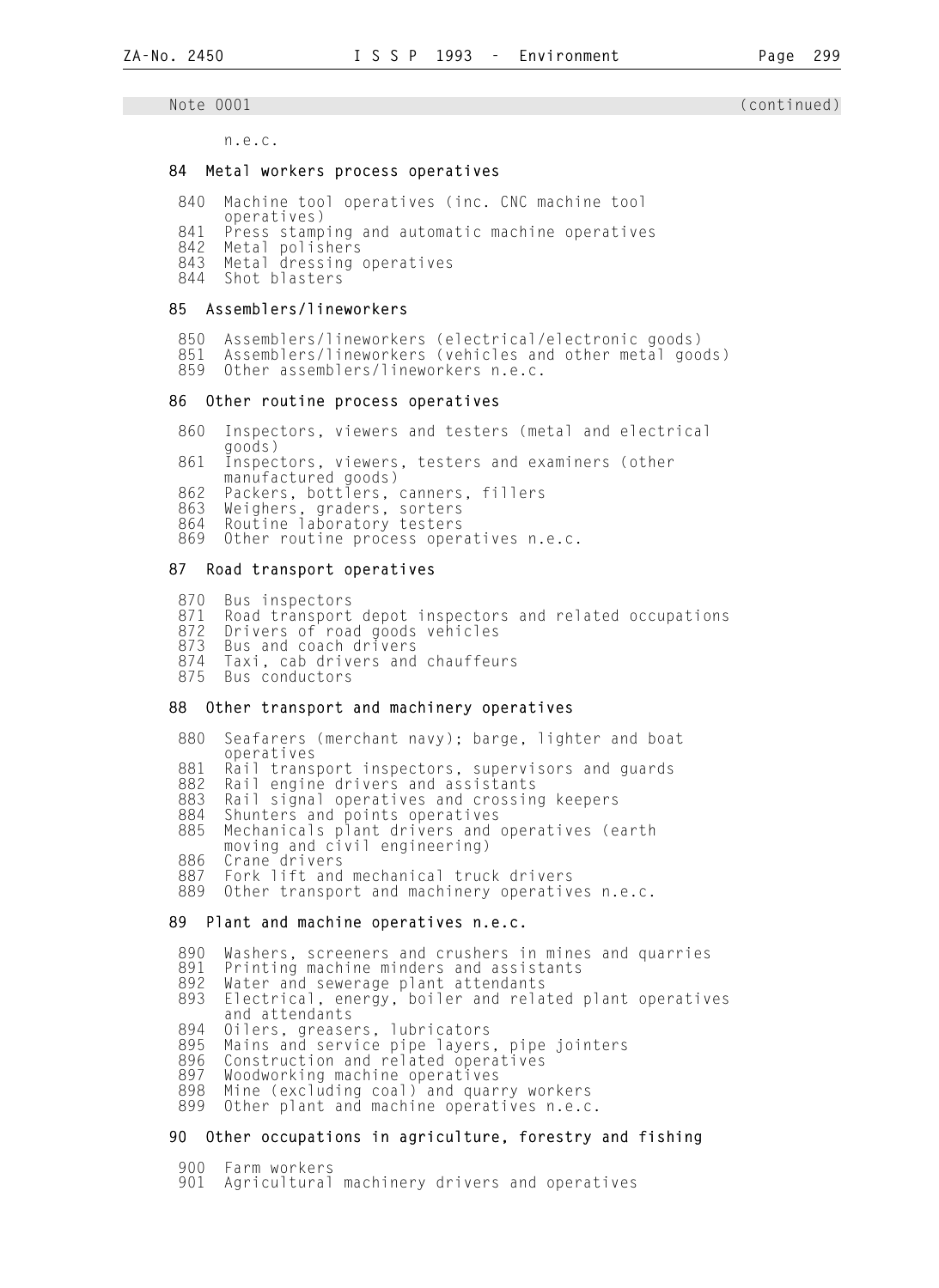- 902 All other occupations in farming and related<br>903 Fishing and related workers
- Fishing and related workers
- 904 Forestry workers

## 91 Other occupations in mining and manufacturing

- 910 Coal mine labourers<br>911 Labourers in foundr
- 911 Labourers in foundries
- 912 Labourers in engineering and allied trades<br>913 Mates to metal/electrical and related fitt
- 913 Mates to metal/electrical and related fitters<br>919 Other labourers in making and processing indu
- Other labourers in making and processing industries n.e.c.

#### 92 Other occupation in construction

920 Mates to woodworking trades workers<br>921 Mates to building trades workers

- 921 Mates to building trades workers
- 922 Rail construction and maintenance workers
	- 923 Road construction and maintenance workers<br>924 Paviors, kerb layers
	- 924 Paviors, kerb layers Other building and civil engineering labourers n.e.c.

## 93 Other occupations in transport

- 930 Stevedores, dockers<br>931 Goods porters
- 931 Goods porters<br>932 Slingers
- 932 Slingers
- 933 Refuse and salvage collectors<br>934 Driver's mates
- Driver's mates

#### 94 Other occupations in communication

 940 Postal workers, mail sorters 941 Messangers, couriers

### 95 Other occupations in sales and services

- 950 Hospital porters
- 951 Hotel porters
- 952 Kitchen porters, hands
- 953 Counterhands, catering assistants<br>954 Shelf fillers
- 954 Shelf fillers<br>955 Lift and car
- 955 Lift and car park attendants
- 956 Window cleaners<br>957 Road sweepers
- 957 Road sweepers<br>958 Cleaners, dom
- 958 Cleaners, domestics<br>959 Other occupations i
- Other occupations in sales and services n.e.c.

#### 99 Other occupations n.e.c.

- 990 All other labourers and related workers<br>999 All others in miscellaneous occupations
- All others in miscellaneous occupations n.e.c. Inadequately described occupations Occupations not stated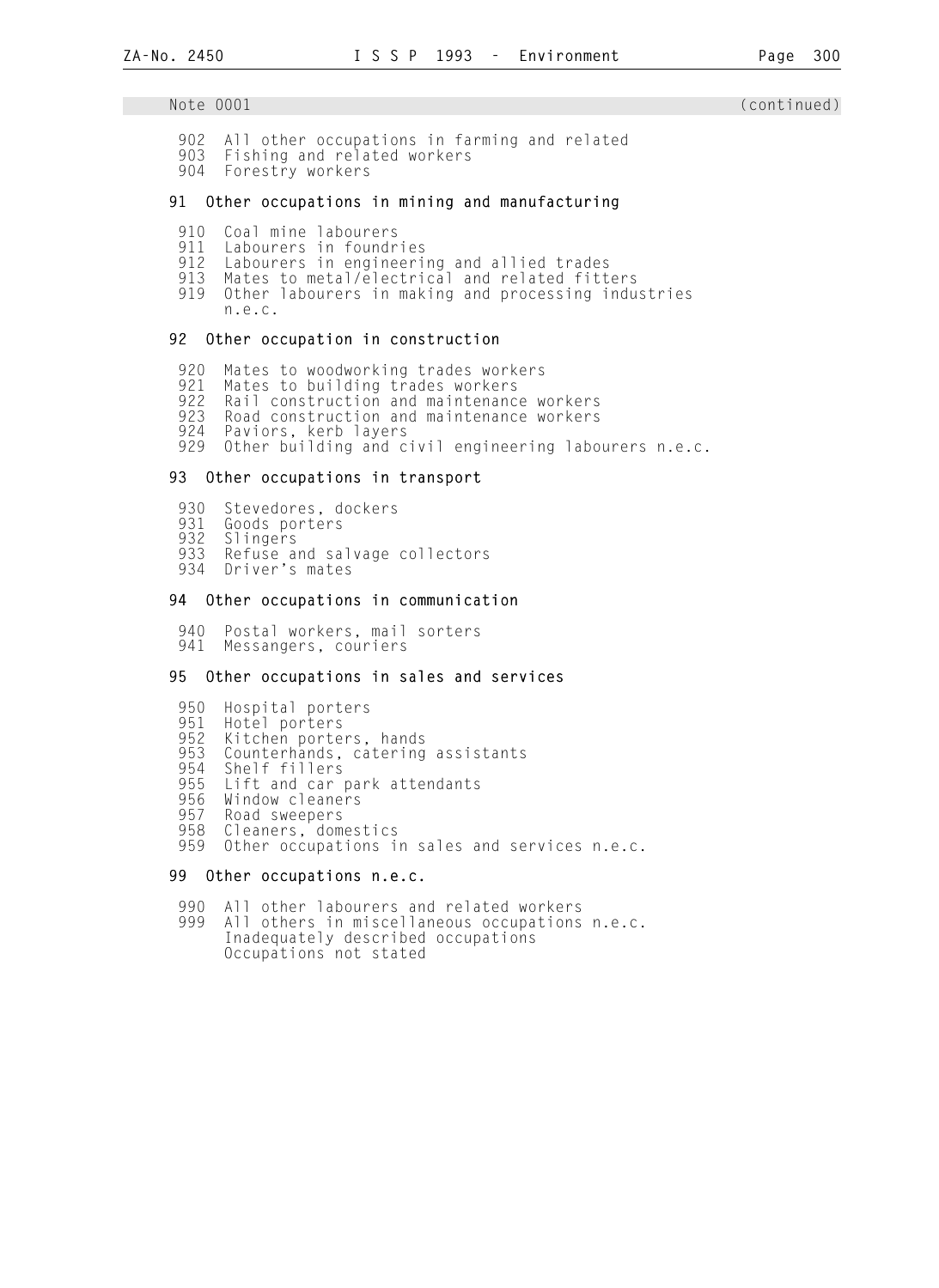## Italy

01 Entrepreneurs, manufacturers<br>02 Independent professionals 02 Independent professionals<br>03 Authors, writers, artists 03 Authors, writers, artists<br>04 Proprietors, owners, draw Proprietors, owners, drawer of rents, living from revenues<br>05 Managers 05 Managers, officials, civil servants, administrators<br>06 Professors, teachers 06 Professors, teachers<br>07 Journalists 07 Journalists<br>08 Officers an Officers and non-commissioned officers in professional army<br>09 Chie 09 Chief clerks, supervisors, office managers 10 Employees, officials 11 Clergymen<br>12 Workers, 12 Workers, operatives or similar 13 Soldiers or similar 14 Domestic servants, housemaids<br>15 Day-labourers, farm labourers 15 Day-labourers, farm labourers, wage workers 16 Retail traders, merchants, salesmen (with trade, shop) 17 Trade agents, sales representatives (self-employed) 18 Craftsmen<br>19 Other sel 19 Other self-employed labourers, workers (without shop) 20 Family assistants (cat. 19) 21 Farmers, farm managers (non-depedent) 22 Farm labourers, family workers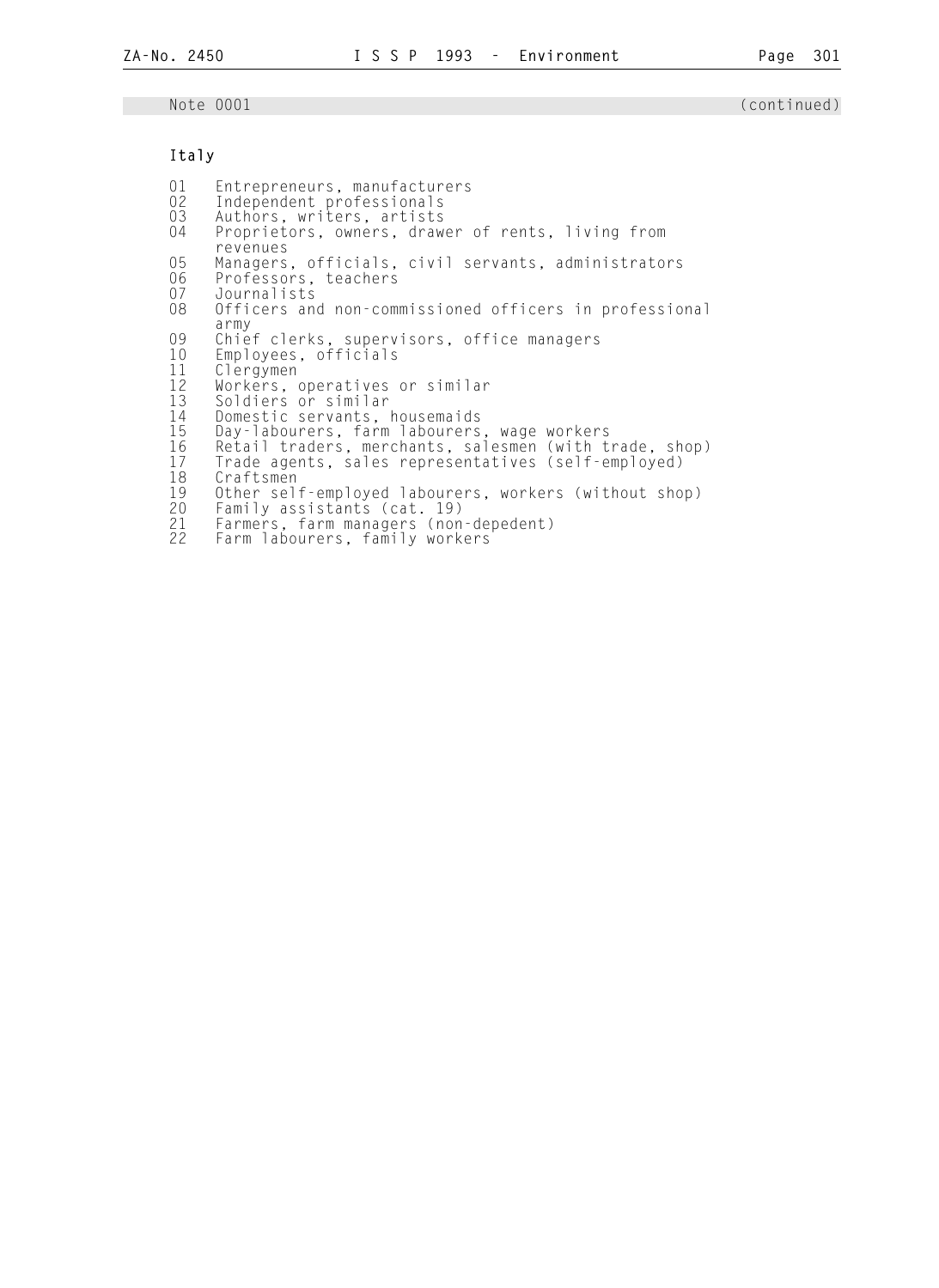## Norway

## Nordic Standard Classification of Occupation

- 0 Technical Science, Humanistic and Artistic Work
- 00 Technical Work

# 001 Architects<br>002 Chief Engi

- 002 Chief Engineers<br>003 Other Engineers
- 003 Other Engineers, Draughtsmen<br>004 Technicians, Constructors
- 004 Technicians, Constructors
- 005 Driving and Motor Vehicle Examiners, Ship Surveyors
	- 007 Surveyor Engineers, Surveyors (General), Surveyors
	- (Land)<br>OOR Survey
	- 008 Surveyors Technicians<br>009 Draughtsmen Assistant
	- Draughtsmen Assistants, Surveyor Assistants

## 01 Chemical and Physical Work

- 011 Chemists<br>012 Physicis
- 012 Physicists<br>013 Laboratory
- 013 Laboratory Assistants<br>014 Geologists, Geophysic
- 014 Geologists, Geophysicists
- 015 Meteorologists, Hydrologists
	- 019 Physical Scientists Not Elsewhere Classified

## 02 Biological Work

- 021 Veterinaries<br>022 Biologists
- **Biologists**

 023 Agronomists, Horticulturists and Agriculture and Horticulture Consultants 024 Silviculturists and Silviculture Consultants

025 Physical Scientists Not Elsewhere Classified

#### 03 Medical Work

030 Chief Physicians and Surgeons<br>031 Other Physicians and Surgeons 031 Other Physicians and Surgeons<br>032 Dentists Dentists

#### 04 Nursing Work

040 Unit Nursing Officers<br>041 Other Professional Nu 041 Other Professional Nurses<br>042 Midwives 042 Midwives<br>043 Practica 043 Practical Nurses in Psychiatric Care<br>045 Other Practical Nurses 045 Other Practical Nurses<br>046 Dental Surgery Assista 046 Dental Surgery Assistants<br>047 Nursemaids in Hospitals a 047 Nursemaids in Hospitals and Other Institutions 049 Nurses Not Elsewhere Classified

### 05 Other Professional Health and Medical Work

050 Pharmaceutical Chemists

- 051 Other Skilled Pharmacy Personnel
	- 052 Physiotherapists, Occupational Therapists<br>053 Inspectors, Board of Health
	- 053 Inspectors, Board of Health<br>059 Professional Medical Worker
	- Professional Medical Workers Not Elsewhere Classified

## 06 Teaching Work

060 Headmasters, Educational Officers<br>061 Professors and Senior Lecturers

- 061 Professors and Senior Lecturers<br>062 Other University Teachers
- 062 Other University Teachers<br>063 Lecturers with Final Univ
- Lecturers with Final University Degrees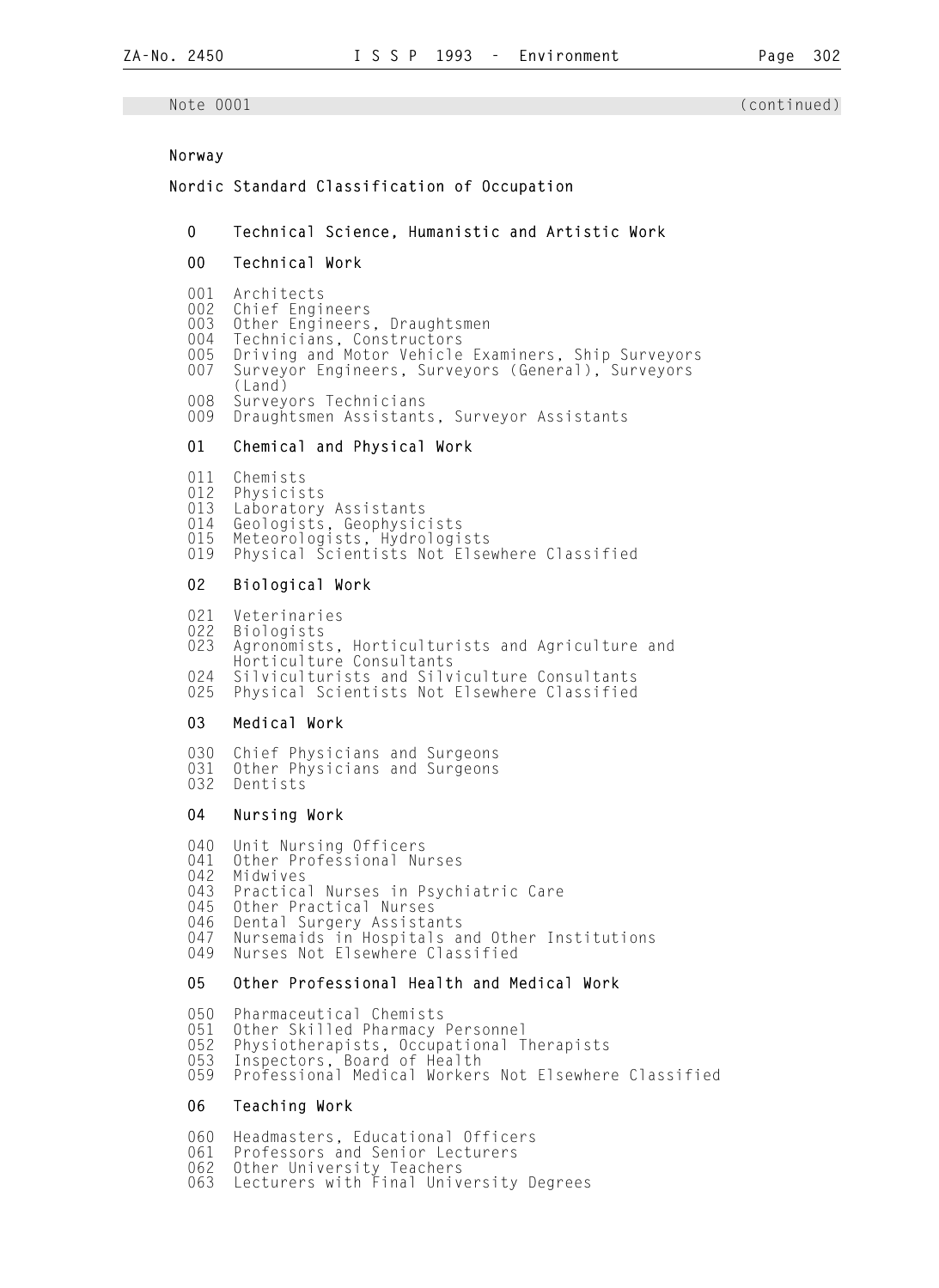(Secondary Schools)

- 064 Teachers (Primary Schools)
- 065 Subject Teachers in Vocational Training
	- 066 Teachers (Nursery Schools)<br>067 School Counsellors and Rel School Counsellors and Related school and
	- Education Workers<br>O69 Teachers not Else
	- Teachers not Elsewhere Classified

## 07 Religious Work

- 071 Bishops, Clergy, Principals<br>072 Missionaries
- 072 Missionaries<br>073 Officers in
- 073 Officers in the Salvation Army Religious Work Not Elsewhere Classified

## 08 Juridical Work

081 Judges, District Stipendiary Magistrates<br>082 Prosecutors and Chief Constables

- Prosecutors and Chief Constables
- 083 Jurists in Private Practice (Lawyers)<br>084 Legal Advisers and Representants in B
- Legal Advisers and Representants in Business,
- Organizations and Civil Services<br>O85 Teachers (Primary Schools)
- 085 Teachers (Primary Schools)<br>089 Jurists Not Elsewhere Clas
- Jurists Not Elsewhere Classified

## 09 Literary and Artistic Work

- 090 Painters, Sculptors and Related Creative Artists
- 091 Commercial Artists
	- 092 Display Artists, Window Dressers, Decorators<br>093 Designers
	- 093 Designers<br>094 Authors
	- 094 Authors<br>095 Editors
	- 095 Editors and Journalists<br>096 Actors, Dancers, Singer
	- 096 Actors, Dancers, Singers<br>097 Musicians
	- 097 Musicians<br>098 Programme
	- 098 Programme Producers in Radio and Television<br>099 Literary and Artistic Workers Not Flsewhere Literary and Artistic Workers Not Elsewhere Classified

## 1 Administrative Executive Work

## 10 Public Administration

- 101 Leading Administrators and Governmental Servants (Central State Administration)<br>102 Other Administrators and Gover
- Other Administrators and Governmental Servants (Central State Administration)<br>103 Leading Administrators and Adm
- Leading Administrators and Administrative Governmental Servants (Local State Administration)<br>104 Other Administrators and Administrative Government
- Other Administrators and Administrative Governmental Servants (Local State Administration)<br>105 Leading Administrators (Municipal Adm
- 105 Leading Administrators (Municipal Administration)
- 106 Other Administrators (Municipal Administration) 109 Administrative Workers in Civil Services and Local
	- Administration Not Elsewere Classified

## 11 Other Administrative Work

- 111 Directors, Managers and Working Proprietors
- (Business, Trade, Finance, Services and Industry)
	- 112 Leaders in Organization
	- 113 Administration Secretaries<br>119 Administrative Work Not Fl Administrative Work Not Elsewhere Classified

## 2 Clerical Workers

## 20 Book-Keeping and Cashier Work

201 Chief Accountants, Book-Keepers

### Note 0001 (continued)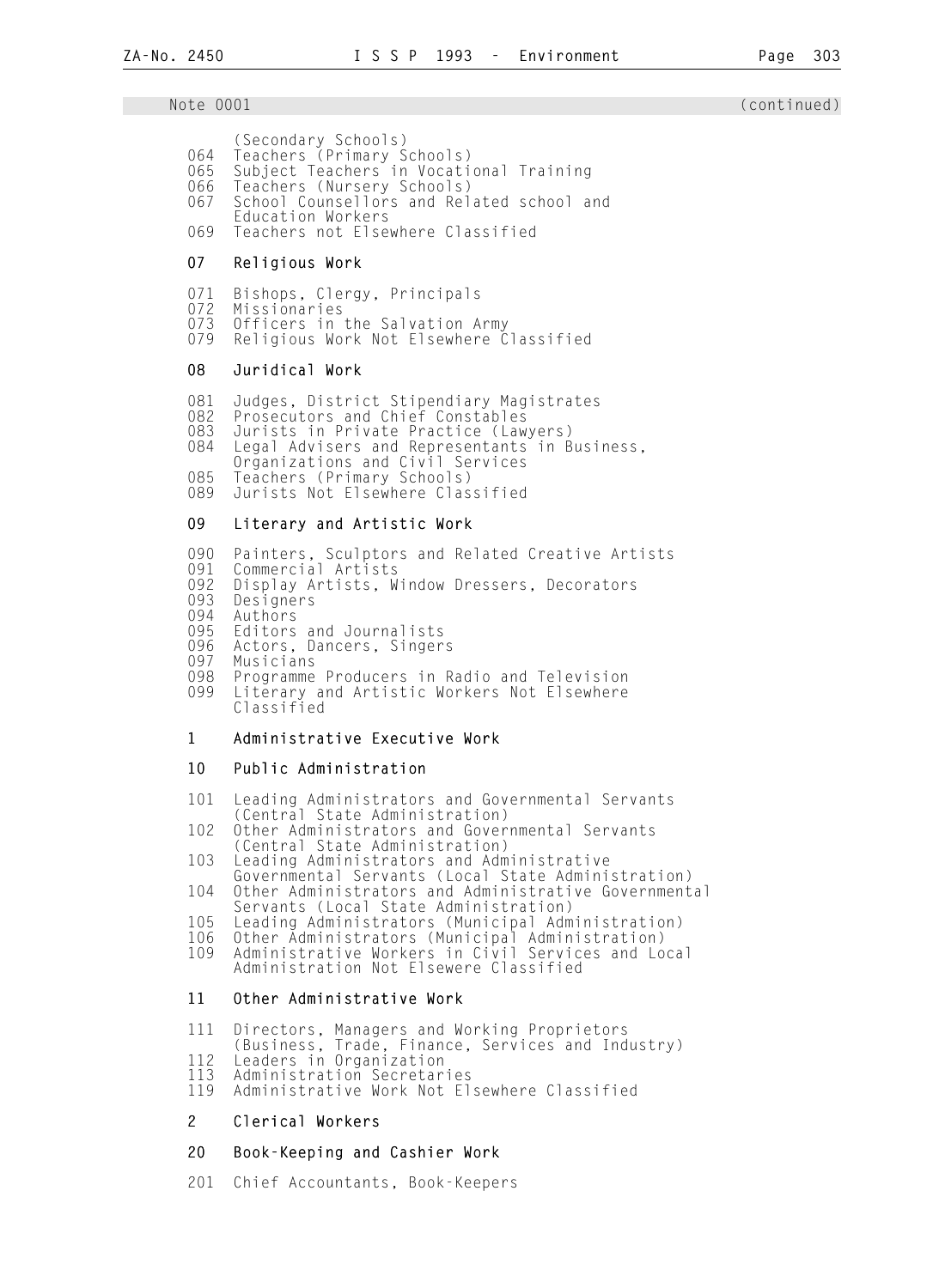## Note 0001 (continued) and the continued) and the continued of the continued of the continued of the continued o

- 202 Bank and Office Cashiers
- 203 Shop-, Restaurant- and Related Cashiers Book-Keepers and Cashiers Not Elsewhere Classified

### 21 Stenography and Typing

211 Secretaries and Stenographers<br>212 Typists Typists

## 29 Other Clerical Work

 291 Data-Processing Machine Operator 292 Clerks (Bank)<br>293 Clerks (Insur 293 Clerks (Insurance)<br>294 Clerks (Social Sec 294 Clerks (Social Security Office) 295 Travel Agency Employees 296 Forwarding Agents, Shipbrokers 297 Real Estate Managers, Store-Room Keepers 298 Clerks (Tenders, Orders) Clerical Workers Not Elsewhere Classified

## 3 Sales Work

#### 30 Working Proprietors

 301 Working Proprietors, Wholesale Trade 302 Working Proprietors, Retail Trade

#### 31 Real-Estate-, Service- and Salesmen etc.

- 311 Insurance Salesmen 312 Real-Estate and Securities Agents
- 313 Advertising Salesmen<br>319 Auctioneers, Apprais
- Auctioneers, Appraisers and Salesmen Not Elsewhere Classified

## 32 Commercial Travellers and Agents

 321 Commercial Travellers Manufacturers' Agents

#### 33 Other Sales Work

- 330 Purchasing Officers<br>331 Salesmen Operating
- 331 Salesmen Operating from an Office
- 332 Shop Managers
- 333 Shop Assistants
- 334 Street Vendors, Canvassers and News-Vendors 339 Salesmen, Shop Assistants and Related Workers Not Elsewhere Classified

#### 4 Agriculture, Forestry, Fishing and Related Work

#### 40 Farmers, Forest Owners etc.

- 401 Farmers
- 402 Forest Owners

403 Gardeners, Fruit Farmers, Nurserymen

- 404 Managers in Agriculture
- 405 Managers in Market Gardening and Horticulture
	- 406 Managers in Forestry<br>407 Farmers (Eur-Bearing
	- 407 Farmers (Fur-Bearing) 408 Reindeer Owners

## 41 Farm Workers

 411 Farm Labourers 412 Livestock Workers (General) Workers in Market Gardening and Horticulture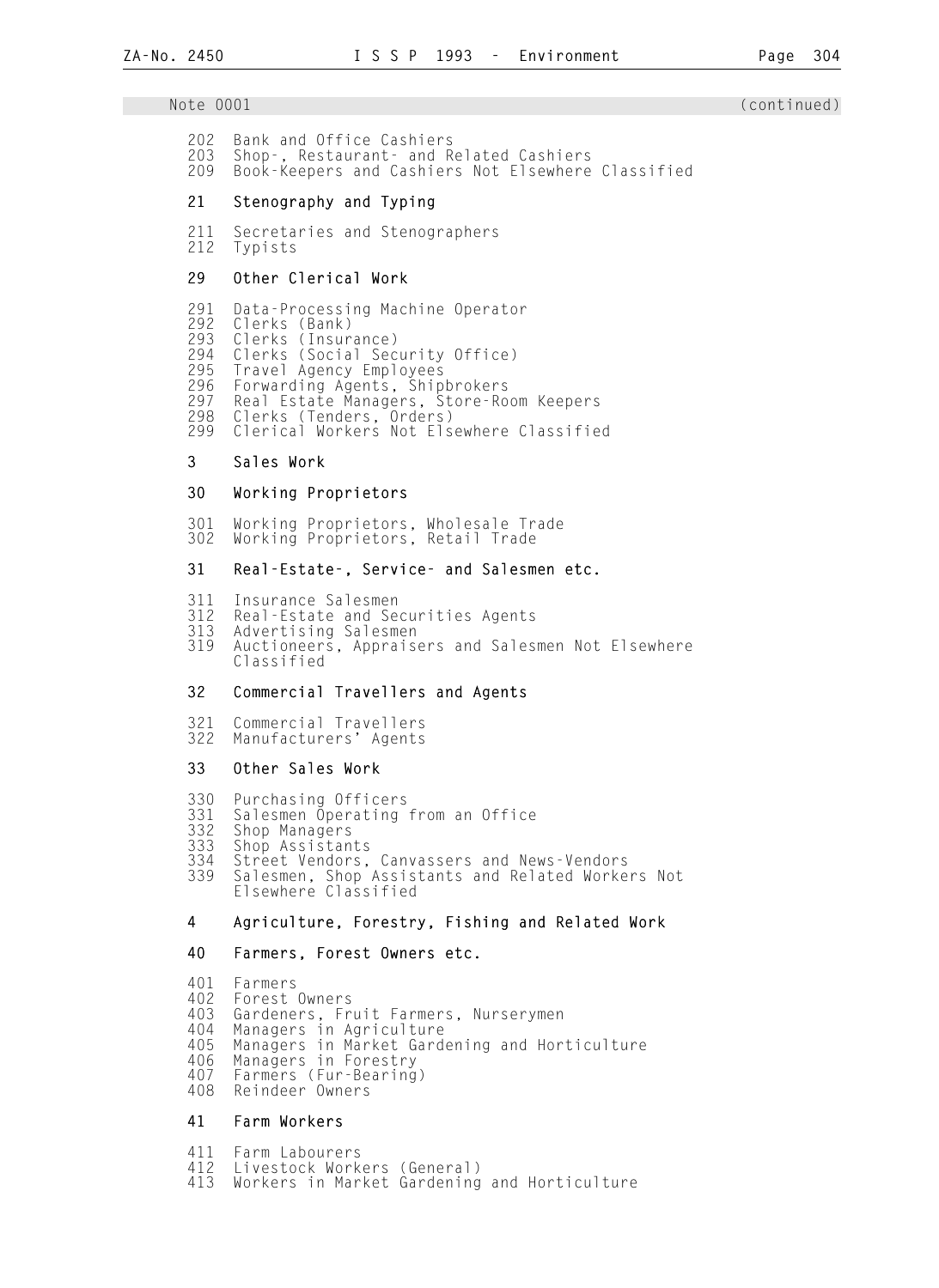Note 0001 (continued) 414 Livestock Workers (Fur-Bearing Animals) 415 Livestock Workers (Reindeers) 419 Keepers (Zoo, Circus) and Farm Workers Not Elsewhere Classified 42 Hunters 43 Fishermen, Whalers and Sealers 430 Shipmasters (Fishing Boats), Master Seiners and Related<br>431 Fishers 431 Fishers 432 Aquaculture Workers 433 Whalers Sealers 44 Forestry Work 441 Forestry Workers and Loggers River Drivers 5 Mining and Quarrying Work 50 Mining and Quarrying Work 501 Miners, Quarrymen and Related Workers 51 Well Drillers and Related Workers 511 Well Drillers and Diamond Drillers 52 Benefication Work 521 Benefication Workers 59 Other Mining and Quarrying Work 599 Mining- and Quarrying Workers Not Elsewhere Classified 6 Transport and Communication Work 60 Ship's Officer Work 600 Shipmasters 601 Mates 602 Pilots (Ship) 603 Chief Engineers<br>604 Marine Engineer Marine Engineers 61 Deck and Engine-Room Crew Work 611 Boatswains 612 Able and Ordinary Seamen 613 Ship's Carpenters 614 Other Deck Crew 615 Pump Workers, Donkeymen 616 Engine Mechanics (Ship)<br>617 Firemen (Ship) 617 Firemen (Ship) 618 Ship Engine Crew Not Elsewhere Classified 62 Aircraft Pilots, Navigators and Flight Engineers 621 Aircraft Pilots 622 Flight Navigators 623 Flight Engineers Aviation Workers Not Elsewhere Classified

## 63 Railway Engine Work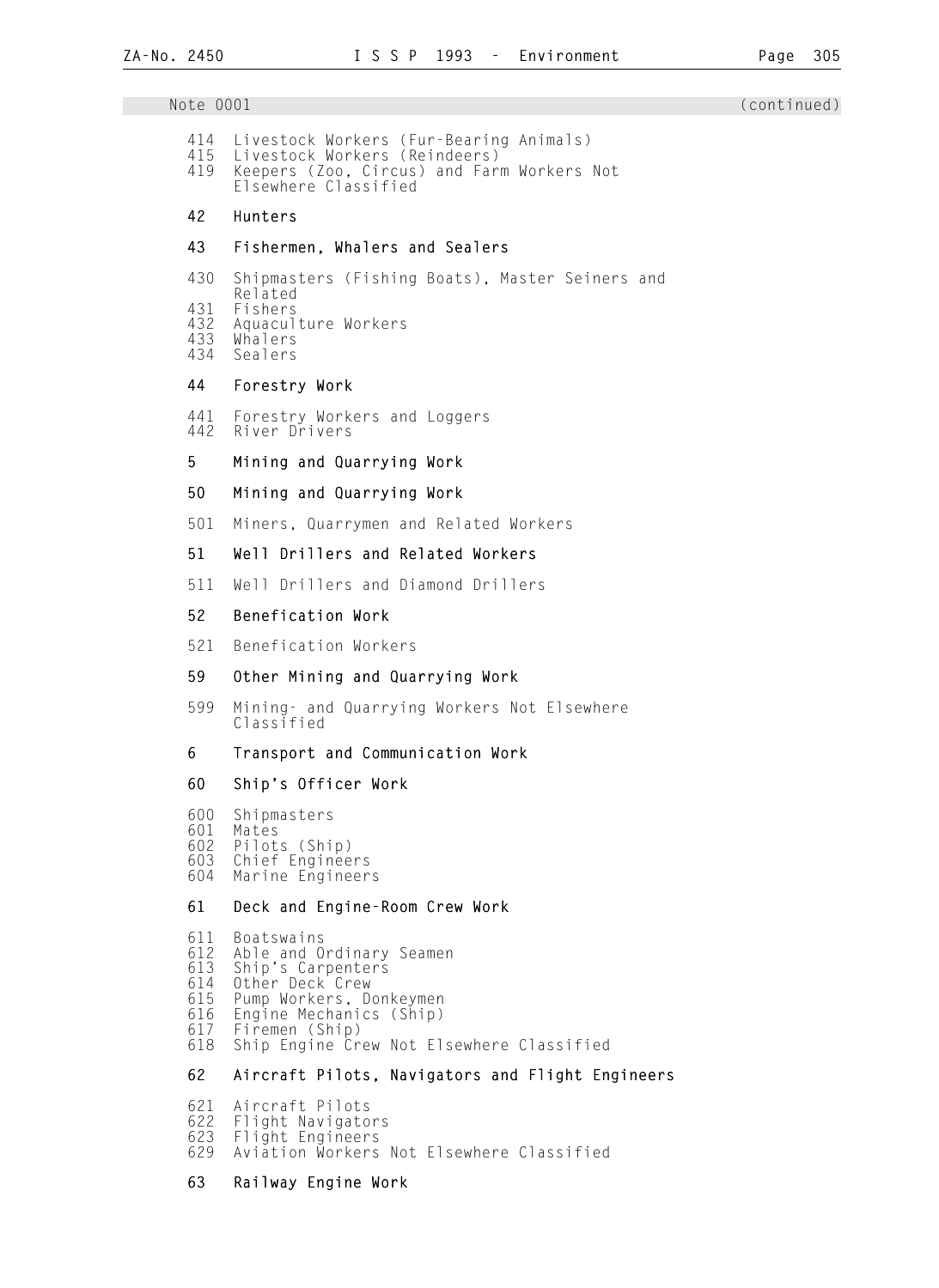631 Drivers and Firemen, Railway Engine

#### 64 Road Transport Work

- 641 Bus Drivers
- 642 Tram Drivers
- 643 Taxi Drivers
	- 644 Lorry and Van Drivers
	- 645 Other Drivers
- 646 Errand Boys and Road Transport Workers Not Elsewhere Classified

## 65 Conductor and Traffic Assistant Work

 651 Aircraft Traffic Assistants 652 Conductor, Railway 653 Porters (Inner Station Service) 654 Porters (Outer Station Service) Conductotr and Traffic Assistants, Road Transport

## 66 Traffic Controlling Work

 661 Harbour Traffic Controllers 662 Air Traffic Controllers 663 Railway Traffic Controllers Road Traffic Controllers

## 67 Postal and Telecommunication Work

 670 Postmasters 671 Local Postmasters

Inspectors and Traffic Controllers, Communication

- 673 Telephone Switchboard Operators (Public Service)
- 674 Telephone Switchborad Operators (Private Exchange)
- 675 Telegraphers
- 676 Radio Operators Postal and Telecommunication Workers Not Elsewhere Classified

## 68 Postal and Oteher Messenger Work

- 681 Postmen
- Messengers

## 69 Other Transport- nad Communication Work

- 691 Lighthouse Operators
- 692 Lock Operators<br>693 Bargemen, Ferr
- 693 Bargemen, Ferrymen<br>699 Transport- and Comm
- Transport- and Communication Workers Not Elsewhere Classfied

## 7/8 Manufacturing Work

#### 70 Textile Work

701 Fibre Preparers

- 702 Sinners and Winders, Textile
- 703 Weavers
- 704 Knitters
- 705 Pattern-Card Preparers
- 706 Bleachers, Dyers and Finishers of Textiles<br>707 Controllers and Menders of textile Fabric
- 707 Controllers and Menders of textile Fabric Textile Workers Not Elsewhere Classified

### 71 Cutter and Seam Work

711 Tailors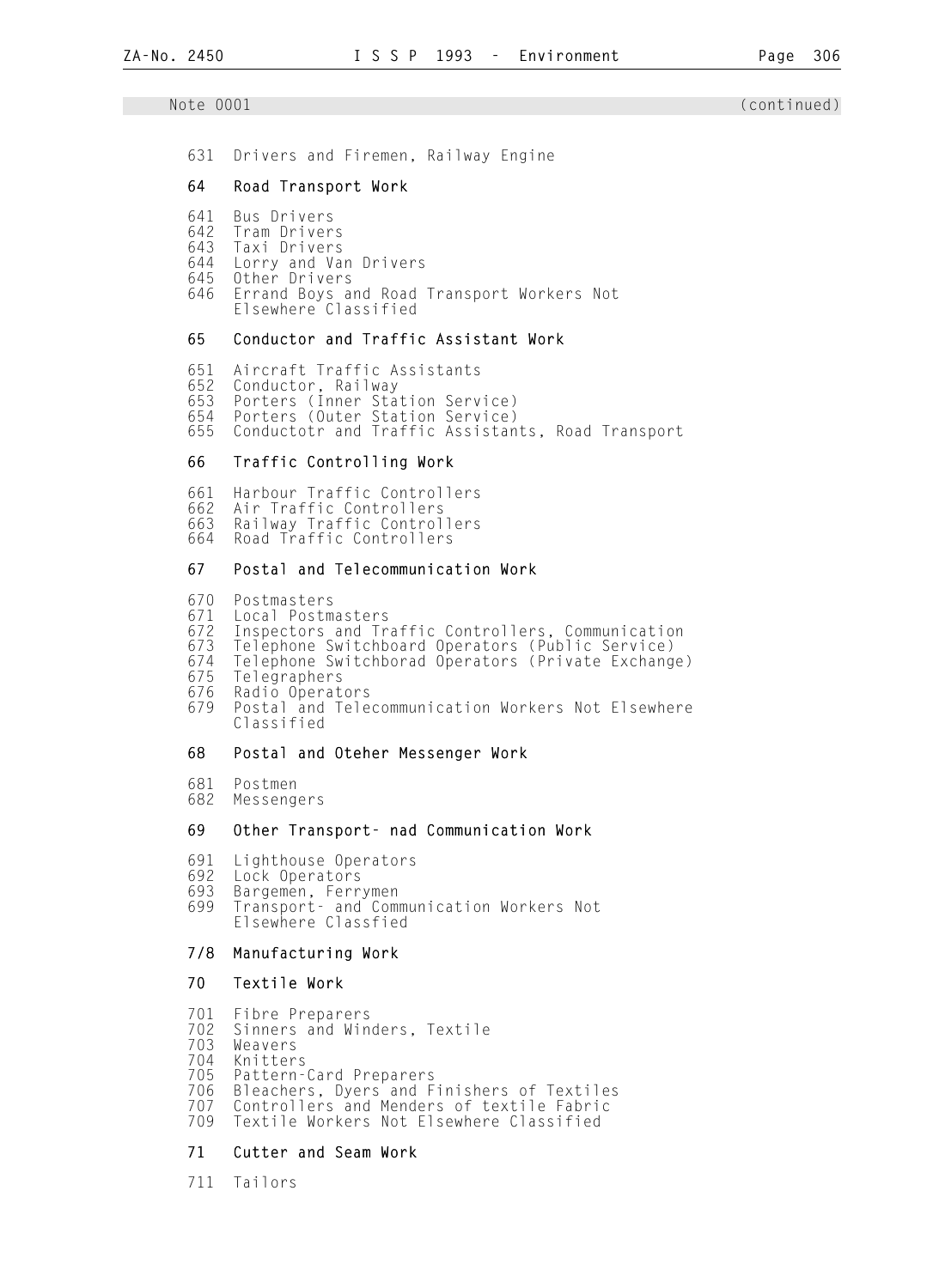- 
- 712 Fur Tailors<br>713 Hatmakers<br>714 Upholsterer Hatmakers
- 714 Upholsterers
- 715 Patternmakers, Markers and Cutters, Textile Products
- 716 Sewers and Embroiderers<br>719 Cutter and Seam Workers Cutter and Seam Workers Not Elsewhere Classified

#### 72 Shoemaking and Leather Work

- 721 Shoemakers and Shoe Repairers
- 722 Cutters (Footwear) and Related Workers
- 723 Uppers Preparers and Sewers
- 724 Lasters
- 725 Other Shoemaking Work<br>726 Saddle Makers and Lea
- Saddle Makers and Leather Sewers

#### 73 Smelting, Metallurgical and Foundry Work

- 731 Furnacemen
- 732 Annealers, Temperers and Related Heat Treaters
- 733 Rolling-Mill Operators
	- 734 Cold-Rolling-Mill Operators<br>735 Metal Drawers and Extruders
	- 735 Metal Drawers and Extruders<br>736 Smiths
	- 736 Smiths
	- 737 Moulders Metal Making and Treating Workers Not Elsewhere Classified

#### 74 Precision Mechanic Work

- 
- 741 Precision Mechanics 742 Watch- and Clockmakers and Repairers 744 Dental Technicians
- 745 Jewellers, Gold- and Siversmiths
- 746 Jewellery Engravers

## 75 Iron and Metal Ware Work

- 751 Workshop Mechanics
- 752 Fitter-Machinists
- 753 Machine- and Motor-Repairmen
- 754 Sheet-Metal Workers
- 755 Plumbers and Pipefitters
- 756 Welders and Flame Cutters
- 757 Metal-Plate and Steelstructural Workers
- 758 Electro-Platers, Dip Platers and Related Workers Metal Workers Not Elsewhere Classified
- 76 Electrical Work

761 Electricians

- 762 Electrical Load Despatchers, Power Station
- 763 Electrical and Electronics Fitters
	- 764 Installers and Repairmen, Telephone and Telegraph
	- 765 Linemen and Cable Jointers Electrical and Electronics Workers Not Elsewhere Classified<br>T58 Flectro-Pla
	- 758 Electro-Platers, Dip Platers and Related Workers Metal Workers Not Elsewhere Classified
	- Classified

## 77 Wood Work

- 771 Whole Timber Workers<br>772 Sawmill and Planing
- 772 Sawmill and Planing Mill Workers
- 773 Veneer and Fibreboard Workers<br>774 Construction Carpenters and J
- 774 Construction Carpenters and Joiners<br>775 Boat Builders and Ship's Carpenters
- 775 Boat Builders and Ship's Carpenters
- Cabinetmakers

### Note 0001 (continued) and the continued) and the continued of the continued of the continued of the continued o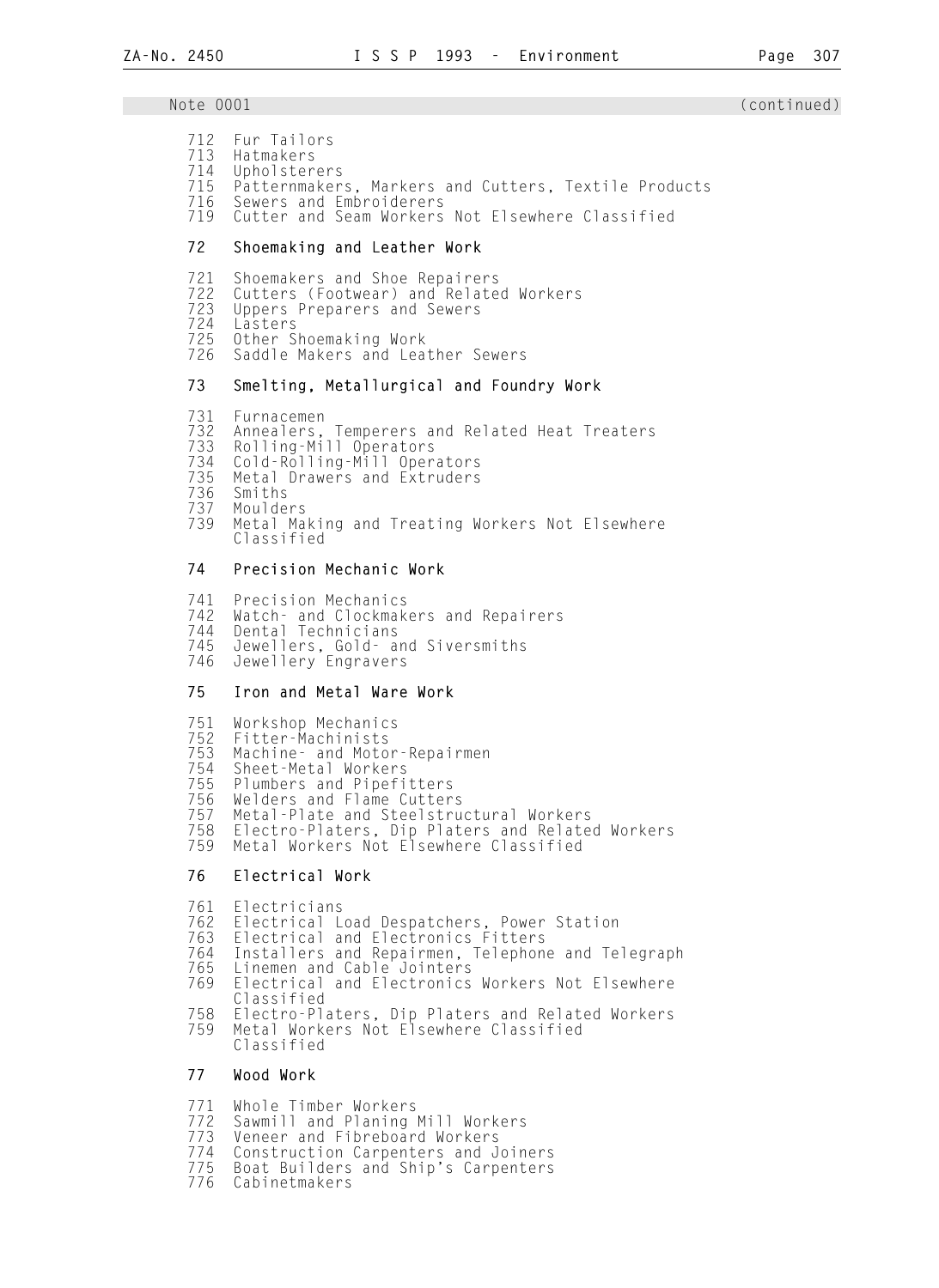## Note 0001 (continued) and the continued) and the continued of the continued of the continued of the continued o

777 Woodworking Machine Setters and Operators<br>779 Woodworkers Not Flsewhere Classified Woodworkers Not Elsewhere Classified

## 78 Painting and Paperhanging Work

- 781 Building and Furniture Painters<br>782 Paperhangers
- 782 Paperhangers
- 783 Brush and Spray Painters (Industrial Product)
- 789 Sign Painters, and Painting and Paperhanging Workers Not Elsewhere Classified

## 79 Other Construction Work

- 791 Masons, Bricklayers and Plasterers
- 793 Cement Finishers, Excavators etc.
	- 795 Insulation Aplliers
	- 796 Glaziers
	- Construction Workers Not Elsewhere Classified

## 80 Graphic Work

 801 Compositors and Typesetters 802 Reproduction Workers (Printing)<br>803 Printing Pressmen and Printers 803 Printing Pressmen and Printers<br>804 Bookbinders and Realetd Worker 804 Bookbinders and Realetd Workers Graphic Workers Not Elsewhere Classified

## 81 Glass, pottery and Brick Work

811 Glass Formers, Cutters, Grinders and Finishers<br>812 Potters and Related Clay and Abrasive Formers 812 Potters and Related Clay and Abrasive Formers 813 Furnacemen and Kilnmen, Glass and Ceramics 814 Decorators, Glass and Ceramics 819 Glass and Ceramics Workers Not Elsewhere Classified

## 82 Food Industry Work

821 Millers, Grain and Related Products<br>822 Bakers and Pastrycooks 822 Bakers and Pastrycooks 823 Sugar and Chocolate Confectionery Makers 824 Brewers, Winemakers and Related Workers<br>825 Canning Workers 825 Canning Workers 826 Butchers, Sausage Makers<br>827 Dairy Workers 827 Dairy Workers 829 Food Processers Not Elsewhere Classified

## 82 Food Industry Work

 821 Millers, Grain and Related Products 822 Bakers and Pastrycooks 823 Sugar and Chocolate Confectionery Makers<br>824 Brewers, Winemakers and Related Workers 824 Brewers, Winemakers and Related Workers 825 Canning Workers 826 Butchers, Sausage Makers<br>827 Dairy Workers 827 Dairy Workers 829 Food Processers Not Elsewhere Classified 83 Chemical Work

831 Destillators, Oil and Chemical Products<br>832 Cookers, Roasters and Other Heat-Treate Cookers, Roasters and Other Heat-Treaters,

- Chemical and Related Processes<br>833 Crushers Millers and Calender
- 833 Crushers, Millers and Calenderers, Chemical and Related Processes
	- 834 Wood Grinding Workers
	- 835 Paper Pulp Preparers<br>836 Paper Makers
	- 836 Paper Makers
	- Chemical and Related Process Workers Not Elsewhere Classified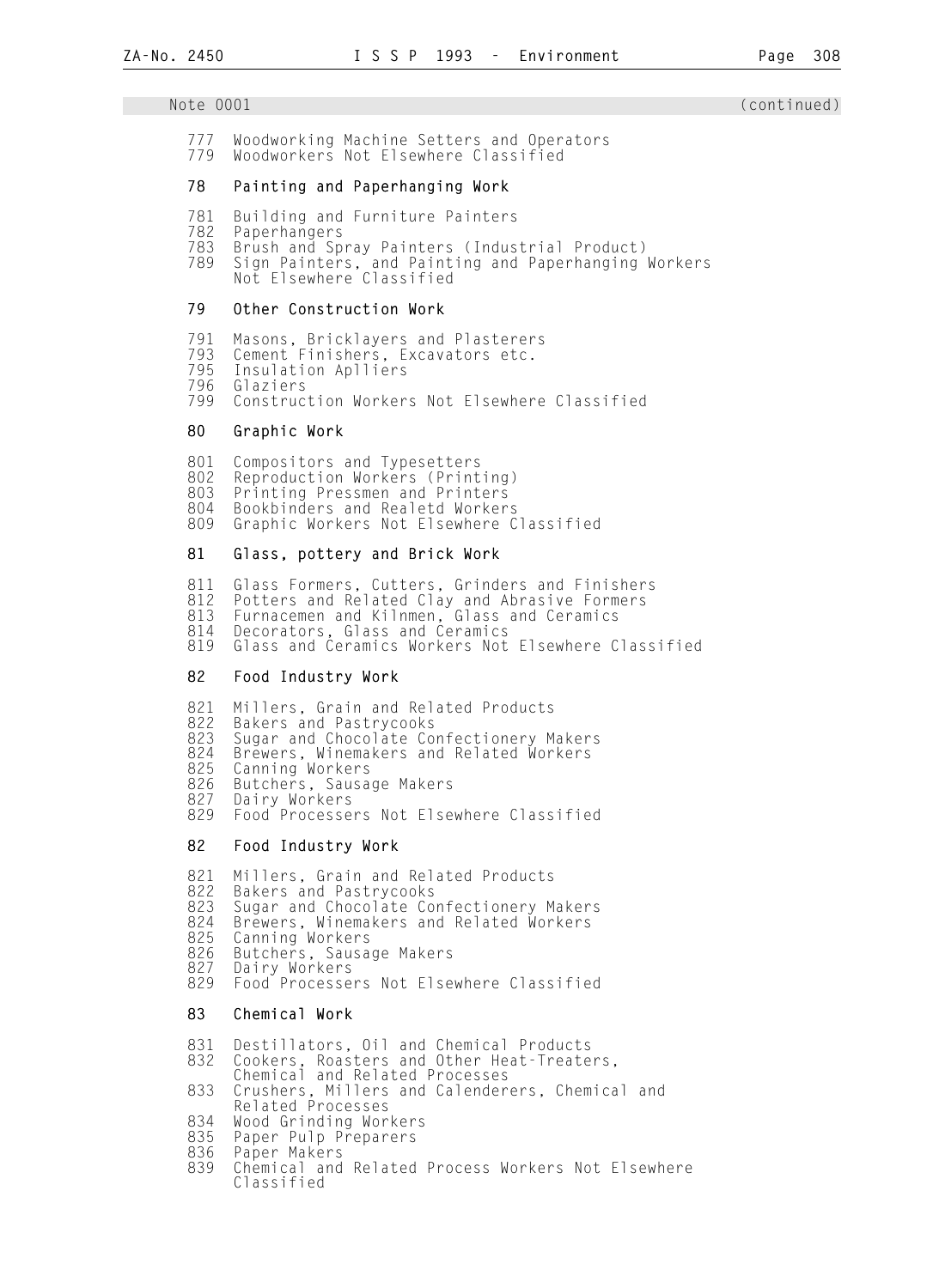#### 84 Tobacco Work

841 Tobacco Workers

## 85 Other Manufacturing Work

- 851 Concrete Workers
- Tyre Builders, Vulcanisers and Realetd Rubber-Product Makers<br>853 Plasti
- 853 Plastics-Product Makers
- 854 Tanners, Fellmongers and Related Workers<br>855 Photographic Dark-Room Workers
- 855 Photographic Dark-Room Workers
- 856 Makers of Musical Instruments and Related Workers
- 857 Stone Cutters and Carvers<br>858 Paper-Product Makers
- 858 Paper-Product Makers Manufacturing Workers Not Elsewhere Classified

#### 86 Packing Work

861 Packers, Labellers and Related Workers

#### 87 Machine and Motorpower Work

- 871 Operators of Stationary Engines and Related
- Equipment<br>872 Crane and
- 872 Crane and Hoist Operators<br>873 Riggers and Cable Splicer
- 873 Riggers and Cable Splicers<br>874 Operators of Earth-Moving 874 Operators of Earth-Moving and Other Construction
- Machinery Not Elsewhere Classified
	- 875 Material-Handling-Equipment Operators
	- 0ilers and Greasers

#### 88 Dock and Warehouse Work

- 881 Longshoremen and Related Freight Handlers<br>882 Warehousemen, Storemen
- 882 Warehousemen, Storemen<br>889 Dock and Wraehouse Wor Dock and Wraehouse Workers Not Elsewhere
	- Classified

## 89 Labourers Not Elsewhere Classified

891 Laboureres Not Elsewhere Classified

## 9 Service

### 90 Public Safety, Prevention and Protection Work

- 901 Fire Fighters and Related Workers
- 903 Police
- 904 Customs Officers<br>905 Prison Guards
- 905 Prison Guards
- Guards and Related Workers Not Elsewhere Classified

#### 91 Domestic Work, Doorman Work and Related

- 911 Housekeepers and Related Workers (Institutions)
- 912 Cooks<br>913 Kitch
- 913 Kitchen Assistants<br>914 Housekeepers, Maid
- 914 Housekeepers, Maids etc. (Private Homes)<br>915 Housekeepers
- 915 Housekeepers<br>916 Concierges (
- 916 Concierges (Hotel)<br>917 Pursers, Stewards,
- Pursers, Stewards, Air Hostesses and Related
- Passenger Transport Service Workers<br>919 Domestic Workers, Doorman Workers a 919 Domestic Workers, Doorman Workers and Related Not Elsewhere Classified

#### 92 Serving Work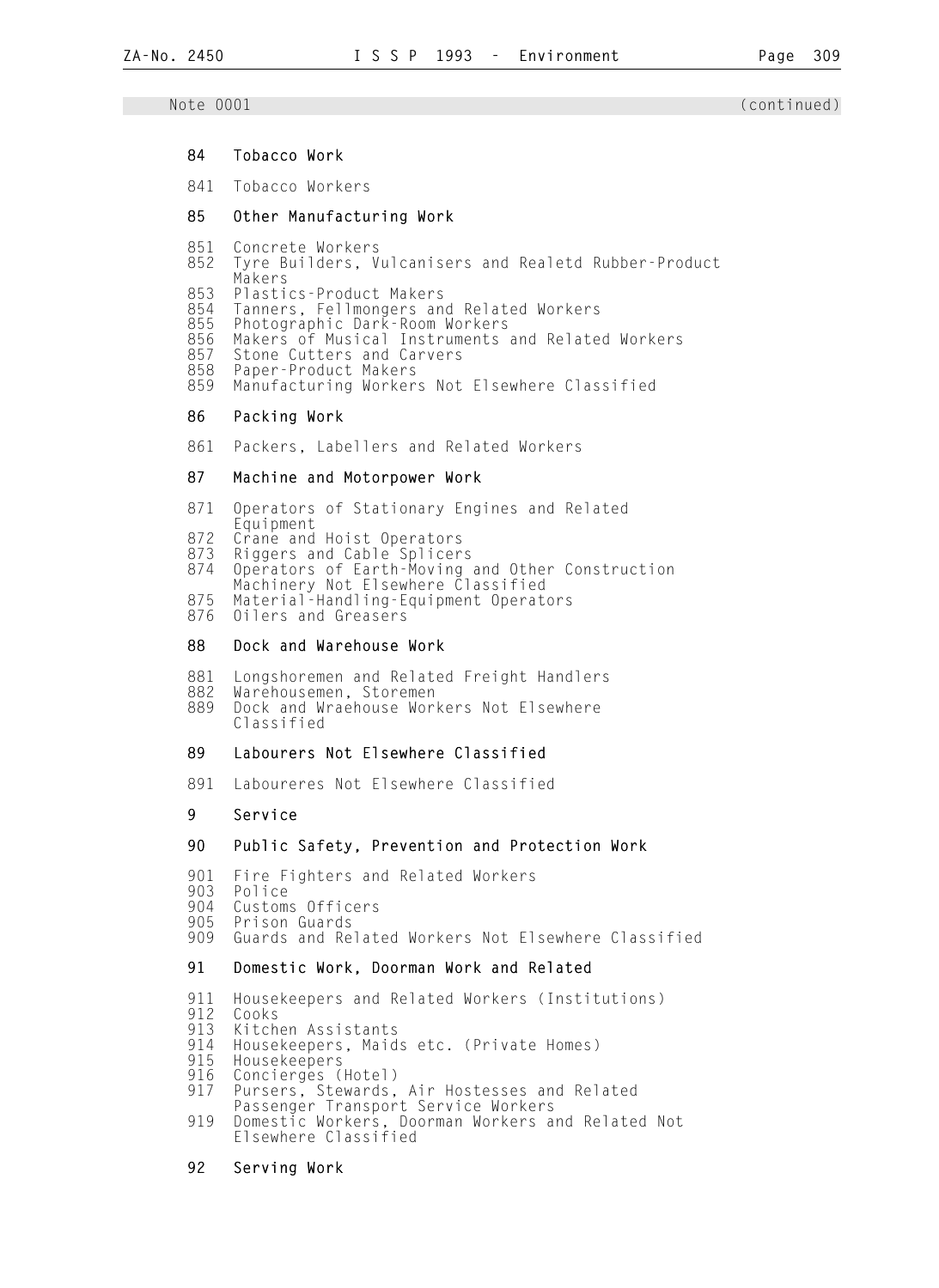| Note 0001         |                                                                              | (continued) |
|-------------------|------------------------------------------------------------------------------|-------------|
| 921<br>922        | Headwaiters, Waiters<br>Waiting Personnel Not Elsewhere Classified           |             |
| 93                | Building, Caretaking and Cleaning Work                                       |             |
| 931<br>932<br>933 | Janitors and Related Workers<br>Charworkers and Cleaners<br>Chimney Sweepers |             |
| 94                | Hygiene and Beauty Treatment                                                 |             |
| 941<br>942        | Barbers, Hairdressers and Beauticians<br>Bath Attendants                     |             |
| 95                | Laundry and Dry-Cleaning Work                                                |             |
| 951<br>952        | Launderers and Dry Cleaners<br>Pressers                                      |             |
| 96                | Athletes, Sportsmen and Related Workers                                      |             |
| 961               | Athletes, Sports Instructors and Coaches                                     |             |
| 97                | Photography Work                                                             |             |
|                   |                                                                              |             |

971 Photographers, Camera Operators

98 Embalming and Undertaking Work

981 Embalmers and Undertakers

#### 99 Other Service Work

- 999 Service Workers Not Elsewhere Classified
- 1000 Other Technical, Physical Science, Humanistic and Artistic Work
- 1001 Auditors
- 1002 Social Workers
- 1003 Librarians, Archivists and Museum Workers
	- 1004 Economists,
- 1005 Psychologists
- 1006 Personnel Functionaries
- 1009 Technical, Physical Science, Humanistic and Artistic Work Not Elsewhere Classified
	- 1100 Military Work
	- 1101 Lower Rank Military Work 1102 Privates and Corporals
	- 1200 Lower Rank Military Officer Work
	- 1201 Lower Rank Military Officers
	- 1300 Higher Rank Military Officer Work
	- 1301 Higher Rank Military Officers

#### 9998 Persons with Unidentifiable or Not Reported Occupations and Persons Not Classified By Occupation

- 9998 Persons with Unidentifiable Occupations
- 9998 Persons with Not Reported Occupations
- 9998 Persons Not Classsifed by Occupation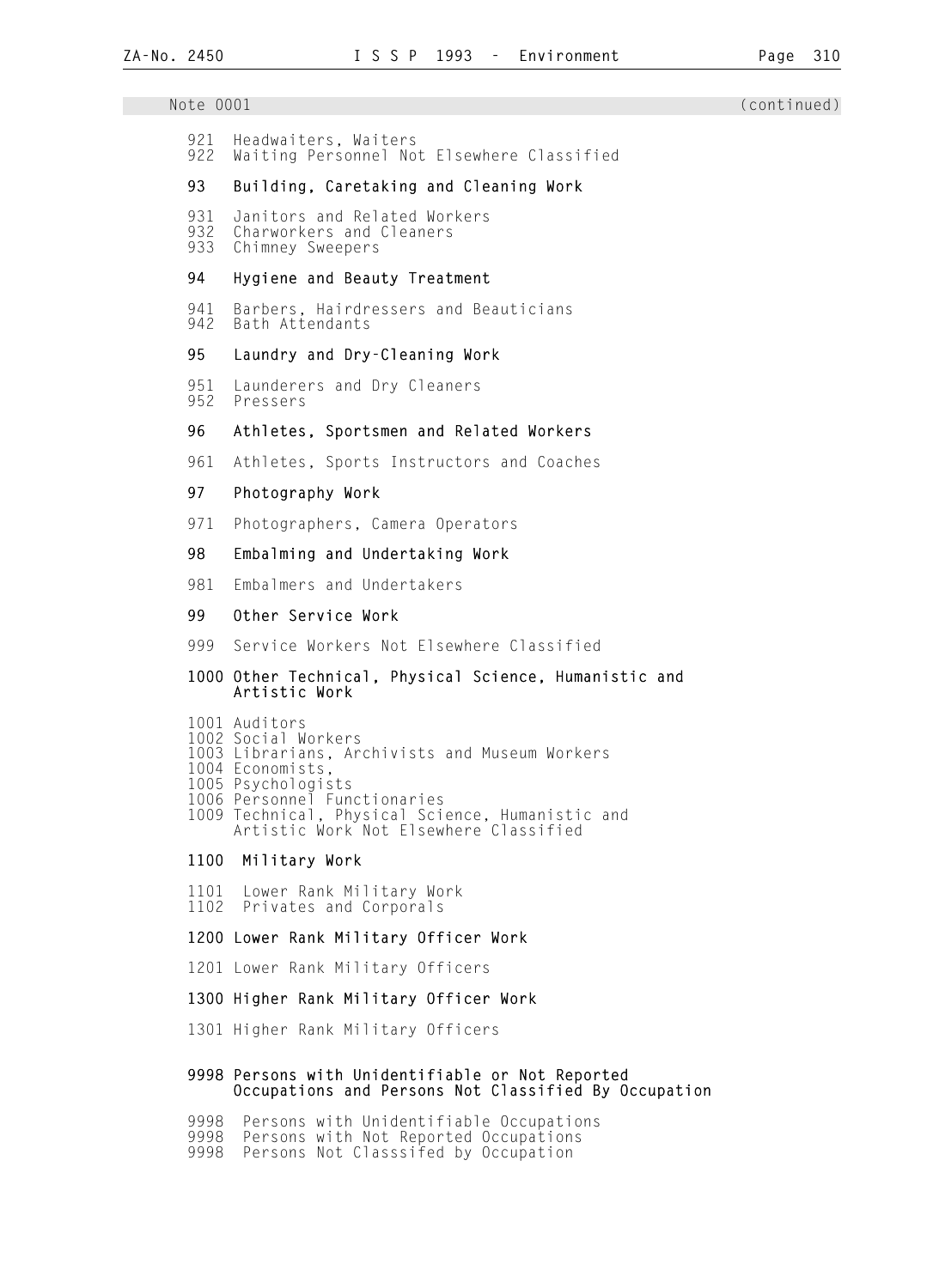## Slovenia

Father's occupation, mother's occupation

01 Unskilled worker<br>02 Semiskilled, qua 02 Semiskilled, qualified worker<br>03 Skilled worker 03 Skilled worker<br>04 Highly skilled 04 Highly skilled worker<br>05 Auxiliary white–colla 05 Auxiliary white-collar, with lower education 06 White collar with high school education 07 White collar with college education 08 Self-employed craftsmen, manager etc., with employees 09 Self-employed craftsmen, manager without employees<br>10 Free lance 10 Free lance<br>11 Farmer 11 Farmer 12 Housewife on a farm, helping family member on a farm

Else

### Philippines

10 Hired workers<br>11 Professional, 11 Professional, technical 12 Managers 13 Clerical, administrative, sales (office workers) 14 Non agricultural, skilled (non-office workers) 15 Non agricultural unskilled (laborers) 16 Agricultural (include fishing, forestry) 18 Agricultural operators 19 Non agricultural entrepreneurs<br>22 Entrepreneurs, no employees<br>27 Service work, barangy captain, 22 Entrepreneurs, no employees 27 Service work, barangy captain, bar. tanod, bar. kagawad assemblyman<br>
51 Housewife, 1<br>
52 Student<br>
53 Retired Housewife, homecare Student 53 Retired Disabled

## Netherlands

- 01 Head firm > 10<br>02 Head firm < 10 02 Head firm < 10<br>03 Self-emploved 03 Self-employed<br>04 Farmer
- 04 Farmer<br>05 High w
- 05 High white collar<br>06 Middle white coll
- 06 Middle white collar<br>07 Lower white collar
- 07 Lower white collar<br>08 Skilled workers
- 08 Skilled workers<br>09 Unskilled worke
- Unskilled workers

## Israel

- 01 Scientific/Academic<br>02 Semi professional/T
- 02 Semi professional/ Technical<br>03 Managers
- 03 Managers<br>04 Clerks
- 04 Clerks<br>05 Sales
- 05 Sales<br>06 Servi
- 06 Service workers<br>07 Farm workers
- 07 Farm workers<br>08 Skilled in i
- 08 Skilled in industry<br>09 Skilled in industry
- 09 Skilled in industry<br>10 Unskilled workers Unskilled workers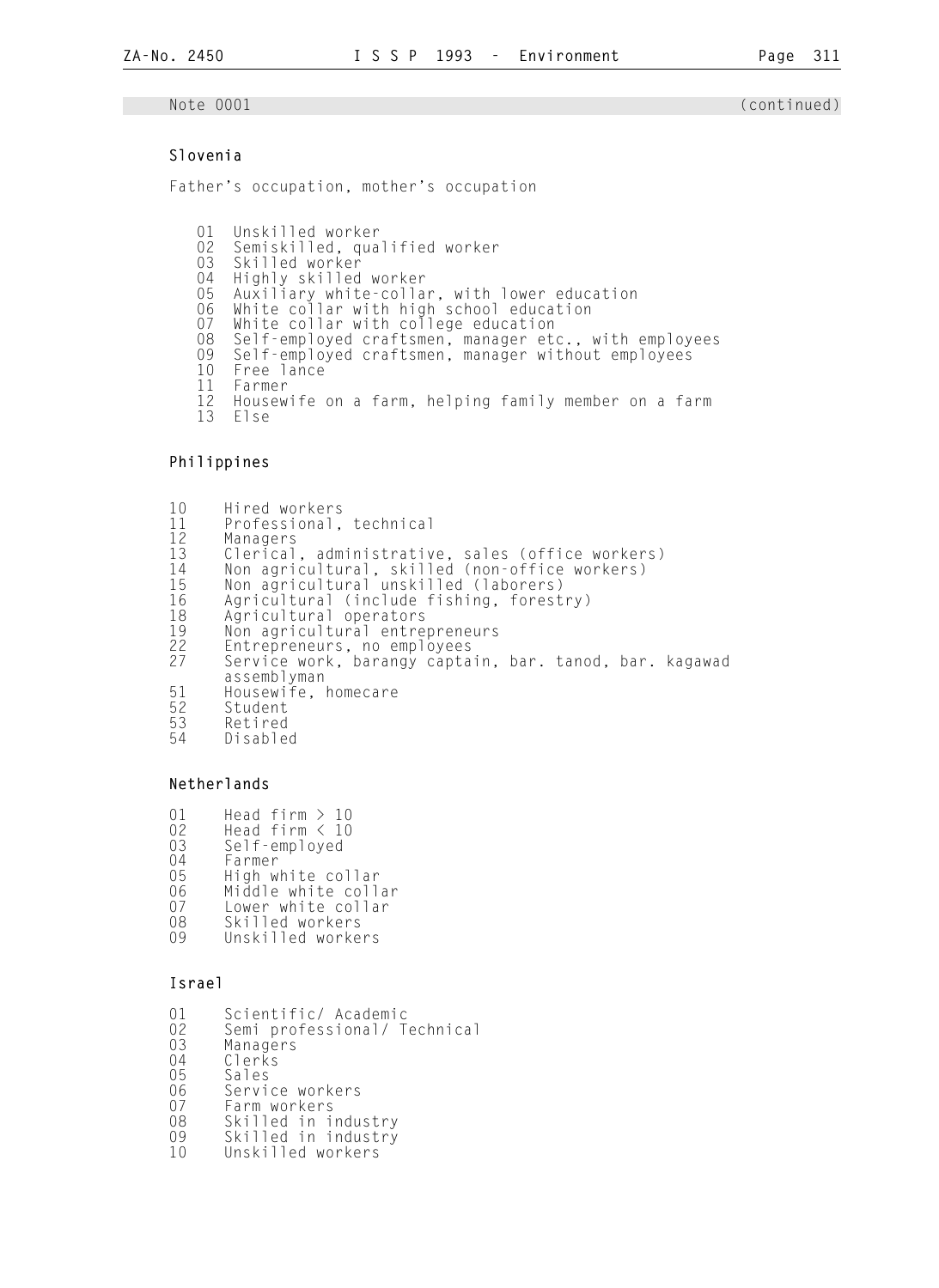## Japan

Classification of Occupation

| 01       | Agricultural, forestry or fishery workers                                                                         |
|----------|-------------------------------------------------------------------------------------------------------------------|
|          | Those who are engaged mainly in agriculture, forestry<br>or fishery and their family workers                      |
| 02       | Self-employed                                                                                                     |
|          | Those who operate shops, restaurants, plants, etc.<br>each with 9 employees or less, as well as their family      |
| 03       | workers<br>Sales or service workers                                                                               |
|          | Employees or sales persons at shops, restaurants,                                                                 |
|          | department stores, etc.; employees at barber shops,                                                               |
|          | beauty parlors, places of amusement, etc.; waiters and<br>waitresses, housekeepers, transport conductors, station |
|          | clerks, travel attendants; sales persons, canvasers,                                                              |
|          | bill collectors                                                                                                   |
| 04       | Skilled workers<br>Locomotive-engine and motor-vehicle drivers                                                    |
|          | Those engaged in such work as manufacturing, repairs,                                                             |
|          | assembly, processing, printing, spinning, sewing,                                                                 |
|          | tailoring, packing and bailing;<br>Carpenters, joiners, plasterers, cabinetmakers                                 |
| 05       | Manual workers (unskilled workers)                                                                                |
|          | Labourers in mining, construction, manufacturing and                                                              |
|          | transport; street vendors, deliverymen, garbage<br>collectors                                                     |
| 06       | Clerical and Technical workers                                                                                    |
|          | Clerical and technical emoployees of business firm,                                                               |
|          | public organizations and governmental agencies<br>Section and division chiefs of business firms and               |
|          | organizations with 49 employess or less                                                                           |
|          | Those engaged in transportation, such as pilots and                                                               |
|          | navigators<br>Education-related personnel such as college lecturers,                                              |
|          | teachers and nursery governesses                                                                                  |
| 07       | Medical-related persons such as pharmacists and nurses                                                            |
|          | Business operators or Managers<br>Directors and managers with the post of section chief or                        |
|          | above of government offices                                                                                       |
|          | Directors and managers of business firms and<br>organizations with 50 employees or more                           |
|          | Those who operate business firms and organizations with                                                           |
|          | 10 to 49 employees                                                                                                |
|          | Directors of a kindergarten, headmasters, chief teachers<br>college presidents                                    |
|          | Captains and crew chiefs of ocean-going vessels and                                                               |
|          | aircraft and of craft serving major domestic routes                                                               |
| 08       | Specialists, Free-lancers. etc.<br>Medical doctors, lawyers, judges, certified public                             |
|          | accountants, college (assistant) professors                                                                       |
|          | Artists (painters, performers, etc.) and masters of                                                               |
|          | various arts<br>Those related to professional sports, religious                                                   |
|          | activities, politics                                                                                              |
|          | Self-defense force personnel, policemen                                                                           |
| 09<br>10 | Housewives<br>Students                                                                                            |
| 11       | Jobless                                                                                                           |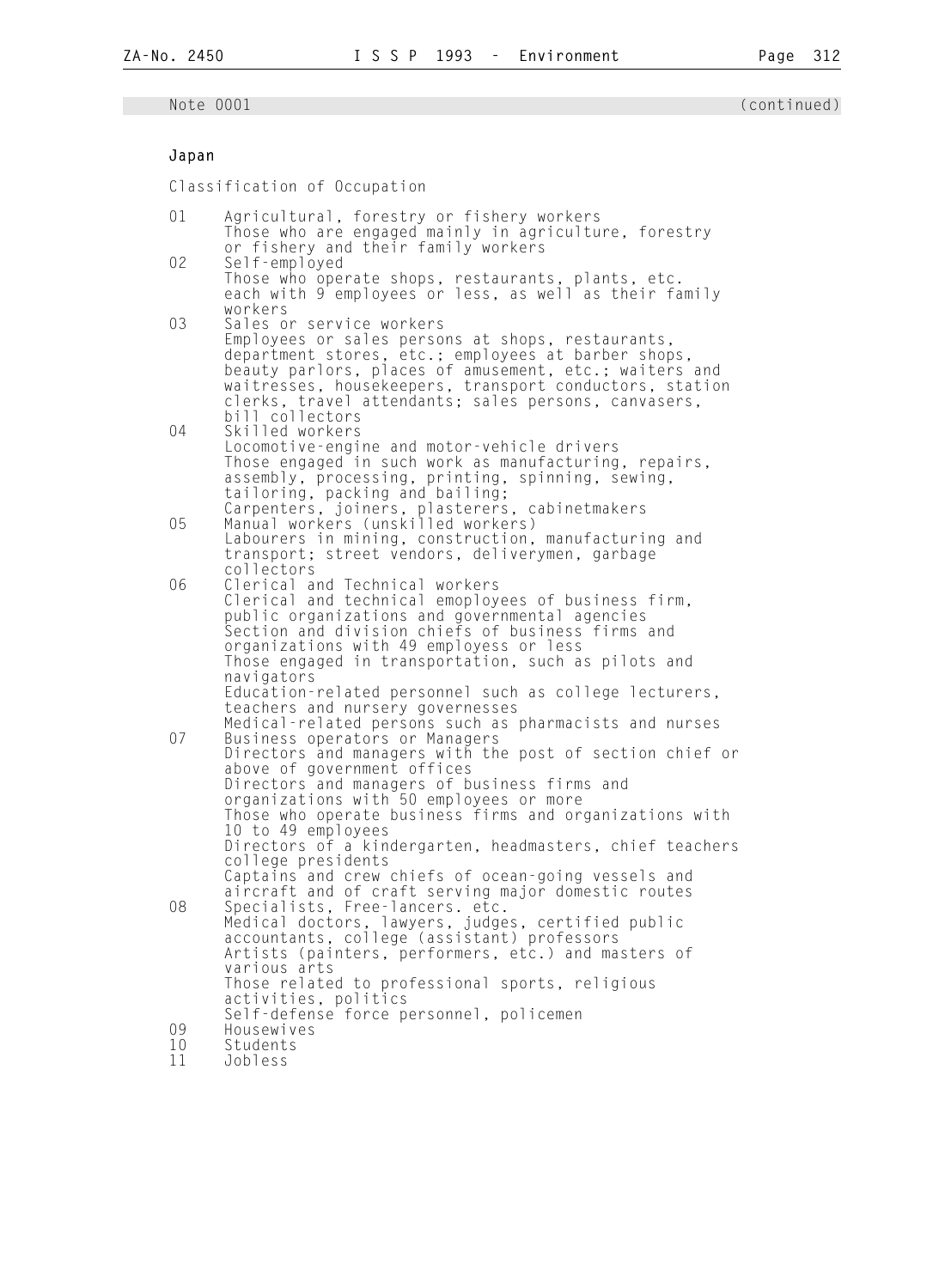## Note 0002

|                                 | This Note refers to V230 and contains country specific<br>industry, branch and sector codes.                                                                                                 |
|---------------------------------|----------------------------------------------------------------------------------------------------------------------------------------------------------------------------------------------|
| Germany                         |                                                                                                                                                                                              |
|                                 | Source: Statistisches Bundesamt (Hrsg.),<br>Systematik der Wirtschaftszweige, Grundsystematik<br>mit Erlaeuterungen, Stuttgart und Mainz:<br>Kohlhammer, 1979                                |
| 001<br>002<br>003<br>004<br>005 | Agriculture, forestry and nursery<br>Fishing, pisciculture and commercial animal husbandry<br>Energy and water<br>Mining<br>Chemical industry, petroleum, mineral oil and<br>coal production |
| 006<br>007                      | Plastics, rubber and asbestos manufacturing<br>Stone and earth production and manufacturing;<br>ceramic and glass industry                                                                   |
| 008                             | Iron and metal production, foundry and casting,<br>steel production                                                                                                                          |
| 009                             | Mechanical engineering, machinery, vehicles<br>construction                                                                                                                                  |
| 010                             | Electrical engineering and fine craftsmanship,<br>like optical and musical instruments, sports<br>equipment, toys and jewelry                                                                |
| 011<br>012                      | Wood, paper and printing production<br>Textile mill production, apparel and other<br>fabricated textile and leather production                                                               |
| 013<br>014<br>015<br>016<br>017 | Food, luxury and kindred products<br>Building trade, general construction<br>Industries related to construction industry<br>Wholesale trade<br>Commercial and trade agency                   |
| 018<br>019<br>020               | Retail business<br>Federal Railways, (Reichs-)railway<br>German Federal Post Office, (Reichs-)mail,<br>German Democratic Post Office (included                                               |
| 021<br>022                      | postal savings bank)<br>Other transportation and communication services<br>Banking, finance and credit service                                                                               |
| 023<br>024                      | (except postal savings bank)<br>Insurance (except social insurance)<br>Personal services (hotels, restaurants, laundries,                                                                    |
| 025                             | press, publishing houses)<br>Organisations without commercial (business)<br>character (church, associations)                                                                                 |
| 026<br>027                      | Private households<br>Public services, central, regional and local<br>authorities, government units, corporation                                                                             |
| 028                             | (legislative, executive, judicature, defense)<br>Social insurance                                                                                                                            |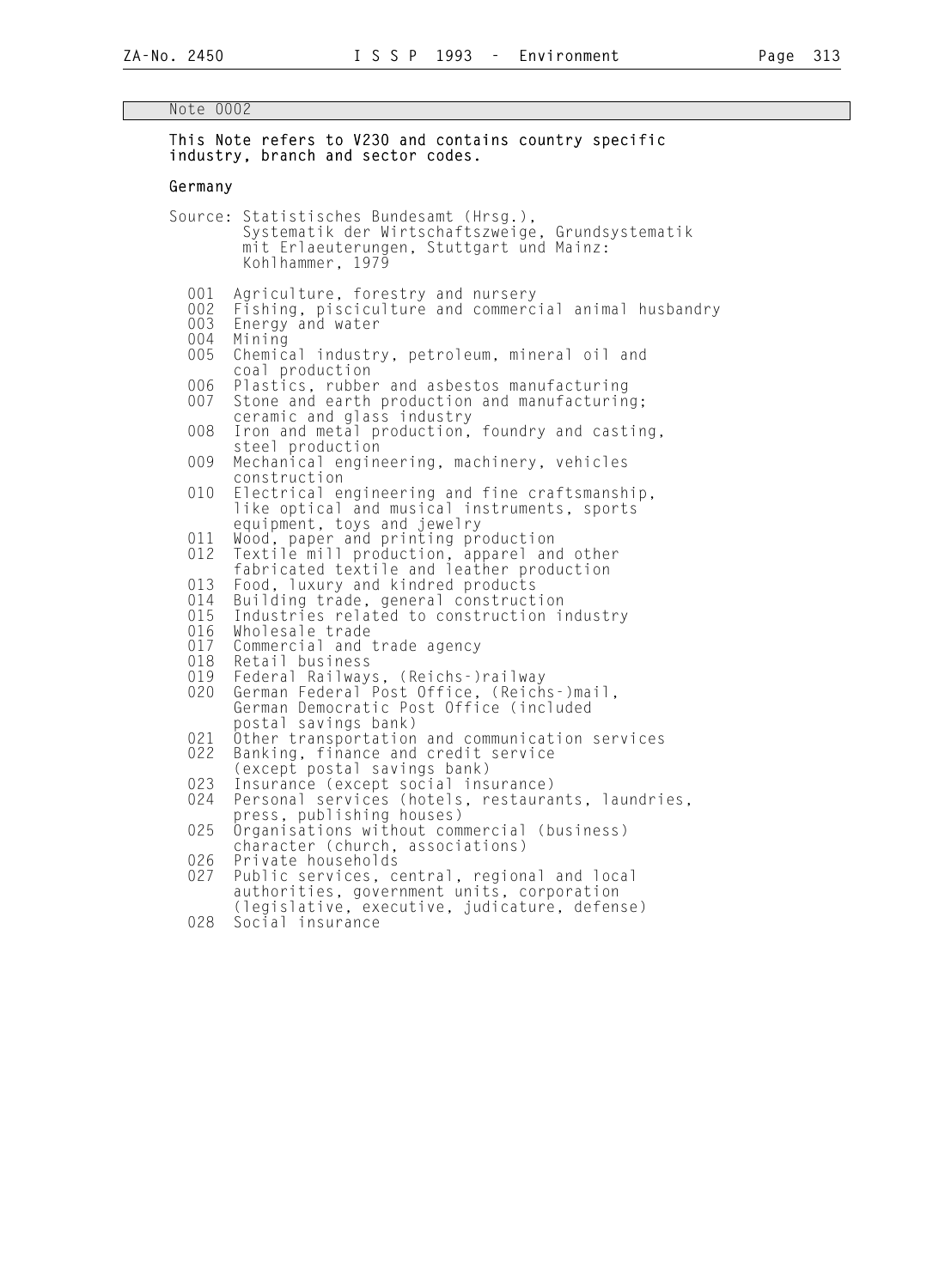## Great Britain

#### Standard Industrial Classification (SIC 1990)

Source: British Social Attitudes, 1991 Survey Technical Report, Lindsay Brook, Gillian Prior and Bridget Taylor Appendix F

### Agriculture, forestry & fishing

- 01 Agriculture & Horticulture<br>02 Forestry
- 02 Forestry<br>03 Fishing
- 03 Fishing

## Energy & water supply industries

- 11 Coal extraction & manufacture of solid fuels<br>12 Coke ovens
- 12 Coke ovens<br>13 Extraction
- Extraction of mineral oil & natural gas
- 14 Mineral oil processing<br>15 Nuclear fuel production
- 15 Nuclear fuel production
- Production & distribution of electricity, gas &
- other forms of energy
- 17 Water supply industry

#### Extraction of minerals & ores other than fuels: manufacture of metals; mineral products & chemicals

- 21 Extraction & preparation of metalliferous ores
- 22 Metal manufacturing
- 23 Extraction of minerals n.e.s.
- 24 Manufacture of non-metallic mineral products
	- 25 Chemical industry
	- 26 Production of man-made fibres

## Metal goods, engineering & vehicles industries

- 31 Manufacture of metal goods n.e.s.
- Mechanical engineering
- 33 Manufacture of office machinery & data processing equipment
- 34 Electrical & electronic engineering
- 35 Manufacture of motor vehicles & parts
- 36 Manufacture of other transport equipment
- 37 Instrument engineering

#### Other manufactoring industries

- 41 Food, drink & tobacco manufacturing industries<br>43 Textile industry
- 43 Textile industry
- 44 Manufacture of leather & leather goods
	- 45 Footwear & clothing industries
	- 46 Timber & wooden furniture industries
	- Manufacturing of paper & paper products: printing
	- & publishing<br>48 Processing o 48 Processing of rubber & plastics
	- Other manufacturing industries

#### Construction

50 Constructions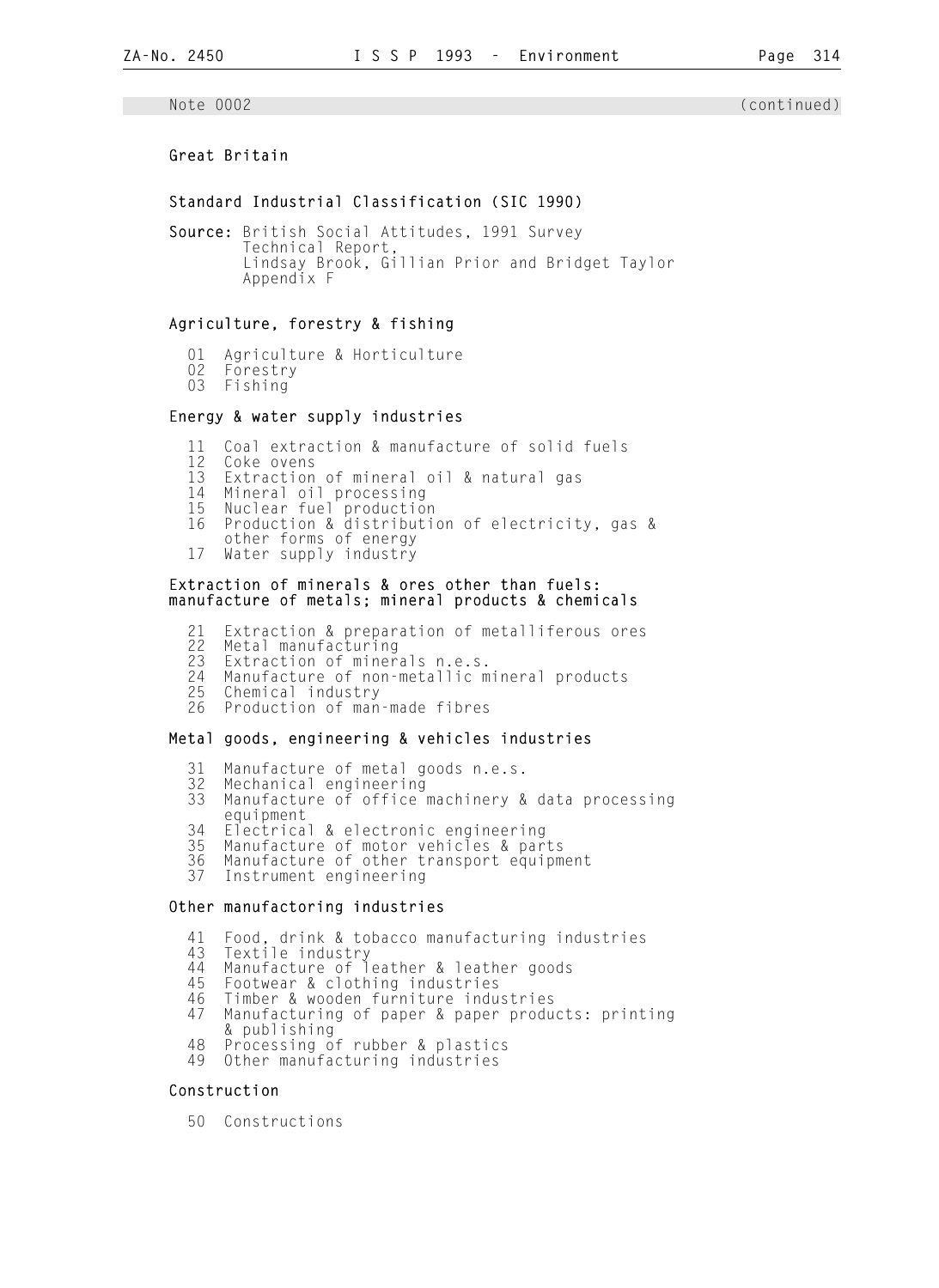## Distribution, hotels & catering, repairs

- 61 Wholesale distribution (except dealing in scrap
- and waste materials)<br>62 Dealing in scrap & w
- 62 Dealing in scrap & waste materials
- 63 Commission agents
- 64 Retail distribution
- 66 Hotels & catering
- 67 Repair of consumer goods & vehicles

#### Transport & communications

 71 Railways 72 Other inland transport<br>74 Sea transport 74 Sea transport 75 Air transport<br>76 Supporting se Supporting services to transport 77 Miscellaneous transport services & storage n.e.s. 79 Postal services & telecommunications

## Banking, finance, insurance, business services & leasing

81 Banking & finance<br>82 Insurance except 82 Insurance except for compulsory social security<br>83 Business services 83 Business services<br>84 Renting of movabl Renting of movables 85 Owning & dealing in real estate

#### Other services

- 91 Public administration, national defense & compulsory social service 92 Sanitary services<br>93 Education 93 Education<br>94 Research & 94 Research & development<br>95 Medical & other health 95 Medical & other health services: veterinary services 96 Other services provided to the general public 97 Recreational services & other cultural services<br>98 Personal services 98 Personal services<br>99 Domestic services Domestic services 100 Diplomatic representation, international organisations, allied armed services
	- 9999 Insufficient information to classify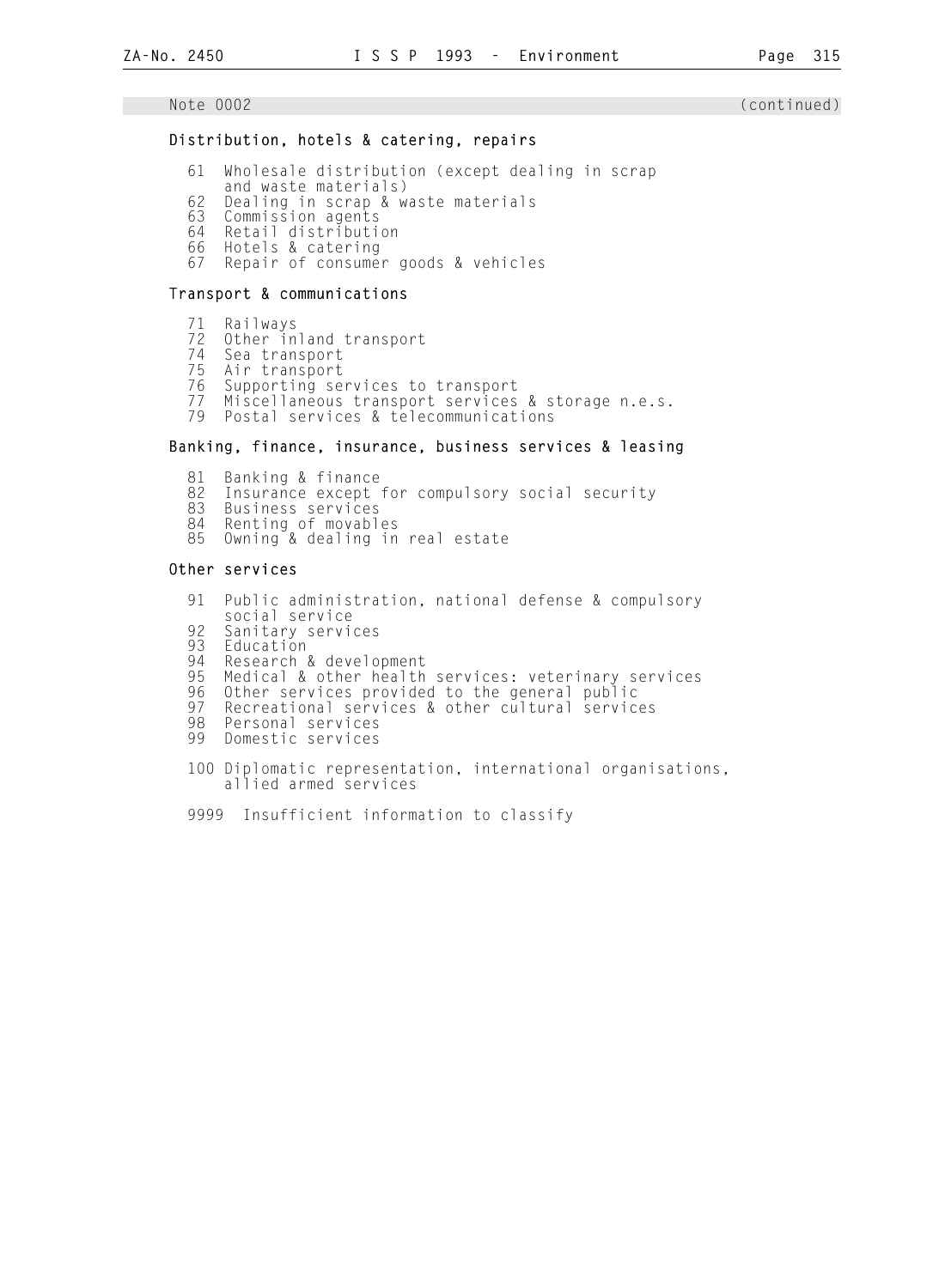## United States

## 1980 INDUSTRIAL CLASSIFICATION

Source: U.S. Bureau of the Census, 1980 Census of Population, Classified Index of Industries and Occupations, Washington, U.S. Government Printing Office, 1981

- 010 Agricultural production, crops
- 011 Agricultural production, livestock
- 020 Agricultural services, except horticultural
	- 021 Horticultural services
	- 030 Forestry
	- 031 Fishing, hunting, and trapping, etc

Mining

- 040 Metal mining<br>041 Coal mining
- 041 Coal mining<br>042 Crude petro
- 042 Crude petroleum and natural gas extraction<br>050 Nonmetallic mining and quarrying, except f
- Nonmetallic mining and quarrying, except fuel

060 Construction

Manufacturing

#### Nondurable goods

#### Food and kindred products

- 100 Meat products
- 101 Dairy products
- 102 Canned and preserved fruits and vegetables
- 110 Grain mill products
	- 111 Bakery products<br>112 Sugar and confe
	- 112 Sugar and confectionery products<br>120 Beverage industries
	- 120 Beverage industries<br>121 Miscellaneous food
- 121 Miscellaneous food preparations and kindred products
- 122 Not specified food industries 130 Tobacco manufactures
	-

## Textile mill products

- 132 Knitting mills<br>140 Dyeing and fin
- Dyeing and finishing textiles, except wool and knit goods
- 141 Floor coverings, except hard surface
- 142 Yarn, thread, and fabric mills
- 150 Miscellaneous textile mill products

#### Apparel and other finished textile products

 151 Apparel and accessories, except knit 152 Misclaneous fabricated textile products

#### Paper and allied products

- 160 Pulp, paper, and paperboard mills<br>161 Miscellaneous paper and pulp prod
- 161 Miscellaneous paper and pulp products<br>162 Paperboard containers and boxes
- Paperboard containers and boxes

#### Printing, publishing, and allied industries

- 171 Newspaper publishing and printing<br>172 Printing, publishing, and allied
- Printing, publishing, and allied
- industries, except newspapers

## Note 0002 (continued)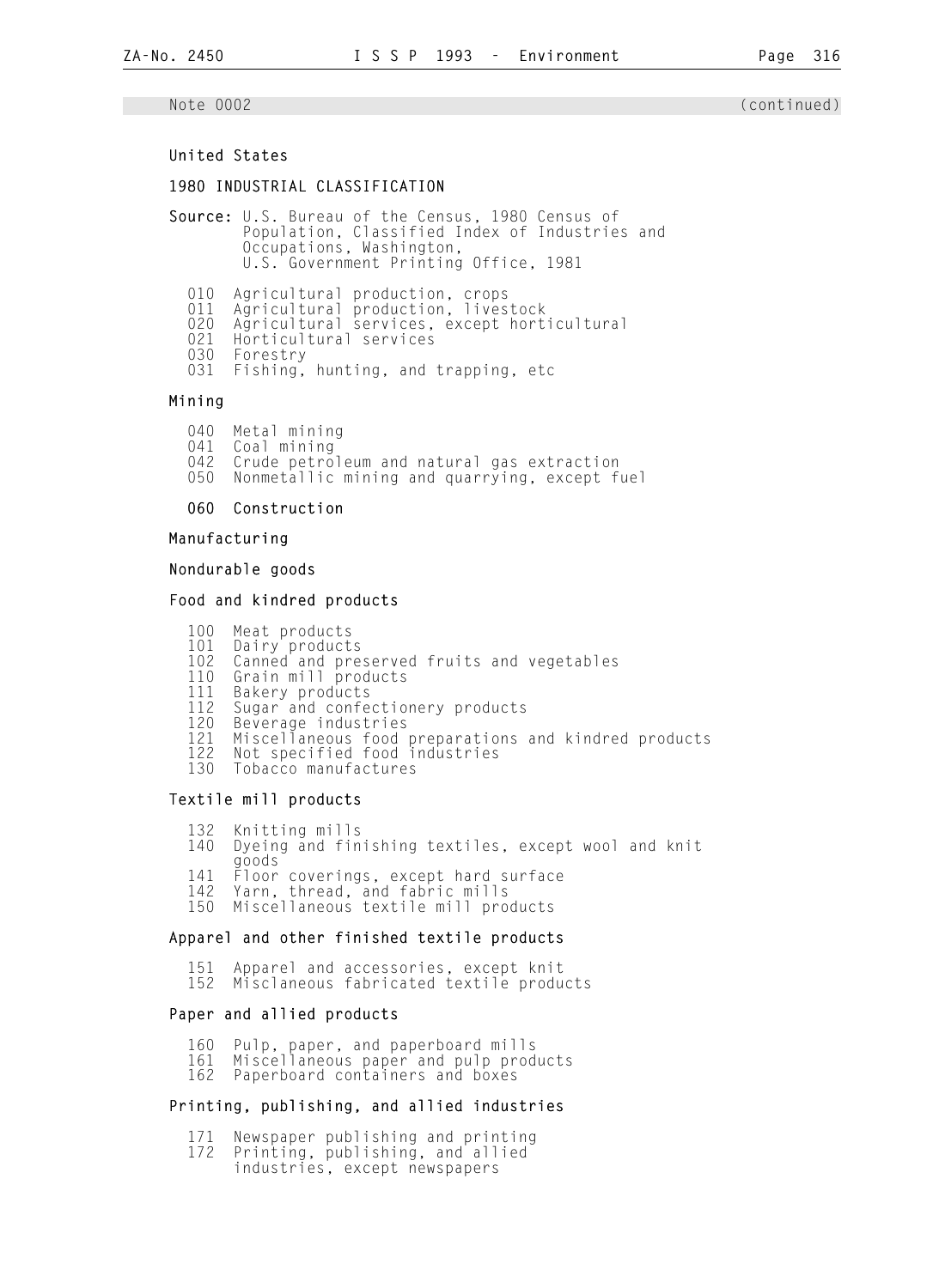#### Chemicals and allied products

- 180 Plastics, synthetics, and resins<br>181 Drugs
- 181 Drugs<br>182 Soaps
- 182 Soaps and cosmetics<br>190 Paints varnishes
- 190 Paints, varnishes, and related products<br>191 Agricultural chemicals
- 191 Agricultural chemicals
- Industrial and miscellaneous chemicals

## Petroleum and coal products

- 200 petroleum refining
- Miscellaneous petroleum and coal products

#### Rubber and miscellaneous plastics products

- 210 Tires and inner tubes<br>211 Other rubber products
- Other rubber products, and plastics footwear and
- belting<br>212 Miscell Miscellaneous plastics products

#### Leather and leather products

220 Leather tanning and finishing<br>221 Footwear, except rubber and p 221 Footwear, except rubber and plastic<br>222 Leather products, except footwear Leather products, except footwear

#### Durable goods

#### Lumber and wood products, except furniture

230 Logging<br>231 Sawmill 231 Sawmills, planning mills, and millwork<br>232 Wood buildings and mobile homes 232 Wood buildings and mobile homes<br>241 Miscellaneous wood products 241 Miscellaneous wood products 242 Furniture and fixtures

### Stone, clay, glass, and concrete products

 250 Glass and glass products 251 Cement, concrete, gypsum, and plaster products<br>252 Structural clay products 252 Structural clay products<br>261 Pottery and related prod Pottery and related products 262 Miscellaneous nonmetallic mineral and stone products

### Metal industries

 270 Blast furnaces, steelworks, rolling and finishing mills<br>271 Iron 271 Iron and steel foundries<br>272 Primery aluminum industr 272 Primery aluminum industries 280 Other primery metal industries 281 Cutlery, hand tools, and other hardware<br>282 Fabricated structural metal products 282 Fabricated structural metal products 290 Screw machine products 291 Metal forgings and stampings<br>292 Ordnance 292 Ordnance 300 Miscellaneous fabricated metal products Not specified metal industries

#### Machinery, except electrical

310 Engines and turbines<br>311 Farm machinery and e

- 311 Farm machinery and equipment
- 312 Construction and material handling machines
- 320 Metalworking machinery<br>321 Office and accounting
- 321 Office and accounting machines<br>322 Electronic computing equipment
- 322 Electronic computing equipment<br>331 Machinery, except electrical,
- Machinery, except electrical, n.e.c.

#### Note 0002 (continued)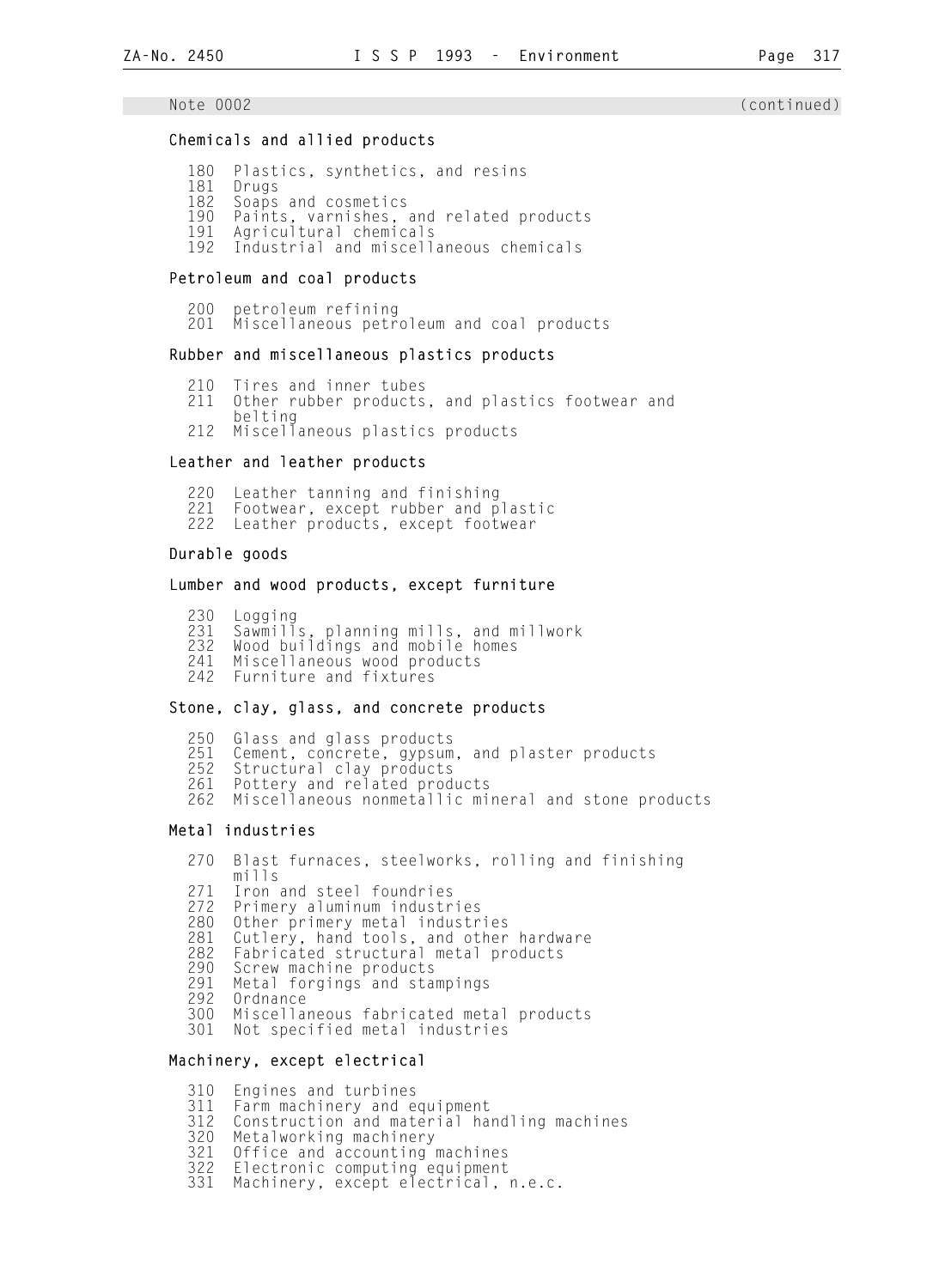332 Not specified machinery

## Electrical machinery, equipment, and supplies

- 340 Household appliances
- 341 Radio, TV, and communication equipment
- 342 Electrical machinery, equipment, and supplies, n.e.c.<br>350 Not specified electrical machinery, equipment, and
- Not specified electrical machinery, equipment, and
- supplies

## Transportation equipment

- 351 Motor vehicles and motor vehicle equipment
- .<br>352 Aircraft and parts<br>360 Ship and boat buil
- 360 Ship and boat building and repairing
- 361 Railroad locomotives and equipment<br>362 Guided missiles, space vehicles, am
- 362 Guided missiles, space vehicles, and parts
- 370 Cycles and miscellaneous transportation equipment

## Professional and photographic equipment, and watches

371 Scientific and controlling instruments<br>372 Optical and health services supplies

- 372 Optical and health services supplies<br>380 Photographic equipment and supplies
- 380 Photographic equipment and supplies

381 Watches, clocks, and clockwork operated devices

- 382 Not specified professional equipment
- 390 Toys, amusement, and sporting goods
- 391 Miscellaneous manufacturing industries
- Not specified manufacturing industries

## Transportation, communications, and other public utilities

#### Transportation

 400 Railroads 401 Bus service and urban transit<br>402 Taxicab service 402 Taxicab service<br>410 Trucking service 410 Trucking service<br>411 Warehouse and st 411 Warehouse and storage 412 U.S. Postal Service 420 Water transportation<br>421 Air transportation 421 Air transportation<br>422 Pipe lines, except 422 Pipe lines, except natural gas<br>432 Services incidental to transpo Services incidental to transportation

## Communications

440 Radio and television broadcasting<br>441 Telephone (wire and radio) 441 Telephone (wire and radio)<br>442 Telegraph and miscellaneou Telegraph and miscellaneous communication services

## Utilities and sanitary services

 460 Electric light and power 461 Gas and steam supply systems<br>462 Electric and gas, and other 462 Electric and gas, and other combinations 470 Water supply and irrigation 471 Sanitary services 472 Not specified utilities

## Wholesale trade

## Durable goods

- 500 Motor vehicles and equipment
- 501 Furniture and home furnishings<br>502 Lumber and construction materi
- 502 Lumber and construction materials
- 510 Sporting goods, toys, and hobby goods
- Metals and minerals, except petroleum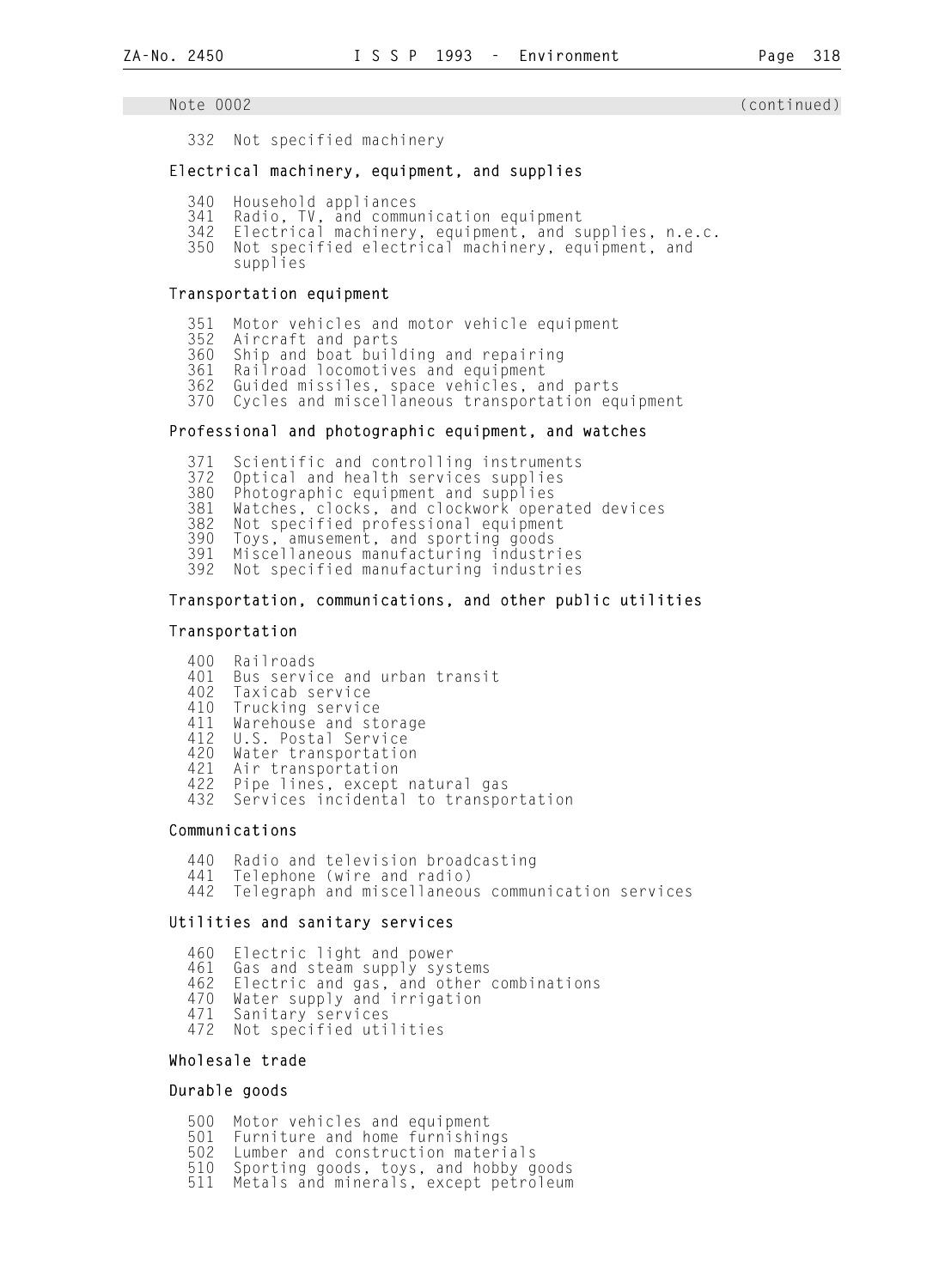| Note 0002                                                                                                                                                                                                                    |                                                                                                                                                                                                                                                                                                                                                                                                                                                                                                                                                                                                                                                                                                                                                                                                                                                                                                                                                                                                                   | (continued) |
|------------------------------------------------------------------------------------------------------------------------------------------------------------------------------------------------------------------------------|-------------------------------------------------------------------------------------------------------------------------------------------------------------------------------------------------------------------------------------------------------------------------------------------------------------------------------------------------------------------------------------------------------------------------------------------------------------------------------------------------------------------------------------------------------------------------------------------------------------------------------------------------------------------------------------------------------------------------------------------------------------------------------------------------------------------------------------------------------------------------------------------------------------------------------------------------------------------------------------------------------------------|-------------|
| 512<br>521<br>522<br>530<br>531<br>532<br>540<br>541<br>542<br>550<br>551<br>552<br>561<br>571                                                                                                                               | Electrical goods<br>Hardware, plumbing and heating supplies<br>Not specified electrical and hardware products<br>Machinery, equipment, and supplies<br>Scrap and waste materials<br>Miscellaneous wholesale, durable goods<br>Paper and paper products<br>Drugs, chemicals, and allied products<br>Apparel, fabrics, and notions<br>Groceries and related products<br>Farm products-raw materials<br>Petroleum products<br>560 Alcoholic beverages<br>Farm supplies<br>562 Miscellaneous wholesale, nondurable goods<br>Not specified wholesale trade                                                                                                                                                                                                                                                                                                                                                                                                                                                             |             |
| Retail trade                                                                                                                                                                                                                 |                                                                                                                                                                                                                                                                                                                                                                                                                                                                                                                                                                                                                                                                                                                                                                                                                                                                                                                                                                                                                   |             |
| 580<br>581<br>590<br>591<br>592<br>600<br>601<br>602<br>610<br>611<br>612<br>620<br>621<br>622<br>630<br>631<br>632<br>640<br>641<br>642<br>650<br>651<br>652<br>660<br>661<br>662<br>670<br>671<br>672<br>681<br>682<br>691 | Lumber and building material retailing<br>Hardware stores<br>582 Retail nurseries and garden stores<br>Mobile home dealers<br>Department stores<br>Variety stores<br>Miscellaneous general merchandise stores<br>Grocery stores<br>Dairy products stores<br>Retail bakeries<br>Food stores, n.e.c.<br>Motor vehicle dealers<br>Auto and home supply stores<br>Gasoline services stations<br>Miscellaneous vehicle dealers<br>Apparel and accessory stores, except shoe<br>Shoe stores<br>Furniture and home furnishings stores<br>Household appliances, TV, and radio stores<br>Eating and drinking places<br>Drug stores<br>Liquor stores<br>Sporting goods, bicycles, and hobby<br>Book and stationery stores<br>Jewelry stores<br>Sewing, needlework, and piece goods stores<br>Mail order houses<br>Vending machine operators<br>Direct selling establishments<br>Fuel and ice dealers<br>Retail florists<br>Miscellaneous retail stores<br>Not specified retail trade<br>Finance, insurance, and real estate |             |
|                                                                                                                                                                                                                              |                                                                                                                                                                                                                                                                                                                                                                                                                                                                                                                                                                                                                                                                                                                                                                                                                                                                                                                                                                                                                   |             |

 700 Banking 701 Savings and loan associations<br>702 Credit agencies , n.e.c.<br>710 Security, commodity brokerage<br>711 Insurance 702 Credit agencies , n.e.c. 710 Security, commodity brokerage, and investment companies 711 Insurance 712 Real estate, including real estate-insurance-law office

## Business and repair services

 721 Advertising 722 Services to dwellings and other building 730 Commercial research, development, and testing labs 731 Personnel supply services 732 Business management and consulting services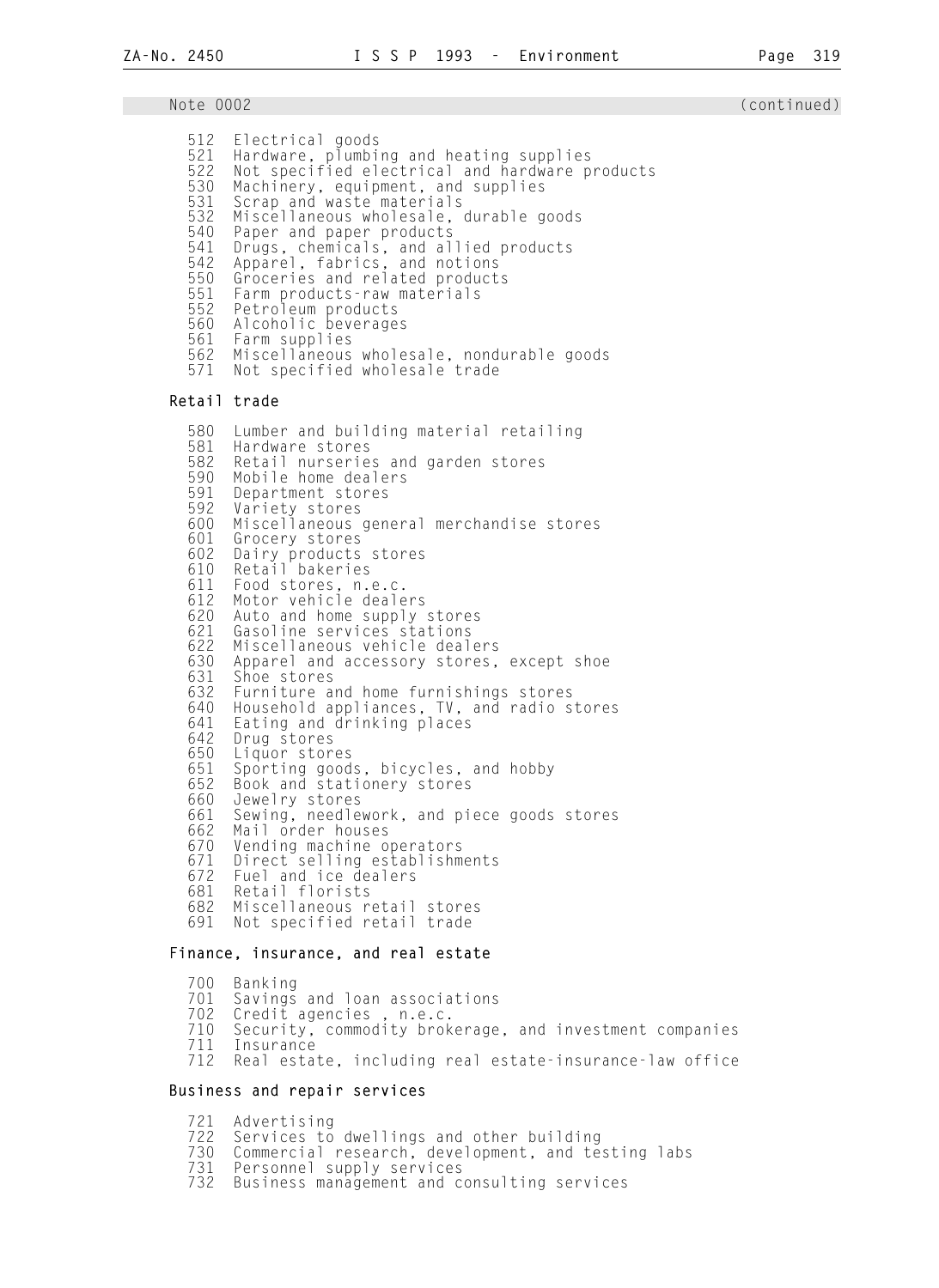- 740 Computer and data processing services 741 Detective and protective services<br>742 Business services, n.e.c. 742 Business services, n.e.c.
- 750 Automotive services, except repair
- 751 Automotive repair shops
- Electrical repair shops
- 760 Miscellaneous repair services

## Personal services

- 761 Private households
- 762 Hotels and motels<br>770 Lodging places, e
- 770 Lodging places, except hotels and motels
- 771 Laundry, cleaning, and garment services
- 772 Beauty shops
- 780 Barber shops
- 781 Funeral service and crematories
	- 782 Shoe repair shops
	- 790 Dressmaking shops Miscellaneous personal services

#### Entertainment and recreation services

800 Theaters and motion pictures<br>801 Bowling alleys, billiard and 801 Bowling alleys, billiard and pool parlors Miscellaneous entertainment and recreation services

## Professional and related services

|            | 812 Offices of physicians<br>820 Offices of dentists                     |
|------------|--------------------------------------------------------------------------|
|            | 821 Offices of chiropractors                                             |
|            | 822 Offices of optometrists                                              |
| 830        | Offices of health practitioners, n.e.c.                                  |
| 831        | Hospitals                                                                |
| 832        | Nursing and personal care facilities                                     |
| 840        | Health services, n.e.c.                                                  |
| 841        | Legal services                                                           |
|            | 842 Elementary and secondary schools                                     |
| 851        | 850 Colleges and universities<br>Business, trade, and vocational schools |
|            | 852 Libraries                                                            |
|            | 860 Educational services, n.e.c.                                         |
| 861        | Job training and vocational rehabilitation services                      |
| 862        | Child day care services                                                  |
| 870        | Residential care facilities, without nursing                             |
| 871        | Social services, n.e.c.                                                  |
| 872        | Museums, art galleries and zoos                                          |
| 880<br>881 | Religious organizations<br>Membership organizations                      |
| 882        | Engineering, architectural, and surveying services                       |
| 890        | Accounting, auditing, and bookkeeping services                           |
| 891        | Noncommercial educational and scientific research                        |
| 892        | Miscellaneous professional and related services                          |

#### Public administration

900 Executive and legislative offices<br>901 General government, n.e.c. 901 General government, n.e.c.<br>910 Justice. public order, and 910 Justice, public order, and safety 921 Public finance, taxation, and monetary policy 922 Administration of human resources programs Administration of environmental quality and household programs<br>931 Administ 931 Administration of economic programs<br>932 National security and international National security and international affairs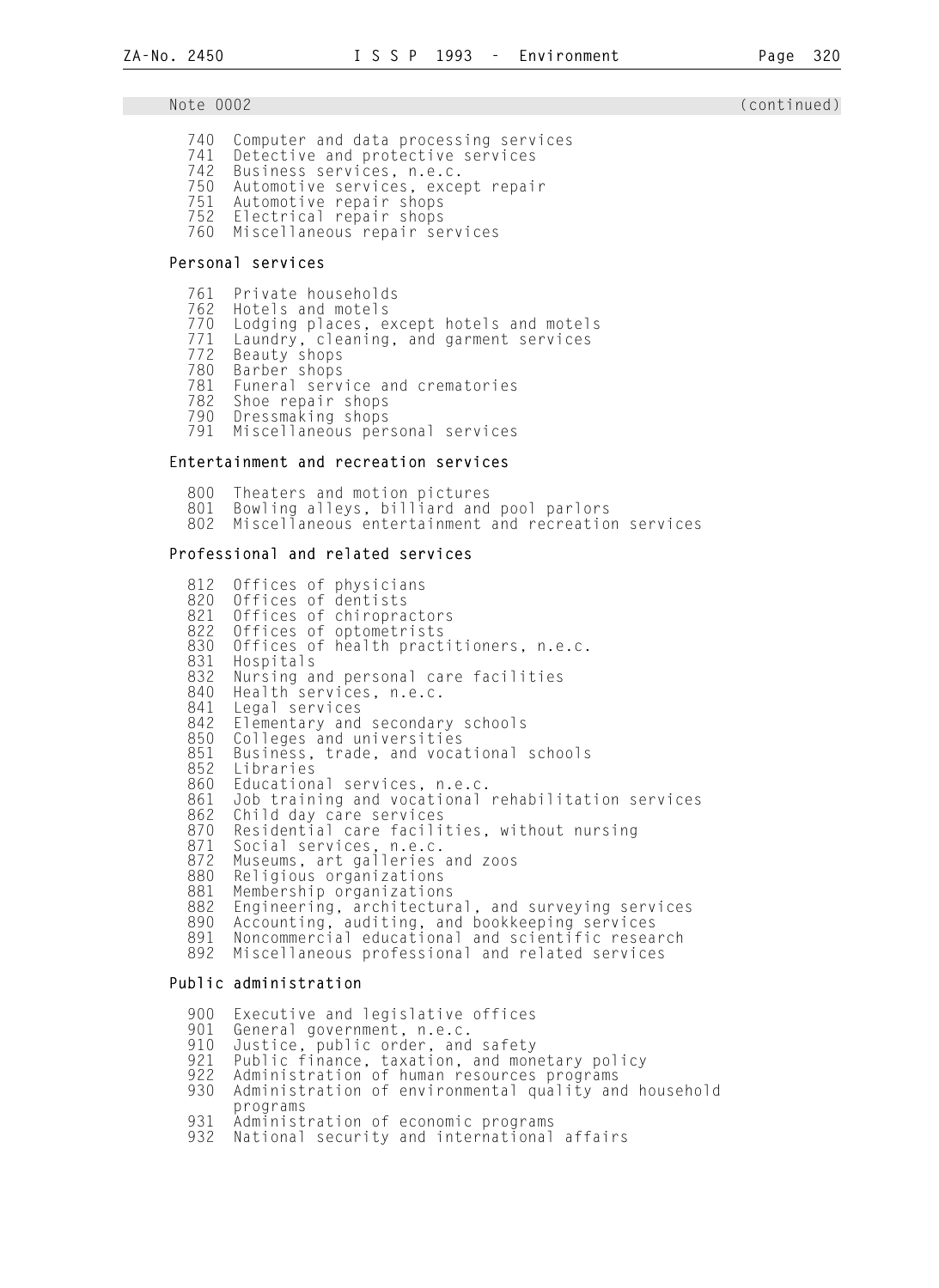## Russia

- 01 Industry, construction, transport, communication
- 02 Agriculture, forestry, hunting 03 Trade, catering, buildings maintenance,
- service sector
- 04 Kindergartens, school system, institutions of culture, arts, science, mass media, health care, system of higher education, sports
- 05 Voluntary non-profit organisations
- 06 Public administration, financial, insurance bodies
- public organizations
- 07 Other branch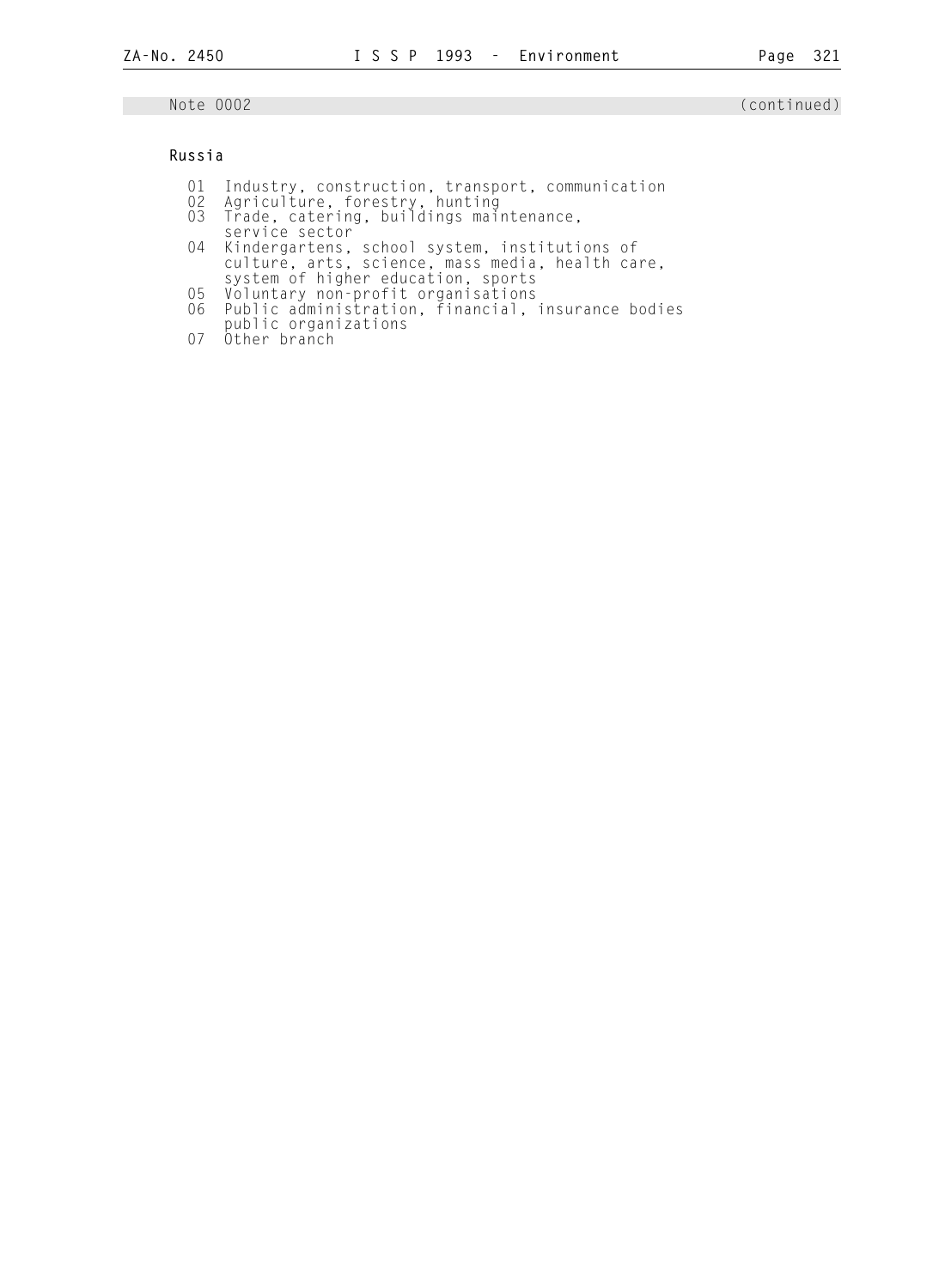#### Note 0003

 This Note refers to V375 to V396 and contains detailed region codes

#### Great Britain

#### Registrar General's Standard Regions

01 Scotland<br>02 Northern

- Northern
- Cleveland, Cumbria, Durham, Northumberland, Tyne & Wear North West
- Chesire, Lancashire, Greater Manchester, Merseyside<br>04 Yorkshire and Humberside Yorkshire and Humberside
- Humberside, North Yorks, South Yorks, West Yorks West Midlands Hereford and Worcester, Salop, Staffordshire,
- Warwickshire, West Midlands<br>06 Fast Midlands East Midlands
- Derbyshire, Leicestershire, Lincolnshire, Northampton shire, Nottinghamshire
	- 07 East Anglia Cambridgeshire, Norfolk, Suffolk<br>08 South West
	- South West Avon, Cornwall, Devon, Dorset, Gloucestershire, Somerset, Wiltshire<br>09 South East South East Bedfordshire, Berkshire, Buckinghamshire, East Sussex, Essex, Hampshire, Hertfordshire, Isle of Wight, Kent, Oxfordshire, Surrey, West Sussex<br>10. Greater London Greater London

```
 11 Wales
```
## United States

 Listing of states within regions in: Statistical Abstract (any edition), published by U.S. Bureau of the Census. State were recoded into regions.

```
 01 New England 
             Maine, Vermont, New Hampshire, Massachusetts, 
       Connecticut, Rhode Island<br>02 Middle Atlantic
            Middle Atlantic
       New York, New Jersey, Pennsylvania<br>03 Fast North Central
            East North Central
             Wisconsin, Illinois, Indiana, Michigan, Ohio 
        04 West North Central 
             Minnesota, Iowa, Missouri, North Dakota, South 
             Dakota, Nebraska, Kansas 
        05 South Atlantic 
             Delaware, Maryland, West Virginia, Virginia, 
             North Carolina, South Carolina, Georgia, Florida, 
       District of Columbia<br>O6  East South Central
            East South Central
       Kentucky, Tennessee, Alabama, Mississippi<br>07 West South Central
            West South Central
       Arkansas, Oklahoma, Louisiana, Texas<br>08 Mountain
            Mountain
 Montana, Idaho, Wyoming, Nevada, Utah, Colorado, 
 Arizona, New Mexico 
        09 Pacific 
             Washington, Oregon, California, Alaska, Hawaii
```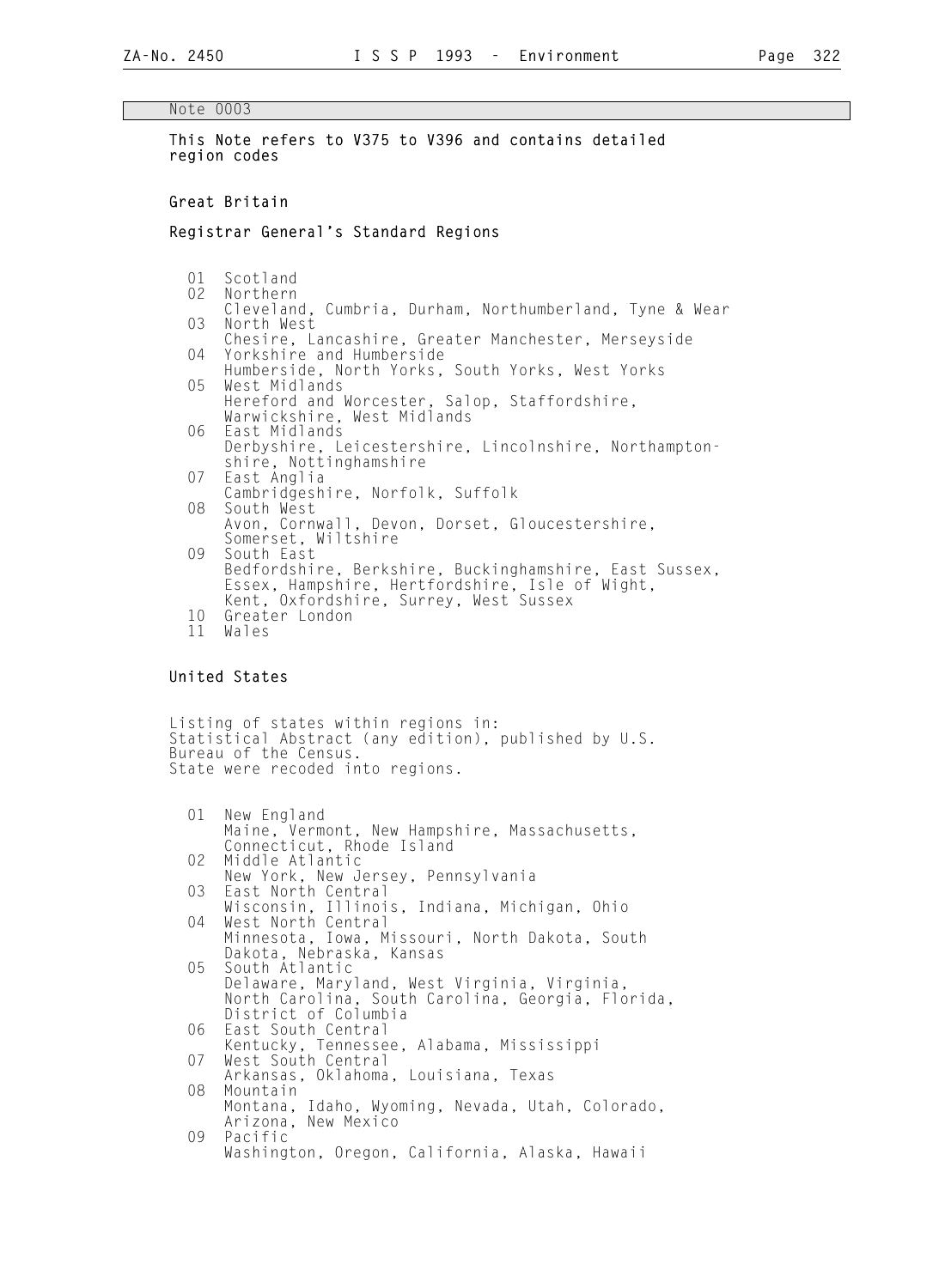| Note 0003                     |                                                                                            | (continued) |
|-------------------------------|--------------------------------------------------------------------------------------------|-------------|
| Italy                         |                                                                                            |             |
| Geographical area             |                                                                                            |             |
| North-West                    |                                                                                            |             |
| Less than 5.000 inhabitants   | Montiglio<br>Piasco<br>Laigueglia<br>Cellatica<br>S.Fiorano<br>Castelletto di Branduzzo    |             |
| 5.000 - 10.000 inhabitants    | Tetti dronero<br>Albissola<br>Pisogne                                                      |             |
| 10.000 - 30.000 inhabitants   | Trecate<br>Alassio<br>Viadana<br>Arcore<br>Arese                                           |             |
| 30.000 - 100.000 inhabitants  | Alba<br>Savona<br>Como<br>Mantova<br>Gallarate                                             |             |
| 100.000 - 500.000 inhabitants | Novara<br>Bergamo                                                                          |             |
| More than 500.000 inhabitants | Torino<br>Genova<br>Milano                                                                 |             |
| North-East                    |                                                                                            |             |
| Less than 5.000 inhabitants   | Fossalata di Piave<br>Fonzaso<br>Sarmede<br>S. Pietro in Cerro<br>Castelletto di Branduzzo |             |
| 5.000 - 10.000 inhabitants    | Salzano<br>Cornedo Vicentino<br>Quattro Castella                                           |             |
| 10.000 - 30.000 inhabitants   | Laives<br>Spinea<br>S. Lazzaro                                                             |             |
| 30.000 - 100.000 inhabitants  | Corizia<br>Faenza                                                                          |             |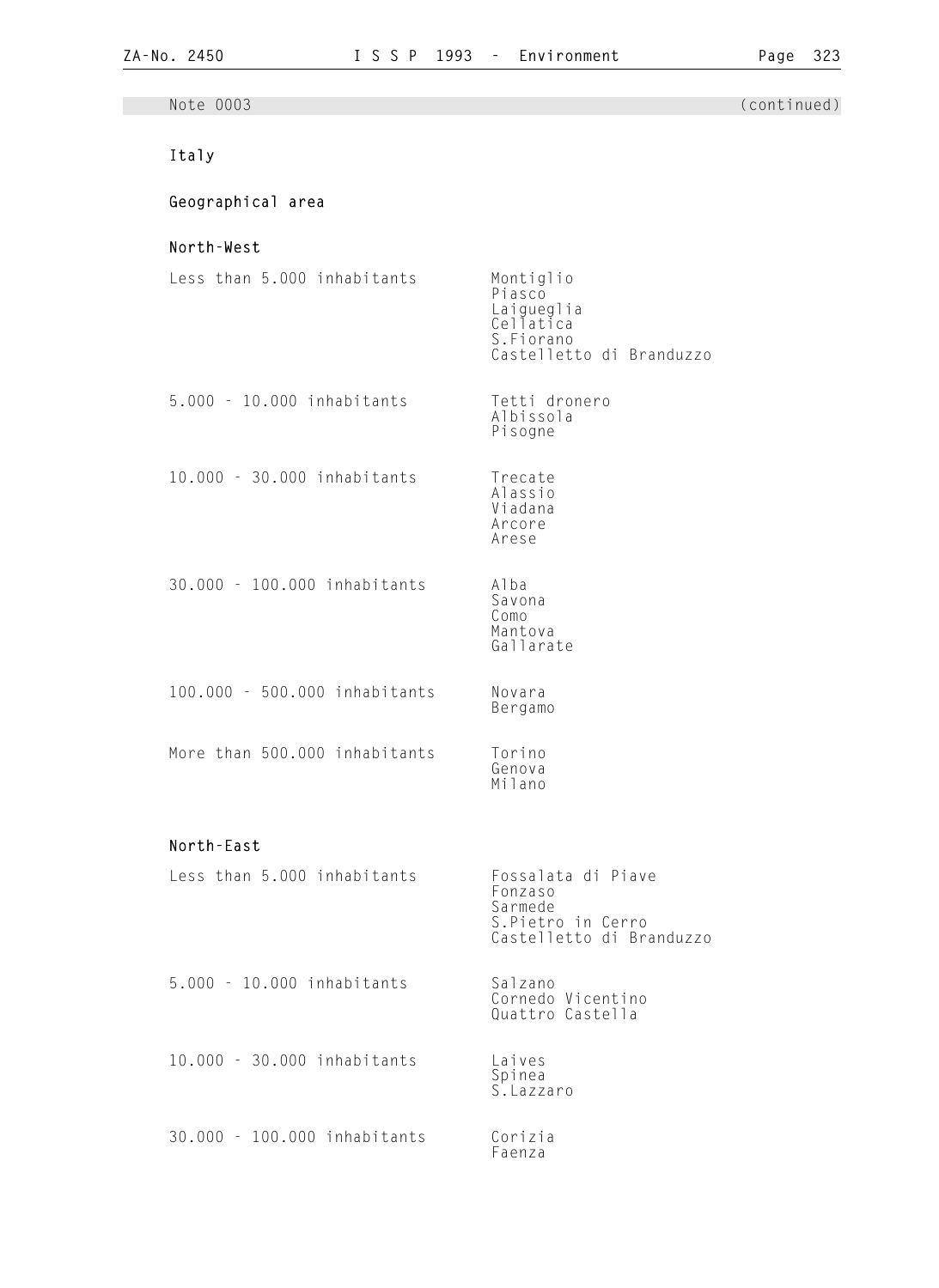| Note 0003                     |                                                                                                                | (continued) |
|-------------------------------|----------------------------------------------------------------------------------------------------------------|-------------|
| 100.000 - 500.000 inhabitants | Padova<br>Verona<br>Forli<br>Reggio Emilia<br>Bologna                                                          |             |
| Centre                        |                                                                                                                |             |
| Less than 5.000 inhabitants   | Fosdinovo<br>Apiro<br>Castelliri                                                                               |             |
| 5.000 - 10.000 inhabitants    | S.Gimignano<br>S.Felice Circeo                                                                                 |             |
| 10.000 - 30.000 inhabitants   | Colle Salvetti<br>Corsanico<br>Osimo<br>Sabaudia                                                               |             |
| 30.000 - 100.000 inhabitants  | Lucca<br>Siena<br>Senigallia<br>Viterbo                                                                        |             |
| 100.000 - 500.000 inhabitants | Firenze<br>Pisa<br>Ancona                                                                                      |             |
| More than 500.000 inhabitants | Roma                                                                                                           |             |
| South and Islands             |                                                                                                                |             |
| Less than 5.000 inhabitants   | Clipello<br>Contursi<br>S.Giorgio la Moiara<br>Biccari<br>Canna<br>Montemitro<br>Calascibetta<br>Pale del Meia |             |
| 5.000 - 10.000 inhabitants    | Torelli Mercogliano<br>Pollena Trocchia<br>Cutrofiano<br>Soverato<br>Olevano sul Tusciano<br>Canicattini Bagni |             |
| 10.000 - 30.000 inhabitants   | Piedimonte Matese<br>Grumo Nevano<br>Oria<br>Ruvo di Puglia<br>Enna<br>Ispica<br>Tremestieri Etneo             |             |
| 30.000 - 100.000 inhabitants  | Chieti                                                                                                         |             |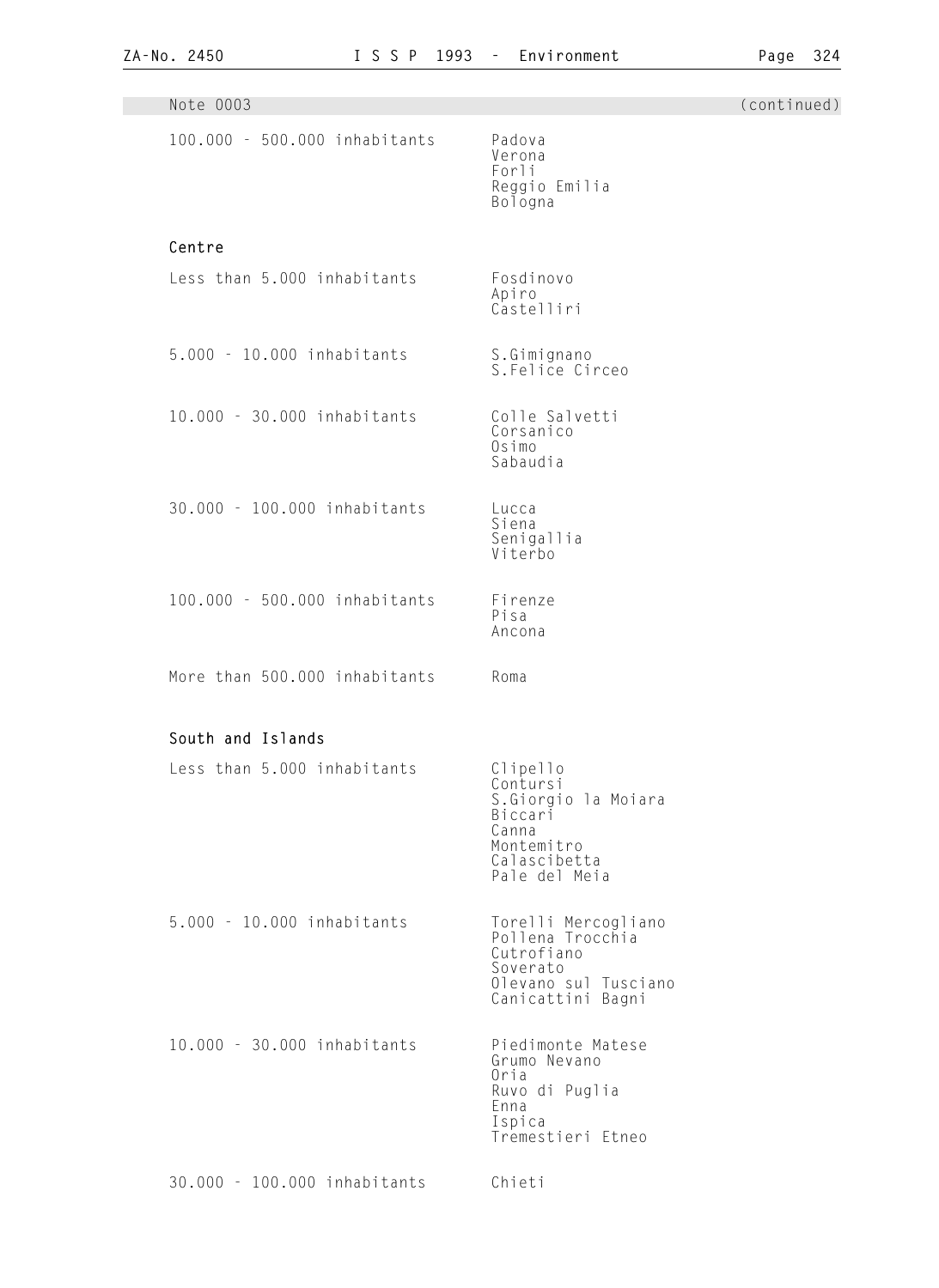| Note 0003                     |                                                                         | (continued) |
|-------------------------------|-------------------------------------------------------------------------|-------------|
|                               | Marcianise<br>Acerra<br>Andria<br>Matera<br>Vasto<br>Bagheria<br>Modica |             |
| 100.000 - 500.000 inhabitants | Salerno<br>Bari<br>Cosenza<br>Siracusa<br>Cagliari                      |             |
| More than 500.000 inhabitants | Napoli<br>Palermo                                                       |             |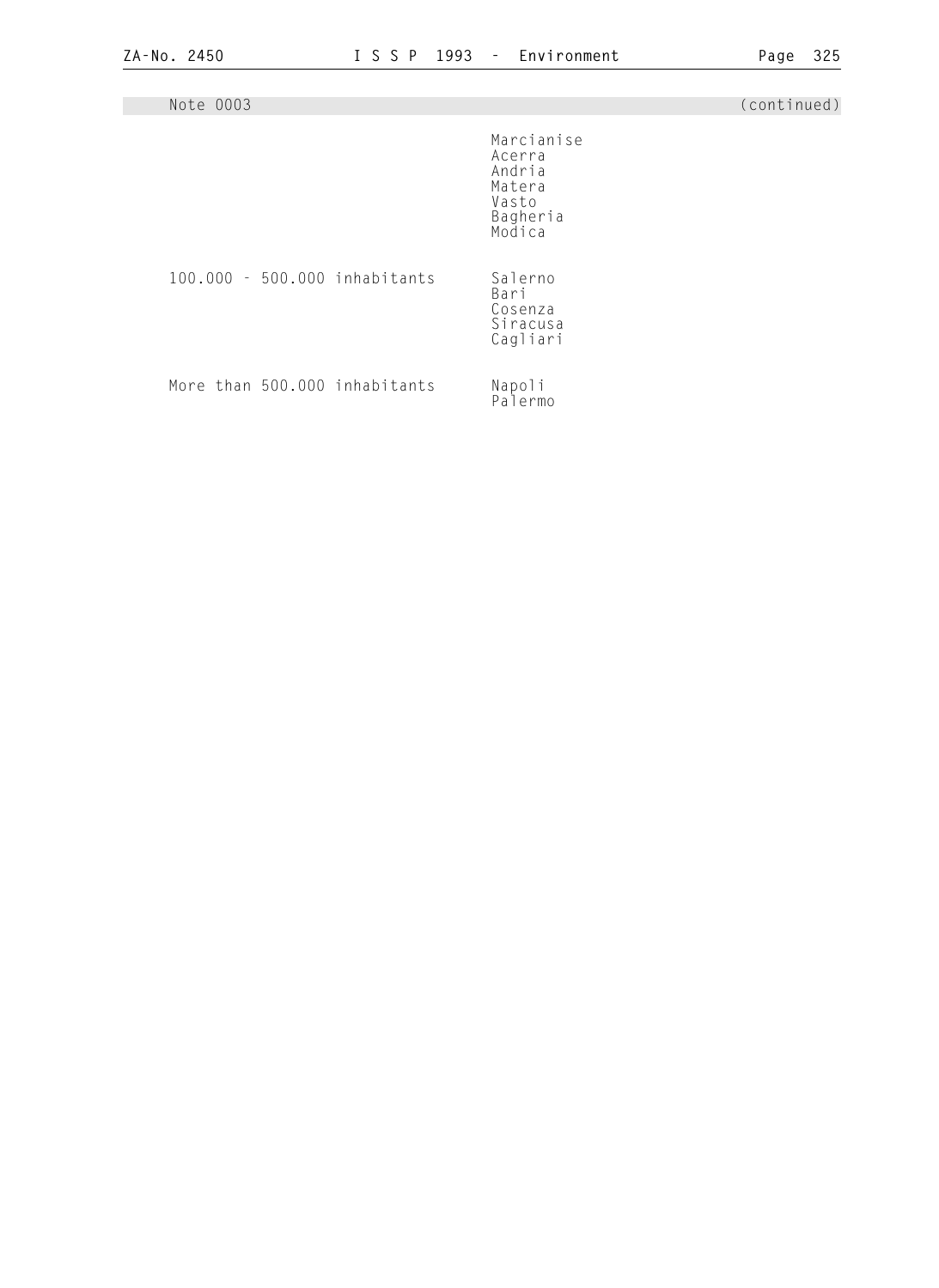#### Note 0004

 This Note refers to V352 ff. and contains specific explanations about size and type of the place of residence.

United States

NORC size of place

Source: GSS Methodological Report No.4.

Within an SMSA and --

- 01 A large central city (over 250.000)<br>02 A medium size central city (50.000 t
- 02 A medium size central city (50.000 to 250.000)
- 03 A suburb of a large central city (a)
- 04 A suburb of a medium size central city 05 An unincorporated area of a large central city
	- (division, township, etc.)<br>O6 An unincorporated area of a
	- An unincorporated area of a medium central city

#### Not within an SMSA, (within a country) and --

- 07 A small city (10.000 to 49.999) (b)<br>08 A town or village (2.500 to 9.999)
- 08 A town or village (2.500 to 9.999)<br>09 An incorporated area less than 2.5
- 09 An incorporated area less than 2.500 or an
- unincorporated area of 1.000 to 2.499 (c) 10 Open country within larger civil divisions, e.g. township, division

#### Remarks:

- (a) A suburb is defined as any incorporated area or **(a)**  unincorporated aarea of 1.000+ (or listed as such in the U.S. Census PC (1)-A books) within the boundaries of an SMSA but not within the limits of a central city of the SMSA. Some SMSAs have more than one central city, e.g., Minneapolis-St. Paul. In these cases, both cities are coded as central cities.<br>(b) If such
- If such an instance were to arise, a city of 50.000 or over which is not part of an SMSA would be coded '07'.
	- (c) Unincorporated areas of over 2.499 are treated as **(c)**  incorporated areas of the same size. Unincorporated areas under 1.000 are not listed by the Census and are treated here as part of the next larger civil division, usually the township.

#### Hungary

| Central city (or suburb of a city)            |
|-----------------------------------------------|
| Budapest and the 5 major towns of the country |
| (Miskolc, Szeged, Debrecen, Pecs and Gyor)    |
| Smaller city (or suburb of a smaller city)    |
| All other minor towns                         |
| Rural                                         |
| Large and small villages                      |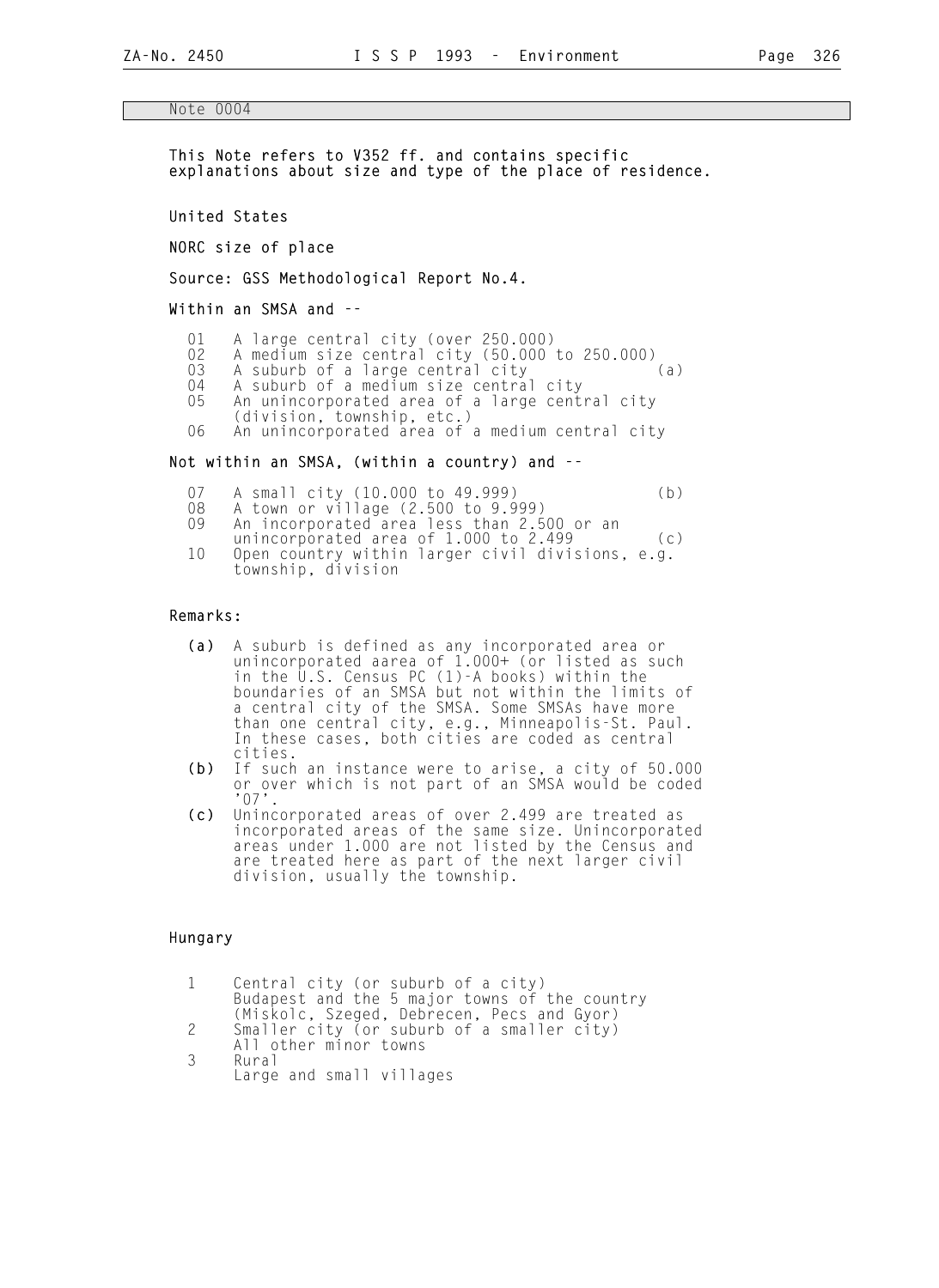This Note refers to V276 and contains specific american

 protestant denominations (Code 49). United States: Protestant Denominations 001 Hungarian Reformed<br>002 Evangelical Congre 002 Evangelical Congregational<br>003 Ind. Bible, Bible, Bible F 003 Ind. Bible, Bible, Bible Fellowship<br>004 Fckankar 004 Eckankar<br>005 Church o Church of Prophecy 006 New Testament Christian 007 Church of God, Saint & Christ 008 Moravian<br>009 Christia 009 Christian & Missionary Alliances<br>010 Advent Christian 010 Advent Christian<br>011 Spiritualist 011 Spiritualist<br>012 Assembly of 012 Assembly of God<br>013 Free Methodist 013 Free Methodist<br>014 Apostolic Fait Apostolic Faith 015 African Methodist<br>016 Free Will Baptist 016 Free Will Baptist<br>017 Eden Evangelist 017 Eden Evangelist<br>018 Holiness (Nazar 018 Holiness (Nazarene)<br>019 Baptist (Northern) 019 Baptist (Northern)<br>020 Brethren Church, B 020 Brethren Church, Brethren<br>021 Witness Holiness 021 Witness Holiness<br>022 Brethren, Plymou 022 Brethren, Plymouth<br>023 United Brethren, U 023 United Brethren, United Brethren in Christ<br>024 Independent 024 Independent<br>025 Christian D 025 Christian Disciples<br>026 Christ in Christian 026 Christ in Christian Union<br>027 Open Bible 027 Open Bible<br>028 Christian 028 Christian Catholic<br>029 Christ Church Unit 029 Christ Church Unity<br>030 Christ Adelphians 030 Christ Adelphians 031 Christian; Central Christians 032 Christian Reform<br>033 Christian Scient 033 Christian Scientist<br>034 Church of Christ, F 034 Church of Christ, Evangelical<br>035 Church of Christ 035 Church of Christ<br>036 Churches of God 036 Churches of God (Except with Christ and Holiness)<br>037 Church of God in Christ 037 Church of God in Christ<br>038 Church of God in Christ 038 Church of God in Christ Holiness<br>039 Church of the Living God 039 Church of the Living God<br>040 Congregationalist, 1st C 040 Congregationalist, 1st Congreg.<br>041 Community Church 041 Community Church<br>042 Covenant 042 Covenant<br>043 Dutch Re 043 Dutch Reform<br>044 Disciples of 044 Disciples of Christ<br>045 Evangelical, Evange 045 Evangelical, Evangelist 046 Evangelical, Reformed 047 Evangelist Free Church<br>048 First Church 048 First Church<br>049 First Christ 049 First Christian Disciples of Christ 050 First Reformed<br>051 First Christia 051 First Christian<br>052 Full Gospel 052 Full Gospel<br>053 Four Square 053 Four Square Gospel<br>054 Friends 054 Friends<br>055 Holy Ro 055 Holy Roller<br>056 Holiness: C 056 Holiness; Church of Holiness<br>057 Pilgrim Holiness 057 Pilgrim Holiness 058 Jehovah's Witness<br>059 LDS 059 LDS 060 LDS--Mormon<br>061 LDS--Reorgan 061 LDS--Reorganized<br>062 LDS--Jesus Chris 062 LDS--Jesus Christ; Church of Jesus LDS<br>063 Mennonite 063 Mennonite<br>064 Mormon Mormon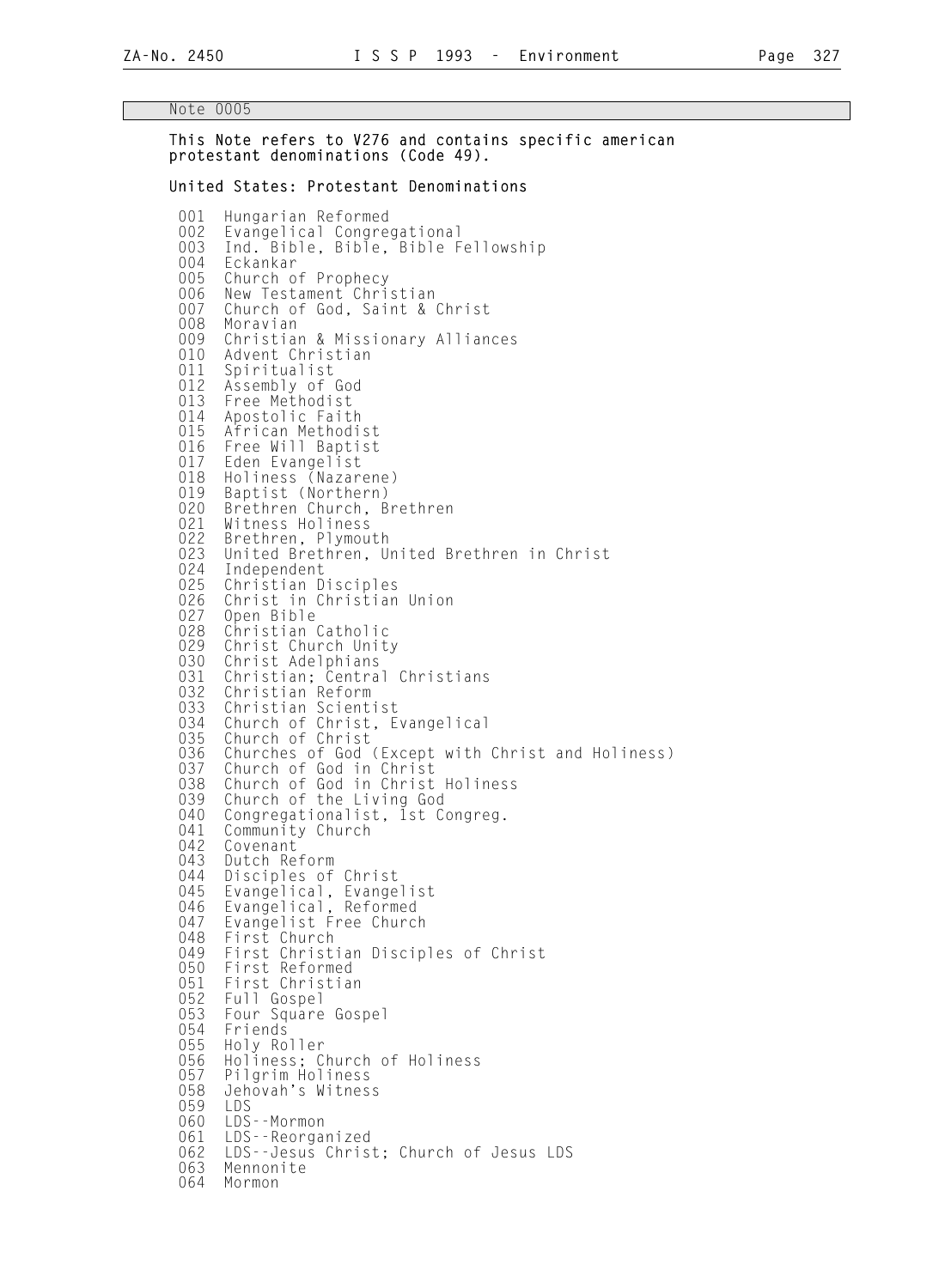| 065<br>066 | Nazarene<br>Assembly of God<br>Pentecostal<br>067 Pentecostal<br>Church of God                         |
|------------|--------------------------------------------------------------------------------------------------------|
| 070        | 068 Pentecostal<br>069 Pentecostal Holiness, Holiness Pentecostal<br>Ouaker                            |
| 072<br>073 | 071 Reformed<br>Reformed United Church of Christ<br>Reformed Church of Christ<br>074 Religious Science |
| 075        | Mind Science                                                                                           |
| 076        | Salvation Army                                                                                         |
| 077        | 7th Day Adventist                                                                                      |
| 078        | Sanctified, Sanctification                                                                             |
| 079        | United Holiness                                                                                        |
| 080        | Unitarian, Universalist                                                                                |
| 081        | United Church of Christ                                                                                |
| 082        | United Church, Unity Church                                                                            |
| 083        | Wesleyan                                                                                               |
| 084        | Wesleyan Methodist--Pilgrim                                                                            |
| 085        | Zion Union                                                                                             |
| 086        | Zion Union Apostolic                                                                                   |
| 087        | Zion Union Apostolic -- Reformed                                                                       |
| 088        | Disciples of God                                                                                       |
| 089        | Grace Reformed                                                                                         |
| 090        | Holiness Church of God                                                                                 |
| 091        | Evangelical Covenant                                                                                   |
| 092        | Mission Covenant                                                                                       |
| 093        | Missionary Baptist                                                                                     |
| 094        | Swedish Mission                                                                                        |
| 095        | Unity                                                                                                  |
| 096        | United Church of Christianity                                                                          |
| 097        | Other Fundamentalist                                                                                   |
| 098        | Federated Church                                                                                       |
| 099        | American Reform                                                                                        |
| 100        | Grace Brethren                                                                                         |
| 101        | Christ in God                                                                                          |
| 102        | Charismatic                                                                                            |
| 103        | Pentacostal Apostolic                                                                                  |
| 104        | House of Prayer                                                                                        |
| 105        | Latvian Lutheran                                                                                       |
| 106        | Triumph Church of God                                                                                  |
| 107        | Apostolic Christian                                                                                    |
| 108        | Christ Cathedral of Truth                                                                              |
| 109        | Bible Missionary                                                                                       |
| 110        | Calvery Bible                                                                                          |
| 111        | Amish                                                                                                  |
| 112        | Evangelical Methodist                                                                                  |
| 113        | Worldwide Church of God                                                                                |
| 114        | Church Universal and Triumphant                                                                        |
| 115        | Mennonite Brethren                                                                                     |
| 116        | Church of the First Born                                                                               |
| 117        | Missionary Church                                                                                      |
| 118        | The Way Ministry                                                                                       |
| 119        | United Church of Canada                                                                                |
| 120        | Evangelical United Brethren                                                                            |
| 121        | The Church of the God of Prophecy                                                                      |
| 122        | Chapel of Faith                                                                                        |
| 123        | Polish National Church                                                                                 |
| 124        | Faith Gospel Tabernacle                                                                                |
| 125        | Christian Calvery Chapel                                                                               |
| 126        | Camelite                                                                                               |
| 127        | Church of Daniel's Band                                                                                |
| 128        | Christian Tabernacle                                                                                   |
| 129        | Living Word                                                                                            |
| 130        | True Light Church of Christ                                                                            |
| 131        | Macedonia                                                                                              |
| 132        | Brother of Christ                                                                                      |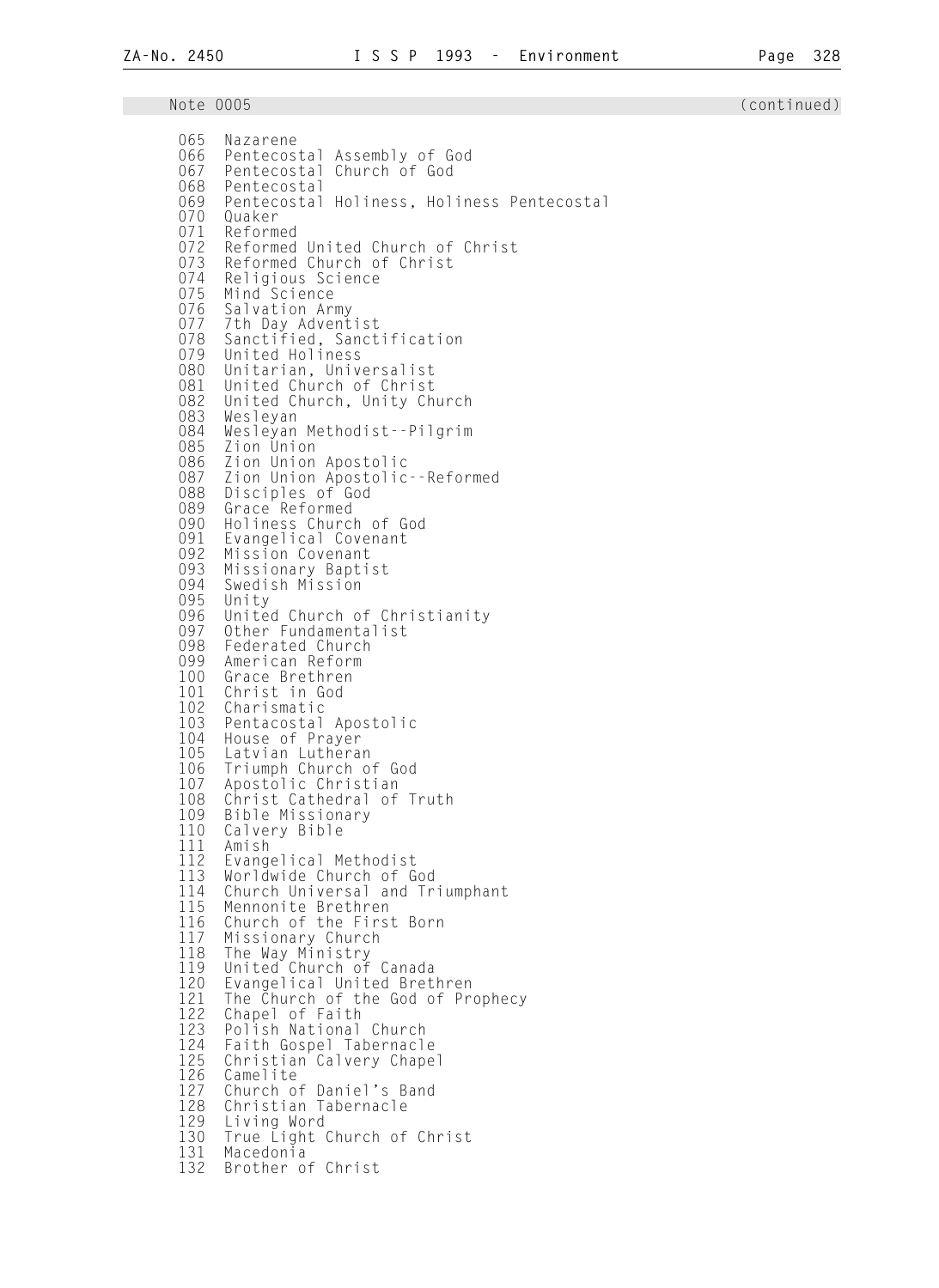## **Variable List**

| V <sub>1</sub>       |                                                                                     | 1                |
|----------------------|-------------------------------------------------------------------------------------|------------------|
| V <sub>2</sub>       |                                                                                     | $\mathbf{1}$     |
| V3                   |                                                                                     | 123456           |
| V <sub>4</sub>       |                                                                                     |                  |
| V <sub>5</sub>       | Solve economic problems: Priv enterprise                                            |                  |
| V <sub>6</sub>       | Responsib gov: reduce income differences                                            |                  |
| V <sub>7</sub><br>V8 | Highest priority in <r's country=""> </r's>                                         |                  |
| V <sub>9</sub>       | Next highest priority in <r's country=""> <br/>Science: believe too often in </r's> | $\overline{7}$   |
| V10                  | Science: more harm than good                                                        | $\overset{.}{8}$ |
| V11                  | Change in nature make things worse                                                  | 9                |
| V12                  | Science: solve environmental problems                                               | 10               |
| V13                  | Worry: about future environment                                                     | 11               |
| V14                  | Environment: modern life harms the                                                  | 12               |
| V15                  | Animals: same moral rights as human                                                 | 13               |
| V16                  | Nature: respect because created by God                                              | 14               |
| V17                  | Worry: progress harming environment                                                 | 15               |
| <b>V18</b><br>V19    | Nature: in harmony if leave alone                                                   | 16<br>17         |
| V20                  | Environment: protect by economic growth<br>Animals: medical testing if save lives   | 18               |
| V21                  |                                                                                     | 19               |
| V22                  | Nature: fierce struggle<br>Economic growth: harms the environment                   | 20               |
| <b>V23</b>           | Nature is sacred because                                                            | 21               |
| V24                  | Protect enviro: pay much higher prices                                              | 22               |
| V25                  | Protect enviro: pay much higher taxes                                               | 23               |
| V26                  | Protect en: cut your standard of living                                             | 24               |
| V27                  | To do about environment: too difficult                                              | 25               |
| <b>V28</b>           | Do what is right costs money takes time                                             | 26               |
| V29<br>V30           | All radioactivity is made by humans<br>Antibiotics kill bacteria not viruses        | 27<br>28         |
| V31                  | Astrology has some scientific truth                                                 | 29               |
| V32                  | Human beings developed from animals                                                 | 30               |
| V33                  | Man-made chemicals can cause cancer                                                 | 31               |
| V34                  | Exposed radioactivity results to die                                                | 32               |
| V35                  | Radioactive waste danger 1000s of years                                             | 33               |
| V36                  | Greenhouse effect: hole in earth atmosp                                             | 34               |
| V37                  | Greenhouse effect: use coal oil gas                                                 | 35               |
| <b>V38</b>           | Cause cancer: pesticides + chemicals                                                | 36               |
| V39<br>V40           | Humans are main cause of plant + animal<br>Cause air pollution: Cars not important  | 37<br>38         |
| V41                  | Air pollution by cars for environment                                               | 39               |
| V42                  | Air pollution by cars for you + family                                              | 40               |
| V43                  | Next 10 y: more ill-health by air pollut                                            | 41               |
| V44                  | Nuclear power stations - environment                                                | 42               |
| V45                  | Nuclear power stations - you + family                                               | 43               |
| V46                  | Air pollution by industry - environment                                             | 44               |
| V47                  | Air pollution by industry - you + family                                            | 45               |
| <b>V48</b>           | Pesticides in farming - environment                                                 | 46               |
| V49<br>V50           | Pesticides in farming - you + family                                                | 47<br>48         |
| V51                  | Pollution river, lake - environment<br>Pollution river, lake - you + family         | 49               |
| V52                  | Rise world's temperature - environment                                              | 50               |
| V53                  | Rise world's temperature - you + family                                             | 51               |
| V54                  | Gov+ord people: decide thems - laws                                                 | 52               |
| V55                  | Gov+business: decide themselves - laws                                              | 53               |
| V56                  | Effort: sort glass for recycling                                                    | 54               |
| V57                  | Effort: buy fruits without pesticides                                               | 55               |
| <b>V58</b>           | Refuse meat for moral or envir reasons                                              | 56               |
| V59<br><b>V60</b>    | No car driving for environmentel reasons<br>Member of group to preserve environment | 57<br>58         |
| V61                  | Last five year: signed a petition                                                   | 59               |
| V62                  | Last five year: given money a group                                                 | 60               |
| V63                  | Last five year: protest demonstration                                               | 61               |
| V64                  | Expressing what you believe about God                                               | 62               |
| V65                  | Describe the place where you live                                                   | 64               |
| V66                  | Best describes your home<br>Best describes your home heating bills                  | 65               |
| V67                  |                                                                                     | 66               |
| <b>V68</b>           | Mid-winter - lower heating when out                                                 | 67               |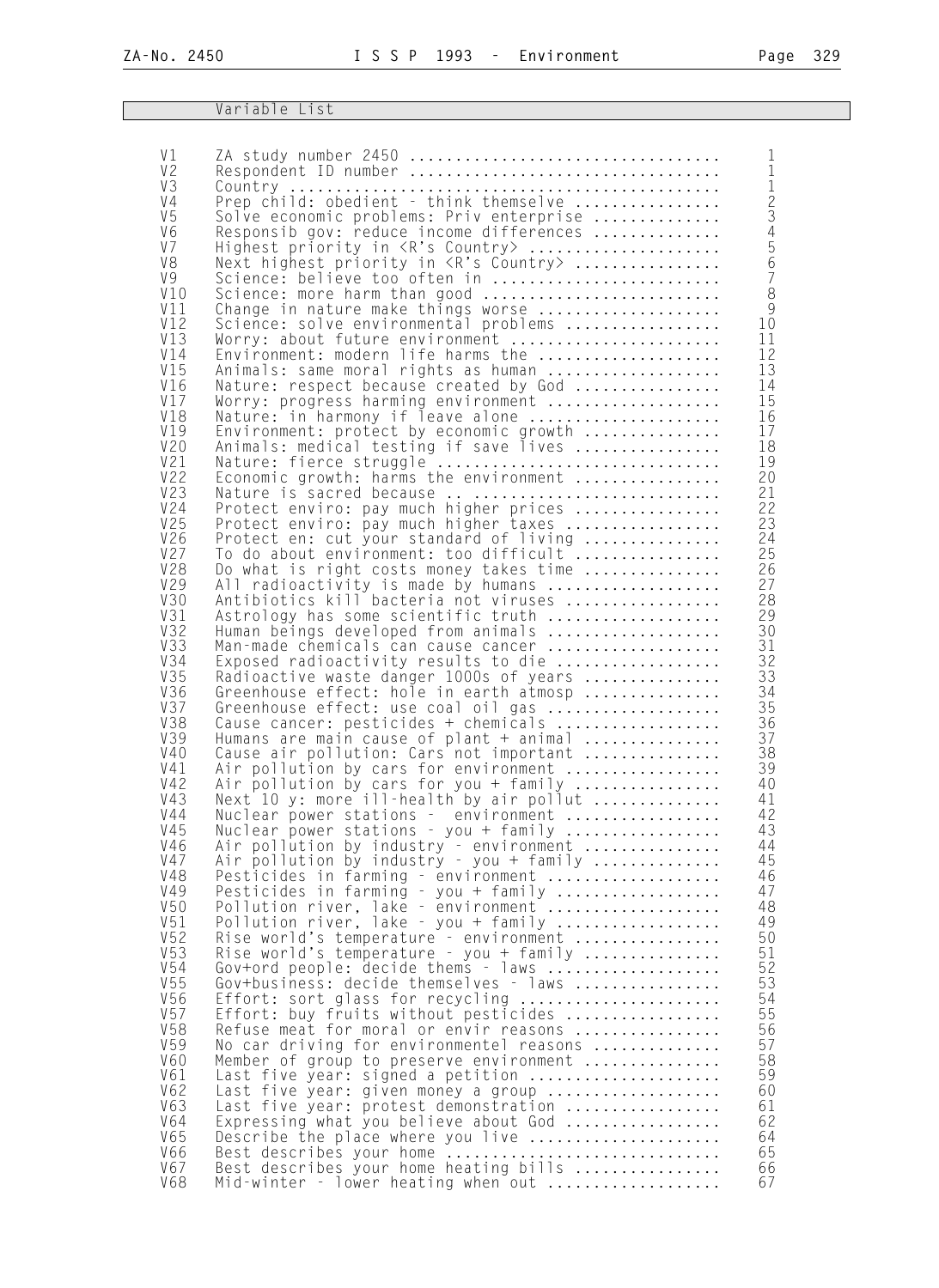Variable List (continued) V69 Switch off lights in rooms you leave .................. 68 V70 Pay water-supply according to the amount .............. 69 V71 Problems (R's country): shortage oil-gas .............. 70 V72 Rise world temperature-greenhouse effect .............. 71 V73 For the sake of environment: campaigns ................ 72 V74 Dto: put up energy taxes next ten years ................ 74 V75 Dto: public money-better home insulation .............. 75 V76 Dto: ration amount of energy each househ .............. 76 V77 Days a week drive car, van, motorbike ................. 77 V78 Household own,regular use car van motorb .............. 78 V79 Chosen car,van,motorbike last five years .............. 79 V80 Important choose model less harmful env ............... 80 V81 Work or study outside the home ........................ 81 V82 Journey to workplace: how long daily .................. 82 V83 Journey to workplace:main form transport .............. 84 V84 Couldnt use car: main form transport .................. 86 V85 Main food shopping: main form transport ............... 88 V86 (R's) effort to cut back driving ...................... 90 V87 Problems (R's c): traffic noise ....................... 92 V88 Ways gov cut driving: money on campaigns .............. 93 V89 Cut driving: put up taxes on petrol ................... 95 V90 Dto: tax priv cars-improve public transp .............. 96 V91 Cut driving: ration amount of petrol .................. 97 V92 Decide to buy sth- amount of wrapping ................. 98 V93 Actually NOT buy because of wrapping .................. 99 V94 Regular collections for recycling ..................... 100 V95 Prob (R's c): dump, burn household waste .............. 101 V96 Household waste: campaigns ............................ 102 V97 Household waste:pay for amount of rubish .............. 104 V98 Household waste: control of packaging ................. 105 V99 Environmental labelling: pay attention ................ 106 V100 Environmental labelling: trust it ..................... 107 V101 Less harm environment: campaigns ...................... 108 V102 Less harm environment: put up taxes ................... 110 V103 Less harm environment: strict laws .................... 111 V104 Effort do right for the environment ................... 112 V105 Final say:R's c Parliament-EuropComunity .............. 113 V106 Protect environment: R's Country-other C .............. 114 V107 R's C pass laws if other ECc do the same ................ 115 V108 Trade unions in R s country - much power .............. 116 V109 How good are trade unions in R's country .............. 117 V200 R: Sex ................................................ 118 V201 R: Age ................................................ 119 V202 R: Marital status ..................................... 121 V203 R: Steady life-partner ................................ 122 V204 R: Education I: years in school ..................... 123 V205 R: Education II: categories ........................... 128 V206 S-P: Education I: years in school ..................... 132 V207 S-P: Education II: categories ...................... 133 V208 Mother: Education I: years in school ..................... 134 V209 Mother: Education II: categories ...................... 135 V210 Father: Education I: years in school .................. 136 V211 Father: Education II: categories ...................... 137 V212 R: Current employment status ........................ 139 V213 S-P: Current employment status ........................ 141 V214 R: Occupation ISCO ............................... 142 V215 R: Occupation National specific .................. 143 V216 S-P: Occupation ISCO ............................... 143 V217 S-P: Occupation National specific .................. 144 V218 Mother: Occupation ISCO ............................... 144 V219 Father: Occupation ISCO ............................... 144 V220 R: Working for privat - public sector ................. 145 V221 R: Self-employed I .................................... 146

 V222 R: Self-employed II - how many employ ................. 147 V223 S-P: Self-employed I .................................. 147 V224 R: Hours worked weekly ................................ 148 V225 R: Supervise I ........................................ 150 <code>V226 R: Supervise II</code> – how many people  $\ldots \ldots \ldots \ldots \ldots \ldots \ldots \quad 151$ V227 Size of workplace ..................................... 151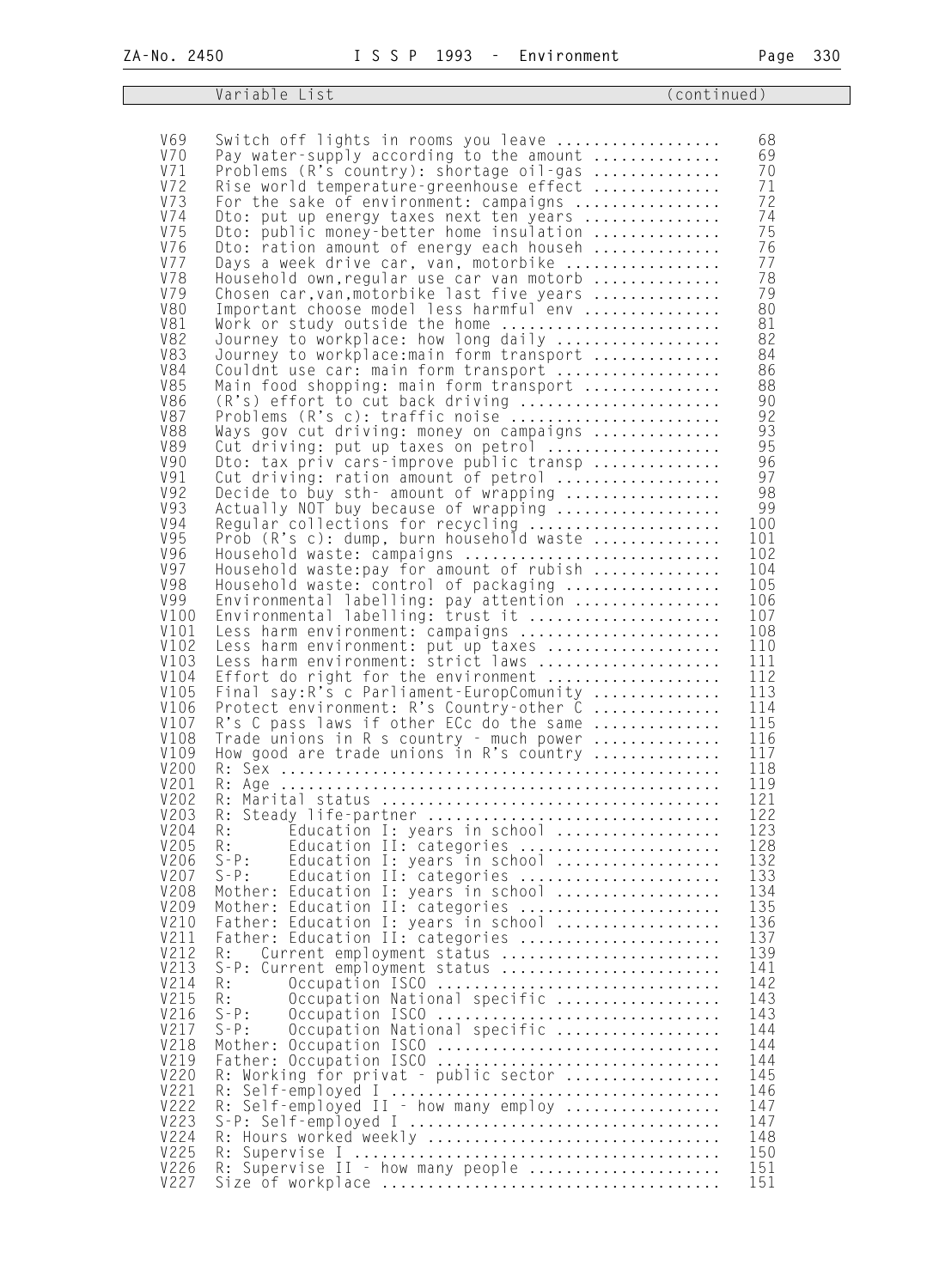|                     | Variable List                                                                                  | (continued) |  |
|---------------------|------------------------------------------------------------------------------------------------|-------------|--|
|                     |                                                                                                |             |  |
| V228                | R: Unemployment I: unempl last years                                                           | 152         |  |
| V229                | R: Unemployment II: how long                                                                   | 152         |  |
| V230                | R: Industrial sector: standard                                                                 | 153         |  |
| V231<br>V232        |                                                                                                | 156<br>156  |  |
| V233                | R: Earnings II: categories<br>BG232<br>AUS232 R: Earnings II: categories                       | 156         |  |
| V234                | CDN232 R: Earnings II: categories                                                              | 157         |  |
| V235                | CR232<br>R: Earnings II: categories                                                            | 157         |  |
| V236                | D232<br>R: Earnings II: categories                                                             | 158         |  |
| V237<br>V238        | E232<br>R: Earnings II: categories<br>GB232<br>R: Earnings II: categories                      | 158<br>159  |  |
| V239                | H232<br>Earnings II: categories<br>R:                                                          | 159         |  |
| V240                | I232<br>R: Earnings II: categories                                                             | 160         |  |
| V241                | IL232<br>R: Earnings II: categories                                                            | 160         |  |
| V242<br>V243        | IRL232<br>R: Earnings II: categories<br>J232                                                   | 161<br>161  |  |
| V244                | R: Earnings II: categories<br>N232<br>R: Earnings II: categories                               | 162         |  |
| V245                | <b>NL232</b><br>Earnings II: categories<br>R:                                                  | 162         |  |
| V246                | NZ232<br>R: Earnings II: categories                                                            | 163         |  |
| V247                | <b>PL232</b><br>R: Earnings II: categories                                                     | 163         |  |
| V248<br>V249        | RP232<br>R: Earnings II: categories<br><b>RUS232</b><br>R: Earnings II: categories             | 163<br>164  |  |
| V250                | S232<br>R:<br>Earnings II: categories                                                          | 164         |  |
| V251                | SLO232 R: Earnings II: categories                                                              | 164         |  |
| V252                | USA232 R: Earnings II: categories                                                              | 165         |  |
| V253<br>V254        |                                                                                                | 166         |  |
| V255                | A234<br>Family income II: categories<br>AUS234 Family income II: categories                    | 166<br>167  |  |
| V256                | <b>BG234</b><br>Family income II: categories                                                   | 167         |  |
| V257                | CDN234 Family income II: categories                                                            | 167         |  |
| V258                | CR234<br>Family income II: categories                                                          | 168         |  |
| V259<br>V260        | D234<br>Family income II: categories<br>E234<br>Family income II: categories                   | 168<br>169  |  |
| V261                | GB234<br>Family income II: categories<br>.                                                     | 169         |  |
| V262                | H234<br>Family income II: categories                                                           | 170         |  |
| V263                | I234<br>Family income II: categories                                                           | 170         |  |
| V264<br>V265        | IL234<br>Family income II: categories<br>IRL234 Family income II: categories                   | 171<br>171  |  |
| V266                | J234<br>Family income II: categories                                                           | 172         |  |
| V267                | N234<br>Family income II: categories                                                           | 172         |  |
| V268                | <b>NL234</b><br>Family income II: categories                                                   | 173         |  |
| V269                | NZ234<br>Family income II: categories                                                          | 173         |  |
| V270<br>V271        | PL234<br>Family income II: categories<br>RP234<br>Family income II:categories                  | 174<br>174  |  |
| V272                | RUS234 Family income II: categories                                                            | 174         |  |
| V273                | S234<br>Family income II: categories                                                           | 175         |  |
| V274                | SLO234 Family income II: categories                                                            | 175         |  |
| V275<br>V276        | USA234 Family income II: categories<br>R: Religious denomination                               | 175<br>176  |  |
| V277                | R: Religious services - how often                                                              | 181         |  |
| V278                | R: Subjective social class                                                                     | 183         |  |
| V279                | Trade union membership<br>R:                                                                   | 185         |  |
| <b>V280</b><br>V281 | S-P: Trade union membership<br>R: party affiliation I: left - right                            | 186<br>187  |  |
| V282                | A241<br>R: party affiliation II: nat spec                                                      | 188         |  |
| V283                | AUS241 R: Party affiliation II: nat spec                                                       | 189         |  |
| V284                | Party affiliation II: nat spec<br>BG241<br>R:                                                  | 189         |  |
| V285                | CDN241 R: Party affiliation II: nat spec                                                       | 190         |  |
| V286<br>V287        | CR241<br>R: Party affiliation II: nat spec<br>D241<br>Party affiliation II: nat spec<br>R:     | 190<br>191  |  |
| <b>V288</b>         | E241<br>R: Party affiliation II: nat spec                                                      | 191         |  |
| V289                | GB241<br>R: Party affiliation II: nat spec                                                     | 192         |  |
| V290                | H241<br>Party affiliation II: nat spec<br>R:                                                   | 193         |  |
| V291<br>V292        | I 241<br>Party affiliation II: nat spec<br>R:<br>IL241<br>Party affiliation II: nat spec<br>R: | 193<br>194  |  |
| V293                | IRL241<br>Party affiliation II: nat spec<br>R:                                                 | 194         |  |
| V294                | J241<br>R: Party affiliation II: nat spec                                                      | 195         |  |
| V295                | N241<br>R: Party affiliation II: nat spec                                                      | 195         |  |
| V296                | R: Party affiliation II: nat spec<br>NL241                                                     | 196         |  |